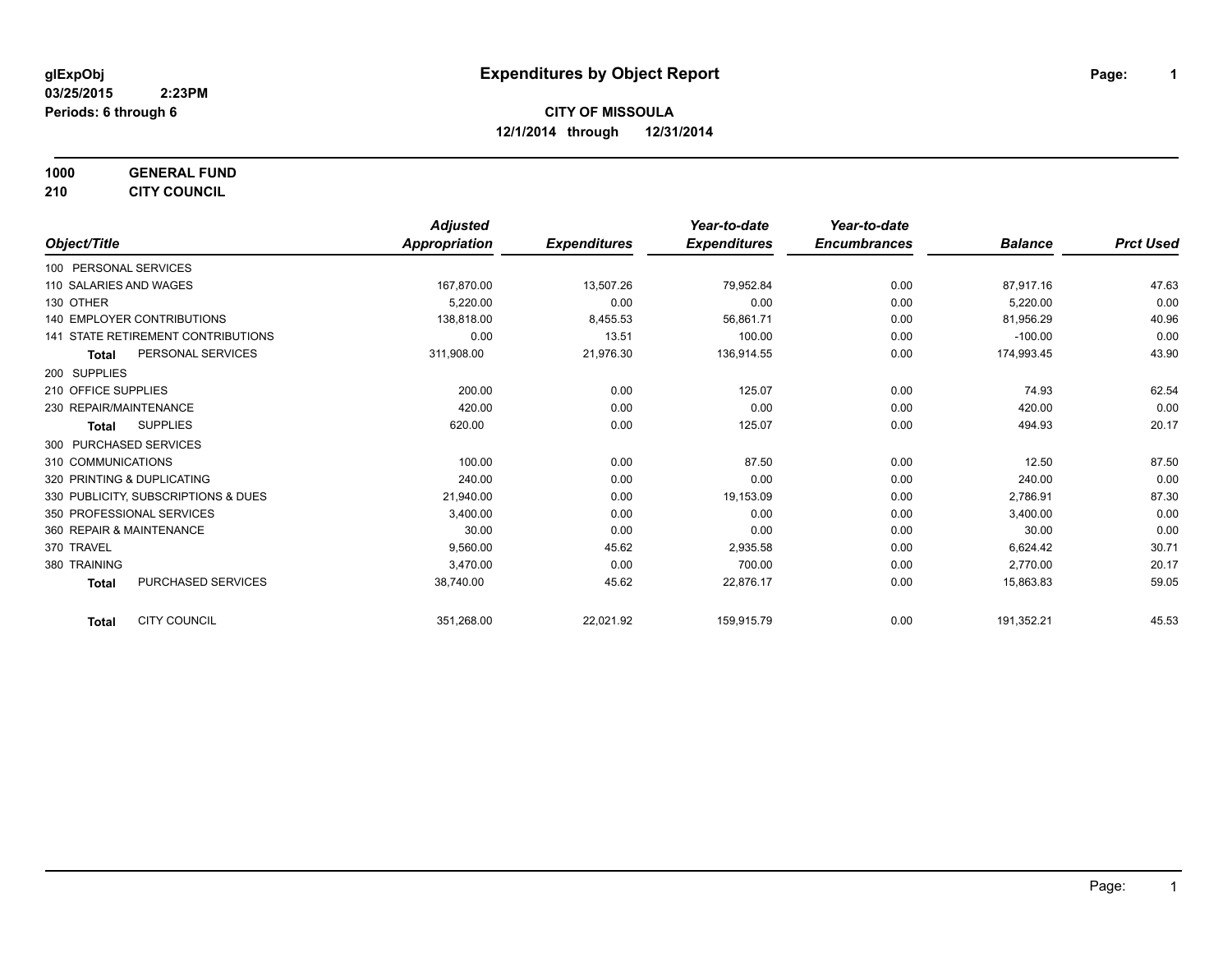**1000 GENERAL FUND**

**220 MAYOR**

|                                     | <b>Adjusted</b> |                     | Year-to-date        | Year-to-date        |                |                  |
|-------------------------------------|-----------------|---------------------|---------------------|---------------------|----------------|------------------|
| Object/Title                        | Appropriation   | <b>Expenditures</b> | <b>Expenditures</b> | <b>Encumbrances</b> | <b>Balance</b> | <b>Prct Used</b> |
| 100 PERSONAL SERVICES               |                 |                     |                     |                     |                |                  |
| 110 SALARIES AND WAGES              | 368,075.00      | 34,166.02           | 178,339.50          | 0.00                | 189,735.50     | 48.45            |
| 120 OVERTIME/TERMINATION            | 500.00          | 0.00                | 0.00                | 0.00                | 500.00         | 0.00             |
| 130 OTHER                           | 6.600.00        | 0.00                | 0.00                | 0.00                | 6,600.00       | 0.00             |
| <b>140 EMPLOYER CONTRIBUTIONS</b>   | 113,197.00      | 10,490.57           | 58,299.05           | 0.00                | 54,897.95      | 51.50            |
| 141 STATE RETIREMENT CONTRIBUTIONS  | 0.00            | 34.17               | 221.84              | 0.00                | $-221.84$      | 0.00             |
| PERSONAL SERVICES<br><b>Total</b>   | 488,372.00      | 44,690.76           | 236,860.39          | 0.00                | 251,511.61     | 48.50            |
| 200 SUPPLIES                        |                 |                     |                     |                     |                |                  |
| 210 OFFICE SUPPLIES                 | 1,004.00        | 184.47              | 571.74              | 0.00                | 432.26         | 56.95            |
| 220 OPERATING SUPPLIES              | 1,120.00        | 70.45               | 238.43              | 0.00                | 881.57         | 21.29            |
| 230 REPAIR/MAINTENANCE              | 100.00          | 0.00                | 0.00                | 0.00                | 100.00         | 0.00             |
| 231 GASOLINE                        | 108.00          | 0.00                | 43.77               | 0.00                | 64.23          | 40.53            |
| 240 OTHER SUPPLIES                  | 400.00          | 0.00                | 0.00                | 0.00                | 400.00         | 0.00             |
| <b>SUPPLIES</b><br><b>Total</b>     | 2,732.00        | 254.92              | 853.94              | 0.00                | 1,878.06       | 31.26            |
| 300 PURCHASED SERVICES              |                 |                     |                     |                     |                |                  |
| 310 COMMUNICATIONS                  | 712.00          | 355.55              | 395.70              | 0.00                | 316.30         | 55.58            |
| 320 PRINTING & DUPLICATING          | 3,056.00        | 0.00                | 33.40               | 0.00                | 3,022.60       | 1.09             |
| 330 PUBLICITY, SUBSCRIPTIONS & DUES | 9,680.00        | 15.00               | 9,212.27            | 0.00                | 467.73         | 95.17            |
| 344 TELEPHONE SERVICE               | 6.076.00        | 416.44              | 1,846.62            | 0.00                | 4,229.38       | 30.39            |
| 350 PROFESSIONAL SERVICES           | 3,307.00        | 179.71              | 499.71              | 0.00                | 2,807.29       | 15.11            |
| 360 REPAIR & MAINTENANCE            | 1,305.00        | 37.12               | 249.87              | 0.00                | 1,055.13       | 19.15            |
| 370 TRAVEL                          | 2,008.00        | 114.60              | 348.36              | 0.00                | 1,659.64       | 17.35            |
| 380 TRAINING                        | 2,020.00        | 0.00                | 100.00              | 0.00                | 1,920.00       | 4.95             |
| 390 OTHER PURCHASED SERVICES        | 1,250.00        | 216.85              | 545.60              | 0.00                | 704.40         | 43.65            |
| PURCHASED SERVICES<br><b>Total</b>  | 29,414.00       | 1,335.27            | 13,231.53           | 0.00                | 16,182.47      | 44.98            |
| <b>MAYOR</b><br><b>Total</b>        | 520,518.00      | 46,280.95           | 250,945.86          | 0.00                | 269,572.14     | 48.21            |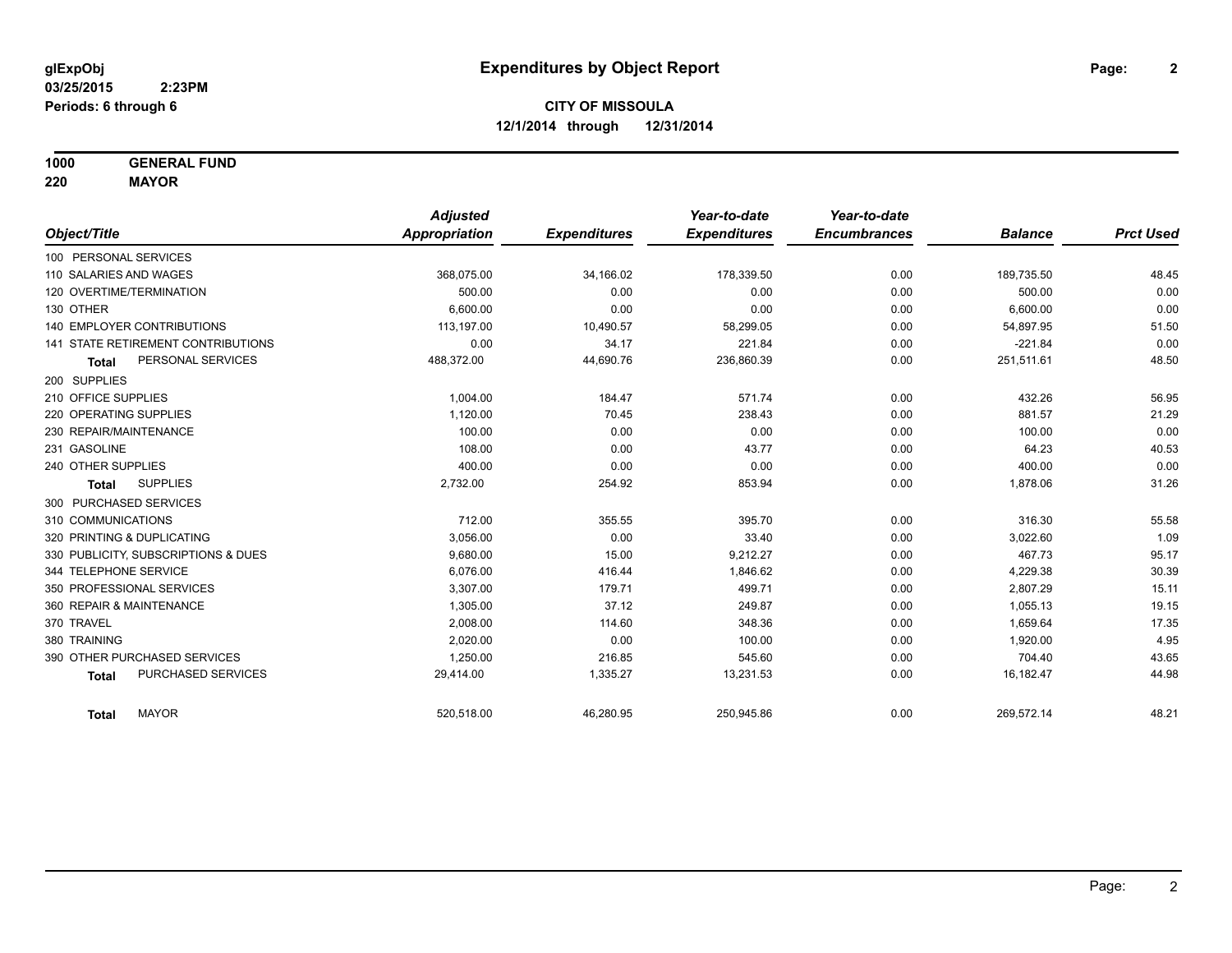# **1000 GENERAL FUND**

**221 HUMAN RESOURCES**

|                                           | <b>Adjusted</b>      |                     | Year-to-date        | Year-to-date        |                |                  |
|-------------------------------------------|----------------------|---------------------|---------------------|---------------------|----------------|------------------|
| Object/Title                              | <b>Appropriation</b> | <b>Expenditures</b> | <b>Expenditures</b> | <b>Encumbrances</b> | <b>Balance</b> | <b>Prct Used</b> |
| 100 PERSONAL SERVICES                     |                      |                     |                     |                     |                |                  |
| 110 SALARIES AND WAGES                    | 214,440.00           | 16, 167.22          | 67,523.58           | 0.00                | 146,916.42     | 31.49            |
| <b>140 EMPLOYER CONTRIBUTIONS</b>         | 76.197.00            | 4,779.96            | 26.874.42           | 0.00                | 49,322.58      | 35.27            |
| <b>141 STATE RETIREMENT CONTRIBUTIONS</b> | 0.00                 | 16.17               | 82.99               | 0.00                | $-82.99$       | 0.00             |
| PERSONAL SERVICES<br><b>Total</b>         | 290,637.00           | 20,963.35           | 94,480.99           | 0.00                | 196,156.01     | 32.51            |
| 200 SUPPLIES                              |                      |                     |                     |                     |                |                  |
| 210 OFFICE SUPPLIES                       | 3.115.00             | 0.00                | 708.44              | 0.00                | 2,406.56       | 22.74            |
| 220 OPERATING SUPPLIES                    | 0.00                 | 0.00                | 0.00                | 0.00                | 0.00           | 0.00             |
| <b>SUPPLIES</b><br><b>Total</b>           | 3,115.00             | 0.00                | 708.44              | 0.00                | 2,406.56       | 22.74            |
| 300 PURCHASED SERVICES                    |                      |                     |                     |                     |                |                  |
| 310 COMMUNICATIONS                        | 150.00               | 43.90               | 236.20              | 0.00                | $-86.20$       | 157.47           |
| 320 PRINTING & DUPLICATING                | 1.932.00             | 0.00                | 349.43              | 0.00                | 1.582.57       | 18.09            |
| 330 PUBLICITY, SUBSCRIPTIONS & DUES       | 2,091.00             | 210.00              | 1,386.90            | 0.00                | 704.10         | 66.33            |
| 344 TELEPHONE SERVICE                     | 190.00               | 0.00                | 33.86               | 0.00                | 156.14         | 17.82            |
| 350 PROFESSIONAL SERVICES                 | 11,000.00            | 0.00                | 3,220.00            | 0.00                | 7,780.00       | 29.27            |
| 360 REPAIR & MAINTENANCE                  | 5,992.00             | 0.00                | 476.13              | 0.00                | 5,515.87       | 7.95             |
| 370 TRAVEL                                | 3.088.00             | 0.00                | 423.13              | 0.00                | 2,664.87       | 13.70            |
| 380 TRAINING                              | 1,050.00             | 0.00                | 495.00              | 0.00                | 555.00         | 47.14            |
| 390 OTHER PURCHASED SERVICES              | 17,490.00            | 677.00              | 9,496.26            | 0.00                | 7,993.74       | 54.30            |
| <b>PURCHASED SERVICES</b><br><b>Total</b> | 42,983.00            | 930.90              | 16,116.91           | 0.00                | 26,866.09      | 37.50            |
| 900 CAPITAL OUTLAY                        |                      |                     |                     |                     |                |                  |
| 940 MACHINERY & EQUIPMENT                 | 0.00                 | 0.00                | 0.00                | 0.00                | 0.00           | 0.00             |
| <b>CAPITAL OUTLAY</b><br><b>Total</b>     | 0.00                 | 0.00                | 0.00                | 0.00                | 0.00           | 0.00             |
|                                           |                      |                     |                     |                     |                |                  |
| <b>HUMAN RESOURCES</b><br><b>Total</b>    | 336,735.00           | 21,894.25           | 111,306.34          | 0.00                | 225,428.66     | 33.05            |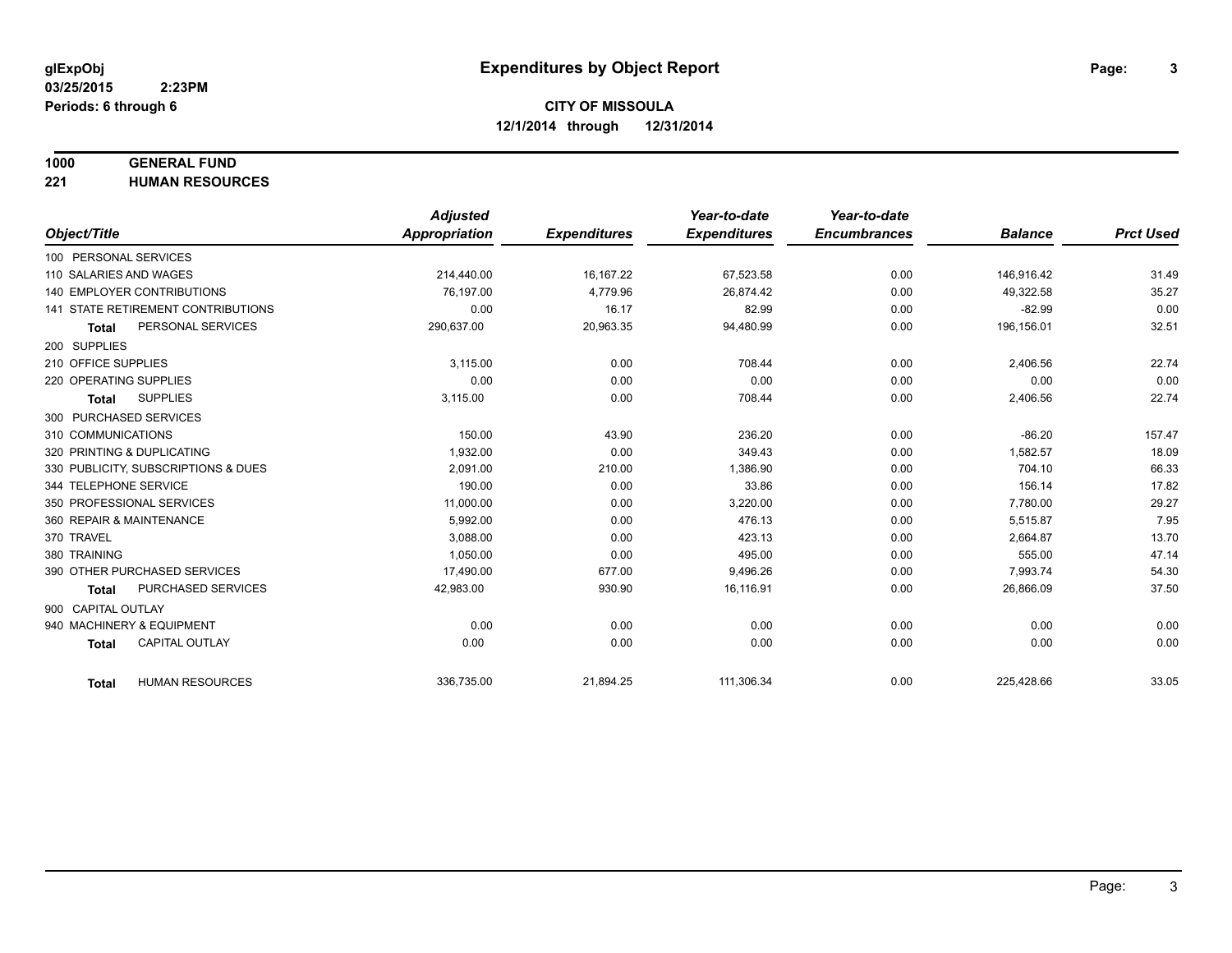### **1000 GENERAL FUND**

**223 CITY CLERK**

|                                                   | <b>Adjusted</b>      |                     | Year-to-date        | Year-to-date        |                |                  |
|---------------------------------------------------|----------------------|---------------------|---------------------|---------------------|----------------|------------------|
| Object/Title                                      | <b>Appropriation</b> | <b>Expenditures</b> | <b>Expenditures</b> | <b>Encumbrances</b> | <b>Balance</b> | <b>Prct Used</b> |
| 100 PERSONAL SERVICES                             |                      |                     |                     |                     |                |                  |
| 110 SALARIES AND WAGES                            | 209,441.00           | 16,205.27           | 82,543.37           | 0.00                | 126,897.63     | 39.41            |
| 120 OVERTIME/TERMINATION                          | 0.00                 | 0.00                | 0.00                | 0.00                | 0.00           | 0.00             |
| 140 EMPLOYER CONTRIBUTIONS                        | 87,881.00            | 6,629.22            | 33,956.87           | 0.00                | 53,924.13      | 38.64            |
| 141 STATE RETIREMENT CONTRIBUTIONS                | 0.00                 | 16.21               | 98.81               | 0.00                | $-98.81$       | 0.00             |
| PERSONAL SERVICES<br><b>Total</b>                 | 297,322.00           | 22,850.70           | 116,599.05          | 0.00                | 180,722.95     | 39.22            |
| 200 SUPPLIES                                      |                      |                     |                     |                     |                |                  |
| 210 OFFICE SUPPLIES                               | 2,200.00             | 0.00                | 1,839.10            | 0.00                | 360.90         | 83.60            |
| 220 OPERATING SUPPLIES                            | 250.00               | 49.95               | 1,491.26            | 0.00                | $-1,241.26$    | 596.50           |
| 230 REPAIR/MAINTENANCE                            | 0.00                 | 16.25               | 97.50               | 0.00                | $-97.50$       | 0.00             |
| 231 GASOLINE                                      | 250.00               | 98.92               | 109.32              | 0.00                | 140.68         | 43.73            |
| 240 OTHER SUPPLIES                                | 224.00               | 0.00                | 160.00              | 0.00                | 64.00          | 71.43            |
| <b>SUPPLIES</b><br>Total                          | 2,924.00             | 165.12              | 3,697.18            | 0.00                | $-773.18$      | 126.44           |
| 300 PURCHASED SERVICES                            |                      |                     |                     |                     |                |                  |
| 310 COMMUNICATIONS                                | 18,738.00            | 1,737.29            | 2,426.97            | 0.00                | 16,311.03      | 12.95            |
| 320 PRINTING & DUPLICATING                        | 700.00               | 0.00                | 727.67              | 0.00                | $-27.67$       | 103.95           |
| 330 PUBLICITY, SUBSCRIPTIONS & DUES               | 1,925.00             | 165.00              | 1,323.54            | 0.00                | 601.46         | 68.76            |
| 344 TELEPHONE SERVICE                             | 200.00               | 0.00                | 21.42               | 0.00                | 178.58         | 10.71            |
| 350 PROFESSIONAL SERVICES                         | 14,800.00            | 435.76              | 3,359.53            | 0.00                | 11,440.47      | 22.70            |
| 360 REPAIR & MAINTENANCE                          | 1,100.00             | 0.00                | 259.10              | 0.00                | 840.90         | 23.55            |
| 370 TRAVEL                                        | 5,500.00             | 0.00                | 385.24              | 0.00                | 5,114.76       | 7.00             |
| 380 TRAINING                                      | 4,270.00             | 0.00                | 100.00              | 0.00                | 4,170.00       | 2.34             |
| 390 OTHER PURCHASED SERVICES                      | 3,500.00             | 18.79               | 18.79               | 0.00                | 3,481.21       | 0.54             |
| PURCHASED SERVICES<br><b>Total</b>                | 50,733.00            | 2,356.84            | 8,622.26            | 0.00                | 42,110.74      | 17.00            |
| 500 FIXED CHARGES                                 |                      |                     |                     |                     |                |                  |
| 500 FIXED CHARGES                                 | 0.00                 | 0.00                | 0.00                | 0.00                | 0.00           | 0.00             |
| <b>FIXED CHARGES</b><br><b>Total</b>              | 0.00                 | 0.00                | 0.00                | 0.00                | 0.00           | 0.00             |
| 700 GRANTS & CONTRIBUTIONS                        |                      |                     |                     |                     |                |                  |
| 700 GRANTS & CONTRIBUTIONS                        | 74,413.00            | 2,176.77            | 7,520.55            | 0.00                | 66,892.45      | 10.11            |
| <b>GRANTS &amp; CONTRIBUTIONS</b><br><b>Total</b> | 74,413.00            | 2,176.77            | 7,520.55            | 0.00                | 66,892.45      | 10.11            |
| 800 OTHER OBJECTS                                 |                      |                     |                     |                     |                |                  |
| 845 CONTINGENCY                                   | 0.00                 | 0.00                | 0.00                | 0.00                | 0.00           | 0.00             |
| OTHER OBJECTS<br><b>Total</b>                     | 0.00                 | 0.00                | 0.00                | 0.00                | 0.00           | 0.00             |
|                                                   |                      |                     |                     |                     |                |                  |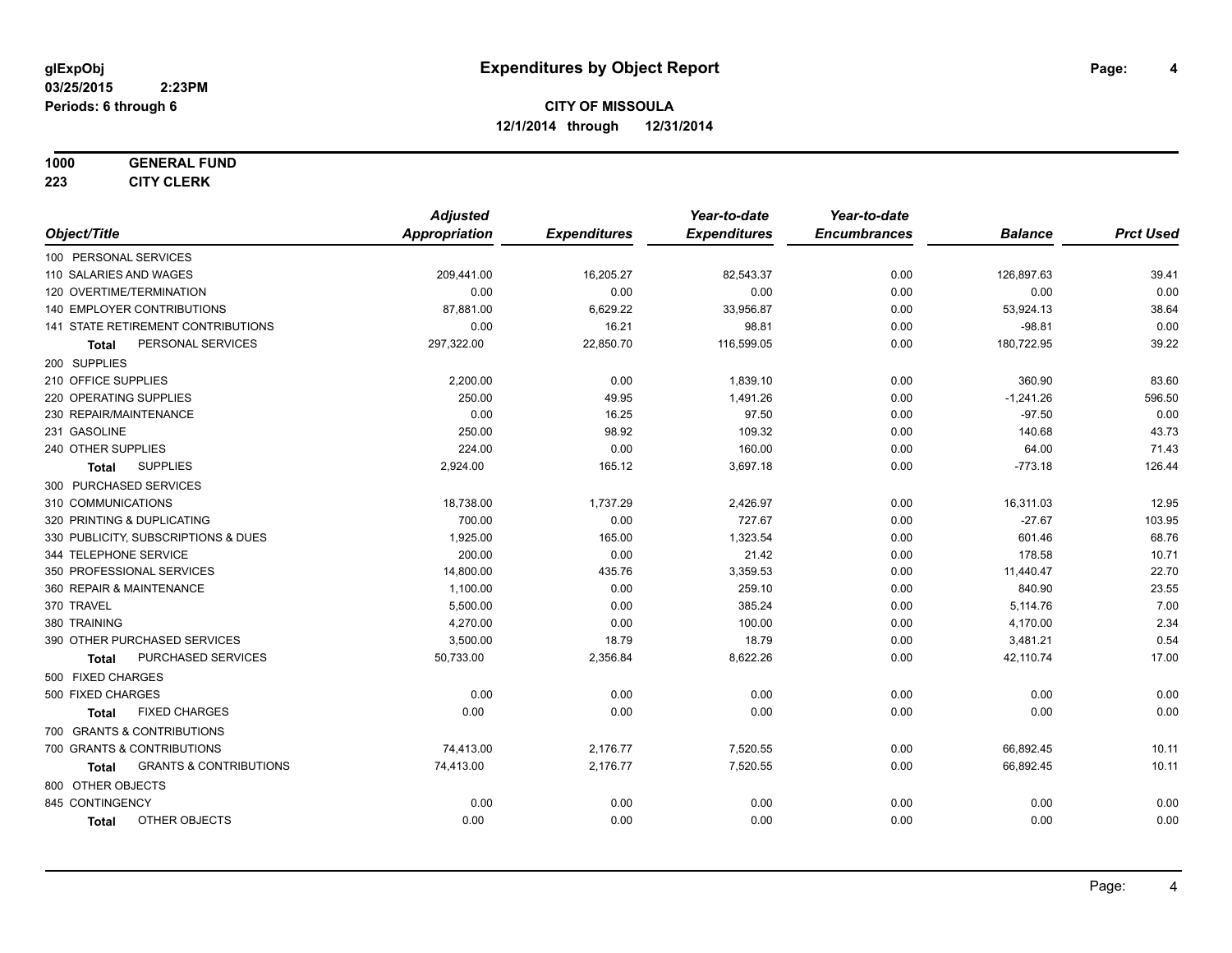#### **03/25/2015 2:23PM Periods: 6 through 6**

**CITY OF MISSOULA 12/1/2014 through 12/31/2014**

**1000 GENERAL FUND 223 CITY CLERK**

|                                       | <b>Adjusted</b> |                     | Year-to-date        | Year-to-date        |                |                  |
|---------------------------------------|-----------------|---------------------|---------------------|---------------------|----------------|------------------|
| Object/Title                          | Appropriation   | <b>Expenditures</b> | <b>Expenditures</b> | <b>Encumbrances</b> | <b>Balance</b> | <b>Prct Used</b> |
| 900 CAPITAL OUTLAY                    |                 |                     |                     |                     |                |                  |
| 930 IMPROVEMENTS                      | 0.00            | 0.00                | 465.00              | 0.00                | $-465.00$      | 0.00             |
| 940 MACHINERY & EQUIPMENT             | 0.00            | 0.00                | 435.00              | 0.00                | $-435.00$      | 0.00             |
| <b>CAPITAL OUTLAY</b><br><b>Total</b> | 0.00            | 0.00                | 900.00              | 0.00                | $-900.00$      | 0.00             |
| <b>CITY CLERK</b><br>Total            | 425,392.00      | 27,549.43           | 137,339.04          | 0.00                | 288,052.96     | 32.29            |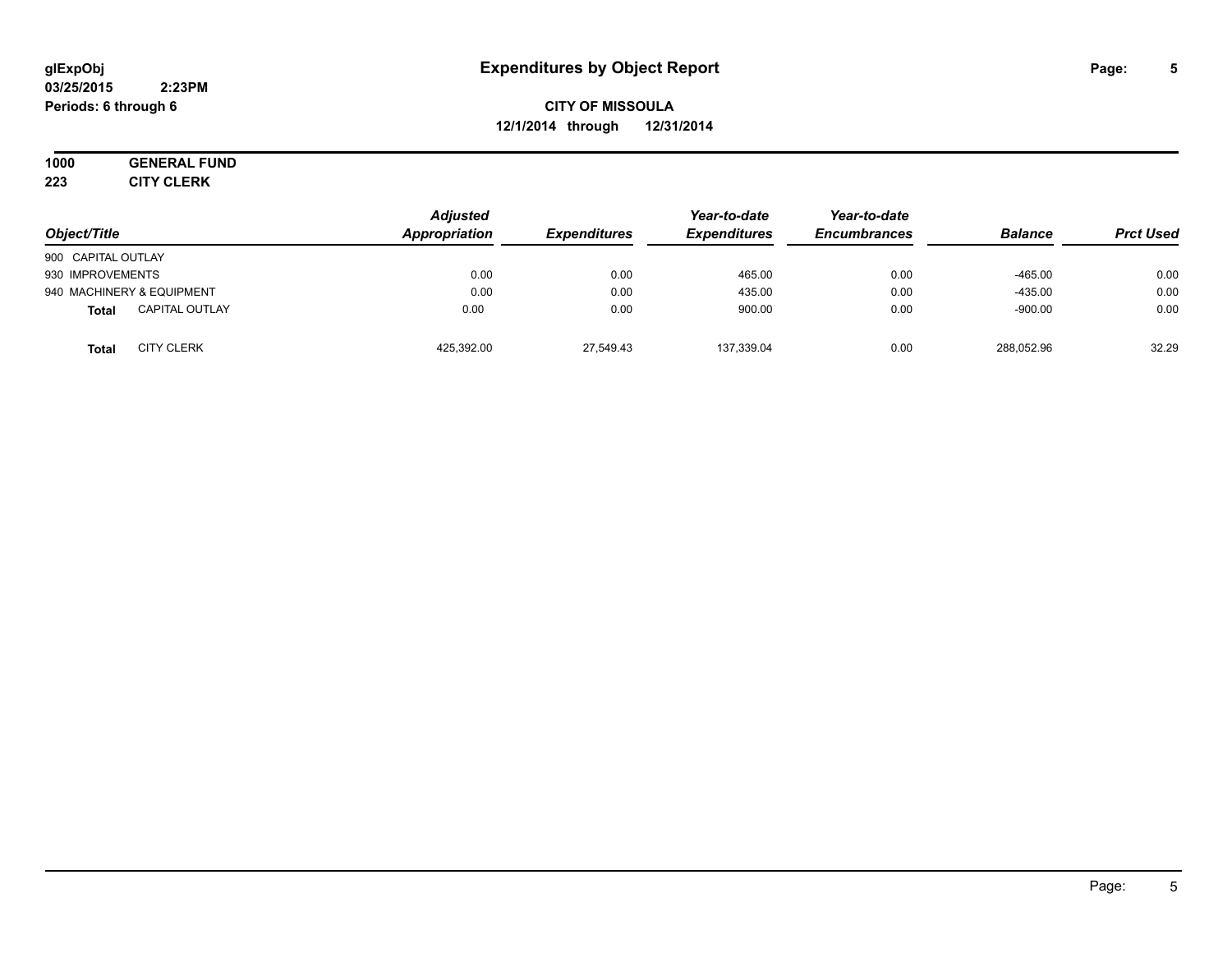#### **1000 GENERAL FUND**

**224 INFORMATION SERVICES**

|                                             | <b>Adjusted</b> |                     | Year-to-date        | Year-to-date        |                |                  |
|---------------------------------------------|-----------------|---------------------|---------------------|---------------------|----------------|------------------|
| Object/Title                                | Appropriation   | <b>Expenditures</b> | <b>Expenditures</b> | <b>Encumbrances</b> | <b>Balance</b> | <b>Prct Used</b> |
| 100 PERSONAL SERVICES                       |                 |                     |                     |                     |                |                  |
| 110 SALARIES AND WAGES                      | 338,436.00      | 25,501.28           | 148,008.95          | 0.00                | 190,427.05     | 43.73            |
| 120 OVERTIME/TERMINATION                    | 0.00            | 0.00                | 0.00                | 0.00                | 0.00           | 0.00             |
| 130 OTHER                                   | 5,400.00        | 0.00                | 0.00                | 0.00                | 5,400.00       | 0.00             |
| 140 EMPLOYER CONTRIBUTIONS                  | 113,521.00      | 9,029.38            | 56,044.75           | 0.00                | 57,476.25      | 49.37            |
| 141 STATE RETIREMENT CONTRIBUTIONS          | 0.00            | 25.50               | 184.11              | 0.00                | $-184.11$      | 0.00             |
| PERSONAL SERVICES<br><b>Total</b>           | 457,357.00      | 34,556.16           | 204,237.81          | 0.00                | 253,119.19     | 44.66            |
| 200 SUPPLIES                                |                 |                     |                     |                     |                |                  |
| 210 OFFICE SUPPLIES                         | 1,135.00        | 239.68              | 769.18              | 0.00                | 365.82         | 67.77            |
| 220 OPERATING SUPPLIES                      | 12,525.00       | 737.16              | 2,167.60            | 0.00                | 10,357.40      | 17.31            |
| 230 REPAIR/MAINTENANCE                      | 3,000.00        | 285.74              | 285.74              | 0.00                | 2,714.26       | 9.52             |
| 231 GASOLINE                                | 250.00          | 0.00                | 53.66               | 0.00                | 196.34         | 21.46            |
| 240 OTHER SUPPLIES                          | 3,500.00        | 71.98               | 748.88              | 0.00                | 2,751.12       | 21.40            |
| <b>SUPPLIES</b><br>Total                    | 20,410.00       | 1,334.56            | 4,025.06            | 0.00                | 16,384.94      | 19.72            |
| 300 PURCHASED SERVICES                      |                 |                     |                     |                     |                |                  |
| 310 COMMUNICATIONS                          | 100.00          | 0.00                | 0.00                | 0.00                | 100.00         | 0.00             |
| 320 PRINTING & DUPLICATING                  | 350.00          | 0.00                | 47.32               | 0.00                | 302.68         | 13.52            |
| 330 PUBLICITY, SUBSCRIPTIONS & DUES         | 179,199.00      | $-24,801.09$        | 158,115.28          | 0.00                | 21,083.72      | 88.23            |
| 344 TELEPHONE SERVICE                       | 135,330.00      | 18,850.30           | 60,327.57           | 0.00                | 75,002.43      | 44.58            |
| 350 PROFESSIONAL SERVICES                   | 57,090.00       | $-30,420.90$        | 47,480.09           | 0.00                | 9,609.91       | 83.17            |
| 360 REPAIR & MAINTENANCE                    | 1,350.00        | 0.00                | 0.00                | 0.00                | 1,350.00       | 0.00             |
| 370 TRAVEL                                  | 6,809.00        | 0.00                | 2,103.24            | 0.00                | 4,705.76       | 30.89            |
| 380 TRAINING                                | 11,981.00       | 482.97              | 4,331.32            | 0.00                | 7,649.68       | 36.15            |
| PURCHASED SERVICES<br><b>Total</b>          | 392,209.00      | $-35,888.72$        | 272,404.82          | 0.00                | 119,804.18     | 69.45            |
| 500 FIXED CHARGES                           |                 |                     |                     |                     |                |                  |
| 500 FIXED CHARGES                           | 0.00            | 0.00                | 0.00                | 0.00                | 0.00           | 0.00             |
| <b>FIXED CHARGES</b><br><b>Total</b>        | 0.00            | 0.00                | 0.00                | 0.00                | 0.00           | 0.00             |
| 900 CAPITAL OUTLAY                          |                 |                     |                     |                     |                |                  |
| 940 MACHINERY & EQUIPMENT                   | 0.00            | 0.00                | 0.00                | 0.00                | 0.00           | 0.00             |
| <b>CAPITAL OUTLAY</b><br><b>Total</b>       | 0.00            | 0.00                | 0.00                | 0.00                | 0.00           | 0.00             |
|                                             |                 |                     |                     |                     |                |                  |
| <b>INFORMATION SERVICES</b><br><b>Total</b> | 869,976.00      | 2.00                | 480,667.69          | 0.00                | 389,308.31     | 55.25            |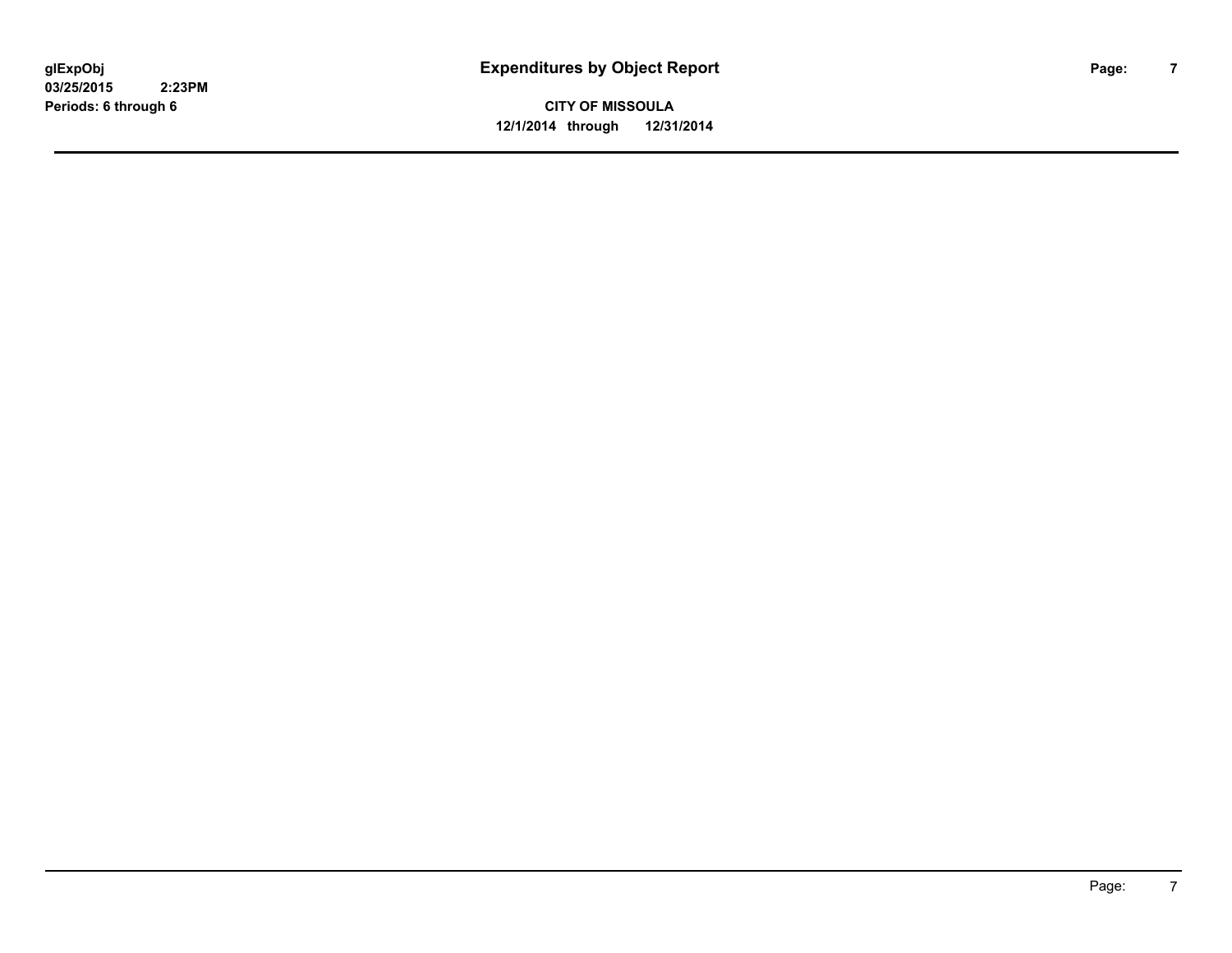# **1000 GENERAL FUND**

**230 MUNICIPAL COURT**

|                                       | <b>Adjusted</b> |                     | Year-to-date        | Year-to-date        |                |                  |
|---------------------------------------|-----------------|---------------------|---------------------|---------------------|----------------|------------------|
| Object/Title                          | Appropriation   | <b>Expenditures</b> | <b>Expenditures</b> | <b>Encumbrances</b> | <b>Balance</b> | <b>Prct Used</b> |
| 100 PERSONAL SERVICES                 |                 |                     |                     |                     |                |                  |
| 110 SALARIES AND WAGES                | 745,063.00      | 53,599.48           | 303,759.36          | 0.00                | 441,303.64     | 40.77            |
| 120 OVERTIME/TERMINATION              | 10.000.00       | 551.71              | 3.586.49            | 0.00                | 6,413.51       | 35.86            |
| 140 EMPLOYER CONTRIBUTIONS            | 299,318.00      | 21,497.24           | 133,059.83          | 0.00                | 166,258.17     | 44.45            |
| 141 STATE RETIREMENT CONTRIBUTIONS    | 0.00            | 53.60               | 379.43              | 0.00                | $-379.43$      | 0.00             |
| PERSONAL SERVICES<br><b>Total</b>     | 1,054,381.00    | 75,702.03           | 440,785.11          | 0.00                | 613,595.89     | 41.81            |
| 200 SUPPLIES                          |                 |                     |                     |                     |                |                  |
| 210 OFFICE SUPPLIES                   | 4,756.00        | 506.16              | 3,437.68            | 0.00                | 1,318.32       | 72.28            |
| 220 OPERATING SUPPLIES                | 4,972.00        | 119.99              | 119.99              | 0.00                | 4,852.01       | 2.41             |
| 230 REPAIR/MAINTENANCE                | 0.00            | 0.00                | 0.00                | 0.00                | 0.00           | 0.00             |
| 240 OTHER SUPPLIES                    | 3,540.00        | 0.00                | $-630.68$           | 0.00                | 4,170.68       | $-17.82$         |
| <b>SUPPLIES</b><br>Total              | 13,268.00       | 626.15              | 2,926.99            | 0.00                | 10,341.01      | 22.06            |
| 300 PURCHASED SERVICES                |                 |                     |                     |                     |                |                  |
| 310 COMMUNICATIONS                    | 11,500.00       | 1,952.31            | 4,747.17            | 0.00                | 6,752.83       | 41.28            |
| 320 PRINTING & DUPLICATING            | 1,187.00        | 0.00                | 0.00                | 0.00                | 1,187.00       | 0.00             |
| 330 PUBLICITY, SUBSCRIPTIONS & DUES   | 10,196.00       | 1,208.00            | 4,786.33            | 0.00                | 5,409.67       | 46.94            |
| 344 TELEPHONE SERVICE                 | 1,584.00        | 96.38               | 396.98              | 0.00                | 1,187.02       | 25.06            |
| 350 PROFESSIONAL SERVICES             | 220,707.00      | 3,458.38            | 56,948.48           | 0.00                | 163,758.52     | 25.80            |
| 360 REPAIR & MAINTENANCE              | 3,790.00        | 11.96               | 7,839.96            | 0.00                | $-4,049.96$    | 206.86           |
| 370 TRAVEL                            | 5,174.00        | 20.12               | 2,313.42            | 0.00                | 2,860.58       | 44.71            |
| 380 TRAINING                          | 9,000.00        | 45.00               | 3,543.00            | 0.00                | 5,457.00       | 39.37            |
| 390 OTHER PURCHASED SERVICES          | 6,263.00        | 142.96              | 2,573.88            | 0.00                | 3,689.12       | 41.10            |
| PURCHASED SERVICES<br><b>Total</b>    | 269,401.00      | 6,935.11            | 83,149.22           | 0.00                | 186,251.78     | 30.86            |
| 500 FIXED CHARGES                     |                 |                     |                     |                     |                |                  |
| 500 FIXED CHARGES                     | 0.00            | 0.00                | 0.00                | 0.00                | 0.00           | 0.00             |
| <b>FIXED CHARGES</b><br><b>Total</b>  | 0.00            | 0.00                | 0.00                | 0.00                | 0.00           | 0.00             |
| 900 CAPITAL OUTLAY                    |                 |                     |                     |                     |                |                  |
| 940 MACHINERY & EQUIPMENT             | 0.00            | 0.00                | 0.00                | 0.00                | 0.00           | 0.00             |
| <b>CAPITAL OUTLAY</b><br><b>Total</b> | 0.00            | 0.00                | 0.00                | 0.00                | 0.00           | 0.00             |
| MUNICIPAL COURT<br><b>Total</b>       | 1,337,050.00    | 83,263.29           | 526,861.32          | 0.00                | 810,188.68     | 39.40            |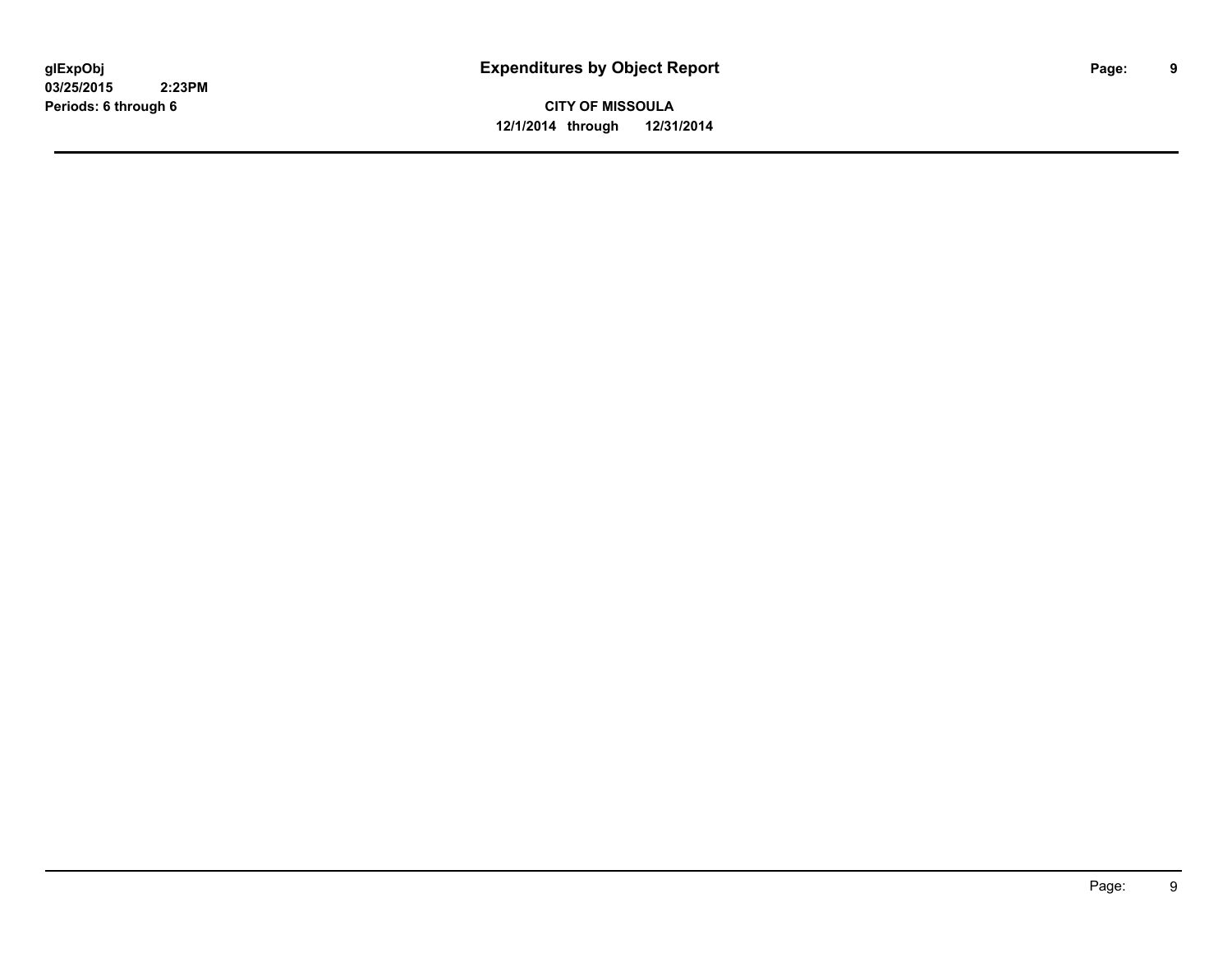**1000 GENERAL FUND**

**240 FINANCE**

|                                       | <b>Adjusted</b> |                     | Year-to-date        | Year-to-date        |                |                  |
|---------------------------------------|-----------------|---------------------|---------------------|---------------------|----------------|------------------|
| Object/Title                          | Appropriation   | <b>Expenditures</b> | <b>Expenditures</b> | <b>Encumbrances</b> | <b>Balance</b> | <b>Prct Used</b> |
| 100 PERSONAL SERVICES                 |                 |                     |                     |                     |                |                  |
| 110 SALARIES AND WAGES                | 646,059.00      | 51,829.99           | 283,602.34          | 0.00                | 362,456.66     | 43.90            |
| 120 OVERTIME/TERMINATION              | 1,000.00        | 0.00                | 0.00                | 0.00                | 1,000.00       | 0.00             |
| <b>140 EMPLOYER CONTRIBUTIONS</b>     | 237,134.00      | 18,801.69           | 117,281.56          | 0.00                | 119,852.44     | 49.46            |
| 141 STATE RETIREMENT CONTRIBUTIONS    | 0.00            | 51.83               | 354.48              | 0.00                | $-354.48$      | 0.00             |
| PERSONAL SERVICES<br>Total            | 884,193.00      | 70,683.51           | 401,238.38          | 0.00                | 482,954.62     | 45.38            |
| 200 SUPPLIES                          |                 |                     |                     |                     |                |                  |
| 210 OFFICE SUPPLIES                   | 4,925.00        | 172.00              | 1,793.41            | 0.00                | 3,131.59       | 36.41            |
| 220 OPERATING SUPPLIES                | 2,674.00        | 0.00                | 10.00               | 0.00                | 2,664.00       | 0.37             |
| 230 REPAIR/MAINTENANCE                | 300.00          | 0.00                | 0.00                | 0.00                | 300.00         | 0.00             |
| 231 GASOLINE                          | 91.00           | 0.00                | 0.00                | 0.00                | 91.00          | 0.00             |
| 240 OTHER SUPPLIES                    | 500.00          | 0.00                | 0.00                | 0.00                | 500.00         | 0.00             |
| <b>SUPPLIES</b><br>Total              | 8,490.00        | 172.00              | 1,803.41            | 0.00                | 6,686.59       | 21.24            |
| 300 PURCHASED SERVICES                |                 |                     |                     |                     |                |                  |
| 310 COMMUNICATIONS                    | 36,780.00       | 374.71              | 18,668.73           | 0.00                | 18,111.27      | 50.76            |
| 320 PRINTING & DUPLICATING            | 8,746.00        | 52.32               | 2,666.57            | 0.00                | 6,079.43       | 30.49            |
| 330 PUBLICITY, SUBSCRIPTIONS & DUES   | 2,326.00        | 172.18              | 172.18              | 0.00                | 2,153.82       | 7.40             |
| 344 TELEPHONE SERVICE                 | 2,125.00        | 58.90               | 329.01              | 0.00                | 1,795.99       | 15.48            |
| 350 PROFESSIONAL SERVICES             | 165,136.00      | 81,181.98           | 107,300.70          | 0.00                | 57,835.30      | 64.98            |
| 360 REPAIR & MAINTENANCE              | 1,305.00        | 0.00                | 75.00               | 0.00                | 1,230.00       | 5.75             |
| 370 TRAVEL                            | 8,245.00        | 0.00                | 513.90              | 0.00                | 7,731.10       | 6.23             |
| 380 TRAINING                          | 7,330.00        | 40.00               | 129.00              | 0.00                | 7,201.00       | 1.76             |
| 390 OTHER PURCHASED SERVICES          | 0.00            | 0.00                | 0.00                | 0.00                | 0.00           | 0.00             |
| PURCHASED SERVICES<br><b>Total</b>    | 231,993.00      | 81,880.09           | 129,855.09          | 0.00                | 102,137.91     | 55.97            |
| 500 FIXED CHARGES                     |                 |                     |                     |                     |                |                  |
| 500 FIXED CHARGES                     | 500.00          | 0.00                | 0.00                | 0.00                | 500.00         | 0.00             |
| <b>FIXED CHARGES</b><br><b>Total</b>  | 500.00          | 0.00                | 0.00                | 0.00                | 500.00         | 0.00             |
| 900 CAPITAL OUTLAY                    |                 |                     |                     |                     |                |                  |
| 940 MACHINERY & EQUIPMENT             | 0.00            | 0.00                | 0.00                | 0.00                | 0.00           | 0.00             |
| <b>CAPITAL OUTLAY</b><br><b>Total</b> | 0.00            | 0.00                | 0.00                | 0.00                | 0.00           | 0.00             |
| <b>FINANCE</b><br><b>Total</b>        | 1,125,176.00    | 152,735.60          | 532,896.88          | 0.00                | 592,279.12     | 47.36            |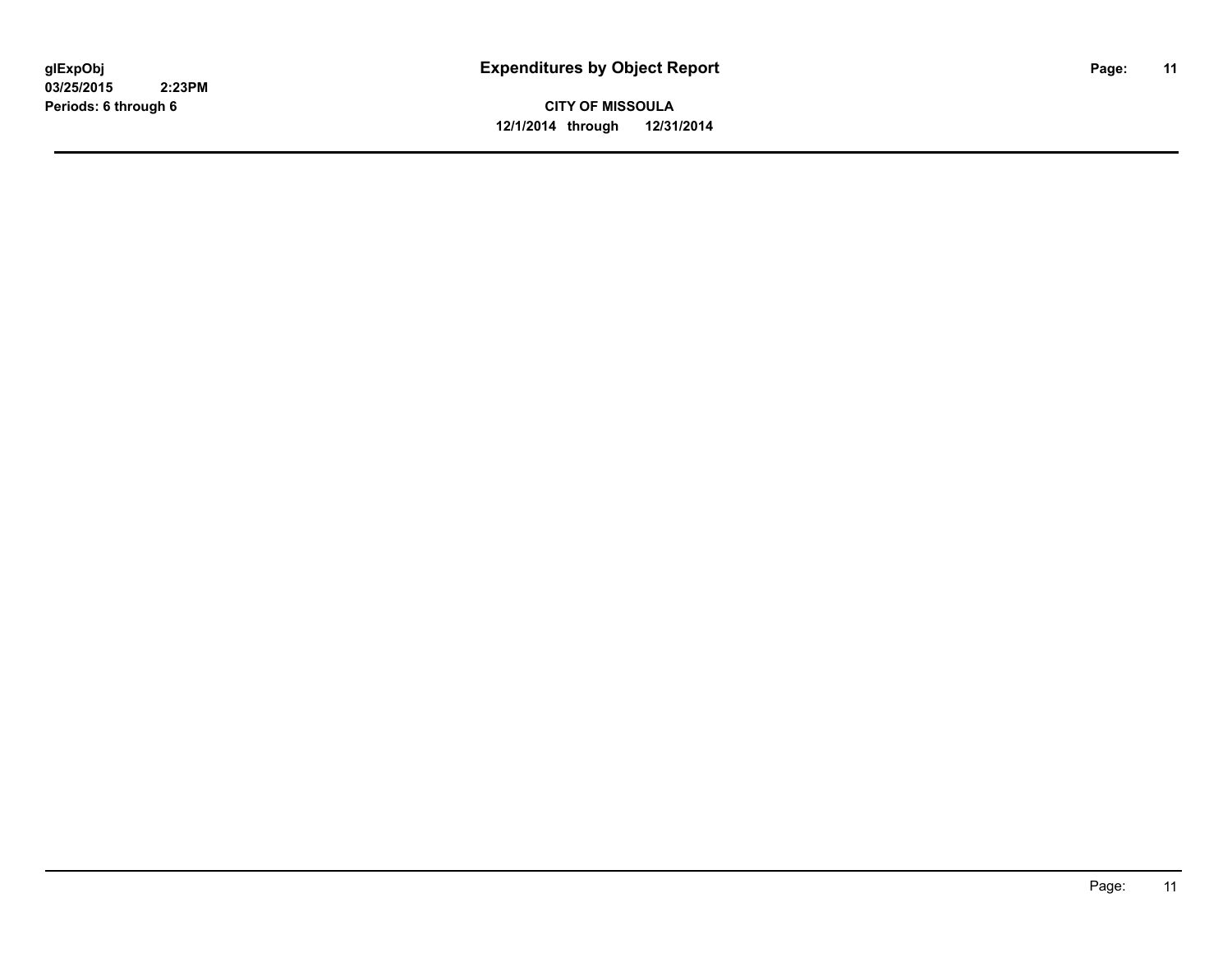#### **1000 GENERAL FUND**

**245 CENTRALIZED SERVICES**

|                                                   | <b>Adjusted</b> |                     | Year-to-date        | Year-to-date        |                |                  |
|---------------------------------------------------|-----------------|---------------------|---------------------|---------------------|----------------|------------------|
| Object/Title                                      | Appropriation   | <b>Expenditures</b> | <b>Expenditures</b> | <b>Encumbrances</b> | <b>Balance</b> | <b>Prct Used</b> |
| 100 PERSONAL SERVICES                             |                 |                     |                     |                     |                |                  |
| 110 SALARIES AND WAGES                            | 253,475.00      | 19,391.37           | 116,387.53          | 0.00                | 137,087.47     | 45.92            |
| <b>140 EMPLOYER CONTRIBUTIONS</b>                 | 73.267.00       | 5,890.34            | 36,926.14           | 0.00                | 36,340.86      | 50.40            |
| 141 STATE RETIREMENT CONTRIBUTIONS                | 0.00            | 19.39               | 142.97              | 0.00                | $-142.97$      | 0.00             |
| PERSONAL SERVICES<br>Total                        | 326,742.00      | 25,301.10           | 153,456.64          | 0.00                | 173,285.36     | 46.97            |
| 200 SUPPLIES                                      |                 |                     |                     |                     |                |                  |
| 210 OFFICE SUPPLIES                               | 900.00          | 4.99                | 4.99                | 0.00                | 895.01         | 0.55             |
| 220 OPERATING SUPPLIES                            | 700.00          | 0.00                | 0.00                | 0.00                | 700.00         | 0.00             |
| 231 GASOLINE                                      | 178.00          | 0.00                | 0.00                | 0.00                | 178.00         | 0.00             |
| <b>SUPPLIES</b><br><b>Total</b>                   | 1,778.00        | 4.99                | 4.99                | 0.00                | 1,773.01       | 0.28             |
| 300 PURCHASED SERVICES                            |                 |                     |                     |                     |                |                  |
| 310 COMMUNICATIONS                                | 100.00          | 0.00                | 0.00                | 0.00                | 100.00         | 0.00             |
| 320 PRINTING & DUPLICATING                        | 200.00          | 0.00<br>0.00        | 42.57<br>0.00       | 0.00<br>0.00        | 157.43         | 21.29            |
| 330 PUBLICITY, SUBSCRIPTIONS & DUES               | 185.00          |                     |                     |                     | 185.00         | 0.00             |
| 344 TELEPHONE SERVICE                             | 793.00          | 61.90               | 309.50              | 0.00                | 483.50         | 39.03            |
| 350 PROFESSIONAL SERVICES                         | 8,000.00        | 0.00                | 7,765.00            | 0.00                | 235.00         | 97.06            |
| 370 TRAVEL                                        | 2,000.00        | 0.00                | 284.60              | 0.00                | 1,715.40       | 14.23            |
| 380 TRAINING                                      | 2,000.00        | 0.00                | 0.00                | 0.00                | 2,000.00       | 0.00             |
| 390 OTHER PURCHASED SERVICES                      | 0.00            | 0.00                | 0.00                | 0.00                | 0.00           | 0.00             |
| PURCHASED SERVICES<br>Total                       | 13,278.00       | 61.90               | 8,401.67            | 0.00                | 4,876.33       | 63.28            |
| 700 GRANTS & CONTRIBUTIONS                        |                 |                     |                     |                     |                |                  |
| 700 GRANTS & CONTRIBUTIONS                        | 0.00            | 0.00                | 0.00                | 0.00                | 0.00           | 0.00             |
| <b>GRANTS &amp; CONTRIBUTIONS</b><br><b>Total</b> | 0.00            | 0.00                | 0.00                | 0.00                | 0.00           | 0.00             |
|                                                   |                 |                     |                     |                     |                |                  |
| <b>CENTRALIZED SERVICES</b><br><b>Total</b>       | 341,798.00      | 25,367.99           | 161,863.30          | 0.00                | 179,934.70     | 47.36            |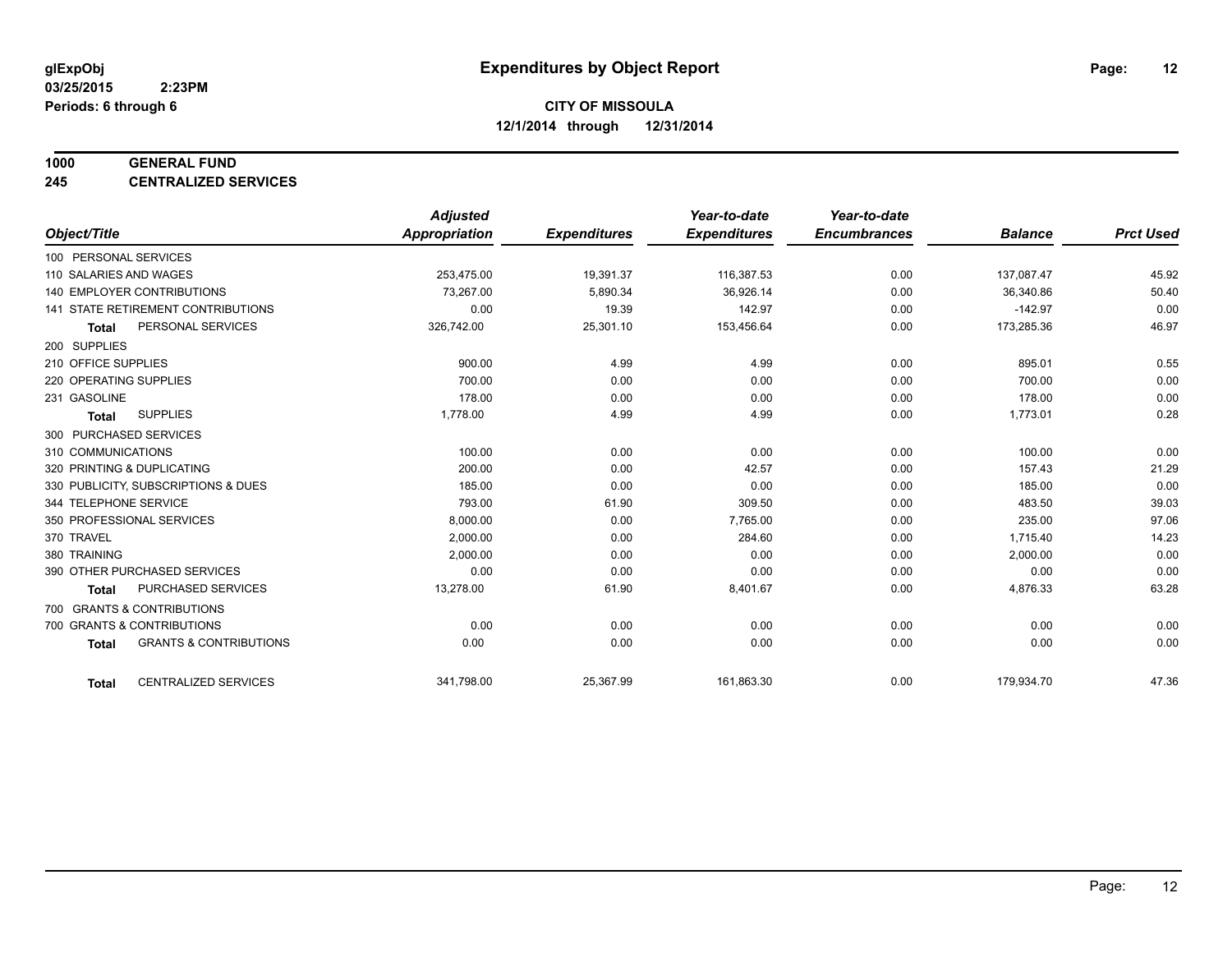#### **1000 GENERAL FUND**

**250 DEVELOPMENT SERVICES**

|                                      | <b>Adjusted</b>      |                     | Year-to-date        | Year-to-date        |                |                  |
|--------------------------------------|----------------------|---------------------|---------------------|---------------------|----------------|------------------|
| Object/Title                         | <b>Appropriation</b> | <b>Expenditures</b> | <b>Expenditures</b> | <b>Encumbrances</b> | <b>Balance</b> | <b>Prct Used</b> |
| 100 PERSONAL SERVICES                |                      |                     |                     |                     |                |                  |
| 110 SALARIES AND WAGES               | 1,229,719.00         | 141,193.88          | 803,287.60          | 0.00                | 426,431.40     | 65.32            |
| 120 OVERTIME/TERMINATION             | 4,276.00             | 0.00                | 39.97               | 0.00                | 4,236.03       | 0.93             |
| 130 OTHER                            | 0.00                 | 0.00                | 0.00                | 0.00                | 0.00           | 0.00             |
| 140 EMPLOYER CONTRIBUTIONS           | 419,955.00           | 51,612.29           | 316, 115.33         | 0.00                | 103,839.67     | 75.27            |
| 141 STATE RETIREMENT CONTRIBUTIONS   | 0.00                 | 141.19              | 952.48              | 0.00                | $-952.48$      | 0.00             |
| PERSONAL SERVICES<br><b>Total</b>    | 1,653,950.00         | 192,947.36          | 1,120,395.38        | 0.00                | 533,554.62     | 67.74            |
| 200 SUPPLIES                         |                      |                     |                     |                     |                |                  |
| 210 OFFICE SUPPLIES                  | 15,758.00            | 1,473.05            | 5,649.08            | 0.00                | 10,108.92      | 35.85            |
| 220 OPERATING SUPPLIES               | 1,406.00             | 604.35              | 1,570.65            | 0.00                | $-164.65$      | 111.71           |
| 230 REPAIR/MAINTENANCE               | 3,000.00             | 2.27                | 472.71              | 0.00                | 2,527.29       | 15.76            |
| 231 GASOLINE                         | 15.968.00            | 1,399.13            | 4,972.18            | 0.00                | 10,995.82      | 31.14            |
| 240 OTHER SUPPLIES                   | 1,405.00             | 0.00                | 216.17              | 0.00                | 1,188.83       | 15.39            |
| <b>SUPPLIES</b><br><b>Total</b>      | 37,537.00            | 3,478.80            | 12,880.79           | 0.00                | 24,656.21      | 34.31            |
| 300 PURCHASED SERVICES               |                      |                     |                     |                     |                |                  |
| 310 COMMUNICATIONS                   | 16,013.00            | 587.42              | 1,874.47            | 0.00                | 14,138.53      | 11.71            |
| 320 PRINTING & DUPLICATING           | 8,354.00             | 279.95              | 344.30              | 0.00                | 8,009.70       | 4.12             |
| 330 PUBLICITY, SUBSCRIPTIONS & DUES  | 12,050.00            | 745.54              | 2,760.26            | 0.00                | 9,289.74       | 22.91            |
| 341 ELECTRICITY & NATURAL GAS        | 0.00                 | 0.00                | 0.00                | 0.00                | 0.00           | 0.00             |
| 344 TELEPHONE SERVICE                | 8,830.00             | 1,794.55            | 6,222.63            | 0.00                | 2,607.37       | 70.47            |
| 350 PROFESSIONAL SERVICES            | 86,085.00            | 7,628.49            | 28,184.56           | 0.00                | 57,900.44      | 32.74            |
| 360 REPAIR & MAINTENANCE             | 2,495.00             | 0.00                | 86.00               | 0.00                | 2,409.00       | 3.45             |
| 370 TRAVEL                           | 20,611.00            | 23.00               | 3,025.54            | 0.00                | 17,585.46      | 14.68            |
| 380 TRAINING                         | 5,525.00             | 810.00              | 2,438.60            | 0.00                | 3,086.40       | 44.14            |
| 390 OTHER PURCHASED SERVICES         | 1,550.00             | 0.00                | 0.00                | 0.00                | 1,550.00       | 0.00             |
| PURCHASED SERVICES<br><b>Total</b>   | 161,513.00           | 11,868.95           | 44,936.36           | 0.00                | 116,576.64     | 27.82            |
| 500 FIXED CHARGES                    |                      |                     |                     |                     |                |                  |
| 500 FIXED CHARGES                    | 0.00                 | 0.00                | 0.00                | 0.00                | 0.00           | 0.00             |
| 550 MERCHANT SERVICE FEES            | 0.00                 | 1,708.69            | 4,670.71            | 0.00                | $-4,670.71$    | 0.00             |
| <b>FIXED CHARGES</b><br><b>Total</b> | 0.00                 | 1,708.69            | 4,670.71            | 0.00                | $-4,670.71$    | 0.00             |
| 700 GRANTS & CONTRIBUTIONS           |                      |                     |                     |                     |                |                  |
| 700 GRANTS & CONTRIBUTIONS           | 0.00                 | 0.00                | 0.00                | 0.00                | 0.00           | 0.00             |
| 780 INTERGOVERNMENTAL TRANSFER       | 0.00                 | 0.00                | 0.00                | 0.00                | 0.00           | 0.00             |
|                                      |                      |                     |                     |                     |                |                  |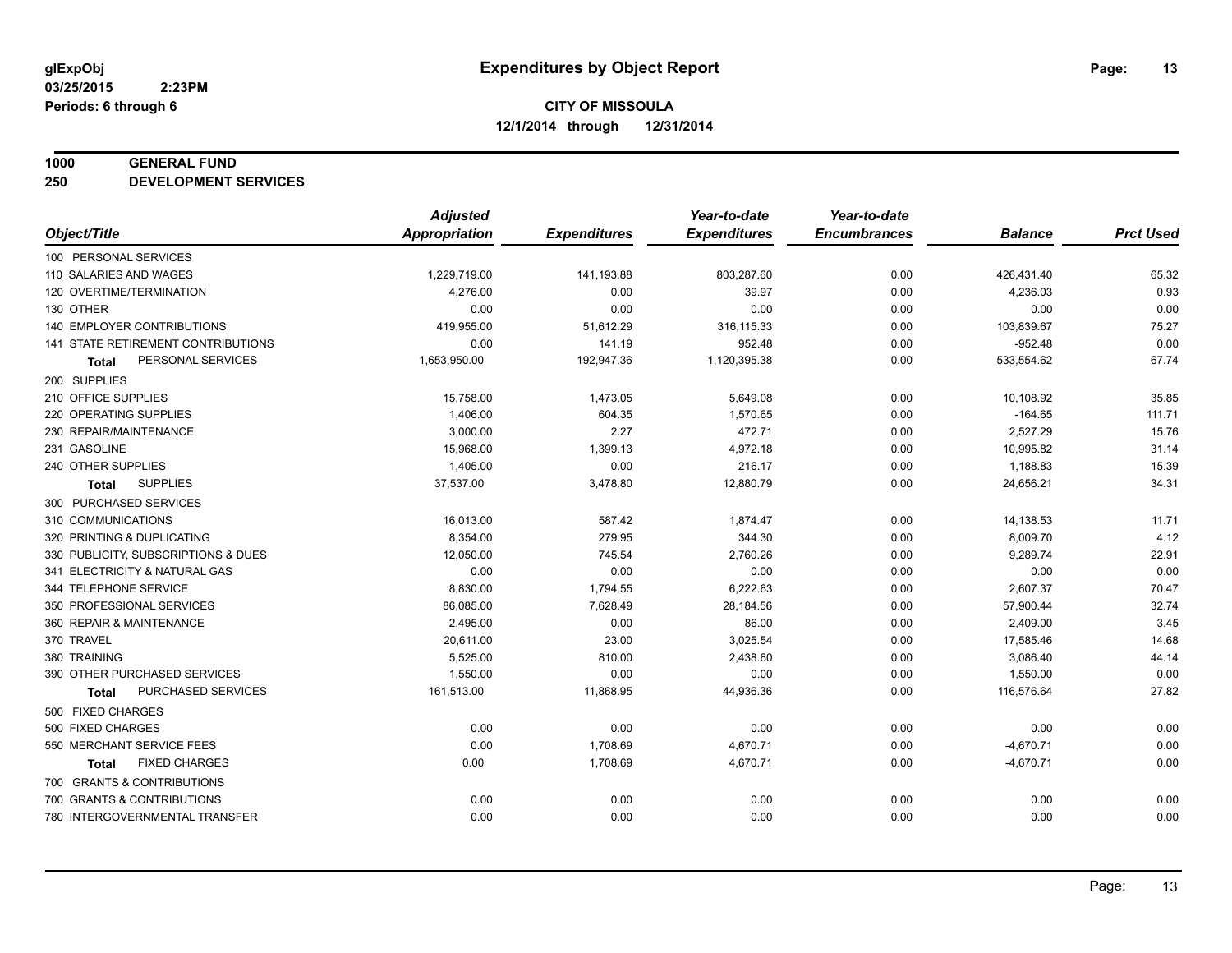#### **1000 GENERAL FUND**

**250 DEVELOPMENT SERVICES**

|                    |                                   | <b>Adjusted</b>      |                     | Year-to-date        | Year-to-date        |                |                  |
|--------------------|-----------------------------------|----------------------|---------------------|---------------------|---------------------|----------------|------------------|
| Object/Title       |                                   | <b>Appropriation</b> | <b>Expenditures</b> | <b>Expenditures</b> | <b>Encumbrances</b> | <b>Balance</b> | <b>Prct Used</b> |
| <b>Total</b>       | <b>GRANTS &amp; CONTRIBUTIONS</b> | 0.00                 | 0.00                | 0.00                | 0.00                | 0.00           | 0.00             |
| 800 OTHER OBJECTS  |                                   |                      |                     |                     |                     |                |                  |
| 845 CONTINGENCY    |                                   | 0.00                 | 0.00                | 0.00                | 0.00                | 0.00           | 0.00             |
| <b>Total</b>       | OTHER OBJECTS                     | 0.00                 | 0.00                | 0.00                | 0.00                | 0.00           | 0.00             |
| 900 CAPITAL OUTLAY |                                   |                      |                     |                     |                     |                |                  |
|                    | 940 MACHINERY & EQUIPMENT         | 8.576.00             | 0.00                | 0.00                | 0.00                | 8.576.00       | 0.00             |
| <b>Total</b>       | <b>CAPITAL OUTLAY</b>             | 8.576.00             | 0.00                | 0.00                | 0.00                | 8,576.00       | 0.00             |
| <b>Total</b>       | <b>DEVELOPMENT SERVICES</b>       | 1.861.576.00         | 210.003.80          | 1.182.883.24        | 0.00                | 678.692.76     | 63.54            |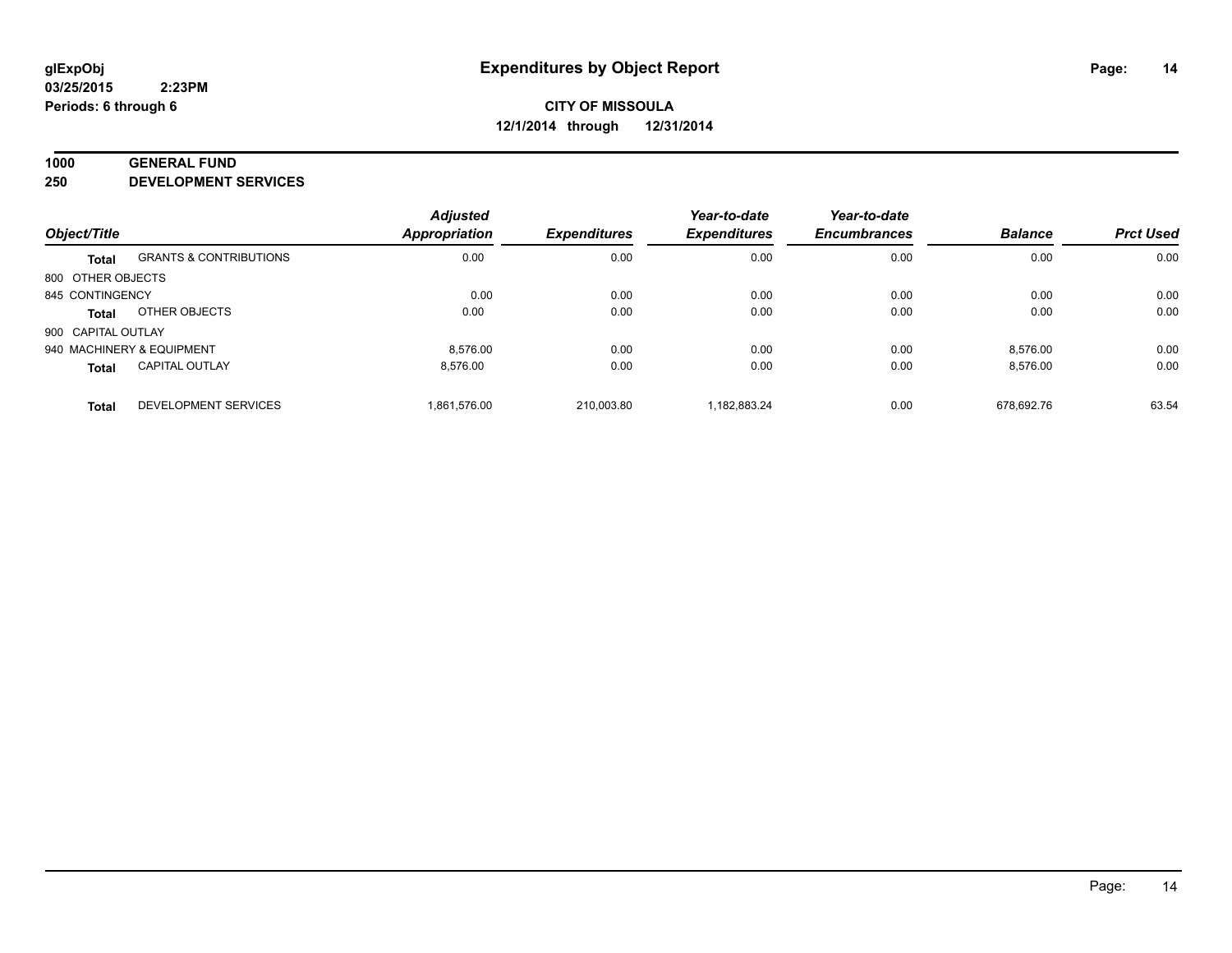# **1000 GENERAL FUND**

**260 GIS SERVICES**

|                                     | <b>Adjusted</b>      |                     | Year-to-date        | Year-to-date        |                |                  |
|-------------------------------------|----------------------|---------------------|---------------------|---------------------|----------------|------------------|
| Object/Title                        | <b>Appropriation</b> | <b>Expenditures</b> | <b>Expenditures</b> | <b>Encumbrances</b> | <b>Balance</b> | <b>Prct Used</b> |
| 100 PERSONAL SERVICES               |                      |                     |                     |                     |                |                  |
| 110 SALARIES AND WAGES              | 160,098.00           | 11,941.40           | 71,032.37           | 0.00                | 89,065.63      | 44.37            |
| 120 OVERTIME/TERMINATION            | 0.00                 | 0.00                | 0.00                | 0.00                | 0.00           | 0.00             |
| <b>140 EMPLOYER CONTRIBUTIONS</b>   | 57,165.00            | 4,463.16            | 28,745.47           | 0.00                | 28,419.53      | 50.29            |
| 141 STATE RETIREMENT CONTRIBUTIONS  | 0.00                 | 11.94               | 89.12               | 0.00                | $-89.12$       | 0.00             |
| PERSONAL SERVICES<br><b>Total</b>   | 217,263.00           | 16,416.50           | 99,866.96           | 0.00                | 117,396.04     | 45.97            |
| 200 SUPPLIES                        |                      |                     |                     |                     |                |                  |
| 210 OFFICE SUPPLIES                 | 3,500.00             | 0.00                | 1,233.09            | 0.00                | 2,266.91       | 35.23            |
| 220 OPERATING SUPPLIES              | 684.00               | 0.00                | 81.98               | 0.00                | 602.02         | 11.99            |
| 230 REPAIR/MAINTENANCE              | 2.140.00             | 0.00                | 259.20              | 0.00                | 1,880.80       | 12.11            |
| 231 GASOLINE                        | 500.00               | 0.00                | 0.00                | 0.00                | 500.00         | 0.00             |
| 240 OTHER SUPPLIES                  | 1,000.00             | 0.00                | 0.00                | 0.00                | 1,000.00       | 0.00             |
| <b>SUPPLIES</b><br><b>Total</b>     | 7,824.00             | 0.00                | 1,574.27            | 0.00                | 6,249.73       | 20.12            |
| 300 PURCHASED SERVICES              |                      |                     |                     |                     |                |                  |
| 310 COMMUNICATIONS                  | 1,220.00             | 123.82              | 247.63              | 0.00                | 972.37         | 20.30            |
| 330 PUBLICITY, SUBSCRIPTIONS & DUES | 500.00               | 0.00                | 91.90               | 0.00                | 408.10         | 18.38            |
| 344 TELEPHONE SERVICE               | 2,000.00             | 0.00                | 12.29               | 0.00                | 1,987.71       | 0.61             |
| 350 PROFESSIONAL SERVICES           | 380.00               | 2.00                | 10.00               | 0.00                | 370.00         | 2.63             |
| 360 REPAIR & MAINTENANCE            | 172,800.00           | 51,000.00           | 159,206.09          | 0.00                | 13,593.91      | 92.13            |
| 370 TRAVEL                          | 2,450.00             | 0.00                | 1,946.46            | 0.00                | 503.54         | 79.45            |
| 380 TRAINING                        | 2,425.00             | 0.00                | 0.00                | 0.00                | 2,425.00       | 0.00             |
| 390 OTHER PURCHASED SERVICES        | 1,550.00             | 0.00                | 0.00                | 0.00                | 1,550.00       | 0.00             |
| PURCHASED SERVICES<br><b>Total</b>  | 183,325.00           | 51,125.82           | 161,514.37          | 0.00                | 21,810.63      | 88.10            |
| <b>GIS SERVICES</b><br><b>Total</b> | 408,412.00           | 67,542.32           | 262,955.60          | 0.00                | 145,456.40     | 64.38            |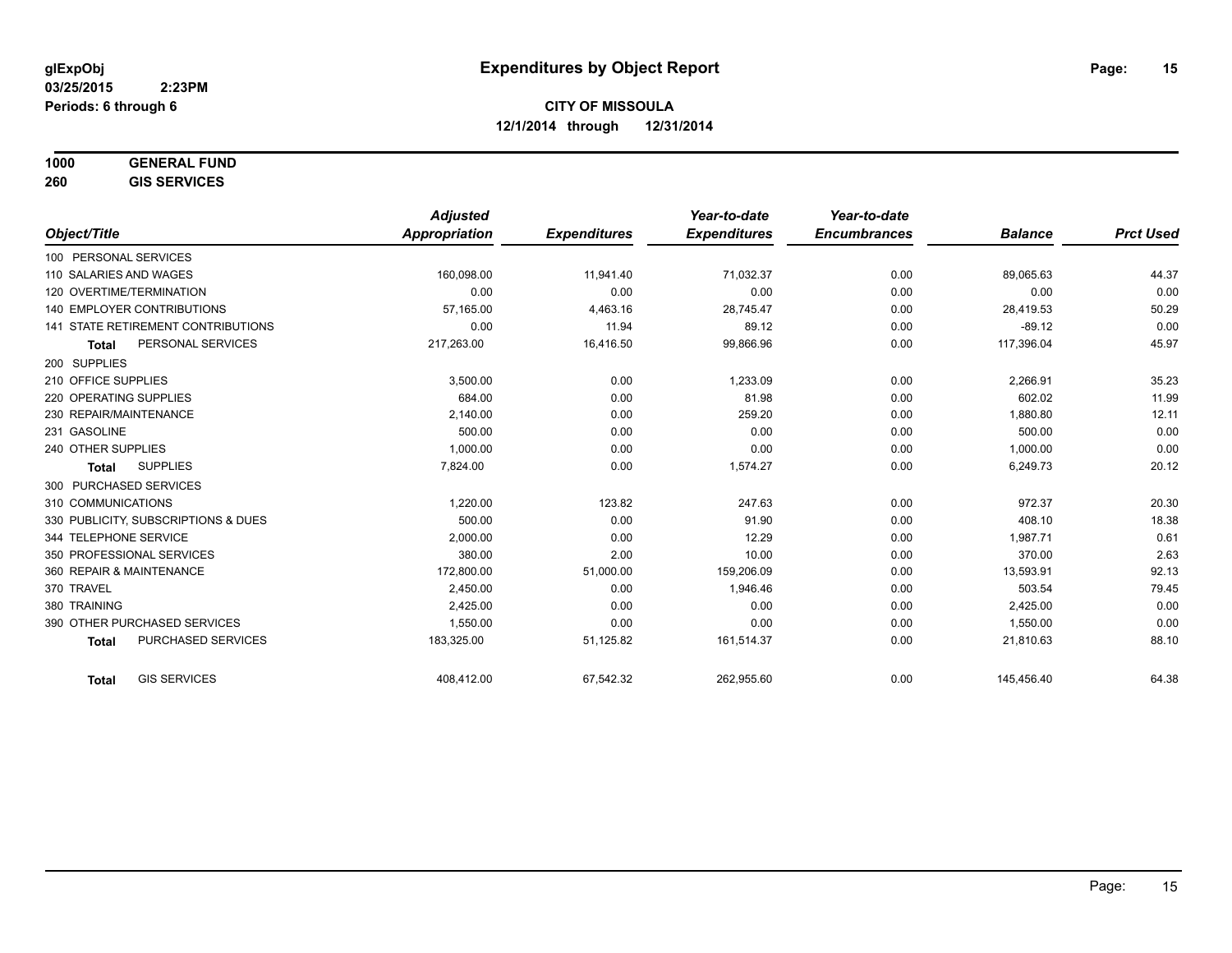### **1000 GENERAL FUND 270 CITY ATTORNEY**

|                                     |                                    | <b>Adjusted</b> |                     | Year-to-date        | Year-to-date        |                |                  |
|-------------------------------------|------------------------------------|-----------------|---------------------|---------------------|---------------------|----------------|------------------|
| Object/Title                        |                                    | Appropriation   | <b>Expenditures</b> | <b>Expenditures</b> | <b>Encumbrances</b> | <b>Balance</b> | <b>Prct Used</b> |
|                                     | 100 PERSONAL SERVICES              |                 |                     |                     |                     |                |                  |
|                                     | 110 SALARIES AND WAGES             | 901,692.00      | 69,074.94           | 410,812.54          | 0.00                | 490,879.46     | 45.56            |
|                                     | 120 OVERTIME/TERMINATION           | 2,270.00        | 519.14              | 2,268.44            | 0.00                | 1.56           | 99.93            |
| <b>140 EMPLOYER CONTRIBUTIONS</b>   |                                    | 302,143.00      | 23,956.21           | 153,728.89          | 0.00                | 148,414.11     | 50.88            |
|                                     | 141 STATE RETIREMENT CONTRIBUTIONS | 0.00            | 69.07               | 515.17              | 0.00                | $-515.17$      | 0.00             |
| <b>Total</b>                        | PERSONAL SERVICES                  | 1,206,105.00    | 93,619.36           | 567,325.04          | 0.00                | 638,779.96     | 47.04            |
| 200 SUPPLIES                        |                                    |                 |                     |                     |                     |                |                  |
| 210 OFFICE SUPPLIES                 |                                    | 5,618.00        | 619.48              | 2,215.97            | 0.00                | 3,402.03       | 39.44            |
|                                     | 220 OPERATING SUPPLIES             | 1,750.00        | 200.00              | 200.00              | 0.00                | 1,550.00       | 11.43            |
| 231 GASOLINE                        |                                    | 263.00          | 0.95                | 205.12              | 0.00                | 57.88          | 77.99            |
| Total                               | <b>SUPPLIES</b>                    | 7,631.00        | 820.43              | 2,621.09            | 0.00                | 5,009.91       | 34.35            |
|                                     | 300 PURCHASED SERVICES             |                 |                     |                     |                     |                |                  |
| 310 COMMUNICATIONS                  |                                    | 1,350.00        | 97.96               | 467.67              | 0.00                | 882.33         | 34.64            |
| 320 PRINTING & DUPLICATING          |                                    | 650.00          | 166.42              | 166.42              | 0.00                | 483.58         | 25.60            |
| 330 PUBLICITY, SUBSCRIPTIONS & DUES |                                    | 17,150.00       | 0.00                | 2,297.38            | 0.00                | 14,852.62      | 13.40            |
| 344 TELEPHONE SERVICE               |                                    | 264.00          | 0.00                | 62.64               | 0.00                | 201.36         | 23.73            |
|                                     | 350 PROFESSIONAL SERVICES          | 11,665.00       | 40.50               | 1,858.35            | 0.00                | 9,806.65       | 15.93            |
|                                     | 360 REPAIR & MAINTENANCE           | 17,446.00       | 0.00                | 15,822.11           | 0.00                | 1,623.89       | 90.69            |
| 370 TRAVEL                          |                                    | 5,000.00        | 0.00                | 2,766.68            | 0.00                | 2,233.32       | 55.33            |
| 380 TRAINING                        |                                    | 9,000.00        | 90.00               | 2,742.80            | 0.00                | 6,257.20       | 30.48            |
| <b>Total</b>                        | PURCHASED SERVICES                 | 62,525.00       | 394.88              | 26,184.05           | 0.00                | 36,340.95      | 41.88            |
| 500 FIXED CHARGES                   |                                    |                 |                     |                     |                     |                |                  |
| 500 FIXED CHARGES                   |                                    | 0.00            | 0.00                | 0.00                | 0.00                | 0.00           | 0.00             |
| Total                               | <b>FIXED CHARGES</b>               | 0.00            | 0.00                | 0.00                | 0.00                | 0.00           | 0.00             |
| 800 OTHER OBJECTS                   |                                    |                 |                     |                     |                     |                |                  |
| 845 CONTINGENCY                     |                                    | 0.00            | 0.00                | 0.00                | 0.00                | 0.00           | 0.00             |
| <b>Total</b>                        | OTHER OBJECTS                      | 0.00            | 0.00                | 0.00                | 0.00                | 0.00           | 0.00             |
| 900 CAPITAL OUTLAY                  |                                    |                 |                     |                     |                     |                |                  |
| 920 BUILDINGS                       |                                    | 0.00            | 0.00                | 0.00                | 0.00                | 0.00           | 0.00             |
|                                     | 940 MACHINERY & EQUIPMENT          | 0.00            | 0.00                | 616.26              | 0.00                | $-616.26$      | 0.00             |
| <b>Total</b>                        | CAPITAL OUTLAY                     | 0.00            | 0.00                | 616.26              | 0.00                | $-616.26$      | 0.00             |
|                                     |                                    |                 |                     |                     |                     |                |                  |
| Total                               | <b>CITY ATTORNEY</b>               | 1,276,261.00    | 94,834.67           | 596,746.44          | 0.00                | 679,514.56     | 46.76            |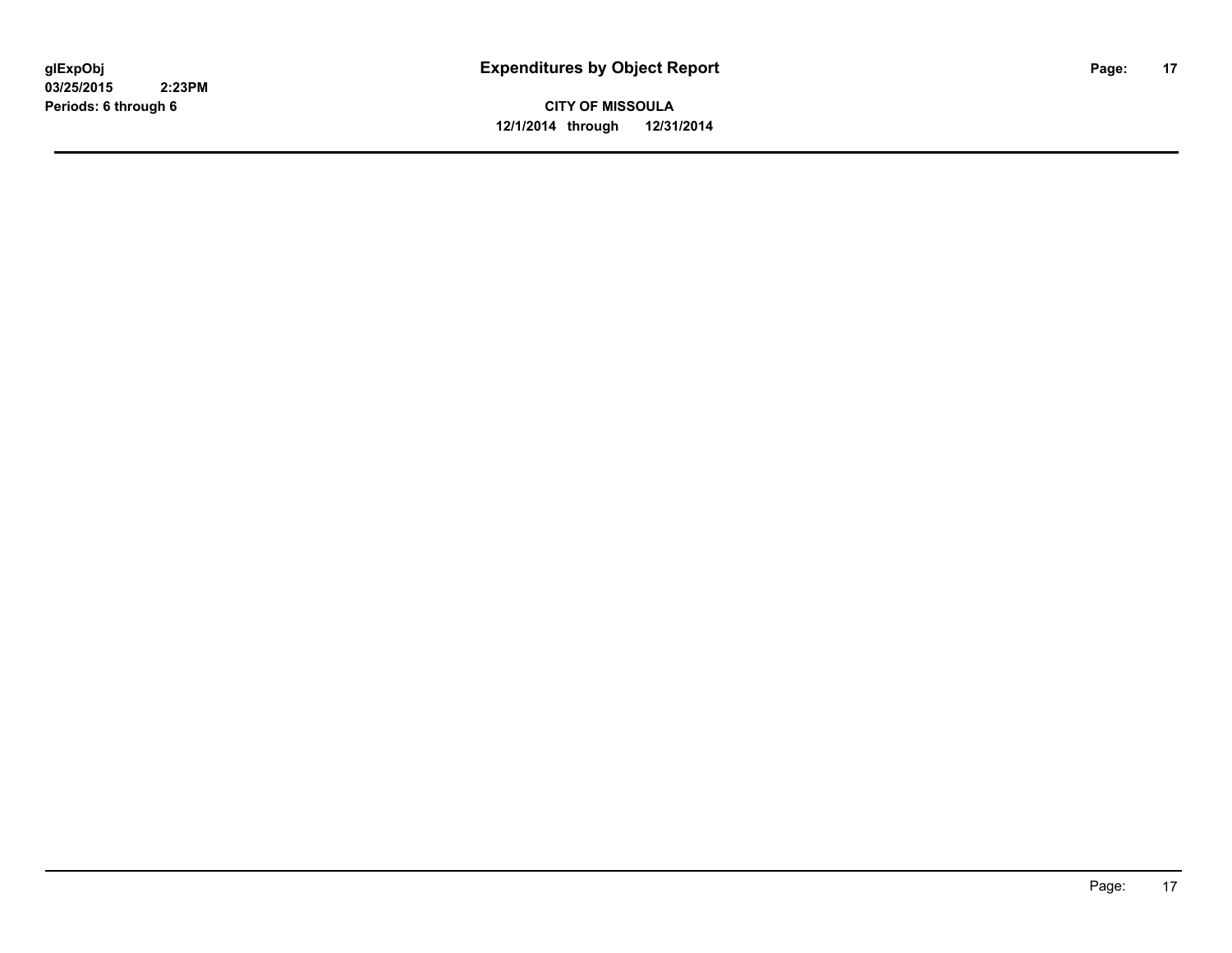#### **1000 GENERAL FUND**

**280 PUBLIC WORKS ADMIN/ENGINEERING**

|                                                | <b>Adjusted</b>      |                     | Year-to-date        | Year-to-date        |                |                  |
|------------------------------------------------|----------------------|---------------------|---------------------|---------------------|----------------|------------------|
| Object/Title                                   | <b>Appropriation</b> | <b>Expenditures</b> | <b>Expenditures</b> | <b>Encumbrances</b> | <b>Balance</b> | <b>Prct Used</b> |
| 100 PERSONAL SERVICES                          |                      |                     |                     |                     |                |                  |
| 110 SALARIES AND WAGES                         | 434,224.00           | 30,855.59           | 181,204.04          | 0.00                | 253,019.96     | 41.73            |
| 120 OVERTIME/TERMINATION                       | 2,235.00             | 0.00                | 403.41              | 0.00                | 1,831.59       | 18.05            |
| 130 OTHER                                      | 15,250.00            | 247.07              | 247.07              | 0.00                | 15,002.93      | 1.62             |
| <b>140 EMPLOYER CONTRIBUTIONS</b>              | 199,870.00           | 14,617.07           | 91,010.57           | 0.00                | 108,859.43     | 45.53            |
| 141 STATE RETIREMENT CONTRIBUTIONS             | 0.00                 | 30.86               | 227.87              | 0.00                | $-227.87$      | 0.00             |
| PERSONAL SERVICES<br><b>Total</b>              | 651,579.00           | 45,750.59           | 273,092.96          | 0.00                | 378,486.04     | 41.91            |
| 200 SUPPLIES                                   |                      |                     |                     |                     |                |                  |
| 210 OFFICE SUPPLIES                            | 950.00               | 65.79               | 282.41              | 0.00                | 667.59         | 29.73            |
| 220 OPERATING SUPPLIES                         | 1,935.00             | 0.00                | 1,097.14            | 0.00                | 837.86         | 56.70            |
| 230 REPAIR/MAINTENANCE                         | 59,860.00            | 2,490.00            | 6,302.05            | 0.00                | 53,557.95      | 10.53            |
| 231 GASOLINE                                   | 9,280.00             | 1,010.36            | 3,739.42            | 0.00                | 5,540.58       | 40.30            |
| 240 OTHER SUPPLIES                             | 31,090.00            | 7,625.41            | 12,222.96           | 0.00                | 18,867.04      | 39.31            |
| <b>SUPPLIES</b><br><b>Total</b>                | 103,115.00           | 11,191.56           | 23,643.98           | 0.00                | 79,471.02      | 22.93            |
| 300 PURCHASED SERVICES                         |                      |                     |                     |                     |                |                  |
| 310 COMMUNICATIONS                             | 500.00               | 58.75               | 513.06              | 0.00                | $-13.06$       | 102.61           |
| 320 PRINTING & DUPLICATING                     | 200.00               | 0.00                | 0.00                | 0.00                | 200.00         | 0.00             |
| 330 PUBLICITY, SUBSCRIPTIONS & DUES            | 1,100.00             | $-147.75$           | 1,092.75            | 0.00                | 7.25           | 99.34            |
| 341 ELECTRICITY & NATURAL GAS                  | 135,778.00           | 13,862.30           | 55,556.36           | 0.00                | 80,221.64      | 40.92            |
| 344 TELEPHONE SERVICE                          | 1,804.00             | 171.94              | 982.31              | 0.00                | 821.69         | 54.45            |
| 345 GARBAGE                                    | 457.00               | 31.20               | 93.60               | 0.00                | 363.40         | 20.48            |
| 350 PROFESSIONAL SERVICES                      | 870.00               | 0.00                | 185.00              | 0.00                | 685.00         | 21.26            |
| 360 REPAIR & MAINTENANCE                       | 15,900.00            | 1,208.61            | 4,056.49            | 0.00                | 11,843.51      | 25.51            |
| 370 TRAVEL                                     | 1,550.00             | 0.00                | 0.00                | 0.00                | 1,550.00       | 0.00             |
| 380 TRAINING                                   | 2,200.00             | 0.00                | $-189.00$           | 0.00                | 2,389.00       | $-8.59$          |
| PURCHASED SERVICES<br><b>Total</b>             | 160,359.00           | 15,185.05           | 62,290.57           | 0.00                | 98,068.43      | 38.84            |
| 500 FIXED CHARGES                              |                      |                     |                     |                     |                |                  |
| 500 FIXED CHARGES                              | 0.00                 | 0.00                | 0.00                | 0.00                | 0.00           | 0.00             |
| <b>FIXED CHARGES</b><br><b>Total</b>           | 0.00                 | 0.00                | 0.00                | 0.00                | 0.00           | 0.00             |
| PUBLIC WORKS ADMIN/ENGINEERING<br><b>Total</b> | 915,053.00           | 72,127.20           | 359,027.51          | 0.00                | 556,025.49     | 39.24            |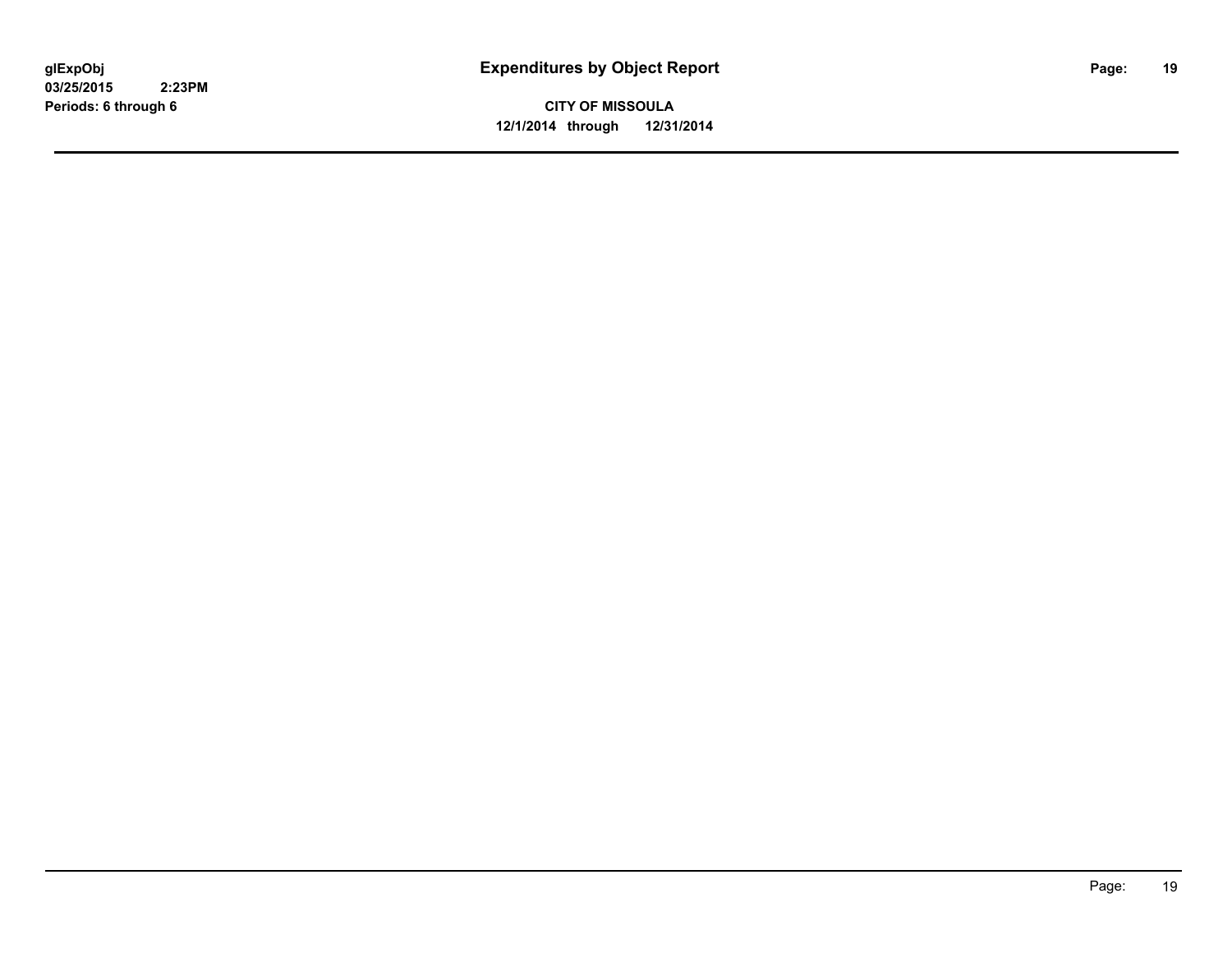**1000 GENERAL FUND**

**290 POLICE**

|                                                   | <b>Adjusted</b> |                     | Year-to-date        | Year-to-date        |                 |                  |
|---------------------------------------------------|-----------------|---------------------|---------------------|---------------------|-----------------|------------------|
| Object/Title                                      | Appropriation   | <b>Expenditures</b> | <b>Expenditures</b> | <b>Encumbrances</b> | <b>Balance</b>  | <b>Prct Used</b> |
| 100 PERSONAL SERVICES                             |                 |                     |                     |                     |                 |                  |
| 110 SALARIES AND WAGES                            | 8,219,412.00    | 611,668.48          | 3,473,562.67        | 0.00                | 4,745,849.33    | 42.26            |
| 115 SALARIES/HEALTH INSURANCE BENEFIT             | 0.00            | 57,000.00           | 313,500.00          | 0.00                | $-313,500.00$   | 0.00             |
| 120 OVERTIME/TERMINATION                          | 247,083.00      | 18,109.55           | 150,562.20          | 0.00                | 96,520.80       | 60.94            |
| 121 OUTSIDE HIRE OVERTIME                         | 75,000.00       | 3,331.21            | 65,628.05           | 0.00                | 9,371.95        | 87.50            |
| 122 COURT OVERTIME                                | 0.00            | 834.01              | 5,966.24            | 0.00                | $-5,966.24$     | 0.00             |
| 130 OTHER                                         | 69,326.00       | 0.00                | 67,026.87           | 0.00                | 2,299.13        | 96.68            |
| 140 EMPLOYER CONTRIBUTIONS                        | 4,520,567.00    | 175,725.70          | 1,067,895.31        | 0.00                | 3,452,671.69    | 23.62            |
| <b>141 STATE RETIREMENT CONTRIBUTIONS</b>         | 0.00            | 180,310.75          | 1,019,220.91        | 0.00                | $-1,019,220.91$ | 0.00             |
| PERSONAL SERVICES<br><b>Total</b>                 | 13,131,388.00   | 1,046,979.70        | 6,163,362.25        | 0.00                | 6,968,025.75    | 46.94            |
| 200 SUPPLIES                                      |                 |                     |                     |                     |                 |                  |
| 210 OFFICE SUPPLIES                               | 44,874.00       | 603.49              | 6,457.54            | 0.00                | 38,416.46       | 14.39            |
| 220 OPERATING SUPPLIES                            | 80,295.00       | 2,676.20            | 41,721.87           | 0.00                | 38,573.13       | 51.96            |
| 230 REPAIR/MAINTENANCE                            | 45,735.00       | 4,596.23            | 23,376.54           | 0.00                | 22,358.46       | 51.11            |
| 231 GASOLINE                                      | 172,871.00      | 14,056.71           | 81,267.72           | 0.00                | 91,603.28       | 47.01            |
| <b>SUPPLIES</b><br><b>Total</b>                   | 343,775.00      | 21,932.63           | 152,823.67          | 0.00                | 190,951.33      | 44.45            |
| 300 PURCHASED SERVICES                            |                 |                     |                     |                     |                 |                  |
| 310 COMMUNICATIONS                                | 14,397.00       | 496.16              | 10,057.86           | 0.00                | 4,339.14        | 69.86            |
| 320 PRINTING & DUPLICATING                        | 10,824.00       | 1,345.46            | 1,986.97            | 0.00                | 8,837.03        | 18.36            |
| 330 PUBLICITY, SUBSCRIPTIONS & DUES               | 14,938.00       | 380.00              | 10,597.47           | 0.00                | 4,340.53        | 70.94            |
| 344 TELEPHONE SERVICE                             | 47,692.00       | 1,882.56            | 14,149.38           | 0.00                | 33,542.62       | 29.67            |
| 350 PROFESSIONAL SERVICES                         | 106,399.00      | 13,244.13           | 59,212.71           | 0.00                | 47,186.29       | 55.65            |
| 360 REPAIR & MAINTENANCE                          | 33,245.00       | 1,574.44            | 27,872.13           | 0.00                | 5,372.87        | 83.84            |
| 370 TRAVEL                                        | 26,000.00       | 1,597.32            | 10,925.75           | 0.00                | 15,074.25       | 42.02            |
| 380 TRAINING                                      | 31,300.00       | 0.00                | 18,344.94           | 0.00                | 12,955.06       | 58.61            |
| 390 OTHER PURCHASED SERVICES                      | 25,000.00       | 0.00                | 3,092.83            | 0.00                | 21,907.17       | 12.37            |
| PURCHASED SERVICES<br><b>Total</b>                | 309,795.00      | 20,520.07           | 156,240.04          | 0.00                | 153,554.96      | 50.43            |
| 500 FIXED CHARGES                                 |                 |                     |                     |                     |                 |                  |
| 500 FIXED CHARGES                                 | 125,344.00      | 5,566.00            | 29,863.00           | 0.00                | 95,481.00       | 23.82            |
| <b>FIXED CHARGES</b><br><b>Total</b>              | 125,344.00      | 5,566.00            | 29,863.00           | 0.00                | 95,481.00       | 23.82            |
| 700 GRANTS & CONTRIBUTIONS                        |                 |                     |                     |                     |                 |                  |
| 700 GRANTS & CONTRIBUTIONS                        | 4,000.00        | 0.00                | 0.00                | 0.00                | 4,000.00        | 0.00             |
| <b>GRANTS &amp; CONTRIBUTIONS</b><br><b>Total</b> | 4,000.00        | 0.00                | 0.00                | 0.00                | 4,000.00        | 0.00             |
|                                                   |                 |                     |                     |                     |                 |                  |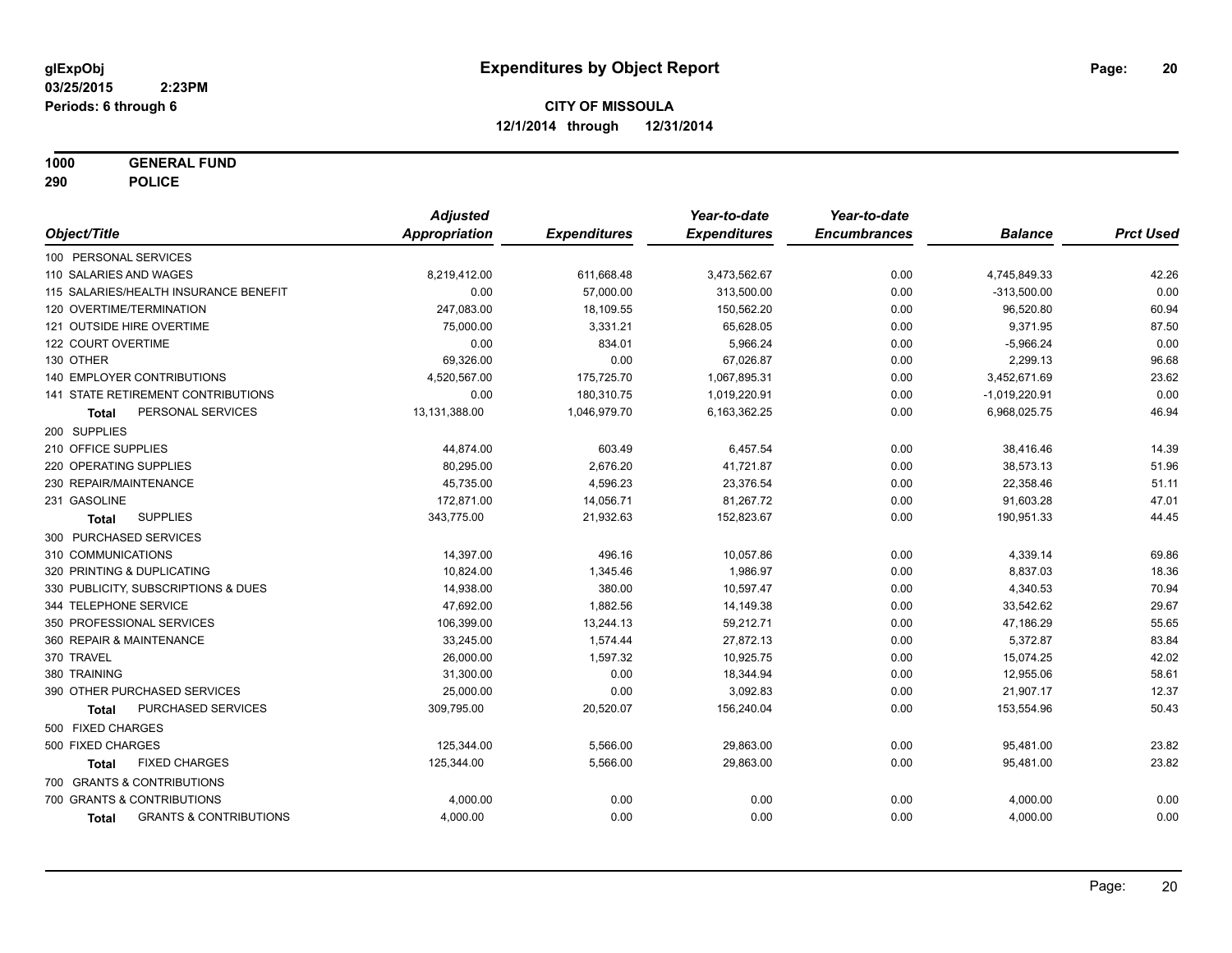**1000 GENERAL FUND 290 POLICE**

| Object/Title       |                              | <b>Adjusted</b><br>Appropriation | <b>Expenditures</b> | Year-to-date<br><b>Expenditures</b> | Year-to-date<br><b>Encumbrances</b> | <b>Balance</b> | <b>Prct Used</b> |
|--------------------|------------------------------|----------------------------------|---------------------|-------------------------------------|-------------------------------------|----------------|------------------|
| 800 OTHER OBJECTS  |                              |                                  |                     |                                     |                                     |                |                  |
|                    | 820 TRANSFERS TO OTHER FUNDS | 0.00                             | 0.00                | 0.00                                | 0.00                                | 0.00           | 0.00             |
| <b>Total</b>       | OTHER OBJECTS                | 0.00                             | 0.00                | 0.00                                | 0.00                                | 0.00           | 0.00             |
| 900 CAPITAL OUTLAY |                              |                                  |                     |                                     |                                     |                |                  |
|                    | 940 MACHINERY & EQUIPMENT    | 0.00                             | 0.00                | 0.00                                | 0.00                                | 0.00           | 0.00             |
| <b>Total</b>       | <b>CAPITAL OUTLAY</b>        | 0.00                             | 0.00                | 0.00                                | 0.00                                | 0.00           | 0.00             |
| <b>Total</b>       | <b>POLICE</b>                | 13,914,302.00                    | 1.094.998.40        | 6,502,288.96                        | 0.00                                | 7.412.013.04   | 46.73            |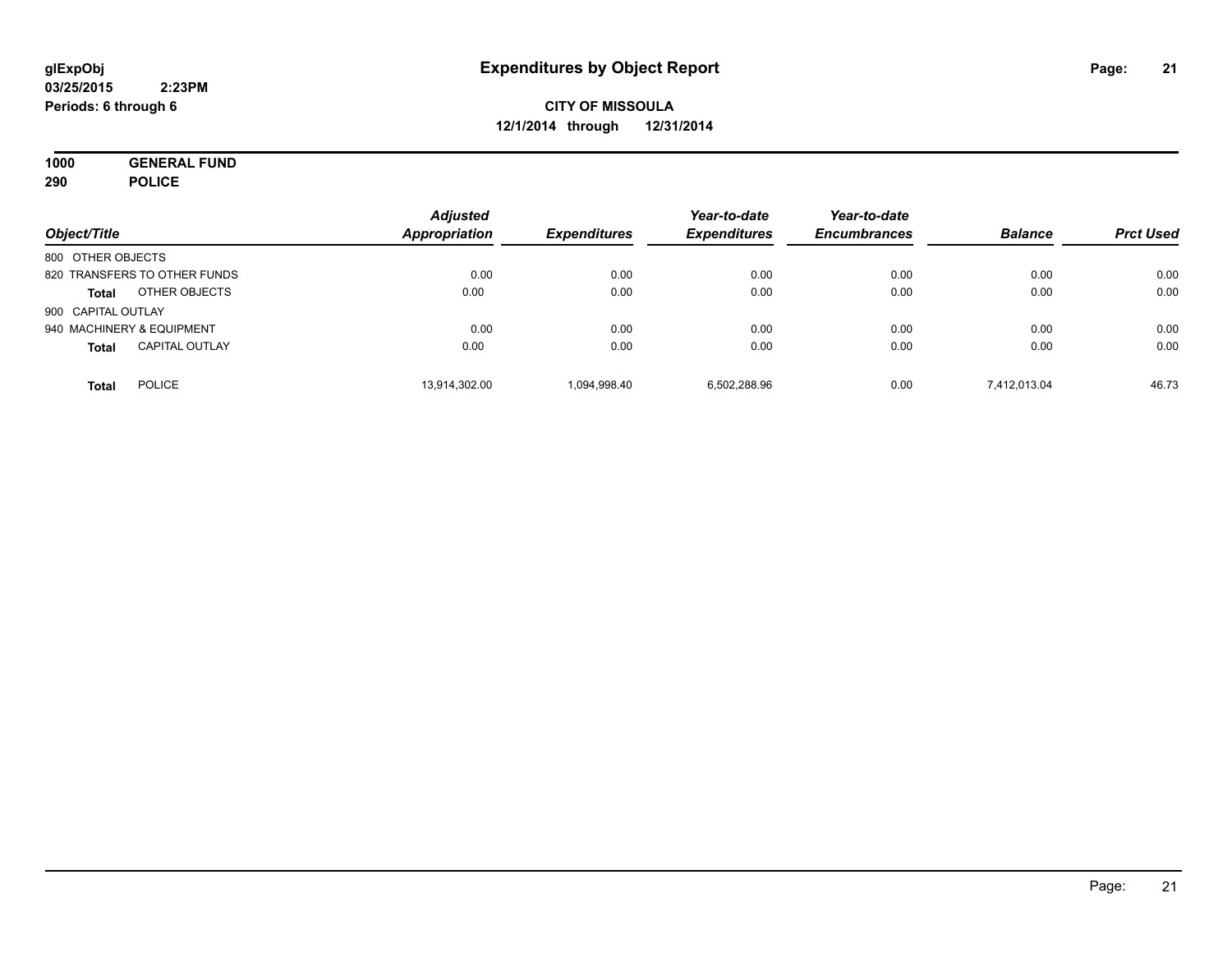**1000 GENERAL FUND 300 FIRE**

|                                       | <b>Adjusted</b>      |                     | Year-to-date        | Year-to-date        |                |                  |
|---------------------------------------|----------------------|---------------------|---------------------|---------------------|----------------|------------------|
| Object/Title                          | <b>Appropriation</b> | <b>Expenditures</b> | <b>Expenditures</b> | <b>Encumbrances</b> | <b>Balance</b> | <b>Prct Used</b> |
| 100 PERSONAL SERVICES                 |                      |                     |                     |                     |                |                  |
| 110 SALARIES AND WAGES                | 6,457,868.00         | 484,452.52          | 2,896,467.90        | 0.00                | 3,561,400.10   | 44.85            |
| 115 SALARIES/HEALTH INSURANCE BENEFIT | 629,280.00           | 50,730.00           | 284,059.50          | 0.00                | 345,220.50     | 45.14            |
| 120 OVERTIME/TERMINATION              | 697,773.00           | 21,786.80           | 422,964.64          | 0.00                | 274,808.36     | 60.62            |
| 130 OTHER                             | 54,464.00            | 0.00                | 53,872.00           | 0.00                | 592.00         | 98.91            |
| 140 EMPLOYER CONTRIBUTIONS            | 1,736,824.00         | 130,581.03          | 807,705.19          | 0.00                | 929,118.81     | 46.50            |
| 141 STATE RETIREMENT CONTRIBUTIONS    | 2,264,770.00         | 171,601.90          | 1,022,864.15        | 0.00                | 1,241,905.85   | 45.16            |
| PERSONAL SERVICES<br>Total            | 11,840,979.00        | 859,152.25          | 5,487,933.38        | 0.00                | 6,353,045.62   | 46.35            |
| 200 SUPPLIES                          |                      |                     |                     |                     |                |                  |
| 210 OFFICE SUPPLIES                   | 16,004.00            | 302.10              | 2,359.74            | 0.00                | 13,644.26      | 14.74            |
| 220 OPERATING SUPPLIES                | 207,744.00           | 16,308.12           | 79,288.86           | 0.00                | 128,455.14     | 38.17            |
| 230 REPAIR/MAINTENANCE                | 61,500.00            | 5,130.77            | 22,093.86           | 0.00                | 39,406.14      | 35.92            |
| 231 GASOLINE                          | 61,827.00            | 7,397.16            | 28,512.47           | 0.00                | 33,314.53      | 46.12            |
| 240 OTHER SUPPLIES                    | 2,848.00             | 0.00                | 0.00                | 0.00                | 2,848.00       | 0.00             |
| <b>SUPPLIES</b><br><b>Total</b>       | 349,923.00           | 29,138.15           | 132,254.93          | 0.00                | 217,668.07     | 37.80            |
| 300 PURCHASED SERVICES                |                      |                     |                     |                     |                |                  |
| 310 COMMUNICATIONS                    | 577.00               | 28.94               | 174.21              | 0.00                | 402.79         | 30.19            |
| 320 PRINTING & DUPLICATING            | 1,488.00             | 113.20              | 417.29              | 0.00                | 1,070.71       | 28.04            |
| 330 PUBLICITY, SUBSCRIPTIONS & DUES   | 9,863.00             | 283.00              | 3,220.50            | 0.00                | 6,642.50       | 32.65            |
| 340 SEWER                             | 1,394.00             | 0.00                | 604.62              | 0.00                | 789.38         | 43.37            |
| 341 ELECTRICITY & NATURAL GAS         | 65,579.00            | 6,524.23            | 25,564.42           | 0.00                | 40,014.58      | 38.98            |
| 343 WATER CHARGES                     | 14,677.00            | 977.06              | 6,549.63            | 0.00                | 8,127.37       | 44.63            |
| 344 TELEPHONE SERVICE                 | 20,485.00            | 1,493.88            | 6,353.27            | 0.00                | 14,131.73      | 31.01            |
| 345 GARBAGE                           | 5,462.00             | 857.00              | 2,571.00            | 0.00                | 2,891.00       | 47.07            |
| 350 PROFESSIONAL SERVICES             | 24,272.00            | 285.00              | 477.00              | 0.00                | 23,795.00      | 1.97             |
| 360 REPAIR & MAINTENANCE              | 49,983.00            | 6,411.28            | 21,550.98           | 0.00                | 28,432.02      | 43.12            |
| 370 TRAVEL                            | 20,017.00            | 0.00                | 2,970.08            | 0.00                | 17,046.92      | 14.84            |
| 380 TRAINING                          | 13,416.00            | 152.14              | 4,532.26            | 0.00                | 8,883.74       | 33.78            |
| 390 OTHER PURCHASED SERVICES          | 11,580.00            | 0.00                | 1,856.66            | 0.00                | 9,723.34       | 16.03            |
| PURCHASED SERVICES<br><b>Total</b>    | 238,793.00           | 17,125.73           | 76,841.92           | 0.00                | 161,951.08     | 32.18            |
| 500 FIXED CHARGES                     |                      |                     |                     |                     |                |                  |
| 500 FIXED CHARGES                     | 226.00               | 0.00                | 0.00                | 0.00                | 226.00         | 0.00             |
| 530 EQUIPMENT RENTAL                  | 0.00                 | 0.00                | 0.00                | 0.00                | 0.00           | 0.00             |
| <b>FIXED CHARGES</b><br><b>Total</b>  | 226.00               | 0.00                | 0.00                | 0.00                | 226.00         | 0.00             |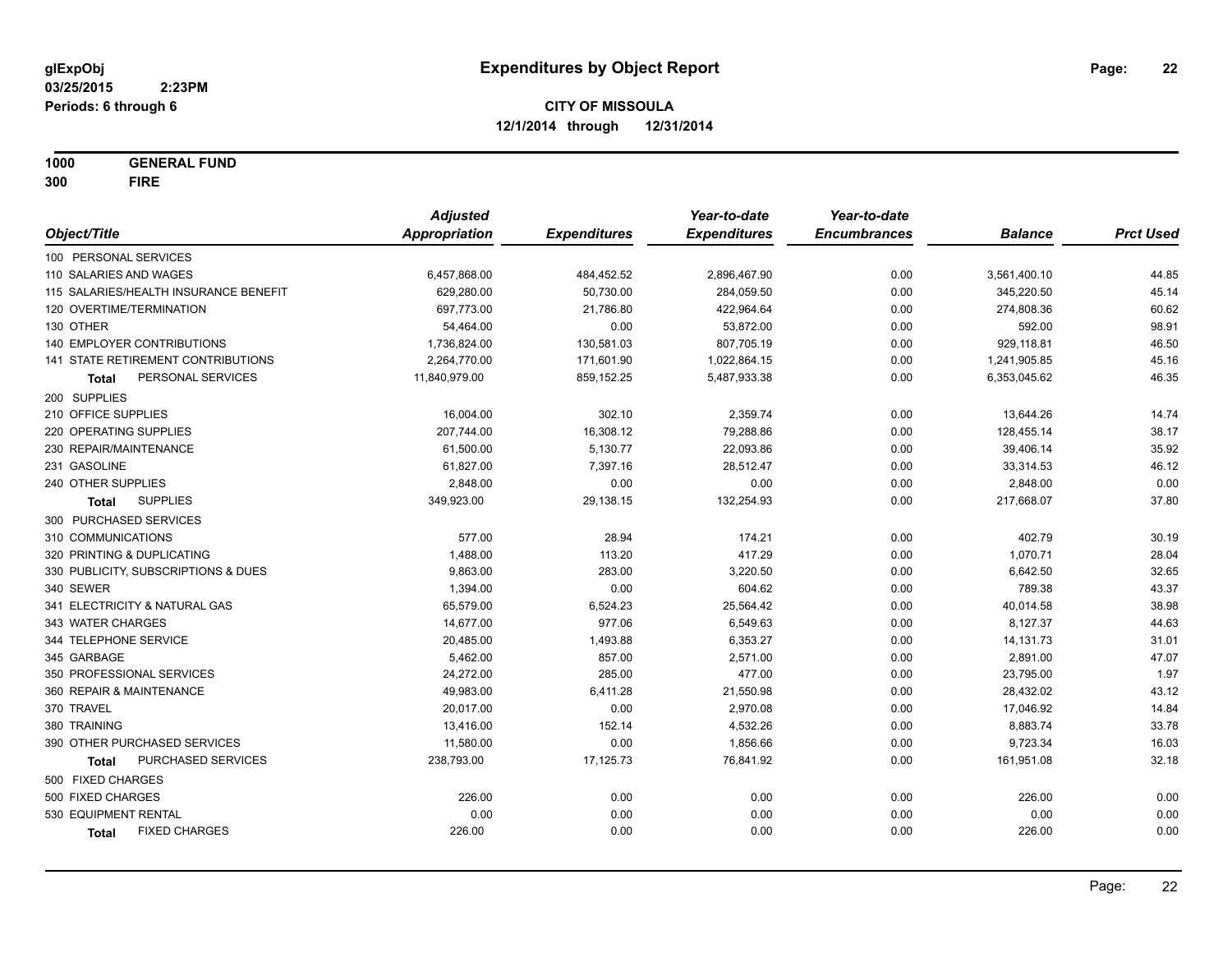#### **03/25/2015 2:23PM Periods: 6 through 6**

# **CITY OF MISSOULA 12/1/2014 through 12/31/2014**

**1000 GENERAL FUND 300 FIRE**

| Object/Title       |                           | <b>Adjusted</b><br>Appropriation | <b>Expenditures</b> | Year-to-date<br><b>Expenditures</b> | Year-to-date<br><b>Encumbrances</b> | <b>Balance</b> | <b>Prct Used</b> |
|--------------------|---------------------------|----------------------------------|---------------------|-------------------------------------|-------------------------------------|----------------|------------------|
| 900 CAPITAL OUTLAY |                           |                                  |                     |                                     |                                     |                |                  |
|                    | 940 MACHINERY & EQUIPMENT | 0.00                             | 0.00                | 0.00                                | 0.00                                | 0.00           | 0.00             |
| <b>Total</b>       | <b>CAPITAL OUTLAY</b>     | 0.00                             | 0.00                | 0.00                                | 0.00                                | 0.00           | 0.00             |
| Total              | <b>FIRE</b>               | 12,429,921.00                    | 905,416.13          | 5,697,030.23                        | 0.00                                | 6,732,890.77   | 45.83            |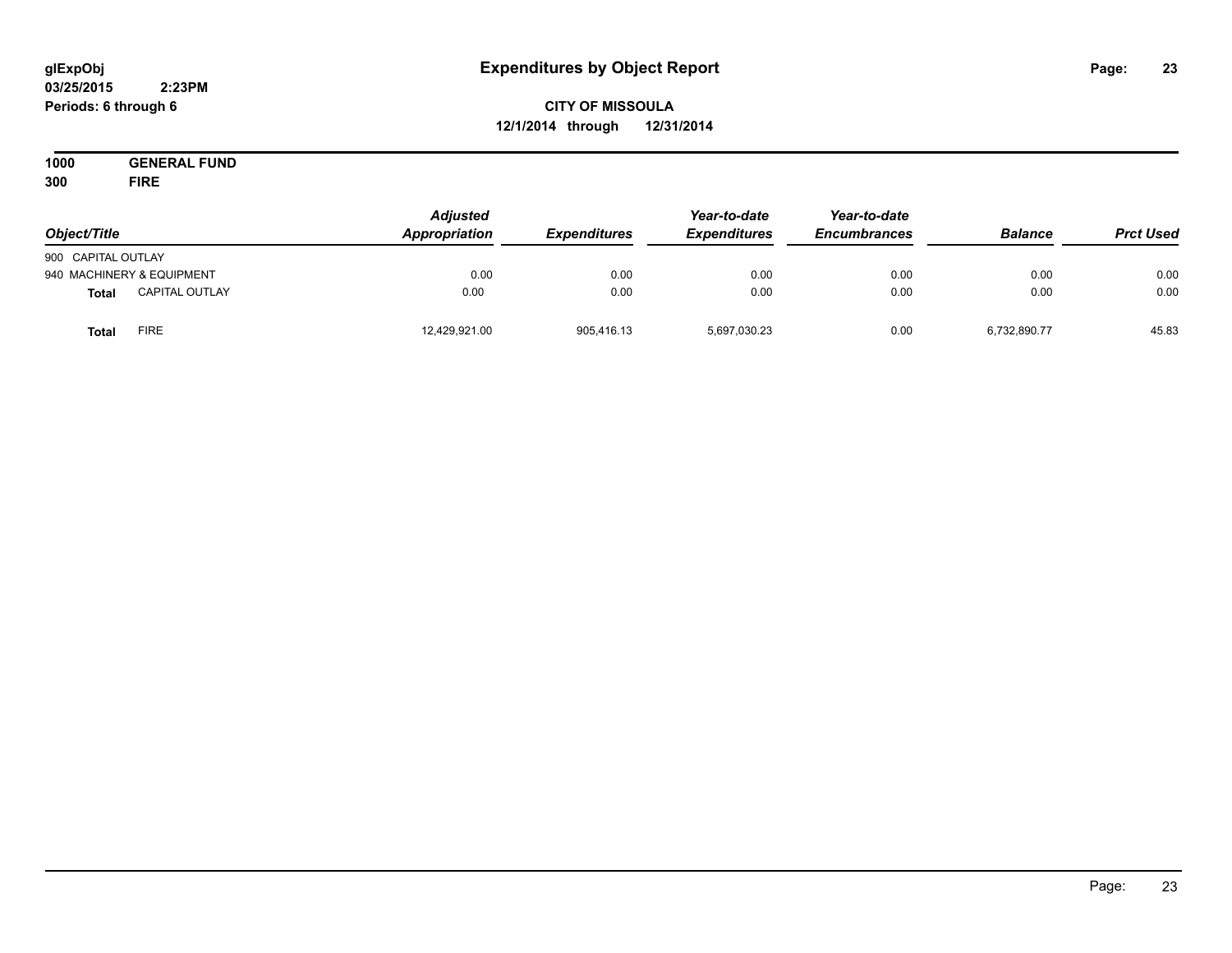#### **1000 GENERAL FUND**

**320 STREET MAINTENANCE**

|                                           | <b>Adjusted</b>      |                     | Year-to-date        | Year-to-date        |                |                  |
|-------------------------------------------|----------------------|---------------------|---------------------|---------------------|----------------|------------------|
| Object/Title                              | <b>Appropriation</b> | <b>Expenditures</b> | <b>Expenditures</b> | <b>Encumbrances</b> | <b>Balance</b> | <b>Prct Used</b> |
| 100 PERSONAL SERVICES                     |                      |                     |                     |                     |                |                  |
| 110 SALARIES AND WAGES                    | 1,281,781.00         | 95,099.76           | 605,085.62          | 0.00                | 676,695.38     | 47.21            |
| 120 OVERTIME/TERMINATION                  | 15,000.00            | 5,875.54            | 17,175.05           | 0.00                | $-2,175.05$    | 114.50           |
| 130 OTHER                                 | 6,000.00             | 0.00                | 0.00                | 0.00                | 6,000.00       | 0.00             |
| 140 EMPLOYER CONTRIBUTIONS                | 716,841.00           | 57,810.57           | 373,263.11          | 0.00                | 343,577.89     | 52.07            |
| <b>141 STATE RETIREMENT CONTRIBUTIONS</b> | 0.00                 | 95.10               | 756.17              | 0.00                | $-756.17$      | 0.00             |
| PERSONAL SERVICES<br>Total                | 2,019,622.00         | 158,880.97          | 996,279.95          | 0.00                | 1,023,342.05   | 49.33            |
| 200 SUPPLIES                              |                      |                     |                     |                     |                |                  |
| 210 OFFICE SUPPLIES                       | 1,600.00             | 22.02               | 309.42              | 0.00                | 1,290.58       | 19.34            |
| 220 OPERATING SUPPLIES                    | 170,317.00           | 6,700.25            | 17,543.80           | 0.00                | 152,773.20     | 10.30            |
| 230 REPAIR/MAINTENANCE                    | 84,214.00            | 819.00              | 29,436.90           | 0.00                | 54,777.10      | 34.95            |
| 231 GASOLINE                              | 218,603.00           | 34,227.83           | 89,962.41           | 0.00                | 128,640.59     | 41.15            |
| 240 OTHER SUPPLIES                        | 0.00                 | 0.00                | 0.00                | 0.00                | 0.00           | 0.00             |
| 250 SUPPLIES FOR RESALE                   | 0.00                 | 0.00                | 0.00                | 0.00                | 0.00           | 0.00             |
| <b>SUPPLIES</b><br><b>Total</b>           | 474,734.00           | 41,769.10           | 137,252.53          | 0.00                | 337,481.47     | 28.91            |
| 300 PURCHASED SERVICES                    |                      |                     |                     |                     |                |                  |
| 310 COMMUNICATIONS                        | 7,000.00             | 0.00                | 0.00                | 0.00                | 7,000.00       | 0.00             |
| 320 PRINTING & DUPLICATING                | 3,000.00             | 1,516.44            | 2,593.83            | 0.00                | 406.17         | 86.46            |
| 330 PUBLICITY, SUBSCRIPTIONS & DUES       | 0.00                 | 1,600.00            | 2,920.75            | 0.00                | $-2,920.75$    | 0.00             |
| 341 ELECTRICITY & NATURAL GAS             | 0.00                 | 0.00                | 0.00                | 0.00                | 0.00           | 0.00             |
| 343 WATER CHARGES                         | 6,000.00             | 1,121.09            | 4,468.39            | 0.00                | 1,531.61       | 74.47            |
| 344 TELEPHONE SERVICE                     | 1,821.00             | 408.82              | 1,135.55            | 0.00                | 685.45         | 62.36            |
| 345 GARBAGE                               | 7,280.00             | 122.25              | 404.37              | 0.00                | 6,875.63       | 5.55             |
| 350 PROFESSIONAL SERVICES                 | 5,150.00             | 70.00               | 416.50              | 0.00                | 4,733.50       | 8.09             |
| 360 REPAIR & MAINTENANCE                  | 21,000.00            | 0.00                | 3,824.53            | 0.00                | 17,175.47      | 18.21            |
| 370 TRAVEL                                | 3,300.00             | 0.00                | 768.76              | 0.00                | 2,531.24       | 23.30            |
| 380 TRAINING                              | 1,500.00             | 0.00                | 300.00              | 0.00                | 1,200.00       | 20.00            |
| PURCHASED SERVICES<br><b>Total</b>        | 56,051.00            | 4,838.60            | 16,832.68           | 0.00                | 39,218.32      | 30.03            |
| 400 BUILDING MATERIALS                    |                      |                     |                     |                     |                |                  |
| 400 BUILDING MATERIALS                    | 71,263.00            | 0.00                | 25,242.09           | 0.00                | 46,020.91      | 35.42            |
| <b>BUILDING MATERIALS</b><br>Total        | 71,263.00            | 0.00                | 25,242.09           | 0.00                | 46,020.91      | 35.42            |
| 500 FIXED CHARGES                         |                      |                     |                     |                     |                |                  |
| 500 FIXED CHARGES                         | 21,500.00            | 2,405.00            | 8,030.00            | 0.00                | 13,470.00      | 37.35            |
|                                           |                      |                     |                     |                     |                |                  |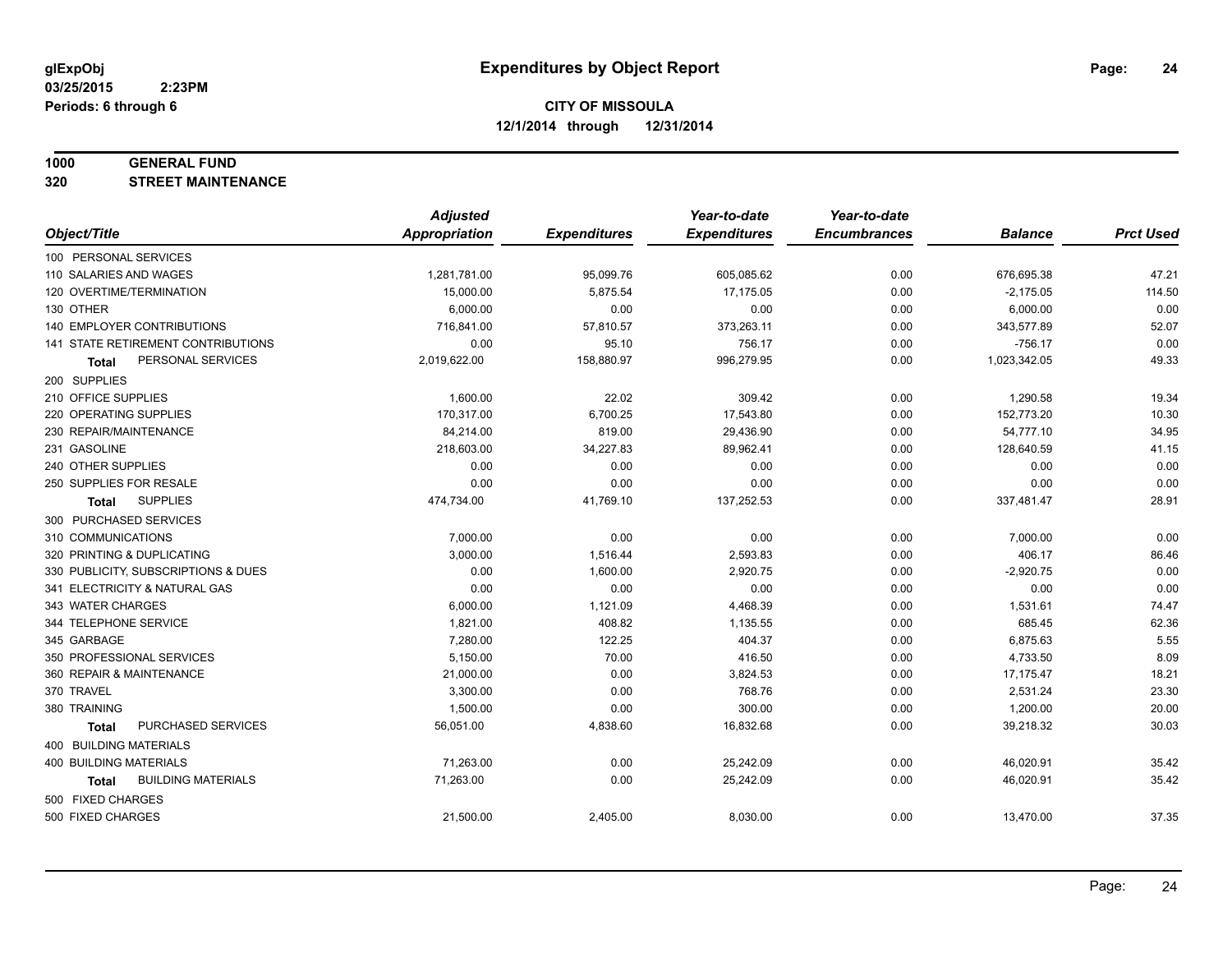#### **1000 GENERAL FUND**

**320 STREET MAINTENANCE**

|                    |                             | <b>Adjusted</b> |                     | Year-to-date        | Year-to-date        |                |                  |
|--------------------|-----------------------------|-----------------|---------------------|---------------------|---------------------|----------------|------------------|
| Object/Title       |                             | Appropriation   | <b>Expenditures</b> | <b>Expenditures</b> | <b>Encumbrances</b> | <b>Balance</b> | <b>Prct Used</b> |
| <b>Total</b>       | <b>FIXED CHARGES</b>        | 21,500.00       | 2,405.00            | 8,030.00            | 0.00                | 13,470.00      | 37.35            |
| 600 DEBT SERVICE   |                             |                 |                     |                     |                     |                |                  |
| 610 PRINCIPAL      |                             | 0.00            | 0.00                | 0.00                | 0.00                | 0.00           | 0.00             |
|                    | 620 INTEREST / SERVICE FEES | 0.00            | 0.00                | 0.00                | 0.00                | 0.00           | 0.00             |
| Total              | <b>DEBT SERVICE</b>         | 0.00            | 0.00                | 0.00                | 0.00                | 0.00           | 0.00             |
| 900 CAPITAL OUTLAY |                             |                 |                     |                     |                     |                |                  |
| 930 IMPROVEMENTS   |                             | 196.558.00      | 0.00                | 150,254.62          | 0.00                | 46,303.38      | 76.44            |
|                    | 940 MACHINERY & EQUIPMENT   | 0.00            | 0.00                | 0.00                | 0.00                | 0.00           | 0.00             |
| <b>Total</b>       | <b>CAPITAL OUTLAY</b>       | 196,558.00      | 0.00                | 150,254.62          | 0.00                | 46,303.38      | 76.44            |
| <b>Total</b>       | <b>STREET MAINTENANCE</b>   | 2.839.728.00    | 207.893.67          | 1.333.891.87        | 0.00                | 1,505,836.13   | 46.97            |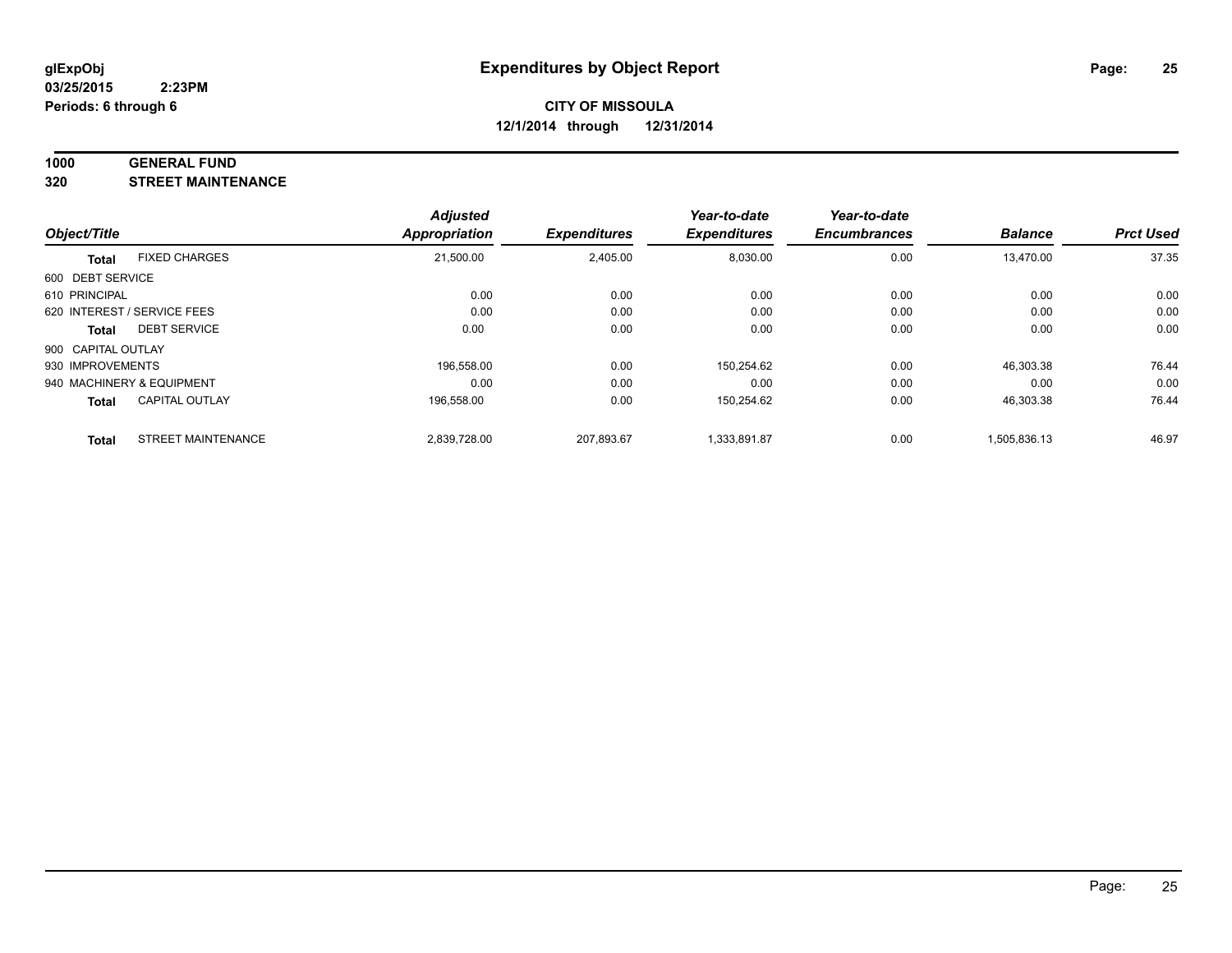#### **1000 GENERAL FUND**

**321 VEHICLE MAINTENANCE**

|                                           | <b>Adjusted</b> |                     | Year-to-date        | Year-to-date        |                |                  |
|-------------------------------------------|-----------------|---------------------|---------------------|---------------------|----------------|------------------|
| Object/Title                              | Appropriation   | <b>Expenditures</b> | <b>Expenditures</b> | <b>Encumbrances</b> | <b>Balance</b> | <b>Prct Used</b> |
| 100 PERSONAL SERVICES                     |                 |                     |                     |                     |                |                  |
| 110 SALARIES AND WAGES                    | 518,162.00      | 41,202.92           | 259,061.15          | 0.00                | 259,100.85     | 50.00            |
| 120 OVERTIME/TERMINATION                  | 2,000.00        | 0.00                | 46.09               | 0.00                | 1,953.91       | 2.30             |
| 130 OTHER                                 | 75,168.00       | 0.00                | 0.00                | 0.00                | 75,168.00      | 0.00             |
| 140 EMPLOYER CONTRIBUTIONS                | 243,319.00      | 17,909.35           | 119,534.63          | 0.00                | 123,784.37     | 49.13            |
| <b>141 STATE RETIREMENT CONTRIBUTIONS</b> | 0.00            | 41.20               | 320.54              | 0.00                | $-320.54$      | 0.00             |
| PERSONAL SERVICES<br>Total                | 838,649.00      | 59,153.47           | 378,962.41          | 0.00                | 459,686.59     | 45.19            |
| 200 SUPPLIES                              |                 |                     |                     |                     |                |                  |
| 210 OFFICE SUPPLIES                       | 1,000.00        | 38.29               | 299.72              | 0.00                | 700.28         | 29.97            |
| 220 OPERATING SUPPLIES                    | 28,306.00       | 2,016.79            | 8,524.91            | 0.00                | 19,781.09      | 30.12            |
| 230 REPAIR/MAINTENANCE                    | 34,631.00       | 3,941.46            | 20,926.49           | 0.00                | 13,704.51      | 60.43            |
| 231 GASOLINE                              | 4,813.00        | 315.01              | 2,173.87            | 0.00                | 2,639.13       | 45.17            |
| 240 OTHER SUPPLIES                        | 11,010.00       | 211.06              | 3,423.39            | 0.00                | 7,586.61       | 31.09            |
| <b>SUPPLIES</b><br>Total                  | 79,760.00       | 6,522.61            | 35,348.38           | 0.00                | 44,411.62      | 44.32            |
| 300 PURCHASED SERVICES                    |                 |                     |                     |                     |                |                  |
| 310 COMMUNICATIONS                        | 150.00          | 0.00                | 0.00                | 0.00                | 150.00         | 0.00             |
| 320 PRINTING & DUPLICATING                | 350.00          | 0.00                | 0.00                | 0.00                | 350.00         | 0.00             |
| 330 PUBLICITY, SUBSCRIPTIONS & DUES       | 230.00          | 0.00                | 0.00                | 0.00                | 230.00         | 0.00             |
| 340 SEWER                                 | 2,580.00        | 0.00                | 749.09              | 0.00                | 1,830.91       | 29.03            |
| 341 ELECTRICITY & NATURAL GAS             | 162,002.00      | 13,493.67           | 72,542.01           | 0.00                | 89,459.99      | 44.78            |
| 343 WATER CHARGES                         | 12,356.00       | 568.60              | 2,554.50            | 0.00                | 9,801.50       | 20.67            |
| 344 TELEPHONE SERVICE                     | 2,590.00        | 147.35              | 618.82              | 0.00                | 1,971.18       | 23.89            |
| 345 GARBAGE                               | 9,815.00        | 951.10              | 3,745.58            | 0.00                | 6,069.42       | 38.16            |
| 350 PROFESSIONAL SERVICES                 | 12,895.00       | 283.00              | 4,295.06            | 0.00                | 8,599.94       | 33.31            |
| 360 REPAIR & MAINTENANCE                  | 212,326.00      | 17,498.55           | 88,794.70           | 0.00                | 123,531.30     | 41.82            |
| 370 TRAVEL                                | 1,050.00        | 0.00                | 0.00                | 0.00                | 1,050.00       | 0.00             |
| 380 TRAINING                              | 850.00          | 0.00                | 746.70              | 0.00                | 103.30         | 87.85            |
| 390 OTHER PURCHASED SERVICES              | 0.00            | 0.00                | 0.00                | 0.00                | 0.00           | 0.00             |
| PURCHASED SERVICES<br>Total               | 417,194.00      | 32,942.27           | 174,046.46          | 0.00                | 243, 147.54    | 41.72            |
| 800 OTHER OBJECTS                         |                 |                     |                     |                     |                |                  |
| 845 CONTINGENCY                           | 0.00            | 0.00                | 0.00                | 0.00                | 0.00           | 0.00             |
| OTHER OBJECTS<br>Total                    | 0.00            | 0.00                | 0.00                | 0.00                | 0.00           | 0.00             |
| 900 CAPITAL OUTLAY                        |                 |                     |                     |                     |                |                  |
| 940 MACHINERY & EQUIPMENT                 | 0.00            | 0.00                | 0.00                | 0.00                | 0.00           | 0.00             |
|                                           |                 |                     |                     |                     |                |                  |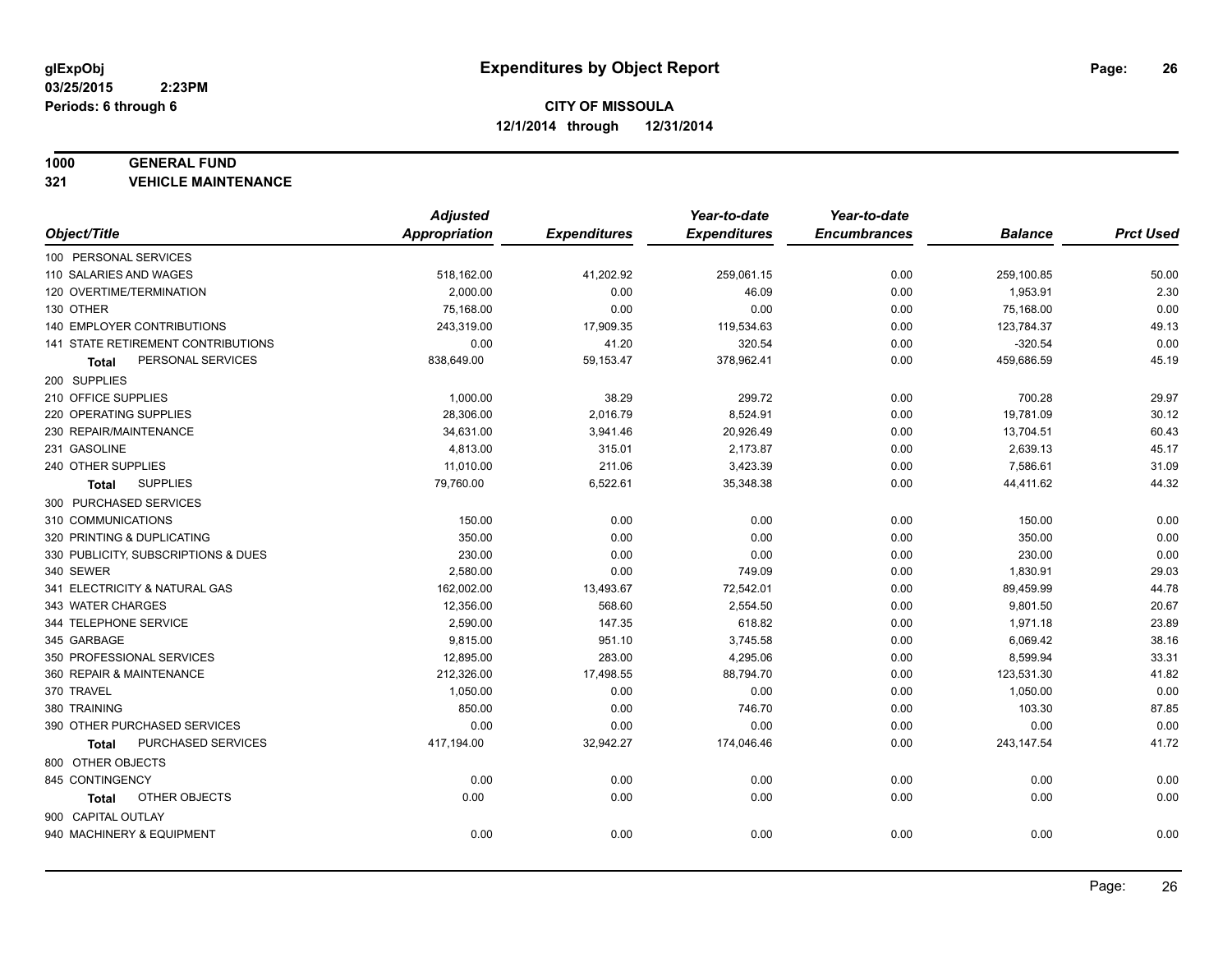#### **03/25/2015 2:23PM Periods: 6 through 6**

# **CITY OF MISSOULA 12/1/2014 through 12/31/2014**

# **1000 GENERAL FUND**

**321 VEHICLE MAINTENANCE**

| Object/Title |                            | <b>Adjusted</b><br><b>Appropriation</b> | <b>Expenditures</b> | Year-to-date<br><b>Expenditures</b> | Year-to-date<br><b>Encumbrances</b> | <b>Balance</b> | <b>Prct Used</b> |
|--------------|----------------------------|-----------------------------------------|---------------------|-------------------------------------|-------------------------------------|----------------|------------------|
| <b>Total</b> | CAPITAL OUTLAY             | 0.00                                    | 0.00                | 0.00                                | 0.00                                | 0.00           | 0.00             |
| <b>Total</b> | <b>VEHICLE MAINTENANCE</b> | 1,335,603.00                            | 98,618.35           | 588,357.25                          | 0.00                                | 747.245.75     | 44.05            |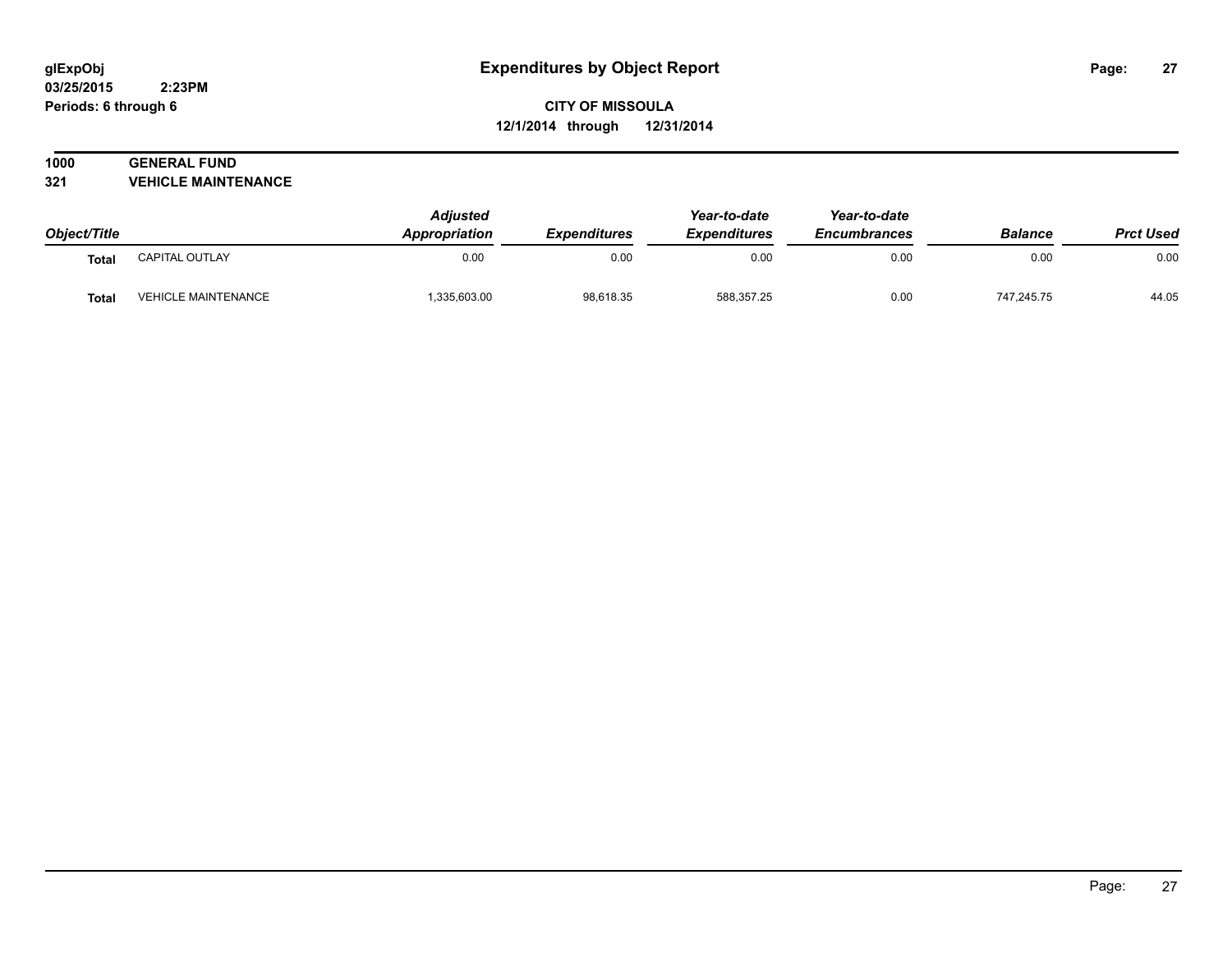# **1000 GENERAL FUND**

**340 CEMETERY**

|                                           | <b>Adjusted</b>      |                     | Year-to-date        | Year-to-date        |                |                  |
|-------------------------------------------|----------------------|---------------------|---------------------|---------------------|----------------|------------------|
| Object/Title                              | <b>Appropriation</b> | <b>Expenditures</b> | <b>Expenditures</b> | <b>Encumbrances</b> | <b>Balance</b> | <b>Prct Used</b> |
| 100 PERSONAL SERVICES                     |                      |                     |                     |                     |                |                  |
| 110 SALARIES AND WAGES                    | 387,911.00           | 29,791.59           | 177,220.57          | 0.00                | 210,690.43     | 45.69            |
| 120 OVERTIME/TERMINATION                  | 5,000.00             | 0.00                | 1,764.97            | 0.00                | 3,235.03       | 35.30            |
| 140 EMPLOYER CONTRIBUTIONS                | 163,453.00           | 12,981.26           | 84,377.32           | 0.00                | 79,075.68      | 51.62            |
| 141 STATE RETIREMENT CONTRIBUTIONS        | 0.00                 | 29.79               | 222.25              | 0.00                | $-222.25$      | 0.00             |
| PERSONAL SERVICES<br>Total                | 556,364.00           | 42,802.64           | 263,585.11          | 0.00                | 292,778.89     | 47.38            |
| 200 SUPPLIES                              |                      |                     |                     |                     |                |                  |
| 210 OFFICE SUPPLIES                       | 2,770.00             | 119.00              | 587.17              | 0.00                | 2,182.83       | 21.20            |
| 220 OPERATING SUPPLIES                    | 35,802.00            | 203.45              | 9,745.28            | 0.00                | 26,056.72      | 27.22            |
| 230 REPAIR/MAINTENANCE                    | 20,120.00            | 7,690.60            | 17,899.38           | 0.00                | 2,220.62       | 88.96            |
| 231 GASOLINE                              | 14,398.00            | 1,340.18            | 7,356.95            | 0.00                | 7,041.05       | 51.10            |
| 240 OTHER SUPPLIES                        | 0.00                 | 0.00                | 0.00                | 0.00                | 0.00           | 0.00             |
| 250 SUPPLIES FOR RESALE                   | 0.00                 | 0.00                | 0.00                | 0.00                | 0.00           | 0.00             |
| <b>SUPPLIES</b><br>Total                  | 73,090.00            | 9,353.23            | 35,588.78           | 0.00                | 37,501.22      | 48.69            |
| 300 PURCHASED SERVICES                    |                      |                     |                     |                     |                |                  |
| 310 COMMUNICATIONS                        | 1,933.00             | 138.41              | 678.34              | 0.00                | 1,254.66       | 35.09            |
| 320 PRINTING & DUPLICATING                | 775.00               | 0.00                | 129.95              | 0.00                | 645.05         | 16.77            |
| 330 PUBLICITY, SUBSCRIPTIONS & DUES       | 814.00               | 0.00                | 0.00                | 0.00                | 814.00         | 0.00             |
| 341 ELECTRICITY & NATURAL GAS             | 17,865.00            | 1,268.33            | 8,702.26            | 0.00                | 9,162.74       | 48.71            |
| 343 WATER CHARGES                         | 1,082.00             | 77.38               | 366.99              | 0.00                | 715.01         | 33.92            |
| 344 TELEPHONE SERVICE                     | 2,400.00             | 148.79              | 747.57              | 0.00                | 1,652.43       | 31.15            |
| 345 GARBAGE                               | 1,070.00             | 153.00              | 459.00              | 0.00                | 611.00         | 42.90            |
| 350 PROFESSIONAL SERVICES                 | 1,000.00             | 300.00              | 300.00              | 0.00                | 700.00         | 30.00            |
| 360 REPAIR & MAINTENANCE                  | 3,700.00             | 263.30              | 1,636.60            | 0.00                | 2,063.40       | 44.23            |
| 370 TRAVEL                                | 500.00               | 0.00                | 0.00                | 0.00                | 500.00         | 0.00             |
| 380 TRAINING                              | 1,006.00             | 0.00                | 605.44              | 0.00                | 400.56         | 60.18            |
| 390 OTHER PURCHASED SERVICES              | 3,342.00             | 249.75              | 1,263.75            | 0.00                | 2,078.25       | 37.81            |
| PURCHASED SERVICES<br><b>Total</b>        | 35,487.00            | 2,598.96            | 14,889.90           | 0.00                | 20,597.10      | 41.96            |
| 400 BUILDING MATERIALS                    |                      |                     |                     |                     |                |                  |
| 400 BUILDING MATERIALS                    | 0.00                 | 0.00                | 0.00                | 0.00                | 0.00           | 0.00             |
| <b>BUILDING MATERIALS</b><br><b>Total</b> | 0.00                 | 0.00                | 0.00                | 0.00                | 0.00           | 0.00             |
| 500 FIXED CHARGES                         |                      |                     |                     |                     |                |                  |
| 500 FIXED CHARGES                         | 0.00                 | 0.00                | 0.00                | 0.00                | 0.00           | 0.00             |
| 530 EQUIPMENT RENTAL                      | 500.00               | 10.50               | 287.50              | 0.00                | 212.50         | 57.50            |
|                                           |                      |                     |                     |                     |                |                  |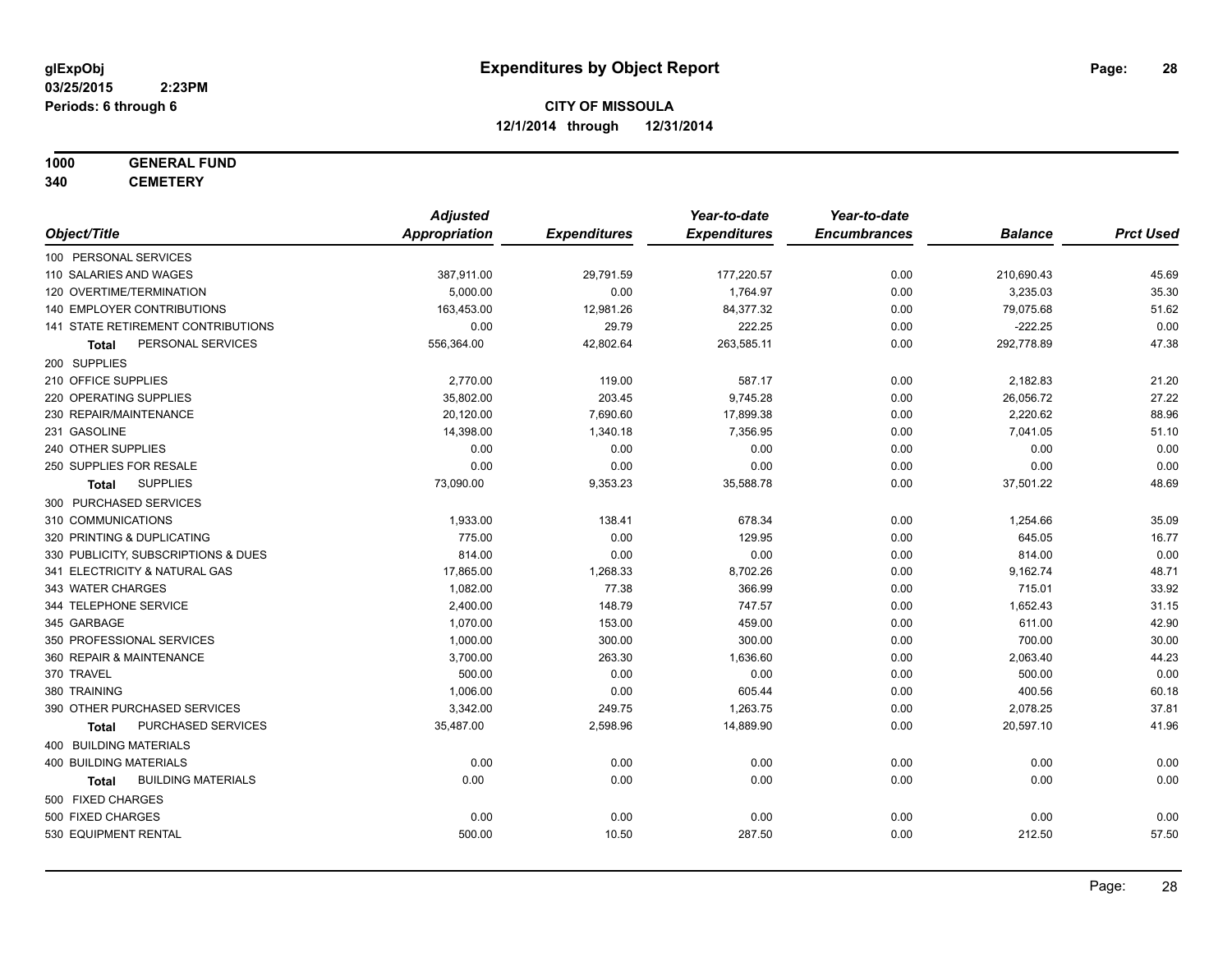# **1000 GENERAL FUND**

**340 CEMETERY**

|                    |                           | <b>Adjusted</b> |                     | Year-to-date        | Year-to-date        |                |                  |
|--------------------|---------------------------|-----------------|---------------------|---------------------|---------------------|----------------|------------------|
| Object/Title       |                           | Appropriation   | <b>Expenditures</b> | <b>Expenditures</b> | <b>Encumbrances</b> | <b>Balance</b> | <b>Prct Used</b> |
| Total              | <b>FIXED CHARGES</b>      | 500.00          | 10.50               | 287.50              | 0.00                | 212.50         | 57.50            |
| 800 OTHER OBJECTS  |                           |                 |                     |                     |                     |                |                  |
| 845 CONTINGENCY    |                           | 8,185.00        | 1,293.00            | 4,261.00            | 0.00                | 3,924.00       | 52.06            |
| Total              | OTHER OBJECTS             | 8,185.00        | 1,293.00            | 4,261.00            | 0.00                | 3,924.00       | 52.06            |
| 900 CAPITAL OUTLAY |                           |                 |                     |                     |                     |                |                  |
| 920 BUILDINGS      |                           | 0.00            | 0.00                | 0.00                | 0.00                | 0.00           | 0.00             |
| 930 IMPROVEMENTS   |                           | 0.00            | $-23.98$            | 0.00                | 0.00                | 0.00           | 0.00             |
|                    | 940 MACHINERY & EQUIPMENT | 0.00            | 0.00                | 0.00                | 0.00                | 0.00           | 0.00             |
| <b>Total</b>       | <b>CAPITAL OUTLAY</b>     | 0.00            | $-23.98$            | 0.00                | 0.00                | 0.00           | 0.00             |
| <b>Total</b>       | <b>CEMETERY</b>           | 673,626.00      | 56,034.35           | 318.612.29          | 0.00                | 355,013.71     | 47.30            |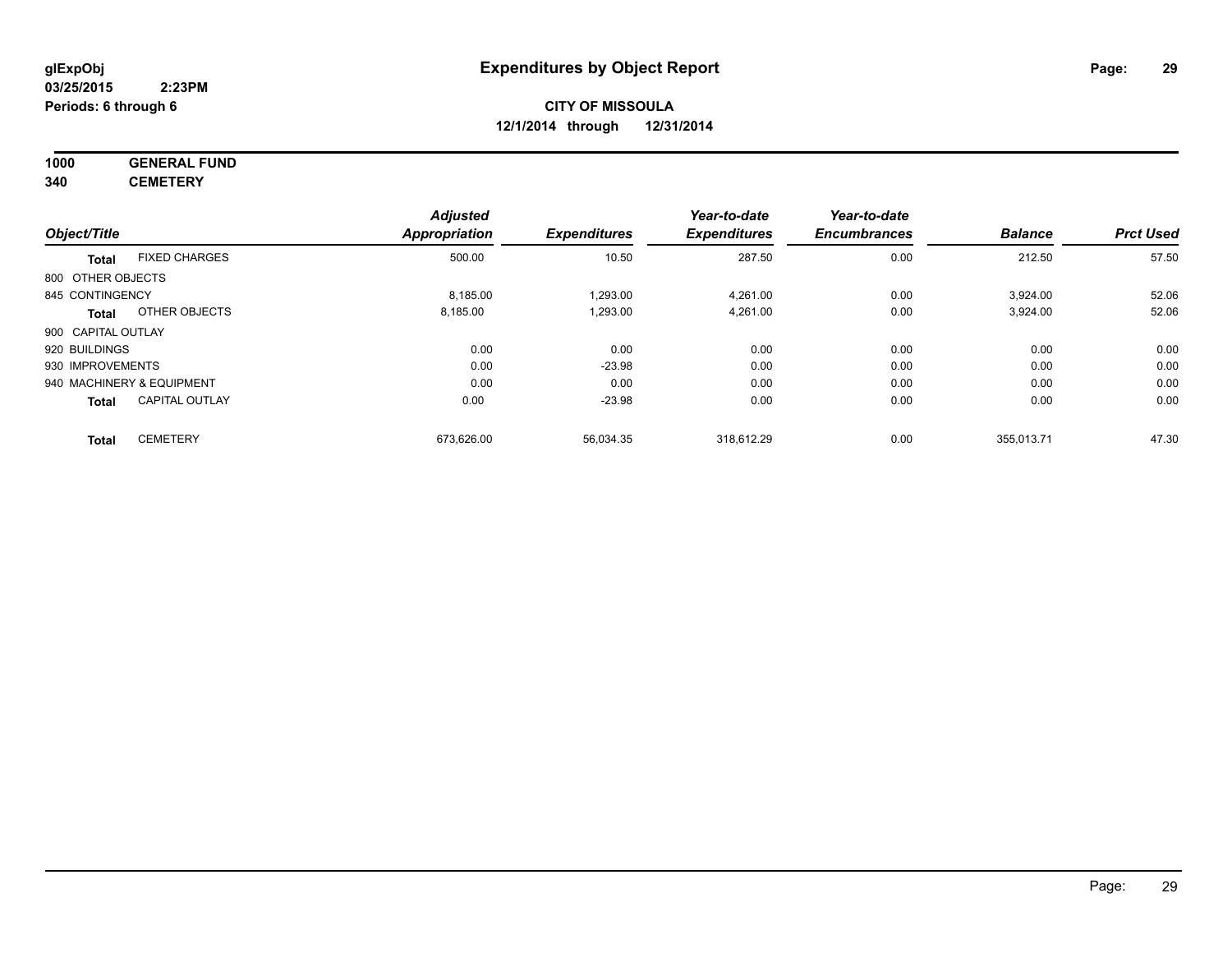#### **1000 GENERAL FUND**

**370 PARKS & RECREATION**

|                                     | <b>Adjusted</b>      |                     | Year-to-date        | Year-to-date        |                |                  |
|-------------------------------------|----------------------|---------------------|---------------------|---------------------|----------------|------------------|
| Object/Title                        | <b>Appropriation</b> | <b>Expenditures</b> | <b>Expenditures</b> | <b>Encumbrances</b> | <b>Balance</b> | <b>Prct Used</b> |
| 100 PERSONAL SERVICES               |                      |                     |                     |                     |                |                  |
| 110 SALARIES AND WAGES              | 2,104,068.00         | 122,956.13          | 975,846.41          | 0.00                | 1,128,221.59   | 46.38            |
| 120 OVERTIME/TERMINATION            | 7,000.00             | 125.70              | 2,335.50            | 0.00                | 4,664.50       | 33.36            |
| 130 OTHER                           | 12,760.00            | 0.00                | 0.00                | 0.00                | 12,760.00      | 0.00             |
| 140 EMPLOYER CONTRIBUTIONS          | 759,476.00           | 52,198.91           | 379,627.95          | 0.00                | 379,848.05     | 49.99            |
| 141 STATE RETIREMENT CONTRIBUTIONS  | 0.00                 | 122.96              | 1,270.30            | 0.00                | $-1,270.30$    | 0.00             |
| PERSONAL SERVICES<br>Total          | 2,883,304.00         | 175,403.70          | 1,359,080.16        | 0.00                | 1,524,223.84   | 47.14            |
| 200 SUPPLIES                        |                      |                     |                     |                     |                |                  |
| 210 OFFICE SUPPLIES                 | 5,465.00             | 900.94              | 2,754.42            | 0.00                | 2,710.58       | 50.40            |
| 220 OPERATING SUPPLIES              | 101,401.00           | 4,809.63            | 27,028.30           | 0.00                | 74,372.70      | 26.65            |
| 230 REPAIR/MAINTENANCE              | 68,649.00            | 2,276.18            | 34,160.74           | 0.00                | 34,488.26      | 49.76            |
| 231 GASOLINE                        | 79,836.00            | 4,446.53            | 45,998.27           | 0.00                | 33,837.73      | 57.62            |
| 240 OTHER SUPPLIES                  | 0.00                 | 14.99               | 14.99               | 0.00                | $-14.99$       | 0.00             |
| <b>SUPPLIES</b><br><b>Total</b>     | 255,351.00           | 12,448.27           | 109,956.72          | 0.00                | 145,394.28     | 43.06            |
| 300 PURCHASED SERVICES              |                      |                     |                     |                     |                |                  |
| 310 COMMUNICATIONS                  | 4,369.00             | 0.00                | 614.47              | 0.00                | 3,754.53       | 14.06            |
| 320 PRINTING & DUPLICATING          | 8,700.00             | 1,485.90            | 1,548.90            | 0.00                | 7,151.10       | 17.80            |
| 330 PUBLICITY, SUBSCRIPTIONS & DUES | 9,140.00             | 778.10              | 3,034.27            | 0.00                | 6,105.73       | 33.20            |
| 340 SEWER                           | 2,154.00             | 0.00                | 1,053.75            | 0.00                | 1,100.25       | 48.92            |
| 341 ELECTRICITY & NATURAL GAS       | 105,462.00           | 12,921.28           | 29,135.74           | 0.00                | 76,326.26      | 27.63            |
| 343 WATER CHARGES                   | 156,801.00           | 974.20              | 129,694.53          | 0.00                | 27,106.47      | 82.71            |
| 344 TELEPHONE SERVICE               | 20,021.00            | 1,133.19            | 6,799.88            | 0.00                | 13,221.12      | 33.96            |
| 345 GARBAGE                         | 28,283.00            | 878.94              | 15,039.61           | 0.00                | 13,243.39      | 53.18            |
| 350 PROFESSIONAL SERVICES           | 59,750.00            | 1,662.43            | 12,551.45           | 0.00                | 47,198.55      | 21.01            |
| 360 REPAIR & MAINTENANCE            | 47,756.00            | 196.23              | 7,623.26            | 0.00                | 40,132.74      | 15.96            |
| 370 TRAVEL                          | 6,194.00             | 94.62               | 1,485.93            | 0.00                | 4,708.07       | 23.99            |
| 380 TRAINING                        | 5,236.00             | 2,456.00            | 4,579.68            | 0.00                | 656.32         | 87.47            |
| 390 OTHER PURCHASED SERVICES        | 44,371.00            | 199.00              | 11,576.50           | 0.00                | 32,794.50      | 26.09            |
| PURCHASED SERVICES<br><b>Total</b>  | 498,237.00           | 22,779.89           | 224,737.97          | 0.00                | 273,499.03     | 45.11            |
| 800 OTHER OBJECTS                   |                      |                     |                     |                     |                |                  |
| 820 TRANSFERS TO OTHER FUNDS        | 10,000.00            | 10,000.00           | 10,000.00           | 0.00                | 0.00           | 100.00           |
| OTHER OBJECTS<br>Total              | 10,000.00            | 10,000.00           | 10,000.00           | 0.00                | 0.00           | 100.00           |
| 900 CAPITAL OUTLAY                  |                      |                     |                     |                     |                |                  |
| 930 IMPROVEMENTS                    | 15,280.00            | 0.00                | 15,280.00           | 0.00                | 0.00           | 100.00           |
|                                     |                      |                     |                     |                     |                |                  |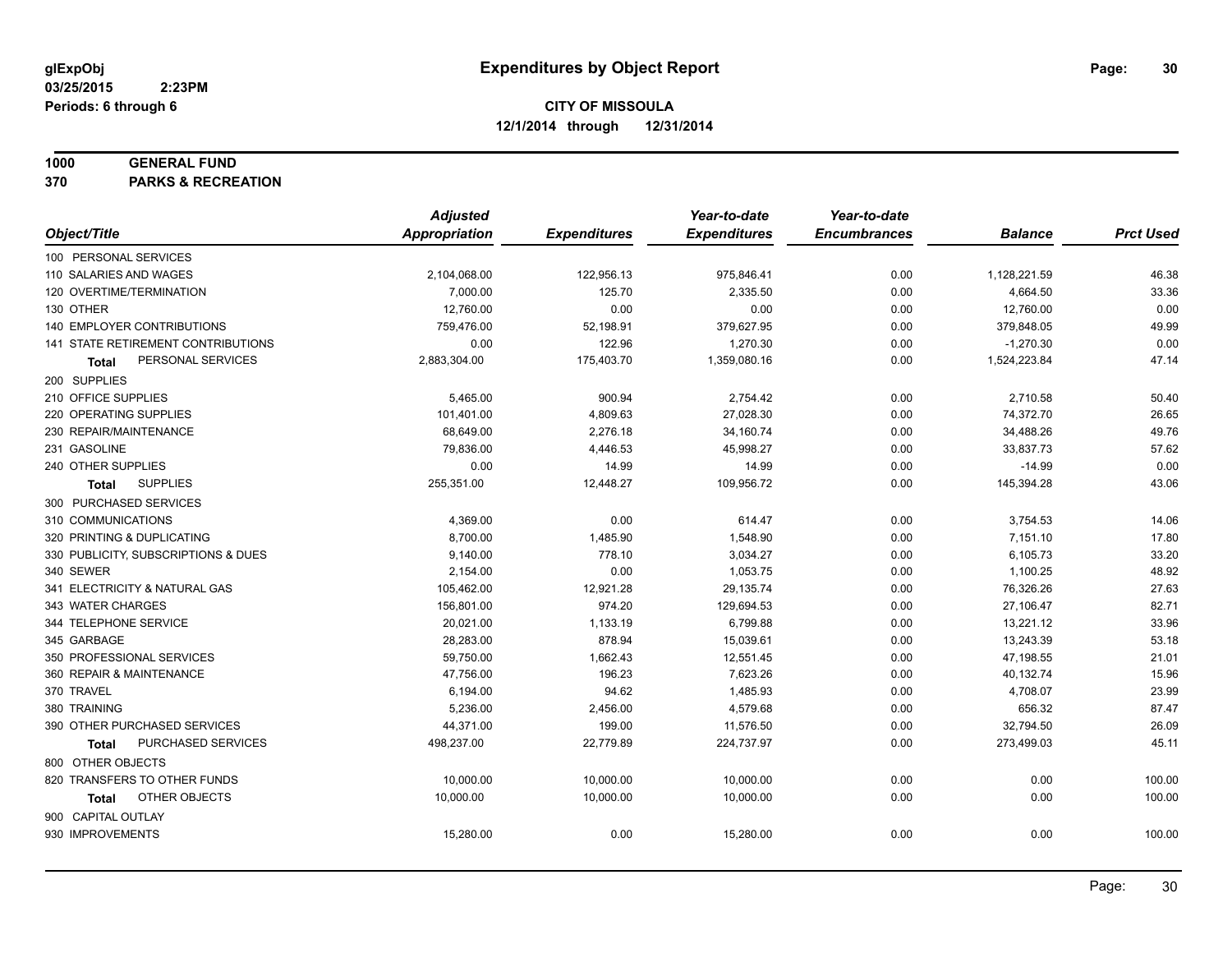#### **03/25/2015 2:23PM Periods: 6 through 6**

# **CITY OF MISSOULA 12/1/2014 through 12/31/2014**

# **1000 GENERAL FUND**

**370 PARKS & RECREATION**

| Object/Title |                           | <b>Adjusted</b><br>Appropriation | <i><b>Expenditures</b></i> | Year-to-date<br><b>Expenditures</b> | Year-to-date<br><b>Encumbrances</b> | <b>Balance</b> | <b>Prct Used</b> |
|--------------|---------------------------|----------------------------------|----------------------------|-------------------------------------|-------------------------------------|----------------|------------------|
|              | 940 MACHINERY & EQUIPMENT | 0.00                             | 0.00                       | 0.00                                | 0.00                                | 0.00           | 0.00             |
| Total        | <b>CAPITAL OUTLAY</b>     | 15,280.00                        | 0.00                       | 15,280.00                           | 0.00                                | 0.00           | 100.00           |
| Total        | PARKS & RECREATION        | 3,662,172.00                     | 220,631.86                 | 1,719,054.85                        | 0.00                                | 1,943,117.15   | 46.94            |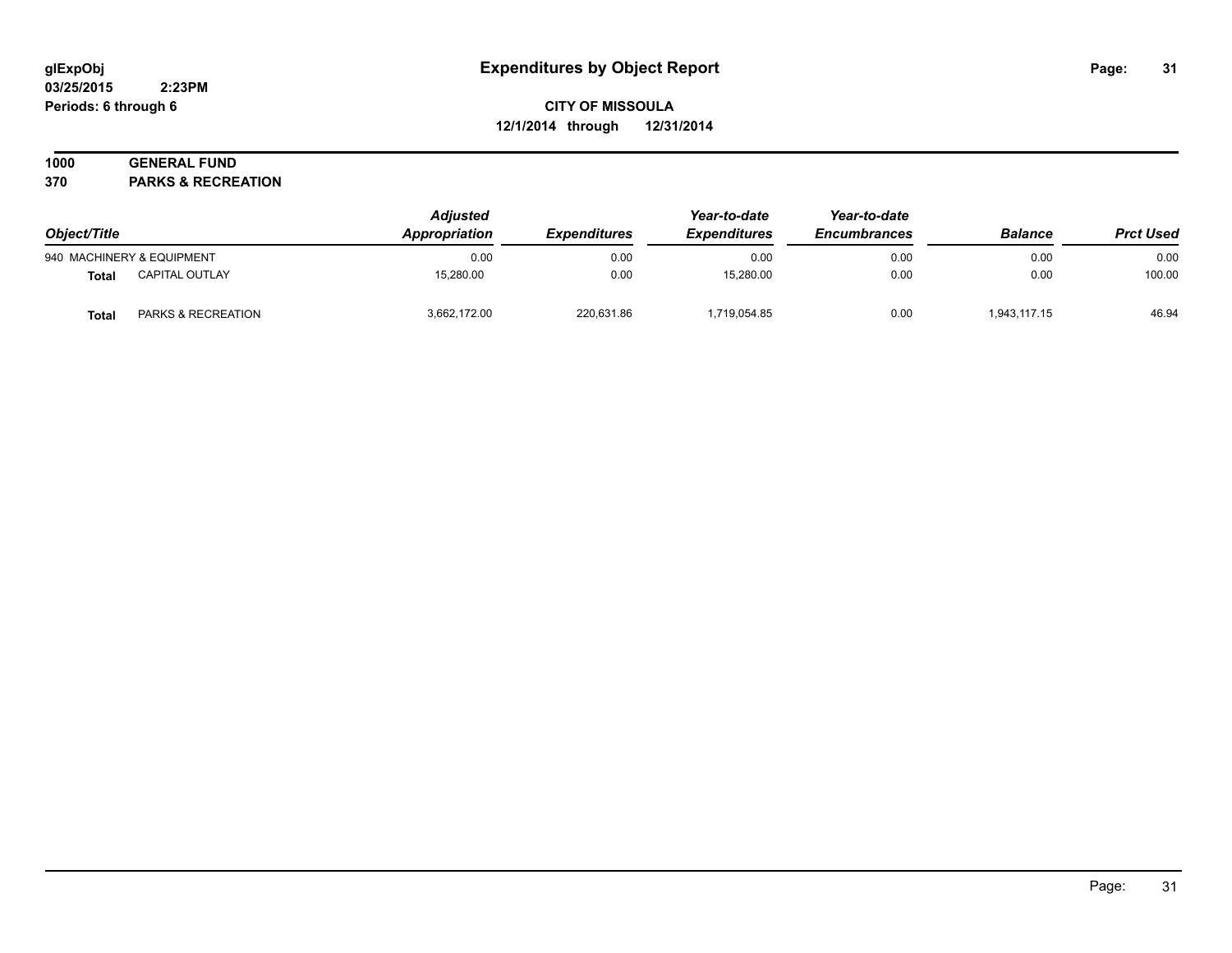#### **1000 GENERAL FUND**

**390 NON-DEPARTMENTAL**

|                                            | <b>Adjusted</b> |                     | Year-to-date        | Year-to-date        |                |                  |
|--------------------------------------------|-----------------|---------------------|---------------------|---------------------|----------------|------------------|
| Object/Title                               | Appropriation   | <b>Expenditures</b> | <b>Expenditures</b> | <b>Encumbrances</b> | <b>Balance</b> | <b>Prct Used</b> |
| 100 PERSONAL SERVICES                      |                 |                     |                     |                     |                |                  |
| 110 SALARIES AND WAGES                     | 44,976.00       | 0.00                | $-2.85$             | 0.00                | 44,978.85      | $-0.01$          |
| 120 OVERTIME/TERMINATION                   | 25,000.00       | 0.00                | 0.00                | 0.00                | 25,000.00      | 0.00             |
| 140 EMPLOYER CONTRIBUTIONS                 | $-22,556.00$    | $-2.17$             | 395.33              | 0.00                | $-22,951.33$   | $-1.75$          |
| PERSONAL SERVICES<br>Total                 | 47,420.00       | $-2.17$             | 392.48              | 0.00                | 47,027.52      | 0.83             |
| 200 SUPPLIES                               |                 |                     |                     |                     |                |                  |
| 220 OPERATING SUPPLIES                     | 0.00            | 0.00                | 0.00                | 0.00                | 0.00           | 0.00             |
| 230 REPAIR/MAINTENANCE                     | 50,000.00       | 0.00                | 0.00                | 0.00                | 50,000.00      | 0.00             |
| 231 GASOLINE                               | 0.00            | 0.00                | 0.00                | 0.00                | 0.00           | 0.00             |
| 240 OTHER SUPPLIES                         | 37,622.30       | 8,331.00            | 8,331.00            | 0.00                | 29,291.30      | 22.14            |
| <b>SUPPLIES</b><br>Total                   | 87,622.30       | 8,331.00            | 8,331.00            | 0.00                | 79,291.30      | 9.51             |
| 300 PURCHASED SERVICES                     |                 |                     |                     |                     |                |                  |
| 310 COMMUNICATIONS                         | 0.00            | 0.00                | 0.00                | 0.00                | 0.00           | 0.00             |
| 330 PUBLICITY, SUBSCRIPTIONS & DUES        | 0.00            | 0.00                | 0.00                | 0.00                | 0.00           | 0.00             |
| 341 ELECTRICITY & NATURAL GAS              | 0.00            | 0.00                | 0.00                | 0.00                | 0.00           | 0.00             |
| 350 PROFESSIONAL SERVICES                  | 88,766.00       | 0.00                | 8,257.51            | 0.00                | 80,508.49      | 9.30             |
| 360 REPAIR & MAINTENANCE                   | 0.00            | 0.00                | 1,004.90            | 0.00                | $-1,004.90$    | 0.00             |
| 390 OTHER PURCHASED SERVICES               | 330,197.00      | 54,390.50           | 71,490.50           | 0.00                | 258,706.50     | 21.65            |
| PURCHASED SERVICES<br>Total                | 418,963.00      | 54,390.50           | 80,752.91           | 0.00                | 338,210.09     | 19.27            |
| 400 BUILDING MATERIALS                     |                 |                     |                     |                     |                |                  |
| <b>400 BUILDING MATERIALS</b>              | 0.00            | 0.00                | 0.00                | 0.00                | 0.00           | 0.00             |
| <b>BUILDING MATERIALS</b><br>Total         | 0.00            | 0.00                | 0.00                | 0.00                | 0.00           | 0.00             |
| 500 FIXED CHARGES                          |                 |                     |                     |                     |                |                  |
| 500 FIXED CHARGES                          | 1,029,863.00    | 7,405.76            | 711,402.68          | 0.00                | 318,460.32     | 69.08            |
| 550 MERCHANT SERVICE FEES                  | 29,700.00       | 0.00                | 0.00                | 0.00                | 29,700.00      | 0.00             |
| <b>FIXED CHARGES</b><br><b>Total</b>       | 1,059,563.00    | 7,405.76            | 711,402.68          | 0.00                | 348,160.32     | 67.14            |
| 600 DEBT SERVICE                           |                 |                     |                     |                     |                |                  |
| 610 PRINCIPAL                              | 409,805.00      | 276,237.80          | 539,850.82          | 0.00                | $-130,045.82$  | 131.73           |
| 620 INTEREST / SERVICE FEES                | 15,179.00       | 5,857.51            | 11,453.75           | 0.00                | 3,725.25       | 75.46            |
| <b>DEBT SERVICE</b><br>Total               | 424,984.00      | 282,095.31          | 551,304.57          | 0.00                | $-126,320.57$  | 129.72           |
| 700 GRANTS & CONTRIBUTIONS                 |                 |                     |                     |                     |                |                  |
| 700 GRANTS & CONTRIBUTIONS                 | 2,212,267.00    | 789,242.54          | 976,857.48          | 0.00                | 1,235,409.52   | 44.16            |
| <b>GRANTS &amp; CONTRIBUTIONS</b><br>Total | 2,212,267.00    | 789,242.54          | 976,857.48          | 0.00                | 1,235,409.52   | 44.16            |
|                                            |                 |                     |                     |                     |                |                  |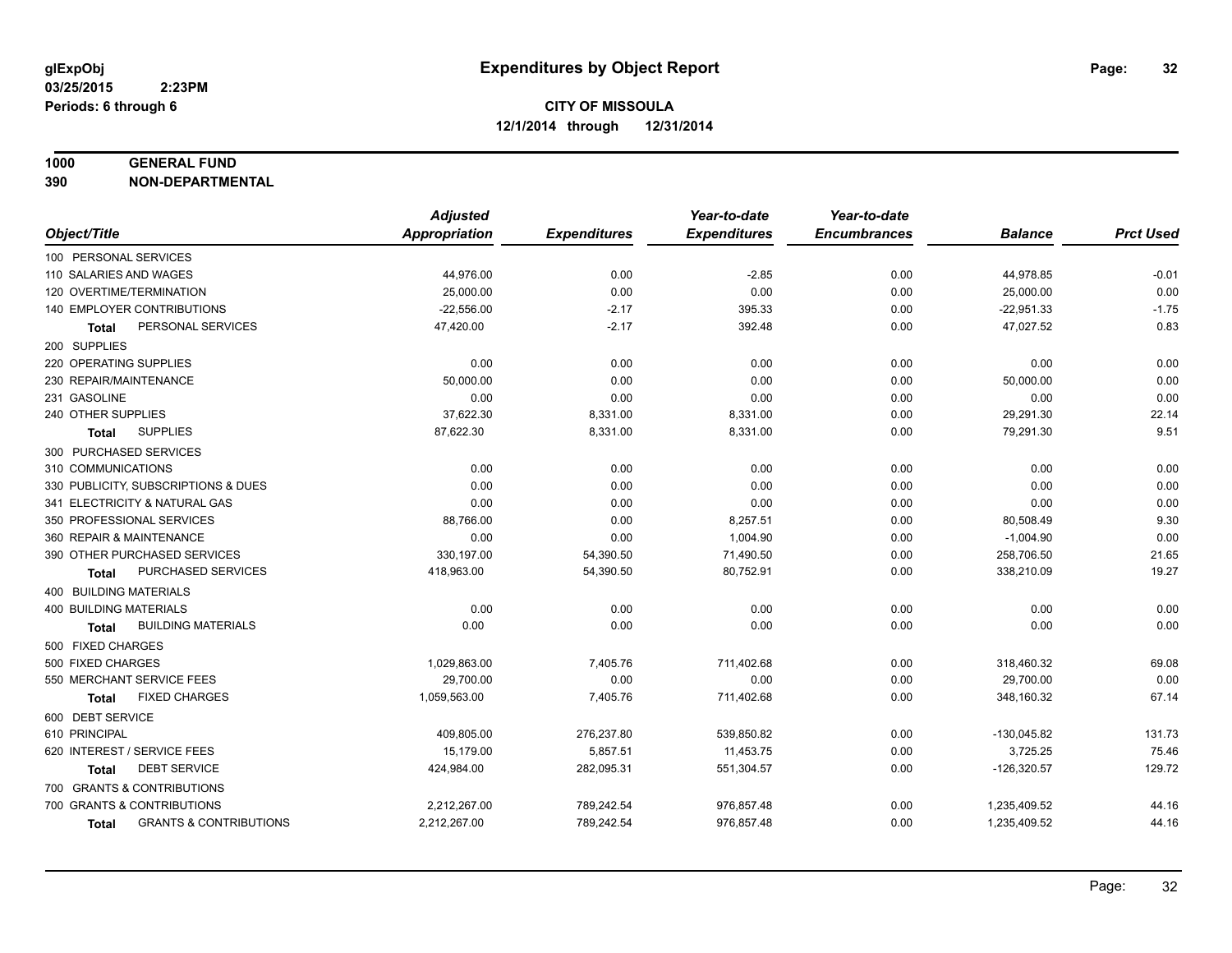# **1000 GENERAL FUND**

**390 NON-DEPARTMENTAL**

|                           |                              | <b>Adjusted</b> |                     | Year-to-date        | Year-to-date        |                |                  |
|---------------------------|------------------------------|-----------------|---------------------|---------------------|---------------------|----------------|------------------|
| Object/Title              |                              | Appropriation   | <b>Expenditures</b> | <b>Expenditures</b> | <b>Encumbrances</b> | <b>Balance</b> | <b>Prct Used</b> |
| 800 OTHER OBJECTS         |                              |                 |                     |                     |                     |                |                  |
|                           | 820 TRANSFERS TO OTHER FUNDS | 1.973.577.00    | 6,643.70            | 47.065.21           | 0.00                | 1.926.511.79   | 2.38             |
| 845 CONTINGENCY           |                              | 158.000.00      | 344.582.41          | 344.910.41          | 0.00                | $-186.910.41$  | 218.30           |
| <b>Total</b>              | OTHER OBJECTS                | 2,131,577.00    | 351.226.11          | 391,975.62          | 0.00                | 1.739.601.38   | 18.39            |
| 900 CAPITAL OUTLAY        |                              |                 |                     |                     |                     |                |                  |
| 940 MACHINERY & EQUIPMENT |                              | 0.00            | 0.00                | 0.00                | 0.00                | 0.00           | 0.00             |
| <b>Total</b>              | <b>CAPITAL OUTLAY</b>        | 0.00            | 0.00                | 0.00                | 0.00                | 0.00           | 0.00             |
| <b>Total</b>              | NON-DEPARTMENTAL             | 6,382,396.30    | 1.492.689.05        | 2.721.016.74        | 0.00                | 3.661.379.56   | 42.63            |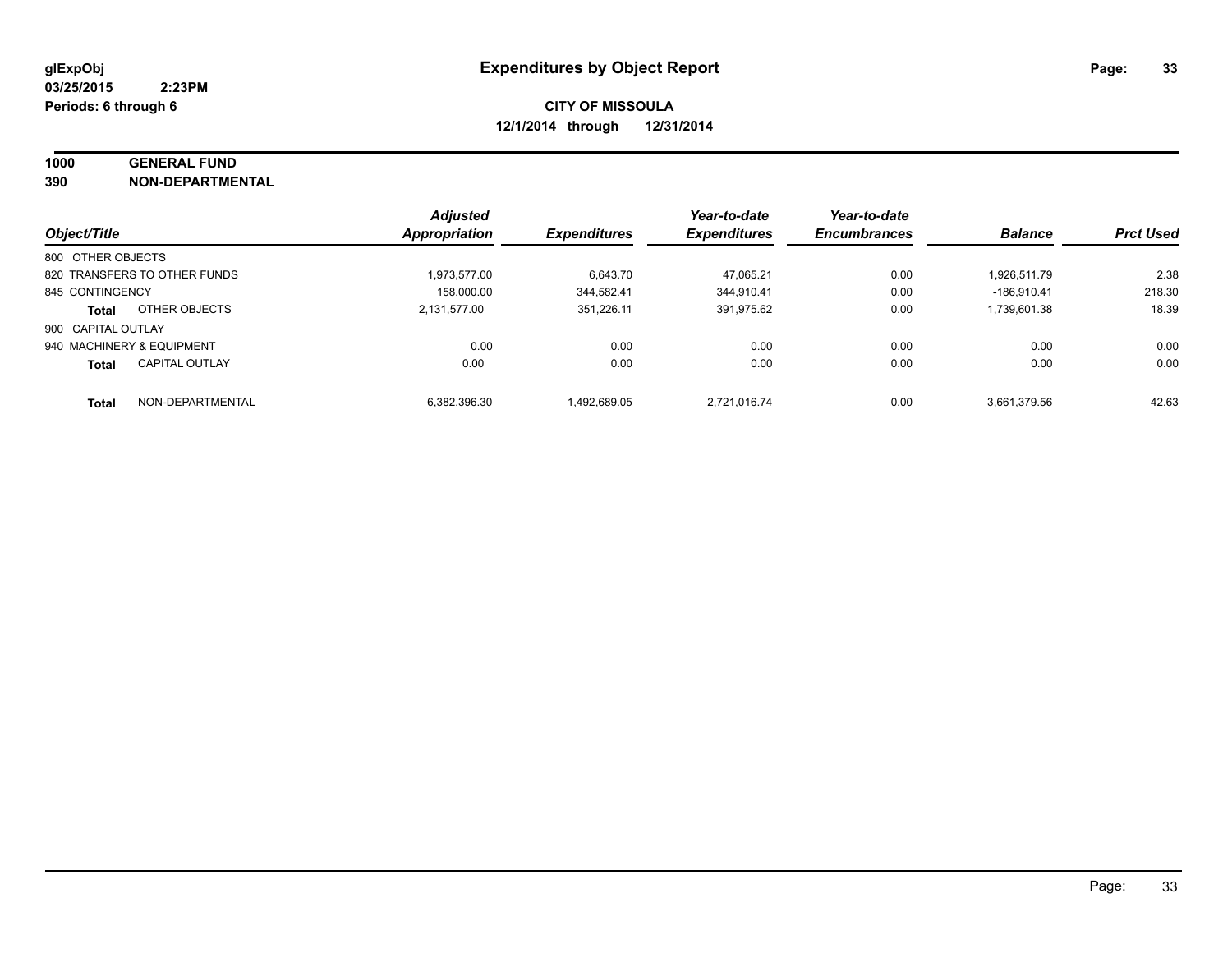**1000 GENERAL FUND**

|                                       | <b>Adjusted</b>      |                     | Year-to-date        | Year-to-date        |                |                  |
|---------------------------------------|----------------------|---------------------|---------------------|---------------------|----------------|------------------|
| Object/Title                          | <b>Appropriation</b> | <b>Expenditures</b> | <b>Expenditures</b> | <b>Encumbrances</b> | <b>Balance</b> | <b>Prct Used</b> |
| 100 PERSONAL SERVICES                 |                      |                     |                     |                     |                |                  |
| 110 SALARIES AND WAGES                | 24,682,770.00        | 1,868,605.10        | 11, 113, 695.49     | 0.00                | 13,569,074.51  | 45.03            |
| 115 SALARIES/HEALTH INSURANCE BENEFIT | 629,280.00           | 107,730.00          | 597,559.50          | 0.00                | 31,720.50      | 94.96            |
| 120 OVERTIME/TERMINATION              | 1,019,137.00         | 46,968.44           | 601,146.76          | 0.00                | 417,990.24     | 58.99            |
| 121 OUTSIDE HIRE OVERTIME             | 75,000.00            | 3,331.21            | 65,628.05           | 0.00                | 9,371.95       | 87.50            |
| 122 COURT OVERTIME                    | 0.00                 | 834.01              | 5,966.24            | 0.00                | $-5,966.24$    | 0.00             |
| 130 OTHER                             | 250,188.00           | 247.07              | 121,145.94          | 0.00                | 129,042.06     | 48.42            |
| 140 EMPLOYER CONTRIBUTIONS            | 10,236,390.00        | 627,427.31          | 3,941,703.43        | 0.00                | 6,294,686.57   | 38.51            |
| 141 STATE RETIREMENT CONTRIBUTIONS    | 2,264,770.00         | 352,685.14          | 2,048,003.59        | 0.00                | 216,766.41     | 90.43            |
| PERSONAL SERVICES<br>Total            | 39,157,535.00        | 3,007,828.28        | 18,494,849.00       | 0.00                | 20,662,686.00  | 47.23            |
| 200 SUPPLIES                          |                      |                     |                     |                     |                |                  |
| 210 OFFICE SUPPLIES                   | 115,774.00           | 5,251.46            | 31,398.17           | 0.00                | 84,375.83      | 27.12            |
| 220 OPERATING SUPPLIES                | 651,881.00           | 34,496.34           | 190,830.07          | 0.00                | 461,050.93     | 29.27            |
| 230 REPAIR/MAINTENANCE                | 433,669.00           | 27,248.50           | 155,311.11          | 0.00                | 278,357.89     | 35.81            |
| 231 GASOLINE                          | 579,236.00           | 64,292.78           | 264,395.16          | 0.00                | 314,840.84     | 45.65            |
| 240 OTHER SUPPLIES                    | 93,139.30            | 16,254.44           | 24,486.71           | 0.00                | 68,652.59      | 26.29            |
| 250 SUPPLIES FOR RESALE               | 0.00                 | 0.00                | 0.00                | 0.00                | 0.00           | 0.00             |
| <b>SUPPLIES</b><br><b>Total</b>       | 1,873,699.30         | 147,543.52          | 666,421.22          | 0.00                | 1,207,278.08   | 35.57            |
| 300 PURCHASED SERVICES                |                      |                     |                     |                     |                |                  |
| 310 COMMUNICATIONS                    | 115,689.00           | 5,995.22            | 41,189.98           | 0.00                | 74,499.02      | 35.60            |
| 320 PRINTING & DUPLICATING            | 50,752.00            | 4,959.69            | 11,054.62           | 0.00                | 39,697.38      | 21.78            |
| 330 PUBLICITY, SUBSCRIPTIONS & DUES   | 293,327.00           | $-19,392.02$        | 220, 164.87         | 0.00                | 73,162.13      | 75.06            |
| 340 SEWER                             | 6,128.00             | 0.00                | 2,407.46            | 0.00                | 3,720.54       | 39.29            |
| 341 ELECTRICITY & NATURAL GAS         | 486,686.00           | 48,069.81           | 191,500.79          | 0.00                | 295, 185.21    | 39.35            |
| 343 WATER CHARGES                     | 190,916.00           | 3,718.33            | 143,634.04          | 0.00                | 47,281.96      | 75.23            |
| 344 TELEPHONE SERVICE                 | 254,205.00           | 26,665.00           | 100,349.30          | 0.00                | 153,855.70     | 39.48            |
| 345 GARBAGE                           | 52,367.00            | 2,993.49            | 22,313.16           | 0.00                | 30,053.84      | 42.61            |
| 350 PROFESSIONAL SERVICES             | 880,672.00           | 78,350.48           | 342,321.65          | 0.00                | 538,350.35     | 38.87            |
| 360 REPAIR & MAINTENANCE              | 591,523.00           | 78,201.49           | 340,377.85          | 0.00                | 251,145.15     | 57.54            |
| 370 TRAVEL                            | 129,056.00           | 1,895.28            | 33,196.67           | 0.00                | 95,859.33      | 25.72            |
| 380 TRAINING                          | 113,579.00           | 4,076.11            | 43,499.74           | 0.00                | 70,079.26      | 38.30            |
| 390 OTHER PURCHASED SERVICES          | 446,093.00           | 55,894.85           | 101,914.77          | 0.00                | 344,178.23     | 22.85            |
| PURCHASED SERVICES<br><b>Total</b>    | 3,610,993.00         | 291,427.73          | 1,593,924.90        | 0.00                | 2,017,068.10   | 44.14            |
| 400 BUILDING MATERIALS                |                      |                     |                     |                     |                |                  |
| <b>400 BUILDING MATERIALS</b>         | 71,263.00            | 0.00                | 25,242.09           | 0.00                | 46,020.91      | 35.42            |
|                                       |                      |                     |                     |                     |                |                  |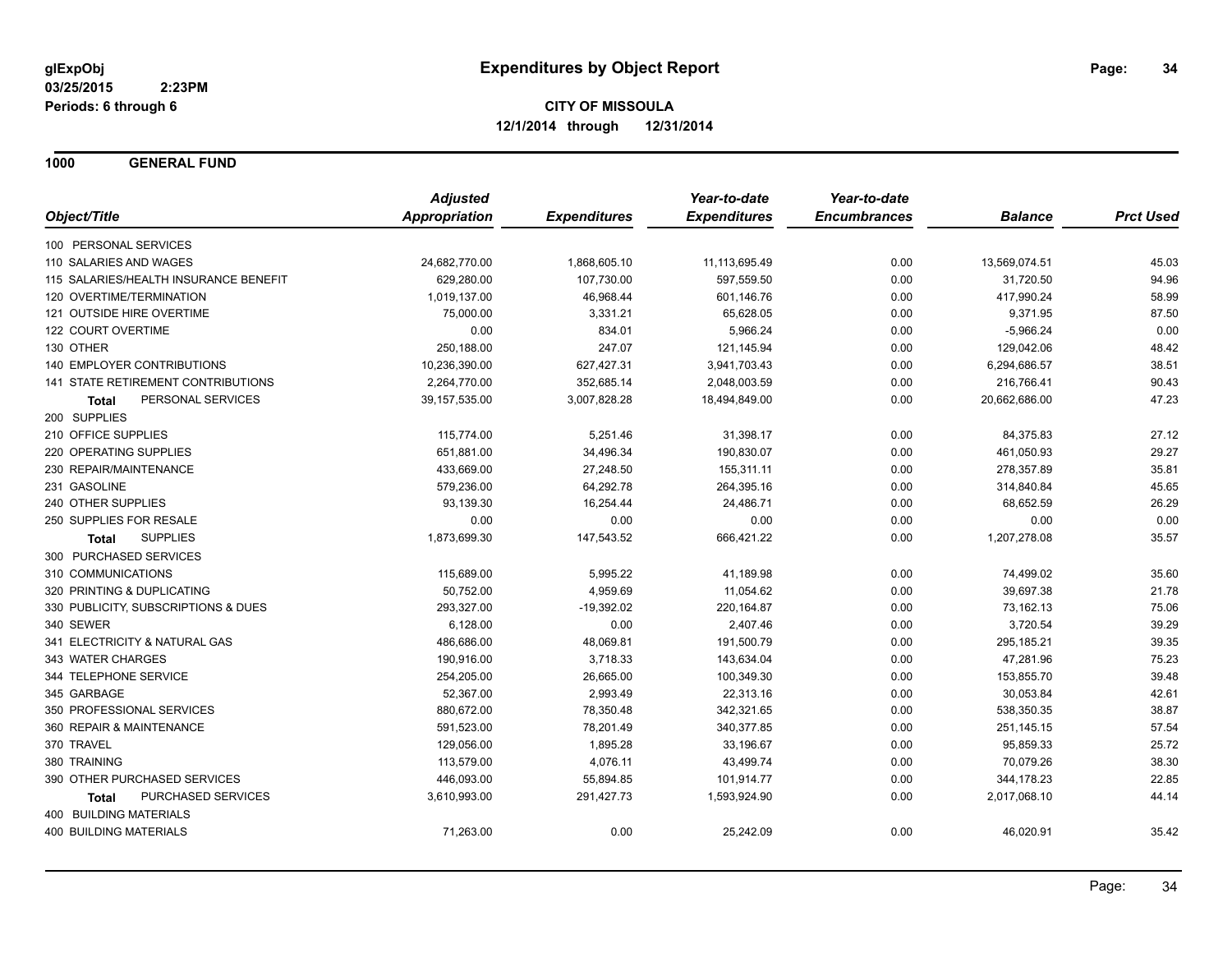**1000 GENERAL FUND**

|                                                   | <b>Adjusted</b>      |                     | Year-to-date        | Year-to-date        |                |                  |
|---------------------------------------------------|----------------------|---------------------|---------------------|---------------------|----------------|------------------|
| Object/Title                                      | <b>Appropriation</b> | <b>Expenditures</b> | <b>Expenditures</b> | <b>Encumbrances</b> | <b>Balance</b> | <b>Prct Used</b> |
| <b>BUILDING MATERIALS</b><br><b>Total</b>         | 71,263.00            | 0.00                | 25,242.09           | 0.00                | 46,020.91      | 35.42            |
| 500 FIXED CHARGES                                 |                      |                     |                     |                     |                |                  |
| 500 FIXED CHARGES                                 | 1,177,433.00         | 15,376.76           | 749,295.68          | 0.00                | 428,137.32     | 63.64            |
| 530 EQUIPMENT RENTAL                              | 500.00               | 10.50               | 287.50              | 0.00                | 212.50         | 57.50            |
| 550 MERCHANT SERVICE FEES                         | 29,700.00            | 1,708.69            | 4.670.71            | 0.00                | 25,029.29      | 15.73            |
| <b>FIXED CHARGES</b><br><b>Total</b>              | 1,207,633.00         | 17,095.95           | 754,253.89          | 0.00                | 453,379.11     | 62.46            |
| 600 DEBT SERVICE                                  |                      |                     |                     |                     |                |                  |
| 610 PRINCIPAL                                     | 409,805.00           | 276,237.80          | 539,850.82          | 0.00                | $-130,045.82$  | 131.73           |
| 620 INTEREST / SERVICE FEES                       | 15.179.00            | 5,857.51            | 11,453.75           | 0.00                | 3,725.25       | 75.46            |
| <b>DEBT SERVICE</b><br><b>Total</b>               | 424.984.00           | 282,095.31          | 551,304.57          | 0.00                | $-126,320.57$  | 129.72           |
| 700 GRANTS & CONTRIBUTIONS                        |                      |                     |                     |                     |                |                  |
| 700 GRANTS & CONTRIBUTIONS                        | 2,290,680.00         | 791,419.31          | 984,378.03          | 0.00                | 1,306,301.97   | 42.97            |
| 780 INTERGOVERNMENTAL TRANSFER                    | 0.00                 | 0.00                | 0.00                | 0.00                | 0.00           | 0.00             |
| <b>GRANTS &amp; CONTRIBUTIONS</b><br><b>Total</b> | 2,290,680.00         | 791,419.31          | 984,378.03          | 0.00                | 1,306,301.97   | 42.97            |
| 800 OTHER OBJECTS                                 |                      |                     |                     |                     |                |                  |
| 820 TRANSFERS TO OTHER FUNDS                      | 1,983,577.00         | 16,643.70           | 57,065.21           | 0.00                | 1,926,511.79   | 2.88             |
| 845 CONTINGENCY                                   | 166,185.00           | 345,875.41          | 349,171.41          | 0.00                | $-182,986.41$  | 210.11           |
| <b>OTHER OBJECTS</b><br>Total                     | 2,149,762.00         | 362,519.11          | 406,236.62          | 0.00                | 1,743,525.38   | 18.90            |
| 900 CAPITAL OUTLAY                                |                      |                     |                     |                     |                |                  |
| 920 BUILDINGS                                     | 0.00                 | 0.00                | 0.00                | 0.00                | 0.00           | 0.00             |
| 930 IMPROVEMENTS                                  | 211,838.00           | $-23.98$            | 165,999.62          | 0.00                | 45,838.38      | 78.36            |
| 940 MACHINERY & EQUIPMENT                         | 8.576.00             | 0.00                | 1.051.26            | 0.00                | 7,524.74       | 12.26            |
| CAPITAL OUTLAY<br><b>Total</b>                    | 220,414.00           | $-23.98$            | 167,050.88          | 0.00                | 53,363.12      | 75.79            |
| <b>GENERAL FUND</b><br><b>Total</b>               | 51,006,963.30        | 4,899,905.23        | 23,643,661.20       | 0.00                | 27,363,302.10  | 46.35            |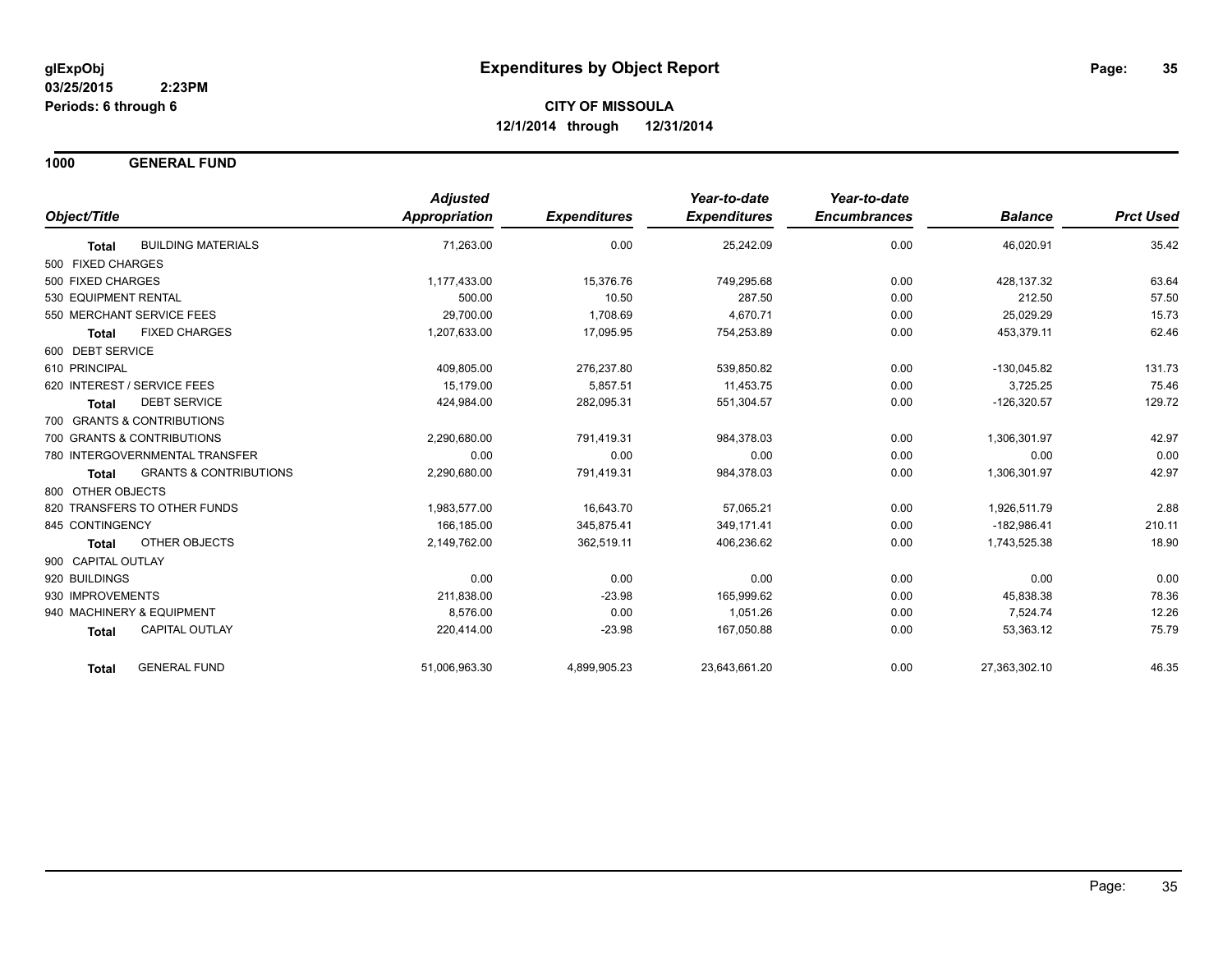### **1211 PARK ACQUISITION & DEVELOPMENT**

**370 PARKS & RECREATION**

| Object/Title           |                              | <b>Adjusted</b><br><b>Appropriation</b> | <b>Expenditures</b> | Year-to-date<br><b>Expenditures</b> | Year-to-date<br><b>Encumbrances</b> | <b>Balance</b> | <b>Prct Used</b> |
|------------------------|------------------------------|-----------------------------------------|---------------------|-------------------------------------|-------------------------------------|----------------|------------------|
|                        |                              |                                         |                     |                                     |                                     |                |                  |
| 200 SUPPLIES           |                              |                                         |                     |                                     |                                     |                |                  |
| 220 OPERATING SUPPLIES |                              | 10,000.00                               | 0.00                | 0.00                                | 0.00                                | 10,000.00      | 0.00             |
| <b>Total</b>           | <b>SUPPLIES</b>              | 10,000.00                               | 0.00                | 0.00                                | 0.00                                | 10,000.00      | 0.00             |
|                        | 300 PURCHASED SERVICES       |                                         |                     |                                     |                                     |                |                  |
|                        | 350 PROFESSIONAL SERVICES    | 25,000.00                               | 0.00                | 0.00                                | 0.00                                | 25,000.00      | 0.00             |
|                        | 360 REPAIR & MAINTENANCE     | 0.00                                    | 0.00                | 0.00                                | 0.00                                | 0.00           | 0.00             |
|                        | 390 OTHER PURCHASED SERVICES | 10,000.00                               | 0.00                | 0.00                                | 0.00                                | 10,000.00      | 0.00             |
| <b>Total</b>           | PURCHASED SERVICES           | 35,000.00                               | 0.00                | 0.00                                | 0.00                                | 35,000.00      | 0.00             |
| 800 OTHER OBJECTS      |                              |                                         |                     |                                     |                                     |                |                  |
|                        | 820 TRANSFERS TO OTHER FUNDS | 0.00                                    | 0.00                | 0.00                                | 0.00                                | 0.00           | 0.00             |
| <b>Total</b>           | OTHER OBJECTS                | 0.00                                    | 0.00                | 0.00                                | 0.00                                | 0.00           | 0.00             |
| 900 CAPITAL OUTLAY     |                              |                                         |                     |                                     |                                     |                |                  |
| 930 IMPROVEMENTS       |                              | 243,120.00                              | 0.00                | 0.00                                | 0.00                                | 243,120.00     | 0.00             |
| <b>Total</b>           | <b>CAPITAL OUTLAY</b>        | 243,120.00                              | 0.00                | 0.00                                | 0.00                                | 243,120.00     | 0.00             |
| <b>Total</b>           | PARKS & RECREATION           | 288,120.00                              | 0.00                | 0.00                                | 0.00                                | 288,120.00     | 0.00             |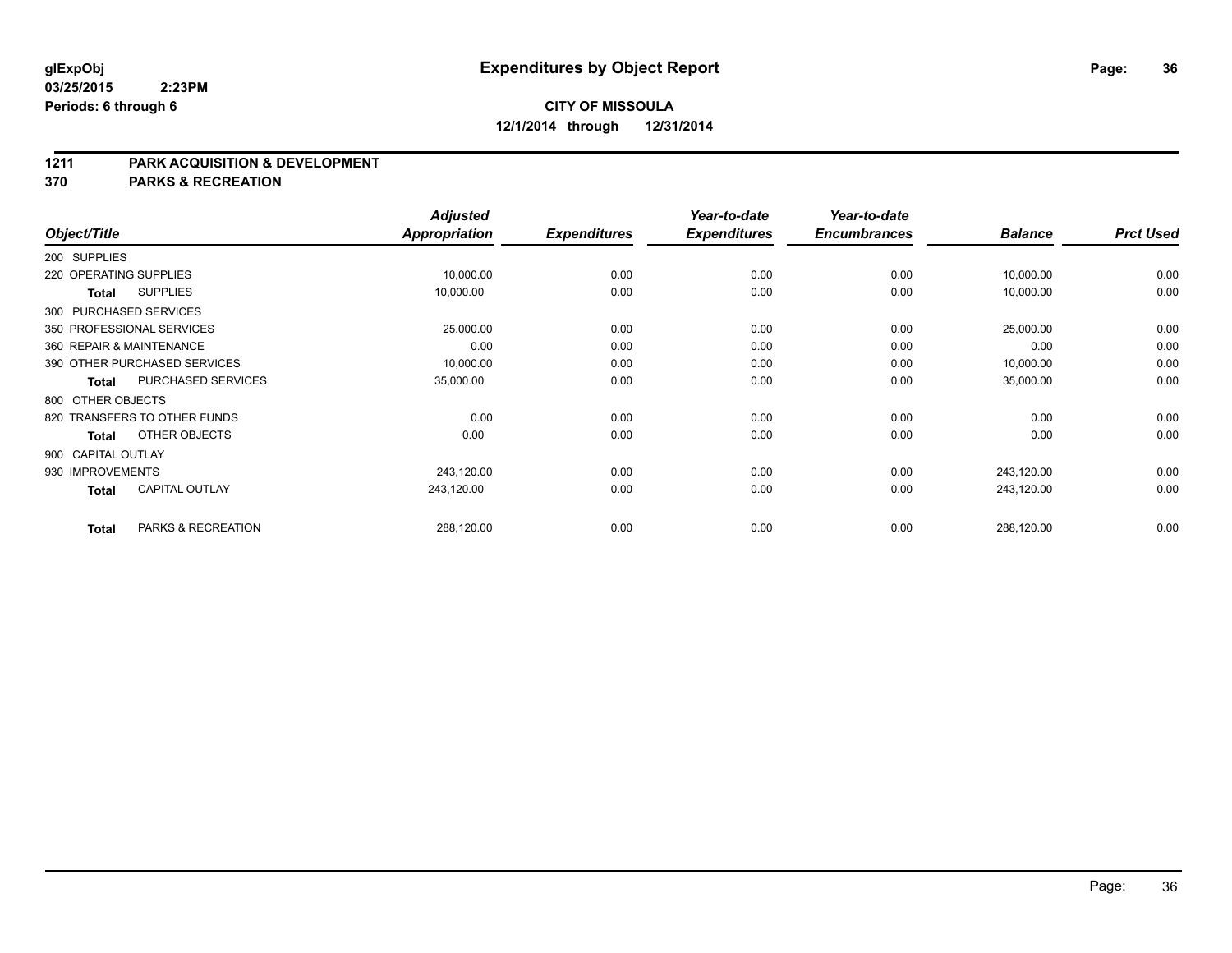## **1211 PARK ACQUISITION & DEVELOPMENT**

| Object/Title           |                                | <b>Adjusted</b><br>Appropriation | <b>Expenditures</b> | Year-to-date<br><b>Expenditures</b> | Year-to-date<br><b>Encumbrances</b> | <b>Balance</b> | <b>Prct Used</b> |
|------------------------|--------------------------------|----------------------------------|---------------------|-------------------------------------|-------------------------------------|----------------|------------------|
| 200 SUPPLIES           |                                |                                  |                     |                                     |                                     |                |                  |
| 220 OPERATING SUPPLIES |                                | 10,000.00                        | 0.00                | 0.00                                | 0.00                                | 10,000.00      | 0.00             |
| Total                  | <b>SUPPLIES</b>                | 10,000.00                        | 0.00                | 0.00                                | 0.00                                | 10,000.00      | 0.00             |
|                        | 300 PURCHASED SERVICES         |                                  |                     |                                     |                                     |                |                  |
|                        | 350 PROFESSIONAL SERVICES      | 25,000.00                        | 0.00                | 0.00                                | 0.00                                | 25,000.00      | 0.00             |
|                        | 360 REPAIR & MAINTENANCE       | 0.00                             | 0.00                | 0.00                                | 0.00                                | 0.00           | 0.00             |
|                        | 390 OTHER PURCHASED SERVICES   | 10,000.00                        | 0.00                | 0.00                                | 0.00                                | 10,000.00      | 0.00             |
| <b>Total</b>           | PURCHASED SERVICES             | 35,000.00                        | 0.00                | 0.00                                | 0.00                                | 35,000.00      | 0.00             |
| 800 OTHER OBJECTS      |                                |                                  |                     |                                     |                                     |                |                  |
|                        | 820 TRANSFERS TO OTHER FUNDS   | 0.00                             | 0.00                | 0.00                                | 0.00                                | 0.00           | 0.00             |
| <b>Total</b>           | OTHER OBJECTS                  | 0.00                             | 0.00                | 0.00                                | 0.00                                | 0.00           | 0.00             |
| 900 CAPITAL OUTLAY     |                                |                                  |                     |                                     |                                     |                |                  |
| 930 IMPROVEMENTS       |                                | 243,120.00                       | 0.00                | 0.00                                | 0.00                                | 243,120.00     | 0.00             |
| <b>Total</b>           | <b>CAPITAL OUTLAY</b>          | 243,120.00                       | 0.00                | 0.00                                | 0.00                                | 243,120.00     | 0.00             |
| <b>Total</b>           | PARK ACQUISITION & DEVELOPMENT | 288,120.00                       | 0.00                | 0.00                                | 0.00                                | 288,120.00     | 0.00             |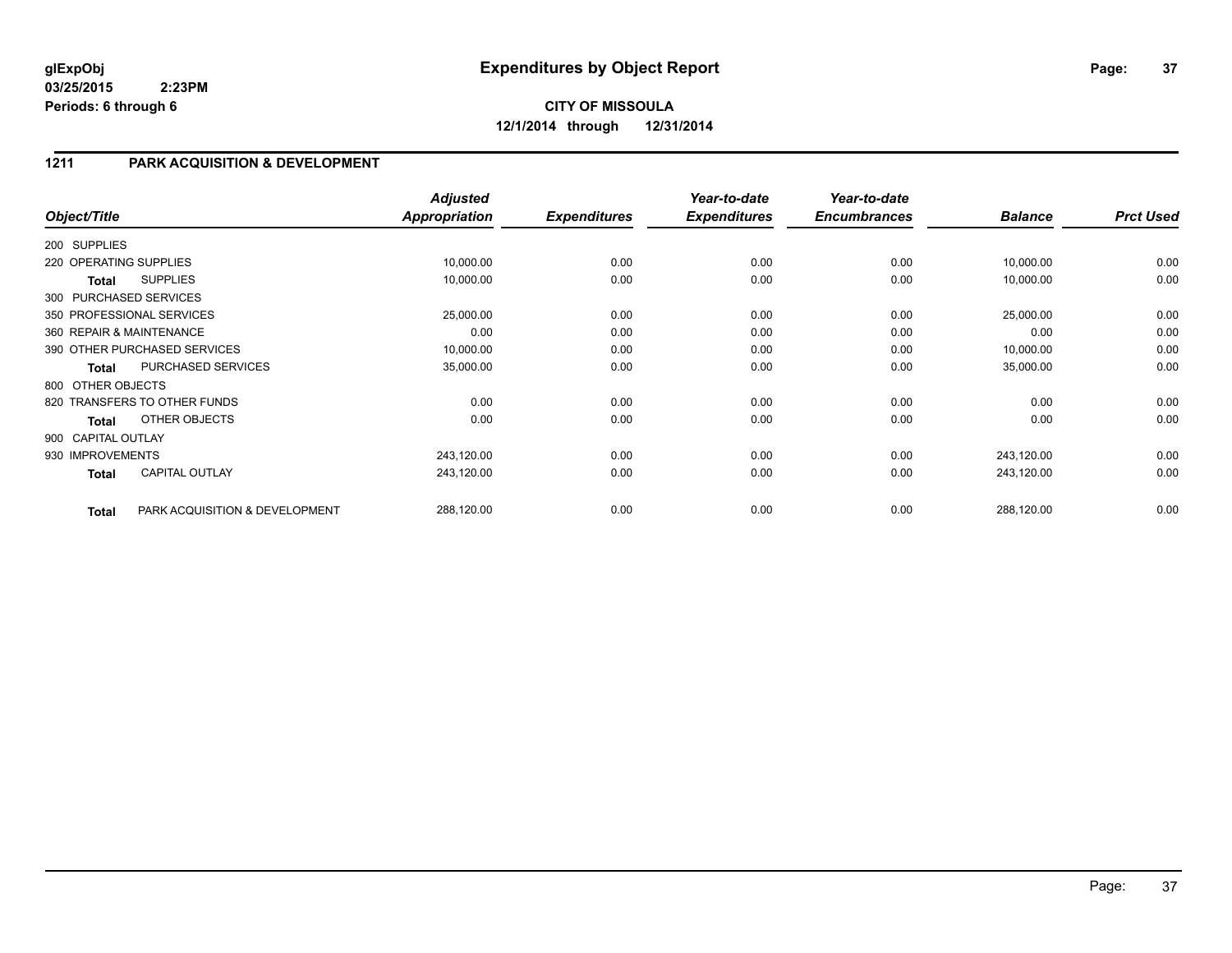**1212 PARK ENTERPRISE FUND**

**370 PARKS & RECREATION**

|                        |                              | <b>Adjusted</b> |                     | Year-to-date        | Year-to-date        |                |                  |
|------------------------|------------------------------|-----------------|---------------------|---------------------|---------------------|----------------|------------------|
| Object/Title           |                              | Appropriation   | <b>Expenditures</b> | <b>Expenditures</b> | <b>Encumbrances</b> | <b>Balance</b> | <b>Prct Used</b> |
| 200 SUPPLIES           |                              |                 |                     |                     |                     |                |                  |
| 220 OPERATING SUPPLIES |                              | 20,000.00       | 0.00                | 3,900.00            | 0.00                | 16,100.00      | 19.50            |
|                        | 230 REPAIR/MAINTENANCE       | 15,000.00       | 0.00                | 0.00                | 0.00                | 15,000.00      | 0.00             |
| 240 OTHER SUPPLIES     |                              | 0.00            | 0.00                | 0.00                | 0.00                | 0.00           | 0.00             |
| <b>Total</b>           | <b>SUPPLIES</b>              | 35,000.00       | 0.00                | 3,900.00            | 0.00                | 31,100.00      | 11.14            |
|                        | 300 PURCHASED SERVICES       |                 |                     |                     |                     |                |                  |
|                        | 350 PROFESSIONAL SERVICES    | 10,000.00       | 0.00                | 102.98              | 0.00                | 9,897.02       | 1.03             |
|                        | 390 OTHER PURCHASED SERVICES | 20,000.00       | 0.00                | 0.00                | 0.00                | 20,000.00      | 0.00             |
| <b>Total</b>           | PURCHASED SERVICES           | 30,000.00       | 0.00                | 102.98              | 0.00                | 29,897.02      | 0.34             |
| 800 OTHER OBJECTS      |                              |                 |                     |                     |                     |                |                  |
|                        | 820 TRANSFERS TO OTHER FUNDS | 0.00            | 0.00                | 0.00                | 0.00                | 0.00           | 0.00             |
| <b>Total</b>           | OTHER OBJECTS                | 0.00            | 0.00                | 0.00                | 0.00                | 0.00           | 0.00             |
| 900 CAPITAL OUTLAY     |                              |                 |                     |                     |                     |                |                  |
| 930 IMPROVEMENTS       |                              | 152,000.00      | 0.00                | 0.00                | 0.00                | 152,000.00     | 0.00             |
|                        | 940 MACHINERY & EQUIPMENT    | 30,000.00       | 0.00                | 0.00                | 0.00                | 30,000.00      | 0.00             |
| <b>Total</b>           | <b>CAPITAL OUTLAY</b>        | 182,000.00      | 0.00                | 0.00                | 0.00                | 182,000.00     | 0.00             |
| <b>Total</b>           | PARKS & RECREATION           | 247,000.00      | 0.00                | 4,002.98            | 0.00                | 242,997.02     | 1.62             |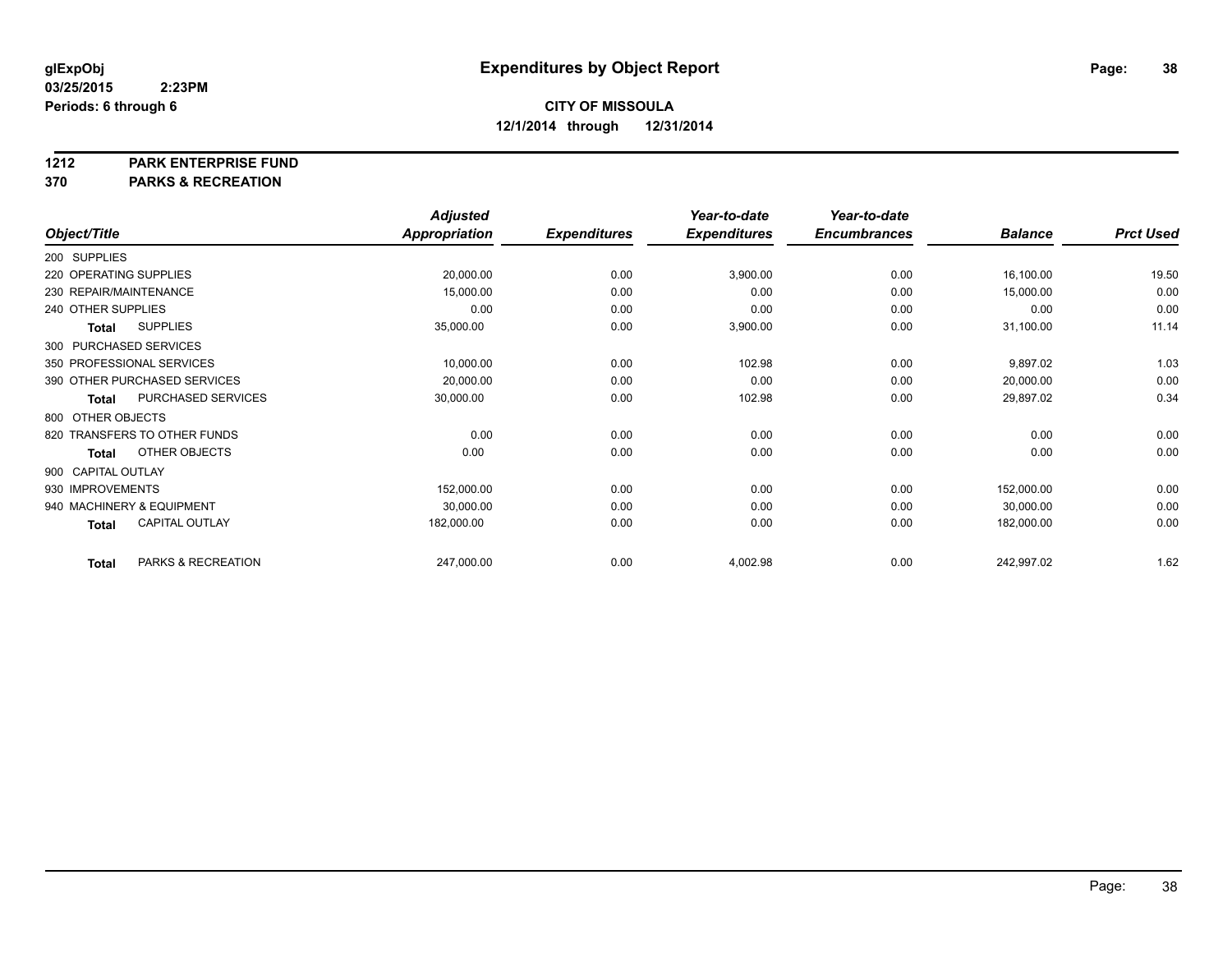### **1212 PARK ENTERPRISE FUND**

|                                       | <b>Adjusted</b>      |                     | Year-to-date        | Year-to-date        |                |                  |
|---------------------------------------|----------------------|---------------------|---------------------|---------------------|----------------|------------------|
| Object/Title                          | <b>Appropriation</b> | <b>Expenditures</b> | <b>Expenditures</b> | <b>Encumbrances</b> | <b>Balance</b> | <b>Prct Used</b> |
| 200 SUPPLIES                          |                      |                     |                     |                     |                |                  |
| 220 OPERATING SUPPLIES                | 20,000.00            | 0.00                | 3,900.00            | 0.00                | 16,100.00      | 19.50            |
| 230 REPAIR/MAINTENANCE                | 15,000.00            | 0.00                | 0.00                | 0.00                | 15,000.00      | 0.00             |
| 240 OTHER SUPPLIES                    | 0.00                 | 0.00                | 0.00                | 0.00                | 0.00           | 0.00             |
| <b>SUPPLIES</b><br><b>Total</b>       | 35,000.00            | 0.00                | 3,900.00            | 0.00                | 31,100.00      | 11.14            |
| 300 PURCHASED SERVICES                |                      |                     |                     |                     |                |                  |
| 350 PROFESSIONAL SERVICES             | 10,000.00            | 0.00                | 102.98              | 0.00                | 9,897.02       | 1.03             |
| 390 OTHER PURCHASED SERVICES          | 20,000.00            | 0.00                | 0.00                | 0.00                | 20,000.00      | 0.00             |
| PURCHASED SERVICES<br><b>Total</b>    | 30,000.00            | 0.00                | 102.98              | 0.00                | 29,897.02      | 0.34             |
| 800 OTHER OBJECTS                     |                      |                     |                     |                     |                |                  |
| 820 TRANSFERS TO OTHER FUNDS          | 0.00                 | 0.00                | 0.00                | 0.00                | 0.00           | 0.00             |
| OTHER OBJECTS<br><b>Total</b>         | 0.00                 | 0.00                | 0.00                | 0.00                | 0.00           | 0.00             |
| 900 CAPITAL OUTLAY                    |                      |                     |                     |                     |                |                  |
| 930 IMPROVEMENTS                      | 152,000.00           | 0.00                | 0.00                | 0.00                | 152,000.00     | 0.00             |
| 940 MACHINERY & EQUIPMENT             | 30,000.00            | 0.00                | 0.00                | 0.00                | 30,000.00      | 0.00             |
| <b>CAPITAL OUTLAY</b><br><b>Total</b> | 182,000.00           | 0.00                | 0.00                | 0.00                | 182,000.00     | 0.00             |
| PARK ENTERPRISE FUND<br><b>Total</b>  | 247,000.00           | 0.00                | 4,002.98            | 0.00                | 242,997.02     | 1.62             |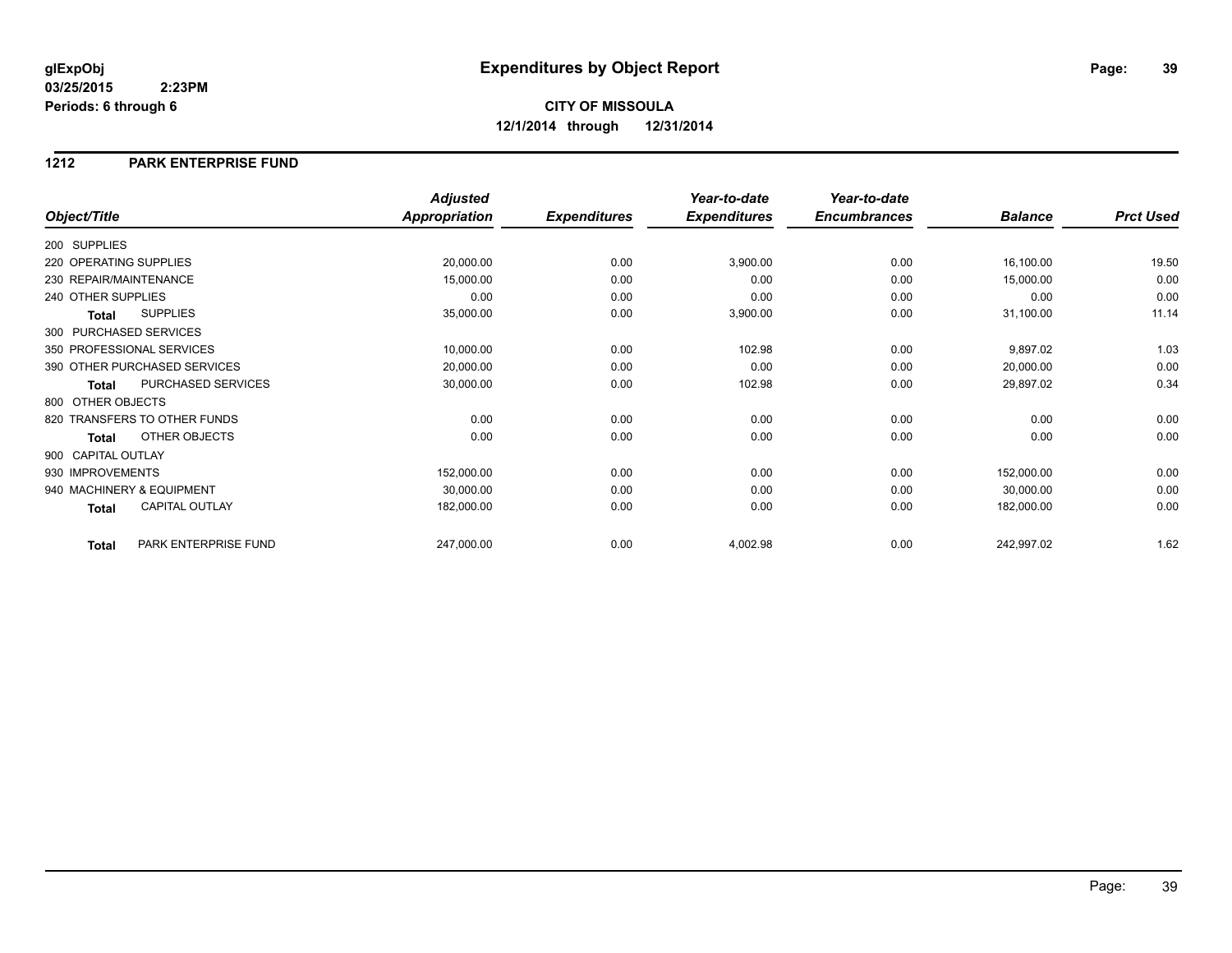**1216 PARKS & REC TRAILS, DEV**

**370 PARKS & RECREATION**

|                                                   | <b>Adjusted</b>      |                     | Year-to-date        | Year-to-date        |                |                  |
|---------------------------------------------------|----------------------|---------------------|---------------------|---------------------|----------------|------------------|
| Object/Title                                      | <b>Appropriation</b> | <b>Expenditures</b> | <b>Expenditures</b> | <b>Encumbrances</b> | <b>Balance</b> | <b>Prct Used</b> |
| 100 PERSONAL SERVICES                             |                      |                     |                     |                     |                |                  |
| 110 SALARIES AND WAGES                            | 11,291.00            | 592.33              | 3,383.04            | 0.00                | 7,907.96       | 29.96            |
| 120 OVERTIME/TERMINATION                          | 0.00                 | 0.00                | 216.13              | 0.00                | $-216.13$      | 0.00             |
| 130 OTHER                                         | 0.00                 | 0.00                | 0.00                | 0.00                | 0.00           | 0.00             |
| 140 EMPLOYER CONTRIBUTIONS                        | 1,909.00             | 133.33              | 777.06              | 0.00                | 1,131.94       | 40.71            |
| 141 STATE RETIREMENT CONTRIBUTIONS                | 0.00                 | 0.59                | 3.80                | 0.00                | $-3.80$        | 0.00             |
| PERSONAL SERVICES<br>Total                        | 13,200.00            | 726.25              | 4,380.03            | 0.00                | 8,819.97       | 33.18            |
| 200 SUPPLIES                                      |                      |                     |                     |                     |                |                  |
| 210 OFFICE SUPPLIES                               | 0.00                 | 0.00                | 0.00                | 0.00                | 0.00           | 0.00             |
| 220 OPERATING SUPPLIES                            | 67,000.00            | 253.75              | 3,344.75            | 0.00                | 63,655.25      | 4.99             |
| 230 REPAIR/MAINTENANCE                            | 48,200.00            | 84.00               | 23,875.36           | 0.00                | 24,324.64      | 49.53            |
| 240 OTHER SUPPLIES                                | 1,100.00             | 0.00                | 0.00                | 0.00                | 1,100.00       | 0.00             |
| <b>SUPPLIES</b><br>Total                          | 116,300.00           | 337.75              | 27,220.11           | 0.00                | 89,079.89      | 23.41            |
| 300 PURCHASED SERVICES                            |                      |                     |                     |                     |                |                  |
| 330 PUBLICITY, SUBSCRIPTIONS & DUES               | 0.00                 | 0.00                | 0.00                | 0.00                | 0.00           | 0.00             |
| 341 ELECTRICITY & NATURAL GAS                     | 0.00                 | 0.00                | 0.00                | 0.00                | 0.00           | 0.00             |
| 350 PROFESSIONAL SERVICES                         | 146,700.00           | 1,000.00            | 2,521.39            | 0.00                | 144,178.61     | 1.72             |
| 360 REPAIR & MAINTENANCE                          | 10,000.00            | 0.00                | 0.00                | 0.00                | 10,000.00      | 0.00             |
| 370 TRAVEL                                        | 150.00               | 0.00                | 0.00                | 0.00                | 150.00         | 0.00             |
| 380 TRAINING                                      | 150.00               | 0.00                | 0.00                | 0.00                | 150.00         | 0.00             |
| 390 OTHER PURCHASED SERVICES                      | 100,000.00           | 0.00                | 0.00                | 0.00                | 100,000.00     | 0.00             |
| PURCHASED SERVICES<br><b>Total</b>                | 257,000.00           | 1,000.00            | 2,521.39            | 0.00                | 254,478.61     | 0.98             |
| 700 GRANTS & CONTRIBUTIONS                        |                      |                     |                     |                     |                |                  |
| 700 GRANTS & CONTRIBUTIONS                        | 0.00                 | 0.00                | 0.00                | 0.00                | 0.00           | 0.00             |
| 751 RECREATION SCHOLARSHIPS                       | 0.00                 | 0.00                | 0.00                | 0.00                | 0.00           | 0.00             |
| <b>GRANTS &amp; CONTRIBUTIONS</b><br><b>Total</b> | 0.00                 | 0.00                | 0.00                | 0.00                | 0.00           | 0.00             |
| 800 OTHER OBJECTS                                 |                      |                     |                     |                     |                |                  |
| 820 TRANSFERS TO OTHER FUNDS                      | 50,000.00            | 0.00                | 0.00                | 0.00                | 50,000.00      | 0.00             |
| 845 CONTINGENCY                                   | 25,000.00            | 0.00                | 0.00                | 0.00                | 25,000.00      | 0.00             |
| OTHER OBJECTS<br>Total                            | 75,000.00            | 0.00                | 0.00                | 0.00                | 75,000.00      | 0.00             |
| 900 CAPITAL OUTLAY                                |                      |                     |                     |                     |                |                  |
| 920 BUILDINGS                                     | 100,000.00           | 0.00                | 0.00                | 0.00                | 100,000.00     | 0.00             |
| 930 IMPROVEMENTS                                  | 706,093.00           | 1,350.00            | 219,300.13          | 0.00                | 486,792.87     | 31.06            |
|                                                   |                      |                     |                     |                     |                |                  |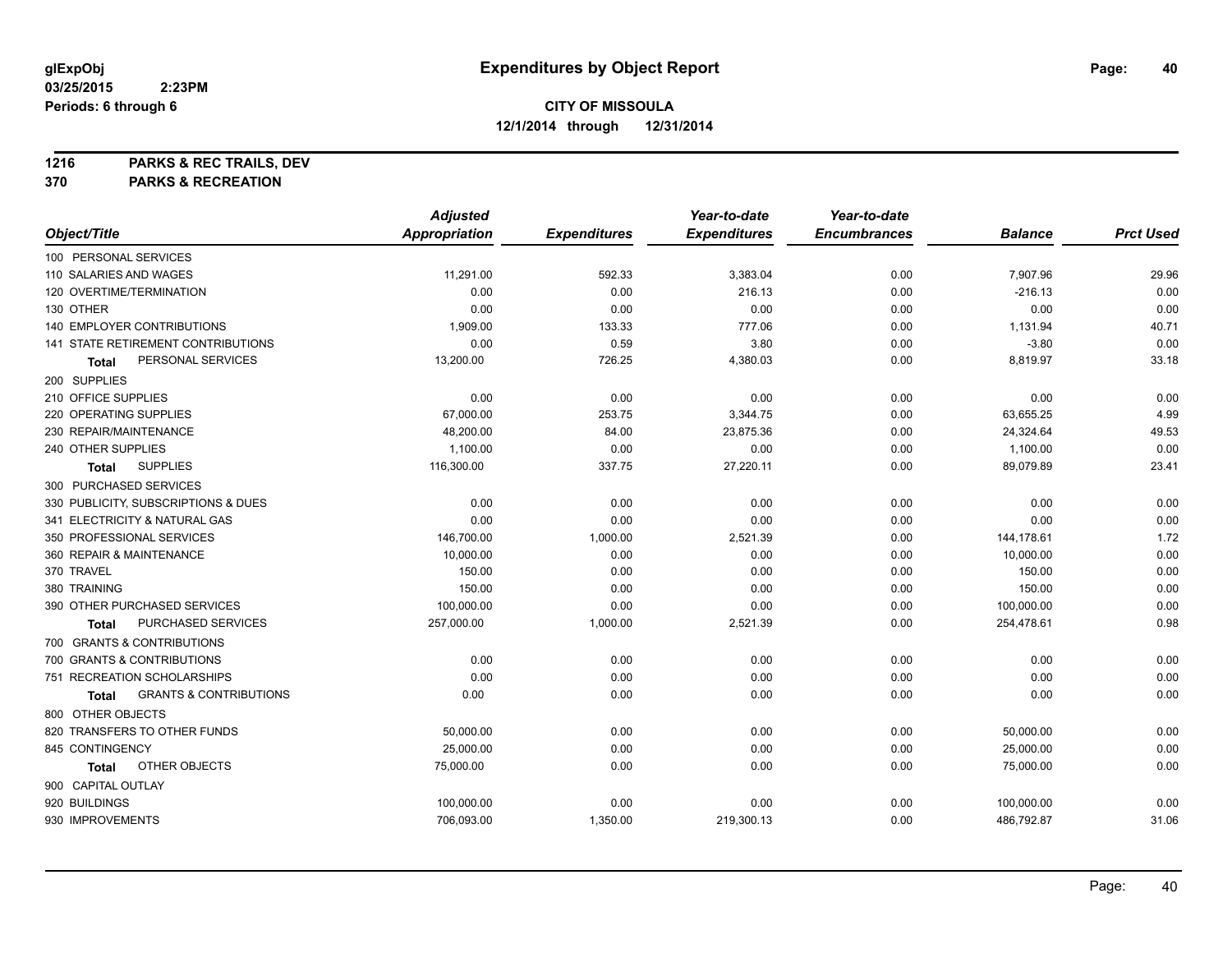## **CITY OF MISSOULA 12/1/2014 through 12/31/2014**

**1216 PARKS & REC TRAILS, DEV**

**370 PARKS & RECREATION**

| Object/Title |                               | <b>Adjusted</b><br>Appropriation | <i><b>Expenditures</b></i> | Year-to-date<br><b>Expenditures</b> | Year-to-date<br><b>Encumbrances</b> | <b>Balance</b> | <b>Prct Used</b> |
|--------------|-------------------------------|----------------------------------|----------------------------|-------------------------------------|-------------------------------------|----------------|------------------|
|              | 940 MACHINERY & EQUIPMENT     | 0.00                             | 0.00                       | 0.00                                | 0.00                                | 0.00           | 0.00             |
| Total        | <b>CAPITAL OUTLAY</b>         | 806.093.00                       | 1,350.00                   | 219,300.13                          | 0.00                                | 586.792.87     | 27.21            |
| Total        | <b>PARKS &amp; RECREATION</b> | 1,267,593.00                     | 3.414.00                   | 253,421.66                          | 0.00                                | 1,014,171.34   | 19.99            |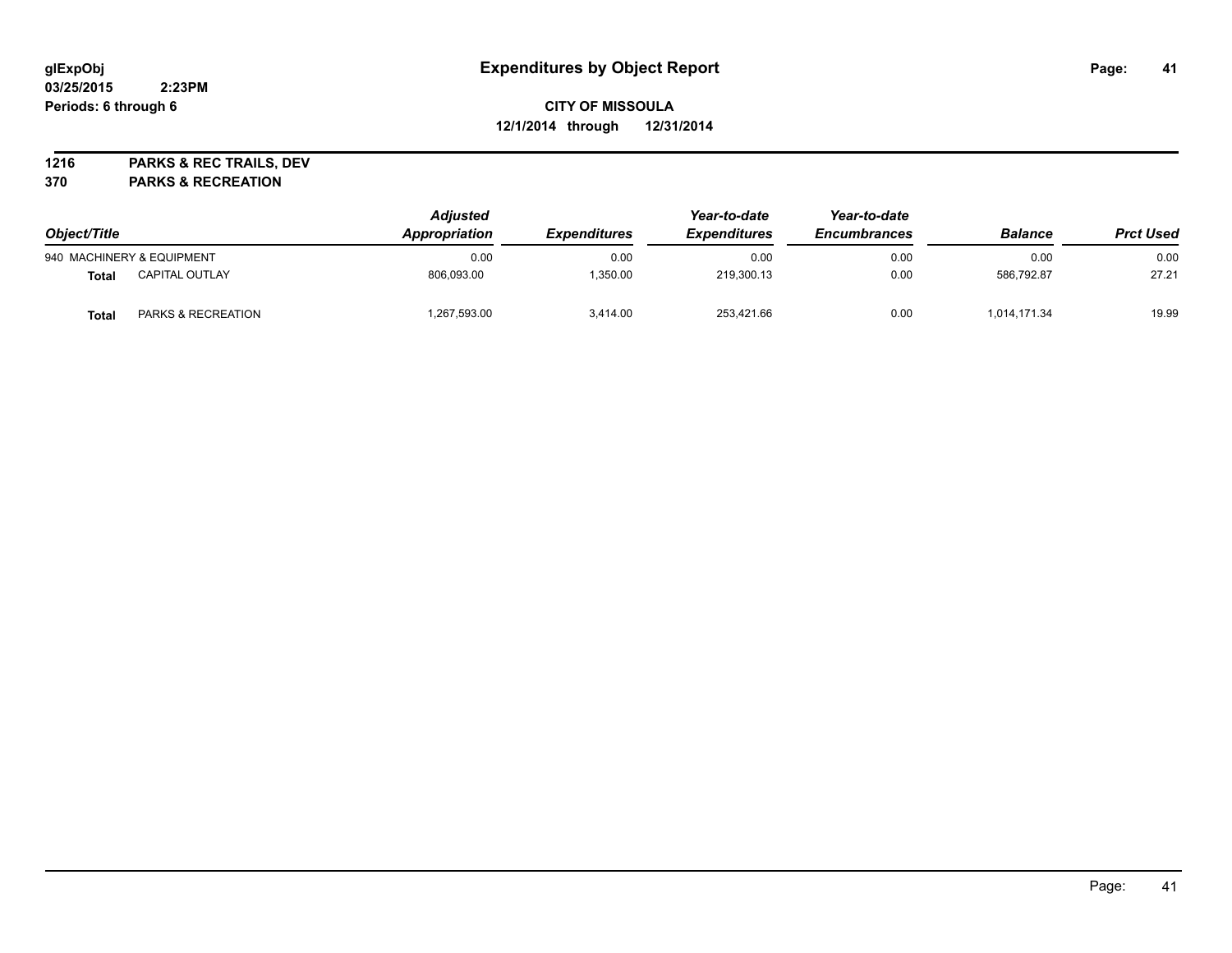## **1216 PARKS & REC TRAILS, DEV**

|                                            | <b>Adjusted</b>      |                     | Year-to-date        | Year-to-date        |                |                  |
|--------------------------------------------|----------------------|---------------------|---------------------|---------------------|----------------|------------------|
| Object/Title                               | <b>Appropriation</b> | <b>Expenditures</b> | <b>Expenditures</b> | <b>Encumbrances</b> | <b>Balance</b> | <b>Prct Used</b> |
| 100 PERSONAL SERVICES                      |                      |                     |                     |                     |                |                  |
| 110 SALARIES AND WAGES                     | 11,291.00            | 592.33              | 3,383.04            | 0.00                | 7,907.96       | 29.96            |
| 120 OVERTIME/TERMINATION                   | 0.00                 | 0.00                | 216.13              | 0.00                | $-216.13$      | 0.00             |
| 130 OTHER                                  | 0.00                 | 0.00                | 0.00                | 0.00                | 0.00           | 0.00             |
| 140 EMPLOYER CONTRIBUTIONS                 | 1,909.00             | 133.33              | 777.06              | 0.00                | 1,131.94       | 40.71            |
| 141 STATE RETIREMENT CONTRIBUTIONS         | 0.00                 | 0.59                | 3.80                | 0.00                | $-3.80$        | 0.00             |
| PERSONAL SERVICES<br><b>Total</b>          | 13,200.00            | 726.25              | 4,380.03            | 0.00                | 8,819.97       | 33.18            |
| 200 SUPPLIES                               |                      |                     |                     |                     |                |                  |
| 210 OFFICE SUPPLIES                        | 0.00                 | 0.00                | 0.00                | 0.00                | 0.00           | 0.00             |
| <b>220 OPERATING SUPPLIES</b>              | 67,000.00            | 253.75              | 3,344.75            | 0.00                | 63,655.25      | 4.99             |
| 230 REPAIR/MAINTENANCE                     | 48,200.00            | 84.00               | 23,875.36           | 0.00                | 24,324.64      | 49.53            |
| 240 OTHER SUPPLIES                         | 1,100.00             | 0.00                | 0.00                | 0.00                | 1,100.00       | 0.00             |
| <b>SUPPLIES</b><br><b>Total</b>            | 116,300.00           | 337.75              | 27,220.11           | 0.00                | 89,079.89      | 23.41            |
| 300 PURCHASED SERVICES                     |                      |                     |                     |                     |                |                  |
| 330 PUBLICITY, SUBSCRIPTIONS & DUES        | 0.00                 | 0.00                | 0.00                | 0.00                | 0.00           | 0.00             |
| 341 ELECTRICITY & NATURAL GAS              | 0.00                 | 0.00                | 0.00                | 0.00                | 0.00           | 0.00             |
| 350 PROFESSIONAL SERVICES                  | 146,700.00           | 1,000.00            | 2,521.39            | 0.00                | 144,178.61     | 1.72             |
| 360 REPAIR & MAINTENANCE                   | 10,000.00            | 0.00                | 0.00                | 0.00                | 10,000.00      | 0.00             |
| 370 TRAVEL                                 | 150.00               | 0.00                | 0.00                | 0.00                | 150.00         | 0.00             |
| 380 TRAINING                               | 150.00               | 0.00                | 0.00                | 0.00                | 150.00         | 0.00             |
| 390 OTHER PURCHASED SERVICES               | 100,000.00           | 0.00                | 0.00                | 0.00                | 100,000.00     | 0.00             |
| PURCHASED SERVICES<br><b>Total</b>         | 257,000.00           | 1,000.00            | 2,521.39            | 0.00                | 254,478.61     | 0.98             |
| 700 GRANTS & CONTRIBUTIONS                 |                      |                     |                     |                     |                |                  |
| 700 GRANTS & CONTRIBUTIONS                 | 0.00                 | 0.00                | 0.00                | 0.00                | 0.00           | 0.00             |
| 751 RECREATION SCHOLARSHIPS                | 0.00                 | 0.00                | 0.00                | 0.00                | 0.00           | 0.00             |
| <b>GRANTS &amp; CONTRIBUTIONS</b><br>Total | 0.00                 | 0.00                | 0.00                | 0.00                | 0.00           | 0.00             |
| 800 OTHER OBJECTS                          |                      |                     |                     |                     |                |                  |
| 820 TRANSFERS TO OTHER FUNDS               | 50,000.00            | 0.00                | 0.00                | 0.00                | 50,000.00      | 0.00             |
| 845 CONTINGENCY                            | 25,000.00            | 0.00                | 0.00                | 0.00                | 25,000.00      | 0.00             |
| OTHER OBJECTS<br>Total                     | 75,000.00            | 0.00                | 0.00                | 0.00                | 75,000.00      | 0.00             |
| 900 CAPITAL OUTLAY                         |                      |                     |                     |                     |                |                  |
| 920 BUILDINGS                              | 100,000.00           | 0.00                | 0.00                | 0.00                | 100,000.00     | 0.00             |
| 930 IMPROVEMENTS                           | 706,093.00           | 1,350.00            | 219,300.13          | 0.00                | 486,792.87     | 31.06            |
| 940 MACHINERY & EQUIPMENT                  | 0.00                 | 0.00                | 0.00                | 0.00                | 0.00           | 0.00             |
|                                            |                      |                     |                     |                     |                |                  |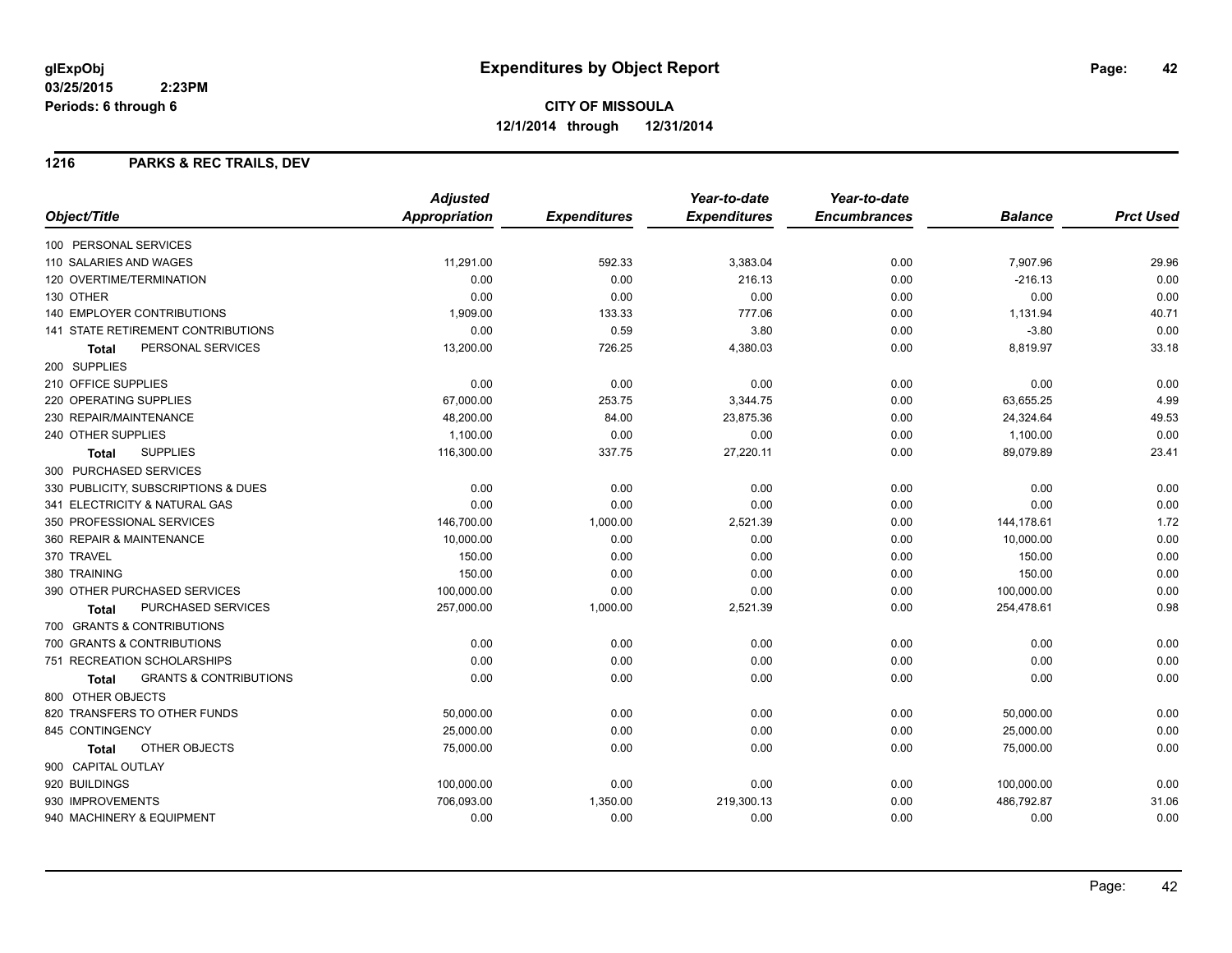# **glExpObj Expenditures by Object Report Page: 43**

**03/25/2015 2:23PM Periods: 6 through 6**

**CITY OF MISSOULA 12/1/2014 through 12/31/2014**

### **1216 PARKS & REC TRAILS, DEV**

| Object/Title |                         | <b>Adjusted</b><br>Appropriation | <i><b>Expenditures</b></i> | Year-to-date<br><b>Expenditures</b> | Year-to-date<br><b>Encumbrances</b> | <b>Balance</b> | <b>Prct Used</b> |
|--------------|-------------------------|----------------------------------|----------------------------|-------------------------------------|-------------------------------------|----------------|------------------|
| <b>Total</b> | <b>CAPITAL OUTLAY</b>   | 806.093.00                       | 1.350.00                   | 219.300.13                          | 0.00                                | 586.792.87     | 27.21            |
| Tota.        | PARKS & REC TRAILS, DEV | ,267,593.00                      | 3.414.00                   | 253.421.66                          | 0.00                                | 1,014,171.34   | 19.99            |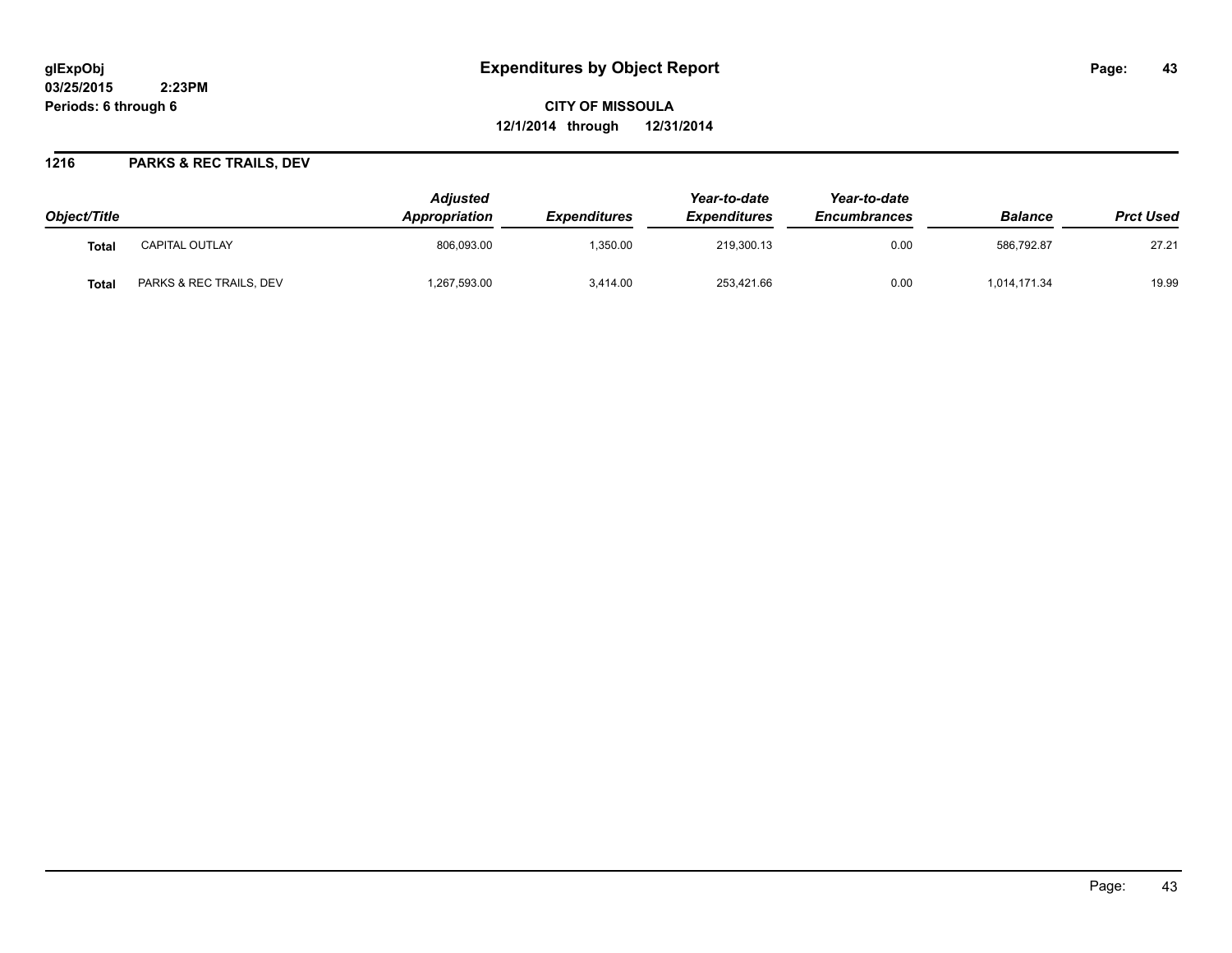**1217 PARKS CITY LIFE GYM LEASE**

**370 PARKS & RECREATION**

|                          |                                           | <b>Adjusted</b>      |                     | Year-to-date        | Year-to-date        |                |                  |
|--------------------------|-------------------------------------------|----------------------|---------------------|---------------------|---------------------|----------------|------------------|
| Object/Title             |                                           | <b>Appropriation</b> | <b>Expenditures</b> | <b>Expenditures</b> | <b>Encumbrances</b> | <b>Balance</b> | <b>Prct Used</b> |
| 100 PERSONAL SERVICES    |                                           |                      |                     |                     |                     |                |                  |
| 110 SALARIES AND WAGES   |                                           | 12,000.00            | 0.00                | 0.00                | 0.00                | 12,000.00      | 0.00             |
| 120 OVERTIME/TERMINATION |                                           | 0.00                 | 0.00                | 0.00                | 0.00                | 0.00           | 0.00             |
|                          | <b>140 EMPLOYER CONTRIBUTIONS</b>         | 0.00                 | 0.00                | 0.00                | 0.00                | 0.00           | 0.00             |
|                          | <b>141 STATE RETIREMENT CONTRIBUTIONS</b> | 0.00                 | 0.00                | 0.00                | 0.00                | 0.00           | 0.00             |
| <b>Total</b>             | PERSONAL SERVICES                         | 12,000.00            | 0.00                | 0.00                | 0.00                | 12,000.00      | 0.00             |
| 200 SUPPLIES             |                                           |                      |                     |                     |                     |                |                  |
| 210 OFFICE SUPPLIES      |                                           | 0.00                 | 0.00                | 0.00                | 0.00                | 0.00           | 0.00             |
| 220 OPERATING SUPPLIES   |                                           | 2,500.00             | 0.00                | 12.87               | 0.00                | 2.487.13       | 0.51             |
| 230 REPAIR/MAINTENANCE   |                                           | 2,500.00             | 0.00                | 872.50              | 0.00                | 1,627.50       | 34.90            |
| <b>Total</b>             | <b>SUPPLIES</b>                           | 5,000.00             | 0.00                | 885.37              | 0.00                | 4,114.63       | 17.71            |
| 300 PURCHASED SERVICES   |                                           |                      |                     |                     |                     |                |                  |
|                          | 320 PRINTING & DUPLICATING                | 1,000.00             | 0.00                | 0.00                | 0.00                | 1,000.00       | 0.00             |
|                          | 330 PUBLICITY, SUBSCRIPTIONS & DUES       | 1,000.00             | 0.00                | 0.00                | 0.00                | 1,000.00       | 0.00             |
| <b>Total</b>             | PURCHASED SERVICES                        | 2,000.00             | 0.00                | 0.00                | 0.00                | 2,000.00       | 0.00             |
| 500 FIXED CHARGES        |                                           |                      |                     |                     |                     |                |                  |
| 500 FIXED CHARGES        |                                           | 24,000.00            | 4,000.00            | 14,000.00           | 0.00                | 10,000.00      | 58.33            |
| <b>Total</b>             | <b>FIXED CHARGES</b>                      | 24,000.00            | 4,000.00            | 14,000.00           | 0.00                | 10,000.00      | 58.33            |
| <b>Total</b>             | PARKS & RECREATION                        | 43,000.00            | 4,000.00            | 14,885.37           | 0.00                | 28,114.63      | 34.62            |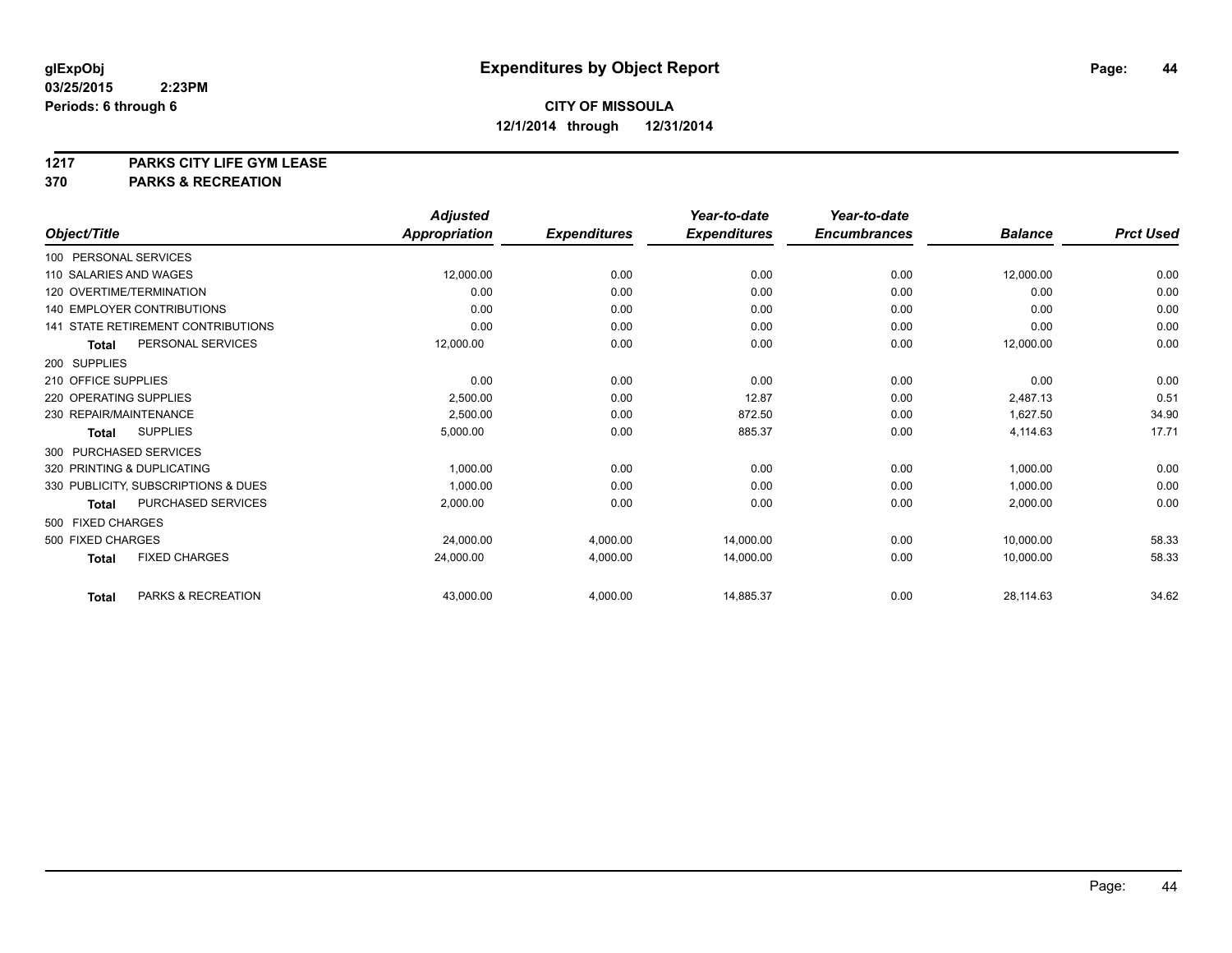## **CITY OF MISSOULA 12/1/2014 through 12/31/2014**

## **1217 PARKS CITY LIFE GYM LEASE**

|                                           | <b>Adjusted</b>      |                     | Year-to-date        | Year-to-date        |                |                  |
|-------------------------------------------|----------------------|---------------------|---------------------|---------------------|----------------|------------------|
| Object/Title                              | <b>Appropriation</b> | <b>Expenditures</b> | <b>Expenditures</b> | <b>Encumbrances</b> | <b>Balance</b> | <b>Prct Used</b> |
| 100 PERSONAL SERVICES                     |                      |                     |                     |                     |                |                  |
| 110 SALARIES AND WAGES                    | 12,000.00            | 0.00                | 0.00                | 0.00                | 12,000.00      | 0.00             |
| 120 OVERTIME/TERMINATION                  | 0.00                 | 0.00                | 0.00                | 0.00                | 0.00           | 0.00             |
| <b>140 EMPLOYER CONTRIBUTIONS</b>         | 0.00                 | 0.00                | 0.00                | 0.00                | 0.00           | 0.00             |
| <b>141 STATE RETIREMENT CONTRIBUTIONS</b> | 0.00                 | 0.00                | 0.00                | 0.00                | 0.00           | 0.00             |
| PERSONAL SERVICES<br><b>Total</b>         | 12,000.00            | 0.00                | 0.00                | 0.00                | 12,000.00      | 0.00             |
| 200 SUPPLIES                              |                      |                     |                     |                     |                |                  |
| 210 OFFICE SUPPLIES                       | 0.00                 | 0.00                | 0.00                | 0.00                | 0.00           | 0.00             |
| 220 OPERATING SUPPLIES                    | 2,500.00             | 0.00                | 12.87               | 0.00                | 2,487.13       | 0.51             |
| 230 REPAIR/MAINTENANCE                    | 2,500.00             | 0.00                | 872.50              | 0.00                | 1,627.50       | 34.90            |
| <b>SUPPLIES</b><br><b>Total</b>           | 5,000.00             | 0.00                | 885.37              | 0.00                | 4,114.63       | 17.71            |
| 300 PURCHASED SERVICES                    |                      |                     |                     |                     |                |                  |
| 320 PRINTING & DUPLICATING                | 1,000.00             | 0.00                | 0.00                | 0.00                | 1,000.00       | 0.00             |
| 330 PUBLICITY, SUBSCRIPTIONS & DUES       | 1,000.00             | 0.00                | 0.00                | 0.00                | 1,000.00       | 0.00             |
| PURCHASED SERVICES<br><b>Total</b>        | 2,000.00             | 0.00                | 0.00                | 0.00                | 2,000.00       | 0.00             |
| 500 FIXED CHARGES                         |                      |                     |                     |                     |                |                  |
| 500 FIXED CHARGES                         | 24,000.00            | 4,000.00            | 14,000.00           | 0.00                | 10,000.00      | 58.33            |
| <b>FIXED CHARGES</b><br><b>Total</b>      | 24,000.00            | 4,000.00            | 14,000.00           | 0.00                | 10,000.00      | 58.33            |
| PARKS CITY LIFE GYM LEASE<br><b>Total</b> | 43,000.00            | 4,000.00            | 14,885.37           | 0.00                | 28,114.63      | 34.62            |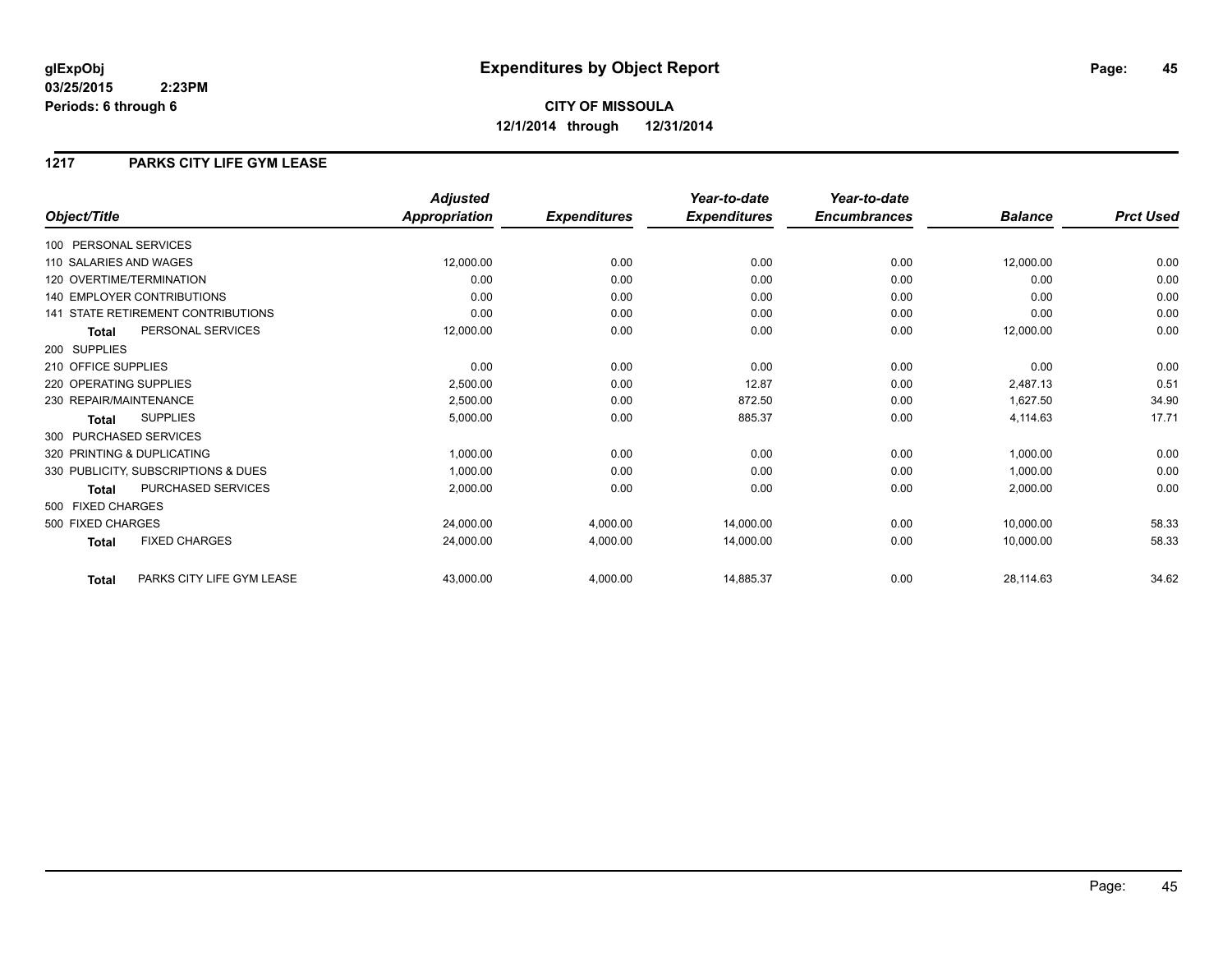**1218 ALL ABILITIES PLAYGROUND**

**370 PARKS & RECREATION**

|                          |                           | <b>Adjusted</b>      |                     | Year-to-date        | Year-to-date        |                |                  |
|--------------------------|---------------------------|----------------------|---------------------|---------------------|---------------------|----------------|------------------|
| Object/Title             |                           | <b>Appropriation</b> | <b>Expenditures</b> | <b>Expenditures</b> | <b>Encumbrances</b> | <b>Balance</b> | <b>Prct Used</b> |
| 300 PURCHASED SERVICES   |                           |                      |                     |                     |                     |                |                  |
|                          | 350 PROFESSIONAL SERVICES | 50.000.00            | 0.00                | 213.713.71          | 0.00                | $-163.713.71$  | 427.43           |
| 360 REPAIR & MAINTENANCE |                           | 0.00                 | 0.00                | 340.80              | 0.00                | $-340.80$      | 0.00             |
| <b>Total</b>             | <b>PURCHASED SERVICES</b> | 50,000.00            | 0.00                | 214.054.51          | 0.00                | $-164.054.51$  | 428.11           |
| 900 CAPITAL OUTLAY       |                           |                      |                     |                     |                     |                |                  |
| 930 IMPROVEMENTS         |                           | 736.092.00           | 0.00                | 0.00                | 0.00                | 736.092.00     | 0.00             |
| <b>Total</b>             | <b>CAPITAL OUTLAY</b>     | 736.092.00           | 0.00                | 0.00                | 0.00                | 736.092.00     | 0.00             |
| <b>Total</b>             | PARKS & RECREATION        | 786.092.00           | 0.00                | 214.054.51          | 0.00                | 572.037.49     | 27.23            |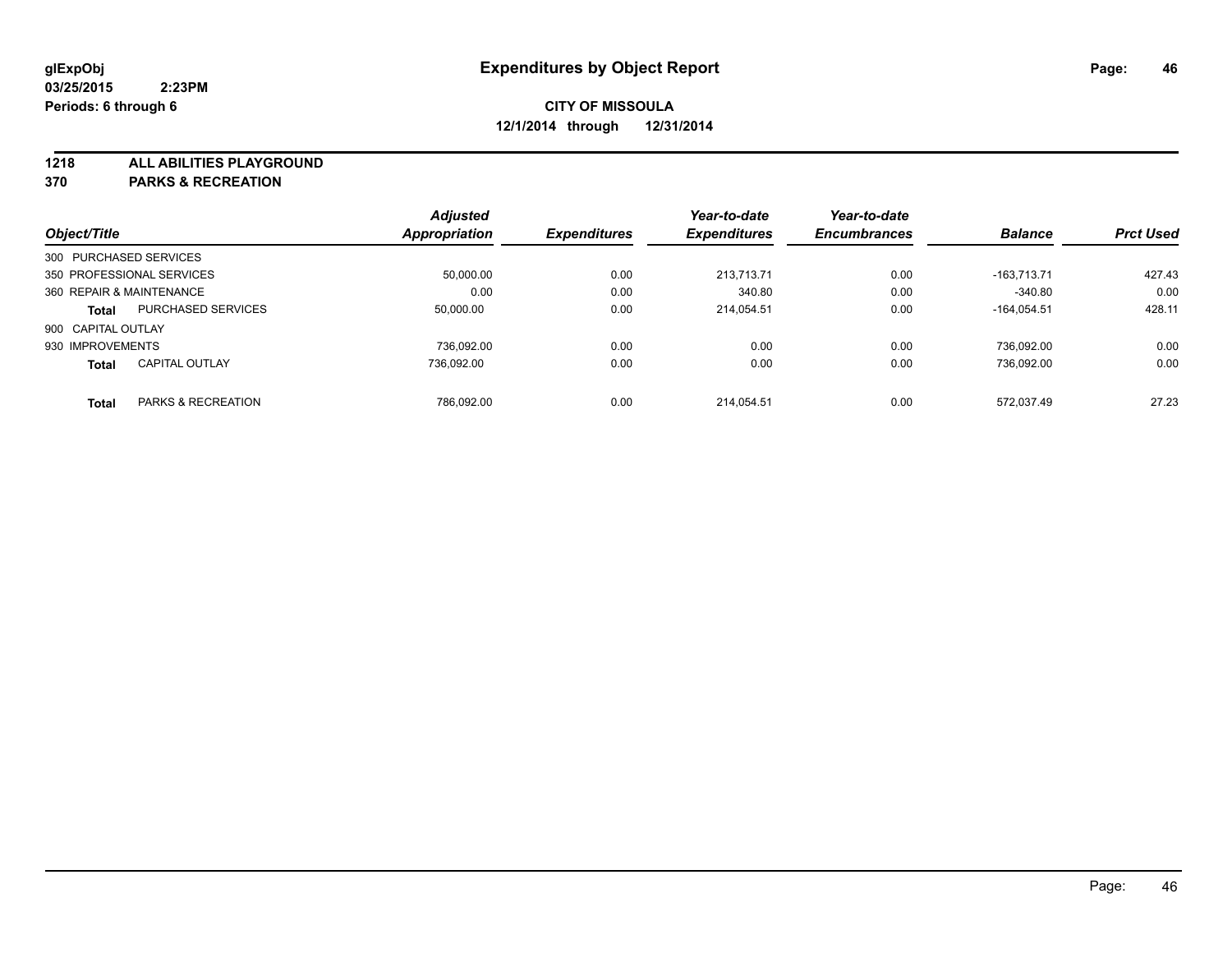### **1218 ALL ABILITIES PLAYGROUND**

| Object/Title             |                           | <b>Adjusted</b><br>Appropriation | <b>Expenditures</b> | Year-to-date<br><b>Expenditures</b> | Year-to-date<br><b>Encumbrances</b> | <b>Balance</b> | <b>Prct Used</b> |
|--------------------------|---------------------------|----------------------------------|---------------------|-------------------------------------|-------------------------------------|----------------|------------------|
| 300 PURCHASED SERVICES   |                           |                                  |                     |                                     |                                     |                |                  |
|                          | 350 PROFESSIONAL SERVICES | 50.000.00                        | 0.00                | 213.713.71                          | 0.00                                | $-163.713.71$  | 427.43           |
| 360 REPAIR & MAINTENANCE |                           | 0.00                             | 0.00                | 340.80                              | 0.00                                | $-340.80$      | 0.00             |
| Total                    | <b>PURCHASED SERVICES</b> | 50.000.00                        | 0.00                | 214.054.51                          | 0.00                                | $-164.054.51$  | 428.11           |
| 900 CAPITAL OUTLAY       |                           |                                  |                     |                                     |                                     |                |                  |
| 930 IMPROVEMENTS         |                           | 736.092.00                       | 0.00                | 0.00                                | 0.00                                | 736.092.00     | 0.00             |
| <b>Total</b>             | <b>CAPITAL OUTLAY</b>     | 736.092.00                       | 0.00                | 0.00                                | 0.00                                | 736.092.00     | 0.00             |
| <b>Total</b>             | ALL ABILITIES PLAYGROUND  | 786.092.00                       | 0.00                | 214.054.51                          | 0.00                                | 572.037.49     | 27.23            |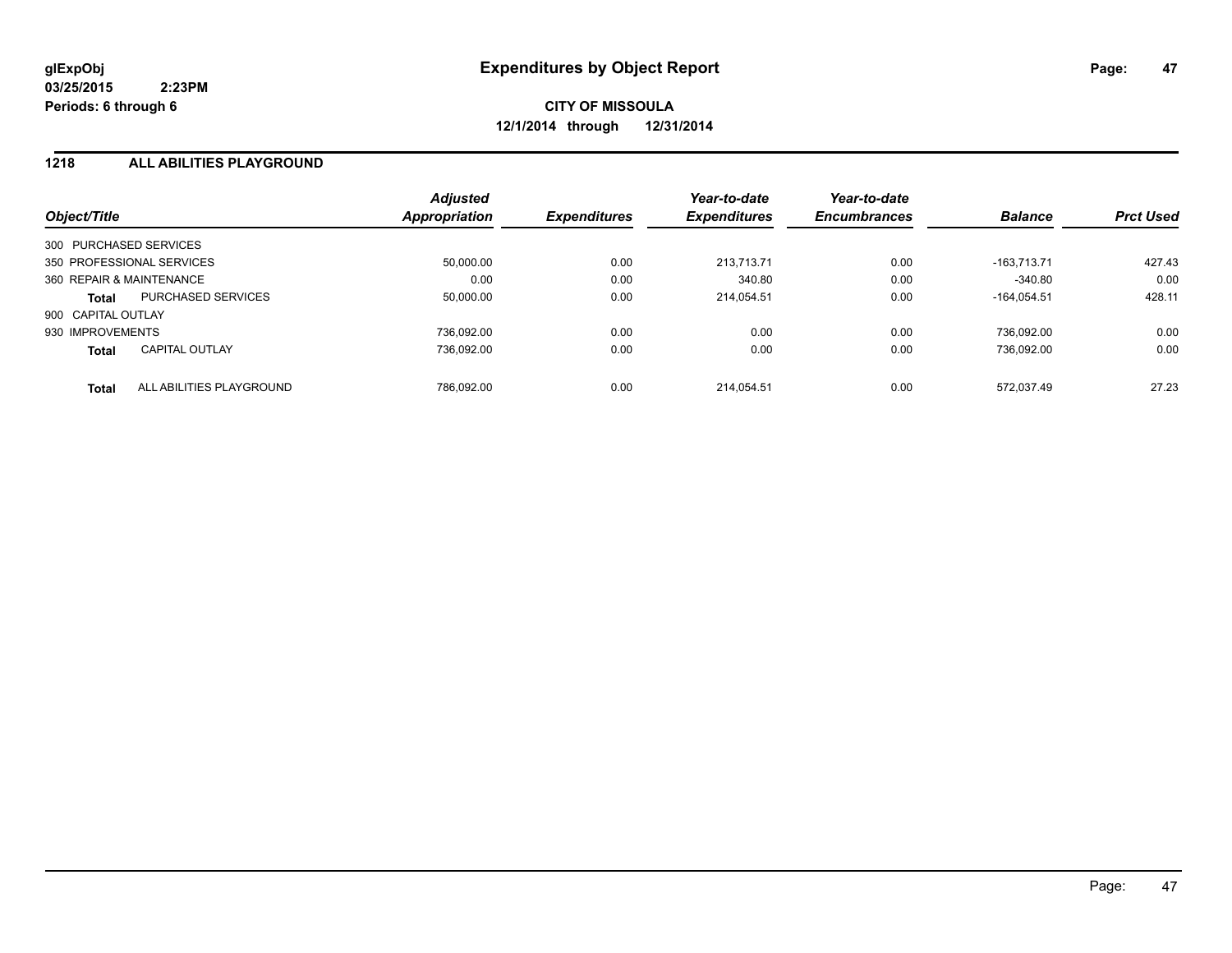**1219 FY14 PARK & TRAIL BOND**

**370 PARKS & RECREATION**

| Object/Title           |                           | <b>Adjusted</b><br><b>Appropriation</b> | <b>Expenditures</b> | Year-to-date<br><b>Expenditures</b> | Year-to-date<br><b>Encumbrances</b> | <b>Balance</b> | <b>Prct Used</b> |
|------------------------|---------------------------|-----------------------------------------|---------------------|-------------------------------------|-------------------------------------|----------------|------------------|
| 300 PURCHASED SERVICES |                           |                                         |                     |                                     |                                     |                |                  |
|                        | 350 PROFESSIONAL SERVICES | 0.00                                    | 0.00                | 0.00                                | 0.00                                | 0.00           | 0.00             |
| <b>Total</b>           | <b>PURCHASED SERVICES</b> | 0.00                                    | 0.00                | 0.00                                | 0.00                                | 0.00           | 0.00             |
| 900 CAPITAL OUTLAY     |                           |                                         |                     |                                     |                                     |                |                  |
|                        | 940 MACHINERY & EQUIPMENT | 0.00                                    | 0.00                | 0.00                                | 0.00                                | 0.00           | 0.00             |
| <b>Total</b>           | <b>CAPITAL OUTLAY</b>     | 0.00                                    | 0.00                | 0.00                                | 0.00                                | 0.00           | 0.00             |
| <b>Total</b>           | PARKS & RECREATION        | 0.00                                    | 0.00                | 0.00                                | 0.00                                | 0.00           | 0.00             |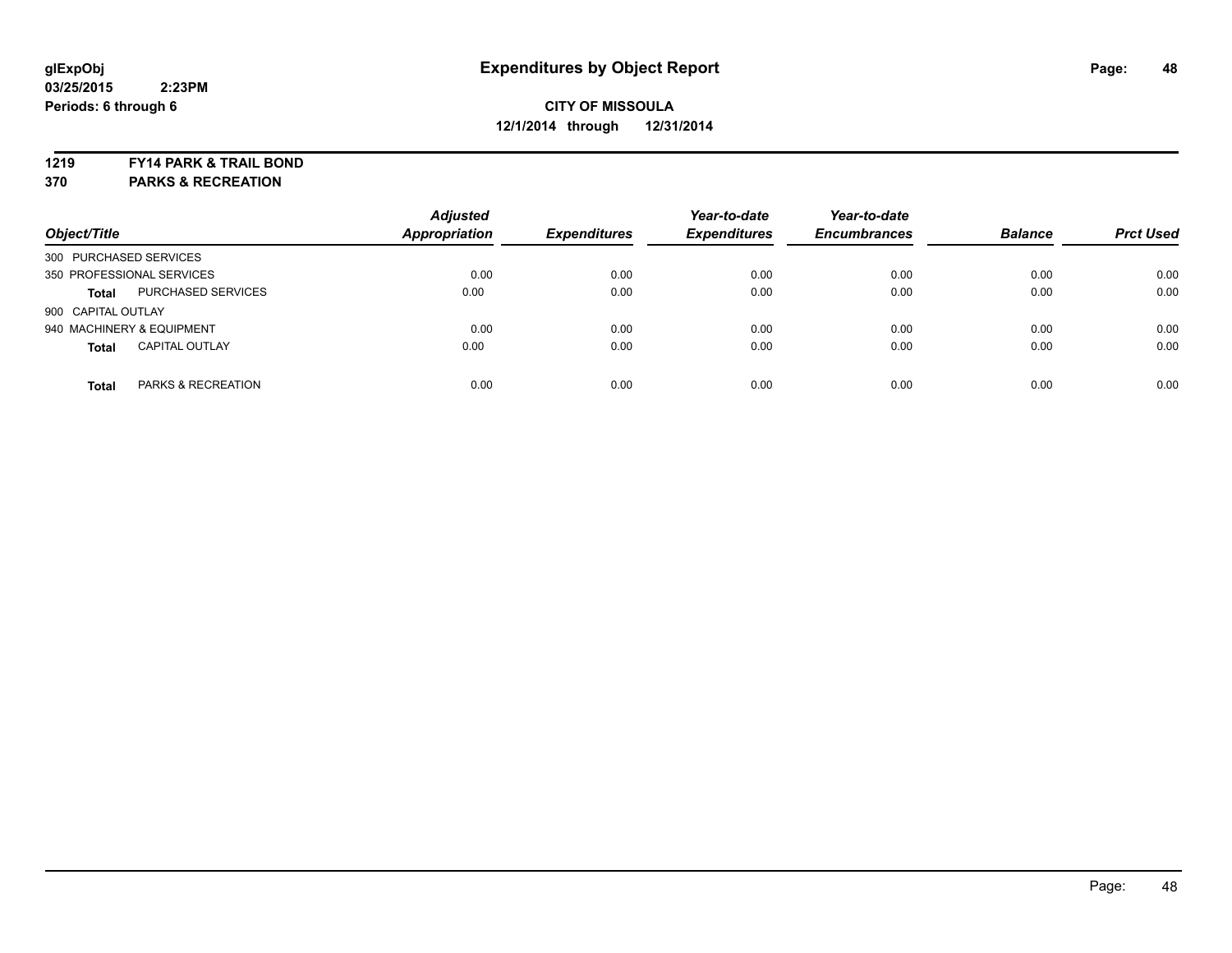### **1219 FY14 PARK & TRAIL BOND**

| Object/Title              |                                   | <b>Adjusted</b><br>Appropriation | <b>Expenditures</b> | Year-to-date<br><b>Expenditures</b> | Year-to-date<br><b>Encumbrances</b> | <b>Balance</b> | <b>Prct Used</b> |
|---------------------------|-----------------------------------|----------------------------------|---------------------|-------------------------------------|-------------------------------------|----------------|------------------|
| 300 PURCHASED SERVICES    |                                   |                                  |                     |                                     |                                     |                |                  |
| 350 PROFESSIONAL SERVICES |                                   | 0.00                             | 0.00                | 0.00                                | 0.00                                | 0.00           | 0.00             |
| <b>Total</b>              | PURCHASED SERVICES                | 0.00                             | 0.00                | 0.00                                | 0.00                                | 0.00           | 0.00             |
| 900 CAPITAL OUTLAY        |                                   |                                  |                     |                                     |                                     |                |                  |
| 940 MACHINERY & EQUIPMENT |                                   | 0.00                             | 0.00                | 0.00                                | 0.00                                | 0.00           | 0.00             |
| <b>Total</b>              | <b>CAPITAL OUTLAY</b>             | 0.00                             | 0.00                | 0.00                                | 0.00                                | 0.00           | 0.00             |
| <b>Total</b>              | <b>FY14 PARK &amp; TRAIL BOND</b> | 0.00                             | 0.00                | 0.00                                | 0.00                                | 0.00           | 0.00             |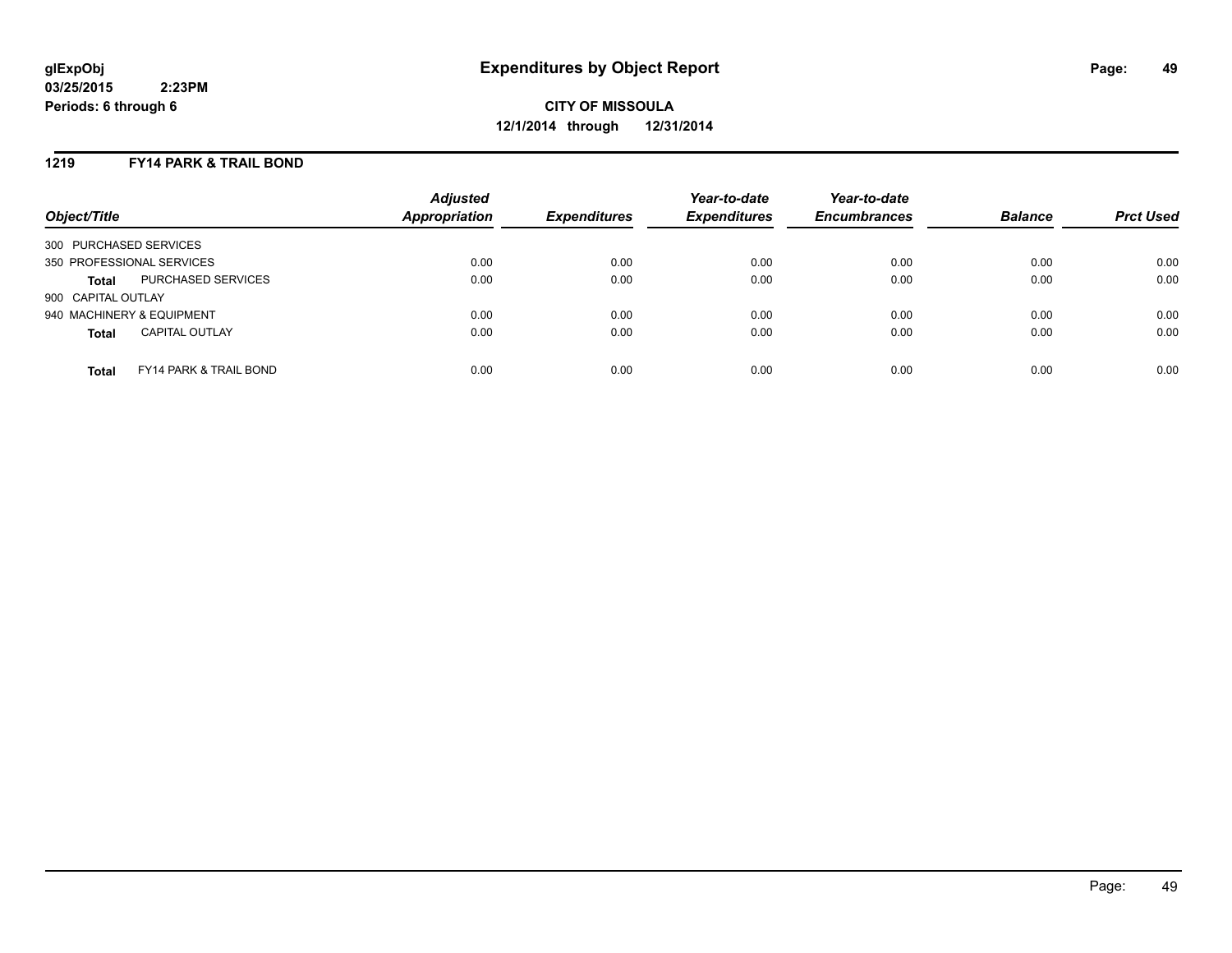## **CITY OF MISSOULA 12/1/2014 through 12/31/2014**

### **1241 CREMAIN WALL & CEMETERY DONATIONS FUND**

**340 CEMETERY**

| Object/Title       |                       | <b>Adjusted</b><br>Appropriation | <b>Expenditures</b> | Year-to-date<br><b>Expenditures</b> | Year-to-date<br><b>Encumbrances</b> | <b>Balance</b> | <b>Prct Used</b> |
|--------------------|-----------------------|----------------------------------|---------------------|-------------------------------------|-------------------------------------|----------------|------------------|
| 900 CAPITAL OUTLAY |                       |                                  |                     |                                     |                                     |                |                  |
| 930 IMPROVEMENTS   |                       | 2,500.00                         | 278.00              | 819.00                              | 0.00                                | 1.681.00       | 32.76            |
| <b>Total</b>       | <b>CAPITAL OUTLAY</b> | 2,500.00                         | 278.00              | 819.00                              | 0.00                                | 1,681.00       | 32.76            |
| <b>Total</b>       | CEMETERY              | 2,500.00                         | 278.00              | 819.00                              | 0.00                                | 1.681.00       | 32.76            |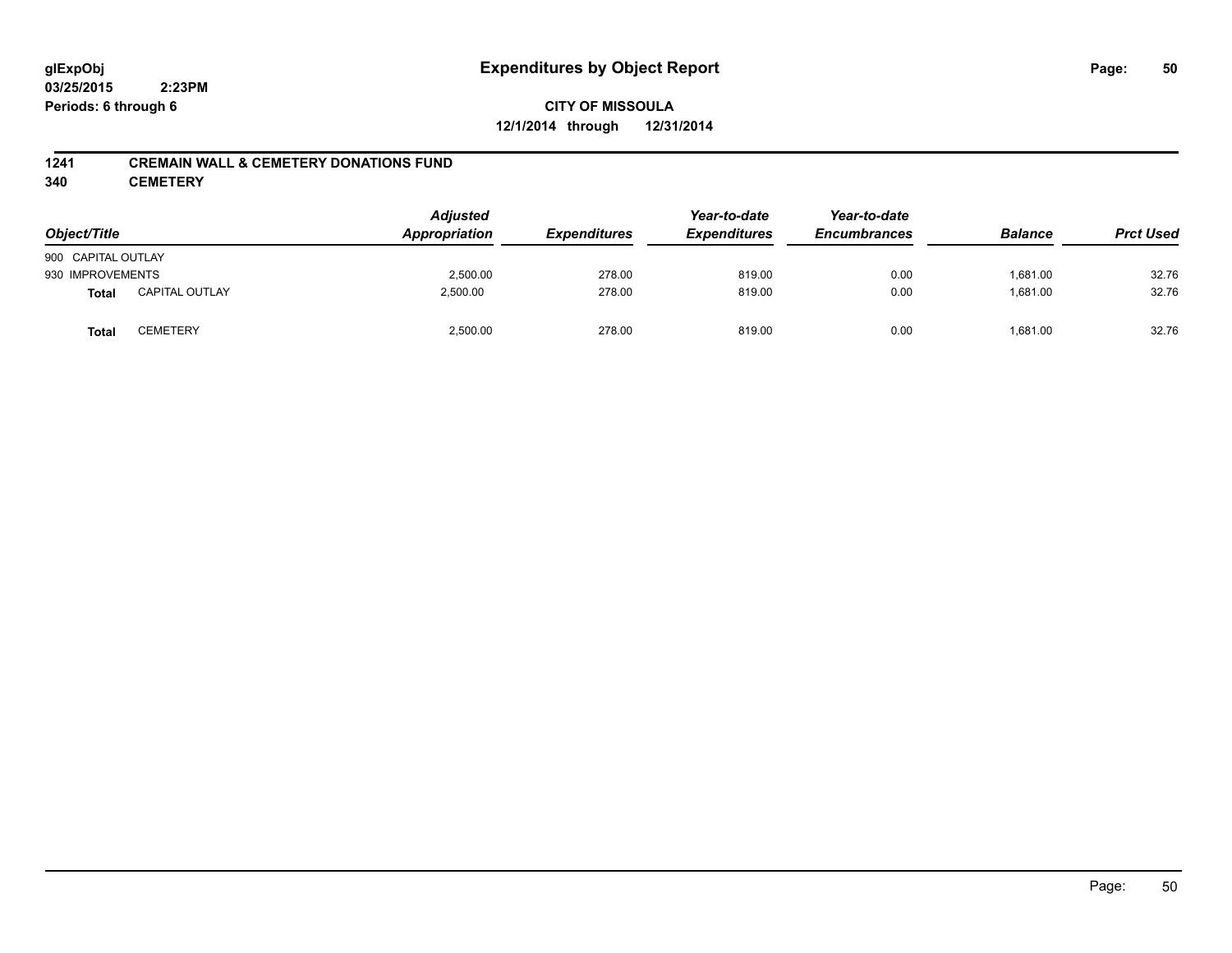**CITY OF MISSOULA 12/1/2014 through 12/31/2014**

### **1241 CREMAIN WALL & CEMETERY DONATIONS FUND**

| Object/Title       |                                  | <b>Adjusted</b><br>Appropriation | <b>Expenditures</b> | Year-to-date<br><b>Expenditures</b> | Year-to-date<br><b>Encumbrances</b> | <b>Balance</b> | <b>Prct Used</b> |
|--------------------|----------------------------------|----------------------------------|---------------------|-------------------------------------|-------------------------------------|----------------|------------------|
| 900 CAPITAL OUTLAY |                                  |                                  |                     |                                     |                                     |                |                  |
| 930 IMPROVEMENTS   |                                  | 2,500.00                         | 278.00              | 819.00                              | 0.00                                | 1,681.00       | 32.76            |
| <b>Total</b>       | <b>CAPITAL OUTLAY</b>            | 2,500.00                         | 278.00              | 819.00                              | 0.00                                | 1.681.00       | 32.76            |
| <b>Total</b>       | CREMAIN WALL & CEMETERY DONATION | 2,500.00                         | 278.00              | 819.00                              | 0.00                                | 1.681.00       | 32.76            |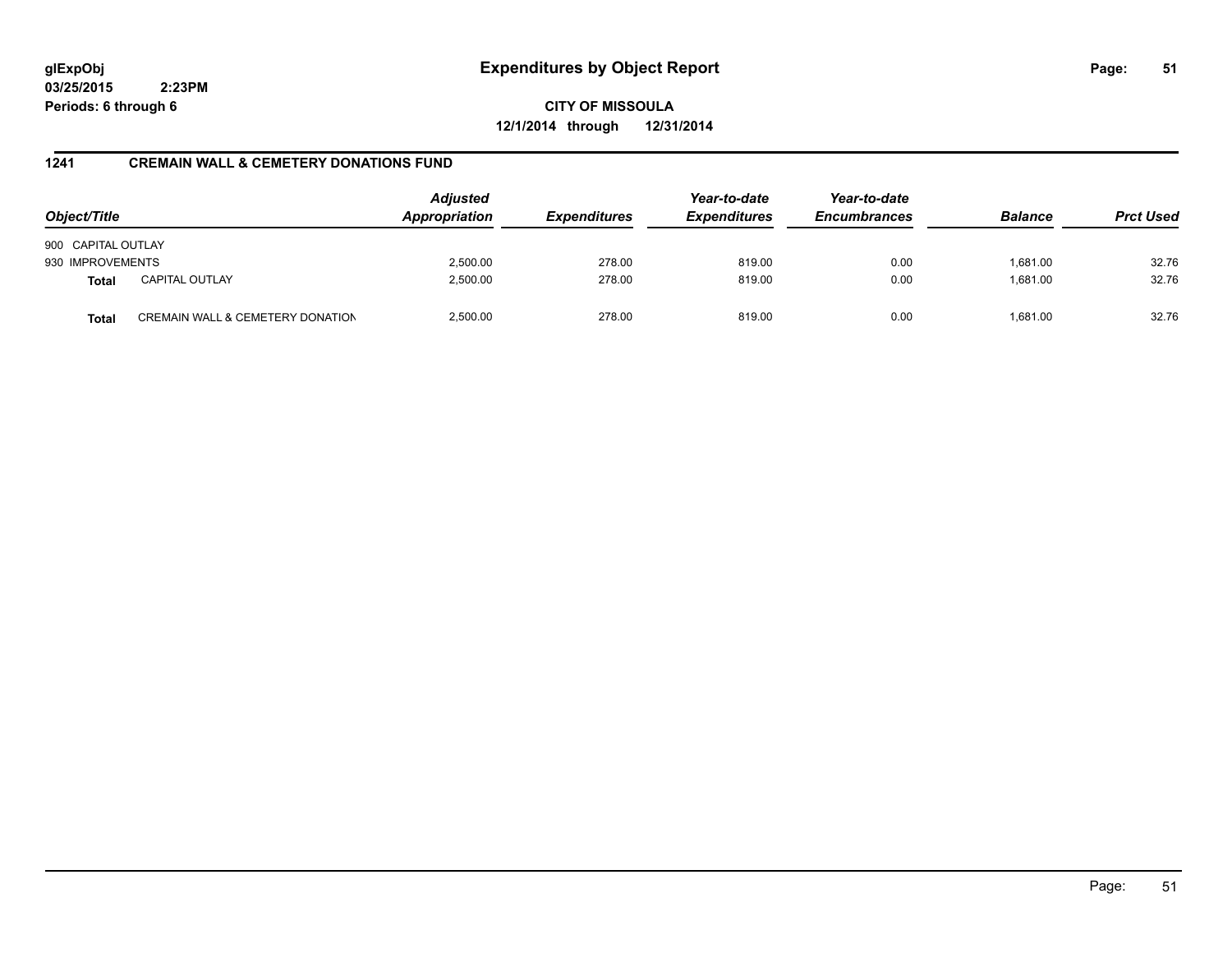## **1242 CEMETERY CARE FUND**

**340 CEMETERY**

|                                       | <b>Adjusted</b> |                     | Year-to-date        | Year-to-date        |                |                  |
|---------------------------------------|-----------------|---------------------|---------------------|---------------------|----------------|------------------|
| Object/Title                          | Appropriation   | <b>Expenditures</b> | <b>Expenditures</b> | <b>Encumbrances</b> | <b>Balance</b> | <b>Prct Used</b> |
| 800 OTHER OBJECTS                     |                 |                     |                     |                     |                |                  |
| 845 CONTINGENCY                       | 10,000.00       | 0.00                | 0.00                | 0.00                | 10,000.00      | 0.00             |
| OTHER OBJECTS<br><b>Total</b>         | 10.000.00       | 0.00                | 0.00                | 0.00                | 10,000.00      | 0.00             |
| 900 CAPITAL OUTLAY                    |                 |                     |                     |                     |                |                  |
| 930 IMPROVEMENTS                      | 0.00            | 0.00                | 0.00                | 0.00                | 0.00           | 0.00             |
| 940 MACHINERY & EQUIPMENT             | 65,000.00       | 0.00                | 0.00                | 0.00                | 65,000.00      | 0.00             |
| <b>CAPITAL OUTLAY</b><br><b>Total</b> | 65.000.00       | 0.00                | 0.00                | 0.00                | 65,000.00      | 0.00             |
| <b>CEMETERY</b><br>Total              | 75.000.00       | 0.00                | 0.00                | 0.00                | 75,000.00      | 0.00             |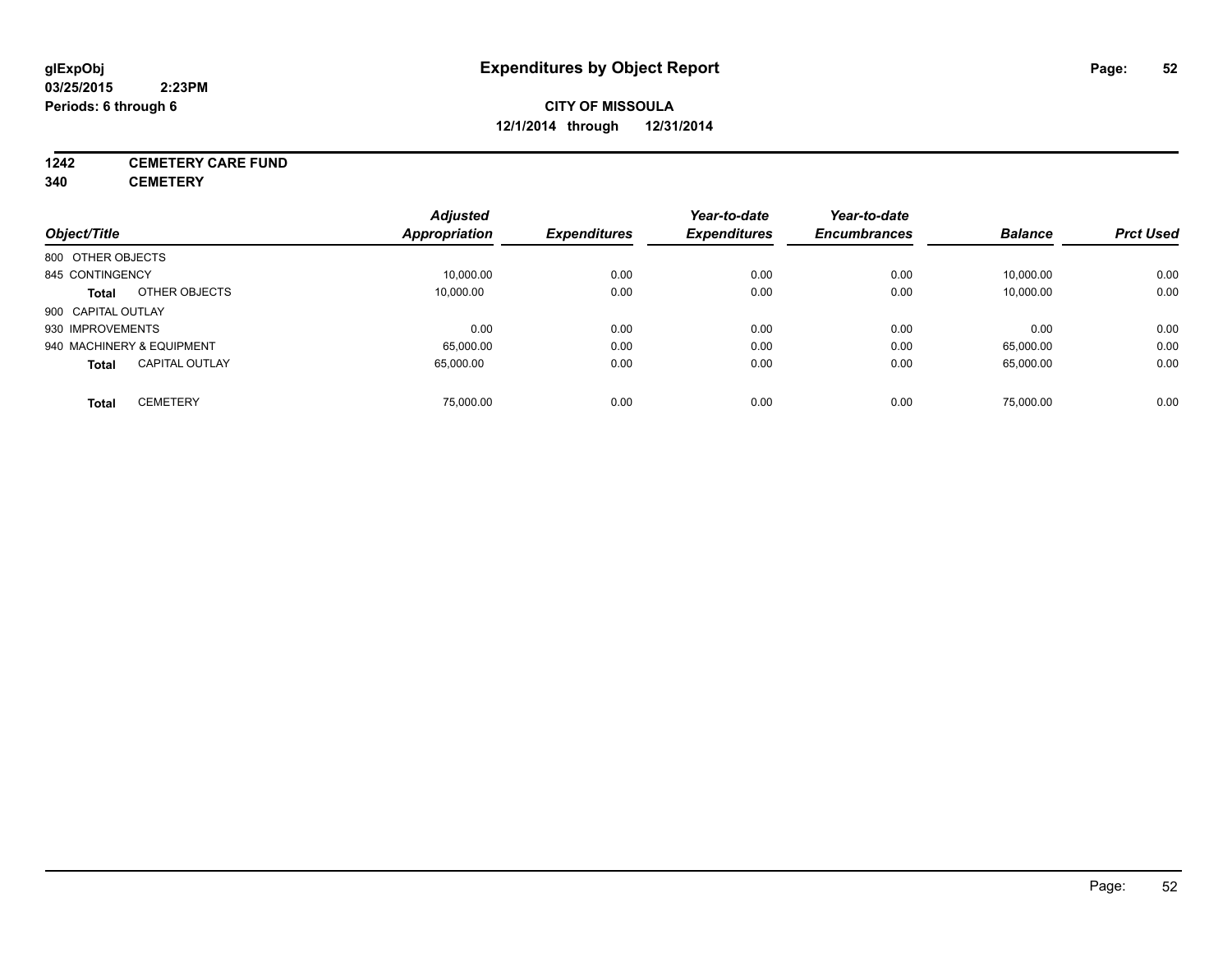### **1242 CEMETERY CARE FUND**

| Object/Title                              | <b>Adjusted</b><br>Appropriation | <b>Expenditures</b> | Year-to-date<br><b>Expenditures</b> | Year-to-date<br><b>Encumbrances</b> | <b>Balance</b> | <b>Prct Used</b> |
|-------------------------------------------|----------------------------------|---------------------|-------------------------------------|-------------------------------------|----------------|------------------|
| 800 OTHER OBJECTS                         |                                  |                     |                                     |                                     |                |                  |
| 845 CONTINGENCY                           | 10.000.00                        | 0.00                | 0.00                                | 0.00                                | 10.000.00      | 0.00             |
| OTHER OBJECTS<br>Total                    | 10.000.00                        | 0.00                | 0.00                                | 0.00                                | 10.000.00      | 0.00             |
| 900 CAPITAL OUTLAY                        |                                  |                     |                                     |                                     |                |                  |
| 930 IMPROVEMENTS                          | 0.00                             | 0.00                | 0.00                                | 0.00                                | 0.00           | 0.00             |
| 940 MACHINERY & EQUIPMENT                 | 65.000.00                        | 0.00                | 0.00                                | 0.00                                | 65.000.00      | 0.00             |
| <b>CAPITAL OUTLAY</b><br><b>Total</b>     | 65.000.00                        | 0.00                | 0.00                                | 0.00                                | 65.000.00      | 0.00             |
| <b>CEMETERY CARE FUND</b><br><b>Total</b> | 75,000.00                        | 0.00                | 0.00                                | 0.00                                | 75,000.00      | 0.00             |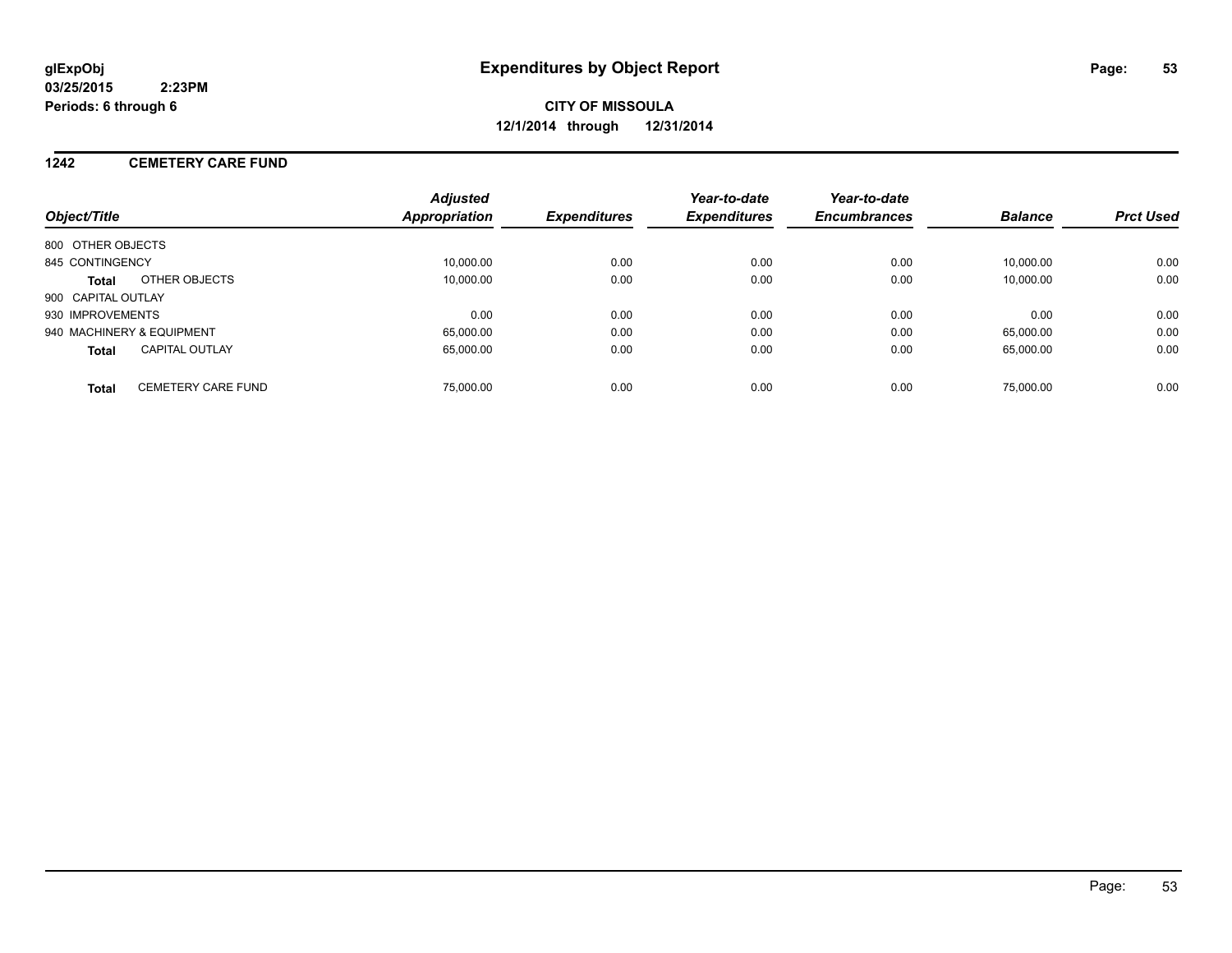### **1243 CEMETERY MEMORIAL FUND**

**340 CEMETERY**

| Object/Title       |                       | <b>Adjusted</b><br>Appropriation | <b>Expenditures</b> | Year-to-date<br><b>Expenditures</b> | Year-to-date<br><b>Encumbrances</b> | <b>Balance</b> | <b>Prct Used</b> |
|--------------------|-----------------------|----------------------------------|---------------------|-------------------------------------|-------------------------------------|----------------|------------------|
| 900 CAPITAL OUTLAY |                       |                                  |                     |                                     |                                     |                |                  |
| 930 IMPROVEMENTS   |                       | 2,000.00                         | 23.98               | 189.42                              | 0.00                                | 1,810.58       | 9.47             |
| <b>Total</b>       | <b>CAPITAL OUTLAY</b> | 2,000.00                         | 23.98               | 189.42                              | 0.00                                | 1,810.58       | 9.47             |
| Total              | CEMETERY              | 2,000.00                         | 23.98               | 189.42                              | 0.00                                | 1,810.58       | 9.47             |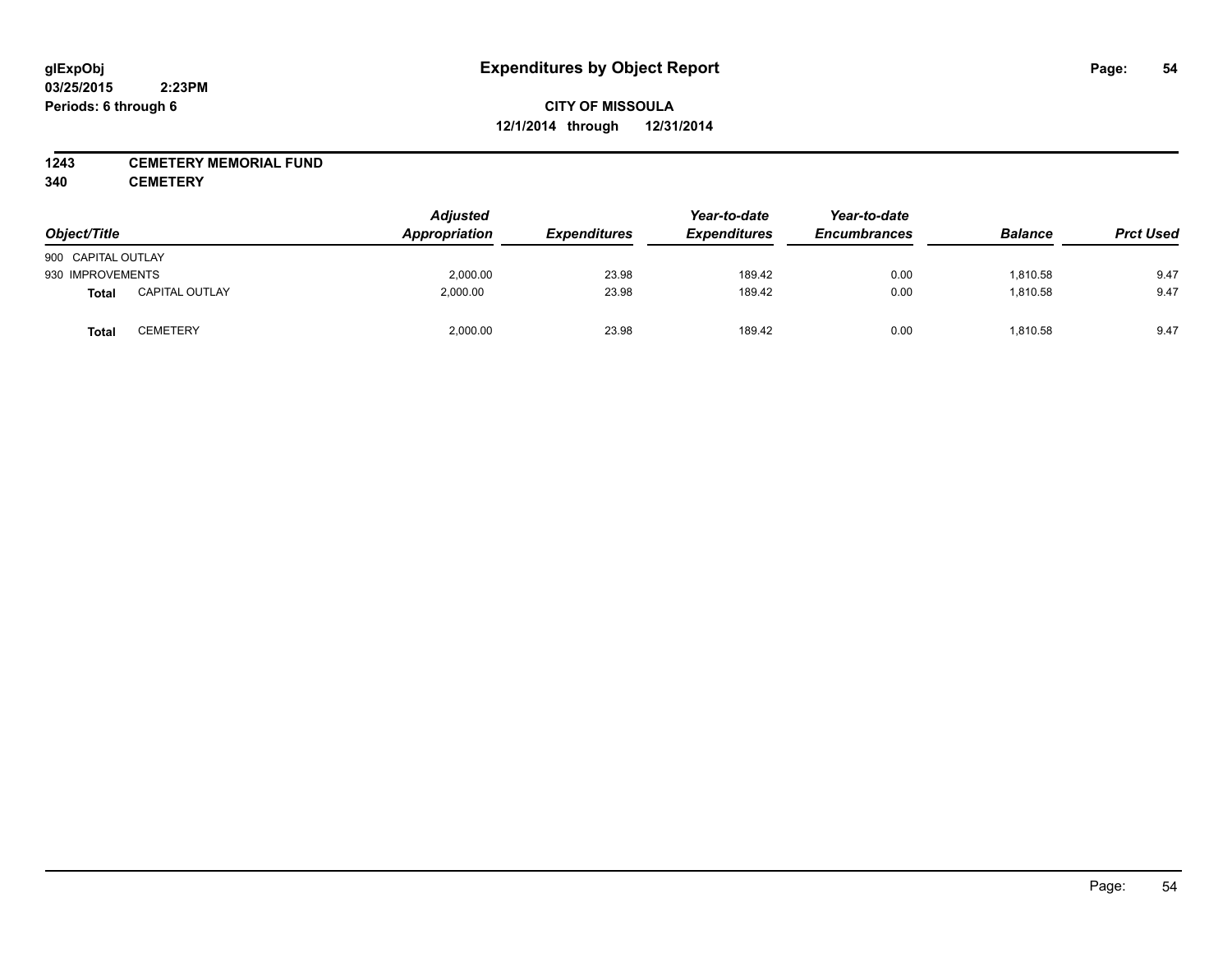**CITY OF MISSOULA 12/1/2014 through 12/31/2014**

### **1243 CEMETERY MEMORIAL FUND**

| Object/Title       |                        | <b>Adjusted</b><br>Appropriation | <i><b>Expenditures</b></i> | Year-to-date<br><b>Expenditures</b> | Year-to-date<br><b>Encumbrances</b> | <b>Balance</b> | <b>Prct Used</b> |
|--------------------|------------------------|----------------------------------|----------------------------|-------------------------------------|-------------------------------------|----------------|------------------|
| 900 CAPITAL OUTLAY |                        |                                  |                            |                                     |                                     |                |                  |
| 930 IMPROVEMENTS   |                        | 2,000.00                         | 23.98                      | 189.42                              | 0.00                                | 1,810.58       | 9.47             |
| Total              | <b>CAPITAL OUTLAY</b>  | 2,000.00                         | 23.98                      | 189.42                              | 0.00                                | 1,810.58       | 9.47             |
| <b>Total</b>       | CEMETERY MEMORIAL FUND | 2.000.00                         | 23.98                      | 189.42                              | 0.00                                | 1.810.58       | 9.47             |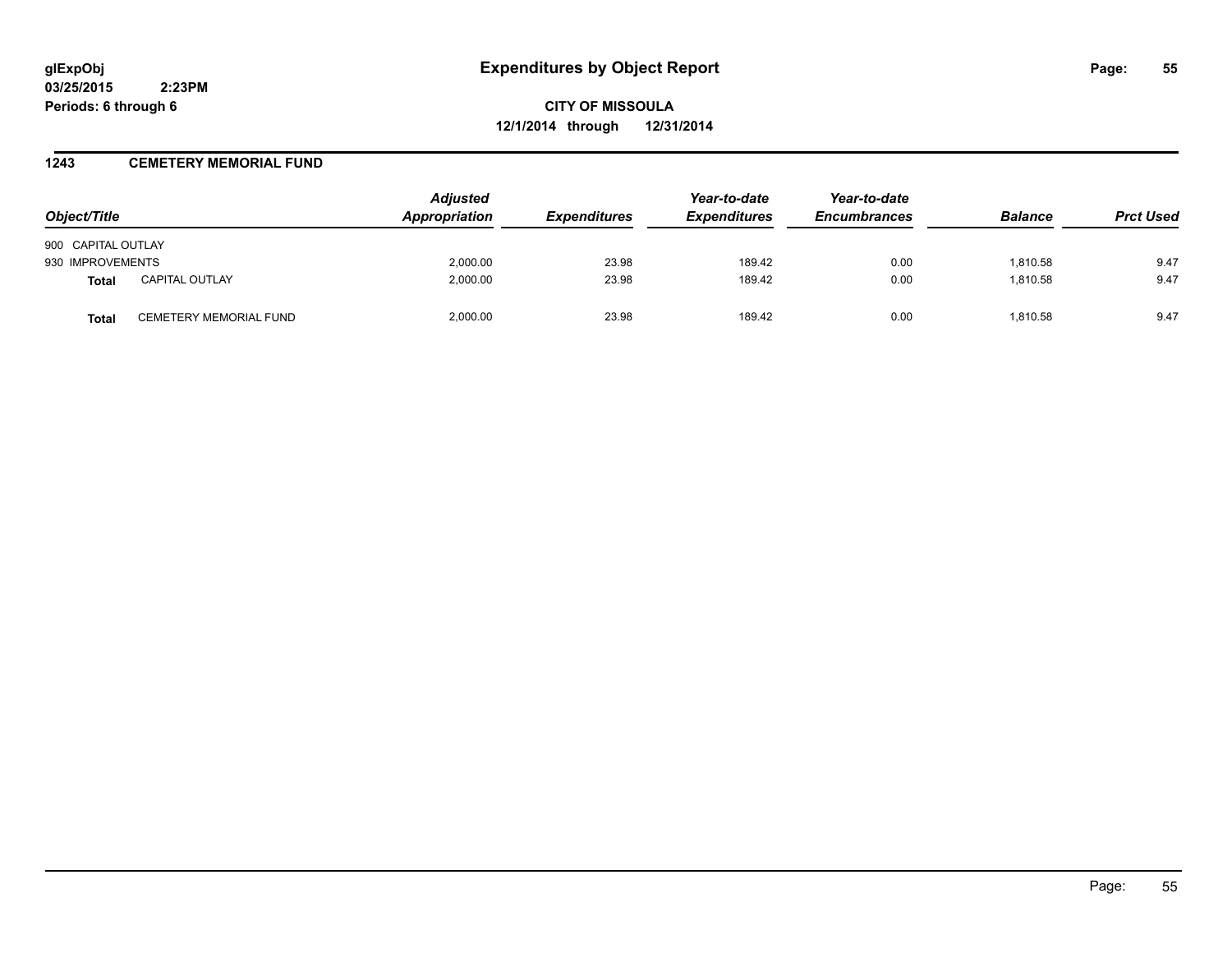## **1265 TITLE 1 PROJECTS FUND**

**240 FINANCE**

| Object/Title      |                                   | <b>Adjusted</b><br><b>Appropriation</b> | <b>Expenditures</b> | Year-to-date<br><b>Expenditures</b> | Year-to-date<br><b>Encumbrances</b> | <b>Balance</b> | <b>Prct Used</b> |
|-------------------|-----------------------------------|-----------------------------------------|---------------------|-------------------------------------|-------------------------------------|----------------|------------------|
| 500 FIXED CHARGES |                                   |                                         |                     |                                     |                                     |                |                  |
| 500 FIXED CHARGES |                                   | 0.00                                    | 0.00                | 0.00                                | 0.00                                | 0.00           | 0.00             |
| <b>Total</b>      | <b>FIXED CHARGES</b>              | 0.00                                    | 0.00                | 0.00                                | 0.00                                | 0.00           | 0.00             |
|                   | 700 GRANTS & CONTRIBUTIONS        |                                         |                     |                                     |                                     |                |                  |
|                   | 700 GRANTS & CONTRIBUTIONS        | 59,088.00                               | 0.00                | 0.00                                | 0.00                                | 59,088.00      | 0.00             |
| <b>Total</b>      | <b>GRANTS &amp; CONTRIBUTIONS</b> | 59,088.00                               | 0.00                | 0.00                                | 0.00                                | 59,088.00      | 0.00             |
| 800 OTHER OBJECTS |                                   |                                         |                     |                                     |                                     |                |                  |
|                   | 820 TRANSFERS TO OTHER FUNDS      | 0.00                                    | 0.00                | 0.00                                | 0.00                                | 0.00           | 0.00             |
| 845 CONTINGENCY   |                                   | 0.00                                    | 0.00                | 0.00                                | 0.00                                | 0.00           | 0.00             |
| <b>Total</b>      | OTHER OBJECTS                     | 0.00                                    | 0.00                | 0.00                                | 0.00                                | 0.00           | 0.00             |
| Total             | <b>FINANCE</b>                    | 59,088.00                               | 0.00                | 0.00                                | 0.00                                | 59,088.00      | 0.00             |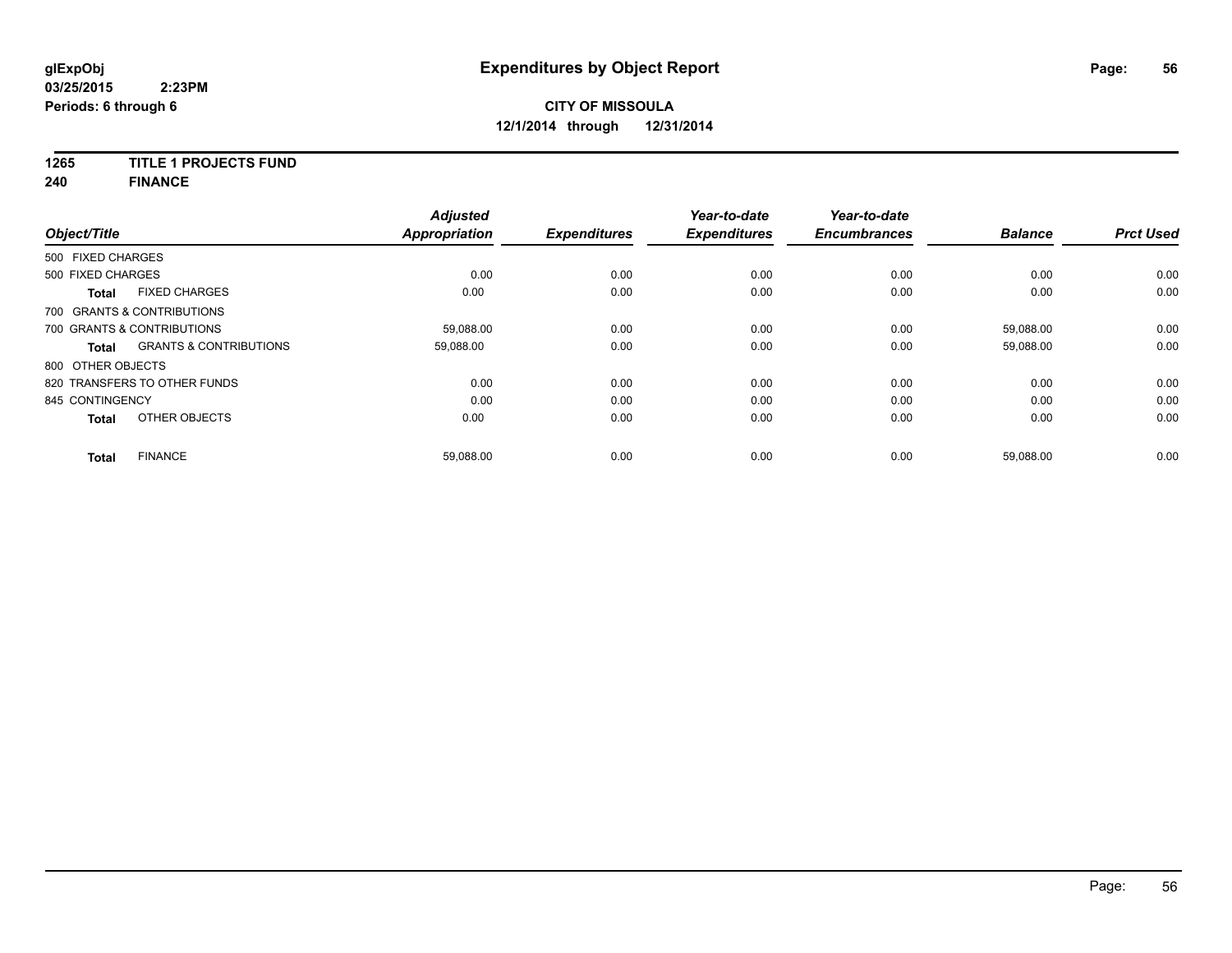## **CITY OF MISSOULA 12/1/2014 through 12/31/2014**

### **1265 TITLE 1 PROJECTS FUND**

| Object/Title      |                                   | <b>Adjusted</b><br><b>Appropriation</b> | <b>Expenditures</b> | Year-to-date<br><b>Expenditures</b> | Year-to-date<br><b>Encumbrances</b> | <b>Balance</b> | <b>Prct Used</b> |
|-------------------|-----------------------------------|-----------------------------------------|---------------------|-------------------------------------|-------------------------------------|----------------|------------------|
| 500 FIXED CHARGES |                                   |                                         |                     |                                     |                                     |                |                  |
| 500 FIXED CHARGES |                                   | 0.00                                    | 0.00                | 0.00                                | 0.00                                | 0.00           | 0.00             |
| <b>Total</b>      | <b>FIXED CHARGES</b>              | 0.00                                    | 0.00                | 0.00                                | 0.00                                | 0.00           | 0.00             |
|                   | 700 GRANTS & CONTRIBUTIONS        |                                         |                     |                                     |                                     |                |                  |
|                   | 700 GRANTS & CONTRIBUTIONS        | 59,088.00                               | 0.00                | 0.00                                | 0.00                                | 59,088.00      | 0.00             |
| Total             | <b>GRANTS &amp; CONTRIBUTIONS</b> | 59,088.00                               | 0.00                | 0.00                                | 0.00                                | 59,088.00      | 0.00             |
| 800 OTHER OBJECTS |                                   |                                         |                     |                                     |                                     |                |                  |
|                   | 820 TRANSFERS TO OTHER FUNDS      | 0.00                                    | 0.00                | 0.00                                | 0.00                                | 0.00           | 0.00             |
| 845 CONTINGENCY   |                                   | 0.00                                    | 0.00                | 0.00                                | 0.00                                | 0.00           | 0.00             |
| <b>Total</b>      | OTHER OBJECTS                     | 0.00                                    | 0.00                | 0.00                                | 0.00                                | 0.00           | 0.00             |
| <b>Total</b>      | TITLE 1 PROJECTS FUND             | 59,088.00                               | 0.00                | 0.00                                | 0.00                                | 59,088.00      | 0.00             |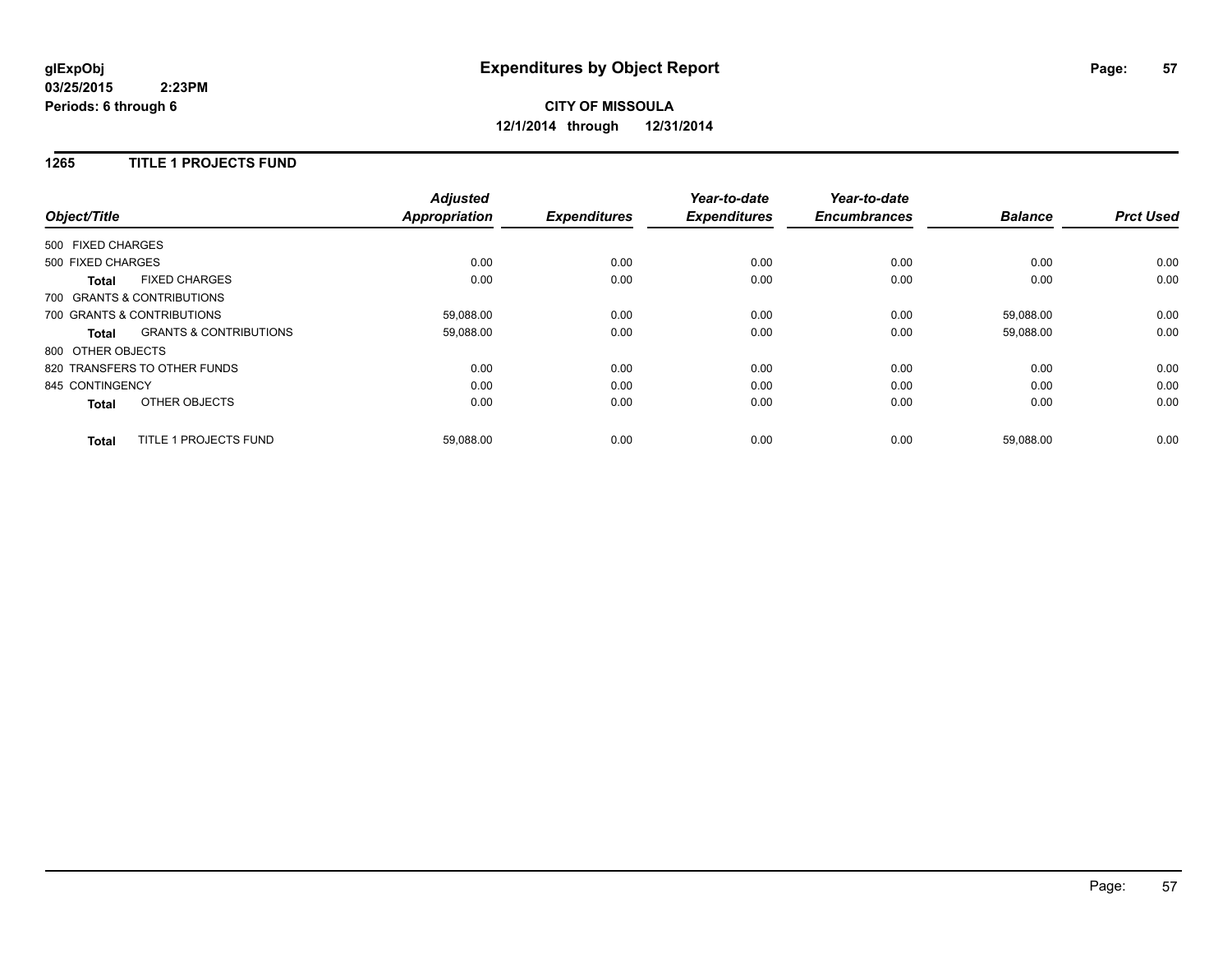### **1396 PROGRAM INCOME REVOLVING LOAN PROGRAM**

**390 NON-DEPARTMENTAL**

| Object/Title           |                                   | <b>Adjusted</b><br><b>Appropriation</b> | <b>Expenditures</b> | Year-to-date<br><b>Expenditures</b> | Year-to-date<br><b>Encumbrances</b> | <b>Balance</b> | <b>Prct Used</b> |
|------------------------|-----------------------------------|-----------------------------------------|---------------------|-------------------------------------|-------------------------------------|----------------|------------------|
| 300 PURCHASED SERVICES |                                   |                                         |                     |                                     |                                     |                |                  |
|                        | 350 PROFESSIONAL SERVICES         | 0.00                                    | 0.00                | 0.00                                | 0.00                                | 0.00           | 0.00             |
| <b>Total</b>           | PURCHASED SERVICES                | 0.00                                    | 0.00                | 0.00                                | 0.00                                | 0.00           | 0.00             |
|                        | 700 GRANTS & CONTRIBUTIONS        |                                         |                     |                                     |                                     |                |                  |
|                        | 700 GRANTS & CONTRIBUTIONS        | 51.791.00                               | 0.00                | 0.00                                | 0.00                                | 51.791.00      | 0.00             |
| <b>Total</b>           | <b>GRANTS &amp; CONTRIBUTIONS</b> | 51.791.00                               | 0.00                | 0.00                                | 0.00                                | 51.791.00      | 0.00             |
| <b>Total</b>           | NON-DEPARTMENTAL                  | 51.791.00                               | 0.00                | 0.00                                | 0.00                                | 51.791.00      | 0.00             |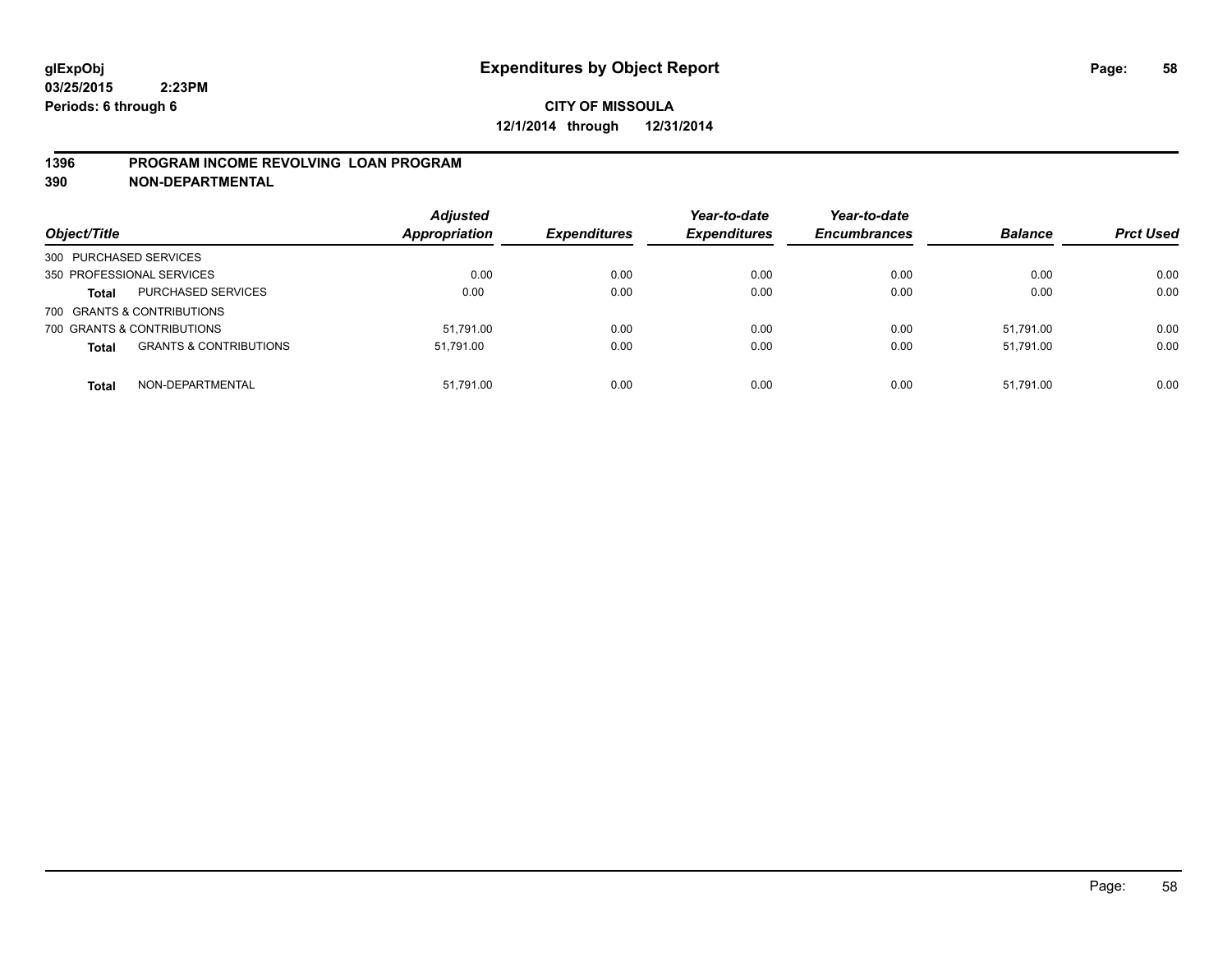**CITY OF MISSOULA 12/1/2014 through 12/31/2014**

### **1396 PROGRAM INCOME REVOLVING LOAN PROGRAM**

| Object/Title           |                                   | <b>Adjusted</b><br>Appropriation | <b>Expenditures</b> | Year-to-date<br><b>Expenditures</b> | Year-to-date<br><b>Encumbrances</b> | <b>Balance</b> | <b>Prct Used</b> |
|------------------------|-----------------------------------|----------------------------------|---------------------|-------------------------------------|-------------------------------------|----------------|------------------|
| 300 PURCHASED SERVICES |                                   |                                  |                     |                                     |                                     |                |                  |
|                        | 350 PROFESSIONAL SERVICES         | 0.00                             | 0.00                | 0.00                                | 0.00                                | 0.00           | 0.00             |
| Total                  | <b>PURCHASED SERVICES</b>         | 0.00                             | 0.00                | 0.00                                | 0.00                                | 0.00           | 0.00             |
|                        | 700 GRANTS & CONTRIBUTIONS        |                                  |                     |                                     |                                     |                |                  |
|                        | 700 GRANTS & CONTRIBUTIONS        | 51,791.00                        | 0.00                | 0.00                                | 0.00                                | 51,791.00      | 0.00             |
| <b>Total</b>           | <b>GRANTS &amp; CONTRIBUTIONS</b> | 51,791.00                        | 0.00                | 0.00                                | 0.00                                | 51.791.00      | 0.00             |
| <b>Total</b>           | PROGRAM INCOME REVOLVING LOAN P   | 51,791.00                        | 0.00                | 0.00                                | 0.00                                | 51,791.00      | 0.00             |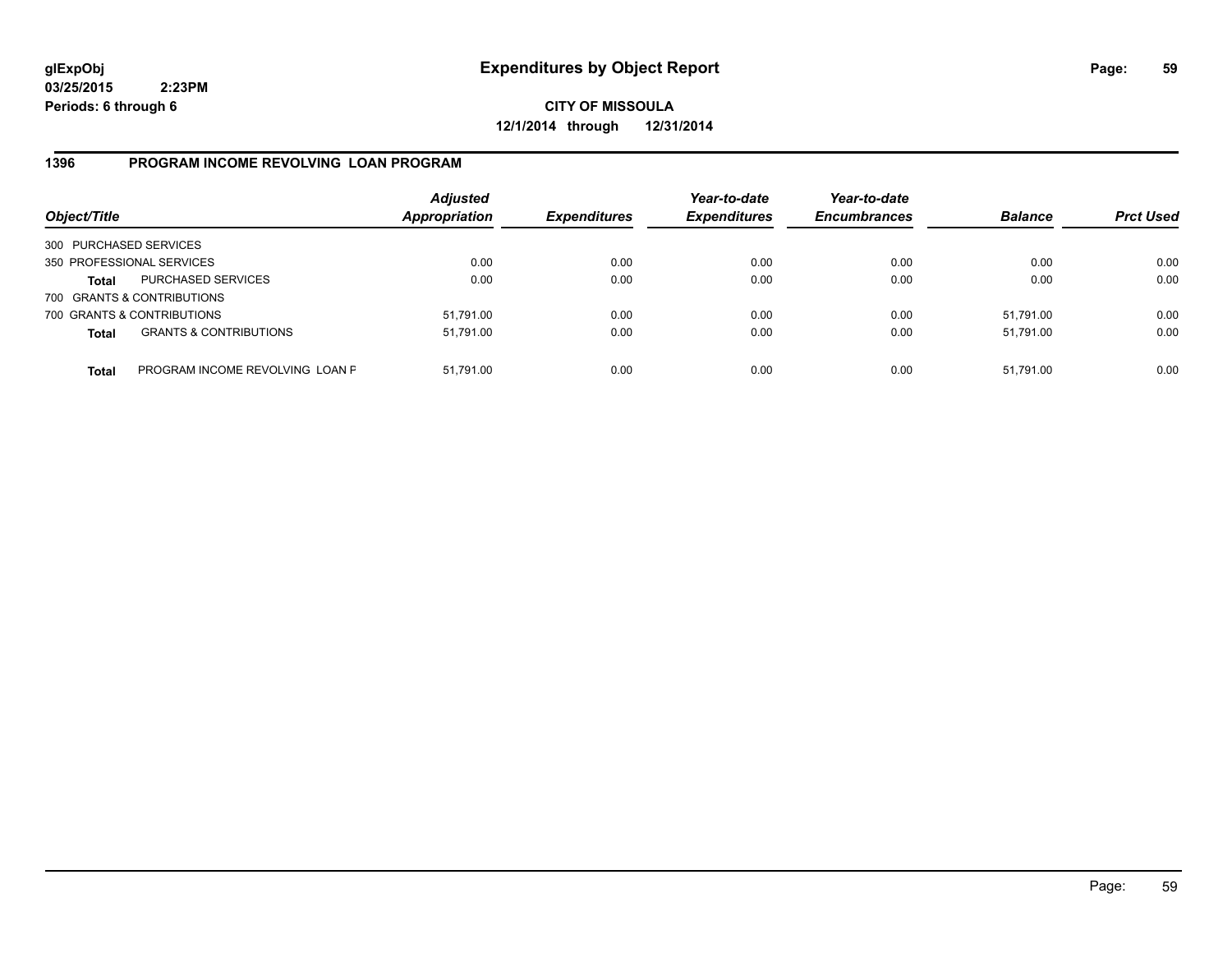#### **1397 STATE HOME PROGRAM INCOME**

**390 NON-DEPARTMENTAL**

| Object/Title                       |  | <b>Adjusted</b><br><b>Appropriation</b> | <i><b>Expenditures</b></i> | Year-to-date<br><b>Expenditures</b> | Year-to-date<br><b>Encumbrances</b> | <b>Balance</b> | <b>Prct Used</b> |
|------------------------------------|--|-----------------------------------------|----------------------------|-------------------------------------|-------------------------------------|----------------|------------------|
| 300 PURCHASED SERVICES             |  |                                         |                            |                                     |                                     |                |                  |
| 350 PROFESSIONAL SERVICES          |  | 600,000.00                              | 0.00                       | 0.00                                | 0.00                                | 600,000.00     | 0.00             |
| PURCHASED SERVICES<br><b>Total</b> |  | 600.000.00                              | 0.00                       | 0.00                                | 0.00                                | 600.000.00     | 0.00             |
| NON-DEPARTMENTAL<br><b>Total</b>   |  | 600,000.00                              | 0.00                       | 0.00                                | 0.00                                | 600,000.00     | 0.00             |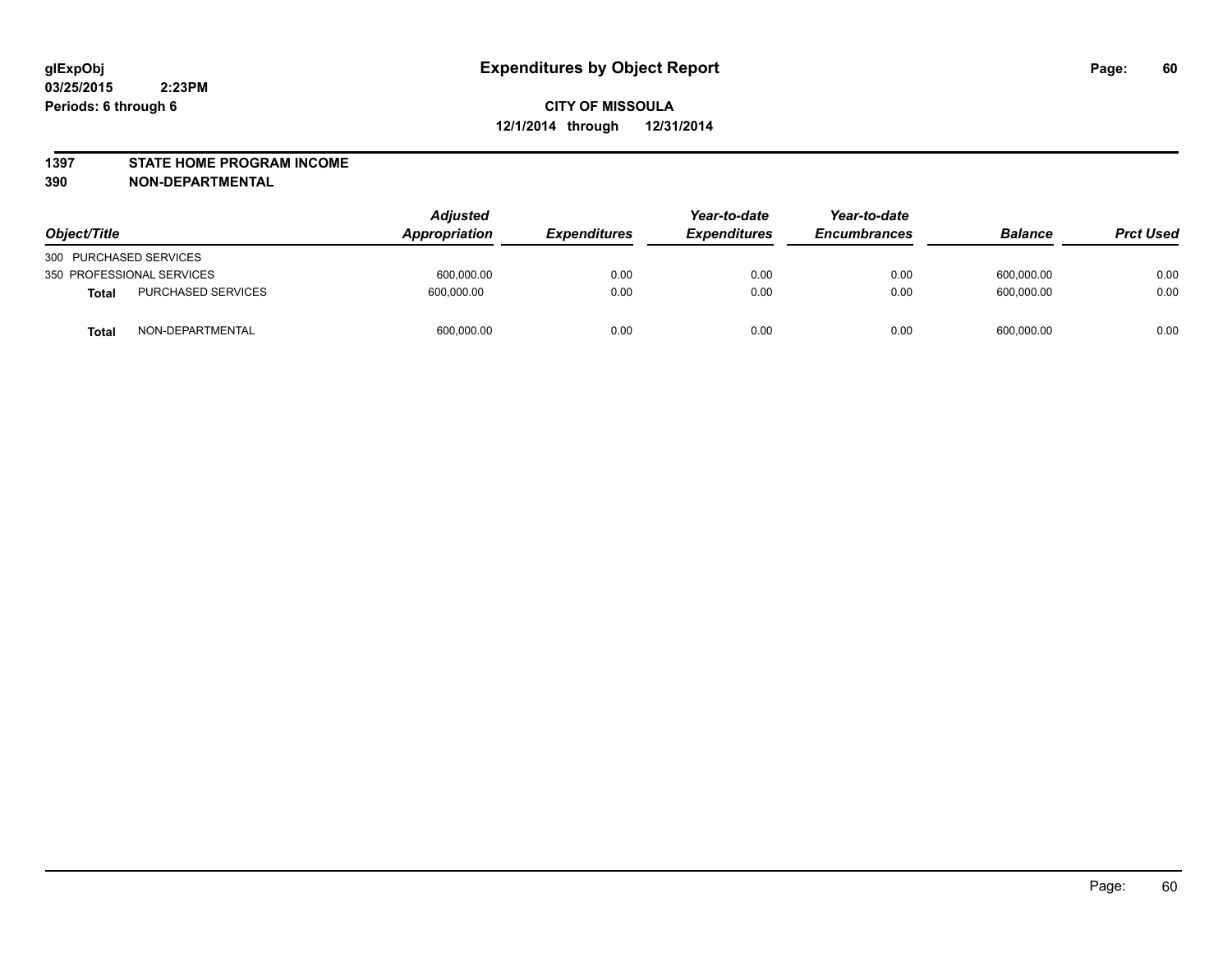**CITY OF MISSOULA 12/1/2014 through 12/31/2014**

#### **1397 STATE HOME PROGRAM INCOME**

| Object/Title                              | <b>Adjusted</b><br><b>Appropriation</b> | <b>Expenditures</b> | Year-to-date<br><b>Expenditures</b> | Year-to-date<br><b>Encumbrances</b> | <b>Balance</b> | <b>Prct Used</b> |
|-------------------------------------------|-----------------------------------------|---------------------|-------------------------------------|-------------------------------------|----------------|------------------|
| 300 PURCHASED SERVICES                    |                                         |                     |                                     |                                     |                |                  |
| 350 PROFESSIONAL SERVICES                 | 600,000.00                              | 0.00                | 0.00                                | 0.00                                | 600.000.00     | 0.00             |
| PURCHASED SERVICES<br><b>Total</b>        | 600,000.00                              | 0.00                | 0.00                                | 0.00                                | 600.000.00     | 0.00             |
| STATE HOME PROGRAM INCOME<br><b>Total</b> | 600,000.00                              | 0.00                | 0.00                                | 0.00                                | 600.000.00     | 0.00             |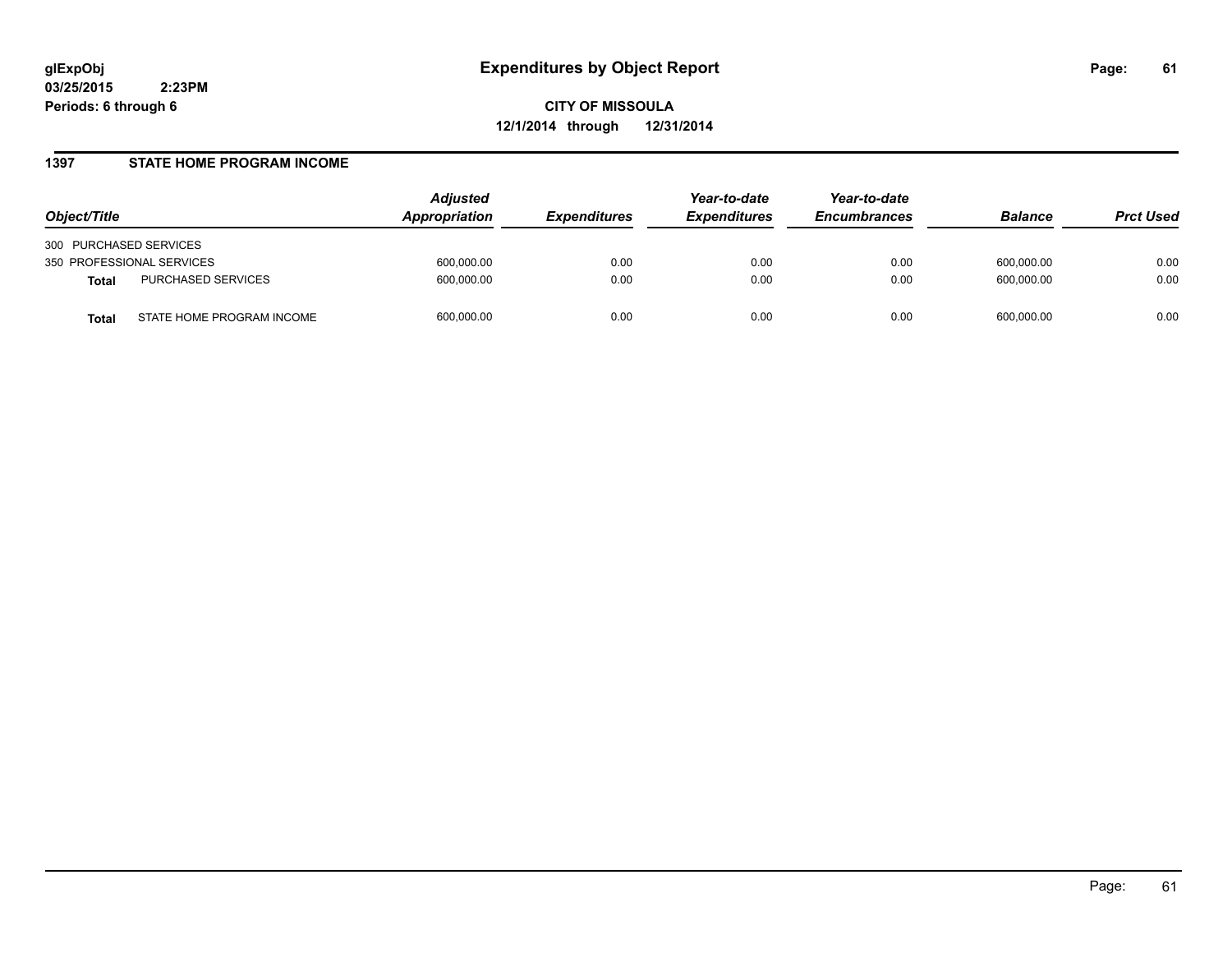#### **2250 PLANNING FUND**

**250 DEVELOPMENT SERVICES**

|                                      | <b>Adjusted</b> |                     | Year-to-date        | Year-to-date        |                |                  |
|--------------------------------------|-----------------|---------------------|---------------------|---------------------|----------------|------------------|
| Object/Title                         | Appropriation   | <b>Expenditures</b> | <b>Expenditures</b> | <b>Encumbrances</b> | <b>Balance</b> | <b>Prct Used</b> |
| 100 PERSONAL SERVICES                |                 |                     |                     |                     |                |                  |
| 110 SALARIES AND WAGES               | 296,680.00      | 4,267.01            | 19,335.02           | 0.00                | 277,344.98     | 6.52             |
| <b>140 EMPLOYER CONTRIBUTIONS</b>    | 90,685.00       | 1,483.92            | 6,317.45            | 0.00                | 84,367.55      | 6.97             |
| 141 STATE RETIREMENT CONTRIBUTIONS   | 0.00            | 4.27                | 21.60               | 0.00                | $-21.60$       | 0.00             |
| PERSONAL SERVICES<br><b>Total</b>    | 387,365.00      | 5,755.20            | 25,674.07           | 0.00                | 361,690.93     | 6.63             |
| 200 SUPPLIES                         |                 |                     |                     |                     |                |                  |
| 210 OFFICE SUPPLIES                  | 2,550.00        | 210.08              | 1,026.13            | 0.00                | 1,523.87       | 40.24            |
| 220 OPERATING SUPPLIES               | 1,300.00        | 0.00                | 0.00                | 0.00                | 1,300.00       | 0.00             |
| 231 GASOLINE                         | 0.00            | 0.00                | 0.00                | 0.00                | 0.00           | 0.00             |
| 240 OTHER SUPPLIES                   | 0.00            | 160.98              | 489.73              | 0.00                | $-489.73$      | 0.00             |
| <b>SUPPLIES</b><br><b>Total</b>      | 3,850.00        | 371.06              | 1,515.86            | 0.00                | 2,334.14       | 39.37            |
| 300 PURCHASED SERVICES               |                 |                     |                     |                     |                |                  |
| 310 COMMUNICATIONS                   | 1,100.00        | 19.58               | 789.19              | 0.00                | 310.81         | 71.74            |
| 320 PRINTING & DUPLICATING           | 9,300.00        | 22.93               | 52.88               | 0.00                | 9,247.12       | 0.57             |
| 330 PUBLICITY, SUBSCRIPTIONS & DUES  | 3.306.00        | 613.83              | 2,375.44            | 0.00                | 930.56         | 71.85            |
| 344 TELEPHONE SERVICE                | 125.00          | 0.00                | 53.39               | 0.00                | 71.61          | 42.71            |
| 350 PROFESSIONAL SERVICES            | 100,000.00      | 4,284.00            | 30,182.79           | 0.00                | 69,817.21      | 30.18            |
| 360 REPAIR & MAINTENANCE             | 1,540.00        | 300.00              | 300.00              | 0.00                | 1,240.00       | 19.48            |
| 370 TRAVEL                           | 5,185.00        | 0.00                | 965.08              | 0.00                | 4,219.92       | 18.61            |
| 380 TRAINING                         | 3,595.00        | 55.00               | 715.00              | 0.00                | 2,880.00       | 19.89            |
| 390 OTHER PURCHASED SERVICES         | 4,750.00        | 450.00              | 1,244.85            | 0.00                | 3,505.15       | 26.21            |
| PURCHASED SERVICES<br>Total          | 128,901.00      | 5,745.34            | 36,678.62           | 0.00                | 92,222.38      | 28.45            |
| 500 FIXED CHARGES                    |                 |                     |                     |                     |                |                  |
| 500 FIXED CHARGES                    | 24,000.00       | 0.00                | 0.00                | 0.00                | 24,000.00      | 0.00             |
| <b>FIXED CHARGES</b><br>Total        | 24,000.00       | 0.00                | 0.00                | 0.00                | 24,000.00      | 0.00             |
| 800 OTHER OBJECTS                    |                 |                     |                     |                     |                |                  |
| 820 TRANSFERS TO OTHER FUNDS         | 0.00            | 0.00                | 0.00                | 0.00                | 0.00           | 0.00             |
| 845 CONTINGENCY                      | 149,604.00      | 0.00                | 0.00                | 0.00                | 149,604.00     | 0.00             |
| OTHER OBJECTS<br><b>Total</b>        | 149,604.00      | 0.00                | 0.00                | 0.00                | 149,604.00     | 0.00             |
| <b>DEVELOPMENT SERVICES</b><br>Total | 693,720.00      | 11,871.60           | 63,868.55           | 0.00                | 629,851.45     | 9.21             |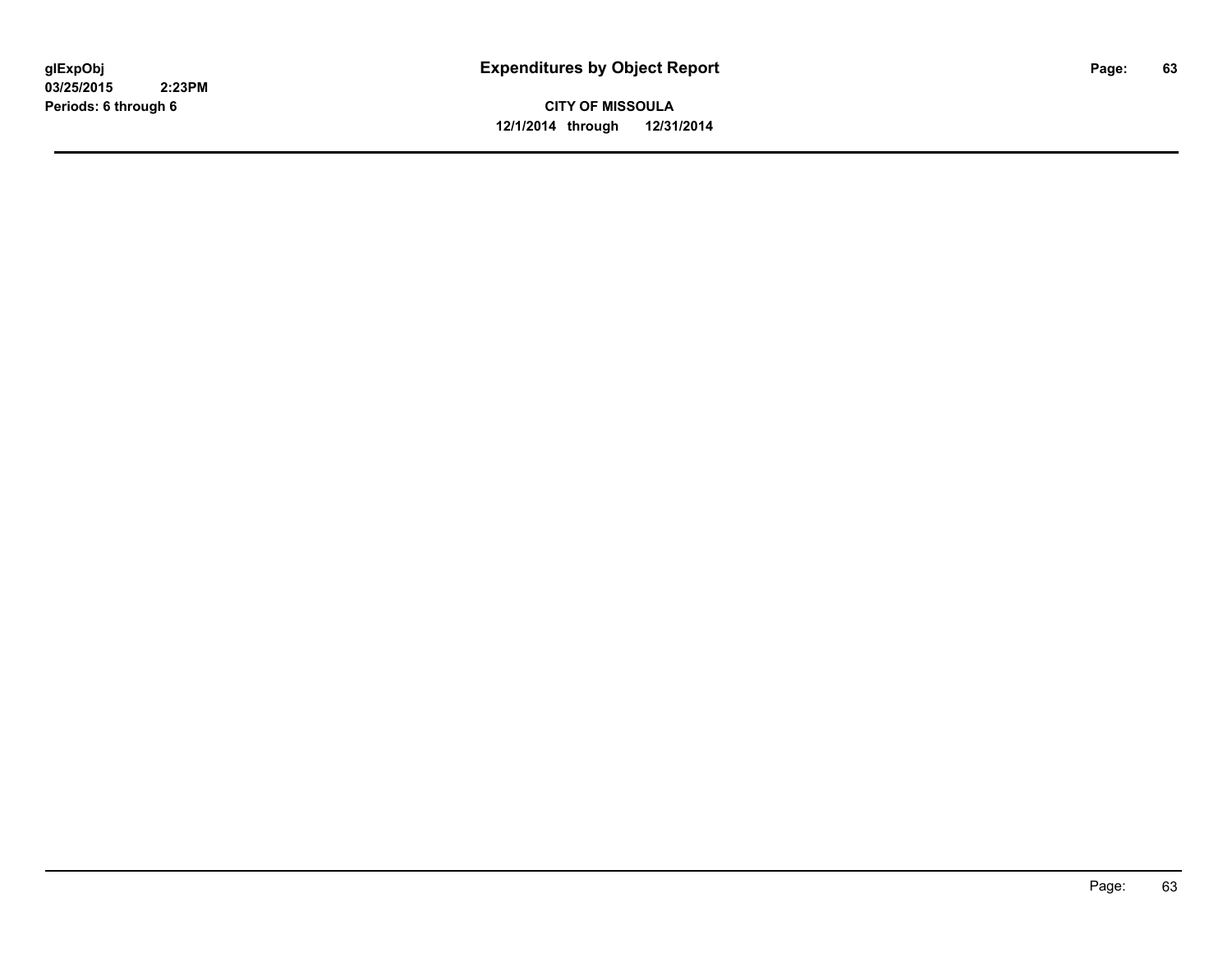**2250 PLANNING FUND**

|                                      | <b>Adjusted</b> |                     | Year-to-date        | Year-to-date        |                |                  |
|--------------------------------------|-----------------|---------------------|---------------------|---------------------|----------------|------------------|
| Object/Title                         | Appropriation   | <b>Expenditures</b> | <b>Expenditures</b> | <b>Encumbrances</b> | <b>Balance</b> | <b>Prct Used</b> |
| 100 PERSONAL SERVICES                |                 |                     |                     |                     |                |                  |
| 110 SALARIES AND WAGES               | 296,680.00      | 4,267.01            | 19,335.02           | 0.00                | 277,344.98     | 6.52             |
| <b>140 EMPLOYER CONTRIBUTIONS</b>    | 90,685.00       | 1,483.92            | 6,317.45            | 0.00                | 84,367.55      | 6.97             |
| 141 STATE RETIREMENT CONTRIBUTIONS   | 0.00            | 4.27                | 21.60               | 0.00                | $-21.60$       | 0.00             |
| PERSONAL SERVICES<br><b>Total</b>    | 387,365.00      | 5,755.20            | 25,674.07           | 0.00                | 361,690.93     | 6.63             |
| 200 SUPPLIES                         |                 |                     |                     |                     |                |                  |
| 210 OFFICE SUPPLIES                  | 2,550.00        | 210.08              | 1,026.13            | 0.00                | 1,523.87       | 40.24            |
| 220 OPERATING SUPPLIES               | 1,300.00        | 0.00                | 0.00                | 0.00                | 1,300.00       | 0.00             |
| 231 GASOLINE                         | 0.00            | 0.00                | 0.00                | 0.00                | 0.00           | 0.00             |
| 240 OTHER SUPPLIES                   | 0.00            | 160.98              | 489.73              | 0.00                | $-489.73$      | 0.00             |
| <b>SUPPLIES</b><br><b>Total</b>      | 3,850.00        | 371.06              | 1,515.86            | 0.00                | 2,334.14       | 39.37            |
| 300 PURCHASED SERVICES               |                 |                     |                     |                     |                |                  |
| 310 COMMUNICATIONS                   | 1,100.00        | 19.58               | 789.19              | 0.00                | 310.81         | 71.74            |
| 320 PRINTING & DUPLICATING           | 9,300.00        | 22.93               | 52.88               | 0.00                | 9,247.12       | 0.57             |
| 330 PUBLICITY, SUBSCRIPTIONS & DUES  | 3,306.00        | 613.83              | 2,375.44            | 0.00                | 930.56         | 71.85            |
| 344 TELEPHONE SERVICE                | 125.00          | 0.00                | 53.39               | 0.00                | 71.61          | 42.71            |
| 350 PROFESSIONAL SERVICES            | 100,000.00      | 4,284.00            | 30,182.79           | 0.00                | 69,817.21      | 30.18            |
| 360 REPAIR & MAINTENANCE             | 1,540.00        | 300.00              | 300.00              | 0.00                | 1,240.00       | 19.48            |
| 370 TRAVEL                           | 5,185.00        | 0.00                | 965.08              | 0.00                | 4,219.92       | 18.61            |
| 380 TRAINING                         | 3,595.00        | 55.00               | 715.00              | 0.00                | 2,880.00       | 19.89            |
| 390 OTHER PURCHASED SERVICES         | 4,750.00        | 450.00              | 1,244.85            | 0.00                | 3,505.15       | 26.21            |
| PURCHASED SERVICES<br><b>Total</b>   | 128,901.00      | 5,745.34            | 36,678.62           | 0.00                | 92,222.38      | 28.45            |
| 500 FIXED CHARGES                    |                 |                     |                     |                     |                |                  |
| 500 FIXED CHARGES                    | 24,000.00       | 0.00                | 0.00                | 0.00                | 24,000.00      | 0.00             |
| <b>FIXED CHARGES</b><br><b>Total</b> | 24,000.00       | 0.00                | 0.00                | 0.00                | 24,000.00      | 0.00             |
| 800 OTHER OBJECTS                    |                 |                     |                     |                     |                |                  |
| 820 TRANSFERS TO OTHER FUNDS         | 0.00            | 0.00                | 0.00                | 0.00                | 0.00           | 0.00             |
| 845 CONTINGENCY                      | 149,604.00      | 0.00                | 0.00                | 0.00                | 149,604.00     | 0.00             |
| OTHER OBJECTS<br><b>Total</b>        | 149,604.00      | 0.00                | 0.00                | 0.00                | 149,604.00     | 0.00             |
| PLANNING FUND<br><b>Total</b>        | 693,720.00      | 11,871.60           | 63,868.55           | 0.00                | 629,851.45     | 9.21             |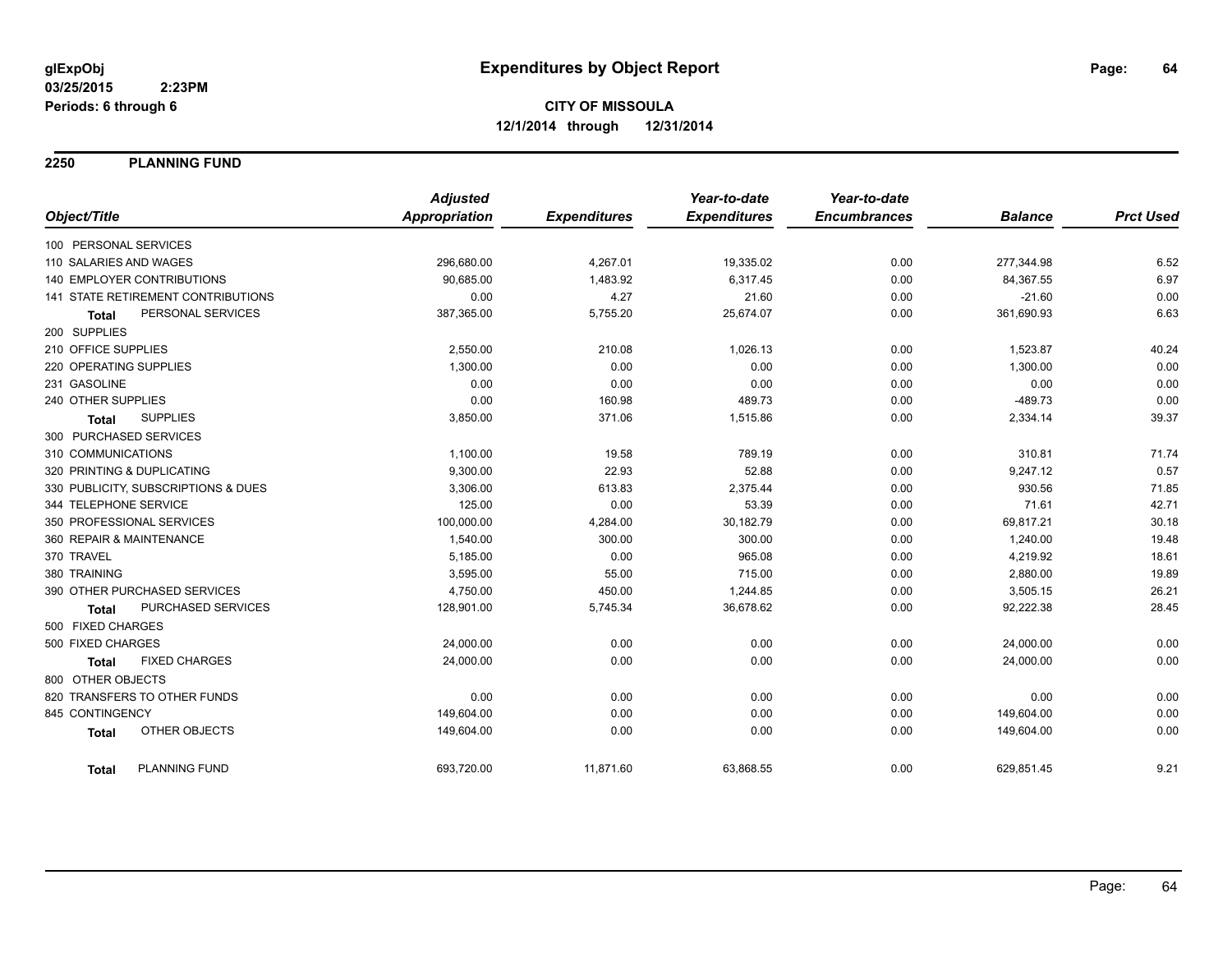#### **2310 PUBLIC SAFETY INFORMATION SYSTEMS**

**310 BUILDING INSPECTION**

| Object/Title      |                            | <b>Adjusted</b><br>Appropriation | <b>Expenditures</b> | Year-to-date<br><b>Expenditures</b> | Year-to-date<br><b>Encumbrances</b> | <b>Balance</b> | <b>Prct Used</b> |
|-------------------|----------------------------|----------------------------------|---------------------|-------------------------------------|-------------------------------------|----------------|------------------|
| 800 OTHER OBJECTS |                            |                                  |                     |                                     |                                     |                |                  |
| 845 CONTINGENCY   |                            | 0.00                             | 0.00                | 0.00                                | 0.00                                | 0.00           | 0.00             |
| <b>Total</b>      | OTHER OBJECTS              | 0.00                             | 0.00                | 0.00                                | 0.00                                | 0.00           | 0.00             |
| <b>Total</b>      | <b>BUILDING INSPECTION</b> | 0.00                             | 0.00                | 0.00                                | 0.00                                | 0.00           | 0.00             |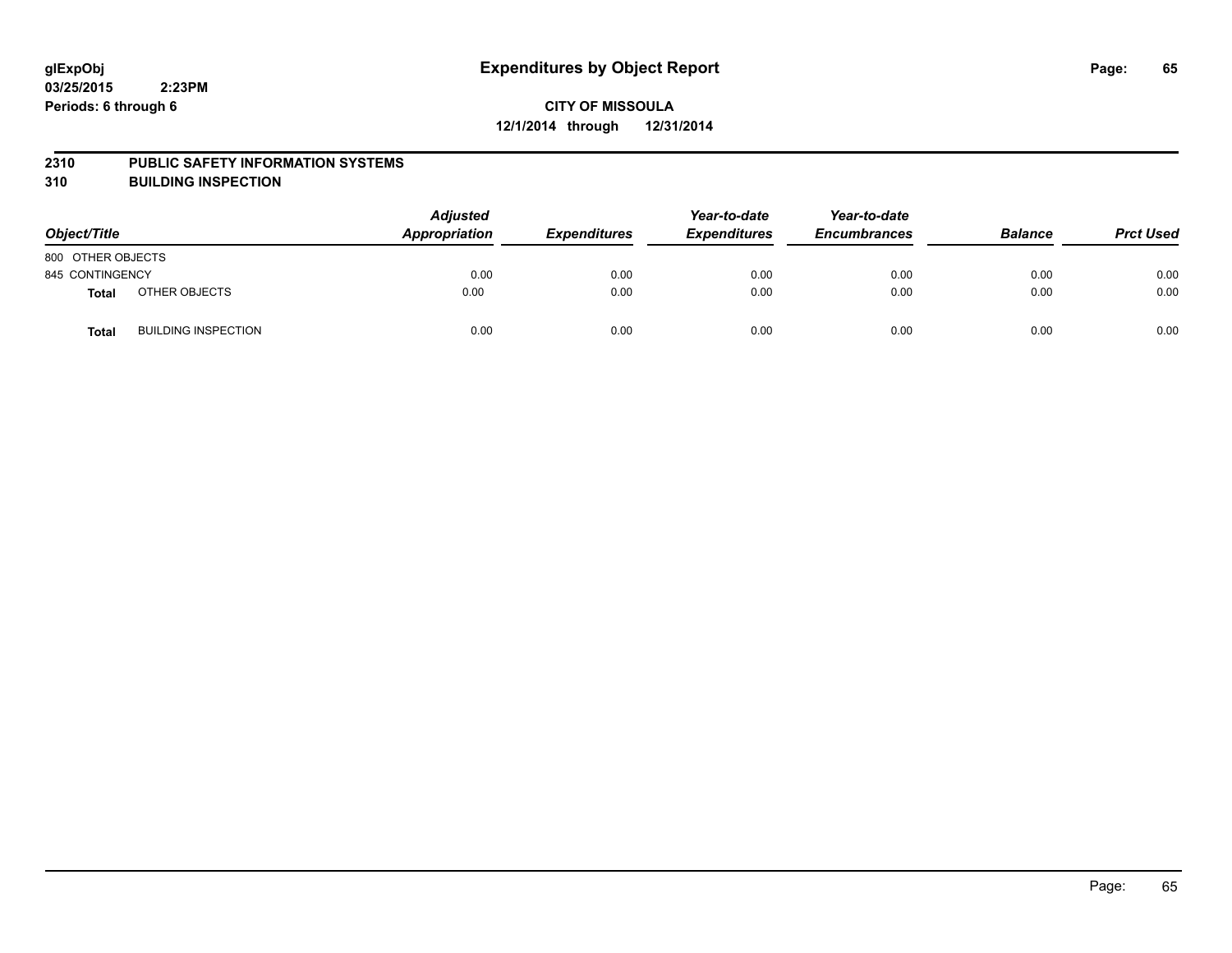# **glExpObj Expenditures by Object Report Page: 66**

**03/25/2015 2:23PM Periods: 6 through 6**

**CITY OF MISSOULA 12/1/2014 through 12/31/2014**

## **2310 PUBLIC SAFETY INFORMATION SYSTEMS**

| Object/Title                  | <b>Adjusted</b><br>Appropriation  | <b>Expenditures</b> |      | Year-to-date<br><b>Expenditures</b> | Year-to-date<br><b>Encumbrances</b> | <b>Balance</b> | <b>Prct Used</b> |
|-------------------------------|-----------------------------------|---------------------|------|-------------------------------------|-------------------------------------|----------------|------------------|
| 800 OTHER OBJECTS             |                                   |                     |      |                                     |                                     |                |                  |
| 845 CONTINGENCY               |                                   | 0.00                | 0.00 | 0.00                                | 0.00                                | 0.00           | 0.00             |
| OTHER OBJECTS<br><b>Total</b> |                                   | 0.00                | 0.00 | 0.00                                | 0.00                                | 0.00           | 0.00             |
| Total                         | PUBLIC SAFETY INFORMATION SYSTEM! | 0.00                | 0.00 | 0.00                                | 0.00                                | 0.00           | 0.00             |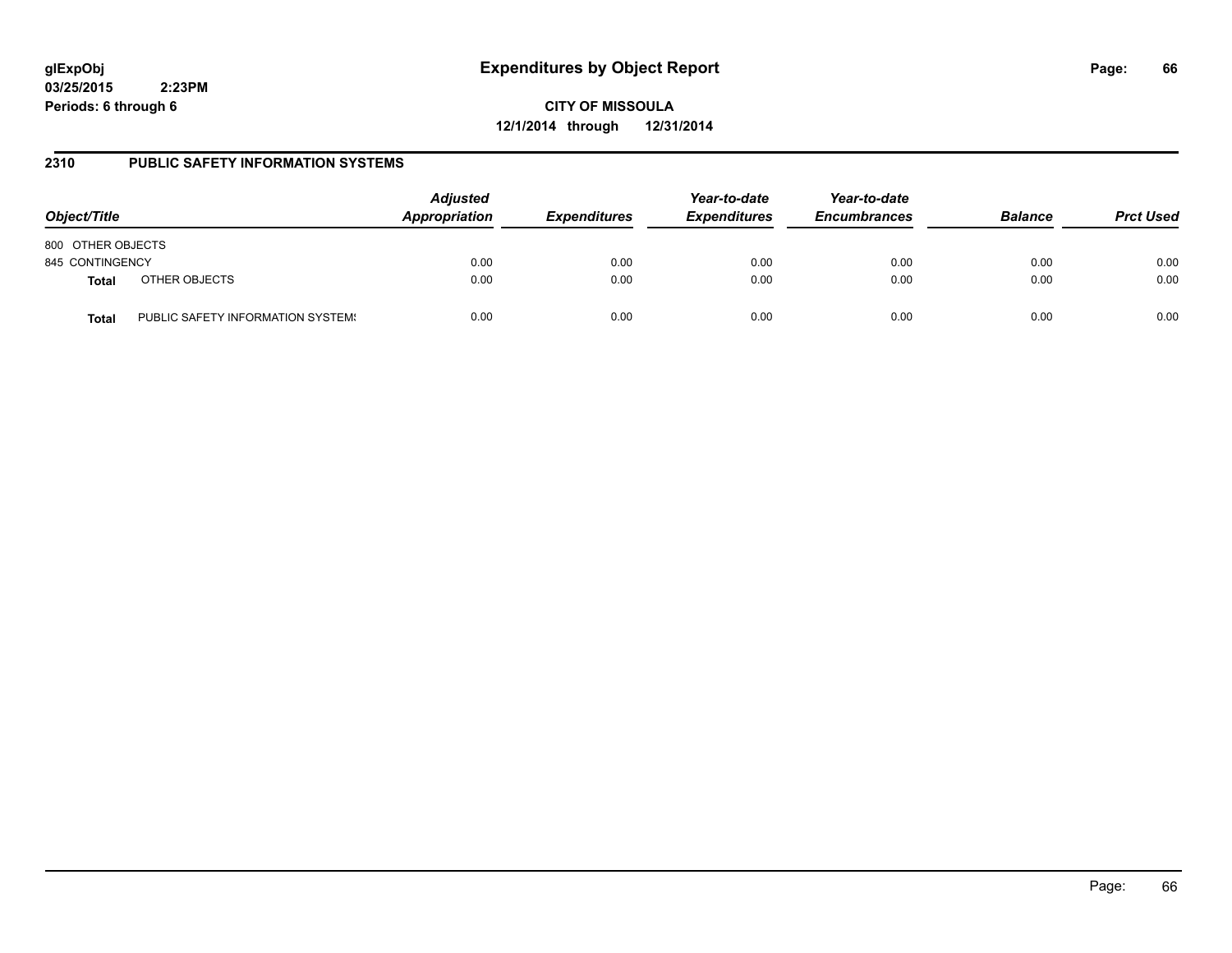#### **2321 IMPACT FEE FUND**

**390 NON-DEPARTMENTAL**

|                        |                                   | <b>Adjusted</b> |                     | Year-to-date        | Year-to-date        |                |                  |
|------------------------|-----------------------------------|-----------------|---------------------|---------------------|---------------------|----------------|------------------|
| Object/Title           |                                   | Appropriation   | <b>Expenditures</b> | <b>Expenditures</b> | <b>Encumbrances</b> | <b>Balance</b> | <b>Prct Used</b> |
| 100 PERSONAL SERVICES  |                                   |                 |                     |                     |                     |                |                  |
| 110 SALARIES AND WAGES |                                   | 0.00            | 0.00                | 0.00                | 0.00                | 0.00           | 0.00             |
|                        | <b>140 EMPLOYER CONTRIBUTIONS</b> | 0.00            | 0.00                | 0.00                | 0.00                | 0.00           | 0.00             |
| <b>Total</b>           | PERSONAL SERVICES                 | 0.00            | 0.00                | 0.00                | 0.00                | 0.00           | 0.00             |
|                        | 300 PURCHASED SERVICES            |                 |                     |                     |                     |                |                  |
|                        | 350 PROFESSIONAL SERVICES         | 0.00            | 1,772.25            | 1,772.25            | 0.00                | $-1,772.25$    | 0.00             |
| Total                  | PURCHASED SERVICES                | 0.00            | 1,772.25            | 1,772.25            | 0.00                | $-1,772.25$    | 0.00             |
| 800 OTHER OBJECTS      |                                   |                 |                     |                     |                     |                |                  |
|                        | 820 TRANSFERS TO OTHER FUNDS      | 0.00            | 0.00                | 0.00                | 0.00                | 0.00           | 0.00             |
| <b>Total</b>           | OTHER OBJECTS                     | 0.00            | 0.00                | 0.00                | 0.00                | 0.00           | 0.00             |
| 900 CAPITAL OUTLAY     |                                   |                 |                     |                     |                     |                |                  |
| 930 IMPROVEMENTS       |                                   | 2,416,567.00    | 3,985.49            | 531,830.39          | 0.00                | 1,884,736.61   | 22.01            |
| <b>Total</b>           | CAPITAL OUTLAY                    | 2,416,567.00    | 3,985.49            | 531,830.39          | 0.00                | 1,884,736.61   | 22.01            |
| <b>Total</b>           | NON-DEPARTMENTAL                  | 2,416,567.00    | 5,757.74            | 533,602.64          | 0.00                | 1,882,964.36   | 22.08            |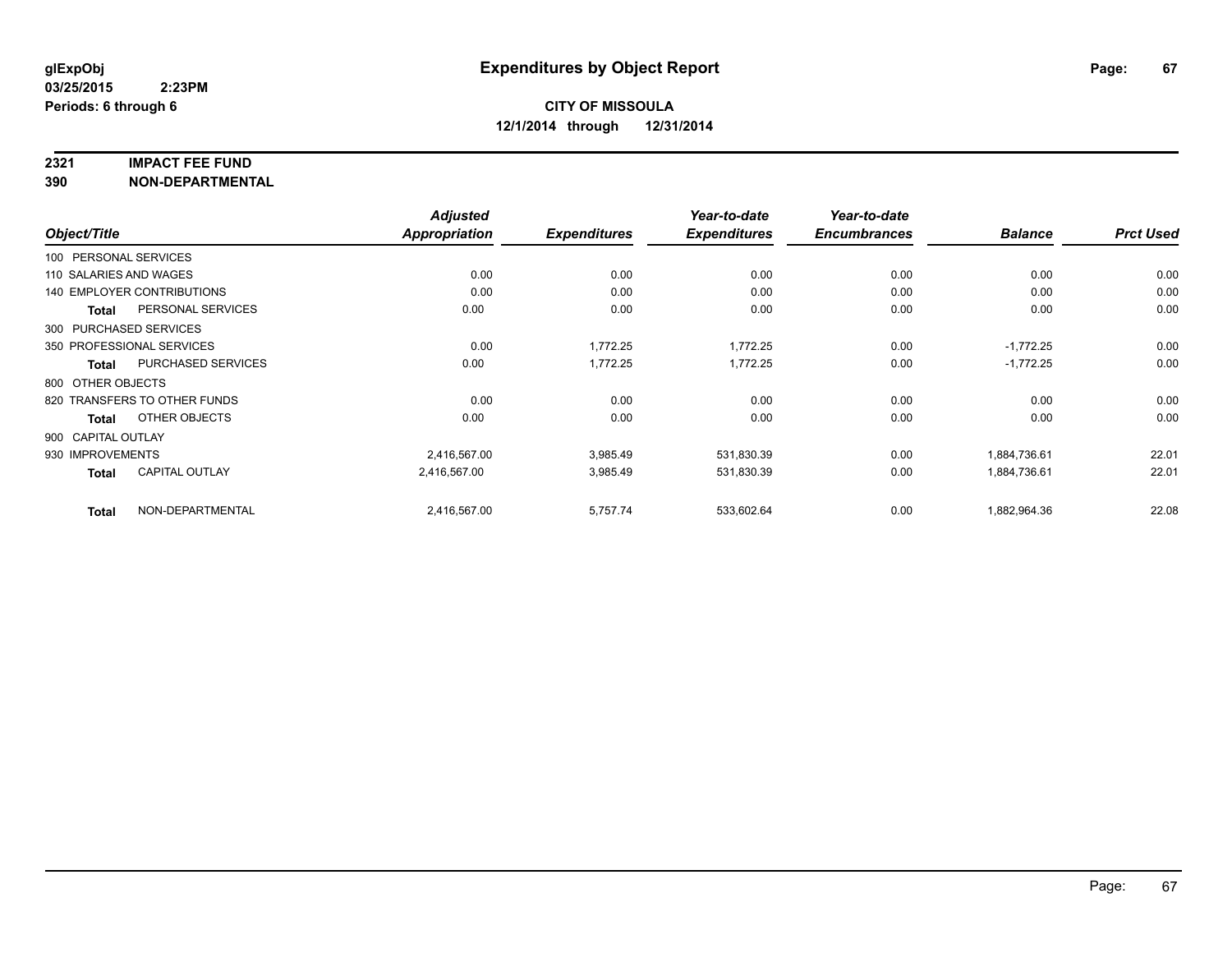### **2321 IMPACT FEE FUND**

|                        |                                   | <b>Adjusted</b>      |                     | Year-to-date        | Year-to-date        |                |                  |
|------------------------|-----------------------------------|----------------------|---------------------|---------------------|---------------------|----------------|------------------|
| Object/Title           |                                   | <b>Appropriation</b> | <b>Expenditures</b> | <b>Expenditures</b> | <b>Encumbrances</b> | <b>Balance</b> | <b>Prct Used</b> |
| 100 PERSONAL SERVICES  |                                   |                      |                     |                     |                     |                |                  |
| 110 SALARIES AND WAGES |                                   | 0.00                 | 0.00                | 0.00                | 0.00                | 0.00           | 0.00             |
|                        | <b>140 EMPLOYER CONTRIBUTIONS</b> | 0.00                 | 0.00                | 0.00                | 0.00                | 0.00           | 0.00             |
| <b>Total</b>           | PERSONAL SERVICES                 | 0.00                 | 0.00                | 0.00                | 0.00                | 0.00           | 0.00             |
|                        | 300 PURCHASED SERVICES            |                      |                     |                     |                     |                |                  |
|                        | 350 PROFESSIONAL SERVICES         | 0.00                 | 1,772.25            | 1,772.25            | 0.00                | $-1,772.25$    | 0.00             |
| <b>Total</b>           | PURCHASED SERVICES                | 0.00                 | 1,772.25            | 1,772.25            | 0.00                | $-1,772.25$    | 0.00             |
| 800 OTHER OBJECTS      |                                   |                      |                     |                     |                     |                |                  |
|                        | 820 TRANSFERS TO OTHER FUNDS      | 0.00                 | 0.00                | 0.00                | 0.00                | 0.00           | 0.00             |
| <b>Total</b>           | OTHER OBJECTS                     | 0.00                 | 0.00                | 0.00                | 0.00                | 0.00           | 0.00             |
| 900 CAPITAL OUTLAY     |                                   |                      |                     |                     |                     |                |                  |
| 930 IMPROVEMENTS       |                                   | 2,416,567.00         | 3,985.49            | 531,830.39          | 0.00                | 1,884,736.61   | 22.01            |
| <b>Total</b>           | <b>CAPITAL OUTLAY</b>             | 2,416,567.00         | 3,985.49            | 531,830.39          | 0.00                | 1,884,736.61   | 22.01            |
| <b>Total</b>           | <b>IMPACT FEE FUND</b>            | 2,416,567.00         | 5,757.74            | 533,602.64          | 0.00                | 1,882,964.36   | 22.08            |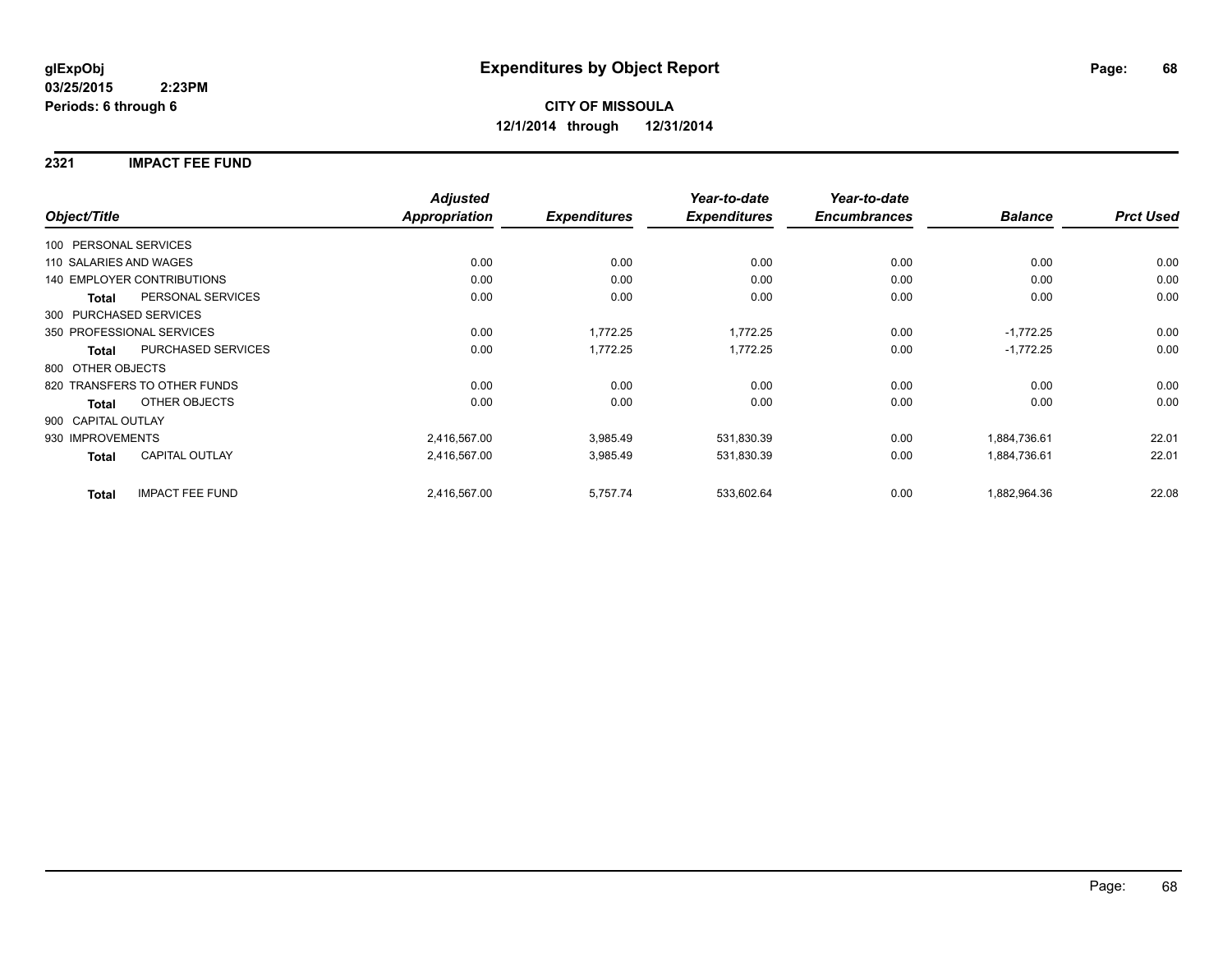#### **2322 GEORGE ELMER/CATTLE DR INTERSECTION**

**390 NON-DEPARTMENTAL**

| Object/Title           |                              | <b>Adjusted</b><br><b>Appropriation</b> | <b>Expenditures</b> | Year-to-date<br><b>Expenditures</b> | Year-to-date<br><b>Encumbrances</b> | <b>Balance</b> | <b>Prct Used</b> |
|------------------------|------------------------------|-----------------------------------------|---------------------|-------------------------------------|-------------------------------------|----------------|------------------|
| 300 PURCHASED SERVICES |                              |                                         |                     |                                     |                                     |                |                  |
|                        | 350 PROFESSIONAL SERVICES    | 15.000.00                               | 0.00                | 0.00                                | 0.00                                | 15.000.00      | 0.00             |
| <b>Total</b>           | <b>PURCHASED SERVICES</b>    | 15,000.00                               | 0.00                | 0.00                                | 0.00                                | 15,000.00      | 0.00             |
| 800 OTHER OBJECTS      |                              |                                         |                     |                                     |                                     |                |                  |
|                        | 820 TRANSFERS TO OTHER FUNDS | 0.00                                    | 0.00                | 0.00                                | 0.00                                | 0.00           | 0.00             |
| Total                  | OTHER OBJECTS                | 0.00                                    | 0.00                | 0.00                                | 0.00                                | 0.00           | 0.00             |
| 900 CAPITAL OUTLAY     |                              |                                         |                     |                                     |                                     |                |                  |
| 930 IMPROVEMENTS       |                              | 0.00                                    | 0.00                | 0.00                                | 0.00                                | 0.00           | 0.00             |
| <b>Total</b>           | <b>CAPITAL OUTLAY</b>        | 0.00                                    | 0.00                | 0.00                                | 0.00                                | 0.00           | 0.00             |
| <b>Total</b>           | NON-DEPARTMENTAL             | 15,000.00                               | 0.00                | 0.00                                | 0.00                                | 15,000.00      | 0.00             |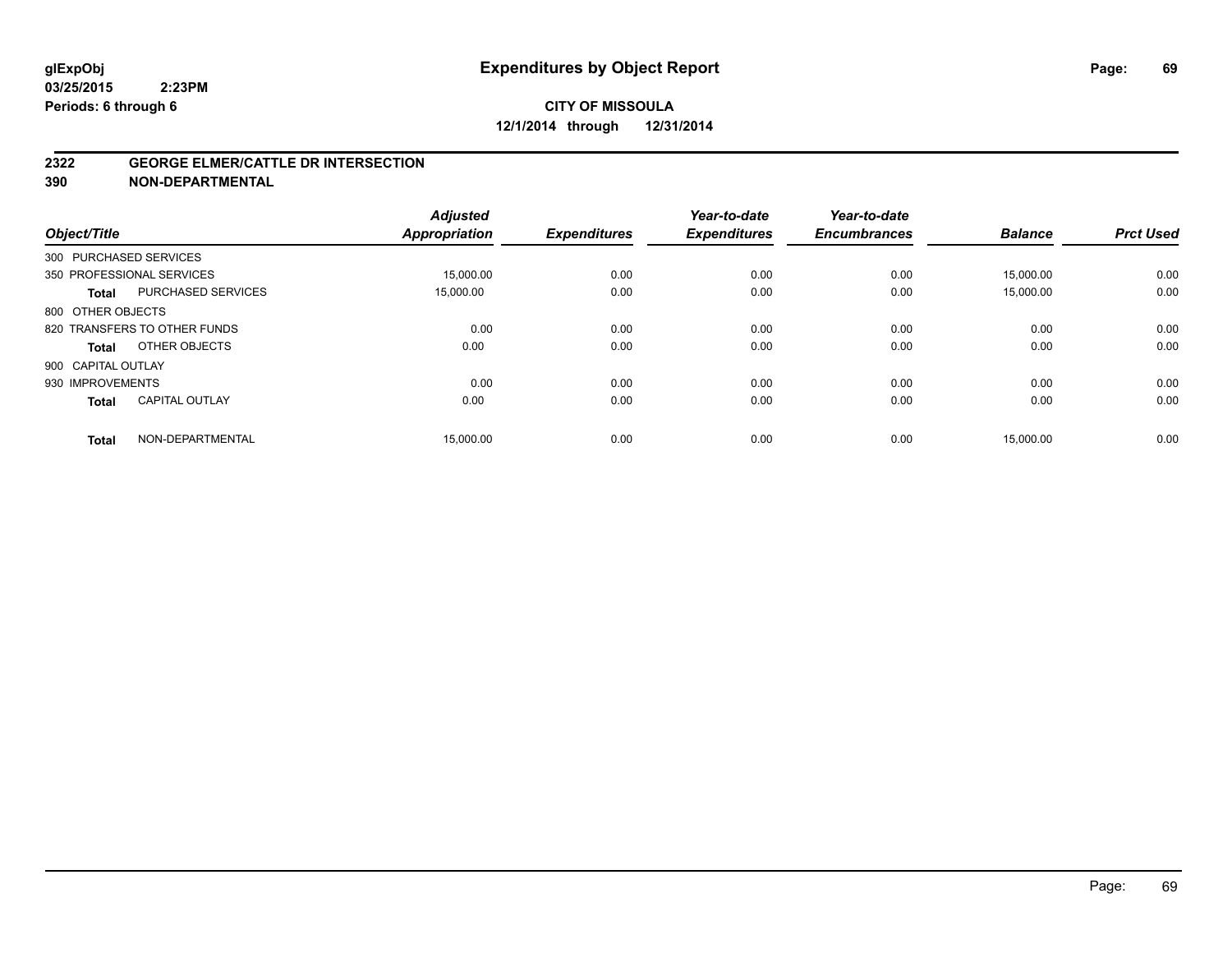**CITY OF MISSOULA 12/1/2014 through 12/31/2014**

## **2322 GEORGE ELMER/CATTLE DR INTERSECTION**

| Object/Title       |                                         | <b>Adjusted</b><br><b>Appropriation</b> | <b>Expenditures</b> | Year-to-date<br><b>Expenditures</b> | Year-to-date<br><b>Encumbrances</b> | <b>Balance</b> | <b>Prct Used</b> |
|--------------------|-----------------------------------------|-----------------------------------------|---------------------|-------------------------------------|-------------------------------------|----------------|------------------|
|                    | 300 PURCHASED SERVICES                  |                                         |                     |                                     |                                     |                |                  |
|                    | 350 PROFESSIONAL SERVICES               | 15.000.00                               | 0.00                | 0.00                                | 0.00                                | 15.000.00      | 0.00             |
| <b>Total</b>       | PURCHASED SERVICES                      | 15,000.00                               | 0.00                | 0.00                                | 0.00                                | 15.000.00      | 0.00             |
| 800 OTHER OBJECTS  |                                         |                                         |                     |                                     |                                     |                |                  |
|                    | 820 TRANSFERS TO OTHER FUNDS            | 0.00                                    | 0.00                | 0.00                                | 0.00                                | 0.00           | 0.00             |
| <b>Total</b>       | OTHER OBJECTS                           | 0.00                                    | 0.00                | 0.00                                | 0.00                                | 0.00           | 0.00             |
| 900 CAPITAL OUTLAY |                                         |                                         |                     |                                     |                                     |                |                  |
| 930 IMPROVEMENTS   |                                         | 0.00                                    | 0.00                | 0.00                                | 0.00                                | 0.00           | 0.00             |
| <b>Total</b>       | <b>CAPITAL OUTLAY</b>                   | 0.00                                    | 0.00                | 0.00                                | 0.00                                | 0.00           | 0.00             |
| <b>Total</b>       | <b>GEORGE ELMER/CATTLE DR INTERSECT</b> | 15.000.00                               | 0.00                | 0.00                                | 0.00                                | 15.000.00      | 0.00             |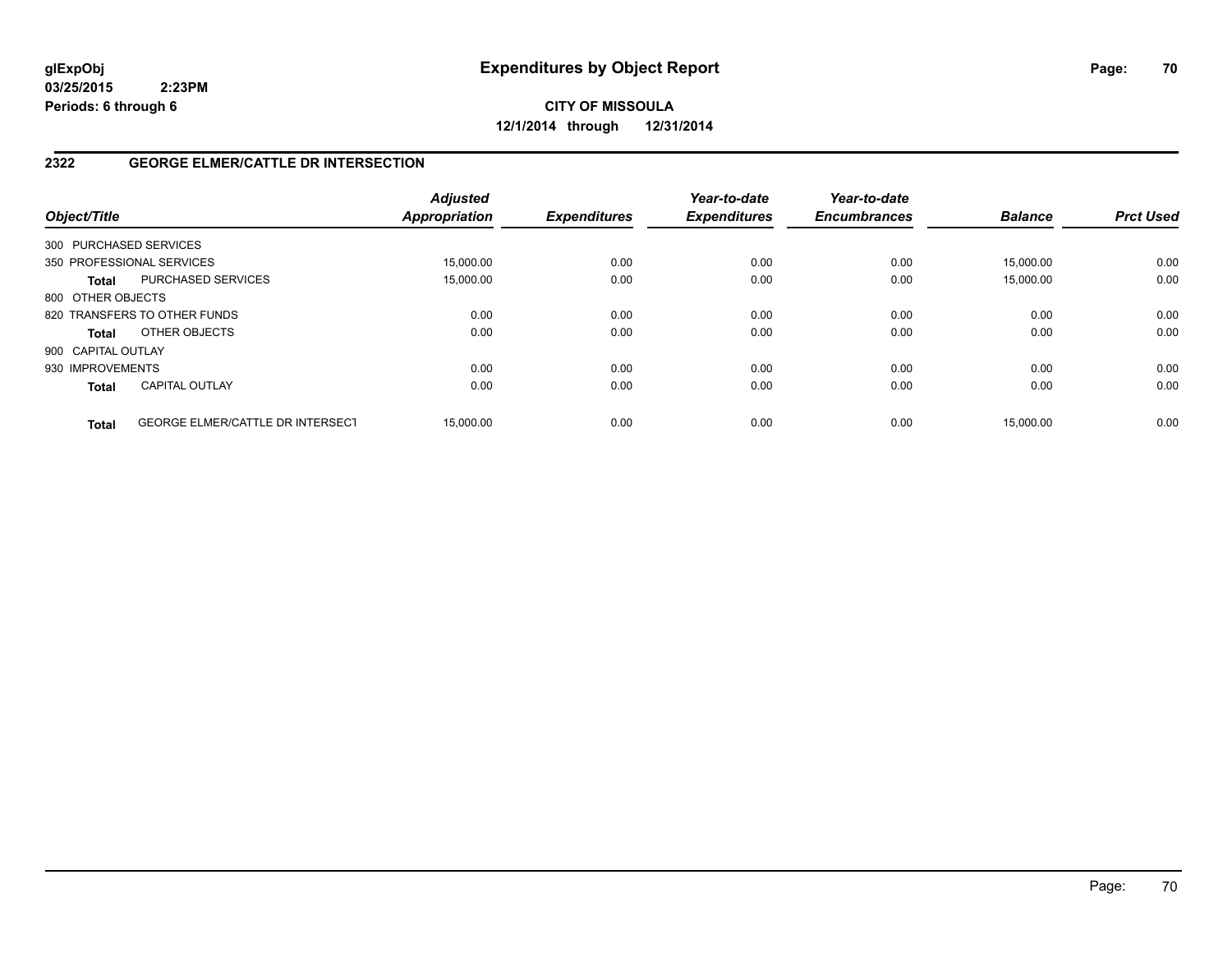**2365 PUBLIC ART FUND**

**220 MAYOR**

|                        |                           | <b>Adjusted</b> |                     | Year-to-date        | Year-to-date        |                |                  |
|------------------------|---------------------------|-----------------|---------------------|---------------------|---------------------|----------------|------------------|
| Object/Title           |                           | Appropriation   | <b>Expenditures</b> | <b>Expenditures</b> | <b>Encumbrances</b> | <b>Balance</b> | <b>Prct Used</b> |
| 300 PURCHASED SERVICES |                           |                 |                     |                     |                     |                |                  |
|                        | 350 PROFESSIONAL SERVICES | 3,000.00        | 2,000.00            | 2,000.00            | 0.00                | 1,000.00       | 66.67            |
| <b>Total</b>           | <b>PURCHASED SERVICES</b> | 3,000.00        | 2,000.00            | 2,000.00            | 0.00                | 1,000.00       | 66.67            |
| 800 OTHER OBJECTS      |                           |                 |                     |                     |                     |                |                  |
| 845 CONTINGENCY        |                           | 24.256.00       | 0.00                | 0.00                | 0.00                | 24.256.00      | 0.00             |
| Total                  | OTHER OBJECTS             | 24,256.00       | 0.00                | 0.00                | 0.00                | 24,256.00      | 0.00             |
| 900 CAPITAL OUTLAY     |                           |                 |                     |                     |                     |                |                  |
| 930 IMPROVEMENTS       |                           | 5,615.00        | 0.00                | 5,000.00            | 0.00                | 615.00         | 89.05            |
| <b>Total</b>           | <b>CAPITAL OUTLAY</b>     | 5.615.00        | 0.00                | 5,000.00            | 0.00                | 615.00         | 89.05            |
| <b>Total</b>           | <b>MAYOR</b>              | 32,871.00       | 2,000.00            | 7,000.00            | 0.00                | 25,871.00      | 21.30            |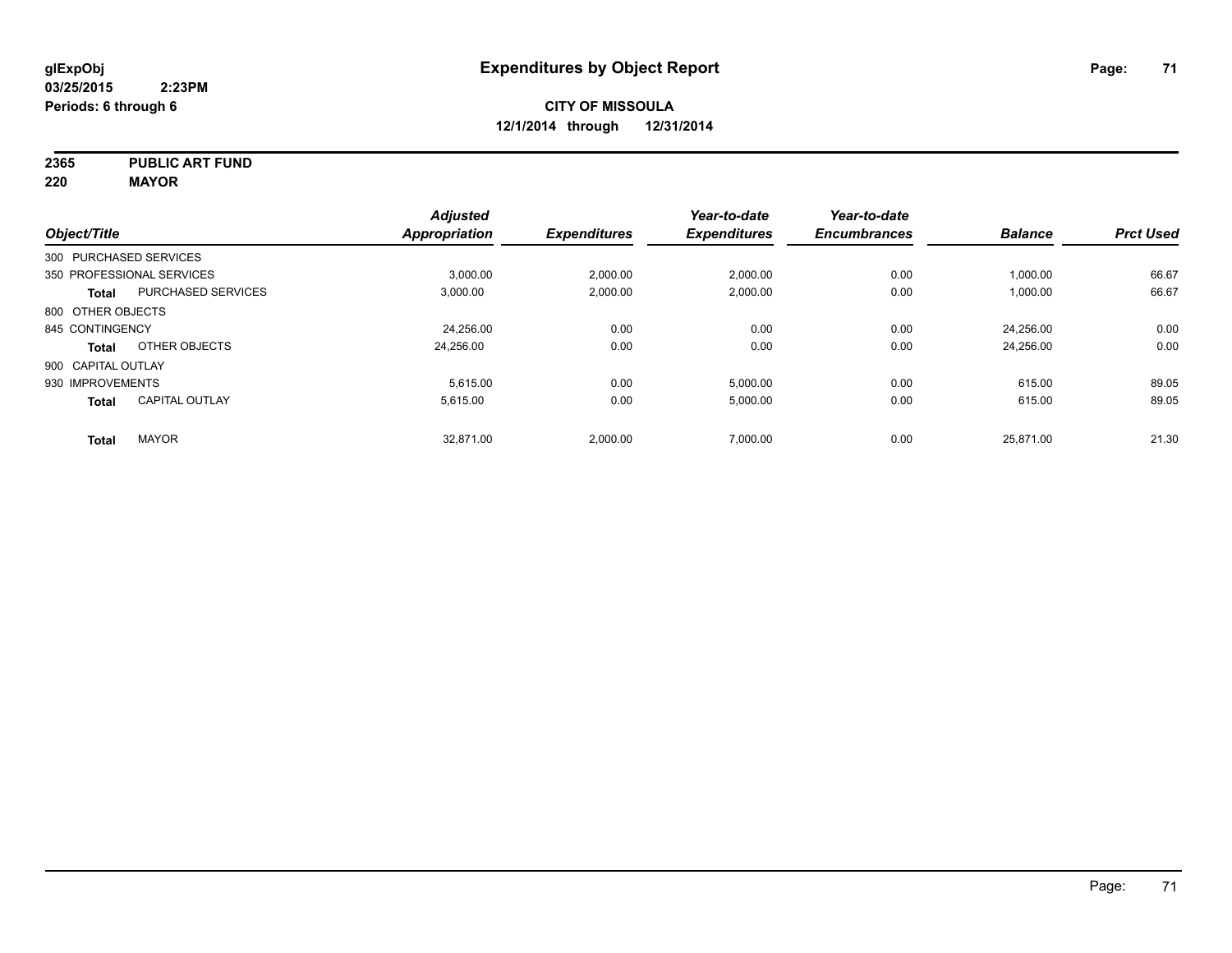### **2365 PUBLIC ART FUND**

| Object/Title              |                       | <b>Adjusted</b><br>Appropriation | <b>Expenditures</b> | Year-to-date<br><b>Expenditures</b> | Year-to-date<br><b>Encumbrances</b> | <b>Balance</b> | <b>Prct Used</b> |
|---------------------------|-----------------------|----------------------------------|---------------------|-------------------------------------|-------------------------------------|----------------|------------------|
| 300 PURCHASED SERVICES    |                       |                                  |                     |                                     |                                     |                |                  |
| 350 PROFESSIONAL SERVICES |                       | 3.000.00                         | 2,000.00            | 2.000.00                            | 0.00                                | 1,000.00       | 66.67            |
| <b>Total</b>              | PURCHASED SERVICES    | 3,000.00                         | 2,000.00            | 2.000.00                            | 0.00                                | 1,000.00       | 66.67            |
| 800 OTHER OBJECTS         |                       |                                  |                     |                                     |                                     |                |                  |
| 845 CONTINGENCY           |                       | 24.256.00                        | 0.00                | 0.00                                | 0.00                                | 24.256.00      | 0.00             |
| <b>Total</b>              | OTHER OBJECTS         | 24,256.00                        | 0.00                | 0.00                                | 0.00                                | 24.256.00      | 0.00             |
| 900 CAPITAL OUTLAY        |                       |                                  |                     |                                     |                                     |                |                  |
| 930 IMPROVEMENTS          |                       | 5,615.00                         | 0.00                | 5,000.00                            | 0.00                                | 615.00         | 89.05            |
| <b>Total</b>              | <b>CAPITAL OUTLAY</b> | 5,615.00                         | 0.00                | 5,000.00                            | 0.00                                | 615.00         | 89.05            |
| <b>Total</b>              | PUBLIC ART FUND       | 32.871.00                        | 2,000.00            | 7.000.00                            | 0.00                                | 25.871.00      | 21.30            |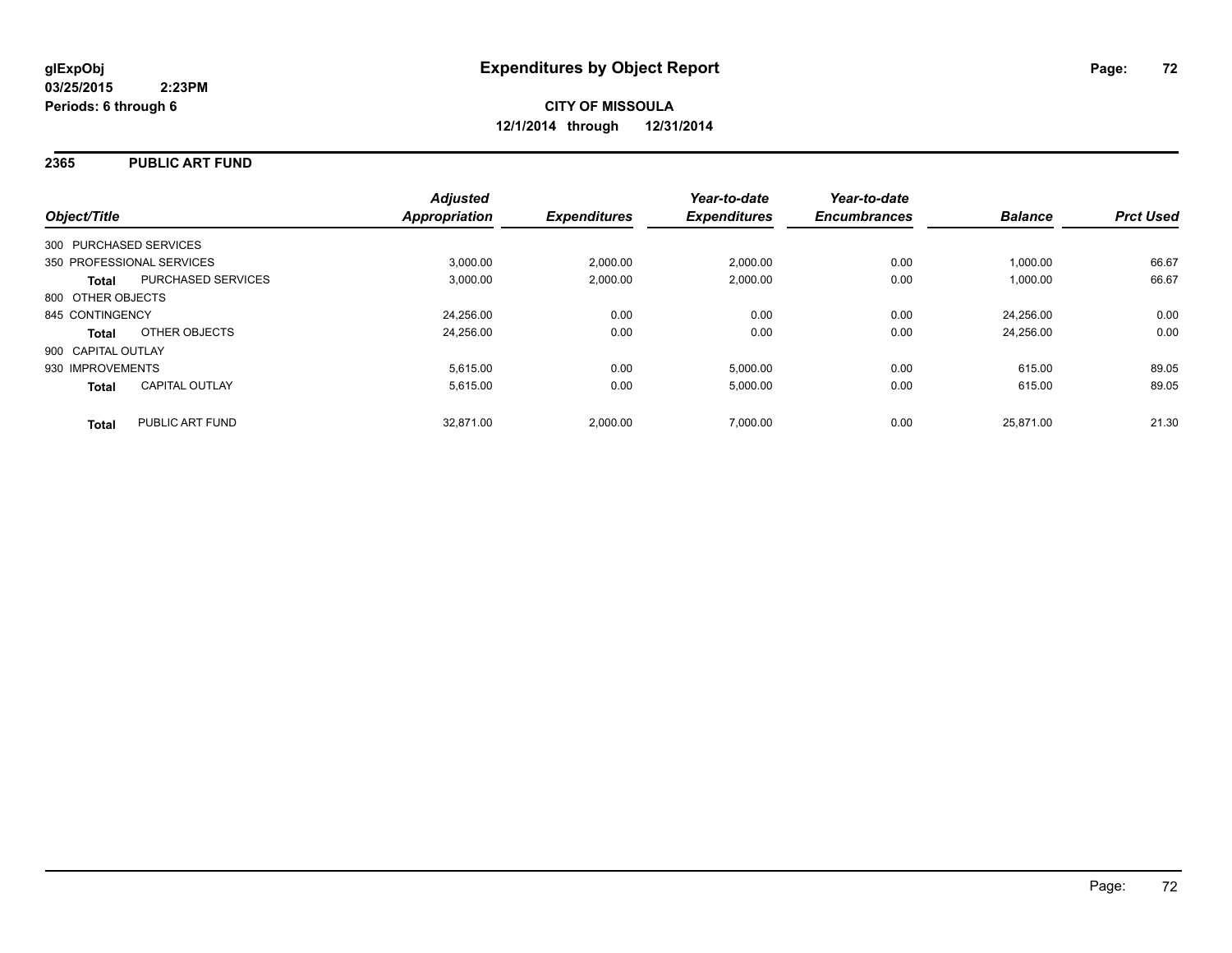#### **2371 EMPLOYEE HEALTH INSURANCE LEVY FUND**

**390 NON-DEPARTMENTAL**

| Object/Title      |                              | <b>Adjusted</b><br>Appropriation | <b>Expenditures</b> | Year-to-date<br><b>Expenditures</b> | Year-to-date<br><b>Encumbrances</b> | <b>Balance</b> | <b>Prct Used</b> |
|-------------------|------------------------------|----------------------------------|---------------------|-------------------------------------|-------------------------------------|----------------|------------------|
| 800 OTHER OBJECTS |                              |                                  |                     |                                     |                                     |                |                  |
|                   | 820 TRANSFERS TO OTHER FUNDS | .324.945.00                      | 662.472.50          | 662.472.50                          | 0.00                                | 662.472.50     | 50.00            |
| <b>Total</b>      | OTHER OBJECTS                | 1,324,945.00                     | 662.472.50          | 662.472.50                          | 0.00                                | 662.472.50     | 50.00            |
| <b>Total</b>      | NON-DEPARTMENTAL             | ,324,945.00                      | 662.472.50          | 662,472.50                          | 0.00                                | 662.472.50     | 50.00            |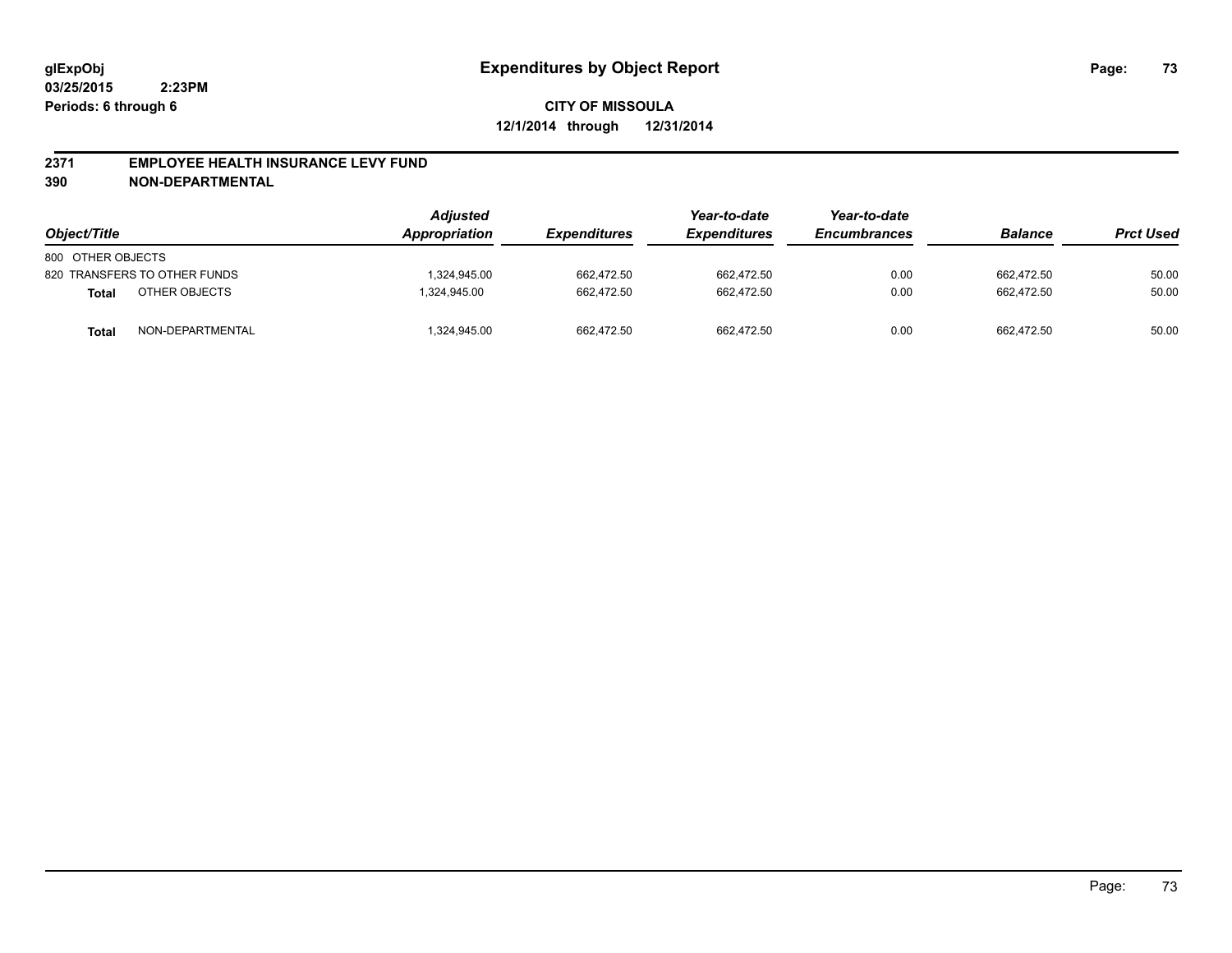**CITY OF MISSOULA 12/1/2014 through 12/31/2014**

## **2371 EMPLOYEE HEALTH INSURANCE LEVY FUND**

| Object/Title                                     | <b>Adjusted</b><br>Appropriation | <b>Expenditures</b> | Year-to-date<br><b>Expenditures</b> | Year-to-date<br><b>Encumbrances</b> | <b>Balance</b> | <b>Prct Used</b> |
|--------------------------------------------------|----------------------------------|---------------------|-------------------------------------|-------------------------------------|----------------|------------------|
| 800 OTHER OBJECTS                                |                                  |                     |                                     |                                     |                |                  |
| 820 TRANSFERS TO OTHER FUNDS                     | ,324,945.00                      | 662.472.50          | 662,472.50                          | 0.00                                | 662.472.50     | 50.00            |
| OTHER OBJECTS<br><b>Total</b>                    | 324,945.00                       | 662.472.50          | 662.472.50                          | 0.00                                | 662.472.50     | 50.00            |
| EMPLOYEE HEALTH INSURANCE LEVY F<br><b>Total</b> | ,324,945.00                      | 662.472.50          | 662.472.50                          | 0.00                                | 662.472.50     | 50.00            |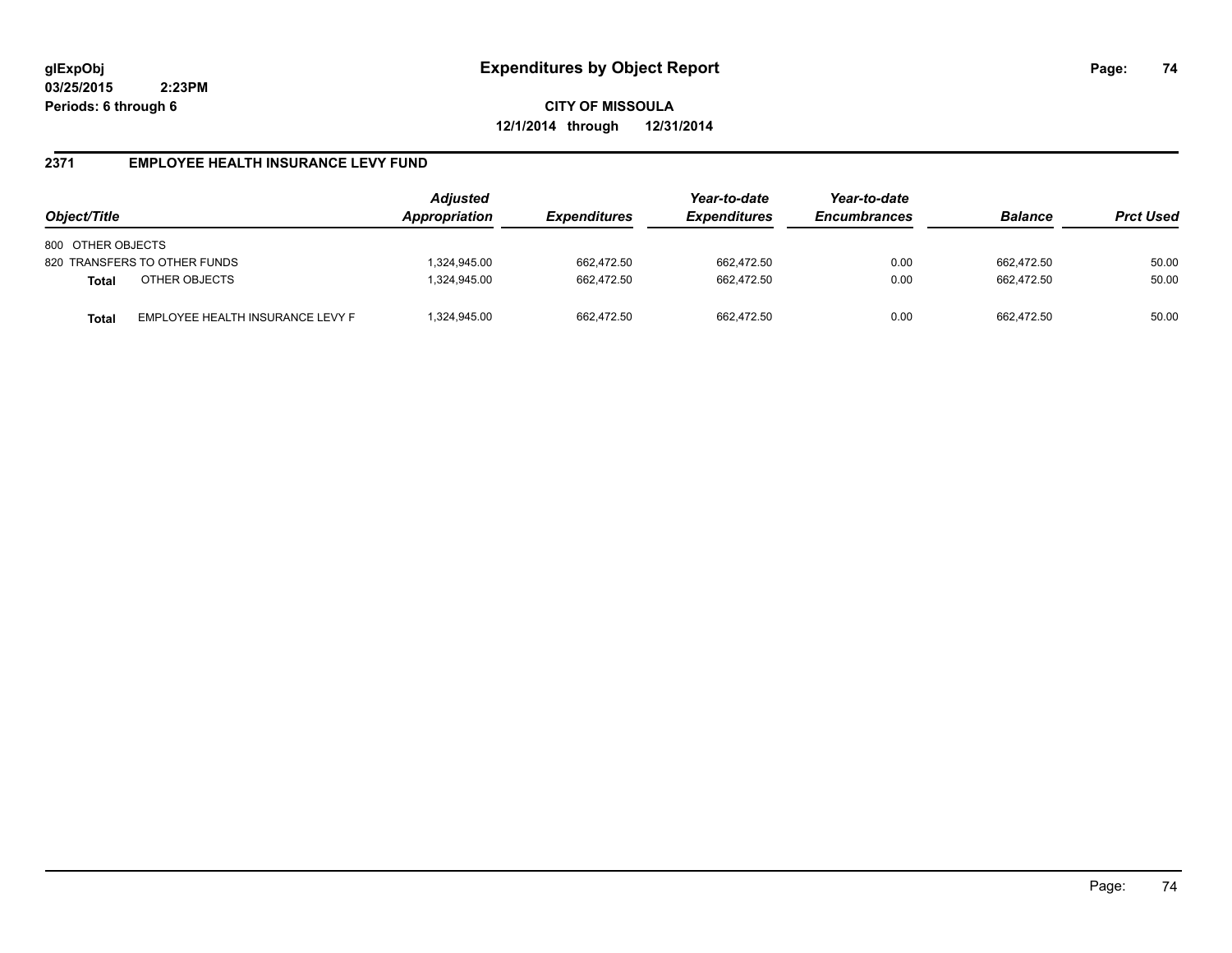**2372 PERMISSIVE MEDICAL LEVY**

**390 NON-DEPARTMENTAL**

| Object/Title                 |                  | <b>Adjusted</b><br><b>Appropriation</b> | <i><b>Expenditures</b></i> | Year-to-date<br><b>Expenditures</b> | Year-to-date<br><b>Encumbrances</b> | <b>Balance</b> | <b>Prct Used</b> |
|------------------------------|------------------|-----------------------------------------|----------------------------|-------------------------------------|-------------------------------------|----------------|------------------|
| 800 OTHER OBJECTS            |                  |                                         |                            |                                     |                                     |                |                  |
| 820 TRANSFERS TO OTHER FUNDS |                  | 2,971,522.00                            | 1,485,761.00               | 1,485,761.00                        | 0.00                                | 1,485,761.00   | 50.00            |
| <b>Total</b>                 | OTHER OBJECTS    | 2.971.522.00                            | 1.485.761.00               | 1.485.761.00                        | 0.00                                | 1.485.761.00   | 50.00            |
| <b>Total</b>                 | NON-DEPARTMENTAL | 2,971,522.00                            | 1,485,761.00               | 1,485,761.00                        | 0.00                                | 1,485,761.00   | 50.00            |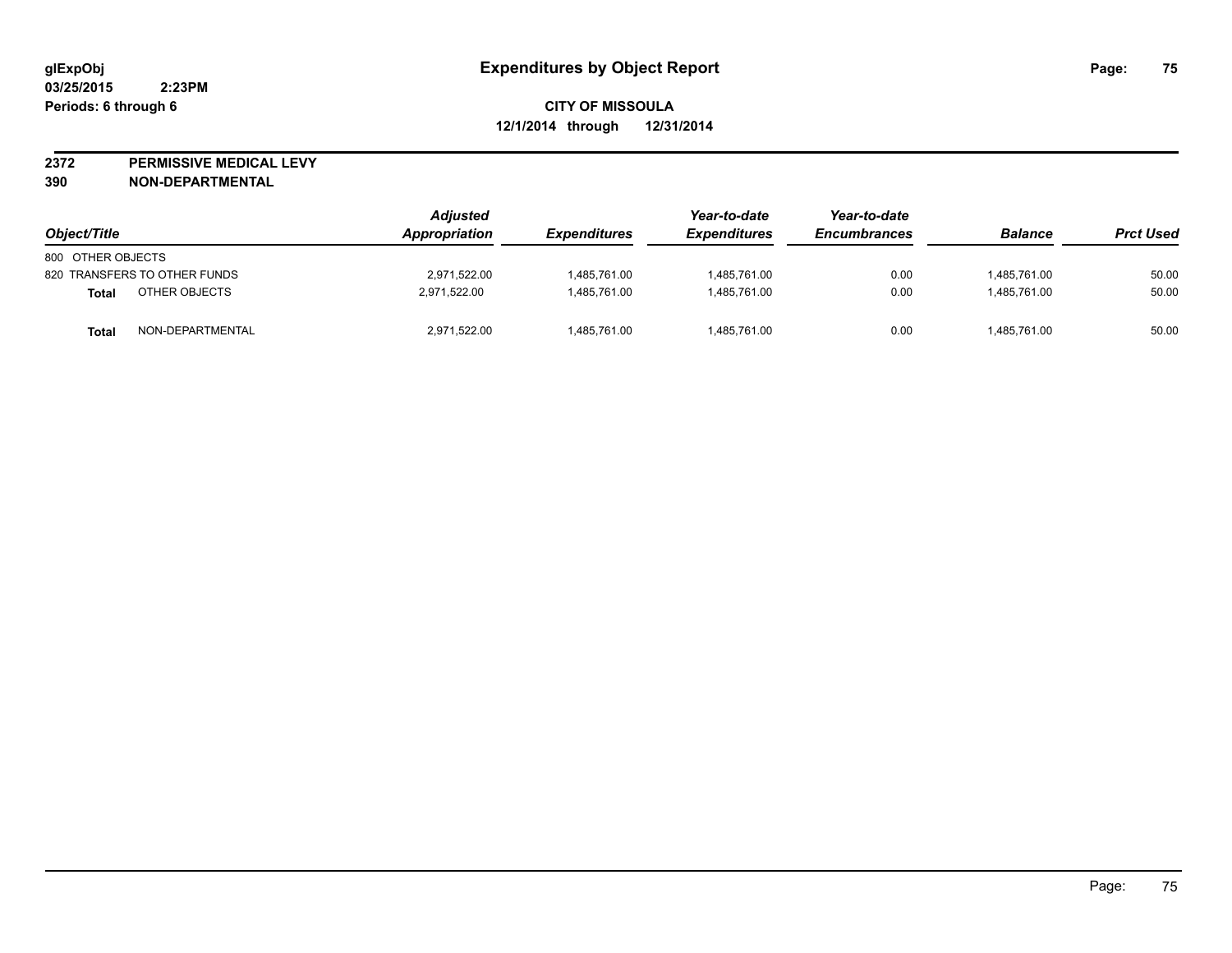**CITY OF MISSOULA 12/1/2014 through 12/31/2014**

#### **2372 PERMISSIVE MEDICAL LEVY**

| Object/Title                            | Adjusted<br>Appropriation | <i><b>Expenditures</b></i> | Year-to-date<br><b>Expenditures</b> | Year-to-date<br><b>Encumbrances</b> | <b>Balance</b> | <b>Prct Used</b> |
|-----------------------------------------|---------------------------|----------------------------|-------------------------------------|-------------------------------------|----------------|------------------|
| 800 OTHER OBJECTS                       |                           |                            |                                     |                                     |                |                  |
| 820 TRANSFERS TO OTHER FUNDS            | 2,971,522.00              | 1.485.761.00               | 1,485,761.00                        | 0.00                                | 1,485,761.00   | 50.00            |
| OTHER OBJECTS<br><b>Total</b>           | 2,971,522.00              | 1.485.761.00               | 1,485,761.00                        | 0.00                                | 1.485.761.00   | 50.00            |
| PERMISSIVE MEDICAL LEVY<br><b>Total</b> | 2,971,522.00              | 1,485,761.00               | 1,485,761.00                        | 0.00                                | 1,485,761.00   | 50.00            |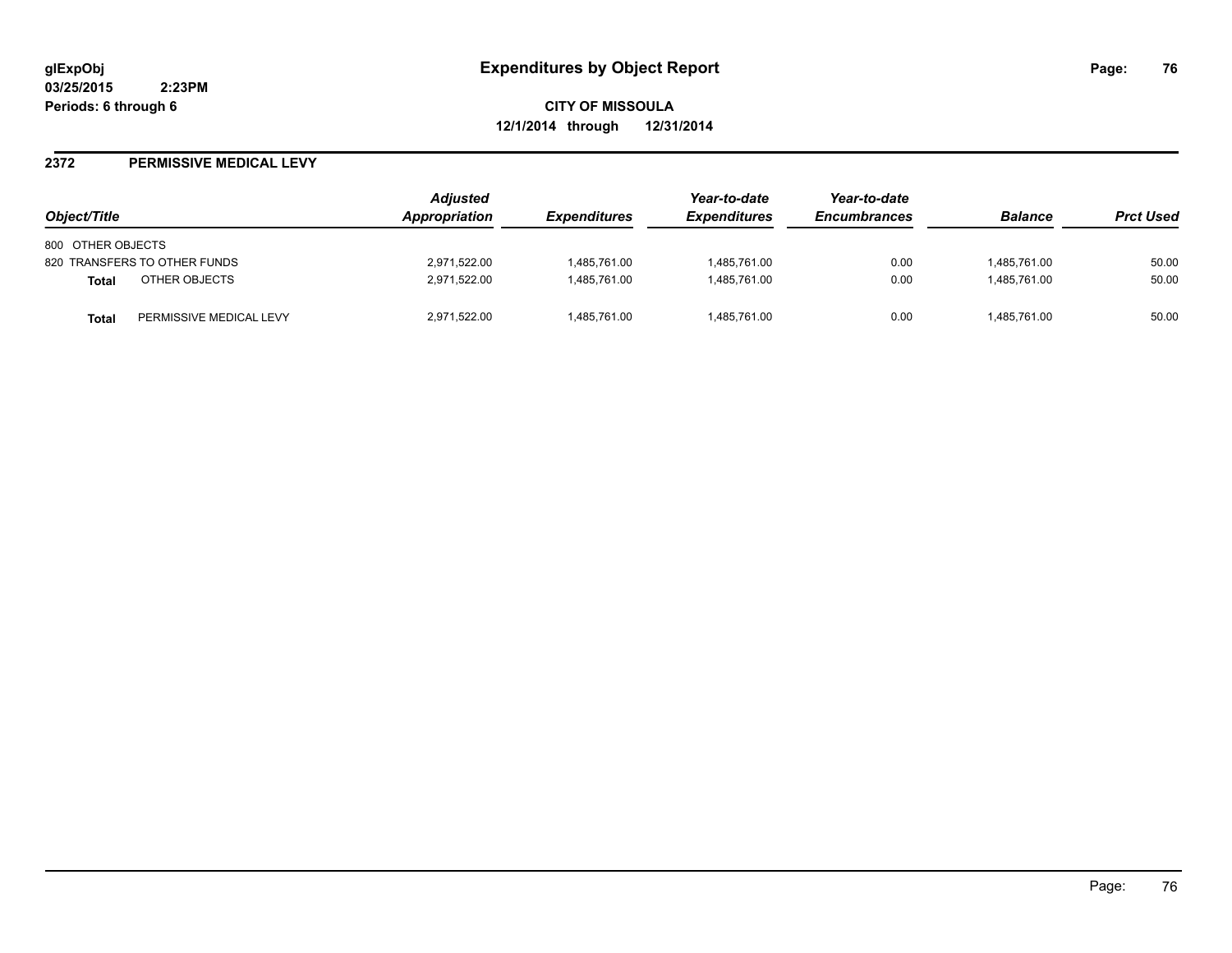# **CITY OF MISSOULA 12/1/2014 through 12/31/2014**

#### **2389 CABLE TELEVISION FRANCHISE FUND**

**390 NON-DEPARTMENTAL**

|                        |                                     | <b>Adjusted</b>      |                     | Year-to-date        | Year-to-date        |                |                  |
|------------------------|-------------------------------------|----------------------|---------------------|---------------------|---------------------|----------------|------------------|
| Object/Title           |                                     | <b>Appropriation</b> | <b>Expenditures</b> | <b>Expenditures</b> | <b>Encumbrances</b> | <b>Balance</b> | <b>Prct Used</b> |
| 300 PURCHASED SERVICES |                                     |                      |                     |                     |                     |                |                  |
|                        | 330 PUBLICITY, SUBSCRIPTIONS & DUES | 0.00                 | 0.00                | 0.00                | 0.00                | 0.00           | 0.00             |
|                        | 350 PROFESSIONAL SERVICES           | 5,000.00             | 0.00                | 2,472.00            | 0.00                | 2,528.00       | 49.44            |
|                        | 360 REPAIR & MAINTENANCE            | 0.00                 | 0.00                | 0.00                | 0.00                | 0.00           | 0.00             |
| 370 TRAVEL             |                                     | 1,000.00             | 0.00                | 0.00                | 0.00                | 1,000.00       | 0.00             |
| 380 TRAINING           |                                     | 1,000.00             | 0.00                | 0.00                | 0.00                | 1,000.00       | 0.00             |
| <b>Total</b>           | PURCHASED SERVICES                  | 7,000.00             | 0.00                | 2,472.00            | 0.00                | 4,528.00       | 35.31            |
|                        | 700 GRANTS & CONTRIBUTIONS          |                      |                     |                     |                     |                |                  |
|                        | 700 GRANTS & CONTRIBUTIONS          | 440,000.00           | 0.00                | 110,094.20          | 0.00                | 329,905.80     | 25.02            |
| Total                  | <b>GRANTS &amp; CONTRIBUTIONS</b>   | 440,000.00           | 0.00                | 110,094.20          | 0.00                | 329,905.80     | 25.02            |
| 800 OTHER OBJECTS      |                                     |                      |                     |                     |                     |                |                  |
|                        | 820 TRANSFERS TO OTHER FUNDS        | 244,110.00           | 122,055.00          | 122,055.00          | 0.00                | 122,055.00     | 50.00            |
| 845 CONTINGENCY        |                                     | 0.00                 | 0.00                | 0.00                | 0.00                | 0.00           | 0.00             |
| Total                  | OTHER OBJECTS                       | 244,110.00           | 122,055.00          | 122,055.00          | 0.00                | 122,055.00     | 50.00            |
| 900 CAPITAL OUTLAY     |                                     |                      |                     |                     |                     |                |                  |
|                        | 940 MACHINERY & EQUIPMENT           | 44,890.00            | 0.00                | 0.00                | 0.00                | 44,890.00      | 0.00             |
| <b>Total</b>           | <b>CAPITAL OUTLAY</b>               | 44,890.00            | 0.00                | 0.00                | 0.00                | 44,890.00      | 0.00             |
| <b>Total</b>           | NON-DEPARTMENTAL                    | 736,000.00           | 122,055.00          | 234,621.20          | 0.00                | 501,378.80     | 31.88            |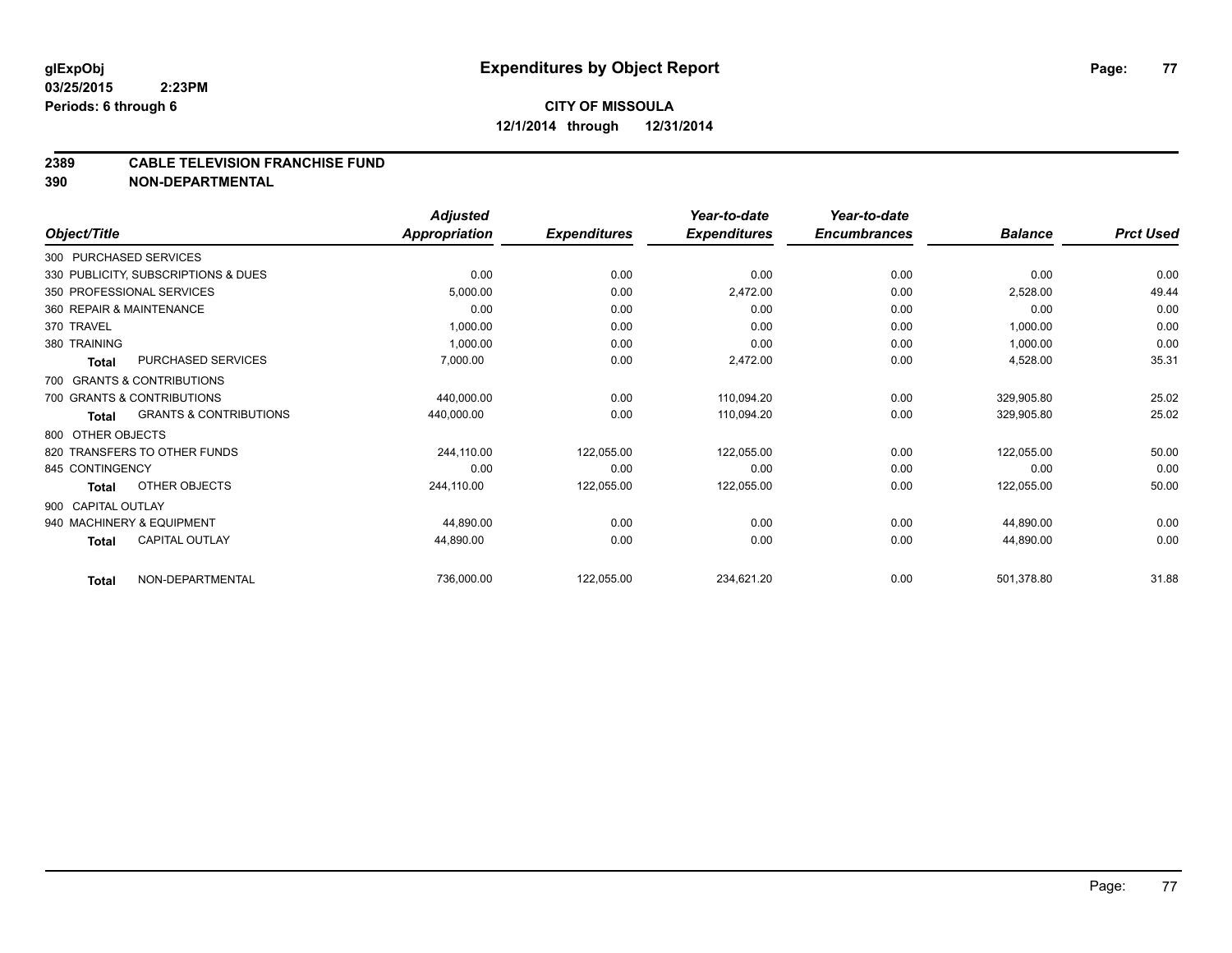# **2389 CABLE TELEVISION FRANCHISE FUND**

| Object/Title       |                                     | <b>Adjusted</b><br><b>Appropriation</b> | <b>Expenditures</b> | Year-to-date<br><b>Expenditures</b> | Year-to-date<br><b>Encumbrances</b> | <b>Balance</b> | <b>Prct Used</b> |
|--------------------|-------------------------------------|-----------------------------------------|---------------------|-------------------------------------|-------------------------------------|----------------|------------------|
|                    |                                     |                                         |                     |                                     |                                     |                |                  |
|                    | 300 PURCHASED SERVICES              |                                         |                     |                                     |                                     |                |                  |
|                    | 330 PUBLICITY, SUBSCRIPTIONS & DUES | 0.00                                    | 0.00                | 0.00                                | 0.00                                | 0.00           | 0.00             |
|                    | 350 PROFESSIONAL SERVICES           | 5,000.00                                | 0.00                | 2,472.00                            | 0.00                                | 2,528.00       | 49.44            |
|                    | 360 REPAIR & MAINTENANCE            | 0.00                                    | 0.00                | 0.00                                | 0.00                                | 0.00           | 0.00             |
| 370 TRAVEL         |                                     | 1,000.00                                | 0.00                | 0.00                                | 0.00                                | 1,000.00       | 0.00             |
| 380 TRAINING       |                                     | 1,000.00                                | 0.00                | 0.00                                | 0.00                                | 1,000.00       | 0.00             |
| Total              | PURCHASED SERVICES                  | 7,000.00                                | 0.00                | 2,472.00                            | 0.00                                | 4,528.00       | 35.31            |
|                    | 700 GRANTS & CONTRIBUTIONS          |                                         |                     |                                     |                                     |                |                  |
|                    | 700 GRANTS & CONTRIBUTIONS          | 440,000.00                              | 0.00                | 110,094.20                          | 0.00                                | 329,905.80     | 25.02            |
| Total              | <b>GRANTS &amp; CONTRIBUTIONS</b>   | 440,000.00                              | 0.00                | 110,094.20                          | 0.00                                | 329,905.80     | 25.02            |
| 800 OTHER OBJECTS  |                                     |                                         |                     |                                     |                                     |                |                  |
|                    | 820 TRANSFERS TO OTHER FUNDS        | 244,110.00                              | 122,055.00          | 122,055.00                          | 0.00                                | 122,055.00     | 50.00            |
| 845 CONTINGENCY    |                                     | 0.00                                    | 0.00                | 0.00                                | 0.00                                | 0.00           | 0.00             |
| Total              | OTHER OBJECTS                       | 244,110.00                              | 122,055.00          | 122,055.00                          | 0.00                                | 122,055.00     | 50.00            |
| 900 CAPITAL OUTLAY |                                     |                                         |                     |                                     |                                     |                |                  |
|                    | 940 MACHINERY & EQUIPMENT           | 44,890.00                               | 0.00                | 0.00                                | 0.00                                | 44,890.00      | 0.00             |
| Total              | <b>CAPITAL OUTLAY</b>               | 44,890.00                               | 0.00                | 0.00                                | 0.00                                | 44,890.00      | 0.00             |
| <b>Total</b>       | CABLE TELEVISION FRANCHISE FUND     | 736,000.00                              | 122,055.00          | 234,621.20                          | 0.00                                | 501,378.80     | 31.88            |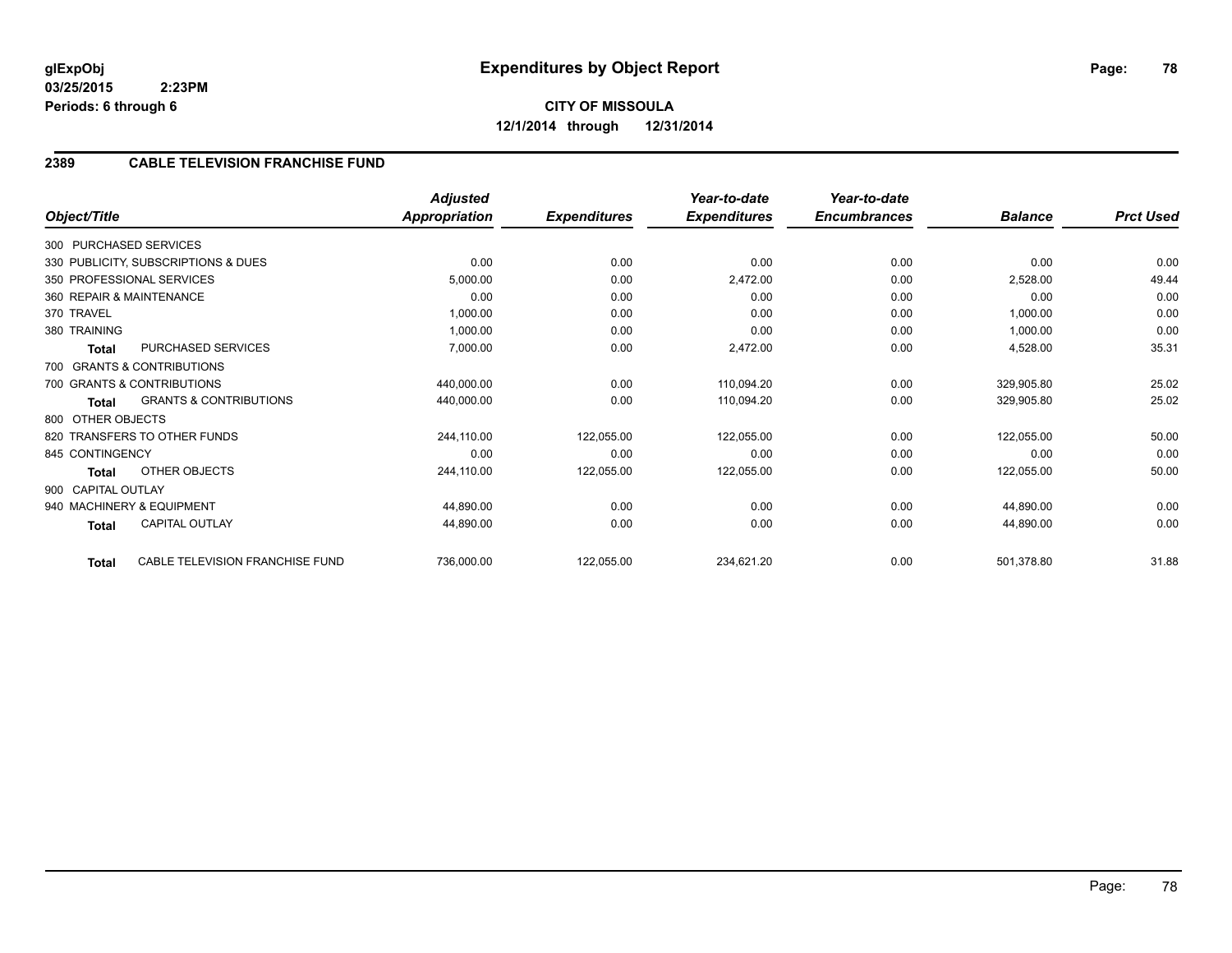# **2390 DRUG FORFEITURE FUND**

**290 POLICE**

|                                            | <b>Adjusted</b> |                     | Year-to-date        | Year-to-date        |                |                  |
|--------------------------------------------|-----------------|---------------------|---------------------|---------------------|----------------|------------------|
| Object/Title                               | Appropriation   | <b>Expenditures</b> | <b>Expenditures</b> | <b>Encumbrances</b> | <b>Balance</b> | <b>Prct Used</b> |
| 100 PERSONAL SERVICES                      |                 |                     |                     |                     |                |                  |
| 110 SALARIES AND WAGES                     | 0.00            | 0.00                | 0.00                | 0.00                | 0.00           | 0.00             |
| 120 OVERTIME/TERMINATION                   | 0.00            | 0.00                | 0.00                | 0.00                | 0.00           | 0.00             |
| 140 EMPLOYER CONTRIBUTIONS                 | 0.00            | 0.00                | 0.00                | 0.00                | 0.00           | 0.00             |
| PERSONAL SERVICES<br><b>Total</b>          | 0.00            | 0.00                | 0.00                | 0.00                | 0.00           | 0.00             |
| 200 SUPPLIES                               |                 |                     |                     |                     |                |                  |
| 210 OFFICE SUPPLIES                        | 0.00            | 0.00                | 0.00                | 0.00                | 0.00           | 0.00             |
| 220 OPERATING SUPPLIES                     | 3,000.00        | 1,485.34            | 14,131.71           | 0.00                | $-11,131.71$   | 471.06           |
| 230 REPAIR/MAINTENANCE                     | 3,000.00        | 0.00                | 0.00                | 0.00                | 3,000.00       | 0.00             |
| 231 GASOLINE                               | 500.00          | 0.00                | 0.00                | 0.00                | 500.00         | 0.00             |
| 240 OTHER SUPPLIES                         | 0.00            | 0.00                | 0.00                | 0.00                | 0.00           | 0.00             |
| <b>SUPPLIES</b><br><b>Total</b>            | 6,500.00        | 1,485.34            | 14,131.71           | 0.00                | $-7,631.71$    | 217.41           |
| 300 PURCHASED SERVICES                     |                 |                     |                     |                     |                |                  |
| 310 COMMUNICATIONS                         | 500.00          | 0.00                | 0.00                | 0.00                | 500.00         | 0.00             |
| 320 PRINTING & DUPLICATING                 | 300.00          | 0.00                | 0.00                | 0.00                | 300.00         | 0.00             |
| 330 PUBLICITY, SUBSCRIPTIONS & DUES        | 0.00            | 0.00                | 0.00                | 0.00                | 0.00           | 0.00             |
| 344 TELEPHONE SERVICE                      | 0.00            | 0.00                | 0.00                | 0.00                | 0.00           | 0.00             |
| 350 PROFESSIONAL SERVICES                  | 0.00            | 0.00                | 0.00                | 0.00                | 0.00           | 0.00             |
| 360 REPAIR & MAINTENANCE                   | 1,000.00        | 0.00                | 0.00                | 0.00                | 1,000.00       | 0.00             |
| 370 TRAVEL                                 | 4,000.00        | $-390.31$           | 71.19               | 0.00                | 3,928.81       | 1.78             |
| 380 TRAINING                               | 2,000.00        | 0.00                | 0.00                | 0.00                | 2,000.00       | 0.00             |
| 390 OTHER PURCHASED SERVICES               | 500.00          | 0.00                | 0.00                | 0.00                | 500.00         | 0.00             |
| PURCHASED SERVICES<br><b>Total</b>         | 8,300.00        | $-390.31$           | 71.19               | 0.00                | 8,228.81       | 0.86             |
| 500 FIXED CHARGES                          |                 |                     |                     |                     |                |                  |
| 500 FIXED CHARGES                          | 1,000.00        | 0.00                | 0.00                | 0.00                | 1,000.00       | 0.00             |
| <b>FIXED CHARGES</b><br>Total              | 1,000.00        | 0.00                | 0.00                | 0.00                | 1,000.00       | 0.00             |
| 700 GRANTS & CONTRIBUTIONS                 |                 |                     |                     |                     |                |                  |
| 700 GRANTS & CONTRIBUTIONS                 | 0.00            | 0.00                | 0.00                | 0.00                | 0.00           | 0.00             |
| <b>GRANTS &amp; CONTRIBUTIONS</b><br>Total | 0.00            | 0.00                | 0.00                | 0.00                | 0.00           | 0.00             |
| 800 OTHER OBJECTS                          |                 |                     |                     |                     |                |                  |
| 820 TRANSFERS TO OTHER FUNDS               | 0.00            | 0.00                | 0.00                | 0.00                | 0.00           | 0.00             |
| 845 CONTINGENCY                            | 0.00            | 0.00                | 0.00                | 0.00                | 0.00           | 0.00             |
| OTHER OBJECTS<br><b>Total</b>              | 0.00            | 0.00                | 0.00                | 0.00                | 0.00           | 0.00             |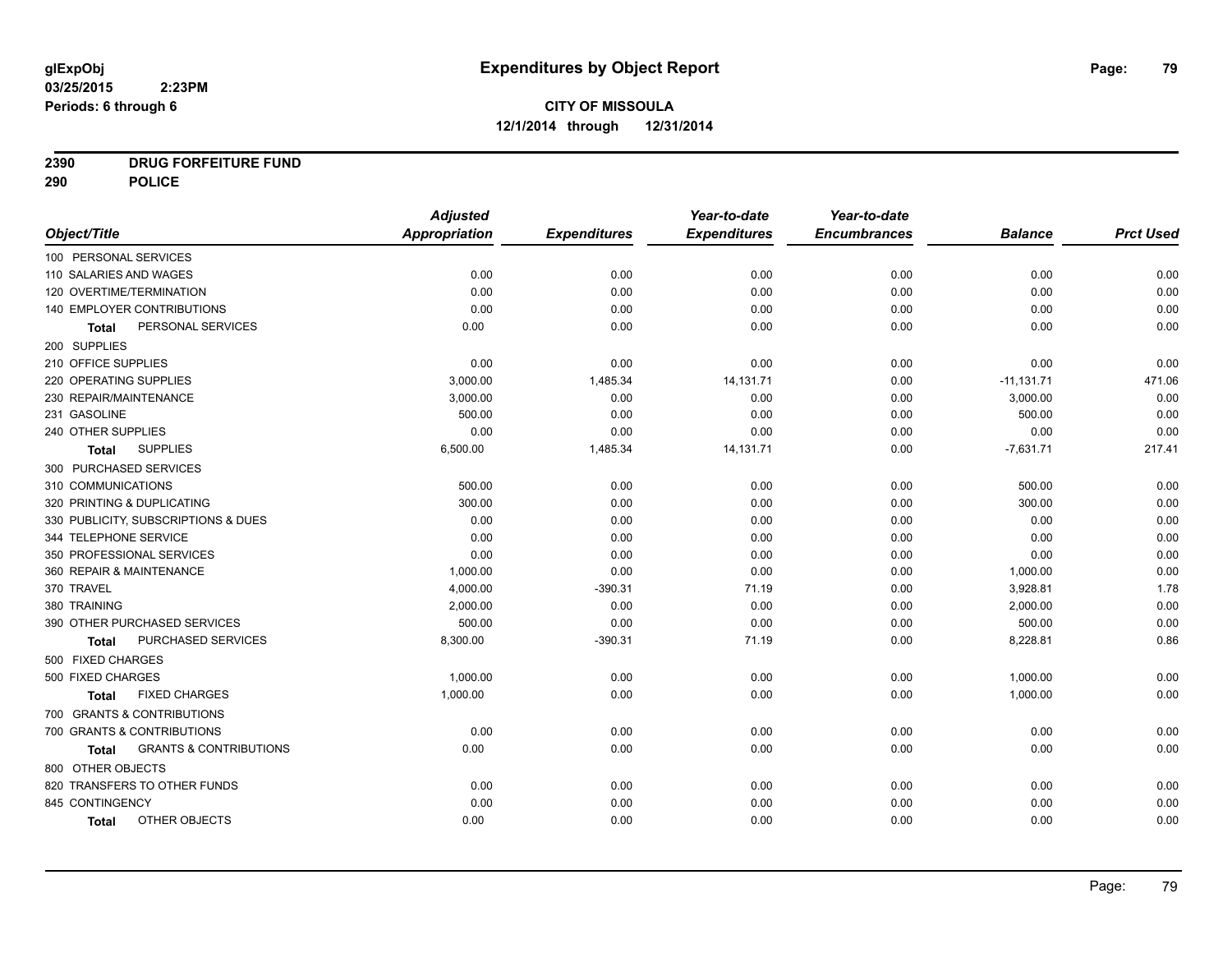# **CITY OF MISSOULA 12/1/2014 through 12/31/2014**

# **2390 DRUG FORFEITURE FUND**

**290 POLICE**

| Object/Title                          | <b>Adjusted</b><br>Appropriation | <b>Expenditures</b> | Year-to-date<br><b>Expenditures</b> | Year-to-date<br><b>Encumbrances</b> | <b>Balance</b> | <b>Prct Used</b> |
|---------------------------------------|----------------------------------|---------------------|-------------------------------------|-------------------------------------|----------------|------------------|
| 900 CAPITAL OUTLAY                    |                                  |                     |                                     |                                     |                |                  |
|                                       |                                  |                     |                                     |                                     |                |                  |
| 930 IMPROVEMENTS                      | 0.00                             | 0.00                | 0.00                                | 0.00                                | 0.00           | 0.00             |
| 940 MACHINERY & EQUIPMENT             | 12,000.00                        | 0.00                | 0.00                                | 0.00                                | 12,000.00      | 0.00             |
| <b>CAPITAL OUTLAY</b><br><b>Total</b> | 12.000.00                        | 0.00                | 0.00                                | 0.00                                | 12,000.00      | 0.00             |
| <b>POLICE</b><br><b>Total</b>         | 27,800.00                        | 1,095.03            | 14,202.90                           | 0.00                                | 13,597.10      | 51.09            |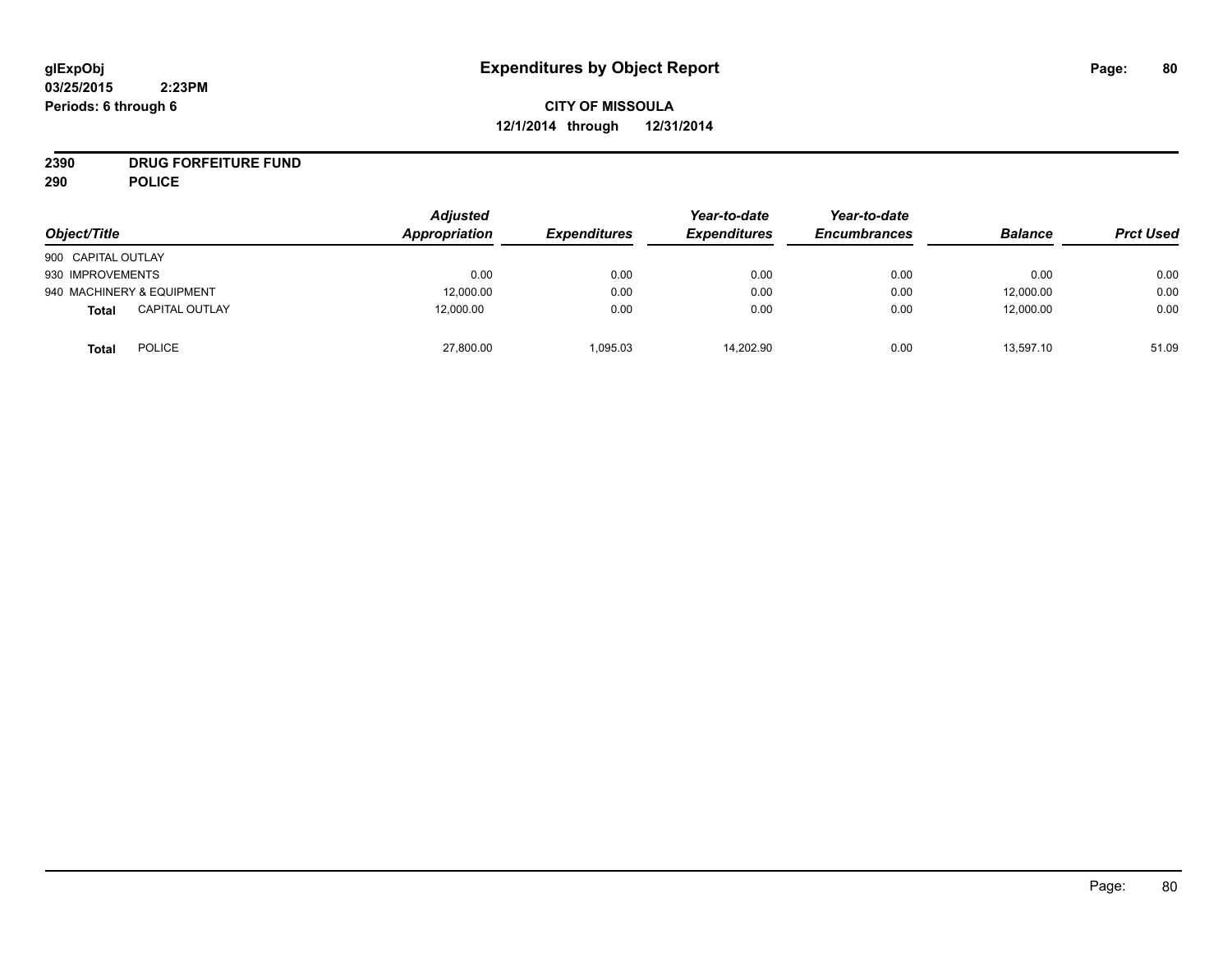# **CITY OF MISSOULA 12/1/2014 through 12/31/2014**

#### **2390 DRUG FORFEITURE FUND**

|                                                   | <b>Adjusted</b> |                     | Year-to-date        | Year-to-date        |                |                  |
|---------------------------------------------------|-----------------|---------------------|---------------------|---------------------|----------------|------------------|
| Object/Title                                      | Appropriation   | <b>Expenditures</b> | <b>Expenditures</b> | <b>Encumbrances</b> | <b>Balance</b> | <b>Prct Used</b> |
| 100 PERSONAL SERVICES                             |                 |                     |                     |                     |                |                  |
| 110 SALARIES AND WAGES                            | 0.00            | 0.00                | 0.00                | 0.00                | 0.00           | 0.00             |
| 120 OVERTIME/TERMINATION                          | 0.00            | 0.00                | 0.00                | 0.00                | 0.00           | 0.00             |
| <b>140 EMPLOYER CONTRIBUTIONS</b>                 | 0.00            | 0.00                | 0.00                | 0.00                | 0.00           | 0.00             |
| PERSONAL SERVICES<br><b>Total</b>                 | 0.00            | 0.00                | 0.00                | 0.00                | 0.00           | 0.00             |
| 200 SUPPLIES                                      |                 |                     |                     |                     |                |                  |
| 210 OFFICE SUPPLIES                               | 0.00            | 0.00                | 0.00                | 0.00                | 0.00           | 0.00             |
| 220 OPERATING SUPPLIES                            | 3,000.00        | 1,485.34            | 14,131.71           | 0.00                | $-11,131.71$   | 471.06           |
| 230 REPAIR/MAINTENANCE                            | 3,000.00        | 0.00                | 0.00                | 0.00                | 3,000.00       | 0.00             |
| 231 GASOLINE                                      | 500.00          | 0.00                | 0.00                | 0.00                | 500.00         | 0.00             |
| 240 OTHER SUPPLIES                                | 0.00            | 0.00                | 0.00                | 0.00                | 0.00           | 0.00             |
| <b>SUPPLIES</b><br>Total                          | 6,500.00        | 1,485.34            | 14,131.71           | 0.00                | $-7,631.71$    | 217.41           |
| 300 PURCHASED SERVICES                            |                 |                     |                     |                     |                |                  |
| 310 COMMUNICATIONS                                | 500.00          | 0.00                | 0.00                | 0.00                | 500.00         | 0.00             |
| 320 PRINTING & DUPLICATING                        | 300.00          | 0.00                | 0.00                | 0.00                | 300.00         | 0.00             |
| 330 PUBLICITY, SUBSCRIPTIONS & DUES               | 0.00            | 0.00                | 0.00                | 0.00                | 0.00           | 0.00             |
| 344 TELEPHONE SERVICE                             | 0.00            | 0.00                | 0.00                | 0.00                | 0.00           | 0.00             |
| 350 PROFESSIONAL SERVICES                         | 0.00            | 0.00                | 0.00                | 0.00                | 0.00           | 0.00             |
| 360 REPAIR & MAINTENANCE                          | 1,000.00        | 0.00                | 0.00                | 0.00                | 1,000.00       | 0.00             |
| 370 TRAVEL                                        | 4,000.00        | $-390.31$           | 71.19               | 0.00                | 3,928.81       | 1.78             |
| 380 TRAINING                                      | 2,000.00        | 0.00                | 0.00                | 0.00                | 2,000.00       | 0.00             |
| 390 OTHER PURCHASED SERVICES                      | 500.00          | 0.00                | 0.00                | 0.00                | 500.00         | 0.00             |
| PURCHASED SERVICES<br>Total                       | 8,300.00        | $-390.31$           | 71.19               | 0.00                | 8,228.81       | 0.86             |
| 500 FIXED CHARGES                                 |                 |                     |                     |                     |                |                  |
| 500 FIXED CHARGES                                 | 1,000.00        | 0.00                | 0.00                | 0.00                | 1,000.00       | 0.00             |
| <b>FIXED CHARGES</b><br><b>Total</b>              | 1,000.00        | 0.00                | 0.00                | 0.00                | 1,000.00       | 0.00             |
| 700 GRANTS & CONTRIBUTIONS                        |                 |                     |                     |                     |                |                  |
| 700 GRANTS & CONTRIBUTIONS                        | 0.00            | 0.00                | 0.00                | 0.00                | 0.00           | 0.00             |
| <b>GRANTS &amp; CONTRIBUTIONS</b><br><b>Total</b> | 0.00            | 0.00                | 0.00                | 0.00                | 0.00           | 0.00             |
| 800 OTHER OBJECTS                                 |                 |                     |                     |                     |                |                  |
| 820 TRANSFERS TO OTHER FUNDS                      | 0.00            | 0.00                | 0.00                | 0.00                | 0.00           | 0.00             |
| 845 CONTINGENCY                                   | 0.00            | 0.00                | 0.00                | 0.00                | 0.00           | 0.00             |
| OTHER OBJECTS<br><b>Total</b>                     | 0.00            | 0.00                | 0.00                | 0.00                | 0.00           | 0.00             |
| 900 CAPITAL OUTLAY                                |                 |                     |                     |                     |                |                  |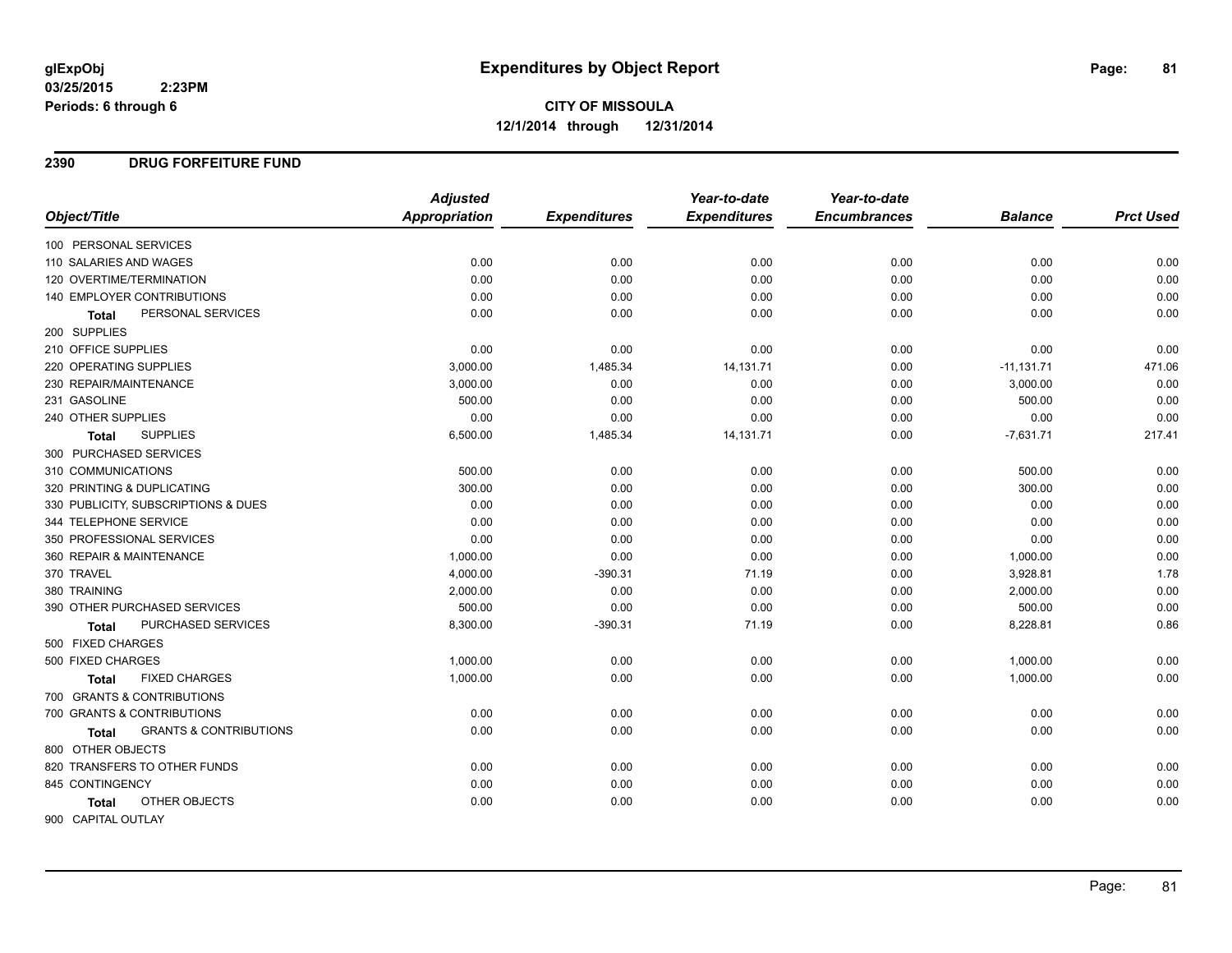**CITY OF MISSOULA 12/1/2014 through 12/31/2014**

#### **2390 DRUG FORFEITURE FUND**

|                                      | <b>Adjusted</b> |                     | Year-to-date        | Year-to-date        |                |                  |
|--------------------------------------|-----------------|---------------------|---------------------|---------------------|----------------|------------------|
| Object/Title                         | Appropriation   | <b>Expenditures</b> | <b>Expenditures</b> | <b>Encumbrances</b> | <b>Balance</b> | <b>Prct Used</b> |
| 930 IMPROVEMENTS                     | 0.00            | 0.00                | 0.00                | 0.00                | 0.00           | 0.00             |
| 940 MACHINERY & EQUIPMENT            | 12,000.00       | 0.00                | 0.00                | 0.00                | 12,000.00      | 0.00             |
| <b>CAPITAL OUTLAY</b><br>Total       | 12,000.00       | 0.00                | 0.00                | 0.00                | 12,000.00      | 0.00             |
| DRUG FORFEITURE FUND<br><b>Total</b> | 27,800.00       | 1.095.03            | 14.202.90           | 0.00                | 13.597.10      | 51.09            |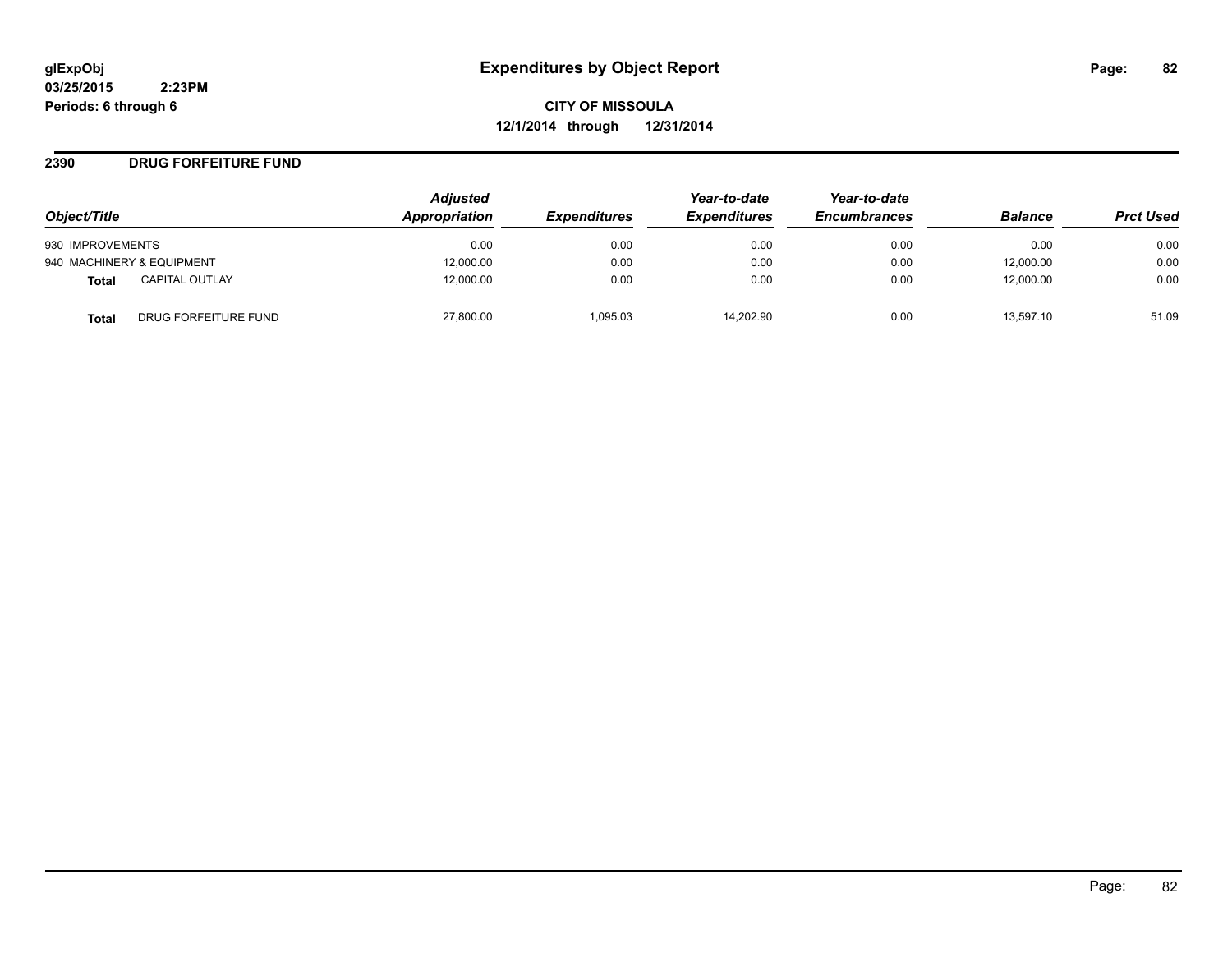**2394 BUILDING INSPECTION FUND**

**310 BUILDING INSPECTION**

|                                           | <b>Adjusted</b>      |                     | Year-to-date        | Year-to-date        |                |                  |
|-------------------------------------------|----------------------|---------------------|---------------------|---------------------|----------------|------------------|
| Object/Title                              | <b>Appropriation</b> | <b>Expenditures</b> | <b>Expenditures</b> | <b>Encumbrances</b> | <b>Balance</b> | <b>Prct Used</b> |
| 100 PERSONAL SERVICES                     |                      |                     |                     |                     |                |                  |
| 110 SALARIES AND WAGES                    | 635,518.00           | 36,075.29           | 183,552.34          | 0.00                | 451,965.66     | 28.88            |
| 120 OVERTIME/TERMINATION                  | 500.00               | 0.00                | 0.00                | 0.00                | 500.00         | 0.00             |
| 130 OTHER                                 | 19,836.00            | 0.00                | 0.00                | 0.00                | 19,836.00      | 0.00             |
| <b>140 EMPLOYER CONTRIBUTIONS</b>         | 212,966.00           | 13,264.29           | 75,295.69           | 0.00                | 137,670.31     | 35.36            |
| <b>141 STATE RETIREMENT CONTRIBUTIONS</b> | 0.00                 | 36.08               | 228.06              | 0.00                | $-228.06$      | 0.00             |
| PERSONAL SERVICES<br>Total                | 868,820.00           | 49,375.66           | 259,076.09          | 0.00                | 609,743.91     | 29.82            |
| 200 SUPPLIES                              |                      |                     |                     |                     |                |                  |
| 210 OFFICE SUPPLIES                       | 2,200.00             | 460.75              | 1,954.40            | 0.00                | 245.60         | 88.84            |
| 220 OPERATING SUPPLIES                    | 10,500.00            | 3,743.30            | 5,631.03            | 0.00                | 4,868.97       | 53.63            |
| 230 REPAIR/MAINTENANCE                    | 3,000.00             | 5.50                | 15.84               | 0.00                | 2,984.16       | 0.53             |
| 231 GASOLINE                              | 11,475.00            | 1,204.01            | 3,083.37            | 0.00                | 8,391.63       | 26.87            |
| 250 SUPPLIES FOR RESALE                   | 500.00               | 0.00                | 0.00                | 0.00                | 500.00         | 0.00             |
| <b>SUPPLIES</b><br><b>Total</b>           | 27,675.00            | 5,413.56            | 10,684.64           | 0.00                | 16,990.36      | 38.61            |
| 300 PURCHASED SERVICES                    |                      |                     |                     |                     |                |                  |
| 310 COMMUNICATIONS                        | 1,000.00             | 0.00                | 0.00                | 0.00                | 1,000.00       | 0.00             |
| 320 PRINTING & DUPLICATING                | 7,600.00             | 69.90               | 1,529.80            | 0.00                | 6,070.20       | 20.13            |
| 330 PUBLICITY, SUBSCRIPTIONS & DUES       | 2,100.00             | 250.00              | 1,120.76            | 0.00                | 979.24         | 53.37            |
| 344 TELEPHONE SERVICE                     | 16,198.00            | 2,443.85            | 7,898.61            | 0.00                | 8,299.39       | 48.76            |
| 350 PROFESSIONAL SERVICES                 | 5,300.00             | 2,692.41            | 9,971.50            | 0.00                | $-4,671.50$    | 188.14           |
| 360 REPAIR & MAINTENANCE                  | 33,378.00            | 1,842.81            | 2,038.45            | 0.00                | 31,339.55      | 6.11             |
| 370 TRAVEL                                | 10,025.00            | 445.44              | 560.44              | 0.00                | 9,464.56       | 5.59             |
| 380 TRAINING                              | 6,500.00             | 336.96              | 799.40              | 0.00                | 5,700.60       | 12.30            |
| PURCHASED SERVICES<br><b>Total</b>        | 82,101.00            | 8,081.37            | 23,918.96           | 0.00                | 58,182.04      | 29.13            |
| 500 FIXED CHARGES                         |                      |                     |                     |                     |                |                  |
| 500 FIXED CHARGES                         | 259,008.00           | 122,504.00          | 124,559.44          | 0.00                | 134,448.56     | 48.09            |
| 550 MERCHANT SERVICE FEES                 | 0.00                 | 2,591.21            | 6,064.76            | 0.00                | $-6,064.76$    | 0.00             |
| <b>FIXED CHARGES</b><br><b>Total</b>      | 259,008.00           | 125,095.21          | 130,624.20          | 0.00                | 128,383.80     | 50.43            |
| 600 DEBT SERVICE                          |                      |                     |                     |                     |                |                  |
| 620 INTEREST / SERVICE FEES               | 0.00                 | 0.00                | 0.00                | 0.00                | 0.00           | 0.00             |
| <b>DEBT SERVICE</b><br><b>Total</b>       | 0.00                 | 0.00                | 0.00                | 0.00                | 0.00           | 0.00             |
| 900 CAPITAL OUTLAY                        |                      |                     |                     |                     |                |                  |
| 940 MACHINERY & EQUIPMENT                 | 0.00                 | 0.00                | 20,219.00           | 0.00                | $-20,219.00$   | 0.00             |
|                                           |                      |                     |                     |                     |                |                  |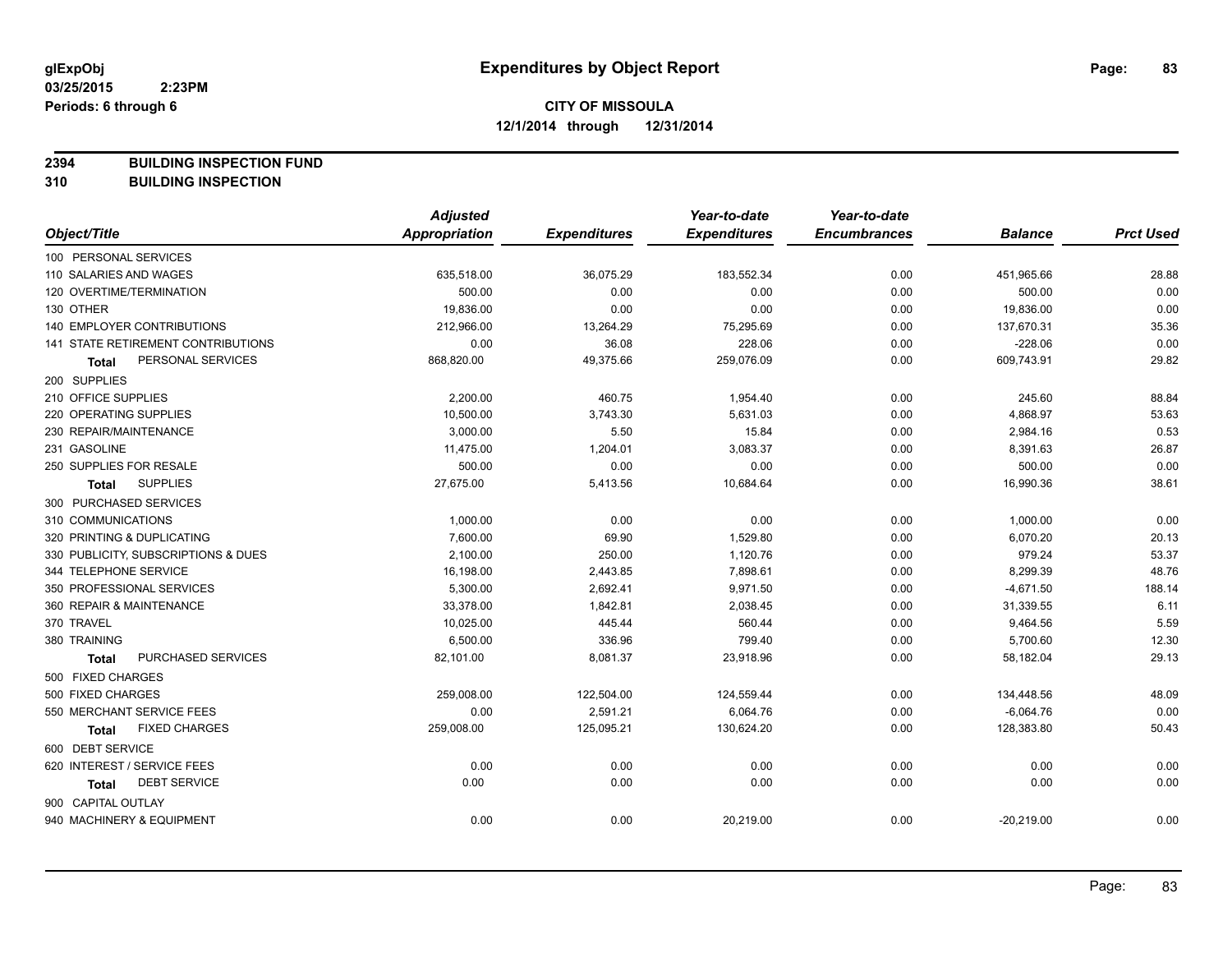# **2394 BUILDING INSPECTION FUND**

**310 BUILDING INSPECTION**

|              |                            | <b>Adjusted</b> |                            | Year-to-date<br><b>Expenditures</b> | Year-to-date<br><b>Encumbrances</b> |                | <b>Prct Used</b> |
|--------------|----------------------------|-----------------|----------------------------|-------------------------------------|-------------------------------------|----------------|------------------|
| Object/Title |                            | Appropriation   | <i><b>Expenditures</b></i> |                                     |                                     | <b>Balance</b> |                  |
| Tota.        | CAPITAL OUTLAY             | 0.00            | 0.00                       | 20,219.00                           | 0.00                                | $-20,219.00$   | 0.00             |
| <b>Total</b> | <b>BUILDING INSPECTION</b> | .237,604.00     | 187,965.80                 | 444.522.89                          | 0.00                                | 793,081.11     | 35.92            |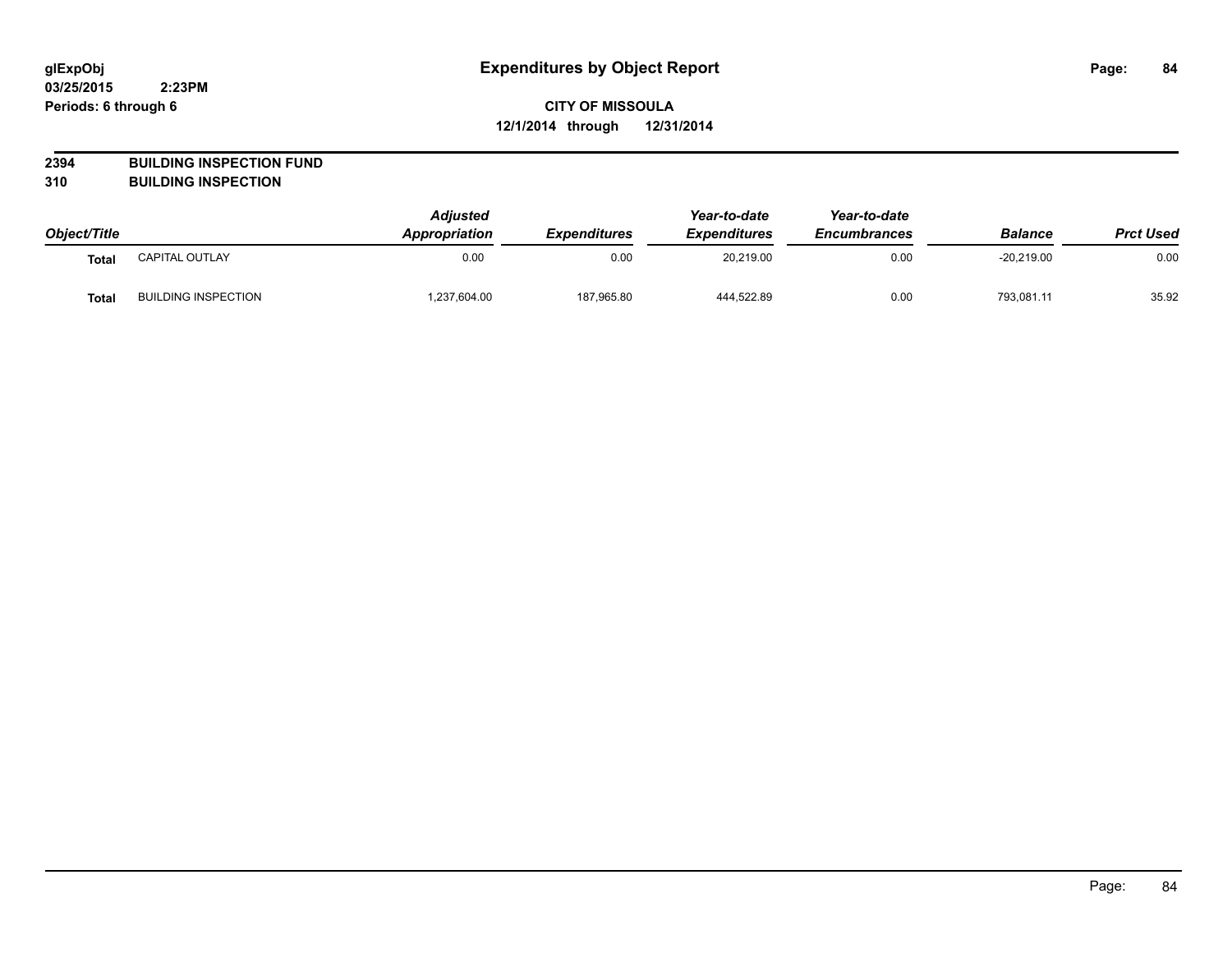#### **2394 BUILDING INSPECTION FUND**

|                                           | <b>Adjusted</b> |                     | Year-to-date        | Year-to-date        |                |                  |
|-------------------------------------------|-----------------|---------------------|---------------------|---------------------|----------------|------------------|
| Object/Title                              | Appropriation   | <b>Expenditures</b> | <b>Expenditures</b> | <b>Encumbrances</b> | <b>Balance</b> | <b>Prct Used</b> |
| 100 PERSONAL SERVICES                     |                 |                     |                     |                     |                |                  |
| 110 SALARIES AND WAGES                    | 635,518.00      | 36,075.29           | 183,552.34          | 0.00                | 451,965.66     | 28.88            |
| 120 OVERTIME/TERMINATION                  | 500.00          | 0.00                | 0.00                | 0.00                | 500.00         | 0.00             |
| 130 OTHER                                 | 19,836.00       | 0.00                | 0.00                | 0.00                | 19,836.00      | 0.00             |
| <b>140 EMPLOYER CONTRIBUTIONS</b>         | 212,966.00      | 13,264.29           | 75,295.69           | 0.00                | 137,670.31     | 35.36            |
| <b>141 STATE RETIREMENT CONTRIBUTIONS</b> | 0.00            | 36.08               | 228.06              | 0.00                | $-228.06$      | 0.00             |
| PERSONAL SERVICES<br><b>Total</b>         | 868,820.00      | 49,375.66           | 259,076.09          | 0.00                | 609,743.91     | 29.82            |
| 200 SUPPLIES                              |                 |                     |                     |                     |                |                  |
| 210 OFFICE SUPPLIES                       | 2,200.00        | 460.75              | 1,954.40            | 0.00                | 245.60         | 88.84            |
| 220 OPERATING SUPPLIES                    | 10,500.00       | 3,743.30            | 5,631.03            | 0.00                | 4,868.97       | 53.63            |
| 230 REPAIR/MAINTENANCE                    | 3,000.00        | 5.50                | 15.84               | 0.00                | 2,984.16       | 0.53             |
| 231 GASOLINE                              | 11,475.00       | 1,204.01            | 3,083.37            | 0.00                | 8,391.63       | 26.87            |
| 250 SUPPLIES FOR RESALE                   | 500.00          | 0.00                | 0.00                | 0.00                | 500.00         | 0.00             |
| <b>SUPPLIES</b><br><b>Total</b>           | 27,675.00       | 5,413.56            | 10,684.64           | 0.00                | 16,990.36      | 38.61            |
| 300 PURCHASED SERVICES                    |                 |                     |                     |                     |                |                  |
| 310 COMMUNICATIONS                        | 1,000.00        | 0.00                | 0.00                | 0.00                | 1,000.00       | 0.00             |
| 320 PRINTING & DUPLICATING                | 7,600.00        | 69.90               | 1,529.80            | 0.00                | 6,070.20       | 20.13            |
| 330 PUBLICITY, SUBSCRIPTIONS & DUES       | 2,100.00        | 250.00              | 1,120.76            | 0.00                | 979.24         | 53.37            |
| 344 TELEPHONE SERVICE                     | 16,198.00       | 2,443.85            | 7,898.61            | 0.00                | 8,299.39       | 48.76            |
| 350 PROFESSIONAL SERVICES                 | 5,300.00        | 2,692.41            | 9,971.50            | 0.00                | $-4,671.50$    | 188.14           |
| 360 REPAIR & MAINTENANCE                  | 33,378.00       | 1,842.81            | 2,038.45            | 0.00                | 31,339.55      | 6.11             |
| 370 TRAVEL                                | 10,025.00       | 445.44              | 560.44              | 0.00                | 9,464.56       | 5.59             |
| 380 TRAINING                              | 6,500.00        | 336.96              | 799.40              | 0.00                | 5,700.60       | 12.30            |
| PURCHASED SERVICES<br><b>Total</b>        | 82,101.00       | 8,081.37            | 23,918.96           | 0.00                | 58,182.04      | 29.13            |
| 500 FIXED CHARGES                         |                 |                     |                     |                     |                |                  |
| 500 FIXED CHARGES                         | 259,008.00      | 122,504.00          | 124,559.44          | 0.00                | 134,448.56     | 48.09            |
| 550 MERCHANT SERVICE FEES                 | 0.00            | 2,591.21            | 6,064.76            | 0.00                | $-6,064.76$    | 0.00             |
| <b>FIXED CHARGES</b><br>Total             | 259,008.00      | 125,095.21          | 130,624.20          | 0.00                | 128,383.80     | 50.43            |
| 600 DEBT SERVICE                          |                 |                     |                     |                     |                |                  |
| 620 INTEREST / SERVICE FEES               | 0.00            | 0.00                | 0.00                | 0.00                | 0.00           | 0.00             |
| <b>DEBT SERVICE</b><br>Total              | 0.00            | 0.00                | 0.00                | 0.00                | 0.00           | 0.00             |
| 900 CAPITAL OUTLAY                        |                 |                     |                     |                     |                |                  |
| 940 MACHINERY & EQUIPMENT                 | 0.00            | 0.00                | 20,219.00           | 0.00                | $-20,219.00$   | 0.00             |
| <b>CAPITAL OUTLAY</b><br>Total            | 0.00            | 0.00                | 20,219.00           | 0.00                | $-20,219.00$   | 0.00             |
|                                           |                 |                     |                     |                     |                |                  |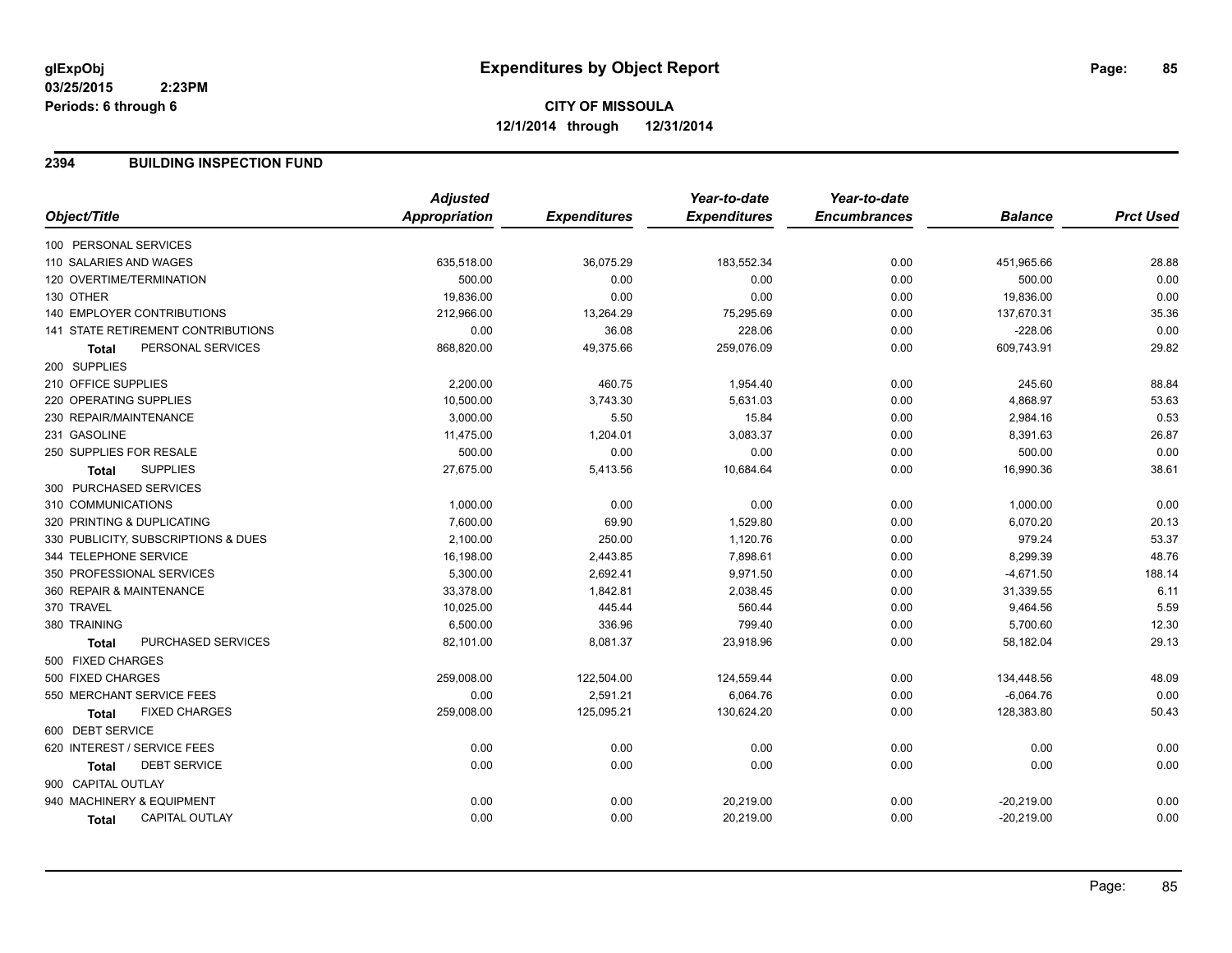| glExpObj             |        |
|----------------------|--------|
| <b>03/25/2015</b>    | 2:23PM |
| Periods: 6 through 6 |        |

| Total | JILDING INSPECTION FUND<br>Βl | 2270400<br>∵.o∪4.∪u | 187.965.80<br>. | 444.522.89 | 0.00 | $\overline{z}$<br>- 793.06 . | 35.92 |
|-------|-------------------------------|---------------------|-----------------|------------|------|------------------------------|-------|
|       |                               |                     |                 |            |      |                              |       |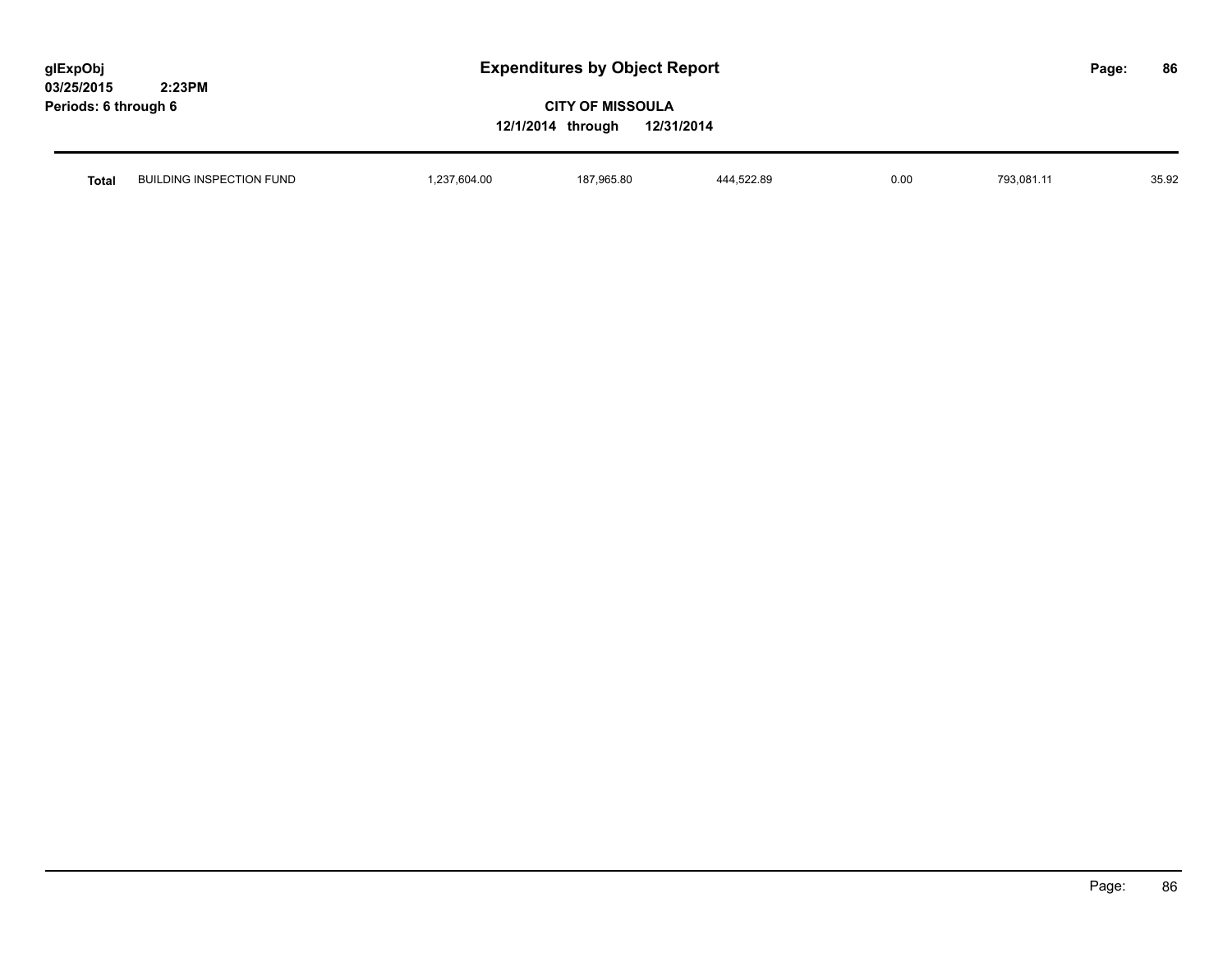#### **2395 CITY GRANTS & PROGRAM INCOME FUND**

**390 NON-DEPARTMENTAL**

| Object/Title           |                                   | <b>Adjusted</b><br><b>Appropriation</b> | <b>Expenditures</b> | Year-to-date<br><b>Expenditures</b> | Year-to-date<br><b>Encumbrances</b> | <b>Balance</b> | <b>Prct Used</b> |
|------------------------|-----------------------------------|-----------------------------------------|---------------------|-------------------------------------|-------------------------------------|----------------|------------------|
| 300 PURCHASED SERVICES |                                   |                                         |                     |                                     |                                     |                |                  |
|                        | 350 PROFESSIONAL SERVICES         | 2.103.00                                | 0.00                | 0.00                                | 0.00                                | 2,103.00       | 0.00             |
| <b>Total</b>           | <b>PURCHASED SERVICES</b>         | 2,103.00                                | 0.00                | 0.00                                | 0.00                                | 2,103.00       | 0.00             |
|                        | 700 GRANTS & CONTRIBUTIONS        |                                         |                     |                                     |                                     |                |                  |
|                        | 700 GRANTS & CONTRIBUTIONS        | 0.00                                    | 0.00                | 0.00                                | 0.00                                | 0.00           | 0.00             |
| <b>Total</b>           | <b>GRANTS &amp; CONTRIBUTIONS</b> | 0.00                                    | 0.00                | 0.00                                | 0.00                                | 0.00           | 0.00             |
| 800 OTHER OBJECTS      |                                   |                                         |                     |                                     |                                     |                |                  |
|                        | 820 TRANSFERS TO OTHER FUNDS      | 0.00                                    | 0.00                | 0.00                                | 0.00                                | 0.00           | 0.00             |
| 845 CONTINGENCY        |                                   | 0.00                                    | 0.00                | 0.00                                | 0.00                                | 0.00           | 0.00             |
| <b>Total</b>           | OTHER OBJECTS                     | 0.00                                    | 0.00                | 0.00                                | 0.00                                | 0.00           | 0.00             |
| <b>Total</b>           | NON-DEPARTMENTAL                  | 2,103.00                                | 0.00                | 0.00                                | 0.00                                | 2,103.00       | 0.00             |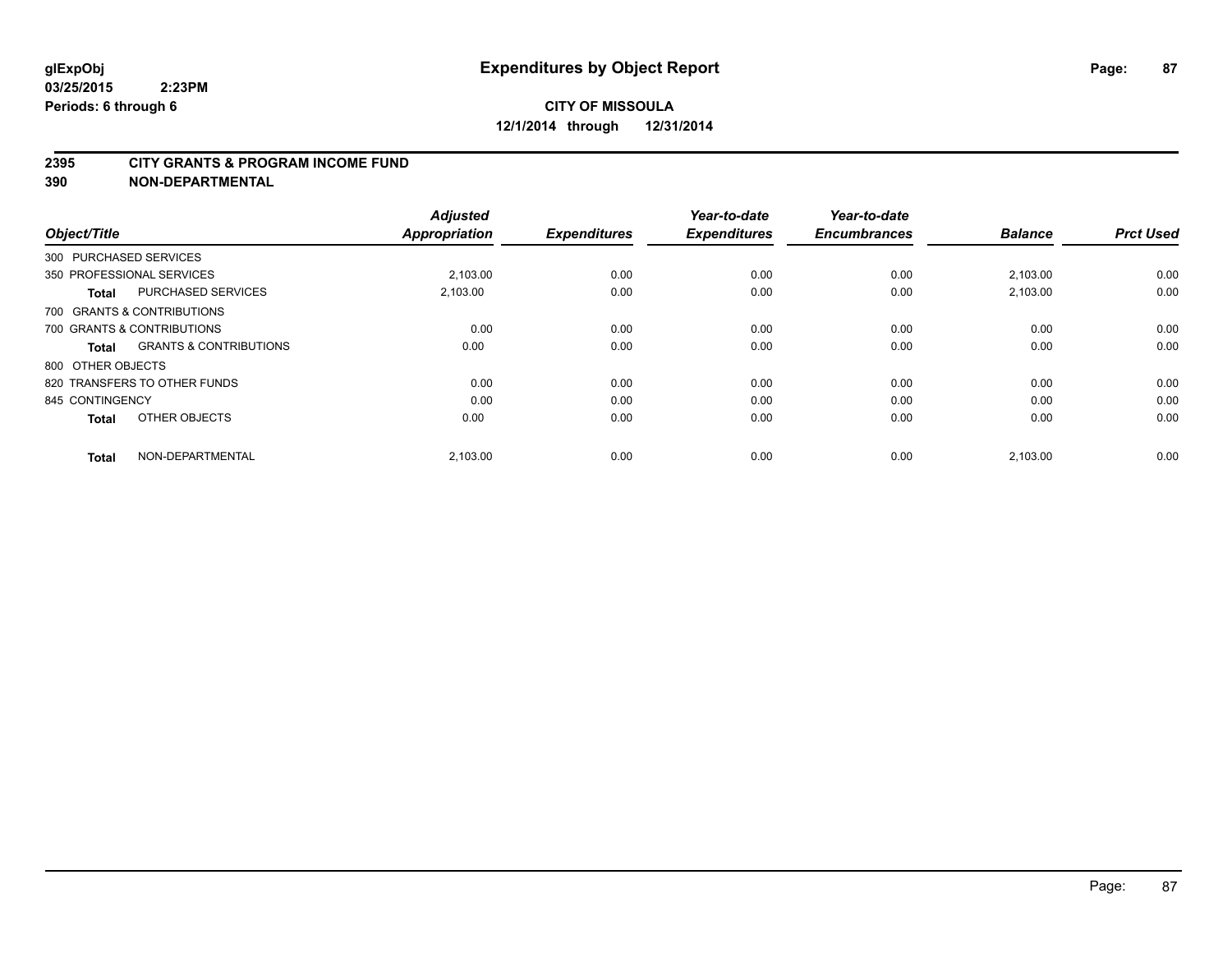# **CITY OF MISSOULA 12/1/2014 through 12/31/2014**

# **2395 CITY GRANTS & PROGRAM INCOME FUND**

| Object/Title           |                                   | <b>Adjusted</b><br><b>Appropriation</b> | <b>Expenditures</b> | Year-to-date<br><b>Expenditures</b> | Year-to-date<br><b>Encumbrances</b> | <b>Balance</b> | <b>Prct Used</b> |
|------------------------|-----------------------------------|-----------------------------------------|---------------------|-------------------------------------|-------------------------------------|----------------|------------------|
| 300 PURCHASED SERVICES |                                   |                                         |                     |                                     |                                     |                |                  |
|                        | 350 PROFESSIONAL SERVICES         | 2,103.00                                | 0.00                | 0.00                                | 0.00                                | 2,103.00       | 0.00             |
| <b>Total</b>           | <b>PURCHASED SERVICES</b>         | 2,103.00                                | 0.00                | 0.00                                | 0.00                                | 2,103.00       | 0.00             |
|                        | 700 GRANTS & CONTRIBUTIONS        |                                         |                     |                                     |                                     |                |                  |
|                        | 700 GRANTS & CONTRIBUTIONS        | 0.00                                    | 0.00                | 0.00                                | 0.00                                | 0.00           | 0.00             |
| Total                  | <b>GRANTS &amp; CONTRIBUTIONS</b> | 0.00                                    | 0.00                | 0.00                                | 0.00                                | 0.00           | 0.00             |
| 800 OTHER OBJECTS      |                                   |                                         |                     |                                     |                                     |                |                  |
|                        | 820 TRANSFERS TO OTHER FUNDS      | 0.00                                    | 0.00                | 0.00                                | 0.00                                | 0.00           | 0.00             |
| 845 CONTINGENCY        |                                   | 0.00                                    | 0.00                | 0.00                                | 0.00                                | 0.00           | 0.00             |
| <b>Total</b>           | OTHER OBJECTS                     | 0.00                                    | 0.00                | 0.00                                | 0.00                                | 0.00           | 0.00             |
| <b>Total</b>           | CITY GRANTS & PROGRAM INCOME FUN  | 2.103.00                                | 0.00                | 0.00                                | 0.00                                | 2.103.00       | 0.00             |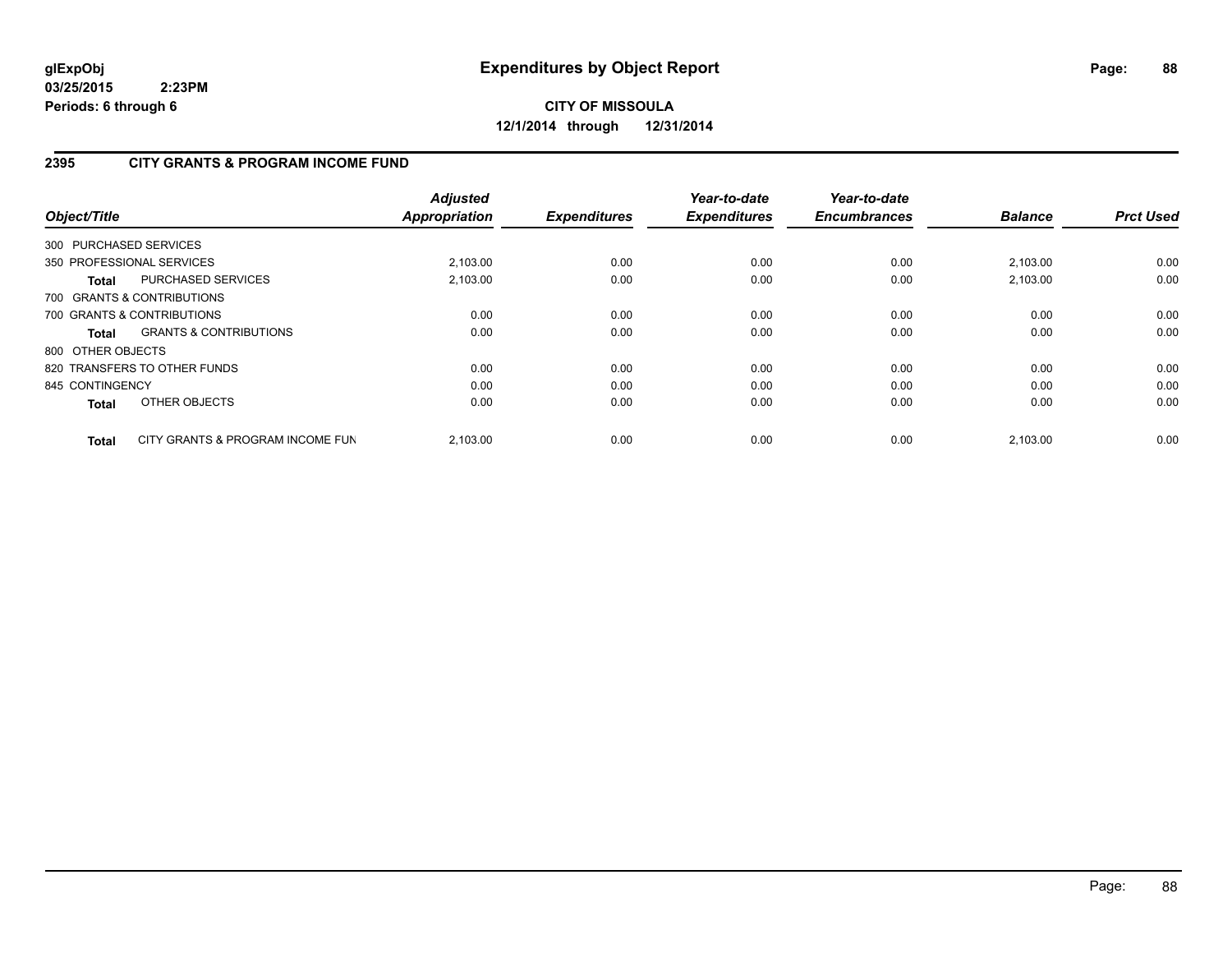#### **2396 ENERGY EFFICIENCY REVOLVING LOAN FUND**

**390 NON-DEPARTMENTAL**

| Object/Title |                                   | <b>Adjusted</b><br>Appropriation | <b>Expenditures</b> | Year-to-date<br><b>Expenditures</b> | Year-to-date<br><b>Encumbrances</b> | <b>Balance</b> | <b>Prct Used</b> |
|--------------|-----------------------------------|----------------------------------|---------------------|-------------------------------------|-------------------------------------|----------------|------------------|
|              | 700 GRANTS & CONTRIBUTIONS        |                                  |                     |                                     |                                     |                |                  |
|              | 700 GRANTS & CONTRIBUTIONS        | 0.00                             | 0.00                | 0.00                                | 0.00                                | 0.00           | 0.00             |
| <b>Total</b> | <b>GRANTS &amp; CONTRIBUTIONS</b> | 0.00                             | 0.00                | 0.00                                | 0.00                                | 0.00           | 0.00             |
| <b>Total</b> | NON-DEPARTMENTAL                  | 0.00                             | 0.00                | 0.00                                | 0.00                                | 0.00           | 0.00             |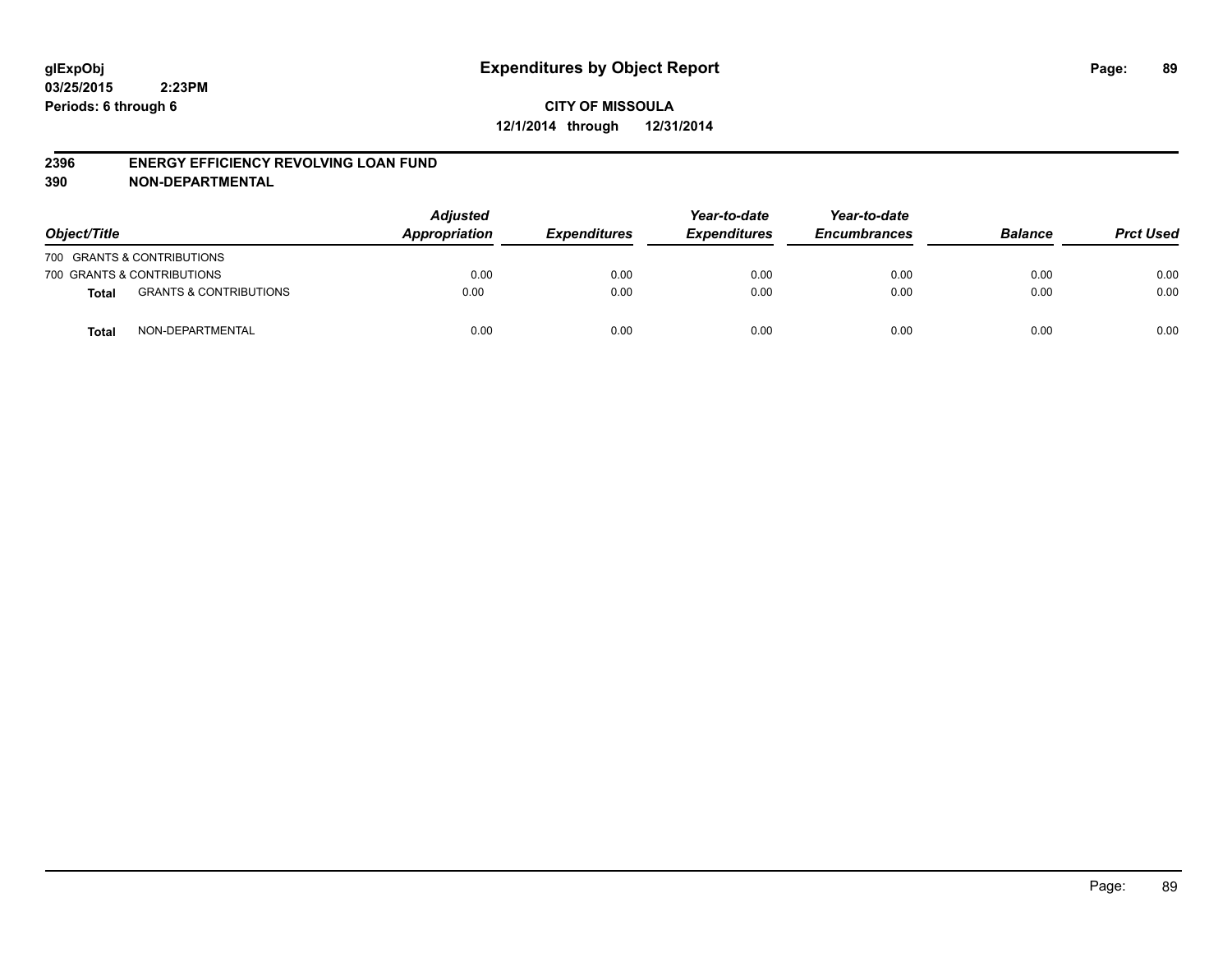# **glExpObj Expenditures by Object Report Page: 90**

**03/25/2015 2:23PM Periods: 6 through 6**

**12/1/2014 through 12/31/2014**

## **2396 ENERGY EFFICIENCY REVOLVING LOAN FUND**

| Object/Title |                                         | <b>Adjusted</b><br>Appropriation | <b>Expenditures</b> | Year-to-date<br><b>Expenditures</b> | Year-to-date<br><b>Encumbrances</b> | <b>Balance</b> | <b>Prct Used</b> |
|--------------|-----------------------------------------|----------------------------------|---------------------|-------------------------------------|-------------------------------------|----------------|------------------|
|              | 700 GRANTS & CONTRIBUTIONS              |                                  |                     |                                     |                                     |                |                  |
|              | 700 GRANTS & CONTRIBUTIONS              | 0.00                             | 0.00                | 0.00                                | 0.00                                | 0.00           | 0.00             |
| <b>Total</b> | <b>GRANTS &amp; CONTRIBUTIONS</b>       | 0.00                             | 0.00                | 0.00                                | 0.00                                | 0.00           | 0.00             |
| <b>Total</b> | <b>ENERGY EFFICIENCY REVOLVING LOAN</b> | 0.00                             | 0.00                | 0.00                                | 0.00                                | 0.00           | 0.00             |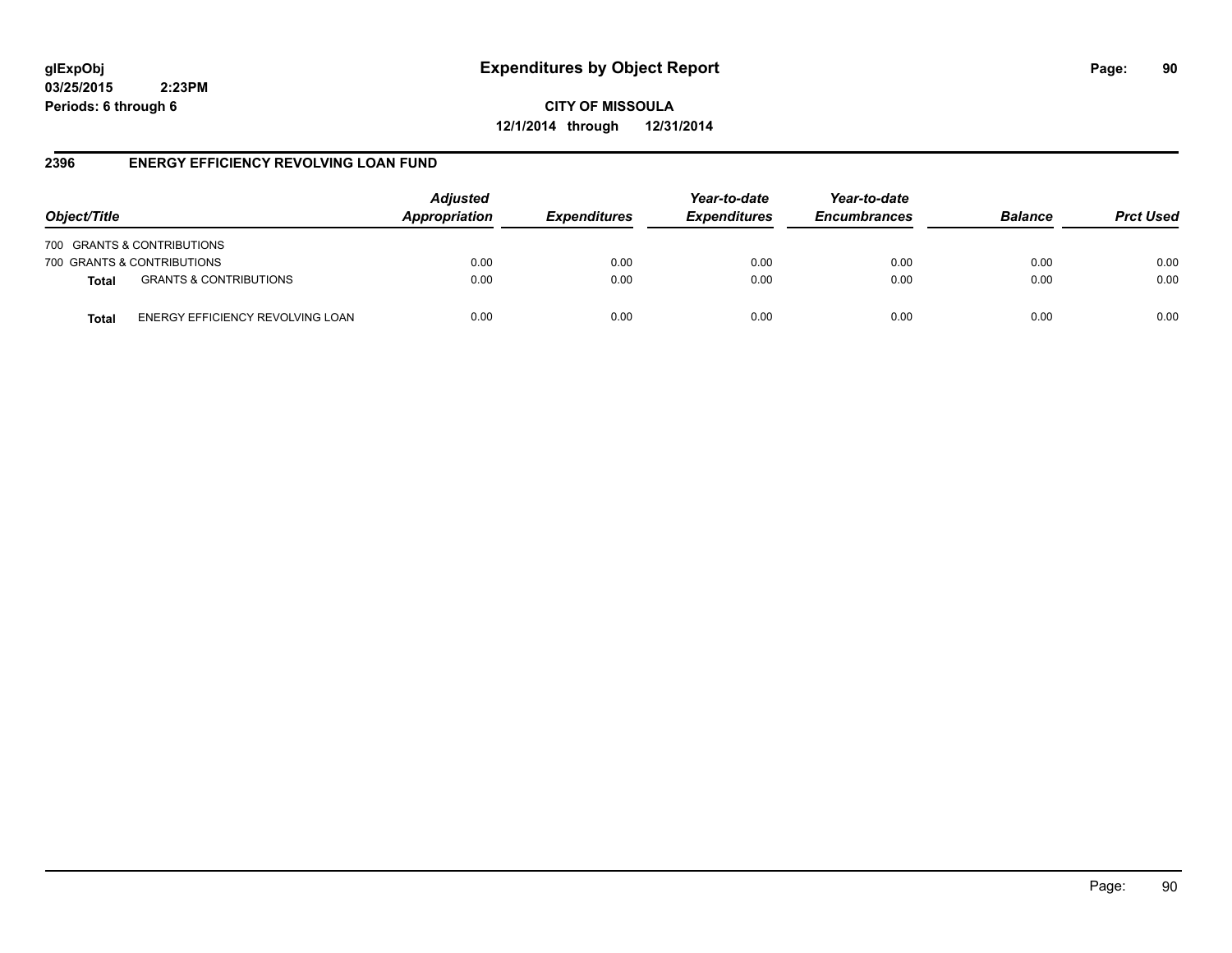#### **2399 DANGEROUS BUILDING DEMOLITION & REPAIR F**

**310 BUILDING INSPECTION**

| Object/Title      |                            | <b>Adjusted</b><br>Appropriation | <b>Expenditures</b> | Year-to-date<br><b>Expenditures</b> | Year-to-date<br><b>Encumbrances</b> | <b>Balance</b> | <b>Prct Used</b> |
|-------------------|----------------------------|----------------------------------|---------------------|-------------------------------------|-------------------------------------|----------------|------------------|
| 800 OTHER OBJECTS |                            |                                  |                     |                                     |                                     |                |                  |
| 845 CONTINGENCY   |                            | 15,000.00                        | 0.00                | 0.00                                | 0.00                                | 15,000.00      | 0.00             |
| <b>Total</b>      | OTHER OBJECTS              | 15,000.00                        | 0.00                | 0.00                                | 0.00                                | 15,000.00      | 0.00             |
| <b>Total</b>      | <b>BUILDING INSPECTION</b> | 15,000.00                        | 0.00                | 0.00                                | 0.00                                | 15,000.00      | 0.00             |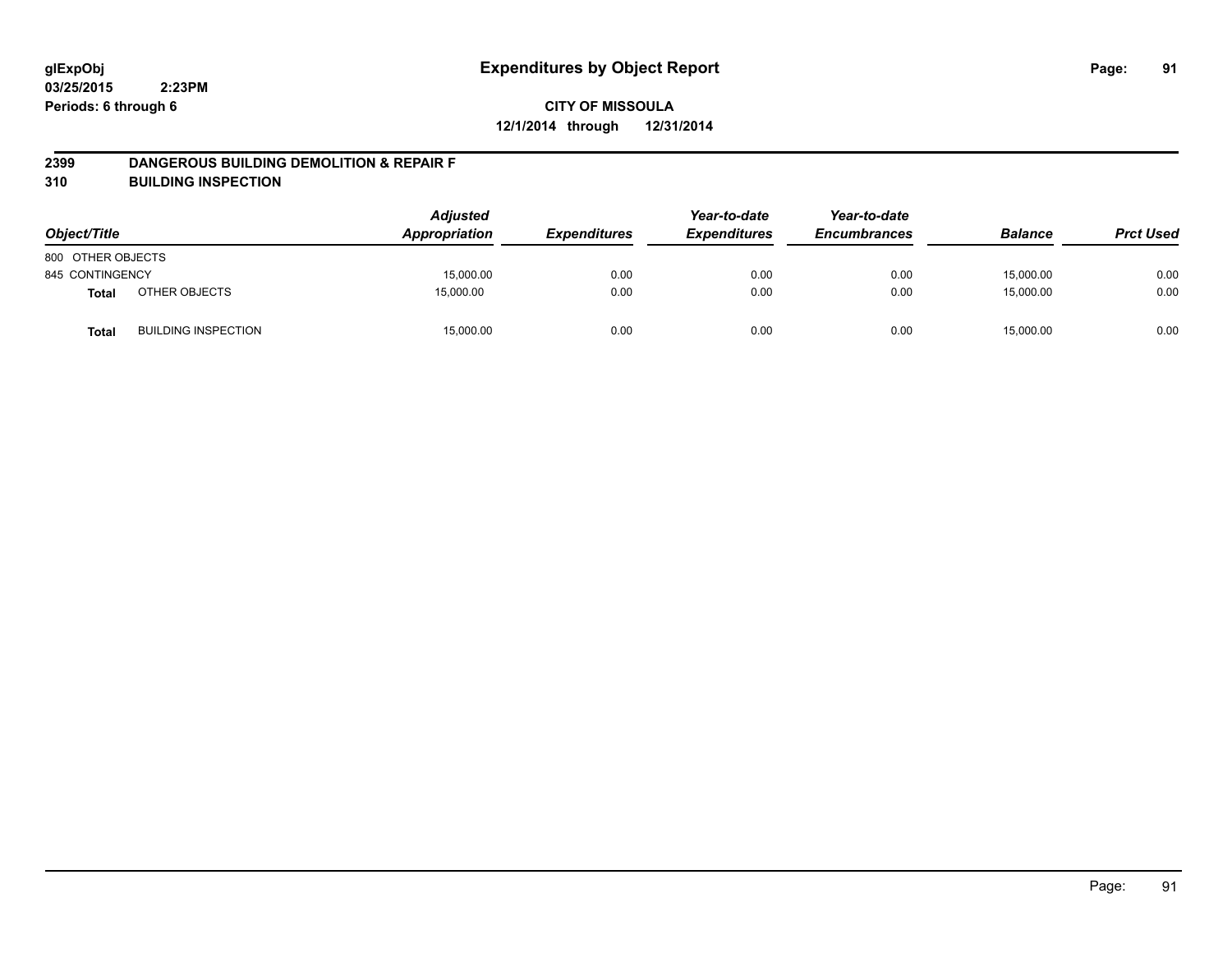**CITY OF MISSOULA 12/1/2014 through 12/31/2014**

#### **2399 DANGEROUS BUILDING DEMOLITION & REPAIR F**

| Object/Title      |                                   | <b>Adjusted</b><br>Appropriation | <i><b>Expenditures</b></i> | Year-to-date<br><b>Expenditures</b> | Year-to-date<br><b>Encumbrances</b> | <b>Balance</b> | <b>Prct Used</b> |
|-------------------|-----------------------------------|----------------------------------|----------------------------|-------------------------------------|-------------------------------------|----------------|------------------|
| 800 OTHER OBJECTS |                                   |                                  |                            |                                     |                                     |                |                  |
| 845 CONTINGENCY   |                                   | 15,000.00                        | 0.00                       | 0.00                                | 0.00                                | 15,000.00      | 0.00             |
| <b>Total</b>      | OTHER OBJECTS                     | 15,000.00                        | 0.00                       | 0.00                                | 0.00                                | 15,000.00      | 0.00             |
| <b>Total</b>      | DANGEROUS BUILDING DEMOLITION & F | 15,000.00                        | 0.00                       | 0.00                                | 0.00                                | 15.000.00      | 0.00             |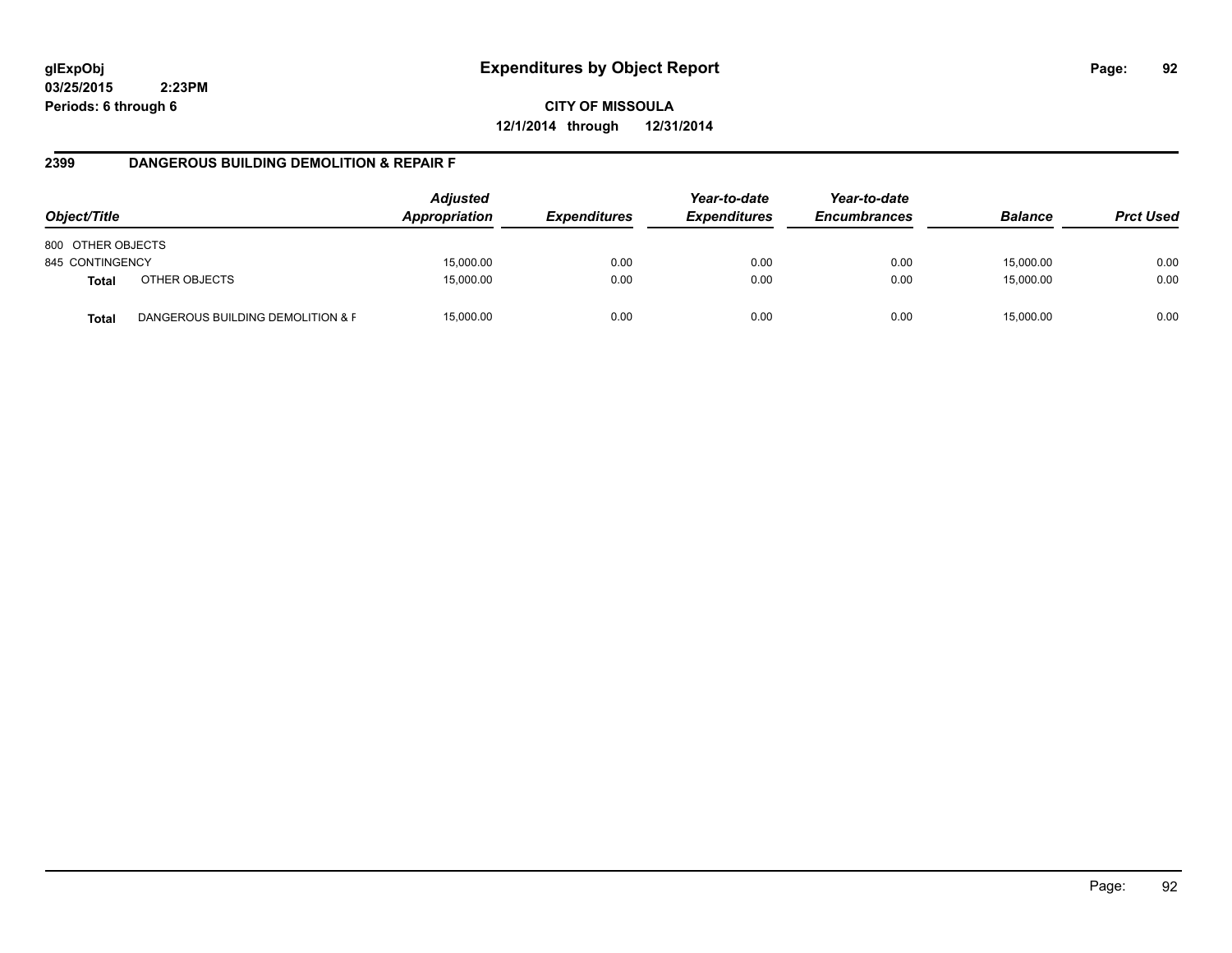# **2400 STREET LIGHTING ASSESSMENTS FUND**

# **280 PUBLIC WORKS ADMIN/ENGINEERING**

| Object/Title             |                                | <b>Adjusted</b><br><b>Appropriation</b> | <b>Expenditures</b> | Year-to-date<br><b>Expenditures</b> | Year-to-date<br><b>Encumbrances</b> | <b>Balance</b> | <b>Prct Used</b> |
|--------------------------|--------------------------------|-----------------------------------------|---------------------|-------------------------------------|-------------------------------------|----------------|------------------|
| 300 PURCHASED SERVICES   |                                |                                         |                     |                                     |                                     |                |                  |
|                          | 341 ELECTRICITY & NATURAL GAS  | 323.551.00                              | 27,058.72           | 132.333.79                          | 0.00                                | 191.217.21     | 40.90            |
|                          | 350 PROFESSIONAL SERVICES      | 21.806.00                               | 7.501.00            | 7.501.00                            | 0.00                                | 14.305.00      | 34.40            |
| 360 REPAIR & MAINTENANCE |                                | 0.00                                    | 0.00                | 0.00                                | 0.00                                | 0.00           | 0.00             |
| Total                    | <b>PURCHASED SERVICES</b>      | 345.357.00                              | 34,559.72           | 139.834.79                          | 0.00                                | 205.522.21     | 40.49            |
| <b>Total</b>             | PUBLIC WORKS ADMIN/ENGINEERING | 345.357.00                              | 34.559.72           | 139.834.79                          | 0.00                                | 205.522.21     | 40.49            |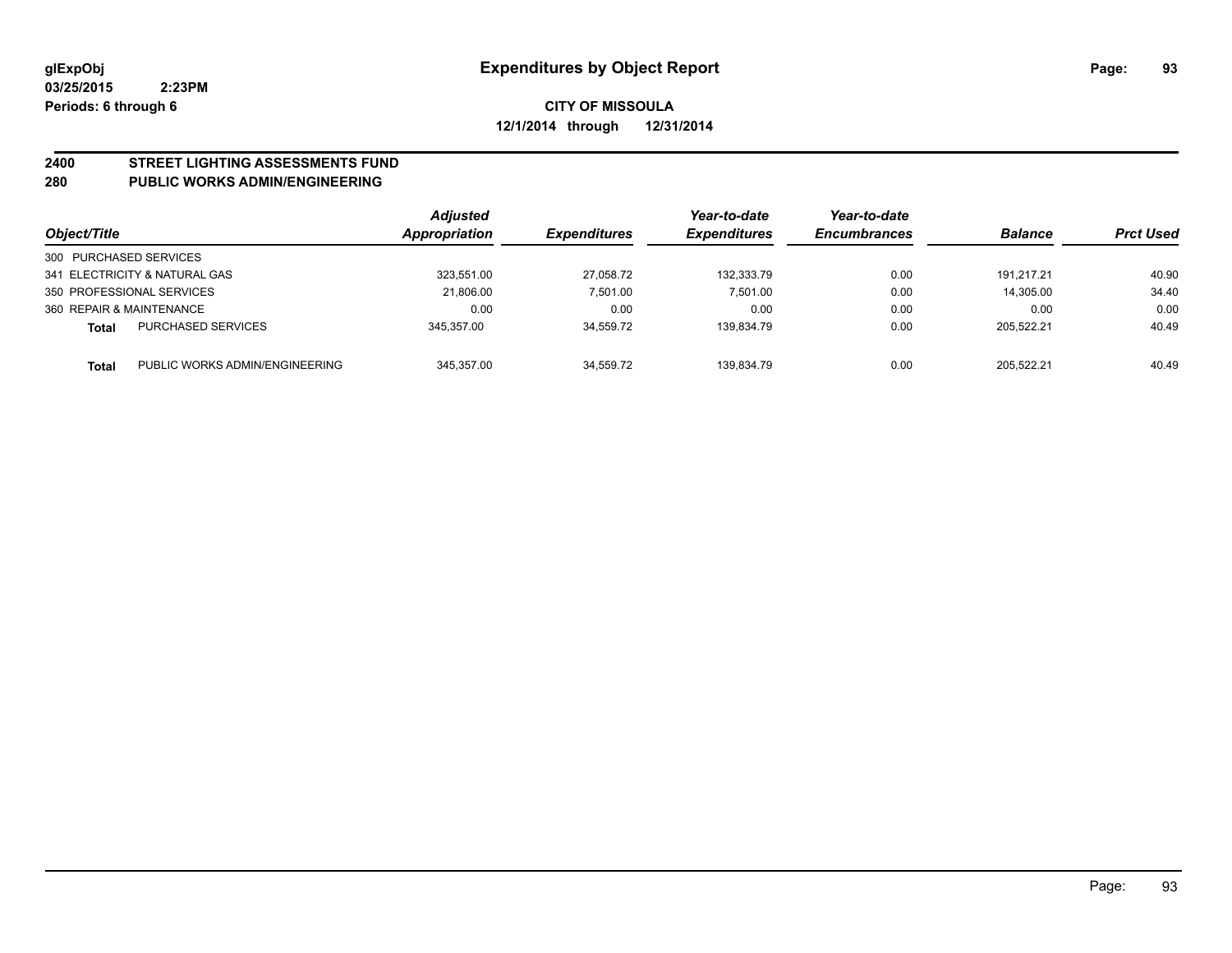**CITY OF MISSOULA 12/1/2014 through 12/31/2014**

#### **2400 STREET LIGHTING ASSESSMENTS FUND**

| Object/Title                                     | <b>Adjusted</b><br>Appropriation | <b>Expenditures</b> | Year-to-date<br><b>Expenditures</b> | Year-to-date<br><b>Encumbrances</b> | <b>Balance</b> | <b>Prct Used</b> |
|--------------------------------------------------|----------------------------------|---------------------|-------------------------------------|-------------------------------------|----------------|------------------|
| 300 PURCHASED SERVICES                           |                                  |                     |                                     |                                     |                |                  |
| 341 ELECTRICITY & NATURAL GAS                    | 323.551.00                       | 27,058.72           | 132.333.79                          | 0.00                                | 191.217.21     | 40.90            |
| 350 PROFESSIONAL SERVICES                        | 21,806.00                        | 7,501.00            | 7,501.00                            | 0.00                                | 14,305.00      | 34.40            |
| 360 REPAIR & MAINTENANCE                         | 0.00                             | 0.00                | 0.00                                | 0.00                                | 0.00           | 0.00             |
| <b>PURCHASED SERVICES</b><br><b>Total</b>        | 345.357.00                       | 34.559.72           | 139.834.79                          | 0.00                                | 205.522.21     | 40.49            |
| STREET LIGHTING ASSESSMENTS FUND<br><b>Total</b> | 345.357.00                       | 34.559.72           | 139.834.79                          | 0.00                                | 205.522.21     | 40.49            |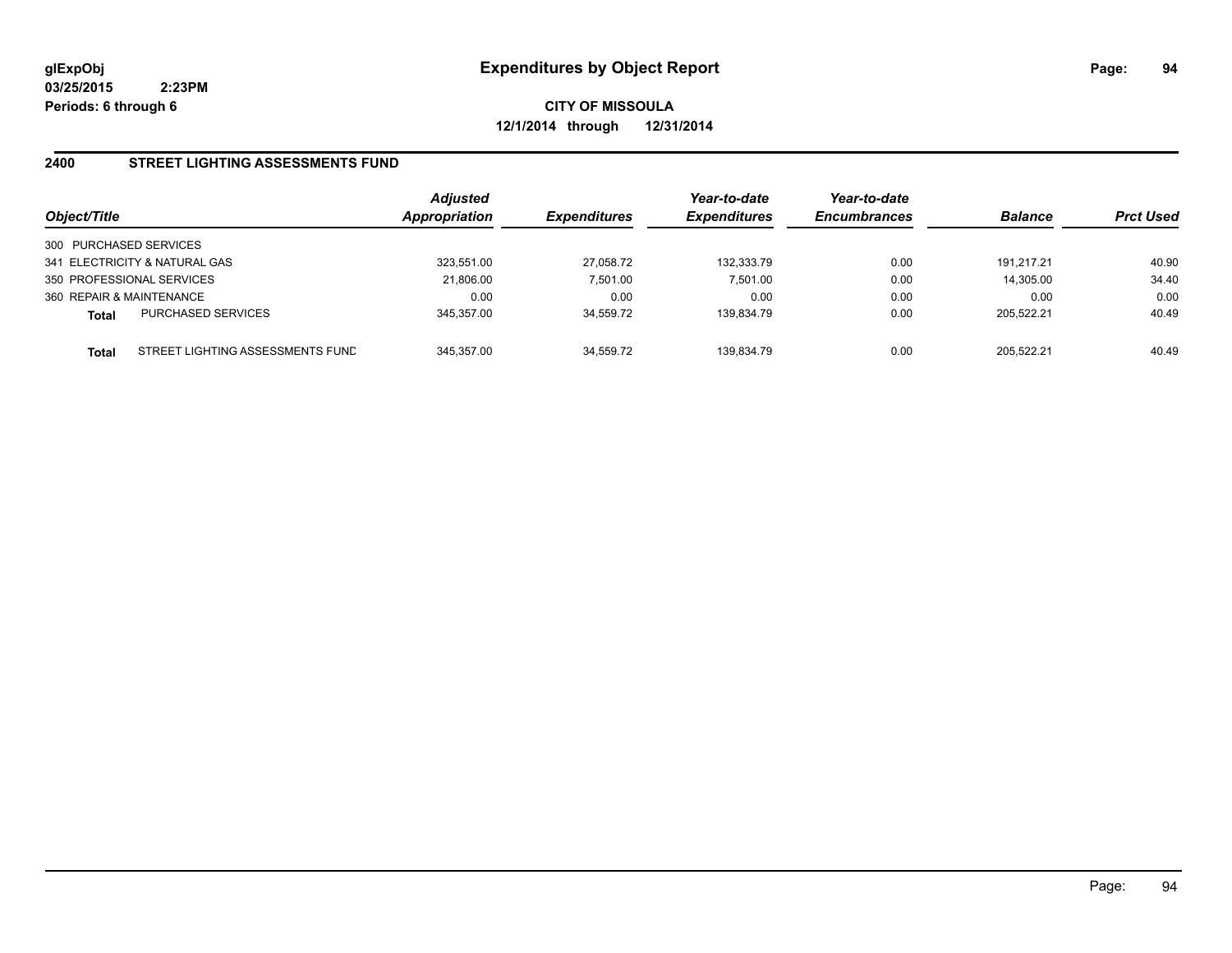#### **2500 STREET MAINTENANCE ASSESSMENT FUND**

**390 NON-DEPARTMENTAL**

| Object/Title           |                              | <b>Adjusted</b><br><b>Appropriation</b> | <b>Expenditures</b> | Year-to-date<br><b>Expenditures</b> | Year-to-date<br><b>Encumbrances</b> | <b>Balance</b> | <b>Prct Used</b> |
|------------------------|------------------------------|-----------------------------------------|---------------------|-------------------------------------|-------------------------------------|----------------|------------------|
| 300 PURCHASED SERVICES |                              |                                         |                     |                                     |                                     |                |                  |
| 345 GARBAGE            |                              | 32.014.00                               | 1.293.77            | 10.400.22                           | 0.00                                | 21.613.78      | 32.49            |
| <b>Total</b>           | <b>PURCHASED SERVICES</b>    | 32,014.00                               | 1,293.77            | 10,400.22                           | 0.00                                | 21.613.78      | 32.49            |
| 800 OTHER OBJECTS      |                              |                                         |                     |                                     |                                     |                |                  |
|                        | 820 TRANSFERS TO OTHER FUNDS | 27.281.00                               | 13.640.50           | 13.640.50                           | 0.00                                | 13.640.50      | 50.00            |
| <b>Total</b>           | OTHER OBJECTS                | 27.281.00                               | 13,640.50           | 13,640.50                           | 0.00                                | 13,640.50      | 50.00            |
| <b>Total</b>           | NON-DEPARTMENTAL             | 59,295.00                               | 14,934.27           | 24.040.72                           | 0.00                                | 35.254.28      | 40.54            |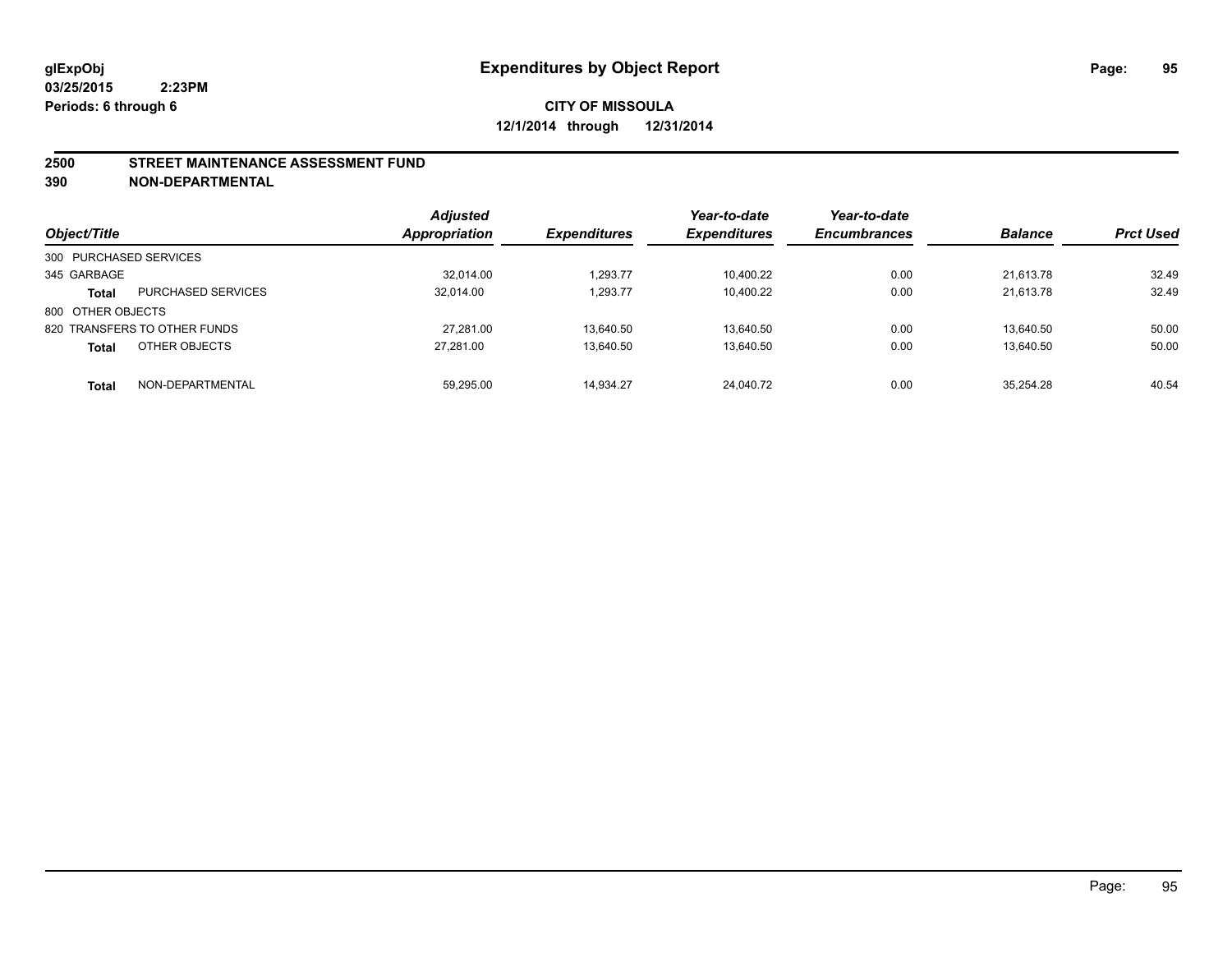**CITY OF MISSOULA 12/1/2014 through 12/31/2014**

#### **2500 STREET MAINTENANCE ASSESSMENT FUND**

| Object/Title           |                                  | <b>Adjusted</b><br>Appropriation | <b>Expenditures</b> | Year-to-date<br><b>Expenditures</b> | Year-to-date<br><b>Encumbrances</b> | <b>Balance</b> | <b>Prct Used</b> |
|------------------------|----------------------------------|----------------------------------|---------------------|-------------------------------------|-------------------------------------|----------------|------------------|
| 300 PURCHASED SERVICES |                                  |                                  |                     |                                     |                                     |                |                  |
| 345 GARBAGE            |                                  | 32.014.00                        | 1.293.77            | 10,400.22                           | 0.00                                | 21.613.78      | 32.49            |
| <b>Total</b>           | <b>PURCHASED SERVICES</b>        | 32.014.00                        | 1.293.77            | 10.400.22                           | 0.00                                | 21.613.78      | 32.49            |
| 800 OTHER OBJECTS      |                                  |                                  |                     |                                     |                                     |                |                  |
|                        | 820 TRANSFERS TO OTHER FUNDS     | 27.281.00                        | 13.640.50           | 13.640.50                           | 0.00                                | 13.640.50      | 50.00            |
| <b>Total</b>           | OTHER OBJECTS                    | 27.281.00                        | 13,640.50           | 13.640.50                           | 0.00                                | 13,640.50      | 50.00            |
| <b>Total</b>           | STREET MAINTENANCE ASSESSMENT FI | 59.295.00                        | 14.934.27           | 24.040.72                           | 0.00                                | 35.254.28      | 40.54            |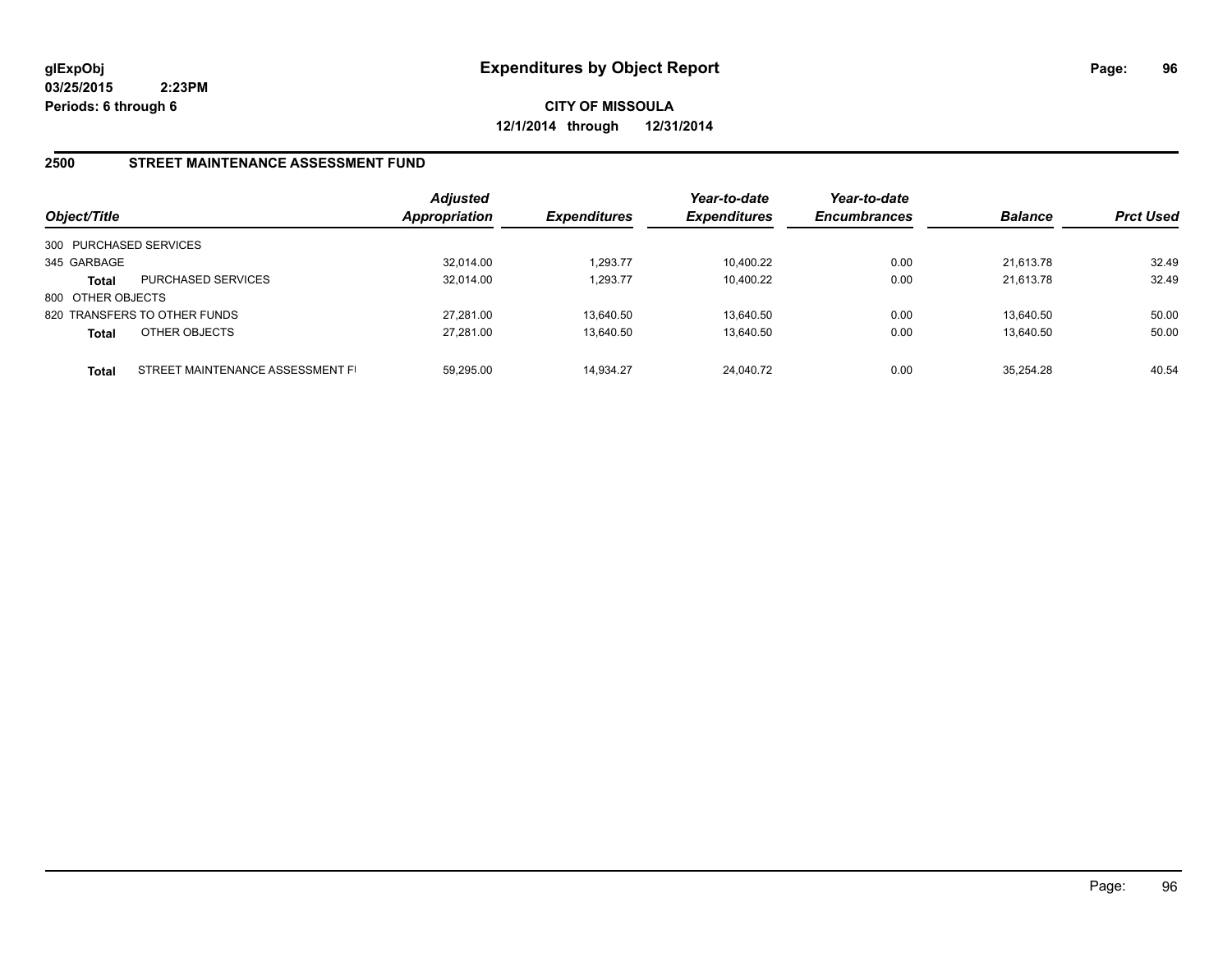#### **2510 RUSSELL PARK MAINTENANCE ASSESSMENT FUND**

**370 PARKS & RECREATION**

| Object/Title                           | <b>Adjusted</b><br>Appropriation | <b>Expenditures</b> | Year-to-date<br><b>Expenditures</b> | Year-to-date<br><b>Encumbrances</b> | <b>Balance</b> | <b>Prct Used</b> |
|----------------------------------------|----------------------------------|---------------------|-------------------------------------|-------------------------------------|----------------|------------------|
| 800 OTHER OBJECTS                      |                                  |                     |                                     |                                     |                |                  |
| 820 TRANSFERS TO OTHER FUNDS           | 0.00                             | 0.00                | 0.00                                | 0.00                                | 0.00           | 0.00             |
| OTHER OBJECTS<br><b>Total</b>          | 0.00                             | 0.00                | 0.00                                | 0.00                                | 0.00           | 0.00             |
| <b>PARKS &amp; RECREATION</b><br>Total | 0.00                             | 0.00                | 0.00                                | 0.00                                | 0.00           | 0.00             |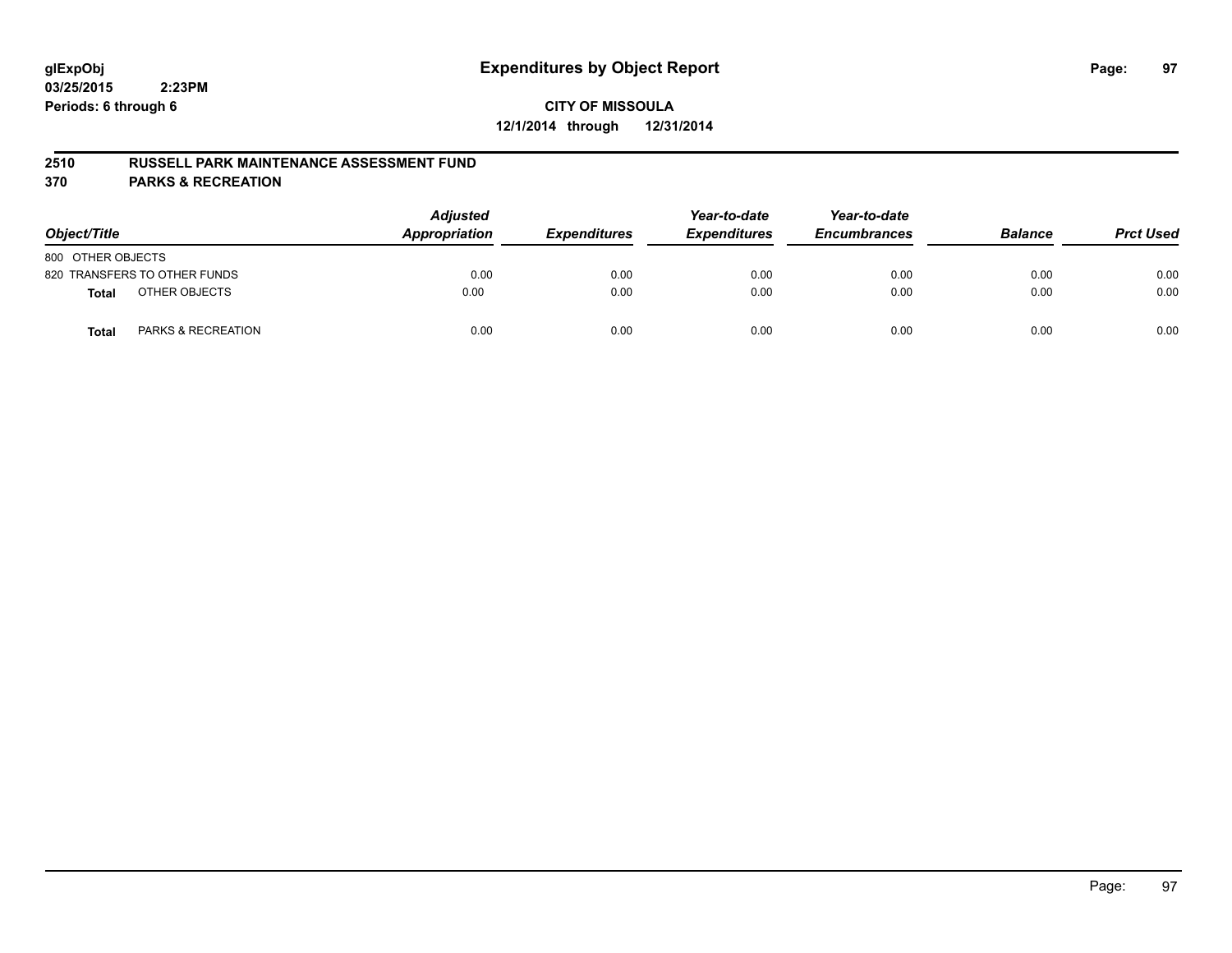# **glExpObj Expenditures by Object Report Page: 98**

**03/25/2015 2:23PM Periods: 6 through 6**

**CITY OF MISSOULA 12/1/2014 through 12/31/2014**

#### **2510 RUSSELL PARK MAINTENANCE ASSESSMENT FUND**

| Object/Title                                     | <b>Adjusted</b><br>Appropriation | <b>Expenditures</b> | Year-to-date<br><b>Expenditures</b> | Year-to-date<br><b>Encumbrances</b> | <b>Balance</b> | <b>Prct Used</b> |
|--------------------------------------------------|----------------------------------|---------------------|-------------------------------------|-------------------------------------|----------------|------------------|
| 800 OTHER OBJECTS                                |                                  |                     |                                     |                                     |                |                  |
| 820 TRANSFERS TO OTHER FUNDS                     | 0.00                             | 0.00                | 0.00                                | 0.00                                | 0.00           | 0.00             |
| OTHER OBJECTS<br><b>Total</b>                    | 0.00                             | 0.00                | 0.00                                | 0.00                                | 0.00           | 0.00             |
| RUSSELL PARK MAINTENANCE ASSESSN<br><b>Total</b> | 0.00                             | 0.00                | 0.00                                | 0.00                                | 0.00           | 0.00             |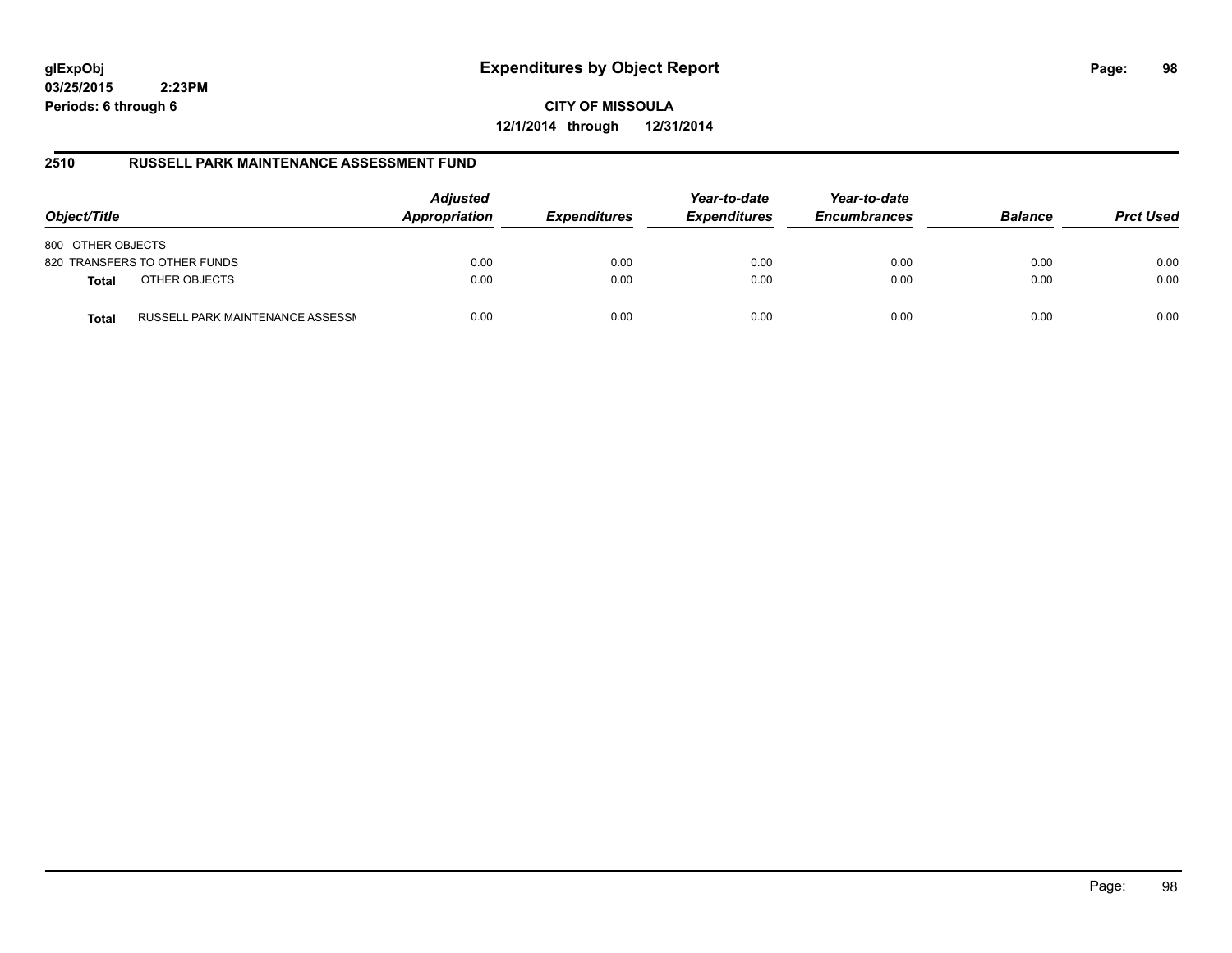# **2511 WILLOWWOOD PARK MAINTENANCE ASSESSMENT F**

**370 PARKS & RECREATION**

| Object/Title                        | <b>Adjusted</b><br>Appropriation | <b>Expenditures</b> | Year-to-date<br><b>Expenditures</b> | Year-to-date<br><b>Encumbrances</b> | <b>Balance</b> | <b>Prct Used</b> |
|-------------------------------------|----------------------------------|---------------------|-------------------------------------|-------------------------------------|----------------|------------------|
| 600 DEBT SERVICE                    |                                  |                     |                                     |                                     |                |                  |
| 620 INTEREST / SERVICE FEES         | 0.00                             | 0.00                | 0.00                                | 0.00                                | 0.00           | 0.00             |
| <b>DEBT SERVICE</b><br><b>Total</b> | 0.00                             | 0.00                | 0.00                                | 0.00                                | 0.00           | 0.00             |
| 800 OTHER OBJECTS                   |                                  |                     |                                     |                                     |                |                  |
| 820 TRANSFERS TO OTHER FUNDS        | 0.00                             | 0.00                | 0.00                                | 0.00                                | 0.00           | 0.00             |
| OTHER OBJECTS<br><b>Total</b>       | 0.00                             | 0.00                | 0.00                                | 0.00                                | 0.00           | 0.00             |
| PARKS & RECREATION<br><b>Total</b>  | 0.00                             | 0.00                | 0.00                                | 0.00                                | 0.00           | 0.00             |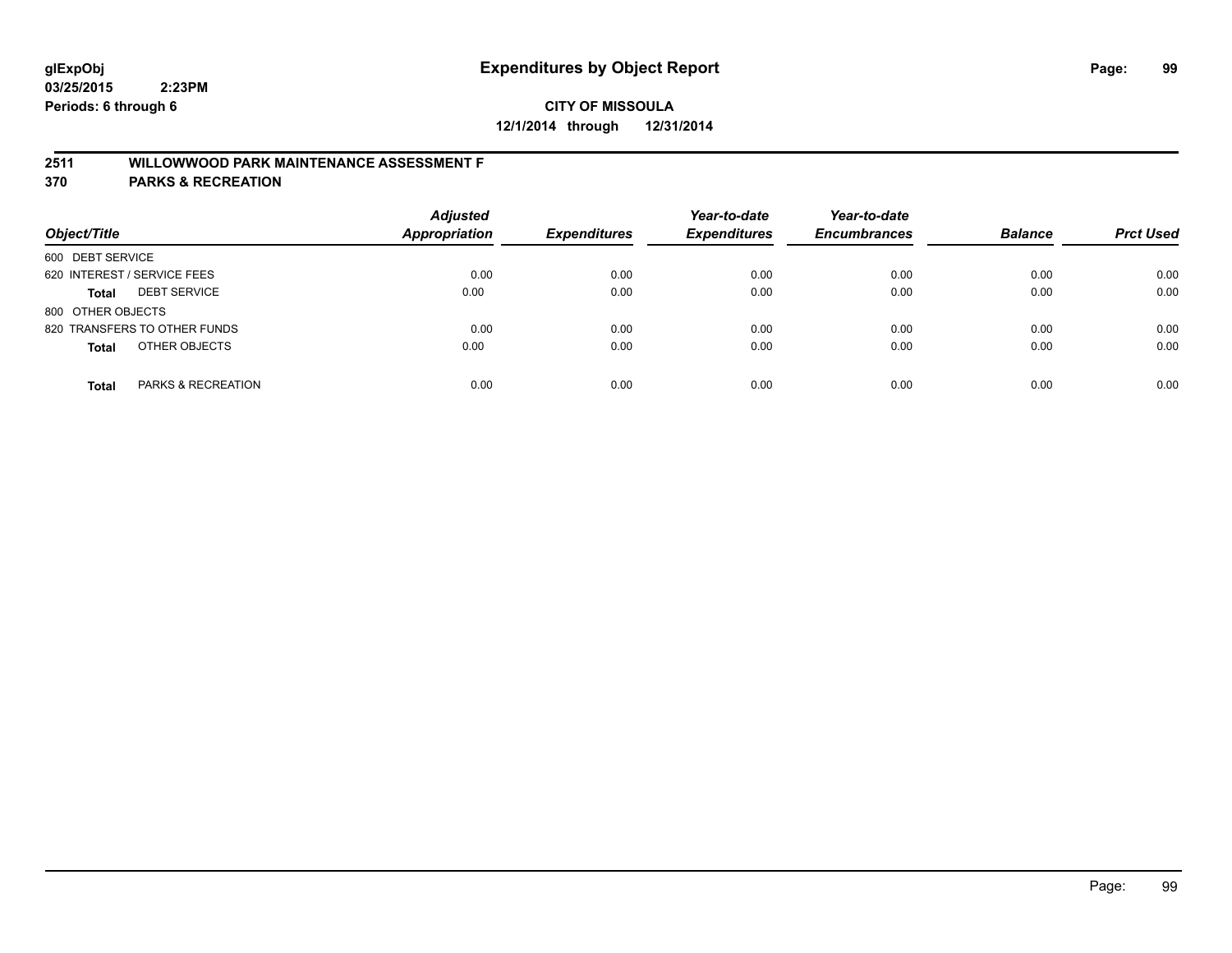**CITY OF MISSOULA 12/1/2014 through 12/31/2014**

# **2511 WILLOWWOOD PARK MAINTENANCE ASSESSMENT F**

| Object/Title                |                                 | <b>Adjusted</b><br><b>Appropriation</b> | <b>Expenditures</b> | Year-to-date<br><b>Expenditures</b> | Year-to-date<br><b>Encumbrances</b> | <b>Balance</b> | <b>Prct Used</b> |
|-----------------------------|---------------------------------|-----------------------------------------|---------------------|-------------------------------------|-------------------------------------|----------------|------------------|
| 600 DEBT SERVICE            |                                 |                                         |                     |                                     |                                     |                |                  |
| 620 INTEREST / SERVICE FEES |                                 | 0.00                                    | 0.00                | 0.00                                | 0.00                                | 0.00           | 0.00             |
| <b>Total</b>                | <b>DEBT SERVICE</b>             | 0.00                                    | 0.00                | 0.00                                | 0.00                                | 0.00           | 0.00             |
| 800 OTHER OBJECTS           |                                 |                                         |                     |                                     |                                     |                |                  |
|                             | 820 TRANSFERS TO OTHER FUNDS    | 0.00                                    | 0.00                | 0.00                                | 0.00                                | 0.00           | 0.00             |
| <b>Total</b>                | OTHER OBJECTS                   | 0.00                                    | 0.00                | 0.00                                | 0.00                                | 0.00           | 0.00             |
| <b>Total</b>                | WILLOWWOOD PARK MAINTENANCE ASS | 0.00                                    | 0.00                | 0.00                                | 0.00                                | 0.00           | 0.00             |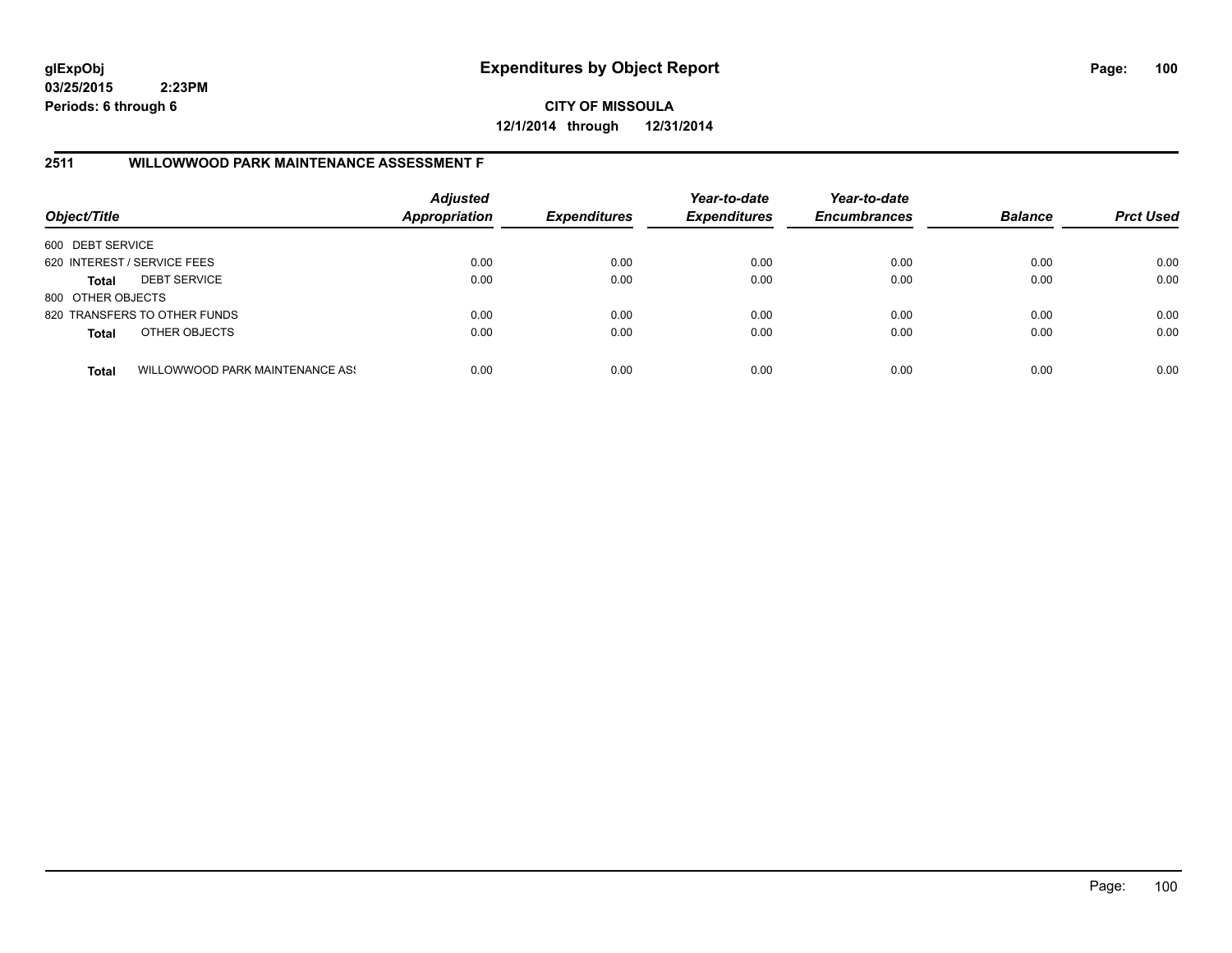#### **2512 ROAD DISTRICT #1**

**320 STREET MAINTENANCE**

|                                           | <b>Adjusted</b>          |                     | Year-to-date        | Year-to-date        |                |                  |
|-------------------------------------------|--------------------------|---------------------|---------------------|---------------------|----------------|------------------|
| Object/Title                              | Appropriation            | <b>Expenditures</b> | <b>Expenditures</b> | <b>Encumbrances</b> | <b>Balance</b> | <b>Prct Used</b> |
| 100 PERSONAL SERVICES                     |                          |                     |                     |                     |                |                  |
| 110 SALARIES AND WAGES                    | 25,620.00                | 0.00                | 0.00                | 0.00                | 25,620.00      | 0.00             |
| 140 EMPLOYER CONTRIBUTIONS                | 6,255.00                 | 0.00                | 0.00                | 0.00                | 6,255.00       | 0.00             |
| PERSONAL SERVICES<br>Total                | 31,875.00                | 0.00                | 0.00                | 0.00                | 31,875.00      | 0.00             |
| 200 SUPPLIES                              |                          |                     |                     |                     |                |                  |
| 220 OPERATING SUPPLIES                    | 91,014.00                | 77,229.14           | 90,578.81           | 0.00                | 435.19         | 99.52            |
| 230 REPAIR/MAINTENANCE                    | 95,188.00                | 17,844.07           | 50,737.99           | 0.00                | 44,450.01      | 53.30            |
| 231 GASOLINE                              | 1,135.00                 | 0.00                | 0.00                | 0.00                | 1,135.00       | 0.00             |
| <b>SUPPLIES</b><br><b>Total</b>           | 187,337.00               | 95,073.21           | 141,316.80          | 0.00                | 46,020.20      | 75.43            |
| 300 PURCHASED SERVICES                    |                          |                     |                     |                     |                |                  |
| 343 WATER CHARGES                         | 0.00                     | 824.54              | 824.54              | 0.00                | $-824.54$      | 0.00             |
| 350 PROFESSIONAL SERVICES                 | 20,000.00                | 0.00                | 0.00                | 0.00                | 20,000.00      | 0.00             |
| PURCHASED SERVICES<br>Total               | 20,000.00                | 824.54              | 824.54              | 0.00                | 19,175.46      | 4.12             |
| 400 BUILDING MATERIALS                    |                          |                     |                     |                     |                |                  |
| <b>400 BUILDING MATERIALS</b>             | 175,201.00               | 4,134.93            | 41,057.62           | 0.00                | 134, 143.38    | 23.43            |
| <b>BUILDING MATERIALS</b><br><b>Total</b> | 175,201.00               | 4,134.93            | 41,057.62           | 0.00                | 134,143.38     | 23.43            |
| 500 FIXED CHARGES                         |                          |                     |                     |                     |                |                  |
| 500 FIXED CHARGES                         | 10,000.00                | 0.00                | 10,000.00           | 0.00                | 0.00           | 100.00           |
| <b>FIXED CHARGES</b><br><b>Total</b>      | 10,000.00                | 0.00                | 10,000.00           | 0.00                | 0.00           | 100.00           |
| 600 DEBT SERVICE                          |                          |                     |                     |                     |                |                  |
| 610 PRINCIPAL                             | 218,771.00               | 130,974.20          | 184,806.62          | 0.00                | 33,964.38      | 84.47            |
| 620 INTEREST / SERVICE FEES               | 32,025.00                | 0.00                | 5,883.00            | 0.00                | 26,142.00      | 18.37            |
| <b>DEBT SERVICE</b><br>Total              | 250,796.00               | 130,974.20          | 190,689.62          | 0.00                | 60,106.38      | 76.03            |
| 800 OTHER OBJECTS                         |                          |                     |                     |                     |                |                  |
| 820 TRANSFERS TO OTHER FUNDS              | 0.00                     | 0.00                | 0.00                | 0.00                | 0.00           | 0.00             |
| 845 CONTINGENCY                           | 0.00                     | 0.00                | 0.00                | 0.00                | 0.00           | 0.00             |
| OTHER OBJECTS<br>Total                    | 0.00                     | 0.00                | 0.00                | 0.00                | 0.00           | 0.00             |
| 900 CAPITAL OUTLAY                        |                          |                     |                     |                     |                |                  |
| 930 IMPROVEMENTS                          |                          | 28,757.61           | 43,684.01           |                     | 633,782.99     |                  |
| <b>CAPITAL OUTLAY</b>                     | 677,467.00<br>677,467.00 |                     | 43,684.01           | 0.00                | 633,782.99     | 6.45<br>6.45     |
| <b>Total</b>                              |                          | 28,757.61           |                     | 0.00                |                |                  |
| <b>STREET MAINTENANCE</b><br>Total        | 1,352,676.00             | 259,764.49          | 427,572.59          | 0.00                | 925,103.41     | 31.61            |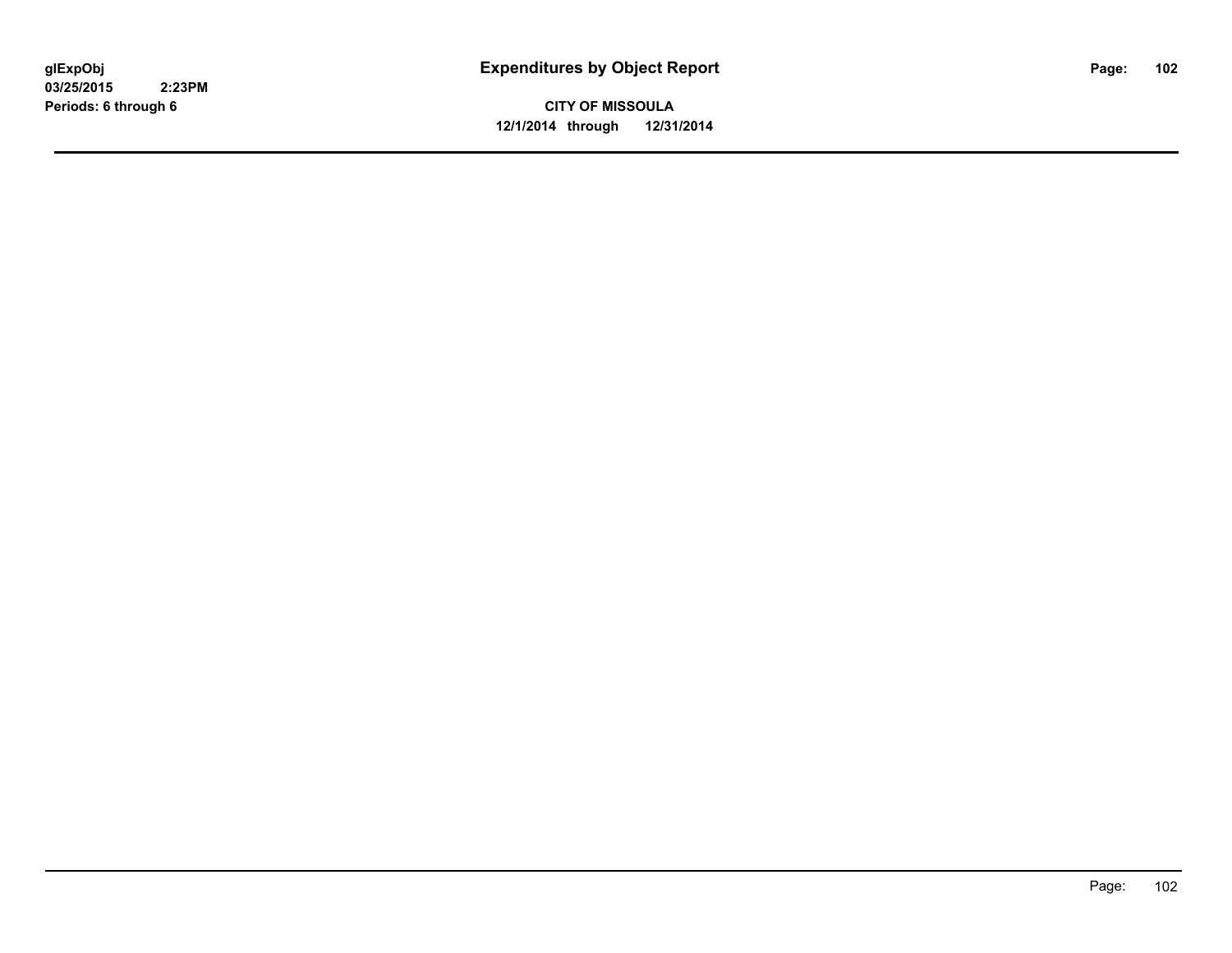#### **2512 ROAD DISTRICT #1**

|                                           | <b>Adjusted</b>      |                     | Year-to-date        | Year-to-date        |                |                  |
|-------------------------------------------|----------------------|---------------------|---------------------|---------------------|----------------|------------------|
| Object/Title                              | <b>Appropriation</b> | <b>Expenditures</b> | <b>Expenditures</b> | <b>Encumbrances</b> | <b>Balance</b> | <b>Prct Used</b> |
| 100 PERSONAL SERVICES                     |                      |                     |                     |                     |                |                  |
| 110 SALARIES AND WAGES                    | 25,620.00            | 0.00                | 0.00                | 0.00                | 25,620.00      | 0.00             |
| 140 EMPLOYER CONTRIBUTIONS                | 6,255.00             | 0.00                | 0.00                | 0.00                | 6,255.00       | 0.00             |
| PERSONAL SERVICES<br><b>Total</b>         | 31,875.00            | 0.00                | 0.00                | 0.00                | 31,875.00      | 0.00             |
| 200 SUPPLIES                              |                      |                     |                     |                     |                |                  |
| 220 OPERATING SUPPLIES                    | 91,014.00            | 77,229.14           | 90,578.81           | 0.00                | 435.19         | 99.52            |
| 230 REPAIR/MAINTENANCE                    | 95,188.00            | 17,844.07           | 50,737.99           | 0.00                | 44,450.01      | 53.30            |
| 231 GASOLINE                              | 1,135.00             | 0.00                | 0.00                | 0.00                | 1,135.00       | 0.00             |
| <b>SUPPLIES</b><br><b>Total</b>           | 187,337.00           | 95,073.21           | 141,316.80          | 0.00                | 46,020.20      | 75.43            |
| 300 PURCHASED SERVICES                    |                      |                     |                     |                     |                |                  |
| 343 WATER CHARGES                         | 0.00                 | 824.54              | 824.54              | 0.00                | $-824.54$      | 0.00             |
| 350 PROFESSIONAL SERVICES                 | 20,000.00            | 0.00                | 0.00                | 0.00                | 20,000.00      | 0.00             |
| PURCHASED SERVICES<br><b>Total</b>        | 20,000.00            | 824.54              | 824.54              | 0.00                | 19,175.46      | 4.12             |
| 400 BUILDING MATERIALS                    |                      |                     |                     |                     |                |                  |
| <b>400 BUILDING MATERIALS</b>             | 175,201.00           | 4,134.93            | 41,057.62           | 0.00                | 134, 143.38    | 23.43            |
| <b>BUILDING MATERIALS</b><br><b>Total</b> | 175,201.00           | 4,134.93            | 41,057.62           | 0.00                | 134, 143. 38   | 23.43            |
| 500 FIXED CHARGES                         |                      |                     |                     |                     |                |                  |
| 500 FIXED CHARGES                         | 10,000.00            | 0.00                | 10,000.00           | 0.00                | 0.00           | 100.00           |
| <b>FIXED CHARGES</b><br><b>Total</b>      | 10,000.00            | 0.00                | 10,000.00           | 0.00                | 0.00           | 100.00           |
| 600 DEBT SERVICE                          |                      |                     |                     |                     |                |                  |
| 610 PRINCIPAL                             | 218,771.00           | 130,974.20          | 184,806.62          | 0.00                | 33,964.38      | 84.47            |
| 620 INTEREST / SERVICE FEES               | 32,025.00            | 0.00                | 5,883.00            | 0.00                | 26,142.00      | 18.37            |
| <b>DEBT SERVICE</b><br><b>Total</b>       | 250,796.00           | 130,974.20          | 190,689.62          | 0.00                | 60,106.38      | 76.03            |
| 800 OTHER OBJECTS                         |                      |                     |                     |                     |                |                  |
| 820 TRANSFERS TO OTHER FUNDS              | 0.00                 | 0.00                | 0.00                | 0.00                | 0.00           | 0.00             |
| 845 CONTINGENCY                           | 0.00                 | 0.00                | 0.00                | 0.00                | 0.00           | 0.00             |
| OTHER OBJECTS<br><b>Total</b>             | 0.00                 | 0.00                | 0.00                | 0.00                | 0.00           | 0.00             |
| 900 CAPITAL OUTLAY                        |                      |                     |                     |                     |                |                  |
| 930 IMPROVEMENTS                          | 677,467.00           | 28,757.61           | 43,684.01           | 0.00                | 633,782.99     | 6.45             |
| <b>CAPITAL OUTLAY</b><br><b>Total</b>     | 677,467.00           | 28,757.61           | 43,684.01           | 0.00                | 633,782.99     | 6.45             |
| <b>ROAD DISTRICT #1</b><br><b>Total</b>   | 1,352,676.00         | 259,764.49          | 427,572.59          | 0.00                | 925,103.41     | 31.61            |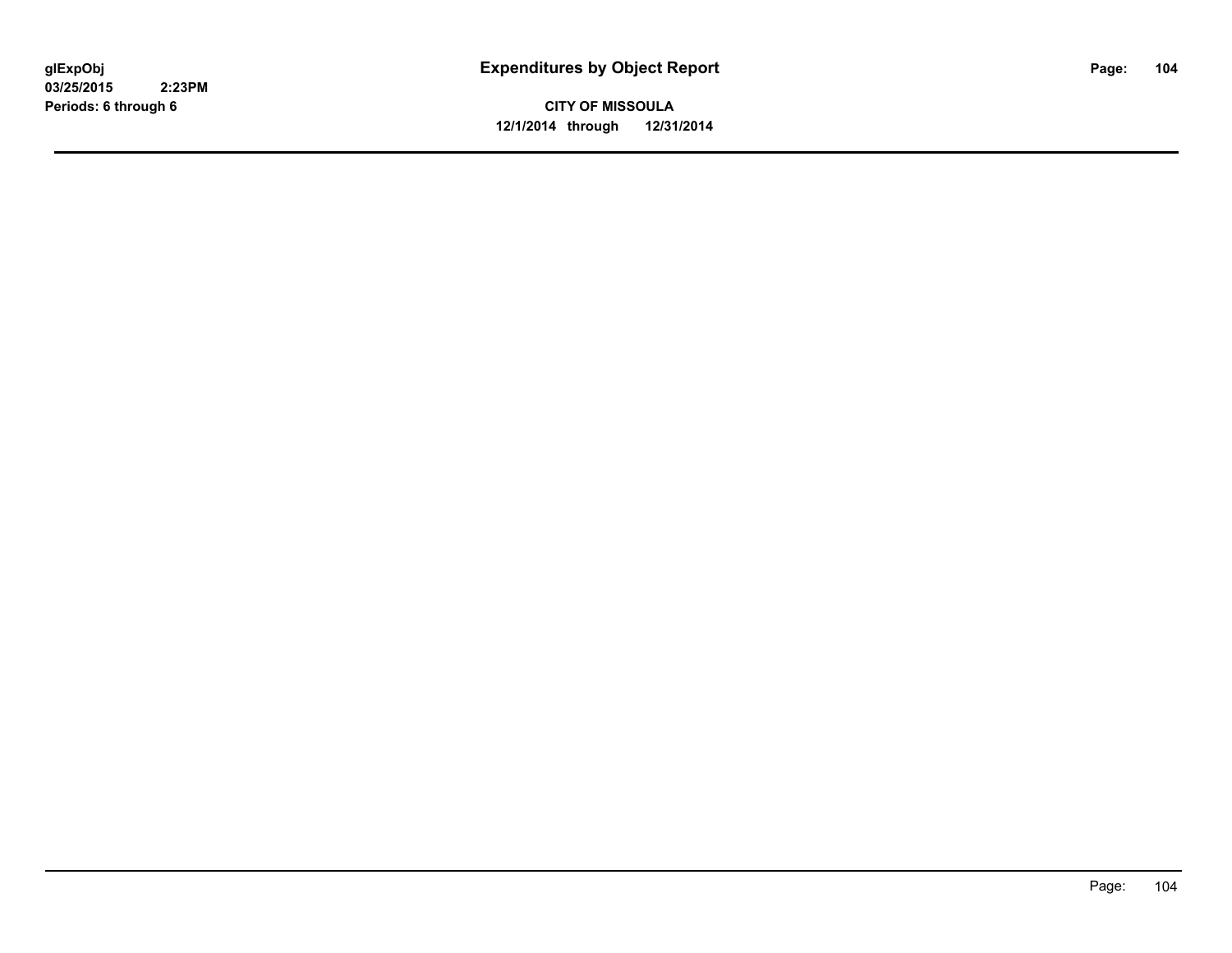# **2513 PARK DISTRICT #1**

**270 CITY ATTORNEY**

|                            |                      | <b>Adjusted</b> |                     | Year-to-date        | Year-to-date        |                |                  |
|----------------------------|----------------------|-----------------|---------------------|---------------------|---------------------|----------------|------------------|
| Object/Title               |                      | Appropriation   | <b>Expenditures</b> | <b>Expenditures</b> | <b>Encumbrances</b> | <b>Balance</b> | <b>Prct Used</b> |
| 100 PERSONAL SERVICES      |                      |                 |                     |                     |                     |                |                  |
| 140 EMPLOYER CONTRIBUTIONS |                      | 0.00            | 0.00                | 0.00                | 0.00                | 0.00           | 0.00             |
| <b>Total</b>               | PERSONAL SERVICES    | 0.00            | 0.00                | 0.00                | 0.00                | 0.00           | 0.00             |
| <b>Total</b>               | <b>CITY ATTORNEY</b> | 0.00            | 0.00                | 0.00                | 0.00                | 0.00           | 0.00             |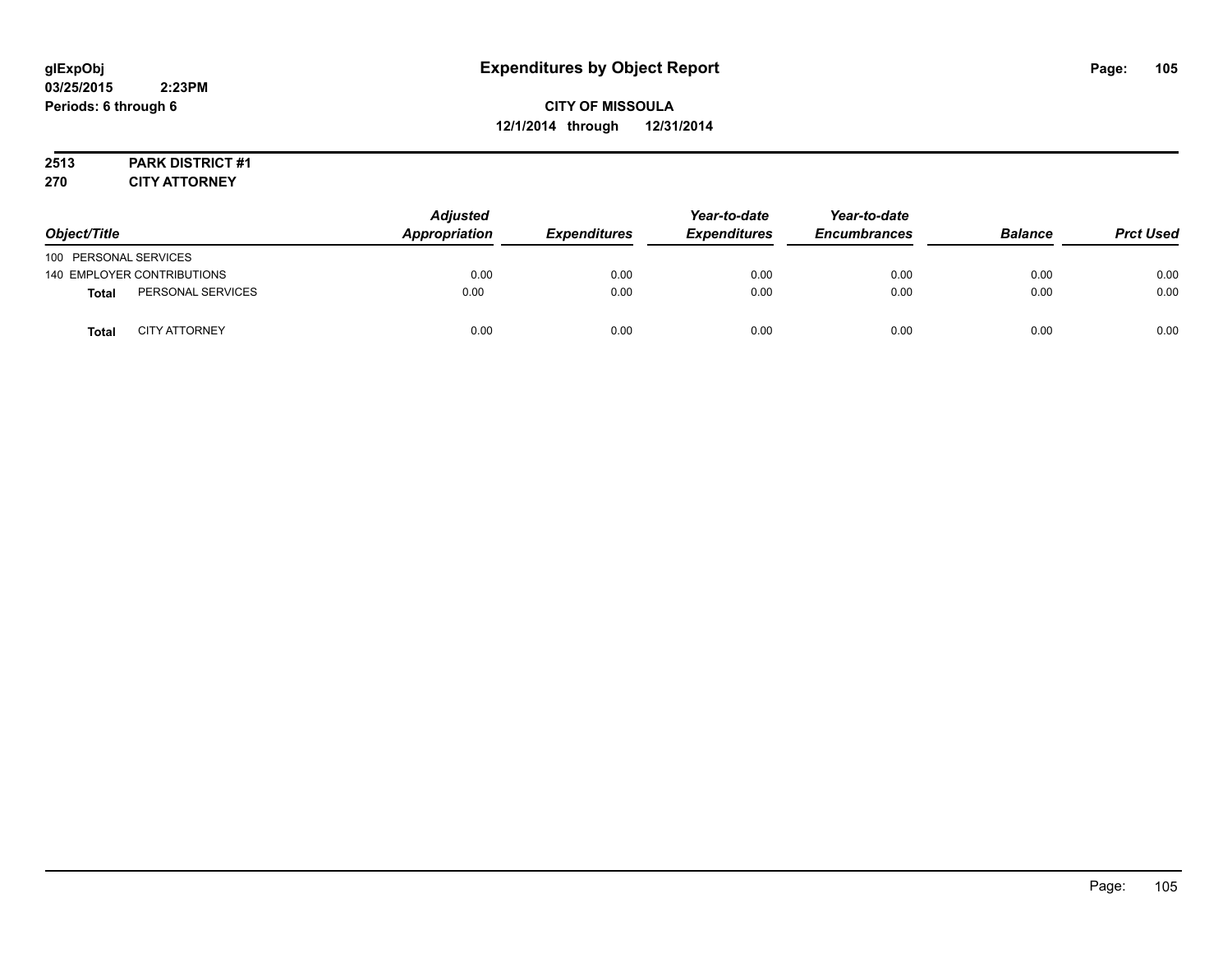#### **2513 PARK DISTRICT #1**

**370 PARKS & RECREATION**

|                                     | <b>Adjusted</b> |                     | Year-to-date        | Year-to-date        |                |                  |
|-------------------------------------|-----------------|---------------------|---------------------|---------------------|----------------|------------------|
| Object/Title                        | Appropriation   | <b>Expenditures</b> | <b>Expenditures</b> | <b>Encumbrances</b> | <b>Balance</b> | <b>Prct Used</b> |
| 100 PERSONAL SERVICES               |                 |                     |                     |                     |                |                  |
| 110 SALARIES AND WAGES              | 78,037.00       | 1,423.19            | 15,421.90           | 0.00                | 62,615.10      | 19.76            |
| 120 OVERTIME/TERMINATION            | 0.00            | 0.00                | 0.00                | 0.00                | 0.00           | 0.00             |
| <b>140 EMPLOYER CONTRIBUTIONS</b>   | 34,914.00       | 1,087.22            | 3,762.11            | 0.00                | 31,151.89      | 10.78            |
| 141 STATE RETIREMENT CONTRIBUTIONS  | 0.00            | 1.42                | 20.07               | 0.00                | $-20.07$       | 0.00             |
| PERSONAL SERVICES<br>Total          | 112,951.00      | 2,511.83            | 19,204.08           | 0.00                | 93,746.92      | 17.00            |
| 200 SUPPLIES                        |                 |                     |                     |                     |                |                  |
| 220 OPERATING SUPPLIES              | 69,216.00       | 4,450.79            | 36,832.94           | 0.00                | 32,383.06      | 53.21            |
| 230 REPAIR/MAINTENANCE              | 90,266.00       | 3,236.88            | 28,215.31           | 0.00                | 62,050.69      | 31.26            |
| 231 GASOLINE                        | 10,144.00       | 0.00                | 4,072.00            | 0.00                | 6,072.00       | 40.14            |
| <b>SUPPLIES</b><br><b>Total</b>     | 169,626.00      | 7,687.67            | 69,120.25           | 0.00                | 100,505.75     | 40.75            |
| 300 PURCHASED SERVICES              |                 |                     |                     |                     |                |                  |
| 320 PRINTING & DUPLICATING          | 0.00            | 0.00                | 0.00                | 0.00                | 0.00           | 0.00             |
| 341 ELECTRICITY & NATURAL GAS       | 28,622.00       | 4,017.33            | 26,473.48           | 0.00                | 2,148.52       | 92.49            |
| 343 WATER CHARGES                   | 7,685.00        | 0.00                | 7,685.00            | 0.00                | 0.00           | 100.00           |
| 345 GARBAGE                         | 3.090.00        | 672.25              | 1.440.58            | 0.00                | 1,649.42       | 46.62            |
| 350 PROFESSIONAL SERVICES           | 96,845.00       | 170.69              | 21,916.57           | 0.00                | 74,928.43      | 22.63            |
| 360 REPAIR & MAINTENANCE            | 152,402.00      | 8,301.75            | 49,861.60           | 0.00                | 102,540.40     | 32.72            |
| PURCHASED SERVICES<br>Total         | 288,644.00      | 13,162.02           | 107,377.23          | 0.00                | 181,266.77     | 37.20            |
| 600 DEBT SERVICE                    |                 |                     |                     |                     |                |                  |
| 610 PRINCIPAL                       | 57,511.00       | 60,022.24           | 163,612.73          | 0.00                | $-106, 101.73$ | 284.49           |
| 620 INTEREST / SERVICE FEES         | 487.00          | 0.00                | 1,946.27            | 0.00                | $-1,459.27$    | 399.64           |
| <b>DEBT SERVICE</b><br><b>Total</b> | 57.998.00       | 60,022.24           | 165,559.00          | 0.00                | $-107,561.00$  | 285.46           |
| 900 CAPITAL OUTLAY                  |                 |                     |                     |                     |                |                  |
| 930 IMPROVEMENTS                    | 30,000.00       | 2,730.00            | 18,576.00           | 0.00                | 11,424.00      | 61.92            |
| CAPITAL OUTLAY<br><b>Total</b>      | 30,000.00       | 2,730.00            | 18,576.00           | 0.00                | 11,424.00      | 61.92            |
| PARKS & RECREATION<br><b>Total</b>  | 659,219.00      | 86,113.76           | 379,836.56          | 0.00                | 279,382.44     | 57.62            |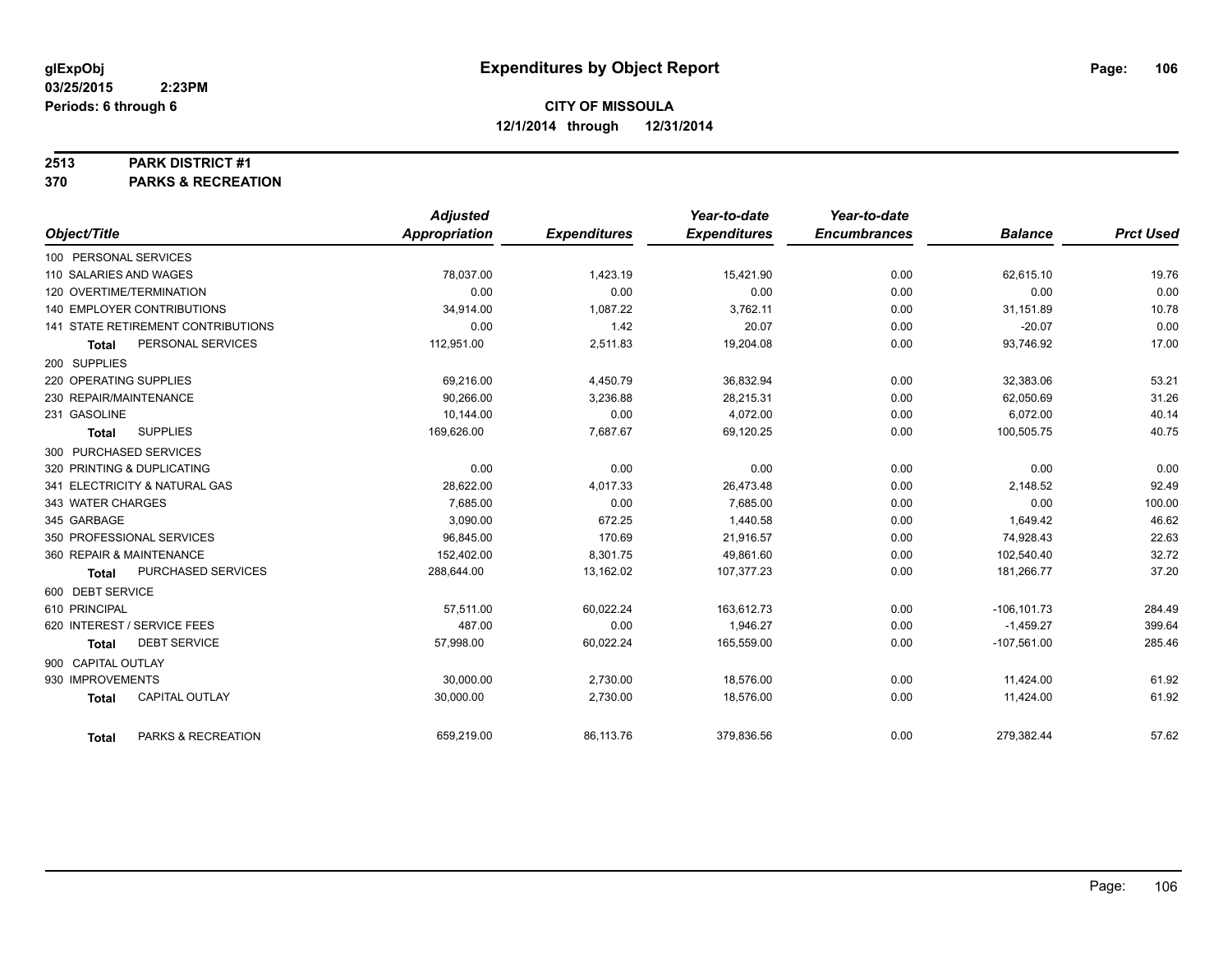#### **2513 PARK DISTRICT #1**

|                                       | <b>Adjusted</b>      |                     | Year-to-date        | Year-to-date        |                |                  |
|---------------------------------------|----------------------|---------------------|---------------------|---------------------|----------------|------------------|
| Object/Title                          | <b>Appropriation</b> | <b>Expenditures</b> | <b>Expenditures</b> | <b>Encumbrances</b> | <b>Balance</b> | <b>Prct Used</b> |
| 100 PERSONAL SERVICES                 |                      |                     |                     |                     |                |                  |
| 110 SALARIES AND WAGES                | 78,037.00            | 1,423.19            | 15,421.90           | 0.00                | 62,615.10      | 19.76            |
| 120 OVERTIME/TERMINATION              | 0.00                 | 0.00                | 0.00                | 0.00                | 0.00           | 0.00             |
| 140 EMPLOYER CONTRIBUTIONS            | 34,914.00            | 1,087.22            | 3,762.11            | 0.00                | 31,151.89      | 10.78            |
| 141 STATE RETIREMENT CONTRIBUTIONS    | 0.00                 | 1.42                | 20.07               | 0.00                | $-20.07$       | 0.00             |
| PERSONAL SERVICES<br><b>Total</b>     | 112,951.00           | 2,511.83            | 19,204.08           | 0.00                | 93,746.92      | 17.00            |
| 200 SUPPLIES                          |                      |                     |                     |                     |                |                  |
| 220 OPERATING SUPPLIES                | 69,216.00            | 4,450.79            | 36,832.94           | 0.00                | 32,383.06      | 53.21            |
| 230 REPAIR/MAINTENANCE                | 90,266.00            | 3,236.88            | 28,215.31           | 0.00                | 62,050.69      | 31.26            |
| 231 GASOLINE                          | 10,144.00            | 0.00                | 4,072.00            | 0.00                | 6,072.00       | 40.14            |
| <b>SUPPLIES</b><br><b>Total</b>       | 169,626.00           | 7,687.67            | 69,120.25           | 0.00                | 100,505.75     | 40.75            |
| 300 PURCHASED SERVICES                |                      |                     |                     |                     |                |                  |
| 320 PRINTING & DUPLICATING            | 0.00                 | 0.00                | 0.00                | 0.00                | 0.00           | 0.00             |
| 341 ELECTRICITY & NATURAL GAS         | 28,622.00            | 4,017.33            | 26,473.48           | 0.00                | 2,148.52       | 92.49            |
| 343 WATER CHARGES                     | 7.685.00             | 0.00                | 7.685.00            | 0.00                | 0.00           | 100.00           |
| 345 GARBAGE                           | 3,090.00             | 672.25              | 1,440.58            | 0.00                | 1,649.42       | 46.62            |
| 350 PROFESSIONAL SERVICES             | 96,845.00            | 170.69              | 21,916.57           | 0.00                | 74,928.43      | 22.63            |
| 360 REPAIR & MAINTENANCE              | 152,402.00           | 8,301.75            | 49,861.60           | 0.00                | 102,540.40     | 32.72            |
| PURCHASED SERVICES<br><b>Total</b>    | 288,644.00           | 13,162.02           | 107,377.23          | 0.00                | 181,266.77     | 37.20            |
| 600 DEBT SERVICE                      |                      |                     |                     |                     |                |                  |
| 610 PRINCIPAL                         | 57,511.00            | 60,022.24           | 163,612.73          | 0.00                | $-106, 101.73$ | 284.49           |
| 620 INTEREST / SERVICE FEES           | 487.00               | 0.00                | 1,946.27            | 0.00                | $-1,459.27$    | 399.64           |
| <b>DEBT SERVICE</b><br><b>Total</b>   | 57,998.00            | 60,022.24           | 165,559.00          | 0.00                | $-107,561.00$  | 285.46           |
| 900 CAPITAL OUTLAY                    |                      |                     |                     |                     |                |                  |
| 930 IMPROVEMENTS                      | 30,000.00            | 2,730.00            | 18,576.00           | 0.00                | 11,424.00      | 61.92            |
| <b>CAPITAL OUTLAY</b><br><b>Total</b> | 30,000.00            | 2,730.00            | 18,576.00           | 0.00                | 11,424.00      | 61.92            |
| PARK DISTRICT #1<br><b>Total</b>      | 659,219.00           | 86,113.76           | 379,836.56          | 0.00                | 279,382.44     | 57.62            |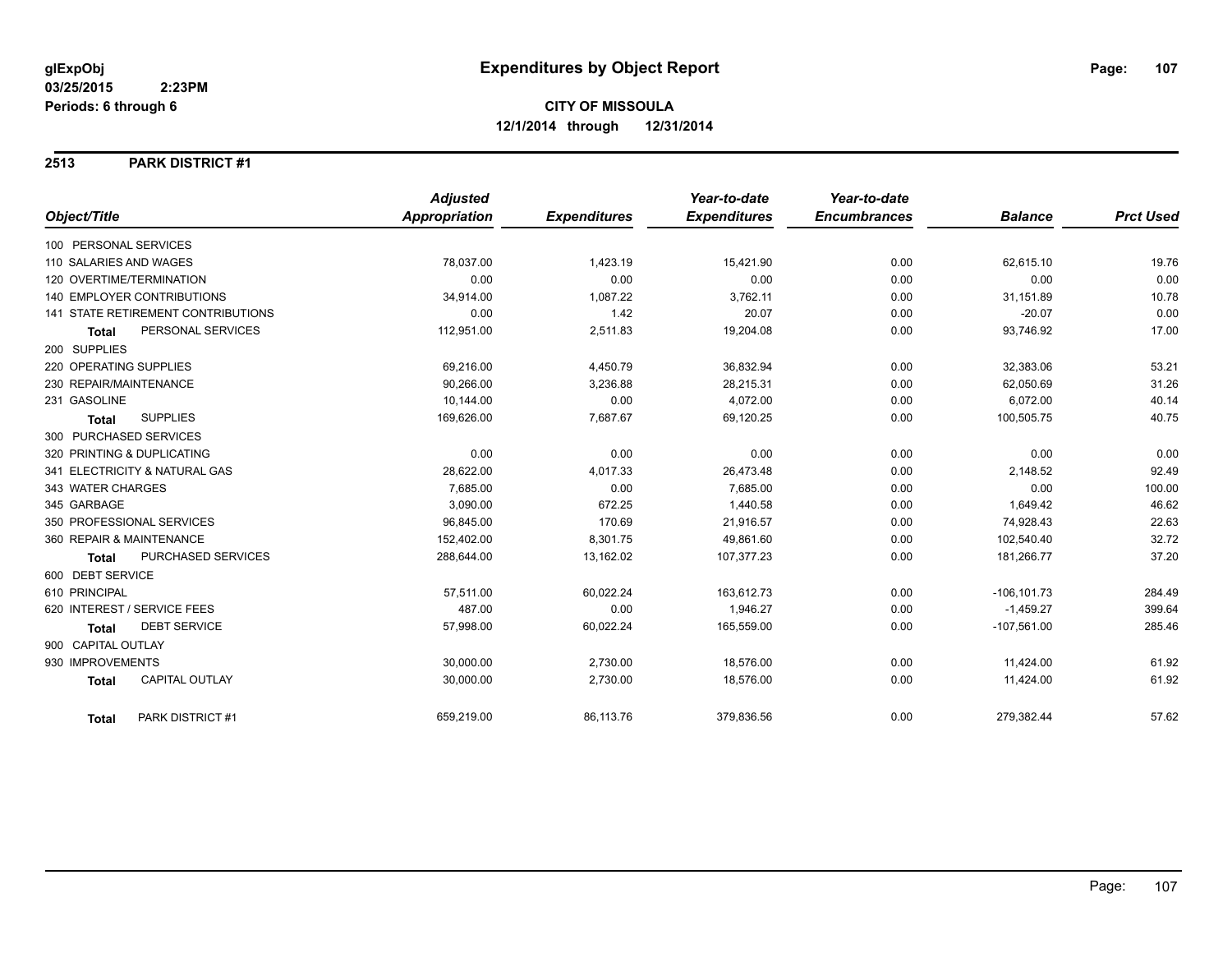#### **2514 PUBLIC SAFETY & JUSTICE DISTRICT**

**297 PUBLIC SAFETY/JUSTICE**

| Object/Title           |                           | <b>Adjusted</b><br>Appropriation | <b>Expenditures</b> | Year-to-date<br><b>Expenditures</b> | Year-to-date<br><b>Encumbrances</b> | <b>Balance</b> | <b>Prct Used</b> |
|------------------------|---------------------------|----------------------------------|---------------------|-------------------------------------|-------------------------------------|----------------|------------------|
| 300 PURCHASED SERVICES |                           |                                  |                     |                                     |                                     |                |                  |
| 310 COMMUNICATIONS     |                           | 0.00                             | 0.00                | 0.00                                | 0.00                                | 0.00           | 0.00             |
| Total                  | <b>PURCHASED SERVICES</b> | 0.00                             | 0.00                | 0.00                                | 0.00                                | 0.00           | 0.00             |
| Total                  | PUBLIC SAFETY/JUSTICE     | 0.00                             | 0.00                | 0.00                                | 0.00                                | 0.00           | 0.00             |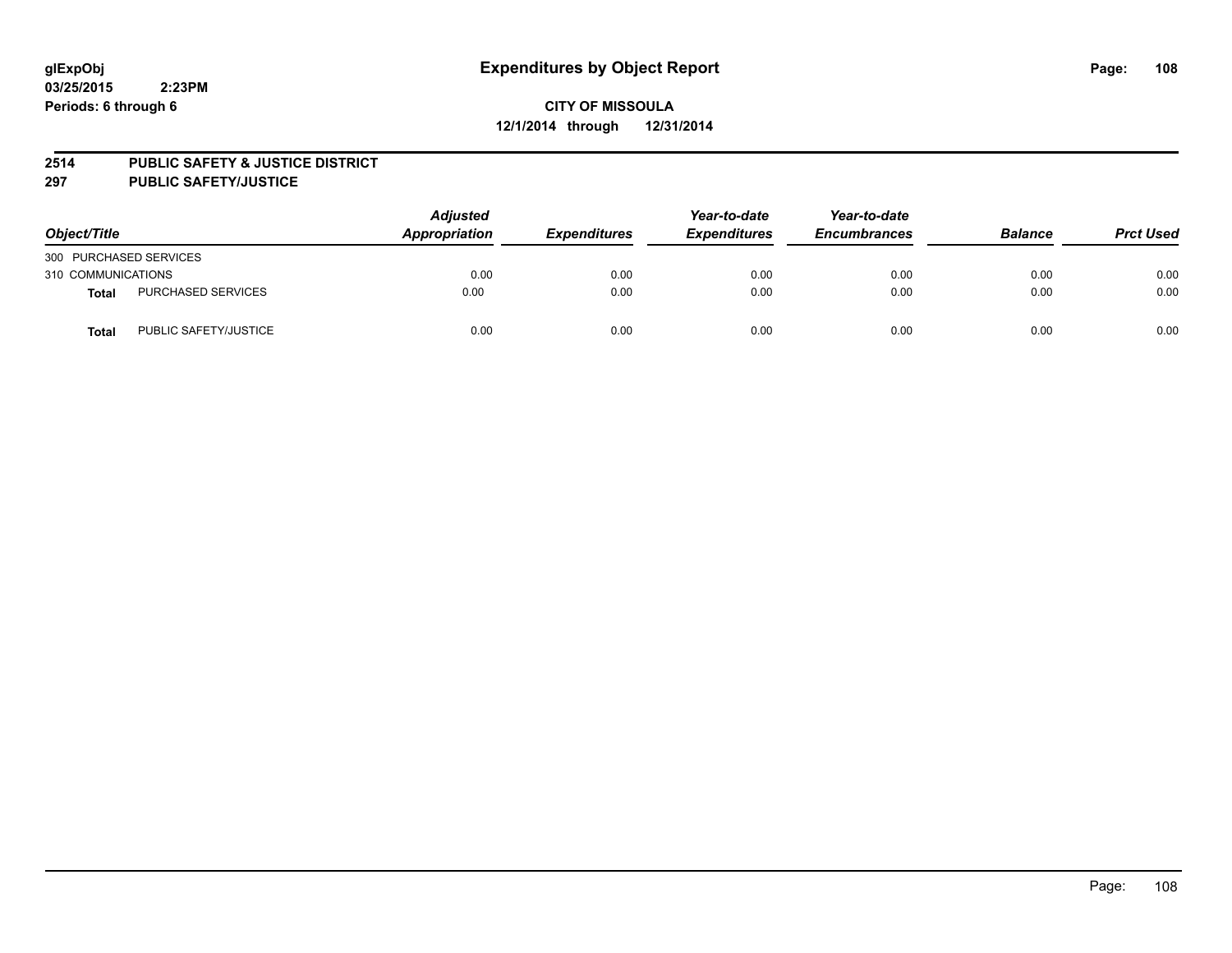# **glExpObj Expenditures by Object Report Page: 109**

**03/25/2015 2:23PM Periods: 6 through 6**

**CITY OF MISSOULA 12/1/2014 through 12/31/2014**

#### **2514 PUBLIC SAFETY & JUSTICE DISTRICT**

| Object/Title                              | <b>Adjusted</b><br>Appropriation | <b>Expenditures</b> | Year-to-date<br><b>Expenditures</b> | Year-to-date<br><b>Encumbrances</b> | <b>Balance</b> | <b>Prct Used</b> |
|-------------------------------------------|----------------------------------|---------------------|-------------------------------------|-------------------------------------|----------------|------------------|
| 300 PURCHASED SERVICES                    |                                  |                     |                                     |                                     |                |                  |
| 310 COMMUNICATIONS                        | 0.00                             | 0.00                | 0.00                                | 0.00                                | 0.00           | 0.00             |
| PURCHASED SERVICES<br>Total               | 0.00                             | 0.00                | 0.00                                | 0.00                                | 0.00           | 0.00             |
| PUBLIC SAFETY & JUSTICE DISTRICT<br>Total | 0.00                             | 0.00                | 0.00                                | 0.00                                | 0.00           | 0.00             |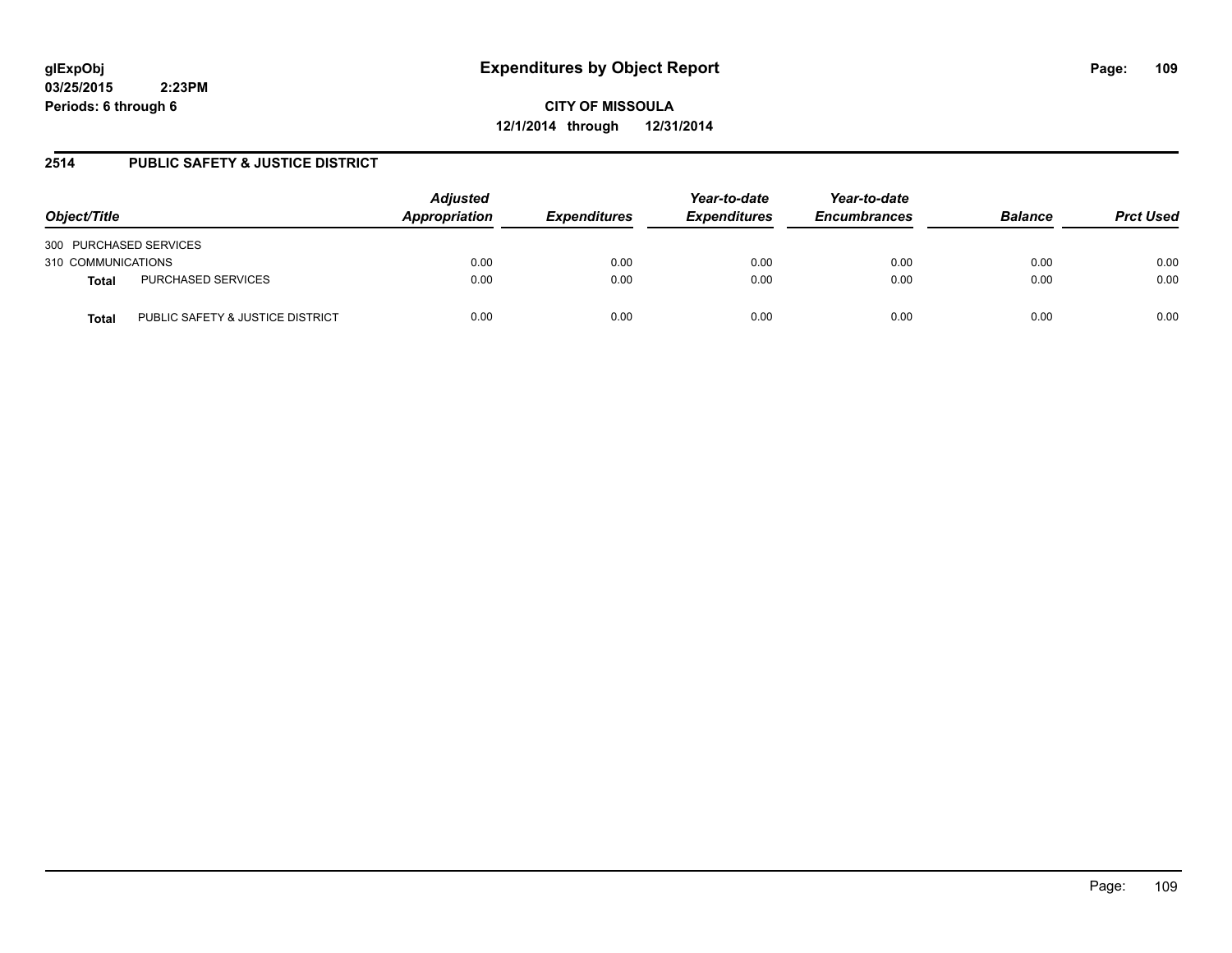**03/25/2015 2:23PM Periods: 6 through 6**

#### **2820 STATE GAS TAX FUND**

**280 PUBLIC WORKS ADMIN/ENGINEERING**

| Object/Title       |                                | <b>Adjusted</b><br><b>Appropriation</b> | <b>Expenditures</b> | Year-to-date<br><b>Expenditures</b> | Year-to-date<br><b>Encumbrances</b> | <b>Balance</b> | <b>Prct Used</b> |
|--------------------|--------------------------------|-----------------------------------------|---------------------|-------------------------------------|-------------------------------------|----------------|------------------|
|                    | 300 PURCHASED SERVICES         |                                         |                     |                                     |                                     |                |                  |
|                    | 350 PROFESSIONAL SERVICES      | 0.00                                    | 0.00                | 0.00                                | 0.00                                | 0.00           | 0.00             |
| Total              | <b>PURCHASED SERVICES</b>      | 0.00                                    | 0.00                | 0.00                                | 0.00                                | 0.00           | 0.00             |
| 500 FIXED CHARGES  |                                |                                         |                     |                                     |                                     |                |                  |
| 500 FIXED CHARGES  |                                | 0.00                                    | 0.00                | 0.00                                | 0.00                                | 0.00           | 0.00             |
| Total              | <b>FIXED CHARGES</b>           | 0.00                                    | 0.00                | 0.00                                | 0.00                                | 0.00           | 0.00             |
| 800 OTHER OBJECTS  |                                |                                         |                     |                                     |                                     |                |                  |
|                    | 820 TRANSFERS TO OTHER FUNDS   | 564,000.00                              | 282,000.00          | 282,000.00                          | 0.00                                | 282,000.00     | 50.00            |
| Total              | OTHER OBJECTS                  | 564.000.00                              | 282,000.00          | 282,000.00                          | 0.00                                | 282,000.00     | 50.00            |
| 900 CAPITAL OUTLAY |                                |                                         |                     |                                     |                                     |                |                  |
| 930 IMPROVEMENTS   |                                | 373.100.00                              | 2,712.70            | 162,696.11                          | 0.00                                | 210,403.89     | 43.61            |
| <b>Total</b>       | <b>CAPITAL OUTLAY</b>          | 373,100.00                              | 2,712.70            | 162,696.11                          | 0.00                                | 210,403.89     | 43.61            |
| <b>Total</b>       | PUBLIC WORKS ADMIN/ENGINEERING | 937,100.00                              | 284,712.70          | 444,696.11                          | 0.00                                | 492,403.89     | 47.45            |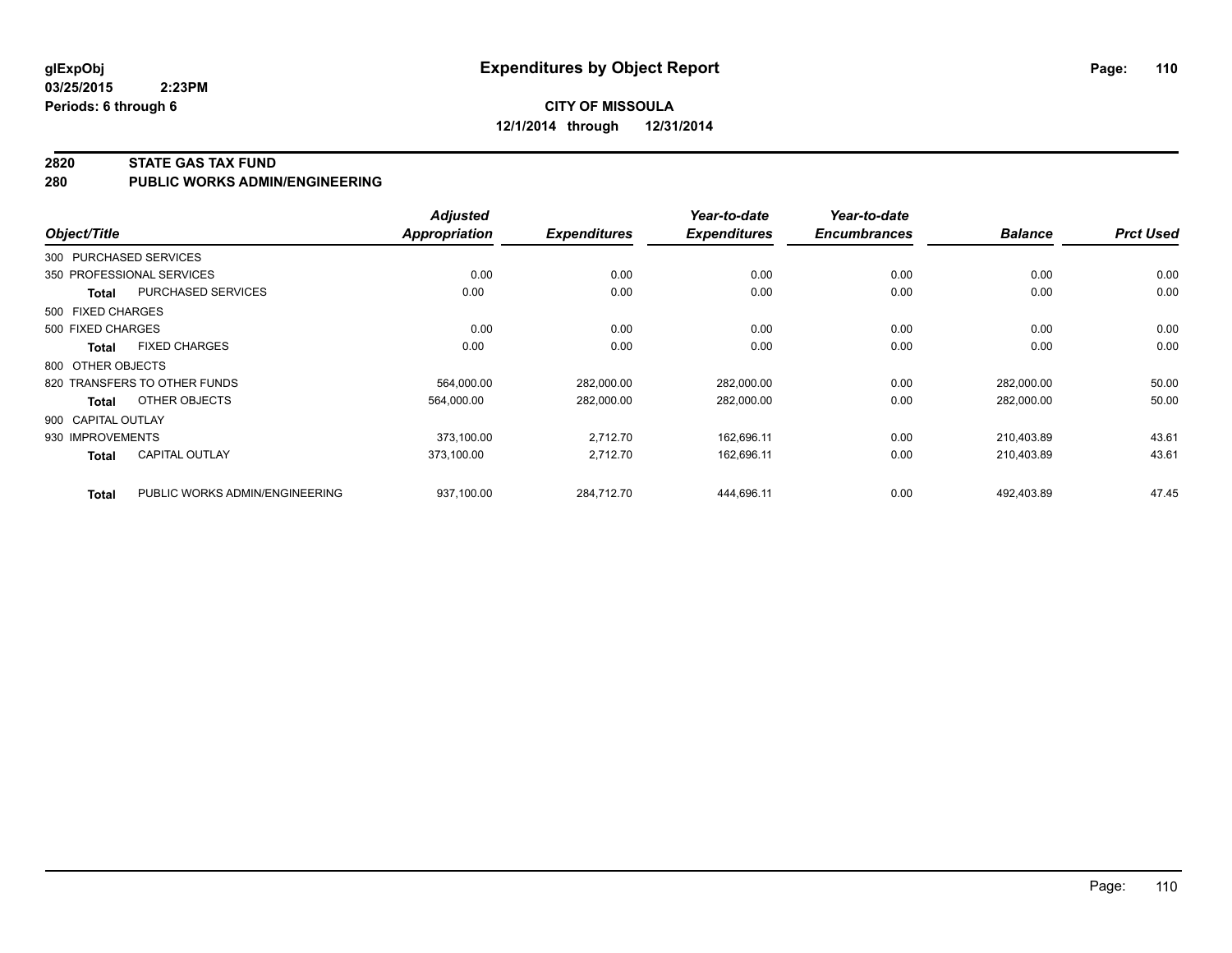#### **2820 STATE GAS TAX FUND**

|                                       | <b>Adjusted</b>      |                     | Year-to-date        | Year-to-date        |                |                  |
|---------------------------------------|----------------------|---------------------|---------------------|---------------------|----------------|------------------|
| Object/Title                          | <b>Appropriation</b> | <b>Expenditures</b> | <b>Expenditures</b> | <b>Encumbrances</b> | <b>Balance</b> | <b>Prct Used</b> |
| 300 PURCHASED SERVICES                |                      |                     |                     |                     |                |                  |
| 350 PROFESSIONAL SERVICES             | 0.00                 | 0.00                | 0.00                | 0.00                | 0.00           | 0.00             |
| PURCHASED SERVICES<br><b>Total</b>    | 0.00                 | 0.00                | 0.00                | 0.00                | 0.00           | 0.00             |
| 500 FIXED CHARGES                     |                      |                     |                     |                     |                |                  |
| 500 FIXED CHARGES                     | 0.00                 | 0.00                | 0.00                | 0.00                | 0.00           | 0.00             |
| <b>FIXED CHARGES</b><br><b>Total</b>  | 0.00                 | 0.00                | 0.00                | 0.00                | 0.00           | 0.00             |
| 800 OTHER OBJECTS                     |                      |                     |                     |                     |                |                  |
| 820 TRANSFERS TO OTHER FUNDS          | 564,000.00           | 282,000.00          | 282,000.00          | 0.00                | 282,000.00     | 50.00            |
| OTHER OBJECTS<br><b>Total</b>         | 564,000.00           | 282,000.00          | 282,000.00          | 0.00                | 282,000.00     | 50.00            |
| 900 CAPITAL OUTLAY                    |                      |                     |                     |                     |                |                  |
| 930 IMPROVEMENTS                      | 373,100.00           | 2,712.70            | 162,696.11          | 0.00                | 210,403.89     | 43.61            |
| <b>CAPITAL OUTLAY</b><br><b>Total</b> | 373,100.00           | 2,712.70            | 162,696.11          | 0.00                | 210,403.89     | 43.61            |
| STATE GAS TAX FUND<br><b>Total</b>    | 937,100.00           | 284,712.70          | 444,696.11          | 0.00                | 492,403.89     | 47.45            |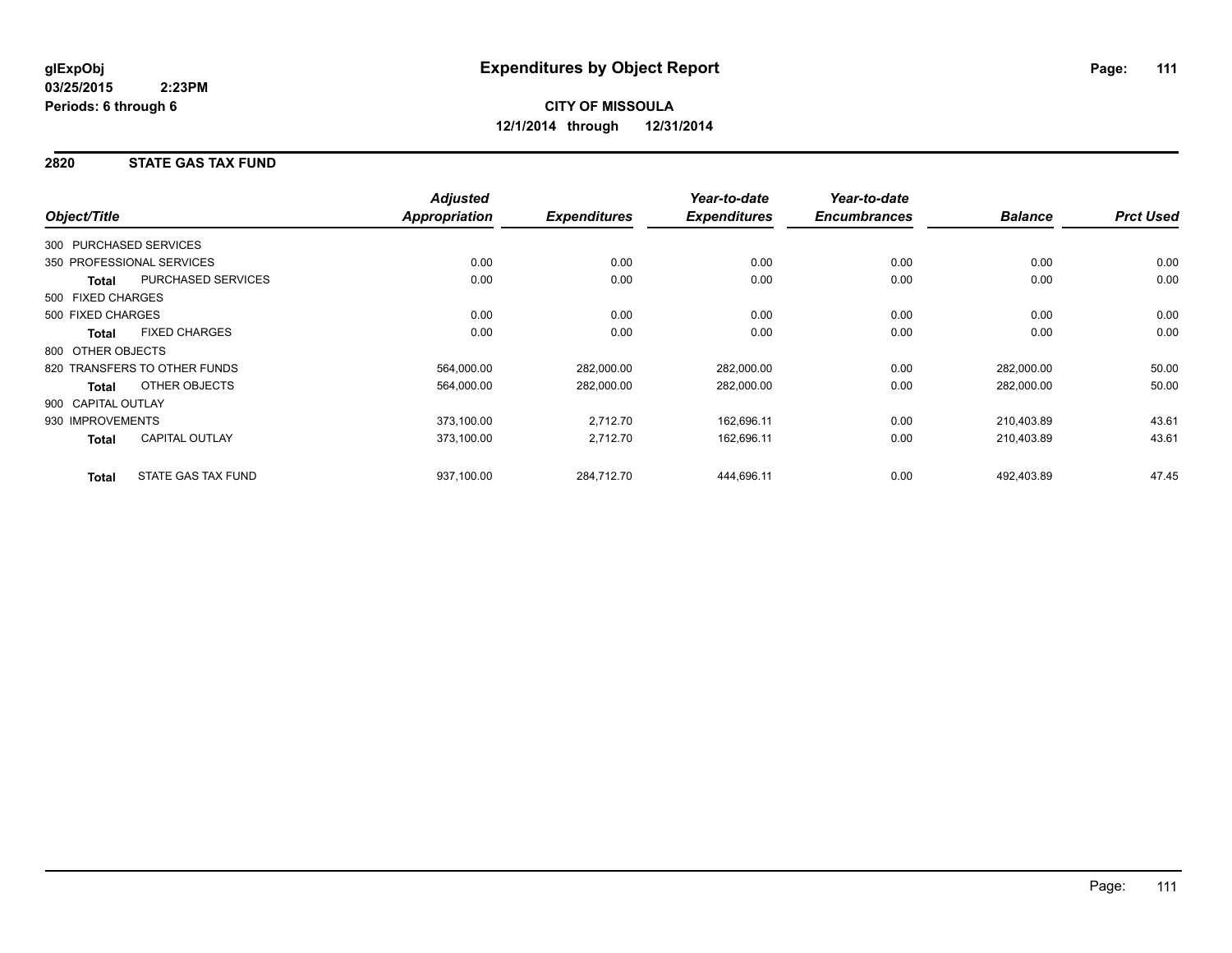#### **2918 LAW ENFORCEMENT BLOCK GRANT FUND**

**290 POLICE**

|                                                   | <b>Adjusted</b>      |                     | Year-to-date        | Year-to-date        |                |                  |
|---------------------------------------------------|----------------------|---------------------|---------------------|---------------------|----------------|------------------|
| Object/Title                                      | <b>Appropriation</b> | <b>Expenditures</b> | <b>Expenditures</b> | <b>Encumbrances</b> | <b>Balance</b> | <b>Prct Used</b> |
| 100 PERSONAL SERVICES                             |                      |                     |                     |                     |                |                  |
| 110 SALARIES AND WAGES                            | 71,540.00            | 4,218.46            | 24,905.80           | 0.00                | 46,634.20      | 34.81            |
| 115 SALARIES/HEALTH INSURANCE BENEFIT             | 0.00                 | 570.00              | 3,106.50            | 0.00                | $-3,106.50$    | 0.00             |
| 120 OVERTIME/TERMINATION                          | 14,850.00            | 0.00                | 0.00                | 0.00                | 14,850.00      | 0.00             |
| <b>140 EMPLOYER CONTRIBUTIONS</b>                 | 11,610.00            | 1,237.54            | 7,406.70            | 0.00                | 4,203.30       | 63.80            |
| <b>141 STATE RETIREMENT CONTRIBUTIONS</b>         | 0.00                 | 1,406.37            | 8,227.21            | 0.00                | $-8,227.21$    | 0.00             |
| PERSONAL SERVICES<br>Total                        | 98,000.00            | 7,432.37            | 43,646.21           | 0.00                | 54,353.79      | 44.54            |
| 200 SUPPLIES                                      |                      |                     |                     |                     |                |                  |
| 210 OFFICE SUPPLIES                               | 0.00                 | 0.00                | 0.00                | 0.00                | 0.00           | 0.00             |
| 220 OPERATING SUPPLIES                            | 16,920.00            | 0.00                | 1,726.00            | 0.00                | 15,194.00      | 10.20            |
| <b>SUPPLIES</b><br><b>Total</b>                   | 16,920.00            | 0.00                | 1,726.00            | 0.00                | 15,194.00      | 10.20            |
| 300 PURCHASED SERVICES                            |                      |                     |                     |                     |                |                  |
| 320 PRINTING & DUPLICATING                        | 0.00                 | 0.00                | 0.00                | 0.00                | 0.00           | 0.00             |
| 344 TELEPHONE SERVICE                             | 0.00                 | 0.00                | 0.00                | 0.00                | 0.00           | 0.00             |
| 350 PROFESSIONAL SERVICES                         | 43,053.00            | 0.00                | 6,257.01            | 0.00                | 36,795.99      | 14.53            |
| 370 TRAVEL                                        | 0.00                 | 650.08              | 1,911.28            | 0.00                | $-1,911.28$    | 0.00             |
| 380 TRAINING                                      | 0.00                 | 0.00                | 0.00                | 0.00                | 0.00           | 0.00             |
| PURCHASED SERVICES<br><b>Total</b>                | 43,053.00            | 650.08              | 8,168.29            | 0.00                | 34,884.71      | 18.97            |
| 700 GRANTS & CONTRIBUTIONS                        |                      |                     |                     |                     |                |                  |
| 700 GRANTS & CONTRIBUTIONS                        | 0.00                 | 0.00                | 0.00                | 0.00                | 0.00           | 0.00             |
| <b>GRANTS &amp; CONTRIBUTIONS</b><br><b>Total</b> | 0.00                 | 0.00                | 0.00                | 0.00                | 0.00           | 0.00             |
| 900 CAPITAL OUTLAY                                |                      |                     |                     |                     |                |                  |
| 940 MACHINERY & EQUIPMENT                         | 27,899.00            | 0.00                | 11,772.49           | 0.00                | 16,126.51      | 42.20            |
| <b>CAPITAL OUTLAY</b><br><b>Total</b>             | 27,899.00            | 0.00                | 11,772.49           | 0.00                | 16,126.51      | 42.20            |
|                                                   |                      |                     |                     |                     |                |                  |
| <b>POLICE</b><br><b>Total</b>                     | 185,872.00           | 8,082.45            | 65,312.99           | 0.00                | 120,559.01     | 35.14            |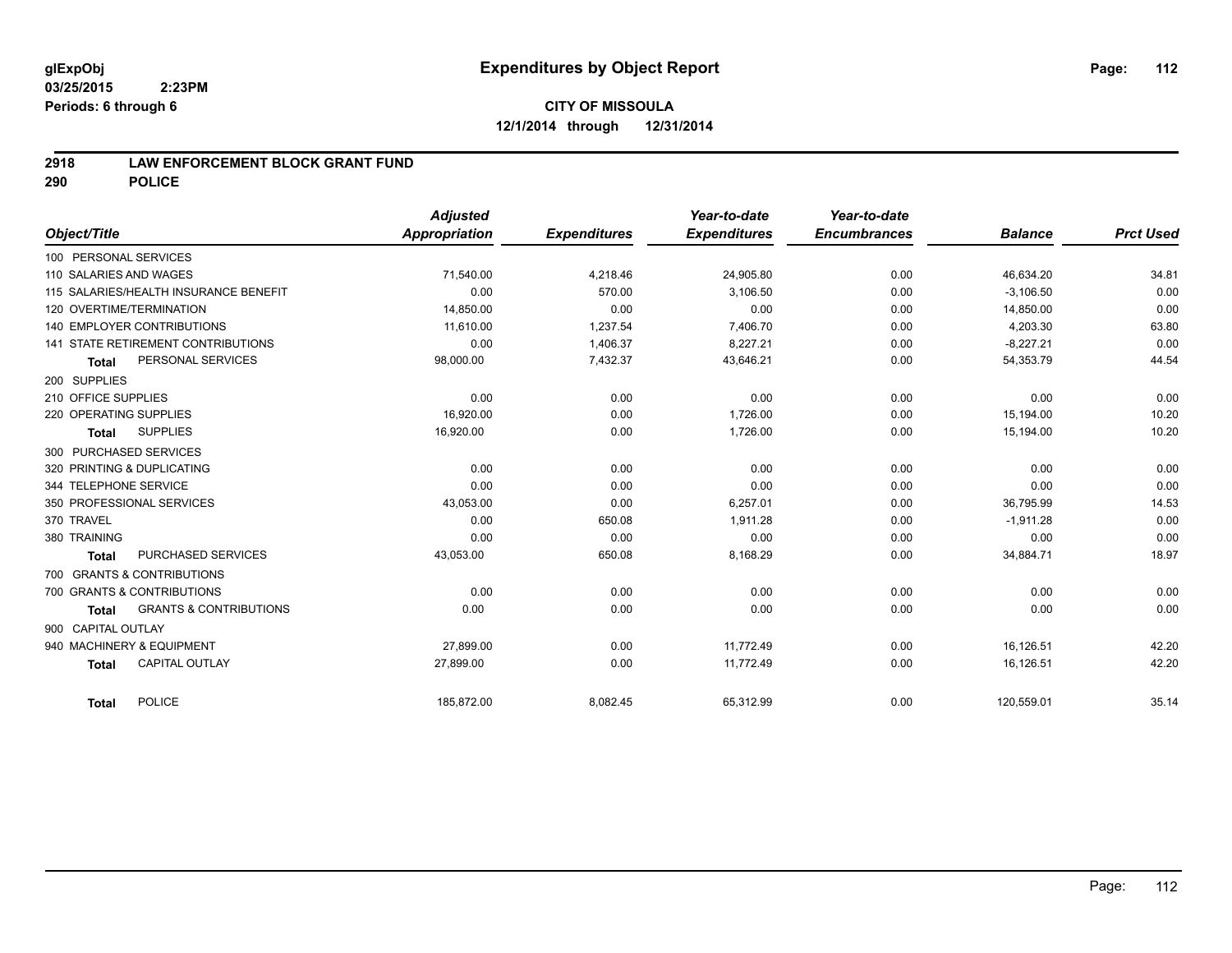#### **2918 LAW ENFORCEMENT BLOCK GRANT FUND**

**390 NON-DEPARTMENTAL**

| Object/Title      |                      | <b>Adjusted</b><br>Appropriation | <b>Expenditures</b> | Year-to-date<br><b>Expenditures</b> | Year-to-date<br><b>Encumbrances</b> | <b>Balance</b> | <b>Prct Used</b> |
|-------------------|----------------------|----------------------------------|---------------------|-------------------------------------|-------------------------------------|----------------|------------------|
| 500 FIXED CHARGES |                      |                                  |                     |                                     |                                     |                |                  |
| 500 FIXED CHARGES |                      | 0.00                             | 0.00                | 0.00                                | 0.00                                | 0.00           | 0.00             |
| <b>Total</b>      | <b>FIXED CHARGES</b> | 0.00                             | 0.00                | 0.00                                | 0.00                                | 0.00           | 0.00             |
| Total             | NON-DEPARTMENTAL     | 0.00                             | 0.00                | 0.00                                | 0.00                                | 0.00           | 0.00             |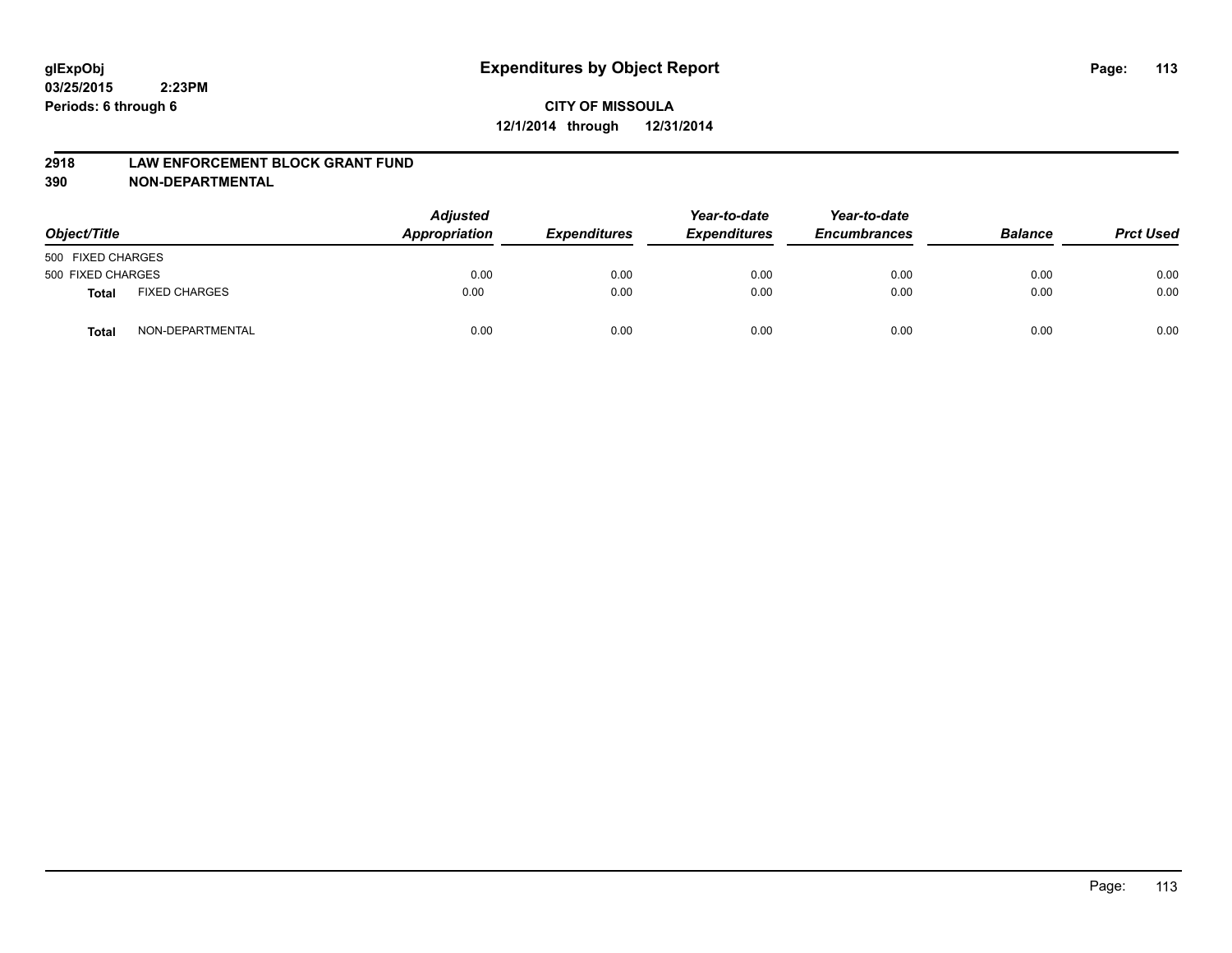**03/25/2015 2:23PM Periods: 6 through 6**

**CITY OF MISSOULA 12/1/2014 through 12/31/2014**

## **2918 LAW ENFORCEMENT BLOCK GRANT FUND**

| Object/Title           |                                           | <b>Adjusted</b><br>Appropriation | <b>Expenditures</b> | Year-to-date<br><b>Expenditures</b> | Year-to-date<br><b>Encumbrances</b> | <b>Balance</b> | <b>Prct Used</b> |
|------------------------|-------------------------------------------|----------------------------------|---------------------|-------------------------------------|-------------------------------------|----------------|------------------|
|                        |                                           |                                  |                     |                                     |                                     |                |                  |
| 100 PERSONAL SERVICES  |                                           |                                  |                     |                                     |                                     |                |                  |
| 110 SALARIES AND WAGES |                                           | 71,540.00                        | 4,218.46            | 24,905.80                           | 0.00                                | 46,634.20      | 34.81            |
|                        | 115 SALARIES/HEALTH INSURANCE BENEFIT     | 0.00                             | 570.00              | 3,106.50                            | 0.00                                | $-3,106.50$    | 0.00             |
|                        | 120 OVERTIME/TERMINATION                  | 14,850.00                        | 0.00                | 0.00                                | 0.00                                | 14,850.00      | 0.00             |
|                        | <b>140 EMPLOYER CONTRIBUTIONS</b>         | 11.610.00                        | 1,237.54            | 7,406.70                            | 0.00                                | 4,203.30       | 63.80            |
|                        | <b>141 STATE RETIREMENT CONTRIBUTIONS</b> | 0.00                             | 1,406.37            | 8,227.21                            | 0.00                                | $-8,227.21$    | 0.00             |
| <b>Total</b>           | PERSONAL SERVICES                         | 98,000.00                        | 7,432.37            | 43,646.21                           | 0.00                                | 54,353.79      | 44.54            |
| 200 SUPPLIES           |                                           |                                  |                     |                                     |                                     |                |                  |
| 210 OFFICE SUPPLIES    |                                           | 0.00                             | 0.00                | 0.00                                | 0.00                                | 0.00           | 0.00             |
| 220 OPERATING SUPPLIES |                                           | 16,920.00                        | 0.00                | 1,726.00                            | 0.00                                | 15,194.00      | 10.20            |
| <b>Total</b>           | <b>SUPPLIES</b>                           | 16,920.00                        | 0.00                | 1,726.00                            | 0.00                                | 15,194.00      | 10.20            |
|                        | 300 PURCHASED SERVICES                    |                                  |                     |                                     |                                     |                |                  |
|                        | 320 PRINTING & DUPLICATING                | 0.00                             | 0.00                | 0.00                                | 0.00                                | 0.00           | 0.00             |
| 344 TELEPHONE SERVICE  |                                           | 0.00                             | 0.00                | 0.00                                | 0.00                                | 0.00           | 0.00             |
|                        | 350 PROFESSIONAL SERVICES                 | 43,053.00                        | 0.00                | 6,257.01                            | 0.00                                | 36,795.99      | 14.53            |
| 370 TRAVEL             |                                           | 0.00                             | 650.08              | 1,911.28                            | 0.00                                | $-1,911.28$    | 0.00             |
| 380 TRAINING           |                                           | 0.00                             | 0.00                | 0.00                                | 0.00                                | 0.00           | 0.00             |
| <b>Total</b>           | PURCHASED SERVICES                        | 43,053.00                        | 650.08              | 8,168.29                            | 0.00                                | 34,884.71      | 18.97            |
| 500 FIXED CHARGES      |                                           |                                  |                     |                                     |                                     |                |                  |
| 500 FIXED CHARGES      |                                           | 0.00                             | 0.00                | 0.00                                | 0.00                                | 0.00           | 0.00             |
| <b>Total</b>           | <b>FIXED CHARGES</b>                      | 0.00                             | 0.00                | 0.00                                | 0.00                                | 0.00           | 0.00             |
|                        | 700 GRANTS & CONTRIBUTIONS                |                                  |                     |                                     |                                     |                |                  |
|                        | 700 GRANTS & CONTRIBUTIONS                | 0.00                             | 0.00                | 0.00                                | 0.00                                | 0.00           | 0.00             |
| <b>Total</b>           | <b>GRANTS &amp; CONTRIBUTIONS</b>         | 0.00                             | 0.00                | 0.00                                | 0.00                                | 0.00           | 0.00             |
| 900 CAPITAL OUTLAY     |                                           |                                  |                     |                                     |                                     |                |                  |
|                        | 940 MACHINERY & EQUIPMENT                 | 27,899.00                        | 0.00                | 11,772.49                           | 0.00                                | 16,126.51      | 42.20            |
| <b>Total</b>           | <b>CAPITAL OUTLAY</b>                     | 27,899.00                        | 0.00                | 11,772.49                           | 0.00                                | 16,126.51      | 42.20            |
|                        |                                           |                                  |                     |                                     |                                     |                |                  |
| <b>Total</b>           | LAW ENFORCEMENT BLOCK GRANT FUN           | 185,872.00                       | 8,082.45            | 65,312.99                           | 0.00                                | 120,559.01     | 35.14            |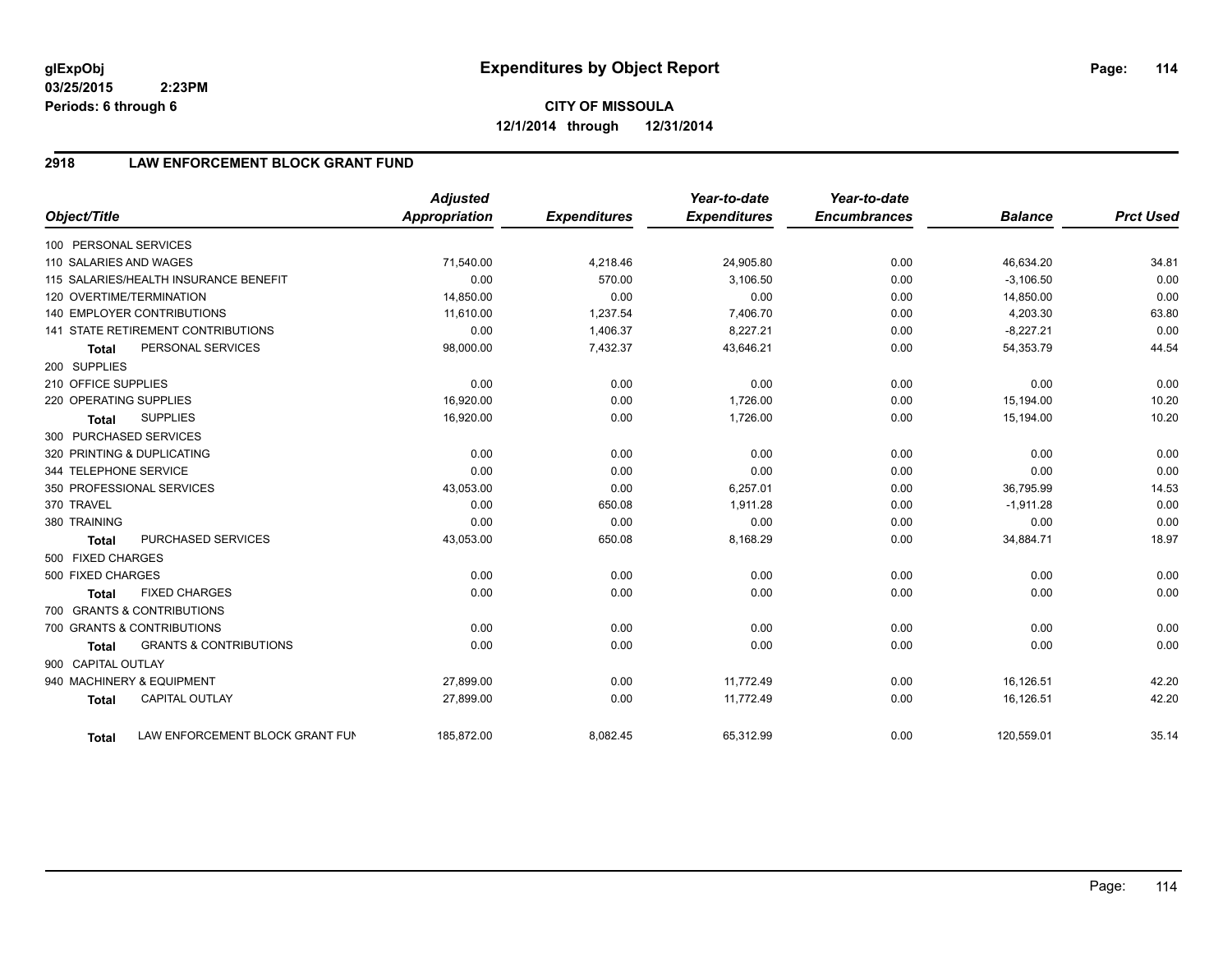#### **2919 HIDTA FUND**

**290 POLICE**

| Object/Title  |                                                   | <b>Adjusted</b><br><b>Appropriation</b> | <b>Expenditures</b> | Year-to-date<br><b>Expenditures</b> | Year-to-date<br><b>Encumbrances</b> | <b>Balance</b> | <b>Prct Used</b> |
|---------------|---------------------------------------------------|-----------------------------------------|---------------------|-------------------------------------|-------------------------------------|----------------|------------------|
|               |                                                   |                                         |                     |                                     |                                     |                |                  |
|               | 100 PERSONAL SERVICES                             |                                         |                     |                                     |                                     |                |                  |
|               | 120 OVERTIME/TERMINATION                          | 15,000.00                               | 0.00                | 0.00                                | 0.00                                | 15,000.00      | 0.00             |
|               | 140 EMPLOYER CONTRIBUTIONS                        | 1.350.00                                | 0.00                | 0.00                                | 0.00                                | 1,350.00       | 0.00             |
|               | 141 STATE RETIREMENT CONTRIBUTIONS                | 0.00                                    | 0.00                | 0.00                                | 0.00                                | 0.00           | 0.00             |
|               | PERSONAL SERVICES<br><b>Total</b>                 | 16,350.00                               | 0.00                | 0.00                                | 0.00                                | 16,350.00      | 0.00             |
| 200 SUPPLIES  |                                                   |                                         |                     |                                     |                                     |                |                  |
|               | 210 OFFICE SUPPLIES                               | 500.00                                  | 0.00                | 0.00                                | 0.00                                | 500.00         | 0.00             |
|               | 220 OPERATING SUPPLIES                            | 500.00                                  | 0.00                | 802.69                              | 0.00                                | $-302.69$      | 160.54           |
|               | <b>SUPPLIES</b><br><b>Total</b>                   | 1.000.00                                | 0.00                | 802.69                              | 0.00                                | 197.31         | 80.27            |
|               | 300 PURCHASED SERVICES                            |                                         |                     |                                     |                                     |                |                  |
|               | 341 ELECTRICITY & NATURAL GAS                     | 4,600.00                                | 0.00                | 0.00                                | 0.00                                | 4,600.00       | 0.00             |
|               | 344 TELEPHONE SERVICE                             | 250.00                                  | 0.00                | 0.00                                | 0.00                                | 250.00         | 0.00             |
|               | 350 PROFESSIONAL SERVICES                         | 4,000.00                                | 0.00                | 1,069.61                            | 0.00                                | 2,930.39       | 26.74            |
|               | 360 REPAIR & MAINTENANCE                          | 1,200.00                                | 0.00                | 0.00                                | 0.00                                | 1,200.00       | 0.00             |
| 370 TRAVEL    |                                                   | 1.500.00                                | 0.00                | 0.00                                | 0.00                                | 1,500.00       | 0.00             |
| 380 TRAINING  |                                                   | 1,500.00                                | 0.00                | 0.00                                | 0.00                                | 1,500.00       | 0.00             |
|               | 390 OTHER PURCHASED SERVICES                      | 200.00                                  | 0.00                | 0.00                                | 0.00                                | 200.00         | 0.00             |
|               | PURCHASED SERVICES<br><b>Total</b>                | 13,250.00                               | 0.00                | 1,069.61                            | 0.00                                | 12,180.39      | 8.07             |
|               | 500 FIXED CHARGES                                 |                                         |                     |                                     |                                     |                |                  |
|               | 500 FIXED CHARGES                                 | 11,700.00                               | 1,719.87            | 12,039.09                           | 0.00                                | $-339.09$      | 102.90           |
|               | <b>FIXED CHARGES</b><br><b>Total</b>              | 11,700.00                               | 1,719.87            | 12,039.09                           | 0.00                                | $-339.09$      | 102.90           |
|               | 700 GRANTS & CONTRIBUTIONS                        |                                         |                     |                                     |                                     |                |                  |
|               | 700 GRANTS & CONTRIBUTIONS                        | 100.000.00                              | 1,692.35            | 25,997.24                           | 0.00                                | 74.002.76      | 26.00            |
|               | <b>GRANTS &amp; CONTRIBUTIONS</b><br><b>Total</b> | 100,000.00                              | 1,692.35            | 25,997.24                           | 0.00                                | 74,002.76      | 26.00            |
|               | 900 CAPITAL OUTLAY                                |                                         |                     |                                     |                                     |                |                  |
| 920 BUILDINGS |                                                   | 50,000.00                               | 0.00                | 0.00                                | 0.00                                | 50,000.00      | 0.00             |
|               | <b>CAPITAL OUTLAY</b><br><b>Total</b>             | 50,000.00                               | 0.00                | 0.00                                | 0.00                                | 50,000.00      | 0.00             |
|               |                                                   |                                         |                     |                                     |                                     |                |                  |
|               | <b>POLICE</b><br><b>Total</b>                     | 192,300.00                              | 3,412.22            | 39,908.63                           | 0.00                                | 152,391.37     | 20.75            |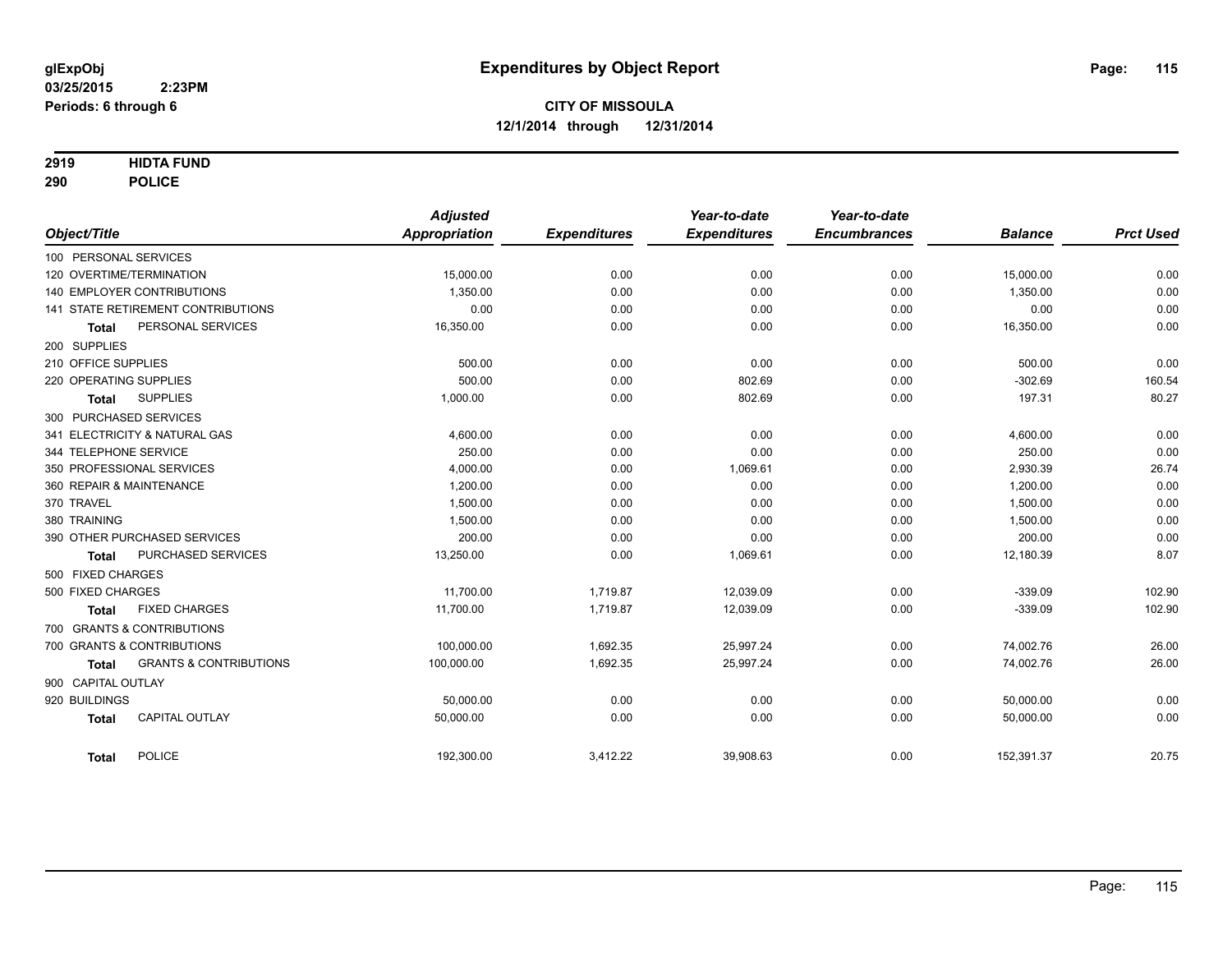**2919 HIDTA FUND**

|                                                   | <b>Adjusted</b> |                     | Year-to-date        | Year-to-date        |                |                  |
|---------------------------------------------------|-----------------|---------------------|---------------------|---------------------|----------------|------------------|
| Object/Title                                      | Appropriation   | <b>Expenditures</b> | <b>Expenditures</b> | <b>Encumbrances</b> | <b>Balance</b> | <b>Prct Used</b> |
| 100 PERSONAL SERVICES                             |                 |                     |                     |                     |                |                  |
| 120 OVERTIME/TERMINATION                          | 15,000.00       | 0.00                | 0.00                | 0.00                | 15,000.00      | 0.00             |
| 140 EMPLOYER CONTRIBUTIONS                        | 1,350.00        | 0.00                | 0.00                | 0.00                | 1,350.00       | 0.00             |
| <b>141 STATE RETIREMENT CONTRIBUTIONS</b>         | 0.00            | 0.00                | 0.00                | 0.00                | 0.00           | 0.00             |
| PERSONAL SERVICES<br><b>Total</b>                 | 16,350.00       | 0.00                | 0.00                | 0.00                | 16,350.00      | 0.00             |
| 200 SUPPLIES                                      |                 |                     |                     |                     |                |                  |
| 210 OFFICE SUPPLIES                               | 500.00          | 0.00                | 0.00                | 0.00                | 500.00         | 0.00             |
| 220 OPERATING SUPPLIES                            | 500.00          | 0.00                | 802.69              | 0.00                | $-302.69$      | 160.54           |
| <b>SUPPLIES</b><br><b>Total</b>                   | 1,000.00        | 0.00                | 802.69              | 0.00                | 197.31         | 80.27            |
| 300 PURCHASED SERVICES                            |                 |                     |                     |                     |                |                  |
| 341 ELECTRICITY & NATURAL GAS                     | 4,600.00        | 0.00                | 0.00                | 0.00                | 4,600.00       | 0.00             |
| 344 TELEPHONE SERVICE                             | 250.00          | 0.00                | 0.00                | 0.00                | 250.00         | 0.00             |
| 350 PROFESSIONAL SERVICES                         | 4,000.00        | 0.00                | 1,069.61            | 0.00                | 2,930.39       | 26.74            |
| 360 REPAIR & MAINTENANCE                          | 1,200.00        | 0.00                | 0.00                | 0.00                | 1,200.00       | 0.00             |
| 370 TRAVEL                                        | 1,500.00        | 0.00                | 0.00                | 0.00                | 1,500.00       | 0.00             |
| 380 TRAINING                                      | 1,500.00        | 0.00                | 0.00                | 0.00                | 1,500.00       | 0.00             |
| 390 OTHER PURCHASED SERVICES                      | 200.00          | 0.00                | 0.00                | 0.00                | 200.00         | 0.00             |
| PURCHASED SERVICES<br><b>Total</b>                | 13,250.00       | 0.00                | 1,069.61            | 0.00                | 12,180.39      | 8.07             |
| 500 FIXED CHARGES                                 |                 |                     |                     |                     |                |                  |
| 500 FIXED CHARGES                                 | 11,700.00       | 1,719.87            | 12,039.09           | 0.00                | $-339.09$      | 102.90           |
| <b>FIXED CHARGES</b><br><b>Total</b>              | 11,700.00       | 1,719.87            | 12,039.09           | 0.00                | $-339.09$      | 102.90           |
| 700 GRANTS & CONTRIBUTIONS                        |                 |                     |                     |                     |                |                  |
| 700 GRANTS & CONTRIBUTIONS                        | 100,000.00      | 1,692.35            | 25,997.24           | 0.00                | 74,002.76      | 26.00            |
| <b>GRANTS &amp; CONTRIBUTIONS</b><br><b>Total</b> | 100,000.00      | 1,692.35            | 25,997.24           | 0.00                | 74,002.76      | 26.00            |
| 900 CAPITAL OUTLAY                                |                 |                     |                     |                     |                |                  |
| 920 BUILDINGS                                     | 50,000.00       | 0.00                | 0.00                | 0.00                | 50,000.00      | 0.00             |
| <b>CAPITAL OUTLAY</b><br><b>Total</b>             | 50,000.00       | 0.00                | 0.00                | 0.00                | 50,000.00      | 0.00             |
| <b>HIDTA FUND</b><br><b>Total</b>                 | 192,300.00      | 3,412.22            | 39,908.63           | 0.00                | 152,391.37     | 20.75            |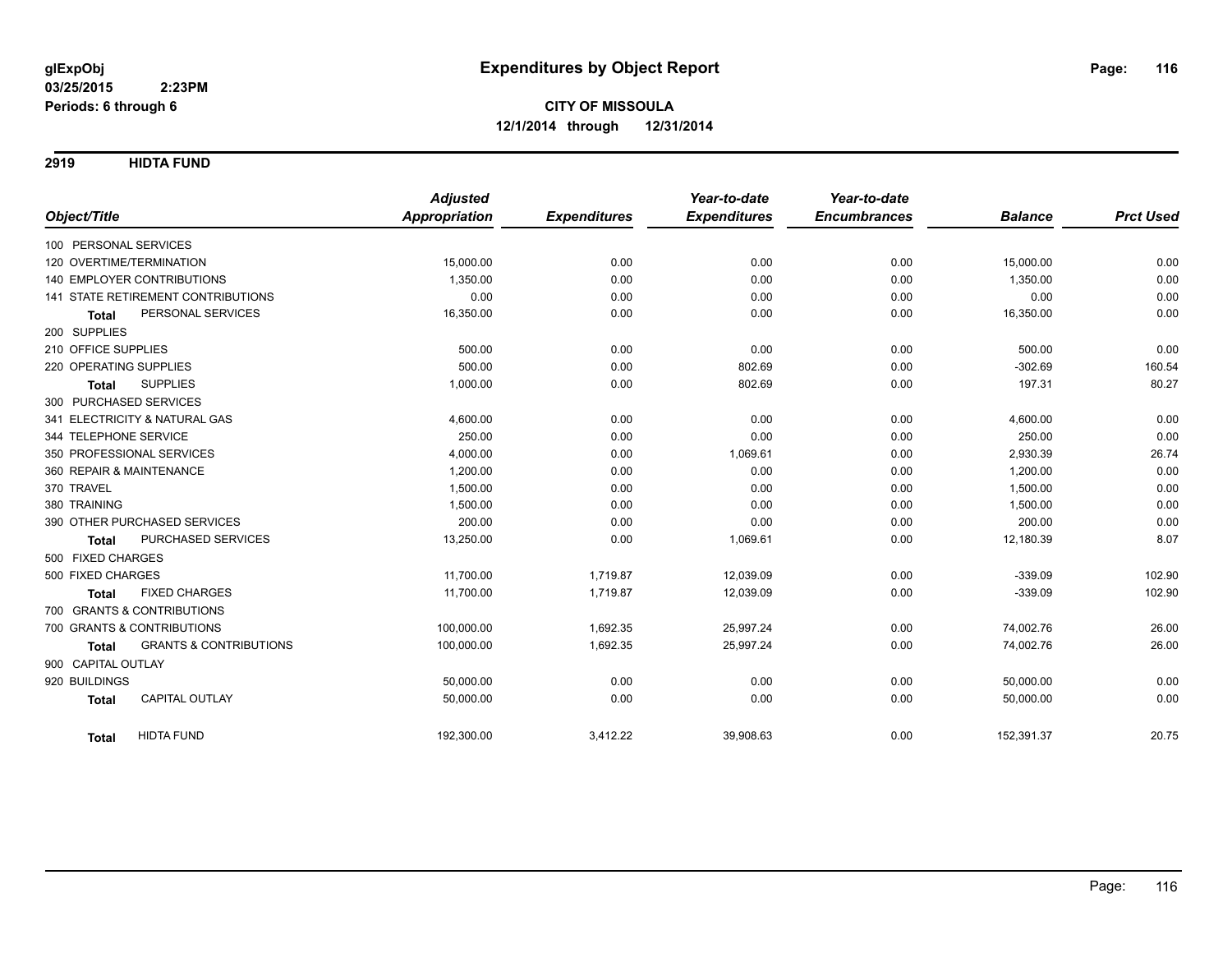#### **2939 CDBG PROGRAM INCOME ACCOUNT**

**400 ENTITLEMENT GRANTS**

| Object/Title                              | <b>Adjusted</b><br><b>Appropriation</b> | <b>Expenditures</b> | Year-to-date<br><b>Expenditures</b> | Year-to-date<br><b>Encumbrances</b> | <b>Balance</b> | <b>Prct Used</b> |
|-------------------------------------------|-----------------------------------------|---------------------|-------------------------------------|-------------------------------------|----------------|------------------|
| 300 PURCHASED SERVICES                    |                                         |                     |                                     |                                     |                |                  |
| 350 PROFESSIONAL SERVICES                 | 14,383.00                               | 0.00                | 0.00                                | 0.00                                | 14,383.00      | 0.00             |
| <b>PURCHASED SERVICES</b><br><b>Total</b> | 14,383.00                               | 0.00                | 0.00                                | 0.00                                | 14,383.00      | 0.00             |
| 800 OTHER OBJECTS                         |                                         |                     |                                     |                                     |                |                  |
| 820 TRANSFERS TO OTHER FUNDS              |                                         | 0.00<br>0.00        | 13,083.00                           | 0.00                                | $-13.083.00$   | 0.00             |
| OTHER OBJECTS<br><b>Total</b>             |                                         | 0.00<br>0.00        | 13,083.00                           | 0.00                                | $-13.083.00$   | 0.00             |
| <b>ENTITLEMENT GRANTS</b><br><b>Total</b> | 14,383.00                               | 0.00                | 13,083.00                           | 0.00                                | 1.300.00       | 90.96            |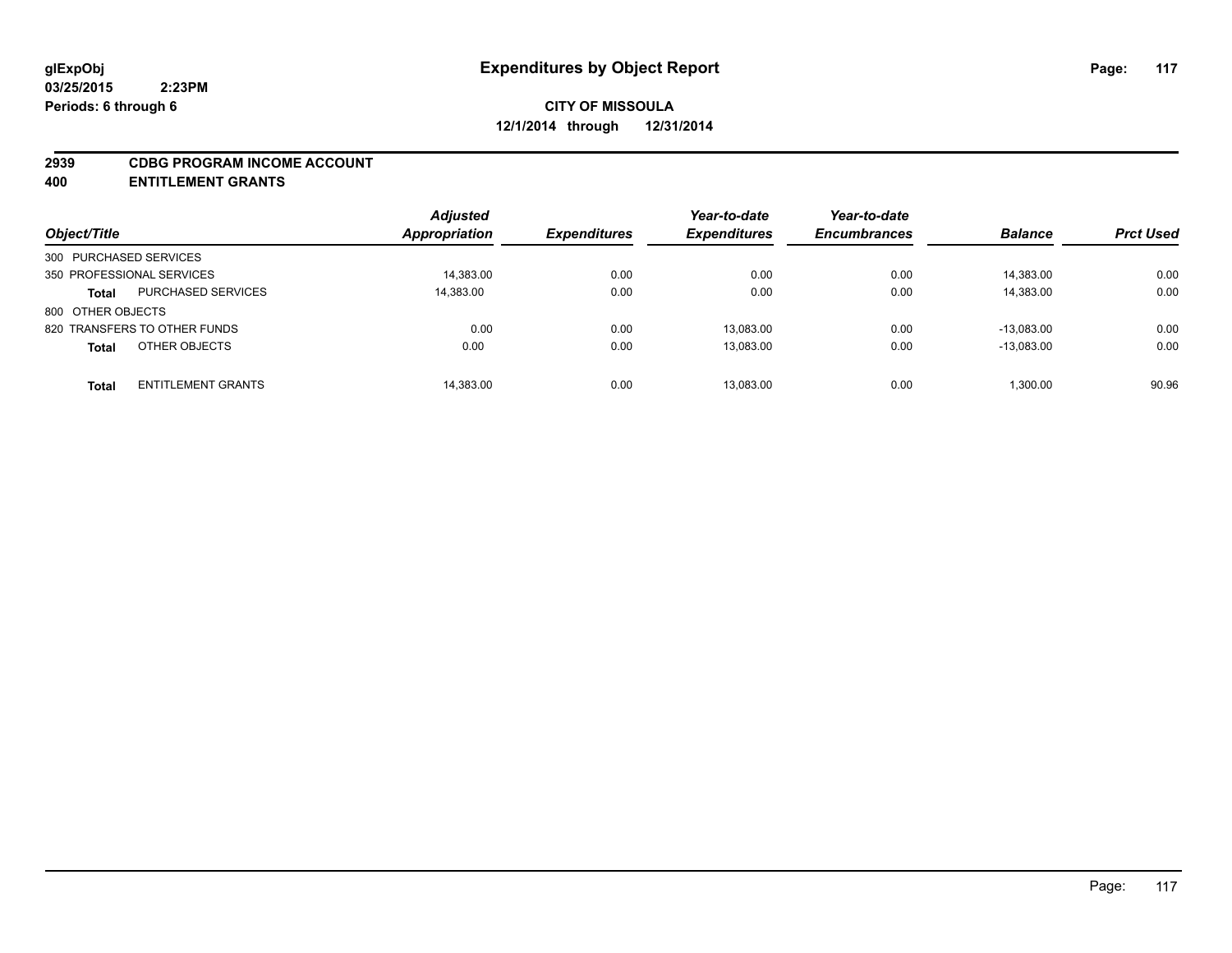**03/25/2015 2:23PM Periods: 6 through 6**

**CITY OF MISSOULA 12/1/2014 through 12/31/2014**

#### **2939 CDBG PROGRAM INCOME ACCOUNT**

| Object/Title              |                              | <b>Adjusted</b><br><b>Appropriation</b> | <b>Expenditures</b> | Year-to-date<br><b>Expenditures</b> | Year-to-date<br><b>Encumbrances</b> | <b>Balance</b> | <b>Prct Used</b> |
|---------------------------|------------------------------|-----------------------------------------|---------------------|-------------------------------------|-------------------------------------|----------------|------------------|
| 300 PURCHASED SERVICES    |                              |                                         |                     |                                     |                                     |                |                  |
| 350 PROFESSIONAL SERVICES |                              | 14,383.00                               | 0.00                | 0.00                                | 0.00                                | 14,383.00      | 0.00             |
| <b>Total</b>              | <b>PURCHASED SERVICES</b>    | 14,383.00                               | 0.00                | 0.00                                | 0.00                                | 14,383.00      | 0.00             |
| 800 OTHER OBJECTS         |                              |                                         |                     |                                     |                                     |                |                  |
|                           | 820 TRANSFERS TO OTHER FUNDS | 0.00                                    | 0.00                | 13.083.00                           | 0.00                                | $-13.083.00$   | 0.00             |
| <b>Total</b>              | OTHER OBJECTS                | 0.00                                    | 0.00                | 13,083.00                           | 0.00                                | $-13,083.00$   | 0.00             |
| Total                     | CDBG PROGRAM INCOME ACCOUNT  | 14,383.00                               | 0.00                | 13.083.00                           | 0.00                                | 1,300.00       | 90.96            |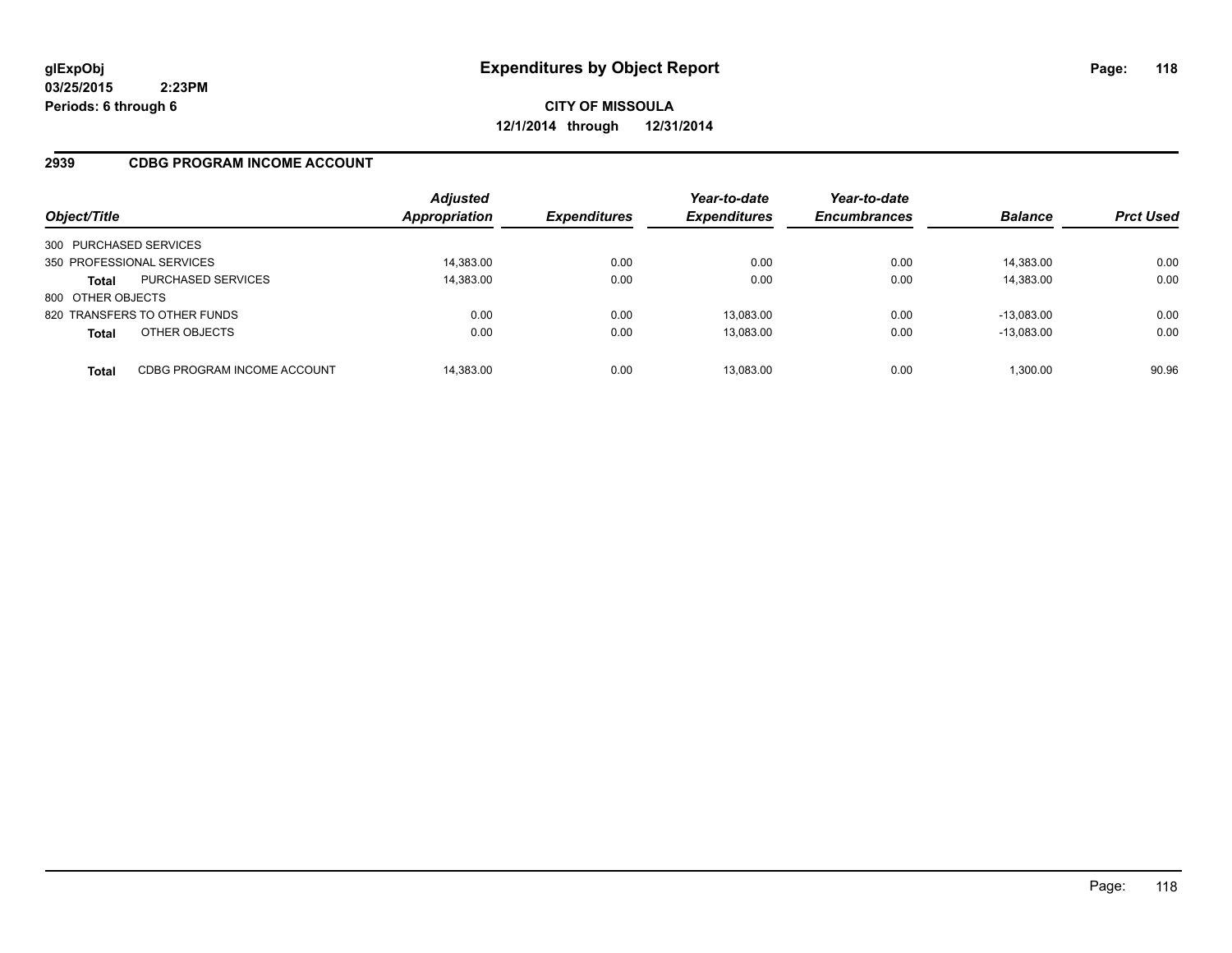# **2940 CDBG FUND**

**400 ENTITLEMENT GRANTS**

| Object/Title                                      | <b>Adjusted</b><br><b>Appropriation</b> | <i><b>Expenditures</b></i> | Year-to-date<br><b>Expenditures</b> | Year-to-date<br><b>Encumbrances</b> | <b>Balance</b> | <b>Prct Used</b> |
|---------------------------------------------------|-----------------------------------------|----------------------------|-------------------------------------|-------------------------------------|----------------|------------------|
| 300 PURCHASED SERVICES                            |                                         |                            |                                     |                                     |                |                  |
| 350 PROFESSIONAL SERVICES                         | 130.366.00                              | 30.222.70                  | 30.222.70                           | 0.00                                | 100.143.30     | 23.18            |
| <b>PURCHASED SERVICES</b><br><b>Total</b>         | 130.366.00                              | 30.222.70                  | 30.222.70                           | 0.00                                | 100.143.30     | 23.18            |
| 700 GRANTS & CONTRIBUTIONS                        |                                         |                            |                                     |                                     |                |                  |
| 700 GRANTS & CONTRIBUTIONS                        | 489.707.00                              | 51.514.50                  | 292.422.80                          | 0.00                                | 197.284.20     | 59.71            |
| <b>GRANTS &amp; CONTRIBUTIONS</b><br><b>Total</b> | 489.707.00                              | 51.514.50                  | 292.422.80                          | 0.00                                | 197.284.20     | 59.71            |
| <b>ENTITLEMENT GRANTS</b><br><b>Total</b>         | 620.073.00                              | 81.737.20                  | 322.645.50                          | 0.00                                | 297.427.50     | 52.03            |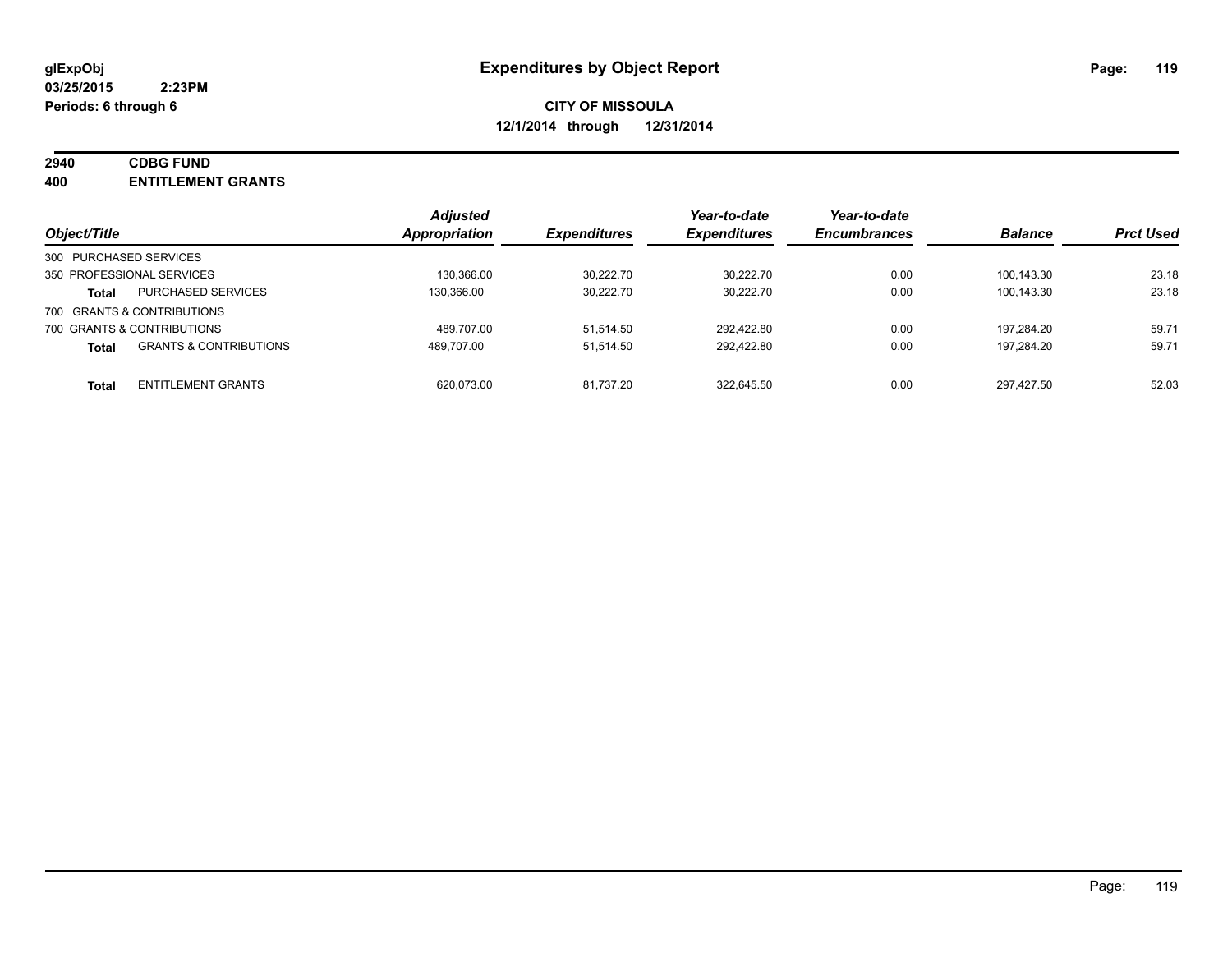**2940 CDBG FUND**

| Object/Title                                      | <b>Adjusted</b><br>Appropriation | <b>Expenditures</b> | Year-to-date<br><b>Expenditures</b> | Year-to-date<br><b>Encumbrances</b> | <b>Balance</b> | <b>Prct Used</b> |
|---------------------------------------------------|----------------------------------|---------------------|-------------------------------------|-------------------------------------|----------------|------------------|
| 300 PURCHASED SERVICES                            |                                  |                     |                                     |                                     |                |                  |
| 350 PROFESSIONAL SERVICES                         | 130.366.00                       | 30.222.70           | 30.222.70                           | 0.00                                | 100.143.30     | 23.18            |
| <b>PURCHASED SERVICES</b><br>Total                | 130.366.00                       | 30.222.70           | 30.222.70                           | 0.00                                | 100.143.30     | 23.18            |
| 700 GRANTS & CONTRIBUTIONS                        |                                  |                     |                                     |                                     |                |                  |
| 700 GRANTS & CONTRIBUTIONS                        | 489.707.00                       | 51.514.50           | 292.422.80                          | 0.00                                | 197.284.20     | 59.71            |
| <b>GRANTS &amp; CONTRIBUTIONS</b><br><b>Total</b> | 489.707.00                       | 51.514.50           | 292.422.80                          | 0.00                                | 197.284.20     | 59.71            |
| <b>CDBG FUND</b><br><b>Total</b>                  | 620.073.00                       | 81.737.20           | 322.645.50                          | 0.00                                | 297.427.50     | 52.03            |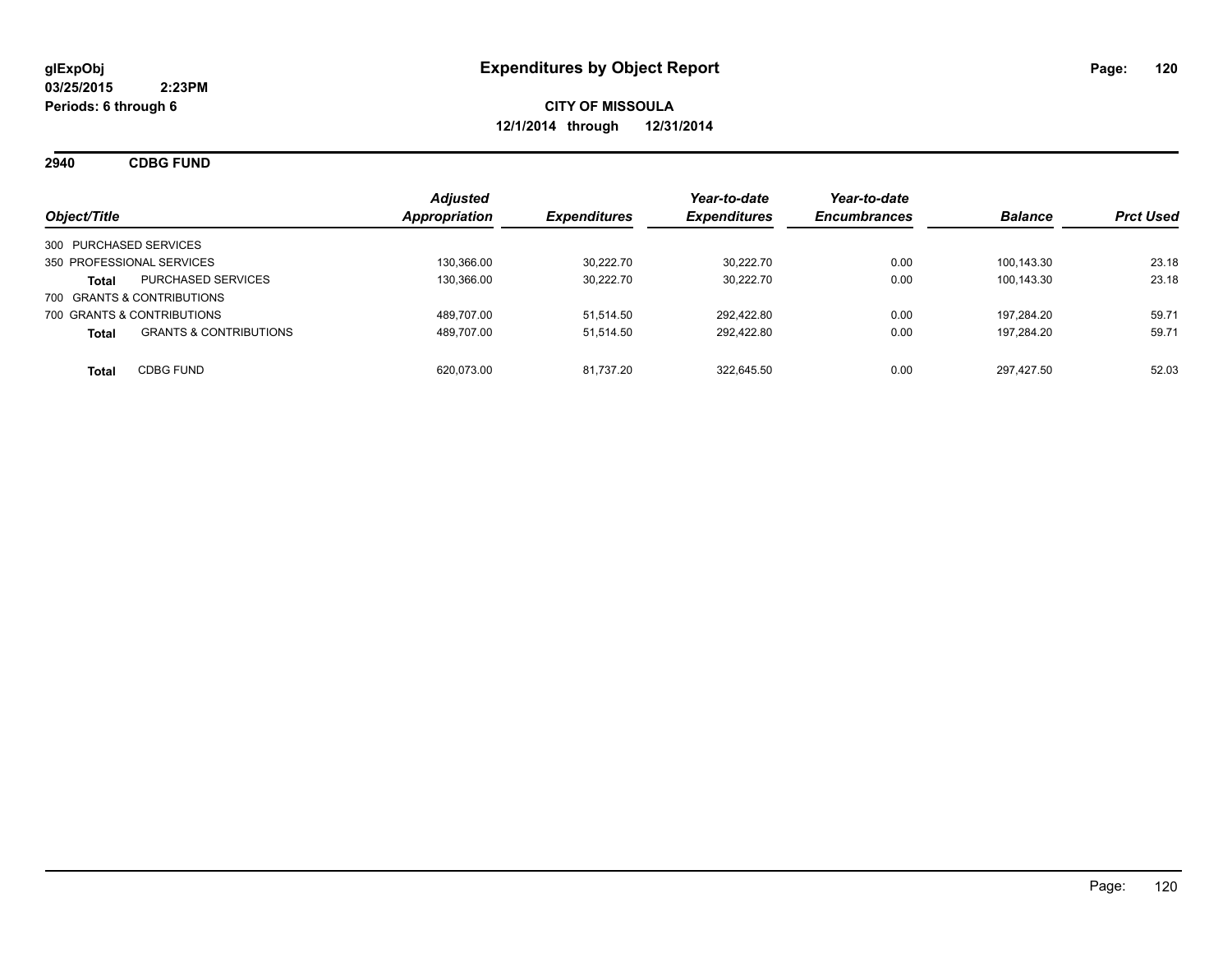#### **2941 HOME FUND**

**400 ENTITLEMENT GRANTS**

|                                            | <b>Adjusted</b> |                     | Year-to-date        | Year-to-date        |                |                  |
|--------------------------------------------|-----------------|---------------------|---------------------|---------------------|----------------|------------------|
| Object/Title                               | Appropriation   | <b>Expenditures</b> | <b>Expenditures</b> | <b>Encumbrances</b> | <b>Balance</b> | <b>Prct Used</b> |
| 300 PURCHASED SERVICES                     |                 |                     |                     |                     |                |                  |
| 350 PROFESSIONAL SERVICES                  | 352.009.00      | 13.289.97           | 13.289.97           | 0.00                | 338.719.03     | 3.78             |
| <b>PURCHASED SERVICES</b><br><b>Total</b>  | 352,009.00      | 13.289.97           | 13,289.97           | 0.00                | 338.719.03     | 3.78             |
| 700 GRANTS & CONTRIBUTIONS                 |                 |                     |                     |                     |                |                  |
| 700 GRANTS & CONTRIBUTIONS                 | 0.00            | 174.484.66          | 489,578.01          | 0.00                | -489,578.01    | 0.00             |
| <b>GRANTS &amp; CONTRIBUTIONS</b><br>Total | 0.00            | 174.484.66          | 489.578.01          | 0.00                | -489,578.01    | 0.00             |
| 800 OTHER OBJECTS                          |                 |                     |                     |                     |                |                  |
| 820 TRANSFERS TO OTHER FUNDS               | 0.00            | 0.00                | 0.00                | 0.00                | 0.00           | 0.00             |
| 845 CONTINGENCY                            | 0.00            | 0.00                | 0.00                | 0.00                | 0.00           | 0.00             |
| OTHER OBJECTS<br><b>Total</b>              | 0.00            | 0.00                | 0.00                | 0.00                | 0.00           | 0.00             |
| <b>ENTITLEMENT GRANTS</b><br><b>Total</b>  | 352,009.00      | 187.774.63          | 502.867.98          | 0.00                | $-150.858.98$  | 142.86           |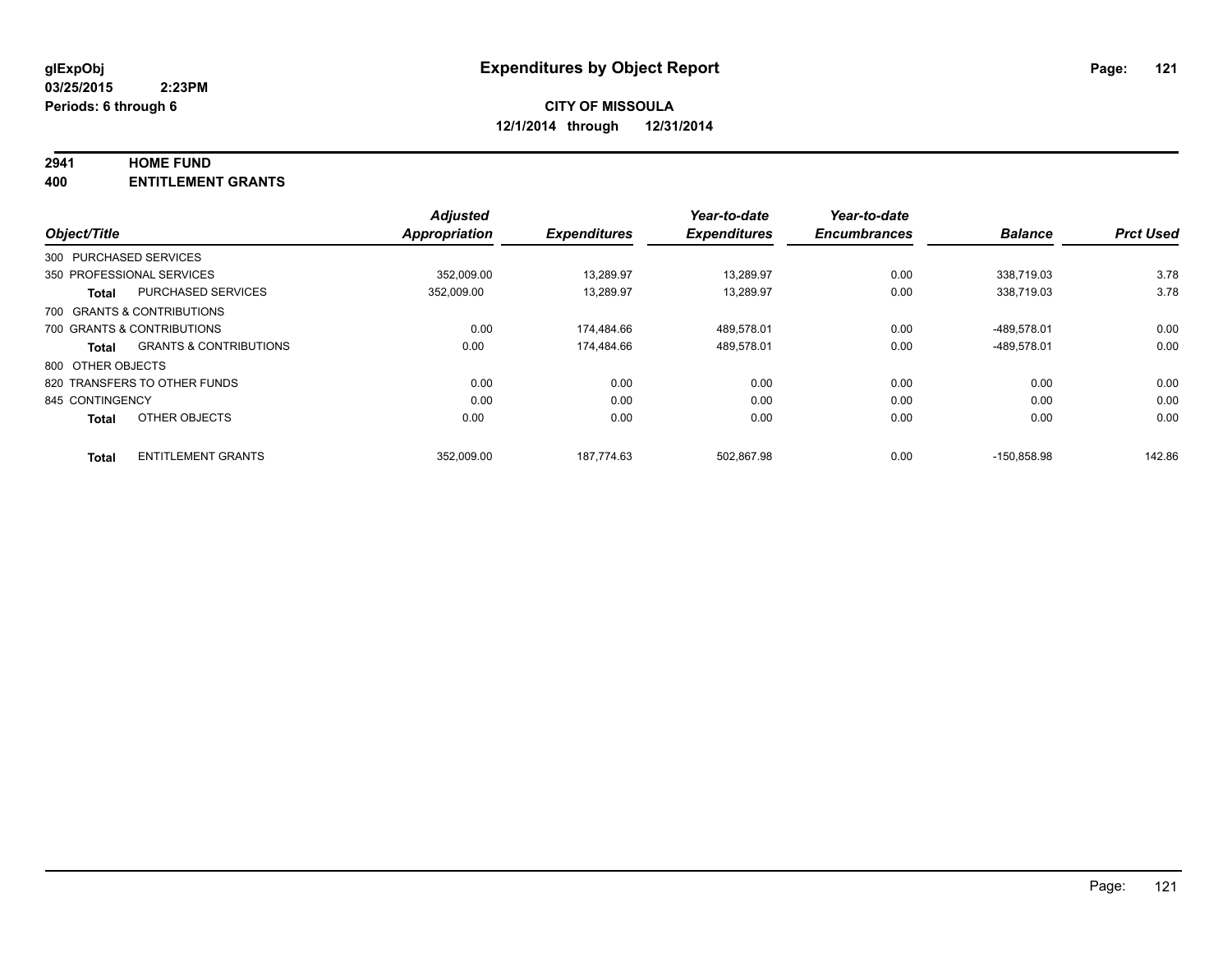**2941 HOME FUND**

|                        |                                   | <b>Adjusted</b>      |                     | Year-to-date        | Year-to-date        |                |                  |
|------------------------|-----------------------------------|----------------------|---------------------|---------------------|---------------------|----------------|------------------|
| Object/Title           |                                   | <b>Appropriation</b> | <b>Expenditures</b> | <b>Expenditures</b> | <b>Encumbrances</b> | <b>Balance</b> | <b>Prct Used</b> |
| 300 PURCHASED SERVICES |                                   |                      |                     |                     |                     |                |                  |
|                        | 350 PROFESSIONAL SERVICES         | 352,009.00           | 13,289.97           | 13,289.97           | 0.00                | 338.719.03     | 3.78             |
| Total                  | <b>PURCHASED SERVICES</b>         | 352,009.00           | 13,289.97           | 13,289.97           | 0.00                | 338,719.03     | 3.78             |
|                        | 700 GRANTS & CONTRIBUTIONS        |                      |                     |                     |                     |                |                  |
|                        | 700 GRANTS & CONTRIBUTIONS        | 0.00                 | 174.484.66          | 489,578.01          | 0.00                | -489.578.01    | 0.00             |
| Total                  | <b>GRANTS &amp; CONTRIBUTIONS</b> | 0.00                 | 174.484.66          | 489,578.01          | 0.00                | -489,578.01    | 0.00             |
| 800 OTHER OBJECTS      |                                   |                      |                     |                     |                     |                |                  |
|                        | 820 TRANSFERS TO OTHER FUNDS      | 0.00                 | 0.00                | 0.00                | 0.00                | 0.00           | 0.00             |
| 845 CONTINGENCY        |                                   | 0.00                 | 0.00                | 0.00                | 0.00                | 0.00           | 0.00             |
| <b>Total</b>           | OTHER OBJECTS                     | 0.00                 | 0.00                | 0.00                | 0.00                | 0.00           | 0.00             |
| <b>Total</b>           | <b>HOME FUND</b>                  | 352,009.00           | 187.774.63          | 502.867.98          | 0.00                | $-150.858.98$  | 142.86           |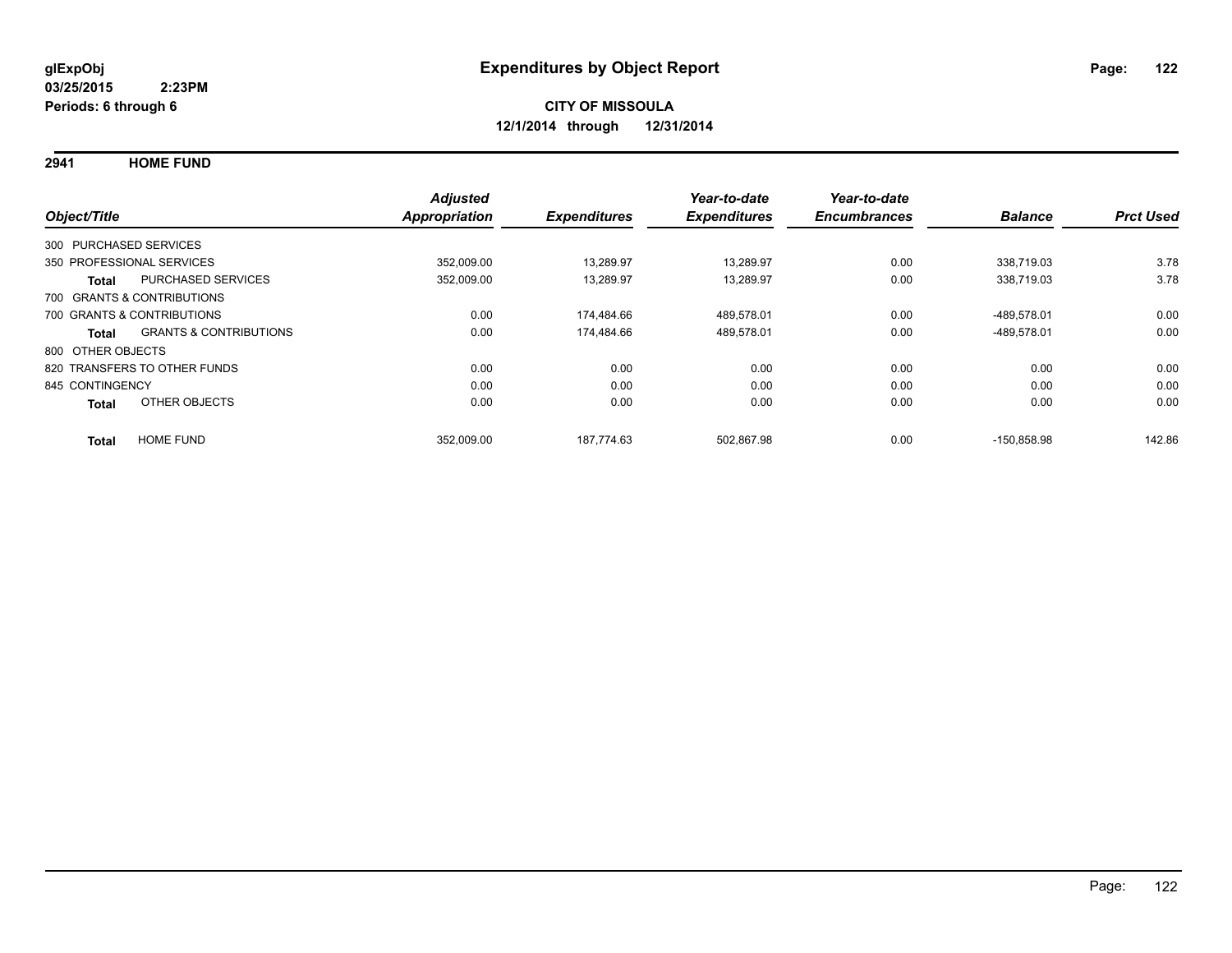#### **2942 ADDI PROGRAM**

**400 ENTITLEMENT GRANTS**

| Object/Title               |                                   | <b>Adjusted</b><br><b>Appropriation</b> | <b>Expenditures</b> | Year-to-date<br><b>Expenditures</b> | Year-to-date<br><b>Encumbrances</b> | <b>Balance</b> | <b>Prct Used</b> |
|----------------------------|-----------------------------------|-----------------------------------------|---------------------|-------------------------------------|-------------------------------------|----------------|------------------|
| 300 PURCHASED SERVICES     |                                   |                                         |                     |                                     |                                     |                |                  |
| 350 PROFESSIONAL SERVICES  |                                   | 0.00                                    | 0.00                | 0.00                                | 0.00                                | 0.00           | 0.00             |
| <b>Total</b>               | <b>PURCHASED SERVICES</b>         | 0.00                                    | 0.00                | 0.00                                | 0.00                                | 0.00           | 0.00             |
| 700 GRANTS & CONTRIBUTIONS |                                   |                                         |                     |                                     |                                     |                |                  |
| 700 GRANTS & CONTRIBUTIONS |                                   | 12.243.00                               | 0.00                | 0.00                                | 0.00                                | 12.243.00      | 0.00             |
| <b>Total</b>               | <b>GRANTS &amp; CONTRIBUTIONS</b> | 12.243.00                               | 0.00                | 0.00                                | 0.00                                | 12.243.00      | 0.00             |
| <b>Total</b>               | <b>ENTITLEMENT GRANTS</b>         | 12,243.00                               | 0.00                | 0.00                                | 0.00                                | 12.243.00      | 0.00             |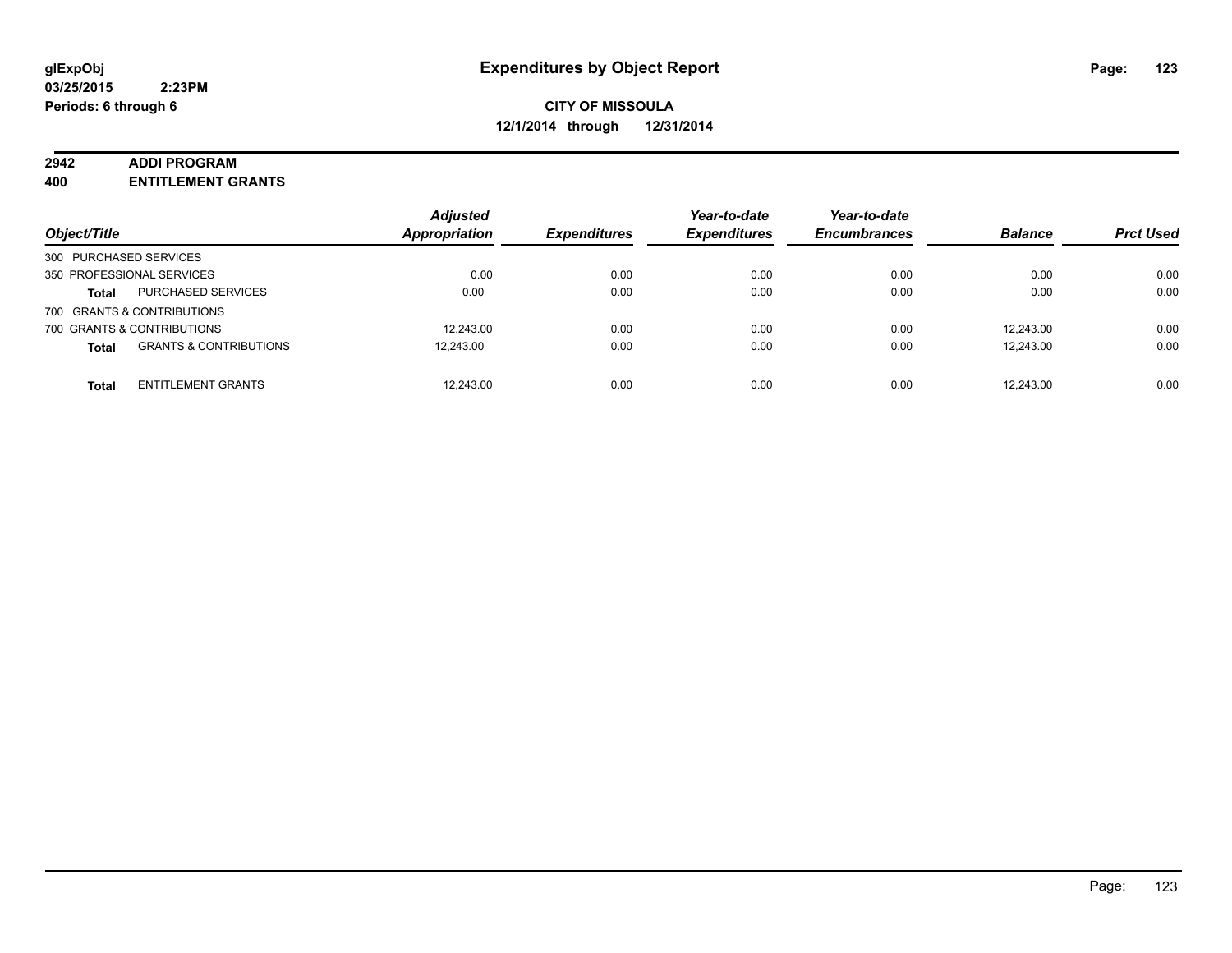#### **2942 ADDI PROGRAM**

| Object/Title                                      | <b>Adjusted</b><br><b>Appropriation</b> | <b>Expenditures</b> | Year-to-date<br><b>Expenditures</b> | Year-to-date<br><b>Encumbrances</b> | <b>Balance</b> | <b>Prct Used</b> |
|---------------------------------------------------|-----------------------------------------|---------------------|-------------------------------------|-------------------------------------|----------------|------------------|
| 300 PURCHASED SERVICES                            |                                         |                     |                                     |                                     |                |                  |
| 350 PROFESSIONAL SERVICES                         | 0.00                                    | 0.00                | 0.00                                | 0.00                                | 0.00           | 0.00             |
| <b>PURCHASED SERVICES</b><br><b>Total</b>         | 0.00                                    | 0.00                | 0.00                                | 0.00                                | 0.00           | 0.00             |
| 700 GRANTS & CONTRIBUTIONS                        |                                         |                     |                                     |                                     |                |                  |
| 700 GRANTS & CONTRIBUTIONS                        | 12.243.00                               | 0.00                | 0.00                                | 0.00                                | 12.243.00      | 0.00             |
| <b>GRANTS &amp; CONTRIBUTIONS</b><br><b>Total</b> | 12,243.00                               | 0.00                | 0.00                                | 0.00                                | 12.243.00      | 0.00             |
| <b>ADDI PROGRAM</b><br><b>Total</b>               | 12,243.00                               | 0.00                | 0.00                                | 0.00                                | 12.243.00      | 0.00             |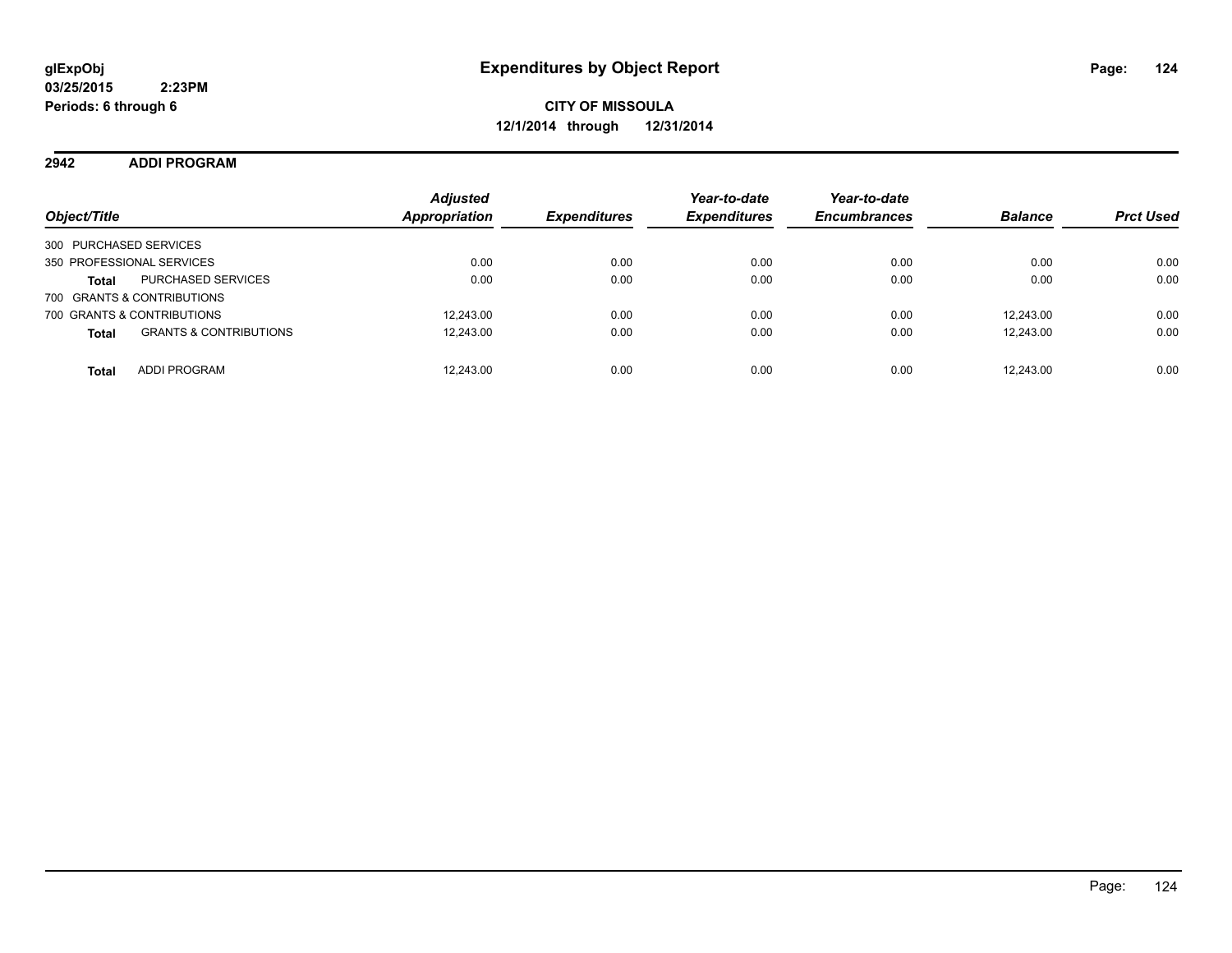#### **2943 CITY HOME PROGRAM INCOME**

**400 ENTITLEMENT GRANTS**

|                        |                                   | <b>Adjusted</b> |                     | Year-to-date        | Year-to-date        |                |                  |
|------------------------|-----------------------------------|-----------------|---------------------|---------------------|---------------------|----------------|------------------|
| Object/Title           |                                   | Appropriation   | <b>Expenditures</b> | <b>Expenditures</b> | <b>Encumbrances</b> | <b>Balance</b> | <b>Prct Used</b> |
| 300 PURCHASED SERVICES |                                   |                 |                     |                     |                     |                |                  |
|                        | 350 PROFESSIONAL SERVICES         | 35.000.00       | 0.00                | 0.00                | 0.00                | 35.000.00      | 0.00             |
|                        | 390 OTHER PURCHASED SERVICES      | 500.00          | 0.00                | 0.00                | 0.00                | 500.00         | 0.00             |
| <b>Total</b>           | <b>PURCHASED SERVICES</b>         | 35.500.00       | 0.00                | 0.00                | 0.00                | 35.500.00      | 0.00             |
|                        | 700 GRANTS & CONTRIBUTIONS        |                 |                     |                     |                     |                |                  |
|                        | 700 GRANTS & CONTRIBUTIONS        | 0.00            | 0.00                | 0.00                | 0.00                | 0.00           | 0.00             |
| <b>Total</b>           | <b>GRANTS &amp; CONTRIBUTIONS</b> | 0.00            | 0.00                | 0.00                | 0.00                | 0.00           | 0.00             |
| <b>Total</b>           | <b>ENTITLEMENT GRANTS</b>         | 35.500.00       | 0.00                | 0.00                | 0.00                | 35.500.00      | 0.00             |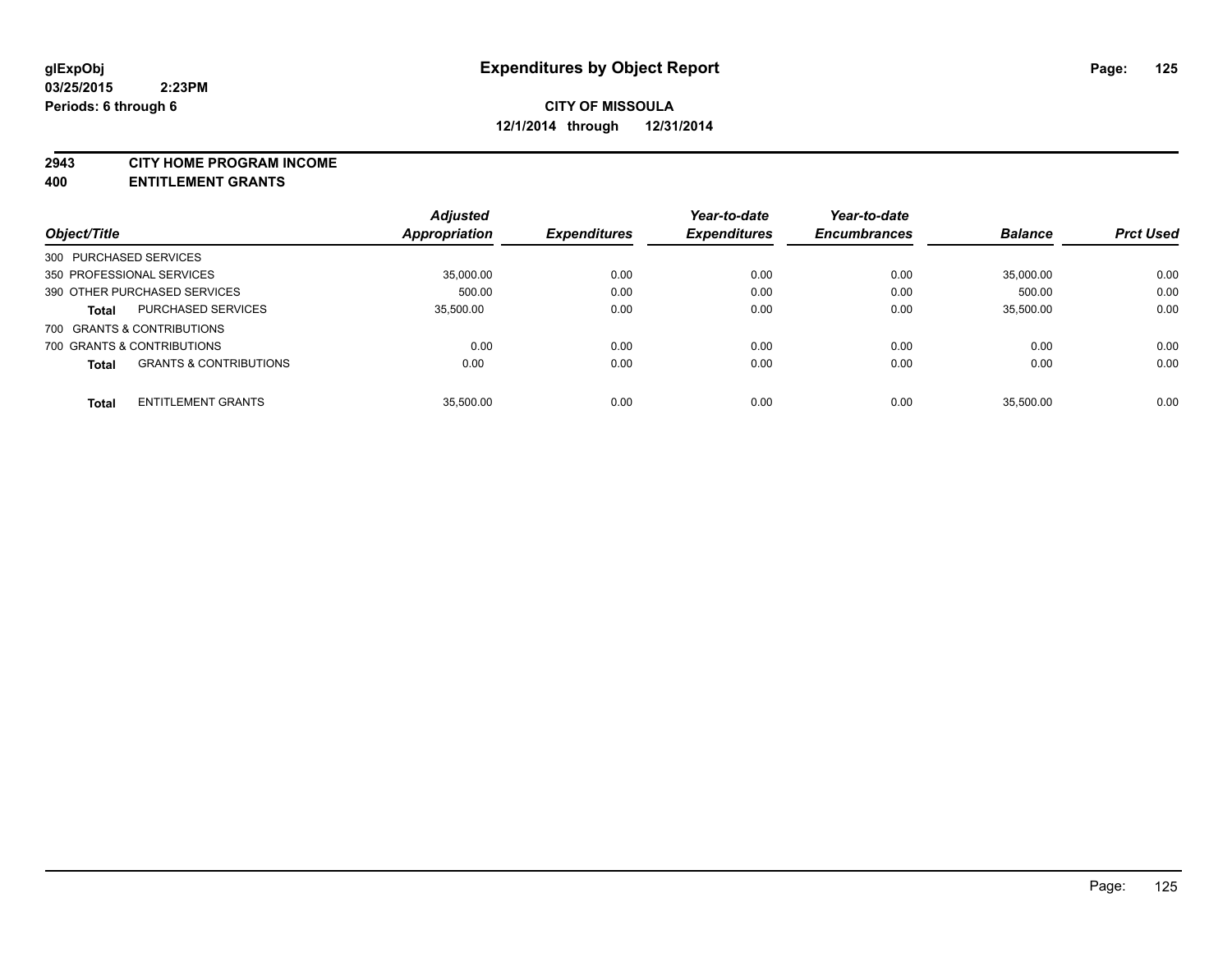#### **2943 CITY HOME PROGRAM INCOME**

| Object/Title                                      | <b>Adjusted</b><br>Appropriation | <b>Expenditures</b> | Year-to-date<br><b>Expenditures</b> | Year-to-date<br><b>Encumbrances</b> | <b>Balance</b> | <b>Prct Used</b> |
|---------------------------------------------------|----------------------------------|---------------------|-------------------------------------|-------------------------------------|----------------|------------------|
| 300 PURCHASED SERVICES                            |                                  |                     |                                     |                                     |                |                  |
| 350 PROFESSIONAL SERVICES                         | 35,000.00                        | 0.00                | 0.00                                | 0.00                                | 35.000.00      | 0.00             |
| 390 OTHER PURCHASED SERVICES                      | 500.00                           | 0.00                | 0.00                                | 0.00                                | 500.00         | 0.00             |
| <b>PURCHASED SERVICES</b><br><b>Total</b>         | 35,500.00                        | 0.00                | 0.00                                | 0.00                                | 35,500.00      | 0.00             |
| 700 GRANTS & CONTRIBUTIONS                        |                                  |                     |                                     |                                     |                |                  |
| 700 GRANTS & CONTRIBUTIONS                        | 0.00                             | 0.00                | 0.00                                | 0.00                                | 0.00           | 0.00             |
| <b>GRANTS &amp; CONTRIBUTIONS</b><br><b>Total</b> | 0.00                             | 0.00                | 0.00                                | 0.00                                | 0.00           | 0.00             |
| CITY HOME PROGRAM INCOME<br><b>Total</b>          | 35.500.00                        | 0.00                | 0.00                                | 0.00                                | 35.500.00      | 0.00             |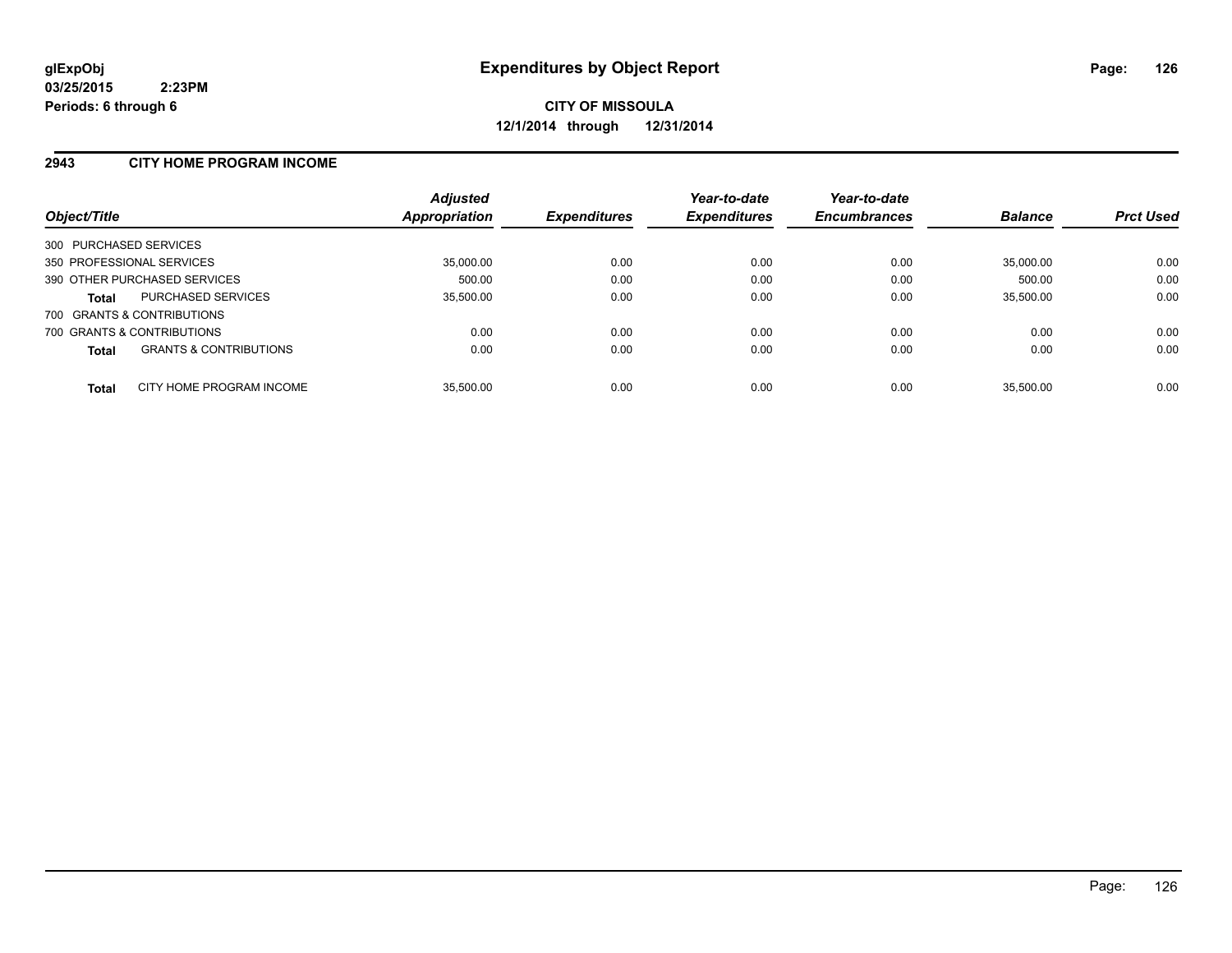#### **2944 NEIGHBORHOOD STABILIZATION PROGRAM**

**400 ENTITLEMENT GRANTS**

| Object/Title                              | <b>Adjusted</b><br>Appropriation | <b>Expenditures</b> | Year-to-date<br><b>Expenditures</b> | Year-to-date<br><b>Encumbrances</b> | <b>Balance</b> | <b>Prct Used</b> |
|-------------------------------------------|----------------------------------|---------------------|-------------------------------------|-------------------------------------|----------------|------------------|
| 300 PURCHASED SERVICES                    |                                  |                     |                                     |                                     |                |                  |
| 350 PROFESSIONAL SERVICES                 | 0.00                             | 0.00                | 0.00                                | 0.00                                | 0.00           | 0.00             |
| 390 OTHER PURCHASED SERVICES              | 0.00                             | 0.00                | 0.00                                | 0.00                                | 0.00           | 0.00             |
| <b>PURCHASED SERVICES</b><br><b>Total</b> | 0.00                             | 0.00                | 0.00                                | 0.00                                | 0.00           | 0.00             |
| ENTITLEMENT GRANTS<br><b>Total</b>        | 0.00                             | 0.00                | 0.00                                | 0.00                                | 0.00           | 0.00             |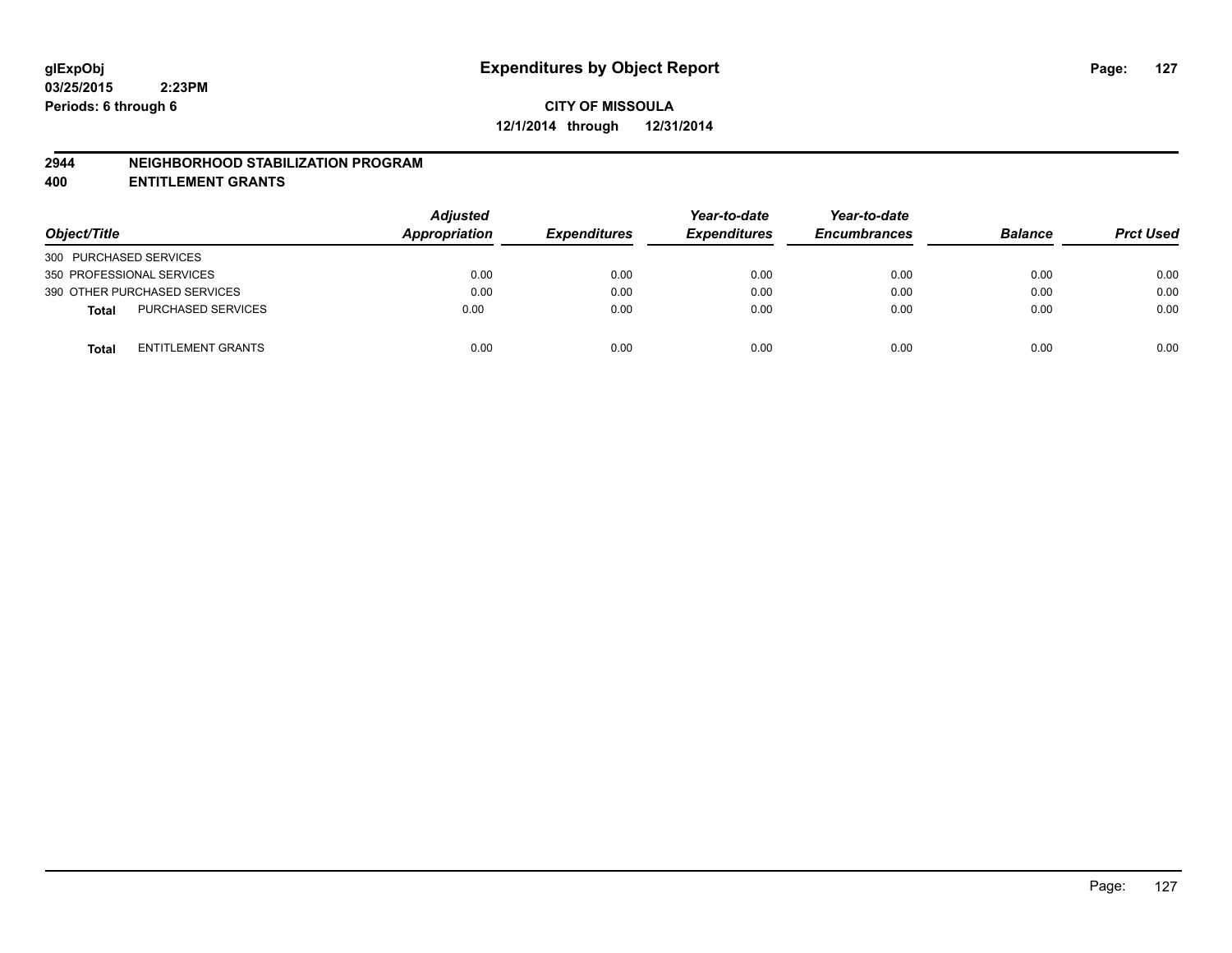#### **2944 NEIGHBORHOOD STABILIZATION PROGRAM**

**401 MHA/SILVERTIP**

| Object/Title              |                      | <b>Adjusted</b><br>Appropriation | <b>Expenditures</b> | Year-to-date<br><b>Expenditures</b> | Year-to-date<br><b>Encumbrances</b> | <b>Balance</b> | <b>Prct Used</b> |
|---------------------------|----------------------|----------------------------------|---------------------|-------------------------------------|-------------------------------------|----------------|------------------|
| 300 PURCHASED SERVICES    |                      |                                  |                     |                                     |                                     |                |                  |
| 350 PROFESSIONAL SERVICES |                      | 0.00                             | 0.00                | 0.00                                | 0.00                                | 0.00           | 0.00             |
| <b>Total</b>              | PURCHASED SERVICES   | 0.00                             | 0.00                | 0.00                                | 0.00                                | 0.00           | 0.00             |
| <b>Total</b>              | <b>MHA/SILVERTIP</b> | 0.00                             | 0.00                | 0.00                                | 0.00                                | 0.00           | 0.00             |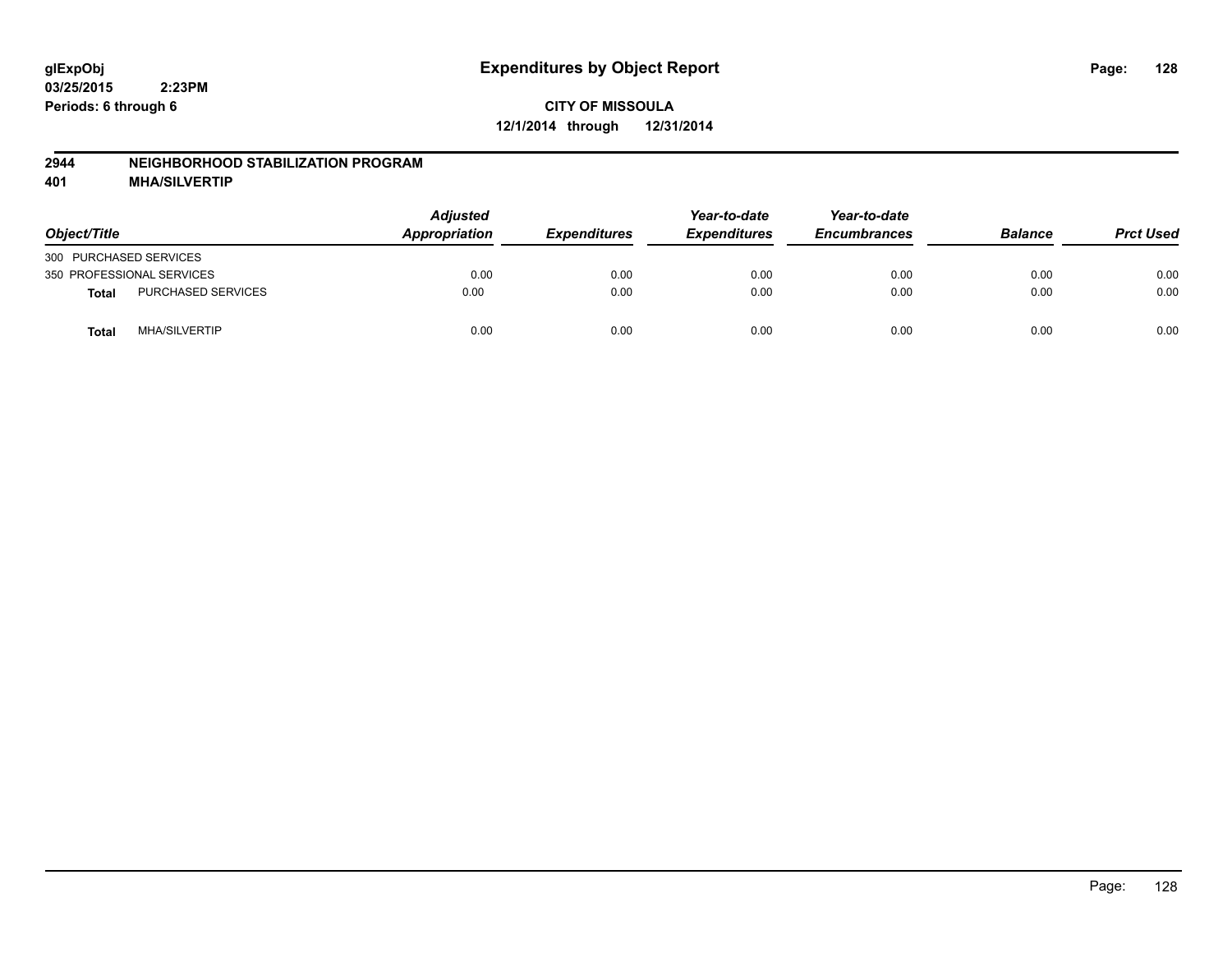#### **2944 NEIGHBORHOOD STABILIZATION PROGRAM**

**402 HUD/SILVERTIP**

| Object/Title                              | <b>Adjusted</b><br>Appropriation | <b>Expenditures</b> | Year-to-date<br><b>Expenditures</b> | Year-to-date<br><b>Encumbrances</b> | <b>Balance</b> | <b>Prct Used</b> |
|-------------------------------------------|----------------------------------|---------------------|-------------------------------------|-------------------------------------|----------------|------------------|
| 300 PURCHASED SERVICES                    |                                  |                     |                                     |                                     |                |                  |
| 350 PROFESSIONAL SERVICES                 | 0.00                             | 0.00                | 0.00                                | 0.00                                | 0.00           | 0.00             |
| 390 OTHER PURCHASED SERVICES              | 0.00                             | 0.00                | 0.00                                | 0.00                                | 0.00           | 0.00             |
| <b>PURCHASED SERVICES</b><br><b>Total</b> | 0.00                             | 0.00                | 0.00                                | 0.00                                | 0.00           | 0.00             |
| <b>HUD/SILVERTIP</b><br><b>Total</b>      | 0.00                             | 0.00                | 0.00                                | 0.00                                | 0.00           | 0.00             |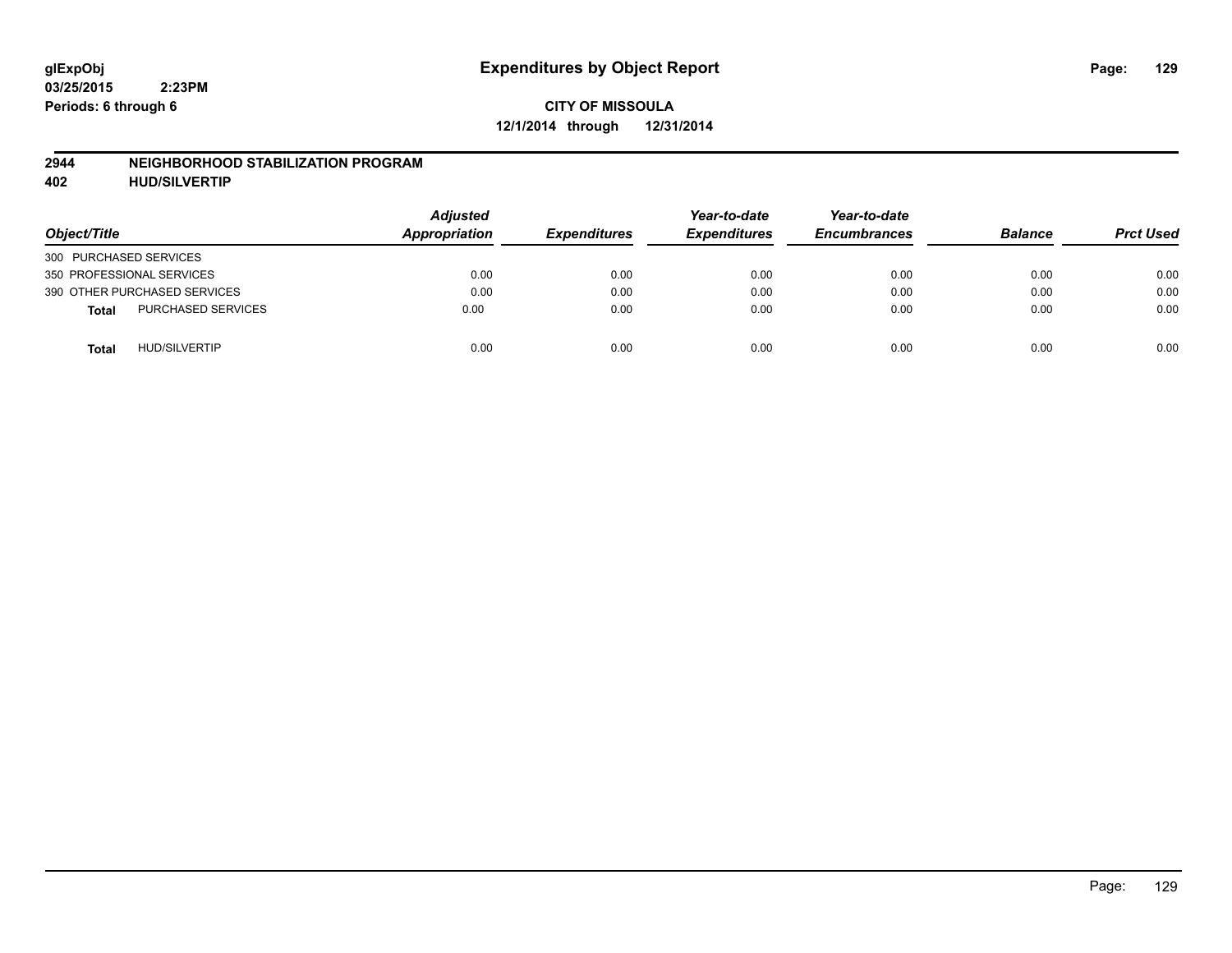**03/25/2015 2:23PM Periods: 6 through 6**

**CITY OF MISSOULA 12/1/2014 through 12/31/2014**

#### **2944 NEIGHBORHOOD STABILIZATION PROGRAM**

| Object/Title           |                                  | <b>Adjusted</b><br>Appropriation | <b>Expenditures</b> | Year-to-date<br><b>Expenditures</b> | Year-to-date<br><b>Encumbrances</b> | <b>Balance</b> | <b>Prct Used</b> |
|------------------------|----------------------------------|----------------------------------|---------------------|-------------------------------------|-------------------------------------|----------------|------------------|
| 300 PURCHASED SERVICES |                                  |                                  |                     |                                     |                                     |                |                  |
|                        | 350 PROFESSIONAL SERVICES        | 0.00                             | 0.00                | 0.00                                | 0.00                                | 0.00           | 0.00             |
|                        | 390 OTHER PURCHASED SERVICES     | 0.00                             | 0.00                | 0.00                                | 0.00                                | 0.00           | 0.00             |
| <b>Total</b>           | <b>PURCHASED SERVICES</b>        | 0.00                             | 0.00                | 0.00                                | 0.00                                | 0.00           | 0.00             |
| Total                  | NEIGHBORHOOD STABILIZATION PROGF | 0.00                             | 0.00                | 0.00                                | 0.00                                | 0.00           | 0.00             |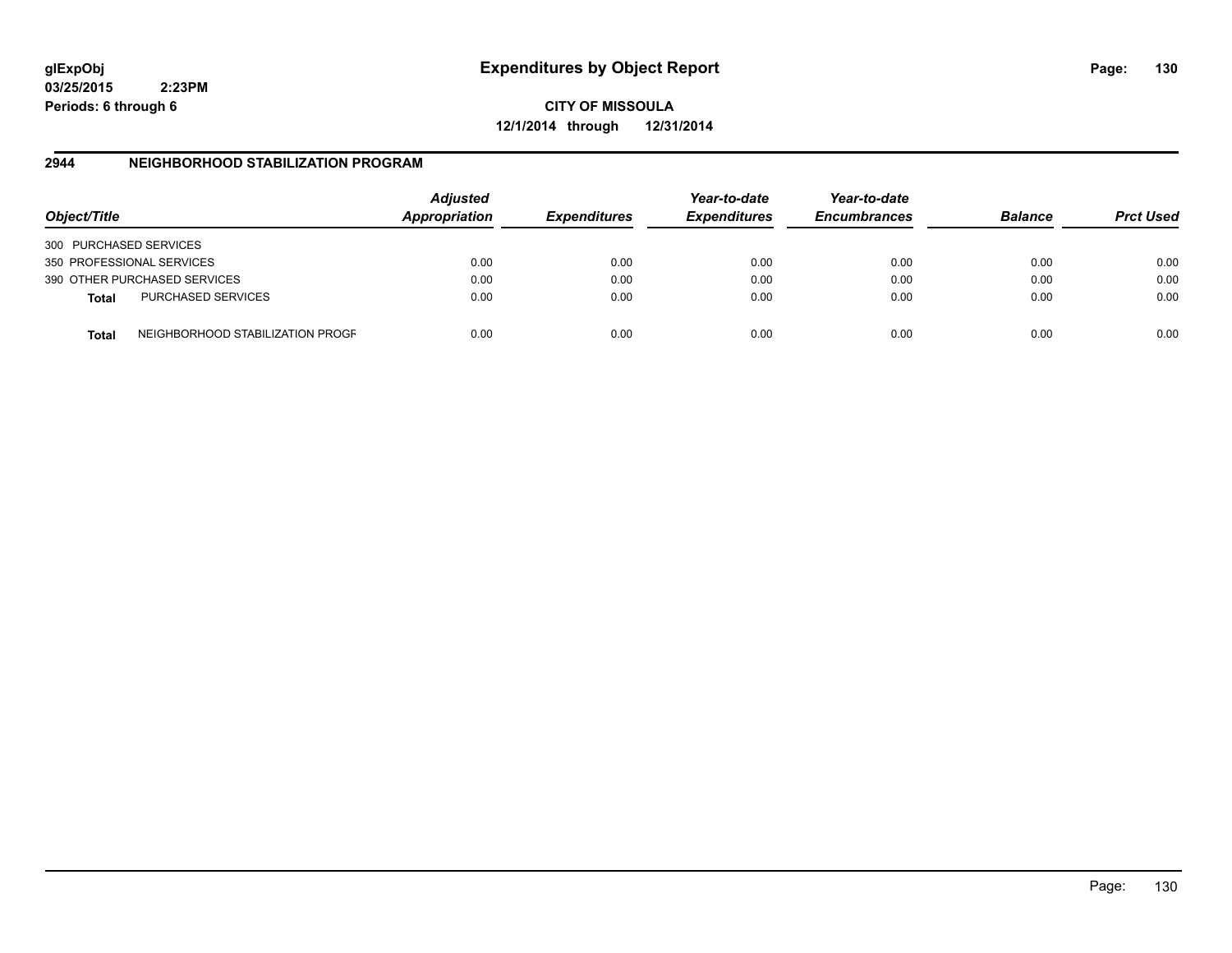#### **2955 TRANSPORTATION**

**250 DEVELOPMENT SERVICES**

|                                                   | <b>Adjusted</b>      |                     | Year-to-date        | Year-to-date        |                |                  |
|---------------------------------------------------|----------------------|---------------------|---------------------|---------------------|----------------|------------------|
| Object/Title                                      | <b>Appropriation</b> | <b>Expenditures</b> | <b>Expenditures</b> | <b>Encumbrances</b> | <b>Balance</b> | <b>Prct Used</b> |
| 100 PERSONAL SERVICES                             |                      |                     |                     |                     |                |                  |
| 110 SALARIES AND WAGES                            | 431,575.00           | 2,437.78            | 92,662.17           | 0.00                | 338,912.83     | 21.47            |
| 120 OVERTIME/TERMINATION                          | 0.00                 | 0.00                | 390.88              | 0.00                | $-390.88$      | 0.00             |
| <b>140 EMPLOYER CONTRIBUTIONS</b>                 | 154,330.00           | 1,318.12            | 38,214.56           | 0.00                | 116, 115.44    | 24.76            |
| 141 STATE RETIREMENT CONTRIBUTIONS                | 0.00                 | 2.44                | 175.58              | 0.00                | $-175.58$      | 0.00             |
| PERSONAL SERVICES<br><b>Total</b>                 | 585,905.00           | 3,758.34            | 131,443.19          | 0.00                | 454,461.81     | 22.43            |
| 200 SUPPLIES                                      |                      |                     |                     |                     |                |                  |
| 210 OFFICE SUPPLIES                               | 5,800.00             | 2,518.84            | 3,161.63            | 0.00                | 2,638.37       | 54.51            |
| 220 OPERATING SUPPLIES                            | 19,175.00            | 59.46               | 12,459.64           | 0.00                | 6,715.36       | 64.98            |
| 230 REPAIR/MAINTENANCE                            | 0.00                 | 0.00                | 6.99                | 0.00                | $-6.99$        | 0.00             |
| 231 GASOLINE                                      | 0.00                 | 0.00                | 163.24              | 0.00                | $-163.24$      | 0.00             |
| 240 OTHER SUPPLIES                                | 560.00               | 0.00                | 28.02               | 0.00                | 531.98         | 5.00             |
| <b>SUPPLIES</b><br><b>Total</b>                   | 25,535.00            | 2,578.30            | 15,819.52           | 0.00                | 9,715.48       | 61.95            |
| 300 PURCHASED SERVICES                            |                      |                     |                     |                     |                |                  |
| 310 COMMUNICATIONS                                | 1,800.00             | 284.25              | 834.78              | 0.00                | 965.22         | 46.38            |
| 320 PRINTING & DUPLICATING                        | 12,675.00            | 196.38              | 3,508.11            | 0.00                | 9,166.89       | 27.68            |
| 330 PUBLICITY, SUBSCRIPTIONS & DUES               | 32,271.00            | 3,149.18            | 12,574.68           | 0.00                | 19,696.32      | 38.97            |
| 341 ELECTRICITY & NATURAL GAS                     | 0.00                 | 0.00                | 50.01               | 0.00                | $-50.01$       | 0.00             |
| 344 TELEPHONE SERVICE                             | 1,059.00             | 100.12              | 507.08              | 0.00                | 551.92         | 47.88            |
| 350 PROFESSIONAL SERVICES                         | 86,154.00            | 900.00              | 2,922.50            | 0.00                | 83,231.50      | 3.39             |
| 360 REPAIR & MAINTENANCE                          | 13,100.00            | 0.00                | 121.50              | 0.00                | 12,978.50      | 0.93             |
| 370 TRAVEL                                        | 11,025.00            | 112.03              | 3,937.74            | 0.00                | 7,087.26       | 35.72            |
| 380 TRAINING                                      | 14,700.00            | 55.00               | 1,245.00            | 0.00                | 13,455.00      | 8.47             |
| 390 OTHER PURCHASED SERVICES                      | 64,849.00            | 3,916.00            | 7,600.08            | 0.00                | 57,248.92      | 11.72            |
| PURCHASED SERVICES<br><b>Total</b>                | 237,633.00           | 8,712.96            | 33,301.48           | 0.00                | 204,331.52     | 14.01            |
| 500 FIXED CHARGES                                 |                      |                     |                     |                     |                |                  |
| 500 FIXED CHARGES                                 | 41,207.00            | 178.53              | 794.65              | 0.00                | 40,412.35      | 1.93             |
| <b>FIXED CHARGES</b><br><b>Total</b>              | 41,207.00            | 178.53              | 794.65              | 0.00                | 40,412.35      | 1.93             |
| 700 GRANTS & CONTRIBUTIONS                        |                      |                     |                     |                     |                |                  |
| 700 GRANTS & CONTRIBUTIONS                        | 148,096.00           | 5,500.00            | 5,500.00            | 0.00                | 142,596.00     | 3.71             |
| <b>GRANTS &amp; CONTRIBUTIONS</b><br><b>Total</b> | 148,096.00           | 5,500.00            | 5,500.00            | 0.00                | 142,596.00     | 3.71             |
| 800 OTHER OBJECTS                                 |                      |                     |                     |                     |                |                  |
| 820 TRANSFERS TO OTHER FUNDS                      | 3,593.00             | 0.00                | 0.00                | 0.00                | 3,593.00       | 0.00             |
|                                                   |                      |                     |                     |                     |                |                  |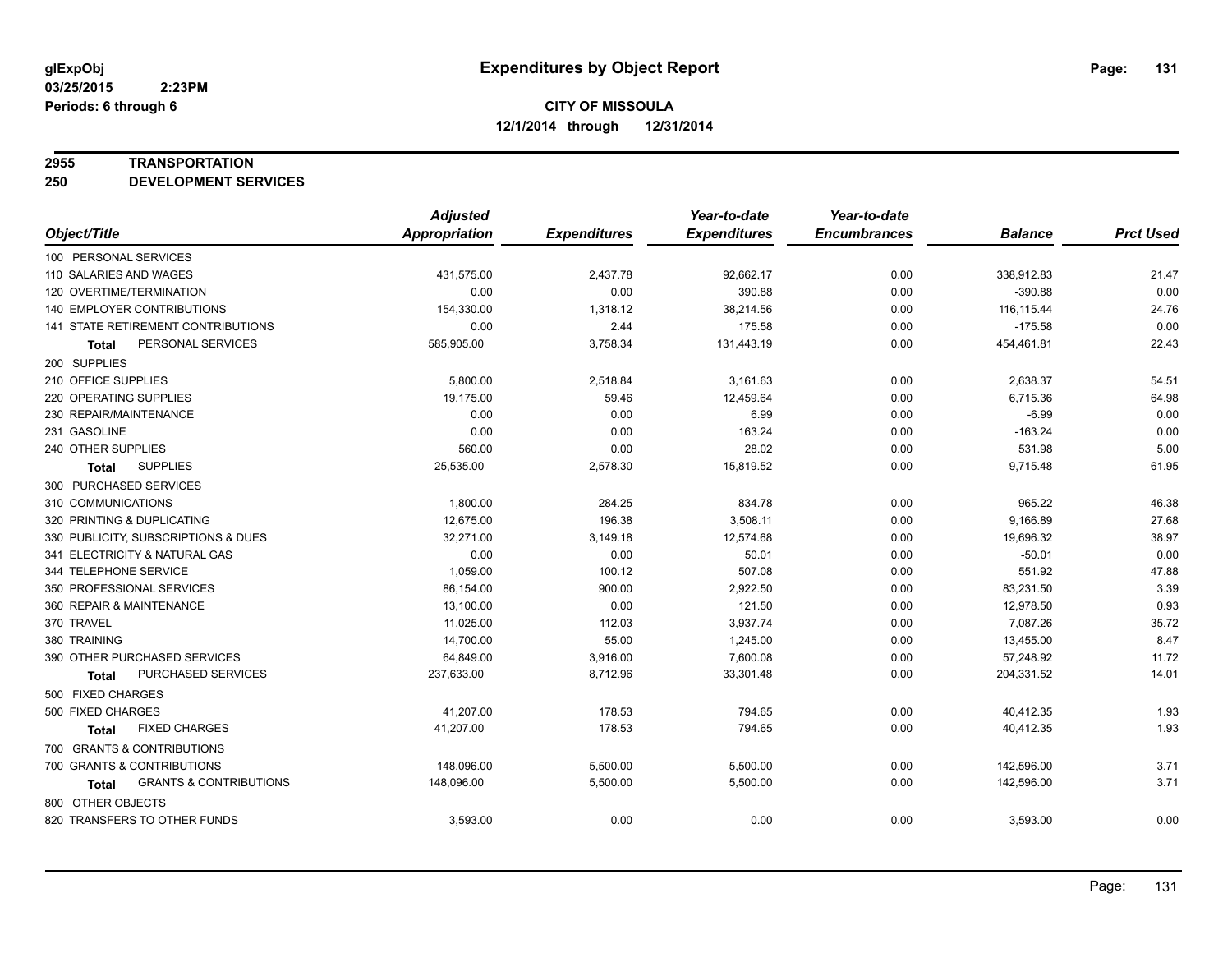#### **2955 TRANSPORTATION**

**250 DEVELOPMENT SERVICES**

| Object/Title    |                      | <b>Adjusted</b><br>Appropriation | <b>Expenditures</b> | Year-to-date<br><b>Expenditures</b> | Year-to-date<br><b>Encumbrances</b> | <b>Balance</b> | <b>Prct Used</b> |
|-----------------|----------------------|----------------------------------|---------------------|-------------------------------------|-------------------------------------|----------------|------------------|
| 845 CONTINGENCY |                      | 32,825.00                        | 0.00                | 0.00                                | 0.00                                | 32,825.00      | 0.00             |
| <b>Total</b>    | OTHER OBJECTS        | 36.418.00                        | 0.00                | 0.00                                | 0.00                                | 36.418.00      | 0.00             |
| <b>Total</b>    | DEVELOPMENT SERVICES | 1,074,794.00                     | 20,728.13           | 186.858.84                          | 0.00                                | 887,935.16     | 17.39            |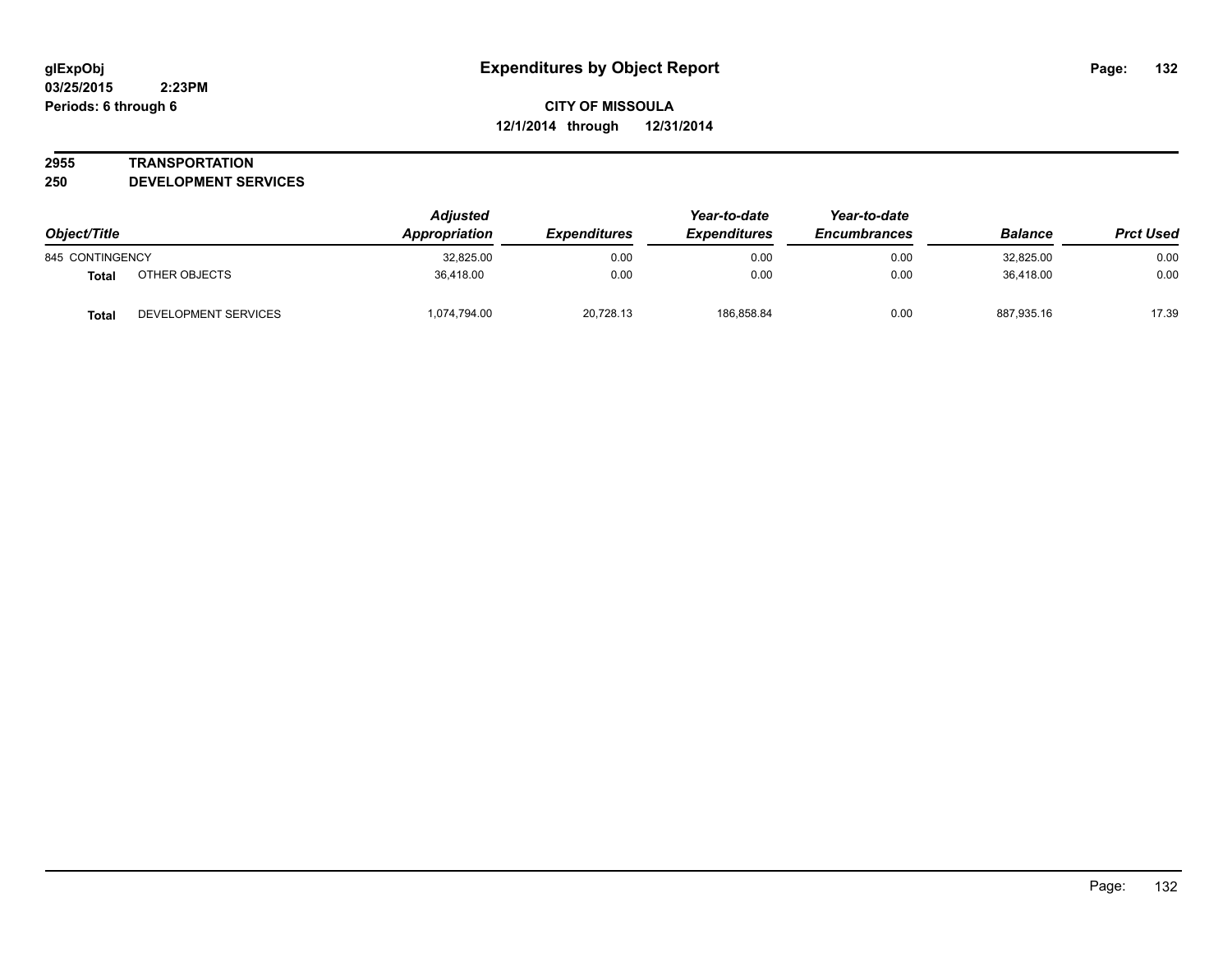#### **2955 TRANSPORTATION**

|                                                   | <b>Adjusted</b> |                     | Year-to-date        | Year-to-date        |                |                  |
|---------------------------------------------------|-----------------|---------------------|---------------------|---------------------|----------------|------------------|
| Object/Title                                      | Appropriation   | <b>Expenditures</b> | <b>Expenditures</b> | <b>Encumbrances</b> | <b>Balance</b> | <b>Prct Used</b> |
| 100 PERSONAL SERVICES                             |                 |                     |                     |                     |                |                  |
| 110 SALARIES AND WAGES                            | 431,575.00      | 2,437.78            | 92,662.17           | 0.00                | 338,912.83     | 21.47            |
| 120 OVERTIME/TERMINATION                          | 0.00            | 0.00                | 390.88              | 0.00                | $-390.88$      | 0.00             |
| 140 EMPLOYER CONTRIBUTIONS                        | 154,330.00      | 1,318.12            | 38,214.56           | 0.00                | 116, 115.44    | 24.76            |
| <b>141 STATE RETIREMENT CONTRIBUTIONS</b>         | 0.00            | 2.44                | 175.58              | 0.00                | $-175.58$      | 0.00             |
| PERSONAL SERVICES<br>Total                        | 585,905.00      | 3,758.34            | 131,443.19          | 0.00                | 454,461.81     | 22.43            |
| 200 SUPPLIES                                      |                 |                     |                     |                     |                |                  |
| 210 OFFICE SUPPLIES                               | 5,800.00        | 2,518.84            | 3,161.63            | 0.00                | 2,638.37       | 54.51            |
| 220 OPERATING SUPPLIES                            | 19,175.00       | 59.46               | 12,459.64           | 0.00                | 6,715.36       | 64.98            |
| 230 REPAIR/MAINTENANCE                            | 0.00            | 0.00                | 6.99                | 0.00                | $-6.99$        | 0.00             |
| 231 GASOLINE                                      | 0.00            | 0.00                | 163.24              | 0.00                | $-163.24$      | 0.00             |
| 240 OTHER SUPPLIES                                | 560.00          | 0.00                | 28.02               | 0.00                | 531.98         | 5.00             |
| <b>SUPPLIES</b><br><b>Total</b>                   | 25,535.00       | 2,578.30            | 15,819.52           | 0.00                | 9,715.48       | 61.95            |
| 300 PURCHASED SERVICES                            |                 |                     |                     |                     |                |                  |
| 310 COMMUNICATIONS                                | 1,800.00        | 284.25              | 834.78              | 0.00                | 965.22         | 46.38            |
| 320 PRINTING & DUPLICATING                        | 12,675.00       | 196.38              | 3,508.11            | 0.00                | 9,166.89       | 27.68            |
| 330 PUBLICITY, SUBSCRIPTIONS & DUES               | 32,271.00       | 3,149.18            | 12,574.68           | 0.00                | 19,696.32      | 38.97            |
| 341 ELECTRICITY & NATURAL GAS                     | 0.00            | 0.00                | 50.01               | 0.00                | $-50.01$       | 0.00             |
| 344 TELEPHONE SERVICE                             | 1,059.00        | 100.12              | 507.08              | 0.00                | 551.92         | 47.88            |
| 350 PROFESSIONAL SERVICES                         | 86,154.00       | 900.00              | 2,922.50            | 0.00                | 83,231.50      | 3.39             |
| 360 REPAIR & MAINTENANCE                          | 13,100.00       | 0.00                | 121.50              | 0.00                | 12,978.50      | 0.93             |
| 370 TRAVEL                                        | 11,025.00       | 112.03              | 3,937.74            | 0.00                | 7,087.26       | 35.72            |
| 380 TRAINING                                      | 14,700.00       | 55.00               | 1,245.00            | 0.00                | 13,455.00      | 8.47             |
| 390 OTHER PURCHASED SERVICES                      | 64,849.00       | 3,916.00            | 7,600.08            | 0.00                | 57,248.92      | 11.72            |
| PURCHASED SERVICES<br><b>Total</b>                | 237,633.00      | 8,712.96            | 33,301.48           | 0.00                | 204,331.52     | 14.01            |
| 500 FIXED CHARGES                                 |                 |                     |                     |                     |                |                  |
| 500 FIXED CHARGES                                 | 41,207.00       | 178.53              | 794.65              | 0.00                | 40,412.35      | 1.93             |
| <b>FIXED CHARGES</b><br><b>Total</b>              | 41,207.00       | 178.53              | 794.65              | 0.00                | 40,412.35      | 1.93             |
| 700 GRANTS & CONTRIBUTIONS                        |                 |                     |                     |                     |                |                  |
| 700 GRANTS & CONTRIBUTIONS                        | 148,096.00      | 5,500.00            | 5,500.00            | 0.00                | 142,596.00     | 3.71             |
| <b>GRANTS &amp; CONTRIBUTIONS</b><br><b>Total</b> | 148,096.00      | 5,500.00            | 5,500.00            | 0.00                | 142,596.00     | 3.71             |
| 800 OTHER OBJECTS                                 |                 |                     |                     |                     |                |                  |
| 820 TRANSFERS TO OTHER FUNDS                      | 3,593.00        | 0.00                | 0.00                | 0.00                | 3,593.00       | 0.00             |
| 845 CONTINGENCY                                   | 32,825.00       | 0.00                | 0.00                | 0.00                | 32,825.00      | 0.00             |
|                                                   |                 |                     |                     |                     |                |                  |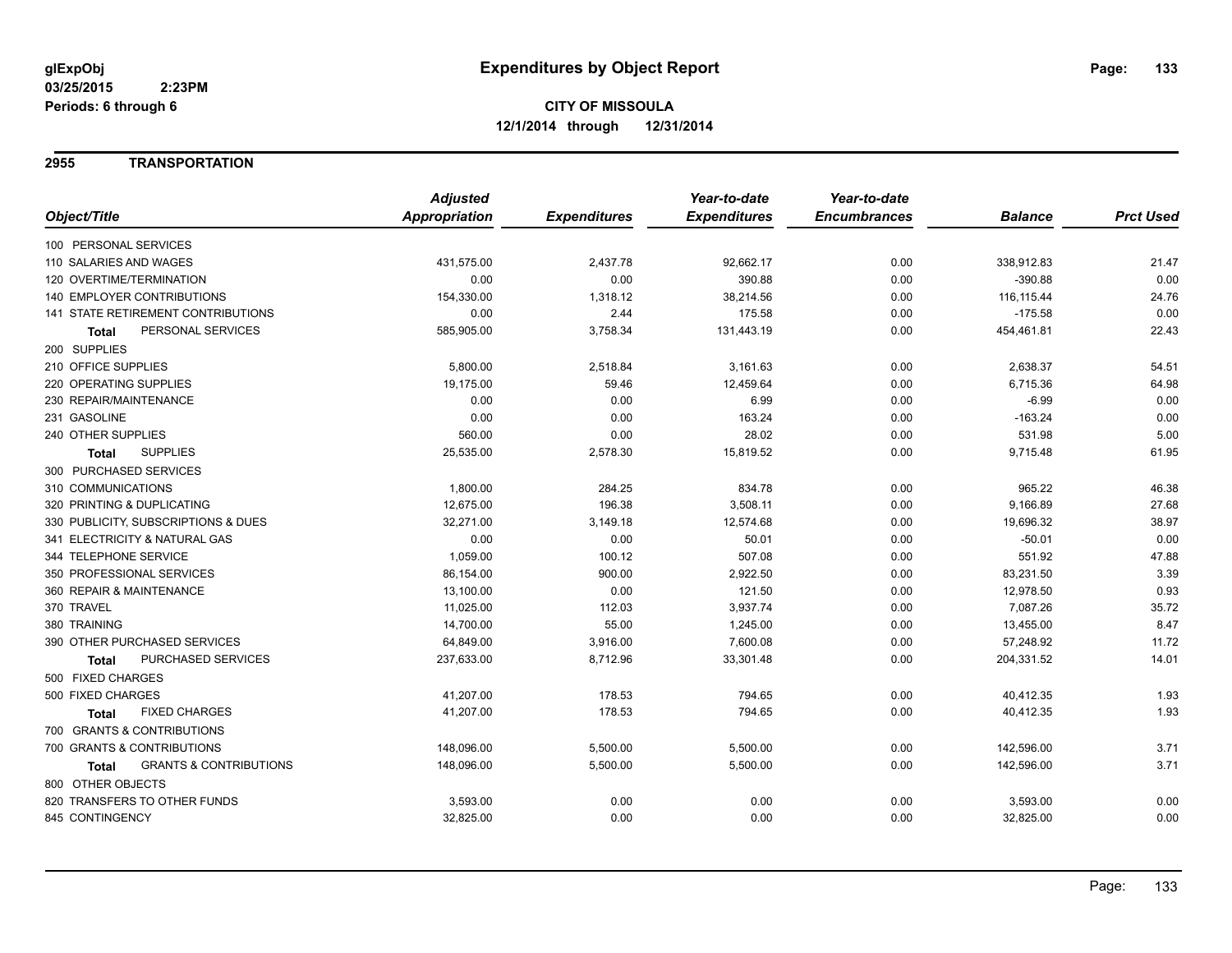#### **2955 TRANSPORTATION**

| Object/Title |                       | <b>Adjusted</b><br><b>Appropriation</b> | <b>Expenditures</b> | Year-to-date<br><b>Expenditures</b> | Year-to-date<br><b>Encumbrances</b> | <b>Balance</b> | <b>Prct Used</b> |
|--------------|-----------------------|-----------------------------------------|---------------------|-------------------------------------|-------------------------------------|----------------|------------------|
| <b>Total</b> | OTHER OBJECTS         | 36.418.00                               | 0.00                | 0.00                                | 0.00                                | 36.418.00      | 0.00             |
| <b>Total</b> | <b>TRANSPORTATION</b> | 1,074,794.00                            | 20,728.13           | 186,858.84                          | 0.00                                | 887,935.16     | 17.39            |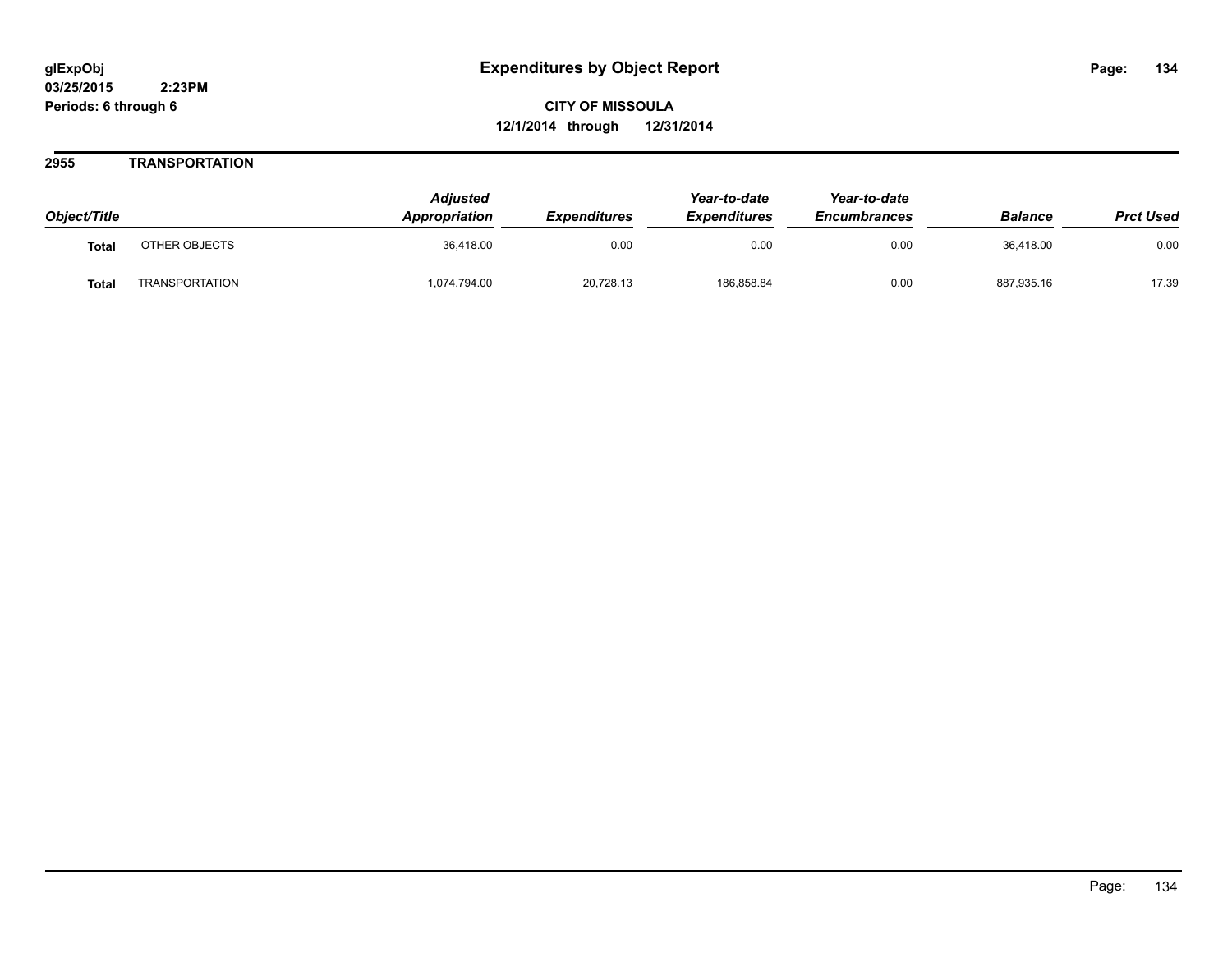#### **2987 FEDERAL TRANSPORTATION FUND**

**370 PARKS & RECREATION**

|                                    | <b>Adjusted</b> |                     | Year-to-date        | Year-to-date        |                |                  |
|------------------------------------|-----------------|---------------------|---------------------|---------------------|----------------|------------------|
| Object/Title                       | Appropriation   | <b>Expenditures</b> | <b>Expenditures</b> | <b>Encumbrances</b> | <b>Balance</b> | <b>Prct Used</b> |
| 100 PERSONAL SERVICES              |                 |                     |                     |                     |                |                  |
| 110 SALARIES AND WAGES             | 0.00            | 49.38               | 1.470.30            | 0.00                | $-1.470.30$    | 0.00             |
| 140 EMPLOYER CONTRIBUTIONS         | 0.00            | 11.19               | 333.41              | 0.00                | $-333.41$      | 0.00             |
| 141 STATE RETIREMENT CONTRIBUTIONS | 0.00            | 0.05                | 2.44                | 0.00                | $-2.44$        | 0.00             |
| PERSONAL SERVICES<br><b>Total</b>  | 0.00            | 60.62               | 1.806.15            | 0.00                | $-1,806.15$    | 0.00             |
| PARKS & RECREATION<br><b>Total</b> | 0.00            | 60.62               | 1.806.15            | 0.00                | $-1.806.15$    | 0.00             |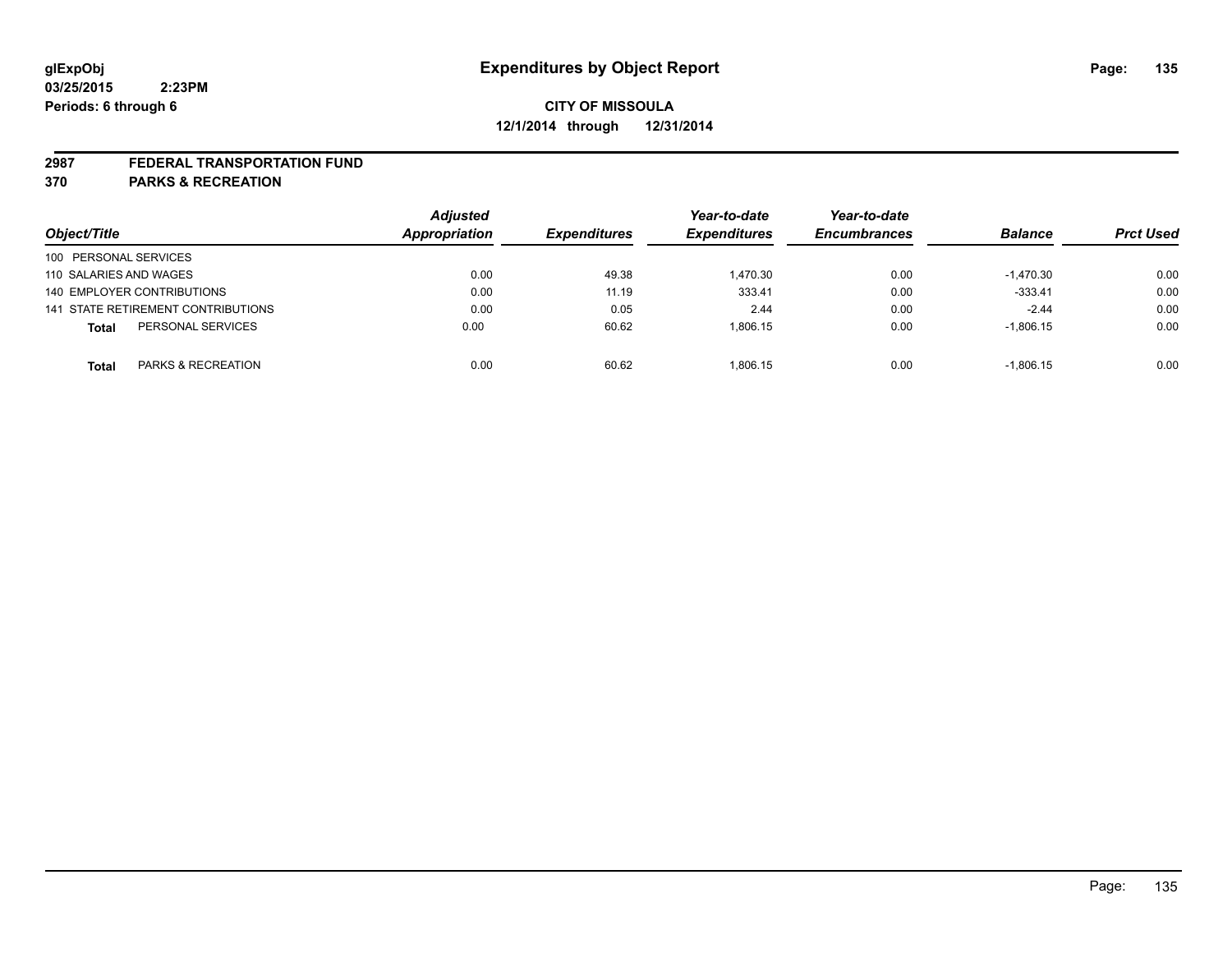#### **2987 FEDERAL TRANSPORTATION FUND**

**390 NON-DEPARTMENTAL**

|                                       | <b>Adjusted</b> |                     | Year-to-date        | Year-to-date        |                |                  |
|---------------------------------------|-----------------|---------------------|---------------------|---------------------|----------------|------------------|
| Object/Title                          | Appropriation   | <b>Expenditures</b> | <b>Expenditures</b> | <b>Encumbrances</b> | <b>Balance</b> | <b>Prct Used</b> |
| 100 PERSONAL SERVICES                 |                 |                     |                     |                     |                |                  |
| 110 SALARIES AND WAGES                | 0.00            | 0.00                | 0.00                | 0.00                | 0.00           | 0.00             |
| 120 OVERTIME/TERMINATION              | 0.00            | 0.00                | 0.00                | 0.00                | 0.00           | 0.00             |
| <b>140 EMPLOYER CONTRIBUTIONS</b>     | 0.00            | 0.00                | 0.00                | 0.00                | 0.00           | 0.00             |
| PERSONAL SERVICES<br><b>Total</b>     | 0.00            | 0.00                | 0.00                | 0.00                | 0.00           | 0.00             |
| 800 OTHER OBJECTS                     |                 |                     |                     |                     |                |                  |
| 820 TRANSFERS TO OTHER FUNDS          | 0.00            | 0.00                | 0.00                | 0.00                | 0.00           | 0.00             |
| OTHER OBJECTS<br><b>Total</b>         | 0.00            | 0.00                | 0.00                | 0.00                | 0.00           | 0.00             |
| 900 CAPITAL OUTLAY                    |                 |                     |                     |                     |                |                  |
| 930 IMPROVEMENTS                      | 1,632,318.00    | 237,126.34          | 777,842.25          | 0.00                | 854.475.75     | 47.65            |
| <b>CAPITAL OUTLAY</b><br><b>Total</b> | 1,632,318.00    | 237,126.34          | 777,842.25          | 0.00                | 854,475.75     | 47.65            |
| NON-DEPARTMENTAL<br><b>Total</b>      | 1.632.318.00    | 237,126.34          | 777.842.25          | 0.00                | 854.475.75     | 47.65            |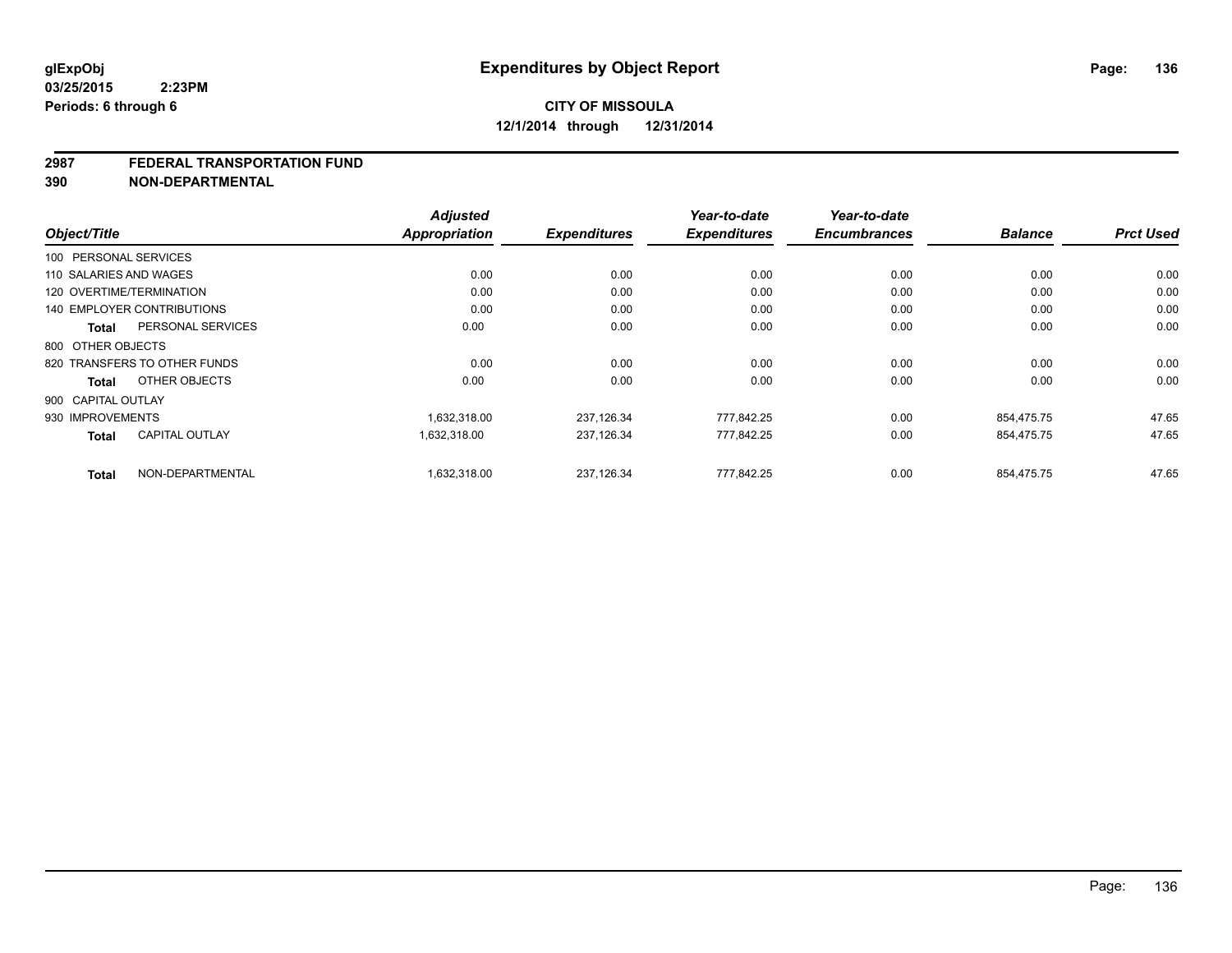**03/25/2015 2:23PM Periods: 6 through 6**

# **CITY OF MISSOULA 12/1/2014 through 12/31/2014**

#### **2987 FEDERAL TRANSPORTATION FUND**

|                        |                                    | <b>Adjusted</b>      |                     | Year-to-date        | Year-to-date<br><b>Encumbrances</b> |                | <b>Prct Used</b> |
|------------------------|------------------------------------|----------------------|---------------------|---------------------|-------------------------------------|----------------|------------------|
| Object/Title           |                                    | <b>Appropriation</b> | <b>Expenditures</b> | <b>Expenditures</b> |                                     | <b>Balance</b> |                  |
| 100 PERSONAL SERVICES  |                                    |                      |                     |                     |                                     |                |                  |
| 110 SALARIES AND WAGES |                                    | 0.00                 | 49.38               | 1,470.30            | 0.00                                | $-1,470.30$    | 0.00             |
|                        | 120 OVERTIME/TERMINATION           | 0.00                 | 0.00                | 0.00                | 0.00                                | 0.00           | 0.00             |
|                        | <b>140 EMPLOYER CONTRIBUTIONS</b>  | 0.00                 | 11.19               | 333.41              | 0.00                                | $-333.41$      | 0.00             |
|                        | 141 STATE RETIREMENT CONTRIBUTIONS | 0.00                 | 0.05                | 2.44                | 0.00                                | $-2.44$        | 0.00             |
| <b>Total</b>           | PERSONAL SERVICES                  | 0.00                 | 60.62               | 1,806.15            | 0.00                                | $-1,806.15$    | 0.00             |
| 800 OTHER OBJECTS      |                                    |                      |                     |                     |                                     |                |                  |
|                        | 820 TRANSFERS TO OTHER FUNDS       | 0.00                 | 0.00                | 0.00                | 0.00                                | 0.00           | 0.00             |
| Total                  | OTHER OBJECTS                      | 0.00                 | 0.00                | 0.00                | 0.00                                | 0.00           | 0.00             |
| 900 CAPITAL OUTLAY     |                                    |                      |                     |                     |                                     |                |                  |
| 930 IMPROVEMENTS       |                                    | 1,632,318.00         | 237,126.34          | 777,842.25          | 0.00                                | 854,475.75     | 47.65            |
| <b>Total</b>           | <b>CAPITAL OUTLAY</b>              | 1,632,318.00         | 237,126.34          | 777,842.25          | 0.00                                | 854,475.75     | 47.65            |
| <b>Total</b>           | FEDERAL TRANSPORTATION FUND        | 1,632,318.00         | 237.186.96          | 779.648.40          | 0.00                                | 852,669.60     | 47.76            |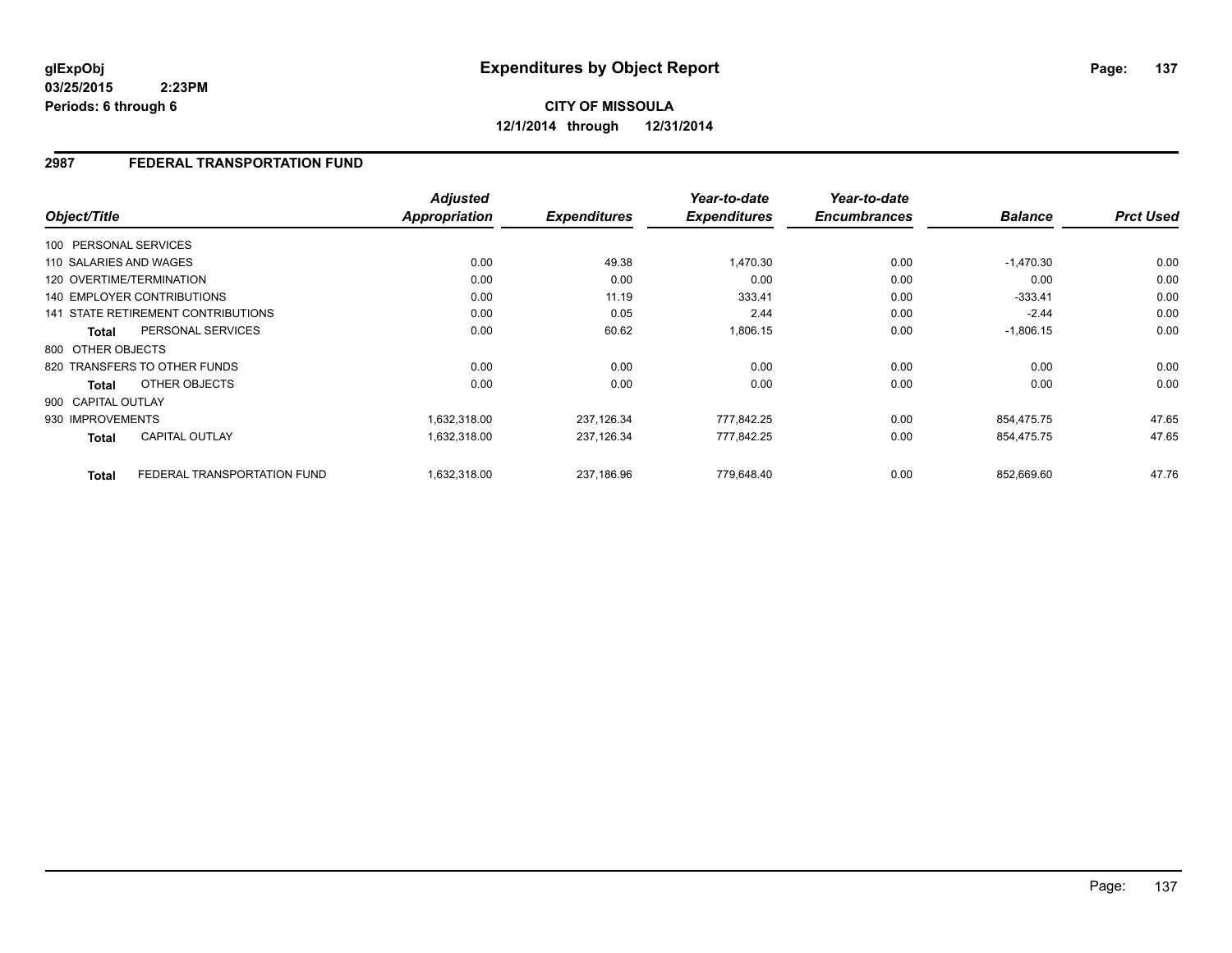#### **03/25/2015 2:23PM Periods: 6 through 6**

# **CITY OF MISSOULA 12/1/2014 through 12/31/2014**

#### **2988 GRANTS & DONATIONS FUND**

**223 CITY CLERK**

| Object/Title        |                   | <b>Adjusted</b><br><b>Appropriation</b> | <b>Expenditures</b> | Year-to-date<br><b>Expenditures</b> | Year-to-date<br><b>Encumbrances</b> | <b>Balance</b> | <b>Prct Used</b> |
|---------------------|-------------------|-----------------------------------------|---------------------|-------------------------------------|-------------------------------------|----------------|------------------|
| 200 SUPPLIES        |                   |                                         |                     |                                     |                                     |                |                  |
| 210 OFFICE SUPPLIES |                   | 0.00                                    | 0.00                | 0.00                                | 0.00                                | 0.00           | 0.00             |
| <b>Total</b>        | <b>SUPPLIES</b>   | 0.00                                    | 0.00                | 0.00                                | 0.00                                | 0.00           | 0.00             |
| <b>Total</b>        | <b>CITY CLERK</b> | 0.00                                    | 0.00                | 0.00                                | 0.00                                | 0.00           | 0.00             |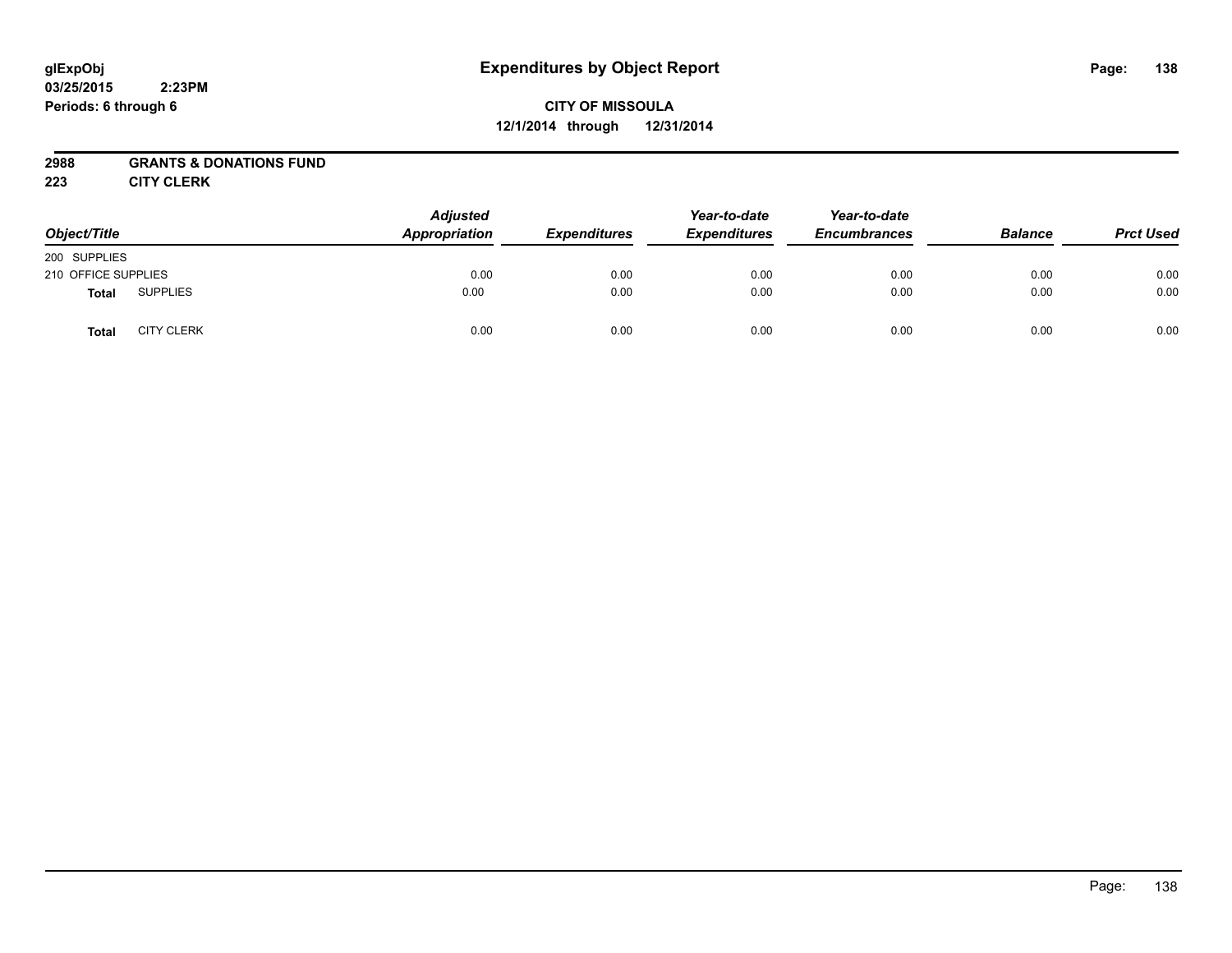**2988 GRANTS & DONATIONS FUND**

**270 CITY ATTORNEY**

|                            |                                    | <b>Adjusted</b>      |                     | Year-to-date        | Year-to-date        |                |                  |
|----------------------------|------------------------------------|----------------------|---------------------|---------------------|---------------------|----------------|------------------|
| Object/Title               |                                    | <b>Appropriation</b> | <b>Expenditures</b> | <b>Expenditures</b> | <b>Encumbrances</b> | <b>Balance</b> | <b>Prct Used</b> |
| 100 PERSONAL SERVICES      |                                    |                      |                     |                     |                     |                |                  |
| 110 SALARIES AND WAGES     |                                    | 29,831.00            | 2.254.34            | 13,406.22           | 0.00                | 16.424.78      | 44.94            |
| 140 EMPLOYER CONTRIBUTIONS |                                    | 0.00                 | 760.49              | 4.876.73            | 0.00                | $-4,876.73$    | 0.00             |
|                            | 141 STATE RETIREMENT CONTRIBUTIONS | 0.00                 | 2.25                | 16.80               | 0.00                | $-16.80$       | 0.00             |
| <b>Total</b>               | PERSONAL SERVICES                  | 29.831.00            | 3.017.08            | 18.299.75           | 0.00                | 11.531.25      | 61.34            |
| 300 PURCHASED SERVICES     |                                    |                      |                     |                     |                     |                |                  |
|                            | 390 OTHER PURCHASED SERVICES       | 0.00                 | 0.00                | 0.00                | 0.00                | 0.00           | 0.00             |
| <b>Total</b>               | <b>PURCHASED SERVICES</b>          | 0.00                 | 0.00                | 0.00                | 0.00                | 0.00           | 0.00             |
| <b>Total</b>               | <b>CITY ATTORNEY</b>               | 29.831.00            | 3.017.08            | 18.299.75           | 0.00                | 11.531.25      | 61.34            |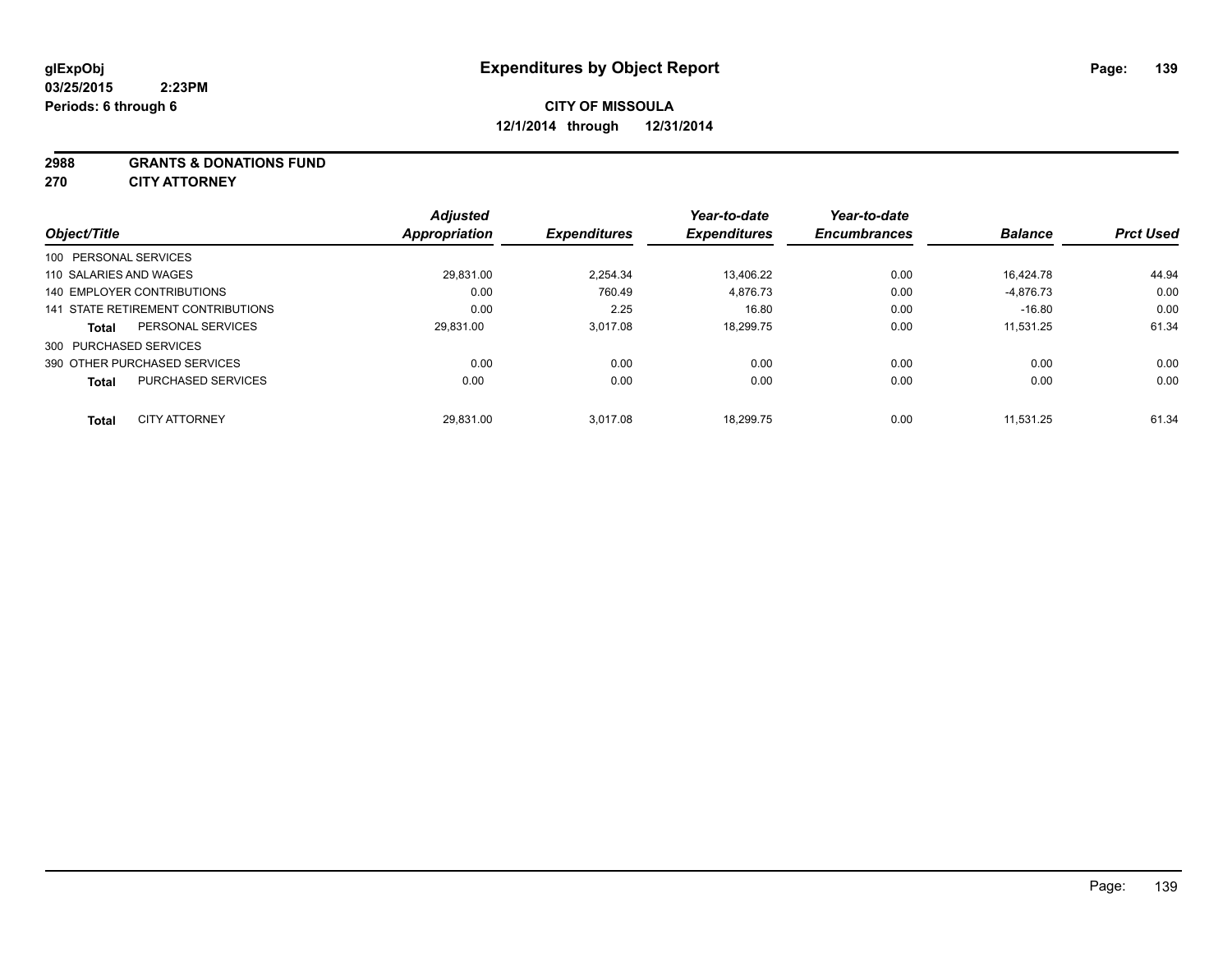#### **2988 GRANTS & DONATIONS FUND**

**290 POLICE**

| Object/Title                              | <b>Adjusted</b><br><b>Appropriation</b> | <b>Expenditures</b> | Year-to-date<br><b>Expenditures</b> | Year-to-date<br><b>Encumbrances</b> | <b>Balance</b> | <b>Prct Used</b> |
|-------------------------------------------|-----------------------------------------|---------------------|-------------------------------------|-------------------------------------|----------------|------------------|
| 200 SUPPLIES                              |                                         |                     |                                     |                                     |                |                  |
| 210 OFFICE SUPPLIES                       | 0.00                                    | 0.00                | 0.00                                | 0.00                                | 0.00           | 0.00             |
| <b>SUPPLIES</b><br><b>Total</b>           | 0.00                                    | 0.00                | 0.00                                | 0.00                                | 0.00           | 0.00             |
| 300 PURCHASED SERVICES                    |                                         |                     |                                     |                                     |                |                  |
| 350 PROFESSIONAL SERVICES                 | 0.00                                    | 0.00                | 0.00                                | 0.00                                | 0.00           | 0.00             |
| <b>PURCHASED SERVICES</b><br><b>Total</b> | 0.00                                    | 0.00                | 0.00                                | 0.00                                | 0.00           | 0.00             |
| <b>POLICE</b><br><b>Total</b>             | 0.00                                    | 0.00                | 0.00                                | 0.00                                | 0.00           | 0.00             |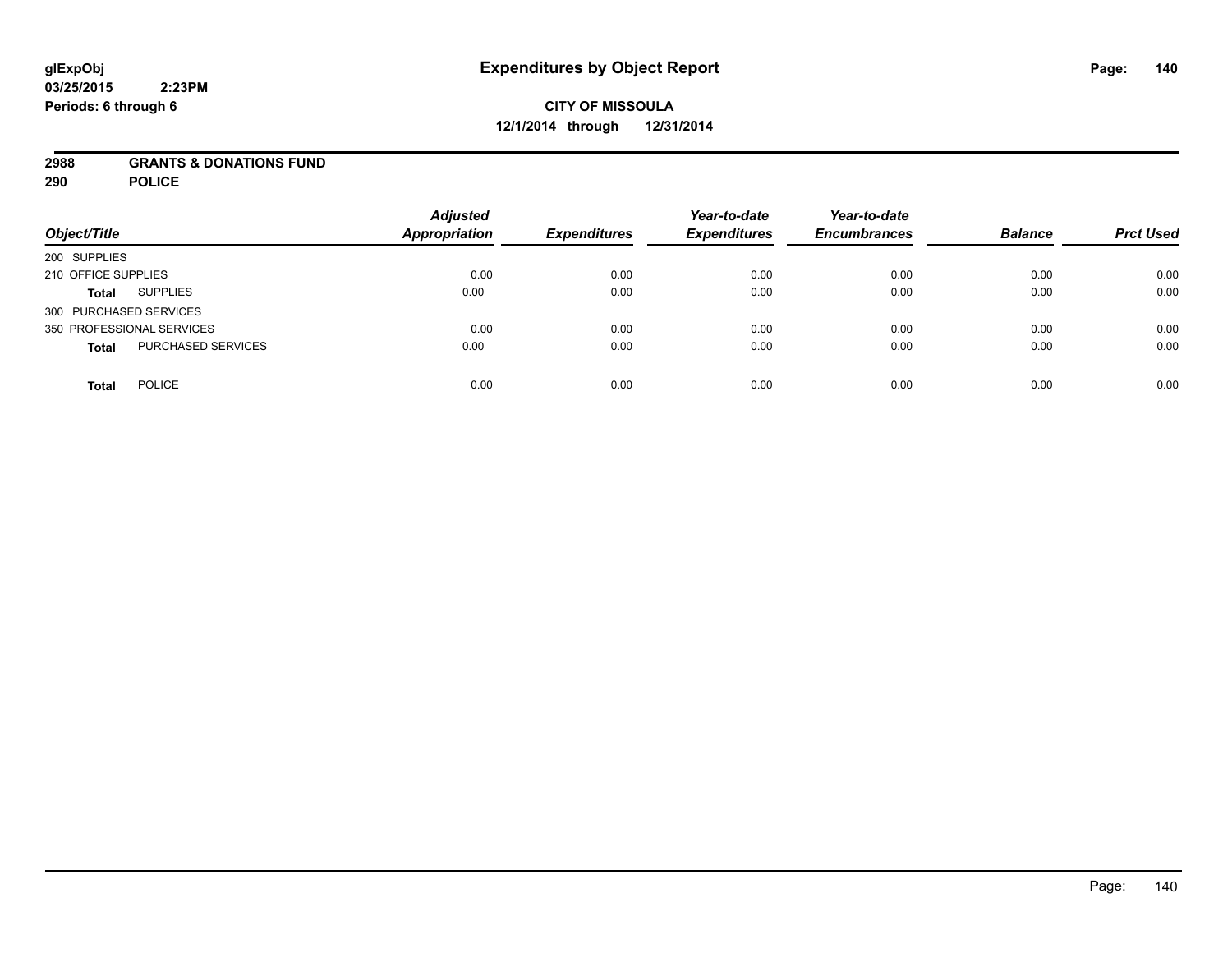**2988 GRANTS & DONATIONS FUND**

**390 NON-DEPARTMENTAL**

|                                           | <b>Adjusted</b>      |                     | Year-to-date        | Year-to-date        |                |                  |
|-------------------------------------------|----------------------|---------------------|---------------------|---------------------|----------------|------------------|
| Object/Title                              | <b>Appropriation</b> | <b>Expenditures</b> | <b>Expenditures</b> | <b>Encumbrances</b> | <b>Balance</b> | <b>Prct Used</b> |
| 100 PERSONAL SERVICES                     |                      |                     |                     |                     |                |                  |
| 110 SALARIES AND WAGES                    | 89,584.00            | 5,809.99            | 32,034.61           | 0.00                | 57,549.39      | 35.76            |
| 115 SALARIES/HEALTH INSURANCE BENEFIT     | 0.00                 | 570.00              | 3,106.50            | 0.00                | $-3,106.50$    | 0.00             |
| 120 OVERTIME/TERMINATION                  | 54,300.00            | 4,375.23            | 38,897.82           | 0.00                | 15,402.18      | 71.64            |
| 130 OTHER                                 | 675.00               | 0.00                | 0.00                | 0.00                | 675.00         | 0.00             |
| 140 EMPLOYER CONTRIBUTIONS                | 29,270.00            | 1,766.37            | 11,130.58           | 0.00                | 18,139.42      | 38.03            |
| 141 STATE RETIREMENT CONTRIBUTIONS        | 0.00                 | 1,634.65            | 9,694.59            | 0.00                | $-9,694.59$    | 0.00             |
| PERSONAL SERVICES<br>Total                | 173,829.00           | 14,156.24           | 94,864.10           | 0.00                | 78,964.90      | 54.57            |
| 200 SUPPLIES                              |                      |                     |                     |                     |                |                  |
| 210 OFFICE SUPPLIES                       | 7,620.00             | 279.99              | 1,301.56            | 0.00                | 6,318.44       | 17.08            |
| 220 OPERATING SUPPLIES                    | 82,813.00            | 7,447.46            | 11,413.39           | 0.00                | 71,399.61      | 13.78            |
| 230 REPAIR/MAINTENANCE                    | 3,000.00             | 0.00                | 0.00                | 0.00                | 3,000.00       | 0.00             |
| 231 GASOLINE                              | 8,500.00             | 0.00                | 0.00                | 0.00                | 8,500.00       | 0.00             |
| <b>SUPPLIES</b><br><b>Total</b>           | 101,933.00           | 7,727.45            | 12,714.95           | 0.00                | 89,218.05      | 12.47            |
| 300 PURCHASED SERVICES                    |                      |                     |                     |                     |                |                  |
| 310 COMMUNICATIONS                        | 0.00                 | 0.00                | 0.00                | 0.00                | 0.00           | 0.00             |
| 341 ELECTRICITY & NATURAL GAS             | 0.00                 | 0.00                | 0.00                | 0.00                | 0.00           | 0.00             |
| 344 TELEPHONE SERVICE                     | 3,979.00             | 264.29              | 1,605.66            | 0.00                | 2,373.34       | 40.35            |
| 350 PROFESSIONAL SERVICES                 | 105,156.00           | 6,403.68            | 21,878.18           | 0.00                | 83,277.82      | 20.81            |
| 353 ADMINISTRATION EXPENDITURES           | 0.00                 | 0.00                | 0.00                | 0.00                | 0.00           | 0.00             |
| 360 REPAIR & MAINTENANCE                  | 2,500.00             | 0.00                | 0.00                | 0.00                | 2,500.00       | 0.00             |
| 370 TRAVEL                                | 6,750.00             | 32.00               | 1,812.73            | 0.00                | 4,937.27       | 26.86            |
| 380 TRAINING                              | 1,500.00             | 0.00                | 0.00                | 0.00                | 1,500.00       | 0.00             |
| 390 OTHER PURCHASED SERVICES              | 0.00                 | 0.00                | 0.00                | 0.00                | 0.00           | 0.00             |
| PURCHASED SERVICES<br><b>Total</b>        | 119,885.00           | 6,699.97            | 25,296.57           | 0.00                | 94,588.43      | 21.10            |
| 400 BUILDING MATERIALS                    |                      |                     |                     |                     |                |                  |
| 400 BUILDING MATERIALS                    | 700.00               | 0.00                | 0.00                | 0.00                | 700.00         | 0.00             |
| <b>BUILDING MATERIALS</b><br><b>Total</b> | 700.00               | 0.00                | 0.00                | 0.00                | 700.00         | 0.00             |
| 500 FIXED CHARGES                         |                      |                     |                     |                     |                |                  |
| 500 FIXED CHARGES                         | 94,150.00            | 5,470.30            | 38,292.10           | 0.00                | 55,857.90      | 40.67            |
| <b>FIXED CHARGES</b><br>Total             | 94,150.00            | 5,470.30            | 38,292.10           | 0.00                | 55,857.90      | 40.67            |
| 700 GRANTS & CONTRIBUTIONS                |                      |                     |                     |                     |                |                  |
| 700 GRANTS & CONTRIBUTIONS                | 485,065.00           | 0.00                | 1,332.85            | 0.00                | 483,732.15     | 0.27             |
|                                           |                      |                     |                     |                     |                |                  |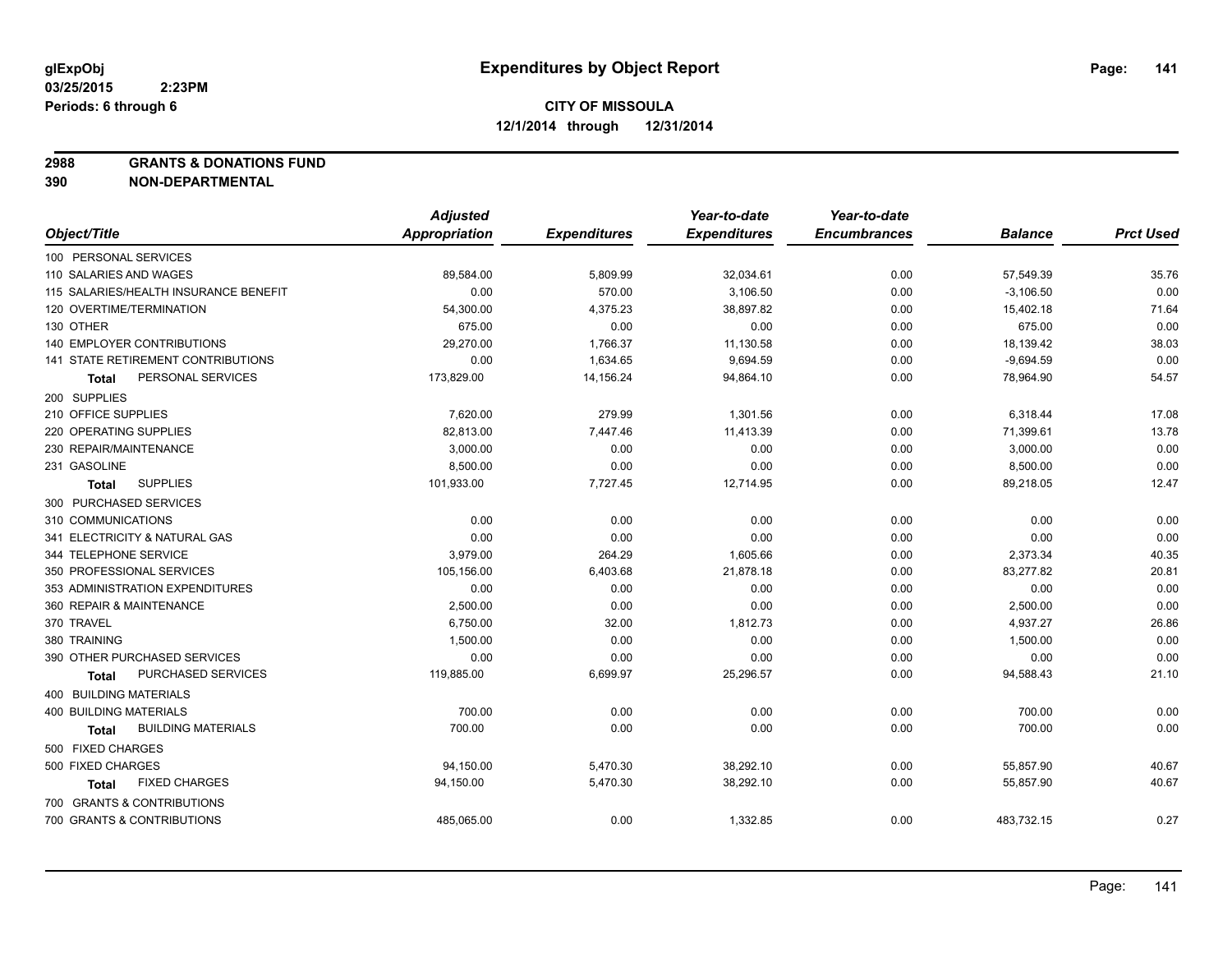**2988 GRANTS & DONATIONS FUND**

**390 NON-DEPARTMENTAL**

| Object/Title       |                                   | <b>Adjusted</b><br><b>Appropriation</b> | <b>Expenditures</b> | Year-to-date<br><b>Expenditures</b> | Year-to-date<br><b>Encumbrances</b> | <b>Balance</b> | <b>Prct Used</b> |
|--------------------|-----------------------------------|-----------------------------------------|---------------------|-------------------------------------|-------------------------------------|----------------|------------------|
|                    |                                   |                                         |                     |                                     |                                     |                |                  |
| <b>Total</b>       | <b>GRANTS &amp; CONTRIBUTIONS</b> | 485,065.00                              | 0.00                | 1,332.85                            | 0.00                                | 483,732.15     | 0.27             |
| 800 OTHER OBJECTS  |                                   |                                         |                     |                                     |                                     |                |                  |
|                    | 820 TRANSFERS TO OTHER FUNDS      | 0.00                                    | 0.00                | 0.00                                | 0.00                                | 0.00           | 0.00             |
| 845 CONTINGENCY    |                                   | 0.00                                    | 0.00                | 0.00                                | 0.00                                | 0.00           | 0.00             |
| <b>Total</b>       | OTHER OBJECTS                     | 0.00                                    | 0.00                | 0.00                                | 0.00                                | 0.00           | 0.00             |
| 900 CAPITAL OUTLAY |                                   |                                         |                     |                                     |                                     |                |                  |
| 930 IMPROVEMENTS   |                                   | 24.822.00                               | 0.00                | 0.00                                | 0.00                                | 24.822.00      | 0.00             |
|                    | 940 MACHINERY & EQUIPMENT         | 34.000.00                               | 0.00                | 0.00                                | 0.00                                | 34.000.00      | 0.00             |
| <b>Total</b>       | <b>CAPITAL OUTLAY</b>             | 58,822.00                               | 0.00                | 0.00                                | 0.00                                | 58,822.00      | 0.00             |
| <b>Total</b>       | NON-DEPARTMENTAL                  | 1.034.384.00                            | 34.053.96           | 172.500.57                          | 0.00                                | 861.883.43     | 16.68            |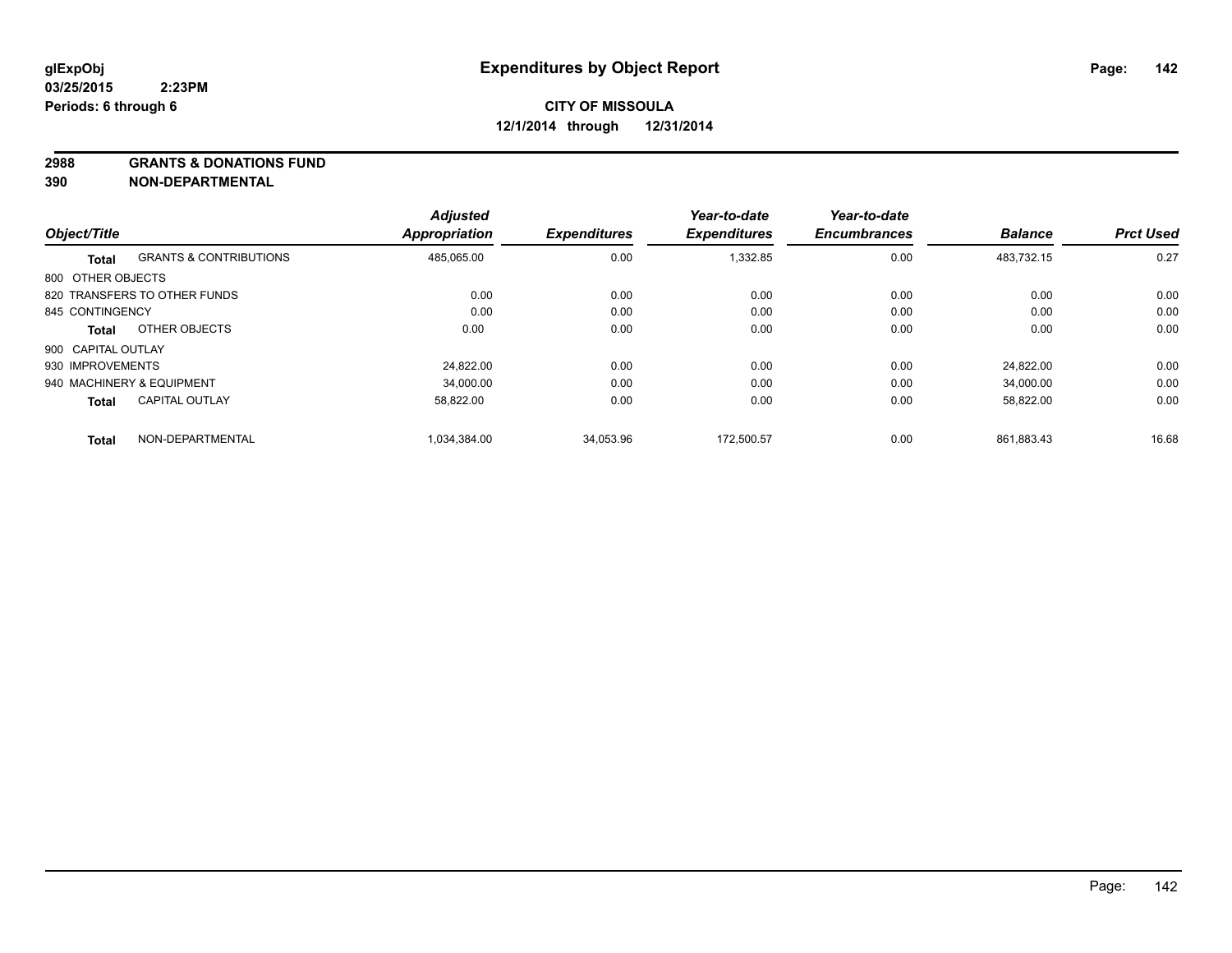**2988 GRANTS & DONATIONS FUND**

**400 ENTITLEMENT GRANTS**

| Object/Title                                      | <b>Adjusted</b><br><b>Appropriation</b> | <b>Expenditures</b> | Year-to-date<br><b>Expenditures</b> | Year-to-date<br><b>Encumbrances</b> | <b>Balance</b> | <b>Prct Used</b> |
|---------------------------------------------------|-----------------------------------------|---------------------|-------------------------------------|-------------------------------------|----------------|------------------|
| 700 GRANTS & CONTRIBUTIONS                        |                                         |                     |                                     |                                     |                |                  |
| 700 GRANTS & CONTRIBUTIONS                        | 30,000.00                               | 18,750.00           | 90,000.00                           | 0.00                                | $-60.000.00$   | 300.00           |
| <b>GRANTS &amp; CONTRIBUTIONS</b><br><b>Total</b> | 30.000.00                               | 18,750.00           | 90.000.00                           | 0.00                                | $-60.000.00$   | 300.00           |
| ENTITLEMENT GRANTS<br><b>Total</b>                | 30,000.00                               | 18,750.00           | 90,000.00                           | 0.00                                | $-60,000.00$   | 300.00           |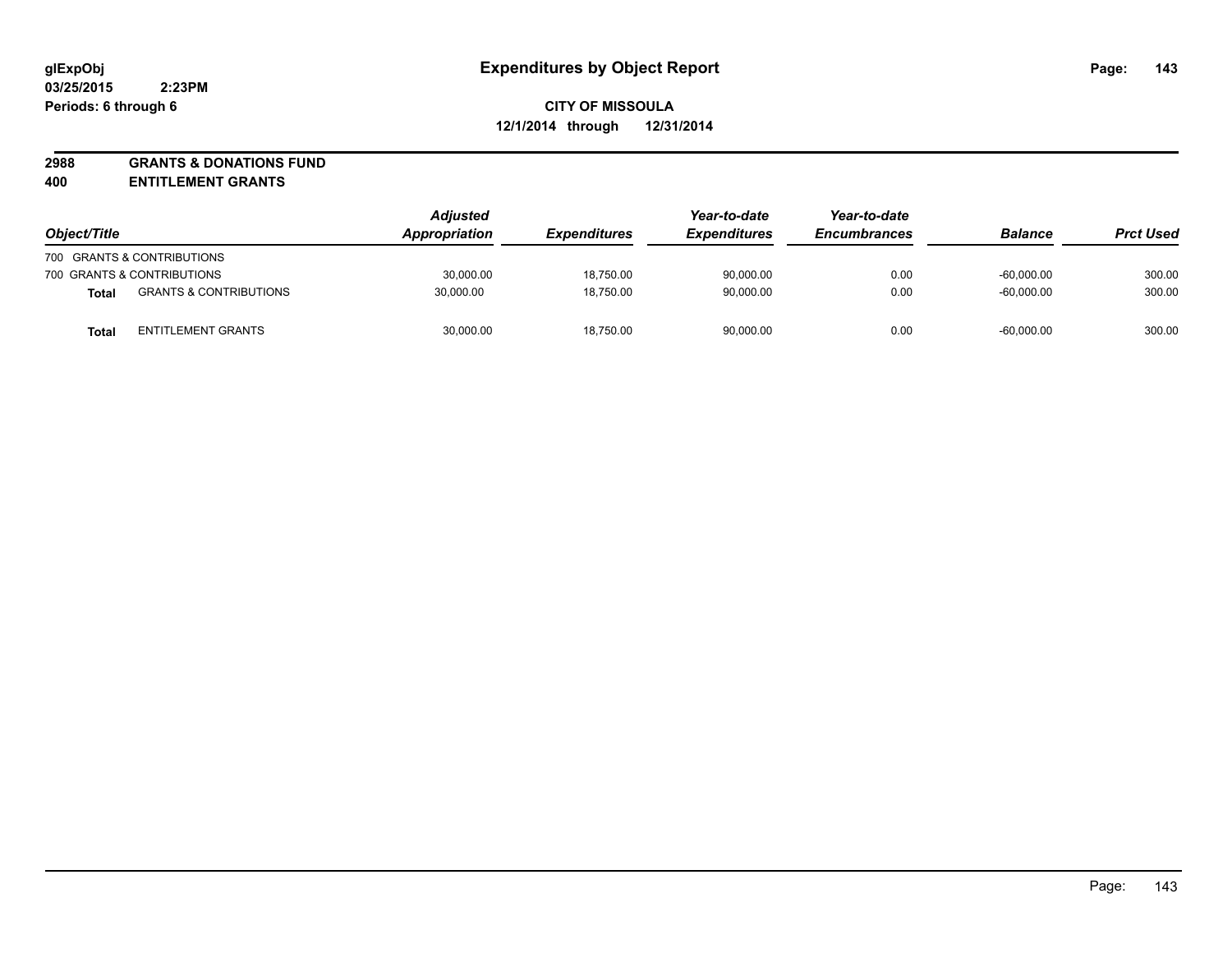#### **2988 GRANTS & DONATIONS FUND**

|                                                   | <b>Adjusted</b> |                     | Year-to-date        | Year-to-date        |                |                  |
|---------------------------------------------------|-----------------|---------------------|---------------------|---------------------|----------------|------------------|
| Object/Title                                      | Appropriation   | <b>Expenditures</b> | <b>Expenditures</b> | <b>Encumbrances</b> | <b>Balance</b> | <b>Prct Used</b> |
| 100 PERSONAL SERVICES                             |                 |                     |                     |                     |                |                  |
| 110 SALARIES AND WAGES                            | 119,415.00      | 8,064.33            | 45,440.83           | 0.00                | 73,974.17      | 38.05            |
| 115 SALARIES/HEALTH INSURANCE BENEFIT             | 0.00            | 570.00              | 3,106.50            | 0.00                | $-3,106.50$    | 0.00             |
| 120 OVERTIME/TERMINATION                          | 54,300.00       | 4,375.23            | 38,897.82           | 0.00                | 15,402.18      | 71.64            |
| 130 OTHER                                         | 675.00          | 0.00                | 0.00                | 0.00                | 675.00         | 0.00             |
| <b>140 EMPLOYER CONTRIBUTIONS</b>                 | 29,270.00       | 2,526.86            | 16,007.31           | 0.00                | 13,262.69      | 54.69            |
| 141 STATE RETIREMENT CONTRIBUTIONS                | 0.00            | 1,636.90            | 9,711.39            | 0.00                | $-9,711.39$    | 0.00             |
| PERSONAL SERVICES<br><b>Total</b>                 | 203,660.00      | 17,173.32           | 113,163.85          | 0.00                | 90,496.15      | 55.57            |
| 200 SUPPLIES                                      |                 |                     |                     |                     |                |                  |
| 210 OFFICE SUPPLIES                               | 7,620.00        | 279.99              | 1,301.56            | 0.00                | 6,318.44       | 17.08            |
| 220 OPERATING SUPPLIES                            | 82,813.00       | 7,447.46            | 11,413.39           | 0.00                | 71,399.61      | 13.78            |
| 230 REPAIR/MAINTENANCE                            | 3,000.00        | 0.00                | 0.00                | 0.00                | 3,000.00       | 0.00             |
| 231 GASOLINE                                      | 8,500.00        | 0.00                | 0.00                | 0.00                | 8,500.00       | 0.00             |
| <b>SUPPLIES</b><br><b>Total</b>                   | 101,933.00      | 7,727.45            | 12,714.95           | 0.00                | 89,218.05      | 12.47            |
| 300 PURCHASED SERVICES                            |                 |                     |                     |                     |                |                  |
| 310 COMMUNICATIONS                                | 0.00            | 0.00                | 0.00                | 0.00                | 0.00           | 0.00             |
| 341 ELECTRICITY & NATURAL GAS                     | 0.00            | 0.00                | 0.00                | 0.00                | 0.00           | 0.00             |
| 344 TELEPHONE SERVICE                             | 3,979.00        | 264.29              | 1,605.66            | 0.00                | 2,373.34       | 40.35            |
| 350 PROFESSIONAL SERVICES                         | 105,156.00      | 6,403.68            | 21,878.18           | 0.00                | 83,277.82      | 20.81            |
| 353 ADMINISTRATION EXPENDITURES                   | 0.00            | 0.00                | 0.00                | 0.00                | 0.00           | 0.00             |
| 360 REPAIR & MAINTENANCE                          | 2,500.00        | 0.00                | 0.00                | 0.00                | 2,500.00       | 0.00             |
| 370 TRAVEL                                        | 6,750.00        | 32.00               | 1,812.73            | 0.00                | 4,937.27       | 26.86            |
| 380 TRAINING                                      | 1,500.00        | 0.00                | 0.00                | 0.00                | 1,500.00       | 0.00             |
| 390 OTHER PURCHASED SERVICES                      | 0.00            | 0.00                | 0.00                | 0.00                | 0.00           | 0.00             |
| <b>PURCHASED SERVICES</b><br><b>Total</b>         | 119,885.00      | 6,699.97            | 25,296.57           | 0.00                | 94,588.43      | 21.10            |
| 400 BUILDING MATERIALS                            |                 |                     |                     |                     |                |                  |
| <b>400 BUILDING MATERIALS</b>                     | 700.00          | 0.00                | 0.00                | 0.00                | 700.00         | 0.00             |
| <b>BUILDING MATERIALS</b><br>Total                | 700.00          | 0.00                | 0.00                | 0.00                | 700.00         | 0.00             |
| 500 FIXED CHARGES                                 |                 |                     |                     |                     |                |                  |
| 500 FIXED CHARGES                                 | 94,150.00       | 5,470.30            | 38,292.10           | 0.00                | 55,857.90      | 40.67            |
| <b>FIXED CHARGES</b><br>Total                     | 94,150.00       | 5,470.30            | 38,292.10           | 0.00                | 55,857.90      | 40.67            |
| 700 GRANTS & CONTRIBUTIONS                        |                 |                     |                     |                     |                |                  |
| 700 GRANTS & CONTRIBUTIONS                        | 515,065.00      | 18,750.00           | 91,332.85           | 0.00                | 423,732.15     | 17.73            |
| <b>GRANTS &amp; CONTRIBUTIONS</b><br><b>Total</b> | 515,065.00      | 18,750.00           | 91,332.85           | 0.00                | 423,732.15     | 17.73            |
|                                                   |                 |                     |                     |                     |                |                  |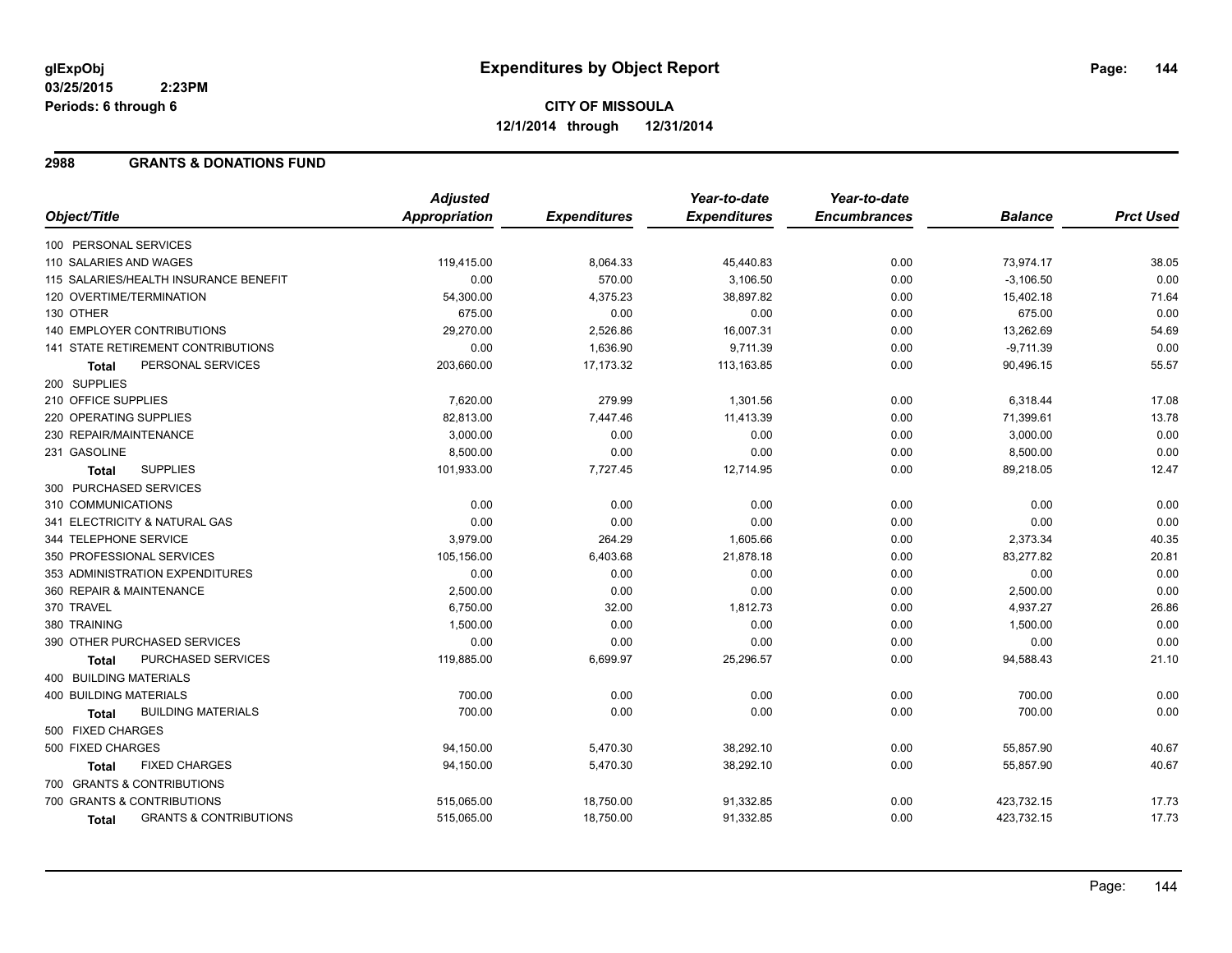#### **2988 GRANTS & DONATIONS FUND**

| Object/Title                 |                                    | <b>Adjusted</b><br><b>Appropriation</b> | <b>Expenditures</b> | Year-to-date<br><b>Expenditures</b> | Year-to-date<br><b>Encumbrances</b> | <b>Balance</b> | <b>Prct Used</b> |
|------------------------------|------------------------------------|-----------------------------------------|---------------------|-------------------------------------|-------------------------------------|----------------|------------------|
| 800 OTHER OBJECTS            |                                    |                                         |                     |                                     |                                     |                |                  |
| 820 TRANSFERS TO OTHER FUNDS |                                    | 0.00                                    | 0.00                | 0.00                                | 0.00                                | 0.00           | 0.00             |
| 845 CONTINGENCY              |                                    | 0.00                                    | 0.00                | 0.00                                | 0.00                                | 0.00           | 0.00             |
| Total                        | OTHER OBJECTS                      | 0.00                                    | 0.00                | 0.00                                | 0.00                                | 0.00           | 0.00             |
| 900 CAPITAL OUTLAY           |                                    |                                         |                     |                                     |                                     |                |                  |
| 930 IMPROVEMENTS             |                                    | 24,822.00                               | 0.00                | 0.00                                | 0.00                                | 24.822.00      | 0.00             |
| 940 MACHINERY & EQUIPMENT    |                                    | 34.000.00                               | 0.00                | 0.00                                | 0.00                                | 34.000.00      | 0.00             |
| <b>Total</b>                 | <b>CAPITAL OUTLAY</b>              | 58.822.00                               | 0.00                | 0.00                                | 0.00                                | 58,822.00      | 0.00             |
| <b>Total</b>                 | <b>GRANTS &amp; DONATIONS FUND</b> | 1.094.215.00                            | 55,821.04           | 280,800.32                          | 0.00                                | 813.414.68     | 25.66            |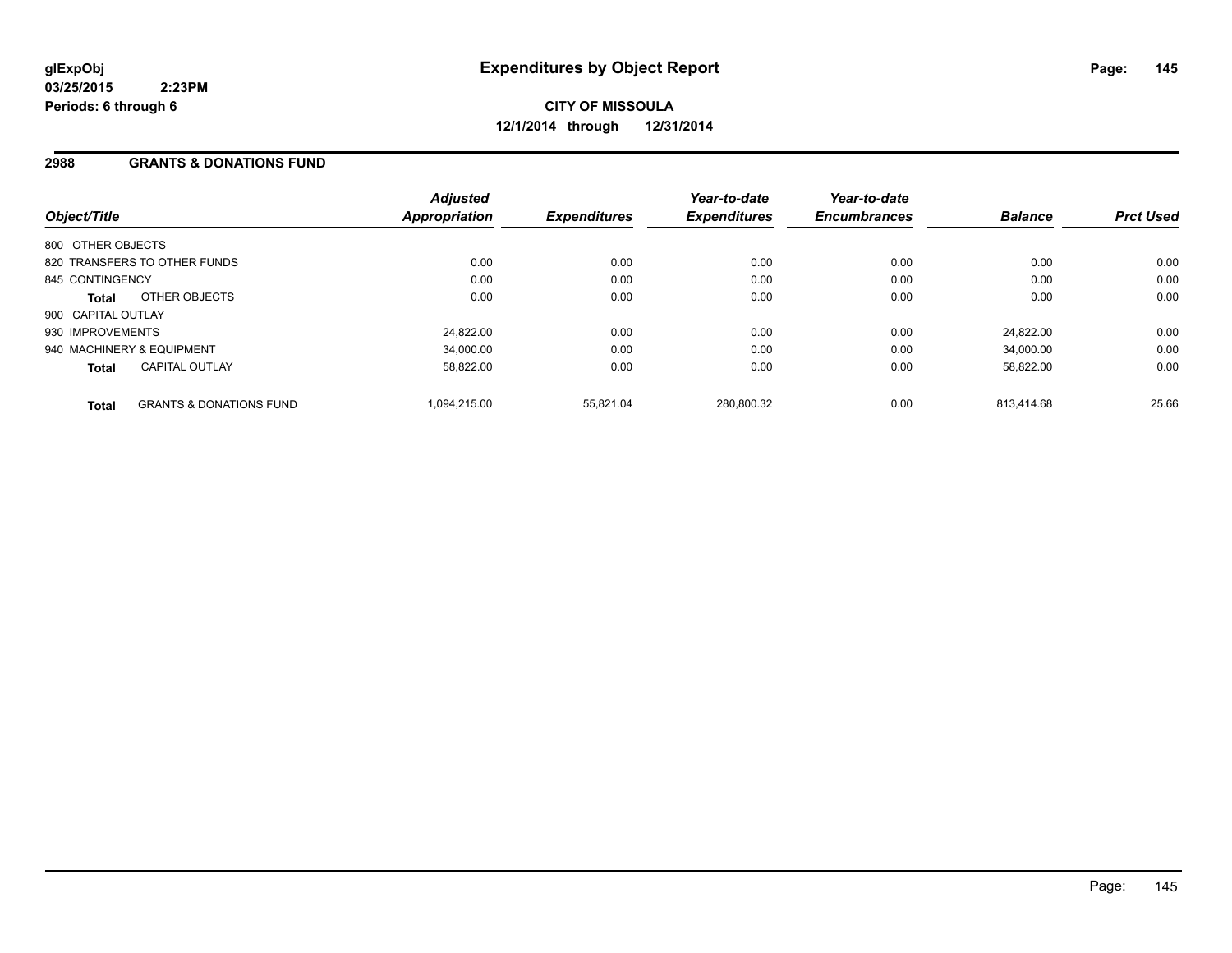# **3000 SID REVOLVING FUND**

| Object/Title      |                              | <b>Adjusted</b><br>Appropriation | <b>Expenditures</b> | Year-to-date        | Year-to-date<br><b>Encumbrances</b> | <b>Balance</b> | <b>Prct Used</b> |
|-------------------|------------------------------|----------------------------------|---------------------|---------------------|-------------------------------------|----------------|------------------|
|                   |                              |                                  |                     | <b>Expenditures</b> |                                     |                |                  |
| 800 OTHER OBJECTS |                              |                                  |                     |                     |                                     |                |                  |
|                   | 820 TRANSFERS TO OTHER FUNDS | 100.000.00                       | 0.00                | 0.00                | 0.00                                | 100.000.00     | 0.00             |
| Total             | OTHER OBJECTS                | 100,000.00                       | 0.00                | 0.00                | 0.00                                | 100,000.00     | 0.00             |
| <b>Total</b>      | NON-DEPARTMENTAL             | 100,000.00                       | 0.00                | 0.00                | 0.00                                | 100,000.00     | 0.00             |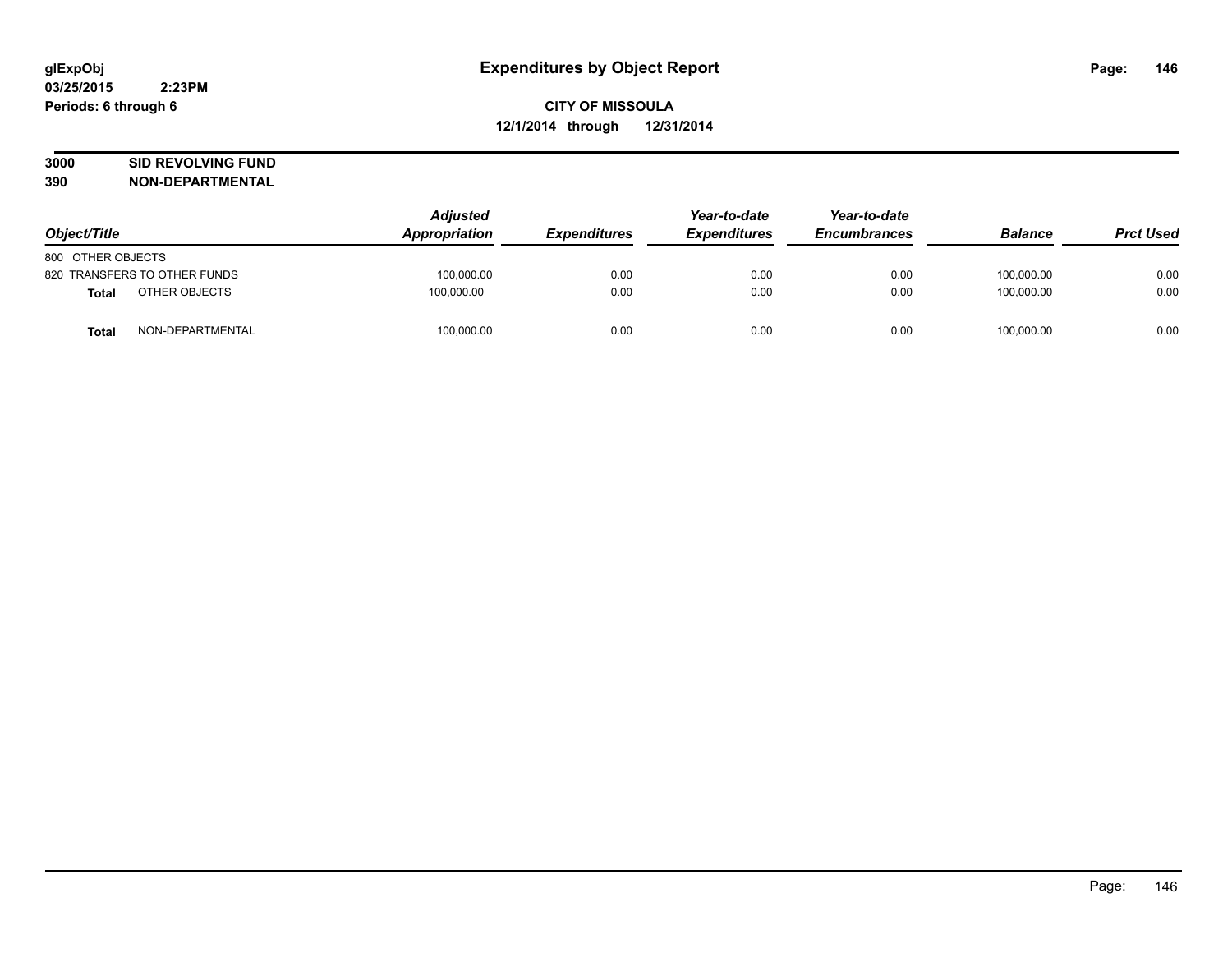**CITY OF MISSOULA 12/1/2014 through 12/31/2014**

#### **3000 SID REVOLVING FUND**

| Object/Title                       | <b>Adjusted</b><br>Appropriation | <i><b>Expenditures</b></i> | Year-to-date<br><b>Expenditures</b> | Year-to-date<br><b>Encumbrances</b> | <b>Balance</b> | <b>Prct Used</b> |
|------------------------------------|----------------------------------|----------------------------|-------------------------------------|-------------------------------------|----------------|------------------|
| 800 OTHER OBJECTS                  |                                  |                            |                                     |                                     |                |                  |
| 820 TRANSFERS TO OTHER FUNDS       | 100,000.00                       | 0.00                       | 0.00                                | 0.00                                | 100,000.00     | 0.00             |
| OTHER OBJECTS<br><b>Total</b>      | 100,000.00                       | 0.00                       | 0.00                                | 0.00                                | 100.000.00     | 0.00             |
| SID REVOLVING FUND<br><b>Total</b> | 100,000.00                       | 0.00                       | 0.00                                | 0.00                                | 100,000.00     | 0.00             |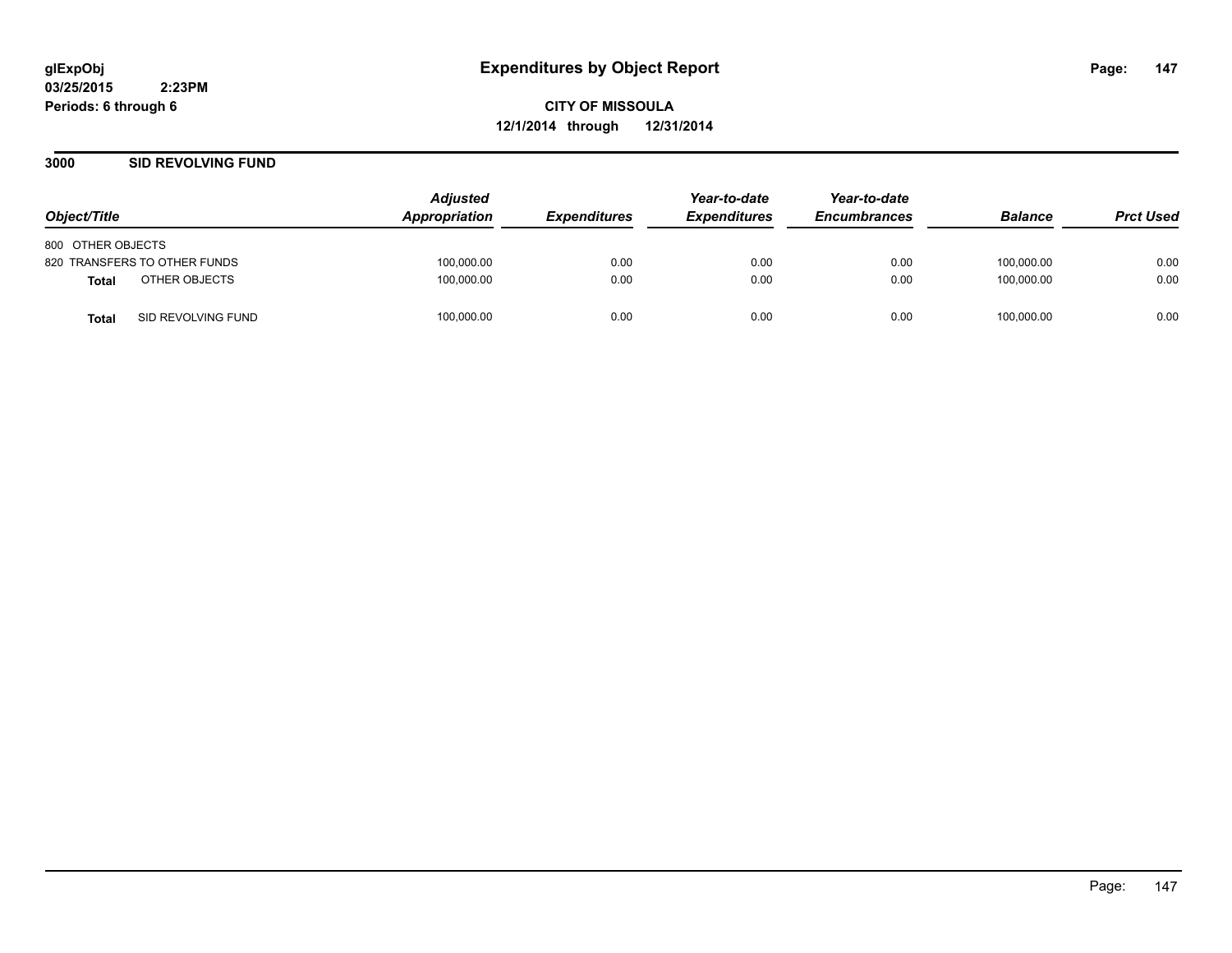#### **3070 1996 OPEN SPACE GO BONDS**

| Object/Title      |                              | <b>Adjusted</b><br>Appropriation | <b>Expenditures</b> | Year-to-date<br><b>Expenditures</b> | Year-to-date<br><b>Encumbrances</b> | <b>Balance</b> | <b>Prct Used</b> |
|-------------------|------------------------------|----------------------------------|---------------------|-------------------------------------|-------------------------------------|----------------|------------------|
| 800 OTHER OBJECTS |                              |                                  |                     |                                     |                                     |                |                  |
|                   | 820 TRANSFERS TO OTHER FUNDS | 0.00                             | 0.00                | 0.00                                | 0.00                                | 0.00           | 0.00             |
| <b>Total</b>      | OTHER OBJECTS                | 0.00                             | 0.00                | 0.00                                | 0.00                                | 0.00           | 0.00             |
| <b>Total</b>      | NON-DEPARTMENTAL             | 0.00                             | 0.00                | 0.00                                | 0.00                                | 0.00           | 0.00             |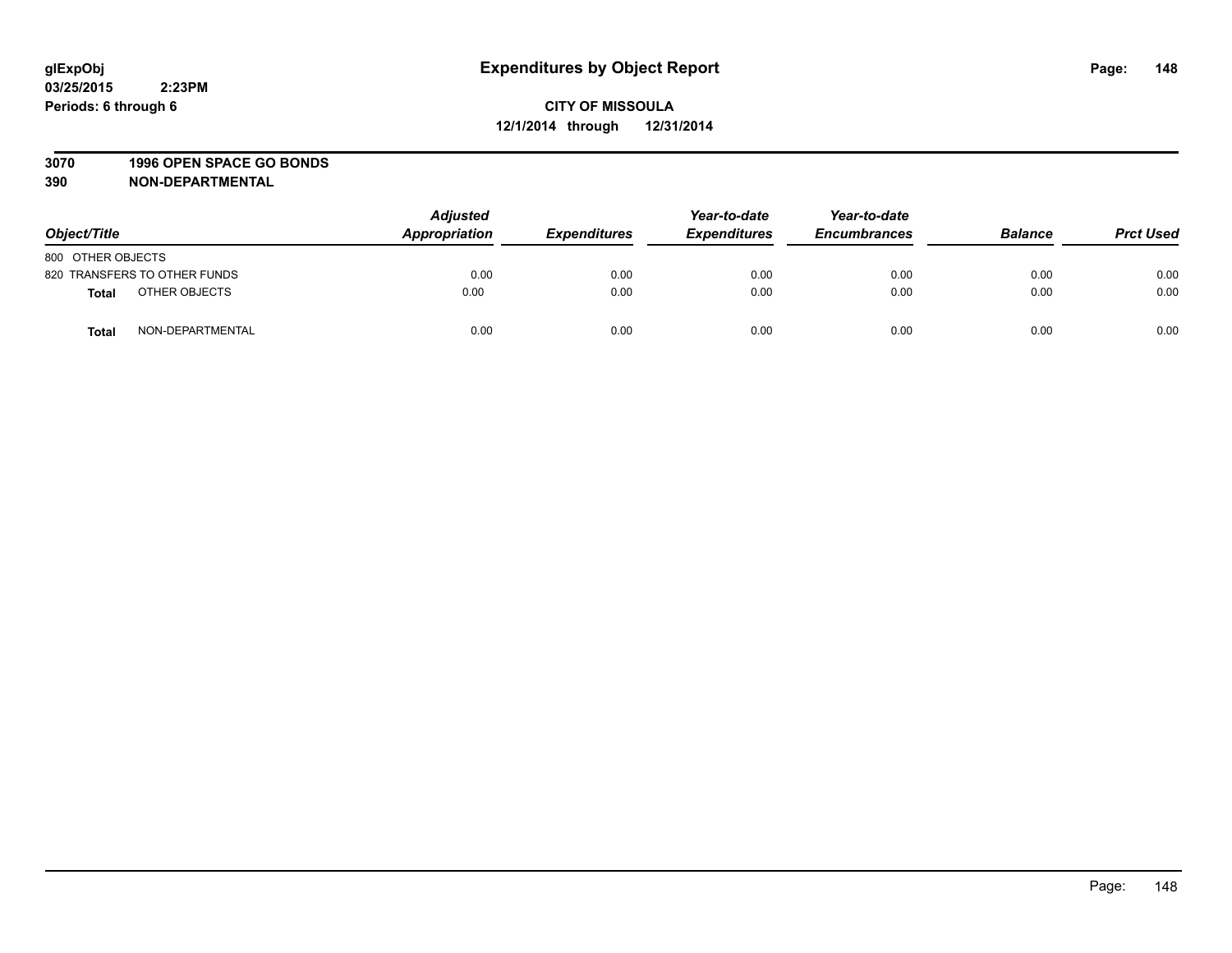## **glExpObj Expenditures by Object Report Page: 149**

**03/25/2015 2:23PM Periods: 6 through 6**

**CITY OF MISSOULA 12/1/2014 through 12/31/2014**

#### **3070 1996 OPEN SPACE GO BONDS**

| Object/Title                      | <b>Adjusted</b><br>Appropriation | <i><b>Expenditures</b></i> | Year-to-date<br><b>Expenditures</b> | Year-to-date<br><b>Encumbrances</b> | <b>Balance</b> | <b>Prct Used</b> |
|-----------------------------------|----------------------------------|----------------------------|-------------------------------------|-------------------------------------|----------------|------------------|
| 800 OTHER OBJECTS                 |                                  |                            |                                     |                                     |                |                  |
| 820 TRANSFERS TO OTHER FUNDS      | 0.00                             | 0.00                       | 0.00                                | 0.00                                | 0.00           | 0.00             |
| OTHER OBJECTS<br><b>Total</b>     | 0.00                             | 0.00                       | 0.00                                | 0.00                                | 0.00           | 0.00             |
| 1996 OPEN SPACE GO BONDS<br>Total | 0.00                             | 0.00                       | 0.00                                | 0.00                                | 0.00           | 0.00             |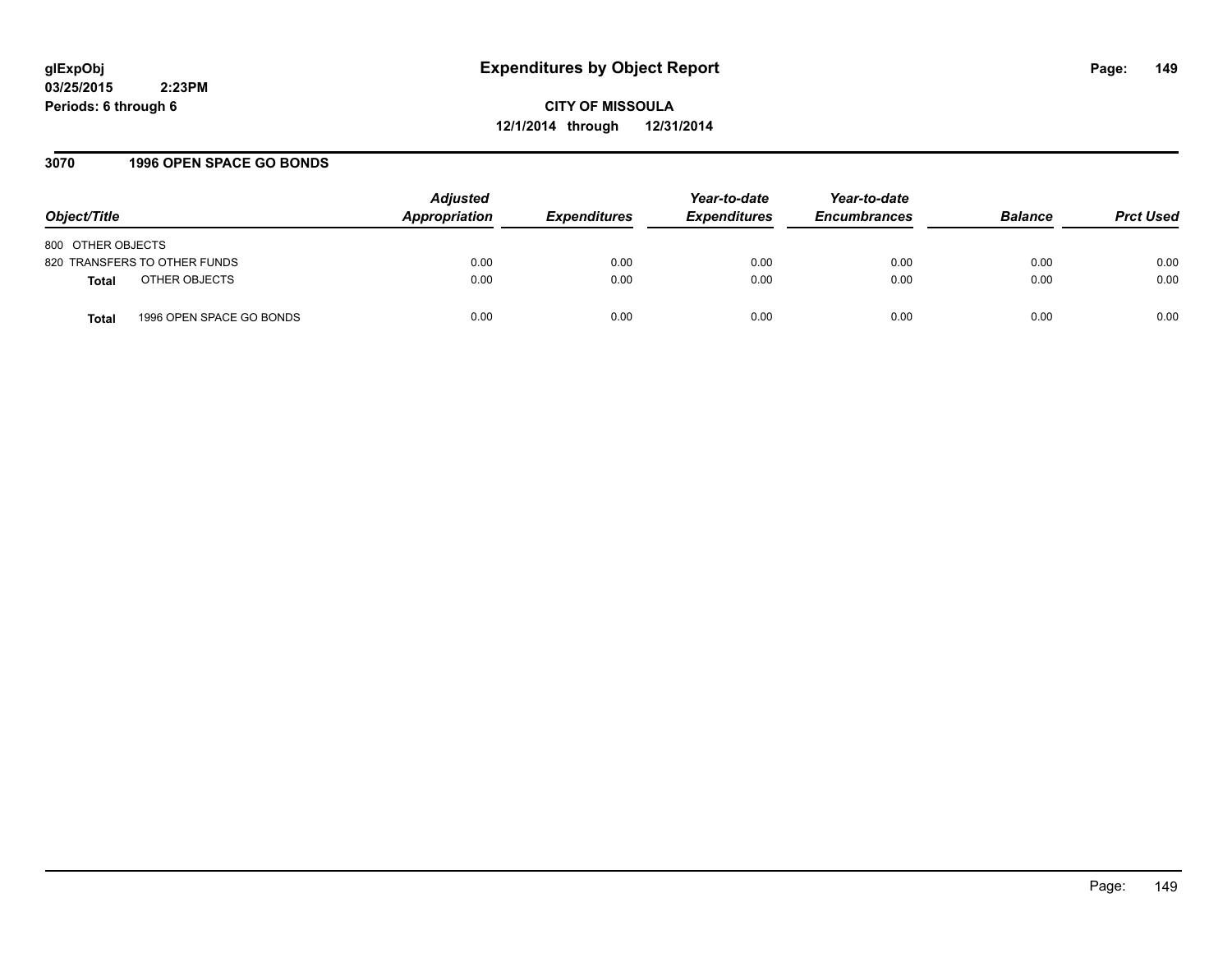#### **3075 1997 OPEN SPACE G O BOND FUND**

| Object/Title                     | <b>Adjusted</b><br>Appropriation | <b>Expenditures</b> | Year-to-date<br><b>Expenditures</b> | Year-to-date<br><b>Encumbrances</b> | <b>Balance</b> | <b>Prct Used</b> |
|----------------------------------|----------------------------------|---------------------|-------------------------------------|-------------------------------------|----------------|------------------|
|                                  |                                  |                     |                                     |                                     |                |                  |
| 800 OTHER OBJECTS                |                                  |                     |                                     |                                     |                |                  |
| 820 TRANSFERS TO OTHER FUNDS     | 0.00                             | 0.00                | 0.00                                | 0.00                                | 0.00           | 0.00             |
| OTHER OBJECTS<br><b>Total</b>    | 0.00                             | 0.00                | 0.00                                | 0.00                                | 0.00           | 0.00             |
| NON-DEPARTMENTAL<br><b>Total</b> | 0.00                             | 0.00                | 0.00                                | 0.00                                | 0.00           | 0.00             |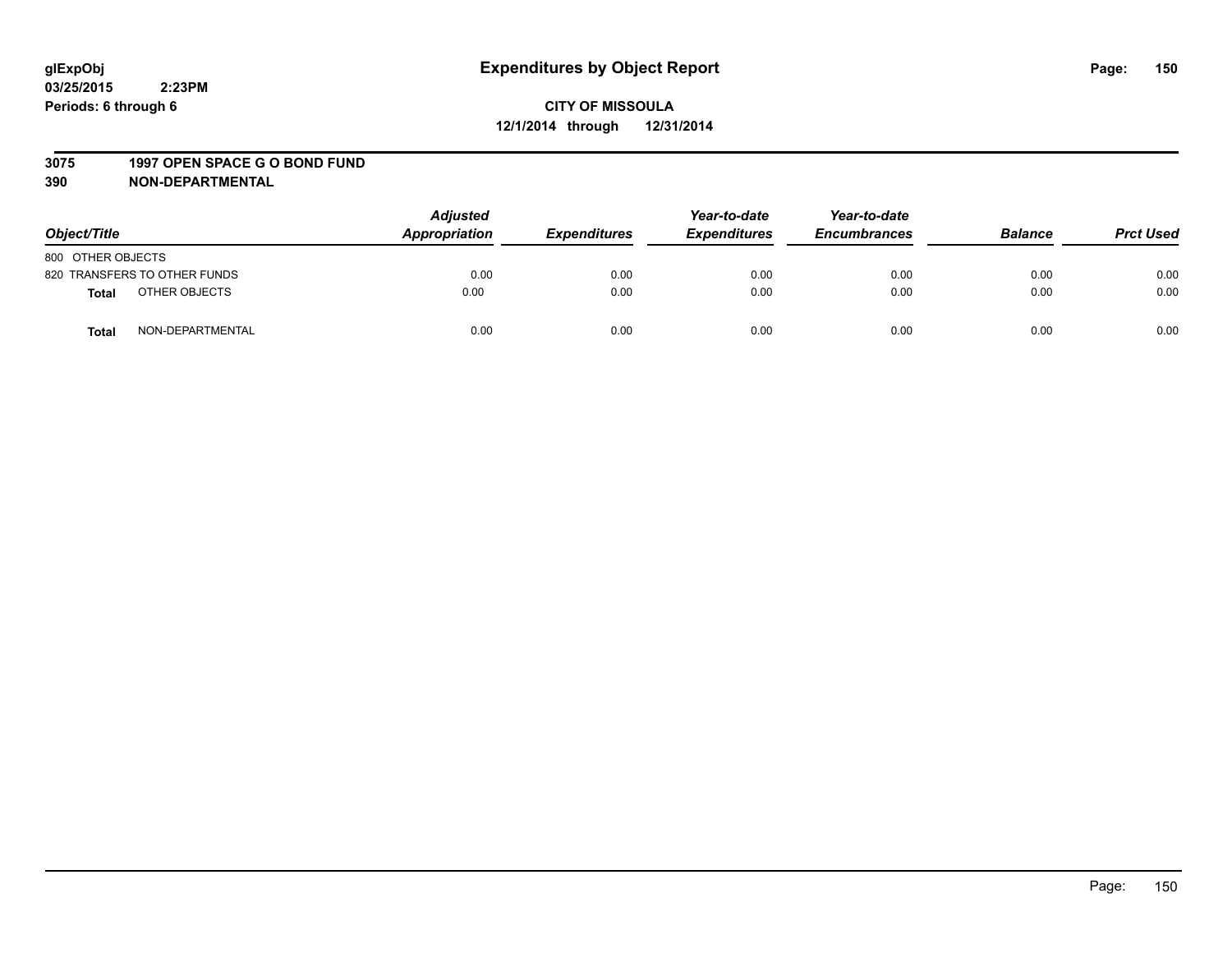## **glExpObj Expenditures by Object Report Page: 151**

**03/25/2015 2:23PM Periods: 6 through 6**

**CITY OF MISSOULA 12/1/2014 through 12/31/2014**

#### **3075 1997 OPEN SPACE G O BOND FUND**

| Object/Title                           | <b>Adjusted</b><br>Appropriation | <i><b>Expenditures</b></i> | Year-to-date<br><b>Expenditures</b> | Year-to-date<br><b>Encumbrances</b> | <b>Balance</b> | <b>Prct Used</b> |
|----------------------------------------|----------------------------------|----------------------------|-------------------------------------|-------------------------------------|----------------|------------------|
| 800 OTHER OBJECTS                      |                                  |                            |                                     |                                     |                |                  |
| 820 TRANSFERS TO OTHER FUNDS           | 0.00                             | 0.00                       | 0.00                                | 0.00                                | 0.00           | 0.00             |
| OTHER OBJECTS<br>Total                 | 0.00                             | 0.00                       | 0.00                                | 0.00                                | 0.00           | 0.00             |
| 1997 OPEN SPACE G O BOND FUND<br>Total | 0.00                             | 0.00                       | 0.00                                | 0.00                                | 0.00           | 0.00             |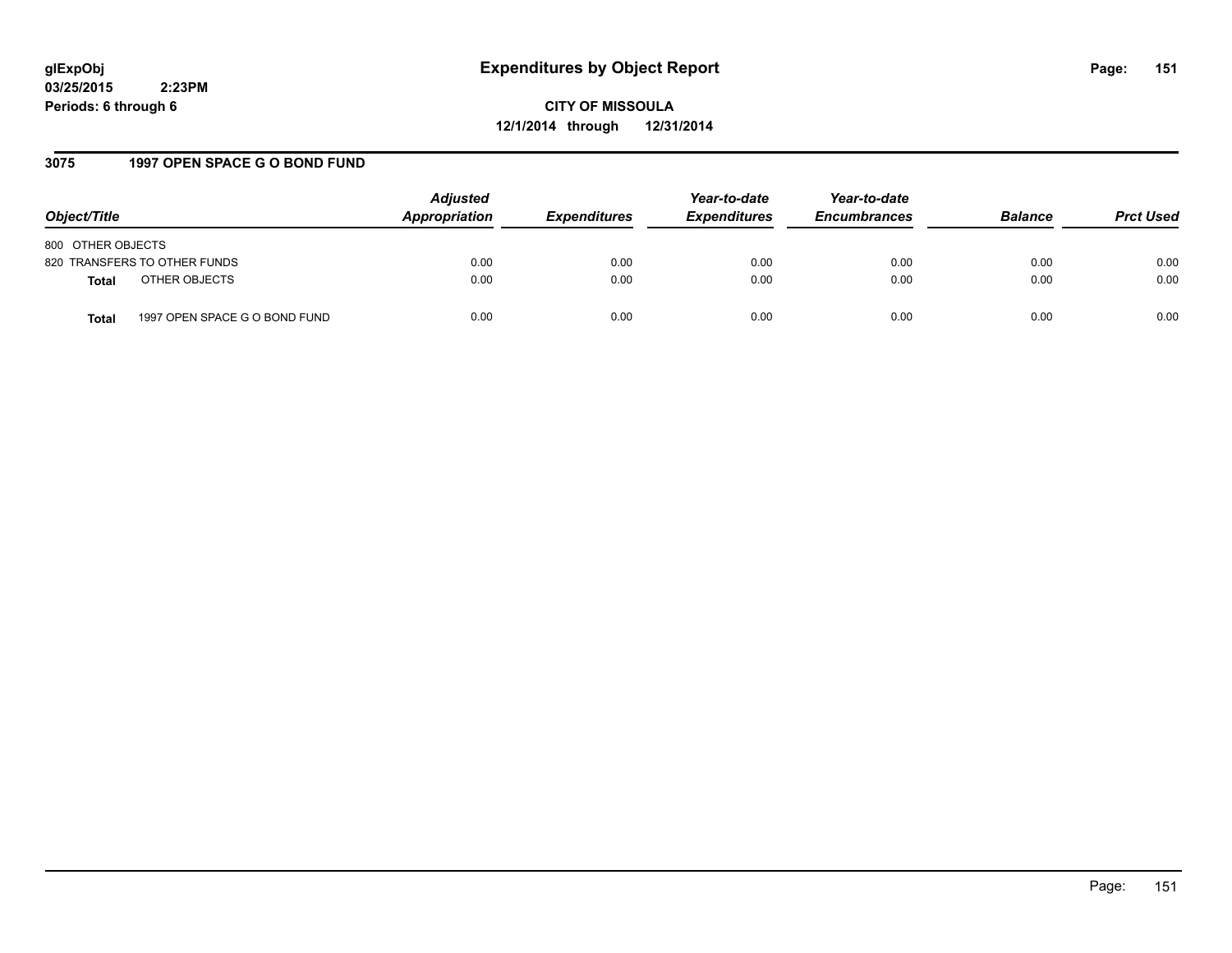#### **3080 1994 FIRE EQUIP/CITY HALLS REFUND BOND F**

| Object/Title                        | <b>Adjusted</b><br>Appropriation | <b>Expenditures</b> | Year-to-date<br><b>Expenditures</b> | Year-to-date<br><b>Encumbrances</b> | <b>Balance</b> | <b>Prct Used</b> |
|-------------------------------------|----------------------------------|---------------------|-------------------------------------|-------------------------------------|----------------|------------------|
| 600 DEBT SERVICE                    |                                  |                     |                                     |                                     |                |                  |
| 620 INTEREST / SERVICE FEES         | 0.00                             | 0.00                | 0.00                                | 0.00                                | 0.00           | 0.00             |
| <b>DEBT SERVICE</b><br><b>Total</b> | 0.00                             | 0.00                | 0.00                                | 0.00                                | 0.00           | 0.00             |
| 800 OTHER OBJECTS                   |                                  |                     |                                     |                                     |                |                  |
| 820 TRANSFERS TO OTHER FUNDS        | 0.00                             | 0.00                | 0.00                                | 0.00                                | 0.00           | 0.00             |
| OTHER OBJECTS<br><b>Total</b>       | 0.00                             | 0.00                | 0.00                                | 0.00                                | 0.00           | 0.00             |
| NON-DEPARTMENTAL<br><b>Total</b>    | 0.00                             | 0.00                | 0.00                                | 0.00                                | 0.00           | 0.00             |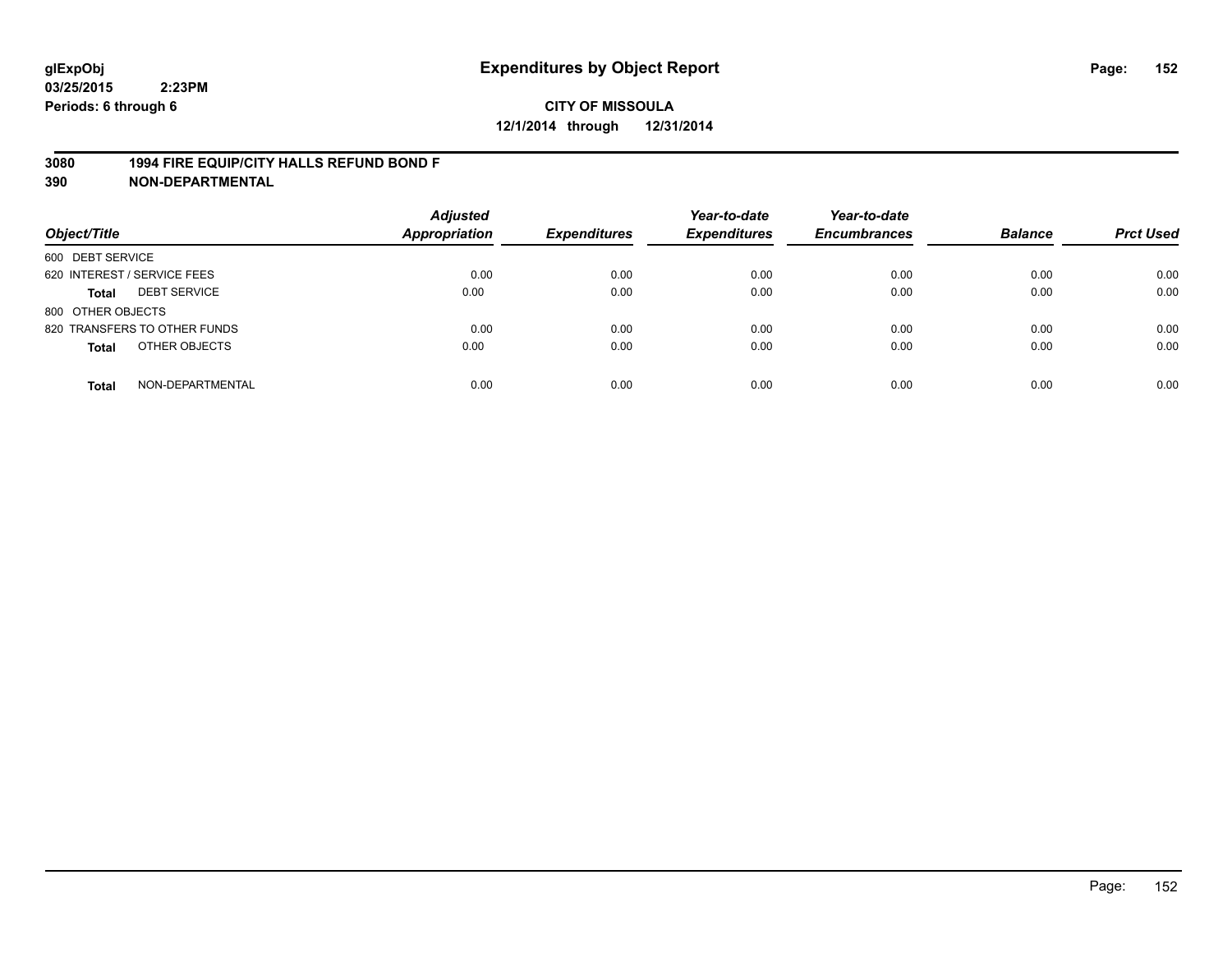**CITY OF MISSOULA 12/1/2014 through 12/31/2014**

#### **3080 1994 FIRE EQUIP/CITY HALLS REFUND BOND F**

| Object/Title                |                                     | <b>Adjusted</b><br>Appropriation | <b>Expenditures</b> | Year-to-date<br><b>Expenditures</b> | Year-to-date<br><b>Encumbrances</b> | <b>Balance</b> | <b>Prct Used</b> |
|-----------------------------|-------------------------------------|----------------------------------|---------------------|-------------------------------------|-------------------------------------|----------------|------------------|
| 600 DEBT SERVICE            |                                     |                                  |                     |                                     |                                     |                |                  |
| 620 INTEREST / SERVICE FEES |                                     | 0.00                             | 0.00                | 0.00                                | 0.00                                | 0.00           | 0.00             |
| <b>Total</b>                | <b>DEBT SERVICE</b>                 | 0.00                             | 0.00                | 0.00                                | 0.00                                | 0.00           | 0.00             |
| 800 OTHER OBJECTS           |                                     |                                  |                     |                                     |                                     |                |                  |
|                             | 820 TRANSFERS TO OTHER FUNDS        | 0.00                             | 0.00                | 0.00                                | 0.00                                | 0.00           | 0.00             |
| <b>Total</b>                | OTHER OBJECTS                       | 0.00                             | 0.00                | 0.00                                | 0.00                                | 0.00           | 0.00             |
| <b>Total</b>                | 1994 FIRE EQUIP/CITY HALLS REFUND B | 0.00                             | 0.00                | 0.00                                | 0.00                                | 0.00           | 0.00             |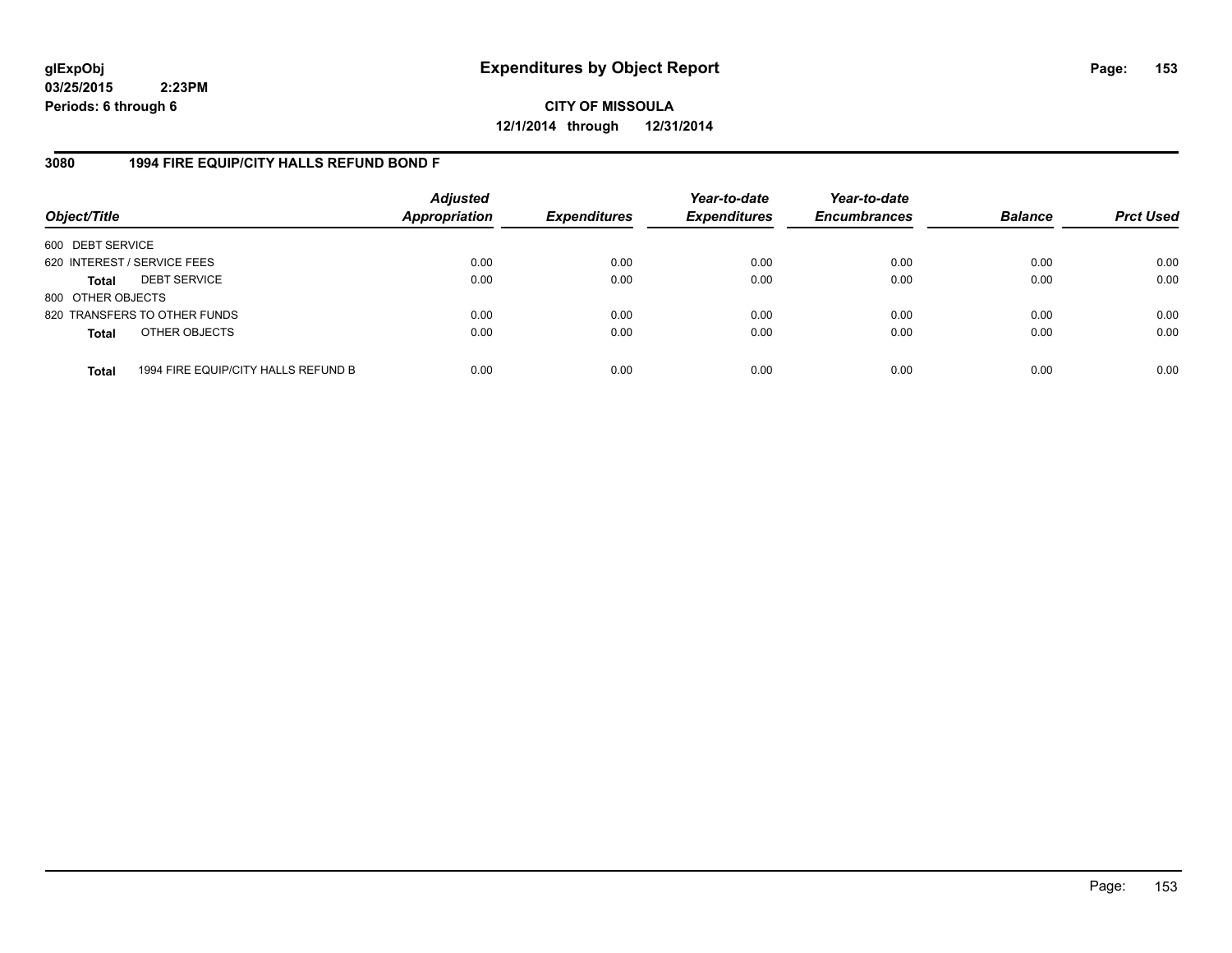#### **3085 1993 FIRE STATION G O BOND FUND**

| Object/Title      |                              | <b>Adjusted</b><br>Appropriation | <b>Expenditures</b> | Year-to-date<br><b>Expenditures</b> | Year-to-date<br><b>Encumbrances</b> | <b>Balance</b> | <b>Prct Used</b> |
|-------------------|------------------------------|----------------------------------|---------------------|-------------------------------------|-------------------------------------|----------------|------------------|
| 800 OTHER OBJECTS |                              |                                  |                     |                                     |                                     |                |                  |
|                   | 820 TRANSFERS TO OTHER FUNDS | 0.00                             | 0.00                | 0.00                                | 0.00                                | 0.00           | 0.00             |
| <b>Total</b>      | OTHER OBJECTS                | 0.00                             | 0.00                | 0.00                                | 0.00                                | 0.00           | 0.00             |
| <b>Total</b>      | NON-DEPARTMENTAL             | 0.00                             | 0.00                | 0.00                                | 0.00                                | 0.00           | 0.00             |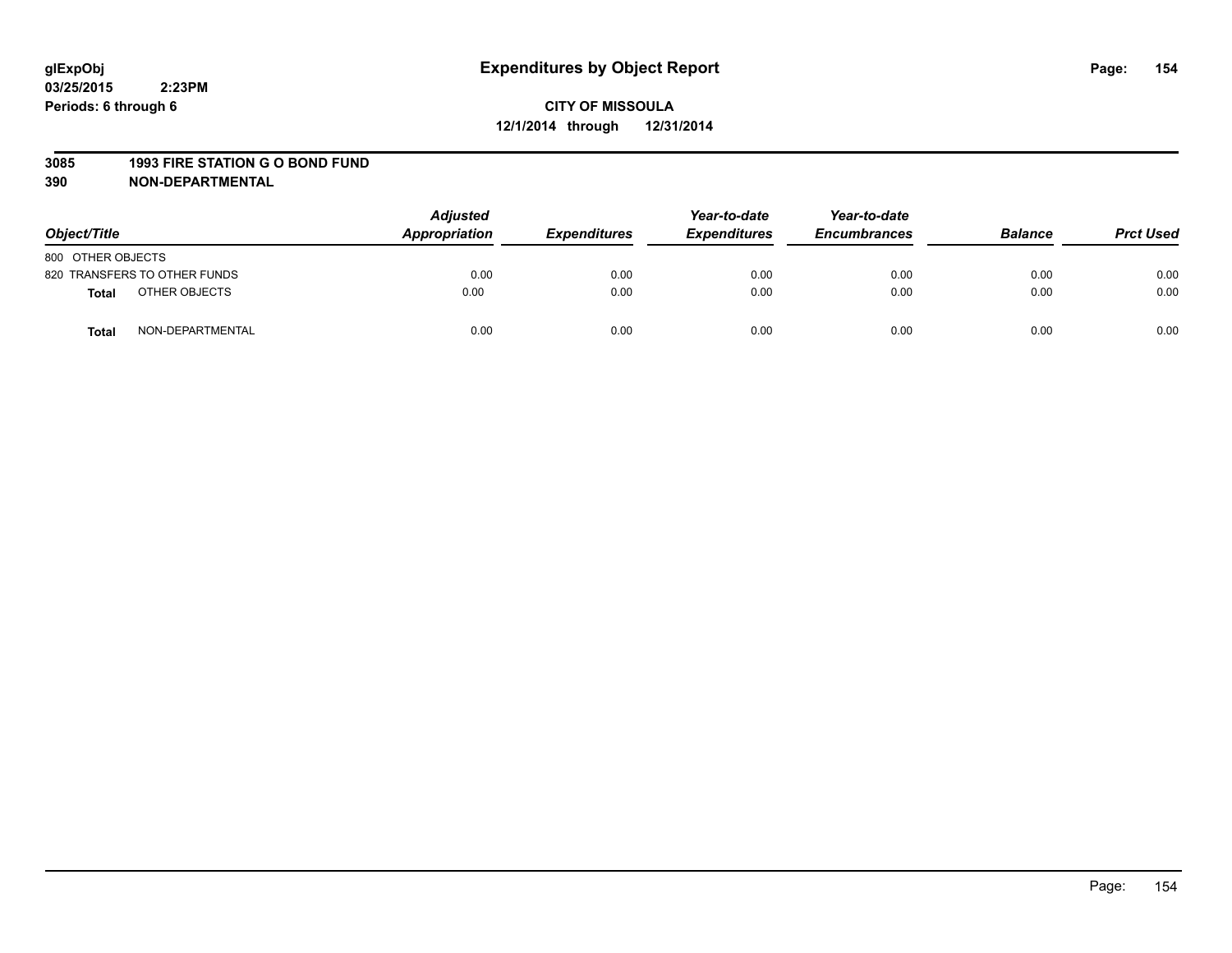## **glExpObj Expenditures by Object Report Page: 155**

**03/25/2015 2:23PM Periods: 6 through 6**

**CITY OF MISSOULA 12/1/2014 through 12/31/2014**

#### **3085 1993 FIRE STATION G O BOND FUND**

| Object/Title                                    | <b>Adjusted</b><br>Appropriation | <b>Expenditures</b> | Year-to-date<br><b>Expenditures</b> | Year-to-date<br><b>Encumbrances</b> | <b>Balance</b> | <b>Prct Used</b> |
|-------------------------------------------------|----------------------------------|---------------------|-------------------------------------|-------------------------------------|----------------|------------------|
| 800 OTHER OBJECTS                               |                                  |                     |                                     |                                     |                |                  |
| 820 TRANSFERS TO OTHER FUNDS                    | 0.00                             | 0.00                | 0.00                                | 0.00                                | 0.00           | 0.00             |
| OTHER OBJECTS<br><b>Total</b>                   | 0.00                             | 0.00                | 0.00                                | 0.00                                | 0.00           | 0.00             |
| 1993 FIRE STATION G O BOND FUND<br><b>Total</b> | 0.00                             | 0.00                | 0.00                                | 0.00                                | 0.00           | 0.00             |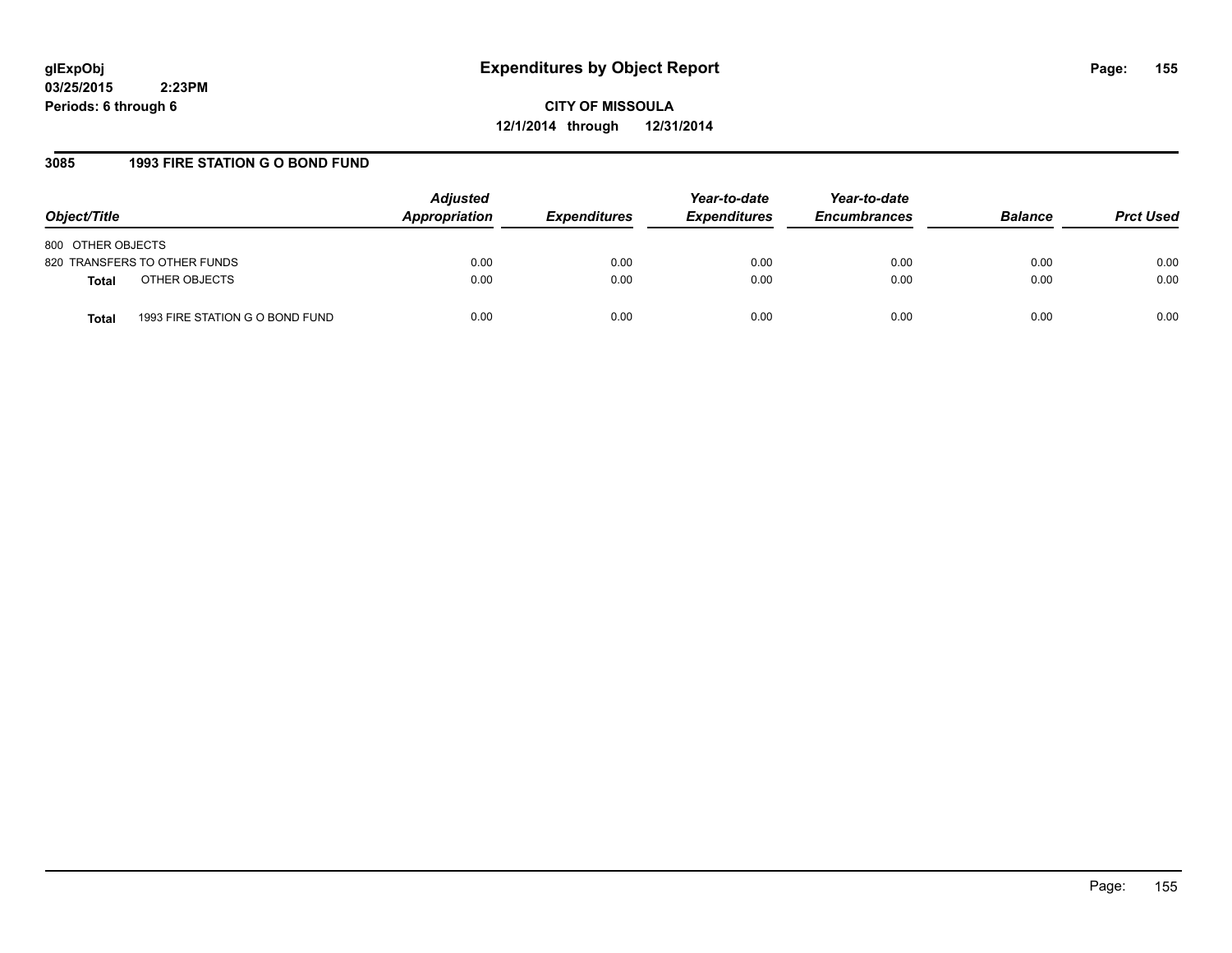## **3090 2004 AQUATICS BOND**

|                                  | <b>Adjusted</b> |                     | Year-to-date        | Year-to-date        |                |                  |
|----------------------------------|-----------------|---------------------|---------------------|---------------------|----------------|------------------|
| Object/Title                     | Appropriation   | <b>Expenditures</b> | <b>Expenditures</b> | <b>Encumbrances</b> | <b>Balance</b> | <b>Prct Used</b> |
| 600 DEBT SERVICE                 |                 |                     |                     |                     |                |                  |
| 610 PRINCIPAL                    | 0.00            | 0.00                | 0.00                | 0.00                | 0.00           | 0.00             |
| 620 INTEREST / SERVICE FEES      | 0.00            | 0.00                | 0.00                | 0.00                | 0.00           | 0.00             |
| <b>DEBT SERVICE</b><br>Total     | 0.00            | 0.00                | 0.00                | 0.00                | 0.00           | 0.00             |
| 800 OTHER OBJECTS                |                 |                     |                     |                     |                |                  |
| 820 TRANSFERS TO OTHER FUNDS     | 0.00            | 0.00                | 0.00                | 0.00                | 0.00           | 0.00             |
| OTHER OBJECTS<br>Total           | 0.00            | 0.00                | 0.00                | 0.00                | 0.00           | 0.00             |
| NON-DEPARTMENTAL<br><b>Total</b> | 0.00            | 0.00                | 0.00                | 0.00                | 0.00           | 0.00             |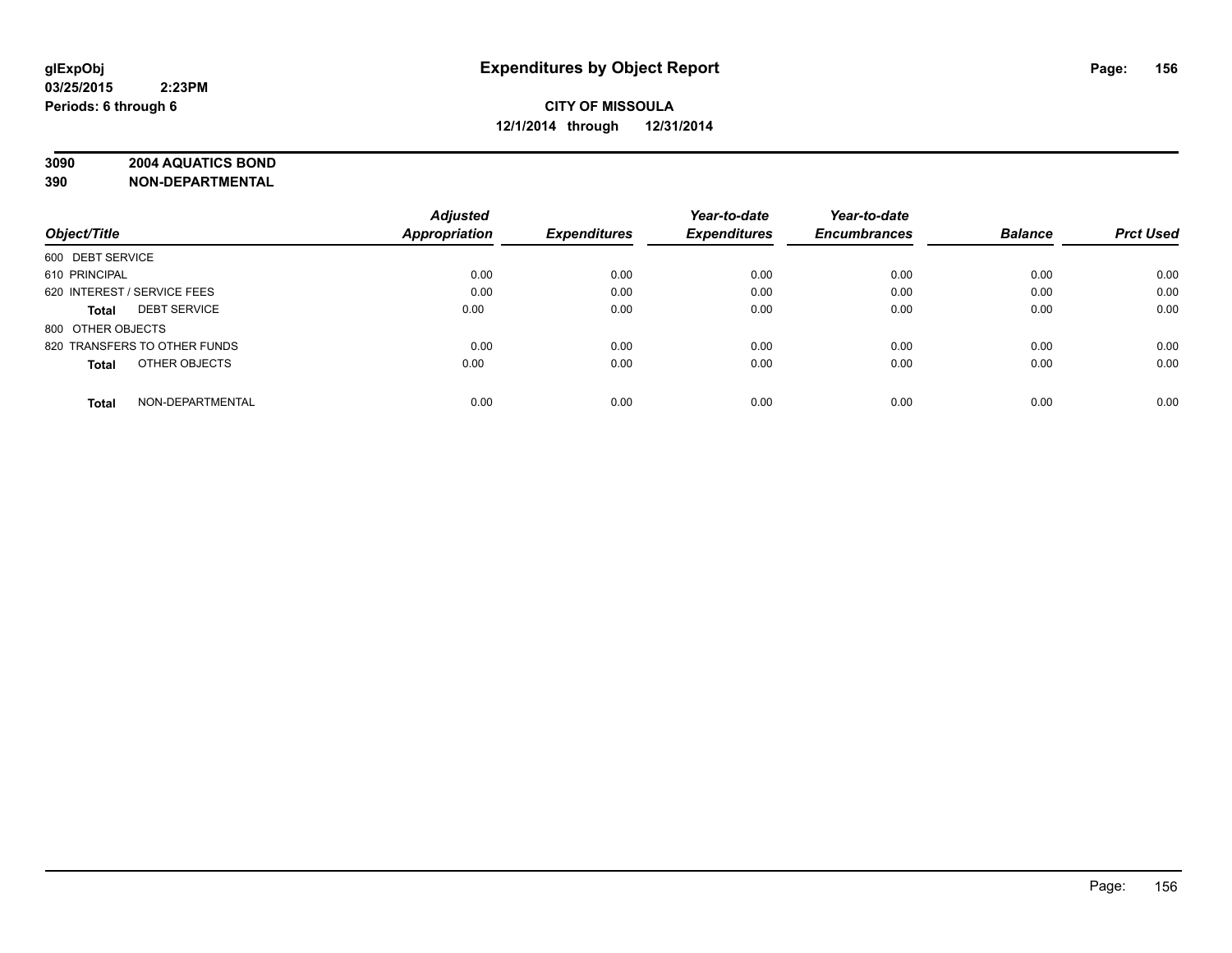**CITY OF MISSOULA 12/1/2014 through 12/31/2014**

#### **3090 2004 AQUATICS BOND**

| Object/Title                        | <b>Adjusted</b><br><b>Appropriation</b> | <b>Expenditures</b> | Year-to-date<br><b>Expenditures</b> | Year-to-date<br><b>Encumbrances</b> | <b>Balance</b> | <b>Prct Used</b> |
|-------------------------------------|-----------------------------------------|---------------------|-------------------------------------|-------------------------------------|----------------|------------------|
| 600 DEBT SERVICE                    |                                         |                     |                                     |                                     |                |                  |
| 610 PRINCIPAL                       | 0.00                                    | 0.00                | 0.00                                | 0.00                                | 0.00           | 0.00             |
| 620 INTEREST / SERVICE FEES         | 0.00                                    | 0.00                | 0.00                                | 0.00                                | 0.00           | 0.00             |
| <b>DEBT SERVICE</b><br><b>Total</b> | 0.00                                    | 0.00                | 0.00                                | 0.00                                | 0.00           | 0.00             |
| 800 OTHER OBJECTS                   |                                         |                     |                                     |                                     |                |                  |
| 820 TRANSFERS TO OTHER FUNDS        | 0.00                                    | 0.00                | 0.00                                | 0.00                                | 0.00           | 0.00             |
| OTHER OBJECTS<br>Total              | 0.00                                    | 0.00                | 0.00                                | 0.00                                | 0.00           | 0.00             |
| 2004 AQUATICS BOND<br><b>Total</b>  | 0.00                                    | 0.00                | 0.00                                | 0.00                                | 0.00           | 0.00             |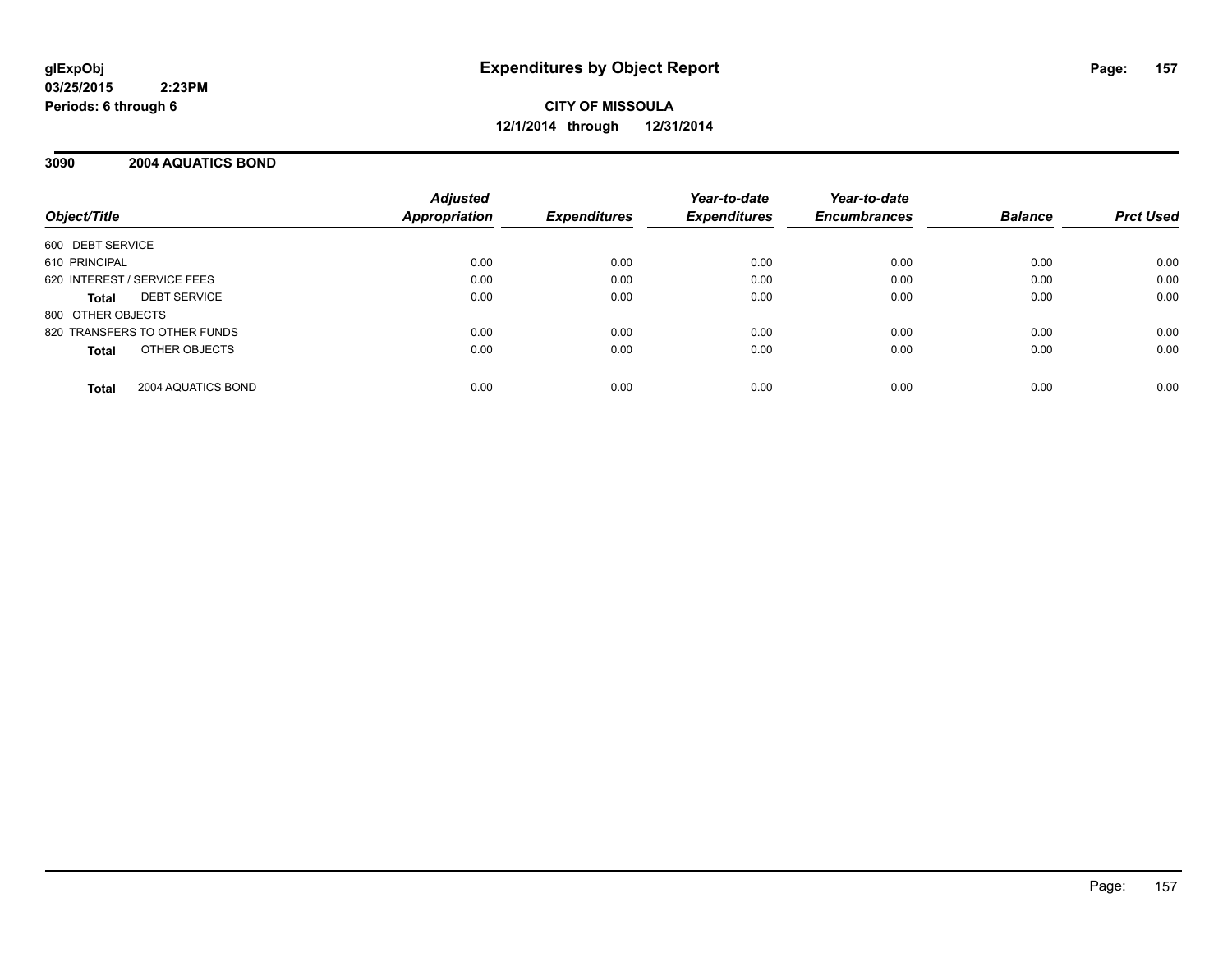#### **3091 SERIES 2012A AQUATICS REFUNDING BOND**

|                                     | <b>Adjusted</b> |                     | Year-to-date        | Year-to-date        |                |                  |
|-------------------------------------|-----------------|---------------------|---------------------|---------------------|----------------|------------------|
| Object/Title                        | Appropriation   | <b>Expenditures</b> | <b>Expenditures</b> | <b>Encumbrances</b> | <b>Balance</b> | <b>Prct Used</b> |
| 600 DEBT SERVICE                    |                 |                     |                     |                     |                |                  |
| 610 PRINCIPAL                       | 440.000.00      | 0.00                | 0.00                | 0.00                | 440.000.00     | 0.00             |
| 620 INTEREST / SERVICE FEES         | 99.698.00       | 49.848.75           | 50.198.75           | 0.00                | 49.499.25      | 50.35            |
| <b>DEBT SERVICE</b><br><b>Total</b> | 539.698.00      | 49.848.75           | 50.198.75           | 0.00                | 489.499.25     | 9.30             |
| 800 OTHER OBJECTS                   |                 |                     |                     |                     |                |                  |
| 820 TRANSFERS TO OTHER FUNDS        | 0.00            | 0.00                | 0.00                | 0.00                | 0.00           | 0.00             |
| OTHER OBJECTS<br><b>Total</b>       | 0.00            | 0.00                | 0.00                | 0.00                | 0.00           | 0.00             |
| NON-DEPARTMENTAL<br><b>Total</b>    | 539.698.00      | 49.848.75           | 50.198.75           | 0.00                | 489.499.25     | 9.30             |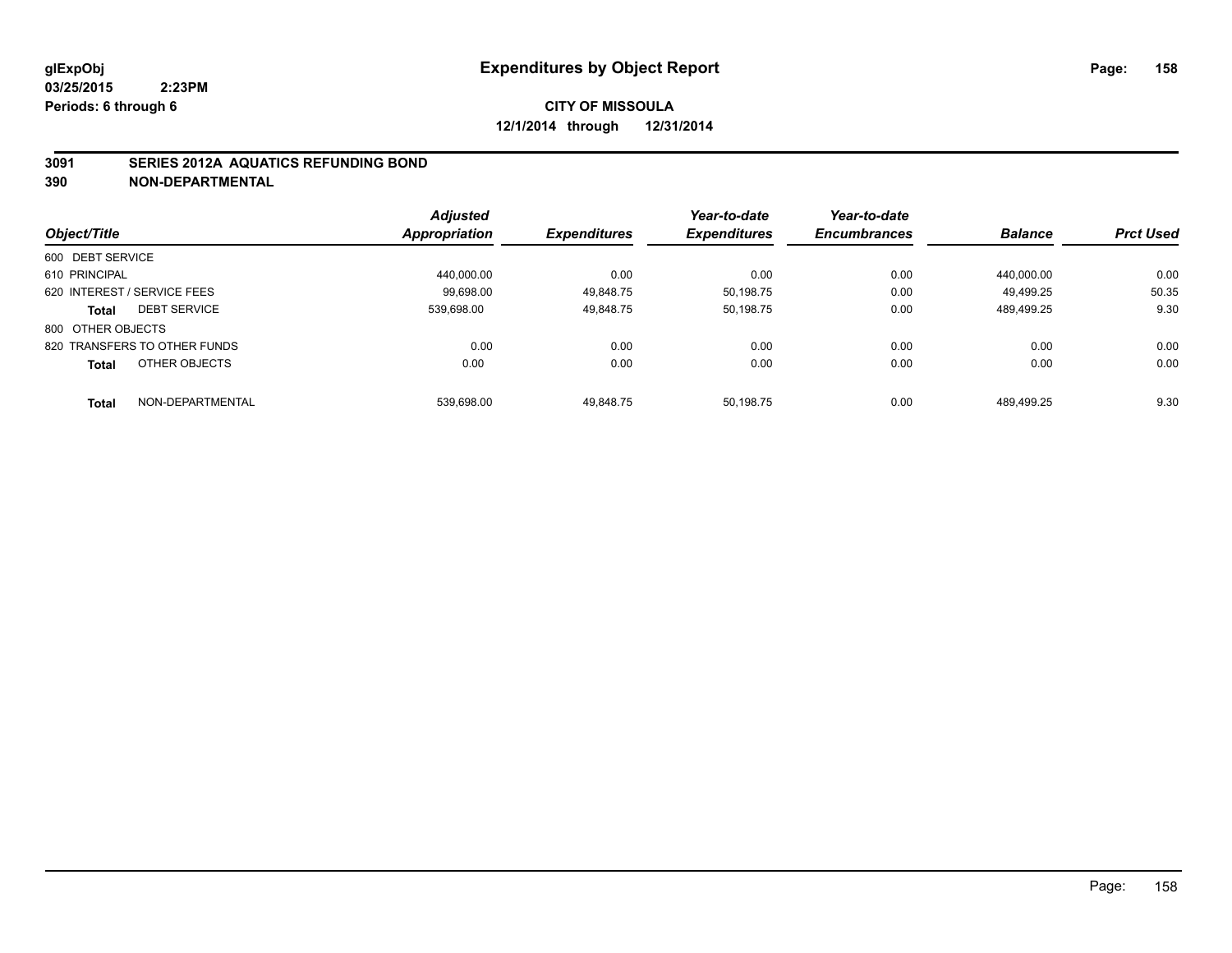**CITY OF MISSOULA 12/1/2014 through 12/31/2014**

#### **3091 SERIES 2012A AQUATICS REFUNDING BOND**

| Object/Title      |                                   | <b>Adjusted</b><br>Appropriation | <b>Expenditures</b> | Year-to-date<br><b>Expenditures</b> | Year-to-date<br><b>Encumbrances</b> | <b>Balance</b> | <b>Prct Used</b> |
|-------------------|-----------------------------------|----------------------------------|---------------------|-------------------------------------|-------------------------------------|----------------|------------------|
| 600 DEBT SERVICE  |                                   |                                  |                     |                                     |                                     |                |                  |
| 610 PRINCIPAL     |                                   | 440.000.00                       | 0.00                | 0.00                                | 0.00                                | 440.000.00     | 0.00             |
|                   | 620 INTEREST / SERVICE FEES       | 99.698.00                        | 49,848.75           | 50,198.75                           | 0.00                                | 49.499.25      | 50.35            |
| <b>Total</b>      | <b>DEBT SERVICE</b>               | 539.698.00                       | 49.848.75           | 50.198.75                           | 0.00                                | 489.499.25     | 9.30             |
| 800 OTHER OBJECTS |                                   |                                  |                     |                                     |                                     |                |                  |
|                   | 820 TRANSFERS TO OTHER FUNDS      | 0.00                             | 0.00                | 0.00                                | 0.00                                | 0.00           | 0.00             |
| <b>Total</b>      | OTHER OBJECTS                     | 0.00                             | 0.00                | 0.00                                | 0.00                                | 0.00           | 0.00             |
| <b>Total</b>      | SERIES 2012A AQUATICS REFUNDING B | 539.698.00                       | 49.848.75           | 50.198.75                           | 0.00                                | 489.499.25     | 9.30             |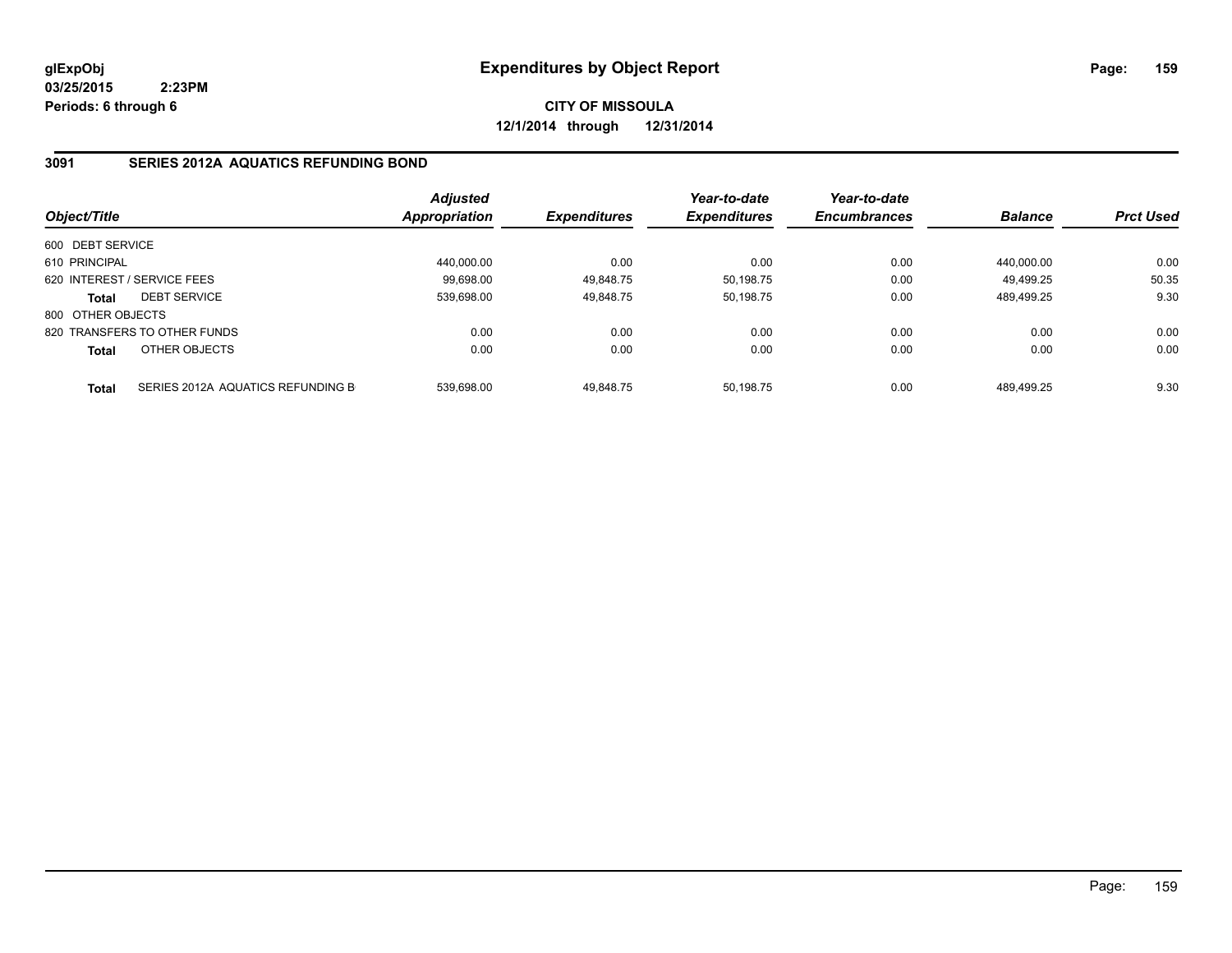#### **3092 Series 2013A GO REFUNDING BONDS**

|                                     | <b>Adjusted</b>      |                     | Year-to-date        | Year-to-date        |                |                  |
|-------------------------------------|----------------------|---------------------|---------------------|---------------------|----------------|------------------|
| Object/Title                        | <b>Appropriation</b> | <b>Expenditures</b> | <b>Expenditures</b> | <b>Encumbrances</b> | <b>Balance</b> | <b>Prct Used</b> |
| 600 DEBT SERVICE                    |                      |                     |                     |                     |                |                  |
| 610 PRINCIPAL                       | 570.000.00           | 0.00                | 0.00                | 0.00                | 570.000.00     | 0.00             |
| 620 INTEREST / SERVICE FEES         | 121.800.00           | 60.900.00           | 60.900.00           | 0.00                | 60.900.00      | 50.00            |
| <b>DEBT SERVICE</b><br><b>Total</b> | 691.800.00           | 60,900.00           | 60.900.00           | 0.00                | 630.900.00     | 8.80             |
| 800 OTHER OBJECTS                   |                      |                     |                     |                     |                |                  |
| 820 TRANSFERS TO OTHER FUNDS        | 0.00                 | 0.00                | 0.00                | 0.00                | 0.00           | 0.00             |
| OTHER OBJECTS<br><b>Total</b>       | 0.00                 | 0.00                | 0.00                | 0.00                | 0.00           | 0.00             |
| NON-DEPARTMENTAL<br><b>Total</b>    | 691.800.00           | 60.900.00           | 60.900.00           | 0.00                | 630.900.00     | 8.80             |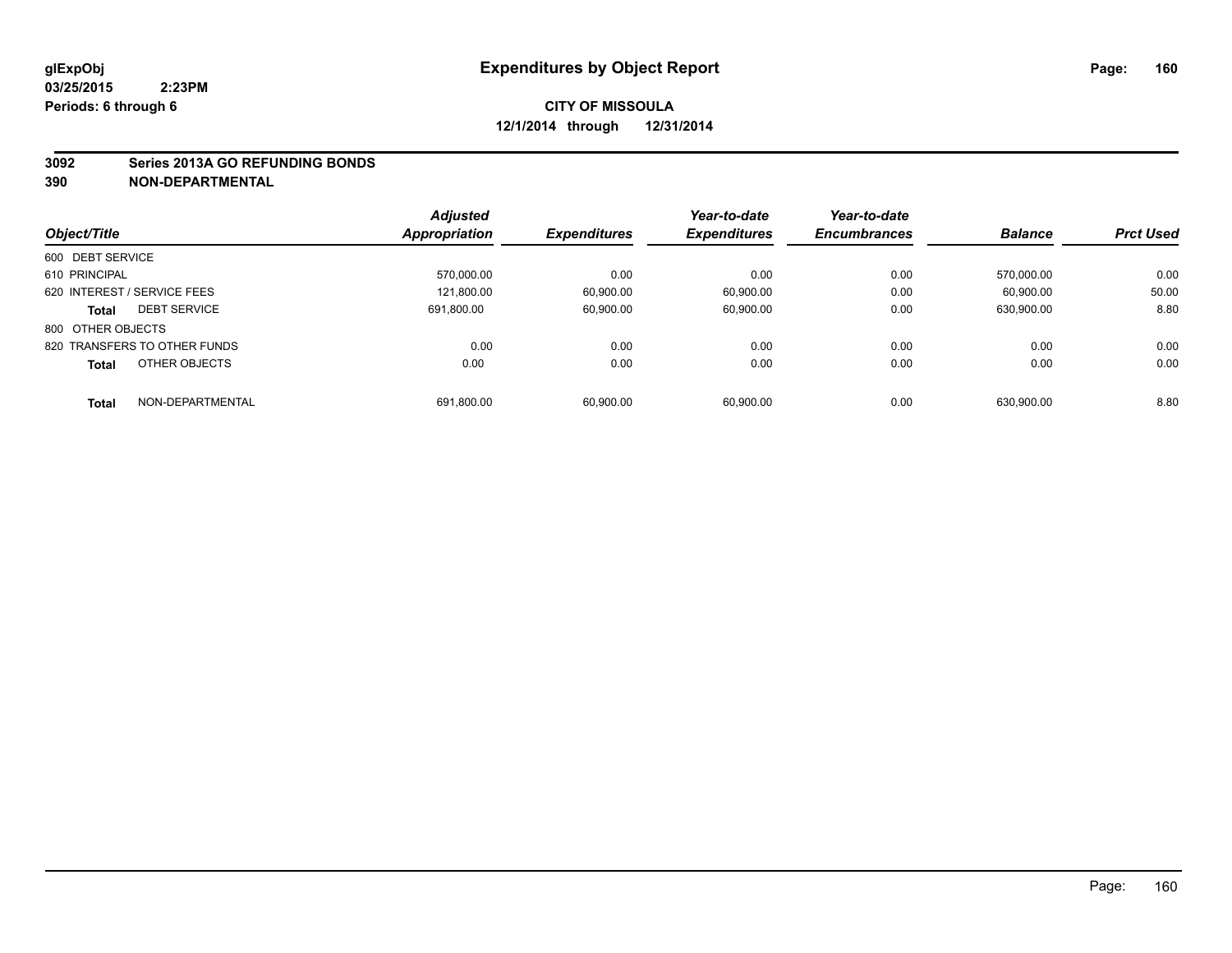**CITY OF MISSOULA 12/1/2014 through 12/31/2014**

#### **3092 Series 2013A GO REFUNDING BONDS**

| Object/Title      |                                 | <b>Adjusted</b><br>Appropriation | <b>Expenditures</b> | Year-to-date<br><b>Expenditures</b> | Year-to-date<br><b>Encumbrances</b> | <b>Balance</b> | <b>Prct Used</b> |
|-------------------|---------------------------------|----------------------------------|---------------------|-------------------------------------|-------------------------------------|----------------|------------------|
| 600 DEBT SERVICE  |                                 |                                  |                     |                                     |                                     |                |                  |
| 610 PRINCIPAL     |                                 | 570,000.00                       | 0.00                | 0.00                                | 0.00                                | 570.000.00     | 0.00             |
|                   | 620 INTEREST / SERVICE FEES     | 121.800.00                       | 60,900.00           | 60,900.00                           | 0.00                                | 60.900.00      | 50.00            |
| <b>Total</b>      | <b>DEBT SERVICE</b>             | 691.800.00                       | 60,900.00           | 60,900.00                           | 0.00                                | 630,900.00     | 8.80             |
| 800 OTHER OBJECTS |                                 |                                  |                     |                                     |                                     |                |                  |
|                   | 820 TRANSFERS TO OTHER FUNDS    | 0.00                             | 0.00                | 0.00                                | 0.00                                | 0.00           | 0.00             |
| <b>Total</b>      | OTHER OBJECTS                   | 0.00                             | 0.00                | 0.00                                | 0.00                                | 0.00           | 0.00             |
| <b>Total</b>      | Series 2013A GO REFUNDING BONDS | 691.800.00                       | 60,900.00           | 60.900.00                           | 0.00                                | 630.900.00     | 8.80             |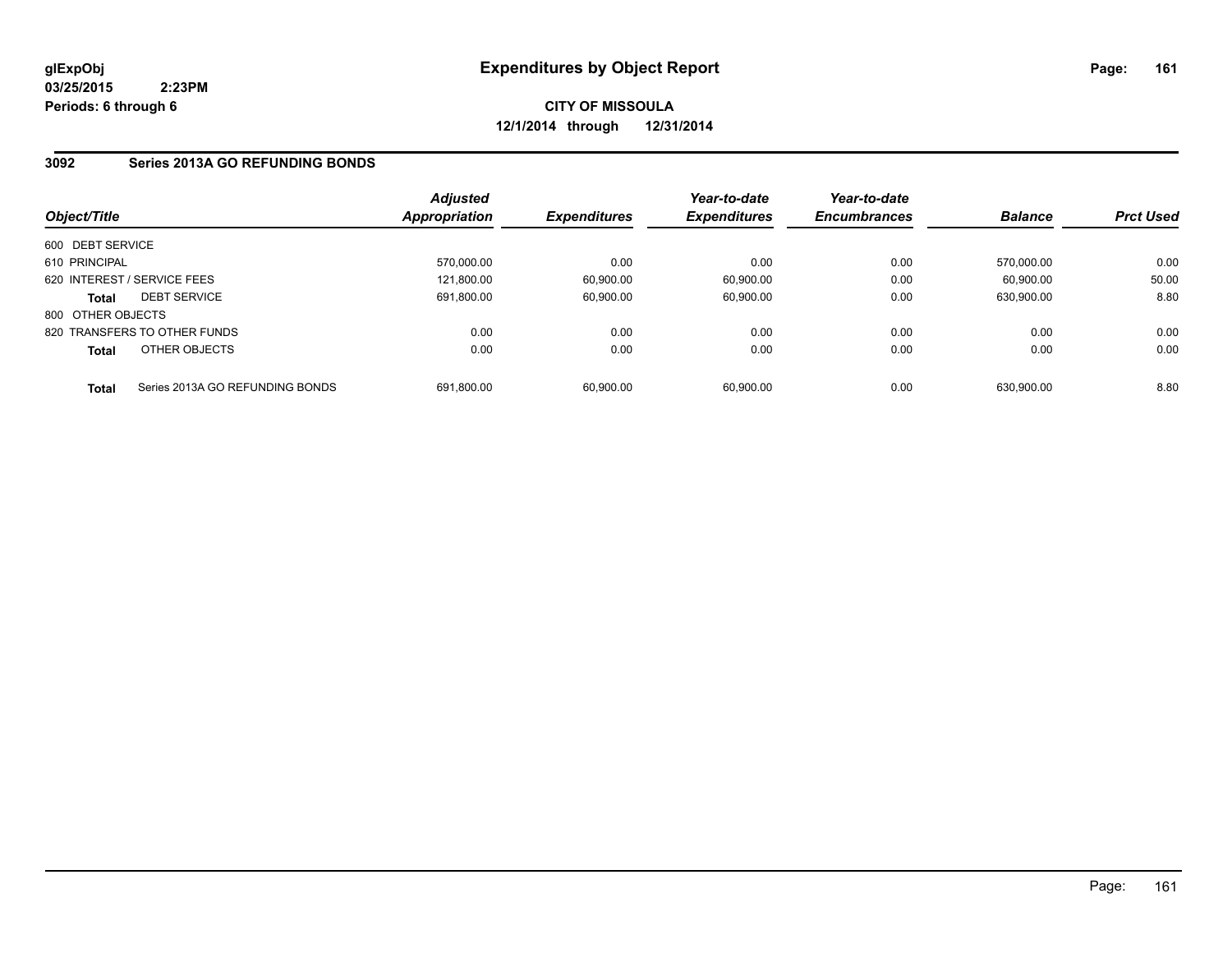#### **3095 2004 REFUNDING BONDS DEBT SERVICE**

| Object/Title                        | <b>Adjusted</b><br>Appropriation | <b>Expenditures</b> | Year-to-date<br><b>Expenditures</b> | Year-to-date<br><b>Encumbrances</b> | <b>Balance</b> | <b>Prct Used</b> |
|-------------------------------------|----------------------------------|---------------------|-------------------------------------|-------------------------------------|----------------|------------------|
| 600 DEBT SERVICE                    |                                  |                     |                                     |                                     |                |                  |
| 610 PRINCIPAL                       | 0.00                             | 0.00                | 0.00                                | 0.00                                | 0.00           | 0.00             |
| 620 INTEREST / SERVICE FEES         | 0.00                             | 0.00                | 0.00                                | 0.00                                | 0.00           | 0.00             |
| <b>DEBT SERVICE</b><br><b>Total</b> | 0.00                             | 0.00                | 0.00                                | 0.00                                | 0.00           | 0.00             |
| NON-DEPARTMENTAL<br><b>Total</b>    | 0.00                             | 0.00                | 0.00                                | 0.00                                | 0.00           | 0.00             |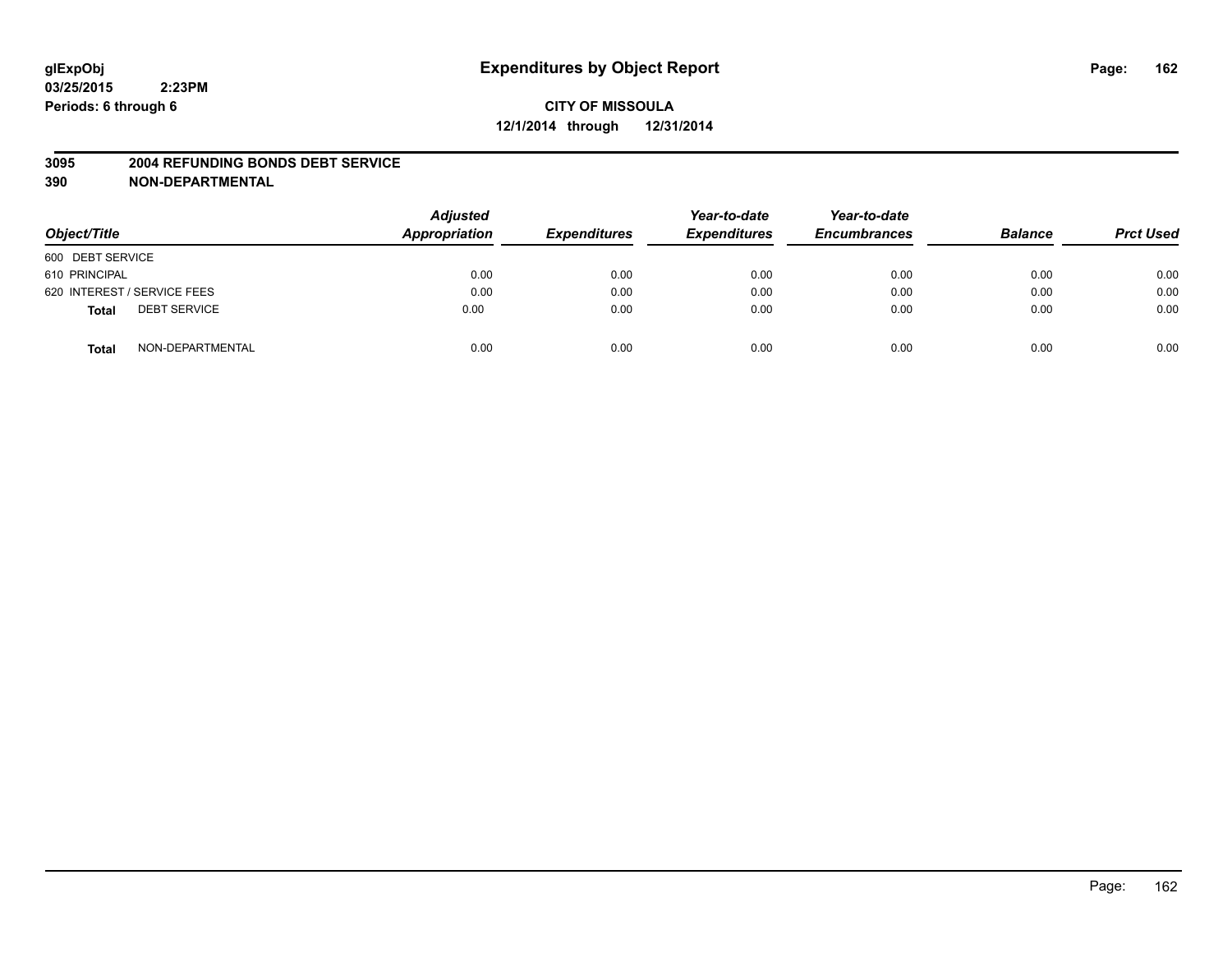## **glExpObj Expenditures by Object Report Page: 163**

**03/25/2015 2:23PM Periods: 6 through 6**

**CITY OF MISSOULA 12/1/2014 through 12/31/2014**

#### **3095 2004 REFUNDING BONDS DEBT SERVICE**

| Object/Title                                      | <b>Adjusted</b><br>Appropriation | <b>Expenditures</b> | Year-to-date<br><b>Expenditures</b> | Year-to-date<br><b>Encumbrances</b> | <b>Balance</b> | <b>Prct Used</b> |
|---------------------------------------------------|----------------------------------|---------------------|-------------------------------------|-------------------------------------|----------------|------------------|
| 600 DEBT SERVICE                                  |                                  |                     |                                     |                                     |                |                  |
| 610 PRINCIPAL                                     | 0.00                             | 0.00                | 0.00                                | 0.00                                | 0.00           | 0.00             |
| 620 INTEREST / SERVICE FEES                       | 0.00                             | 0.00                | 0.00                                | 0.00                                | 0.00           | 0.00             |
| <b>DEBT SERVICE</b><br><b>Total</b>               | 0.00                             | 0.00                | 0.00                                | 0.00                                | 0.00           | 0.00             |
| 2004 REFUNDING BONDS DEBT SERVICE<br><b>Total</b> | 0.00                             | 0.00                | 0.00                                | 0.00                                | 0.00           | 0.00             |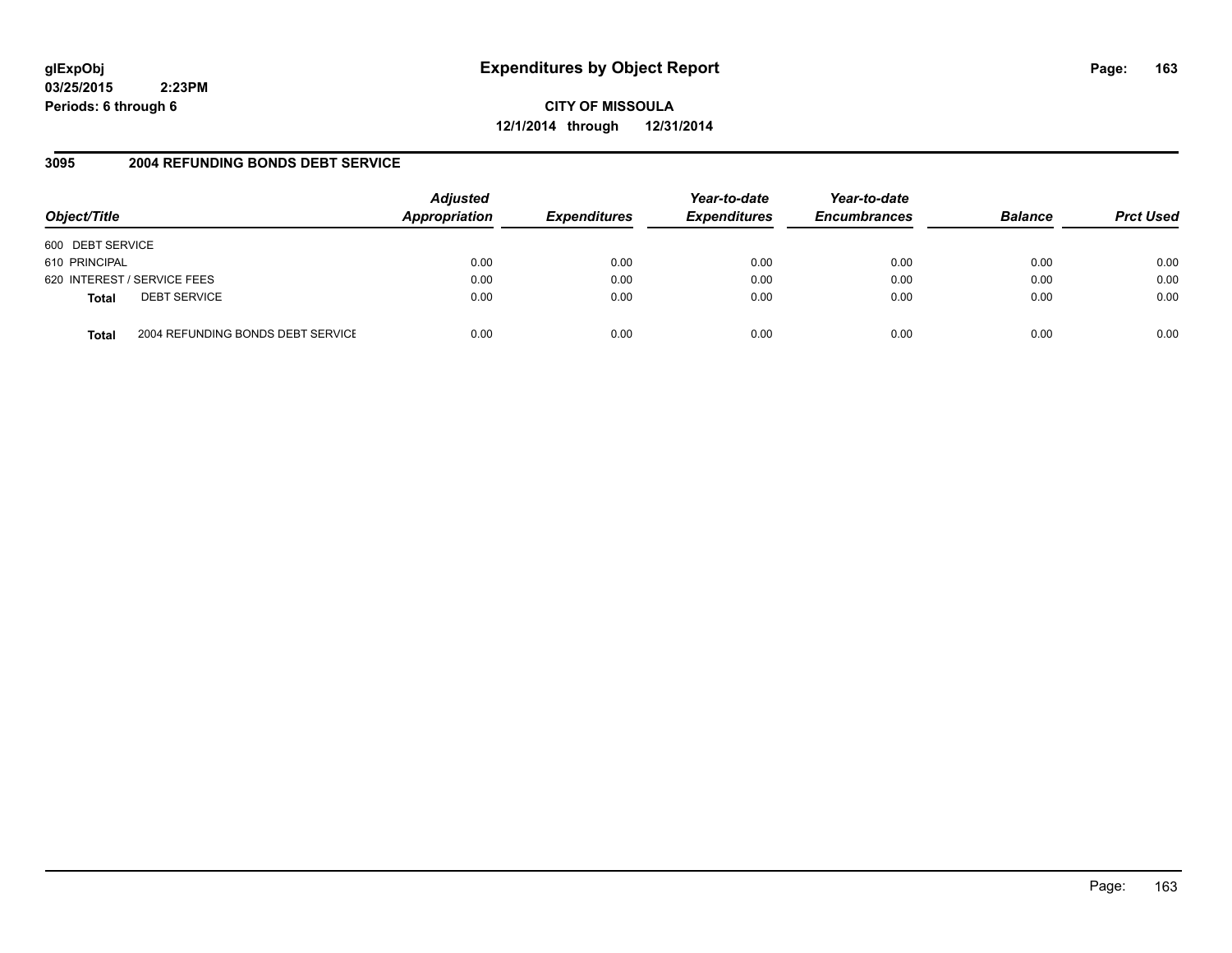**3096 NEW FIRE STATION GO BOND**

|                                  | <b>Adjusted</b>      |                     | Year-to-date        | Year-to-date        |                |                  |
|----------------------------------|----------------------|---------------------|---------------------|---------------------|----------------|------------------|
| Object/Title                     | <b>Appropriation</b> | <b>Expenditures</b> | <b>Expenditures</b> | <b>Encumbrances</b> | <b>Balance</b> | <b>Prct Used</b> |
| 600 DEBT SERVICE                 |                      |                     |                     |                     |                |                  |
| 610 PRINCIPAL                    | 0.00                 | 0.00                | 0.00                | 0.00                | 0.00           | 0.00             |
| 620 INTEREST / SERVICE FEES      | 0.00                 | 11.600.02           | 11,950.02           | 0.00                | $-11.950.02$   | 0.00             |
| <b>DEBT SERVICE</b><br>Total     | 0.00                 | 11.600.02           | 11,950.02           | 0.00                | $-11,950.02$   | 0.00             |
| 800 OTHER OBJECTS                |                      |                     |                     |                     |                |                  |
| 820 TRANSFERS TO OTHER FUNDS     | 0.00                 | 0.00                | 0.00                | 0.00                | 0.00           | 0.00             |
| OTHER OBJECTS<br><b>Total</b>    | 0.00                 | 0.00                | 0.00                | 0.00                | 0.00           | 0.00             |
| NON-DEPARTMENTAL<br><b>Total</b> | 0.00                 | 11.600.02           | 11.950.02           | 0.00                | $-11.950.02$   | 0.00             |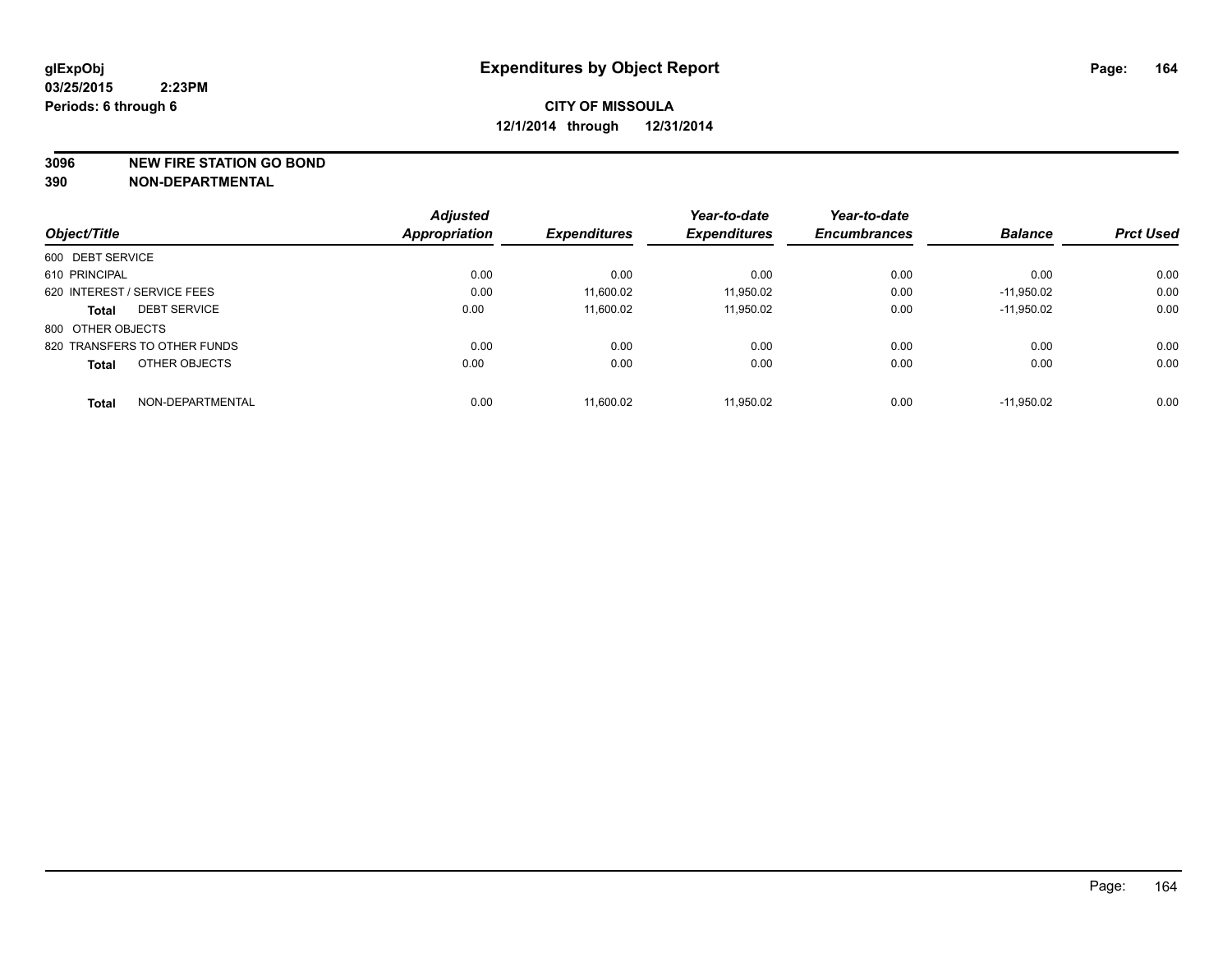#### **3096 NEW FIRE STATION GO BOND**

| Object/Title                |                              | <b>Adjusted</b><br><b>Appropriation</b> | <b>Expenditures</b> | Year-to-date<br><b>Expenditures</b> | Year-to-date<br><b>Encumbrances</b> | <b>Balance</b> | <b>Prct Used</b> |
|-----------------------------|------------------------------|-----------------------------------------|---------------------|-------------------------------------|-------------------------------------|----------------|------------------|
| 600 DEBT SERVICE            |                              |                                         |                     |                                     |                                     |                |                  |
| 610 PRINCIPAL               |                              | 0.00                                    | 0.00                | 0.00                                | 0.00                                | 0.00           | 0.00             |
| 620 INTEREST / SERVICE FEES |                              | 0.00                                    | 11,600.02           | 11,950.02                           | 0.00                                | $-11.950.02$   | 0.00             |
| <b>Total</b>                | <b>DEBT SERVICE</b>          | 0.00                                    | 11,600.02           | 11,950.02                           | 0.00                                | $-11.950.02$   | 0.00             |
| 800 OTHER OBJECTS           |                              |                                         |                     |                                     |                                     |                |                  |
|                             | 820 TRANSFERS TO OTHER FUNDS | 0.00                                    | 0.00                | 0.00                                | 0.00                                | 0.00           | 0.00             |
| <b>Total</b>                | OTHER OBJECTS                | 0.00                                    | 0.00                | 0.00                                | 0.00                                | 0.00           | 0.00             |
| <b>Total</b>                | NEW FIRE STATION GO BOND     | 0.00                                    | 11.600.02           | 11.950.02                           | 0.00                                | $-11.950.02$   | 0.00             |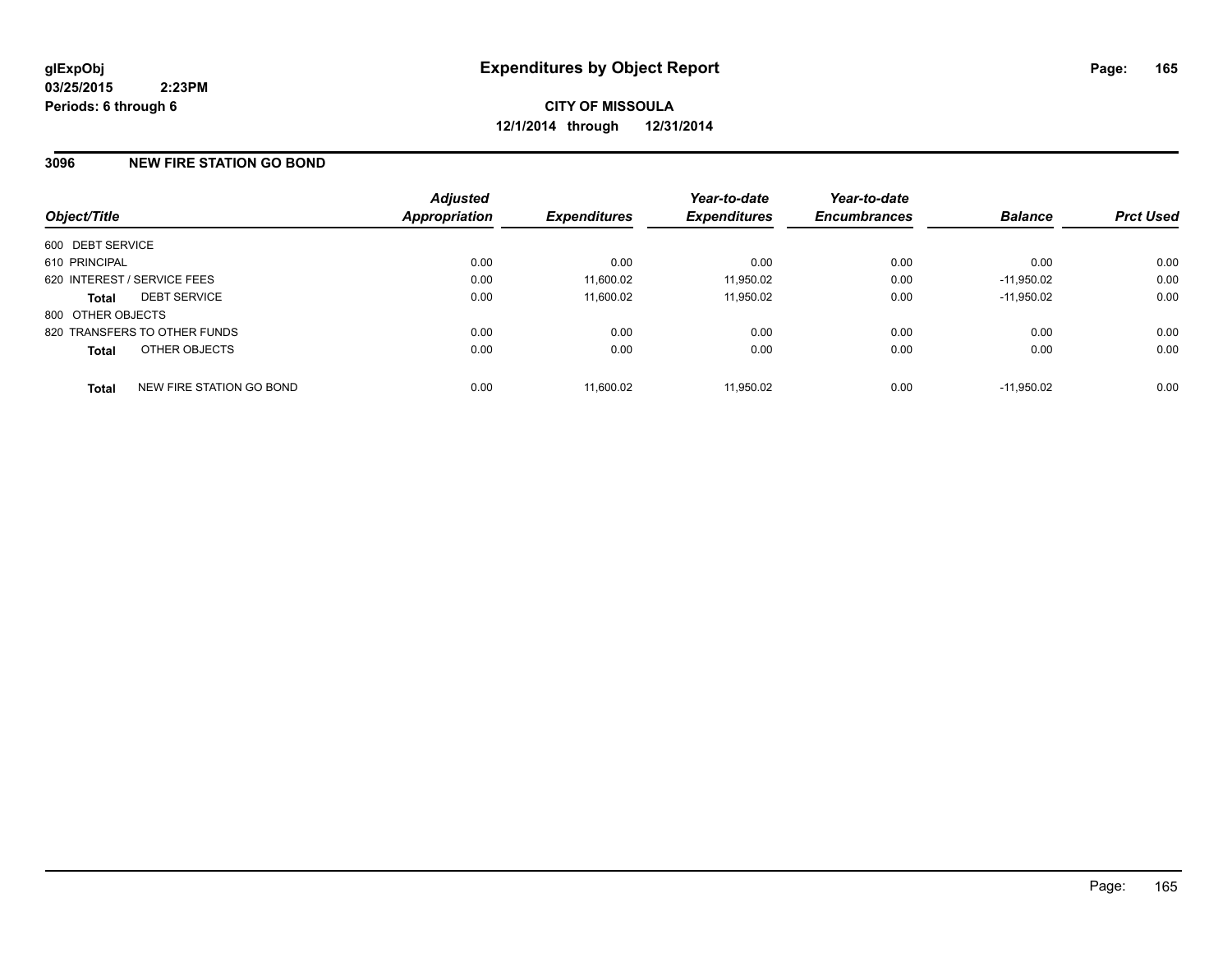**3097 2007 REFUNDING BONDS**

| Object/Title                         | <b>Adjusted</b><br><b>Appropriation</b> | <b>Expenditures</b> | Year-to-date<br><b>Expenditures</b> | Year-to-date<br><b>Encumbrances</b> | <b>Balance</b> | <b>Prct Used</b> |
|--------------------------------------|-----------------------------------------|---------------------|-------------------------------------|-------------------------------------|----------------|------------------|
| 500 FIXED CHARGES                    |                                         |                     |                                     |                                     |                |                  |
| 500 FIXED CHARGES                    | 0.00                                    | 0.00                | 0.00                                | 0.00                                | 0.00           | 0.00             |
| <b>FIXED CHARGES</b><br><b>Total</b> | 0.00                                    | 0.00                | 0.00                                | 0.00                                | 0.00           | 0.00             |
| 600 DEBT SERVICE                     |                                         |                     |                                     |                                     |                |                  |
| 610 PRINCIPAL                        | 0.00                                    | 0.00                | 0.00                                | 0.00                                | 0.00           | 0.00             |
| 620 INTEREST / SERVICE FEES          | 0.00                                    | 0.00                | 0.00                                | 0.00                                | 0.00           | 0.00             |
| <b>DEBT SERVICE</b><br><b>Total</b>  | 0.00                                    | 0.00                | 0.00                                | 0.00                                | 0.00           | 0.00             |
| NON-DEPARTMENTAL<br><b>Total</b>     | 0.00                                    | 0.00                | 0.00                                | 0.00                                | 0.00           | 0.00             |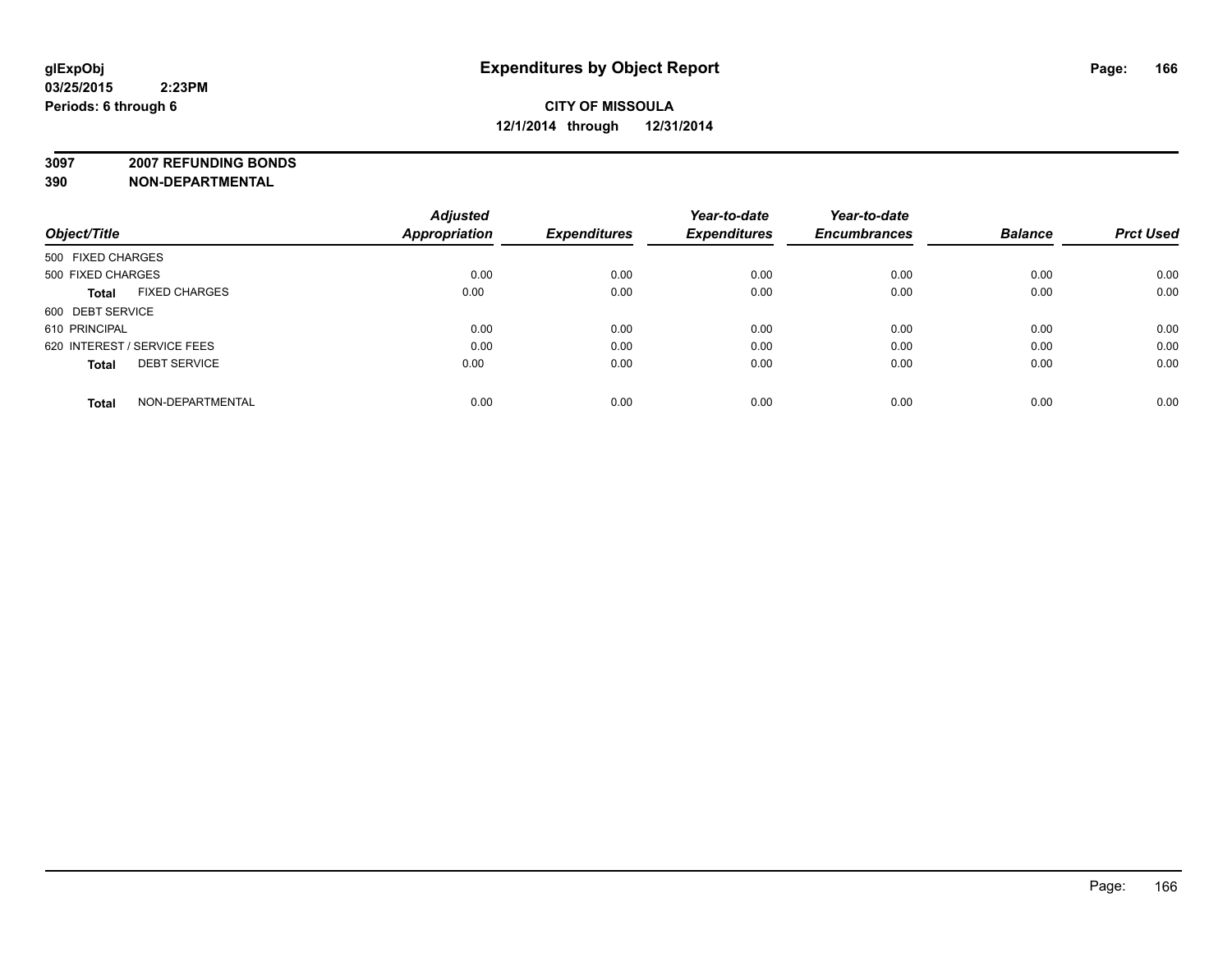**CITY OF MISSOULA 12/1/2014 through 12/31/2014**

#### **3097 2007 REFUNDING BONDS**

| Object/Title                         | <b>Adjusted</b><br>Appropriation | <b>Expenditures</b> | Year-to-date<br><b>Expenditures</b> | Year-to-date<br><b>Encumbrances</b> | <b>Balance</b> | <b>Prct Used</b> |
|--------------------------------------|----------------------------------|---------------------|-------------------------------------|-------------------------------------|----------------|------------------|
| 500 FIXED CHARGES                    |                                  |                     |                                     |                                     |                |                  |
| 500 FIXED CHARGES                    | 0.00                             | 0.00                | 0.00                                | 0.00                                | 0.00           | 0.00             |
| <b>FIXED CHARGES</b><br><b>Total</b> | 0.00                             | 0.00                | 0.00                                | 0.00                                | 0.00           | 0.00             |
| 600 DEBT SERVICE                     |                                  |                     |                                     |                                     |                |                  |
| 610 PRINCIPAL                        | 0.00                             | 0.00                | 0.00                                | 0.00                                | 0.00           | 0.00             |
| 620 INTEREST / SERVICE FEES          | 0.00                             | 0.00                | 0.00                                | 0.00                                | 0.00           | 0.00             |
| <b>DEBT SERVICE</b><br><b>Total</b>  | 0.00                             | 0.00                | 0.00                                | 0.00                                | 0.00           | 0.00             |
| 2007 REFUNDING BONDS<br><b>Total</b> | 0.00                             | 0.00                | 0.00                                | 0.00                                | 0.00           | 0.00             |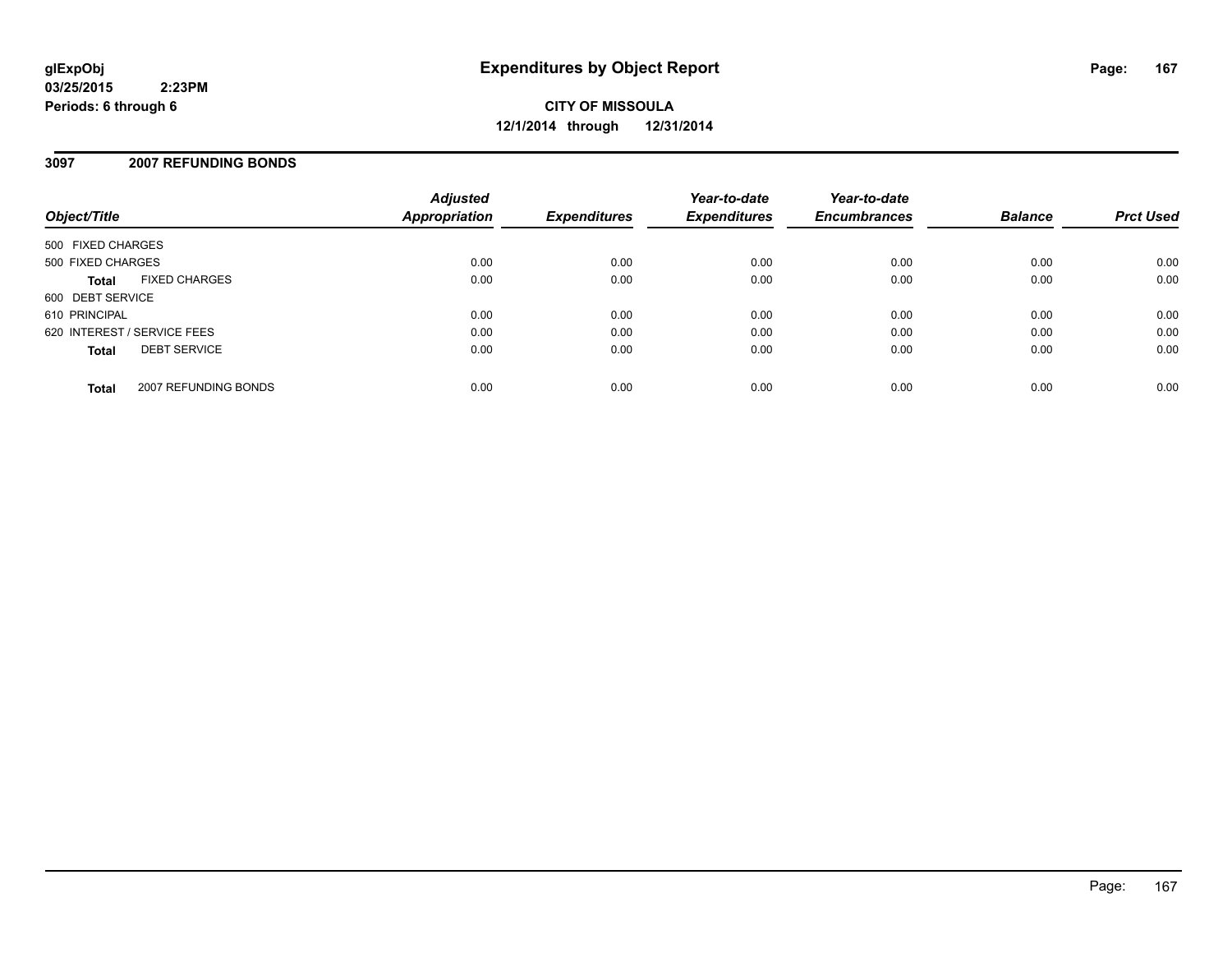#### **3100 SIDEWALK & CURB WARRANTS FUND**

| Object/Title                     | <b>Adjusted</b><br><b>Appropriation</b> | <b>Expenditures</b> | Year-to-date<br><b>Expenditures</b> | Year-to-date<br><b>Encumbrances</b> | <b>Balance</b> | <b>Prct Used</b> |
|----------------------------------|-----------------------------------------|---------------------|-------------------------------------|-------------------------------------|----------------|------------------|
|                                  |                                         |                     |                                     |                                     |                |                  |
| 600 DEBT SERVICE                 |                                         |                     |                                     |                                     |                |                  |
| 610 PRINCIPAL                    | 0.00                                    | 0.00                | 0.00                                | 0.00                                | 0.00           | 0.00             |
| 620 INTEREST / SERVICE FEES      | 0.00                                    | 0.00                | 0.00                                | 0.00                                | 0.00           | 0.00             |
| <b>DEBT SERVICE</b><br>Total     | 0.00                                    | 0.00                | 0.00                                | 0.00                                | 0.00           | 0.00             |
| 800 OTHER OBJECTS                |                                         |                     |                                     |                                     |                |                  |
| 820 TRANSFERS TO OTHER FUNDS     | 0.00                                    | 0.00                | 0.00                                | 0.00                                | 0.00           | 0.00             |
| OTHER OBJECTS<br>Total           | 0.00                                    | 0.00                | 0.00                                | 0.00                                | 0.00           | 0.00             |
| NON-DEPARTMENTAL<br><b>Total</b> | 0.00                                    | 0.00                | 0.00                                | 0.00                                | 0.00           | 0.00             |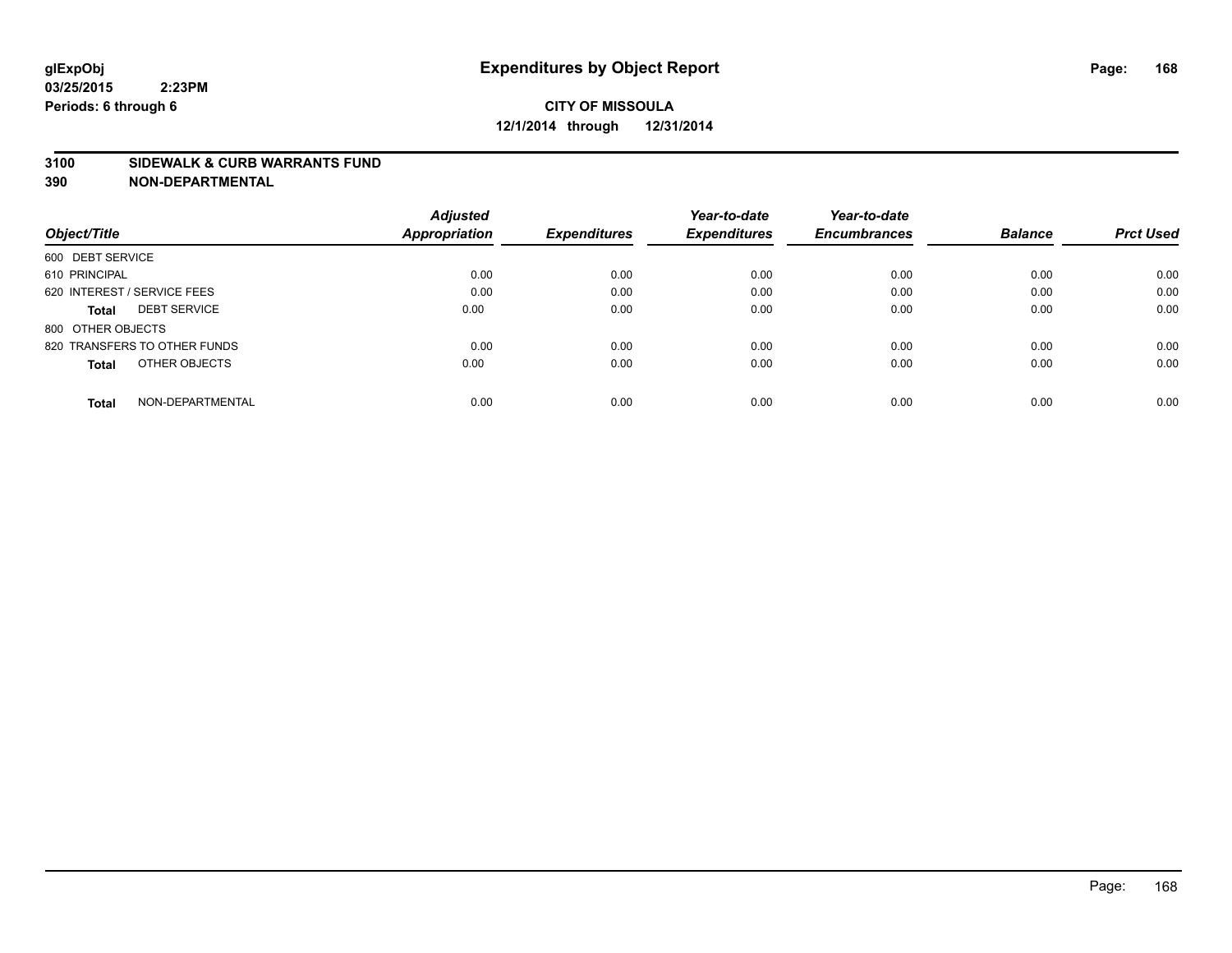**CITY OF MISSOULA 12/1/2014 through 12/31/2014**

#### **3100 SIDEWALK & CURB WARRANTS FUND**

| Object/Title      |                               | <b>Adjusted</b><br>Appropriation | <b>Expenditures</b> | Year-to-date<br><b>Expenditures</b> | Year-to-date<br><b>Encumbrances</b> | <b>Balance</b> | <b>Prct Used</b> |
|-------------------|-------------------------------|----------------------------------|---------------------|-------------------------------------|-------------------------------------|----------------|------------------|
| 600 DEBT SERVICE  |                               |                                  |                     |                                     |                                     |                |                  |
| 610 PRINCIPAL     |                               | 0.00                             | 0.00                | 0.00                                | 0.00                                | 0.00           | 0.00             |
|                   | 620 INTEREST / SERVICE FEES   | 0.00                             | 0.00                | 0.00                                | 0.00                                | 0.00           | 0.00             |
| <b>Total</b>      | <b>DEBT SERVICE</b>           | 0.00                             | 0.00                | 0.00                                | 0.00                                | 0.00           | 0.00             |
| 800 OTHER OBJECTS |                               |                                  |                     |                                     |                                     |                |                  |
|                   | 820 TRANSFERS TO OTHER FUNDS  | 0.00                             | 0.00                | 0.00                                | 0.00                                | 0.00           | 0.00             |
| <b>Total</b>      | OTHER OBJECTS                 | 0.00                             | 0.00                | 0.00                                | 0.00                                | 0.00           | 0.00             |
| <b>Total</b>      | SIDEWALK & CURB WARRANTS FUND | 0.00                             | 0.00                | 0.00                                | 0.00                                | 0.00           | 0.00             |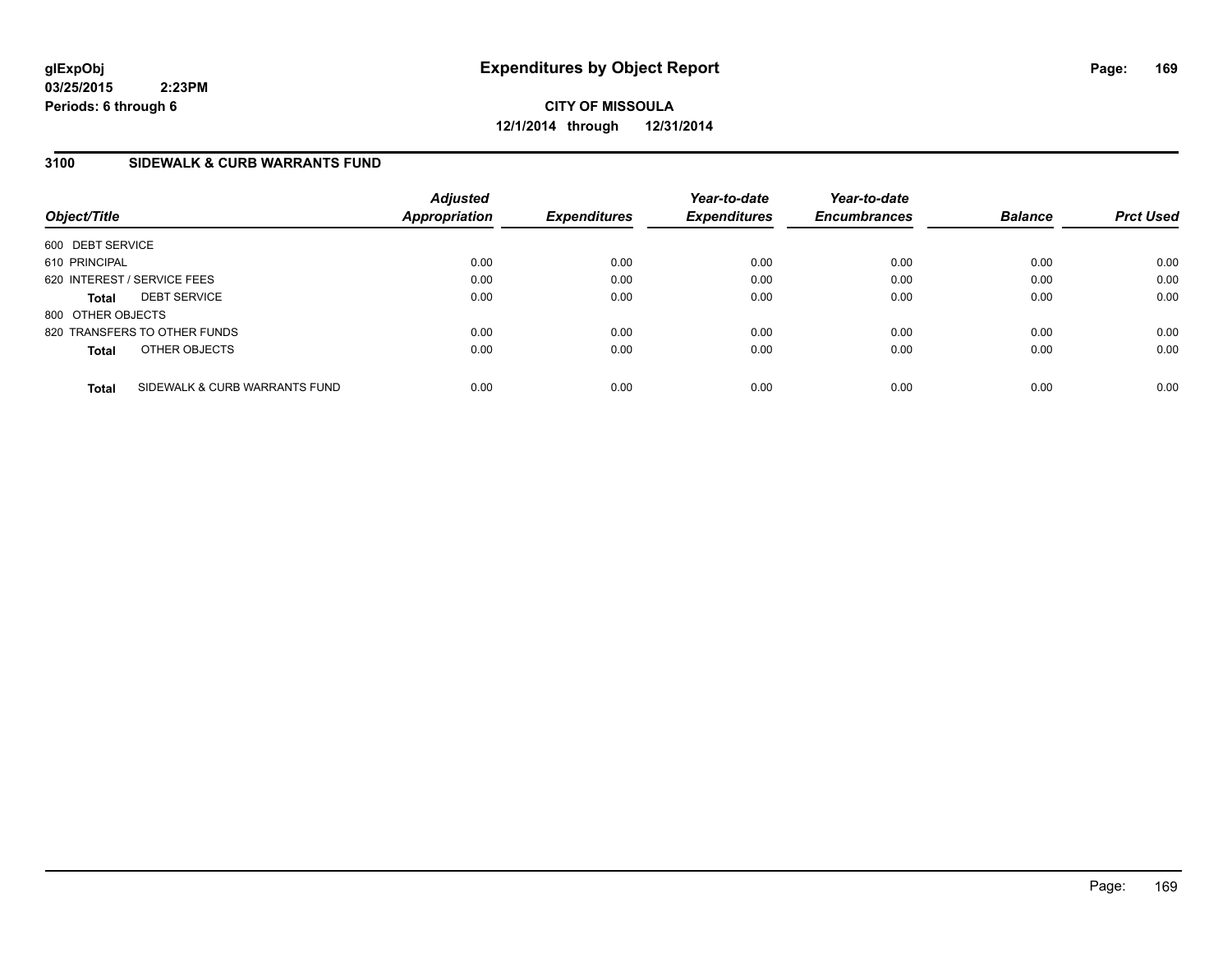#### **3200 FY99 SIDEWALK & CURB DEBT SERVICE FUND**

| Object/Title                     | <b>Adjusted</b><br><b>Appropriation</b> | <b>Expenditures</b> | Year-to-date<br><b>Expenditures</b> | Year-to-date<br><b>Encumbrances</b> | <b>Balance</b> | <b>Prct Used</b> |
|----------------------------------|-----------------------------------------|---------------------|-------------------------------------|-------------------------------------|----------------|------------------|
|                                  |                                         |                     |                                     |                                     |                |                  |
| 600 DEBT SERVICE                 |                                         |                     |                                     |                                     |                |                  |
| 610 PRINCIPAL                    | 0.00                                    | 0.00                | 0.00                                | 0.00                                | 0.00           | 0.00             |
| 620 INTEREST / SERVICE FEES      | 0.00                                    | 0.00                | 0.00                                | 0.00                                | 0.00           | 0.00             |
| <b>DEBT SERVICE</b><br>Total     | 0.00                                    | 0.00                | 0.00                                | 0.00                                | 0.00           | 0.00             |
| 800 OTHER OBJECTS                |                                         |                     |                                     |                                     |                |                  |
| 820 TRANSFERS TO OTHER FUNDS     | 0.00                                    | 0.00                | 0.00                                | 0.00                                | 0.00           | 0.00             |
| OTHER OBJECTS<br>Total           | 0.00                                    | 0.00                | 0.00                                | 0.00                                | 0.00           | 0.00             |
| NON-DEPARTMENTAL<br><b>Total</b> | 0.00                                    | 0.00                | 0.00                                | 0.00                                | 0.00           | 0.00             |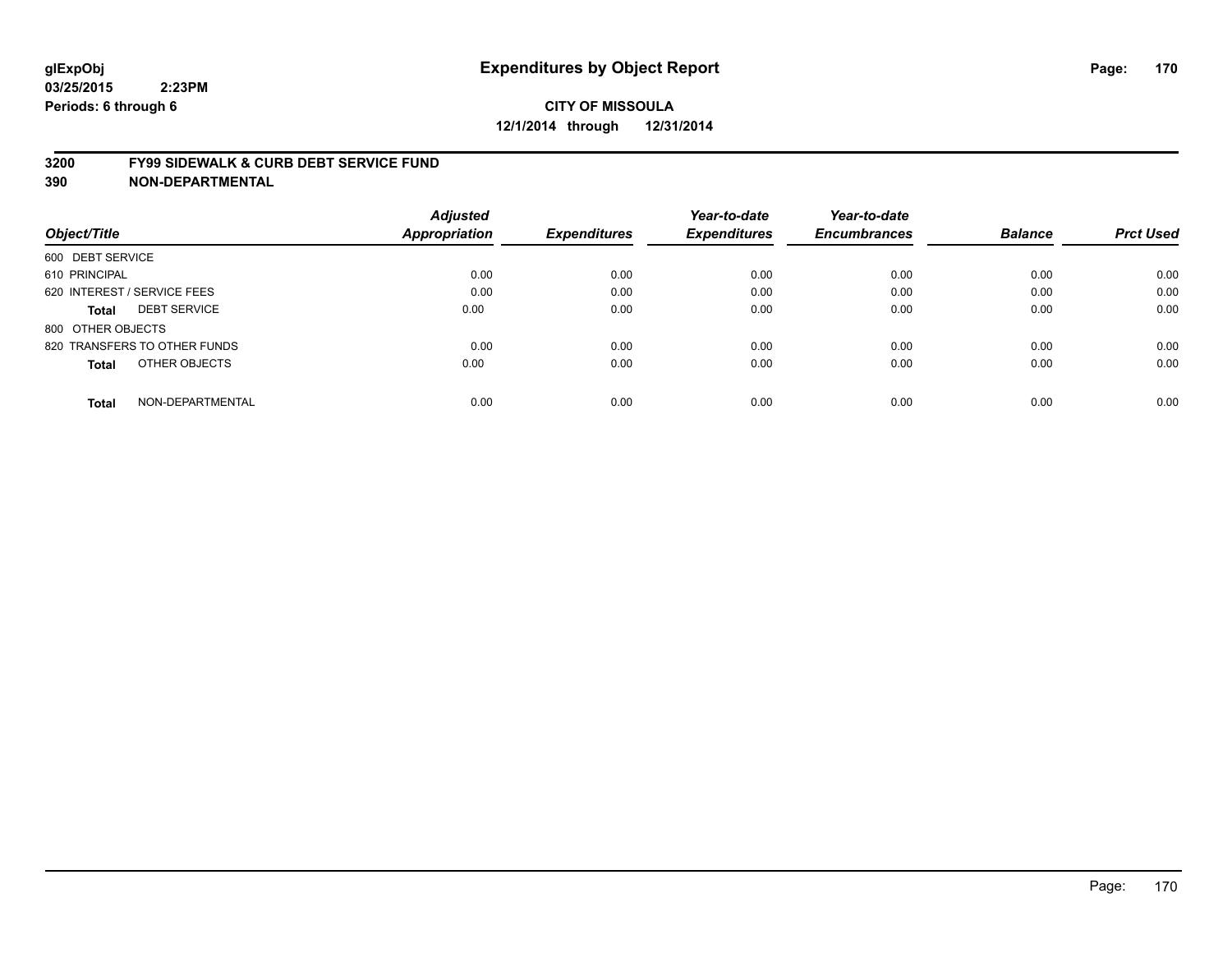**CITY OF MISSOULA 12/1/2014 through 12/31/2014**

#### **3200 FY99 SIDEWALK & CURB DEBT SERVICE FUND**

| Object/Title      |                                              | <b>Adjusted</b><br><b>Appropriation</b> | <b>Expenditures</b> | Year-to-date<br><b>Expenditures</b> | Year-to-date<br><b>Encumbrances</b> | <b>Balance</b> | <b>Prct Used</b> |
|-------------------|----------------------------------------------|-----------------------------------------|---------------------|-------------------------------------|-------------------------------------|----------------|------------------|
| 600 DEBT SERVICE  |                                              |                                         |                     |                                     |                                     |                |                  |
| 610 PRINCIPAL     |                                              | 0.00                                    | 0.00                | 0.00                                | 0.00                                | 0.00           | 0.00             |
|                   | 620 INTEREST / SERVICE FEES                  | 0.00                                    | 0.00                | 0.00                                | 0.00                                | 0.00           | 0.00             |
| <b>Total</b>      | <b>DEBT SERVICE</b>                          | 0.00                                    | 0.00                | 0.00                                | 0.00                                | 0.00           | 0.00             |
| 800 OTHER OBJECTS |                                              |                                         |                     |                                     |                                     |                |                  |
|                   | 820 TRANSFERS TO OTHER FUNDS                 | 0.00                                    | 0.00                | 0.00                                | 0.00                                | 0.00           | 0.00             |
| <b>Total</b>      | OTHER OBJECTS                                | 0.00                                    | 0.00                | 0.00                                | 0.00                                | 0.00           | 0.00             |
| <b>Total</b>      | <b>FY99 SIDEWALK &amp; CURB DEBT SERVICE</b> | 0.00                                    | 0.00                | 0.00                                | 0.00                                | 0.00           | 0.00             |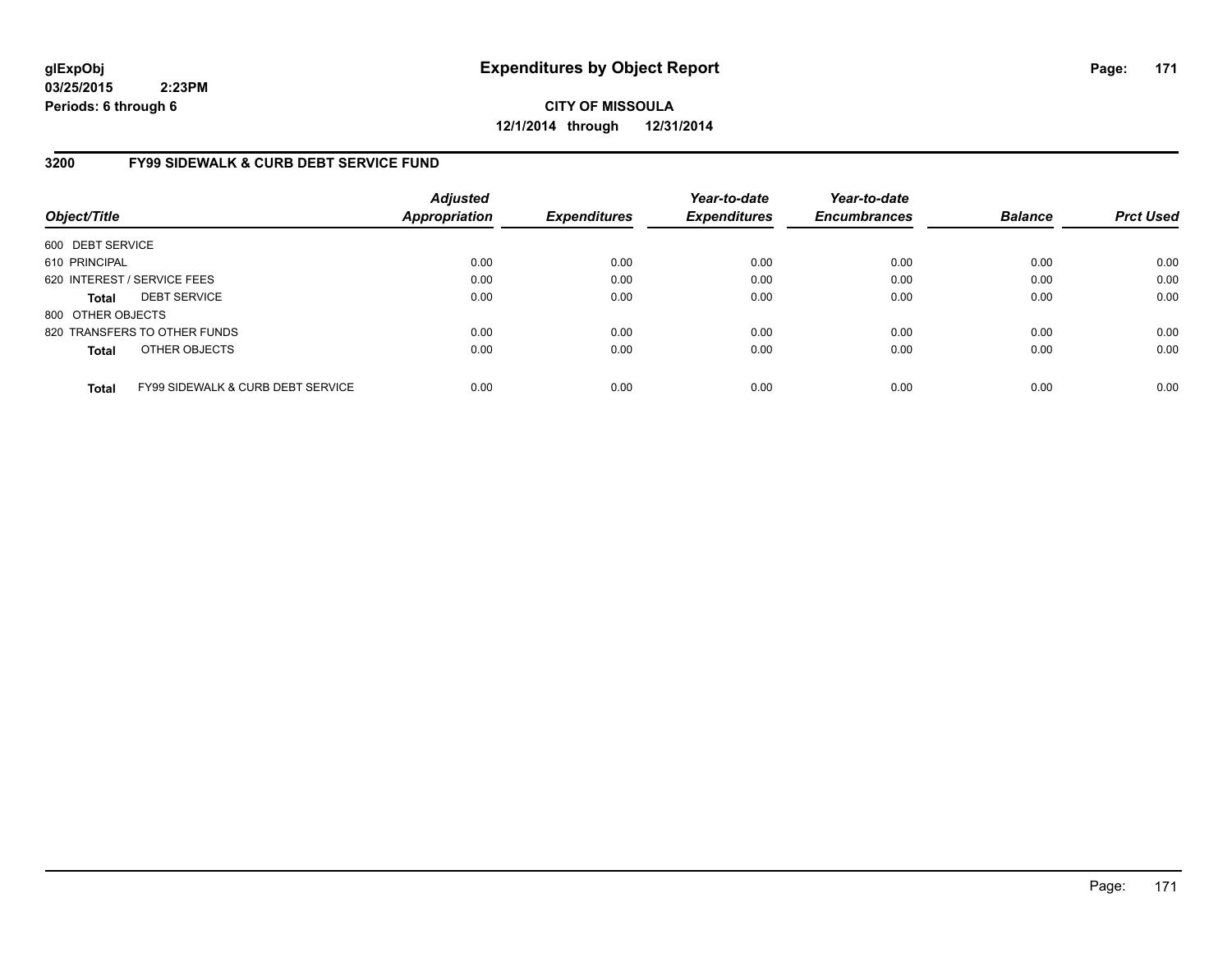## **CITY OF MISSOULA 12/1/2014 through 12/31/2014**

#### **3300 FY00 SIDEWALK & CURB DEBT SERVICE FUND**

| Object/Title                        | <b>Adjusted</b><br>Appropriation | <b>Expenditures</b> | Year-to-date<br><b>Expenditures</b> | Year-to-date<br><b>Encumbrances</b> | <b>Balance</b> | <b>Prct Used</b> |
|-------------------------------------|----------------------------------|---------------------|-------------------------------------|-------------------------------------|----------------|------------------|
| 600 DEBT SERVICE                    |                                  |                     |                                     |                                     |                |                  |
| 610 PRINCIPAL                       | 0.00                             | 0.00                | 0.00                                | 0.00                                | 0.00           | 0.00             |
| 620 INTEREST / SERVICE FEES         | 0.00                             | 0.00                | 0.00                                | 0.00                                | 0.00           | 0.00             |
| <b>DEBT SERVICE</b><br><b>Total</b> | 0.00                             | 0.00                | 0.00                                | 0.00                                | 0.00           | 0.00             |
| NON-DEPARTMENTAL<br><b>Total</b>    | 0.00                             | 0.00                | 0.00                                | 0.00                                | 0.00           | 0.00             |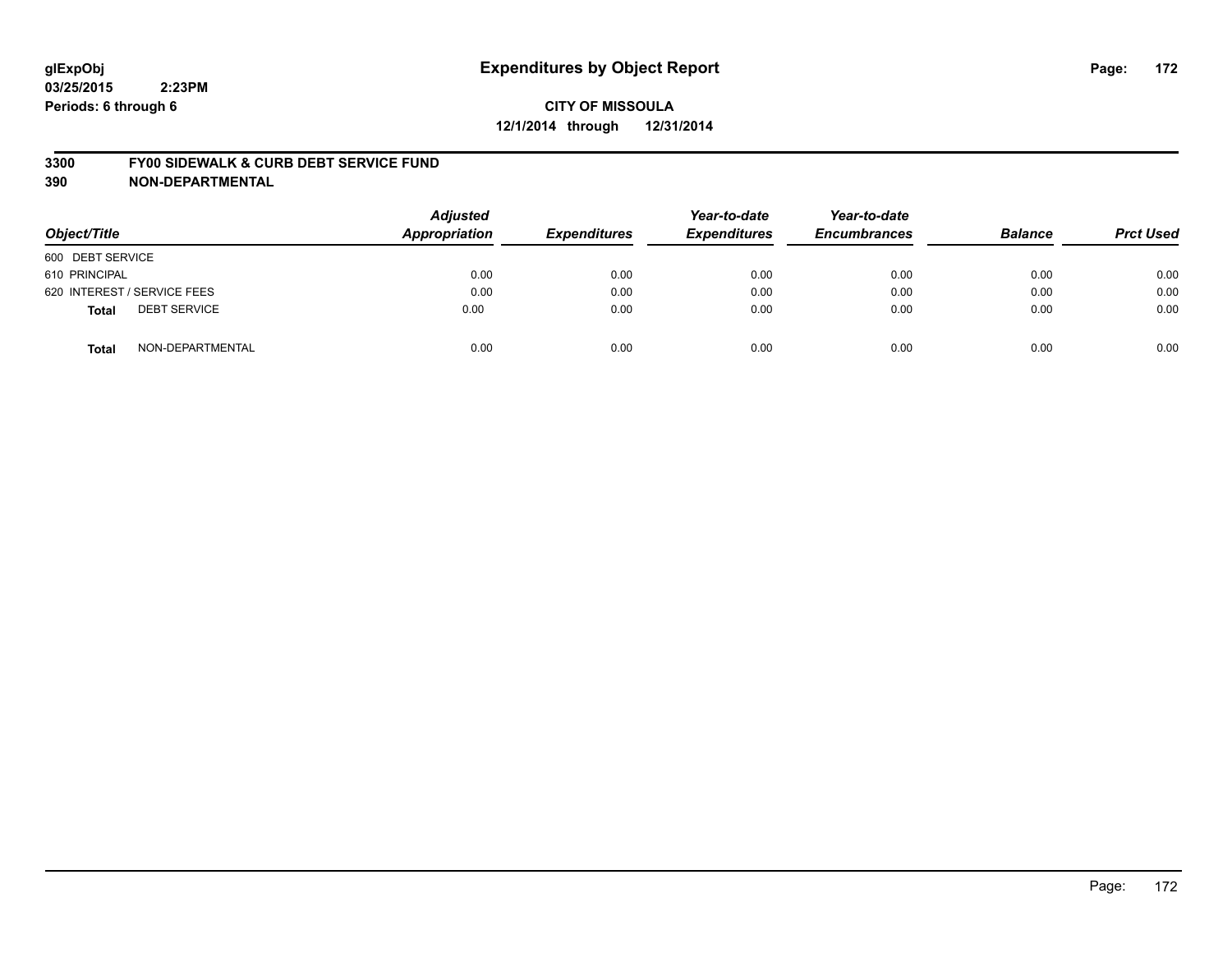## **glExpObj Expenditures by Object Report Page: 173**

**03/25/2015 2:23PM Periods: 6 through 6**

**CITY OF MISSOULA 12/1/2014 through 12/31/2014**

#### **3300 FY00 SIDEWALK & CURB DEBT SERVICE FUND**

| Object/Title     |                                   | <b>Adjusted</b><br>Appropriation | <b>Expenditures</b> | Year-to-date<br><b>Expenditures</b> | Year-to-date<br><b>Encumbrances</b> | <b>Balance</b> | <b>Prct Used</b> |
|------------------|-----------------------------------|----------------------------------|---------------------|-------------------------------------|-------------------------------------|----------------|------------------|
| 600 DEBT SERVICE |                                   |                                  |                     |                                     |                                     |                |                  |
| 610 PRINCIPAL    |                                   | 0.00                             | 0.00                | 0.00                                | 0.00                                | 0.00           | 0.00             |
|                  | 620 INTEREST / SERVICE FEES       | 0.00                             | 0.00                | 0.00                                | 0.00                                | 0.00           | 0.00             |
| <b>Total</b>     | <b>DEBT SERVICE</b>               | 0.00                             | 0.00                | 0.00                                | 0.00                                | 0.00           | 0.00             |
| <b>Total</b>     | FY00 SIDEWALK & CURB DEBT SERVICE | 0.00                             | 0.00                | 0.00                                | 0.00                                | 0.00           | 0.00             |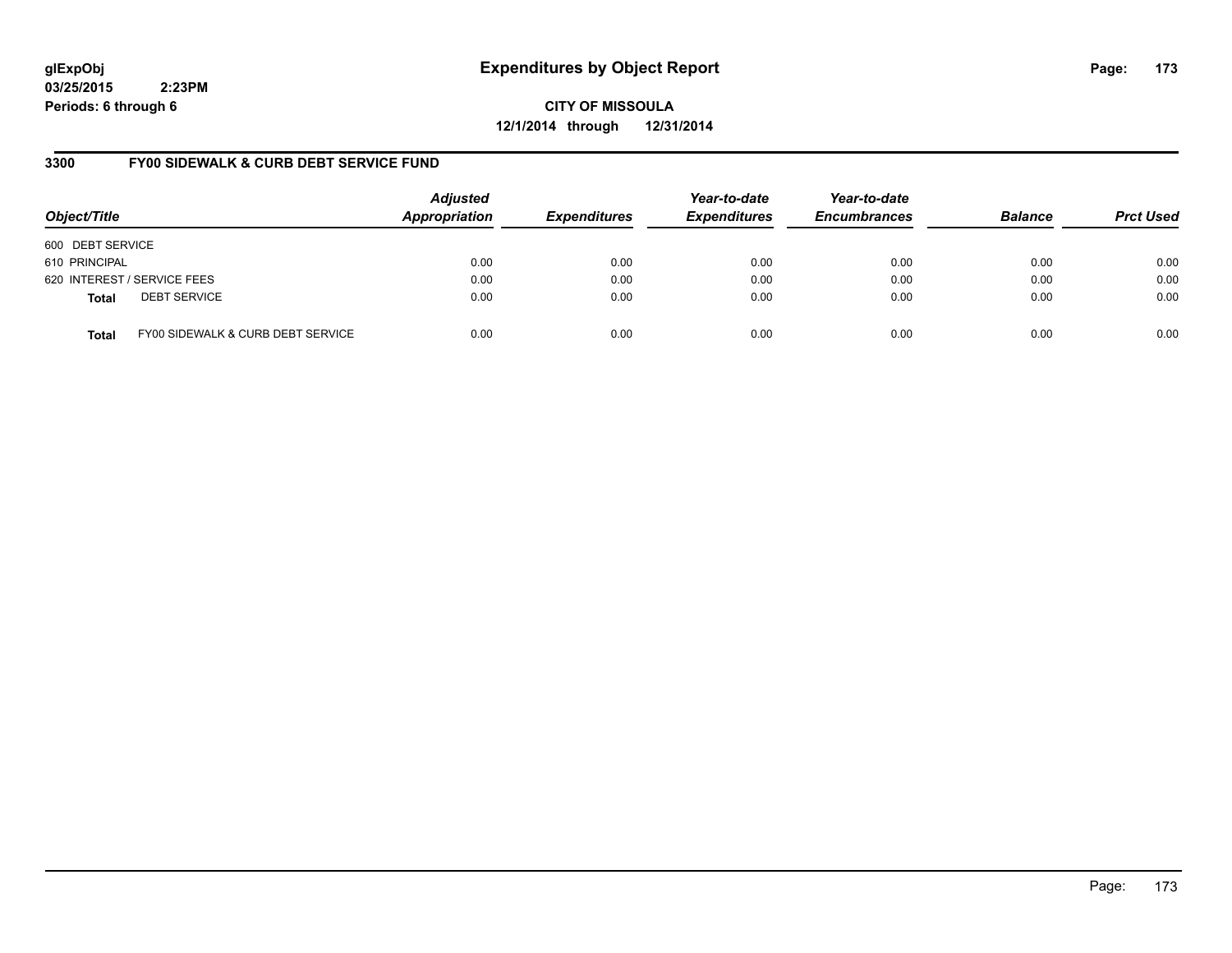# **3305 JUDGMENT LEVIES**

| Object/Title                        | <b>Adjusted</b><br>Appropriation | <b>Expenditures</b> | Year-to-date<br><b>Expenditures</b> | Year-to-date<br><b>Encumbrances</b> | <b>Balance</b> | <b>Prct Used</b> |
|-------------------------------------|----------------------------------|---------------------|-------------------------------------|-------------------------------------|----------------|------------------|
| 600 DEBT SERVICE                    |                                  |                     |                                     |                                     |                |                  |
| 615 JUDGMENT LEVY DEBT PAYMENT      | 0.00                             | 0.00                | 0.00                                | 0.00                                | 0.00           | 0.00             |
| <b>DEBT SERVICE</b><br><b>Total</b> | 0.00                             | 0.00                | 0.00                                | 0.00                                | 0.00           | 0.00             |
| NON-DEPARTMENTAL<br><b>Total</b>    | 0.00                             | 0.00                | 0.00                                | 0.00                                | 0.00           | 0.00             |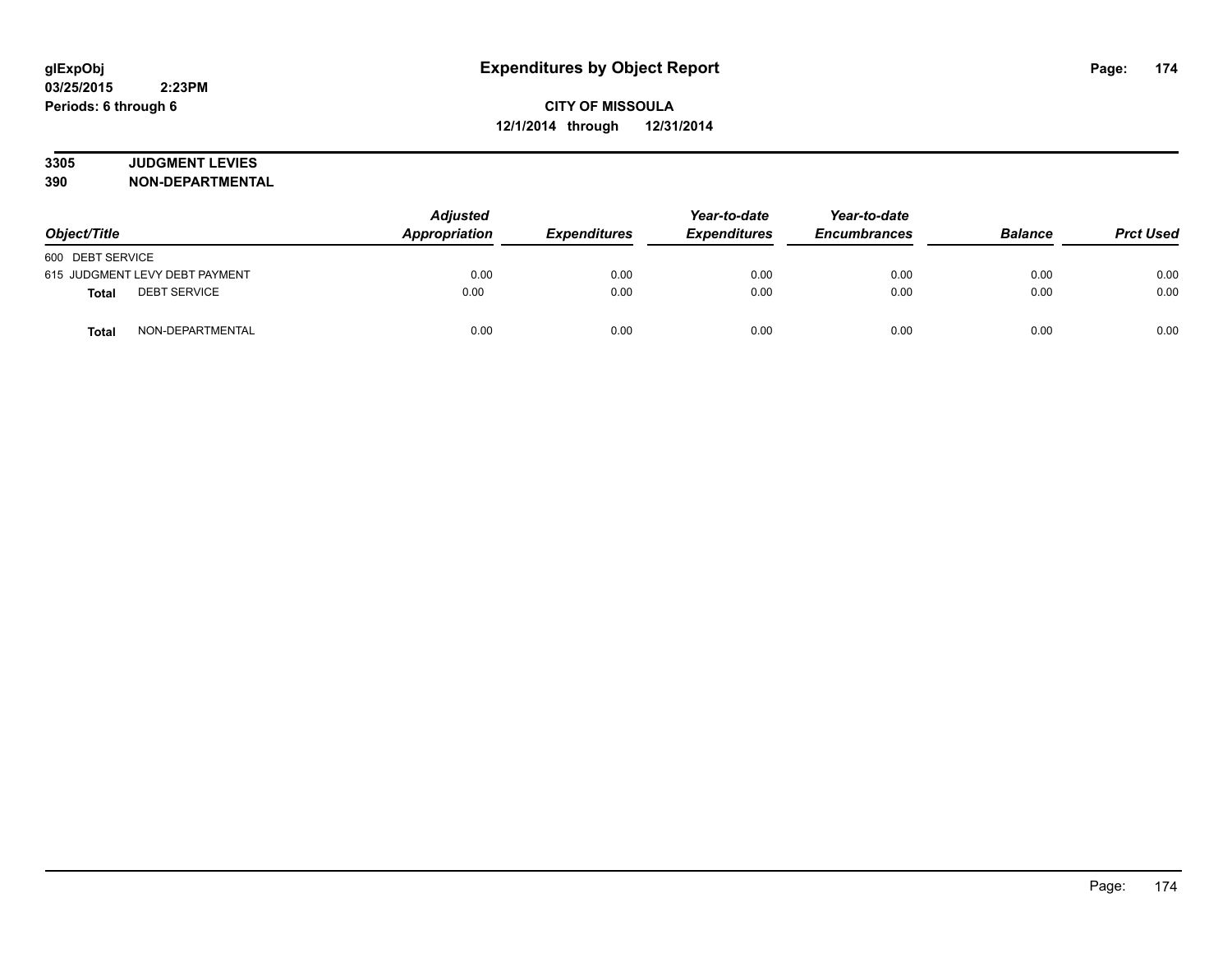**CITY OF MISSOULA 12/1/2014 through 12/31/2014**

**3305 JUDGMENT LEVIES**

| Object/Title                           | <b>Adjusted</b><br>Appropriation | <b>Expenditures</b> | Year-to-date<br><b>Expenditures</b> | Year-to-date<br><b>Encumbrances</b> | <b>Balance</b> | <b>Prct Used</b> |
|----------------------------------------|----------------------------------|---------------------|-------------------------------------|-------------------------------------|----------------|------------------|
| 600 DEBT SERVICE                       |                                  |                     |                                     |                                     |                |                  |
| 615 JUDGMENT LEVY DEBT PAYMENT         | 0.00                             | 0.00                | 0.00                                | 0.00                                | 0.00           | 0.00             |
| <b>DEBT SERVICE</b><br><b>Total</b>    | 0.00                             | 0.00                | 0.00                                | 0.00                                | 0.00           | 0.00             |
| <b>JUDGMENT LEVIES</b><br><b>Total</b> | 0.00                             | 0.00                | 0.00                                | 0.00                                | 0.00           | 0.00             |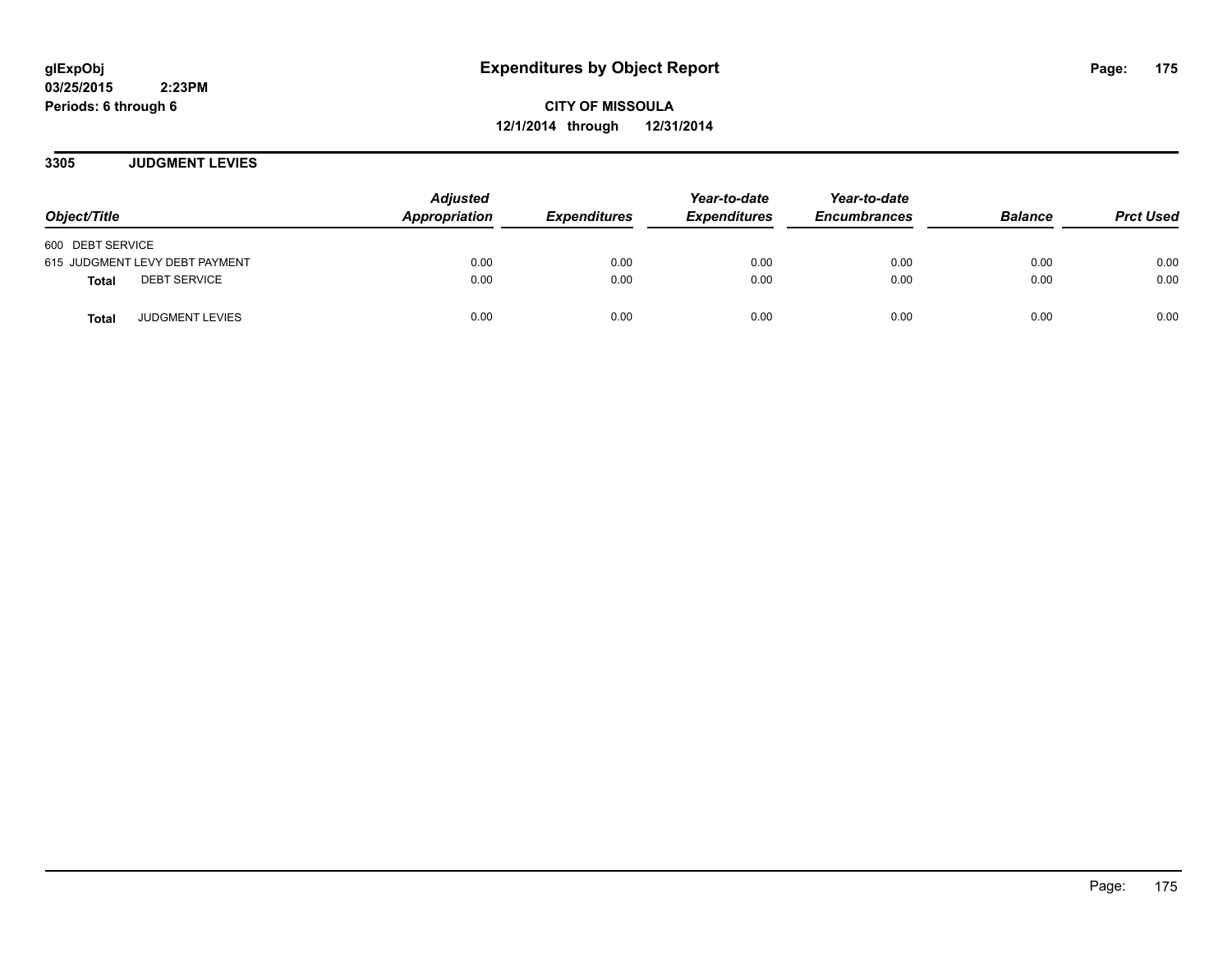## **CITY OF MISSOULA 12/1/2014 through 12/31/2014**

#### **3400 FY01 SIDEWALK & CURB DEBT SERVICE FUND**

| Object/Title                        | <b>Adjusted</b><br>Appropriation | <b>Expenditures</b> | Year-to-date<br><b>Expenditures</b> | Year-to-date<br><b>Encumbrances</b> | <b>Balance</b> | <b>Prct Used</b> |
|-------------------------------------|----------------------------------|---------------------|-------------------------------------|-------------------------------------|----------------|------------------|
| 600 DEBT SERVICE                    |                                  |                     |                                     |                                     |                |                  |
| 610 PRINCIPAL                       | 0.00                             | 0.00                | 0.00                                | 0.00                                | 0.00           | 0.00             |
| 620 INTEREST / SERVICE FEES         | 0.00                             | 0.00                | 0.00                                | 0.00                                | 0.00           | 0.00             |
| <b>DEBT SERVICE</b><br><b>Total</b> | 0.00                             | 0.00                | 0.00                                | 0.00                                | 0.00           | 0.00             |
| NON-DEPARTMENTAL<br><b>Total</b>    | 0.00                             | 0.00                | 0.00                                | 0.00                                | 0.00           | 0.00             |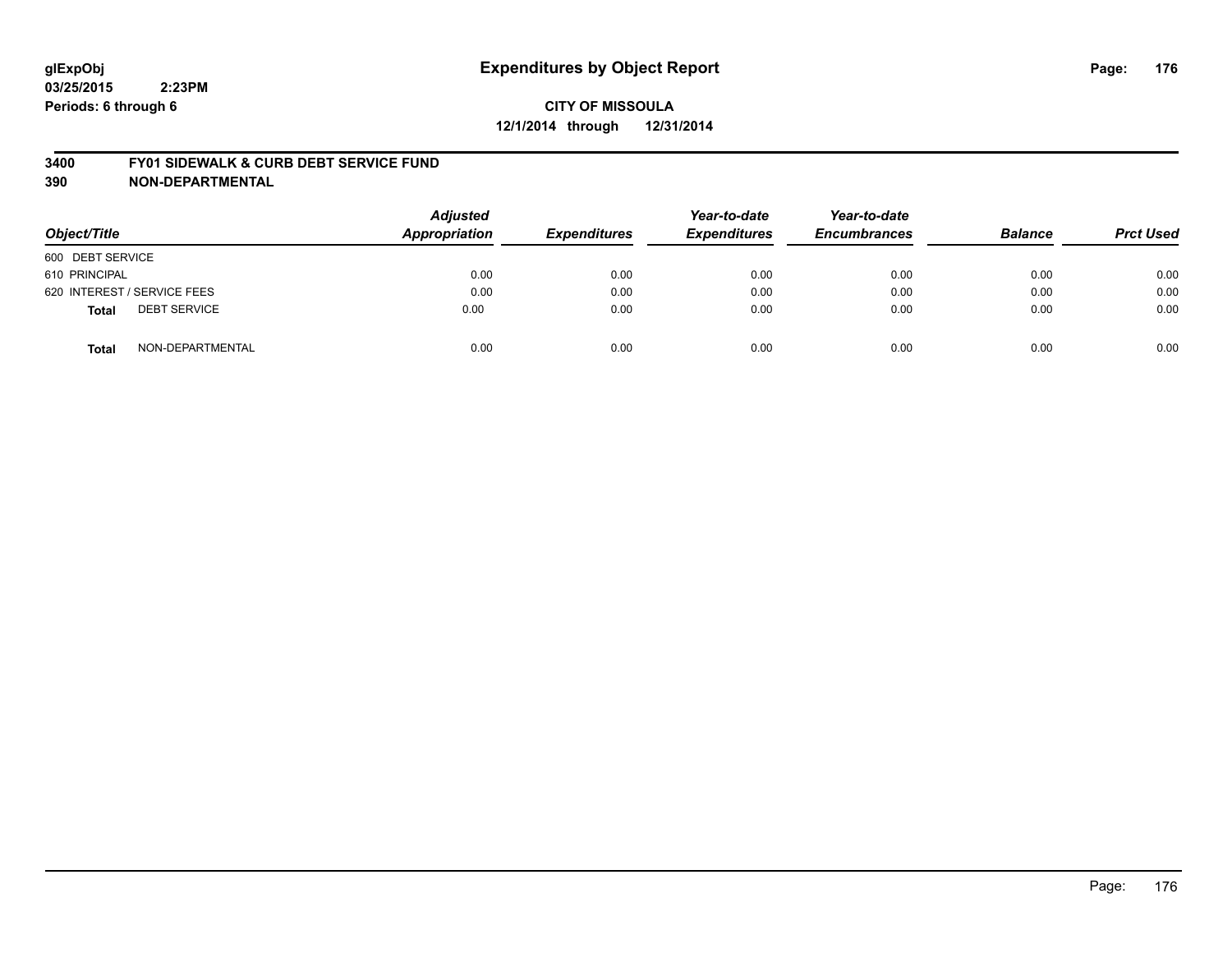## **glExpObj Expenditures by Object Report Page: 177**

**03/25/2015 2:23PM Periods: 6 through 6**

**CITY OF MISSOULA 12/1/2014 through 12/31/2014**

#### **3400 FY01 SIDEWALK & CURB DEBT SERVICE FUND**

| Object/Title     |                                   | <b>Adjusted</b><br>Appropriation | <b>Expenditures</b> | Year-to-date<br><b>Expenditures</b> | Year-to-date<br><b>Encumbrances</b> | <b>Balance</b> | <b>Prct Used</b> |
|------------------|-----------------------------------|----------------------------------|---------------------|-------------------------------------|-------------------------------------|----------------|------------------|
| 600 DEBT SERVICE |                                   |                                  |                     |                                     |                                     |                |                  |
| 610 PRINCIPAL    |                                   | 0.00                             | 0.00                | 0.00                                | 0.00                                | 0.00           | 0.00             |
|                  | 620 INTEREST / SERVICE FEES       | 0.00                             | 0.00                | 0.00                                | 0.00                                | 0.00           | 0.00             |
| <b>Total</b>     | <b>DEBT SERVICE</b>               | 0.00                             | 0.00                | 0.00                                | 0.00                                | 0.00           | 0.00             |
| <b>Total</b>     | FY01 SIDEWALK & CURB DEBT SERVICE | 0.00                             | 0.00                | 0.00                                | 0.00                                | 0.00           | 0.00             |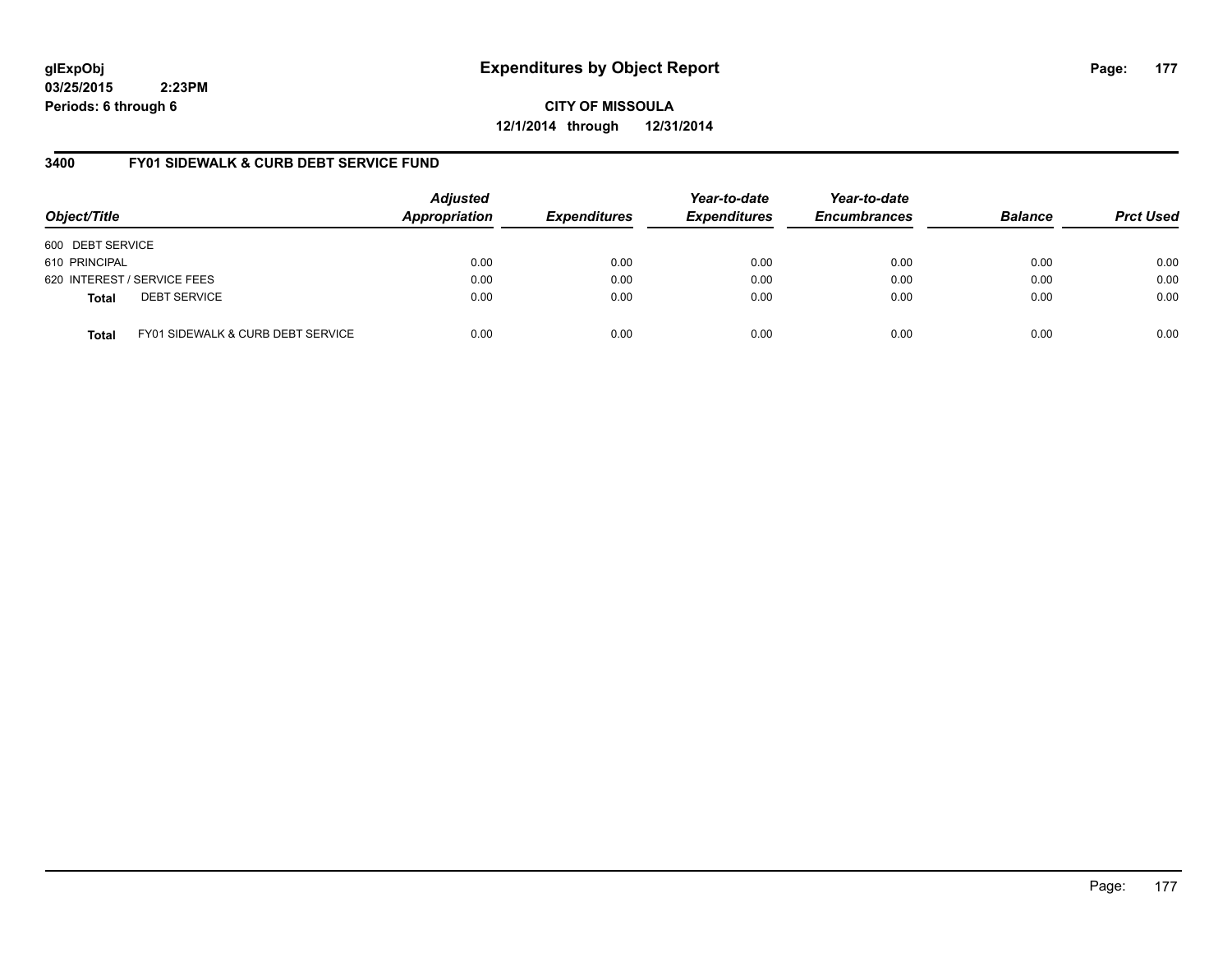## **CITY OF MISSOULA 12/1/2014 through 12/31/2014**

#### **3410 FY02 SIDEWALK & CURB DEBT SERVICE FUND**

| Object/Title                        | <b>Adjusted</b><br><b>Appropriation</b> | <b>Expenditures</b> | Year-to-date<br><b>Expenditures</b> | Year-to-date<br><b>Encumbrances</b> | <b>Balance</b> | <b>Prct Used</b> |
|-------------------------------------|-----------------------------------------|---------------------|-------------------------------------|-------------------------------------|----------------|------------------|
| 600 DEBT SERVICE                    |                                         |                     |                                     |                                     |                |                  |
| 610 PRINCIPAL                       | 0.00                                    | 0.00                | 0.00                                | 0.00                                | 0.00           | 0.00             |
| 620 INTEREST / SERVICE FEES         | 0.00                                    | 0.00                | 350.00                              | 0.00                                | $-350.00$      | 0.00             |
| <b>DEBT SERVICE</b><br><b>Total</b> | 0.00                                    | 0.00                | 350.00                              | 0.00                                | $-350.00$      | 0.00             |
| NON-DEPARTMENTAL<br><b>Total</b>    | 0.00                                    | 0.00                | 350.00                              | 0.00                                | $-350.00$      | 0.00             |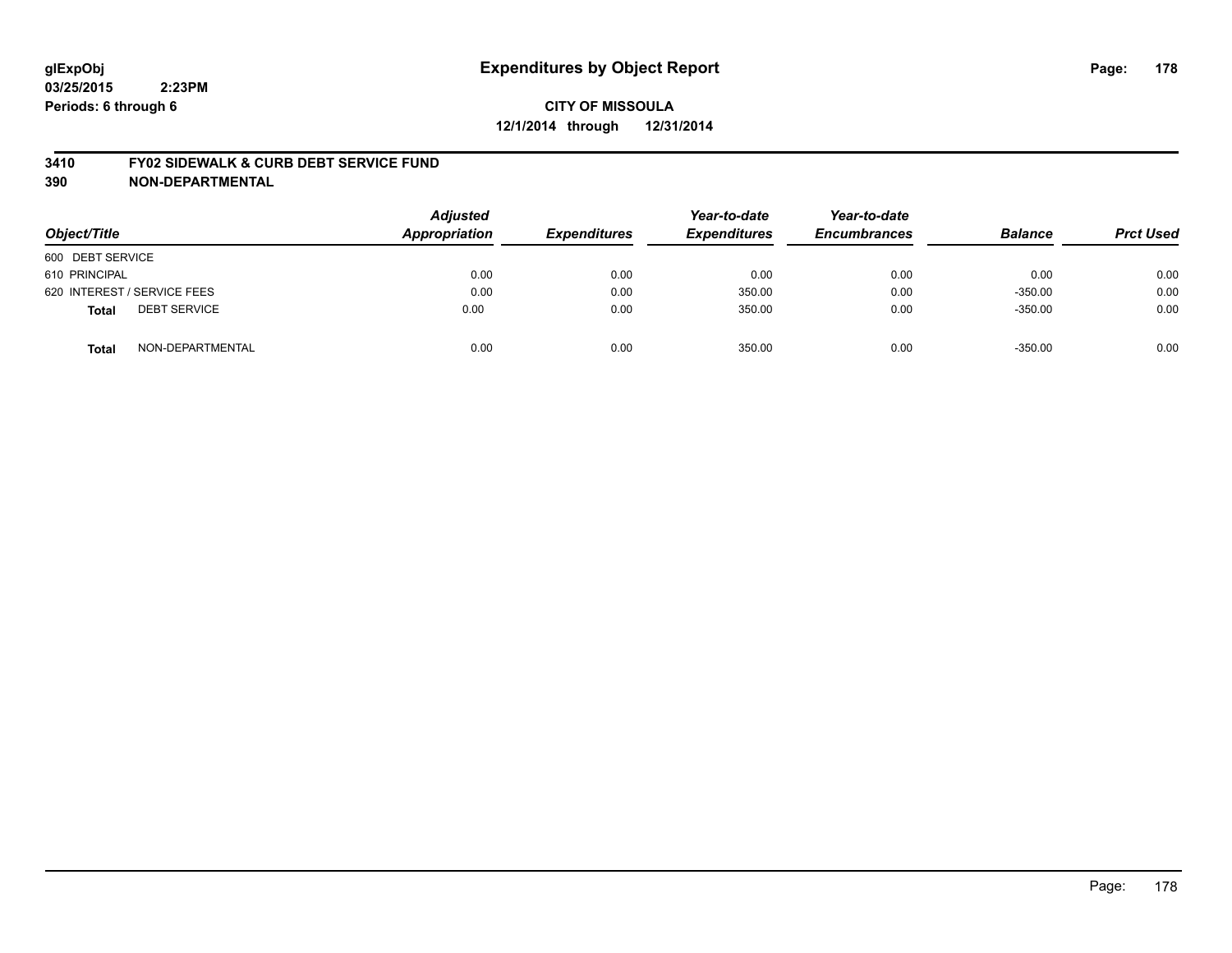## **glExpObj Expenditures by Object Report Page: 179**

**03/25/2015 2:23PM Periods: 6 through 6**

**CITY OF MISSOULA 12/1/2014 through 12/31/2014**

#### **3410 FY02 SIDEWALK & CURB DEBT SERVICE FUND**

| Object/Title     |                                              | <b>Adjusted</b><br>Appropriation | <b>Expenditures</b> | Year-to-date<br><b>Expenditures</b> | Year-to-date<br><b>Encumbrances</b> | <b>Balance</b> | <b>Prct Used</b> |
|------------------|----------------------------------------------|----------------------------------|---------------------|-------------------------------------|-------------------------------------|----------------|------------------|
| 600 DEBT SERVICE |                                              |                                  |                     |                                     |                                     |                |                  |
| 610 PRINCIPAL    |                                              | 0.00                             | 0.00                | 0.00                                | 0.00                                | 0.00           | 0.00             |
|                  | 620 INTEREST / SERVICE FEES                  | 0.00                             | 0.00                | 350.00                              | 0.00                                | $-350.00$      | 0.00             |
| <b>Total</b>     | <b>DEBT SERVICE</b>                          | 0.00                             | 0.00                | 350.00                              | 0.00                                | $-350.00$      | 0.00             |
| Total            | <b>FY02 SIDEWALK &amp; CURB DEBT SERVICE</b> | 0.00                             | 0.00                | 350.00                              | 0.00                                | $-350.00$      | 0.00             |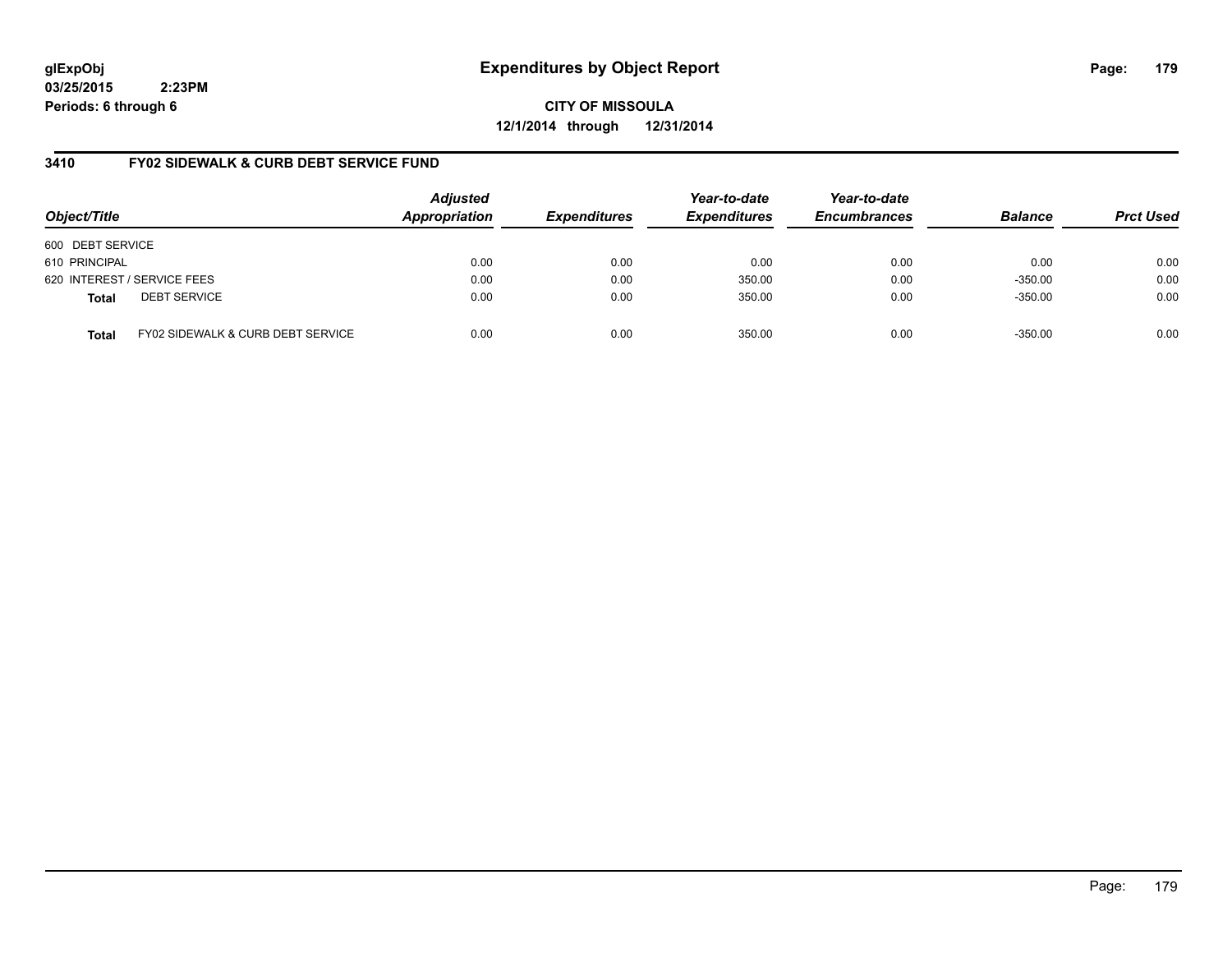#### **3420 FY03 SIDEWALK & CURB DEBT SERVICE**

|                             |                      | <b>Adjusted</b> |                     | Year-to-date        | Year-to-date        |                |                  |
|-----------------------------|----------------------|-----------------|---------------------|---------------------|---------------------|----------------|------------------|
| Object/Title                |                      | Appropriation   | <b>Expenditures</b> | <b>Expenditures</b> | <b>Encumbrances</b> | <b>Balance</b> | <b>Prct Used</b> |
| 500 FIXED CHARGES           |                      |                 |                     |                     |                     |                |                  |
| 550 MERCHANT SERVICE FEES   |                      | 0.00            | 0.00                | 0.00                | 0.00                | 0.00           | 0.00             |
| <b>Total</b>                | <b>FIXED CHARGES</b> | 0.00            | 0.00                | 0.00                | 0.00                | 0.00           | 0.00             |
| 600 DEBT SERVICE            |                      |                 |                     |                     |                     |                |                  |
| 610 PRINCIPAL               |                      | 25,000.00       | 0.00                | 0.00                | 0.00                | 25,000.00      | 0.00             |
| 620 INTEREST / SERVICE FEES |                      | 1.300.00        | 475.00              | 825.00              | 0.00                | 475.00         | 63.46            |
| <b>Total</b>                | <b>DEBT SERVICE</b>  | 26.300.00       | 475.00              | 825.00              | 0.00                | 25.475.00      | 3.14             |
| <b>Total</b>                | NON-DEPARTMENTAL     | 26.300.00       | 475.00              | 825.00              | 0.00                | 25.475.00      | 3.14             |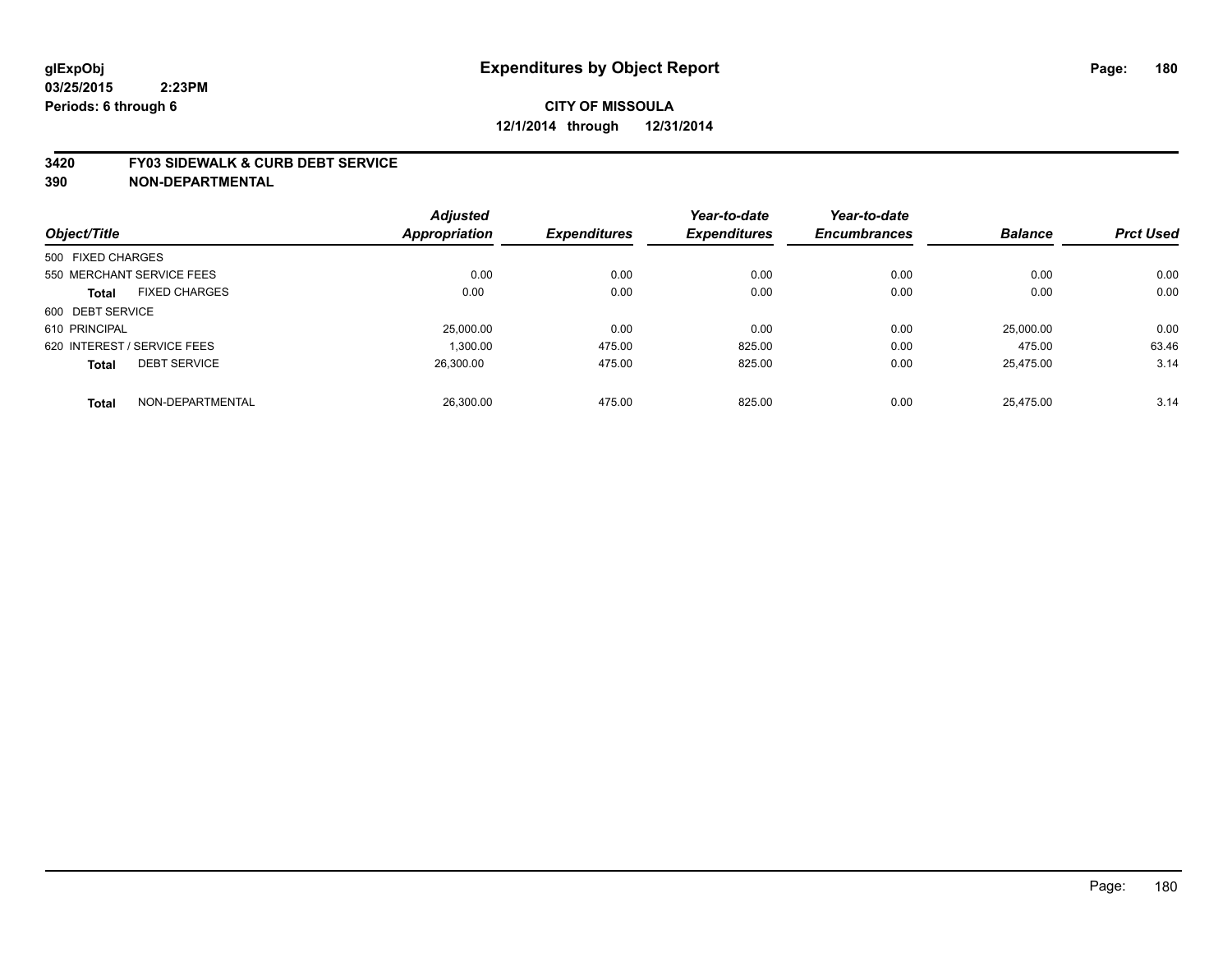# **CITY OF MISSOULA 12/1/2014 through 12/31/2014**

# **3420 FY03 SIDEWALK & CURB DEBT SERVICE**

| Object/Title      |                                              | <b>Adjusted</b><br>Appropriation | <b>Expenditures</b> | Year-to-date<br><b>Expenditures</b> | Year-to-date<br><b>Encumbrances</b> | <b>Balance</b> | <b>Prct Used</b> |
|-------------------|----------------------------------------------|----------------------------------|---------------------|-------------------------------------|-------------------------------------|----------------|------------------|
| 500 FIXED CHARGES |                                              |                                  |                     |                                     |                                     |                |                  |
|                   | 550 MERCHANT SERVICE FEES                    | 0.00                             | 0.00                | 0.00                                | 0.00                                | 0.00           | 0.00             |
| <b>Total</b>      | <b>FIXED CHARGES</b>                         | 0.00                             | 0.00                | 0.00                                | 0.00                                | 0.00           | 0.00             |
| 600 DEBT SERVICE  |                                              |                                  |                     |                                     |                                     |                |                  |
| 610 PRINCIPAL     |                                              | 25.000.00                        | 0.00                | 0.00                                | 0.00                                | 25,000.00      | 0.00             |
|                   | 620 INTEREST / SERVICE FEES                  | 1.300.00                         | 475.00              | 825.00                              | 0.00                                | 475.00         | 63.46            |
| <b>Total</b>      | <b>DEBT SERVICE</b>                          | 26.300.00                        | 475.00              | 825.00                              | 0.00                                | 25.475.00      | 3.14             |
| <b>Total</b>      | <b>FY03 SIDEWALK &amp; CURB DEBT SERVICE</b> | 26,300.00                        | 475.00              | 825.00                              | 0.00                                | 25.475.00      | 3.14             |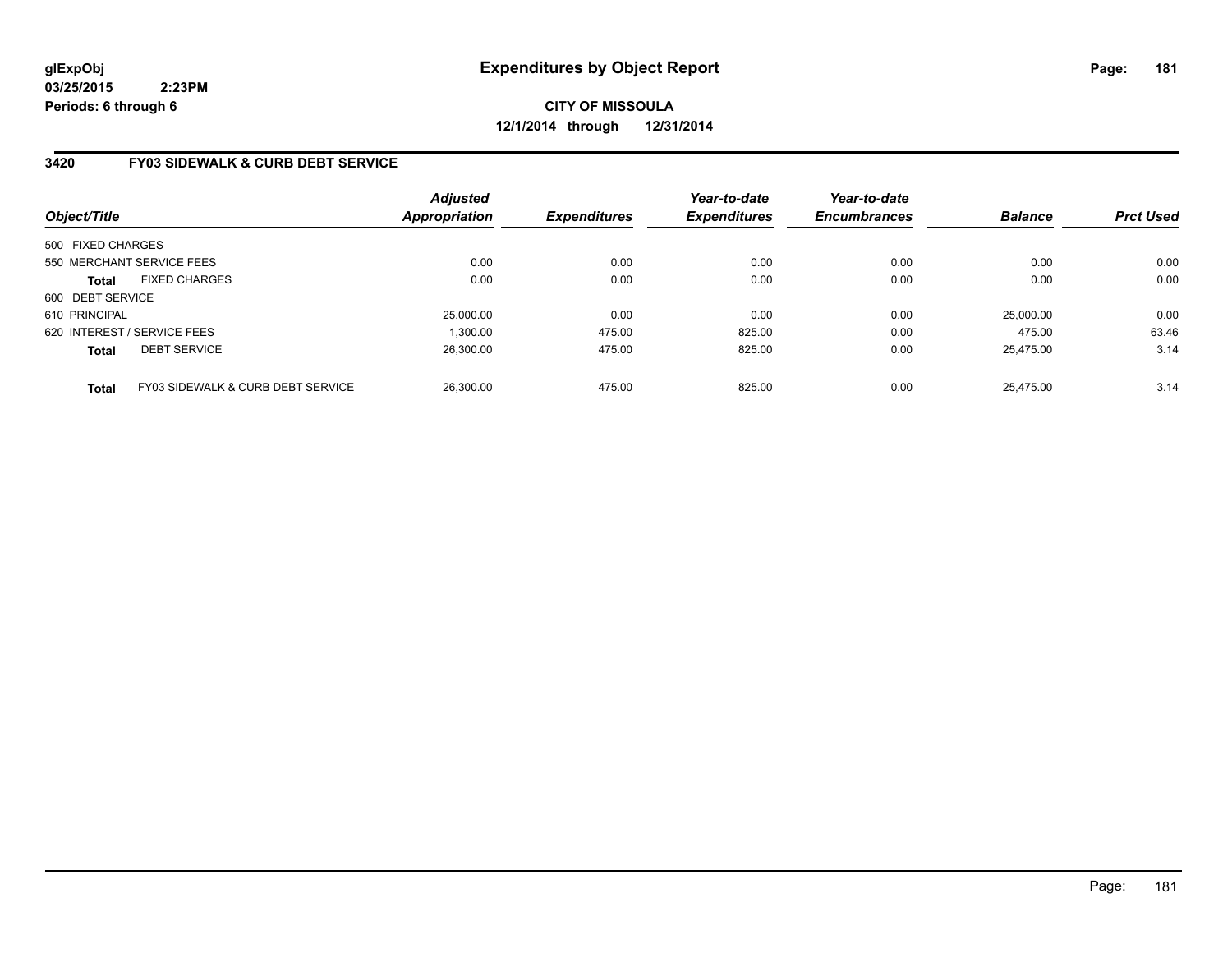#### **3430 FY04 SIDEWALK CURB DEBT SERVICE**

| Object/Title                        | <b>Adjusted</b><br>Appropriation | <b>Expenditures</b> | Year-to-date<br><b>Expenditures</b> | Year-to-date<br><b>Encumbrances</b> | <b>Balance</b> | <b>Prct Used</b> |
|-------------------------------------|----------------------------------|---------------------|-------------------------------------|-------------------------------------|----------------|------------------|
| 600 DEBT SERVICE                    |                                  |                     |                                     |                                     |                |                  |
| 610 PRINCIPAL                       | 10,000.00                        | 0.00                | 0.00                                | 0.00                                | 10,000.00      | 0.00             |
| 620 INTEREST / SERVICE FEES         | 1.295.00                         | 472.50              | 822.50                              | 0.00                                | 472.50         | 63.51            |
| <b>DEBT SERVICE</b><br><b>Total</b> | 11,295.00                        | 472.50              | 822.50                              | 0.00                                | 10,472.50      | 7.28             |
| NON-DEPARTMENTAL<br><b>Total</b>    | 11,295.00                        | 472.50              | 822.50                              | 0.00                                | 10.472.50      | 7.28             |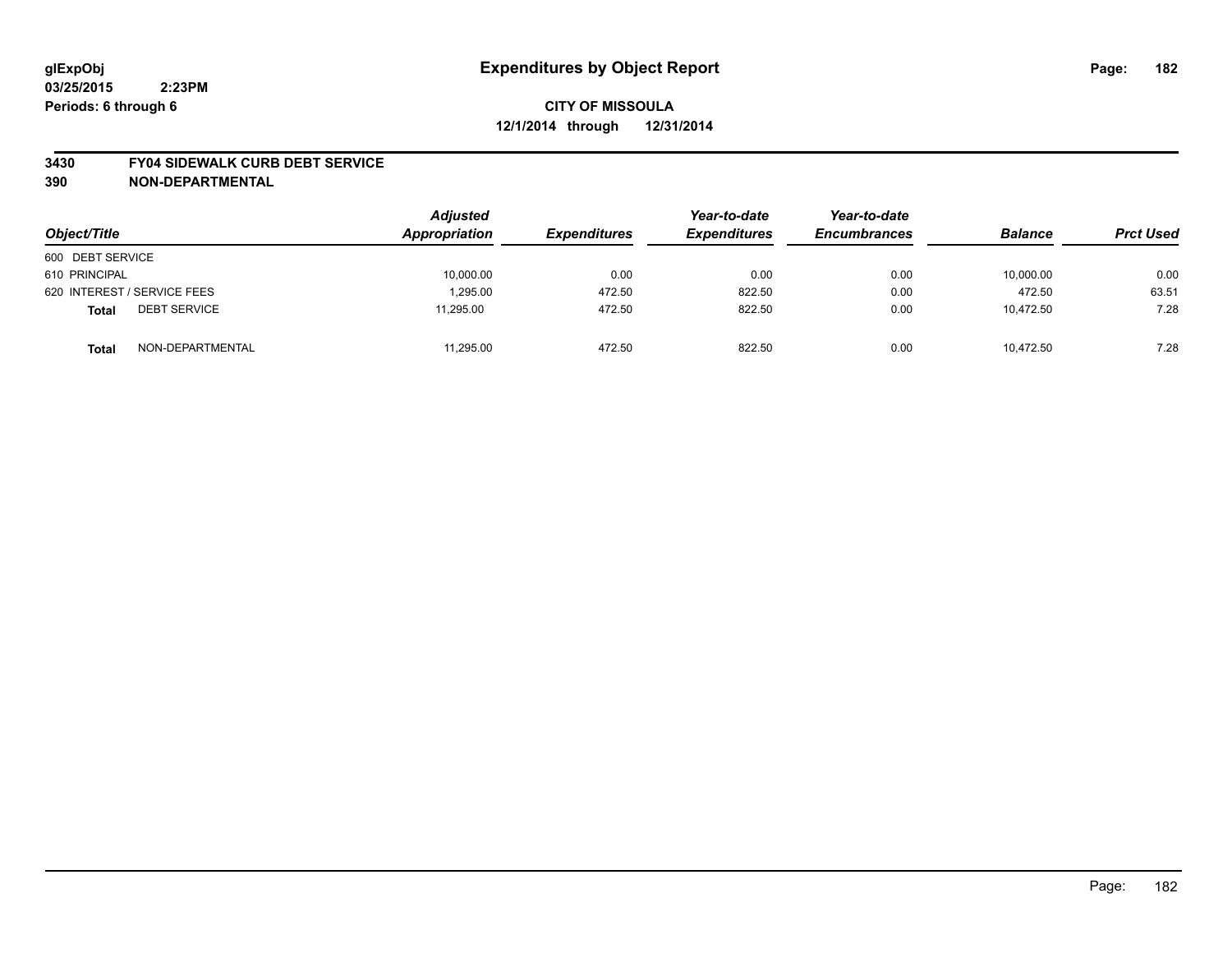**CITY OF MISSOULA 12/1/2014 through 12/31/2014**

## **3430 FY04 SIDEWALK CURB DEBT SERVICE**

| Object/Title     |                                        | <b>Adjusted</b><br>Appropriation | <b>Expenditures</b> | Year-to-date<br><b>Expenditures</b> | Year-to-date<br><b>Encumbrances</b> | <b>Balance</b> | <b>Prct Used</b> |
|------------------|----------------------------------------|----------------------------------|---------------------|-------------------------------------|-------------------------------------|----------------|------------------|
| 600 DEBT SERVICE |                                        |                                  |                     |                                     |                                     |                |                  |
| 610 PRINCIPAL    |                                        | 10,000.00                        | 0.00                | 0.00                                | 0.00                                | 10.000.00      | 0.00             |
|                  | 620 INTEREST / SERVICE FEES            | 1,295.00                         | 472.50              | 822.50                              | 0.00                                | 472.50         | 63.51            |
| <b>Total</b>     | <b>DEBT SERVICE</b>                    | 11.295.00                        | 472.50              | 822.50                              | 0.00                                | 10.472.50      | 7.28             |
| <b>Total</b>     | <b>FY04 SIDEWALK CURB DEBT SERVICE</b> | 11.295.00                        | 472.50              | 822.50                              | 0.00                                | 10.472.50      | 7.28             |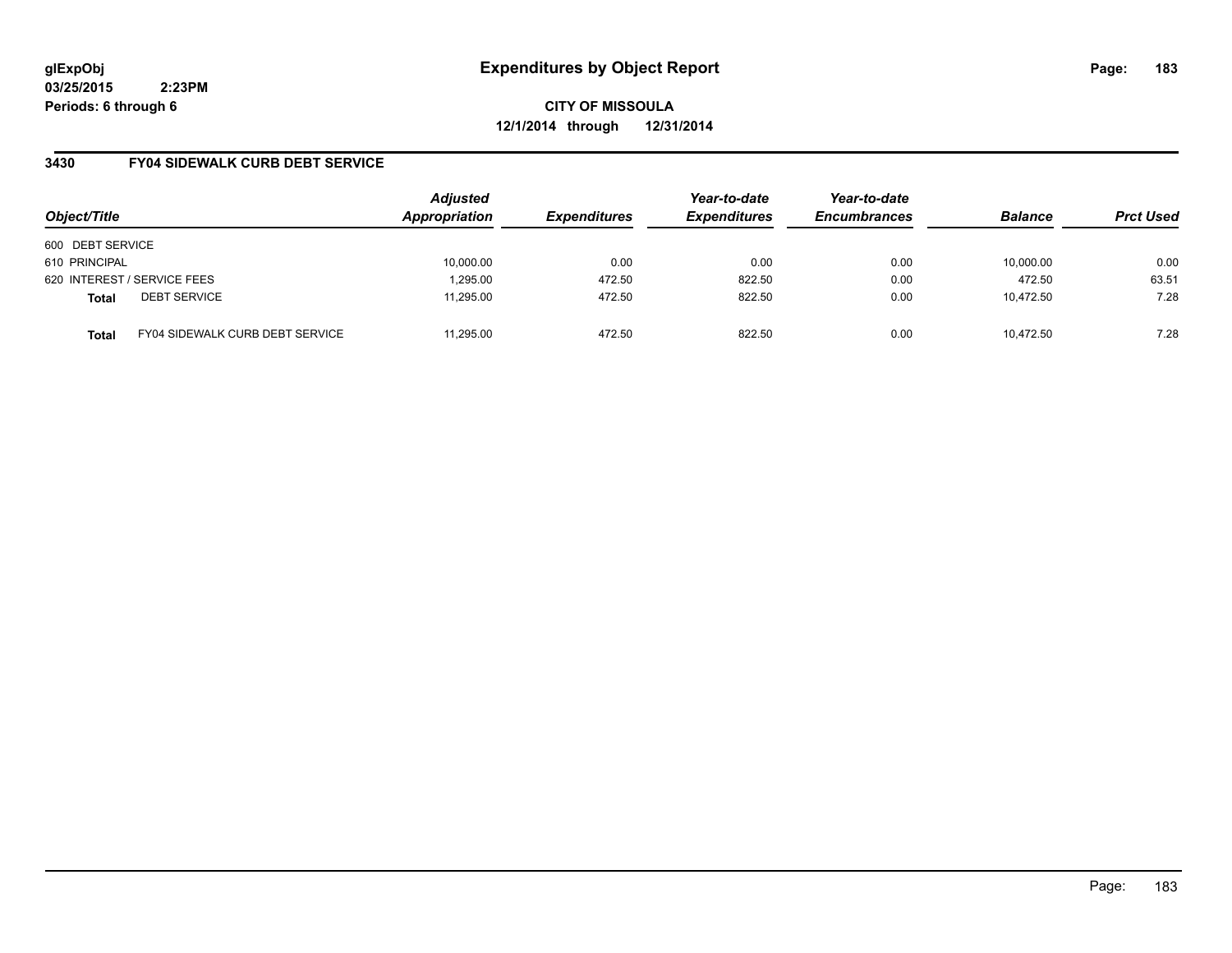**3440 FY 05 SIDEWALK AND CURB**

| Object/Title                        | <b>Adjusted</b><br>Appropriation | <b>Expenditures</b> | Year-to-date<br><b>Expenditures</b> | Year-to-date<br><b>Encumbrances</b> | <b>Balance</b> | <b>Prct Used</b> |
|-------------------------------------|----------------------------------|---------------------|-------------------------------------|-------------------------------------|----------------|------------------|
| 600 DEBT SERVICE                    |                                  |                     |                                     |                                     |                |                  |
| 610 PRINCIPAL                       | 35,000.00                        | 0.00                | 0.00                                | 0.00                                | 35,000.00      | 0.00             |
| 620 INTEREST / SERVICE FEES         | 5,163.00                         | 2,406.25            | 2.756.25                            | 0.00                                | 2.406.75       | 53.38            |
| <b>DEBT SERVICE</b><br><b>Total</b> | 40,163.00                        | 2,406.25            | 2,756.25                            | 0.00                                | 37,406.75      | 6.86             |
| NON-DEPARTMENTAL<br><b>Total</b>    | 40,163.00                        | 2,406.25            | 2.756.25                            | 0.00                                | 37,406.75      | 6.86             |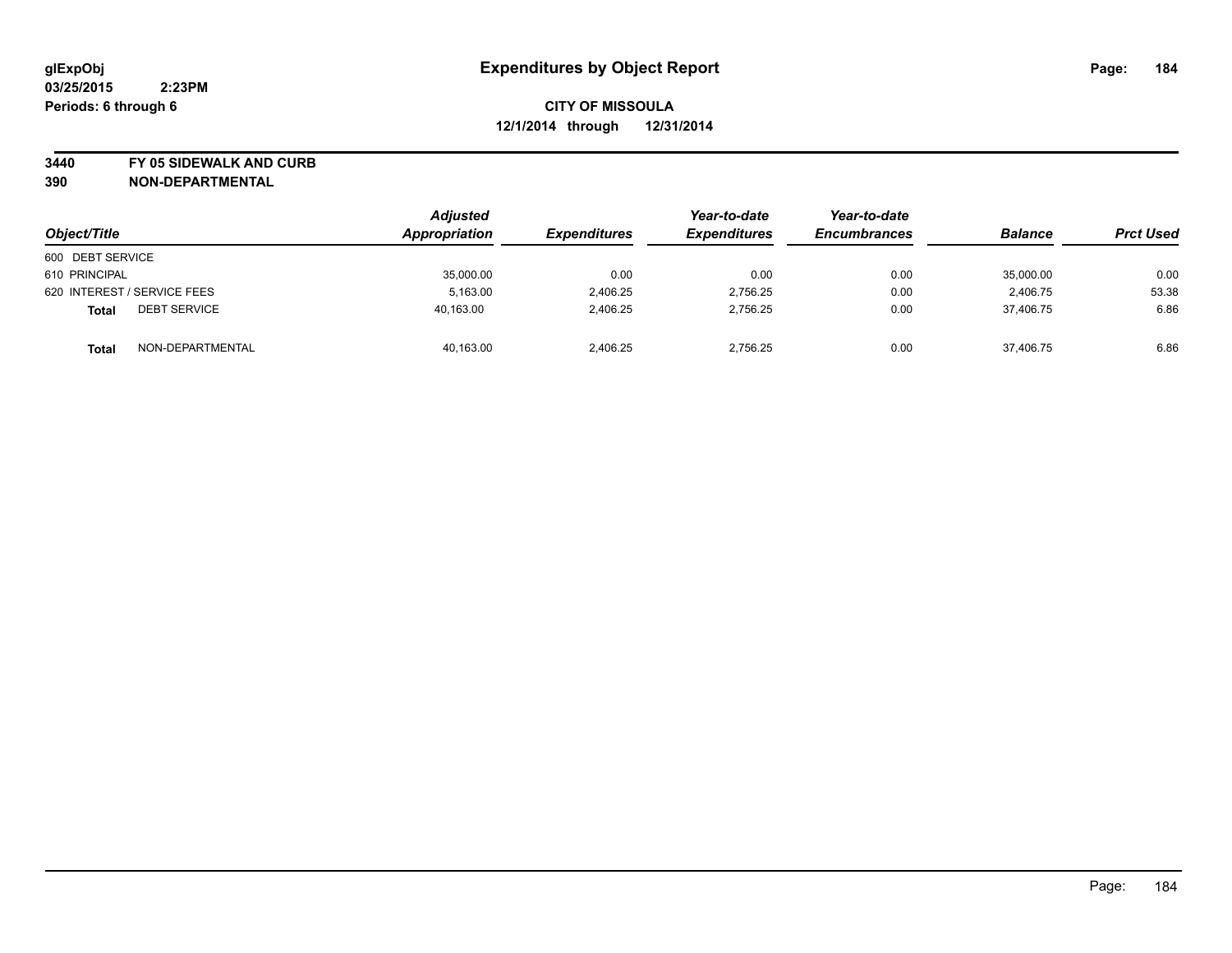**CITY OF MISSOULA 12/1/2014 through 12/31/2014**

#### **3440 FY 05 SIDEWALK AND CURB**

|                                         | <b>Adjusted</b> |                     | Year-to-date        | Year-to-date        |                |                  |
|-----------------------------------------|-----------------|---------------------|---------------------|---------------------|----------------|------------------|
| Object/Title                            | Appropriation   | <b>Expenditures</b> | <b>Expenditures</b> | <b>Encumbrances</b> | <b>Balance</b> | <b>Prct Used</b> |
| 600 DEBT SERVICE                        |                 |                     |                     |                     |                |                  |
| 610 PRINCIPAL                           | 35,000.00       | 0.00                | 0.00                | 0.00                | 35,000.00      | 0.00             |
| 620 INTEREST / SERVICE FEES             | 5,163.00        | 2,406.25            | 2,756.25            | 0.00                | 2,406.75       | 53.38            |
| <b>DEBT SERVICE</b><br><b>Total</b>     | 40,163.00       | 2,406.25            | 2.756.25            | 0.00                | 37.406.75      | 6.86             |
| FY 05 SIDEWALK AND CURB<br><b>Total</b> | 40,163.00       | 2.406.25            | 2.756.25            | 0.00                | 37.406.75      | 6.86             |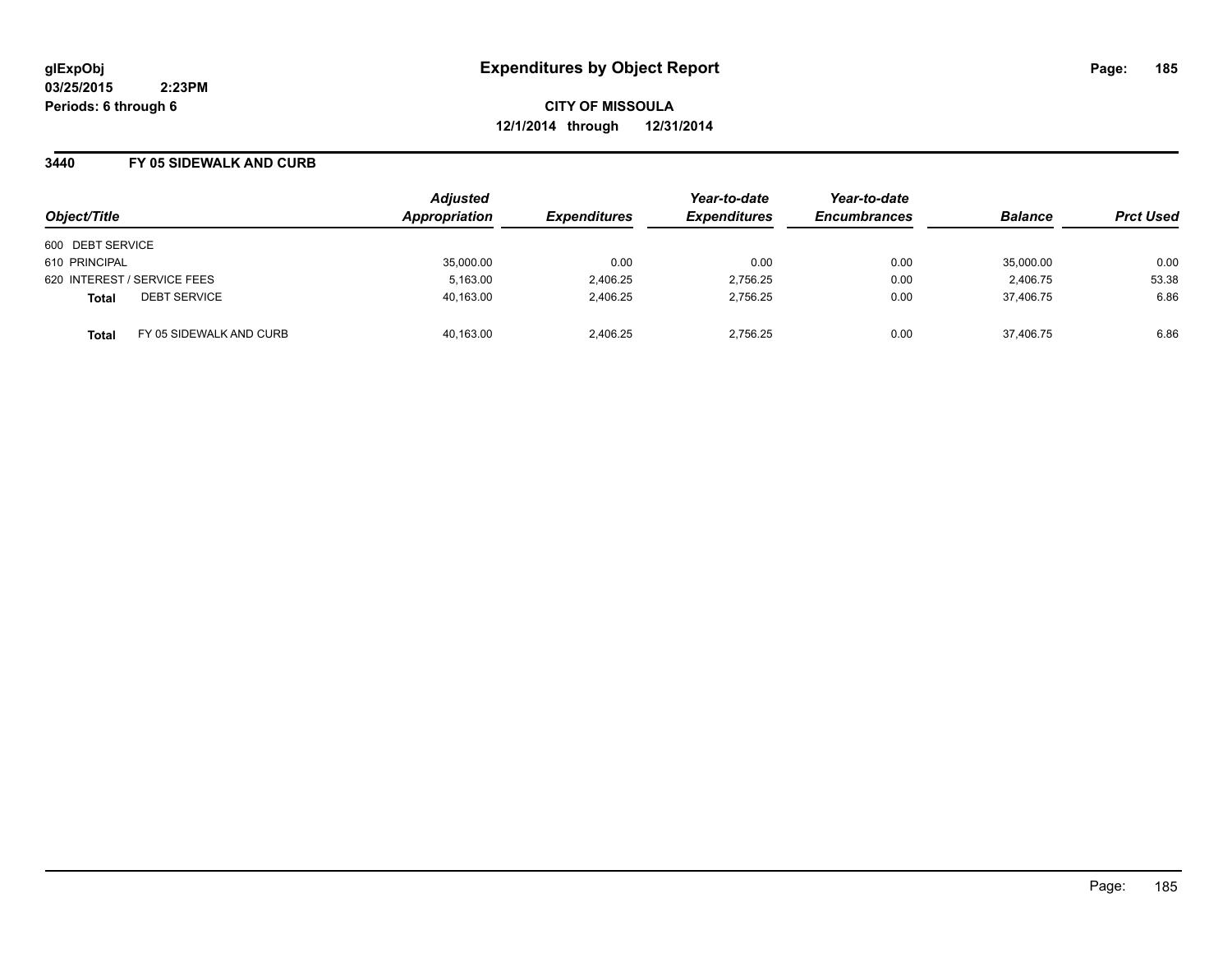**3450 FY 06 SIDEWALK AND CURB**

| Object/Title                        | <b>Adjusted</b><br>Appropriation | <b>Expenditures</b> | Year-to-date<br><b>Expenditures</b> | Year-to-date<br><b>Encumbrances</b> | <b>Balance</b> | <b>Prct Used</b> |
|-------------------------------------|----------------------------------|---------------------|-------------------------------------|-------------------------------------|----------------|------------------|
| 600 DEBT SERVICE                    |                                  |                     |                                     |                                     |                |                  |
| 610 PRINCIPAL                       | 25,000.00                        | 0.00                | 0.00                                | 0.00                                | 25,000.00      | 0.00             |
| 620 INTEREST / SERVICE FEES         | 4,569.00                         | 2,109.38            | 2,109.38                            | 0.00                                | 2.459.62       | 46.17            |
| <b>DEBT SERVICE</b><br><b>Total</b> | 29,569.00                        | 2,109.38            | 2,109.38                            | 0.00                                | 27,459.62      | 7.13             |
| NON-DEPARTMENTAL<br><b>Total</b>    | 29,569.00                        | 2,109.38            | 2,109.38                            | 0.00                                | 27,459.62      | 7.13             |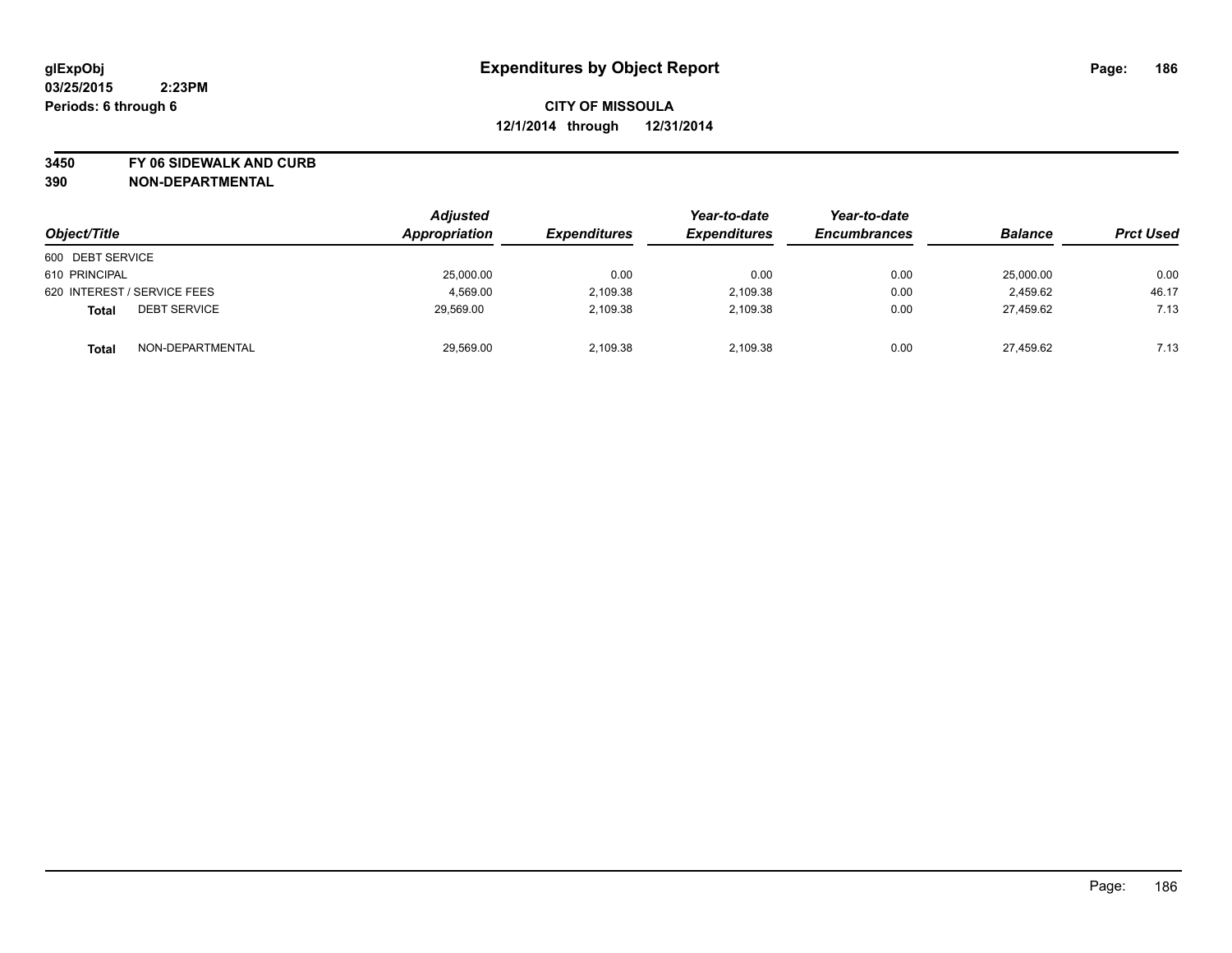**CITY OF MISSOULA 12/1/2014 through 12/31/2014**

#### **3450 FY 06 SIDEWALK AND CURB**

| Object/Title                            | <b>Adjusted</b><br><b>Appropriation</b> | <b>Expenditures</b> | Year-to-date<br><b>Expenditures</b> | Year-to-date<br><b>Encumbrances</b> | <b>Balance</b> | <b>Prct Used</b> |
|-----------------------------------------|-----------------------------------------|---------------------|-------------------------------------|-------------------------------------|----------------|------------------|
| 600 DEBT SERVICE                        |                                         |                     |                                     |                                     |                |                  |
| 610 PRINCIPAL                           | 25,000.00                               | 0.00                | 0.00                                | 0.00                                | 25,000.00      | 0.00             |
| 620 INTEREST / SERVICE FEES             | 4,569.00                                | 2,109.38            | 2,109.38                            | 0.00                                | 2,459.62       | 46.17            |
| <b>DEBT SERVICE</b><br><b>Total</b>     | 29,569.00                               | 2,109.38            | 2.109.38                            | 0.00                                | 27.459.62      | 7.13             |
| FY 06 SIDEWALK AND CURB<br><b>Total</b> | 29,569.00                               | 2.109.38            | 2.109.38                            | 0.00                                | 27,459.62      | 7.13             |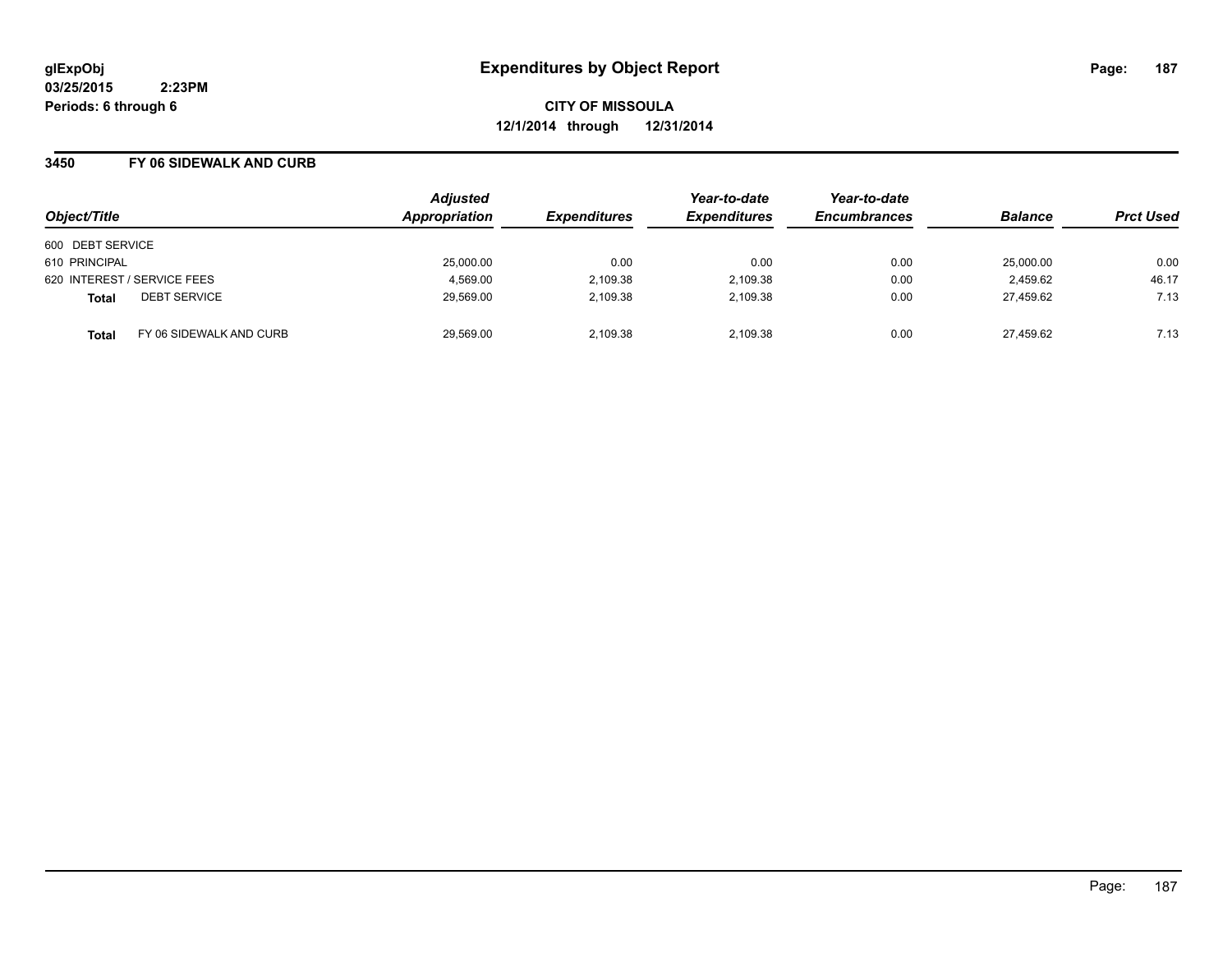#### **3460 FY07 SIDEWALK AND CURB DEBT**

| Object/Title                        | <b>Adjusted</b><br>Appropriation | <b>Expenditures</b> | Year-to-date<br><b>Expenditures</b> | Year-to-date<br><b>Encumbrances</b> | <b>Balance</b> | <b>Prct Used</b> |
|-------------------------------------|----------------------------------|---------------------|-------------------------------------|-------------------------------------|----------------|------------------|
| 600 DEBT SERVICE                    |                                  |                     |                                     |                                     |                |                  |
| 610 PRINCIPAL                       | 75,000.00                        | 0.00                | 0.00                                | 0.00                                | 75,000.00      | 0.00             |
| 620 INTEREST / SERVICE FEES         | 17,110.00                        | 8,380.00            | 8,730.00                            | 0.00                                | 8,380.00       | 51.02            |
| <b>DEBT SERVICE</b><br><b>Total</b> | 92.110.00                        | 8.380.00            | 8.730.00                            | 0.00                                | 83,380.00      | 9.48             |
| NON-DEPARTMENTAL<br><b>Total</b>    | 92,110.00                        | 8.380.00            | 8,730.00                            | 0.00                                | 83,380.00      | 9.48             |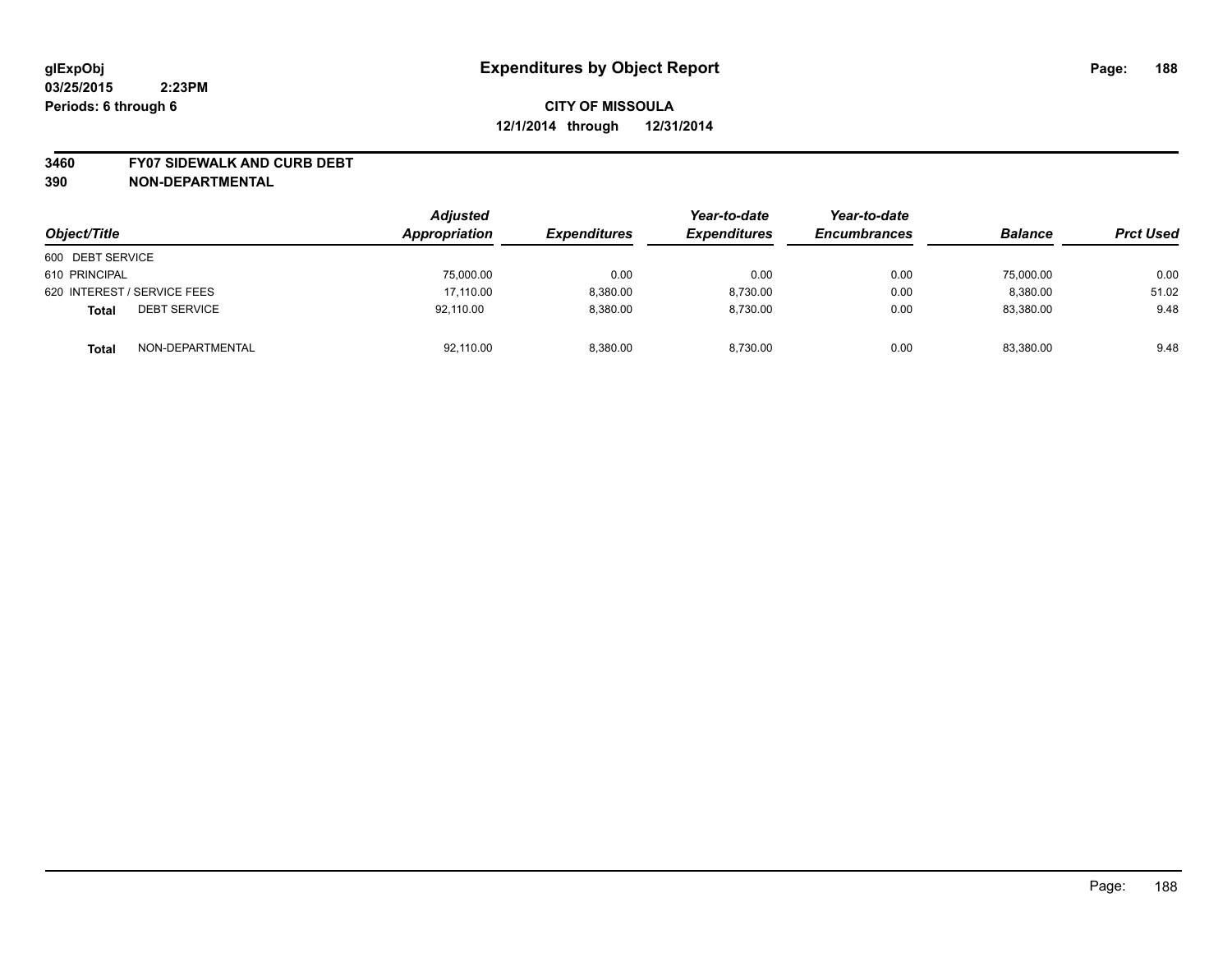**CITY OF MISSOULA 12/1/2014 through 12/31/2014**

## **3460 FY07 SIDEWALK AND CURB DEBT**

| Object/Title                        |                                    | <b>Adjusted</b><br>Appropriation | <b>Expenditures</b> | Year-to-date<br><b>Expenditures</b> | Year-to-date<br><b>Encumbrances</b> | <b>Balance</b> | <b>Prct Used</b> |
|-------------------------------------|------------------------------------|----------------------------------|---------------------|-------------------------------------|-------------------------------------|----------------|------------------|
| 600 DEBT SERVICE                    |                                    |                                  |                     |                                     |                                     |                |                  |
| 610 PRINCIPAL                       |                                    | 75,000.00                        | 0.00                | 0.00                                | 0.00                                | 75,000.00      | 0.00             |
| 620 INTEREST / SERVICE FEES         |                                    | 17,110.00                        | 8,380.00            | 8,730.00                            | 0.00                                | 8,380.00       | 51.02            |
| <b>DEBT SERVICE</b><br><b>Total</b> |                                    | 92,110.00                        | 8.380.00            | 8.730.00                            | 0.00                                | 83,380.00      | 9.48             |
| <b>Total</b>                        | <b>FY07 SIDEWALK AND CURB DEBT</b> | 92,110.00                        | 8.380.00            | 8.730.00                            | 0.00                                | 83,380.00      | 9.48             |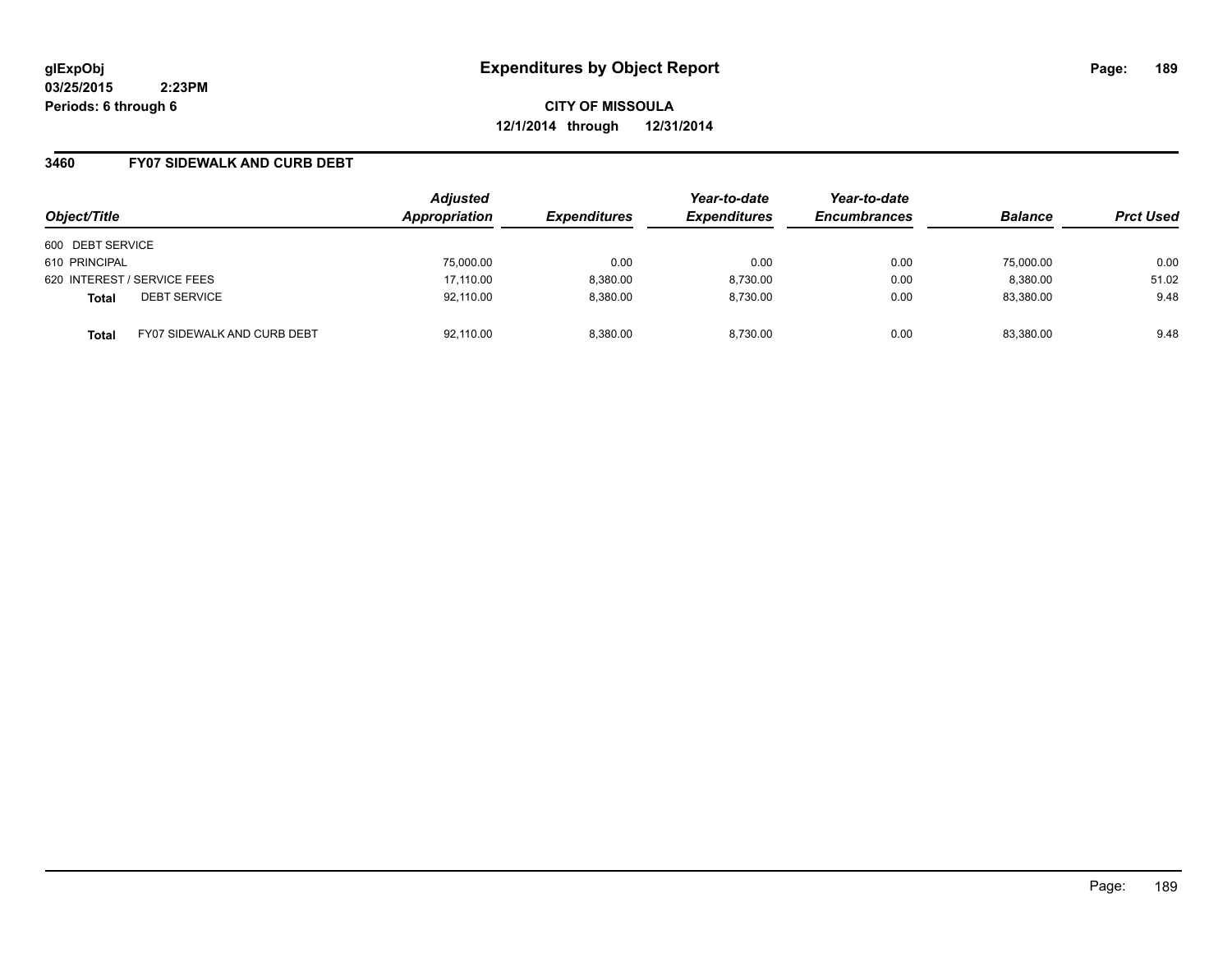#### **3461 SERIES 2008A SIDEWALK AND CURB**

**280 PUBLIC WORKS ADMIN/ENGINEERING**

| Object/Title                            | <b>Adjusted</b><br>Appropriation | <b>Expenditures</b> | Year-to-date<br><b>Expenditures</b> | Year-to-date<br><b>Encumbrances</b> | <b>Balance</b> | <b>Prct Used</b> |
|-----------------------------------------|----------------------------------|---------------------|-------------------------------------|-------------------------------------|----------------|------------------|
| 800 OTHER OBJECTS                       |                                  |                     |                                     |                                     |                |                  |
| 820 TRANSFERS TO OTHER FUNDS            | 0.00                             | 0.00                | 0.00                                | 0.00                                | 0.00           | 0.00             |
| OTHER OBJECTS<br>Total                  | 0.00                             | 0.00                | 0.00                                | 0.00                                | 0.00           | 0.00             |
| PUBLIC WORKS ADMIN/ENGINEERING<br>Total | 0.00                             | 0.00                | 0.00                                | 0.00                                | 0.00           | 0.00             |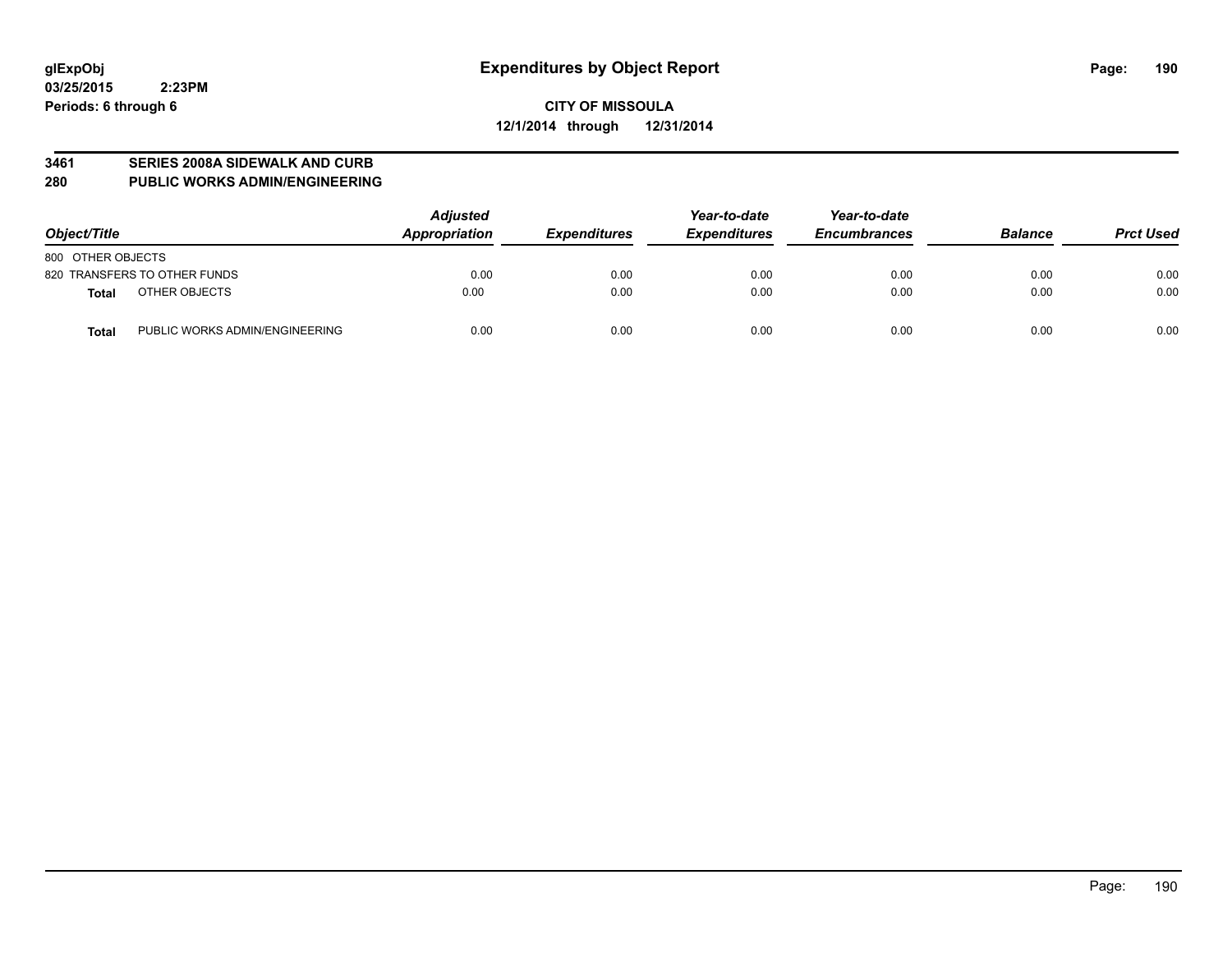#### **3461 SERIES 2008A SIDEWALK AND CURB**

|                                     | <b>Adjusted</b> |                     | Year-to-date        | Year-to-date        |                |                  |
|-------------------------------------|-----------------|---------------------|---------------------|---------------------|----------------|------------------|
| Object/Title                        | Appropriation   | <b>Expenditures</b> | <b>Expenditures</b> | <b>Encumbrances</b> | <b>Balance</b> | <b>Prct Used</b> |
| 600 DEBT SERVICE                    |                 |                     |                     |                     |                |                  |
| 610 PRINCIPAL                       | 50,000.00       | 0.00                | 0.00                | 0.00                | 50.000.00      | 0.00             |
| 620 INTEREST / SERVICE FEES         | 12.213.00       | 5.931.25            | 5,931.25            | 0.00                | 6.281.75       | 48.57            |
| <b>DEBT SERVICE</b><br><b>Total</b> | 62,213.00       | 5,931.25            | 5,931.25            | 0.00                | 56,281.75      | 9.53             |
| 800 OTHER OBJECTS                   |                 |                     |                     |                     |                |                  |
| 820 TRANSFERS TO OTHER FUNDS        | 0.00            | 0.00                | 0.00                | 0.00                | 0.00           | 0.00             |
| OTHER OBJECTS<br><b>Total</b>       | 0.00            | 0.00                | 0.00                | 0.00                | 0.00           | 0.00             |
| NON-DEPARTMENTAL<br><b>Total</b>    | 62.213.00       | 5.931.25            | 5,931.25            | 0.00                | 56.281.75      | 9.53             |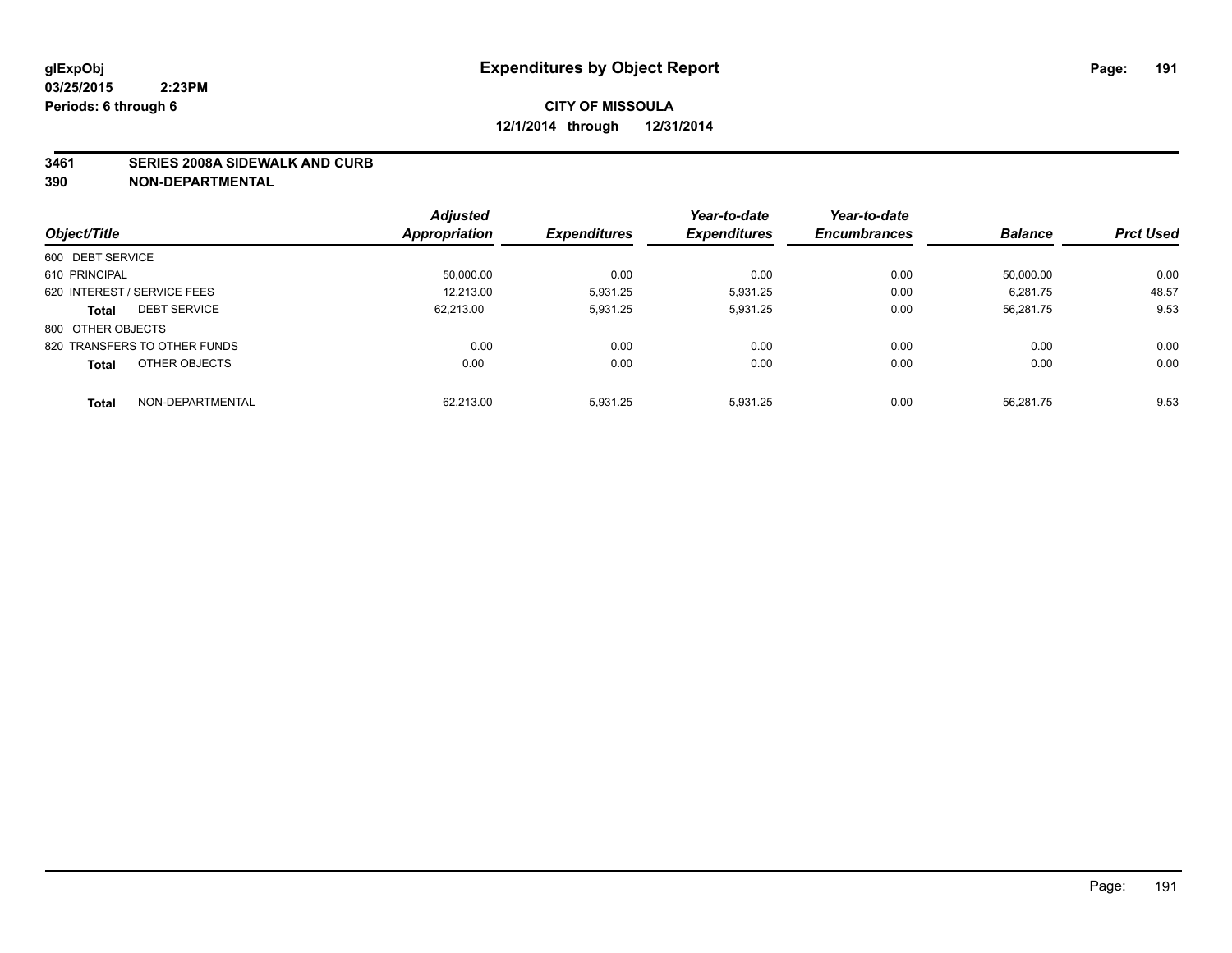**CITY OF MISSOULA 12/1/2014 through 12/31/2014**

## **3461 SERIES 2008A SIDEWALK AND CURB**

| Object/Title      |                                | <b>Adjusted</b><br>Appropriation | <b>Expenditures</b> | Year-to-date<br><b>Expenditures</b> | Year-to-date<br><b>Encumbrances</b> | <b>Balance</b> | <b>Prct Used</b> |
|-------------------|--------------------------------|----------------------------------|---------------------|-------------------------------------|-------------------------------------|----------------|------------------|
| 600 DEBT SERVICE  |                                |                                  |                     |                                     |                                     |                |                  |
| 610 PRINCIPAL     |                                | 50,000.00                        | 0.00                | 0.00                                | 0.00                                | 50.000.00      | 0.00             |
|                   | 620 INTEREST / SERVICE FEES    | 12.213.00                        | 5,931.25            | 5,931.25                            | 0.00                                | 6,281.75       | 48.57            |
| <b>Total</b>      | <b>DEBT SERVICE</b>            | 62.213.00                        | 5.931.25            | 5.931.25                            | 0.00                                | 56.281.75      | 9.53             |
| 800 OTHER OBJECTS |                                |                                  |                     |                                     |                                     |                |                  |
|                   | 820 TRANSFERS TO OTHER FUNDS   | 0.00                             | 0.00                | 0.00                                | 0.00                                | 0.00           | 0.00             |
| <b>Total</b>      | OTHER OBJECTS                  | 0.00                             | 0.00                | 0.00                                | 0.00                                | 0.00           | 0.00             |
| <b>Total</b>      | SERIES 2008A SIDEWALK AND CURB | 62.213.00                        | 5.931.25            | 5.931.25                            | 0.00                                | 56.281.75      | 9.53             |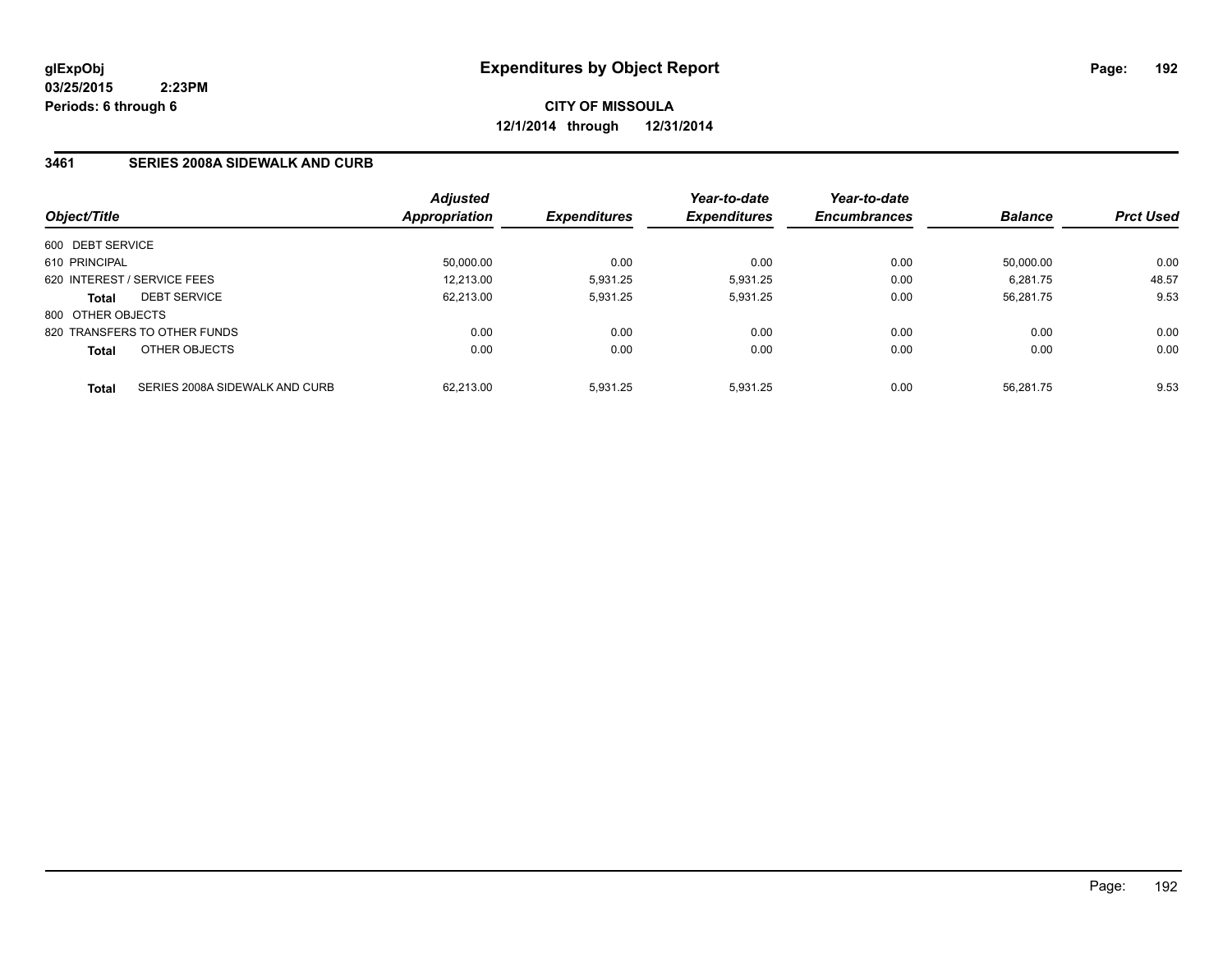#### **3462 SERIES 2009 SIDEWALK AND CURB**

|                                     | <b>Adjusted</b>      |                     | Year-to-date        | Year-to-date        |                |                  |
|-------------------------------------|----------------------|---------------------|---------------------|---------------------|----------------|------------------|
| Object/Title                        | <b>Appropriation</b> | <b>Expenditures</b> | <b>Expenditures</b> | <b>Encumbrances</b> | <b>Balance</b> | <b>Prct Used</b> |
| 600 DEBT SERVICE                    |                      |                     |                     |                     |                |                  |
| 610 PRINCIPAL                       | 50.000.00            | 0.00                | 0.00                | 0.00                | 50.000.00      | 0.00             |
| 620 INTEREST / SERVICE FEES         | 17.143.00            | 8.746.25            | 9.046.25            | 0.00                | 8.096.75       | 52.77            |
| <b>DEBT SERVICE</b><br><b>Total</b> | 67.143.00            | 8,746.25            | 9,046.25            | 0.00                | 58,096.75      | 13.47            |
| 800 OTHER OBJECTS                   |                      |                     |                     |                     |                |                  |
| 820 TRANSFERS TO OTHER FUNDS        | 0.00                 | 0.00                | 0.00                | 0.00                | 0.00           | 0.00             |
| OTHER OBJECTS<br><b>Total</b>       | 0.00                 | 0.00                | 0.00                | 0.00                | 0.00           | 0.00             |
| NON-DEPARTMENTAL<br><b>Total</b>    | 67.143.00            | 8.746.25            | 9.046.25            | 0.00                | 58.096.75      | 13.47            |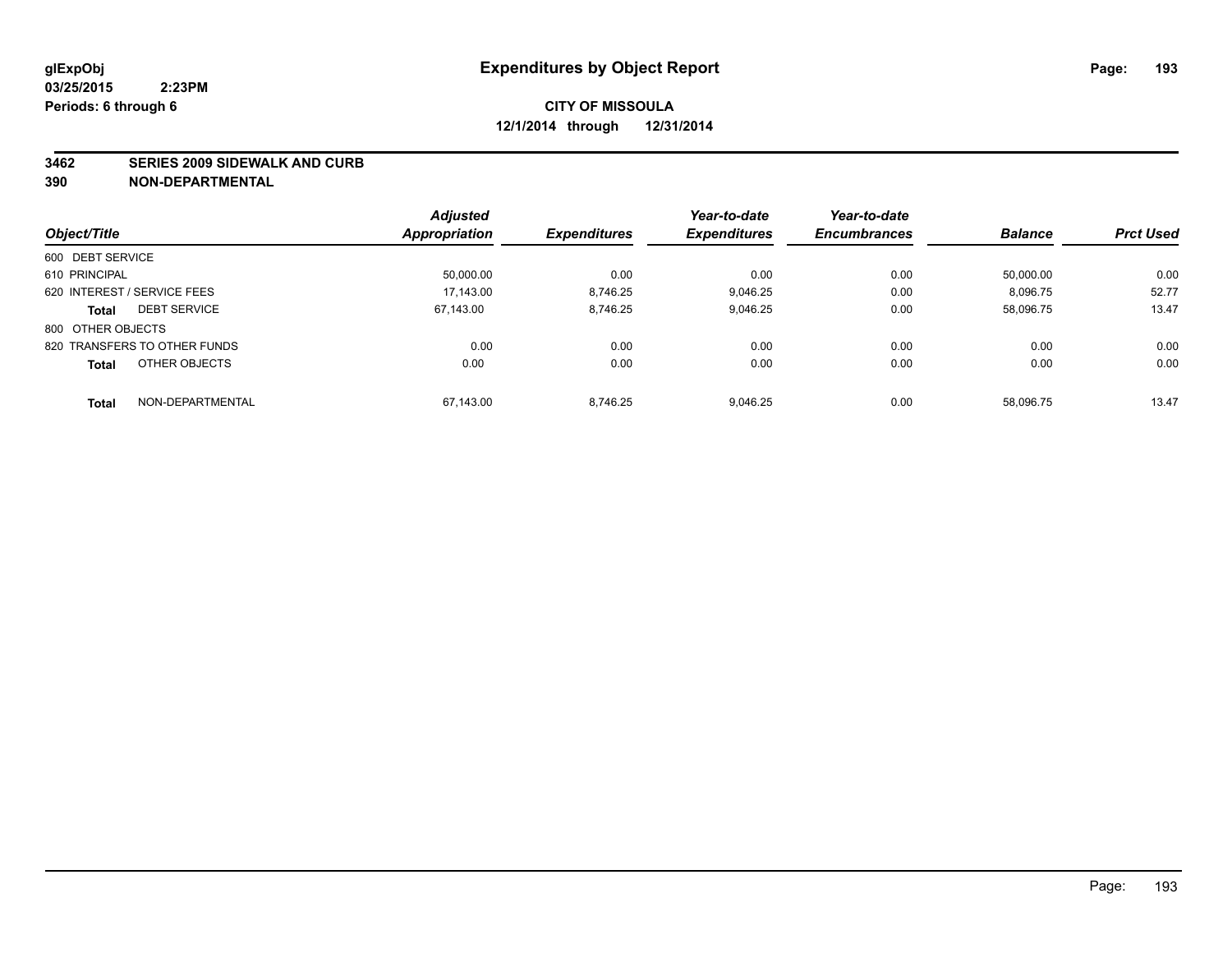**CITY OF MISSOULA 12/1/2014 through 12/31/2014**

## **3462 SERIES 2009 SIDEWALK AND CURB**

| Object/Title      |                               | <b>Adjusted</b><br>Appropriation | <b>Expenditures</b> | Year-to-date<br><b>Expenditures</b> | Year-to-date<br><b>Encumbrances</b> | <b>Balance</b> | <b>Prct Used</b> |
|-------------------|-------------------------------|----------------------------------|---------------------|-------------------------------------|-------------------------------------|----------------|------------------|
|                   |                               |                                  |                     |                                     |                                     |                |                  |
| 600 DEBT SERVICE  |                               |                                  |                     |                                     |                                     |                |                  |
| 610 PRINCIPAL     |                               | 50,000.00                        | 0.00                | 0.00                                | 0.00                                | 50.000.00      | 0.00             |
|                   | 620 INTEREST / SERVICE FEES   | 17.143.00                        | 8.746.25            | 9.046.25                            | 0.00                                | 8.096.75       | 52.77            |
| <b>Total</b>      | <b>DEBT SERVICE</b>           | 67,143.00                        | 8.746.25            | 9,046.25                            | 0.00                                | 58,096.75      | 13.47            |
| 800 OTHER OBJECTS |                               |                                  |                     |                                     |                                     |                |                  |
|                   | 820 TRANSFERS TO OTHER FUNDS  | 0.00                             | 0.00                | 0.00                                | 0.00                                | 0.00           | 0.00             |
| <b>Total</b>      | OTHER OBJECTS                 | 0.00                             | 0.00                | 0.00                                | 0.00                                | 0.00           | 0.00             |
| <b>Total</b>      | SERIES 2009 SIDEWALK AND CURB | 67.143.00                        | 8.746.25            | 9.046.25                            | 0.00                                | 58.096.75      | 13.47            |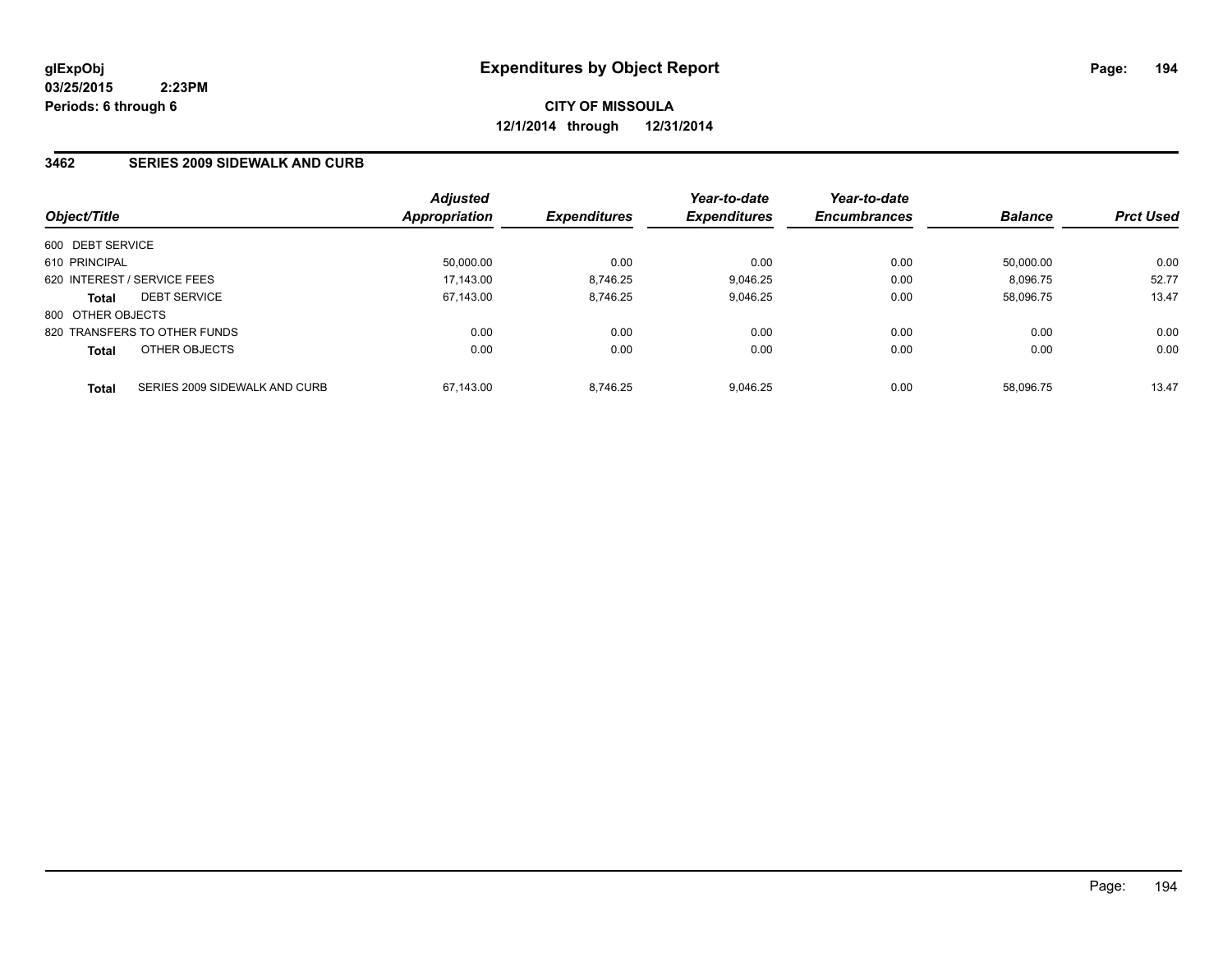#### **3463 SERIES 2010 SIDEWALK AND CURB**

|                   |                             | <b>Adjusted</b> |                     | Year-to-date        | Year-to-date        |                |                  |
|-------------------|-----------------------------|-----------------|---------------------|---------------------|---------------------|----------------|------------------|
| Object/Title      |                             | Appropriation   | <b>Expenditures</b> | <b>Expenditures</b> | <b>Encumbrances</b> | <b>Balance</b> | <b>Prct Used</b> |
| 500 FIXED CHARGES |                             |                 |                     |                     |                     |                |                  |
|                   | 550 MERCHANT SERVICE FEES   | 0.00            | 0.00                | 0.00                | 0.00                | 0.00           | 0.00             |
| <b>Total</b>      | <b>FIXED CHARGES</b>        | 0.00            | 0.00                | 0.00                | 0.00                | 0.00           | 0.00             |
| 600 DEBT SERVICE  |                             |                 |                     |                     |                     |                |                  |
| 610 PRINCIPAL     |                             | 75,000.00       | 0.00                | 0.00                | 0.00                | 75.000.00      | 0.00             |
|                   | 620 INTEREST / SERVICE FEES | 28.038.00       | 13.843.75           | 14.193.75           | 0.00                | 13.844.25      | 50.62            |
| <b>Total</b>      | <b>DEBT SERVICE</b>         | 103.038.00      | 13.843.75           | 14.193.75           | 0.00                | 88.844.25      | 13.78            |
| <b>Total</b>      | NON-DEPARTMENTAL            | 103.038.00      | 13.843.75           | 14.193.75           | 0.00                | 88.844.25      | 13.78            |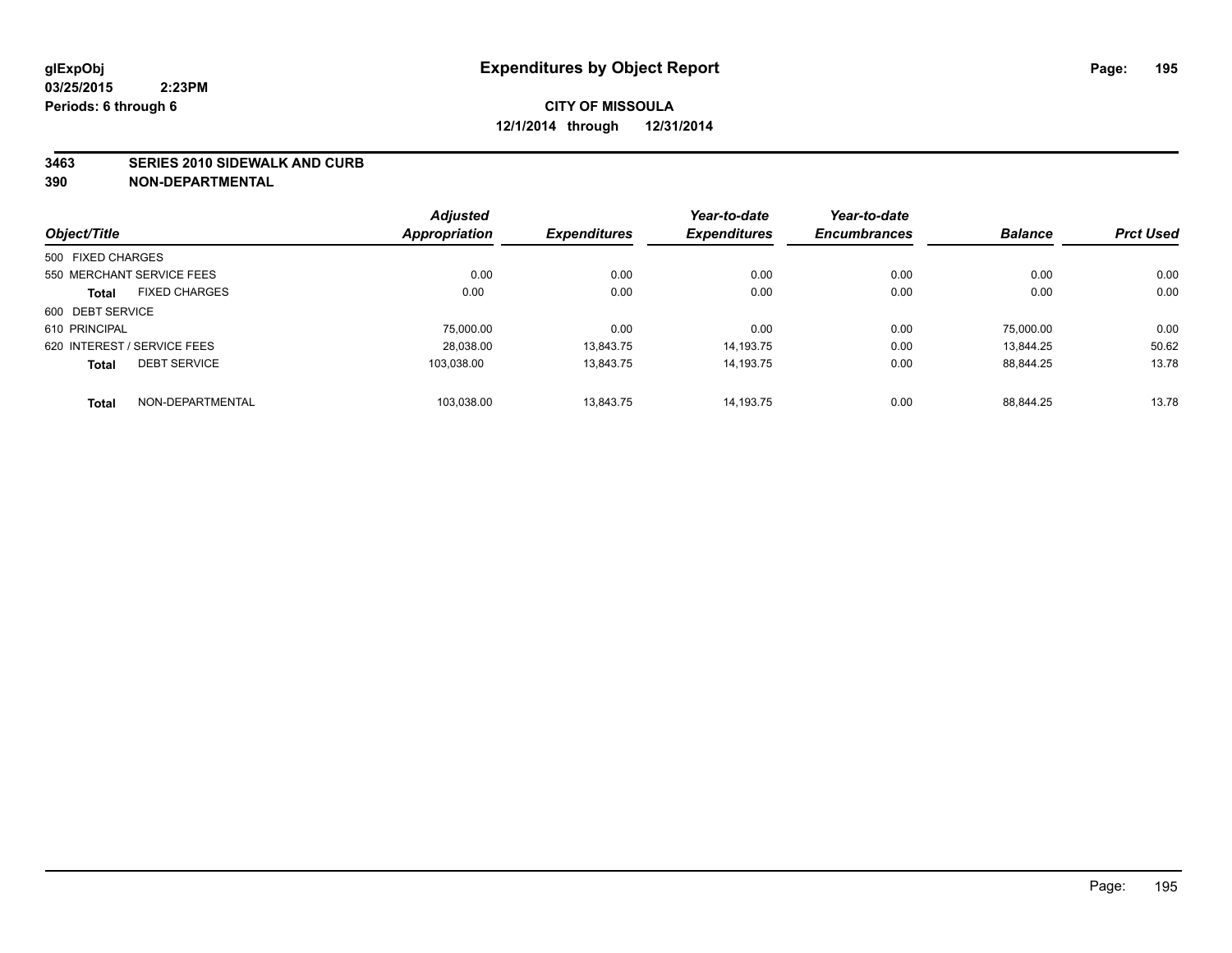## **3463 SERIES 2010 SIDEWALK AND CURB**

| Object/Title                |                               | <b>Adjusted</b><br><b>Appropriation</b> | <b>Expenditures</b> | Year-to-date<br><b>Expenditures</b> | Year-to-date<br><b>Encumbrances</b> | <b>Balance</b> | <b>Prct Used</b> |
|-----------------------------|-------------------------------|-----------------------------------------|---------------------|-------------------------------------|-------------------------------------|----------------|------------------|
| 500 FIXED CHARGES           |                               |                                         |                     |                                     |                                     |                |                  |
| 550 MERCHANT SERVICE FEES   |                               | 0.00                                    | 0.00                | 0.00                                | 0.00                                | 0.00           | 0.00             |
| <b>Total</b>                | <b>FIXED CHARGES</b>          | 0.00                                    | 0.00                | 0.00                                | 0.00                                | 0.00           | 0.00             |
| 600 DEBT SERVICE            |                               |                                         |                     |                                     |                                     |                |                  |
| 610 PRINCIPAL               |                               | 75.000.00                               | 0.00                | 0.00                                | 0.00                                | 75.000.00      | 0.00             |
| 620 INTEREST / SERVICE FEES |                               | 28,038.00                               | 13.843.75           | 14.193.75                           | 0.00                                | 13.844.25      | 50.62            |
| <b>Total</b>                | <b>DEBT SERVICE</b>           | 103,038.00                              | 13.843.75           | 14.193.75                           | 0.00                                | 88.844.25      | 13.78            |
| <b>Total</b>                | SERIES 2010 SIDEWALK AND CURB | 103,038.00                              | 13.843.75           | 14.193.75                           | 0.00                                | 88.844.25      | 13.78            |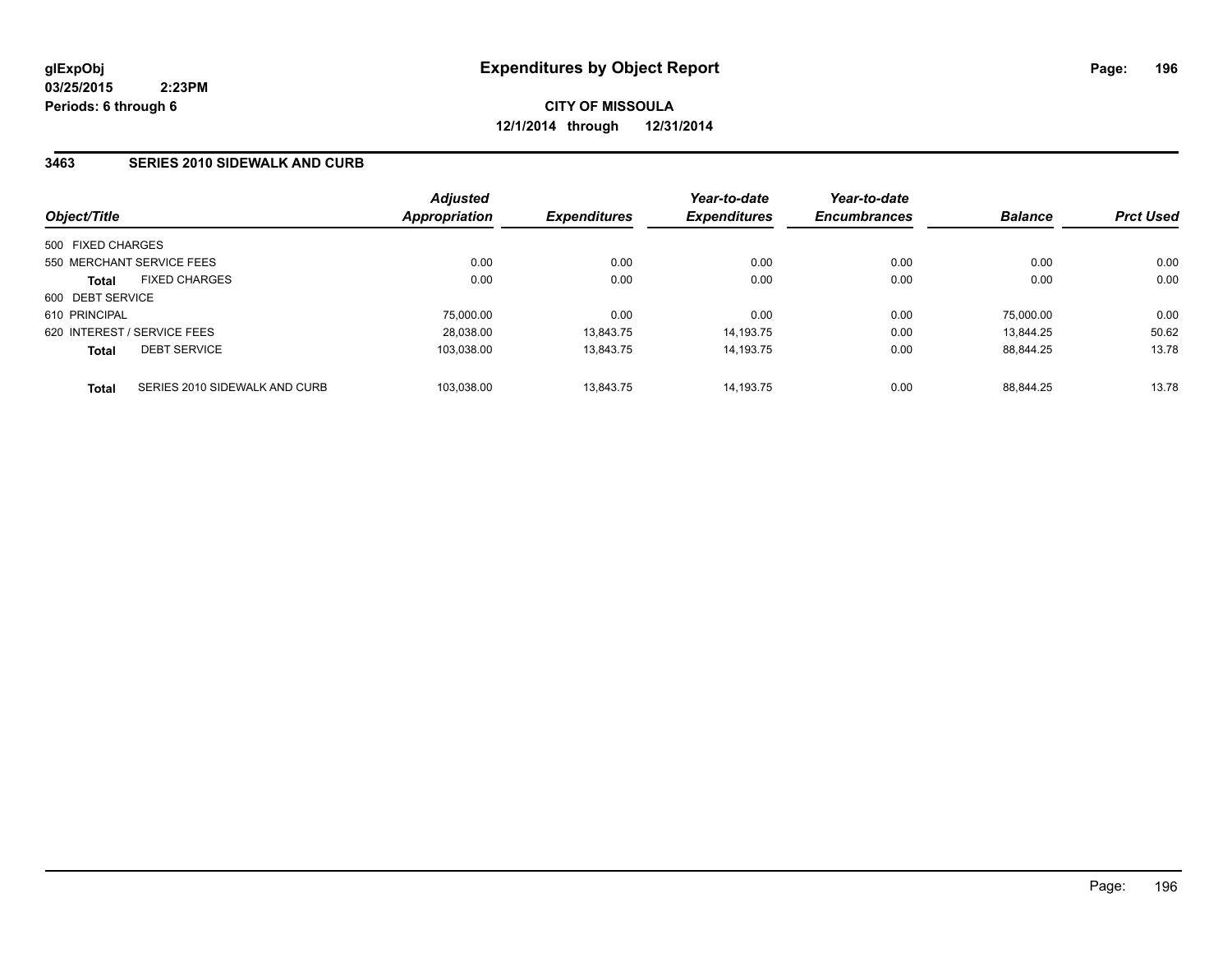#### **3464 FY12 S/C DEBT SERVICE**

| Object/Title                     | <b>Adjusted</b><br>Appropriation | <b>Expenditures</b> | Year-to-date<br><b>Expenditures</b> | Year-to-date<br><b>Encumbrances</b> | <b>Balance</b> | <b>Prct Used</b> |
|----------------------------------|----------------------------------|---------------------|-------------------------------------|-------------------------------------|----------------|------------------|
| 600 DEBT SERVICE                 |                                  |                     |                                     |                                     |                |                  |
| 610 PRINCIPAL                    | 50,000.00                        | 0.00                | 0.00                                | 0.00                                | 50,000.00      | 0.00             |
| 620 INTEREST / SERVICE FEES      | 22,560.00                        | 11,105.00           | 11.455.00                           | 0.00                                | 11.105.00      | 50.78            |
| <b>DEBT SERVICE</b><br>Total     | 72,560.00                        | 11,105.00           | 11.455.00                           | 0.00                                | 61,105.00      | 15.79            |
| NON-DEPARTMENTAL<br><b>Total</b> | 72,560.00                        | 11,105.00           | 11,455.00                           | 0.00                                | 61,105.00      | 15.79            |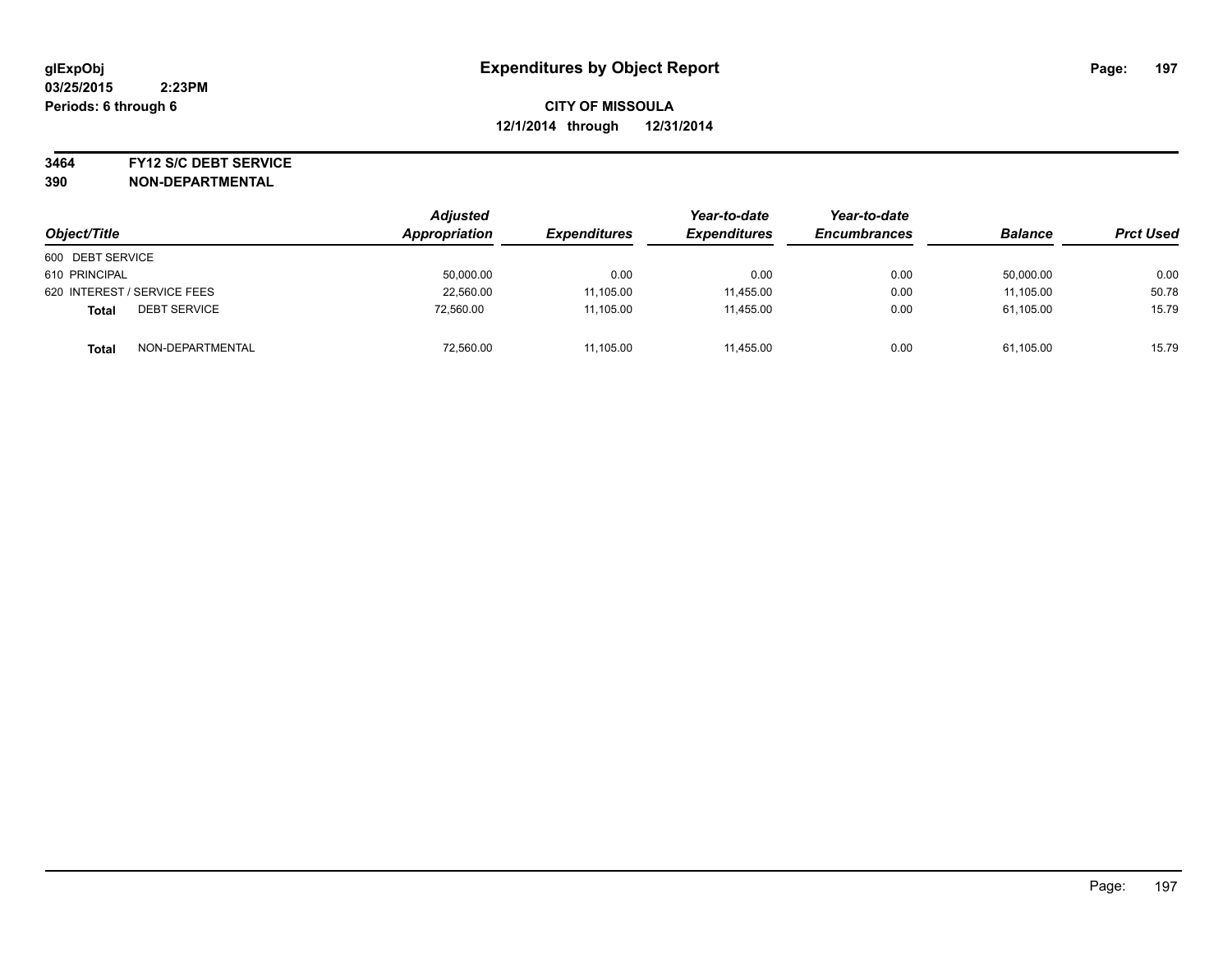**CITY OF MISSOULA 12/1/2014 through 12/31/2014**

## **3464 FY12 S/C DEBT SERVICE**

| Object/Title                                 | <b>Adjusted</b><br>Appropriation | <b>Expenditures</b> | Year-to-date<br><b>Expenditures</b> | Year-to-date<br><b>Encumbrances</b> | <b>Balance</b> | <b>Prct Used</b> |
|----------------------------------------------|----------------------------------|---------------------|-------------------------------------|-------------------------------------|----------------|------------------|
| 600 DEBT SERVICE                             |                                  |                     |                                     |                                     |                |                  |
| 610 PRINCIPAL                                | 50,000.00                        | 0.00                | 0.00                                | 0.00                                | 50.000.00      | 0.00             |
| 620 INTEREST / SERVICE FEES                  | 22,560.00                        | 11,105.00           | 11,455.00                           | 0.00                                | 11,105.00      | 50.78            |
| <b>DEBT SERVICE</b><br><b>Total</b>          | 72,560.00                        | 11,105.00           | 11.455.00                           | 0.00                                | 61,105.00      | 15.79            |
| <b>FY12 S/C DEBT SERVICE</b><br><b>Total</b> | 72,560.00                        | 11,105.00           | 11.455.00                           | 0.00                                | 61,105.00      | 15.79            |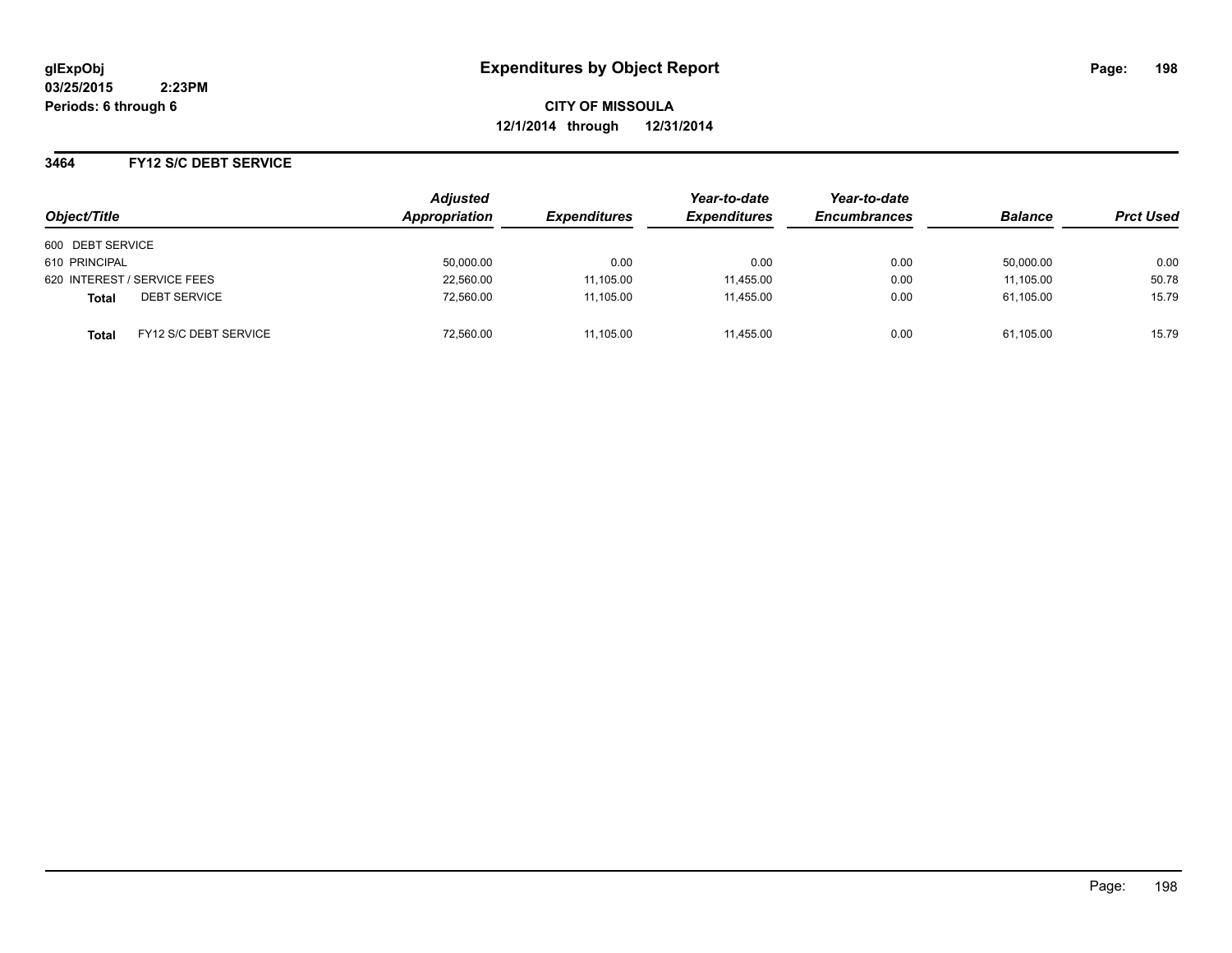#### **3465 FY13 SIDEWALK/CURB DEBT SERVICE**

| Object/Title                        | <b>Adjusted</b><br>Appropriation | <b>Expenditures</b> | Year-to-date<br><b>Expenditures</b> | Year-to-date<br><b>Encumbrances</b> | <b>Balance</b> | <b>Prct Used</b> |
|-------------------------------------|----------------------------------|---------------------|-------------------------------------|-------------------------------------|----------------|------------------|
| 600 DEBT SERVICE                    |                                  |                     |                                     |                                     |                |                  |
| 610 PRINCIPAL                       | 29,000.00                        | 0.00                | 0.00                                | 0.00                                | 29,000.00      | 0.00             |
| 620 INTEREST / SERVICE FEES         | 11.976.00                        | 6,035.78            | 6,035.78                            | 0.00                                | 5.940.22       | 50.40            |
| <b>DEBT SERVICE</b><br><b>Total</b> | 40.976.00                        | 6.035.78            | 6.035.78                            | 0.00                                | 34.940.22      | 14.73            |
| NON-DEPARTMENTAL<br><b>Total</b>    | 40,976.00                        | 6,035.78            | 6,035.78                            | 0.00                                | 34,940.22      | 14.73            |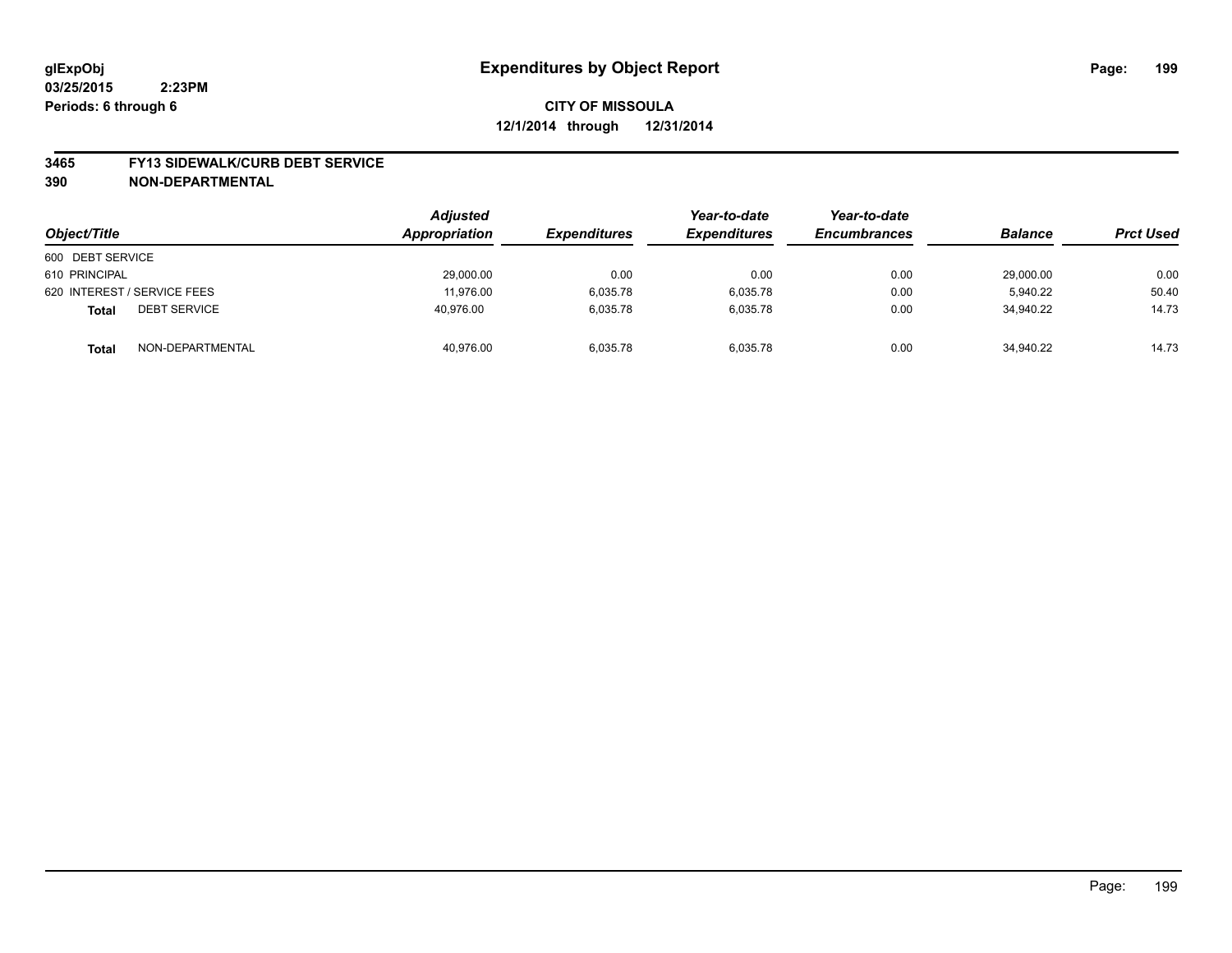**CITY OF MISSOULA 12/1/2014 through 12/31/2014**

## **3465 FY13 SIDEWALK/CURB DEBT SERVICE**

| Object/Title     |                                 | <b>Adjusted</b><br>Appropriation | <b>Expenditures</b> | Year-to-date<br><b>Expenditures</b> | Year-to-date<br><b>Encumbrances</b> | <b>Balance</b> | <b>Prct Used</b> |
|------------------|---------------------------------|----------------------------------|---------------------|-------------------------------------|-------------------------------------|----------------|------------------|
| 600 DEBT SERVICE |                                 |                                  |                     |                                     |                                     |                |                  |
| 610 PRINCIPAL    |                                 | 29,000.00                        | 0.00                | 0.00                                | 0.00                                | 29,000.00      | 0.00             |
|                  | 620 INTEREST / SERVICE FEES     | 11.976.00                        | 6,035.78            | 6,035.78                            | 0.00                                | 5.940.22       | 50.40            |
| <b>Total</b>     | <b>DEBT SERVICE</b>             | 40.976.00                        | 6.035.78            | 6.035.78                            | 0.00                                | 34.940.22      | 14.73            |
| <b>Total</b>     | FY13 SIDEWALK/CURB DEBT SERVICE | 40.976.00                        | 6.035.78            | 6.035.78                            | 0.00                                | 34.940.22      | 14.73            |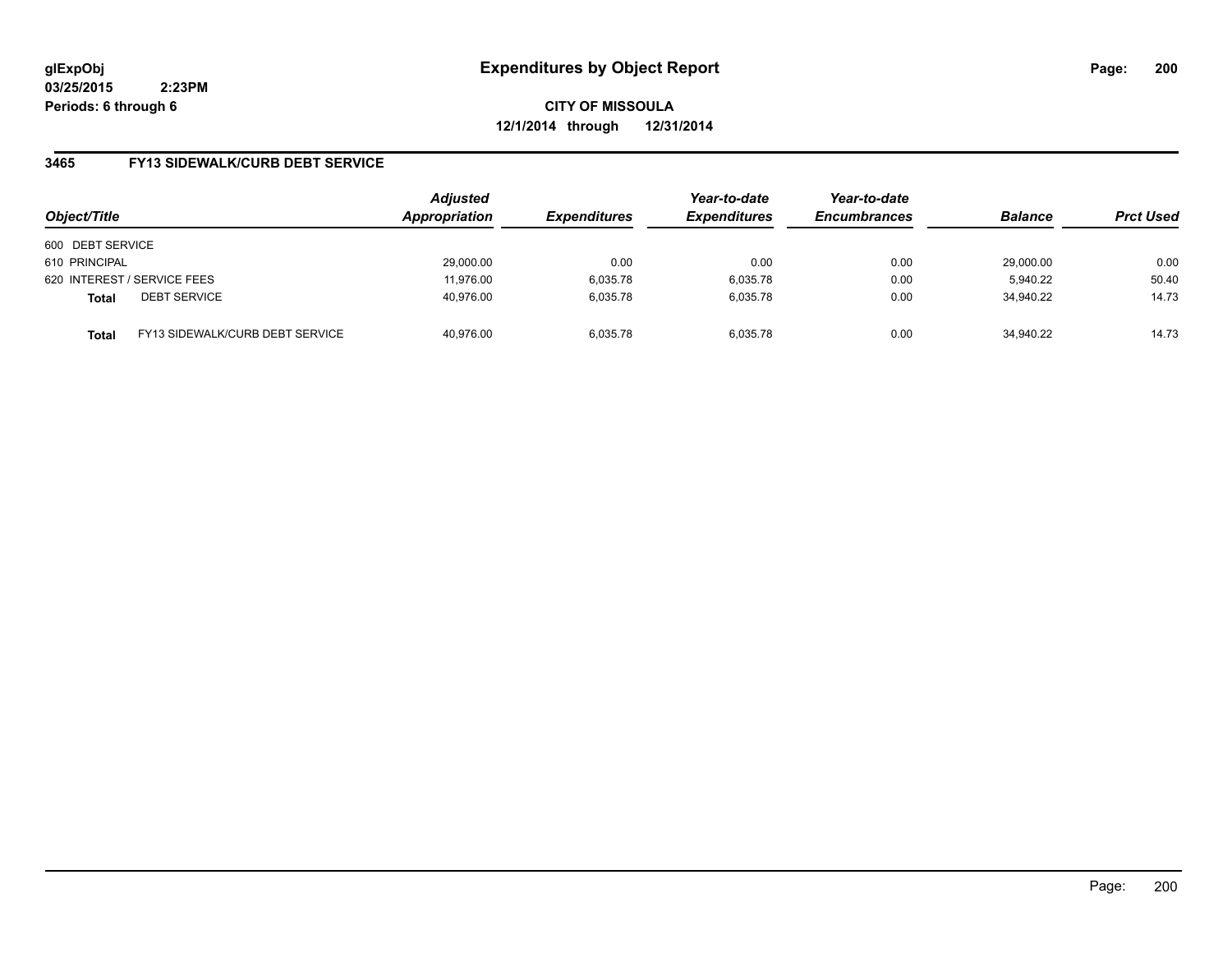#### **3491 SID 491 DEBT SERVICE FUND**

| Object/Title                 | <b>Adjusted</b><br>Appropriation | <b>Expenditures</b> | Year-to-date<br><b>Expenditures</b> | Year-to-date<br><b>Encumbrances</b> | <b>Balance</b> | <b>Prct Used</b> |
|------------------------------|----------------------------------|---------------------|-------------------------------------|-------------------------------------|----------------|------------------|
| 600 DEBT SERVICE             |                                  |                     |                                     |                                     |                |                  |
| 620 INTEREST / SERVICE FEES  | 0.00                             | 0.00                | 0.00                                | 0.00                                | 0.00           | 0.00             |
| <b>DEBT SERVICE</b><br>Total | 0.00                             | 0.00                | 0.00                                | 0.00                                | 0.00           | 0.00             |
| NON-DEPARTMENTAL<br>Total    | 0.00                             | 0.00                | 0.00                                | 0.00                                | 0.00           | 0.00             |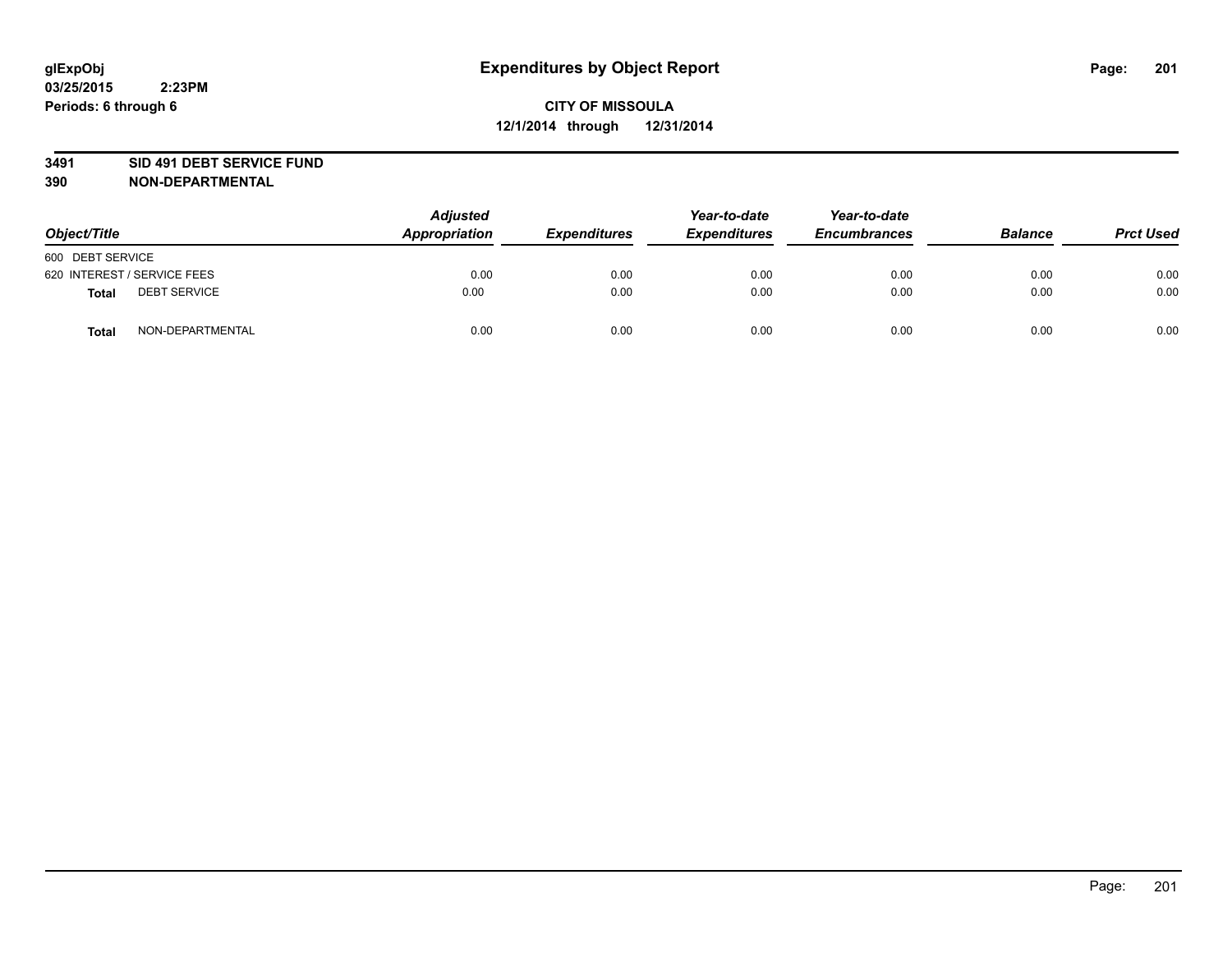**CITY OF MISSOULA 12/1/2014 through 12/31/2014**

## **3491 SID 491 DEBT SERVICE FUND**

| Object/Title                              | <b>Adjusted</b><br>Appropriation | <b>Expenditures</b> | Year-to-date<br><b>Expenditures</b> | Year-to-date<br><b>Encumbrances</b> | <b>Balance</b> | <b>Prct Used</b> |
|-------------------------------------------|----------------------------------|---------------------|-------------------------------------|-------------------------------------|----------------|------------------|
| 600 DEBT SERVICE                          |                                  |                     |                                     |                                     |                |                  |
| 620 INTEREST / SERVICE FEES               | 0.00                             | 0.00                | 0.00                                | 0.00                                | 0.00           | 0.00             |
| <b>DEBT SERVICE</b><br><b>Total</b>       | 0.00                             | 0.00                | 0.00                                | 0.00                                | 0.00           | 0.00             |
| SID 491 DEBT SERVICE FUND<br><b>Total</b> | 0.00                             | 0.00                | 0.00                                | 0.00                                | 0.00           | 0.00             |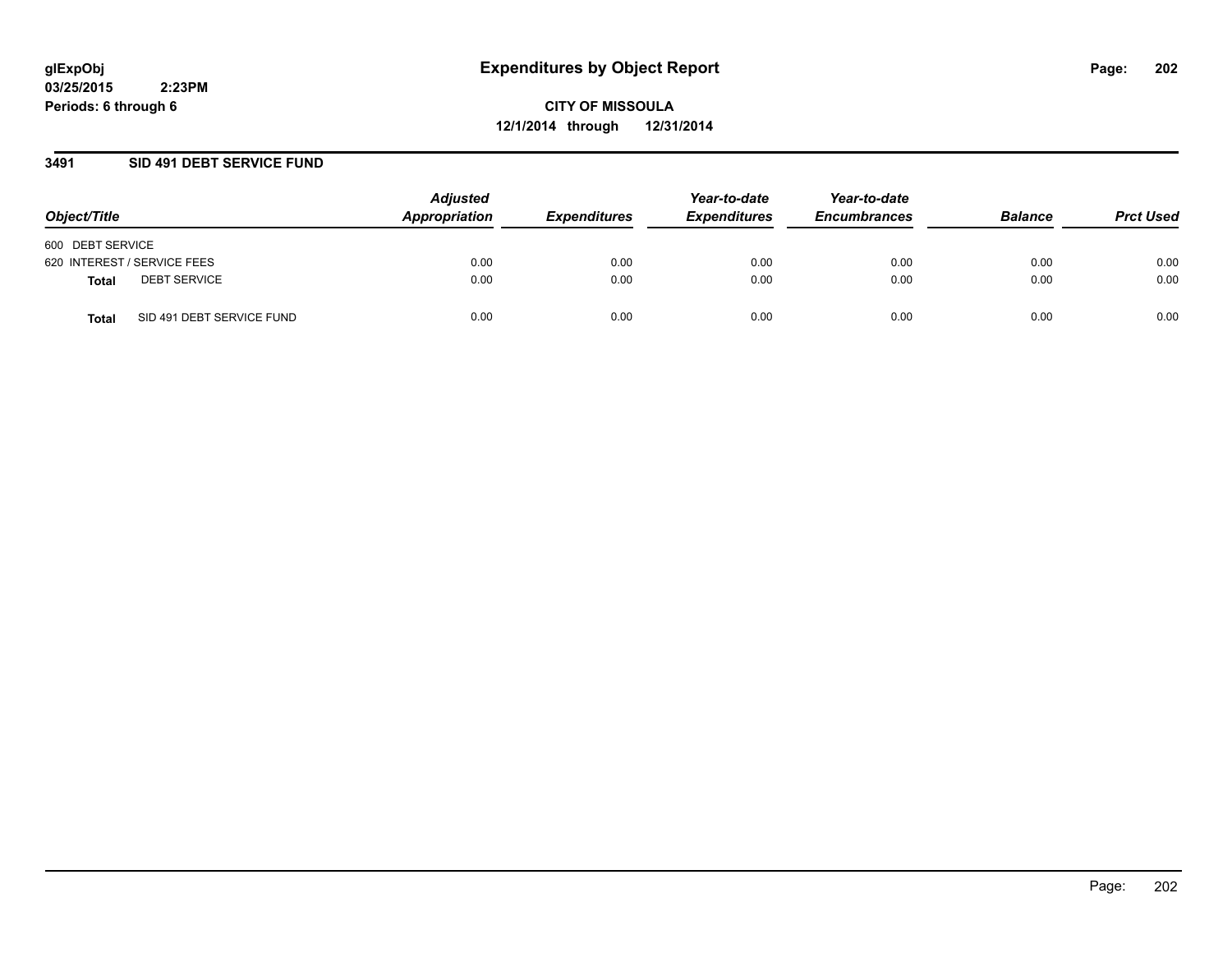#### **3495 SID 495 DEBT SERVICE FUND**

| Object/Title                     | <b>Adjusted</b><br><b>Appropriation</b> | <b>Expenditures</b> | Year-to-date<br><b>Expenditures</b> | Year-to-date<br><b>Encumbrances</b> | <b>Balance</b> | <b>Prct Used</b> |
|----------------------------------|-----------------------------------------|---------------------|-------------------------------------|-------------------------------------|----------------|------------------|
| 800 OTHER OBJECTS                |                                         |                     |                                     |                                     |                |                  |
| 820 TRANSFERS TO OTHER FUNDS     | 0.00                                    | 0.00                | 0.00                                | 0.00                                | 0.00           | 0.00             |
| OTHER OBJECTS<br><b>Total</b>    | 0.00                                    | 0.00                | 0.00                                | 0.00                                | 0.00           | 0.00             |
| NON-DEPARTMENTAL<br><b>Total</b> | 0.00                                    | 0.00                | 0.00                                | 0.00                                | 0.00           | 0.00             |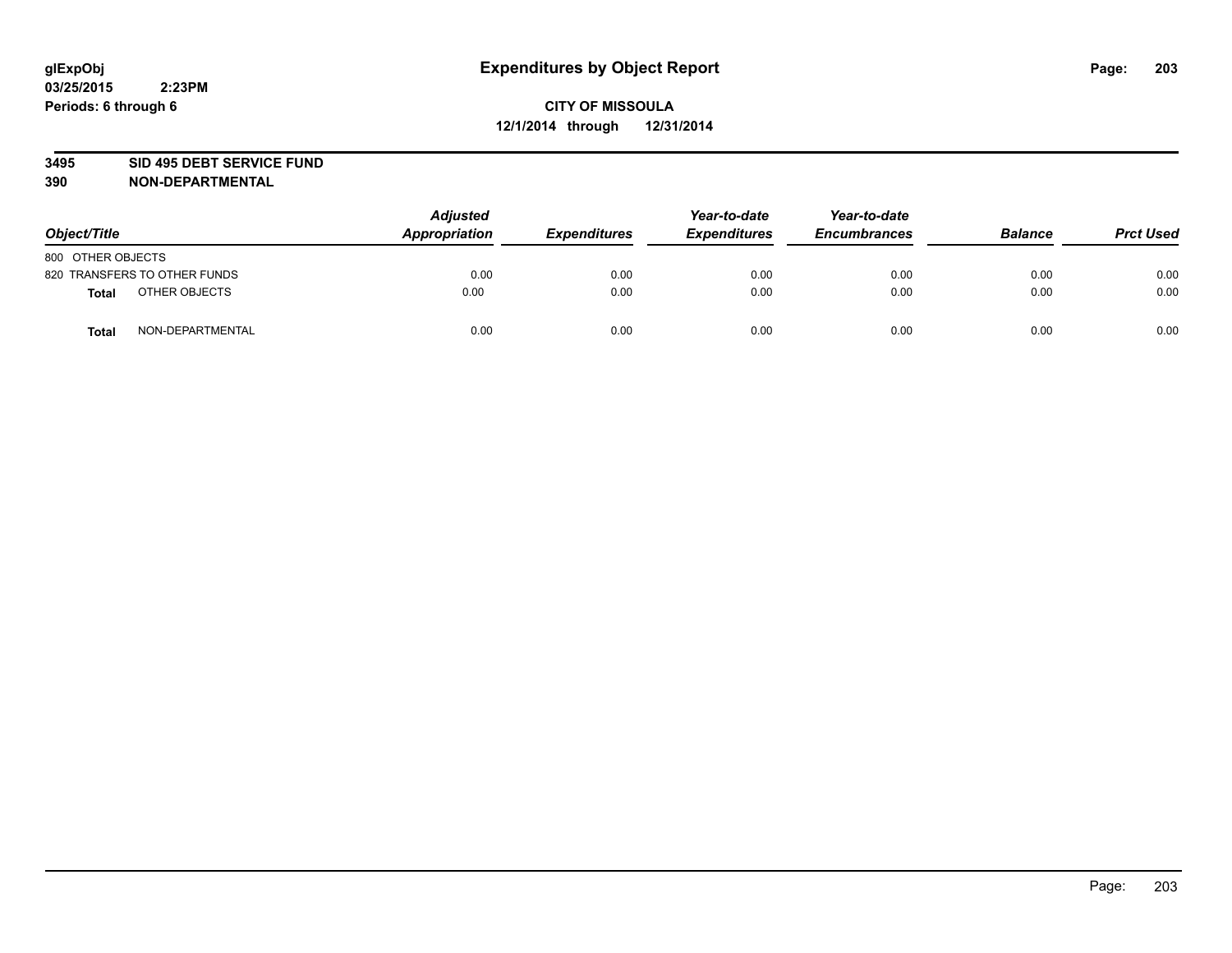**CITY OF MISSOULA 12/1/2014 through 12/31/2014**

## **3495 SID 495 DEBT SERVICE FUND**

| Object/Title                       | <b>Adjusted</b><br>Appropriation | <b>Expenditures</b> | Year-to-date<br><b>Expenditures</b> | Year-to-date<br><b>Encumbrances</b> | <b>Balance</b> | <b>Prct Used</b> |
|------------------------------------|----------------------------------|---------------------|-------------------------------------|-------------------------------------|----------------|------------------|
| 800 OTHER OBJECTS                  |                                  |                     |                                     |                                     |                |                  |
| 820 TRANSFERS TO OTHER FUNDS       | 0.00                             | 0.00                | 0.00                                | 0.00                                | 0.00           | 0.00             |
| OTHER OBJECTS<br>Total             | 0.00                             | 0.00                | 0.00                                | 0.00                                | 0.00           | 0.00             |
| SID 495 DEBT SERVICE FUND<br>Total | 0.00                             | 0.00                | 0.00                                | 0.00                                | 0.00           | 0.00             |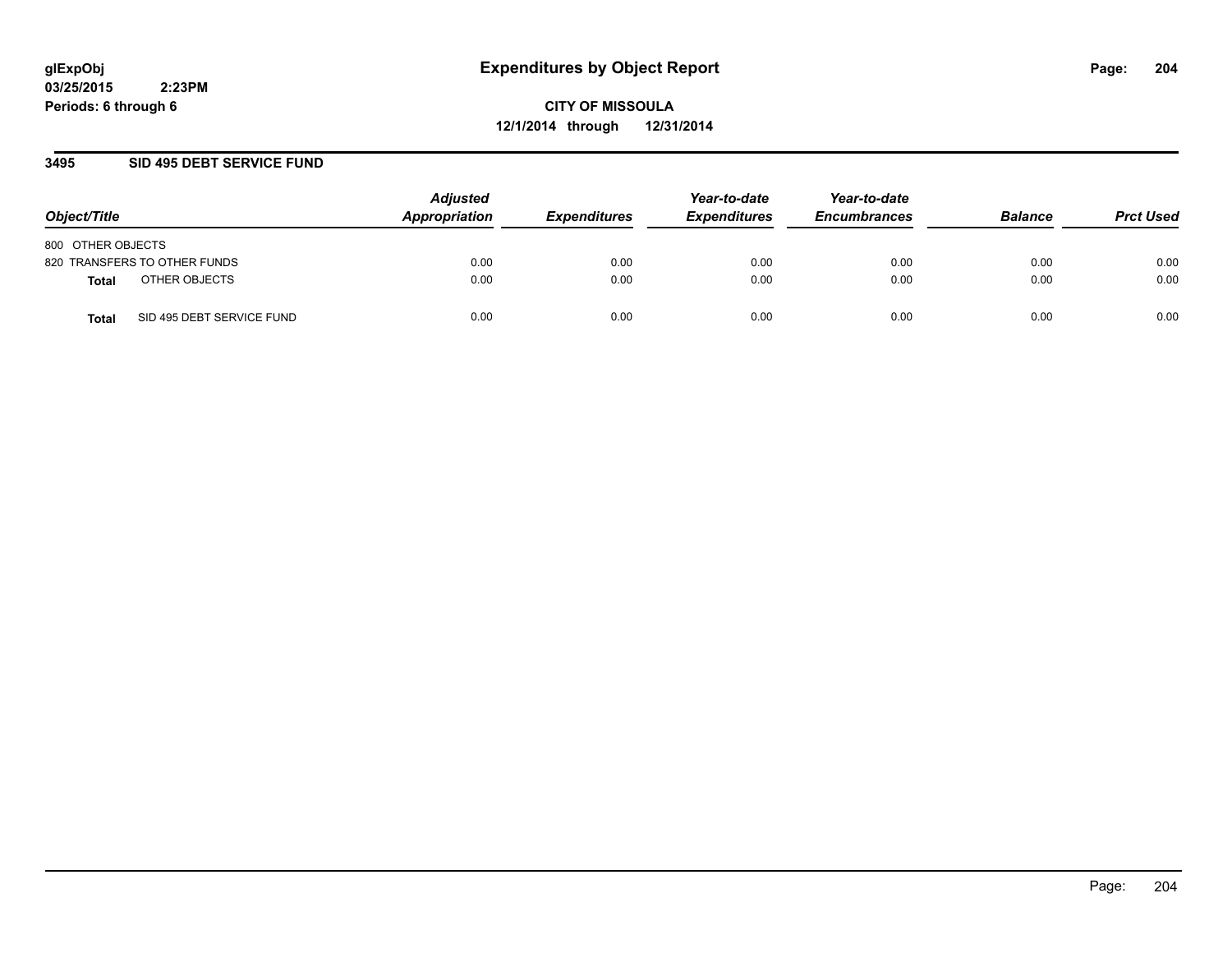#### **3497 SID 497 DEBT SERVICE FUND**

|                   |                              | <b>Adjusted</b>      |                     | Year-to-date        | Year-to-date        |                |                  |
|-------------------|------------------------------|----------------------|---------------------|---------------------|---------------------|----------------|------------------|
| Object/Title      |                              | <b>Appropriation</b> | <b>Expenditures</b> | <b>Expenditures</b> | <b>Encumbrances</b> | <b>Balance</b> | <b>Prct Used</b> |
| 600 DEBT SERVICE  |                              |                      |                     |                     |                     |                |                  |
|                   | 620 INTEREST / SERVICE FEES  | 0.00                 | 0.00                | 0.00                | 0.00                | 0.00           | 0.00             |
| <b>Total</b>      | <b>DEBT SERVICE</b>          | 0.00                 | 0.00                | 0.00                | 0.00                | 0.00           | 0.00             |
|                   | 800 OTHER OBJECTS            |                      |                     |                     |                     |                |                  |
| 800 OTHER OBJECTS |                              | 0.00                 | 0.00                | 0.00                | 0.00                | 0.00           | 0.00             |
|                   | 820 TRANSFERS TO OTHER FUNDS | 0.00                 | 0.00                | 0.00                | 0.00                | 0.00           | 0.00             |
| <b>Total</b>      | OTHER OBJECTS                | 0.00                 | 0.00                | 0.00                | 0.00                | 0.00           | 0.00             |
| <b>Total</b>      | NON-DEPARTMENTAL             | 0.00                 | 0.00                | 0.00                | 0.00                | 0.00           | 0.00             |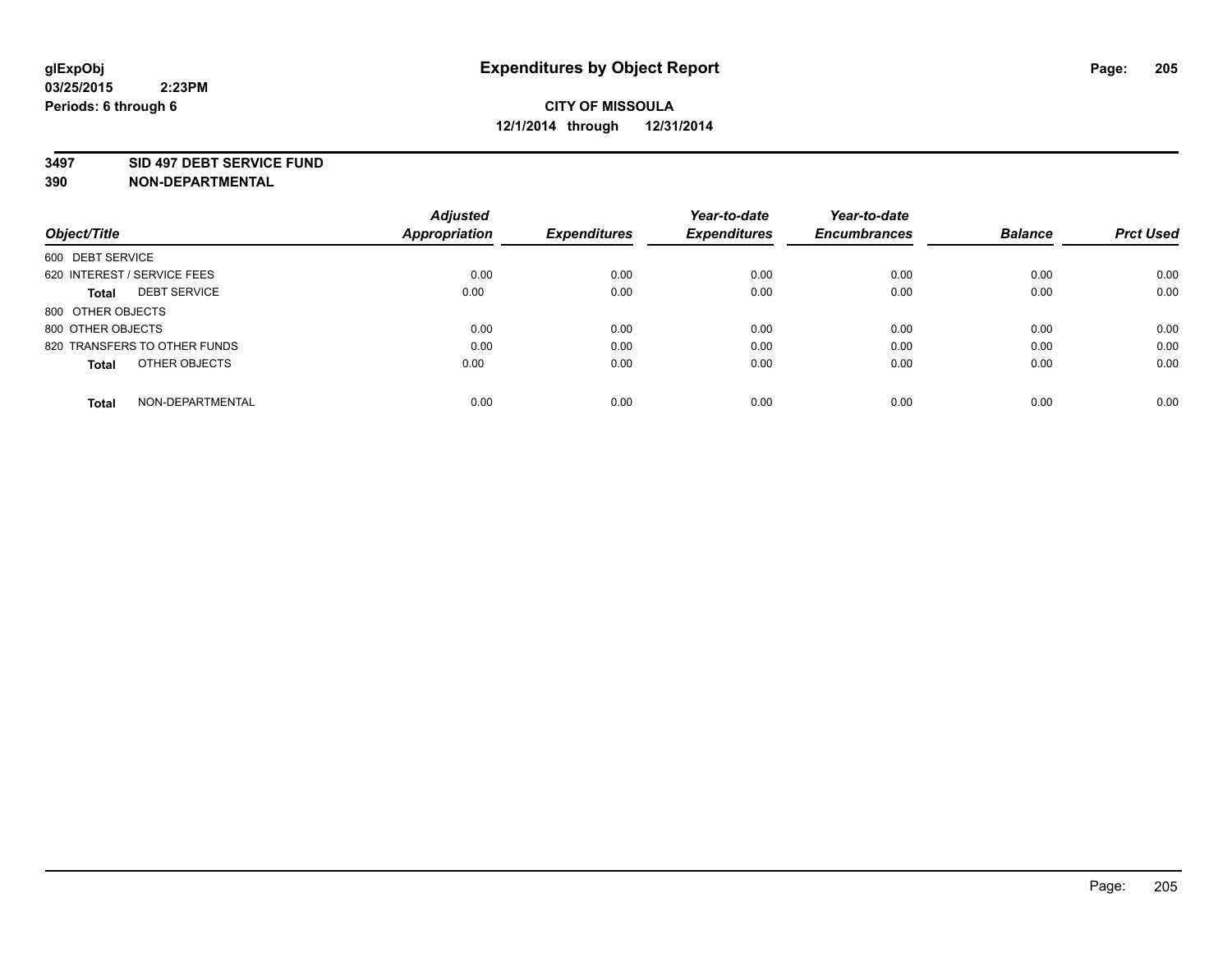## **3497 SID 497 DEBT SERVICE FUND**

| Object/Title                              | <b>Adjusted</b><br><b>Appropriation</b> | <b>Expenditures</b> | Year-to-date<br><b>Expenditures</b> | Year-to-date<br><b>Encumbrances</b> | <b>Balance</b> | <b>Prct Used</b> |
|-------------------------------------------|-----------------------------------------|---------------------|-------------------------------------|-------------------------------------|----------------|------------------|
| 600 DEBT SERVICE                          |                                         |                     |                                     |                                     |                |                  |
| 620 INTEREST / SERVICE FEES               | 0.00                                    | 0.00                | 0.00                                | 0.00                                | 0.00           | 0.00             |
| <b>DEBT SERVICE</b><br>Total              | 0.00                                    | 0.00                | 0.00                                | 0.00                                | 0.00           | 0.00             |
| 800 OTHER OBJECTS                         |                                         |                     |                                     |                                     |                |                  |
| 800 OTHER OBJECTS                         | 0.00                                    | 0.00                | 0.00                                | 0.00                                | 0.00           | 0.00             |
| 820 TRANSFERS TO OTHER FUNDS              | 0.00                                    | 0.00                | 0.00                                | 0.00                                | 0.00           | 0.00             |
| OTHER OBJECTS<br><b>Total</b>             | 0.00                                    | 0.00                | 0.00                                | 0.00                                | 0.00           | 0.00             |
| SID 497 DEBT SERVICE FUND<br><b>Total</b> | 0.00                                    | 0.00                | 0.00                                | 0.00                                | 0.00           | 0.00             |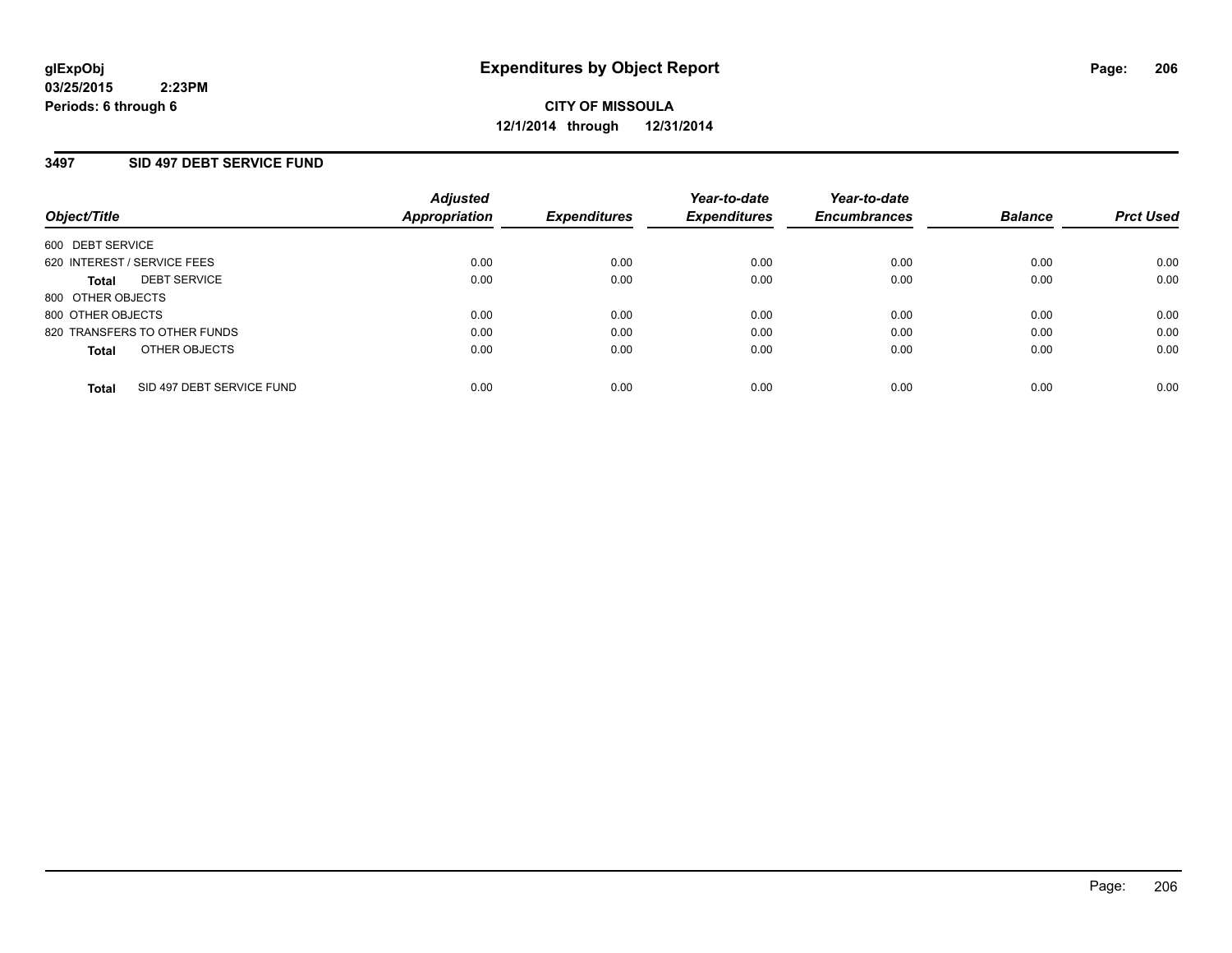#### **3498 SID 498 DEBT SERVICE FUND**

| Object/Title                 | <b>Adjusted</b><br>Appropriation | <b>Expenditures</b> | Year-to-date<br><b>Expenditures</b> | Year-to-date<br><b>Encumbrances</b> | <b>Balance</b> | <b>Prct Used</b> |
|------------------------------|----------------------------------|---------------------|-------------------------------------|-------------------------------------|----------------|------------------|
| 600 DEBT SERVICE             |                                  |                     |                                     |                                     |                |                  |
| 610 PRINCIPAL                | 0.00                             | 0.00                | 0.00                                | 0.00                                | 0.00           | 0.00             |
| 620 INTEREST / SERVICE FEES  | 0.00                             | 0.00                | 0.00                                | 0.00                                | 0.00           | 0.00             |
| <b>DEBT SERVICE</b><br>Total | 0.00                             | 0.00                | 0.00                                | 0.00                                | 0.00           | 0.00             |
| NON-DEPARTMENTAL<br>Total    | 0.00                             | 0.00                | 0.00                                | 0.00                                | 0.00           | 0.00             |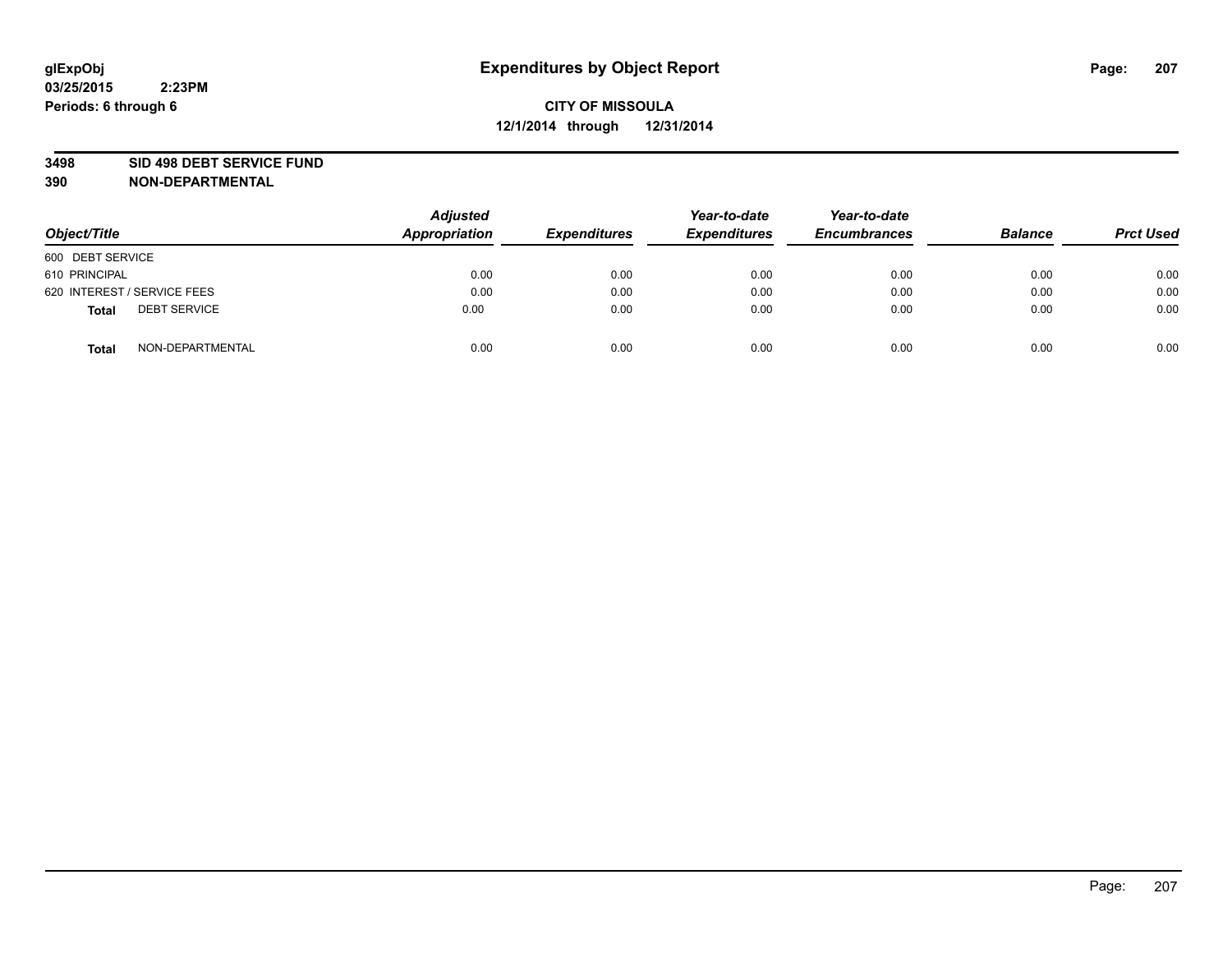**CITY OF MISSOULA 12/1/2014 through 12/31/2014**

## **3498 SID 498 DEBT SERVICE FUND**

| Object/Title                              | <b>Adjusted</b><br>Appropriation | <b>Expenditures</b> | Year-to-date<br><b>Expenditures</b> | Year-to-date<br><b>Encumbrances</b> | <b>Balance</b> | <b>Prct Used</b> |
|-------------------------------------------|----------------------------------|---------------------|-------------------------------------|-------------------------------------|----------------|------------------|
| 600 DEBT SERVICE                          |                                  |                     |                                     |                                     |                |                  |
| 610 PRINCIPAL                             | 0.00                             | 0.00                | 0.00                                | 0.00                                | 0.00           | 0.00             |
| 620 INTEREST / SERVICE FEES               | 0.00                             | 0.00                | 0.00                                | 0.00                                | 0.00           | 0.00             |
| <b>DEBT SERVICE</b><br><b>Total</b>       | 0.00                             | 0.00                | 0.00                                | 0.00                                | 0.00           | 0.00             |
| SID 498 DEBT SERVICE FUND<br><b>Total</b> | 0.00                             | 0.00                | 0.00                                | 0.00                                | 0.00           | 0.00             |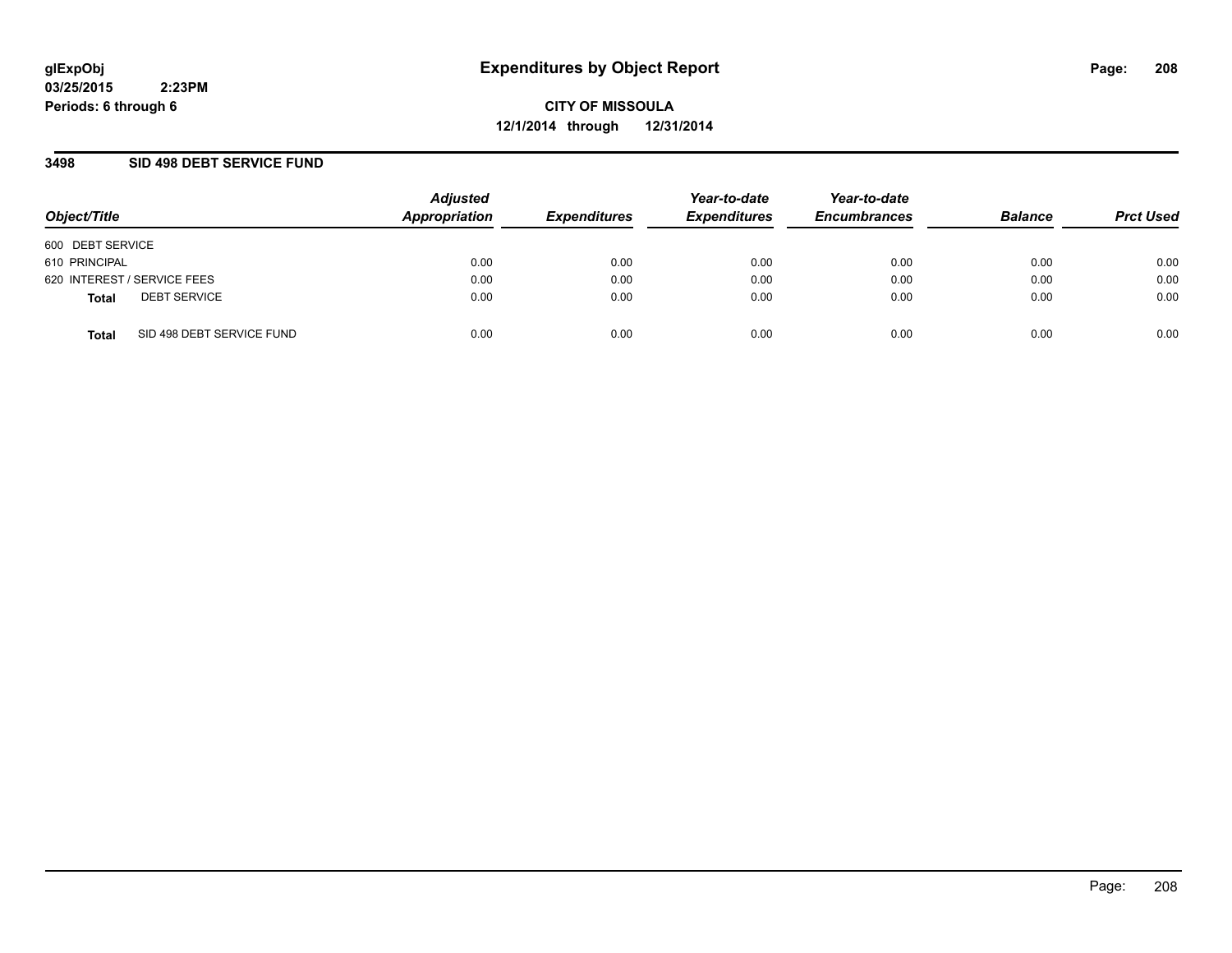#### **3500 SID 500 DEBT SERVICE FUND**

| Object/Title                        | <b>Adjusted</b><br><b>Appropriation</b> | <b>Expenditures</b> | Year-to-date<br><b>Expenditures</b> | Year-to-date<br><b>Encumbrances</b> | <b>Balance</b> | <b>Prct Used</b> |
|-------------------------------------|-----------------------------------------|---------------------|-------------------------------------|-------------------------------------|----------------|------------------|
| 600 DEBT SERVICE                    |                                         |                     |                                     |                                     |                |                  |
| 620 INTEREST / SERVICE FEES         | 0.00                                    | 0.00                | 0.00                                | 0.00                                | 0.00           | 0.00             |
| <b>DEBT SERVICE</b><br><b>Total</b> | 0.00                                    | 0.00                | 0.00                                | 0.00                                | 0.00           | 0.00             |
| 800 OTHER OBJECTS                   |                                         |                     |                                     |                                     |                |                  |
| 820 TRANSFERS TO OTHER FUNDS        | 0.00                                    | 0.00                | 0.00                                | 0.00                                | 0.00           | 0.00             |
| OTHER OBJECTS<br><b>Total</b>       | 0.00                                    | 0.00                | 0.00                                | 0.00                                | 0.00           | 0.00             |
| NON-DEPARTMENTAL<br><b>Total</b>    | 0.00                                    | 0.00                | 0.00                                | 0.00                                | 0.00           | 0.00             |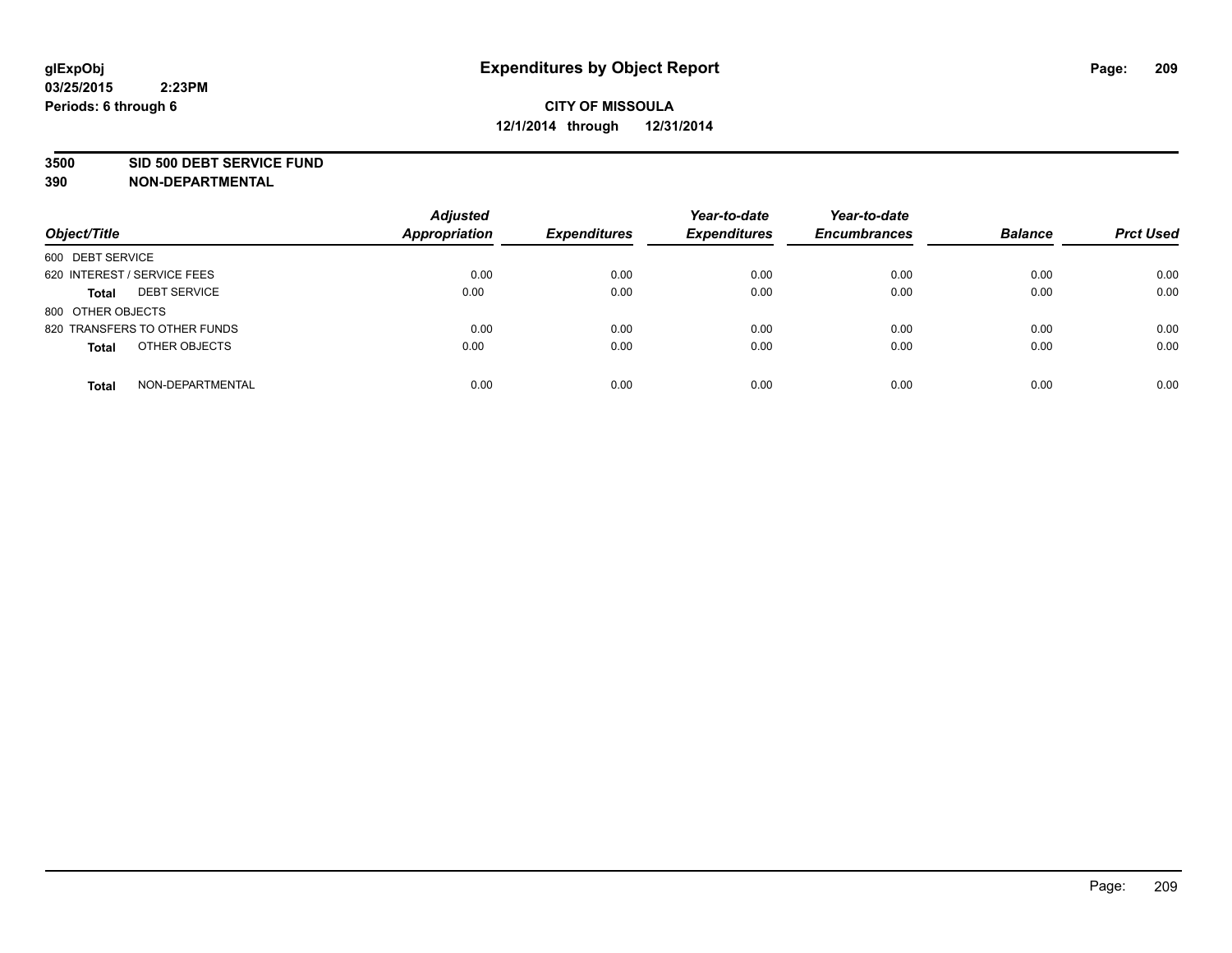## **3500 SID 500 DEBT SERVICE FUND**

|                             |                              | <b>Adjusted</b>      |                     | Year-to-date        | Year-to-date        |                |                  |
|-----------------------------|------------------------------|----------------------|---------------------|---------------------|---------------------|----------------|------------------|
| Object/Title                |                              | <b>Appropriation</b> | <b>Expenditures</b> | <b>Expenditures</b> | <b>Encumbrances</b> | <b>Balance</b> | <b>Prct Used</b> |
| 600 DEBT SERVICE            |                              |                      |                     |                     |                     |                |                  |
| 620 INTEREST / SERVICE FEES |                              | 0.00                 | 0.00                | 0.00                | 0.00                | 0.00           | 0.00             |
| <b>Total</b>                | <b>DEBT SERVICE</b>          | 0.00                 | 0.00                | 0.00                | 0.00                | 0.00           | 0.00             |
| 800 OTHER OBJECTS           |                              |                      |                     |                     |                     |                |                  |
|                             | 820 TRANSFERS TO OTHER FUNDS | 0.00                 | 0.00                | 0.00                | 0.00                | 0.00           | 0.00             |
| <b>Total</b>                | OTHER OBJECTS                | 0.00                 | 0.00                | 0.00                | 0.00                | 0.00           | 0.00             |
| <b>Total</b>                | SID 500 DEBT SERVICE FUND    | 0.00                 | 0.00                | 0.00                | 0.00                | 0.00           | 0.00             |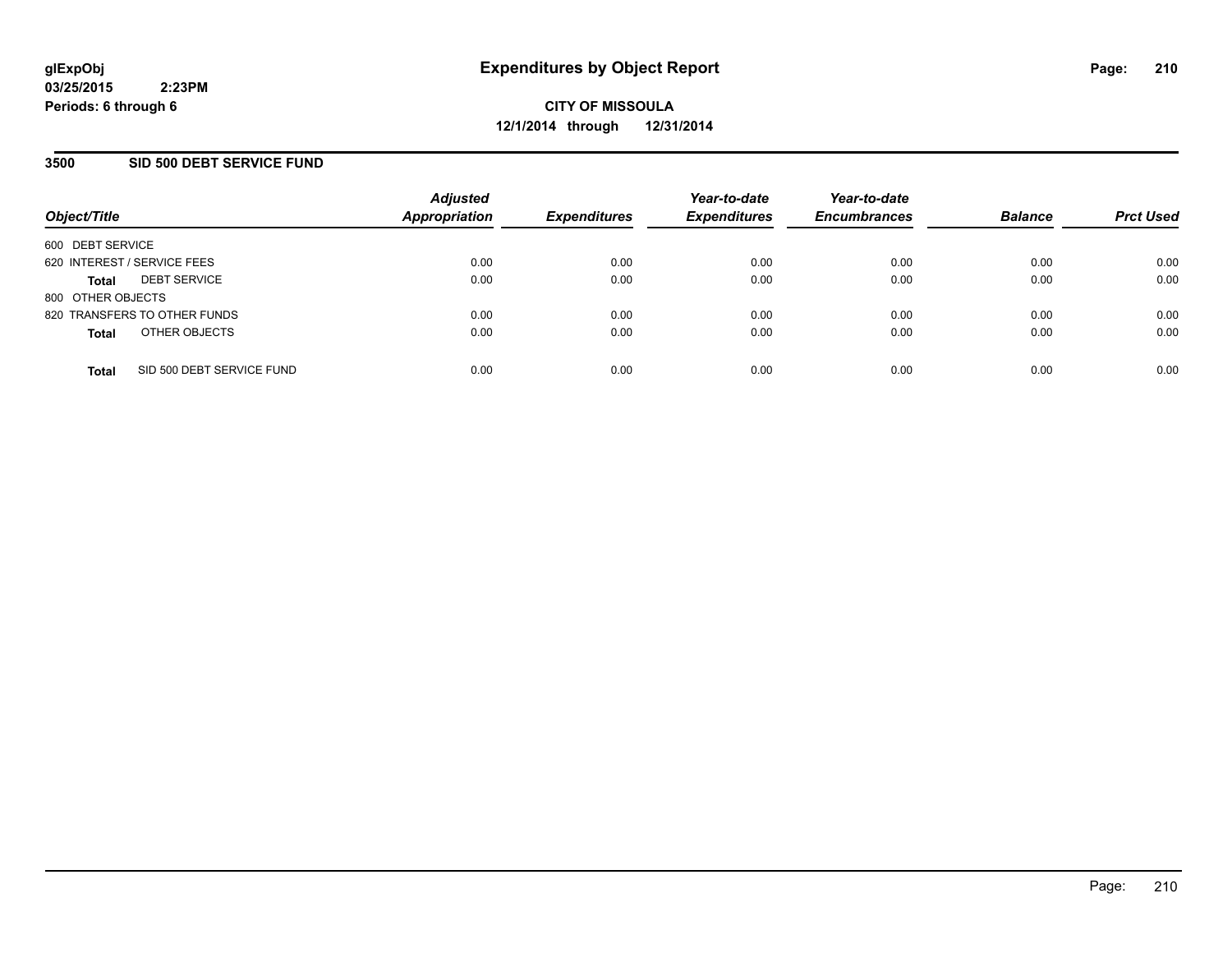#### **3501 SID 501 DEBT SERVICE FUND**

| Object/Title                        | <b>Adjusted</b><br>Appropriation | <b>Expenditures</b> | Year-to-date<br><b>Expenditures</b> | Year-to-date<br><b>Encumbrances</b> | <b>Balance</b> | <b>Prct Used</b> |
|-------------------------------------|----------------------------------|---------------------|-------------------------------------|-------------------------------------|----------------|------------------|
| 600 DEBT SERVICE                    |                                  |                     |                                     |                                     |                |                  |
| 610 PRINCIPAL                       | 0.00                             | 0.00                | 0.00                                | 0.00                                | 0.00           | 0.00             |
| 620 INTEREST / SERVICE FEES         | 0.00                             | 0.00                | 0.00                                | 0.00                                | 0.00           | 0.00             |
| <b>DEBT SERVICE</b><br><b>Total</b> | 0.00                             | 0.00                | 0.00                                | 0.00                                | 0.00           | 0.00             |
| NON-DEPARTMENTAL<br><b>Total</b>    | 0.00                             | 0.00                | 0.00                                | 0.00                                | 0.00           | 0.00             |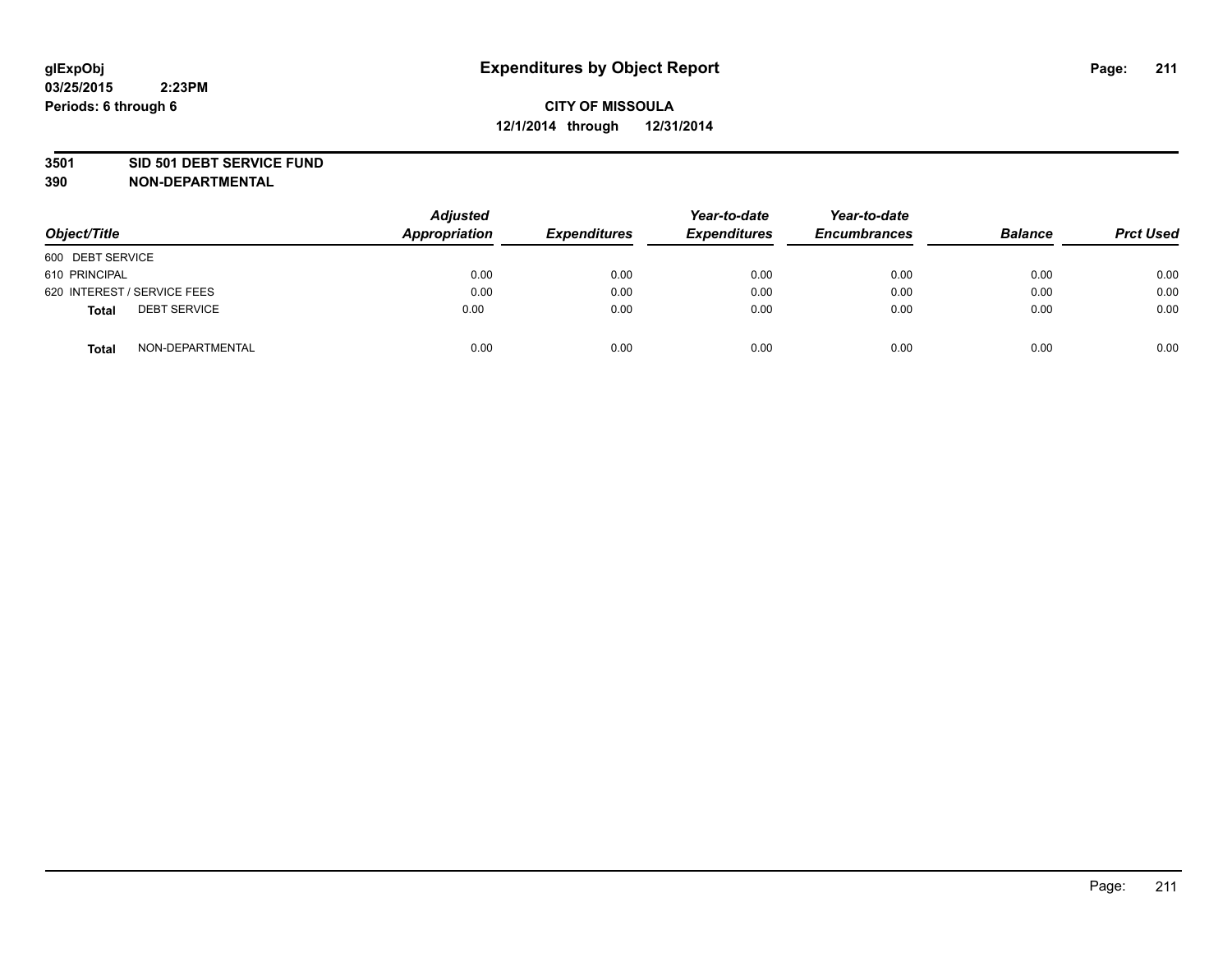**CITY OF MISSOULA 12/1/2014 through 12/31/2014**

## **3501 SID 501 DEBT SERVICE FUND**

| Object/Title                              | <b>Adjusted</b><br>Appropriation | <b>Expenditures</b> | Year-to-date<br><b>Expenditures</b> | Year-to-date<br><b>Encumbrances</b> | <b>Balance</b> | <b>Prct Used</b> |
|-------------------------------------------|----------------------------------|---------------------|-------------------------------------|-------------------------------------|----------------|------------------|
| 600 DEBT SERVICE                          |                                  |                     |                                     |                                     |                |                  |
| 610 PRINCIPAL                             | 0.00                             | 0.00                | 0.00                                | 0.00                                | 0.00           | 0.00             |
| 620 INTEREST / SERVICE FEES               | 0.00                             | 0.00                | 0.00                                | 0.00                                | 0.00           | 0.00             |
| <b>DEBT SERVICE</b><br><b>Total</b>       | 0.00                             | 0.00                | 0.00                                | 0.00                                | 0.00           | 0.00             |
| SID 501 DEBT SERVICE FUND<br><b>Total</b> | 0.00                             | 0.00                | 0.00                                | 0.00                                | 0.00           | 0.00             |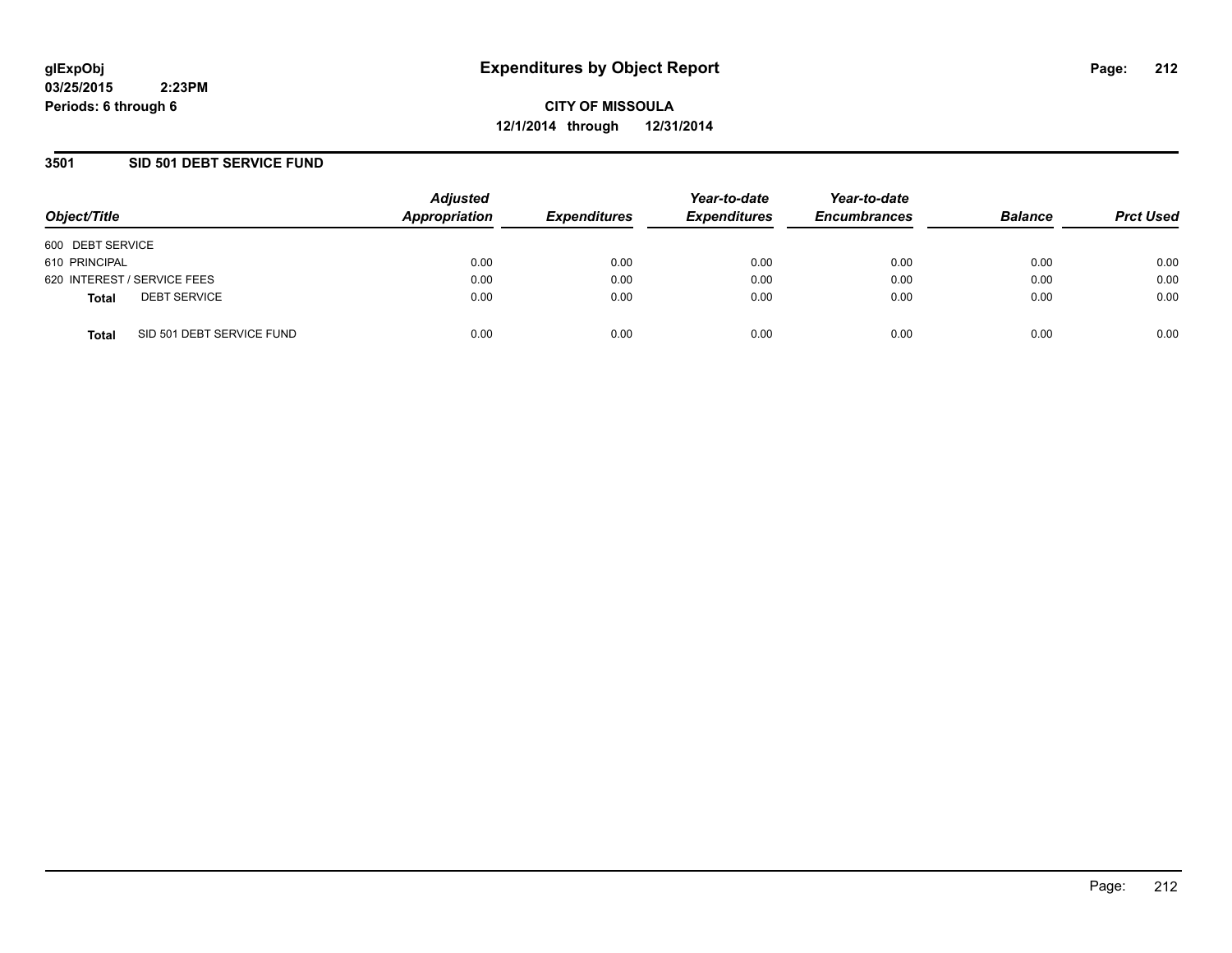#### **3503 SID 503 DEBT SERVICE FUND**

| Object/Title                 | <b>Adjusted</b><br>Appropriation | <b>Expenditures</b> | Year-to-date<br><b>Expenditures</b> | Year-to-date<br><b>Encumbrances</b> | <b>Balance</b> | <b>Prct Used</b> |
|------------------------------|----------------------------------|---------------------|-------------------------------------|-------------------------------------|----------------|------------------|
| 600 DEBT SERVICE             |                                  |                     |                                     |                                     |                |                  |
| 610 PRINCIPAL                | 0.00                             | 0.00                | 0.00                                | 0.00                                | 0.00           | 0.00             |
| 620 INTEREST / SERVICE FEES  | 0.00                             | 0.00                | 0.00                                | 0.00                                | 0.00           | 0.00             |
| <b>DEBT SERVICE</b><br>Total | 0.00                             | 0.00                | 0.00                                | 0.00                                | 0.00           | 0.00             |
| NON-DEPARTMENTAL<br>Total    | 0.00                             | 0.00                | 0.00                                | 0.00                                | 0.00           | 0.00             |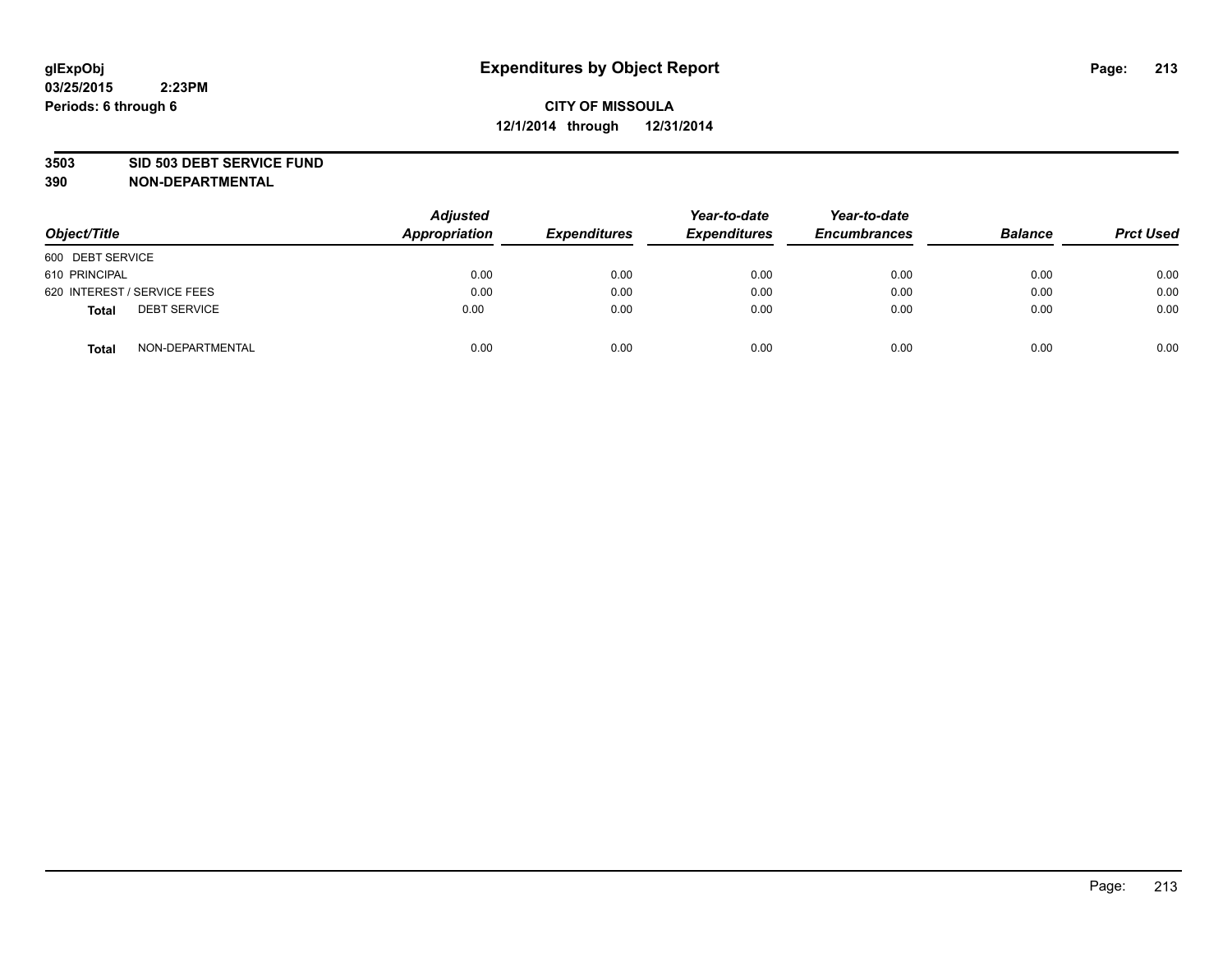**CITY OF MISSOULA 12/1/2014 through 12/31/2014**

## **3503 SID 503 DEBT SERVICE FUND**

| Object/Title                              | <b>Adjusted</b><br>Appropriation | <b>Expenditures</b> | Year-to-date<br><b>Expenditures</b> | Year-to-date<br><b>Encumbrances</b> | <b>Balance</b> | <b>Prct Used</b> |
|-------------------------------------------|----------------------------------|---------------------|-------------------------------------|-------------------------------------|----------------|------------------|
| 600 DEBT SERVICE                          |                                  |                     |                                     |                                     |                |                  |
| 610 PRINCIPAL                             | 0.00                             | 0.00                | 0.00                                | 0.00                                | 0.00           | 0.00             |
| 620 INTEREST / SERVICE FEES               | 0.00                             | 0.00                | 0.00                                | 0.00                                | 0.00           | 0.00             |
| <b>DEBT SERVICE</b><br><b>Total</b>       | 0.00                             | 0.00                | 0.00                                | 0.00                                | 0.00           | 0.00             |
| SID 503 DEBT SERVICE FUND<br><b>Total</b> | 0.00                             | 0.00                | 0.00                                | 0.00                                | 0.00           | 0.00             |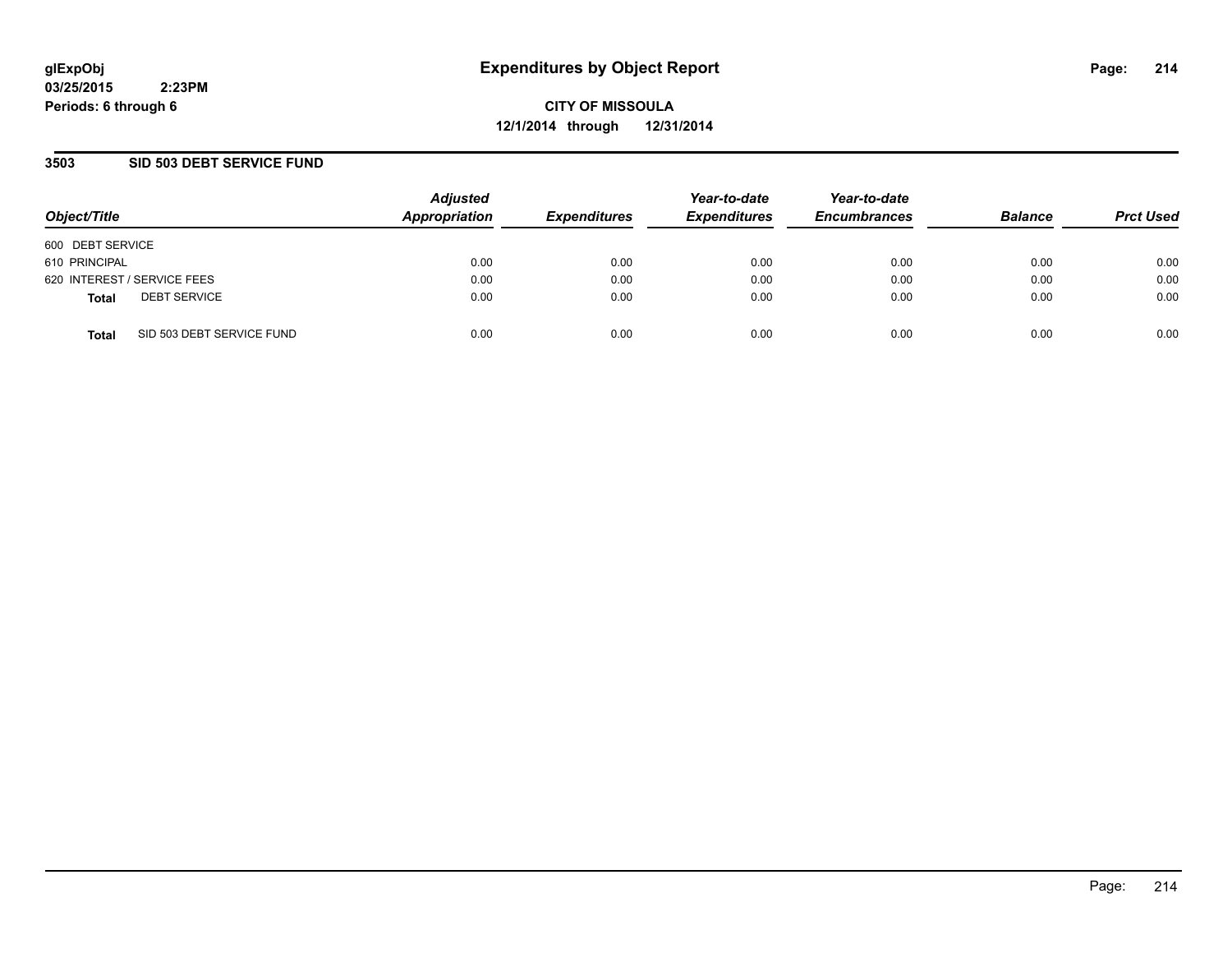#### **3505 SID 505 DEBT SERVICE FUND**

| Object/Title                 | <b>Adjusted</b><br><b>Appropriation</b> | <b>Expenditures</b> | Year-to-date<br><b>Expenditures</b> | Year-to-date<br><b>Encumbrances</b> | <b>Balance</b> | <b>Prct Used</b> |
|------------------------------|-----------------------------------------|---------------------|-------------------------------------|-------------------------------------|----------------|------------------|
| 600 DEBT SERVICE             |                                         |                     |                                     |                                     |                |                  |
| 610 PRINCIPAL                | 0.00                                    | 0.00                | 0.00                                | 0.00                                | 0.00           | 0.00             |
| 620 INTEREST / SERVICE FEES  | 0.00                                    | 0.00                | 0.00                                | 0.00                                | 0.00           | 0.00             |
| <b>DEBT SERVICE</b><br>Total | 0.00                                    | 0.00                | 0.00                                | 0.00                                | 0.00           | 0.00             |
| NON-DEPARTMENTAL<br>Total    | 0.00                                    | 0.00                | 0.00                                | 0.00                                | 0.00           | 0.00             |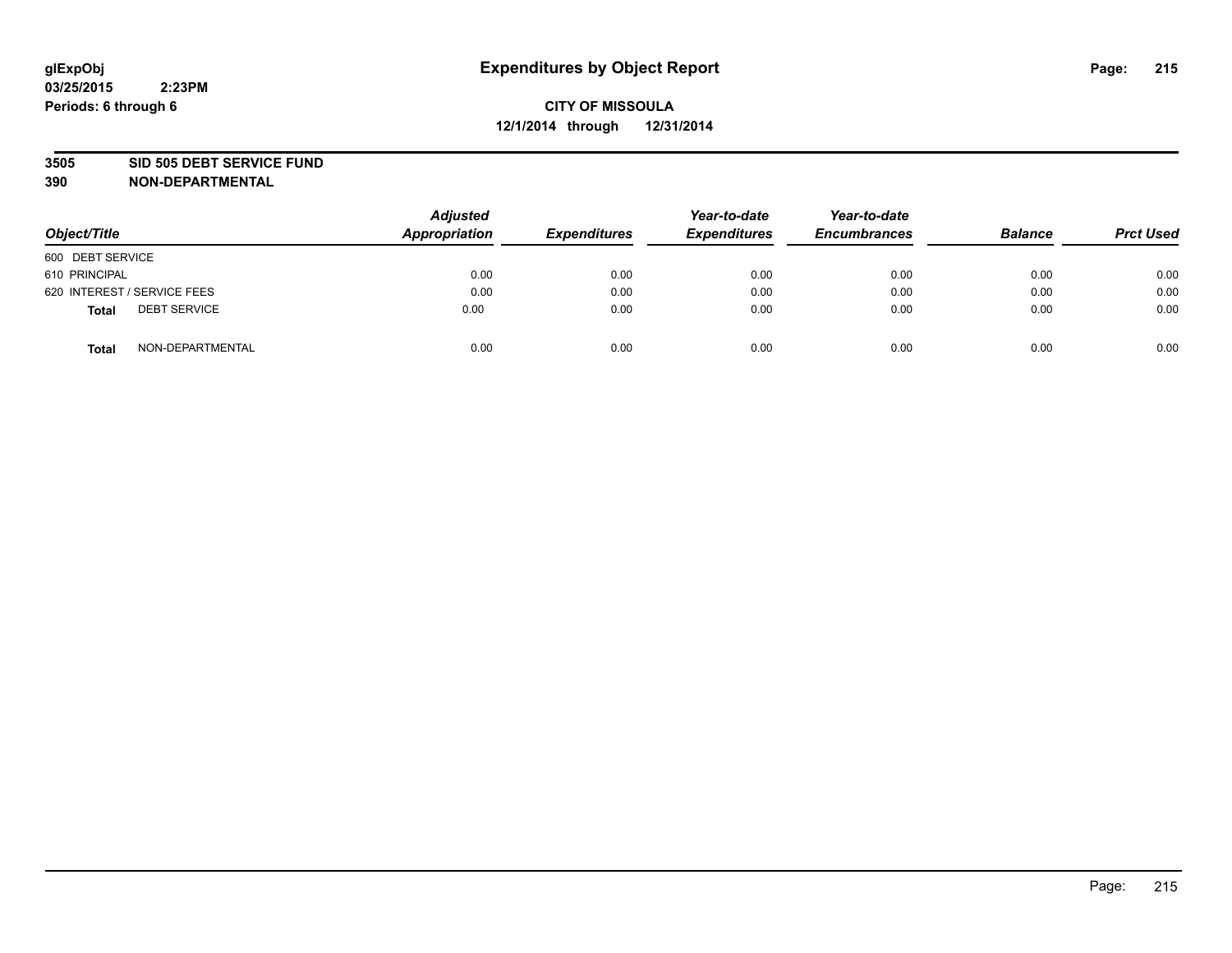**CITY OF MISSOULA 12/1/2014 through 12/31/2014**

## **3505 SID 505 DEBT SERVICE FUND**

| Object/Title                              | <b>Adjusted</b><br>Appropriation | <b>Expenditures</b> | Year-to-date<br><b>Expenditures</b> | Year-to-date<br><b>Encumbrances</b> | <b>Balance</b> | <b>Prct Used</b> |
|-------------------------------------------|----------------------------------|---------------------|-------------------------------------|-------------------------------------|----------------|------------------|
| 600 DEBT SERVICE                          |                                  |                     |                                     |                                     |                |                  |
| 610 PRINCIPAL                             | 0.00                             | 0.00                | 0.00                                | 0.00                                | 0.00           | 0.00             |
| 620 INTEREST / SERVICE FEES               | 0.00                             | 0.00                | 0.00                                | 0.00                                | 0.00           | 0.00             |
| <b>DEBT SERVICE</b><br><b>Total</b>       | 0.00                             | 0.00                | 0.00                                | 0.00                                | 0.00           | 0.00             |
| SID 505 DEBT SERVICE FUND<br><b>Total</b> | 0.00                             | 0.00                | 0.00                                | 0.00                                | 0.00           | 0.00             |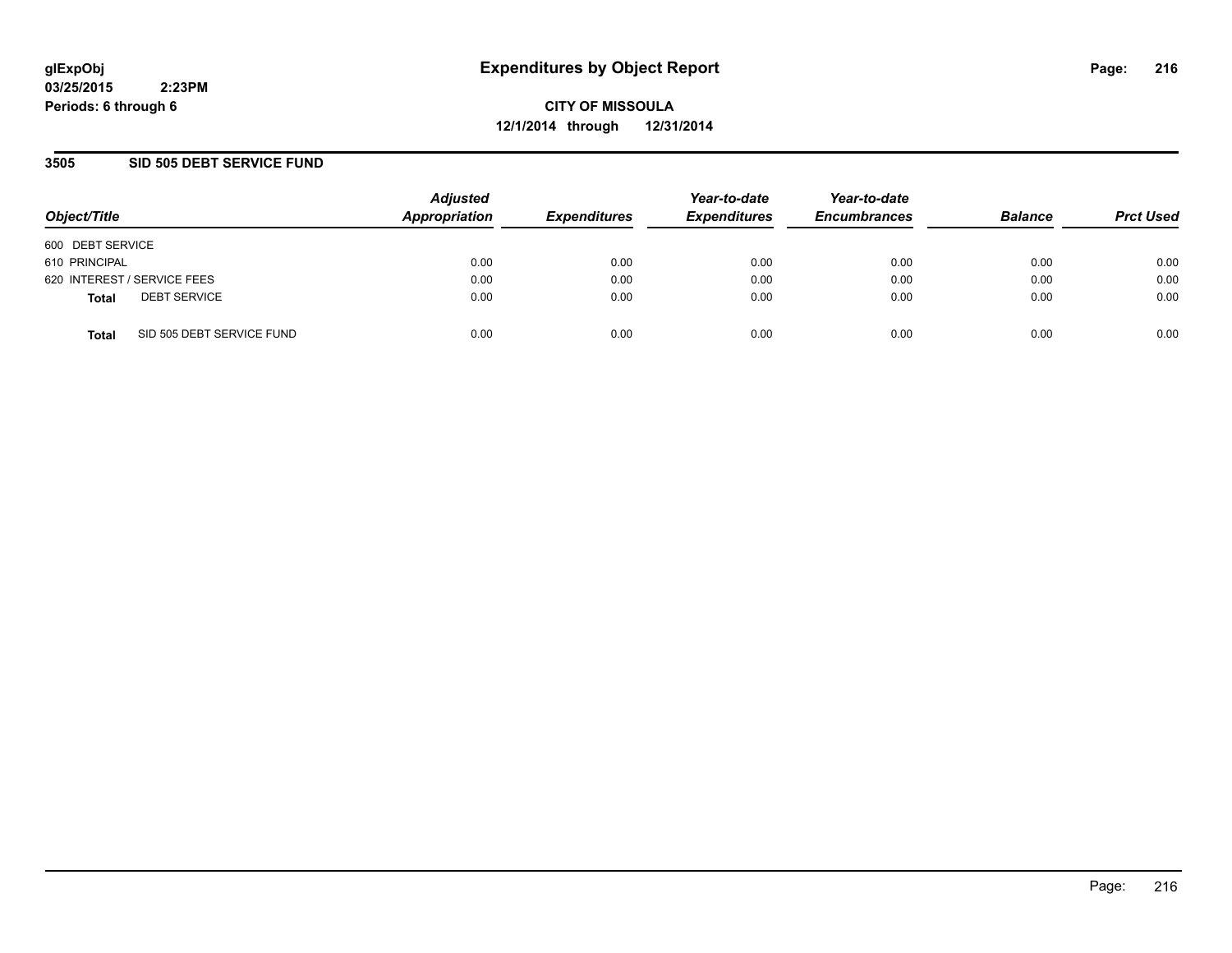#### **3506 SID 506 DEBT SERVICE FUND**

| Object/Title                 | <b>Adjusted</b><br><b>Appropriation</b> | <b>Expenditures</b> | Year-to-date<br><b>Expenditures</b> | Year-to-date<br><b>Encumbrances</b> | <b>Balance</b> | <b>Prct Used</b> |
|------------------------------|-----------------------------------------|---------------------|-------------------------------------|-------------------------------------|----------------|------------------|
| 600 DEBT SERVICE             |                                         |                     |                                     |                                     |                |                  |
| 610 PRINCIPAL                | 0.00                                    | 0.00                | 0.00                                | 0.00                                | 0.00           | 0.00             |
| 620 INTEREST / SERVICE FEES  | 0.00                                    | 0.00                | 0.00                                | 0.00                                | 0.00           | 0.00             |
| <b>DEBT SERVICE</b><br>Total | 0.00                                    | 0.00                | 0.00                                | 0.00                                | 0.00           | 0.00             |
| NON-DEPARTMENTAL<br>Total    | 0.00                                    | 0.00                | 0.00                                | 0.00                                | 0.00           | 0.00             |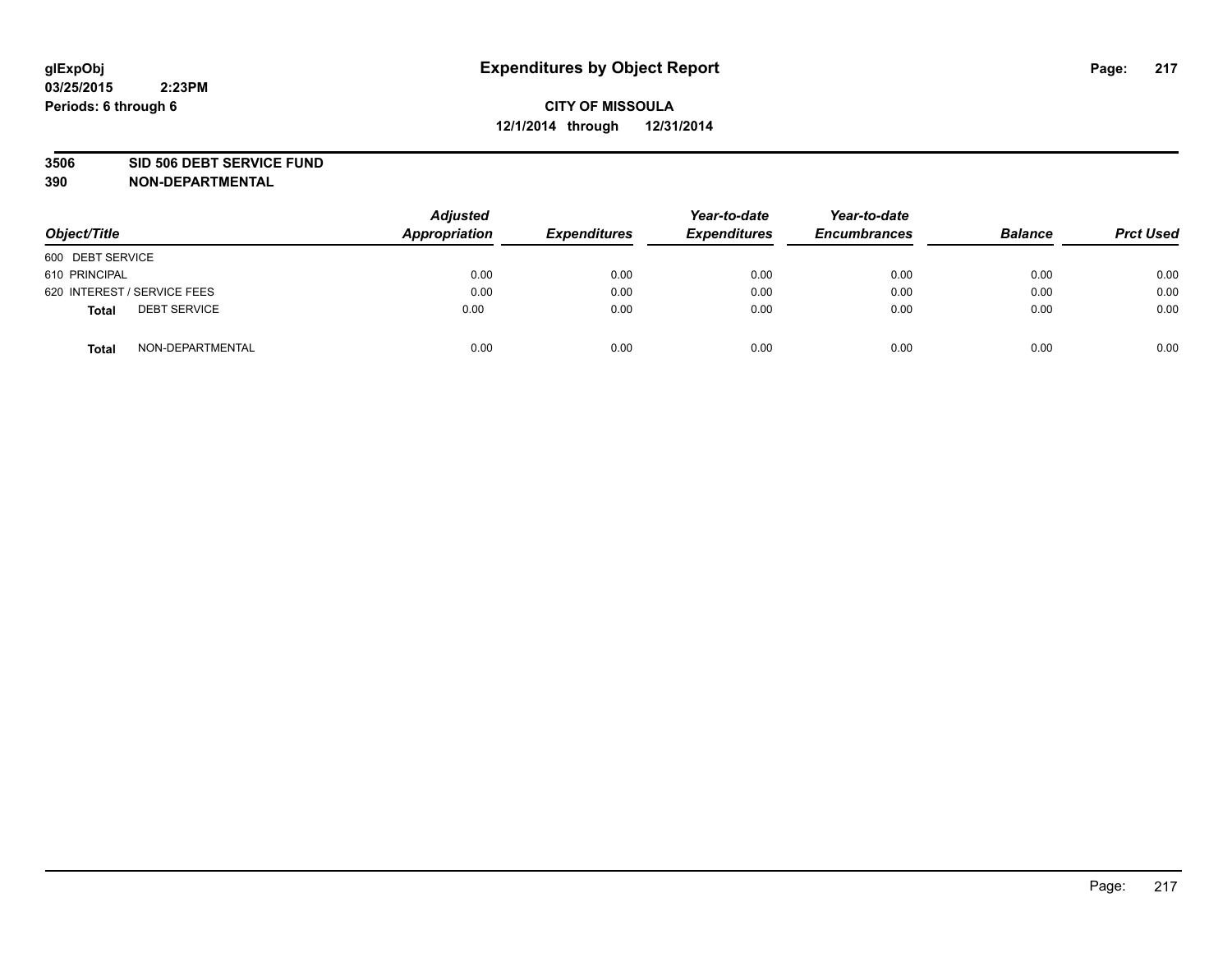**CITY OF MISSOULA 12/1/2014 through 12/31/2014**

### **3506 SID 506 DEBT SERVICE FUND**

| Object/Title                              | <b>Adjusted</b><br>Appropriation | <b>Expenditures</b> | Year-to-date<br><b>Expenditures</b> | Year-to-date<br><b>Encumbrances</b> | <b>Balance</b> | <b>Prct Used</b> |
|-------------------------------------------|----------------------------------|---------------------|-------------------------------------|-------------------------------------|----------------|------------------|
| 600 DEBT SERVICE                          |                                  |                     |                                     |                                     |                |                  |
| 610 PRINCIPAL                             | 0.00                             | 0.00                | 0.00                                | 0.00                                | 0.00           | 0.00             |
| 620 INTEREST / SERVICE FEES               | 0.00                             | 0.00                | 0.00                                | 0.00                                | 0.00           | 0.00             |
| <b>DEBT SERVICE</b><br><b>Total</b>       | 0.00                             | 0.00                | 0.00                                | 0.00                                | 0.00           | 0.00             |
| SID 506 DEBT SERVICE FUND<br><b>Total</b> | 0.00                             | 0.00                | 0.00                                | 0.00                                | 0.00           | 0.00             |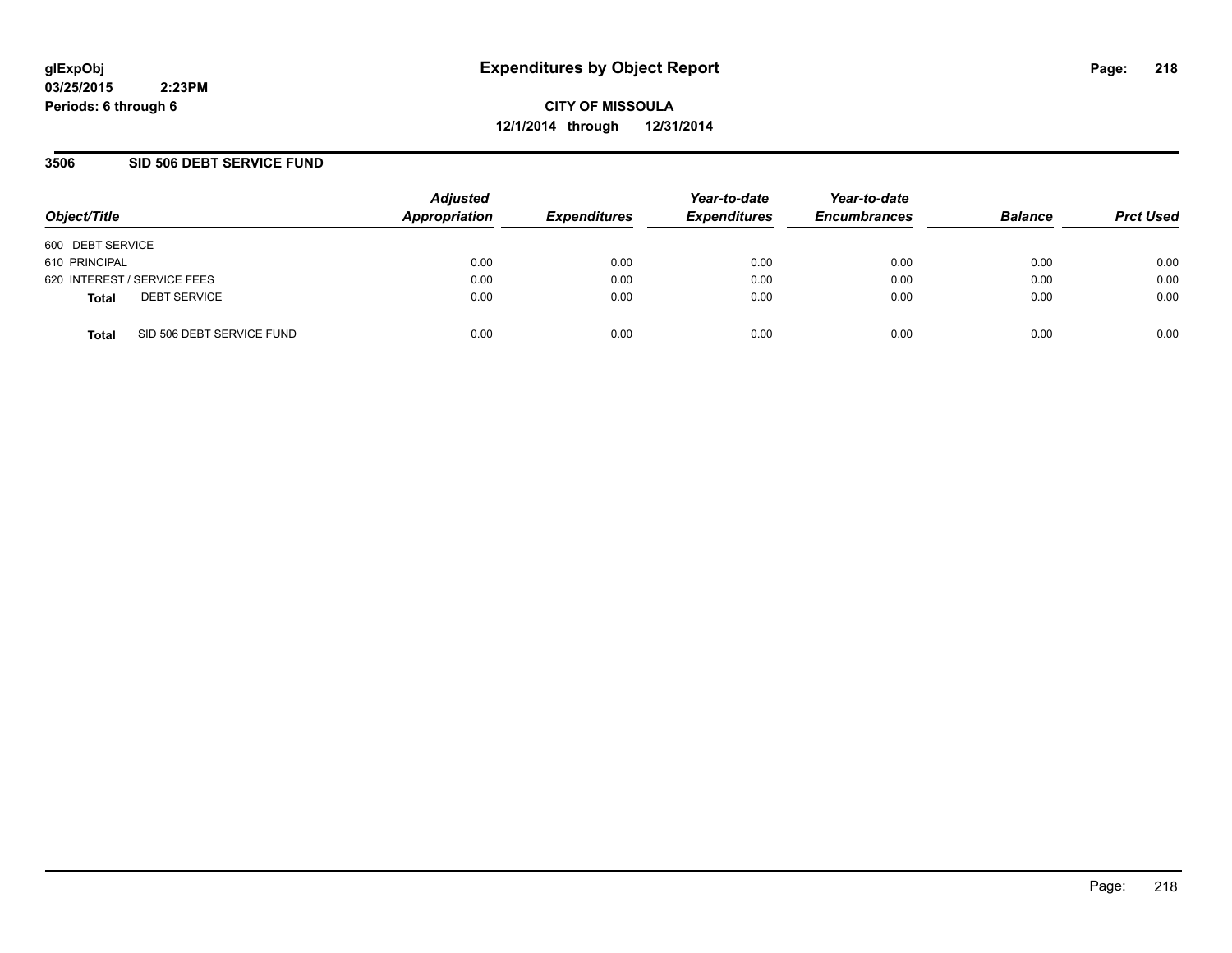#### **3510 SID 510 DEBT SERVICE FUND**

| Object/Title                        | <b>Adjusted</b><br>Appropriation | <b>Expenditures</b> | Year-to-date<br><b>Expenditures</b> | Year-to-date<br><b>Encumbrances</b> | <b>Balance</b> | <b>Prct Used</b> |
|-------------------------------------|----------------------------------|---------------------|-------------------------------------|-------------------------------------|----------------|------------------|
| 600 DEBT SERVICE                    |                                  |                     |                                     |                                     |                |                  |
| 610 PRINCIPAL                       | 0.00                             | 0.00                | 0.00                                | 0.00                                | 0.00           | 0.00             |
| 620 INTEREST / SERVICE FEES         | 0.00                             | 0.00                | 0.00                                | 0.00                                | 0.00           | 0.00             |
| <b>DEBT SERVICE</b><br><b>Total</b> | 0.00                             | 0.00                | 0.00                                | 0.00                                | 0.00           | 0.00             |
| NON-DEPARTMENTAL<br><b>Total</b>    | 0.00                             | 0.00                | 0.00                                | 0.00                                | 0.00           | 0.00             |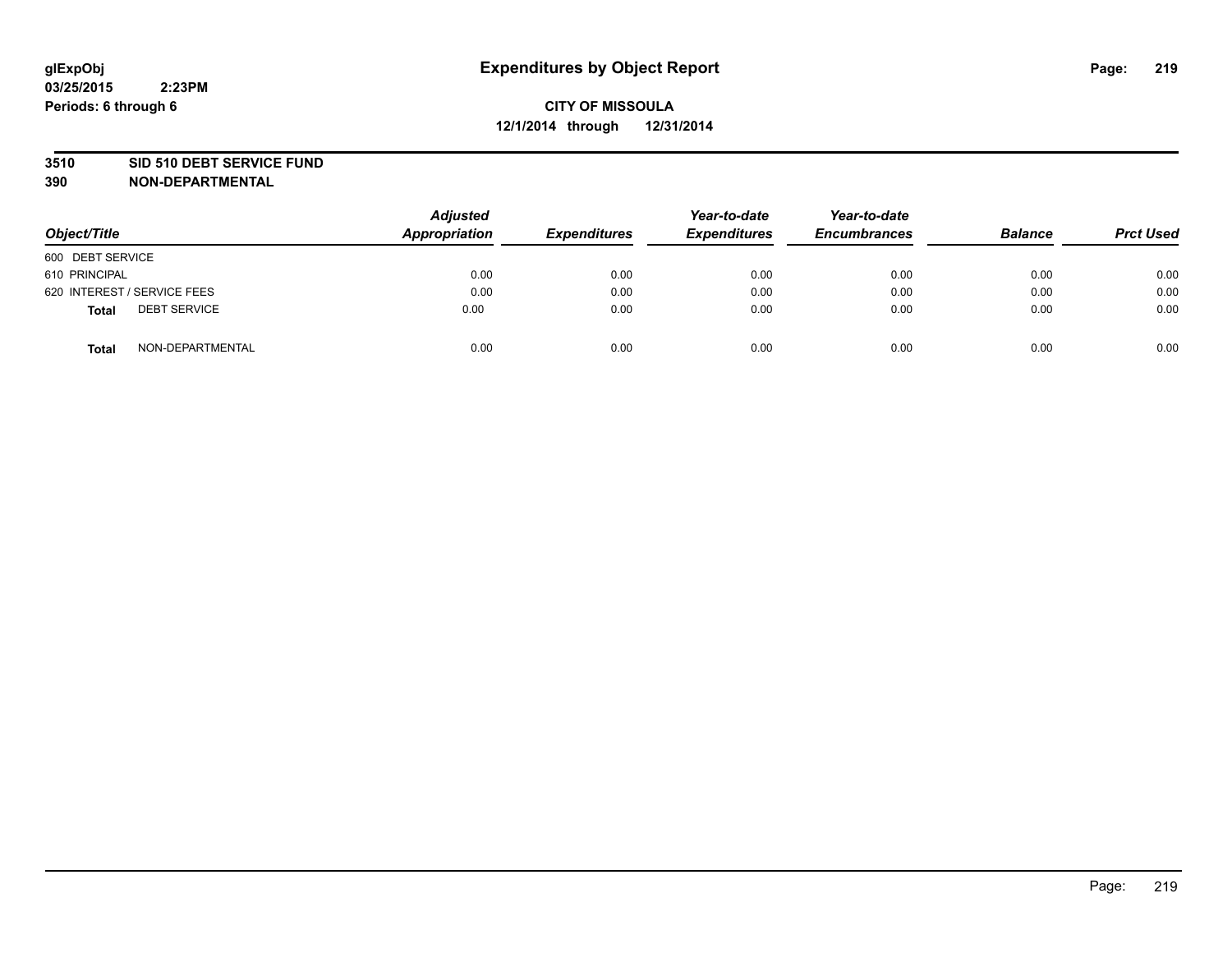**CITY OF MISSOULA 12/1/2014 through 12/31/2014**

### **3510 SID 510 DEBT SERVICE FUND**

| Object/Title                              | <b>Adjusted</b><br>Appropriation | <b>Expenditures</b> | Year-to-date<br><b>Expenditures</b> | Year-to-date<br><b>Encumbrances</b> | <b>Balance</b> | <b>Prct Used</b> |
|-------------------------------------------|----------------------------------|---------------------|-------------------------------------|-------------------------------------|----------------|------------------|
| 600 DEBT SERVICE                          |                                  |                     |                                     |                                     |                |                  |
| 610 PRINCIPAL                             | 0.00                             | 0.00                | 0.00                                | 0.00                                | 0.00           | 0.00             |
| 620 INTEREST / SERVICE FEES               | 0.00                             | 0.00                | 0.00                                | 0.00                                | 0.00           | 0.00             |
| <b>DEBT SERVICE</b><br><b>Total</b>       | 0.00                             | 0.00                | 0.00                                | 0.00                                | 0.00           | 0.00             |
| SID 510 DEBT SERVICE FUND<br><b>Total</b> | 0.00                             | 0.00                | 0.00                                | 0.00                                | 0.00           | 0.00             |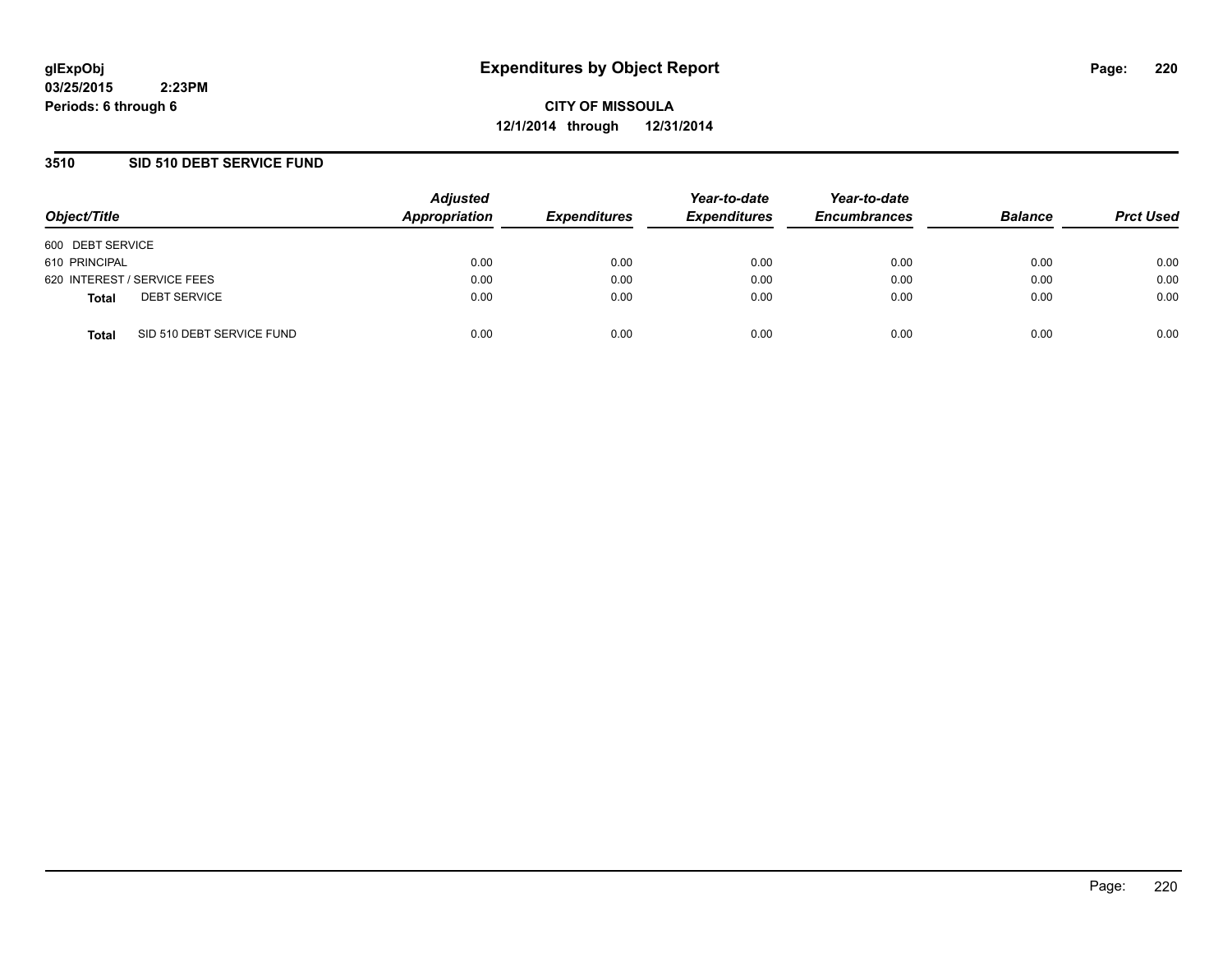#### **3511 SID 511 DEBT SERVICE FUND**

| Object/Title                 | Adjusted<br><b>Appropriation</b> | <b>Expenditures</b> | Year-to-date<br><b>Expenditures</b> | Year-to-date<br><b>Encumbrances</b> | <b>Balance</b> | <b>Prct Used</b> |
|------------------------------|----------------------------------|---------------------|-------------------------------------|-------------------------------------|----------------|------------------|
| 600 DEBT SERVICE             |                                  |                     |                                     |                                     |                |                  |
| 610 PRINCIPAL                | 0.00                             | 0.00                | 0.00                                | 0.00                                | 0.00           | 0.00             |
| 620 INTEREST / SERVICE FEES  | 0.00                             | 0.00                | 0.00                                | 0.00                                | 0.00           | 0.00             |
| <b>DEBT SERVICE</b><br>Total | 0.00                             | 0.00                | 0.00                                | 0.00                                | 0.00           | 0.00             |
| NON-DEPARTMENTAL<br>Total    | 0.00                             | 0.00                | 0.00                                | 0.00                                | 0.00           | 0.00             |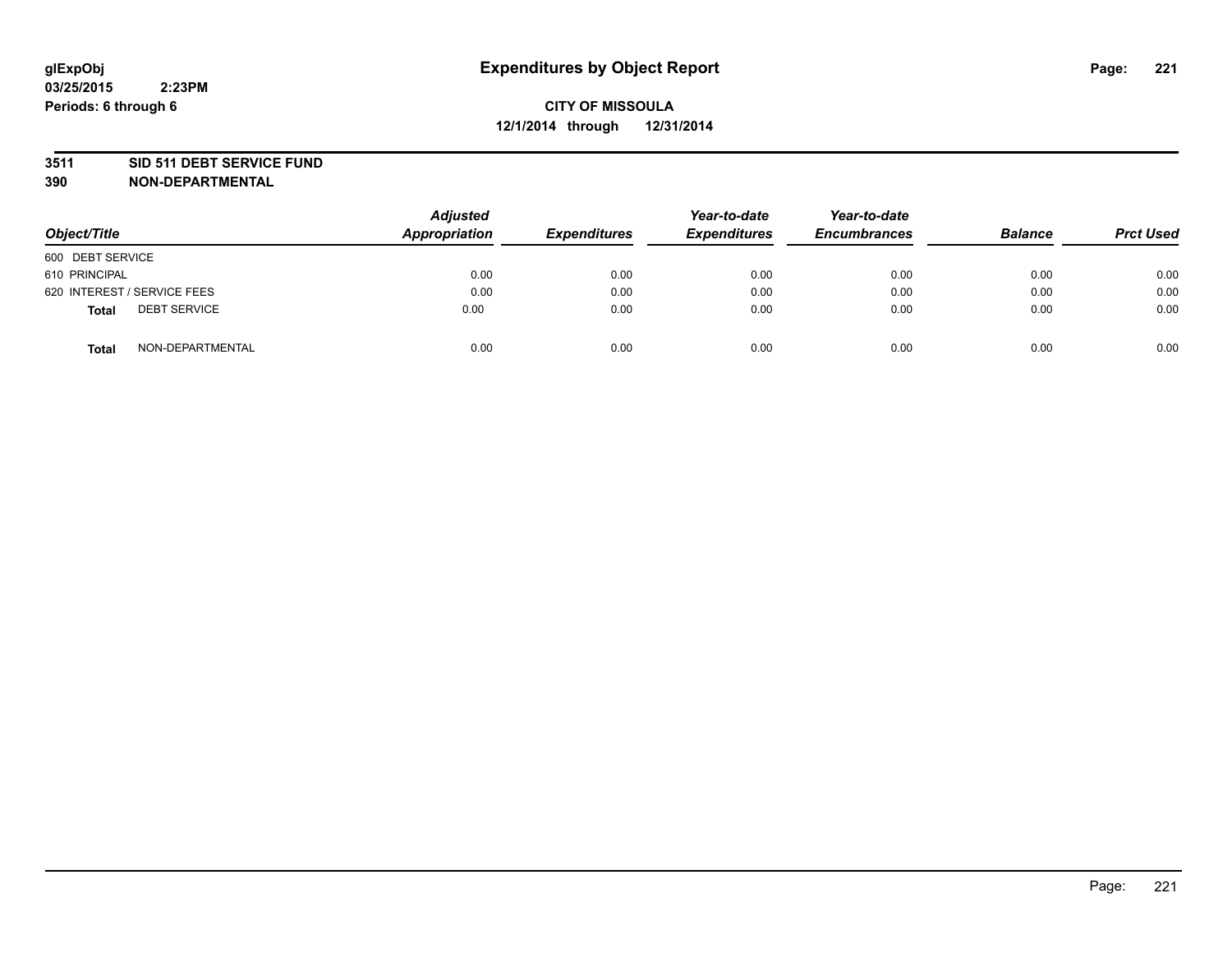**CITY OF MISSOULA 12/1/2014 through 12/31/2014**

### **3511 SID 511 DEBT SERVICE FUND**

| Object/Title                              | <b>Adjusted</b><br>Appropriation | <b>Expenditures</b> | Year-to-date<br><b>Expenditures</b> | Year-to-date<br><b>Encumbrances</b> | <b>Balance</b> | <b>Prct Used</b> |
|-------------------------------------------|----------------------------------|---------------------|-------------------------------------|-------------------------------------|----------------|------------------|
| 600 DEBT SERVICE                          |                                  |                     |                                     |                                     |                |                  |
| 610 PRINCIPAL                             | 0.00                             | 0.00                | 0.00                                | 0.00                                | 0.00           | 0.00             |
| 620 INTEREST / SERVICE FEES               | 0.00                             | 0.00                | 0.00                                | 0.00                                | 0.00           | 0.00             |
| <b>DEBT SERVICE</b><br><b>Total</b>       | 0.00                             | 0.00                | 0.00                                | 0.00                                | 0.00           | 0.00             |
| SID 511 DEBT SERVICE FUND<br><b>Total</b> | 0.00                             | 0.00                | 0.00                                | 0.00                                | 0.00           | 0.00             |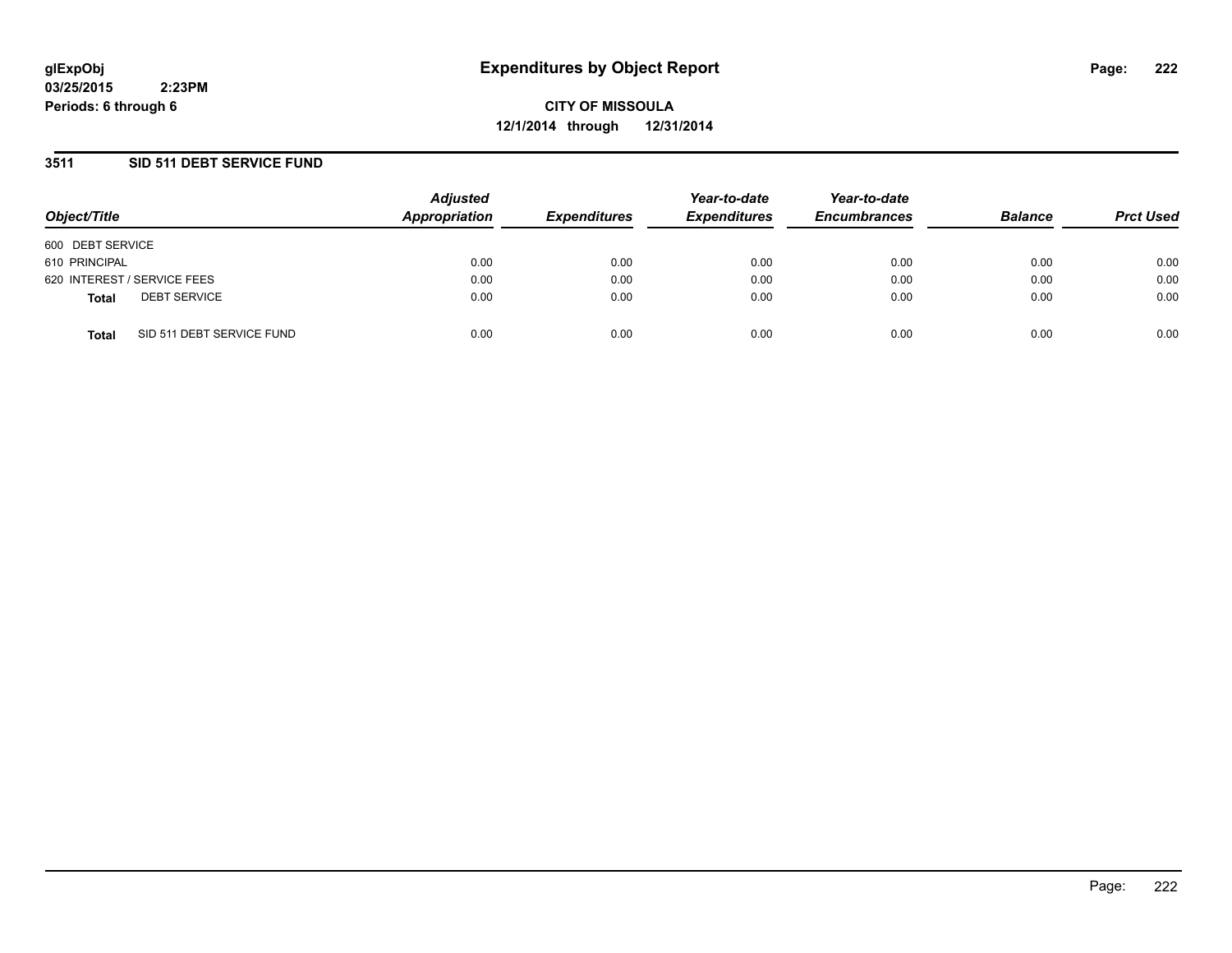#### **3512 SID 512 DEBT SERVICE FUND**

| Object/Title                        | <b>Adjusted</b><br>Appropriation | <b>Expenditures</b> | Year-to-date<br><b>Expenditures</b> | Year-to-date<br><b>Encumbrances</b> | <b>Balance</b> | <b>Prct Used</b> |
|-------------------------------------|----------------------------------|---------------------|-------------------------------------|-------------------------------------|----------------|------------------|
| 600 DEBT SERVICE                    |                                  |                     |                                     |                                     |                |                  |
| 610 PRINCIPAL                       | 74,175.00                        | 0.00                | 0.00                                | 0.00                                | 74.175.00      | 0.00             |
| 620 INTEREST / SERVICE FEES         | 7,118.00                         | 3,559.16            | 3,909.16                            | 0.00                                | 3,208.84       | 54.92            |
| <b>DEBT SERVICE</b><br><b>Total</b> | 81,293.00                        | 3.559.16            | 3.909.16                            | 0.00                                | 77,383.84      | 4.81             |
| NON-DEPARTMENTAL<br><b>Total</b>    | 81,293.00                        | 3,559.16            | 3,909.16                            | 0.00                                | 77,383.84      | 4.81             |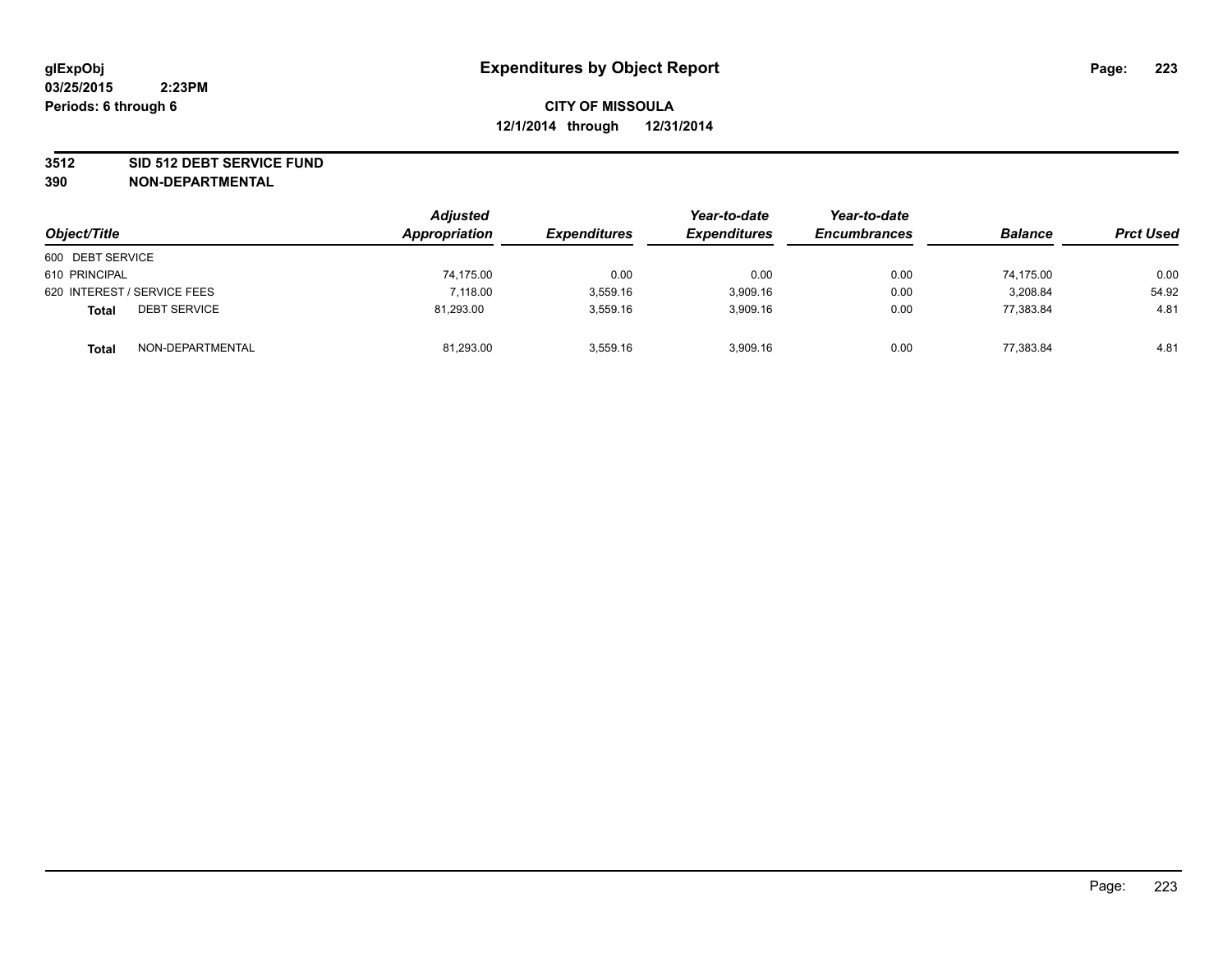**CITY OF MISSOULA 12/1/2014 through 12/31/2014**

### **3512 SID 512 DEBT SERVICE FUND**

| Object/Title                        |                           | <b>Adjusted</b><br>Appropriation | <b>Expenditures</b> | Year-to-date<br><b>Expenditures</b> | Year-to-date<br><b>Encumbrances</b> | <b>Balance</b> | <b>Prct Used</b> |
|-------------------------------------|---------------------------|----------------------------------|---------------------|-------------------------------------|-------------------------------------|----------------|------------------|
| 600 DEBT SERVICE                    |                           |                                  |                     |                                     |                                     |                |                  |
| 610 PRINCIPAL                       |                           | 74,175.00                        | 0.00                | 0.00                                | 0.00                                | 74.175.00      | 0.00             |
| 620 INTEREST / SERVICE FEES         |                           | 7,118.00                         | 3,559.16            | 3,909.16                            | 0.00                                | 3,208.84       | 54.92            |
| <b>DEBT SERVICE</b><br><b>Total</b> |                           | 81,293.00                        | 3.559.16            | 3,909.16                            | 0.00                                | 77.383.84      | 4.81             |
| <b>Total</b>                        | SID 512 DEBT SERVICE FUND | 81,293.00                        | 3.559.16            | 3.909.16                            | 0.00                                | 77.383.84      | 4.81             |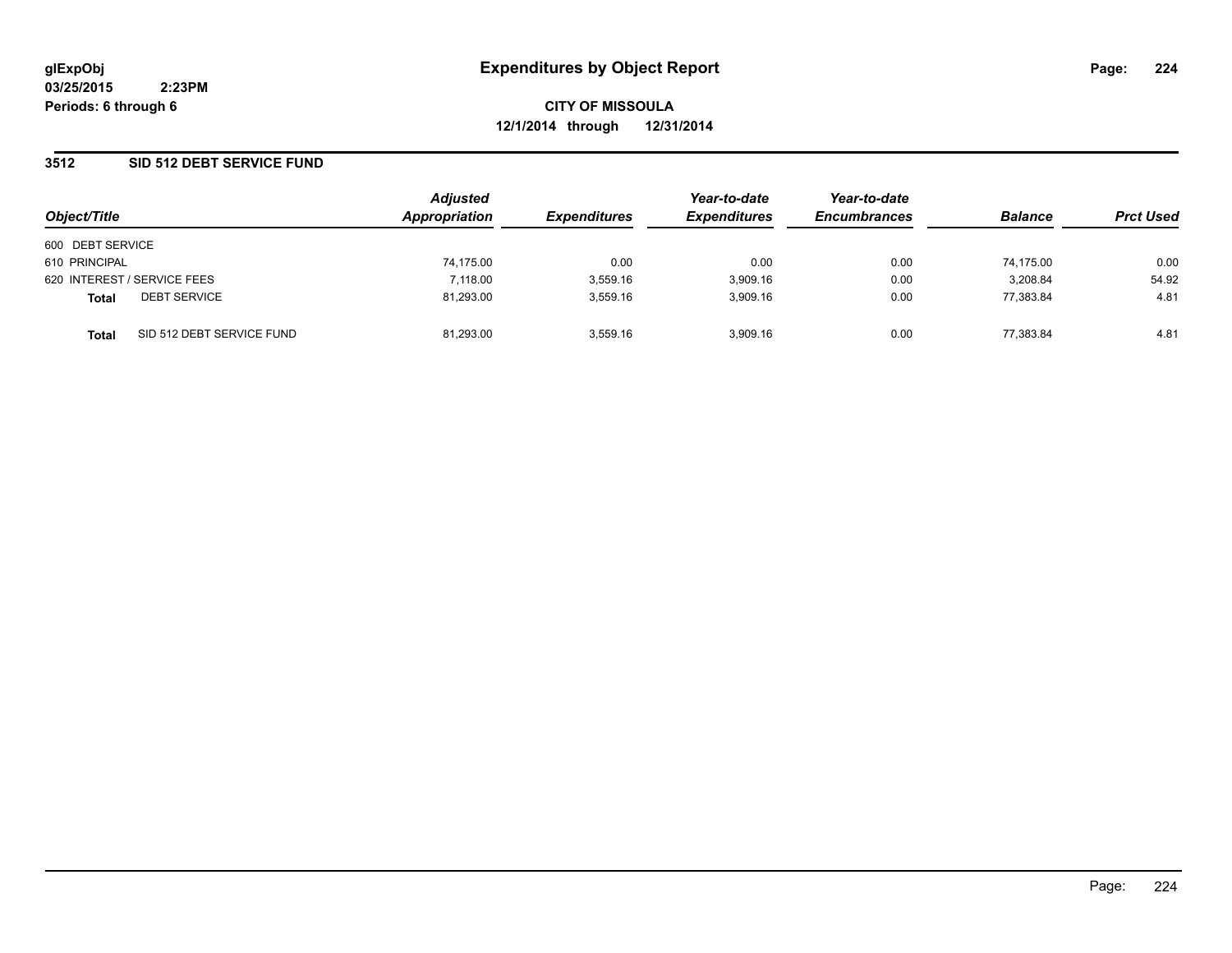#### **3513 SID 513 DEBT SERVICE FUND**

#### **280 PUBLIC WORKS ADMIN/ENGINEERING**

| Object/Title                                   | <b>Adjusted</b><br><b>Appropriation</b> | <b>Expenditures</b> | Year-to-date<br><b>Expenditures</b> | Year-to-date<br><b>Encumbrances</b> | <b>Balance</b> | <b>Prct Used</b> |
|------------------------------------------------|-----------------------------------------|---------------------|-------------------------------------|-------------------------------------|----------------|------------------|
| 800 OTHER OBJECTS                              |                                         |                     |                                     |                                     |                |                  |
| 820 TRANSFERS TO OTHER FUNDS                   | 0.00                                    | 0.00                | 0.00                                | 0.00                                | 0.00           | 0.00             |
| OTHER OBJECTS<br><b>Total</b>                  | 0.00                                    | 0.00                | 0.00                                | 0.00                                | 0.00           | 0.00             |
| PUBLIC WORKS ADMIN/ENGINEERING<br><b>Total</b> | 0.00                                    | 0.00                | 0.00                                | 0.00                                | 0.00           | 0.00             |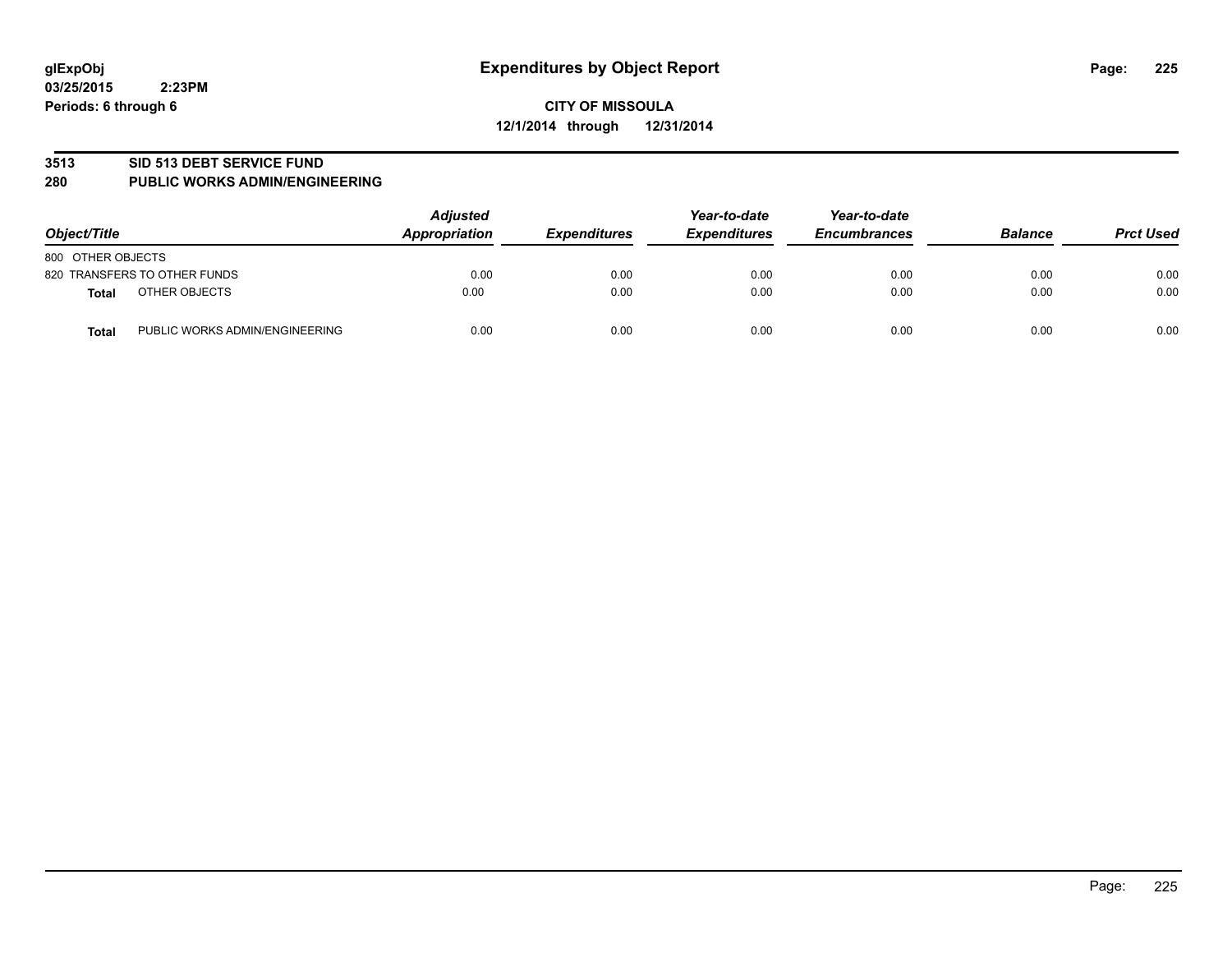#### **3513 SID 513 DEBT SERVICE FUND**

|                                     | <b>Adjusted</b> |                     | Year-to-date        | Year-to-date        |                |                  |
|-------------------------------------|-----------------|---------------------|---------------------|---------------------|----------------|------------------|
| Object/Title                        | Appropriation   | <b>Expenditures</b> | <b>Expenditures</b> | <b>Encumbrances</b> | <b>Balance</b> | <b>Prct Used</b> |
| 600 DEBT SERVICE                    |                 |                     |                     |                     |                |                  |
| 610 PRINCIPAL                       | 0.00            | 0.00                | 0.00                | 0.00                | 0.00           | 0.00             |
| 620 INTEREST / SERVICE FEES         | 0.00            | 0.00                | 0.00                | 0.00                | 0.00           | 0.00             |
| <b>DEBT SERVICE</b><br><b>Total</b> | 0.00            | 0.00                | 0.00                | 0.00                | 0.00           | 0.00             |
| 800 OTHER OBJECTS                   |                 |                     |                     |                     |                |                  |
| 820 TRANSFERS TO OTHER FUNDS        | 0.00            | 0.00                | 0.00                | 0.00                | 0.00           | 0.00             |
| OTHER OBJECTS<br><b>Total</b>       | 0.00            | 0.00                | 0.00                | 0.00                | 0.00           | 0.00             |
| NON-DEPARTMENTAL<br>Total           | 0.00            | 0.00                | 0.00                | 0.00                | 0.00           | 0.00             |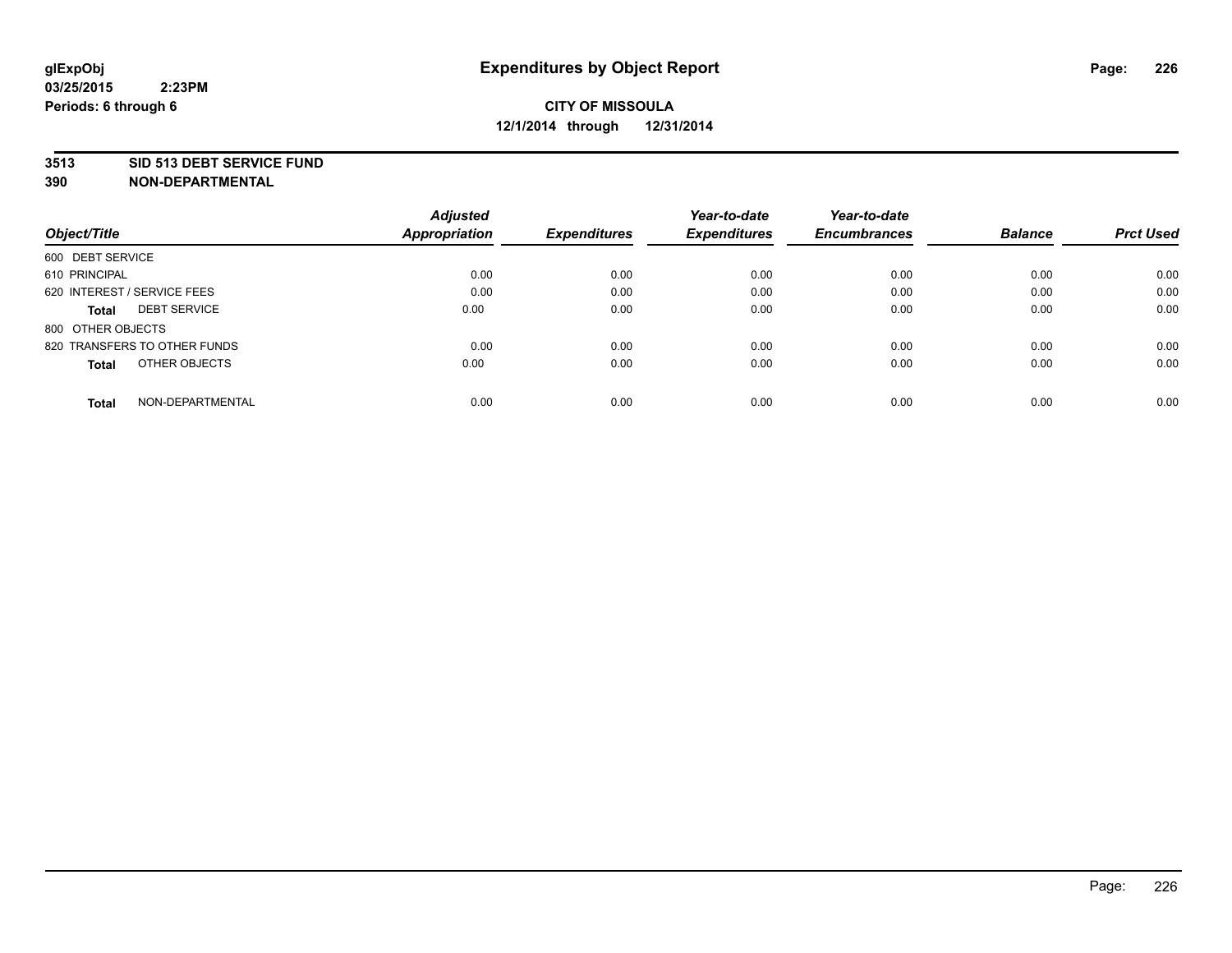### **3513 SID 513 DEBT SERVICE FUND**

| Object/Title                |                              | <b>Adjusted</b><br>Appropriation | <b>Expenditures</b> | Year-to-date<br><b>Expenditures</b> | Year-to-date<br><b>Encumbrances</b> | <b>Balance</b> | <b>Prct Used</b> |
|-----------------------------|------------------------------|----------------------------------|---------------------|-------------------------------------|-------------------------------------|----------------|------------------|
| 600 DEBT SERVICE            |                              |                                  |                     |                                     |                                     |                |                  |
| 610 PRINCIPAL               |                              | 0.00                             | 0.00                | 0.00                                | 0.00                                | 0.00           | 0.00             |
| 620 INTEREST / SERVICE FEES |                              | 0.00                             | 0.00                | 0.00                                | 0.00                                | 0.00           | 0.00             |
| <b>Total</b>                | <b>DEBT SERVICE</b>          | 0.00                             | 0.00                | 0.00                                | 0.00                                | 0.00           | 0.00             |
| 800 OTHER OBJECTS           |                              |                                  |                     |                                     |                                     |                |                  |
|                             | 820 TRANSFERS TO OTHER FUNDS | 0.00                             | 0.00                | 0.00                                | 0.00                                | 0.00           | 0.00             |
| <b>Total</b>                | OTHER OBJECTS                | 0.00                             | 0.00                | 0.00                                | 0.00                                | 0.00           | 0.00             |
| <b>Total</b>                | SID 513 DEBT SERVICE FUND    | 0.00                             | 0.00                | 0.00                                | 0.00                                | 0.00           | 0.00             |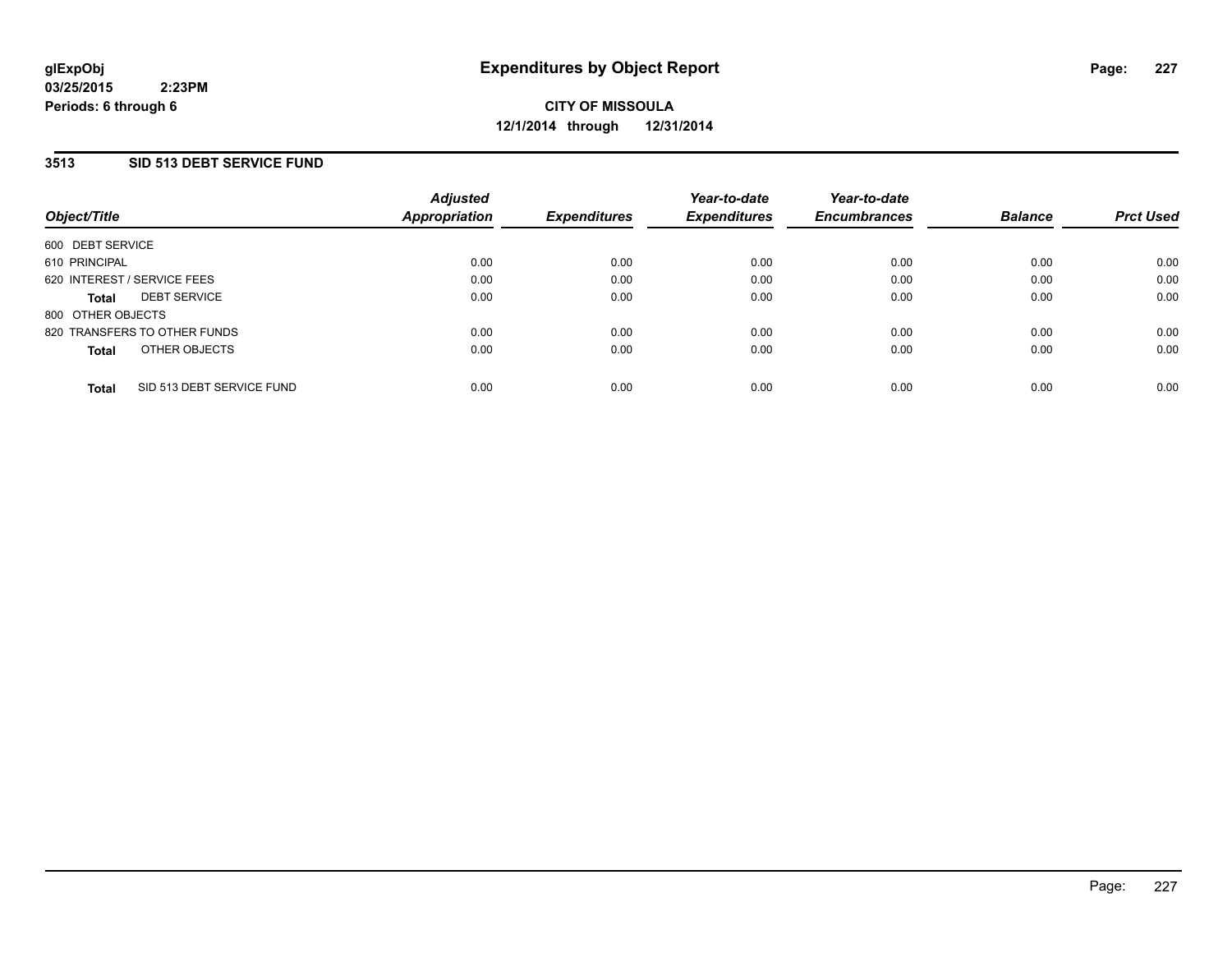#### **3514 SID 514 DEBT SERVICE FUND**

| Object/Title                        | <b>Adjusted</b><br>Appropriation | <b>Expenditures</b> | Year-to-date<br><b>Expenditures</b> | Year-to-date<br><b>Encumbrances</b> | <b>Balance</b> | <b>Prct Used</b> |
|-------------------------------------|----------------------------------|---------------------|-------------------------------------|-------------------------------------|----------------|------------------|
| 600 DEBT SERVICE                    |                                  |                     |                                     |                                     |                |                  |
| 610 PRINCIPAL                       | 0.00                             | 0.00                | 0.00                                | 0.00                                | 0.00           | 0.00             |
| 620 INTEREST / SERVICE FEES         | 0.00                             | 0.00                | 0.00                                | 0.00                                | 0.00           | 0.00             |
| <b>DEBT SERVICE</b><br><b>Total</b> | 0.00                             | 0.00                | 0.00                                | 0.00                                | 0.00           | 0.00             |
| NON-DEPARTMENTAL<br><b>Total</b>    | 0.00                             | 0.00                | 0.00                                | 0.00                                | 0.00           | 0.00             |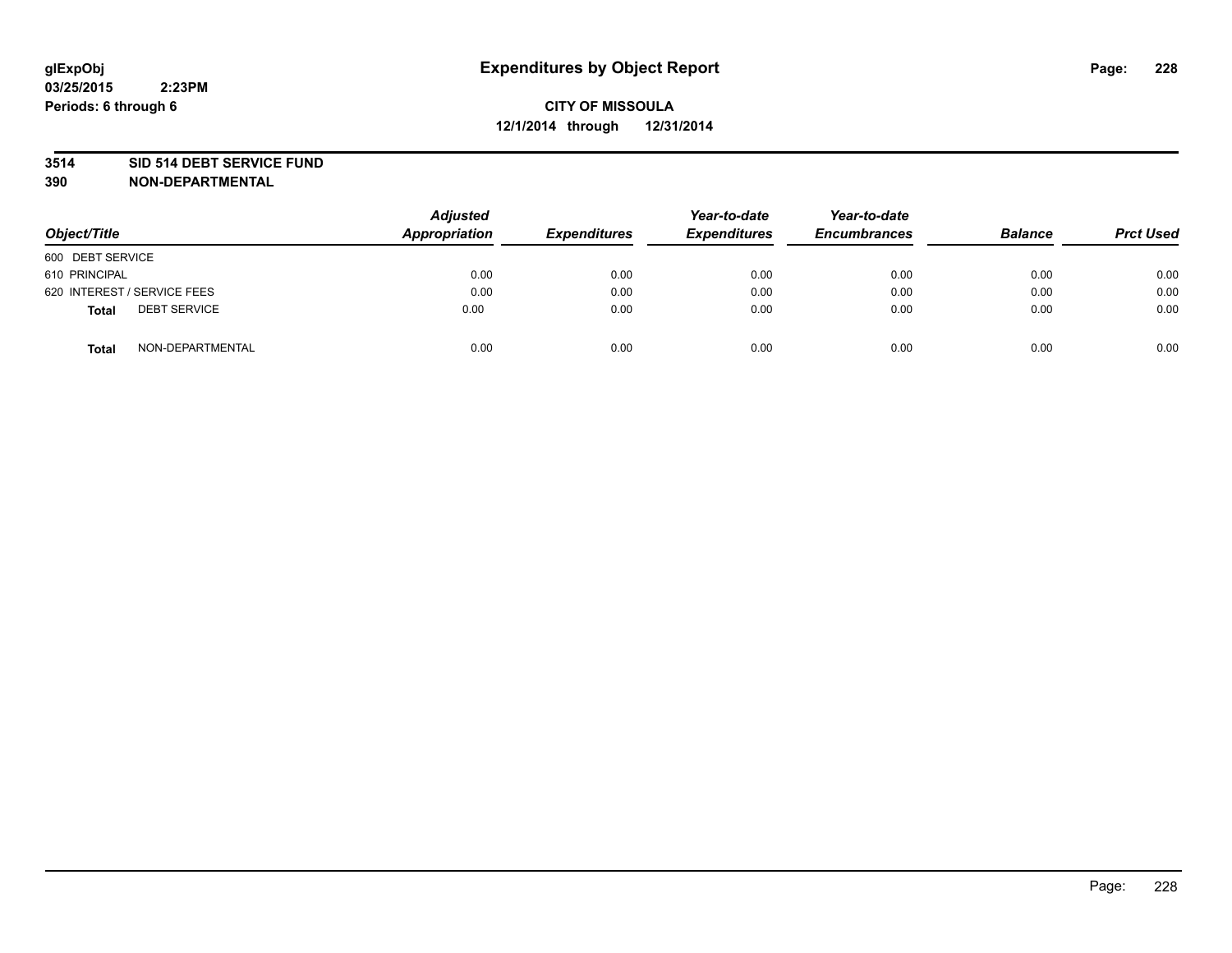**CITY OF MISSOULA 12/1/2014 through 12/31/2014**

### **3514 SID 514 DEBT SERVICE FUND**

| Object/Title                              | <b>Adjusted</b><br>Appropriation | <b>Expenditures</b> | Year-to-date<br><b>Expenditures</b> | Year-to-date<br><b>Encumbrances</b> | <b>Balance</b> | <b>Prct Used</b> |
|-------------------------------------------|----------------------------------|---------------------|-------------------------------------|-------------------------------------|----------------|------------------|
| 600 DEBT SERVICE                          |                                  |                     |                                     |                                     |                |                  |
| 610 PRINCIPAL                             | 0.00                             | 0.00                | 0.00                                | 0.00                                | 0.00           | 0.00             |
| 620 INTEREST / SERVICE FEES               | 0.00                             | 0.00                | 0.00                                | 0.00                                | 0.00           | 0.00             |
| <b>DEBT SERVICE</b><br><b>Total</b>       | 0.00                             | 0.00                | 0.00                                | 0.00                                | 0.00           | 0.00             |
| SID 514 DEBT SERVICE FUND<br><b>Total</b> | 0.00                             | 0.00                | 0.00                                | 0.00                                | 0.00           | 0.00             |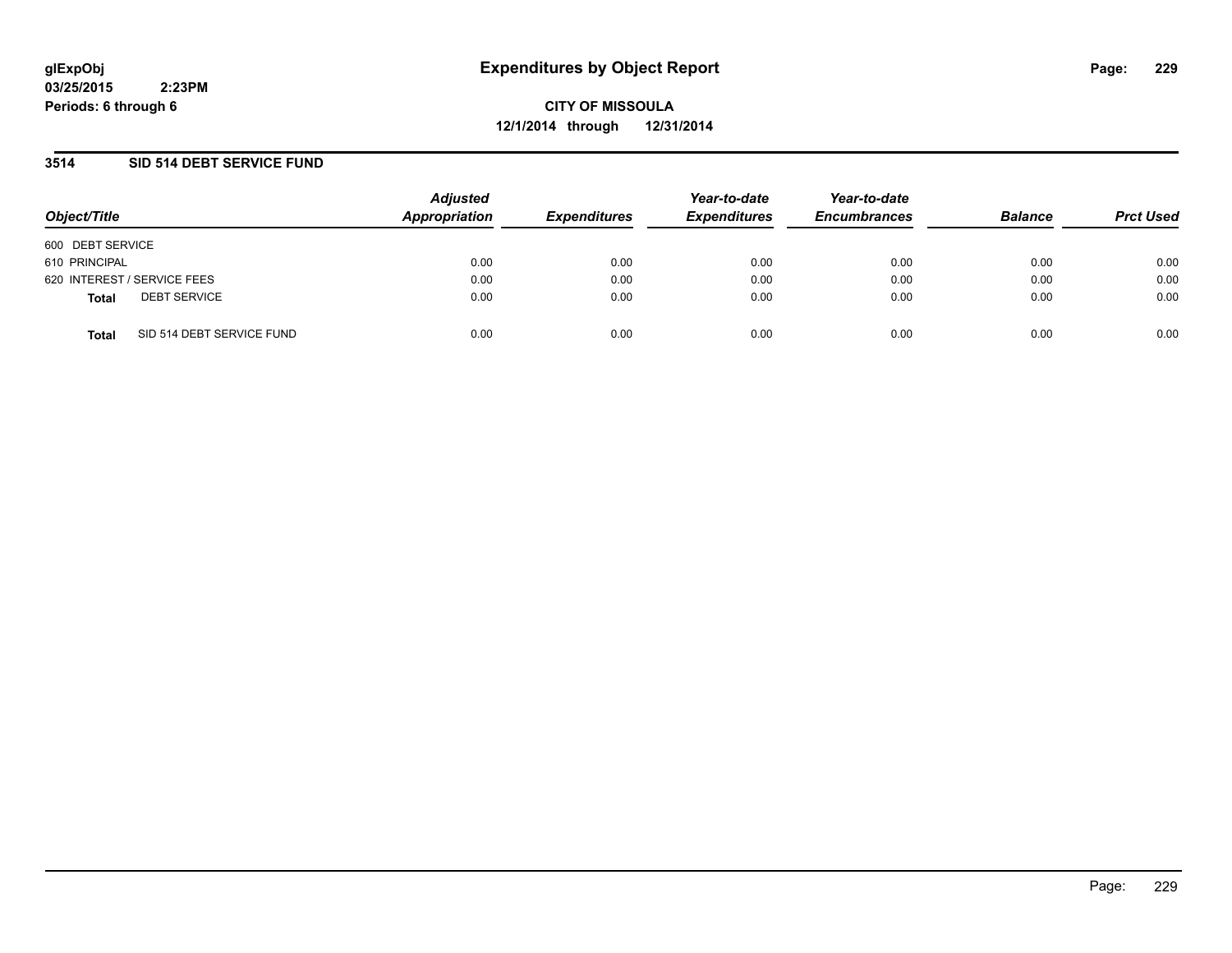#### **3515 SID 515 DEBT SERVICE FUND**

|                                     | <b>Adjusted</b>      |                     | Year-to-date        | Year-to-date        |                |                  |
|-------------------------------------|----------------------|---------------------|---------------------|---------------------|----------------|------------------|
| Object/Title                        | <b>Appropriation</b> | <b>Expenditures</b> | <b>Expenditures</b> | <b>Encumbrances</b> | <b>Balance</b> | <b>Prct Used</b> |
| 600 DEBT SERVICE                    |                      |                     |                     |                     |                |                  |
| 610 PRINCIPAL                       | 0.00                 | 0.00                | 0.00                | 0.00                | 0.00           | 0.00             |
| 620 INTEREST / SERVICE FEES         | 0.00                 | 0.00                | 0.00                | 0.00                | 0.00           | 0.00             |
| <b>DEBT SERVICE</b><br><b>Total</b> | 0.00                 | 0.00                | 0.00                | 0.00                | 0.00           | 0.00             |
| 800 OTHER OBJECTS                   |                      |                     |                     |                     |                |                  |
| 820 TRANSFERS TO OTHER FUNDS        | 0.00                 | 0.00                | 0.00                | 0.00                | 0.00           | 0.00             |
| OTHER OBJECTS<br><b>Total</b>       | 0.00                 | 0.00                | 0.00                | 0.00                | 0.00           | 0.00             |
| NON-DEPARTMENTAL<br>Total           | 0.00                 | 0.00                | 0.00                | 0.00                | 0.00           | 0.00             |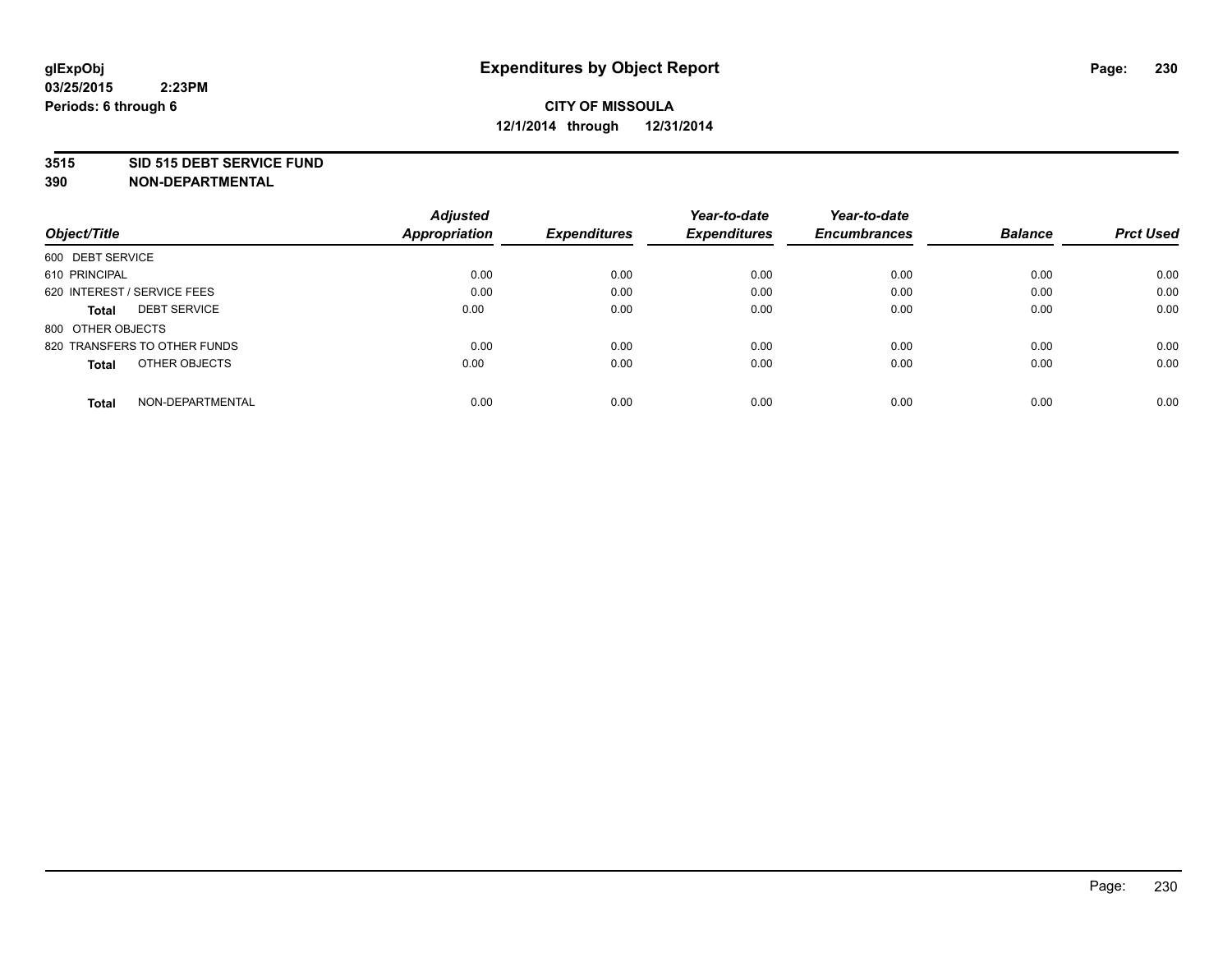### **3515 SID 515 DEBT SERVICE FUND**

| Object/Title                              | <b>Adjusted</b><br>Appropriation | <b>Expenditures</b> | Year-to-date<br><b>Expenditures</b> | Year-to-date<br><b>Encumbrances</b> | <b>Balance</b> | <b>Prct Used</b> |
|-------------------------------------------|----------------------------------|---------------------|-------------------------------------|-------------------------------------|----------------|------------------|
| 600 DEBT SERVICE                          |                                  |                     |                                     |                                     |                |                  |
| 610 PRINCIPAL                             | 0.00                             | 0.00                | 0.00                                | 0.00                                | 0.00           | 0.00             |
| 620 INTEREST / SERVICE FEES               | 0.00                             | 0.00                | 0.00                                | 0.00                                | 0.00           | 0.00             |
| <b>DEBT SERVICE</b><br><b>Total</b>       | 0.00                             | 0.00                | 0.00                                | 0.00                                | 0.00           | 0.00             |
| 800 OTHER OBJECTS                         |                                  |                     |                                     |                                     |                |                  |
| 820 TRANSFERS TO OTHER FUNDS              | 0.00                             | 0.00                | 0.00                                | 0.00                                | 0.00           | 0.00             |
| OTHER OBJECTS<br><b>Total</b>             | 0.00                             | 0.00                | 0.00                                | 0.00                                | 0.00           | 0.00             |
| SID 515 DEBT SERVICE FUND<br><b>Total</b> | 0.00                             | 0.00                | 0.00                                | 0.00                                | 0.00           | 0.00             |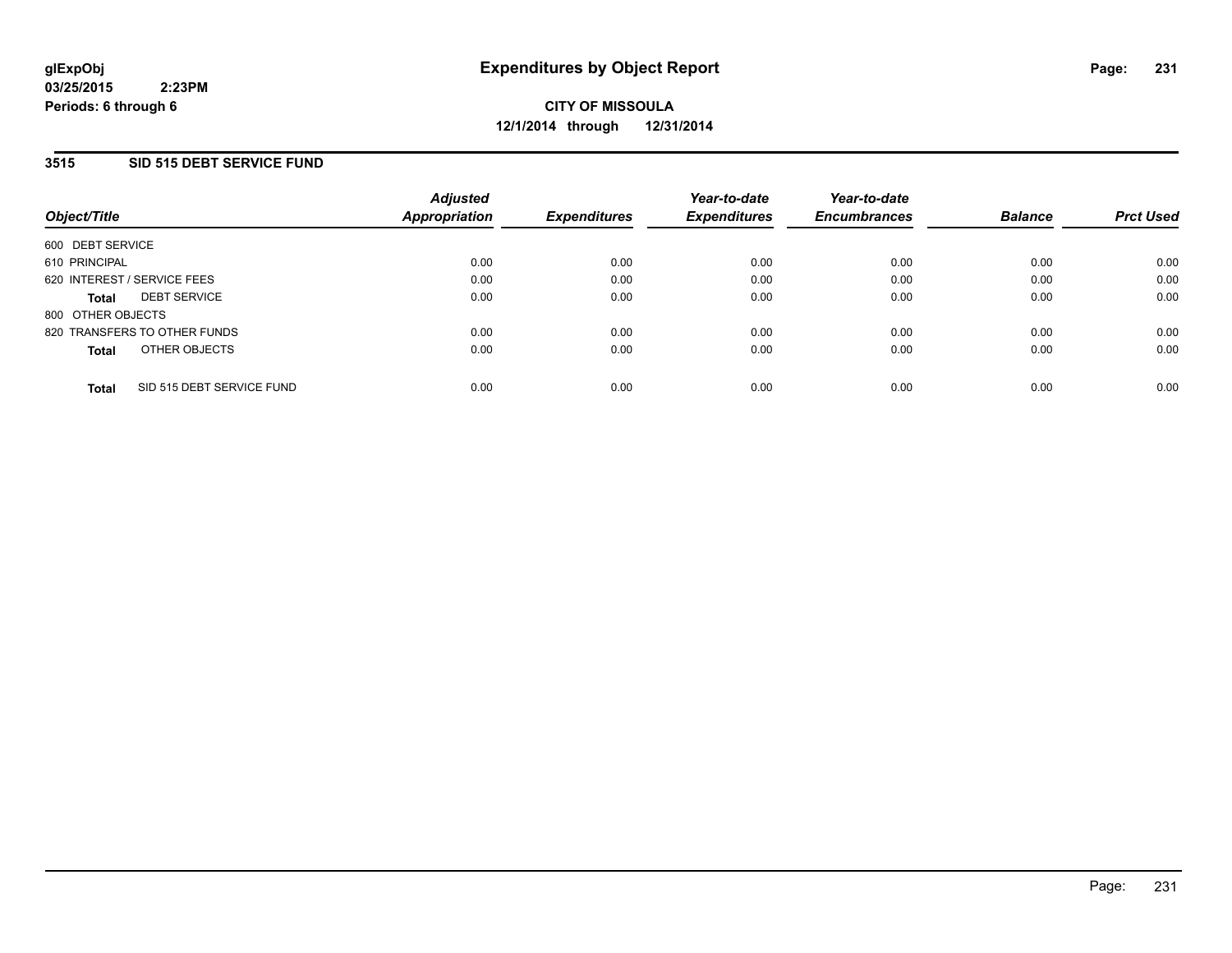#### **3517 SID 517 DEBT SERVICE FUND**

| Object/Title                        | <b>Adjusted</b><br>Appropriation | <b>Expenditures</b> | Year-to-date<br><b>Expenditures</b> | Year-to-date<br><b>Encumbrances</b> | <b>Balance</b> | <b>Prct Used</b> |
|-------------------------------------|----------------------------------|---------------------|-------------------------------------|-------------------------------------|----------------|------------------|
| 600 DEBT SERVICE                    |                                  |                     |                                     |                                     |                |                  |
| 610 PRINCIPAL                       | 0.00                             | 0.00                | 0.00                                | 0.00                                | 0.00           | 0.00             |
| 620 INTEREST / SERVICE FEES         | 0.00                             | 0.00                | 0.00                                | 0.00                                | 0.00           | 0.00             |
| <b>DEBT SERVICE</b><br><b>Total</b> | 0.00                             | 0.00                | 0.00                                | 0.00                                | 0.00           | 0.00             |
| NON-DEPARTMENTAL<br><b>Total</b>    | 0.00                             | 0.00                | 0.00                                | 0.00                                | 0.00           | 0.00             |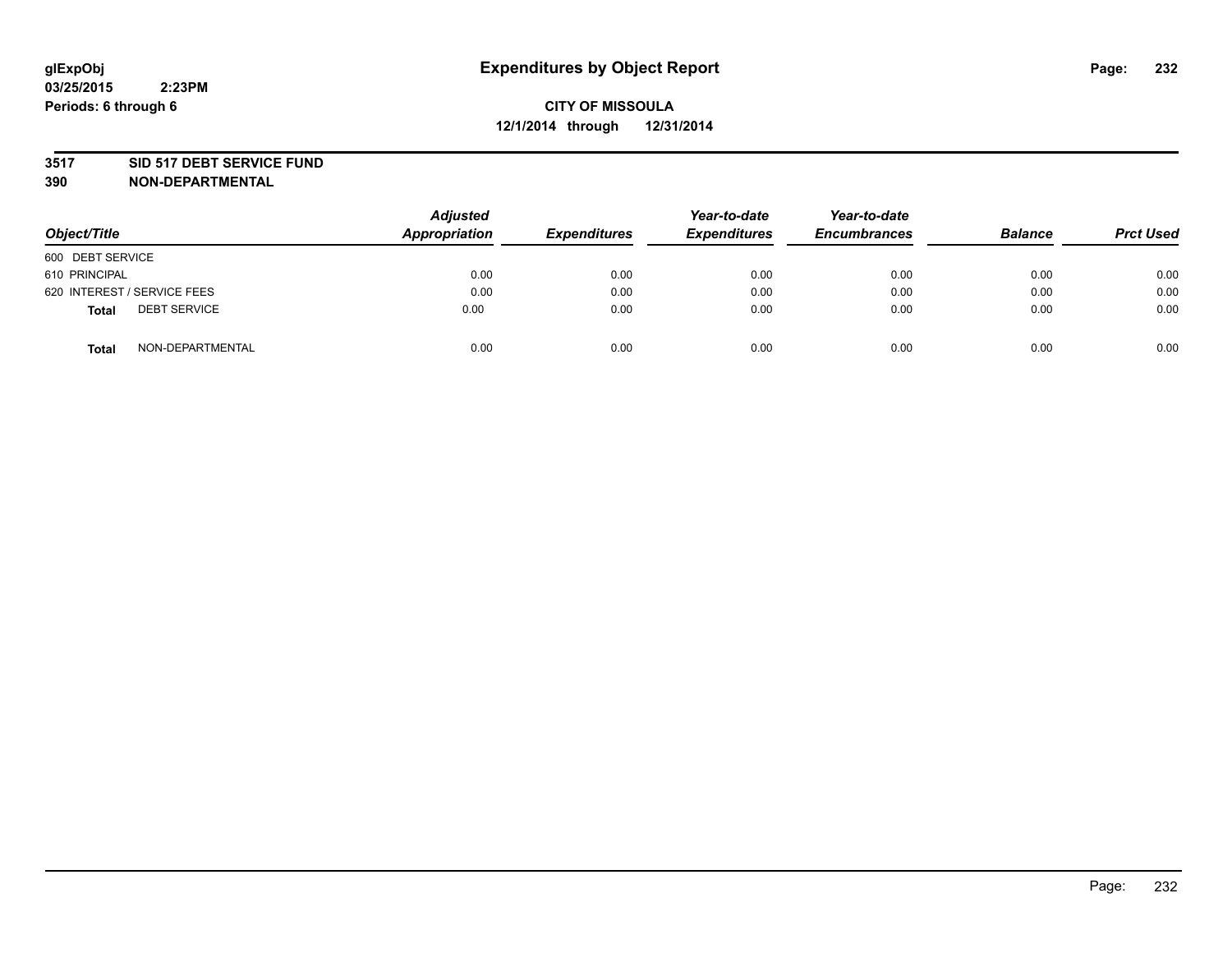**CITY OF MISSOULA 12/1/2014 through 12/31/2014**

### **3517 SID 517 DEBT SERVICE FUND**

| Object/Title                              | <b>Adjusted</b><br>Appropriation | <b>Expenditures</b> | Year-to-date<br><b>Expenditures</b> | Year-to-date<br><b>Encumbrances</b> | <b>Balance</b> | <b>Prct Used</b> |
|-------------------------------------------|----------------------------------|---------------------|-------------------------------------|-------------------------------------|----------------|------------------|
| 600 DEBT SERVICE                          |                                  |                     |                                     |                                     |                |                  |
| 610 PRINCIPAL                             | 0.00                             | 0.00                | 0.00                                | 0.00                                | 0.00           | 0.00             |
| 620 INTEREST / SERVICE FEES               | 0.00                             | 0.00                | 0.00                                | 0.00                                | 0.00           | 0.00             |
| <b>DEBT SERVICE</b><br><b>Total</b>       | 0.00                             | 0.00                | 0.00                                | 0.00                                | 0.00           | 0.00             |
| SID 517 DEBT SERVICE FUND<br><b>Total</b> | 0.00                             | 0.00                | 0.00                                | 0.00                                | 0.00           | 0.00             |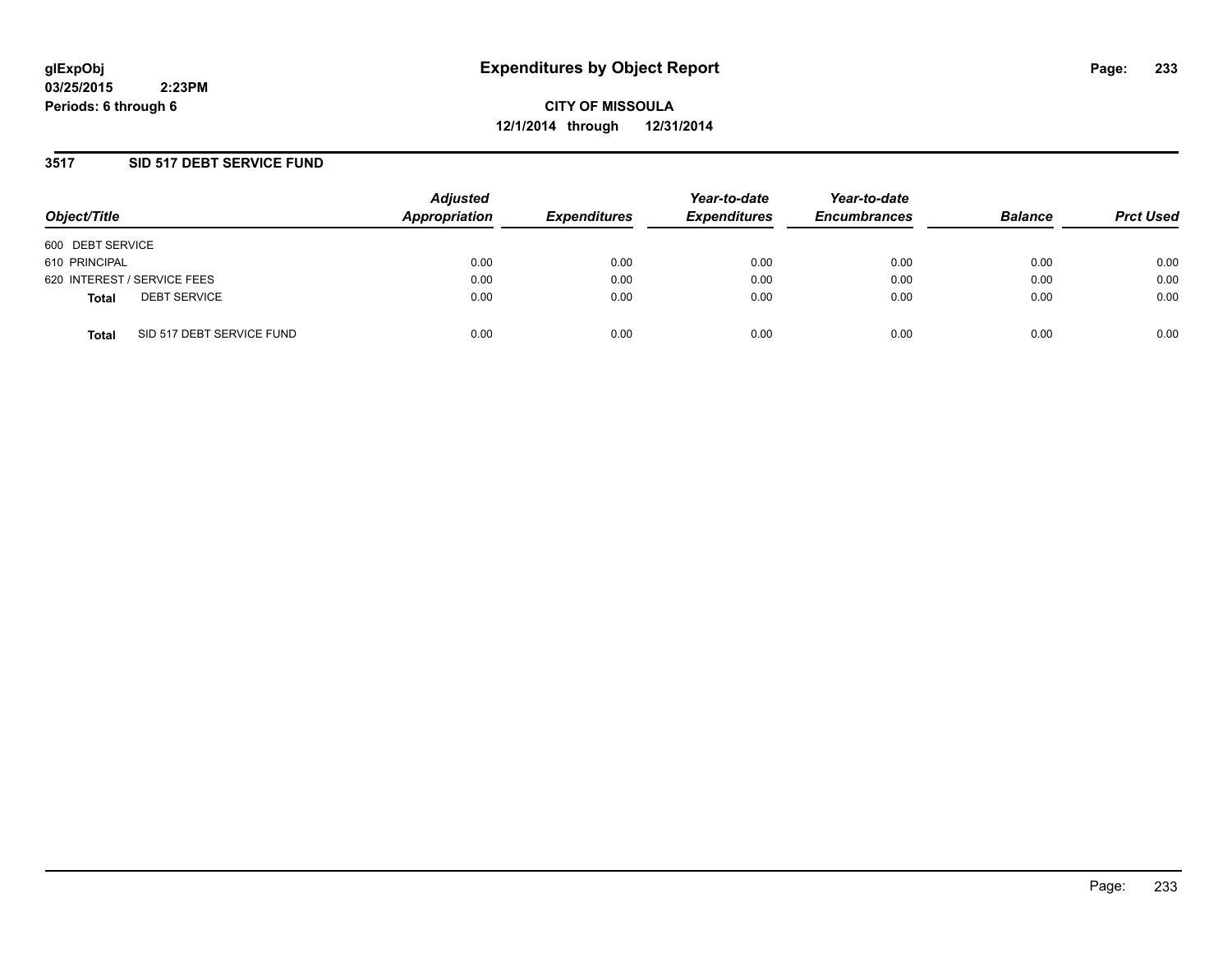#### **3518 SID 518 DEBT SERVICE FUND**

|                                     | <b>Adjusted</b>      |                     | Year-to-date        | Year-to-date        |                |                  |
|-------------------------------------|----------------------|---------------------|---------------------|---------------------|----------------|------------------|
| Object/Title                        | <b>Appropriation</b> | <b>Expenditures</b> | <b>Expenditures</b> | <b>Encumbrances</b> | <b>Balance</b> | <b>Prct Used</b> |
| 600 DEBT SERVICE                    |                      |                     |                     |                     |                |                  |
| 610 PRINCIPAL                       | 0.00                 | 0.00                | 0.00                | 0.00                | 0.00           | 0.00             |
| 620 INTEREST / SERVICE FEES         | 0.00                 | 0.00                | 0.00                | 0.00                | 0.00           | 0.00             |
| <b>DEBT SERVICE</b><br><b>Total</b> | 0.00                 | 0.00                | 0.00                | 0.00                | 0.00           | 0.00             |
| 800 OTHER OBJECTS                   |                      |                     |                     |                     |                |                  |
| 820 TRANSFERS TO OTHER FUNDS        | 0.00                 | 0.00                | 0.00                | 0.00                | 0.00           | 0.00             |
| OTHER OBJECTS<br><b>Total</b>       | 0.00                 | 0.00                | 0.00                | 0.00                | 0.00           | 0.00             |
| NON-DEPARTMENTAL<br>Total           | 0.00                 | 0.00                | 0.00                | 0.00                | 0.00           | 0.00             |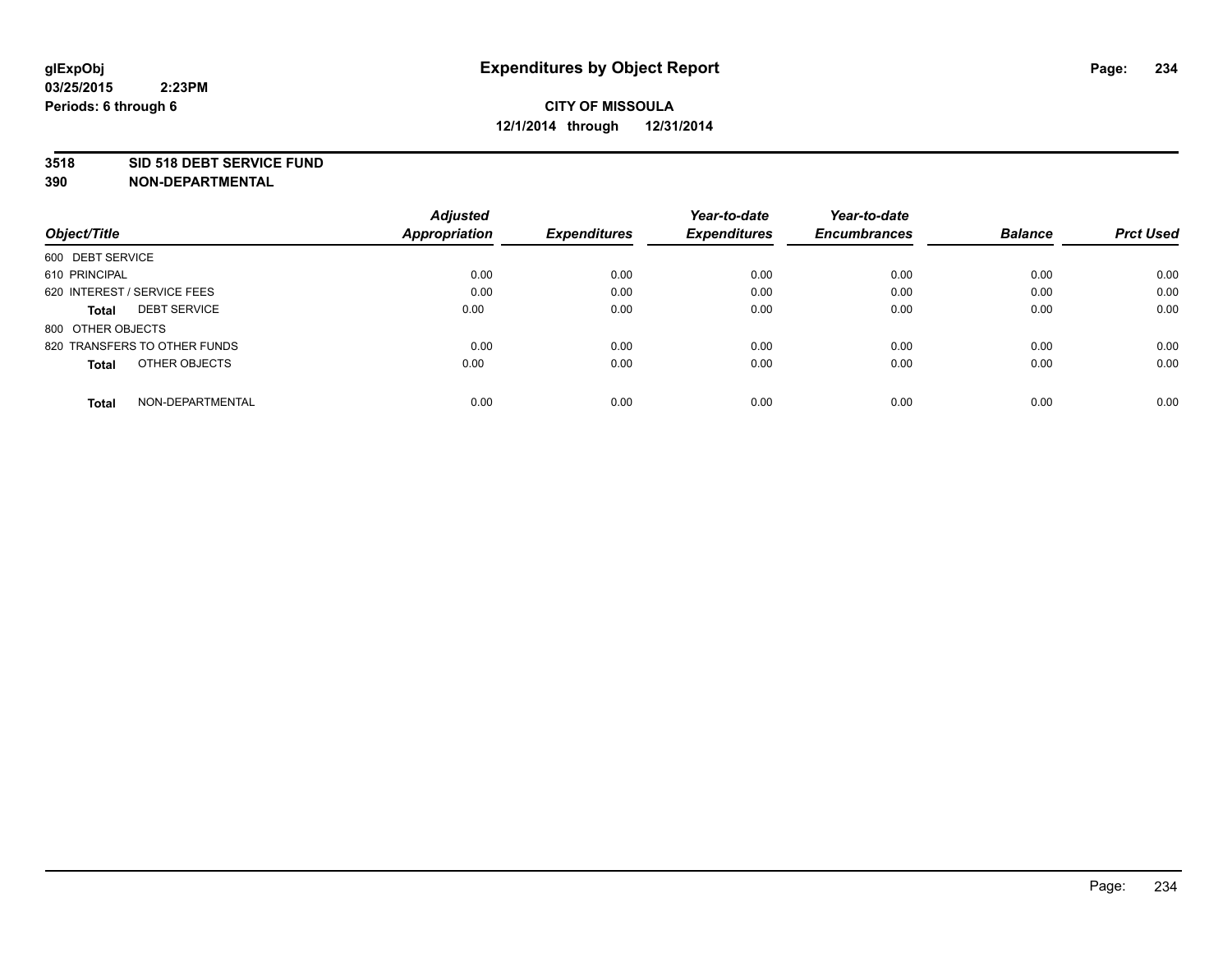### **3518 SID 518 DEBT SERVICE FUND**

| Object/Title                        |                           | <b>Adjusted</b><br>Appropriation | <b>Expenditures</b> | Year-to-date<br><b>Expenditures</b> | Year-to-date<br><b>Encumbrances</b> | <b>Balance</b> | <b>Prct Used</b> |
|-------------------------------------|---------------------------|----------------------------------|---------------------|-------------------------------------|-------------------------------------|----------------|------------------|
| 600 DEBT SERVICE                    |                           |                                  |                     |                                     |                                     |                |                  |
| 610 PRINCIPAL                       |                           | 0.00                             | 0.00                | 0.00                                | 0.00                                | 0.00           | 0.00             |
| 620 INTEREST / SERVICE FEES         |                           | 0.00                             | 0.00                | 0.00                                | 0.00                                | 0.00           | 0.00             |
| <b>DEBT SERVICE</b><br><b>Total</b> |                           | 0.00                             | 0.00                | 0.00                                | 0.00                                | 0.00           | 0.00             |
| 800 OTHER OBJECTS                   |                           |                                  |                     |                                     |                                     |                |                  |
| 820 TRANSFERS TO OTHER FUNDS        |                           | 0.00                             | 0.00                | 0.00                                | 0.00                                | 0.00           | 0.00             |
| <b>Total</b>                        | OTHER OBJECTS             | 0.00                             | 0.00                | 0.00                                | 0.00                                | 0.00           | 0.00             |
| <b>Total</b>                        | SID 518 DEBT SERVICE FUND | 0.00                             | 0.00                | 0.00                                | 0.00                                | 0.00           | 0.00             |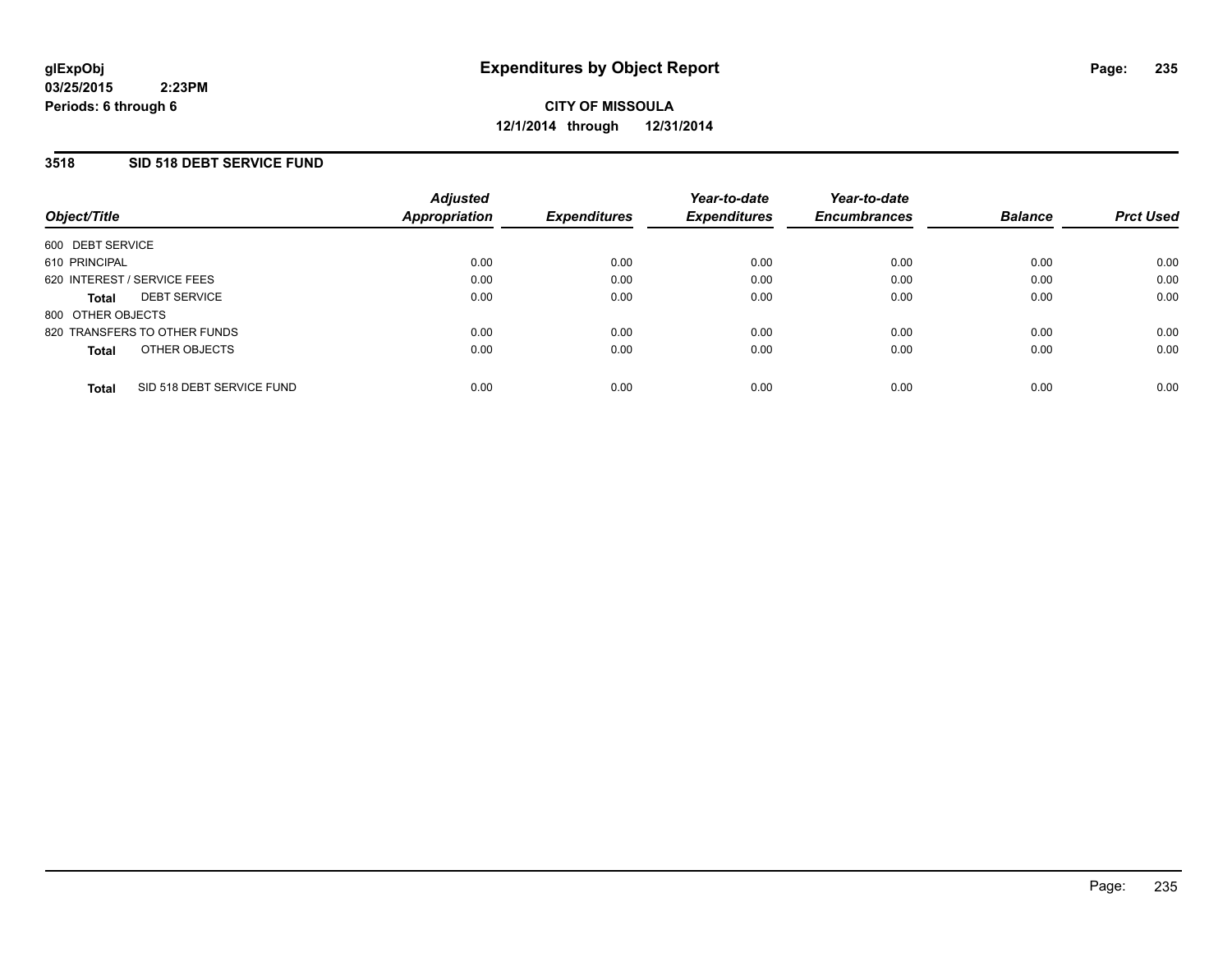#### **3519 SID 519 DEBT SERVICE FUND**

|                                     | <b>Adjusted</b>      |                     | Year-to-date        | Year-to-date        |                |                  |
|-------------------------------------|----------------------|---------------------|---------------------|---------------------|----------------|------------------|
| Object/Title                        | <b>Appropriation</b> | <b>Expenditures</b> | <b>Expenditures</b> | <b>Encumbrances</b> | <b>Balance</b> | <b>Prct Used</b> |
| 600 DEBT SERVICE                    |                      |                     |                     |                     |                |                  |
| 610 PRINCIPAL                       | 0.00                 | 0.00                | 0.00                | 0.00                | 0.00           | 0.00             |
| 620 INTEREST / SERVICE FEES         | 0.00                 | 0.00                | 0.00                | 0.00                | 0.00           | 0.00             |
| <b>DEBT SERVICE</b><br><b>Total</b> | 0.00                 | 0.00                | 0.00                | 0.00                | 0.00           | 0.00             |
| 800 OTHER OBJECTS                   |                      |                     |                     |                     |                |                  |
| 820 TRANSFERS TO OTHER FUNDS        | 0.00                 | 0.00                | 0.00                | 0.00                | 0.00           | 0.00             |
| OTHER OBJECTS<br><b>Total</b>       | 0.00                 | 0.00                | 0.00                | 0.00                | 0.00           | 0.00             |
| NON-DEPARTMENTAL<br>Total           | 0.00                 | 0.00                | 0.00                | 0.00                | 0.00           | 0.00             |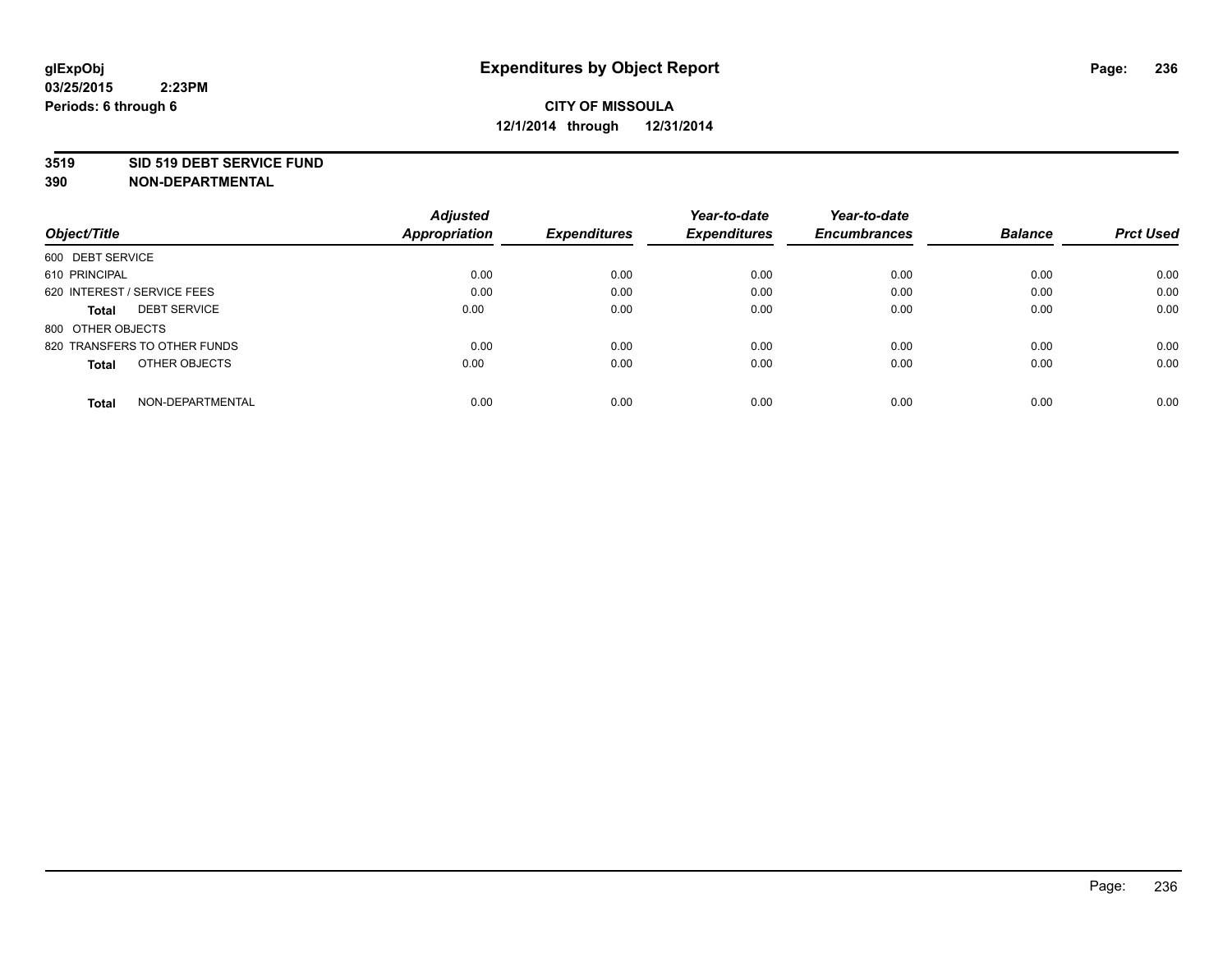### **3519 SID 519 DEBT SERVICE FUND**

| Object/Title                       | <b>Adjusted</b><br><b>Appropriation</b> | <b>Expenditures</b> | Year-to-date<br><b>Expenditures</b> | Year-to-date<br><b>Encumbrances</b> | <b>Balance</b> | <b>Prct Used</b> |
|------------------------------------|-----------------------------------------|---------------------|-------------------------------------|-------------------------------------|----------------|------------------|
| 600 DEBT SERVICE                   |                                         |                     |                                     |                                     |                |                  |
| 610 PRINCIPAL                      | 0.00                                    | 0.00                | 0.00                                | 0.00                                | 0.00           | 0.00             |
| 620 INTEREST / SERVICE FEES        | 0.00                                    | 0.00                | 0.00                                | 0.00                                | 0.00           | 0.00             |
| <b>DEBT SERVICE</b><br>Total       | 0.00                                    | 0.00                | 0.00                                | 0.00                                | 0.00           | 0.00             |
| 800 OTHER OBJECTS                  |                                         |                     |                                     |                                     |                |                  |
| 820 TRANSFERS TO OTHER FUNDS       | 0.00                                    | 0.00                | 0.00                                | 0.00                                | 0.00           | 0.00             |
| OTHER OBJECTS<br>Total             | 0.00                                    | 0.00                | 0.00                                | 0.00                                | 0.00           | 0.00             |
| SID 519 DEBT SERVICE FUND<br>Total | 0.00                                    | 0.00                | 0.00                                | 0.00                                | 0.00           | 0.00             |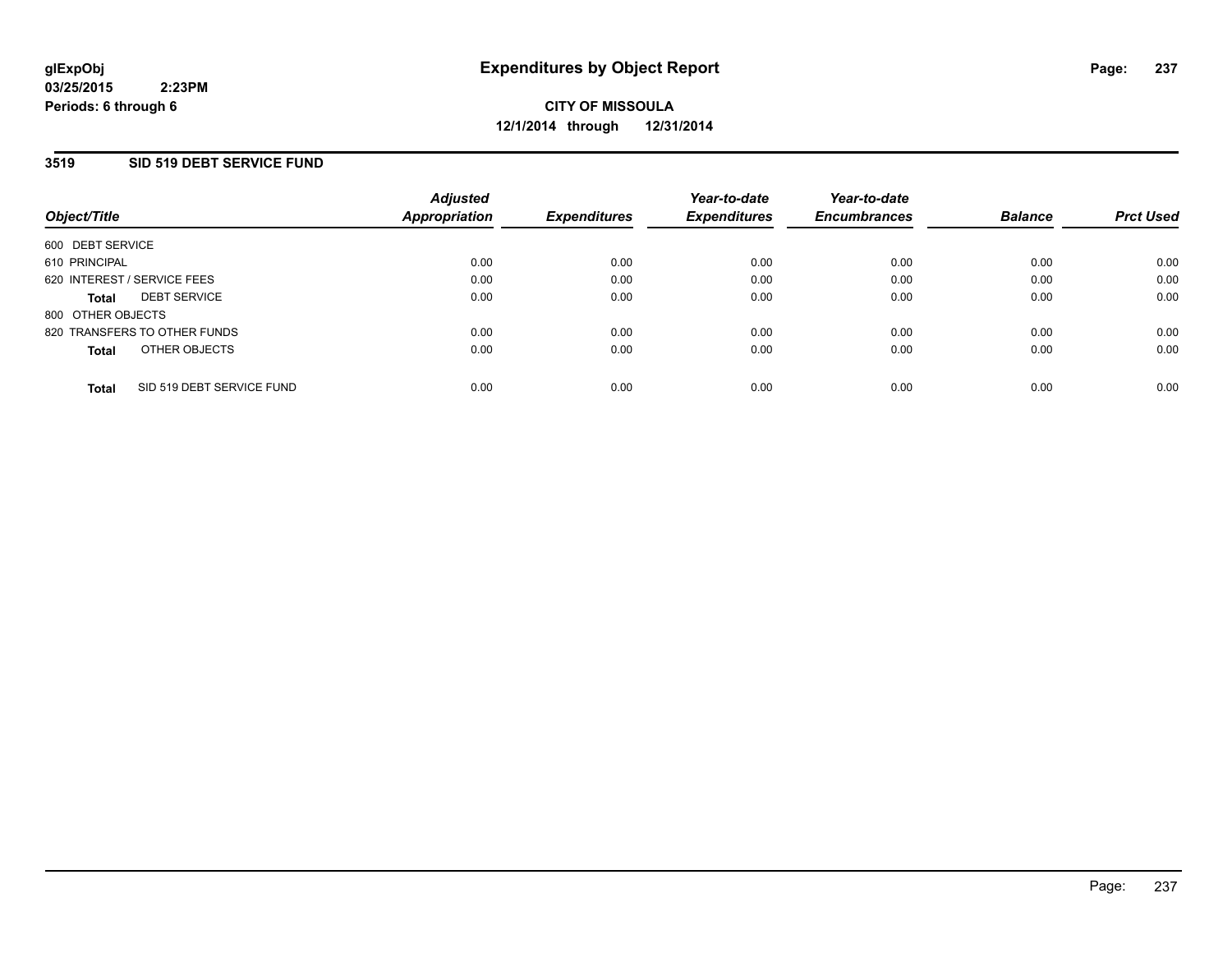**3520 SID 520 DEBT SERVICE FUND**

| Object/Title      |                             | <b>Adjusted</b> |                     | Year-to-date        | Year-to-date        |                |                  |
|-------------------|-----------------------------|-----------------|---------------------|---------------------|---------------------|----------------|------------------|
|                   |                             | Appropriation   | <b>Expenditures</b> | <b>Expenditures</b> | <b>Encumbrances</b> | <b>Balance</b> | <b>Prct Used</b> |
| 500 FIXED CHARGES |                             |                 |                     |                     |                     |                |                  |
|                   | 550 MERCHANT SERVICE FEES   | 0.00            | 0.00                | 0.00                | 0.00                | 0.00           | 0.00             |
| <b>Total</b>      | <b>FIXED CHARGES</b>        | 0.00            | 0.00                | 0.00                | 0.00                | 0.00           | 0.00             |
| 600 DEBT SERVICE  |                             |                 |                     |                     |                     |                |                  |
| 610 PRINCIPAL     |                             | 133.000.00      | 66.000.00           | 66.000.00           | 0.00                | 67.000.00      | 49.62            |
|                   | 620 INTEREST / SERVICE FEES | 27,280.00       | 14.300.00           | 14.300.00           | 0.00                | 12.980.00      | 52.42            |
| <b>Total</b>      | <b>DEBT SERVICE</b>         | 160.280.00      | 80,300.00           | 80,300.00           | 0.00                | 79.980.00      | 50.10            |
| <b>Total</b>      | NON-DEPARTMENTAL            | 160.280.00      | 80.300.00           | 80.300.00           | 0.00                | 79.980.00      | 50.10            |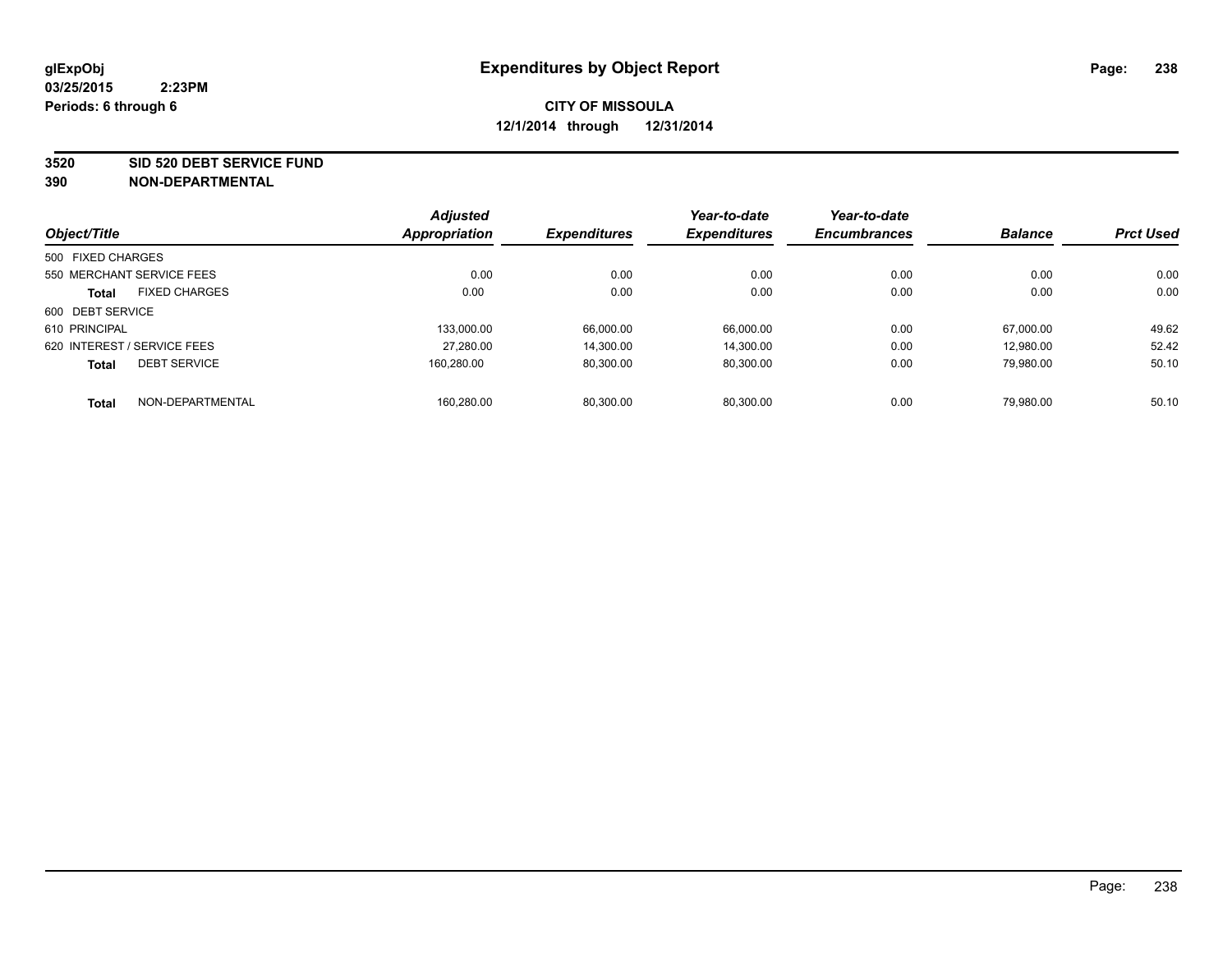### **3520 SID 520 DEBT SERVICE FUND**

| Object/Title                              | <b>Adjusted</b><br><b>Appropriation</b> | <b>Expenditures</b> | Year-to-date<br><b>Expenditures</b> | Year-to-date<br><b>Encumbrances</b> | <b>Balance</b> | <b>Prct Used</b> |
|-------------------------------------------|-----------------------------------------|---------------------|-------------------------------------|-------------------------------------|----------------|------------------|
| 500 FIXED CHARGES                         |                                         |                     |                                     |                                     |                |                  |
| 550 MERCHANT SERVICE FEES                 | 0.00                                    | 0.00                | 0.00                                | 0.00                                | 0.00           | 0.00             |
| <b>FIXED CHARGES</b><br><b>Total</b>      | 0.00                                    | 0.00                | 0.00                                | 0.00                                | 0.00           | 0.00             |
| 600 DEBT SERVICE                          |                                         |                     |                                     |                                     |                |                  |
| 610 PRINCIPAL                             | 133,000.00                              | 66,000.00           | 66,000.00                           | 0.00                                | 67.000.00      | 49.62            |
| 620 INTEREST / SERVICE FEES               | 27,280.00                               | 14,300.00           | 14,300.00                           | 0.00                                | 12.980.00      | 52.42            |
| <b>DEBT SERVICE</b><br><b>Total</b>       | 160.280.00                              | 80,300.00           | 80,300.00                           | 0.00                                | 79.980.00      | 50.10            |
| SID 520 DEBT SERVICE FUND<br><b>Total</b> | 160.280.00                              | 80.300.00           | 80.300.00                           | 0.00                                | 79.980.00      | 50.10            |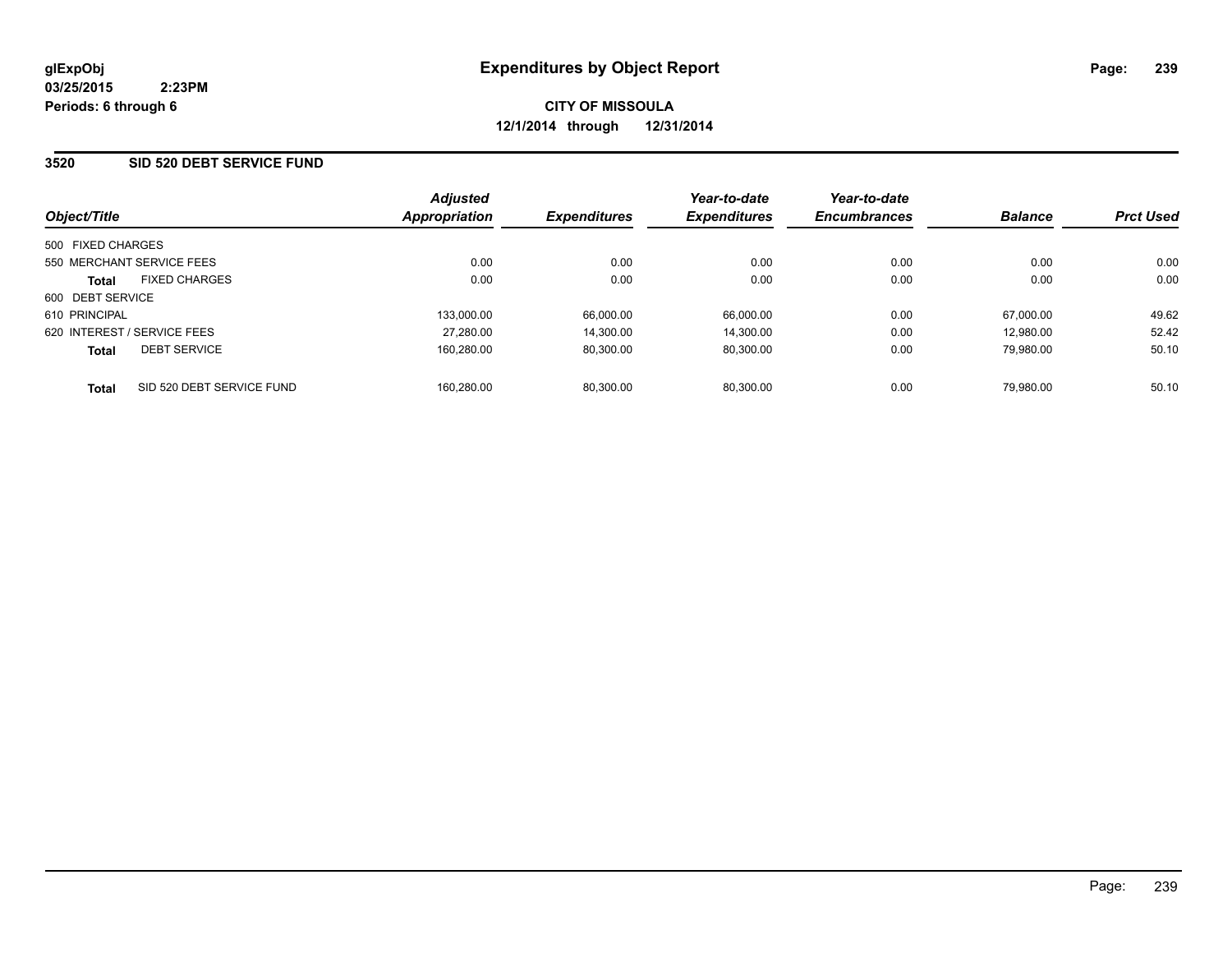#### **3521 SID 521 DEBT SERVICE FUND**

| Object/Title                        | <b>Adjusted</b><br>Appropriation | <b>Expenditures</b> | Year-to-date<br><b>Expenditures</b> | Year-to-date<br><b>Encumbrances</b> | <b>Balance</b> | <b>Prct Used</b> |
|-------------------------------------|----------------------------------|---------------------|-------------------------------------|-------------------------------------|----------------|------------------|
| 600 DEBT SERVICE                    |                                  |                     |                                     |                                     |                |                  |
| 610 PRINCIPAL                       | 338.00                           | 0.00                | 0.00                                | 0.00                                | 338.00         | 0.00             |
| 620 INTEREST / SERVICE FEES         | 382.00                           | 16.20               | 16.20                               | 0.00                                | 365.80         | 4.24             |
| <b>DEBT SERVICE</b><br><b>Total</b> | 720.00                           | 16.20               | 16.20                               | 0.00                                | 703.80         | 2.25             |
| NON-DEPARTMENTAL<br><b>Total</b>    | 720.00                           | 16.20               | 16.20                               | 0.00                                | 703.80         | 2.25             |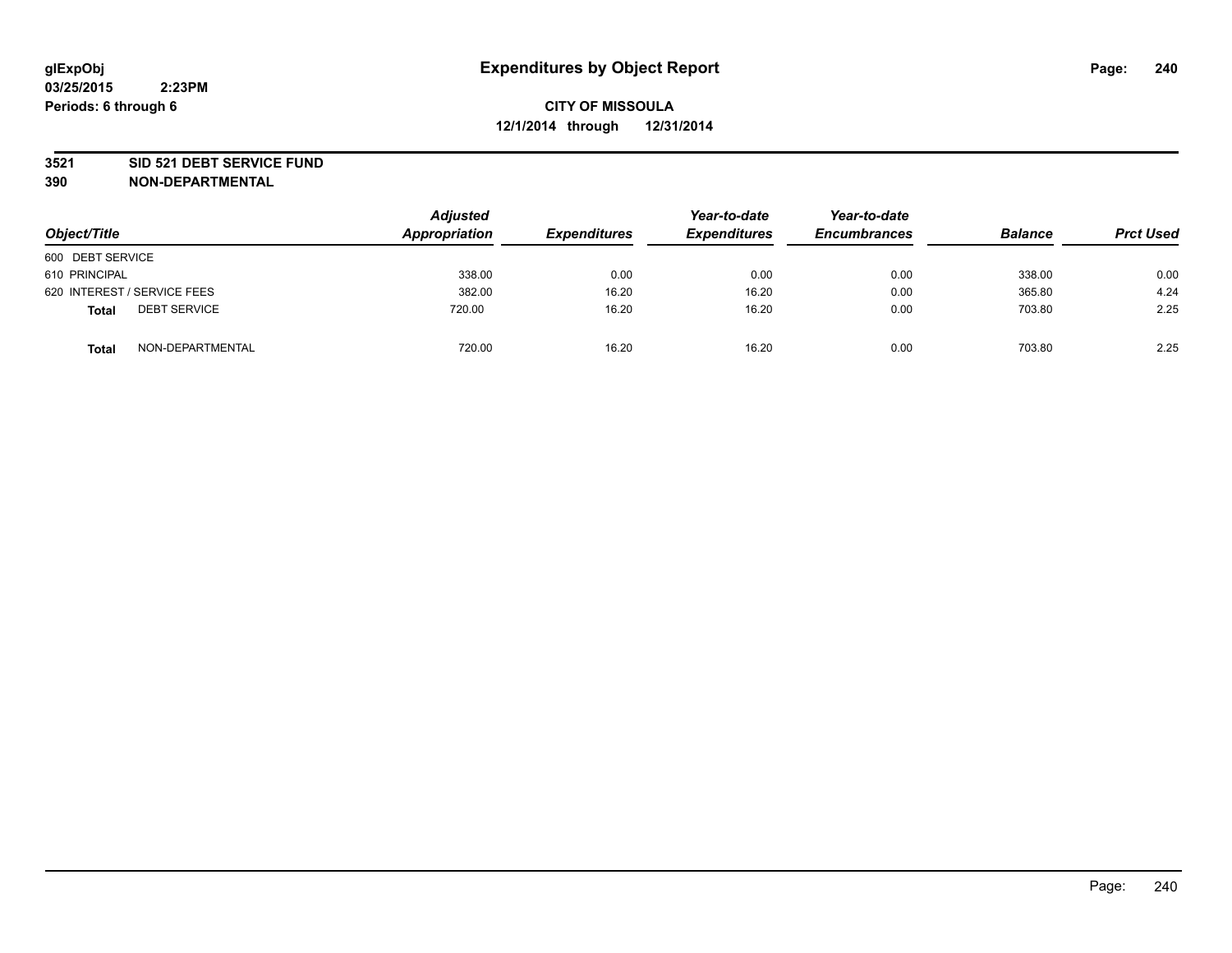**CITY OF MISSOULA 12/1/2014 through 12/31/2014**

### **3521 SID 521 DEBT SERVICE FUND**

|                                           | <b>Adjusted</b> | Year-to-date        | Year-to-date        |                     |                |                  |
|-------------------------------------------|-----------------|---------------------|---------------------|---------------------|----------------|------------------|
| Object/Title                              | Appropriation   | <b>Expenditures</b> | <b>Expenditures</b> | <b>Encumbrances</b> | <b>Balance</b> | <b>Prct Used</b> |
| 600 DEBT SERVICE                          |                 |                     |                     |                     |                |                  |
| 610 PRINCIPAL                             | 338.00          | 0.00                | 0.00                | 0.00                | 338.00         | 0.00             |
| 620 INTEREST / SERVICE FEES               | 382.00          | 16.20               | 16.20               | 0.00                | 365.80         | 4.24             |
| <b>DEBT SERVICE</b><br><b>Total</b>       | 720.00          | 16.20               | 16.20               | 0.00                | 703.80         | 2.25             |
| SID 521 DEBT SERVICE FUND<br><b>Total</b> | 720.00          | 16.20               | 16.20               | 0.00                | 703.80         | 2.25             |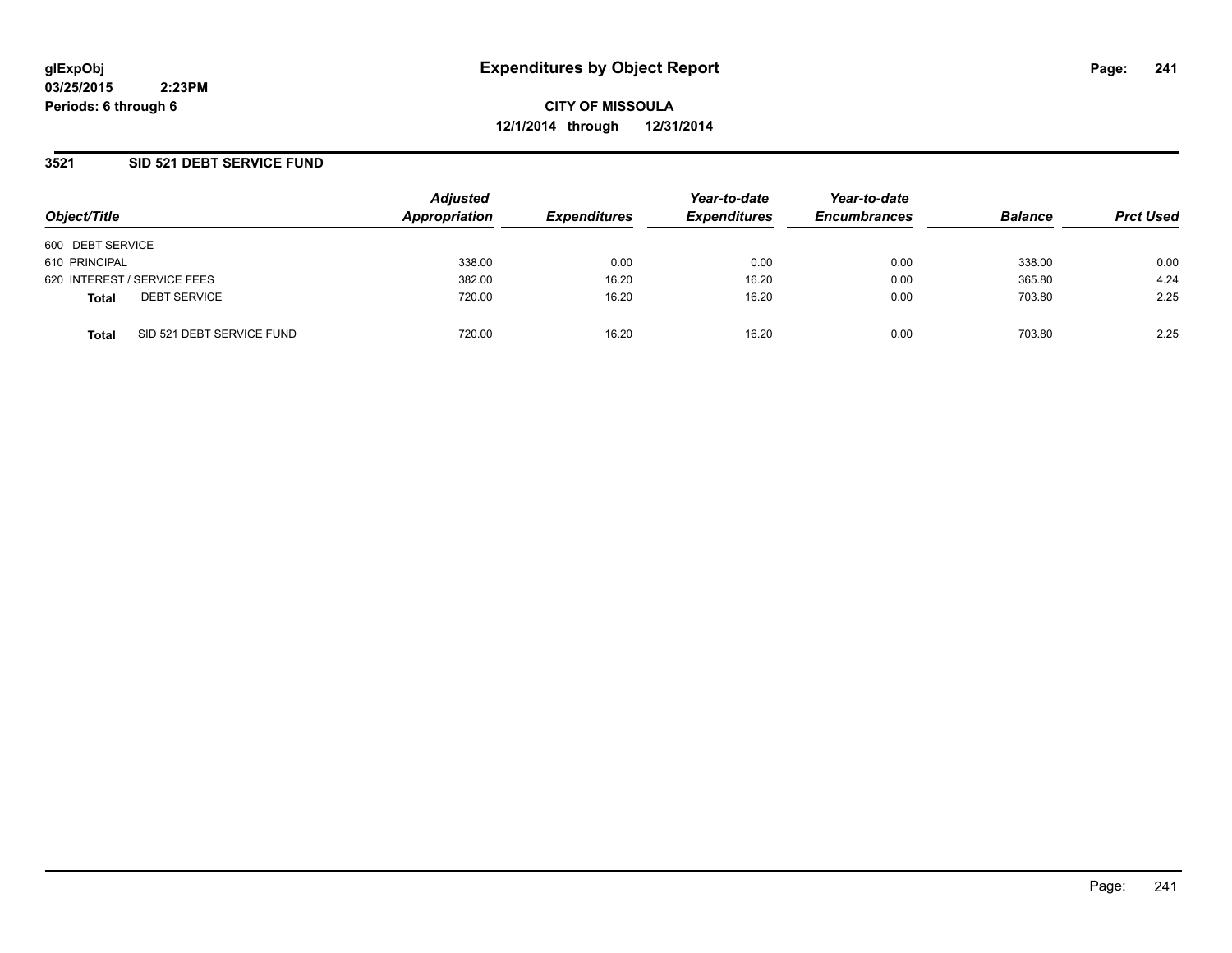#### **3522 SID 522 DEBT SERVICE FUND**

| Object/Title                        | <b>Adjusted</b><br>Appropriation | <b>Expenditures</b> | Year-to-date<br><b>Expenditures</b> | Year-to-date<br><b>Encumbrances</b> | <b>Balance</b> | <b>Prct Used</b> |
|-------------------------------------|----------------------------------|---------------------|-------------------------------------|-------------------------------------|----------------|------------------|
| 600 DEBT SERVICE                    |                                  |                     |                                     |                                     |                |                  |
| 610 PRINCIPAL                       | 488.00                           | 0.00                | 0.00                                | 0.00                                | 488.00         | 0.00             |
| 620 INTEREST / SERVICE FEES         | 47.00                            | 23.39               | 23.39                               | 0.00                                | 23.61          | 49.77            |
| <b>DEBT SERVICE</b><br><b>Total</b> | 535.00                           | 23.39               | 23.39                               | 0.00                                | 511.61         | 4.37             |
| NON-DEPARTMENTAL<br><b>Total</b>    | 535.00                           | 23.39               | 23.39                               | 0.00                                | 511.61         | 4.37             |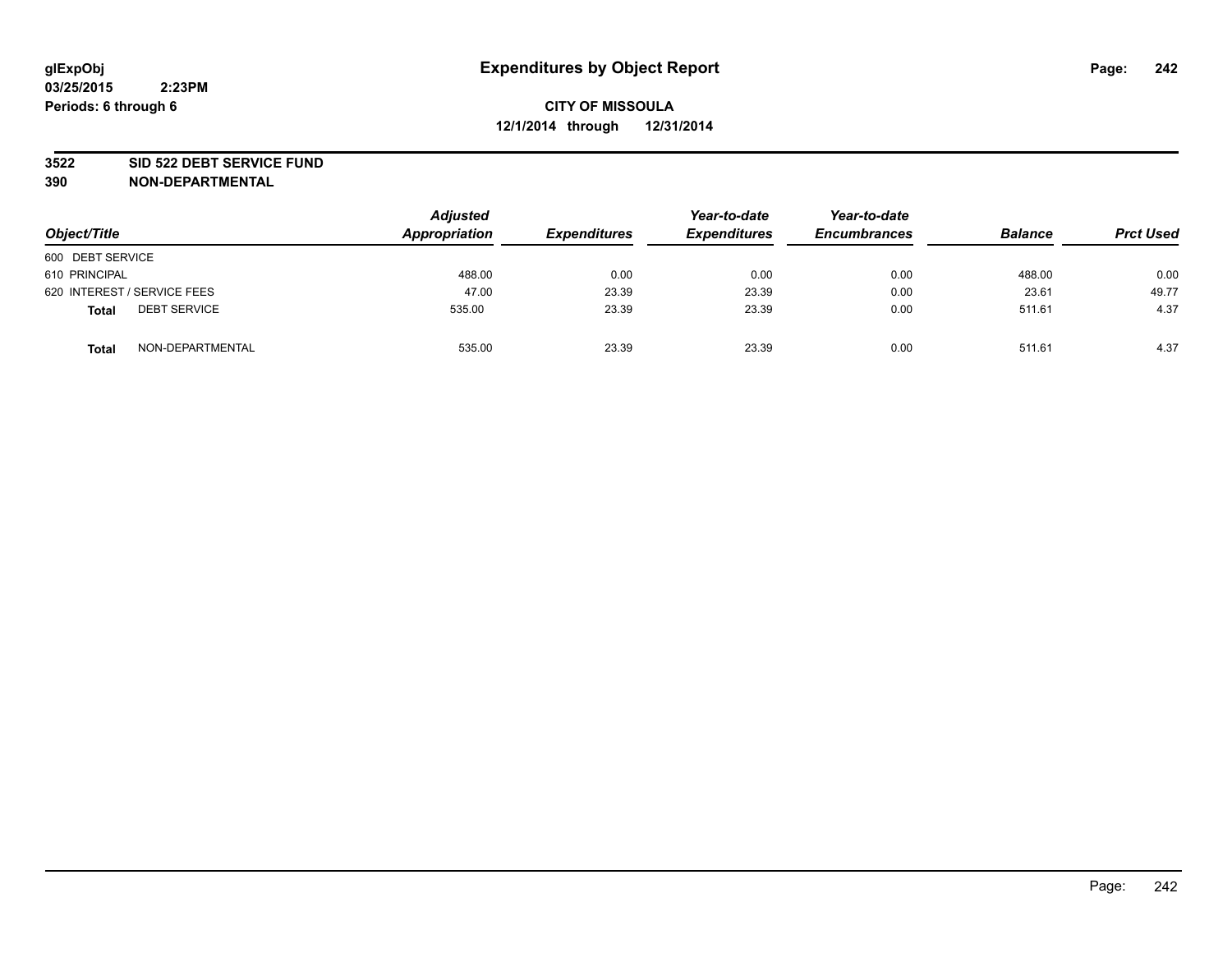**CITY OF MISSOULA 12/1/2014 through 12/31/2014**

### **3522 SID 522 DEBT SERVICE FUND**

| Object/Title                              | <b>Adjusted</b><br>Appropriation | <b>Expenditures</b> | Year-to-date<br><b>Expenditures</b> | Year-to-date<br><b>Encumbrances</b> | <b>Balance</b> | <b>Prct Used</b> |
|-------------------------------------------|----------------------------------|---------------------|-------------------------------------|-------------------------------------|----------------|------------------|
| 600 DEBT SERVICE                          |                                  |                     |                                     |                                     |                |                  |
| 610 PRINCIPAL                             | 488.00                           | 0.00                | 0.00                                | 0.00                                | 488.00         | 0.00             |
| 620 INTEREST / SERVICE FEES               | 47.00                            | 23.39               | 23.39                               | 0.00                                | 23.61          | 49.77            |
| <b>DEBT SERVICE</b><br><b>Total</b>       | 535.00                           | 23.39               | 23.39                               | 0.00                                | 511.61         | 4.37             |
| SID 522 DEBT SERVICE FUND<br><b>Total</b> | 535.00                           | 23.39               | 23.39                               | 0.00                                | 511.61         | 4.37             |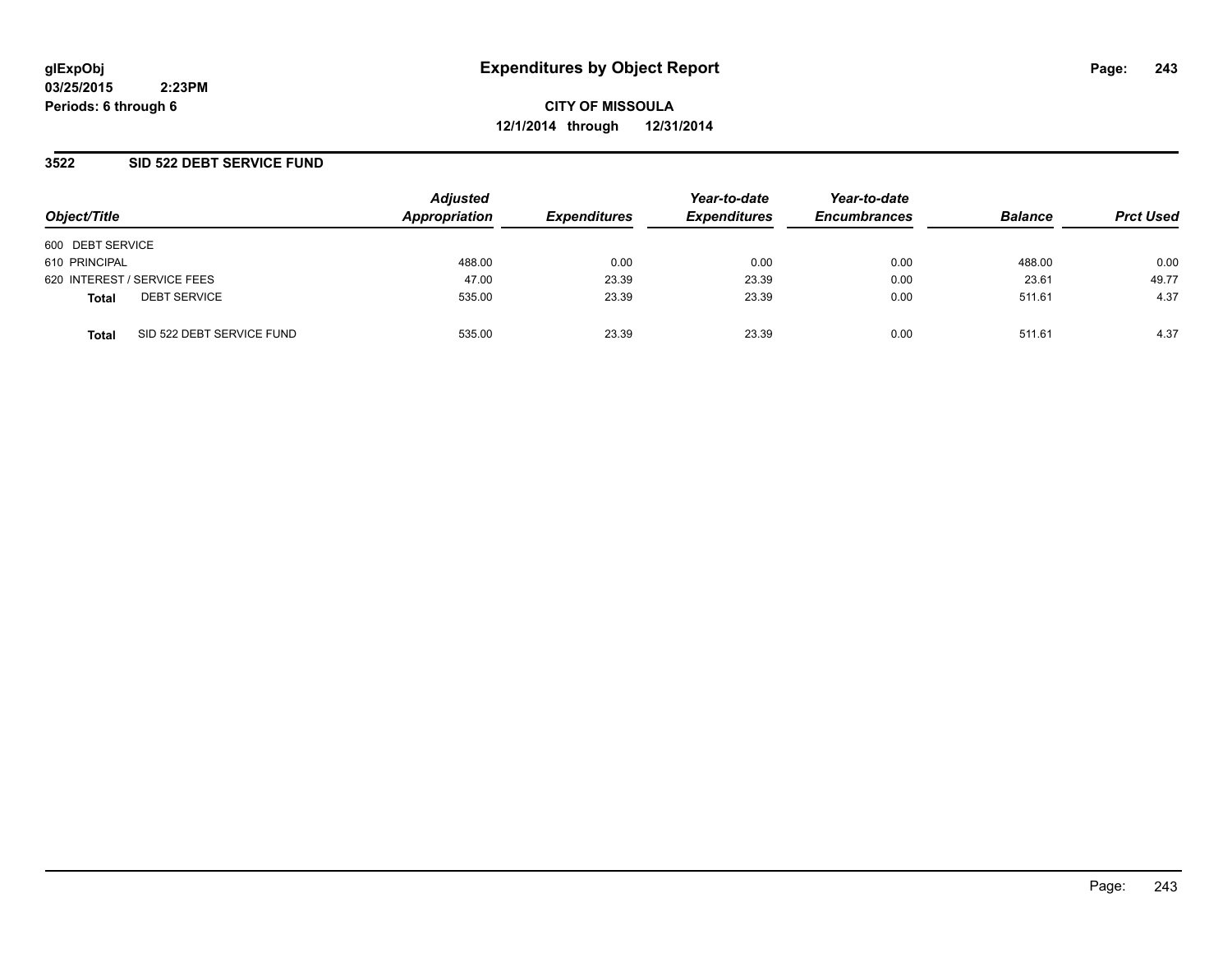**3524 SID 524 DEBT SERVICE FUND**

|                             |                           | <b>Adjusted</b>     |                     | Year-to-date        | Year-to-date | <b>Balance</b> | <b>Prct Used</b> |
|-----------------------------|---------------------------|---------------------|---------------------|---------------------|--------------|----------------|------------------|
| Object/Title                | Appropriation             | <b>Expenditures</b> | <b>Expenditures</b> | <b>Encumbrances</b> |              |                |                  |
| 500 FIXED CHARGES           |                           |                     |                     |                     |              |                |                  |
|                             | 550 MERCHANT SERVICE FEES | 0.00                | 0.00                | 0.00                | 0.00         | 0.00           | 0.00             |
| <b>Total</b>                | <b>FIXED CHARGES</b>      | 0.00                | 0.00                | 0.00                | 0.00         | 0.00           | 0.00             |
| 600 DEBT SERVICE            |                           |                     |                     |                     |              |                |                  |
| 610 PRINCIPAL               |                           | 217.000.00          | 108.000.00          | 108,000.00          | 0.00         | 109.000.00     | 49.77            |
| 620 INTEREST / SERVICE FEES |                           | 89.400.00           | 45.780.00           | 45.780.00           | 0.00         | 43,620.00      | 51.21            |
| <b>Total</b>                | <b>DEBT SERVICE</b>       | 306.400.00          | 153.780.00          | 153.780.00          | 0.00         | 152.620.00     | 50.19            |
| <b>Total</b>                | NON-DEPARTMENTAL          | 306.400.00          | 153.780.00          | 153.780.00          | 0.00         | 152.620.00     | 50.19            |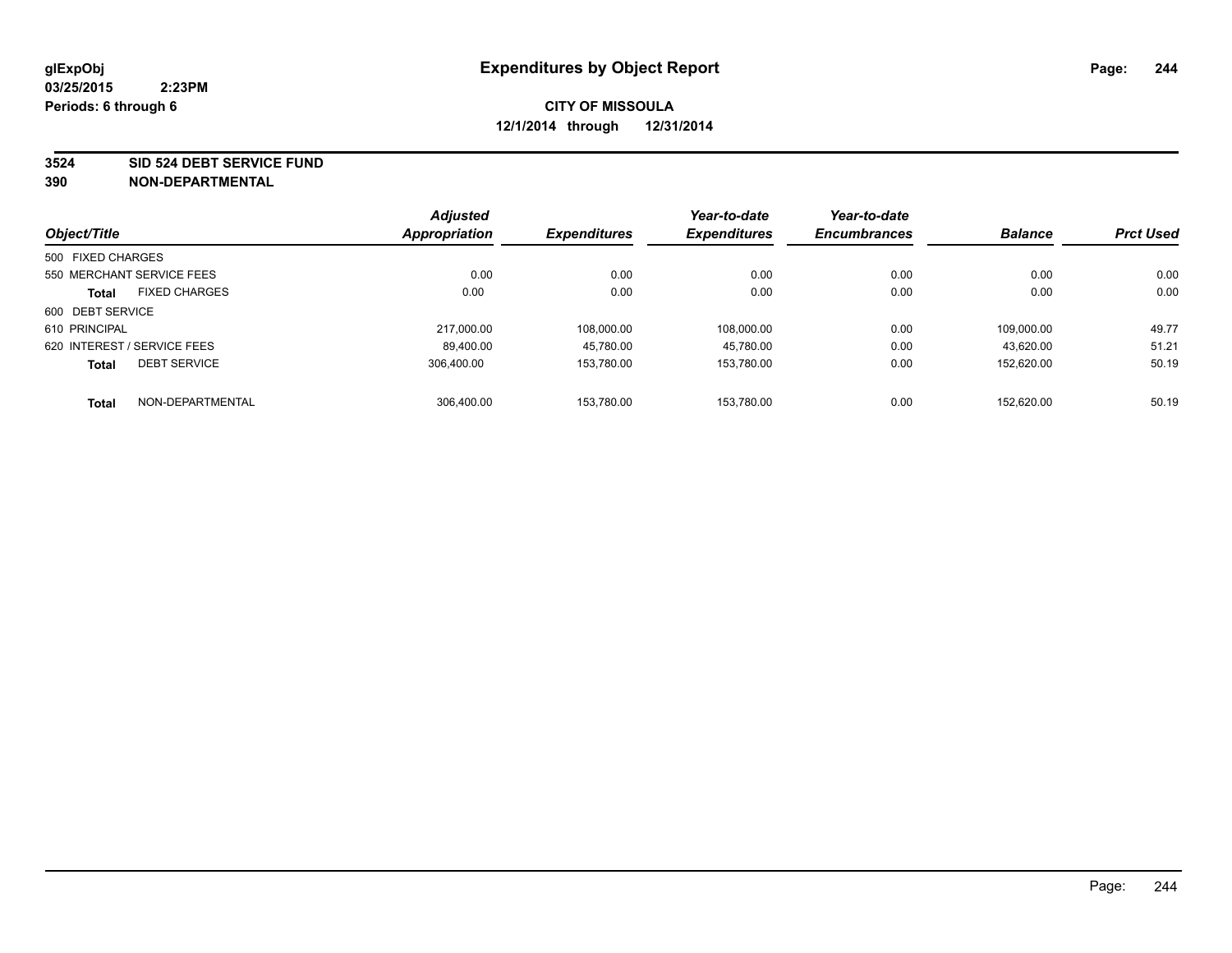### **3524 SID 524 DEBT SERVICE FUND**

| Object/Title                              | <b>Adjusted</b><br>Appropriation | <b>Expenditures</b> | Year-to-date<br><b>Expenditures</b> | Year-to-date<br><b>Encumbrances</b> | <b>Balance</b> | <b>Prct Used</b> |
|-------------------------------------------|----------------------------------|---------------------|-------------------------------------|-------------------------------------|----------------|------------------|
| 500 FIXED CHARGES                         |                                  |                     |                                     |                                     |                |                  |
| 550 MERCHANT SERVICE FEES                 | 0.00                             | 0.00                | 0.00                                | 0.00                                | 0.00           | 0.00             |
| <b>FIXED CHARGES</b><br><b>Total</b>      | 0.00                             | 0.00                | 0.00                                | 0.00                                | 0.00           | 0.00             |
| 600 DEBT SERVICE                          |                                  |                     |                                     |                                     |                |                  |
| 610 PRINCIPAL                             | 217.000.00                       | 108.000.00          | 108.000.00                          | 0.00                                | 109.000.00     | 49.77            |
| 620 INTEREST / SERVICE FEES               | 89.400.00                        | 45.780.00           | 45.780.00                           | 0.00                                | 43.620.00      | 51.21            |
| <b>DEBT SERVICE</b><br><b>Total</b>       | 306.400.00                       | 153.780.00          | 153.780.00                          | 0.00                                | 152.620.00     | 50.19            |
| SID 524 DEBT SERVICE FUND<br><b>Total</b> | 306.400.00                       | 153.780.00          | 153.780.00                          | 0.00                                | 152.620.00     | 50.19            |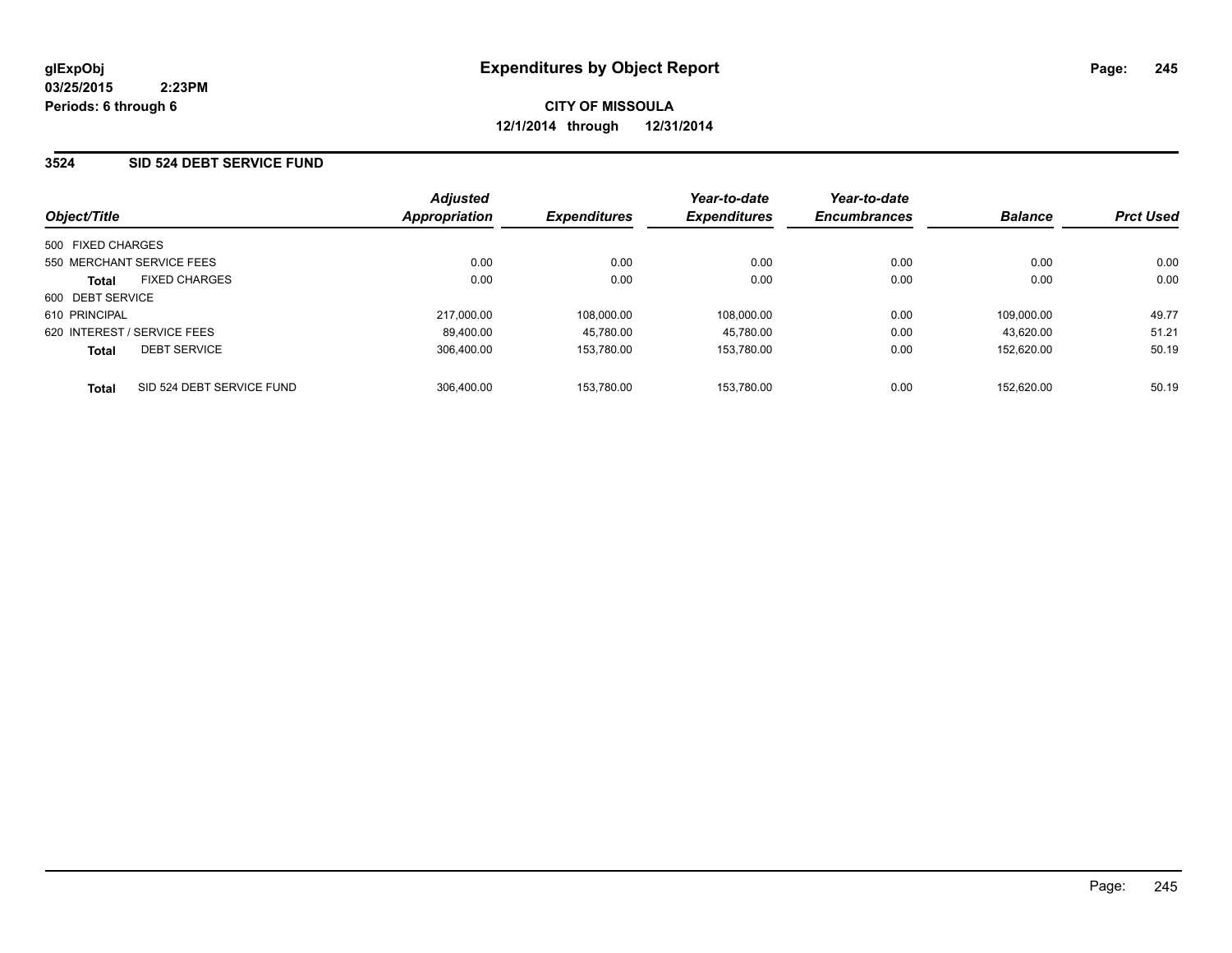#### **3525 SID 525 DEBT SERVICE FUND**

| Object/Title                        | <b>Adjusted</b><br>Appropriation | <b>Expenditures</b> | Year-to-date<br><b>Expenditures</b> | Year-to-date<br><b>Encumbrances</b> | <b>Balance</b> | <b>Prct Used</b> |
|-------------------------------------|----------------------------------|---------------------|-------------------------------------|-------------------------------------|----------------|------------------|
| 600 DEBT SERVICE                    |                                  |                     |                                     |                                     |                |                  |
| 610 PRINCIPAL                       | 25,000.00                        | 13,000.00           | 13.000.00                           | 0.00                                | 12,000.00      | 52.00            |
| 620 INTEREST / SERVICE FEES         | 6.500.00                         | 3,380.00            | 3,380.00                            | 0.00                                | 3.120.00       | 52.00            |
| <b>DEBT SERVICE</b><br><b>Total</b> | 31.500.00                        | 16,380.00           | 16,380.00                           | 0.00                                | 15.120.00      | 52.00            |
| NON-DEPARTMENTAL<br><b>Total</b>    | 31,500.00                        | 16,380.00           | 16,380.00                           | 0.00                                | 15,120.00      | 52.00            |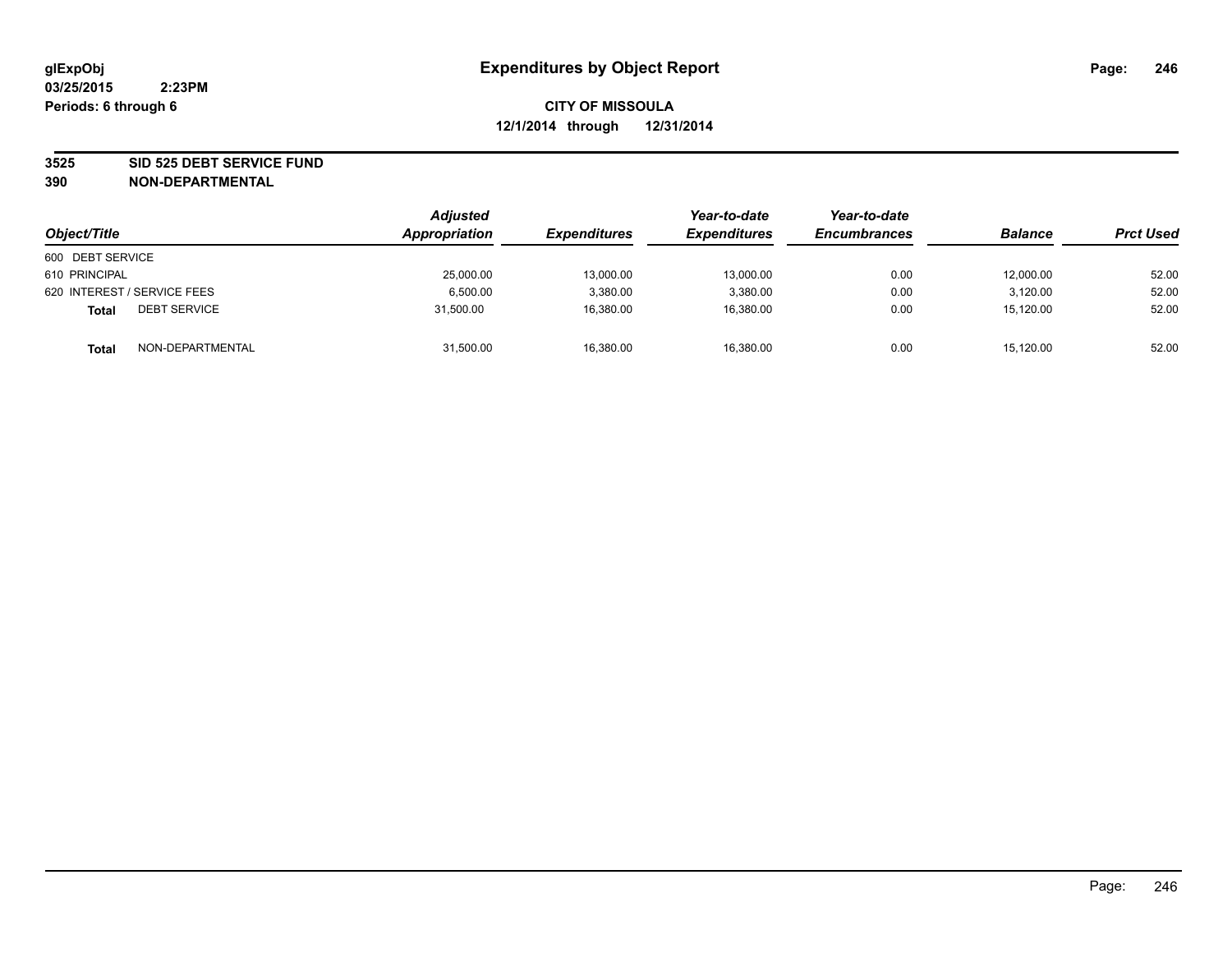**CITY OF MISSOULA 12/1/2014 through 12/31/2014**

### **3525 SID 525 DEBT SERVICE FUND**

| Object/Title                              | <b>Adjusted</b><br>Appropriation | <b>Expenditures</b> | Year-to-date<br><b>Expenditures</b> | Year-to-date<br><b>Encumbrances</b> | <b>Balance</b> | <b>Prct Used</b> |
|-------------------------------------------|----------------------------------|---------------------|-------------------------------------|-------------------------------------|----------------|------------------|
| 600 DEBT SERVICE                          |                                  |                     |                                     |                                     |                |                  |
| 610 PRINCIPAL                             | 25,000.00                        | 13.000.00           | 13.000.00                           | 0.00                                | 12.000.00      | 52.00            |
| 620 INTEREST / SERVICE FEES               | 6,500.00                         | 3,380.00            | 3,380.00                            | 0.00                                | 3,120.00       | 52.00            |
| <b>DEBT SERVICE</b><br><b>Total</b>       | 31,500.00                        | 16,380.00           | 16,380.00                           | 0.00                                | 15,120.00      | 52.00            |
| SID 525 DEBT SERVICE FUND<br><b>Total</b> | 31,500.00                        | 16,380.00           | 16.380.00                           | 0.00                                | 15.120.00      | 52.00            |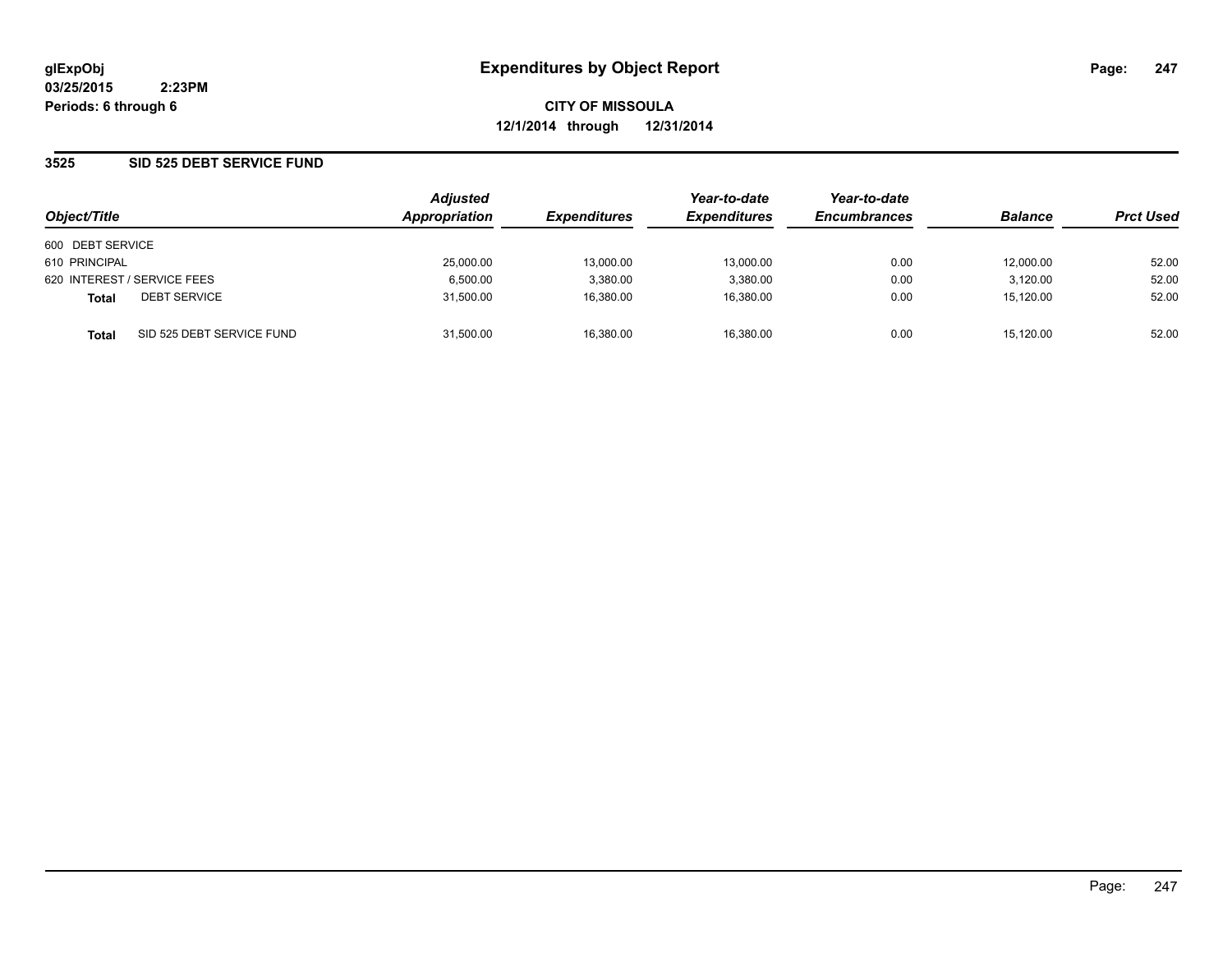#### **3526 SID 526 DEBT SERVICE FUND**

| Object/Title                        | <b>Adjusted</b><br>Appropriation | <b>Expenditures</b> | Year-to-date<br><b>Expenditures</b> | Year-to-date<br><b>Encumbrances</b> | <b>Balance</b> | <b>Prct Used</b> |
|-------------------------------------|----------------------------------|---------------------|-------------------------------------|-------------------------------------|----------------|------------------|
| 600 DEBT SERVICE                    |                                  |                     |                                     |                                     |                |                  |
| 610 PRINCIPAL                       | 148,000.00                       | 73,000.00           | 73,000.00                           | 0.00                                | 75,000.00      | 49.32            |
| 620 INTEREST / SERVICE FEES         | 45,300.00                        | 23,380.00           | 23,380.00                           | 0.00                                | 21,920.00      | 51.61            |
| <b>DEBT SERVICE</b><br><b>Total</b> | 193.300.00                       | 96,380.00           | 96.380.00                           | 0.00                                | 96,920.00      | 49.86            |
| NON-DEPARTMENTAL<br><b>Total</b>    | 193,300.00                       | 96,380.00           | 96,380.00                           | 0.00                                | 96,920.00      | 49.86            |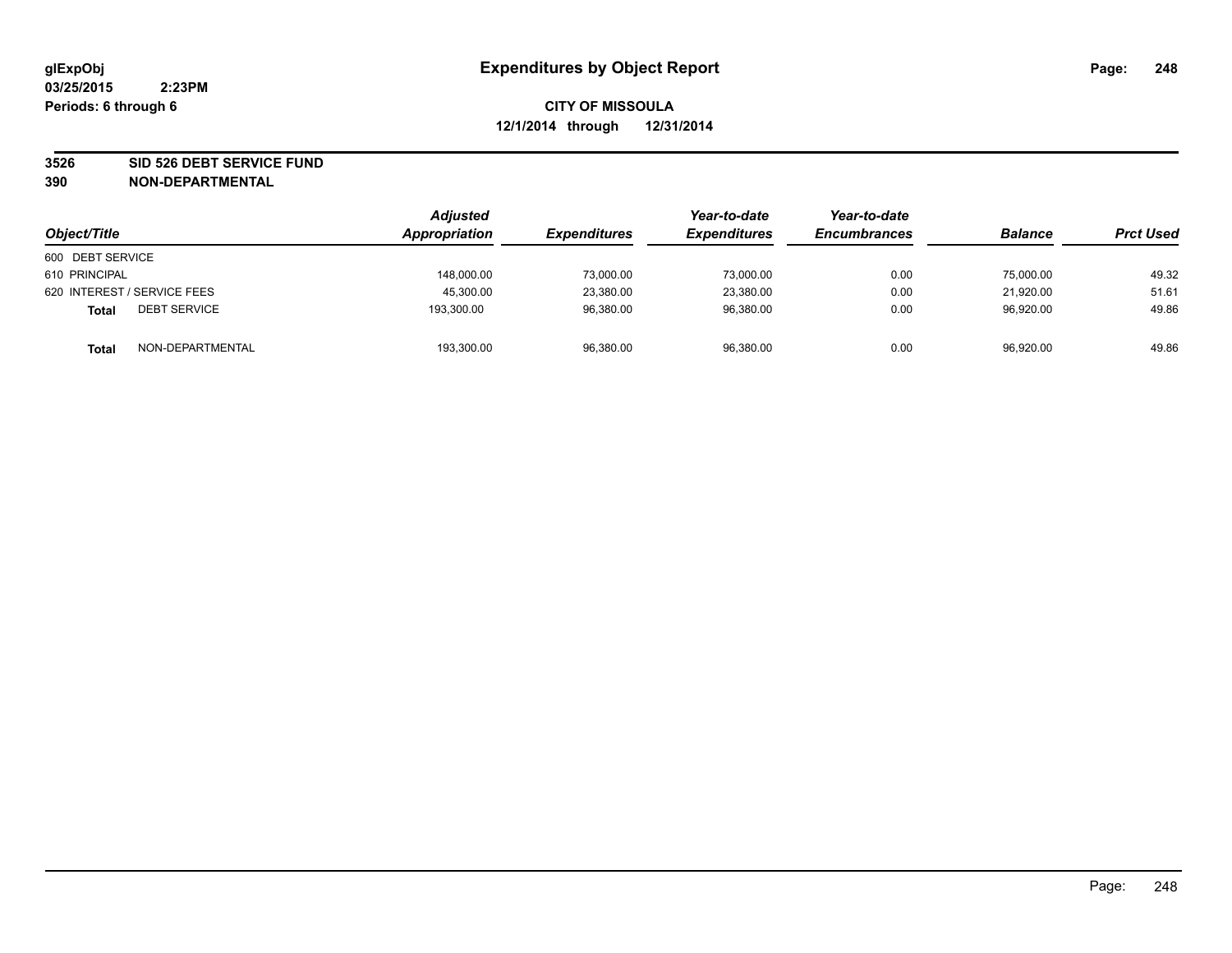**CITY OF MISSOULA 12/1/2014 through 12/31/2014**

### **3526 SID 526 DEBT SERVICE FUND**

| Object/Title     |                             | <b>Adjusted</b><br>Appropriation | <b>Expenditures</b> | Year-to-date<br><b>Expenditures</b> | Year-to-date<br><b>Encumbrances</b> | <b>Balance</b> | <b>Prct Used</b> |
|------------------|-----------------------------|----------------------------------|---------------------|-------------------------------------|-------------------------------------|----------------|------------------|
| 600 DEBT SERVICE |                             |                                  |                     |                                     |                                     |                |                  |
| 610 PRINCIPAL    |                             | 148.000.00                       | 73.000.00           | 73.000.00                           | 0.00                                | 75.000.00      | 49.32            |
|                  | 620 INTEREST / SERVICE FEES | 45,300.00                        | 23,380.00           | 23,380.00                           | 0.00                                | 21,920.00      | 51.61            |
| <b>Total</b>     | <b>DEBT SERVICE</b>         | 193,300.00                       | 96,380.00           | 96,380.00                           | 0.00                                | 96,920.00      | 49.86            |
| Total            | SID 526 DEBT SERVICE FUND   | 193.300.00                       | 96,380.00           | 96.380.00                           | 0.00                                | 96,920.00      | 49.86            |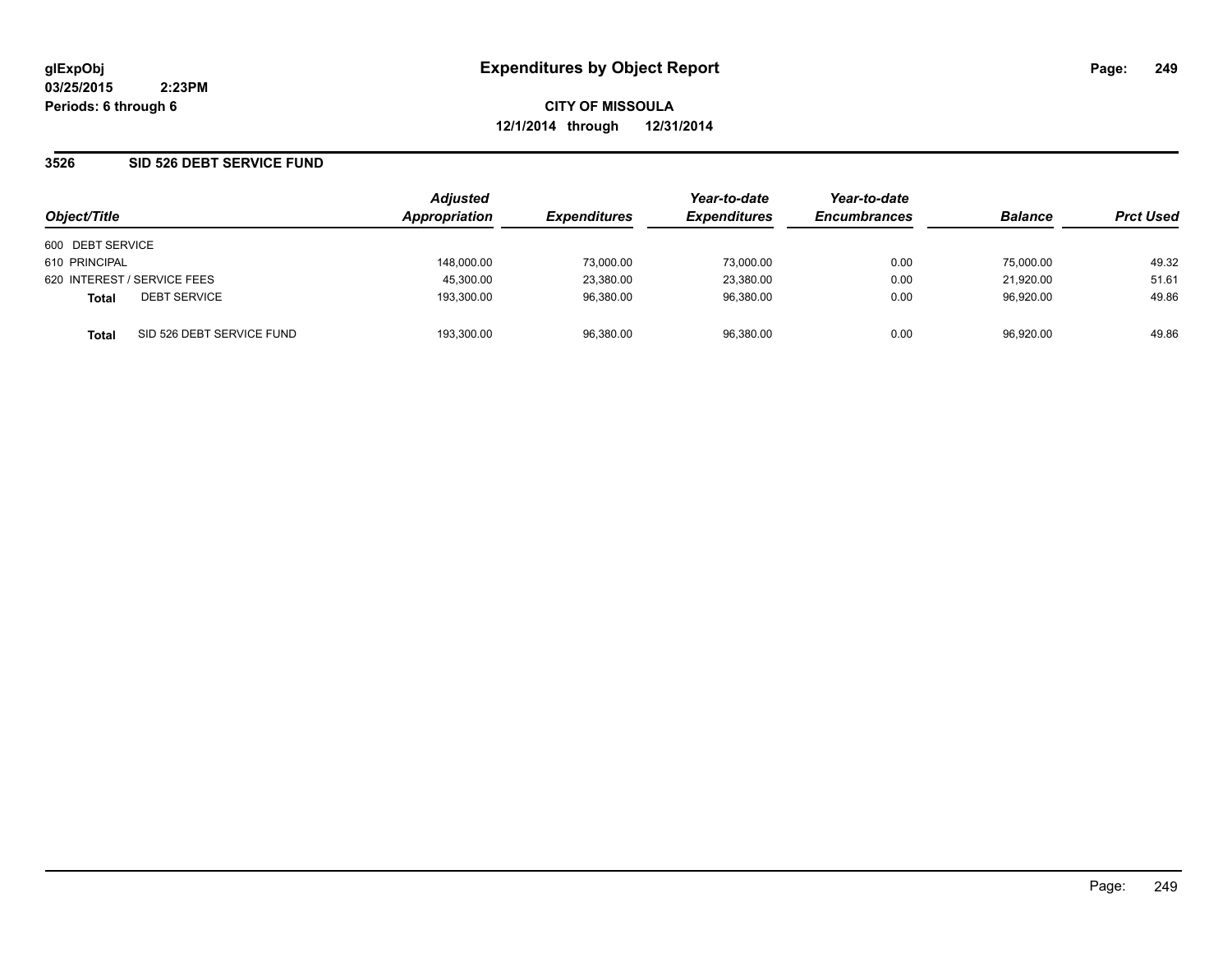#### **3527 SID 527 DEBT SERVICE FUND**

| Object/Title                 | <b>Adjusted</b><br>Appropriation | <b>Expenditures</b> | Year-to-date<br><b>Expenditures</b> | Year-to-date<br><b>Encumbrances</b> | <b>Balance</b> | <b>Prct Used</b> |
|------------------------------|----------------------------------|---------------------|-------------------------------------|-------------------------------------|----------------|------------------|
| 600 DEBT SERVICE             |                                  |                     |                                     |                                     |                |                  |
| 610 PRINCIPAL                | 0.00                             | 0.00                | 0.00                                | 0.00                                | 0.00           | 0.00             |
| 620 INTEREST / SERVICE FEES  | 0.00                             | 0.00                | 0.00                                | 0.00                                | 0.00           | 0.00             |
| <b>DEBT SERVICE</b><br>Total | 0.00                             | 0.00                | 0.00                                | 0.00                                | 0.00           | 0.00             |
| NON-DEPARTMENTAL<br>Total    | 0.00                             | 0.00                | 0.00                                | 0.00                                | 0.00           | 0.00             |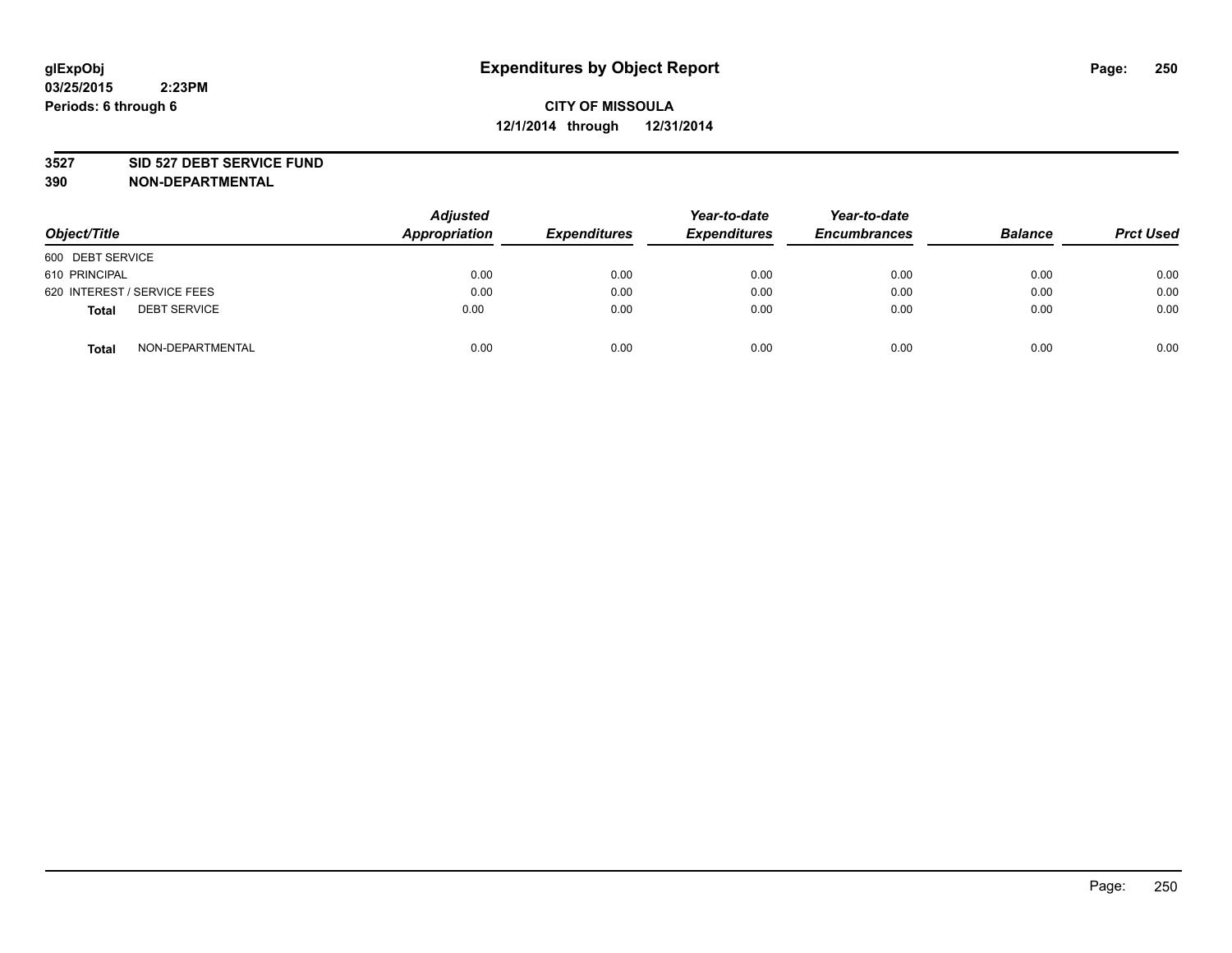**CITY OF MISSOULA 12/1/2014 through 12/31/2014**

### **3527 SID 527 DEBT SERVICE FUND**

| Object/Title                              | <b>Adjusted</b><br>Appropriation | <b>Expenditures</b> | Year-to-date<br><b>Expenditures</b> | Year-to-date<br><b>Encumbrances</b> | <b>Balance</b> | <b>Prct Used</b> |
|-------------------------------------------|----------------------------------|---------------------|-------------------------------------|-------------------------------------|----------------|------------------|
| 600 DEBT SERVICE                          |                                  |                     |                                     |                                     |                |                  |
| 610 PRINCIPAL                             | 0.00                             | 0.00                | 0.00                                | 0.00                                | 0.00           | 0.00             |
| 620 INTEREST / SERVICE FEES               | 0.00                             | 0.00                | 0.00                                | 0.00                                | 0.00           | 0.00             |
| <b>DEBT SERVICE</b><br><b>Total</b>       | 0.00                             | 0.00                | 0.00                                | 0.00                                | 0.00           | 0.00             |
| SID 527 DEBT SERVICE FUND<br><b>Total</b> | 0.00                             | 0.00                | 0.00                                | 0.00                                | 0.00           | 0.00             |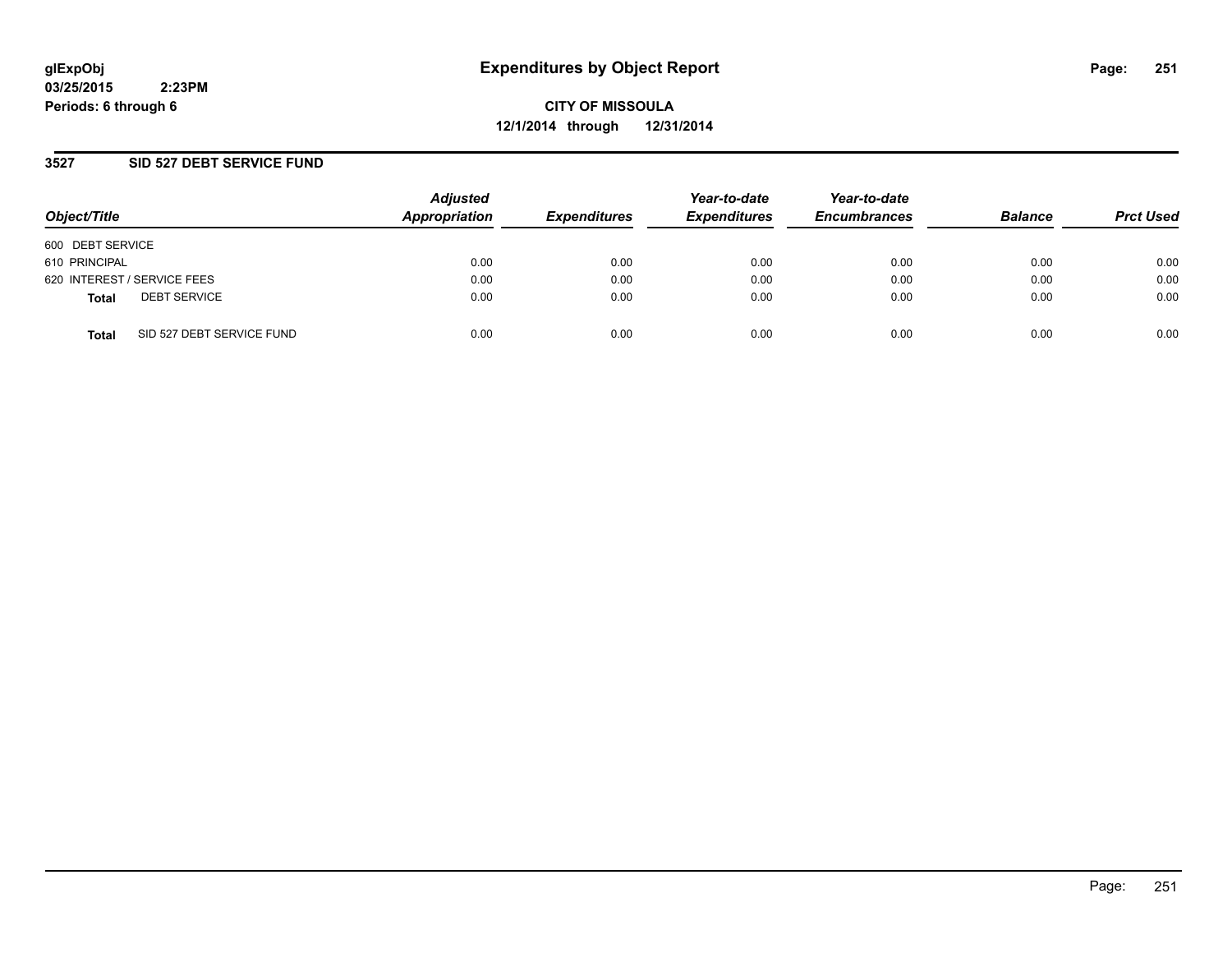#### **3530 SID 530 DEBT SERVICE FUND**

|                                     | <b>Adjusted</b>      |                     | Year-to-date        | Year-to-date        |                |                  |
|-------------------------------------|----------------------|---------------------|---------------------|---------------------|----------------|------------------|
| Object/Title                        | <b>Appropriation</b> | <b>Expenditures</b> | <b>Expenditures</b> | <b>Encumbrances</b> | <b>Balance</b> | <b>Prct Used</b> |
| 600 DEBT SERVICE                    |                      |                     |                     |                     |                |                  |
| 610 PRINCIPAL                       | 670.00               | 0.00                | 670.00              | 0.00                | 0.00           | 100.00           |
| 620 INTEREST / SERVICE FEES         | 10.00                | 0.00                | 6.68                | 0.00                | 3.32           | 66.80            |
| <b>DEBT SERVICE</b><br><b>Total</b> | 680.00               | 0.00                | 676.68              | 0.00                | 3.32           | 99.51            |
| 800 OTHER OBJECTS                   |                      |                     |                     |                     |                |                  |
| 820 TRANSFERS TO OTHER FUNDS        | 0.00                 | 0.00                | 0.00                | 0.00                | 0.00           | 0.00             |
| OTHER OBJECTS<br><b>Total</b>       | 0.00                 | 0.00                | 0.00                | 0.00                | 0.00           | 0.00             |
| NON-DEPARTMENTAL<br><b>Total</b>    | 680.00               | 0.00                | 676.68              | 0.00                | 3.32           | 99.51            |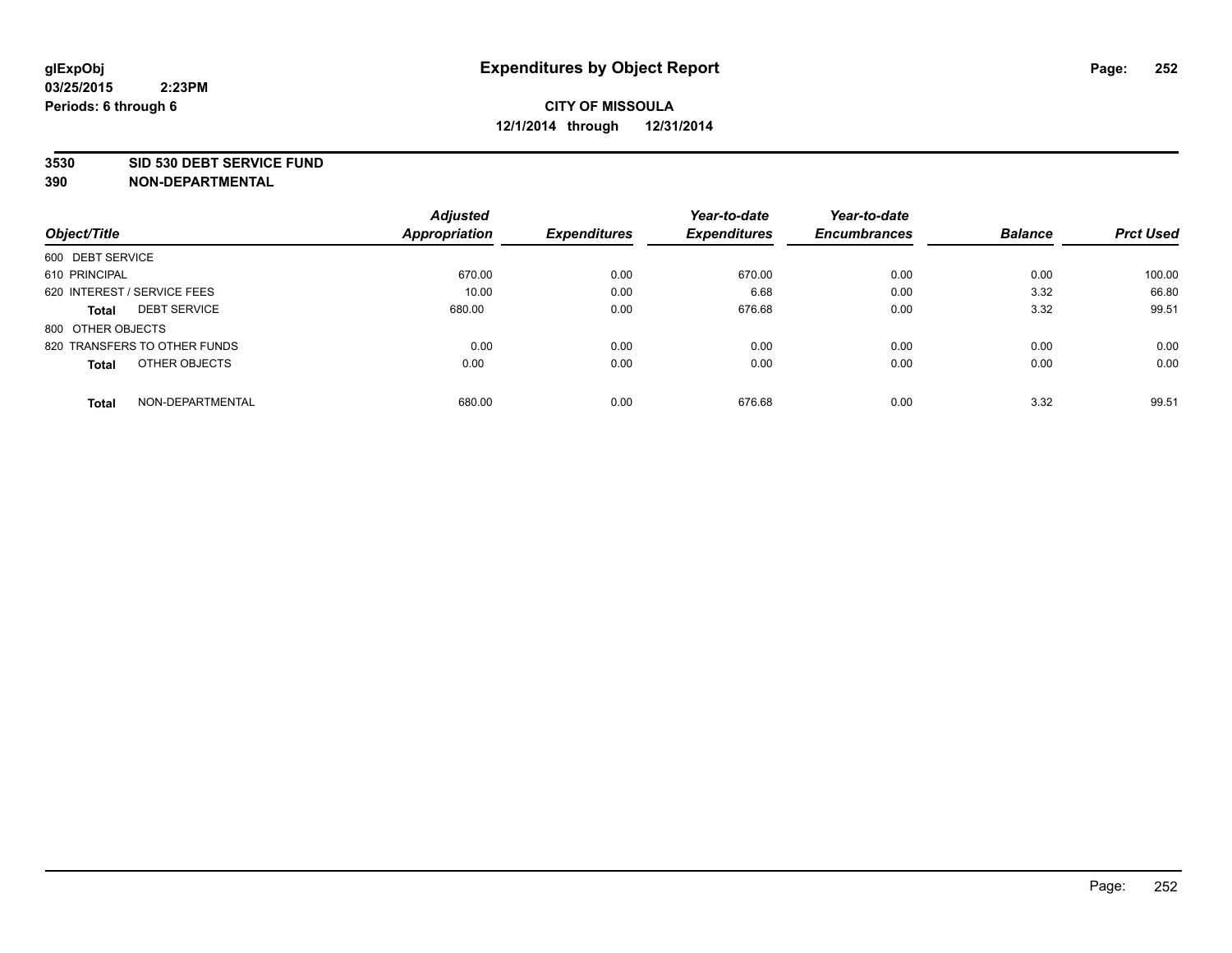## **3530 SID 530 DEBT SERVICE FUND**

| Object/Title                 |                           | <b>Adjusted</b><br>Appropriation | <b>Expenditures</b> | Year-to-date<br><b>Expenditures</b> | Year-to-date<br><b>Encumbrances</b> | <b>Balance</b> | <b>Prct Used</b> |
|------------------------------|---------------------------|----------------------------------|---------------------|-------------------------------------|-------------------------------------|----------------|------------------|
|                              |                           |                                  |                     |                                     |                                     |                |                  |
| 600 DEBT SERVICE             |                           |                                  |                     |                                     |                                     |                |                  |
| 610 PRINCIPAL                |                           | 670.00                           | 0.00                | 670.00                              | 0.00                                | 0.00           | 100.00           |
| 620 INTEREST / SERVICE FEES  |                           | 10.00                            | 0.00                | 6.68                                | 0.00                                | 3.32           | 66.80            |
| <b>Total</b>                 | <b>DEBT SERVICE</b>       | 680.00                           | 0.00                | 676.68                              | 0.00                                | 3.32           | 99.51            |
| 800 OTHER OBJECTS            |                           |                                  |                     |                                     |                                     |                |                  |
| 820 TRANSFERS TO OTHER FUNDS |                           | 0.00                             | 0.00                | 0.00                                | 0.00                                | 0.00           | 0.00             |
| <b>Total</b>                 | OTHER OBJECTS             | 0.00                             | 0.00                | 0.00                                | 0.00                                | 0.00           | 0.00             |
| <b>Total</b>                 | SID 530 DEBT SERVICE FUND | 680.00                           | 0.00                | 676.68                              | 0.00                                | 3.32           | 99.51            |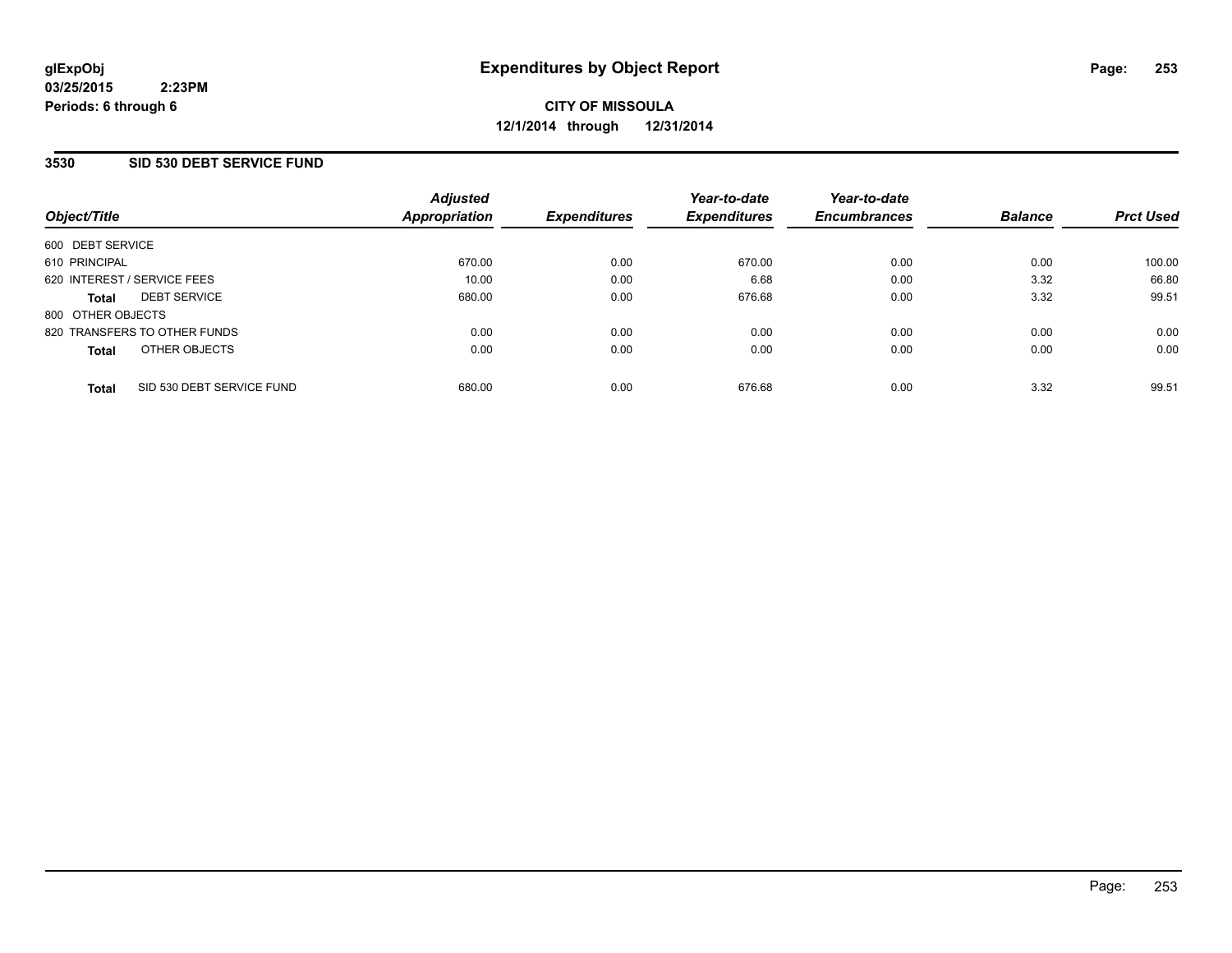#### **3531 SID 531 HICKORY ST CALMING**

| Object/Title      |                              | <b>Adjusted</b><br>Appropriation | <b>Expenditures</b> | Year-to-date<br><b>Expenditures</b> | Year-to-date<br><b>Encumbrances</b> | <b>Balance</b> | <b>Prct Used</b> |
|-------------------|------------------------------|----------------------------------|---------------------|-------------------------------------|-------------------------------------|----------------|------------------|
| 800 OTHER OBJECTS |                              |                                  |                     |                                     |                                     |                |                  |
|                   | 820 TRANSFERS TO OTHER FUNDS | 0.00                             | 0.00                | 0.00                                | 0.00                                | 0.00           | 0.00             |
| Total             | OTHER OBJECTS                | 0.00                             | 0.00                | 0.00                                | 0.00                                | 0.00           | 0.00             |
| <b>Total</b>      | NON-DEPARTMENTAL             | 0.00                             | 0.00                | 0.00                                | 0.00                                | 0.00           | 0.00             |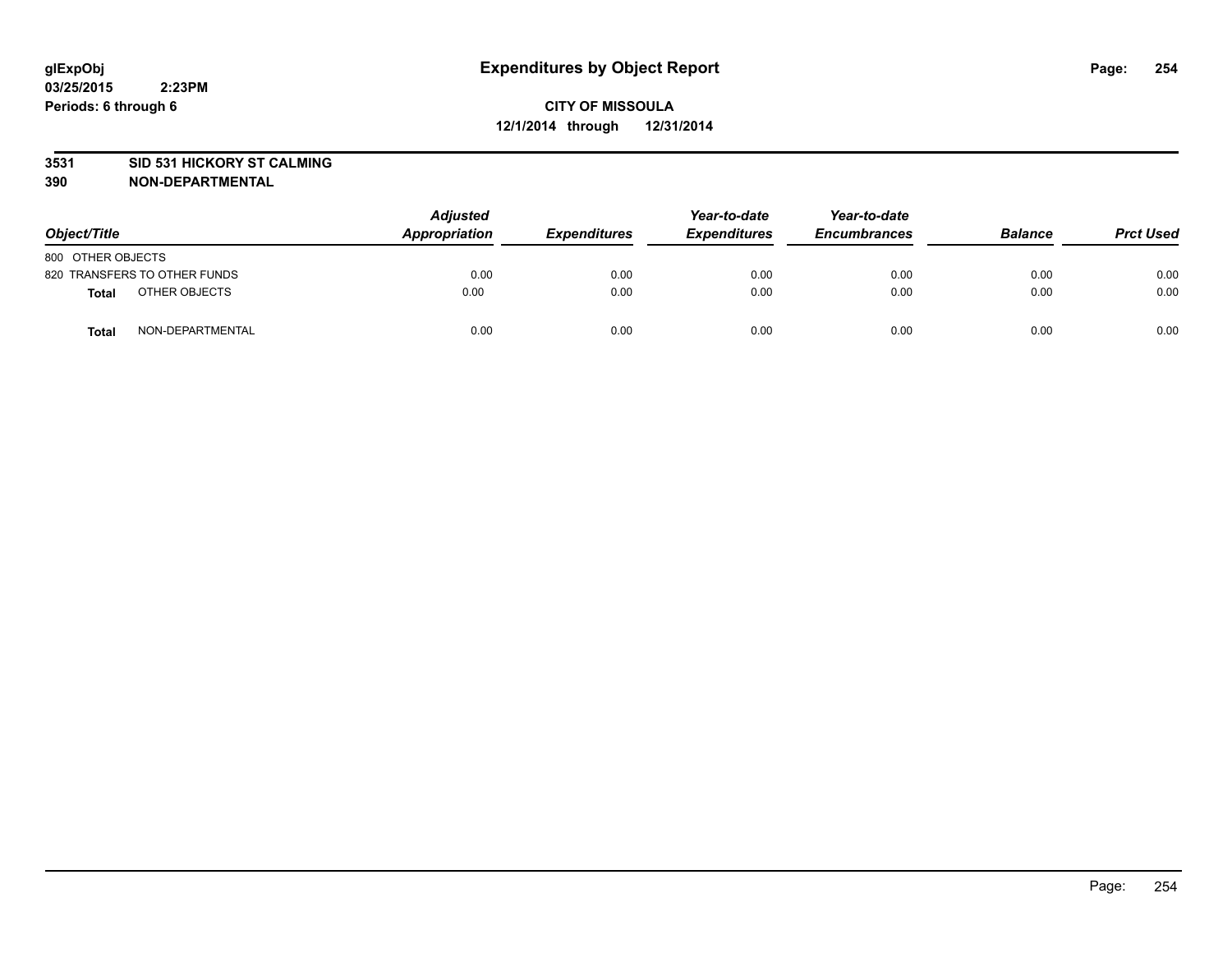**CITY OF MISSOULA 12/1/2014 through 12/31/2014**

## **3531 SID 531 HICKORY ST CALMING**

| Object/Title                               | <b>Adjusted</b><br><b>Appropriation</b> | <i><b>Expenditures</b></i> | Year-to-date<br><b>Expenditures</b> | Year-to-date<br><b>Encumbrances</b> | <b>Balance</b> | <b>Prct Used</b> |
|--------------------------------------------|-----------------------------------------|----------------------------|-------------------------------------|-------------------------------------|----------------|------------------|
| 800 OTHER OBJECTS                          |                                         |                            |                                     |                                     |                |                  |
| 820 TRANSFERS TO OTHER FUNDS               | 0.00                                    | 0.00                       | 0.00                                | 0.00                                | 0.00           | 0.00             |
| OTHER OBJECTS<br><b>Total</b>              | 0.00                                    | 0.00                       | 0.00                                | 0.00                                | 0.00           | 0.00             |
| SID 531 HICKORY ST CALMING<br><b>Total</b> | 0.00                                    | 0.00                       | 0.00                                | 0.00                                | 0.00           | 0.00             |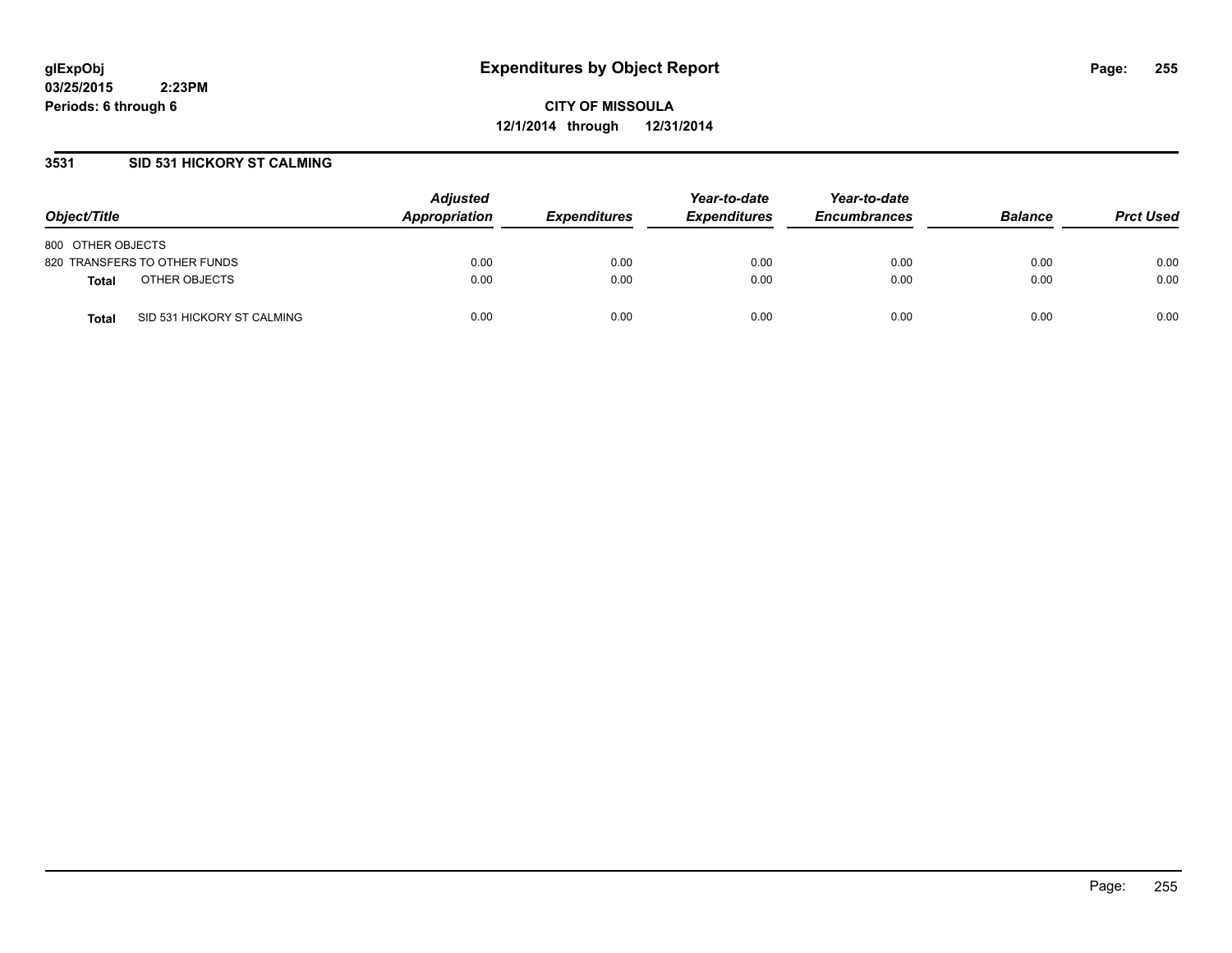#### **3532 SID 532 DEBT SERVICE FUND**

| Object/Title                        | <b>Adjusted</b><br>Appropriation | <b>Expenditures</b> | Year-to-date<br><b>Expenditures</b> | Year-to-date<br><b>Encumbrances</b> | <b>Balance</b> | <b>Prct Used</b> |
|-------------------------------------|----------------------------------|---------------------|-------------------------------------|-------------------------------------|----------------|------------------|
| 600 DEBT SERVICE                    |                                  |                     |                                     |                                     |                |                  |
| 610 PRINCIPAL                       | 30,000.00                        | 0.00                | 0.00                                | 0.00                                | 30,000.00      | 0.00             |
| 620 INTEREST / SERVICE FEES         | 13,363.00                        | 6,681.25            | 7,031.25                            | 0.00                                | 6,331.75       | 52.62            |
| <b>DEBT SERVICE</b><br><b>Total</b> | 43,363.00                        | 6.681.25            | 7.031.25                            | 0.00                                | 36.331.75      | 16.21            |
| NON-DEPARTMENTAL<br><b>Total</b>    | 43,363.00                        | 6.681.25            | 7,031.25                            | 0.00                                | 36,331.75      | 16.21            |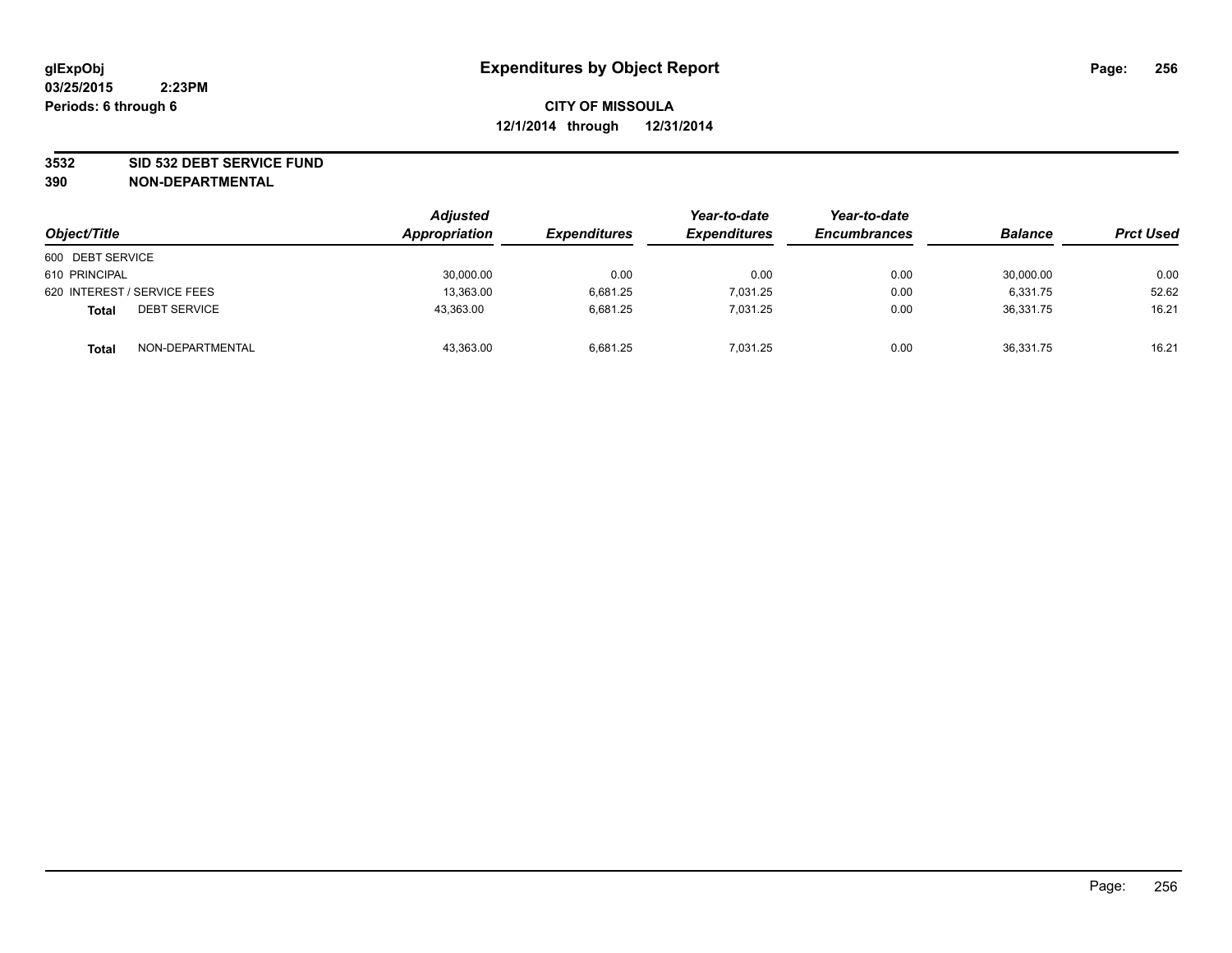**CITY OF MISSOULA 12/1/2014 through 12/31/2014**

## **3532 SID 532 DEBT SERVICE FUND**

| Object/Title                              | <b>Adjusted</b><br>Appropriation | <b>Expenditures</b> | Year-to-date<br><b>Expenditures</b> | Year-to-date<br><b>Encumbrances</b> | <b>Balance</b> | <b>Prct Used</b> |
|-------------------------------------------|----------------------------------|---------------------|-------------------------------------|-------------------------------------|----------------|------------------|
| 600 DEBT SERVICE                          |                                  |                     |                                     |                                     |                |                  |
| 610 PRINCIPAL                             | 30,000.00                        | 0.00                | 0.00                                | 0.00                                | 30,000.00      | 0.00             |
| 620 INTEREST / SERVICE FEES               | 13,363.00                        | 6.681.25            | 7.031.25                            | 0.00                                | 6.331.75       | 52.62            |
| <b>DEBT SERVICE</b><br><b>Total</b>       | 43,363.00                        | 6.681.25            | 7.031.25                            | 0.00                                | 36.331.75      | 16.21            |
| SID 532 DEBT SERVICE FUND<br><b>Total</b> | 43.363.00                        | 6.681.25            | 7.031.25                            | 0.00                                | 36.331.75      | 16.21            |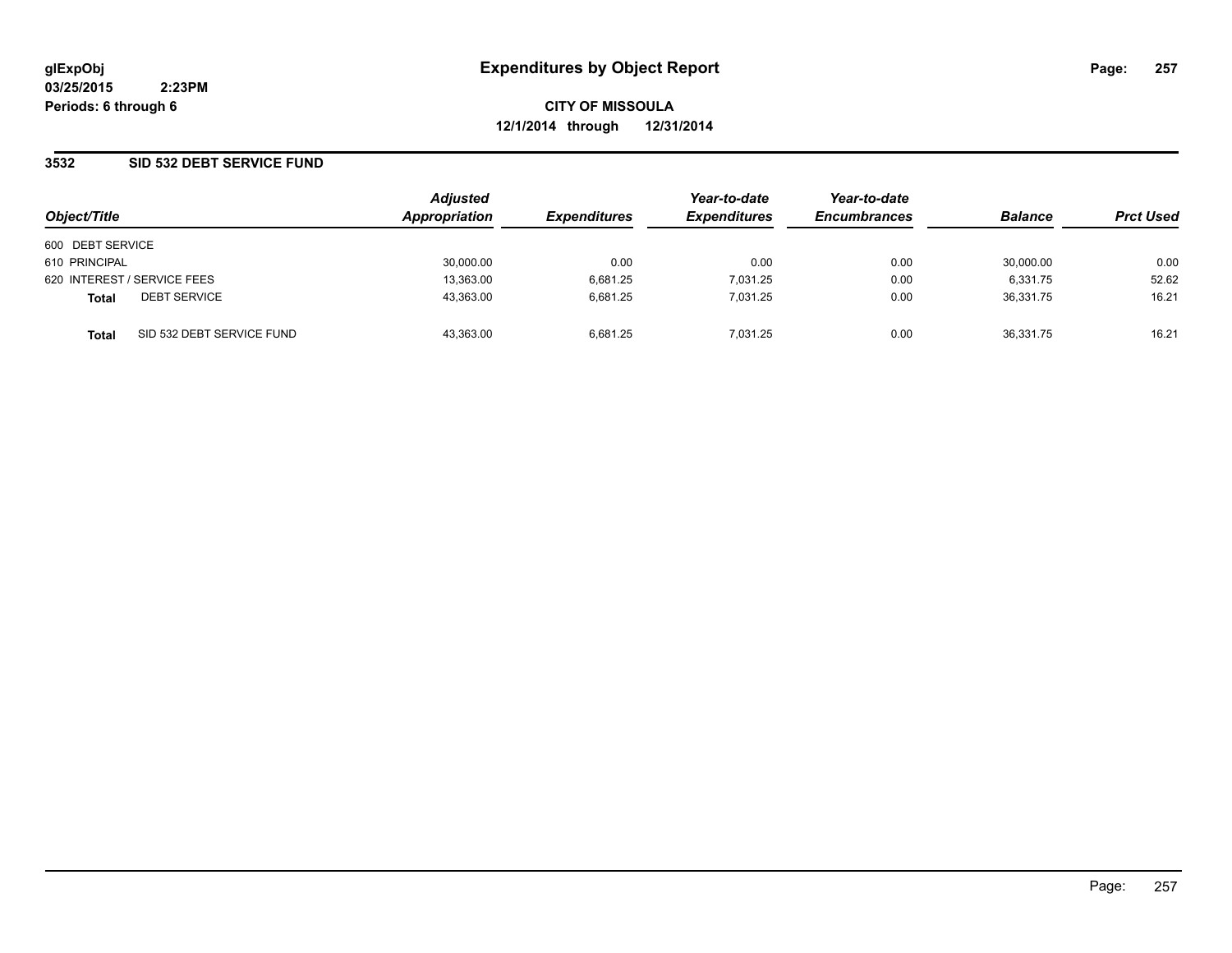#### **3533 GILBERT ST SEWER SID DEBT FUND**

|                                      | <b>Adjusted</b>      |                     | Year-to-date        | Year-to-date        |                |                  |
|--------------------------------------|----------------------|---------------------|---------------------|---------------------|----------------|------------------|
| Object/Title                         | <b>Appropriation</b> | <b>Expenditures</b> | <b>Expenditures</b> | <b>Encumbrances</b> | <b>Balance</b> | <b>Prct Used</b> |
| 500 FIXED CHARGES                    |                      |                     |                     |                     |                |                  |
| 500 FIXED CHARGES                    | 0.00                 | 0.00                | 0.00                | 0.00                | 0.00           | 0.00             |
| <b>FIXED CHARGES</b><br><b>Total</b> | 0.00                 | 0.00                | 0.00                | 0.00                | 0.00           | 0.00             |
| 600 DEBT SERVICE                     |                      |                     |                     |                     |                |                  |
| 610 PRINCIPAL                        | 12,000.00            | 6,000.00            | 6,000.00            | 0.00                | 6,000.00       | 50.00            |
| 620 INTEREST / SERVICE FEES          | 5.775.00             | 2,943.75            | 2.943.75            | 0.00                | 2.831.25       | 50.97            |
| <b>DEBT SERVICE</b><br><b>Total</b>  | 17,775.00            | 8,943.75            | 8,943.75            | 0.00                | 8,831.25       | 50.32            |
| 800 OTHER OBJECTS                    |                      |                     |                     |                     |                |                  |
| 820 TRANSFERS TO OTHER FUNDS         | 0.00                 | 0.00                | 0.00                | 0.00                | 0.00           | 0.00             |
| OTHER OBJECTS<br><b>Total</b>        | 0.00                 | 0.00                | 0.00                | 0.00                | 0.00           | 0.00             |
| NON-DEPARTMENTAL<br><b>Total</b>     | 17.775.00            | 8.943.75            | 8.943.75            | 0.00                | 8.831.25       | 50.32            |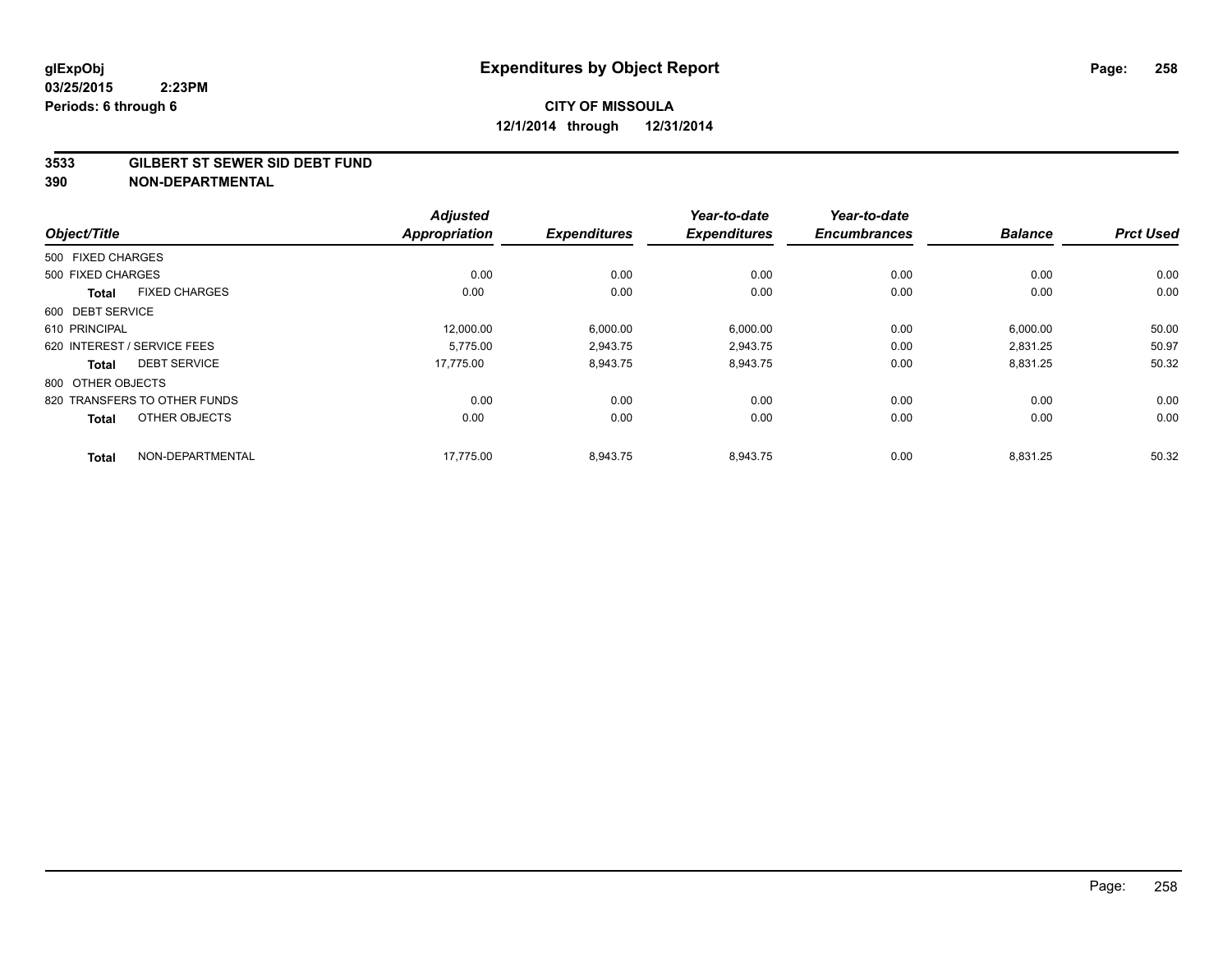# **CITY OF MISSOULA 12/1/2014 through 12/31/2014**

## **3533 GILBERT ST SEWER SID DEBT FUND**

| Object/Title      |                                | <b>Adjusted</b><br><b>Appropriation</b> | <b>Expenditures</b> | Year-to-date<br><b>Expenditures</b> | Year-to-date<br><b>Encumbrances</b> | <b>Balance</b> | <b>Prct Used</b> |
|-------------------|--------------------------------|-----------------------------------------|---------------------|-------------------------------------|-------------------------------------|----------------|------------------|
|                   |                                |                                         |                     |                                     |                                     |                |                  |
| 500 FIXED CHARGES |                                |                                         |                     |                                     |                                     |                |                  |
| 500 FIXED CHARGES |                                | 0.00                                    | 0.00                | 0.00                                | 0.00                                | 0.00           | 0.00             |
| <b>Total</b>      | <b>FIXED CHARGES</b>           | 0.00                                    | 0.00                | 0.00                                | 0.00                                | 0.00           | 0.00             |
| 600 DEBT SERVICE  |                                |                                         |                     |                                     |                                     |                |                  |
| 610 PRINCIPAL     |                                | 12.000.00                               | 6,000.00            | 6,000.00                            | 0.00                                | 6,000.00       | 50.00            |
|                   | 620 INTEREST / SERVICE FEES    | 5,775.00                                | 2,943.75            | 2,943.75                            | 0.00                                | 2,831.25       | 50.97            |
| <b>Total</b>      | <b>DEBT SERVICE</b>            | 17,775.00                               | 8,943.75            | 8,943.75                            | 0.00                                | 8,831.25       | 50.32            |
| 800 OTHER OBJECTS |                                |                                         |                     |                                     |                                     |                |                  |
|                   | 820 TRANSFERS TO OTHER FUNDS   | 0.00                                    | 0.00                | 0.00                                | 0.00                                | 0.00           | 0.00             |
| Total             | OTHER OBJECTS                  | 0.00                                    | 0.00                | 0.00                                | 0.00                                | 0.00           | 0.00             |
| <b>Total</b>      | GILBERT ST SEWER SID DEBT FUND | 17.775.00                               | 8,943.75            | 8.943.75                            | 0.00                                | 8.831.25       | 50.32            |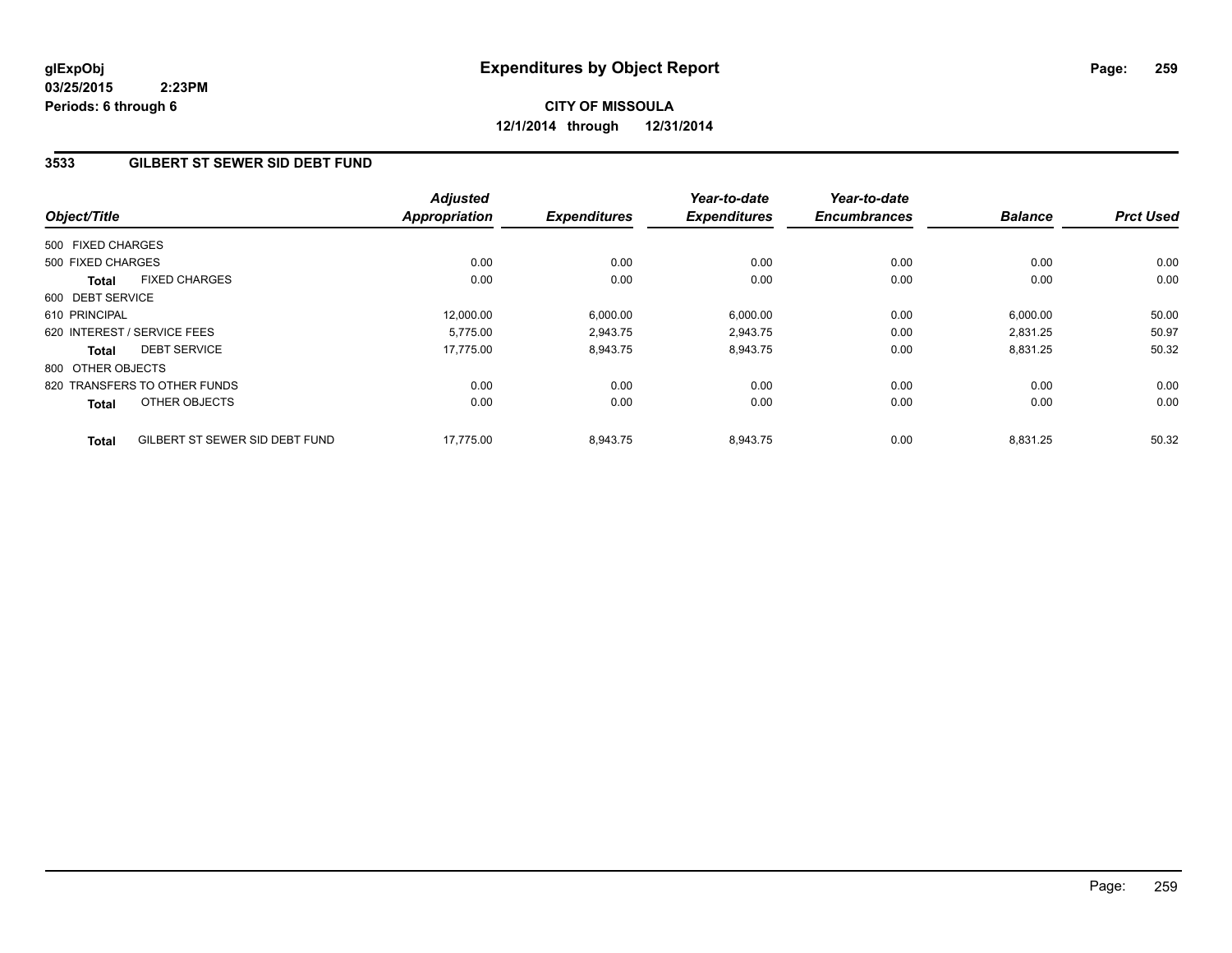#### **3534 LINCOLNWOOD SEWER PHASE I**

| Object/Title                        | <b>Adjusted</b><br>Appropriation | <b>Expenditures</b> | Year-to-date<br><b>Expenditures</b> | Year-to-date<br><b>Encumbrances</b> | <b>Balance</b> | <b>Prct Used</b> |
|-------------------------------------|----------------------------------|---------------------|-------------------------------------|-------------------------------------|----------------|------------------|
| 600 DEBT SERVICE                    |                                  |                     |                                     |                                     |                |                  |
| 610 PRINCIPAL                       | 12,000.00                        | 6,000.00            | 6,000.00                            | 0.00                                | 6,000.00       | 50.00            |
| 620 INTEREST / SERVICE FEES         | 6,413.00                         | 3,262.50            | 3,262.50                            | 0.00                                | 3,150.50       | 50.87            |
| <b>DEBT SERVICE</b><br><b>Total</b> | 18.413.00                        | 9,262.50            | 9.262.50                            | 0.00                                | 9,150.50       | 50.30            |
| NON-DEPARTMENTAL<br><b>Total</b>    | 18.413.00                        | 9,262.50            | 9,262.50                            | 0.00                                | 9,150.50       | 50.30            |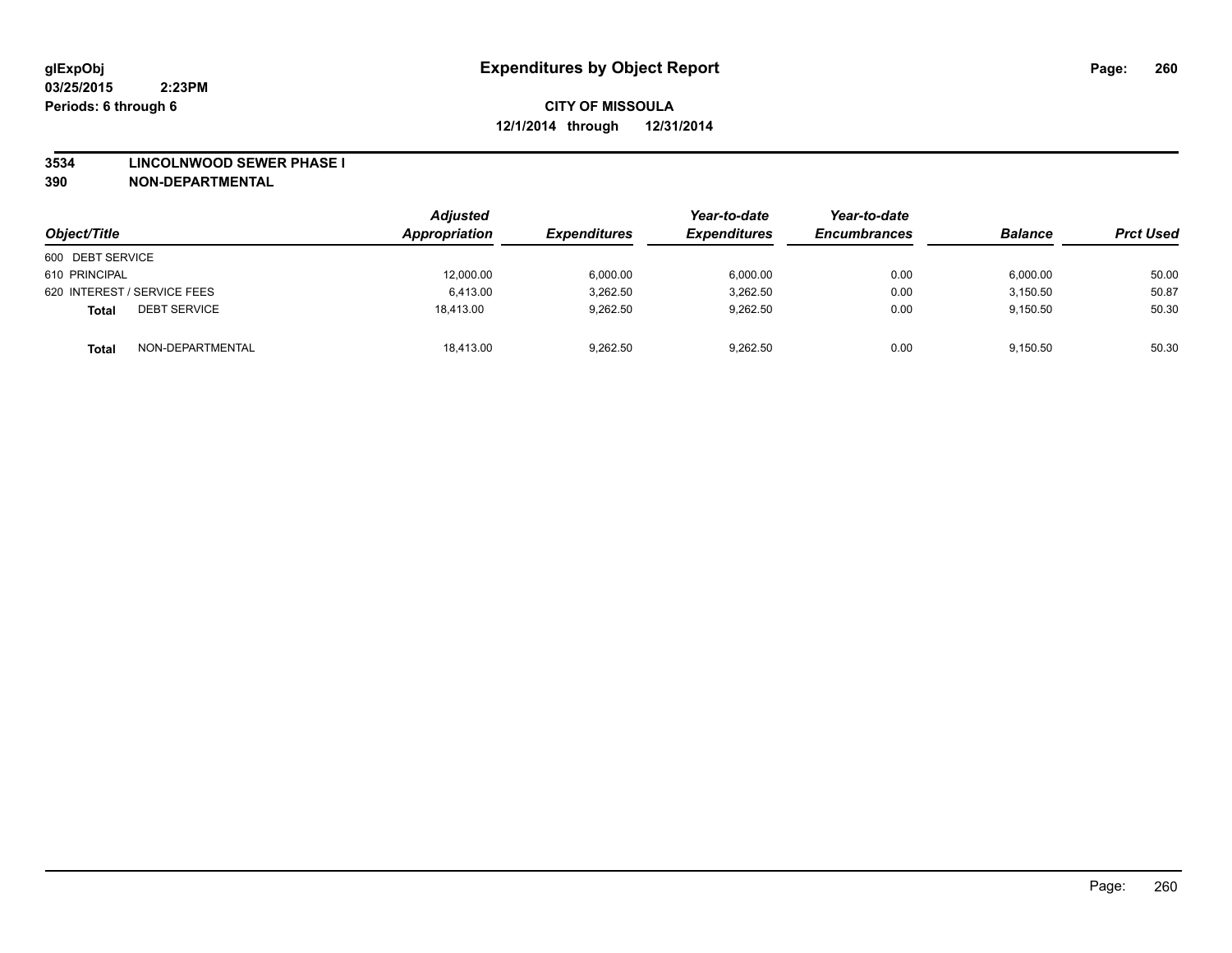**CITY OF MISSOULA 12/1/2014 through 12/31/2014**

## **3534 LINCOLNWOOD SEWER PHASE I**

| Object/Title     |                             | <b>Adjusted</b><br>Appropriation | <b>Expenditures</b> | Year-to-date<br><b>Expenditures</b> | Year-to-date<br><b>Encumbrances</b> | <b>Balance</b> | <b>Prct Used</b> |
|------------------|-----------------------------|----------------------------------|---------------------|-------------------------------------|-------------------------------------|----------------|------------------|
| 600 DEBT SERVICE |                             |                                  |                     |                                     |                                     |                |                  |
| 610 PRINCIPAL    |                             | 12,000.00                        | 6,000.00            | 6.000.00                            | 0.00                                | 6.000.00       | 50.00            |
|                  | 620 INTEREST / SERVICE FEES | 6,413.00                         | 3,262.50            | 3,262.50                            | 0.00                                | 3,150.50       | 50.87            |
| <b>Total</b>     | <b>DEBT SERVICE</b>         | 18,413.00                        | 9.262.50            | 9,262.50                            | 0.00                                | 9,150.50       | 50.30            |
| <b>Total</b>     | LINCOLNWOOD SEWER PHASE I   | 18,413.00                        | 9.262.50            | 9,262.50                            | 0.00                                | 9,150.50       | 50.30            |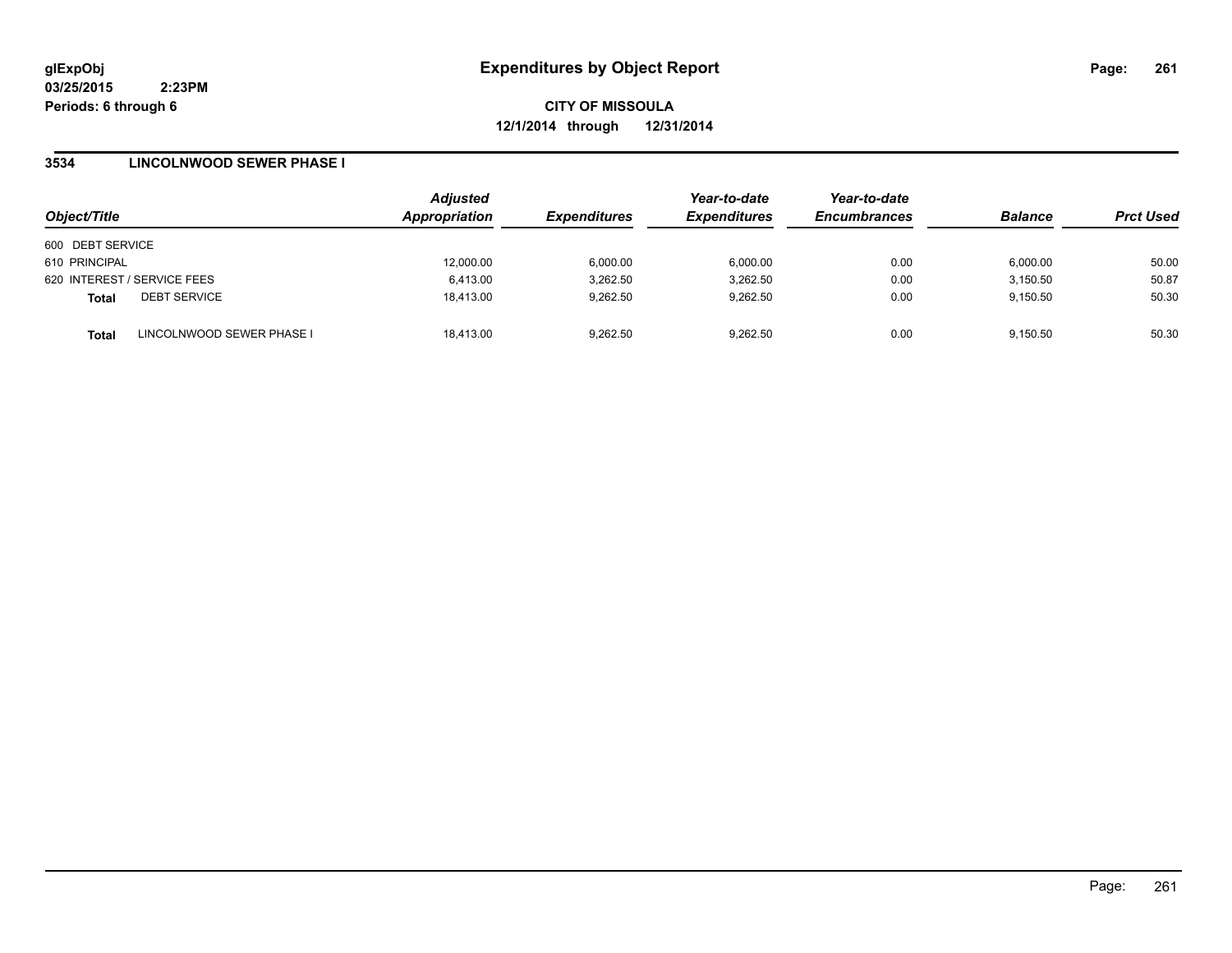#### **3535 SLANT STREET TRAFFIC CALMING**

| Object/Title                         | <b>Adjusted</b><br><b>Appropriation</b> | <b>Expenditures</b> | Year-to-date<br><b>Expenditures</b> | Year-to-date<br><b>Encumbrances</b> | <b>Balance</b> | <b>Prct Used</b> |
|--------------------------------------|-----------------------------------------|---------------------|-------------------------------------|-------------------------------------|----------------|------------------|
|                                      |                                         |                     |                                     |                                     |                |                  |
| 500 FIXED CHARGES                    |                                         |                     |                                     |                                     |                |                  |
| 550 MERCHANT SERVICE FEES            | 0.00                                    | 0.00                | 0.00                                | 0.00                                | 0.00           | 0.00             |
| <b>FIXED CHARGES</b><br><b>Total</b> | 0.00                                    | 0.00                | 0.00                                | 0.00                                | 0.00           | 0.00             |
| 800 OTHER OBJECTS                    |                                         |                     |                                     |                                     |                |                  |
| 820 TRANSFERS TO OTHER FUNDS         | 0.00                                    | 0.00                | 0.00                                | 0.00                                | 0.00           | 0.00             |
| OTHER OBJECTS<br><b>Total</b>        | 0.00                                    | 0.00                | 0.00                                | 0.00                                | 0.00           | 0.00             |
|                                      |                                         |                     |                                     |                                     |                |                  |
| NON-DEPARTMENTAL<br><b>Total</b>     | 0.00                                    | 0.00                | 0.00                                | 0.00                                | 0.00           | 0.00             |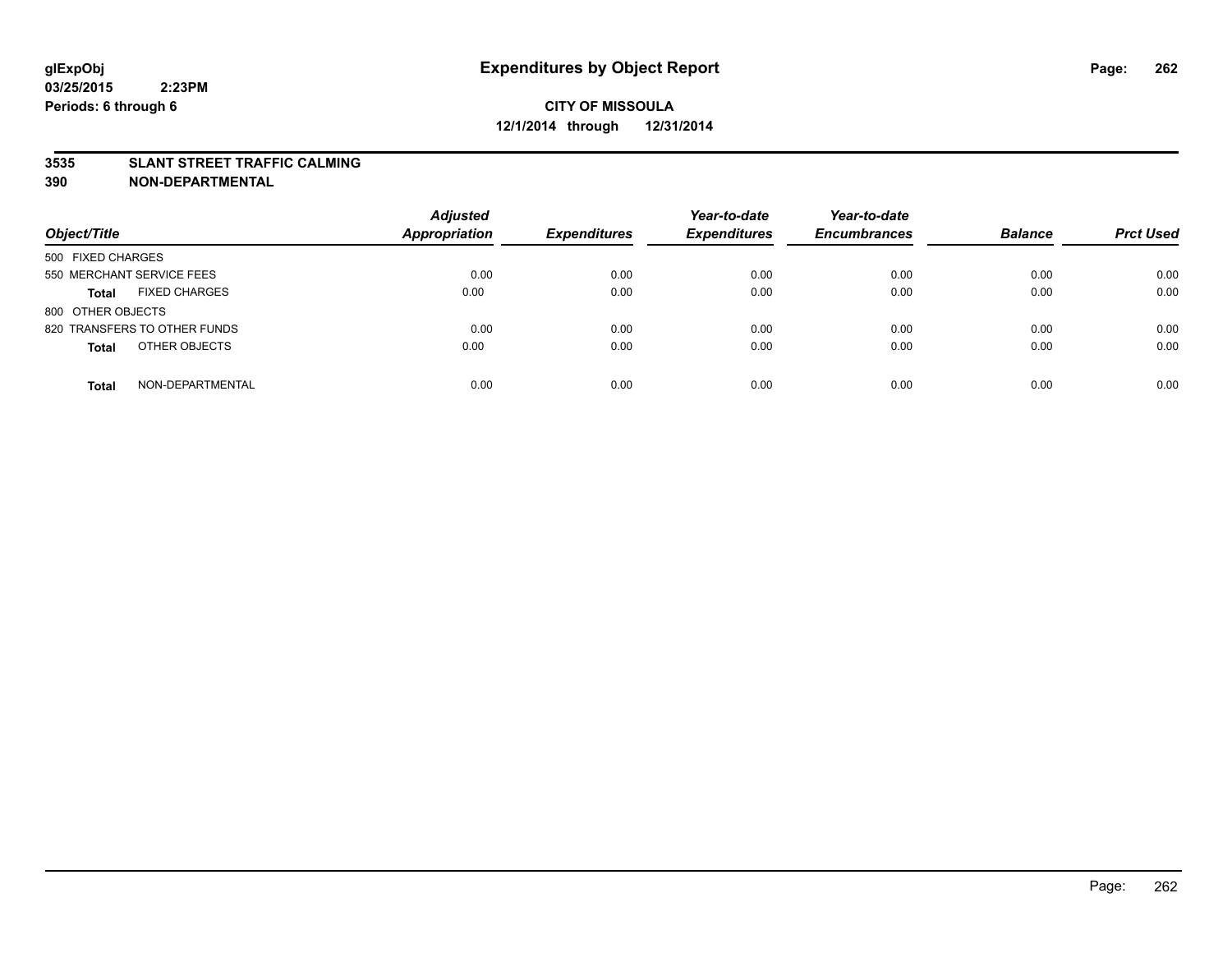## **3535 SLANT STREET TRAFFIC CALMING**

| Object/Title              |                                     | <b>Adjusted</b><br><b>Appropriation</b> | <b>Expenditures</b> | Year-to-date<br><b>Expenditures</b> | Year-to-date<br><b>Encumbrances</b> | <b>Balance</b> | <b>Prct Used</b> |
|---------------------------|-------------------------------------|-----------------------------------------|---------------------|-------------------------------------|-------------------------------------|----------------|------------------|
| 500 FIXED CHARGES         |                                     |                                         |                     |                                     |                                     |                |                  |
| 550 MERCHANT SERVICE FEES |                                     | 0.00                                    | 0.00                | 0.00                                | 0.00                                | 0.00           | 0.00             |
| <b>Total</b>              | <b>FIXED CHARGES</b>                | 0.00                                    | 0.00                | 0.00                                | 0.00                                | 0.00           | 0.00             |
| 800 OTHER OBJECTS         |                                     |                                         |                     |                                     |                                     |                |                  |
|                           | 820 TRANSFERS TO OTHER FUNDS        | 0.00                                    | 0.00                | 0.00                                | 0.00                                | 0.00           | 0.00             |
| <b>Total</b>              | OTHER OBJECTS                       | 0.00                                    | 0.00                | 0.00                                | 0.00                                | 0.00           | 0.00             |
|                           |                                     |                                         |                     |                                     |                                     |                |                  |
| <b>Total</b>              | <b>SLANT STREET TRAFFIC CALMING</b> | 0.00                                    | 0.00                | 0.00                                | 0.00                                | 0.00           | 0.00             |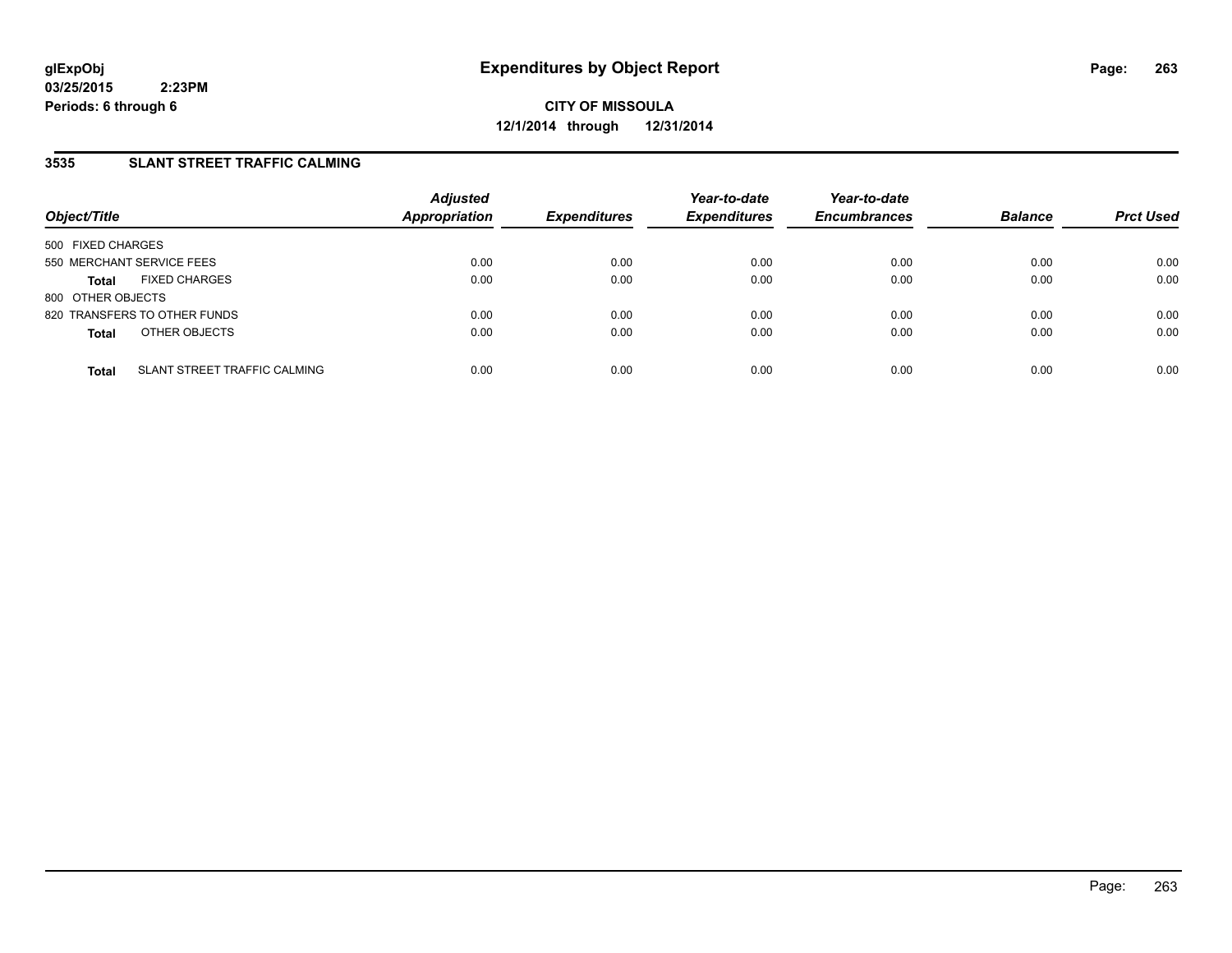#### **3536 LINCOLNWOOD SEWER PHASE II**

| Object/Title                        | <b>Adjusted</b><br>Appropriation | <b>Expenditures</b> | Year-to-date<br><b>Expenditures</b> | Year-to-date<br><b>Encumbrances</b> | <b>Balance</b> | <b>Prct Used</b> |
|-------------------------------------|----------------------------------|---------------------|-------------------------------------|-------------------------------------|----------------|------------------|
| 600 DEBT SERVICE                    |                                  |                     |                                     |                                     |                |                  |
| 610 PRINCIPAL                       | 20,000.00                        | 10,000.00           | 10,000.00                           | 0.00                                | 10,000.00      | 50.00            |
| 620 INTEREST / SERVICE FEES         | 11,100.00                        | 5.643.75            | 5.643.75                            | 0.00                                | 5.456.25       | 50.84            |
| <b>DEBT SERVICE</b><br><b>Total</b> | 31.100.00                        | 15.643.75           | 15.643.75                           | 0.00                                | 15,456.25      | 50.30            |
| NON-DEPARTMENTAL<br><b>Total</b>    | 31,100.00                        | 15,643.75           | 15,643.75                           | 0.00                                | 15,456.25      | 50.30            |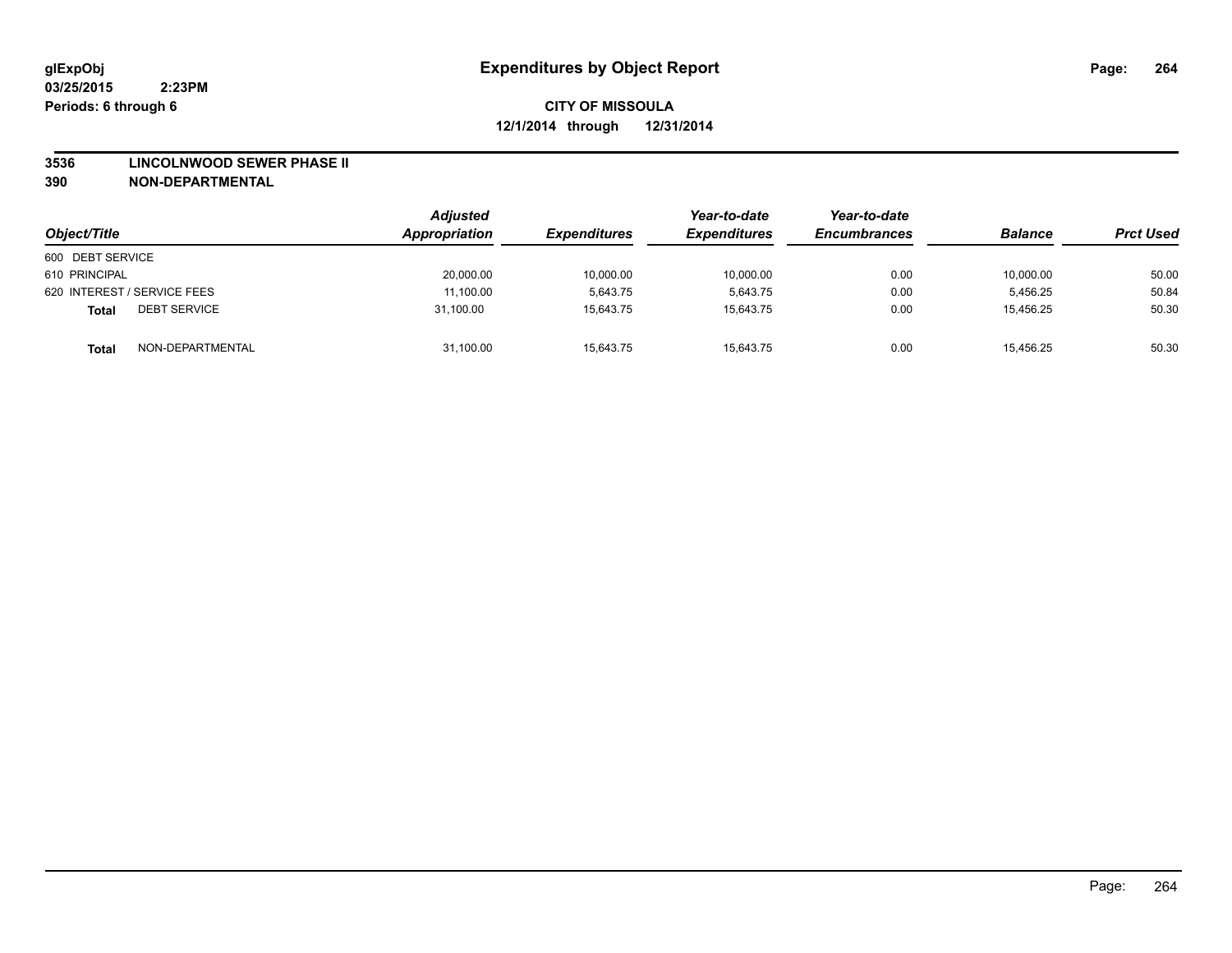**CITY OF MISSOULA 12/1/2014 through 12/31/2014**

### **3536 LINCOLNWOOD SEWER PHASE II**

| Object/Title                               | <b>Adjusted</b><br><b>Appropriation</b> | <b>Expenditures</b> | Year-to-date<br><b>Expenditures</b> | Year-to-date<br><b>Encumbrances</b> | <b>Balance</b> | <b>Prct Used</b> |
|--------------------------------------------|-----------------------------------------|---------------------|-------------------------------------|-------------------------------------|----------------|------------------|
| 600 DEBT SERVICE                           |                                         |                     |                                     |                                     |                |                  |
| 610 PRINCIPAL                              | 20,000.00                               | 10,000.00           | 10,000.00                           | 0.00                                | 10,000.00      | 50.00            |
| 620 INTEREST / SERVICE FEES                | 11,100.00                               | 5.643.75            | 5,643.75                            | 0.00                                | 5,456.25       | 50.84            |
| <b>DEBT SERVICE</b><br><b>Total</b>        | 31,100.00                               | 15,643.75           | 15.643.75                           | 0.00                                | 15.456.25      | 50.30            |
| LINCOLNWOOD SEWER PHASE II<br><b>Total</b> | 31,100.00                               | 15,643.75           | 15.643.75                           | 0.00                                | 15,456.25      | 50.30            |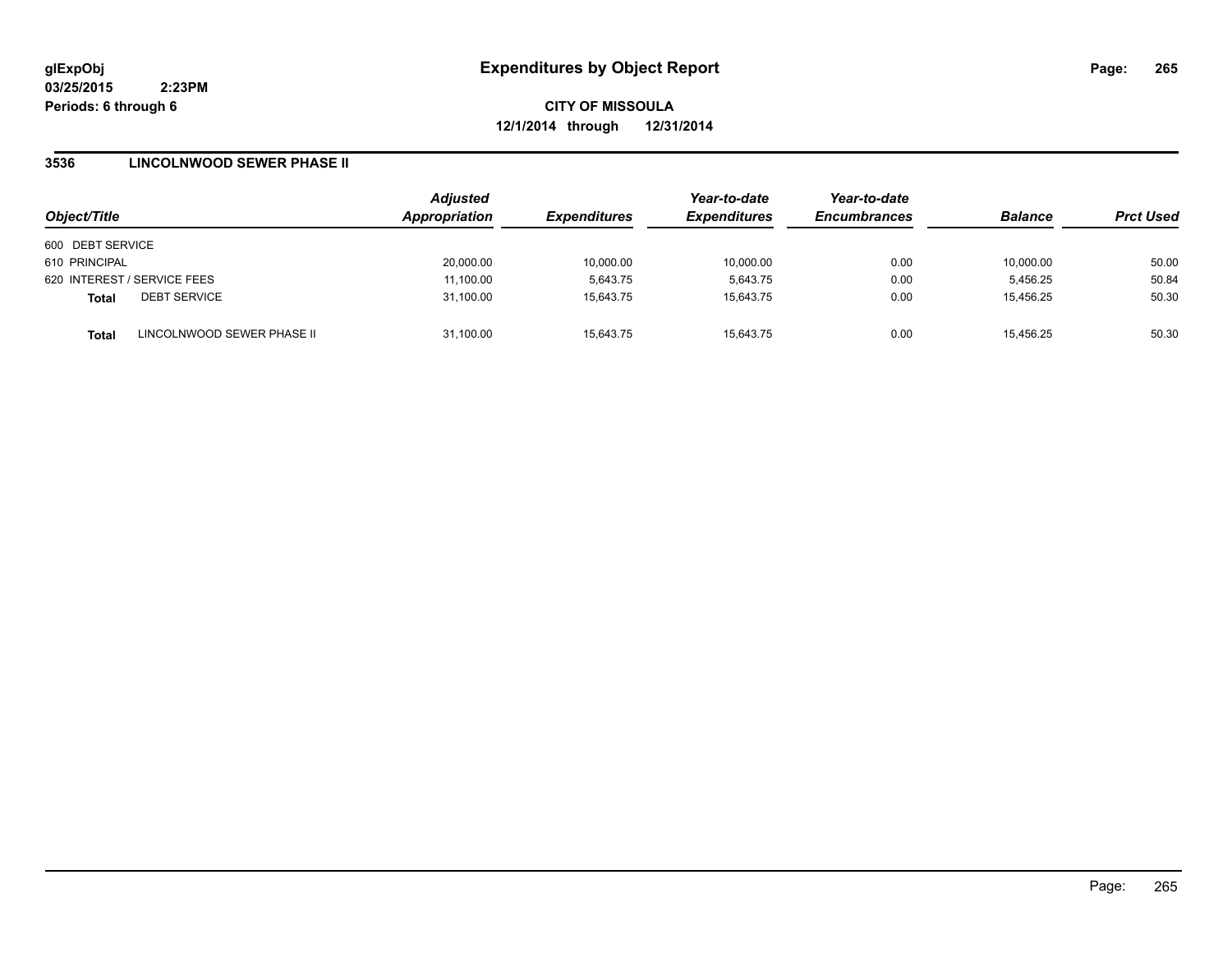#### **3539 SOUTH 4TH STREET W TRAFFIC**

| Object/Title      |                              | <b>Adjusted</b><br>Appropriation | <b>Expenditures</b> | Year-to-date<br><b>Expenditures</b> | Year-to-date<br><b>Encumbrances</b> | <b>Balance</b> | <b>Prct Used</b> |
|-------------------|------------------------------|----------------------------------|---------------------|-------------------------------------|-------------------------------------|----------------|------------------|
| 800 OTHER OBJECTS |                              |                                  |                     |                                     |                                     |                |                  |
|                   | 820 TRANSFERS TO OTHER FUNDS | 0.00                             | 0.00                | 0.00                                | 0.00                                | 0.00           | 0.00             |
| Total             | OTHER OBJECTS                | 0.00                             | 0.00                | 0.00                                | 0.00                                | 0.00           | 0.00             |
| Total             | NON-DEPARTMENTAL             | 0.00                             | 0.00                | 0.00                                | 0.00                                | 0.00           | 0.00             |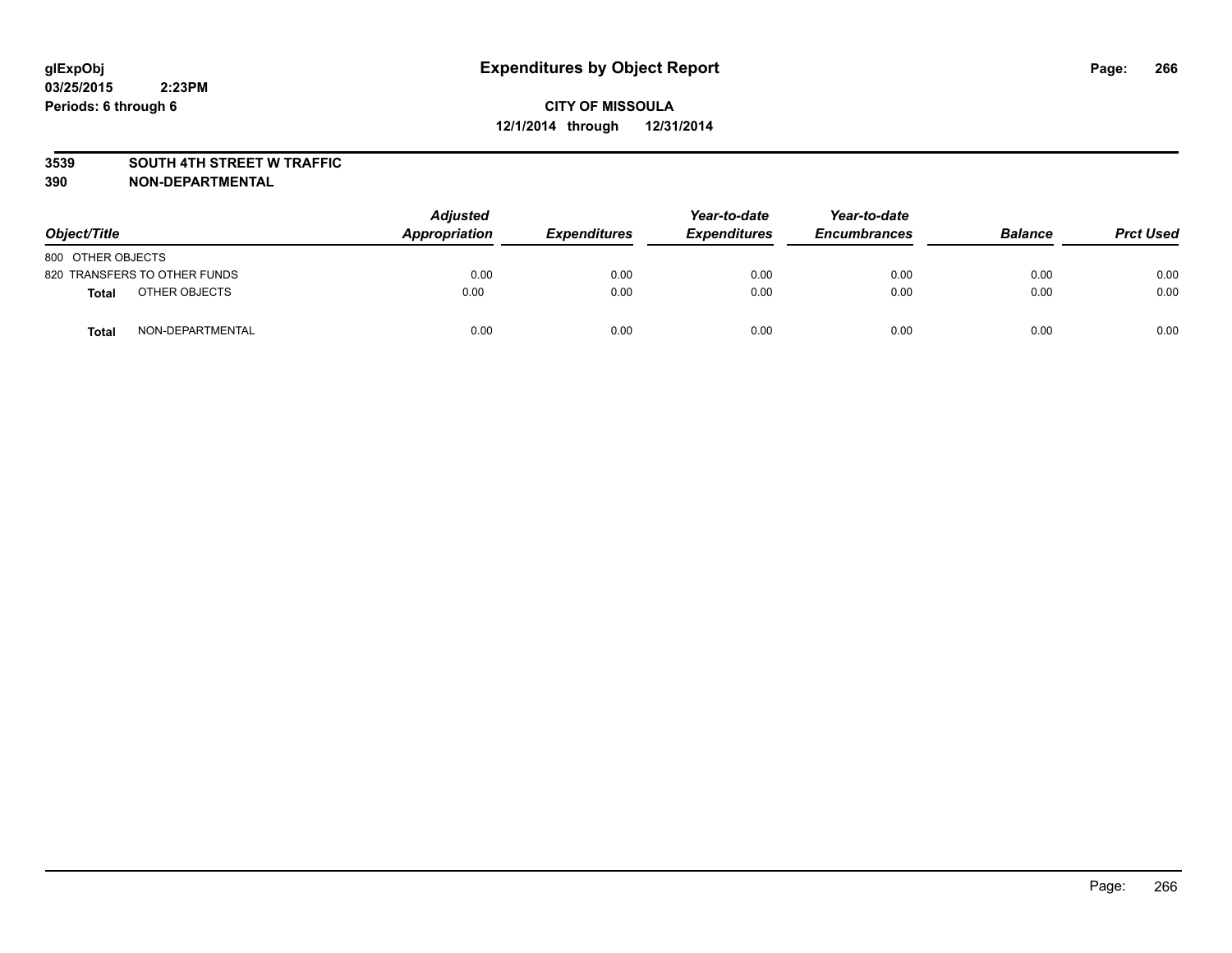**CITY OF MISSOULA 12/1/2014 through 12/31/2014**

## **3539 SOUTH 4TH STREET W TRAFFIC**

| Object/Title                               | <b>Adjusted</b><br><b>Appropriation</b> | <b>Expenditures</b> | Year-to-date<br><b>Expenditures</b> | Year-to-date<br><b>Encumbrances</b> | <b>Balance</b> | <b>Prct Used</b> |
|--------------------------------------------|-----------------------------------------|---------------------|-------------------------------------|-------------------------------------|----------------|------------------|
| 800 OTHER OBJECTS                          |                                         |                     |                                     |                                     |                |                  |
| 820 TRANSFERS TO OTHER FUNDS               | 0.00                                    | 0.00                | 0.00                                | 0.00                                | 0.00           | 0.00             |
| OTHER OBJECTS<br><b>Total</b>              | 0.00                                    | 0.00                | 0.00                                | 0.00                                | 0.00           | 0.00             |
| SOUTH 4TH STREET W TRAFFIC<br><b>Total</b> | 0.00                                    | 0.00                | 0.00                                | 0.00                                | 0.00           | 0.00             |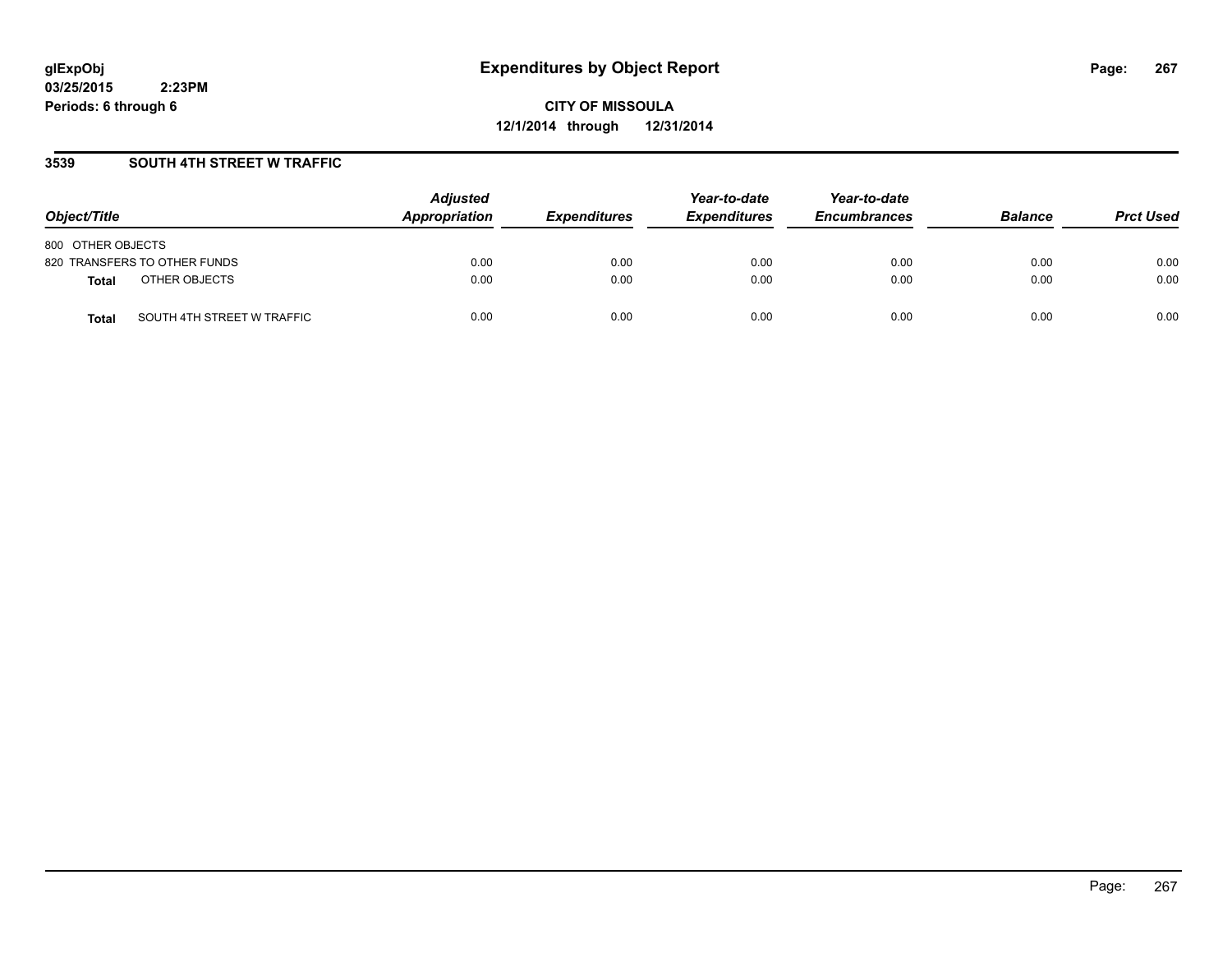#### **3540 SID 540 DEBT SERVICE FUND**

| Object/Title                        | <b>Adjusted</b><br>Appropriation | <i><b>Expenditures</b></i> | Year-to-date<br><b>Expenditures</b> | Year-to-date<br><b>Encumbrances</b> | <b>Balance</b> | <b>Prct Used</b> |
|-------------------------------------|----------------------------------|----------------------------|-------------------------------------|-------------------------------------|----------------|------------------|
| 600 DEBT SERVICE                    |                                  |                            |                                     |                                     |                |                  |
| 610 PRINCIPAL                       | 70,000.00                        | 0.00                       | 0.00                                | 0.00                                | 70,000.00      | 0.00             |
| 620 INTEREST / SERVICE FEES         | 52,098.00                        | 26,223.75                  | 26,223.75                           | 0.00                                | 25,874.25      | 50.34            |
| <b>DEBT SERVICE</b><br><b>Total</b> | 122.098.00                       | 26.223.75                  | 26.223.75                           | 0.00                                | 95.874.25      | 21.48            |
| NON-DEPARTMENTAL<br><b>Total</b>    | 122,098.00                       | 26,223.75                  | 26,223.75                           | 0.00                                | 95,874.25      | 21.48            |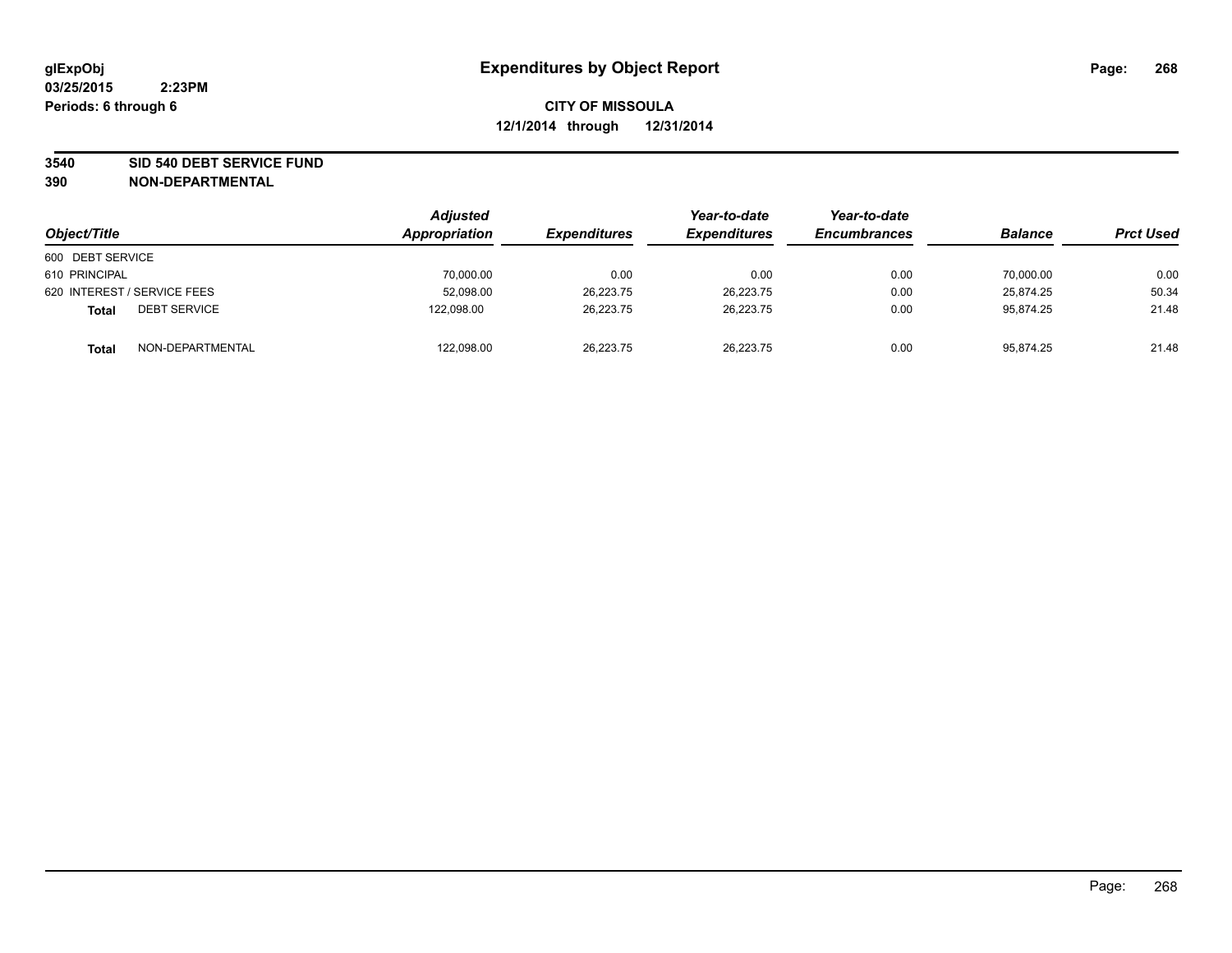**CITY OF MISSOULA 12/1/2014 through 12/31/2014**

## **3540 SID 540 DEBT SERVICE FUND**

| Object/Title     |                             | <b>Adjusted</b><br>Appropriation | <b>Expenditures</b> | Year-to-date<br><b>Expenditures</b> | Year-to-date<br><b>Encumbrances</b> | <b>Balance</b> | <b>Prct Used</b> |
|------------------|-----------------------------|----------------------------------|---------------------|-------------------------------------|-------------------------------------|----------------|------------------|
| 600 DEBT SERVICE |                             |                                  |                     |                                     |                                     |                |                  |
| 610 PRINCIPAL    |                             | 70,000.00                        | 0.00                | 0.00                                | 0.00                                | 70.000.00      | 0.00             |
|                  | 620 INTEREST / SERVICE FEES | 52,098.00                        | 26,223.75           | 26,223.75                           | 0.00                                | 25.874.25      | 50.34            |
| <b>Total</b>     | <b>DEBT SERVICE</b>         | 122.098.00                       | 26,223.75           | 26.223.75                           | 0.00                                | 95.874.25      | 21.48            |
| <b>Total</b>     | SID 540 DEBT SERVICE FUND   | 122.098.00                       | 26.223.75           | 26.223.75                           | 0.00                                | 95.874.25      | 21.48            |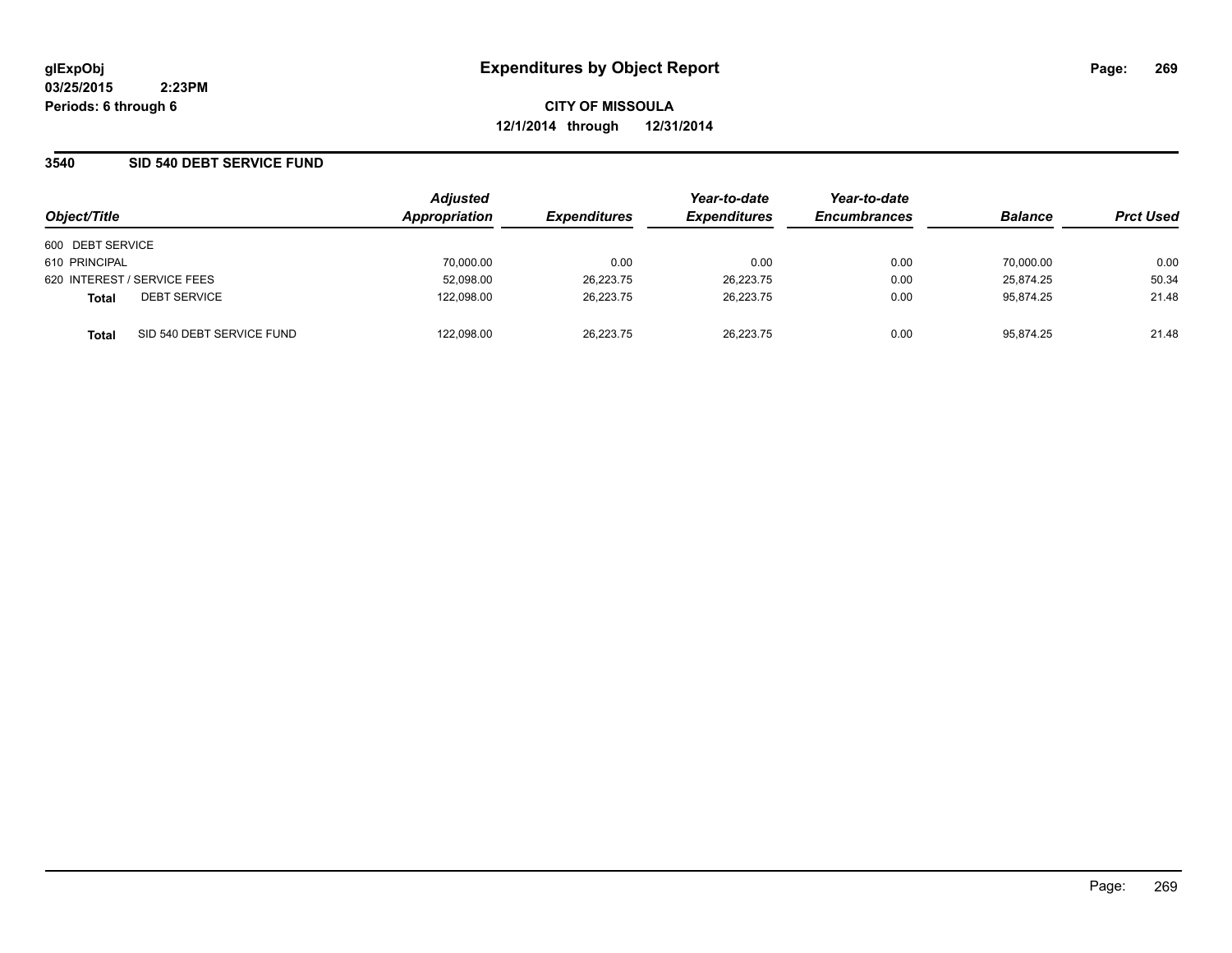#### **3541 SID 541 DEBT SERVICE**

|                             |                      | <b>Adjusted</b> |                     | Year-to-date        | Year-to-date        |                |                  |
|-----------------------------|----------------------|-----------------|---------------------|---------------------|---------------------|----------------|------------------|
| Object/Title                |                      | Appropriation   | <b>Expenditures</b> | <b>Expenditures</b> | <b>Encumbrances</b> | <b>Balance</b> | <b>Prct Used</b> |
| 500 FIXED CHARGES           |                      |                 |                     |                     |                     |                |                  |
| 550 MERCHANT SERVICE FEES   |                      | 0.00            | 0.00                | 0.00                | 0.00                | 0.00           | 0.00             |
| <b>Total</b>                | <b>FIXED CHARGES</b> | 0.00            | 0.00                | 0.00                | 0.00                | 0.00           | 0.00             |
| 600 DEBT SERVICE            |                      |                 |                     |                     |                     |                |                  |
| 610 PRINCIPAL               |                      | 30.000.00       | 0.00                | 0.00                | 0.00                | 30.000.00      | 0.00             |
| 620 INTEREST / SERVICE FEES |                      | 30.383.00       | 15.016.25           | 15.316.25           | 0.00                | 15.066.75      | 50.41            |
| <b>Total</b>                | <b>DEBT SERVICE</b>  | 60,383.00       | 15.016.25           | 15.316.25           | 0.00                | 45,066.75      | 25.37            |
| <b>Total</b>                | NON-DEPARTMENTAL     | 60,383.00       | 15.016.25           | 15.316.25           | 0.00                | 45.066.75      | 25.37            |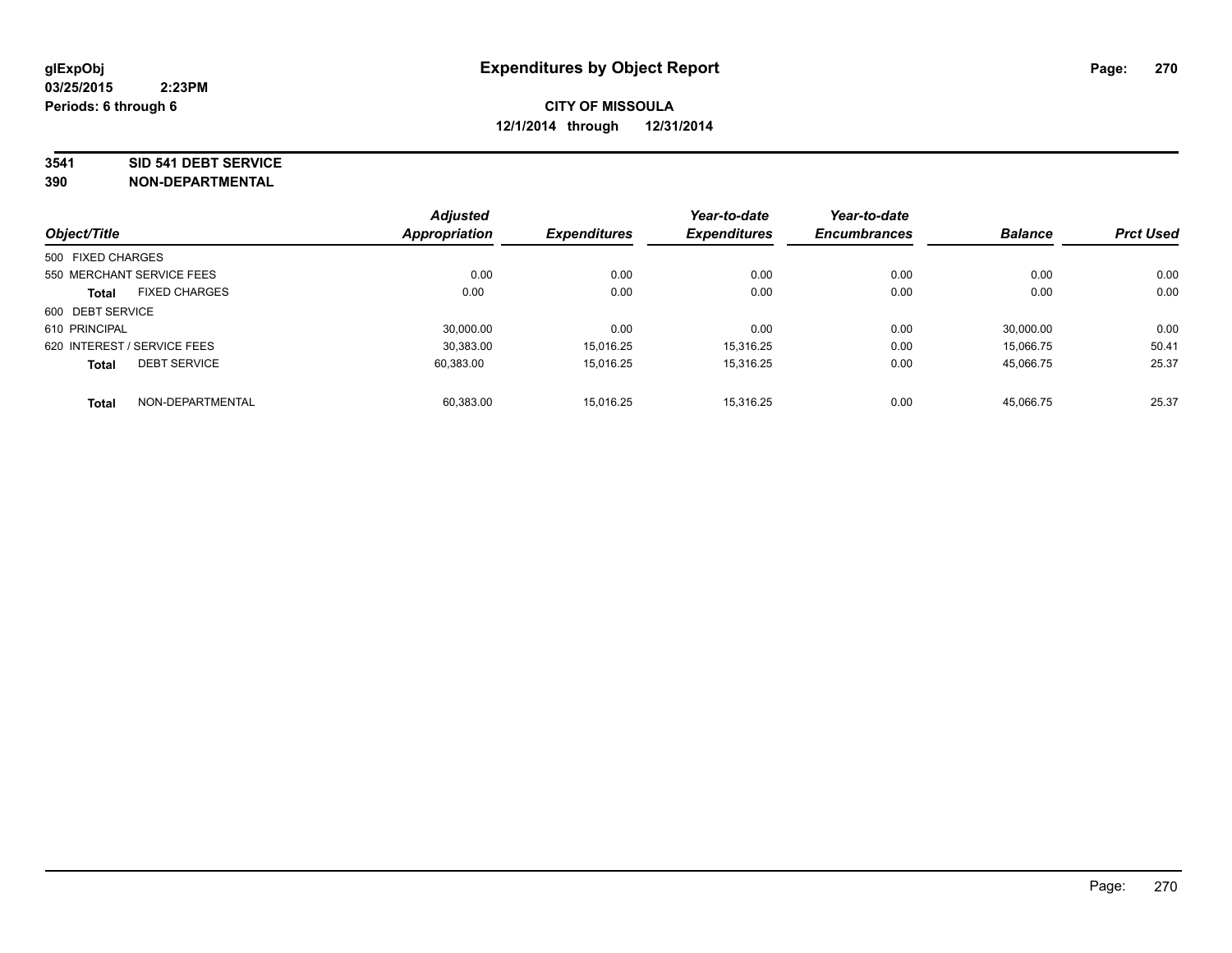### **3541 SID 541 DEBT SERVICE**

|                   |                             | <b>Adjusted</b> |                     | Year-to-date        | Year-to-date        |                |                  |
|-------------------|-----------------------------|-----------------|---------------------|---------------------|---------------------|----------------|------------------|
| Object/Title      |                             | Appropriation   | <b>Expenditures</b> | <b>Expenditures</b> | <b>Encumbrances</b> | <b>Balance</b> | <b>Prct Used</b> |
| 500 FIXED CHARGES |                             |                 |                     |                     |                     |                |                  |
|                   | 550 MERCHANT SERVICE FEES   | 0.00            | 0.00                | 0.00                | 0.00                | 0.00           | 0.00             |
| <b>Total</b>      | <b>FIXED CHARGES</b>        | 0.00            | 0.00                | 0.00                | 0.00                | 0.00           | 0.00             |
| 600 DEBT SERVICE  |                             |                 |                     |                     |                     |                |                  |
| 610 PRINCIPAL     |                             | 30,000.00       | 0.00                | 0.00                | 0.00                | 30.000.00      | 0.00             |
|                   | 620 INTEREST / SERVICE FEES | 30.383.00       | 15.016.25           | 15.316.25           | 0.00                | 15.066.75      | 50.41            |
| <b>Total</b>      | <b>DEBT SERVICE</b>         | 60,383.00       | 15.016.25           | 15.316.25           | 0.00                | 45.066.75      | 25.37            |
| <b>Total</b>      | SID 541 DEBT SERVICE        | 60.383.00       | 15.016.25           | 15.316.25           | 0.00                | 45.066.75      | 25.37            |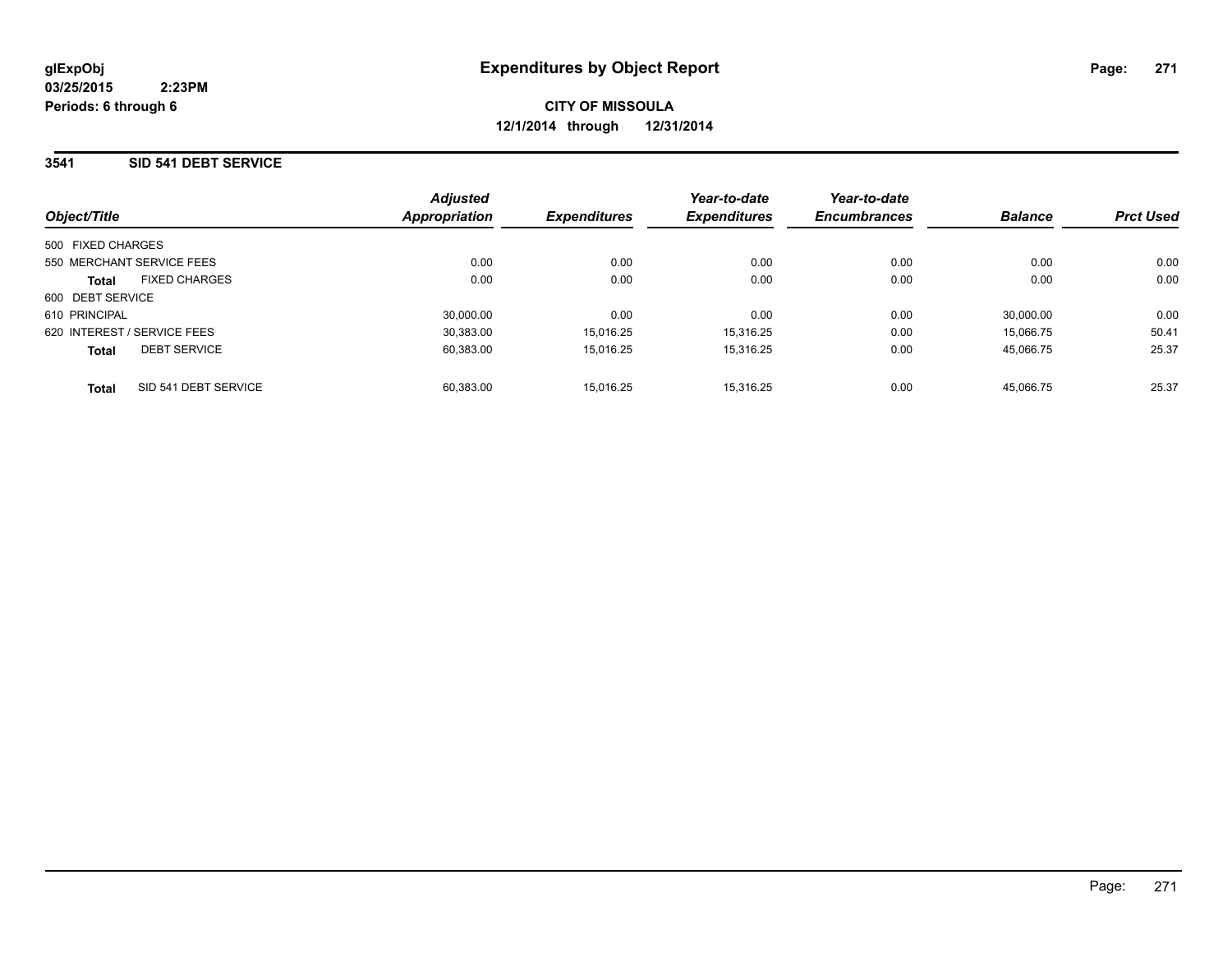#### **3543 SID 543 DEBT SERVICE**

| Object/Title                        | <b>Adjusted</b><br><b>Appropriation</b> | <b>Expenditures</b> | Year-to-date<br><b>Expenditures</b> | Year-to-date<br><b>Encumbrances</b> | <b>Balance</b> | <b>Prct Used</b> |
|-------------------------------------|-----------------------------------------|---------------------|-------------------------------------|-------------------------------------|----------------|------------------|
|                                     |                                         |                     |                                     |                                     |                |                  |
| 600 DEBT SERVICE                    |                                         |                     |                                     |                                     |                |                  |
| 610 PRINCIPAL                       | 0.00                                    | 0.00                | 0.00                                | 0.00                                | 0.00           | 0.00             |
| 620 INTEREST / SERVICE FEES         | 0.00                                    | 0.00                | 0.00                                | 0.00                                | 0.00           | 0.00             |
| <b>DEBT SERVICE</b><br><b>Total</b> | 0.00                                    | 0.00                | 0.00                                | 0.00                                | 0.00           | 0.00             |
| 800 OTHER OBJECTS                   |                                         |                     |                                     |                                     |                |                  |
| 820 TRANSFERS TO OTHER FUNDS        | 0.00                                    | 0.00                | 0.00                                | 0.00                                | 0.00           | 0.00             |
| OTHER OBJECTS<br><b>Total</b>       | 0.00                                    | 0.00                | 0.00                                | 0.00                                | 0.00           | 0.00             |
|                                     |                                         |                     |                                     |                                     |                |                  |
| NON-DEPARTMENTAL<br><b>Total</b>    | 0.00                                    | 0.00                | 0.00                                | 0.00                                | 0.00           | 0.00             |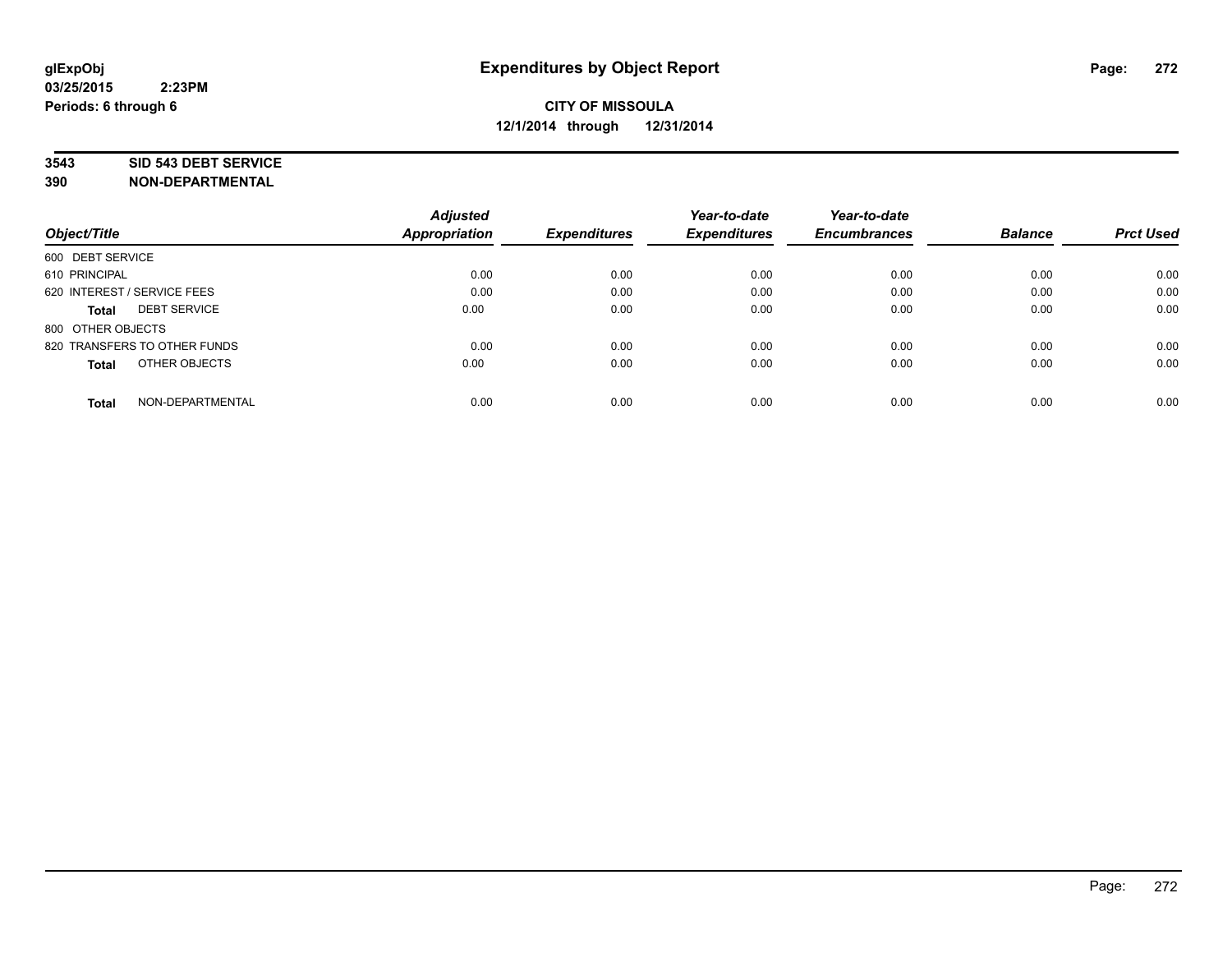**CITY OF MISSOULA 12/1/2014 through 12/31/2014**

## **3543 SID 543 DEBT SERVICE**

| Object/Title                         | <b>Adjusted</b><br><b>Appropriation</b> | <b>Expenditures</b> | Year-to-date<br><b>Expenditures</b> | Year-to-date<br><b>Encumbrances</b> | <b>Balance</b> | <b>Prct Used</b> |
|--------------------------------------|-----------------------------------------|---------------------|-------------------------------------|-------------------------------------|----------------|------------------|
| 600 DEBT SERVICE                     |                                         |                     |                                     |                                     |                |                  |
| 610 PRINCIPAL                        | 0.00                                    | 0.00                | 0.00                                | 0.00                                | 0.00           | 0.00             |
| 620 INTEREST / SERVICE FEES          | 0.00                                    | 0.00                | 0.00                                | 0.00                                | 0.00           | 0.00             |
| <b>DEBT SERVICE</b><br><b>Total</b>  | 0.00                                    | 0.00                | 0.00                                | 0.00                                | 0.00           | 0.00             |
| 800 OTHER OBJECTS                    |                                         |                     |                                     |                                     |                |                  |
| 820 TRANSFERS TO OTHER FUNDS         | 0.00                                    | 0.00                | 0.00                                | 0.00                                | 0.00           | 0.00             |
| OTHER OBJECTS<br><b>Total</b>        | 0.00                                    | 0.00                | 0.00                                | 0.00                                | 0.00           | 0.00             |
| SID 543 DEBT SERVICE<br><b>Total</b> | 0.00                                    | 0.00                | 0.00                                | 0.00                                | 0.00           | 0.00             |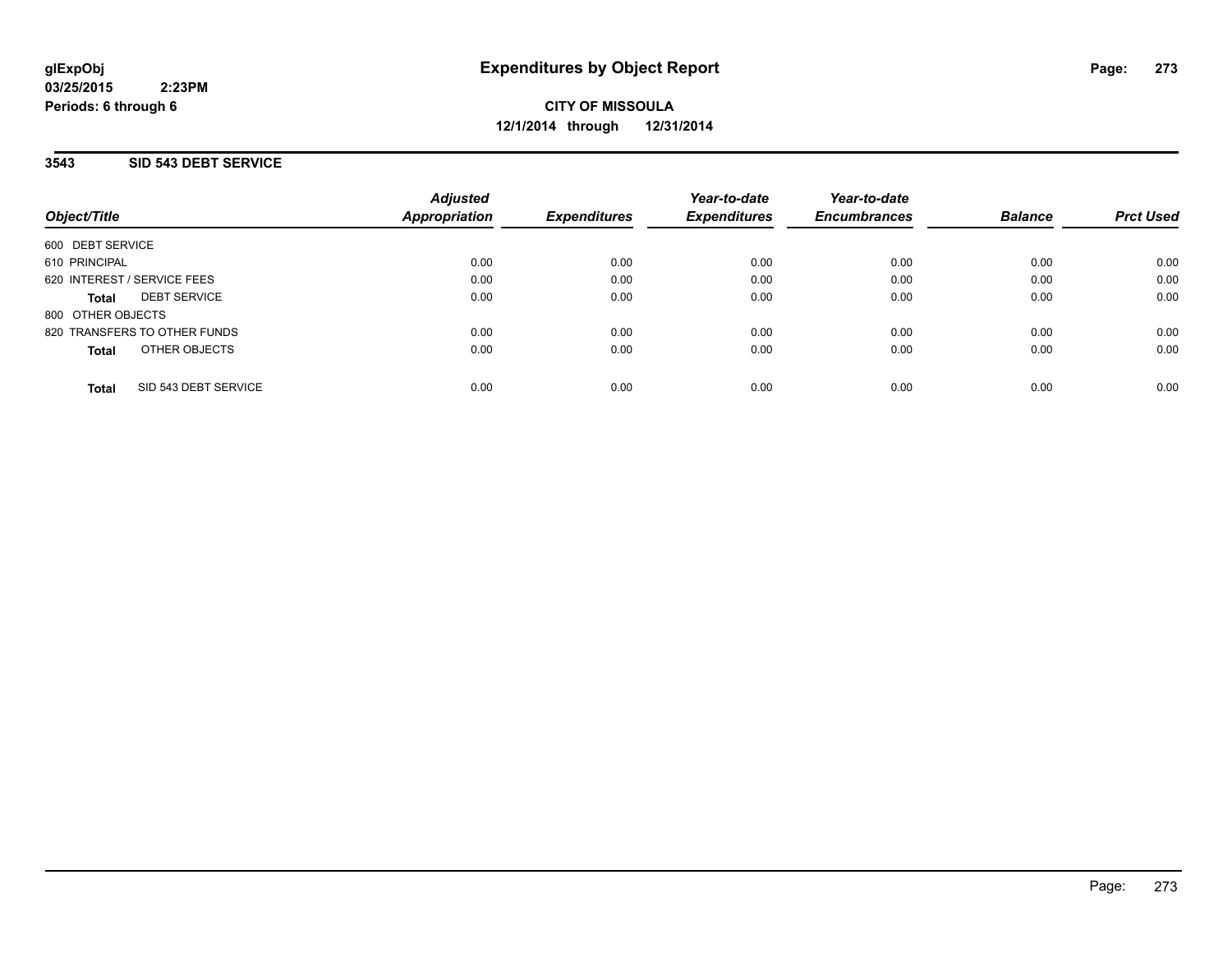#### **3544 SID 544 RATTLESNAKE DEBT SERVICE**

| Object/Title                        | <b>Adjusted</b><br>Appropriation | <b>Expenditures</b> | Year-to-date<br><b>Expenditures</b> | Year-to-date<br><b>Encumbrances</b> | <b>Balance</b> | <b>Prct Used</b> |
|-------------------------------------|----------------------------------|---------------------|-------------------------------------|-------------------------------------|----------------|------------------|
| 600 DEBT SERVICE                    |                                  |                     |                                     |                                     |                |                  |
| 610 PRINCIPAL                       | 65,000.00                        | 32,000.00           | 32,000.00                           | 0.00                                | 33,000.00      | 49.23            |
| 620 INTEREST / SERVICE FEES         | 51,638.00                        | 26,118.75           | 26,118.75                           | 0.00                                | 25.519.25      | 50.58            |
| <b>DEBT SERVICE</b><br><b>Total</b> | 116.638.00                       | 58.118.75           | 58.118.75                           | 0.00                                | 58.519.25      | 49.83            |
| NON-DEPARTMENTAL<br><b>Total</b>    | 116,638.00                       | 58,118.75           | 58,118.75                           | 0.00                                | 58,519.25      | 49.83            |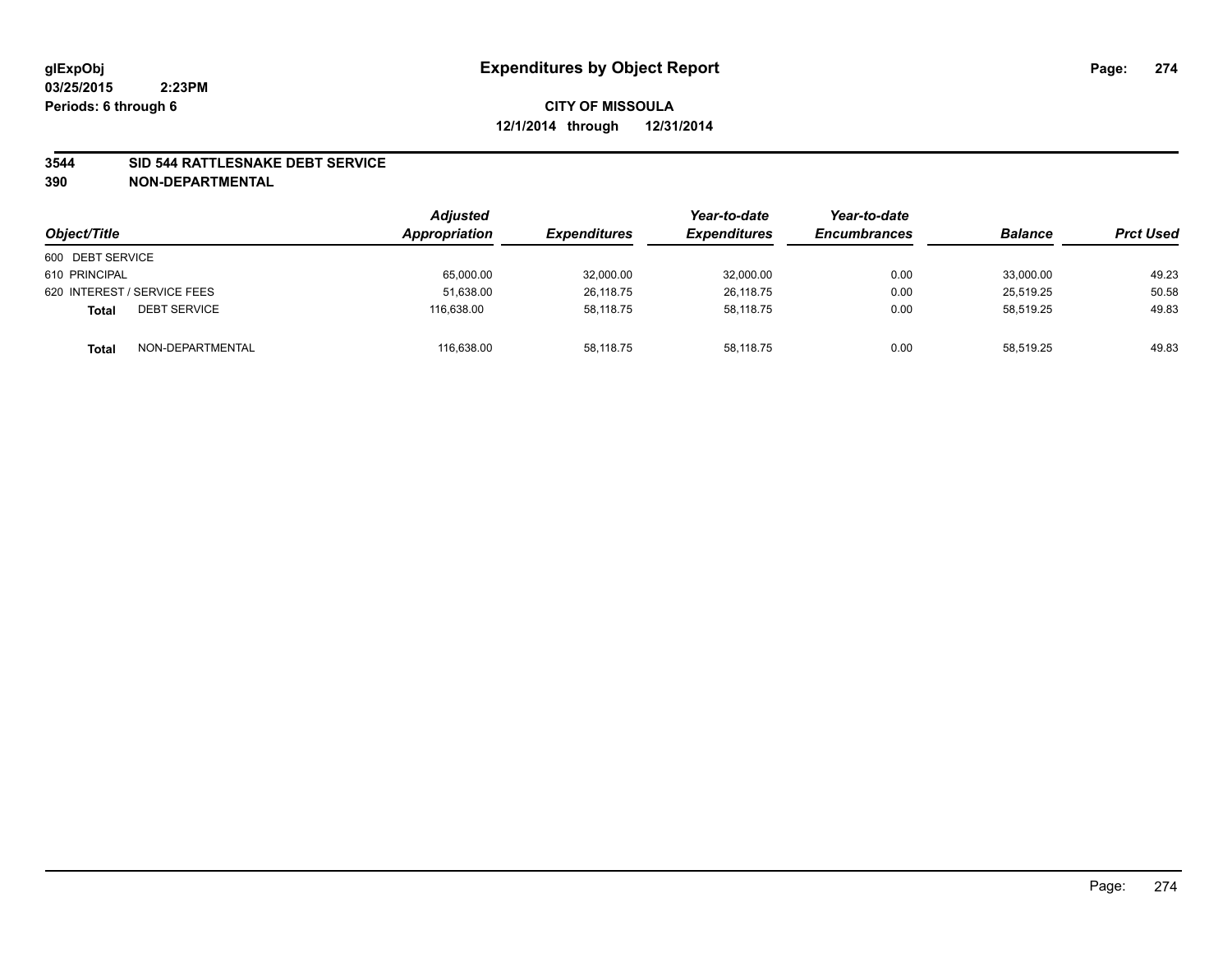#### **3544 SID 544 RATTLESNAKE DEBT SERVICE**

**550 SID 544 PROJECT**

| Object/Title                        | <b>Adjusted</b><br>Appropriation | <b>Expenditures</b> | Year-to-date<br><b>Expenditures</b> | Year-to-date<br><b>Encumbrances</b> | <b>Balance</b> | <b>Prct Used</b> |
|-------------------------------------|----------------------------------|---------------------|-------------------------------------|-------------------------------------|----------------|------------------|
| 600 DEBT SERVICE                    |                                  |                     |                                     |                                     |                |                  |
| 610 PRINCIPAL                       | 16,000.00                        | 8,000.00            | 8.000.00                            | 0.00                                | 8,000.00       | 50.00            |
| 620 INTEREST / SERVICE FEES         | 5.110.00                         | 2,590.00            | 2,590.00                            | 0.00                                | 2,520.00       | 50.68            |
| <b>DEBT SERVICE</b><br><b>Total</b> | 21.110.00                        | 10,590.00           | 10,590.00                           | 0.00                                | 10,520.00      | 50.17            |
| SID 544 PROJECT<br><b>Total</b>     | 21,110.00                        | 10,590.00           | 10,590.00                           | 0.00                                | 10,520.00      | 50.17            |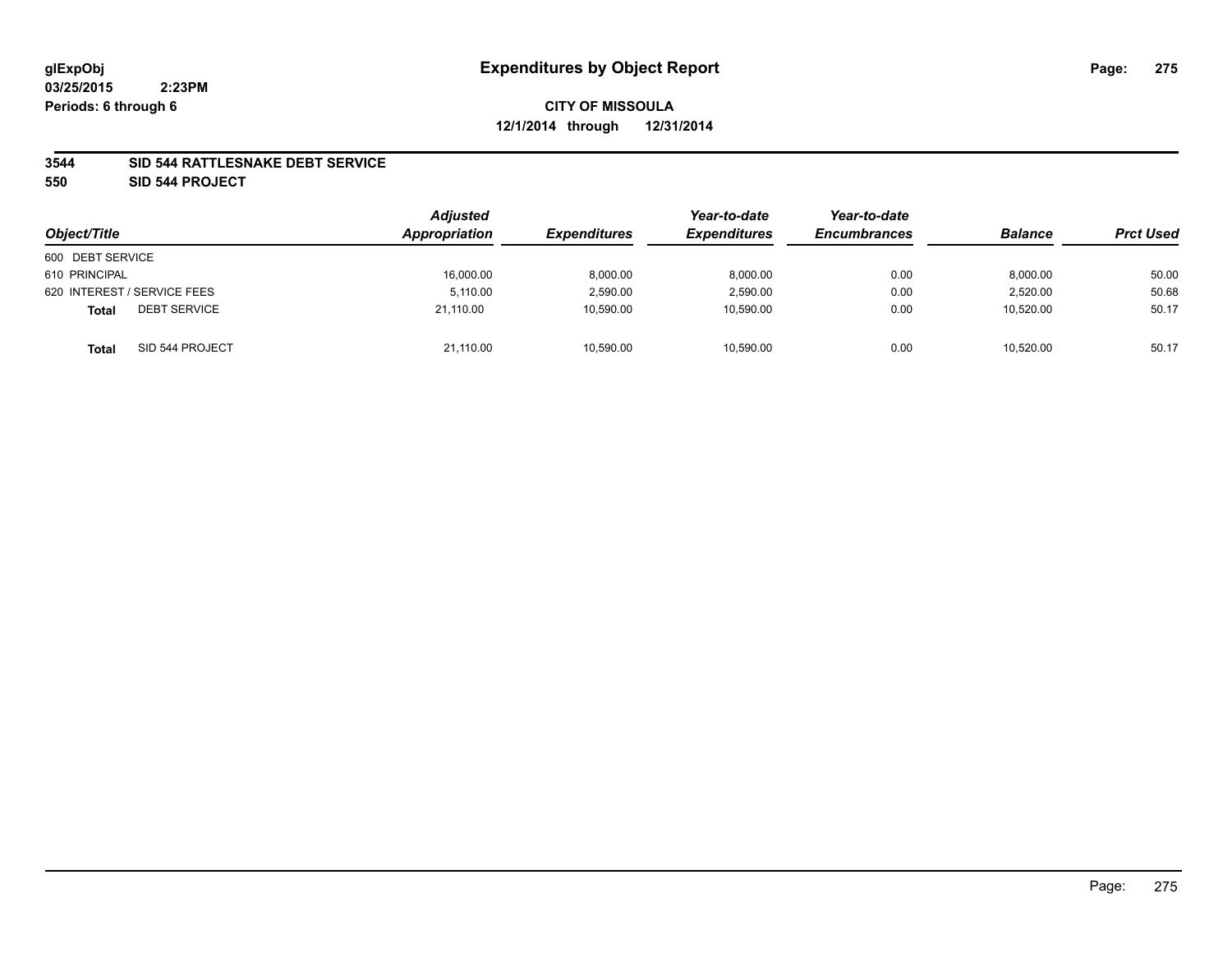#### **3544 SID 544 RATTLESNAKE DEBT SERVICE**

**555 LOLO STREET PROJECT**

|                                            | <b>Adjusted</b> |                     | Year-to-date        | Year-to-date        |                |                  |
|--------------------------------------------|-----------------|---------------------|---------------------|---------------------|----------------|------------------|
| Object/Title                               | Appropriation   | <b>Expenditures</b> | <b>Expenditures</b> | <b>Encumbrances</b> | <b>Balance</b> | <b>Prct Used</b> |
| 500 FIXED CHARGES                          |                 |                     |                     |                     |                |                  |
| 550 MERCHANT SERVICE FEES                  | 0.00            | 0.00                | 0.00                | 0.00                | 0.00           | 0.00             |
| <b>FIXED CHARGES</b><br><b>Total</b>       | 0.00            | 0.00                | 0.00                | 0.00                | 0.00           | 0.00             |
| 600 DEBT SERVICE                           |                 |                     |                     |                     |                |                  |
| 610 PRINCIPAL                              | 1,500.00        | 500.00              | 500.00              | 0.00                | 1,000.00       | 33.33            |
| 620 INTEREST / SERVICE FEES                | 928.00          | 468.75              | 468.75              | 0.00                | 459.25         | 50.51            |
| <b>DEBT SERVICE</b><br><b>Total</b>        | 2,428.00        | 968.75              | 968.75              | 0.00                | 1,459.25       | 39.90            |
| <b>LOLO STREET PROJECT</b><br><b>Total</b> | 2.428.00        | 968.75              | 968.75              | 0.00                | 1.459.25       | 39.90            |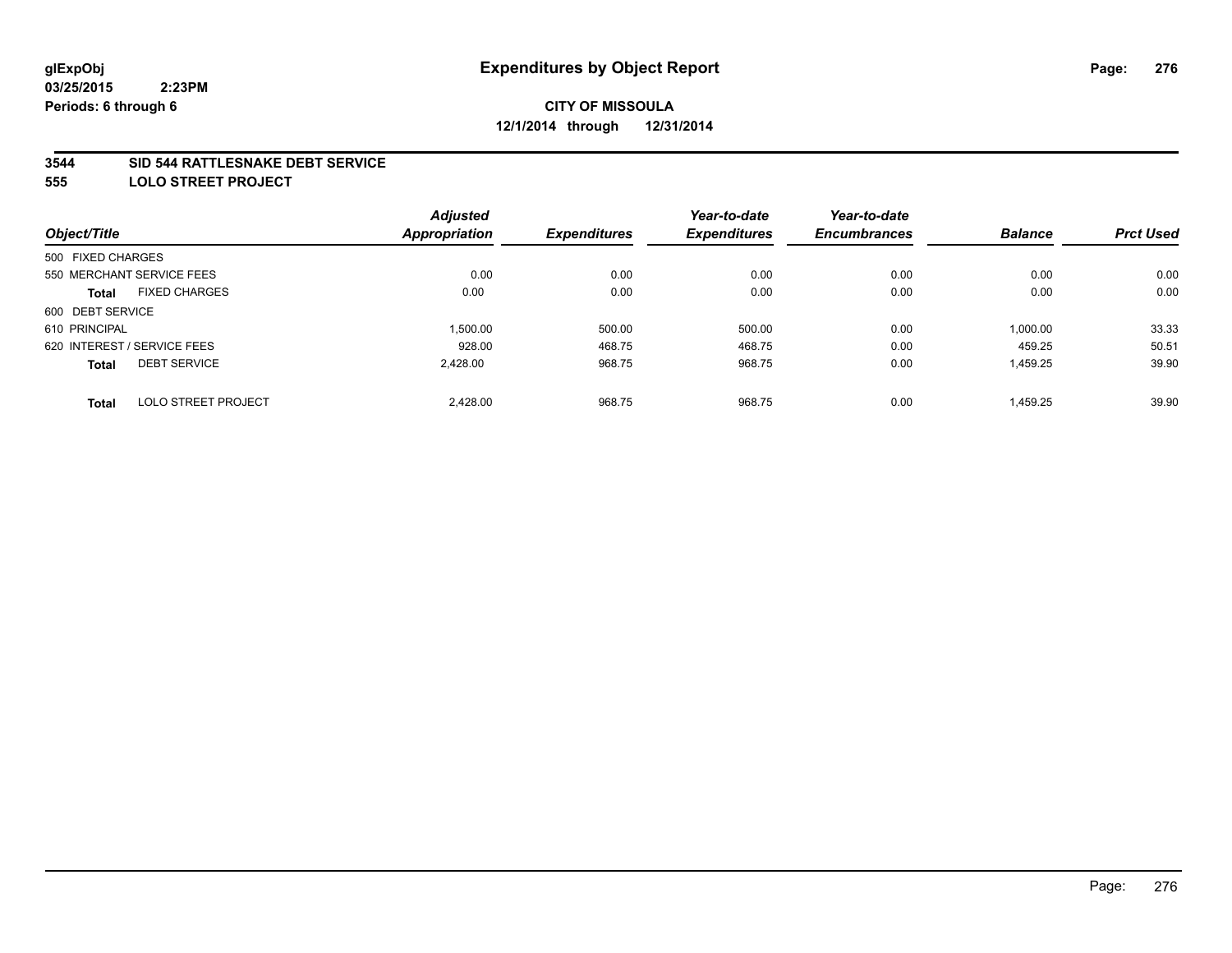**CITY OF MISSOULA 12/1/2014 through 12/31/2014**

## **3544 SID 544 RATTLESNAKE DEBT SERVICE**

| Object/Title      |                                  | <b>Adjusted</b><br>Appropriation | <b>Expenditures</b> | Year-to-date<br><b>Expenditures</b> | Year-to-date<br><b>Encumbrances</b> | <b>Balance</b> | <b>Prct Used</b> |
|-------------------|----------------------------------|----------------------------------|---------------------|-------------------------------------|-------------------------------------|----------------|------------------|
| 500 FIXED CHARGES |                                  |                                  |                     |                                     |                                     |                |                  |
|                   | 550 MERCHANT SERVICE FEES        | 0.00                             | 0.00                | 0.00                                | 0.00                                | 0.00           | 0.00             |
| <b>Total</b>      | <b>FIXED CHARGES</b>             | 0.00                             | 0.00                | 0.00                                | 0.00                                | 0.00           | 0.00             |
| 600 DEBT SERVICE  |                                  |                                  |                     |                                     |                                     |                |                  |
| 610 PRINCIPAL     |                                  | 82.500.00                        | 40,500.00           | 40.500.00                           | 0.00                                | 42.000.00      | 49.09            |
|                   | 620 INTEREST / SERVICE FEES      | 57.676.00                        | 29.177.50           | 29.177.50                           | 0.00                                | 28.498.50      | 50.59            |
| <b>Total</b>      | <b>DEBT SERVICE</b>              | 140.176.00                       | 69.677.50           | 69.677.50                           | 0.00                                | 70.498.50      | 49.71            |
| <b>Total</b>      | SID 544 RATTLESNAKE DEBT SERVICE | 140.176.00                       | 69.677.50           | 69.677.50                           | 0.00                                | 70.498.50      | 49.71            |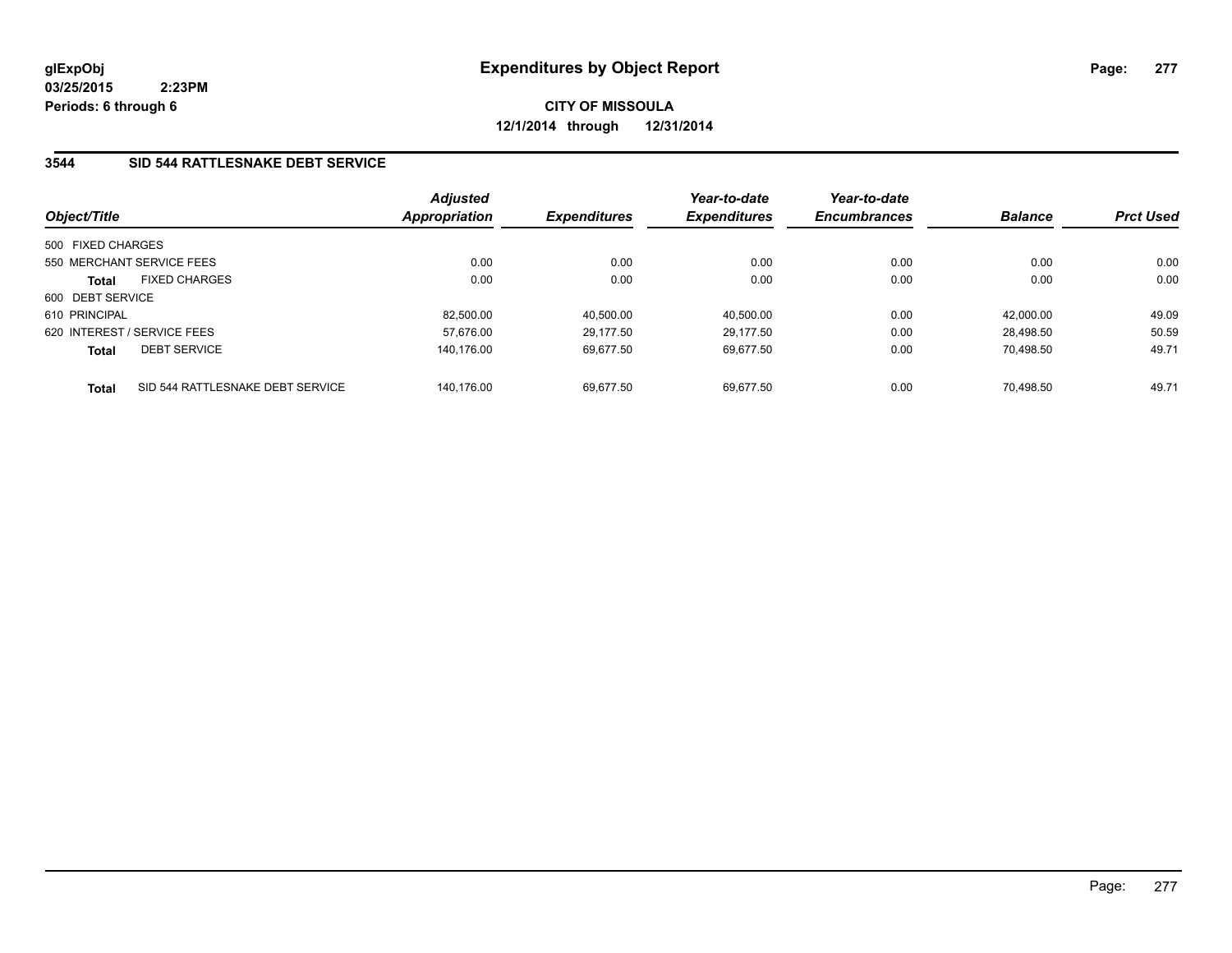#### **3545 SID 545 DEBT SERVICE**

| Object/Title                         | <b>Adjusted</b><br><b>Appropriation</b> | <b>Expenditures</b> | Year-to-date<br><b>Expenditures</b> | Year-to-date<br><b>Encumbrances</b> | <b>Balance</b> | <b>Prct Used</b> |
|--------------------------------------|-----------------------------------------|---------------------|-------------------------------------|-------------------------------------|----------------|------------------|
|                                      |                                         |                     |                                     |                                     |                |                  |
| 500 FIXED CHARGES                    |                                         |                     |                                     |                                     |                |                  |
| 550 MERCHANT SERVICE FEES            | 0.00                                    | 0.00                | 0.00                                | 0.00                                | 0.00           | 0.00             |
| <b>FIXED CHARGES</b><br><b>Total</b> | 0.00                                    | 0.00                | 0.00                                | 0.00                                | 0.00           | 0.00             |
| 600 DEBT SERVICE                     |                                         |                     |                                     |                                     |                |                  |
| 610 PRINCIPAL                        | 0.00                                    | 0.00                | 0.00                                | 0.00                                | 0.00           | 0.00             |
| 620 INTEREST / SERVICE FEES          | 0.00                                    | 0.00                | 0.00                                | 0.00                                | 0.00           | 0.00             |
| <b>DEBT SERVICE</b><br><b>Total</b>  | 0.00                                    | 0.00                | 0.00                                | 0.00                                | 0.00           | 0.00             |
| 800 OTHER OBJECTS                    |                                         |                     |                                     |                                     |                |                  |
| 820 TRANSFERS TO OTHER FUNDS         | 0.00                                    | 0.00                | 0.00                                | 0.00                                | 0.00           | 0.00             |
| OTHER OBJECTS<br><b>Total</b>        | 0.00                                    | 0.00                | 0.00                                | 0.00                                | 0.00           | 0.00             |
|                                      |                                         |                     |                                     |                                     |                |                  |
| NON-DEPARTMENTAL<br><b>Total</b>     | 0.00                                    | 0.00                | 0.00                                | 0.00                                | 0.00           | 0.00             |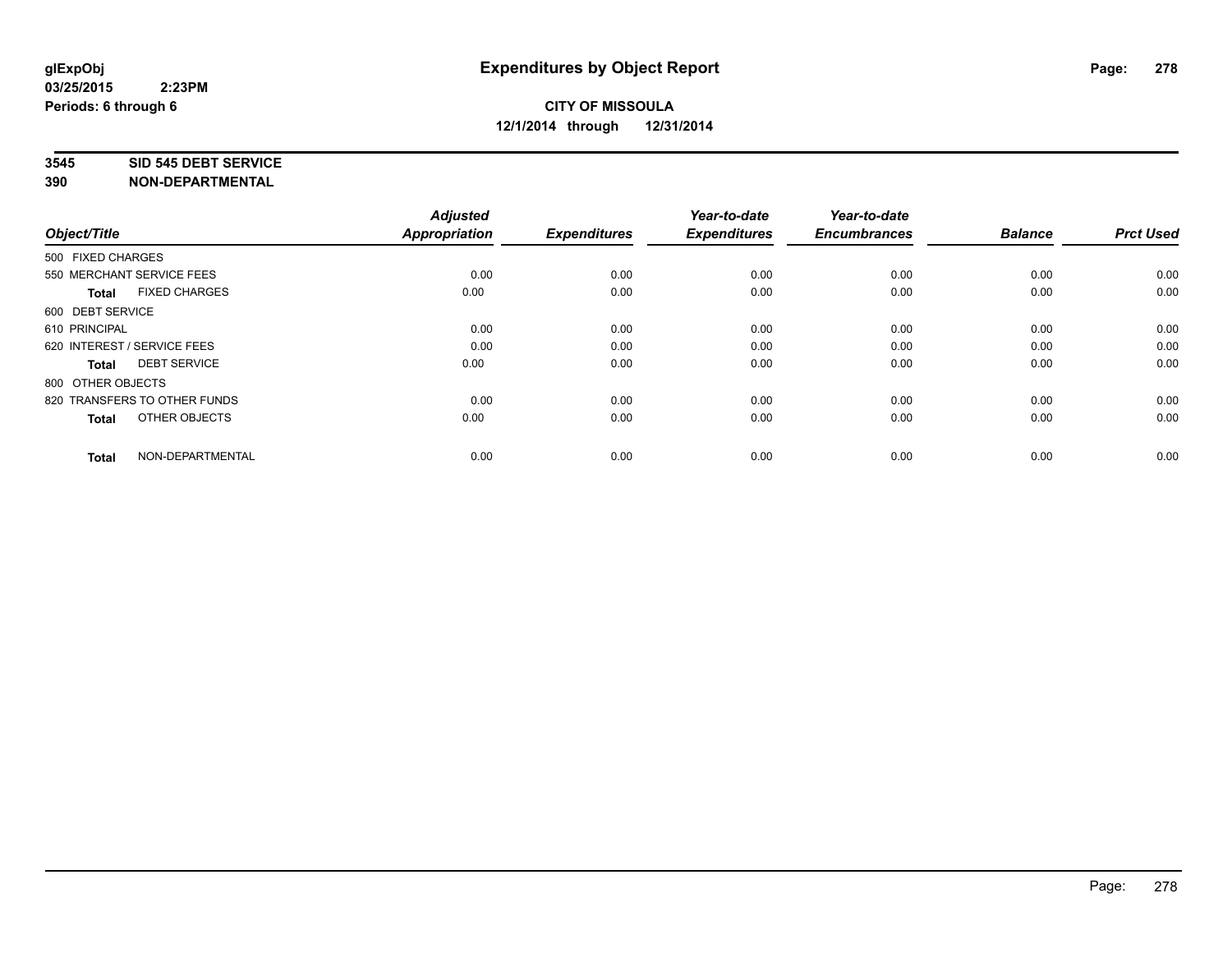**CITY OF MISSOULA 12/1/2014 through 12/31/2014**

#### **3545 SID 545 DEBT SERVICE**

|                                      | <b>Adjusted</b>      |                     | Year-to-date        | Year-to-date<br><b>Encumbrances</b> | <b>Balance</b> | <b>Prct Used</b> |
|--------------------------------------|----------------------|---------------------|---------------------|-------------------------------------|----------------|------------------|
| Object/Title                         | <b>Appropriation</b> | <b>Expenditures</b> | <b>Expenditures</b> |                                     |                |                  |
| 500 FIXED CHARGES                    |                      |                     |                     |                                     |                |                  |
| 550 MERCHANT SERVICE FEES            | 0.00                 | 0.00                | 0.00                | 0.00                                | 0.00           | 0.00             |
| <b>FIXED CHARGES</b><br><b>Total</b> | 0.00                 | 0.00                | 0.00                | 0.00                                | 0.00           | 0.00             |
| 600 DEBT SERVICE                     |                      |                     |                     |                                     |                |                  |
| 610 PRINCIPAL                        | 0.00                 | 0.00                | 0.00                | 0.00                                | 0.00           | 0.00             |
| 620 INTEREST / SERVICE FEES          | 0.00                 | 0.00                | 0.00                | 0.00                                | 0.00           | 0.00             |
| <b>DEBT SERVICE</b><br><b>Total</b>  | 0.00                 | 0.00                | 0.00                | 0.00                                | 0.00           | 0.00             |
| 800 OTHER OBJECTS                    |                      |                     |                     |                                     |                |                  |
| 820 TRANSFERS TO OTHER FUNDS         | 0.00                 | 0.00                | 0.00                | 0.00                                | 0.00           | 0.00             |
| OTHER OBJECTS<br><b>Total</b>        | 0.00                 | 0.00                | 0.00                | 0.00                                | 0.00           | 0.00             |
| SID 545 DEBT SERVICE<br><b>Total</b> | 0.00                 | 0.00                | 0.00                | 0.00                                | 0.00           | 0.00             |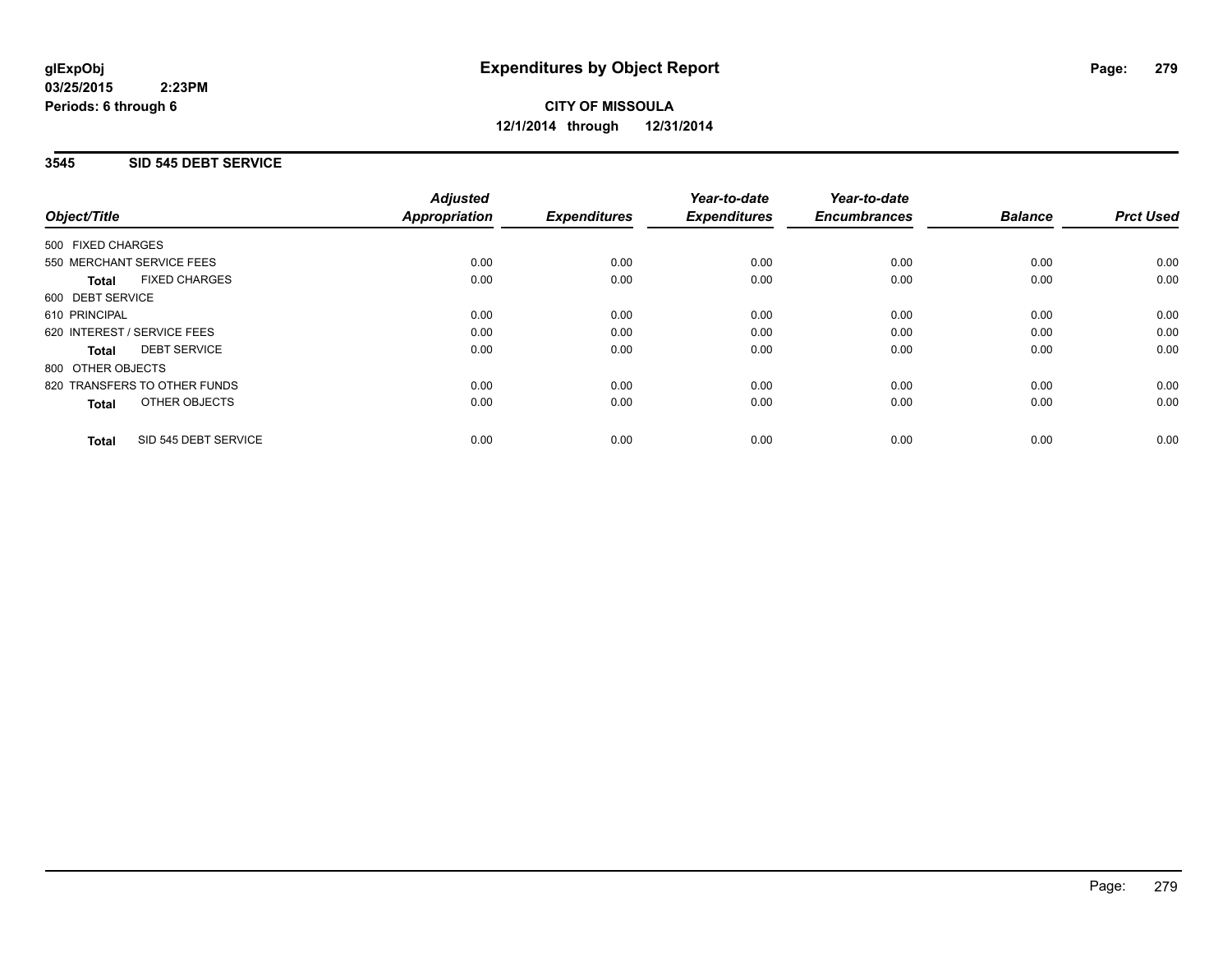# **3546 SID 546 DEBT SERVICE**

| Object/Title                        | <b>Adjusted</b><br><b>Appropriation</b> | <b>Expenditures</b> | Year-to-date<br><b>Expenditures</b> | Year-to-date<br><b>Encumbrances</b> | <b>Balance</b> | <b>Prct Used</b> |
|-------------------------------------|-----------------------------------------|---------------------|-------------------------------------|-------------------------------------|----------------|------------------|
| 600 DEBT SERVICE                    |                                         |                     |                                     |                                     |                |                  |
| 610 PRINCIPAL                       | 0.00                                    | 0.00                | 0.00                                | 0.00                                | 0.00           | 0.00             |
| 620 INTEREST / SERVICE FEES         | 0.00                                    | 0.00                | 0.00                                | 0.00                                | 0.00           | 0.00             |
| <b>DEBT SERVICE</b><br><b>Total</b> | 0.00                                    | 0.00                | 0.00                                | 0.00                                | 0.00           | 0.00             |
| NON-DEPARTMENTAL<br><b>Total</b>    | 0.00                                    | 0.00                | 0.00                                | 0.00                                | 0.00           | 0.00             |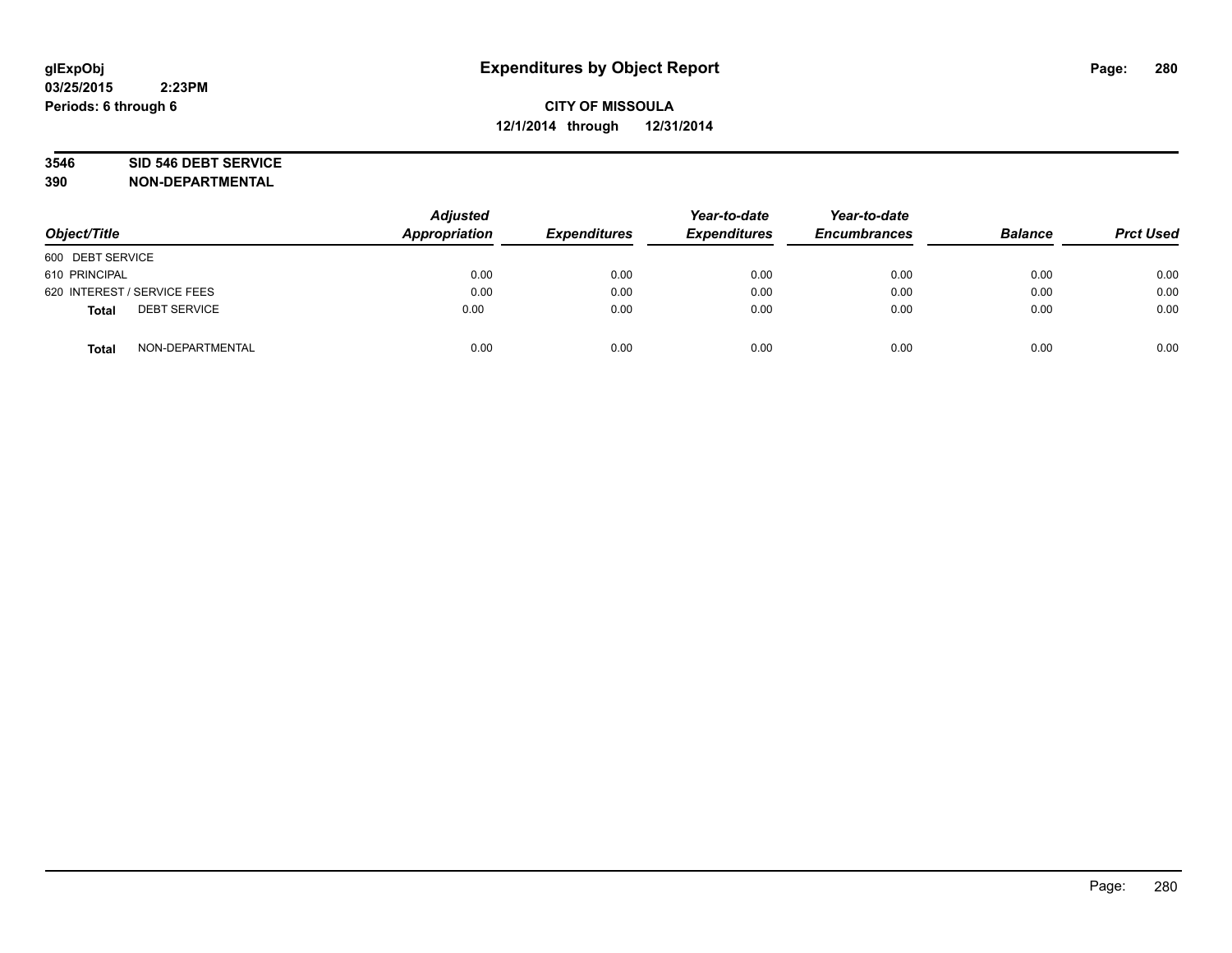**CITY OF MISSOULA 12/1/2014 through 12/31/2014**

## **3546 SID 546 DEBT SERVICE**

| Object/Title     |                             | <b>Adjusted</b><br>Appropriation | <b>Expenditures</b> | Year-to-date<br><b>Expenditures</b> | Year-to-date<br><b>Encumbrances</b> | <b>Balance</b> | <b>Prct Used</b> |
|------------------|-----------------------------|----------------------------------|---------------------|-------------------------------------|-------------------------------------|----------------|------------------|
| 600 DEBT SERVICE |                             |                                  |                     |                                     |                                     |                |                  |
| 610 PRINCIPAL    |                             | 0.00                             | 0.00                | 0.00                                | 0.00                                | 0.00           | 0.00             |
|                  | 620 INTEREST / SERVICE FEES | 0.00                             | 0.00                | 0.00                                | 0.00                                | 0.00           | 0.00             |
| <b>Total</b>     | <b>DEBT SERVICE</b>         | 0.00                             | 0.00                | 0.00                                | 0.00                                | 0.00           | 0.00             |
| <b>Total</b>     | SID 546 DEBT SERVICE        | 0.00                             | 0.00                | 0.00                                | 0.00                                | 0.00           | 0.00             |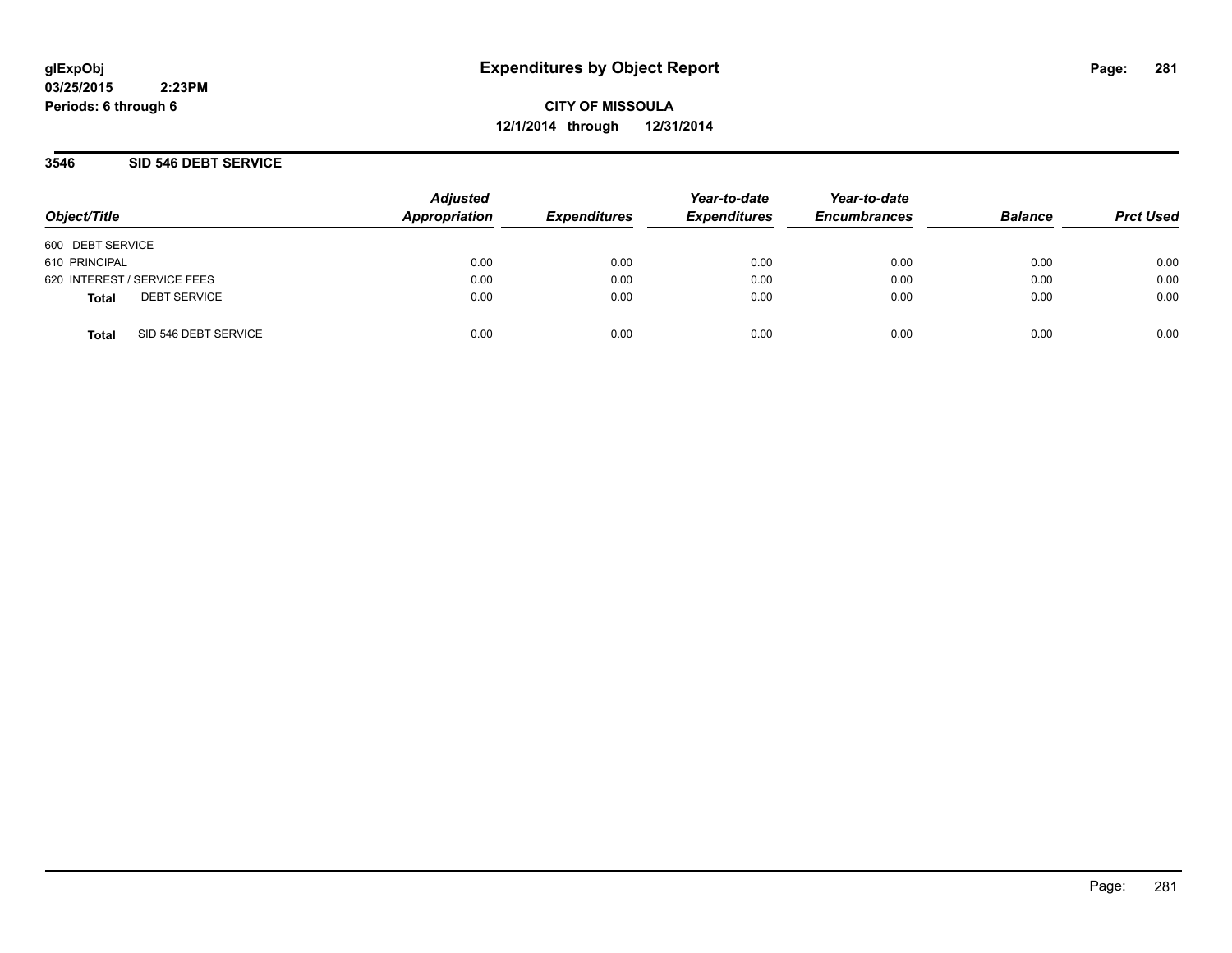**3548 SID 548-5TH, 6TH & ARTHUR**

| Object/Title                        | <b>Adjusted</b><br>Appropriation | <i><b>Expenditures</b></i> | Year-to-date<br><b>Expenditures</b> | Year-to-date<br><b>Encumbrances</b> | <b>Balance</b> | <b>Prct Used</b> |
|-------------------------------------|----------------------------------|----------------------------|-------------------------------------|-------------------------------------|----------------|------------------|
| 600 DEBT SERVICE                    |                                  |                            |                                     |                                     |                |                  |
| 610 PRINCIPAL                       | 65,000.00                        | 0.00                       | 0.00                                | 0.00                                | 65,000.00      | 0.00             |
| 620 INTEREST / SERVICE FEES         | 48,475.00                        | 24,062.50                  | 24.412.50                           | 0.00                                | 24.062.50      | 50.36            |
| <b>DEBT SERVICE</b><br><b>Total</b> | 113.475.00                       | 24,062.50                  | 24,412.50                           | 0.00                                | 89,062.50      | 21.51            |
| NON-DEPARTMENTAL<br><b>Total</b>    | 113,475.00                       | 24,062.50                  | 24.412.50                           | 0.00                                | 89,062.50      | 21.51            |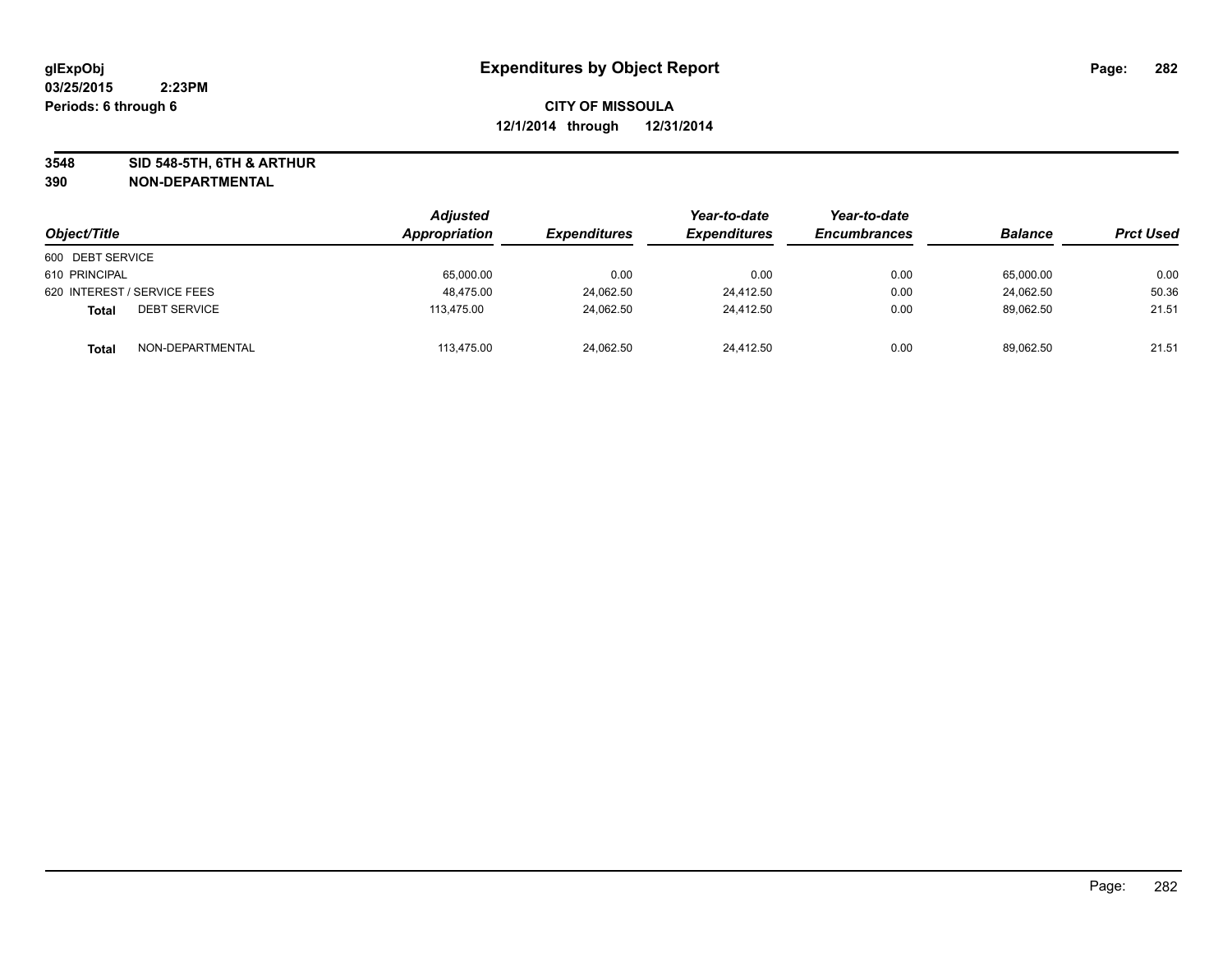**CITY OF MISSOULA 12/1/2014 through 12/31/2014**

## **3548 SID 548-5TH, 6TH & ARTHUR**

| Object/Title                              | <b>Adjusted</b><br><b>Appropriation</b> | <b>Expenditures</b> | Year-to-date<br><b>Expenditures</b> | Year-to-date<br><b>Encumbrances</b> | <b>Balance</b> | <b>Prct Used</b> |
|-------------------------------------------|-----------------------------------------|---------------------|-------------------------------------|-------------------------------------|----------------|------------------|
| 600 DEBT SERVICE                          |                                         |                     |                                     |                                     |                |                  |
| 610 PRINCIPAL                             | 65,000.00                               | 0.00                | 0.00                                | 0.00                                | 65.000.00      | 0.00             |
| 620 INTEREST / SERVICE FEES               | 48,475.00                               | 24,062.50           | 24,412.50                           | 0.00                                | 24.062.50      | 50.36            |
| <b>DEBT SERVICE</b><br><b>Total</b>       | 113,475.00                              | 24,062.50           | 24.412.50                           | 0.00                                | 89.062.50      | 21.51            |
| SID 548-5TH, 6TH & ARTHUR<br><b>Total</b> | 113,475.00                              | 24,062.50           | 24.412.50                           | 0.00                                | 89,062.50      | 21.51            |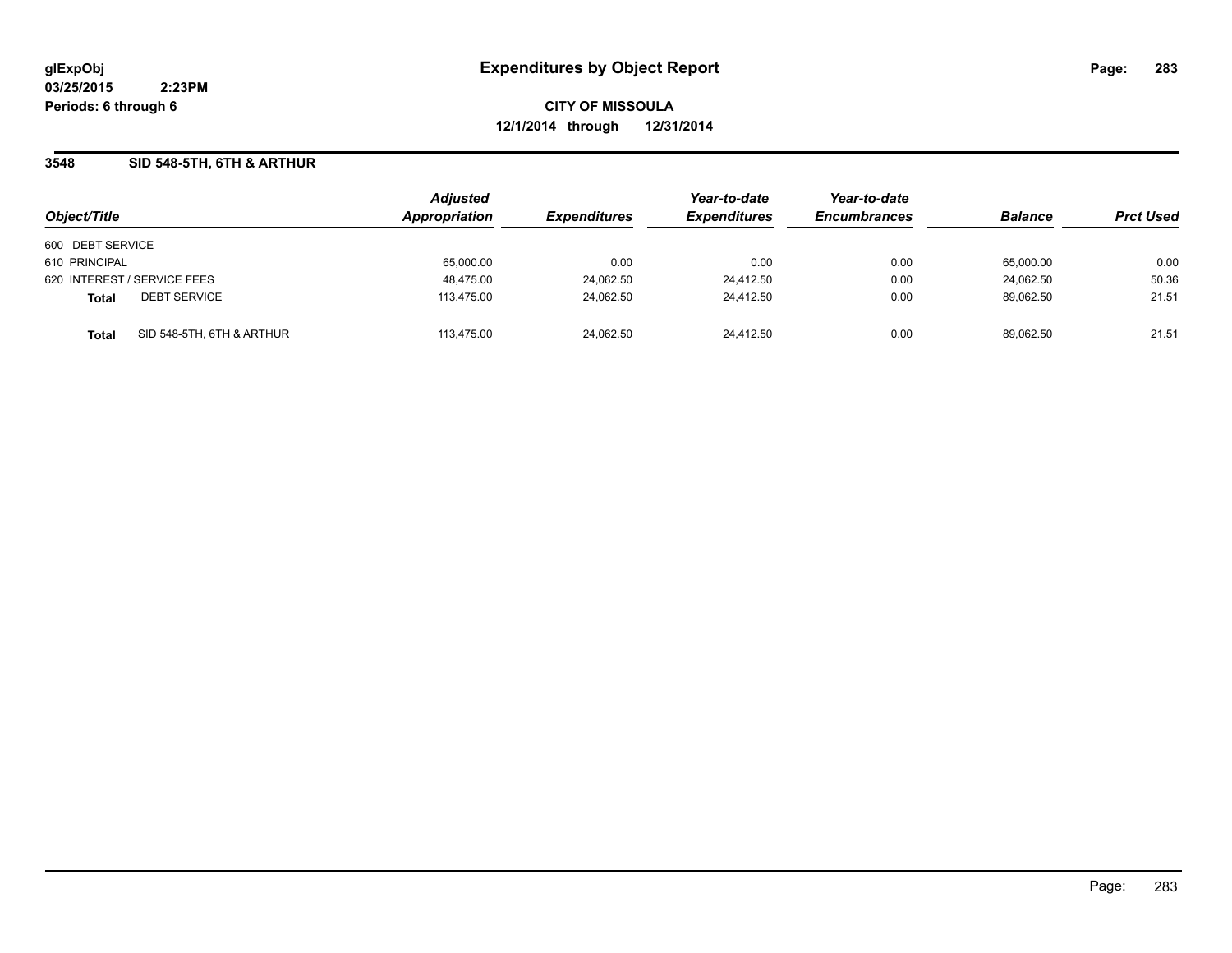#### **4060 CAPITAL IMPROVEMENT PROGRAM FUND**

|                        |                                   | <b>Adjusted</b> |                     | Year-to-date        | Year-to-date        |                 |                  |
|------------------------|-----------------------------------|-----------------|---------------------|---------------------|---------------------|-----------------|------------------|
| Object/Title           |                                   | Appropriation   | <b>Expenditures</b> | <b>Expenditures</b> | <b>Encumbrances</b> | <b>Balance</b>  | <b>Prct Used</b> |
| 100 PERSONAL SERVICES  |                                   |                 |                     |                     |                     |                 |                  |
| 110 SALARIES AND WAGES |                                   | 0.00            | 0.00                | 0.00                | 0.00                | 0.00            | 0.00             |
|                        | <b>140 EMPLOYER CONTRIBUTIONS</b> | 0.00            | 0.00                | 0.00                | 0.00                | 0.00            | 0.00             |
| <b>Total</b>           | PERSONAL SERVICES                 | 0.00            | 0.00                | 0.00                | 0.00                | 0.00            | 0.00             |
|                        | 300 PURCHASED SERVICES            |                 |                     |                     |                     |                 |                  |
|                        | 350 PROFESSIONAL SERVICES         | 0.00            | 0.00                | 0.00                | 0.00                | 0.00            | 0.00             |
| <b>Total</b>           | <b>PURCHASED SERVICES</b>         | 0.00            | 0.00                | 0.00                | 0.00                | 0.00            | 0.00             |
| 600 DEBT SERVICE       |                                   |                 |                     |                     |                     |                 |                  |
| 610 PRINCIPAL          |                                   | 672,789.00      | 194,976.17          | 418,151.72          | 0.00                | 254,637.28      | 62.15            |
|                        | 620 INTEREST / SERVICE FEES       | 216,042.00      | 90,240.25           | 143,250.62          | 0.00                | 72,791.38       | 66.31            |
| <b>Total</b>           | <b>DEBT SERVICE</b>               | 888,831.00      | 285,216.42          | 561,402.34          | 0.00                | 327.428.66      | 63.16            |
| 800 OTHER OBJECTS      |                                   |                 |                     |                     |                     |                 |                  |
|                        | 820 TRANSFERS TO OTHER FUNDS      | 0.00            | 0.00                | 0.00                | 0.00                | 0.00            | 0.00             |
| <b>Total</b>           | OTHER OBJECTS                     | 0.00            | 0.00                | 0.00                | 0.00                | 0.00            | 0.00             |
| 900 CAPITAL OUTLAY     |                                   |                 |                     |                     |                     |                 |                  |
| 930 IMPROVEMENTS       |                                   | 25,000.00       | 210,253.31          | 630,590.77          | 0.00                | $-605,590.77$   | 2,522.36         |
|                        | 940 MACHINERY & EQUIPMENT         | 0.00            | 79.340.55           | 1,660,759.49        | 0.00                | $-1.660.759.49$ | 0.00             |
| <b>Total</b>           | <b>CAPITAL OUTLAY</b>             | 25,000.00       | 289,593.86          | 2,291,350.26        | 0.00                | $-2,266,350.26$ | 9,165.40         |
| <b>Total</b>           | NON-DEPARTMENTAL                  | 913,831.00      | 574,810.28          | 2,852,752.60        | 0.00                | $-1,938,921.60$ | 312.18           |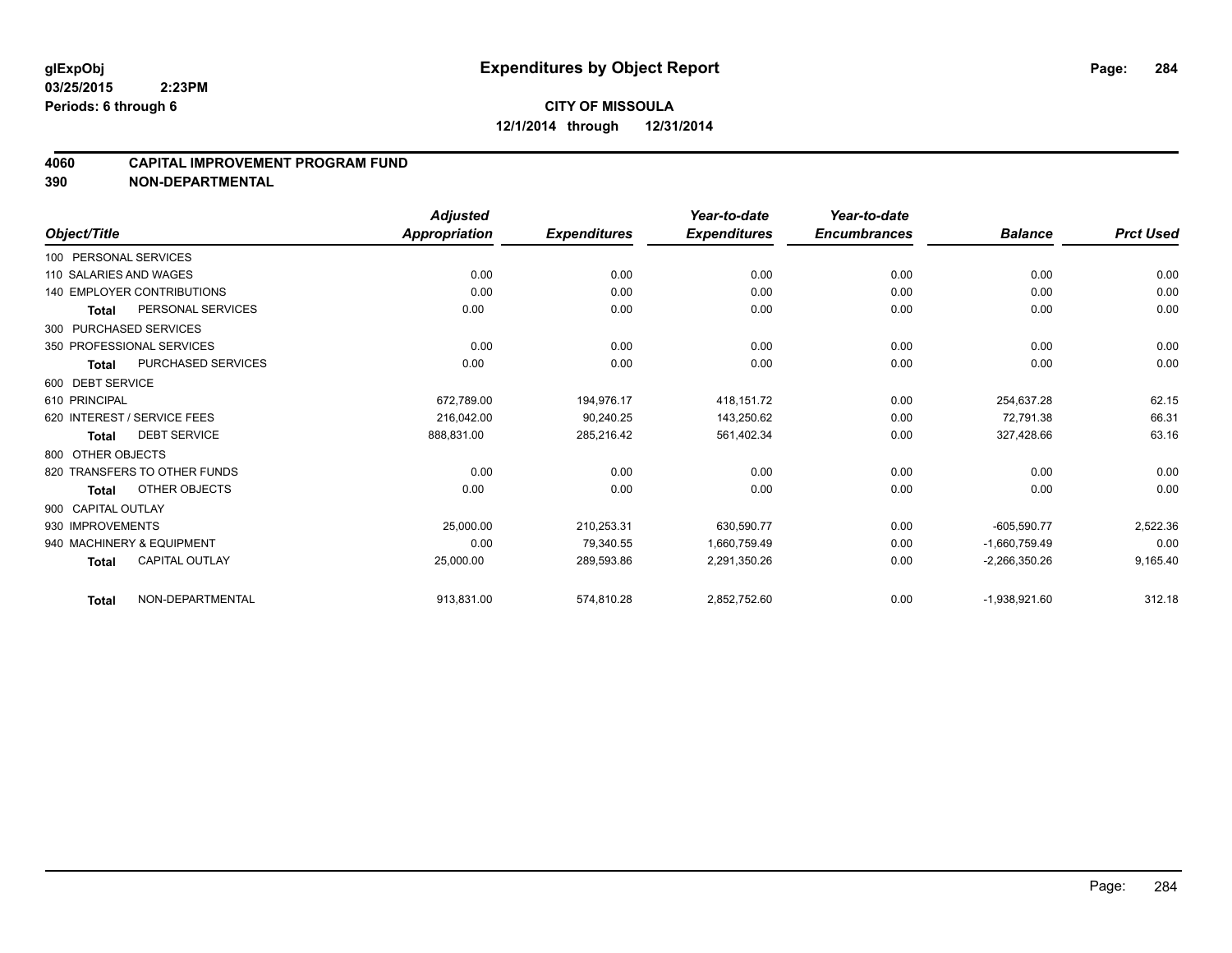#### **4060 CAPITAL IMPROVEMENT PROGRAM FUND**

**391 ENERGY PERFORMANCE PROJ.**

| Object/Title                             | <b>Adjusted</b><br><b>Appropriation</b> | <b>Expenditures</b> | Year-to-date<br><b>Expenditures</b> | Year-to-date<br><b>Encumbrances</b> | <b>Balance</b> | <b>Prct Used</b> |
|------------------------------------------|-----------------------------------------|---------------------|-------------------------------------|-------------------------------------|----------------|------------------|
| 300 PURCHASED SERVICES                   |                                         |                     |                                     |                                     |                |                  |
| 350 PROFESSIONAL SERVICES                | 0.00                                    | 0.00                | 835.00                              | 0.00                                | $-835.00$      | 0.00             |
| PURCHASED SERVICES<br><b>Total</b>       | 0.00                                    | 0.00                | 835.00                              | 0.00                                | $-835.00$      | 0.00             |
| 900 CAPITAL OUTLAY                       |                                         |                     |                                     |                                     |                |                  |
| 930 IMPROVEMENTS                         | 0.00                                    | 0.00                | 0.00                                | 0.00                                | 0.00           | 0.00             |
| <b>CAPITAL OUTLAY</b><br><b>Total</b>    | 0.00                                    | 0.00                | 0.00                                | 0.00                                | 0.00           | 0.00             |
| ENERGY PERFORMANCE PROJ.<br><b>Total</b> | 0.00                                    | 0.00                | 835.00                              | 0.00                                | $-835.00$      | 0.00             |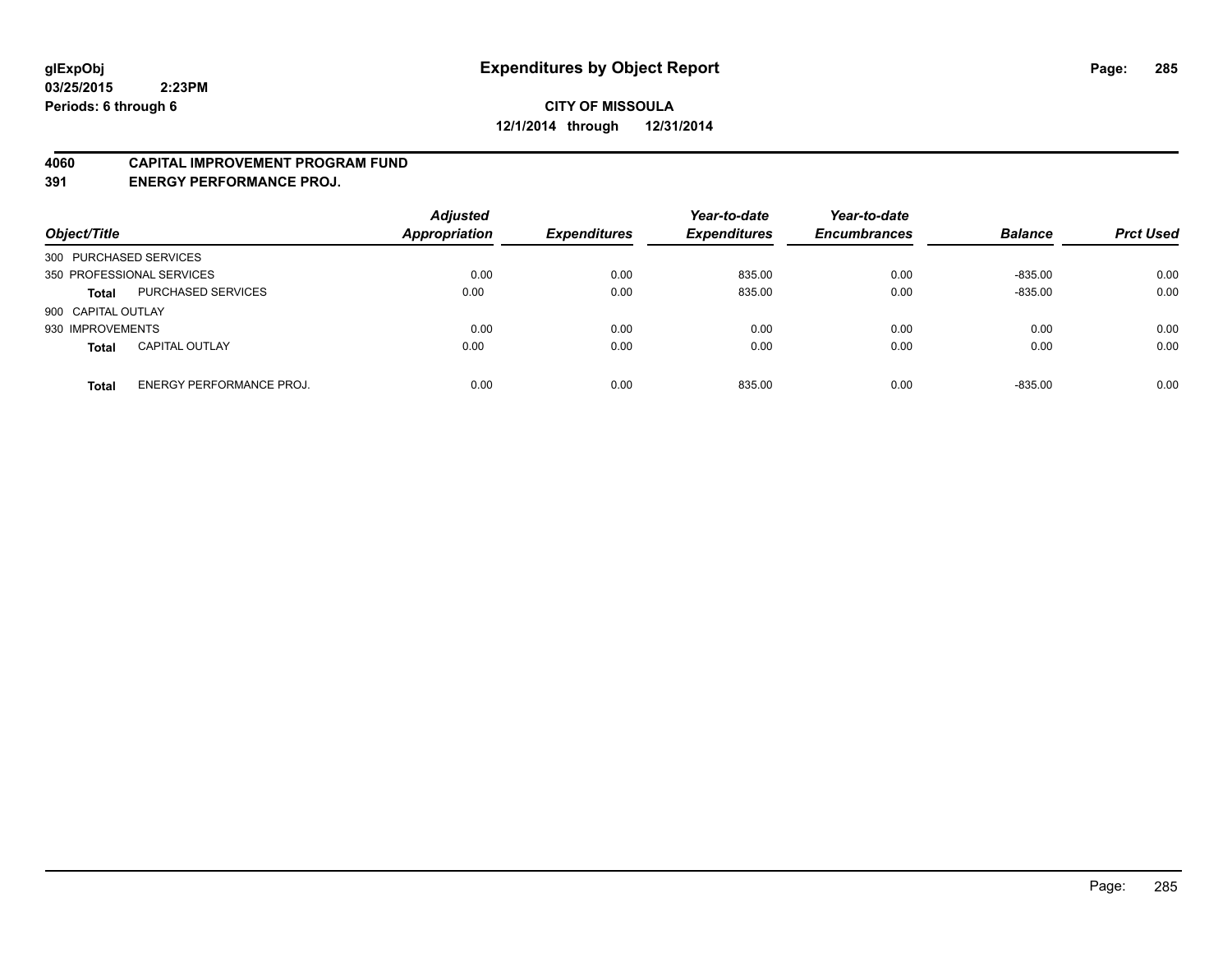**12/1/2014 through 12/31/2014**

#### **4060 CAPITAL IMPROVEMENT PROGRAM FUND**

|                        |                                   | <b>Adjusted</b>      |                     | Year-to-date        | Year-to-date        |                 |                  |
|------------------------|-----------------------------------|----------------------|---------------------|---------------------|---------------------|-----------------|------------------|
| Object/Title           |                                   | <b>Appropriation</b> | <b>Expenditures</b> | <b>Expenditures</b> | <b>Encumbrances</b> | <b>Balance</b>  | <b>Prct Used</b> |
| 100 PERSONAL SERVICES  |                                   |                      |                     |                     |                     |                 |                  |
| 110 SALARIES AND WAGES |                                   | 0.00                 | 0.00                | 0.00                | 0.00                | 0.00            | 0.00             |
|                        | <b>140 EMPLOYER CONTRIBUTIONS</b> | 0.00                 | 0.00                | 0.00                | 0.00                | 0.00            | 0.00             |
| Total                  | PERSONAL SERVICES                 | 0.00                 | 0.00                | 0.00                | 0.00                | 0.00            | 0.00             |
| 300 PURCHASED SERVICES |                                   |                      |                     |                     |                     |                 |                  |
|                        | 350 PROFESSIONAL SERVICES         | 0.00                 | 0.00                | 835.00              | 0.00                | $-835.00$       | 0.00             |
| <b>Total</b>           | PURCHASED SERVICES                | 0.00                 | 0.00                | 835.00              | 0.00                | $-835.00$       | 0.00             |
| 600 DEBT SERVICE       |                                   |                      |                     |                     |                     |                 |                  |
| 610 PRINCIPAL          |                                   | 672,789.00           | 194.976.17          | 418,151.72          | 0.00                | 254,637.28      | 62.15            |
|                        | 620 INTEREST / SERVICE FEES       | 216.042.00           | 90.240.25           | 143,250.62          | 0.00                | 72,791.38       | 66.31            |
| <b>Total</b>           | <b>DEBT SERVICE</b>               | 888,831.00           | 285,216.42          | 561,402.34          | 0.00                | 327,428.66      | 63.16            |
| 800 OTHER OBJECTS      |                                   |                      |                     |                     |                     |                 |                  |
|                        | 820 TRANSFERS TO OTHER FUNDS      | 0.00                 | 0.00                | 0.00                | 0.00                | 0.00            | 0.00             |
| <b>Total</b>           | OTHER OBJECTS                     | 0.00                 | 0.00                | 0.00                | 0.00                | 0.00            | 0.00             |
| 900 CAPITAL OUTLAY     |                                   |                      |                     |                     |                     |                 |                  |
| 930 IMPROVEMENTS       |                                   | 25,000.00            | 210,253.31          | 630,590.77          | 0.00                | $-605,590.77$   | 2,522.36         |
|                        | 940 MACHINERY & EQUIPMENT         | 0.00                 | 79.340.55           | 1,660,759.49        | 0.00                | $-1.660.759.49$ | 0.00             |
| <b>Total</b>           | <b>CAPITAL OUTLAY</b>             | 25,000.00            | 289,593.86          | 2,291,350.26        | 0.00                | $-2,266,350.26$ | 9,165.40         |
| Total                  | CAPITAL IMPROVEMENT PROGRAM FUN   | 913,831.00           | 574,810.28          | 2,853,587.60        | 0.00                | $-1,939,756.60$ | 312.27           |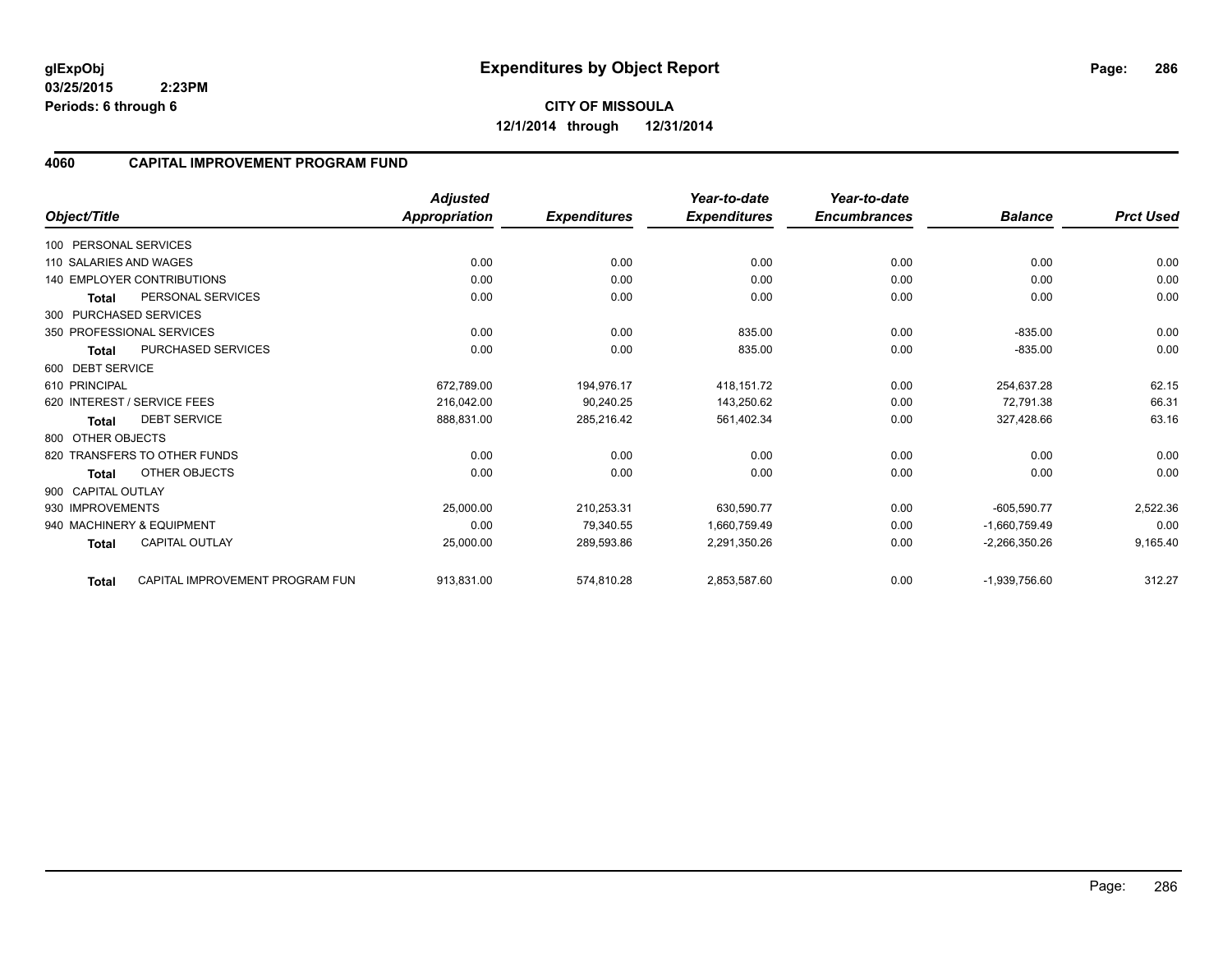#### **4130 1997 G O BOND OPEN SPACE PURCHASE FUND**

| Object/Title       |                              | <b>Adjusted</b><br><b>Appropriation</b> | <b>Expenditures</b> | Year-to-date<br><b>Expenditures</b> | Year-to-date<br><b>Encumbrances</b> | <b>Balance</b> | <b>Prct Used</b> |
|--------------------|------------------------------|-----------------------------------------|---------------------|-------------------------------------|-------------------------------------|----------------|------------------|
| 800 OTHER OBJECTS  |                              |                                         |                     |                                     |                                     |                |                  |
|                    | 820 TRANSFERS TO OTHER FUNDS | 0.00                                    | 0.00                | 0.00                                | 0.00                                | 0.00           | 0.00             |
| <b>Total</b>       | OTHER OBJECTS                | 0.00                                    | 0.00                | 0.00                                | 0.00                                | 0.00           | 0.00             |
| 900 CAPITAL OUTLAY |                              |                                         |                     |                                     |                                     |                |                  |
| 930 IMPROVEMENTS   |                              | 375.602.00                              | 0.00                | 0.00                                | 0.00                                | 375.602.00     | 0.00             |
| <b>Total</b>       | <b>CAPITAL OUTLAY</b>        | 375.602.00                              | 0.00                | 0.00                                | 0.00                                | 375,602.00     | 0.00             |
| <b>Total</b>       | NON-DEPARTMENTAL             | 375.602.00                              | 0.00                | 0.00                                | 0.00                                | 375.602.00     | 0.00             |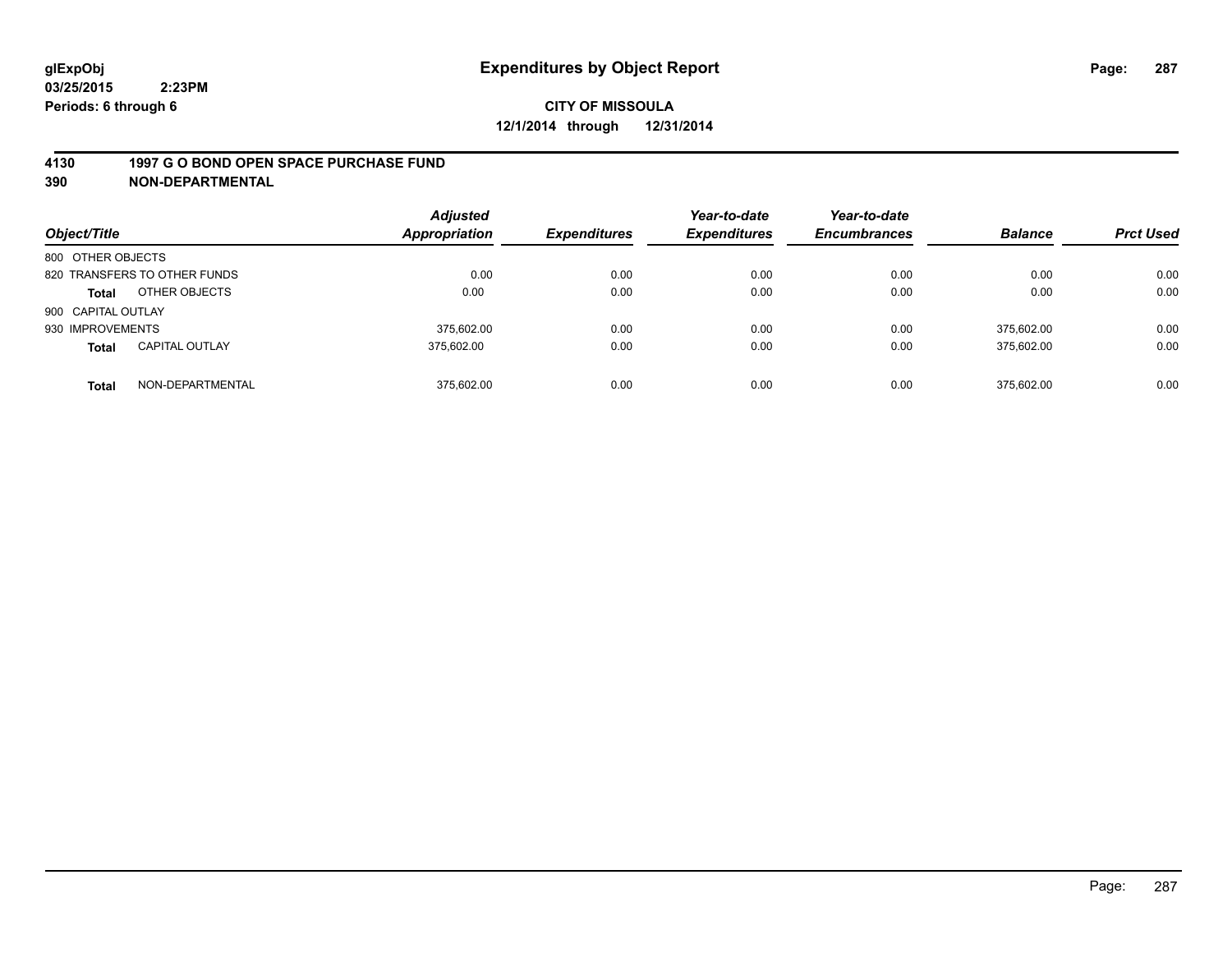**CITY OF MISSOULA 12/1/2014 through 12/31/2014**

## **4130 1997 G O BOND OPEN SPACE PURCHASE FUND**

| Object/Title       |                                   | <b>Adjusted</b><br><b>Appropriation</b> | <b>Expenditures</b> | Year-to-date<br><b>Expenditures</b> | Year-to-date<br><b>Encumbrances</b> | <b>Balance</b> | <b>Prct Used</b> |
|--------------------|-----------------------------------|-----------------------------------------|---------------------|-------------------------------------|-------------------------------------|----------------|------------------|
| 800 OTHER OBJECTS  |                                   |                                         |                     |                                     |                                     |                |                  |
|                    | 820 TRANSFERS TO OTHER FUNDS      | 0.00                                    | 0.00                | 0.00                                | 0.00                                | 0.00           | 0.00             |
| <b>Total</b>       | OTHER OBJECTS                     | 0.00                                    | 0.00                | 0.00                                | 0.00                                | 0.00           | 0.00             |
| 900 CAPITAL OUTLAY |                                   |                                         |                     |                                     |                                     |                |                  |
| 930 IMPROVEMENTS   |                                   | 375,602.00                              | 0.00                | 0.00                                | 0.00                                | 375.602.00     | 0.00             |
| <b>Total</b>       | <b>CAPITAL OUTLAY</b>             | 375,602.00                              | 0.00                | 0.00                                | 0.00                                | 375.602.00     | 0.00             |
| <b>Total</b>       | 1997 G O BOND OPEN SPACE PURCHASI | 375,602.00                              | 0.00                | 0.00                                | 0.00                                | 375,602.00     | 0.00             |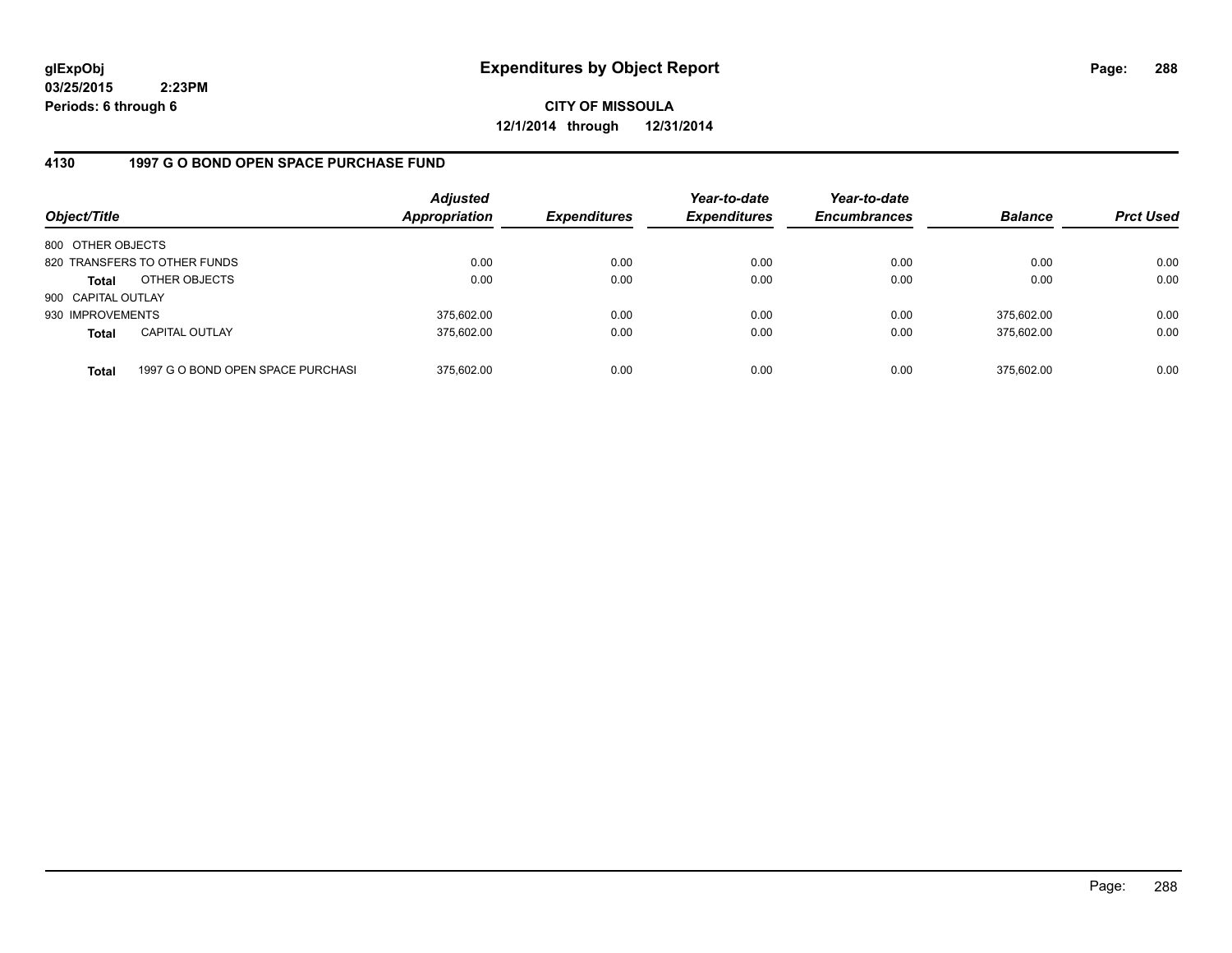#### **4196 NEW FIRE STATION GO BOND**

**300 FIRE**

|                                       | <b>Adjusted</b>      |                     | Year-to-date        | Year-to-date        |                |                  |
|---------------------------------------|----------------------|---------------------|---------------------|---------------------|----------------|------------------|
| Object/Title                          | <b>Appropriation</b> | <b>Expenditures</b> | <b>Expenditures</b> | <b>Encumbrances</b> | <b>Balance</b> | <b>Prct Used</b> |
| 800 OTHER OBJECTS                     |                      |                     |                     |                     |                |                  |
| 820 TRANSFERS TO OTHER FUNDS          | 0.00                 | 0.00                | 0.00                | 0.00                | 0.00           | 0.00             |
| OTHER OBJECTS<br><b>Total</b>         | 0.00                 | 0.00                | 0.00                | 0.00                | 0.00           | 0.00             |
| 900 CAPITAL OUTLAY                    |                      |                     |                     |                     |                |                  |
| 920 BUILDINGS                         | 0.00                 | 0.00                | 0.00                | 0.00                | 0.00           | 0.00             |
| 930 IMPROVEMENTS                      | 3,020.00             | 0.00                | 0.00                | 0.00                | 3,020.00       | 0.00             |
| 940 MACHINERY & EQUIPMENT             | 0.00                 | 956.00              | 2.371.00            | 0.00                | $-2.371.00$    | 0.00             |
| <b>CAPITAL OUTLAY</b><br><b>Total</b> | 3.020.00             | 956.00              | 2.371.00            | 0.00                | 649.00         | 78.51            |
| <b>FIRE</b><br><b>Total</b>           | 3,020.00             | 956.00              | 2.371.00            | 0.00                | 649.00         | 78.51            |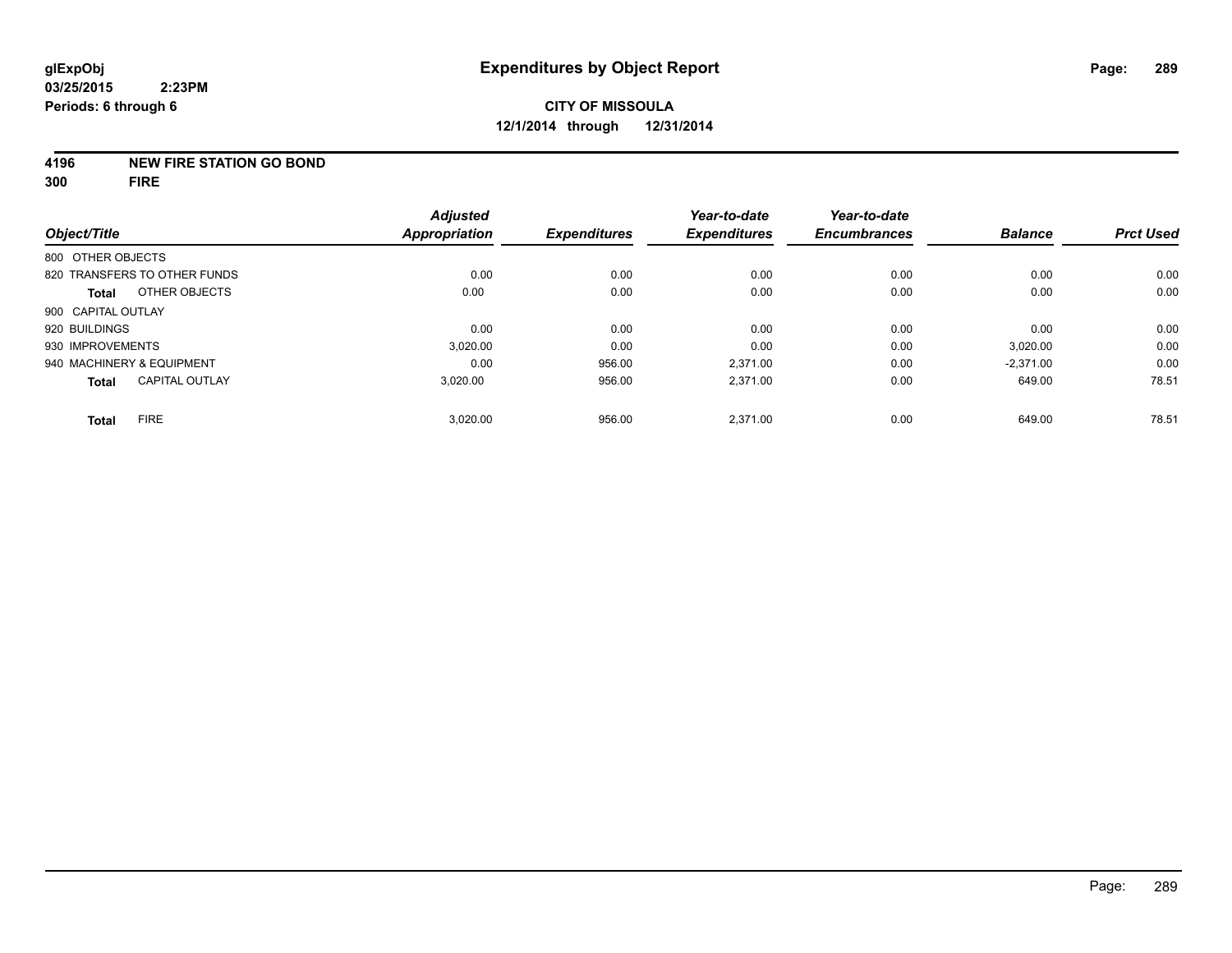## **4196 NEW FIRE STATION GO BOND**

| Object/Title              |                              | <b>Adjusted</b><br><b>Appropriation</b> | <b>Expenditures</b> | Year-to-date<br><b>Expenditures</b> | Year-to-date<br><b>Encumbrances</b> | <b>Balance</b> | <b>Prct Used</b> |
|---------------------------|------------------------------|-----------------------------------------|---------------------|-------------------------------------|-------------------------------------|----------------|------------------|
| 800 OTHER OBJECTS         |                              |                                         |                     |                                     |                                     |                |                  |
|                           | 820 TRANSFERS TO OTHER FUNDS | 0.00                                    | 0.00                | 0.00                                | 0.00                                | 0.00           | 0.00             |
| <b>Total</b>              | OTHER OBJECTS                | 0.00                                    | 0.00                | 0.00                                | 0.00                                | 0.00           | 0.00             |
| 900 CAPITAL OUTLAY        |                              |                                         |                     |                                     |                                     |                |                  |
| 920 BUILDINGS             |                              | 0.00                                    | 0.00                | 0.00                                | 0.00                                | 0.00           | 0.00             |
| 930 IMPROVEMENTS          |                              | 3,020.00                                | 0.00                | 0.00                                | 0.00                                | 3,020.00       | 0.00             |
| 940 MACHINERY & EQUIPMENT |                              | 0.00                                    | 956.00              | 2.371.00                            | 0.00                                | $-2.371.00$    | 0.00             |
| <b>Total</b>              | <b>CAPITAL OUTLAY</b>        | 3,020.00                                | 956.00              | 2,371.00                            | 0.00                                | 649.00         | 78.51            |
| <b>Total</b>              | NEW FIRE STATION GO BOND     | 3.020.00                                | 956.00              | 2.371.00                            | 0.00                                | 649.00         | 78.51            |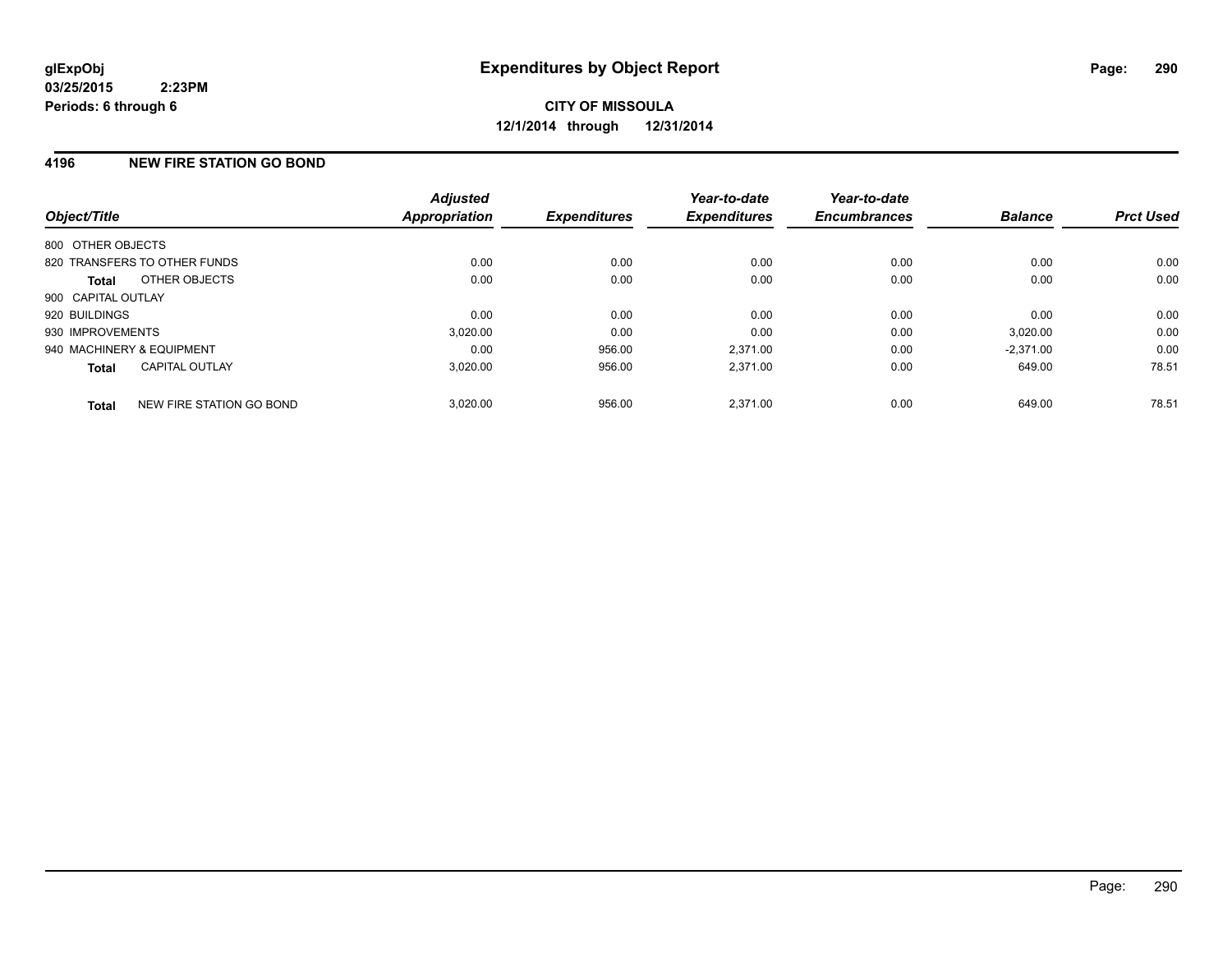#### **4450 S/C CONSTRUCTION FUND FOR FY06**

| Object/Title                                   | <b>Adjusted</b><br>Appropriation | <b>Expenditures</b> | Year-to-date<br><b>Expenditures</b> | Year-to-date<br><b>Encumbrances</b> | <b>Balance</b> | <b>Prct Used</b> |
|------------------------------------------------|----------------------------------|---------------------|-------------------------------------|-------------------------------------|----------------|------------------|
| 800 OTHER OBJECTS                              |                                  |                     |                                     |                                     |                |                  |
| 820 TRANSFERS TO OTHER FUNDS                   | 0.00                             | 0.00                | 0.00                                | 0.00                                | 0.00           | 0.00             |
| OTHER OBJECTS<br><b>Total</b>                  | 0.00                             | 0.00                | 0.00                                | 0.00                                | 0.00           | 0.00             |
| PUBLIC WORKS ADMIN/ENGINEERING<br><b>Total</b> | 0.00                             | 0.00                | 0.00                                | 0.00                                | 0.00           | 0.00             |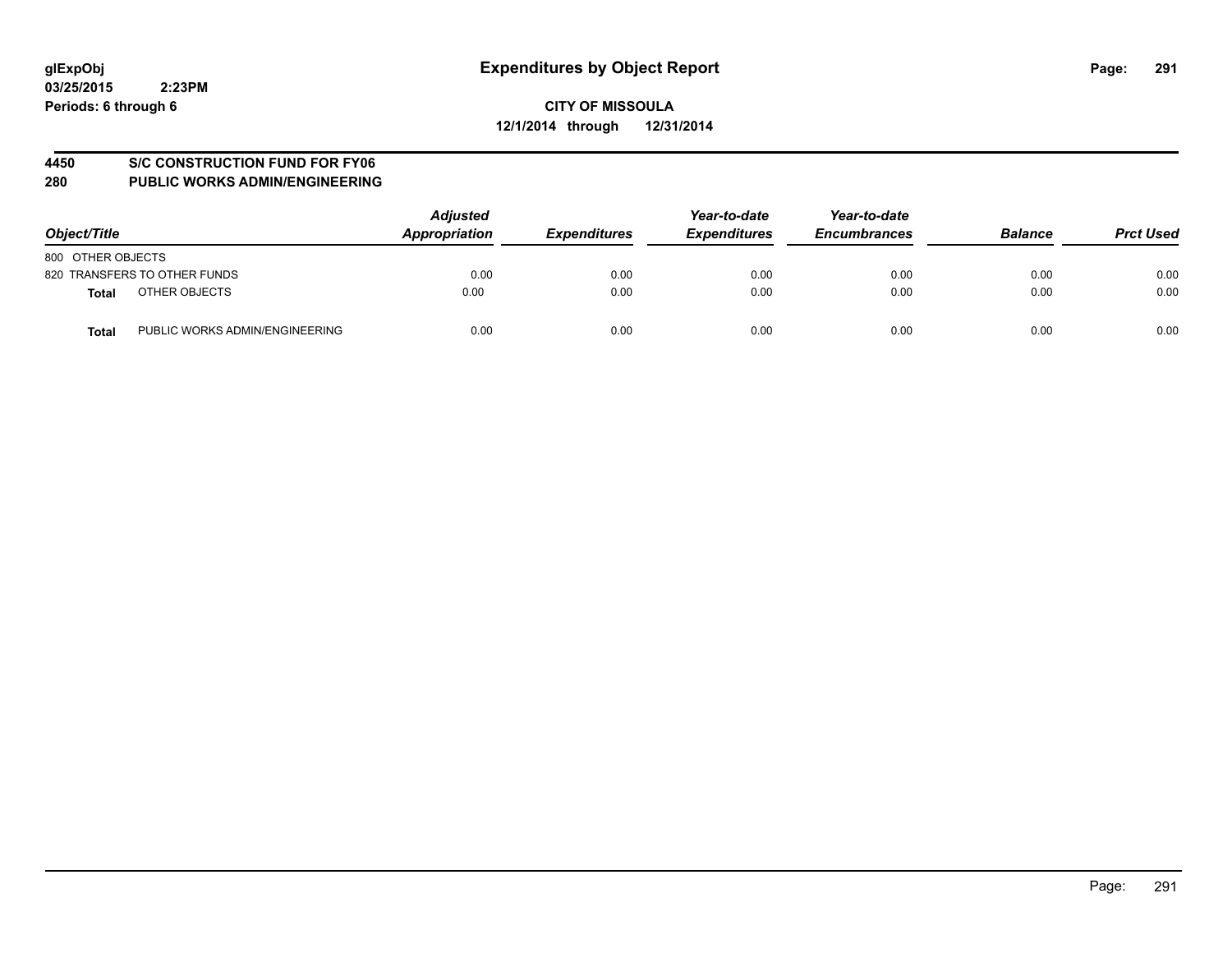# **glExpObj Expenditures by Object Report Page: 292**

**03/25/2015 2:23PM Periods: 6 through 6**

**CITY OF MISSOULA 12/1/2014 through 12/31/2014**

## **4450 S/C CONSTRUCTION FUND FOR FY06**

| Object/Title                            | <b>Adjusted</b><br>Appropriation | <b>Expenditures</b> | Year-to-date<br><b>Expenditures</b> | Year-to-date<br><b>Encumbrances</b> | <b>Balance</b> | <b>Prct Used</b> |
|-----------------------------------------|----------------------------------|---------------------|-------------------------------------|-------------------------------------|----------------|------------------|
| 800 OTHER OBJECTS                       |                                  |                     |                                     |                                     |                |                  |
| 820 TRANSFERS TO OTHER FUNDS            | 0.00                             | 0.00                | 0.00                                | 0.00                                | 0.00           | 0.00             |
| OTHER OBJECTS<br>Total                  | 0.00                             | 0.00                | 0.00                                | 0.00                                | 0.00           | 0.00             |
| S/C CONSTRUCTION FUND FOR FY06<br>Total | 0.00                             | 0.00                | 0.00                                | 0.00                                | 0.00           | 0.00             |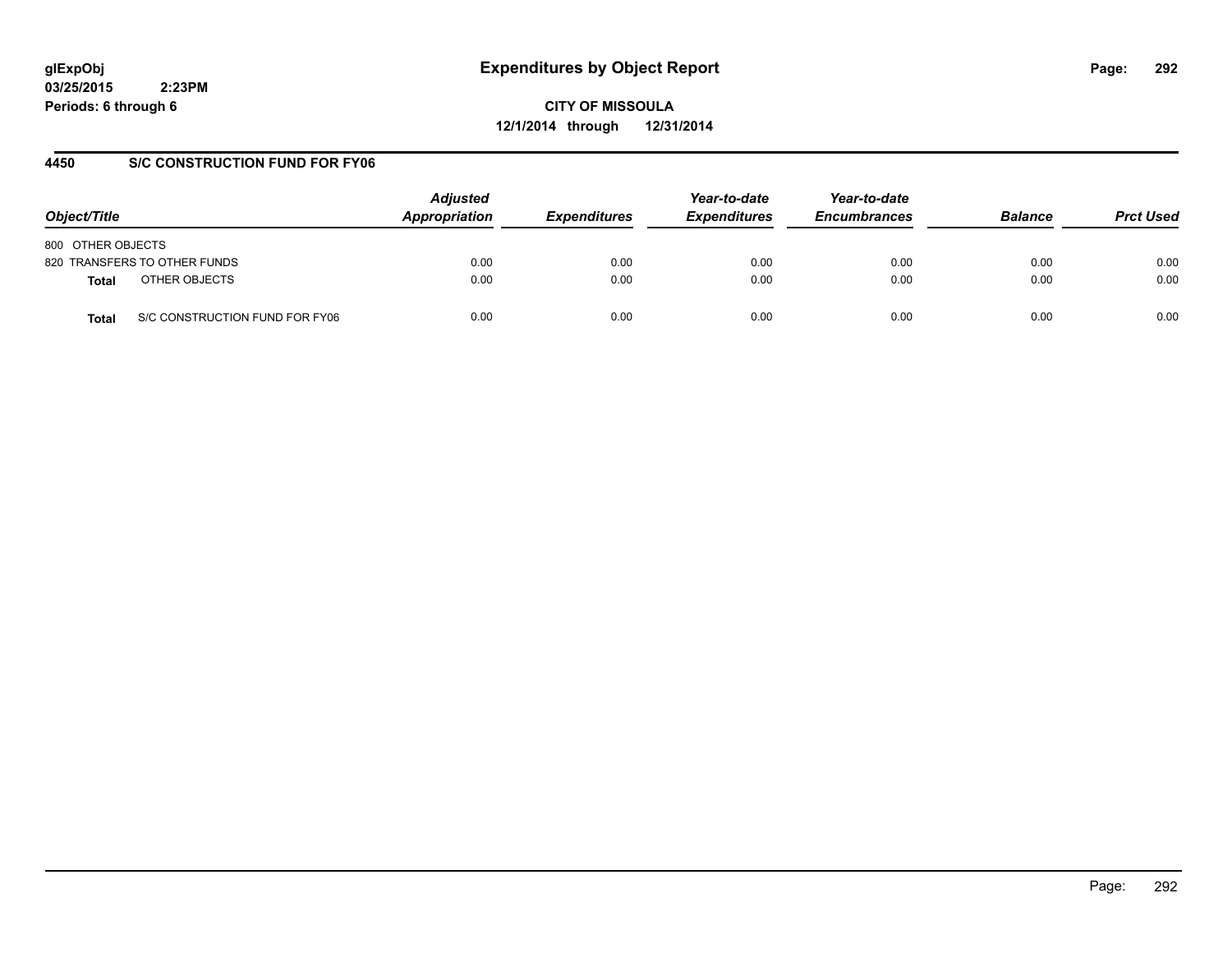#### **4451 FY07 S/C BOND FUND**

| Object/Title                            | <b>Adjusted</b><br>Appropriation | <b>Expenditures</b> | Year-to-date<br><b>Expenditures</b> | Year-to-date<br><b>Encumbrances</b> | <b>Balance</b> | <b>Prct Used</b> |
|-----------------------------------------|----------------------------------|---------------------|-------------------------------------|-------------------------------------|----------------|------------------|
| 800 OTHER OBJECTS                       |                                  |                     |                                     |                                     |                |                  |
| 820 TRANSFERS TO OTHER FUNDS            | 0.00                             | 0.00                | 0.00                                | 0.00                                | 0.00           | 0.00             |
| OTHER OBJECTS<br><b>Total</b>           | 0.00                             | 0.00                | 0.00                                | 0.00                                | 0.00           | 0.00             |
| PUBLIC WORKS ADMIN/ENGINEERING<br>Total | 0.00                             | 0.00                | 0.00                                | 0.00                                | 0.00           | 0.00             |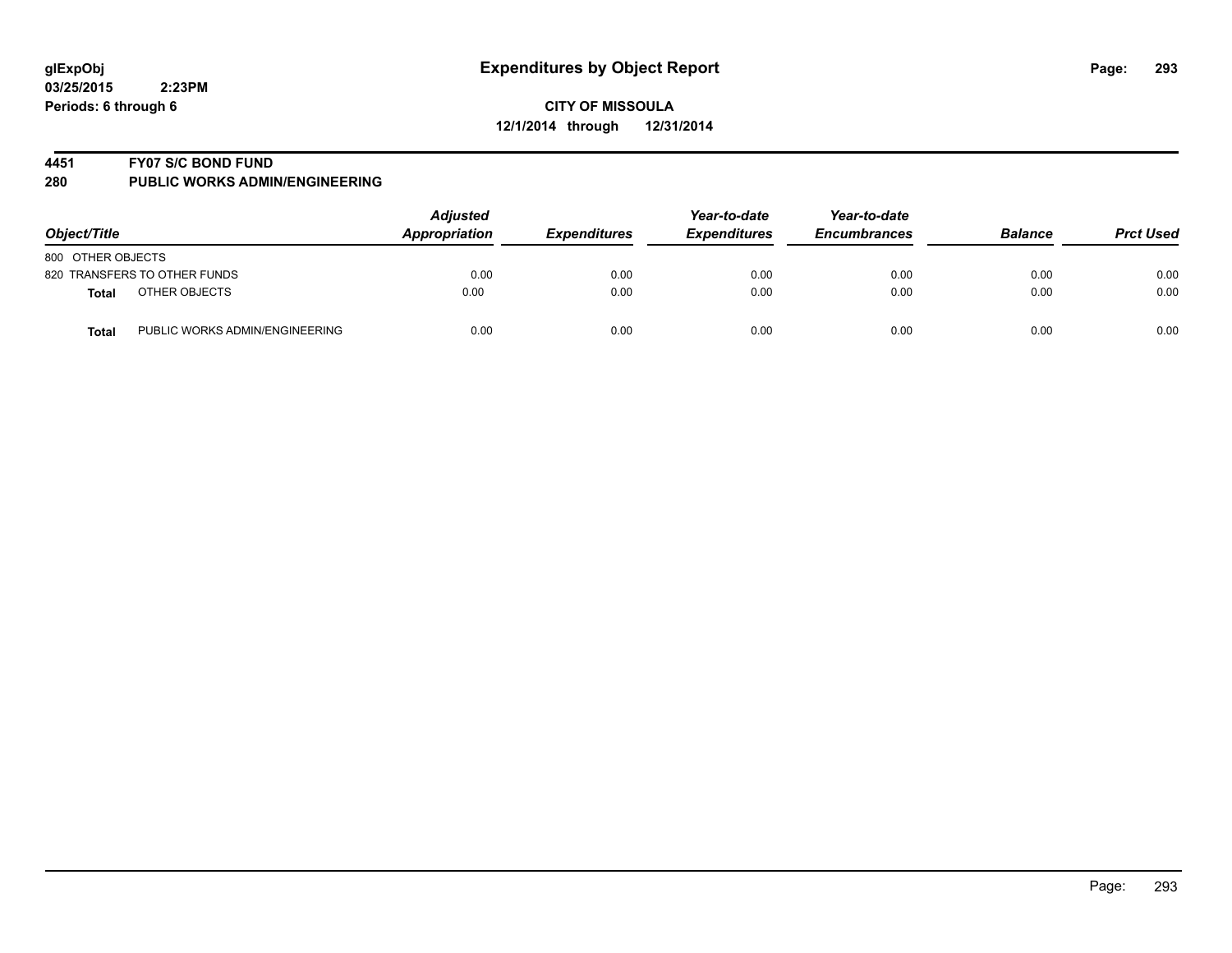**CITY OF MISSOULA 12/1/2014 through 12/31/2014**

#### **4451 FY07 S/C BOND FUND**

| Object/Title                       | <b>Adjusted</b><br>Appropriation | <b>Expenditures</b> | Year-to-date<br><b>Expenditures</b> | Year-to-date<br><b>Encumbrances</b> | <b>Balance</b> | <b>Prct Used</b> |
|------------------------------------|----------------------------------|---------------------|-------------------------------------|-------------------------------------|----------------|------------------|
| 800 OTHER OBJECTS                  |                                  |                     |                                     |                                     |                |                  |
| 820 TRANSFERS TO OTHER FUNDS       | 0.00                             | 0.00                | 0.00                                | 0.00                                | 0.00           | 0.00             |
| OTHER OBJECTS<br><b>Total</b>      | 0.00                             | 0.00                | 0.00                                | 0.00                                | 0.00           | 0.00             |
| FY07 S/C BOND FUND<br><b>Total</b> | 0.00                             | 0.00                | 0.00                                | 0.00                                | 0.00           | 0.00             |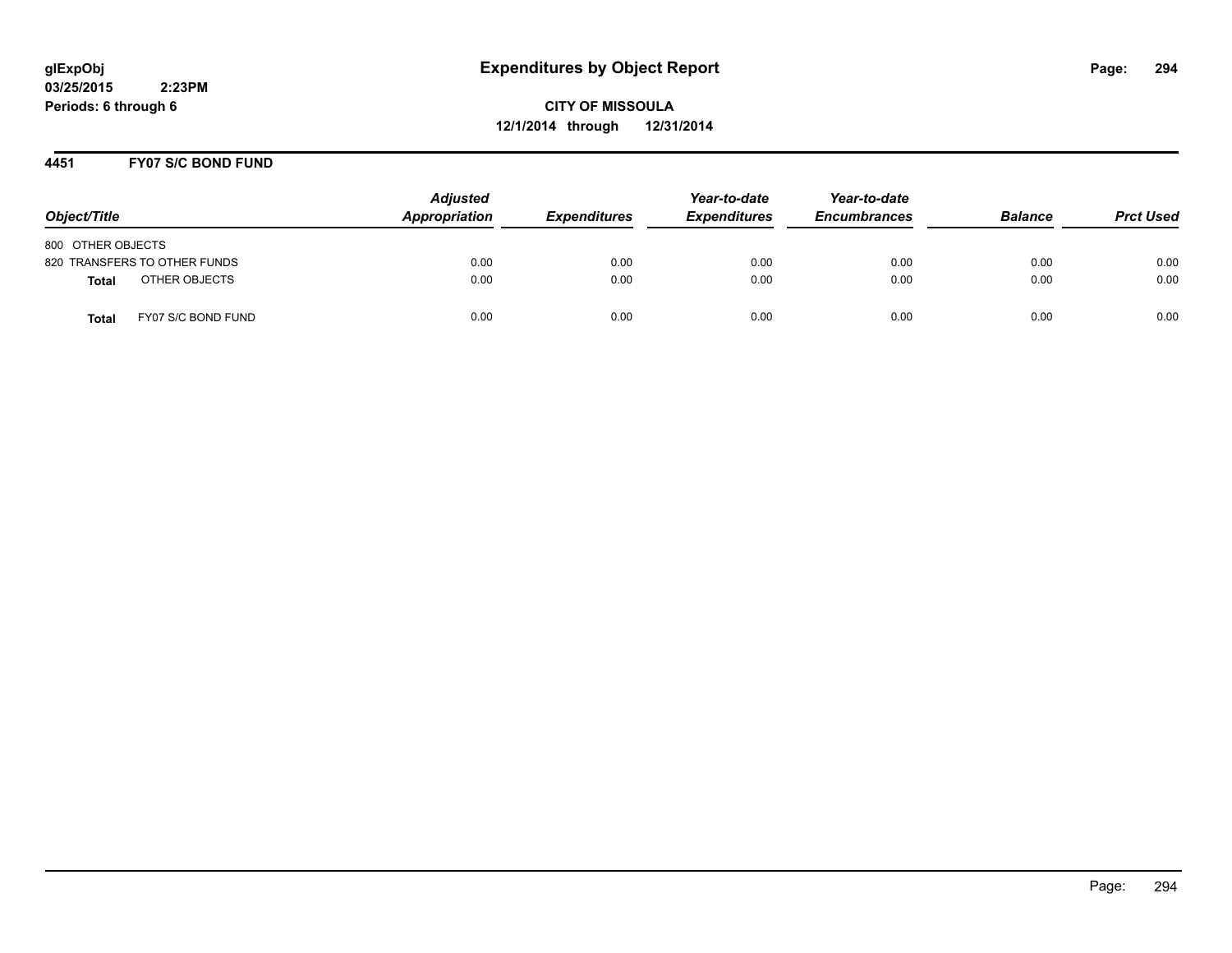#### **CITY OF MISSOULA 12/1/2014 through 12/31/2014**

#### **4452 S/C CONSTRUCTION FUND FOR FY 08 BOND SAL**

| Object/Title       |                                | <b>Adjusted</b><br>Appropriation | <b>Expenditures</b> | Year-to-date<br><b>Expenditures</b> | Year-to-date<br><b>Encumbrances</b> | <b>Balance</b> | <b>Prct Used</b> |
|--------------------|--------------------------------|----------------------------------|---------------------|-------------------------------------|-------------------------------------|----------------|------------------|
| 900 CAPITAL OUTLAY |                                |                                  |                     |                                     |                                     |                |                  |
| 930 IMPROVEMENTS   |                                | 0.00                             | 0.00                | 0.00                                | 0.00                                | 0.00           | 0.00             |
| Total              | <b>CAPITAL OUTLAY</b>          | 0.00                             | 0.00                | 0.00                                | 0.00                                | 0.00           | 0.00             |
| Total              | PUBLIC WORKS ADMIN/ENGINEERING | 0.00                             | 0.00                | 0.00                                | 0.00                                | 0.00           | 0.00             |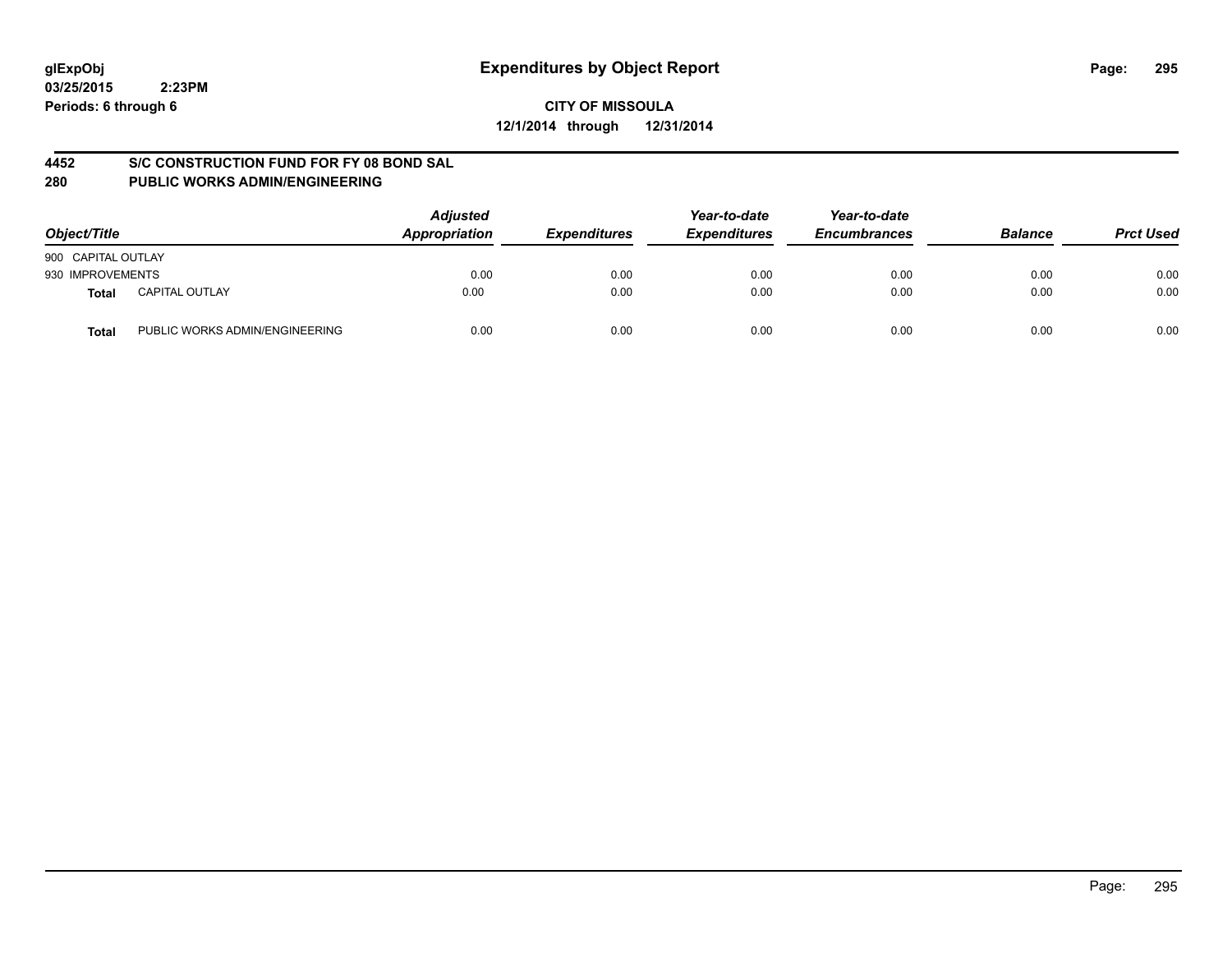# **glExpObj Expenditures by Object Report Page: 296**

**03/25/2015 2:23PM Periods: 6 through 6**

**CITY OF MISSOULA 12/1/2014 through 12/31/2014**

## **4452 S/C CONSTRUCTION FUND FOR FY 08 BOND SAL**

| Object/Title       |                                    | <b>Adjusted</b><br>Appropriation | <b>Expenditures</b> | Year-to-date<br><b>Expenditures</b> | Year-to-date<br><b>Encumbrances</b> | <b>Balance</b> | <b>Prct Used</b> |
|--------------------|------------------------------------|----------------------------------|---------------------|-------------------------------------|-------------------------------------|----------------|------------------|
| 900 CAPITAL OUTLAY |                                    |                                  |                     |                                     |                                     |                |                  |
| 930 IMPROVEMENTS   |                                    | 0.00                             | 0.00                | 0.00                                | 0.00                                | 0.00           | 0.00             |
| <b>Total</b>       | <b>CAPITAL OUTLAY</b>              | 0.00                             | 0.00                | 0.00                                | 0.00                                | 0.00           | 0.00             |
| <b>Total</b>       | S/C CONSTRUCTION FUND FOR FY 08 BO | 0.00                             | 0.00                | 0.00                                | 0.00                                | 0.00           | 0.00             |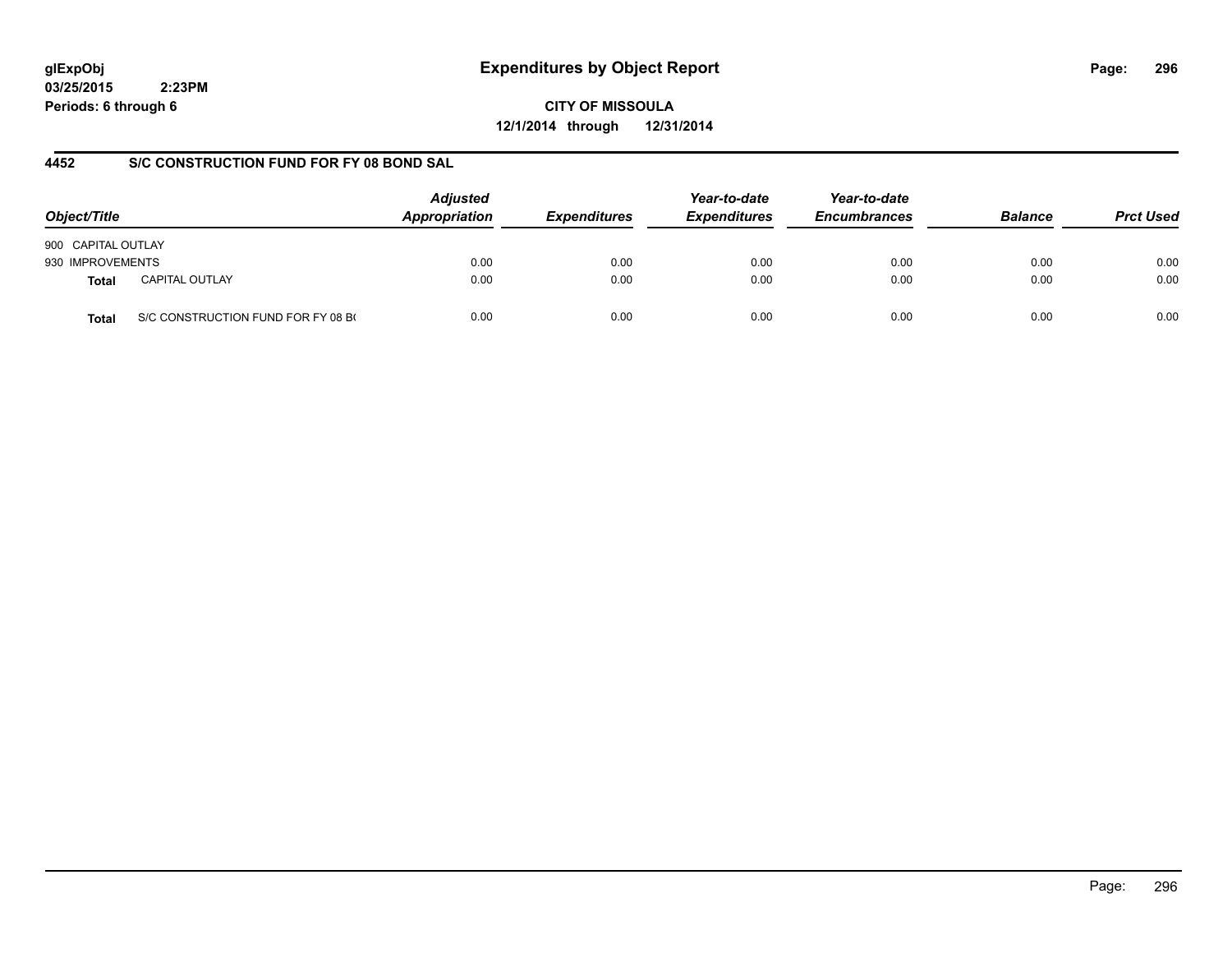#### **4453 S/C CONSTRUCTION FUND FY09 BOND**

| Object/Title       |                                | <b>Adjusted</b><br><b>Appropriation</b> | <b>Expenditures</b> | Year-to-date<br><b>Expenditures</b> | Year-to-date<br><b>Encumbrances</b> | <b>Balance</b> | <b>Prct Used</b> |
|--------------------|--------------------------------|-----------------------------------------|---------------------|-------------------------------------|-------------------------------------|----------------|------------------|
| 800 OTHER OBJECTS  |                                |                                         |                     |                                     |                                     |                |                  |
|                    | 820 TRANSFERS TO OTHER FUNDS   | 0.00                                    | 0.00                | 0.00                                | 0.00                                | 0.00           | 0.00             |
| <b>Total</b>       | OTHER OBJECTS                  | 0.00                                    | 0.00                | 0.00                                | 0.00                                | 0.00           | 0.00             |
| 900 CAPITAL OUTLAY |                                |                                         |                     |                                     |                                     |                |                  |
| 930 IMPROVEMENTS   |                                | 0.00                                    | 0.00                | 0.00                                | 0.00                                | 0.00           | 0.00             |
| <b>Total</b>       | <b>CAPITAL OUTLAY</b>          | 0.00                                    | 0.00                | 0.00                                | 0.00                                | 0.00           | 0.00             |
| <b>Total</b>       | PUBLIC WORKS ADMIN/ENGINEERING | 0.00                                    | 0.00                | 0.00                                | 0.00                                | 0.00           | 0.00             |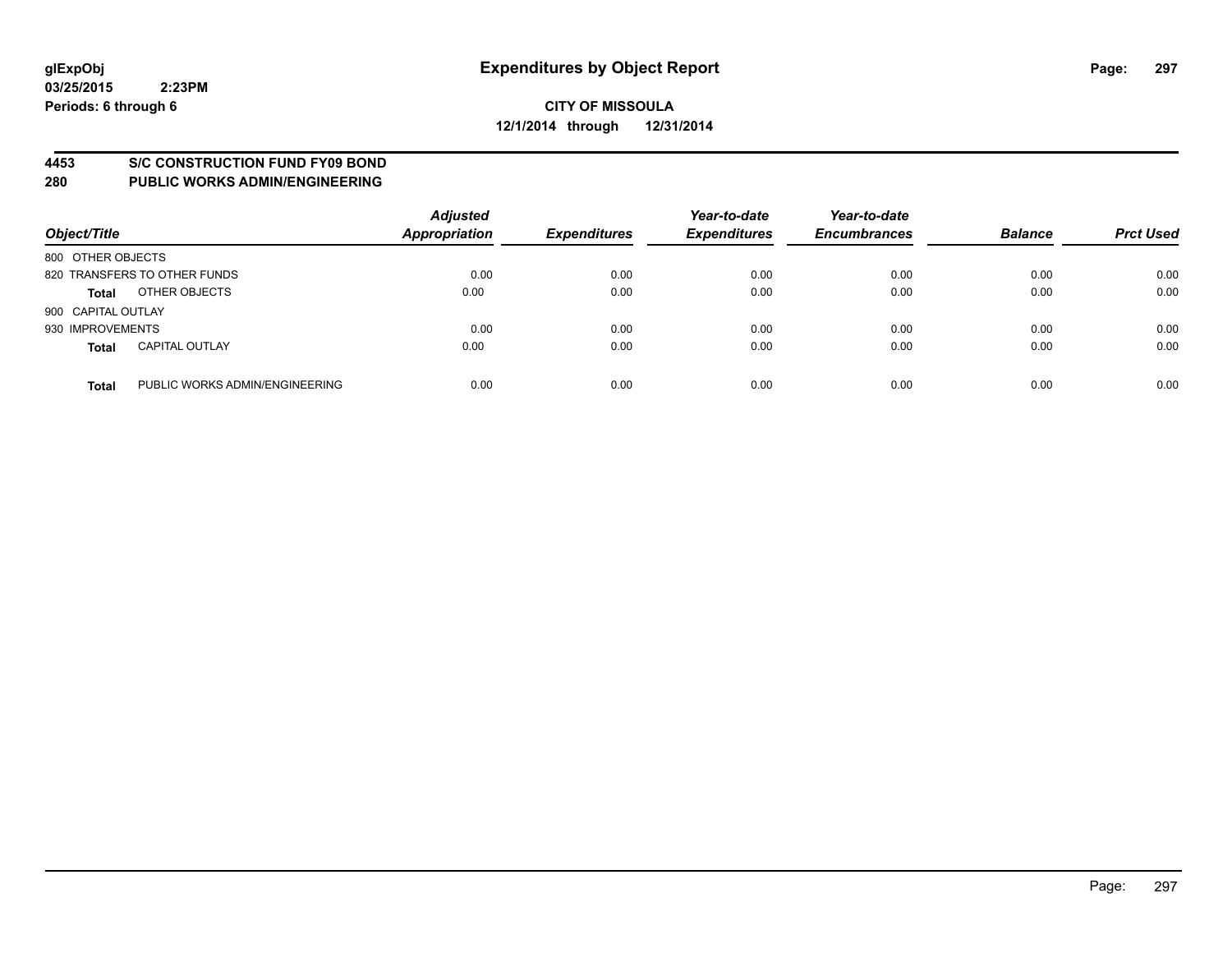#### **4453 S/C CONSTRUCTION FUND FY09 BOND**

| Object/Title      |                      | <b>Adjusted</b><br>Appropriation | <b>Expenditures</b> | Year-to-date<br><b>Expenditures</b> | Year-to-date<br><b>Encumbrances</b> | <b>Balance</b> | <b>Prct Used</b> |
|-------------------|----------------------|----------------------------------|---------------------|-------------------------------------|-------------------------------------|----------------|------------------|
| 500 FIXED CHARGES |                      |                                  |                     |                                     |                                     |                |                  |
| 500 FIXED CHARGES |                      | 0.00                             | 0.00                | 0.00                                | 0.00                                | 0.00           | 0.00             |
| <b>Total</b>      | <b>FIXED CHARGES</b> | 0.00                             | 0.00                | 0.00                                | 0.00                                | 0.00           | 0.00             |
| Total             | NON-DEPARTMENTAL     | 0.00                             | 0.00                | 0.00                                | 0.00                                | 0.00           | 0.00             |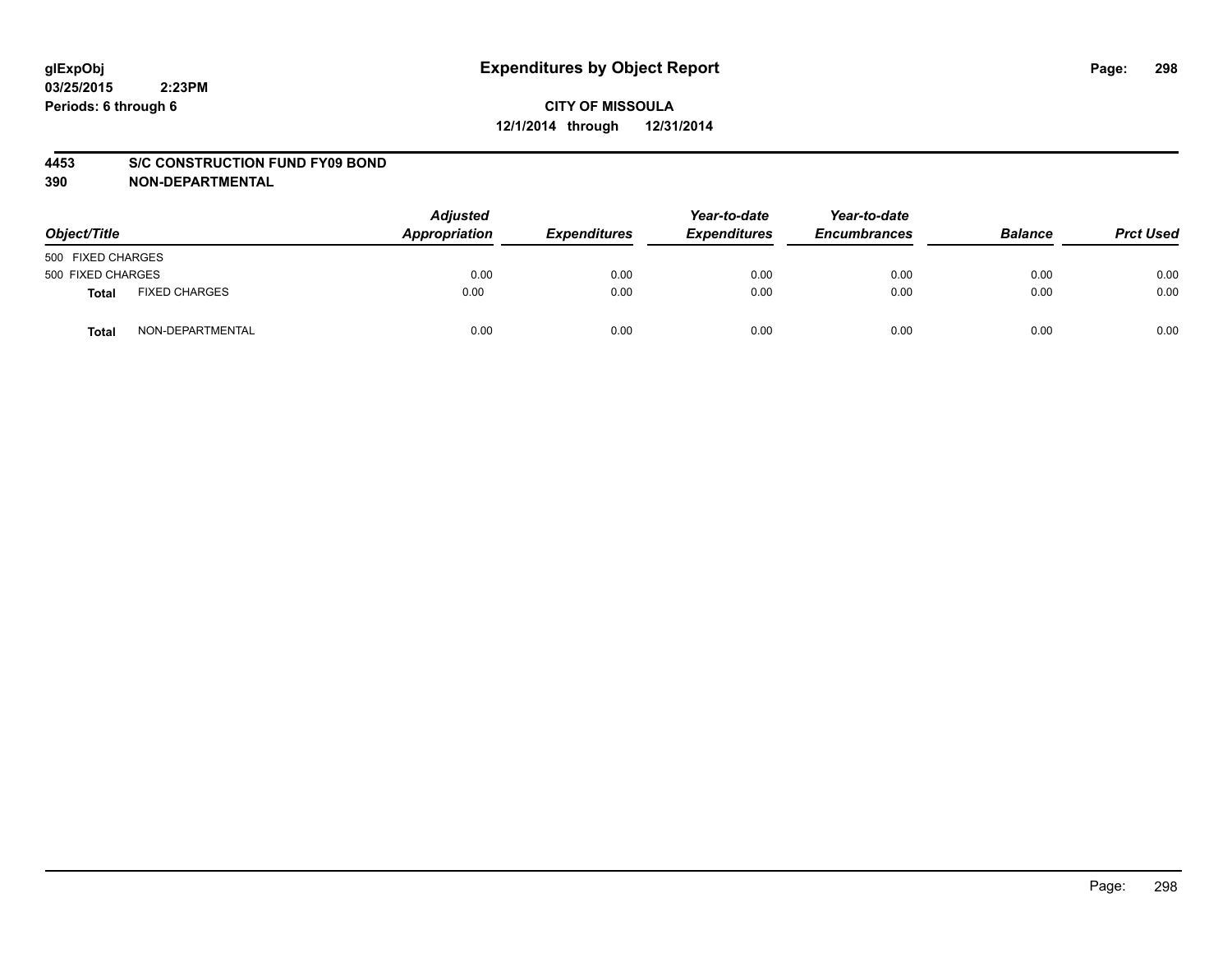**CITY OF MISSOULA 12/1/2014 through 12/31/2014**

## **4453 S/C CONSTRUCTION FUND FY09 BOND**

| Object/Title       |                                 | <b>Adjusted</b><br><b>Appropriation</b> | <b>Expenditures</b> | Year-to-date<br><b>Expenditures</b> | Year-to-date<br><b>Encumbrances</b> | <b>Balance</b> | <b>Prct Used</b> |
|--------------------|---------------------------------|-----------------------------------------|---------------------|-------------------------------------|-------------------------------------|----------------|------------------|
| 500 FIXED CHARGES  |                                 |                                         |                     |                                     |                                     |                |                  |
| 500 FIXED CHARGES  |                                 | 0.00                                    | 0.00                | 0.00                                | 0.00                                | 0.00           | 0.00             |
| <b>Total</b>       | <b>FIXED CHARGES</b>            | 0.00                                    | 0.00                | 0.00                                | 0.00                                | 0.00           | 0.00             |
| 800 OTHER OBJECTS  |                                 |                                         |                     |                                     |                                     |                |                  |
|                    | 820 TRANSFERS TO OTHER FUNDS    | 0.00                                    | 0.00                | 0.00                                | 0.00                                | 0.00           | 0.00             |
| <b>Total</b>       | OTHER OBJECTS                   | 0.00                                    | 0.00                | 0.00                                | 0.00                                | 0.00           | 0.00             |
| 900 CAPITAL OUTLAY |                                 |                                         |                     |                                     |                                     |                |                  |
| 930 IMPROVEMENTS   |                                 | 0.00                                    | 0.00                | 0.00                                | 0.00                                | 0.00           | 0.00             |
| <b>Total</b>       | <b>CAPITAL OUTLAY</b>           | 0.00                                    | 0.00                | 0.00                                | 0.00                                | 0.00           | 0.00             |
| <b>Total</b>       | S/C CONSTRUCTION FUND FY09 BOND | 0.00                                    | 0.00                | 0.00                                | 0.00                                | 0.00           | 0.00             |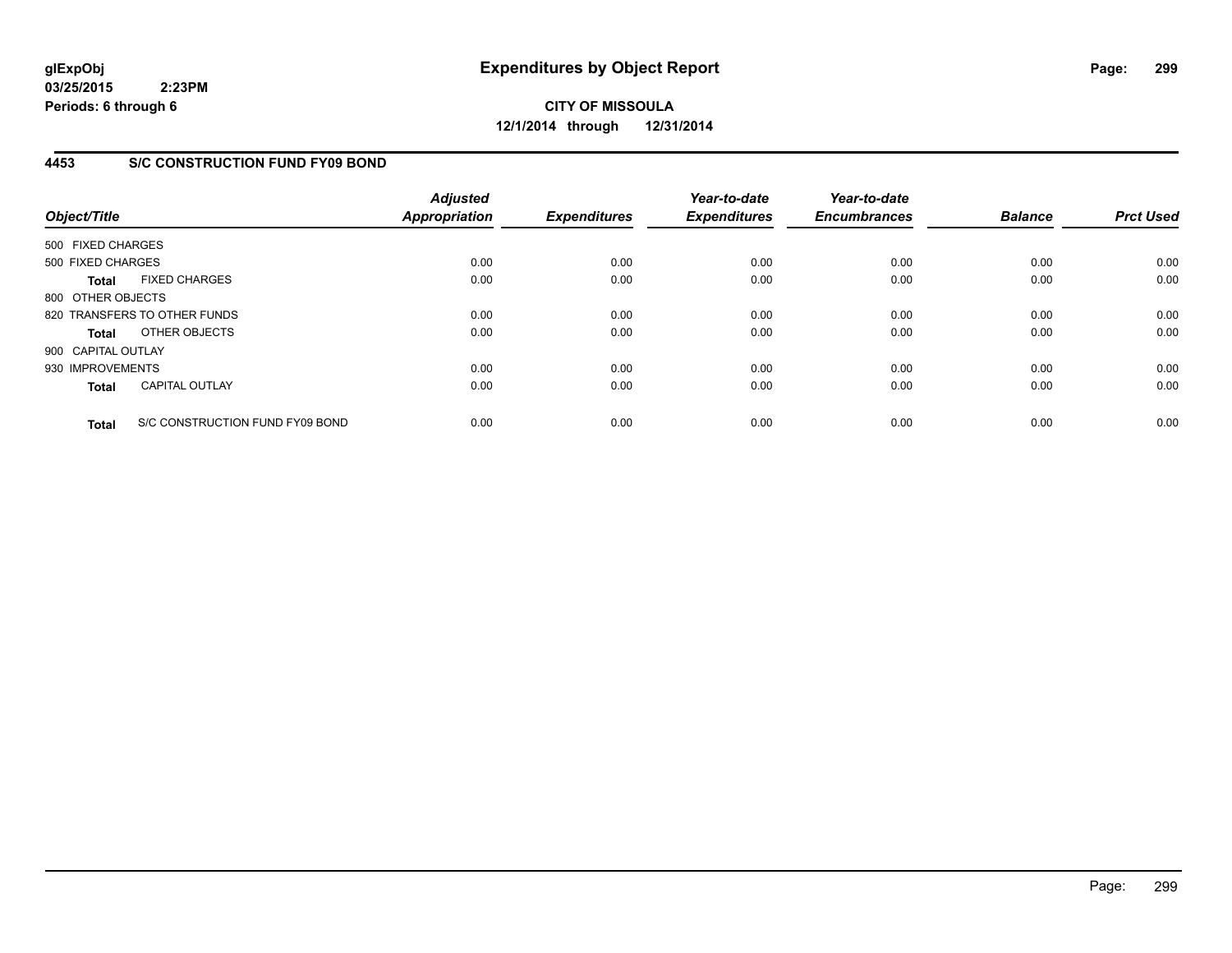## **4454 S/C CONSTRUCTION FUND FOR FY10**

| Object/Title       |                                | <b>Adjusted</b><br>Appropriation | <b>Expenditures</b> | Year-to-date<br><b>Expenditures</b> | Year-to-date<br><b>Encumbrances</b> | <b>Balance</b> | <b>Prct Used</b> |
|--------------------|--------------------------------|----------------------------------|---------------------|-------------------------------------|-------------------------------------|----------------|------------------|
| 900 CAPITAL OUTLAY |                                |                                  |                     |                                     |                                     |                |                  |
| 930 IMPROVEMENTS   |                                | 0.00                             | 0.00                | 0.00                                | 0.00                                | 0.00           | 0.00             |
| Total              | <b>CAPITAL OUTLAY</b>          | 0.00                             | 0.00                | 0.00                                | 0.00                                | 0.00           | 0.00             |
| <b>Total</b>       | PUBLIC WORKS ADMIN/ENGINEERING | 0.00                             | 0.00                | 0.00                                | 0.00                                | 0.00           | 0.00             |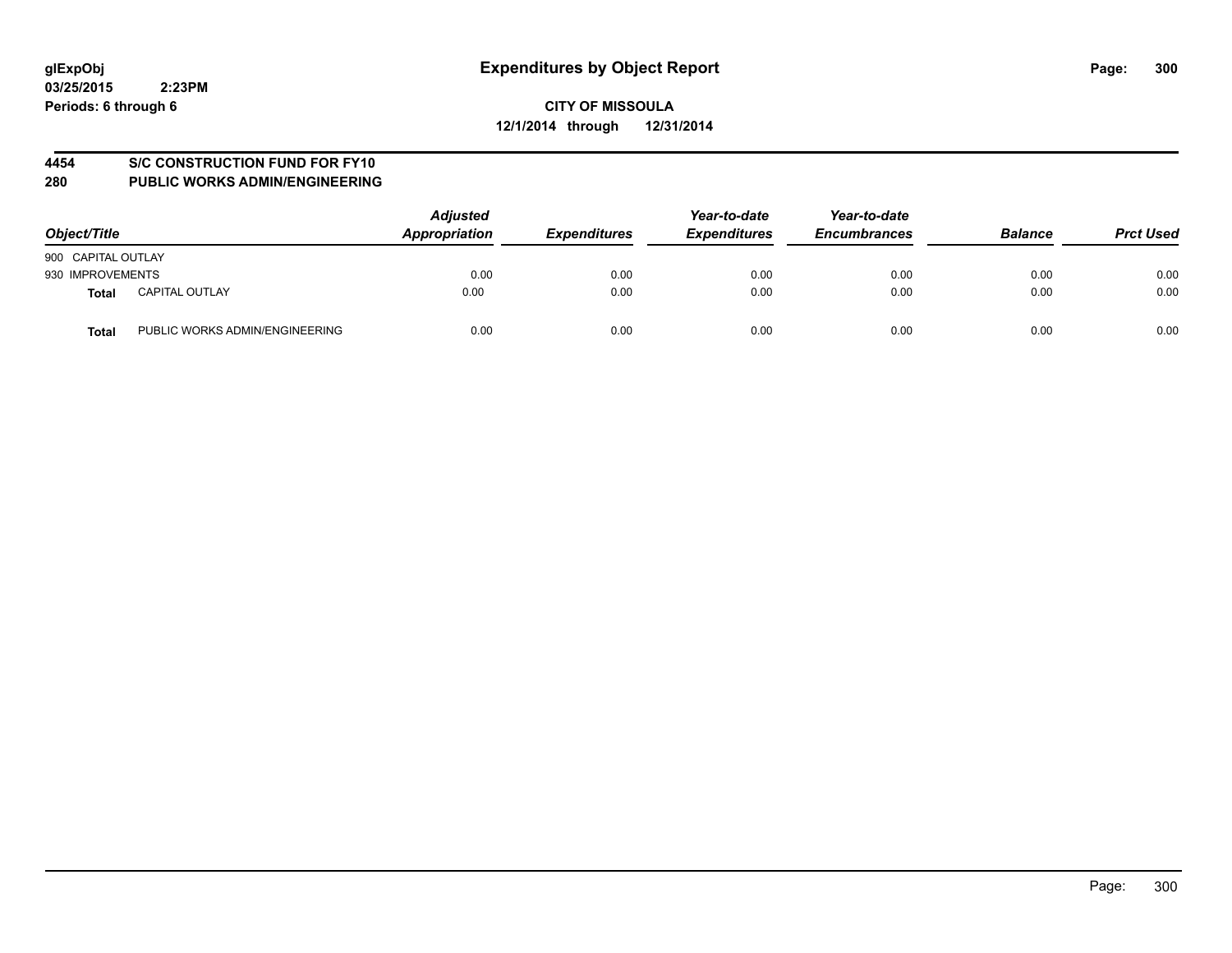# **glExpObj Expenditures by Object Report Page: 301**

**03/25/2015 2:23PM Periods: 6 through 6**

**CITY OF MISSOULA 12/1/2014 through 12/31/2014**

## **4454 S/C CONSTRUCTION FUND FOR FY10**

| Object/Title       |                                | <b>Adjusted</b><br>Appropriation | <b>Expenditures</b> | Year-to-date<br><b>Expenditures</b> | Year-to-date<br><b>Encumbrances</b> | <b>Balance</b> | <b>Prct Used</b> |
|--------------------|--------------------------------|----------------------------------|---------------------|-------------------------------------|-------------------------------------|----------------|------------------|
| 900 CAPITAL OUTLAY |                                |                                  |                     |                                     |                                     |                |                  |
| 930 IMPROVEMENTS   |                                | 0.00                             | 0.00                | 0.00                                | 0.00                                | 0.00           | 0.00             |
| Total              | <b>CAPITAL OUTLAY</b>          | 0.00                             | 0.00                | 0.00                                | 0.00                                | 0.00           | 0.00             |
| Total              | S/C CONSTRUCTION FUND FOR FY10 | 0.00                             | 0.00                | 0.00                                | 0.00                                | 0.00           | 0.00             |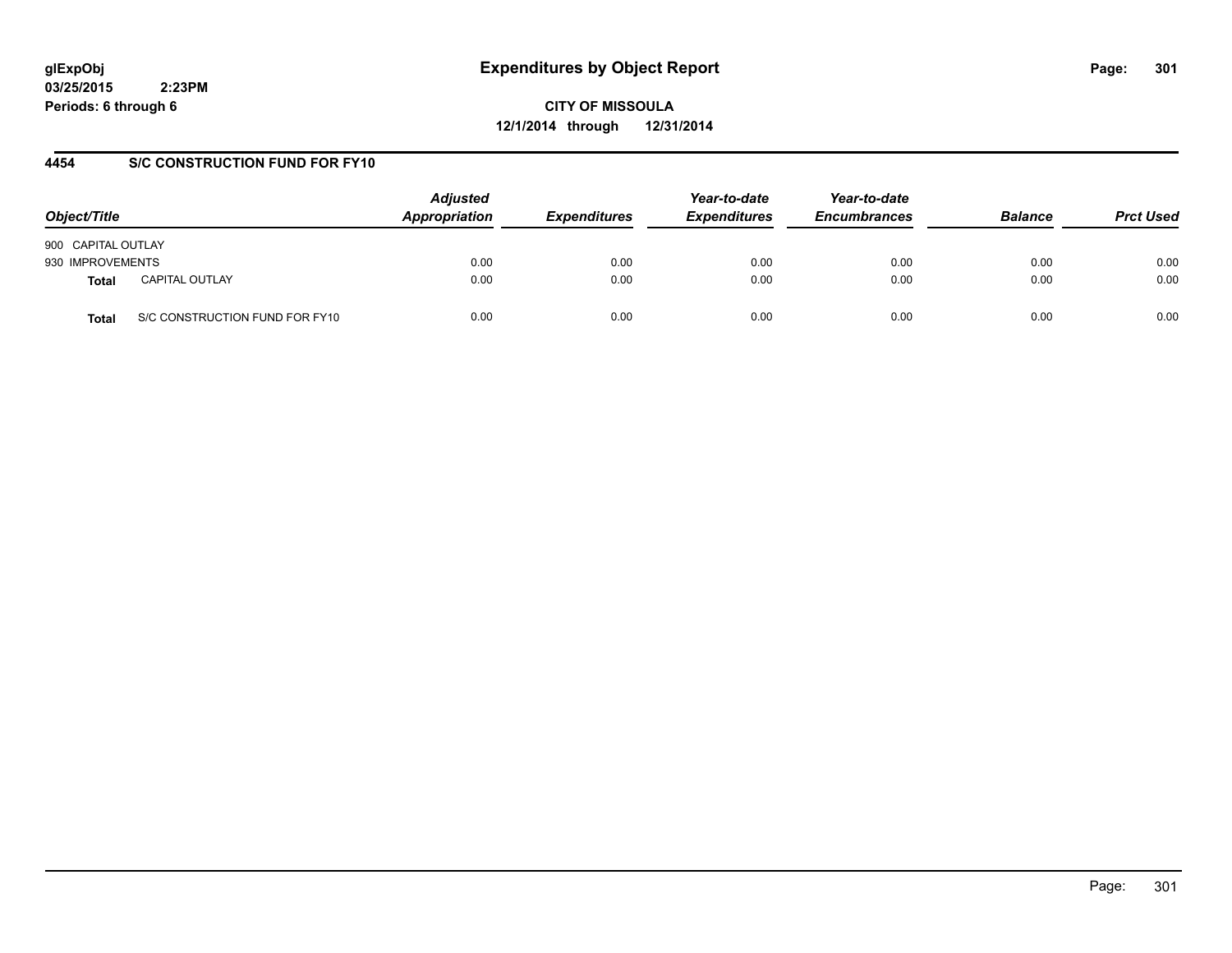#### **4455 FY11 S/C CONSTRUCTION FUND**

| Object/Title                                   | <b>Adjusted</b><br>Appropriation | <b>Expenditures</b> | Year-to-date<br><b>Expenditures</b> | Year-to-date<br><b>Encumbrances</b> | <b>Balance</b> | <b>Prct Used</b> |
|------------------------------------------------|----------------------------------|---------------------|-------------------------------------|-------------------------------------|----------------|------------------|
| 900 CAPITAL OUTLAY                             |                                  |                     |                                     |                                     |                |                  |
| 930 IMPROVEMENTS                               | 0.00                             | 0.00                | 0.00                                | 0.00                                | 0.00           | 0.00             |
| <b>CAPITAL OUTLAY</b><br>Total                 | 0.00                             | 0.00                | 0.00                                | 0.00                                | 0.00           | 0.00             |
| PUBLIC WORKS ADMIN/ENGINEERING<br><b>Total</b> | 0.00                             | 0.00                | 0.00                                | 0.00                                | 0.00           | 0.00             |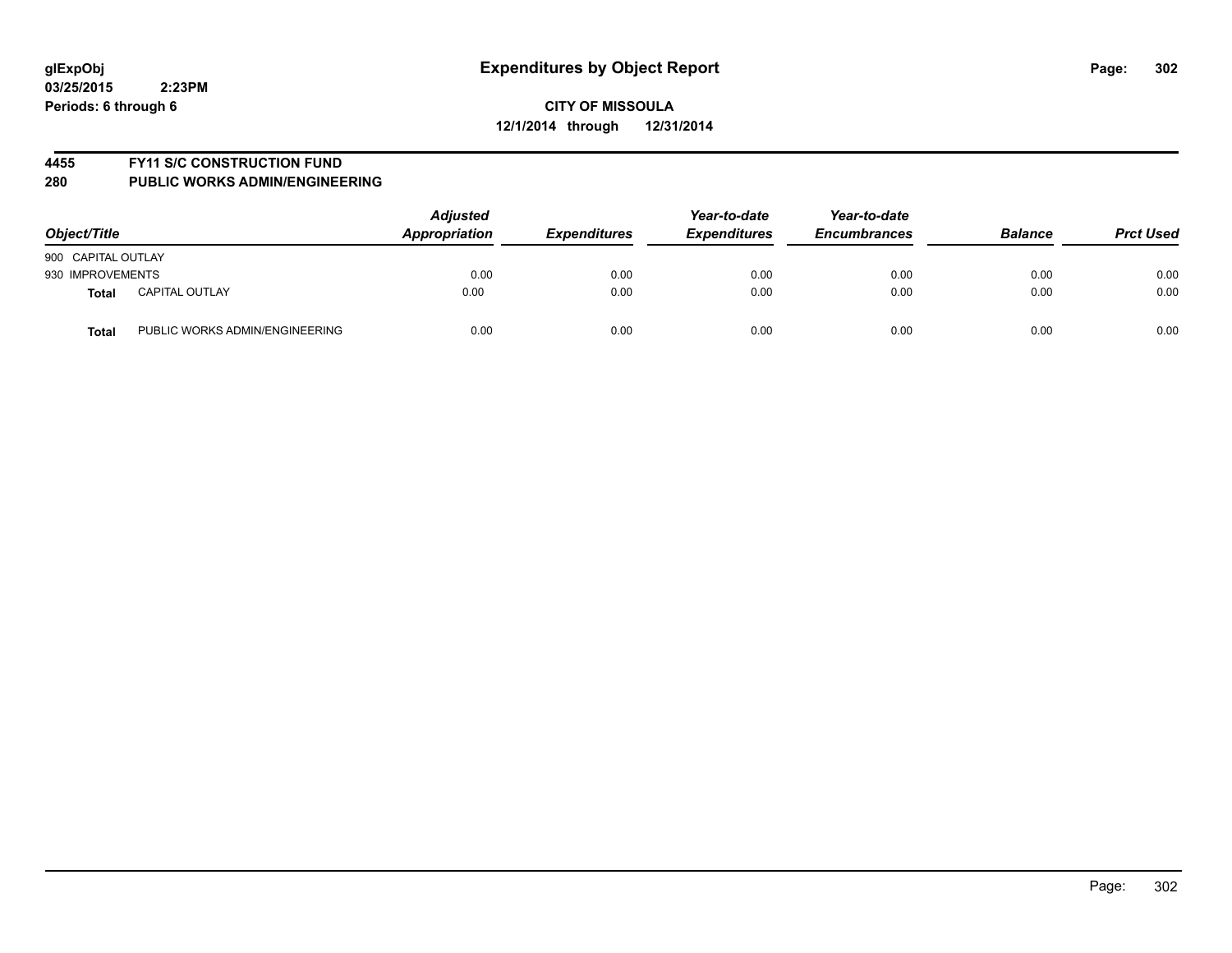**CITY OF MISSOULA 12/1/2014 through 12/31/2014**

#### **4455 FY11 S/C CONSTRUCTION FUND**

| Object/Title                          | <b>Adjusted</b><br>Appropriation | <b>Expenditures</b> | Year-to-date<br><b>Expenditures</b> | Year-to-date<br><b>Encumbrances</b> | <b>Balance</b> | <b>Prct Used</b> |
|---------------------------------------|----------------------------------|---------------------|-------------------------------------|-------------------------------------|----------------|------------------|
| 900 CAPITAL OUTLAY                    |                                  |                     |                                     |                                     |                |                  |
| 930 IMPROVEMENTS                      | 0.00                             | 0.00                | 0.00                                | 0.00                                | 0.00           | 0.00             |
| <b>CAPITAL OUTLAY</b><br><b>Total</b> | 0.00                             | 0.00                | 0.00                                | 0.00                                | 0.00           | 0.00             |
| FY11 S/C CONSTRUCTION FUND<br>Total   | 0.00                             | 0.00                | 0.00                                | 0.00                                | 0.00           | 0.00             |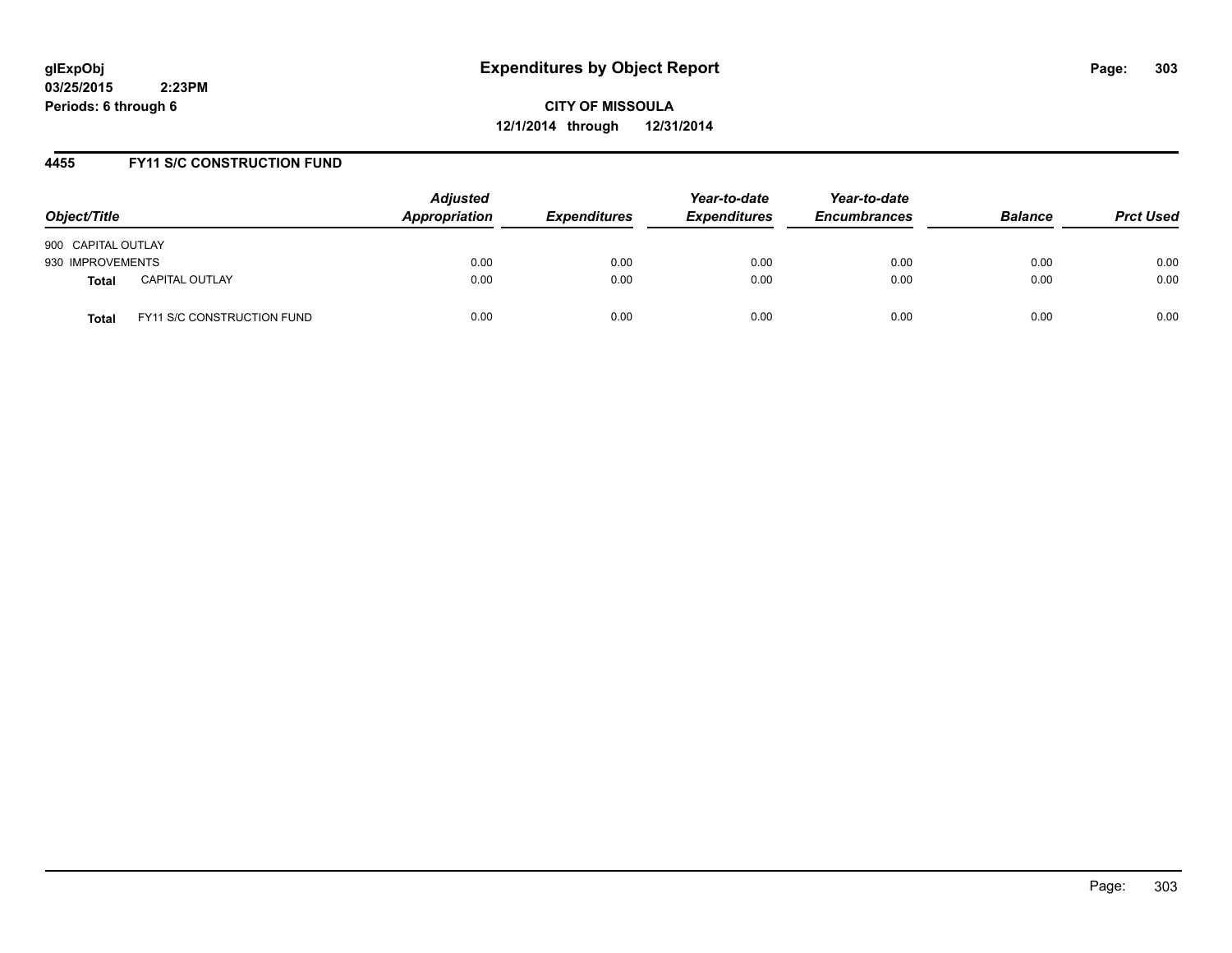#### **4456 FY12 S/C CONSTRUCTION FUND**

| Object/Title       |                                | <b>Adjusted</b><br><b>Appropriation</b> | <b>Expenditures</b> | Year-to-date<br><b>Expenditures</b> | Year-to-date<br><b>Encumbrances</b> | <b>Balance</b> | <b>Prct Used</b> |
|--------------------|--------------------------------|-----------------------------------------|---------------------|-------------------------------------|-------------------------------------|----------------|------------------|
| 800 OTHER OBJECTS  |                                |                                         |                     |                                     |                                     |                |                  |
|                    | 820 TRANSFERS TO OTHER FUNDS   | 0.00                                    | 0.00                | 0.00                                | 0.00                                | 0.00           | 0.00             |
| <b>Total</b>       | OTHER OBJECTS                  | 0.00                                    | 0.00                | 0.00                                | 0.00                                | 0.00           | 0.00             |
| 900 CAPITAL OUTLAY |                                |                                         |                     |                                     |                                     |                |                  |
| 930 IMPROVEMENTS   |                                | 0.00                                    | 0.00                | 0.00                                | 0.00                                | 0.00           | 0.00             |
| <b>Total</b>       | <b>CAPITAL OUTLAY</b>          | 0.00                                    | 0.00                | 0.00                                | 0.00                                | 0.00           | 0.00             |
| <b>Total</b>       | PUBLIC WORKS ADMIN/ENGINEERING | 0.00                                    | 0.00                | 0.00                                | 0.00                                | 0.00           | 0.00             |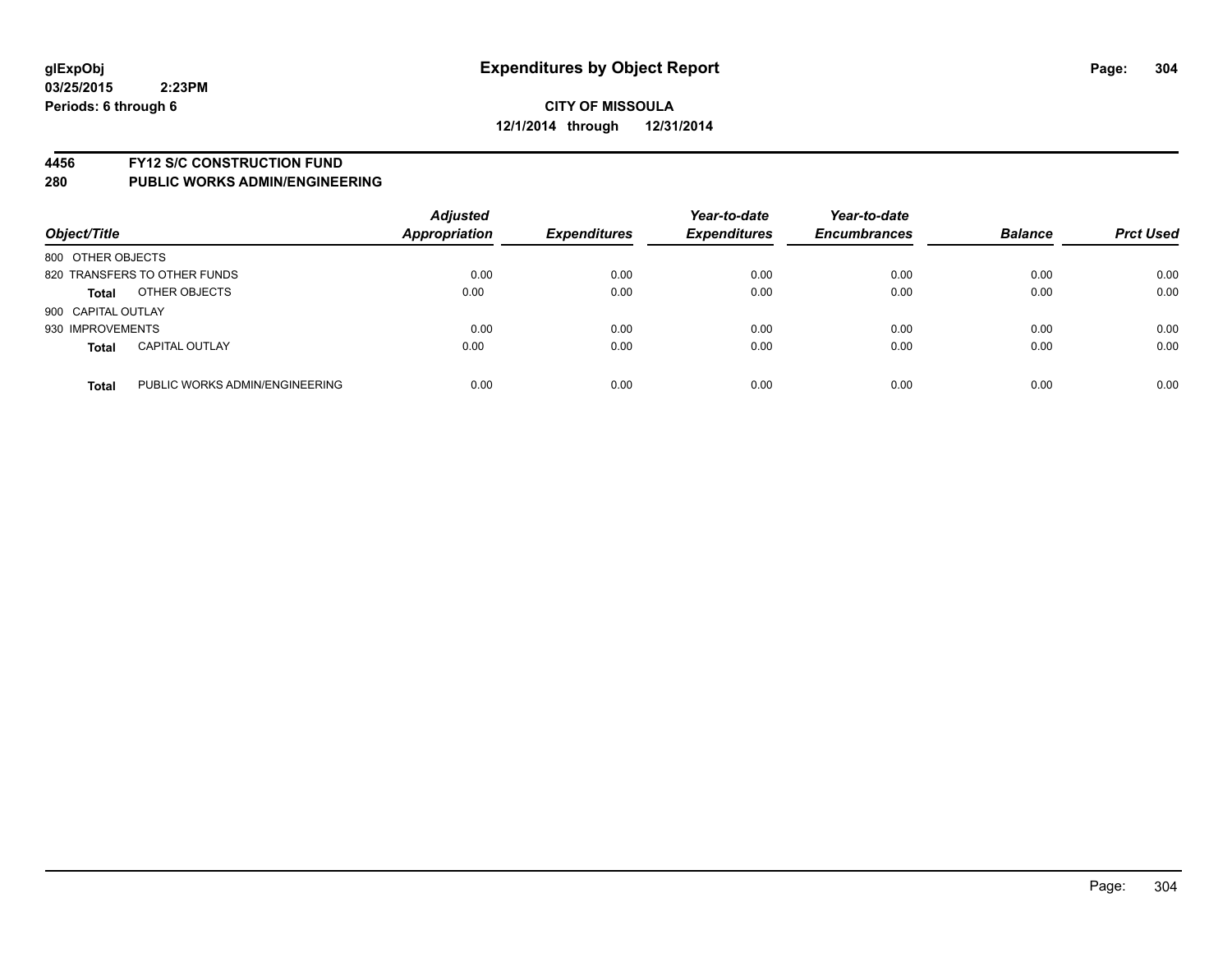#### **4456 FY12 S/C CONSTRUCTION FUND**

| Object/Title       |                                   | <b>Adjusted</b><br><b>Appropriation</b> | <b>Expenditures</b> | Year-to-date<br><b>Expenditures</b> | Year-to-date<br><b>Encumbrances</b> | <b>Balance</b> | <b>Prct Used</b> |
|--------------------|-----------------------------------|-----------------------------------------|---------------------|-------------------------------------|-------------------------------------|----------------|------------------|
| 800 OTHER OBJECTS  |                                   |                                         |                     |                                     |                                     |                |                  |
|                    | 820 TRANSFERS TO OTHER FUNDS      | 0.00                                    | 0.00                | 0.00                                | 0.00                                | 0.00           | 0.00             |
| Total              | OTHER OBJECTS                     | 0.00                                    | 0.00                | 0.00                                | 0.00                                | 0.00           | 0.00             |
| 900 CAPITAL OUTLAY |                                   |                                         |                     |                                     |                                     |                |                  |
| 930 IMPROVEMENTS   |                                   | 0.00                                    | 0.00                | 0.00                                | 0.00                                | 0.00           | 0.00             |
| <b>Total</b>       | <b>CAPITAL OUTLAY</b>             | 0.00                                    | 0.00                | 0.00                                | 0.00                                | 0.00           | 0.00             |
| <b>Total</b>       | <b>FY12 S/C CONSTRUCTION FUND</b> | 0.00                                    | 0.00                | 0.00                                | 0.00                                | 0.00           | 0.00             |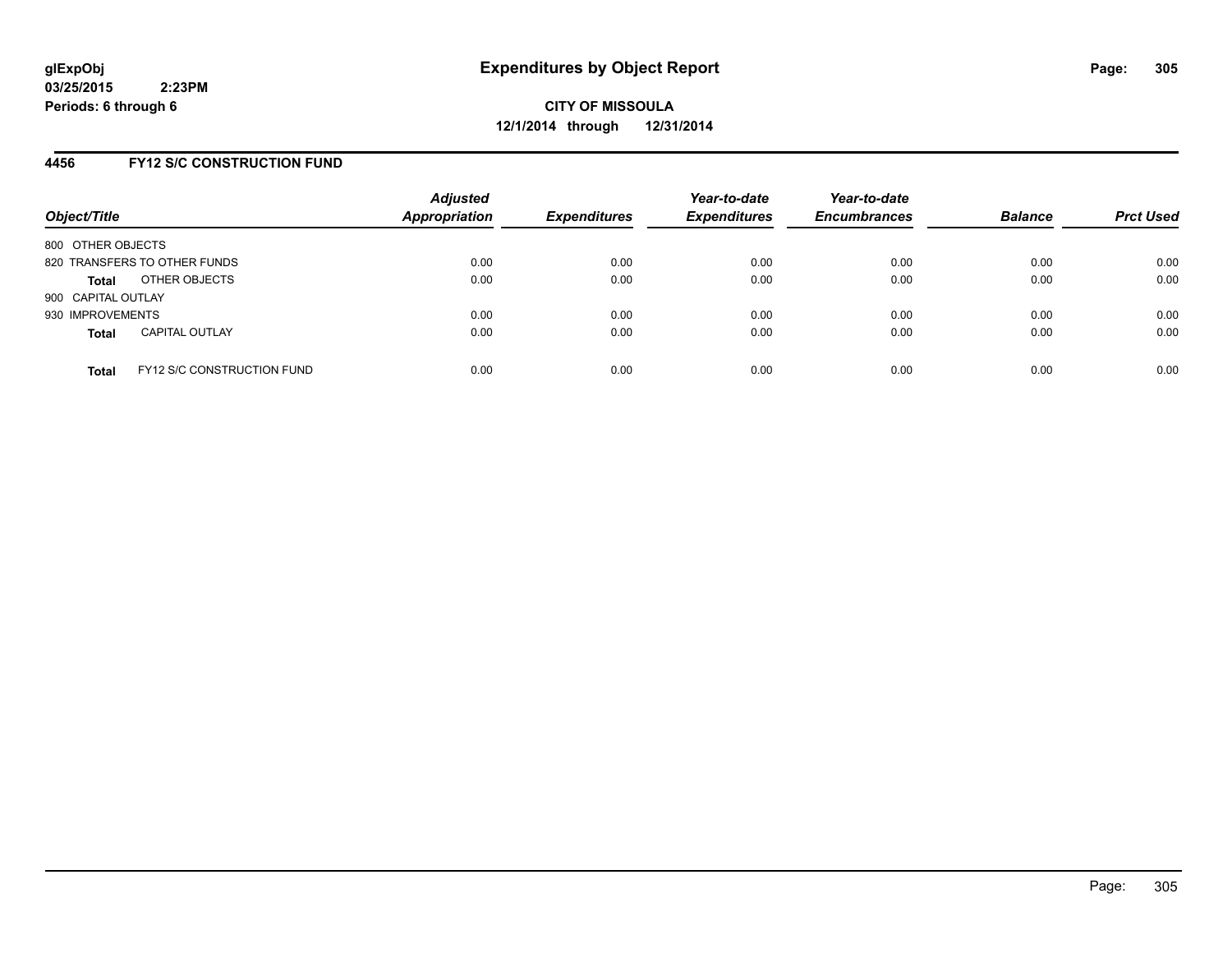# **4457 FY13 SIDEWALK/CURB CONSTRUCTION**

| Object/Title       |                                | <b>Adjusted</b><br><b>Appropriation</b> | <b>Expenditures</b> | Year-to-date<br><b>Expenditures</b> | Year-to-date<br><b>Encumbrances</b> | <b>Balance</b> | <b>Prct Used</b> |
|--------------------|--------------------------------|-----------------------------------------|---------------------|-------------------------------------|-------------------------------------|----------------|------------------|
|                    | 300 PURCHASED SERVICES         |                                         |                     |                                     |                                     |                |                  |
|                    | 350 PROFESSIONAL SERVICES      | 0.00                                    | 0.00                | 0.00                                | 0.00                                | 0.00           | 0.00             |
| Total              | <b>PURCHASED SERVICES</b>      | 0.00                                    | 0.00                | 0.00                                | 0.00                                | 0.00           | 0.00             |
| 800 OTHER OBJECTS  |                                |                                         |                     |                                     |                                     |                |                  |
|                    | 820 TRANSFERS TO OTHER FUNDS   | 0.00                                    | 0.00                | 0.00                                | 0.00                                | 0.00           | 0.00             |
| Total              | OTHER OBJECTS                  | 0.00                                    | 0.00                | 0.00                                | 0.00                                | 0.00           | 0.00             |
| 900 CAPITAL OUTLAY |                                |                                         |                     |                                     |                                     |                |                  |
| 930 IMPROVEMENTS   |                                | 0.00                                    | 0.00                | 0.00                                | 0.00                                | 0.00           | 0.00             |
| <b>Total</b>       | <b>CAPITAL OUTLAY</b>          | 0.00                                    | 0.00                | 0.00                                | 0.00                                | 0.00           | 0.00             |
| <b>Total</b>       | PUBLIC WORKS ADMIN/ENGINEERING | 0.00                                    | 0.00                | 0.00                                | 0.00                                | 0.00           | 0.00             |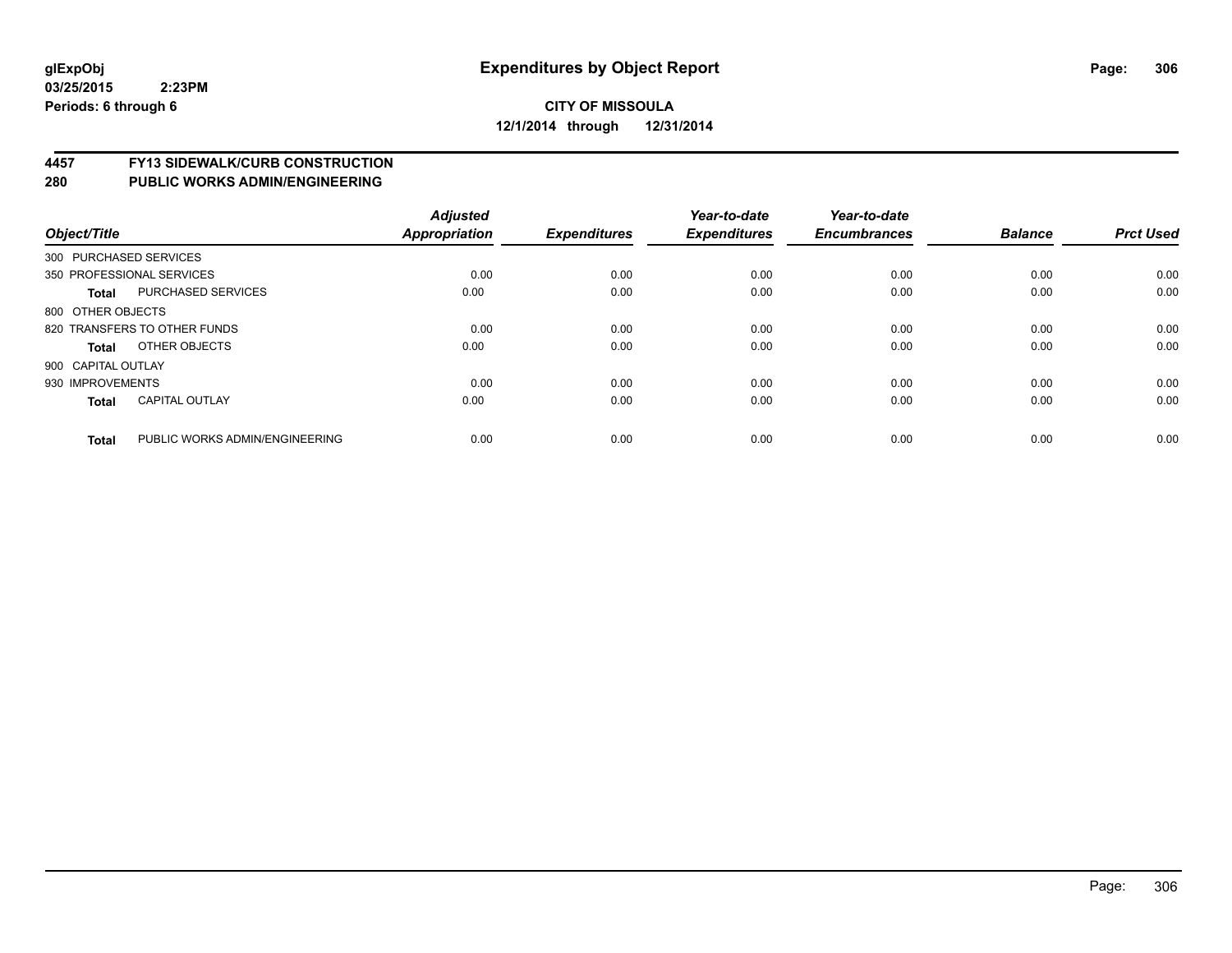## **CITY OF MISSOULA 12/1/2014 through 12/31/2014**

## **4457 FY13 SIDEWALK/CURB CONSTRUCTION**

| Object/Title           |                                        | <b>Adjusted</b><br><b>Appropriation</b> | <b>Expenditures</b> | Year-to-date<br><b>Expenditures</b> | Year-to-date<br><b>Encumbrances</b> | <b>Balance</b> | <b>Prct Used</b> |
|------------------------|----------------------------------------|-----------------------------------------|---------------------|-------------------------------------|-------------------------------------|----------------|------------------|
| 300 PURCHASED SERVICES |                                        |                                         |                     |                                     |                                     |                |                  |
|                        | 350 PROFESSIONAL SERVICES              | 0.00                                    | 0.00                | 0.00                                | 0.00                                | 0.00           | 0.00             |
| <b>Total</b>           | PURCHASED SERVICES                     | 0.00                                    | 0.00                | 0.00                                | 0.00                                | 0.00           | 0.00             |
| 800 OTHER OBJECTS      |                                        |                                         |                     |                                     |                                     |                |                  |
|                        | 820 TRANSFERS TO OTHER FUNDS           | 0.00                                    | 0.00                | 0.00                                | 0.00                                | 0.00           | 0.00             |
| <b>Total</b>           | OTHER OBJECTS                          | 0.00                                    | 0.00                | 0.00                                | 0.00                                | 0.00           | 0.00             |
| 900 CAPITAL OUTLAY     |                                        |                                         |                     |                                     |                                     |                |                  |
| 930 IMPROVEMENTS       |                                        | 0.00                                    | 0.00                | 0.00                                | 0.00                                | 0.00           | 0.00             |
| <b>Total</b>           | <b>CAPITAL OUTLAY</b>                  | 0.00                                    | 0.00                | 0.00                                | 0.00                                | 0.00           | 0.00             |
| <b>Total</b>           | <b>FY13 SIDEWALK/CURB CONSTRUCTION</b> | 0.00                                    | 0.00                | 0.00                                | 0.00                                | 0.00           | 0.00             |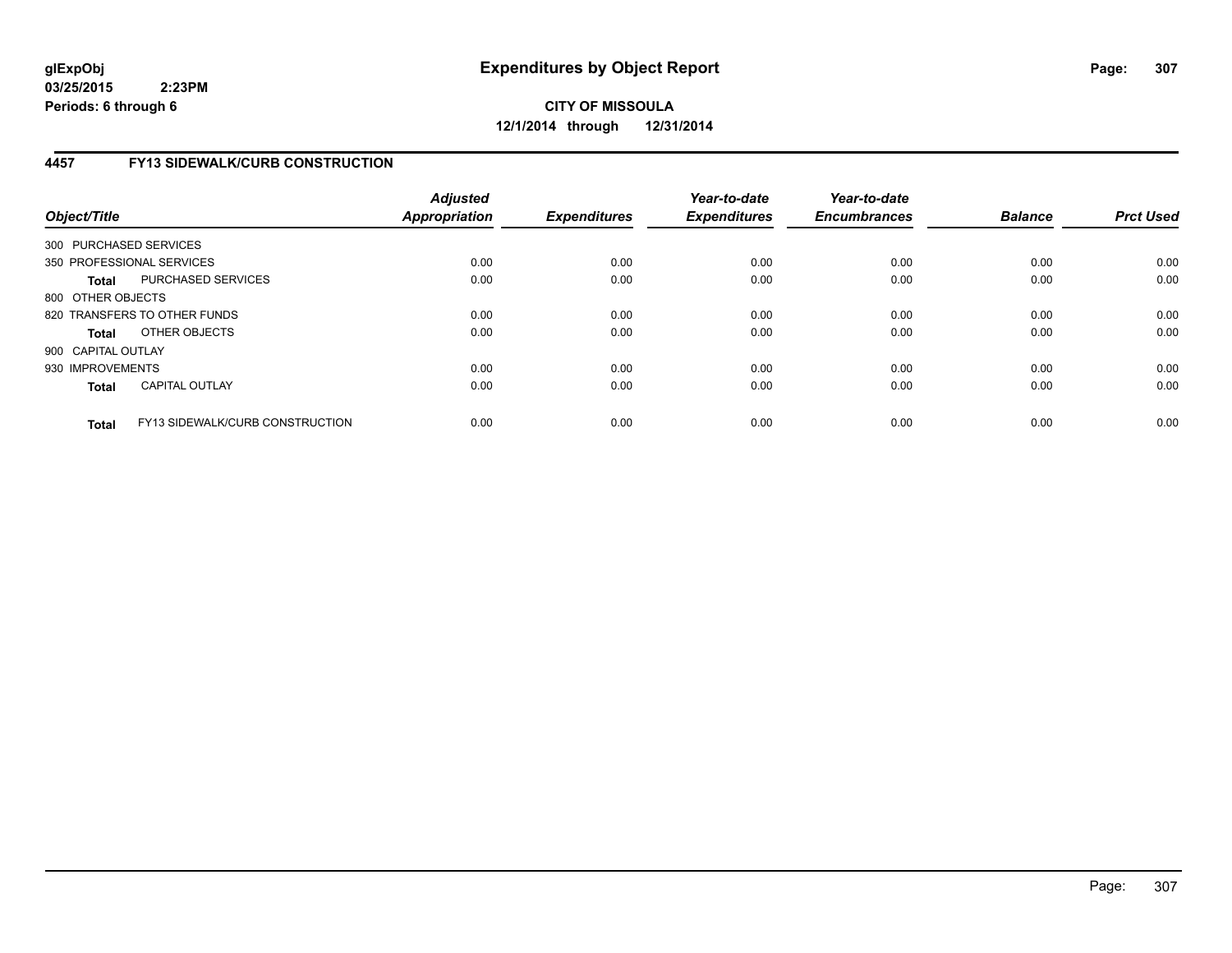#### **4458 FY14 SIDEWALK & CURB CONSTRUCTION**

| Object/Title       |                                | <b>Adjusted</b><br><b>Appropriation</b> | <b>Expenditures</b> | Year-to-date<br><b>Expenditures</b> | Year-to-date<br><b>Encumbrances</b> | <b>Balance</b> | <b>Prct Used</b> |
|--------------------|--------------------------------|-----------------------------------------|---------------------|-------------------------------------|-------------------------------------|----------------|------------------|
| 800 OTHER OBJECTS  |                                |                                         |                     |                                     |                                     |                |                  |
|                    | 820 TRANSFERS TO OTHER FUNDS   | 0.00                                    | 0.00                | 0.00                                | 0.00                                | 0.00           | 0.00             |
| <b>Total</b>       | OTHER OBJECTS                  | 0.00                                    | 0.00                | 0.00                                | 0.00                                | 0.00           | 0.00             |
| 900 CAPITAL OUTLAY |                                |                                         |                     |                                     |                                     |                |                  |
| 930 IMPROVEMENTS   |                                | 0.00                                    | 0.00                | 0.00                                | 0.00                                | 0.00           | 0.00             |
| <b>Total</b>       | <b>CAPITAL OUTLAY</b>          | 0.00                                    | 0.00                | 0.00                                | 0.00                                | 0.00           | 0.00             |
| <b>Total</b>       | PUBLIC WORKS ADMIN/ENGINEERING | 0.00                                    | 0.00                | 0.00                                | 0.00                                | 0.00           | 0.00             |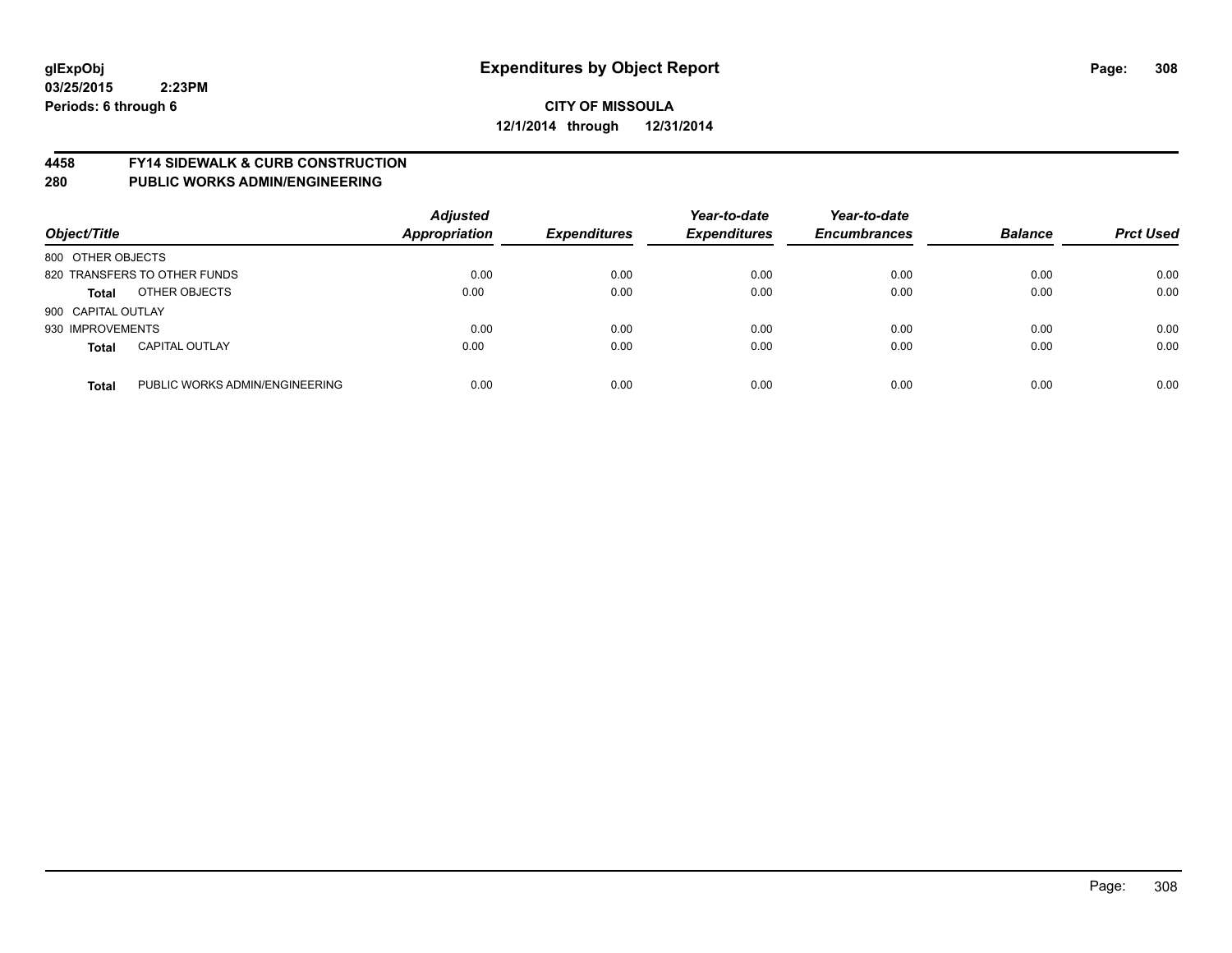**CITY OF MISSOULA 12/1/2014 through 12/31/2014**

## **4458 FY14 SIDEWALK & CURB CONSTRUCTION**

| Object/Title       |                                              | <b>Adjusted</b><br><b>Appropriation</b> | <b>Expenditures</b> | Year-to-date<br><b>Expenditures</b> | Year-to-date<br><b>Encumbrances</b> | <b>Balance</b> | <b>Prct Used</b> |
|--------------------|----------------------------------------------|-----------------------------------------|---------------------|-------------------------------------|-------------------------------------|----------------|------------------|
| 800 OTHER OBJECTS  |                                              |                                         |                     |                                     |                                     |                |                  |
|                    | 820 TRANSFERS TO OTHER FUNDS                 | 0.00                                    | 0.00                | 0.00                                | 0.00                                | 0.00           | 0.00             |
| Total              | OTHER OBJECTS                                | 0.00                                    | 0.00                | 0.00                                | 0.00                                | 0.00           | 0.00             |
| 900 CAPITAL OUTLAY |                                              |                                         |                     |                                     |                                     |                |                  |
| 930 IMPROVEMENTS   |                                              | 0.00                                    | 0.00                | 0.00                                | 0.00                                | 0.00           | 0.00             |
| <b>Total</b>       | <b>CAPITAL OUTLAY</b>                        | 0.00                                    | 0.00                | 0.00                                | 0.00                                | 0.00           | 0.00             |
| <b>Total</b>       | <b>FY14 SIDEWALK &amp; CURB CONSTRUCTIOL</b> | 0.00                                    | 0.00                | 0.00                                | 0.00                                | 0.00           | 0.00             |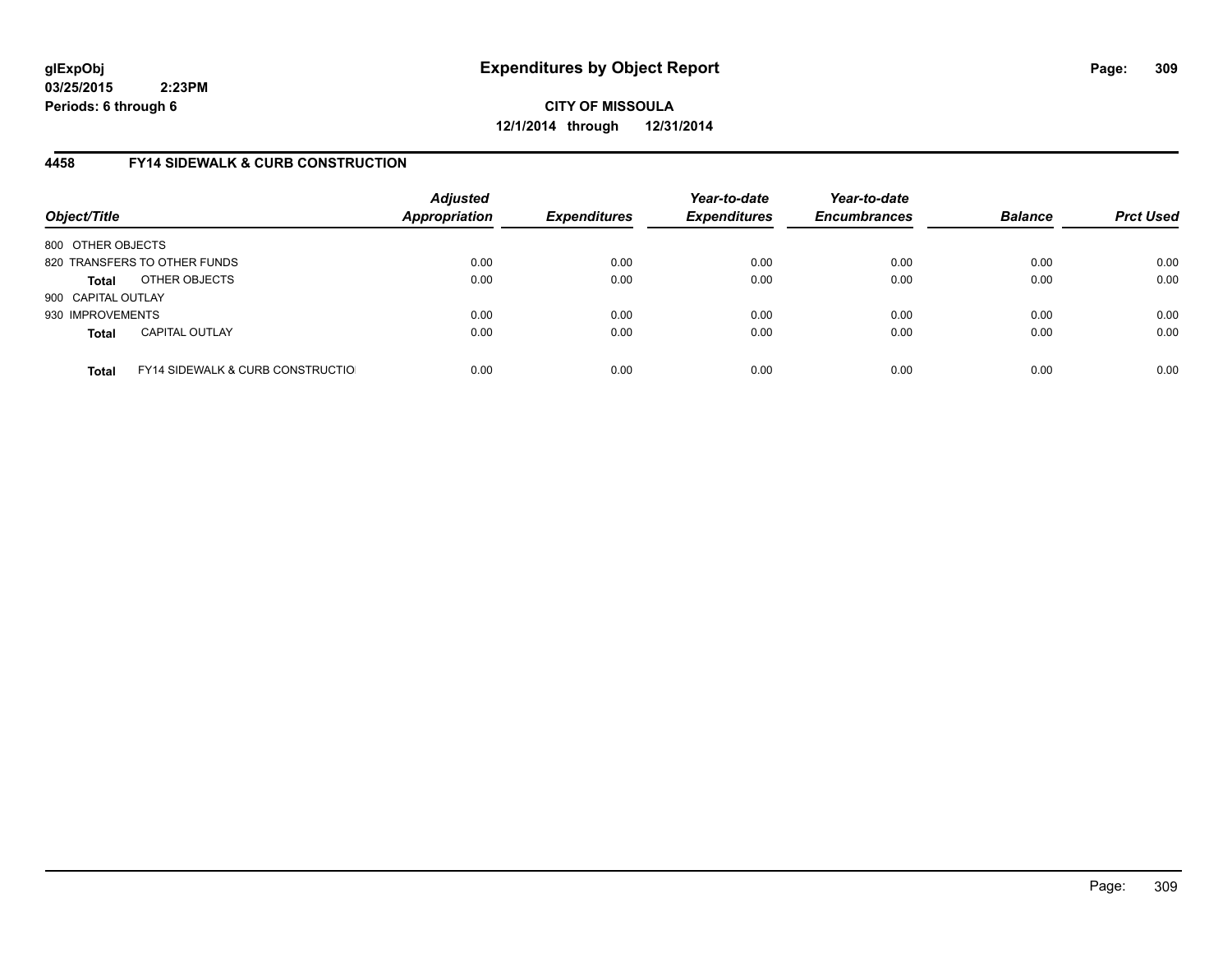# **4459 FY15 SIDEWALK/CURB CONSTRUCTION**

| Object/Title       |                                | <b>Adjusted</b><br>Appropriation | <b>Expenditures</b> | Year-to-date<br><b>Expenditures</b> | Year-to-date<br><b>Encumbrances</b> | <b>Balance</b> | <b>Prct Used</b> |
|--------------------|--------------------------------|----------------------------------|---------------------|-------------------------------------|-------------------------------------|----------------|------------------|
| 900 CAPITAL OUTLAY |                                |                                  |                     |                                     |                                     |                |                  |
| 930 IMPROVEMENTS   |                                | 0.00                             | 201.051.06          | 476.448.32                          | 0.00                                | -476.448.32    | 0.00             |
| <b>Total</b>       | <b>CAPITAL OUTLAY</b>          | 0.00                             | 201.051.06          | 476.448.32                          | 0.00                                | -476.448.32    | 0.00             |
| <b>Total</b>       | PUBLIC WORKS ADMIN/ENGINEERING | 0.00                             | 201,051.06          | 476.448.32                          | 0.00                                | -476.448.32    | 0.00             |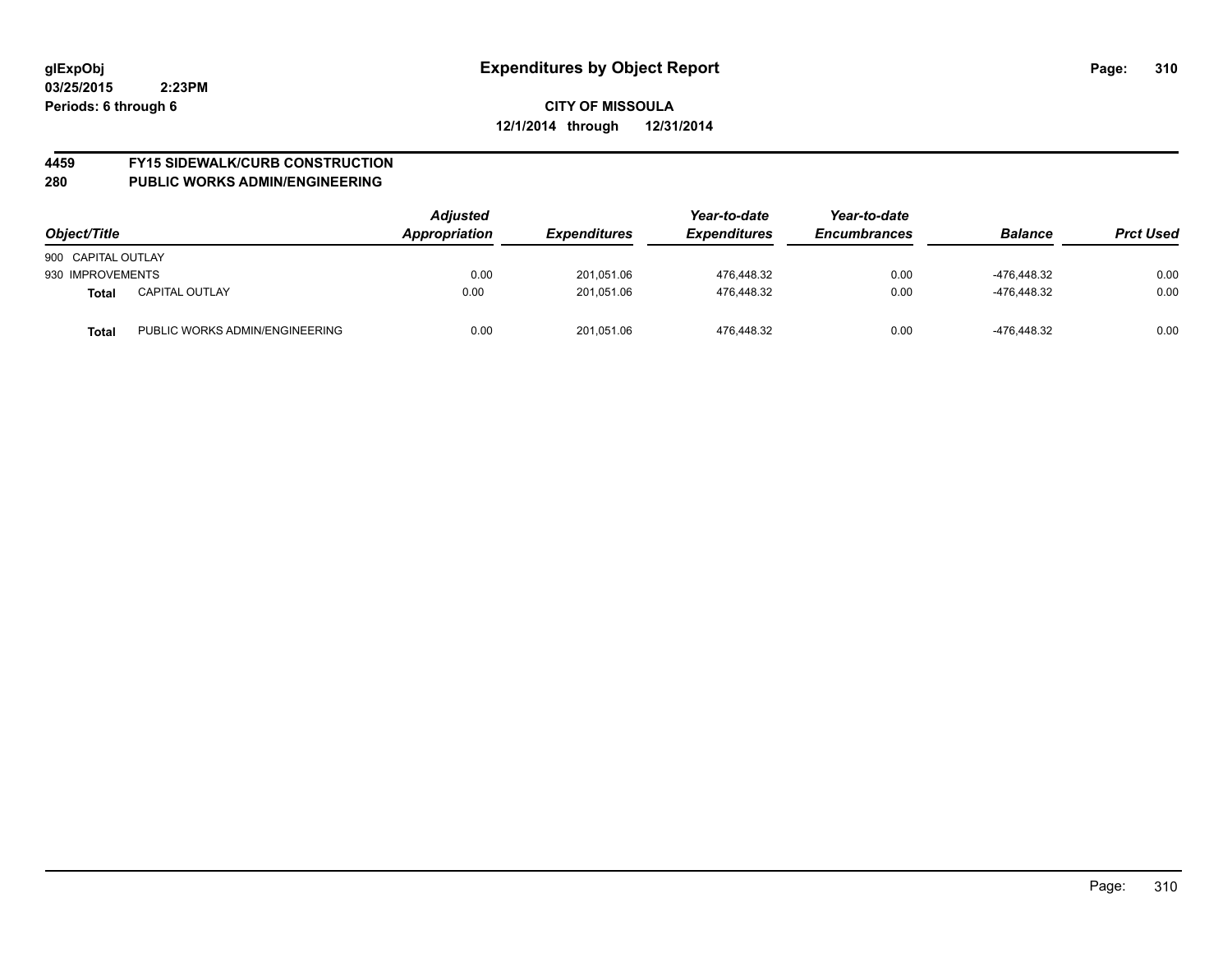**CITY OF MISSOULA 12/1/2014 through 12/31/2014**

## **4459 FY15 SIDEWALK/CURB CONSTRUCTION**

| Object/Title       |                                        | <b>Adjusted</b><br><b>Appropriation</b><br><b>Expenditures</b> | Year-to-date<br><b>Expenditures</b> | Year-to-date<br><b>Encumbrances</b> | <b>Balance</b> | <b>Prct Used</b> |      |
|--------------------|----------------------------------------|----------------------------------------------------------------|-------------------------------------|-------------------------------------|----------------|------------------|------|
| 900 CAPITAL OUTLAY |                                        |                                                                |                                     |                                     |                |                  |      |
| 930 IMPROVEMENTS   |                                        | 0.00                                                           | 201.051.06                          | 476.448.32                          | 0.00           | -476.448.32      | 0.00 |
| <b>Total</b>       | <b>CAPITAL OUTLAY</b>                  | 0.00                                                           | 201,051.06                          | 476,448.32                          | 0.00           | -476.448.32      | 0.00 |
| Total              | <b>FY15 SIDEWALK/CURB CONSTRUCTION</b> | 0.00                                                           | 201.051.06                          | 476.448.32                          | 0.00           | -476.448.32      | 0.00 |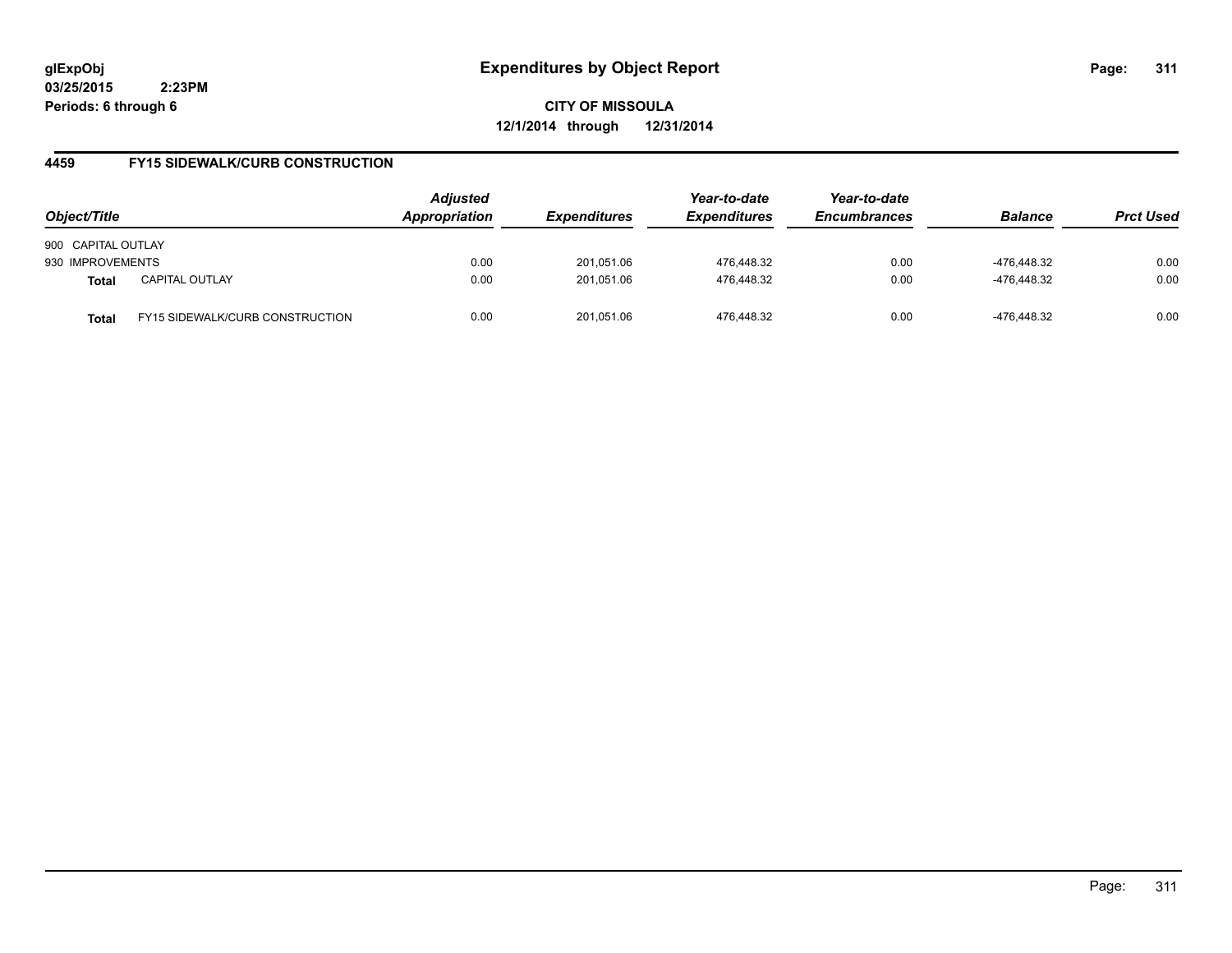# **4531 SID 531 TRAFFIC CALMING**

| Object/Title       |                       | <b>Adjusted</b><br>Appropriation | <b>Expenditures</b> | Year-to-date<br><b>Expenditures</b> | Year-to-date<br><b>Encumbrances</b> | <b>Balance</b> | <b>Prct Used</b> |
|--------------------|-----------------------|----------------------------------|---------------------|-------------------------------------|-------------------------------------|----------------|------------------|
| 900 CAPITAL OUTLAY |                       |                                  |                     |                                     |                                     |                |                  |
| 930 IMPROVEMENTS   |                       | 0.00                             | 0.00                | 0.00                                | 0.00                                | 0.00           | 0.00             |
| Total              | <b>CAPITAL OUTLAY</b> | 0.00                             | 0.00                | 0.00                                | 0.00                                | 0.00           | 0.00             |
| <b>Total</b>       | NON-DEPARTMENTAL      | 0.00                             | 0.00                | 0.00                                | 0.00                                | 0.00           | 0.00             |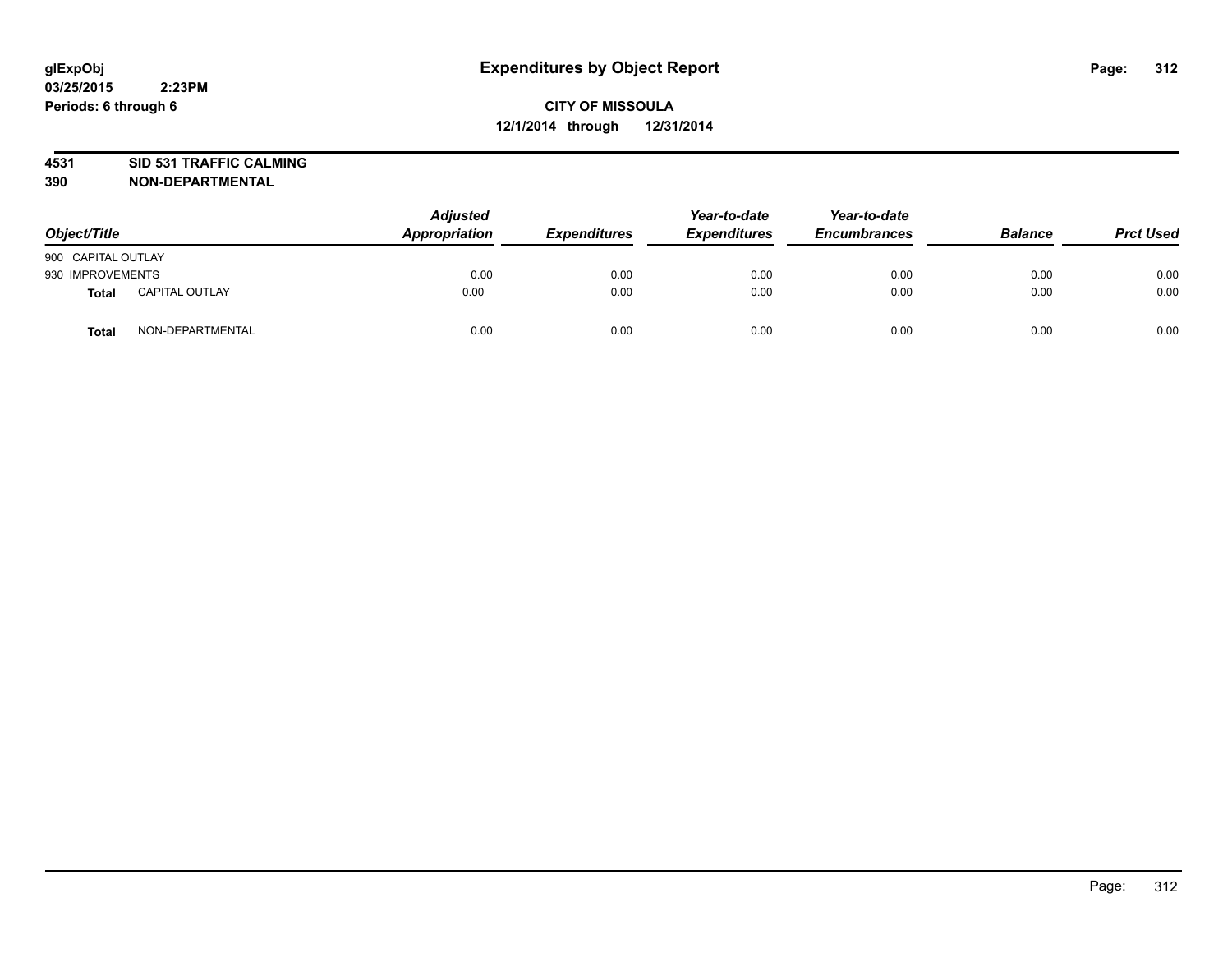**CITY OF MISSOULA 12/1/2014 through 12/31/2014**

#### **4531 SID 531 TRAFFIC CALMING**

| Object/Title       |                         | <b>Adjusted</b><br>Appropriation | <b>Expenditures</b> | Year-to-date<br><b>Expenditures</b> | Year-to-date<br><b>Encumbrances</b> | <b>Balance</b> | <b>Prct Used</b> |
|--------------------|-------------------------|----------------------------------|---------------------|-------------------------------------|-------------------------------------|----------------|------------------|
| 900 CAPITAL OUTLAY |                         |                                  |                     |                                     |                                     |                |                  |
| 930 IMPROVEMENTS   |                         | 0.00                             | 0.00                | 0.00                                | 0.00                                | 0.00           | 0.00             |
| <b>Total</b>       | <b>CAPITAL OUTLAY</b>   | 0.00                             | 0.00                | 0.00                                | 0.00                                | 0.00           | 0.00             |
| Total              | SID 531 TRAFFIC CALMING | 0.00                             | 0.00                | 0.00                                | 0.00                                | 0.00           | 0.00             |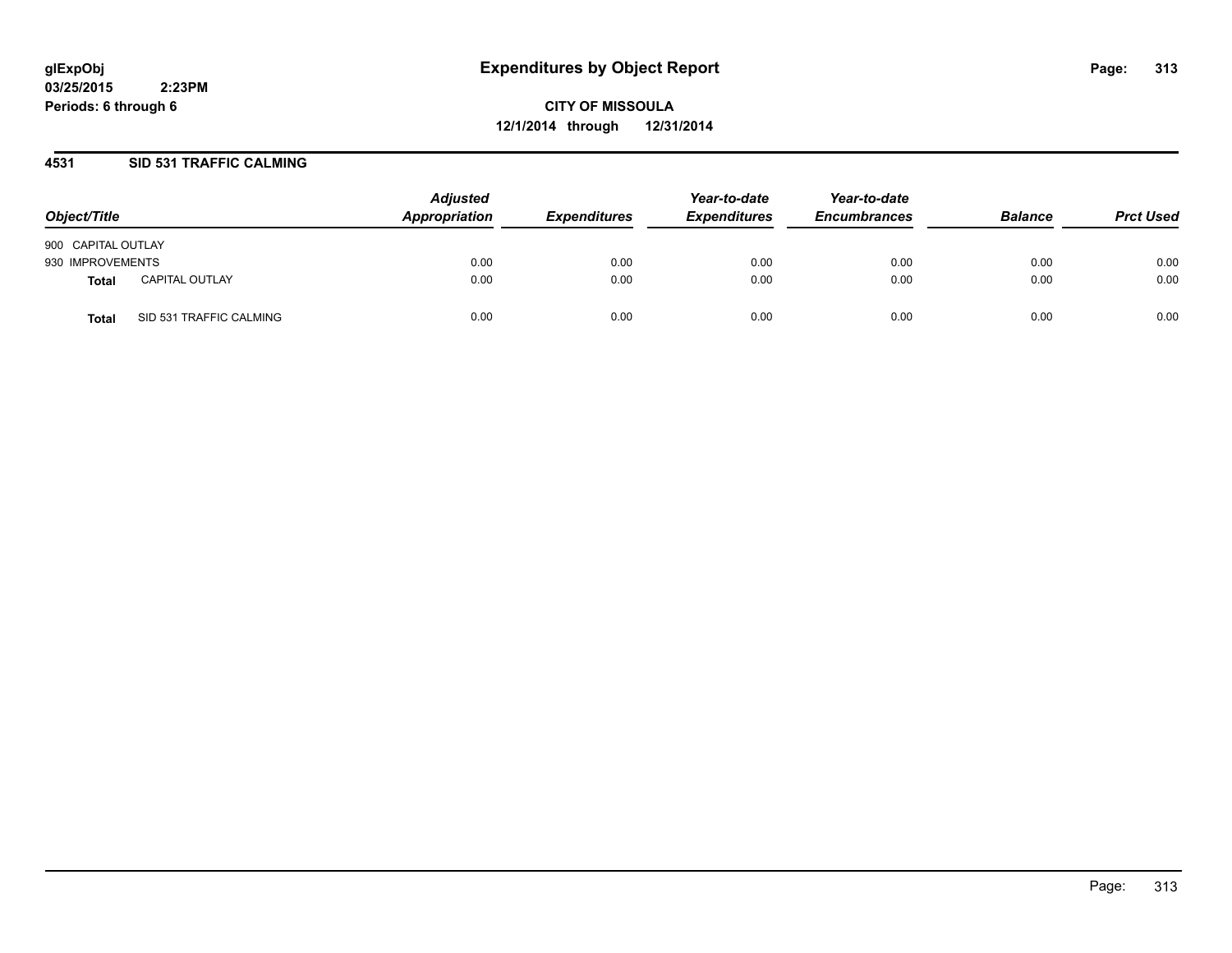#### **4532 MALONEY RANCH SID**

| Object/Title       |                       | <b>Adjusted</b><br>Appropriation | <b>Expenditures</b> | Year-to-date<br><b>Expenditures</b> | Year-to-date<br><b>Encumbrances</b> | <b>Balance</b> | <b>Prct Used</b> |
|--------------------|-----------------------|----------------------------------|---------------------|-------------------------------------|-------------------------------------|----------------|------------------|
| 900 CAPITAL OUTLAY |                       |                                  |                     |                                     |                                     |                |                  |
| 930 IMPROVEMENTS   |                       | 0.00                             | 0.00                | 0.00                                | 0.00                                | 0.00           | 0.00             |
| <b>Total</b>       | <b>CAPITAL OUTLAY</b> | 0.00                             | 0.00                | 0.00                                | 0.00                                | 0.00           | 0.00             |
| <b>Total</b>       | NON-DEPARTMENTAL      | 0.00                             | 0.00                | 0.00                                | 0.00                                | 0.00           | 0.00             |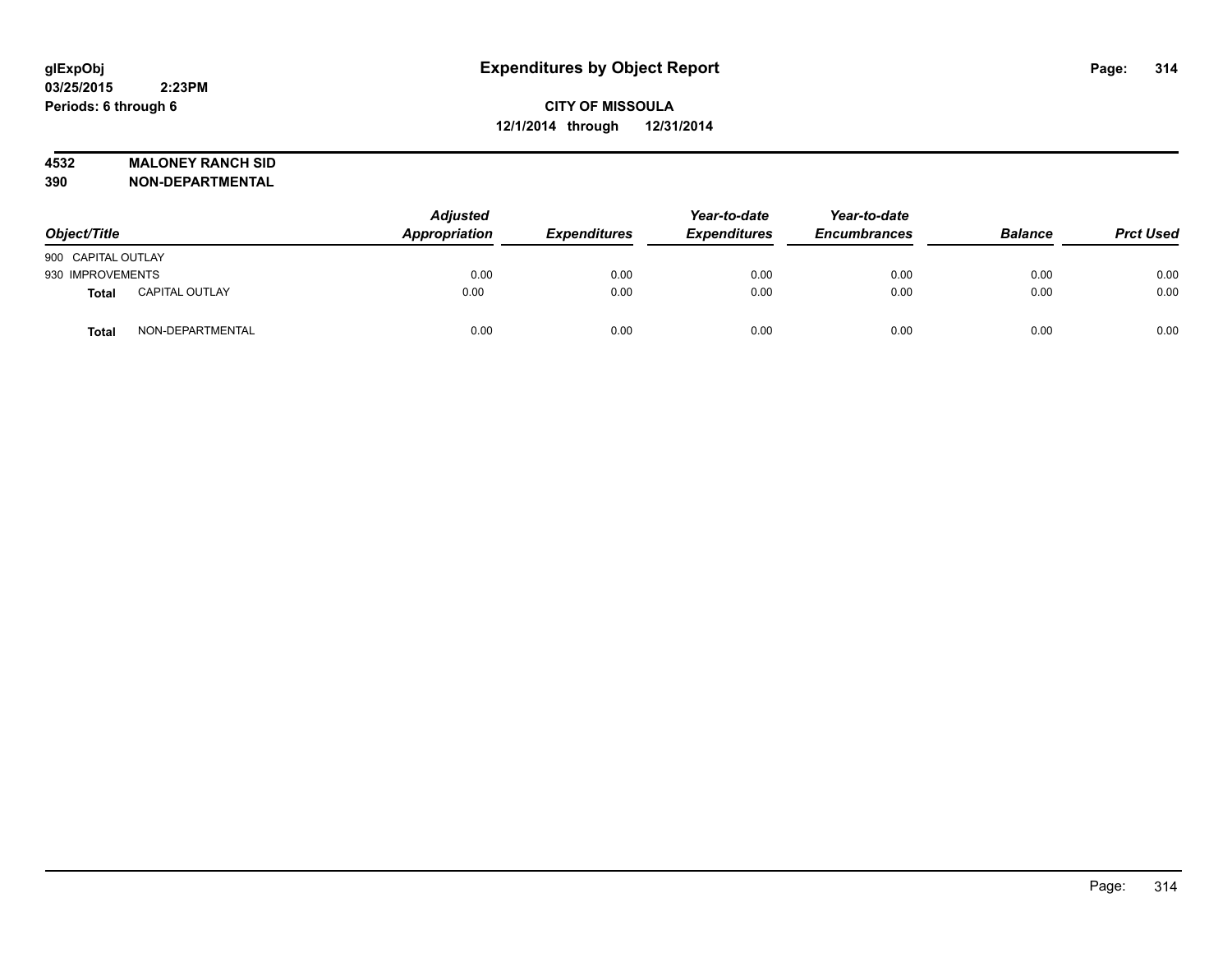**CITY OF MISSOULA 12/1/2014 through 12/31/2014**

#### **4532 MALONEY RANCH SID**

| Object/Title                             |  | <b>Adjusted</b><br>Appropriation | <b>Expenditures</b> | Year-to-date<br><b>Expenditures</b> | Year-to-date<br><b>Encumbrances</b> | <b>Balance</b> | <b>Prct Used</b> |
|------------------------------------------|--|----------------------------------|---------------------|-------------------------------------|-------------------------------------|----------------|------------------|
| 900 CAPITAL OUTLAY                       |  |                                  |                     |                                     |                                     |                |                  |
| 930 IMPROVEMENTS                         |  | 0.00                             | 0.00                | 0.00                                | 0.00                                | 0.00           | 0.00             |
| <b>CAPITAL OUTLAY</b><br>Total           |  | 0.00                             | 0.00                | 0.00                                | 0.00                                | 0.00           | 0.00             |
| <b>MALONEY RANCH SID</b><br><b>Total</b> |  | 0.00                             | 0.00                | 0.00                                | 0.00                                | 0.00           | 0.00             |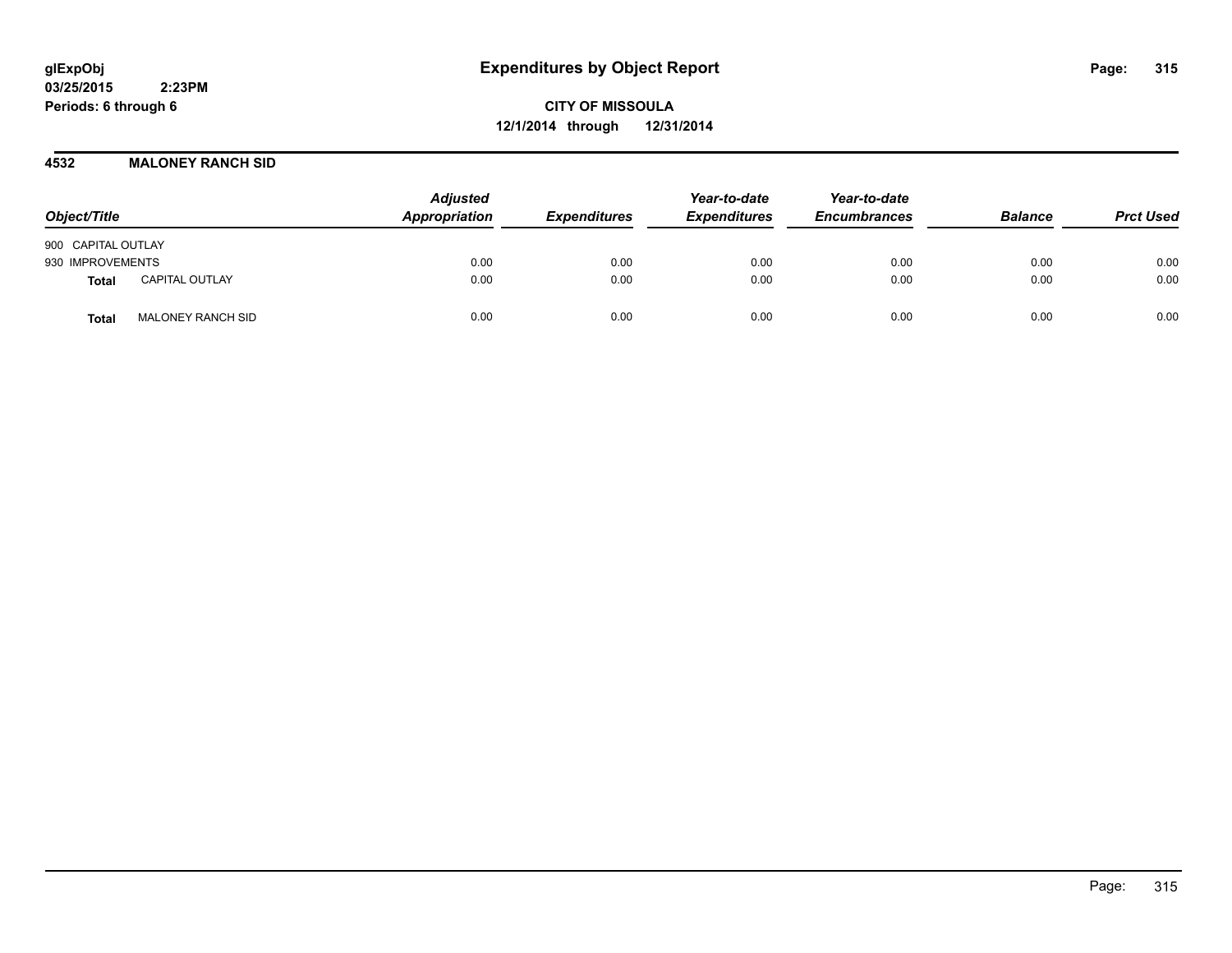#### **4534 SID 534 LINCOLNWOOD**

| Object/Title                 | <b>Adjusted</b><br>Appropriation | <b>Expenditures</b> | Year-to-date<br><b>Expenditures</b> | Year-to-date<br><b>Encumbrances</b> | <b>Balance</b> | <b>Prct Used</b> |
|------------------------------|----------------------------------|---------------------|-------------------------------------|-------------------------------------|----------------|------------------|
| 800 OTHER OBJECTS            |                                  |                     |                                     |                                     |                |                  |
| 820 TRANSFERS TO OTHER FUNDS | 0.00                             | 0.00                | 0.00                                | 0.00                                | 0.00           | 0.00             |
| OTHER OBJECTS<br>Total       | 0.00                             | 0.00                | 0.00                                | 0.00                                | 0.00           | 0.00             |
| NON-DEPARTMENTAL<br>Total    | 0.00                             | 0.00                | 0.00                                | 0.00                                | 0.00           | 0.00             |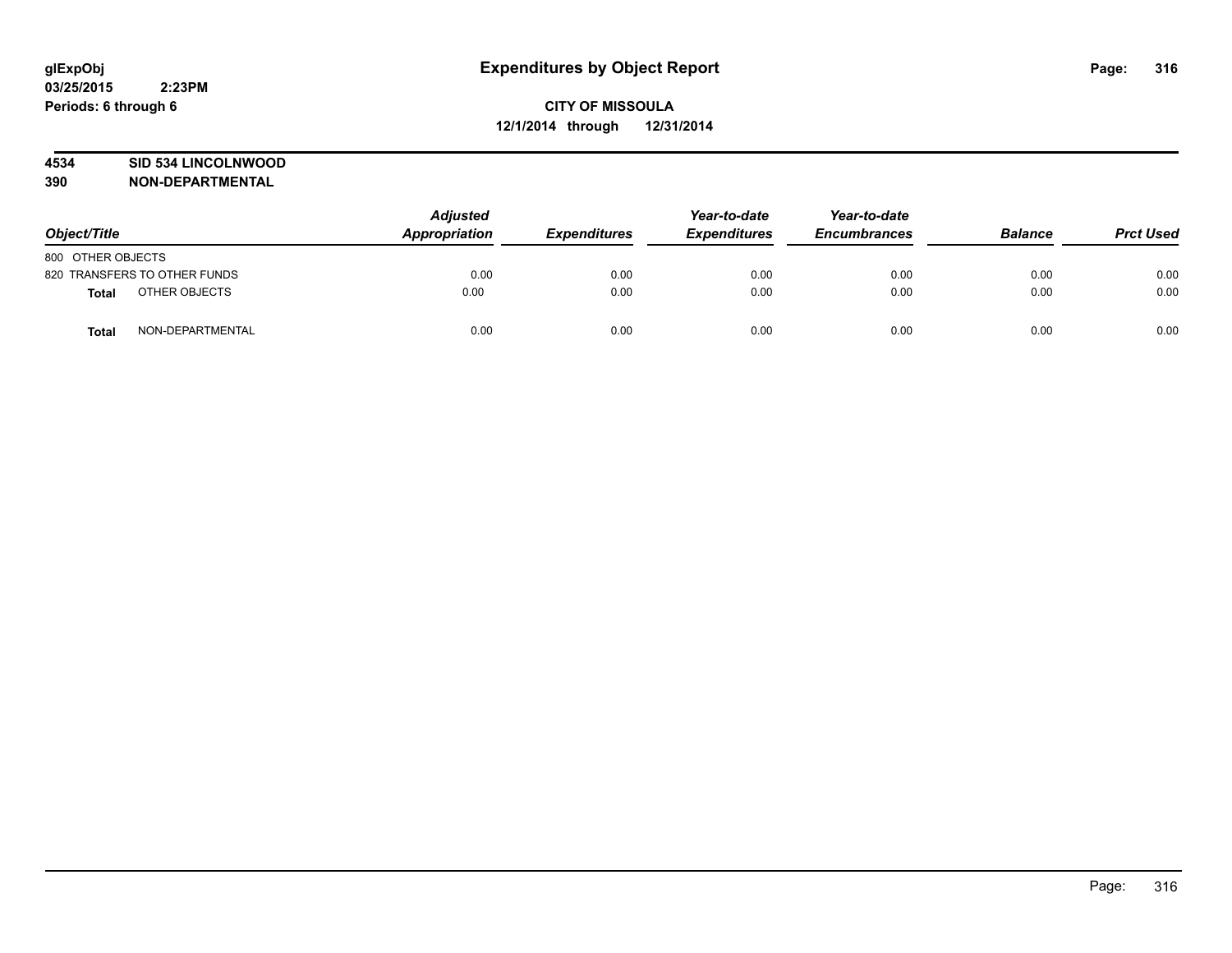#### **4534 SID 534 LINCOLNWOOD**

| Object/Title                  | <b>Adjusted</b><br>Appropriation | <b>Expenditures</b> | Year-to-date<br><b>Expenditures</b> | Year-to-date<br><b>Encumbrances</b> | <b>Balance</b> | <b>Prct Used</b> |
|-------------------------------|----------------------------------|---------------------|-------------------------------------|-------------------------------------|----------------|------------------|
| 800 OTHER OBJECTS             |                                  |                     |                                     |                                     |                |                  |
| 820 TRANSFERS TO OTHER FUNDS  | 0.00                             | 0.00                | 0.00                                | 0.00                                | 0.00           | 0.00             |
| OTHER OBJECTS<br><b>Total</b> | 0.00                             | 0.00                | 0.00                                | 0.00                                | 0.00           | 0.00             |
| SID 534 LINCOLNWOOD<br>Total  | 0.00                             | 0.00                | 0.00                                | 0.00                                | 0.00           | 0.00             |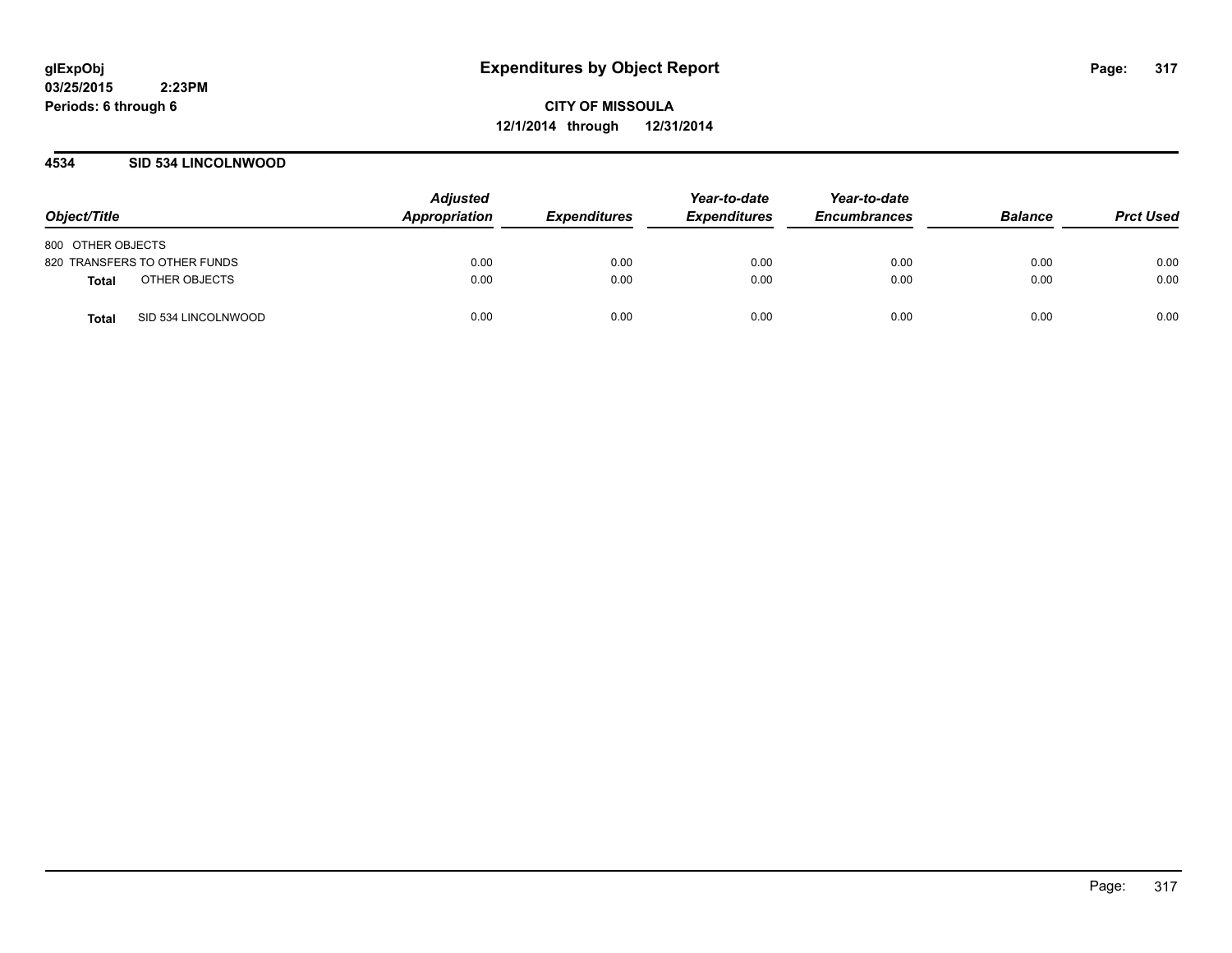#### **4540 SID 540 ENGLAND BLVD**

| Object/Title                  | <b>Adjusted</b><br>Appropriation<br><b>Expenditures</b> | Year-to-date<br><b>Expenditures</b> | Year-to-date<br><b>Encumbrances</b> | <b>Balance</b> | <b>Prct Used</b> |      |
|-------------------------------|---------------------------------------------------------|-------------------------------------|-------------------------------------|----------------|------------------|------|
| 800 OTHER OBJECTS             |                                                         |                                     |                                     |                |                  |      |
| 820 TRANSFERS TO OTHER FUNDS  | 0.00                                                    | 0.00                                | 0.00                                | 0.00           | 0.00             | 0.00 |
| OTHER OBJECTS<br><b>Total</b> | 0.00                                                    | 0.00                                | 0.00                                | 0.00           | 0.00             | 0.00 |
| NON-DEPARTMENTAL<br>Total     | 0.00                                                    | 0.00                                | 0.00                                | 0.00           | 0.00             | 0.00 |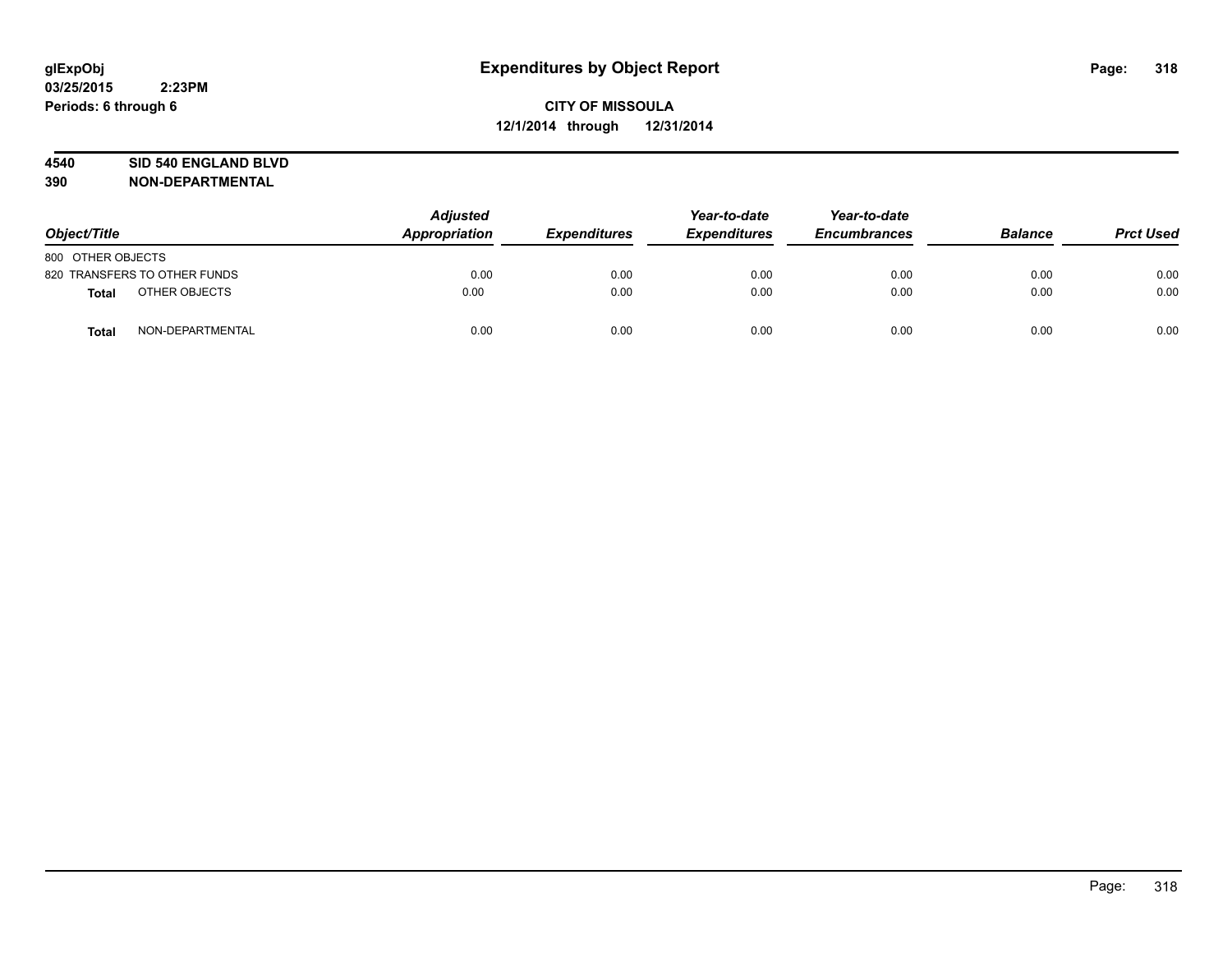**CITY OF MISSOULA 12/1/2014 through 12/31/2014**

#### **4540 SID 540 ENGLAND BLVD**

| Object/Title                  | <b>Adjusted</b><br>Appropriation | <b>Expenditures</b> | Year-to-date<br><b>Expenditures</b> | Year-to-date<br><b>Encumbrances</b> | <b>Balance</b> | <b>Prct Used</b> |
|-------------------------------|----------------------------------|---------------------|-------------------------------------|-------------------------------------|----------------|------------------|
| 800 OTHER OBJECTS             |                                  |                     |                                     |                                     |                |                  |
| 820 TRANSFERS TO OTHER FUNDS  | 0.00                             | 0.00                | 0.00                                | 0.00                                | 0.00           | 0.00             |
| OTHER OBJECTS<br>Total        | 0.00                             | 0.00                | 0.00                                | 0.00                                | 0.00           | 0.00             |
| SID 540 ENGLAND BLVD<br>Total | 0.00                             | 0.00                | 0.00                                | 0.00                                | 0.00           | 0.00             |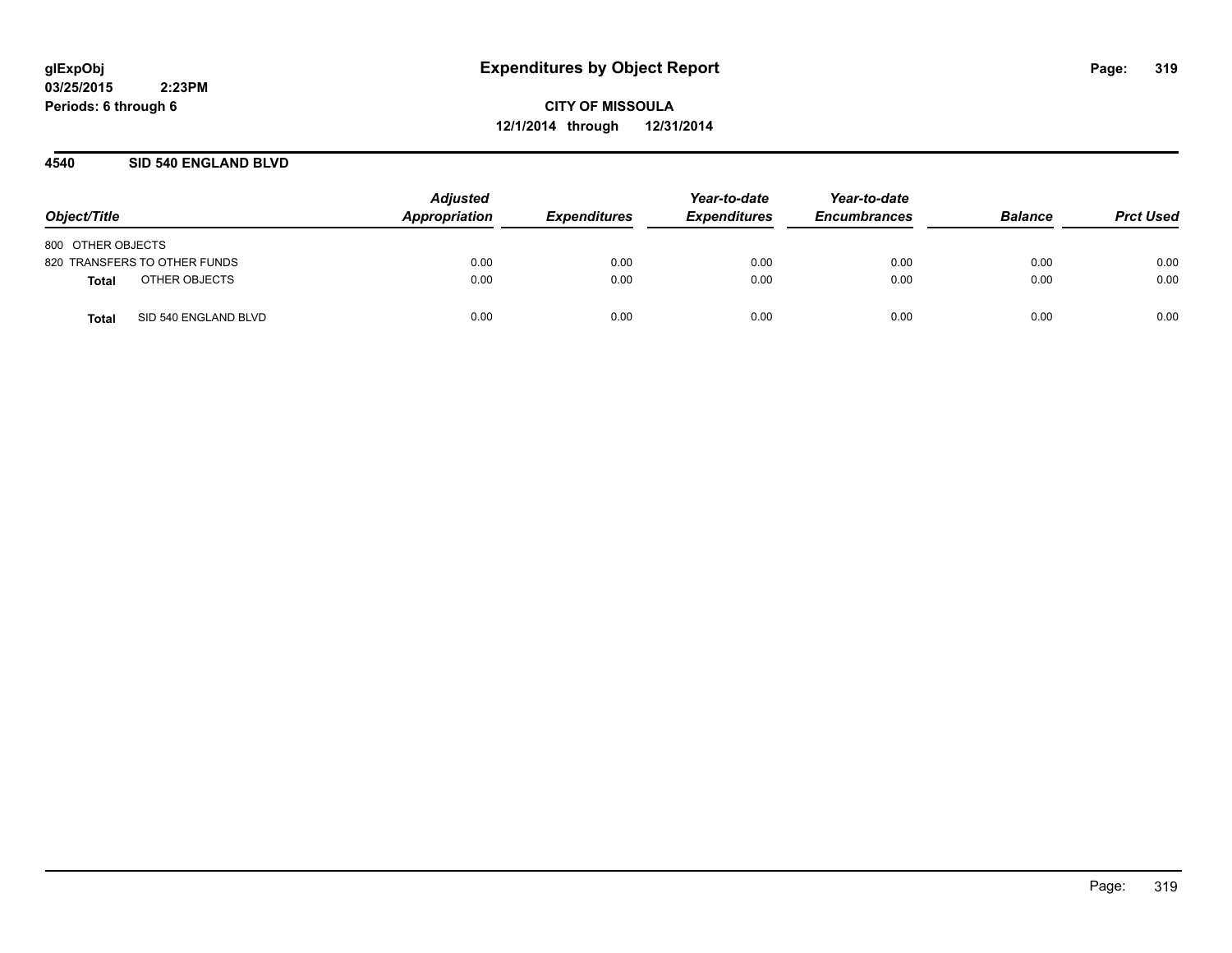#### **4541 SID 541 PINEVIEW PARK**

| Object/Title                          | <b>Adjusted</b><br><b>Appropriation</b> | <b>Expenditures</b> | Year-to-date<br><b>Expenditures</b> | Year-to-date<br><b>Encumbrances</b> | <b>Balance</b> | <b>Prct Used</b> |
|---------------------------------------|-----------------------------------------|---------------------|-------------------------------------|-------------------------------------|----------------|------------------|
| 500 FIXED CHARGES                     |                                         |                     |                                     |                                     |                |                  |
| 500 FIXED CHARGES                     | 0.00                                    | 0.00                | 0.00                                | 0.00                                | 0.00           | 0.00             |
| <b>FIXED CHARGES</b><br><b>Total</b>  | 0.00                                    | 0.00                | 0.00                                | 0.00                                | 0.00           | 0.00             |
| 900 CAPITAL OUTLAY                    |                                         |                     |                                     |                                     |                |                  |
| 930 IMPROVEMENTS                      | 0.00                                    | 0.00                | 0.00                                | 0.00                                | 0.00           | 0.00             |
| <b>CAPITAL OUTLAY</b><br><b>Total</b> | 0.00                                    | 0.00                | 0.00                                | 0.00                                | 0.00           | 0.00             |
| NON-DEPARTMENTAL<br><b>Total</b>      | 0.00                                    | 0.00                | 0.00                                | 0.00                                | 0.00           | 0.00             |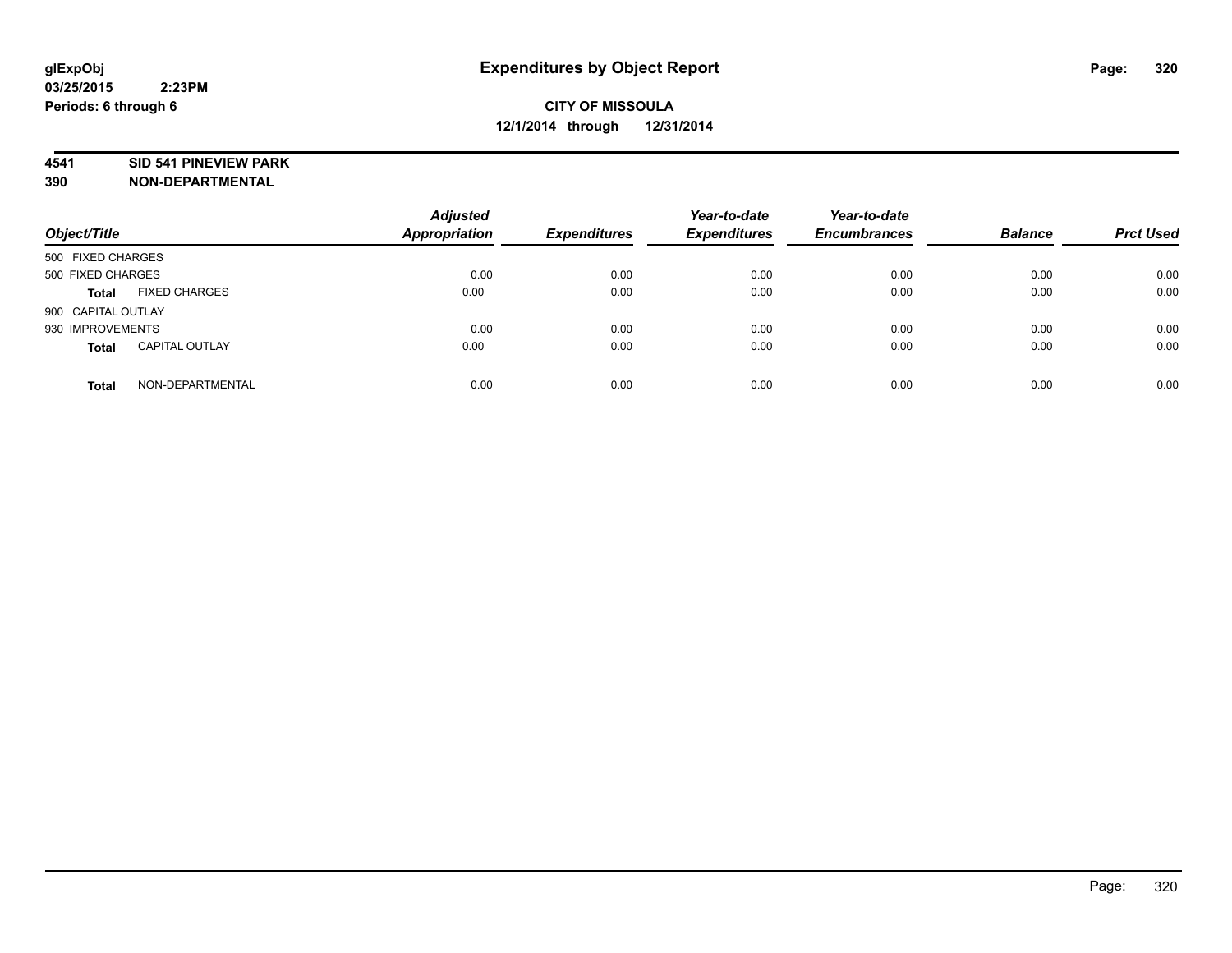**CITY OF MISSOULA 12/1/2014 through 12/31/2014**

#### **4541 SID 541 PINEVIEW PARK**

| Object/Title                          | <b>Adjusted</b><br><b>Appropriation</b> | <b>Expenditures</b> | Year-to-date<br><b>Expenditures</b> | Year-to-date<br><b>Encumbrances</b> | <b>Balance</b> | <b>Prct Used</b> |
|---------------------------------------|-----------------------------------------|---------------------|-------------------------------------|-------------------------------------|----------------|------------------|
| 500 FIXED CHARGES                     |                                         |                     |                                     |                                     |                |                  |
| 500 FIXED CHARGES                     | 0.00                                    | 0.00                | 0.00                                | 0.00                                | 0.00           | 0.00             |
| <b>FIXED CHARGES</b><br><b>Total</b>  | 0.00                                    | 0.00                | 0.00                                | 0.00                                | 0.00           | 0.00             |
| 900 CAPITAL OUTLAY                    |                                         |                     |                                     |                                     |                |                  |
| 930 IMPROVEMENTS                      | 0.00                                    | 0.00                | 0.00                                | 0.00                                | 0.00           | 0.00             |
| <b>CAPITAL OUTLAY</b><br><b>Total</b> | 0.00                                    | 0.00                | 0.00                                | 0.00                                | 0.00           | 0.00             |
| SID 541 PINEVIEW PARK<br><b>Total</b> | 0.00                                    | 0.00                | 0.00                                | 0.00                                | 0.00           | 0.00             |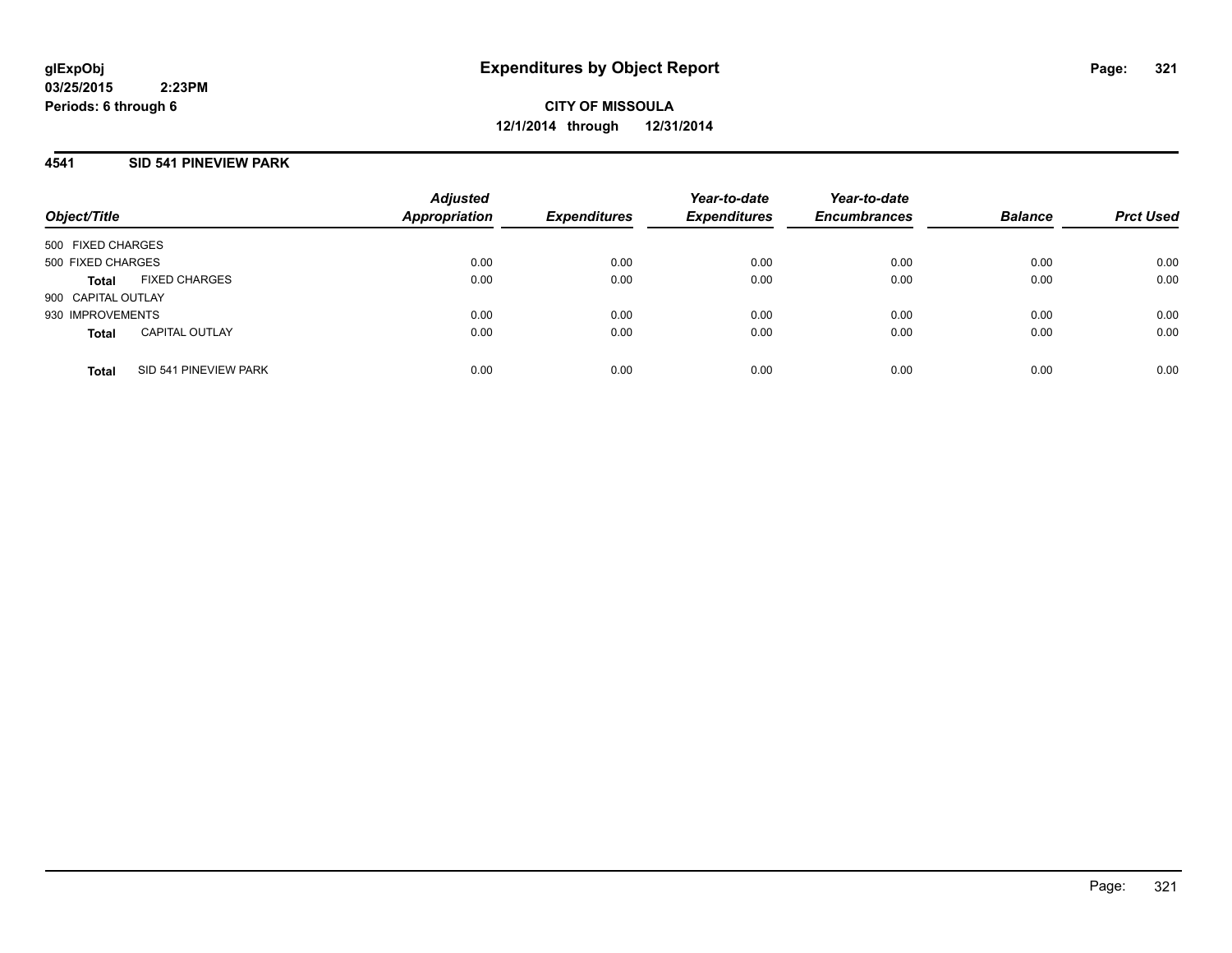#### **4542 SID 542 HILLVIEW WAY**

| Object/Title       |                       | <b>Adjusted</b><br>Appropriation | <b>Expenditures</b> | Year-to-date<br><b>Expenditures</b> | Year-to-date<br><b>Encumbrances</b> | <b>Balance</b> | <b>Prct Used</b> |
|--------------------|-----------------------|----------------------------------|---------------------|-------------------------------------|-------------------------------------|----------------|------------------|
| 900 CAPITAL OUTLAY |                       |                                  |                     |                                     |                                     |                |                  |
| 930 IMPROVEMENTS   |                       | 0.00                             | 0.00                | 0.00                                | 0.00                                | 0.00           | 0.00             |
| <b>Total</b>       | <b>CAPITAL OUTLAY</b> | 0.00                             | 0.00                | 0.00                                | 0.00                                | 0.00           | 0.00             |
| <b>Total</b>       | NON-DEPARTMENTAL      | 0.00                             | 0.00                | 0.00                                | 0.00                                | 0.00           | 0.00             |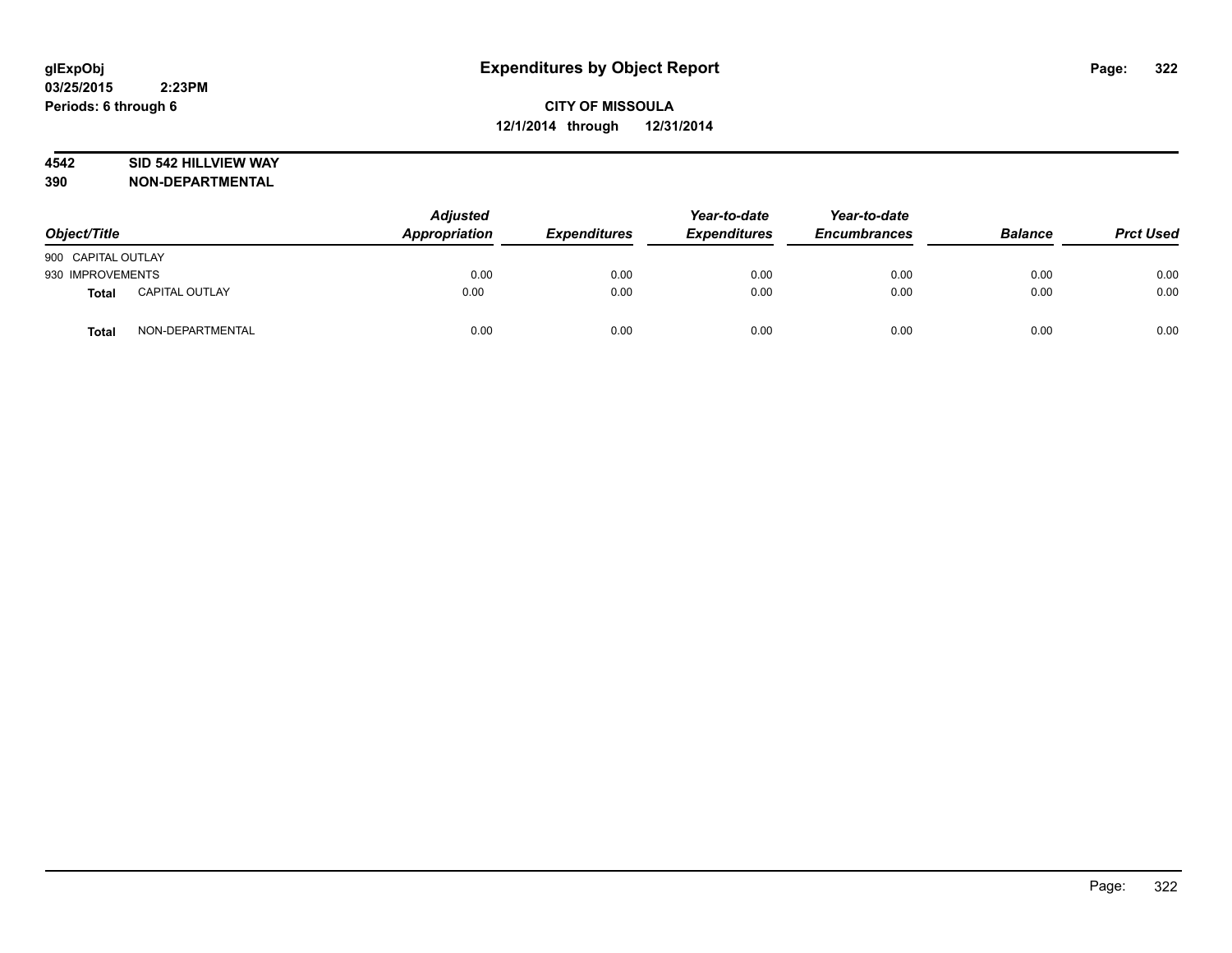**CITY OF MISSOULA 12/1/2014 through 12/31/2014**

#### **4542 SID 542 HILLVIEW WAY**

| Object/Title       |                       | <b>Adjusted</b><br>Appropriation | <b>Expenditures</b> | Year-to-date<br><b>Expenditures</b> | Year-to-date<br><b>Encumbrances</b> | <b>Balance</b> | <b>Prct Used</b> |
|--------------------|-----------------------|----------------------------------|---------------------|-------------------------------------|-------------------------------------|----------------|------------------|
| 900 CAPITAL OUTLAY |                       |                                  |                     |                                     |                                     |                |                  |
| 930 IMPROVEMENTS   |                       | 0.00                             | 0.00                | 0.00                                | 0.00                                | 0.00           | 0.00             |
| Total              | <b>CAPITAL OUTLAY</b> | 0.00                             | 0.00                | 0.00                                | 0.00                                | 0.00           | 0.00             |
| <b>Total</b>       | SID 542 HILLVIEW WAY  | 0.00                             | 0.00                | 0.00                                | 0.00                                | 0.00           | 0.00             |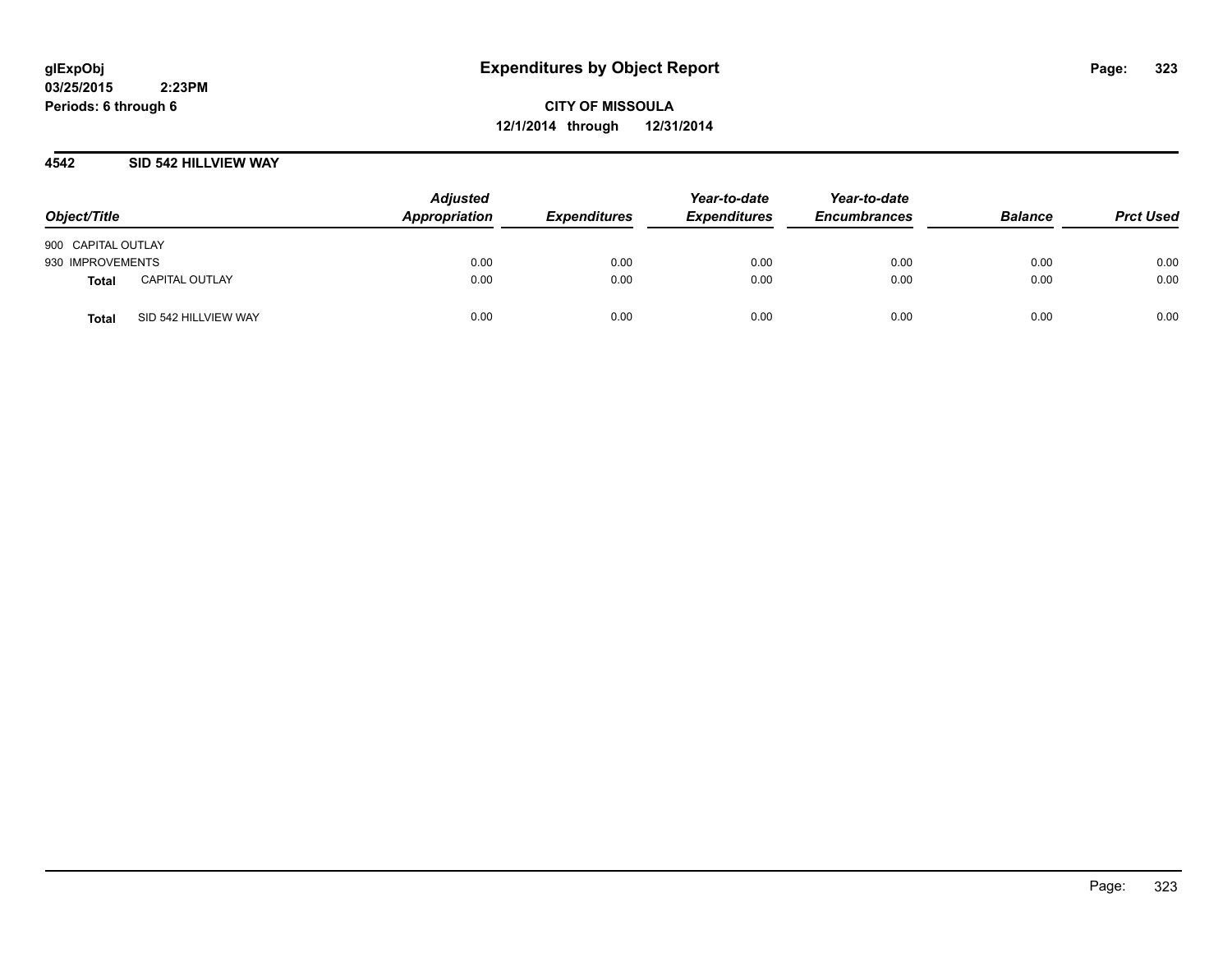**4543 SID 543 TRAFFIC CALMING**

| Object/Title              |                           | <b>Adjusted</b><br><b>Appropriation</b> | <b>Expenditures</b> | Year-to-date<br><b>Expenditures</b> | Year-to-date<br><b>Encumbrances</b> | <b>Balance</b> | <b>Prct Used</b> |
|---------------------------|---------------------------|-----------------------------------------|---------------------|-------------------------------------|-------------------------------------|----------------|------------------|
| 300 PURCHASED SERVICES    |                           |                                         |                     |                                     |                                     |                |                  |
| 350 PROFESSIONAL SERVICES |                           | 0.00                                    | 0.00                | 0.00                                | 0.00                                | 0.00           | 0.00             |
| <b>Total</b>              | <b>PURCHASED SERVICES</b> | 0.00                                    | 0.00                | 0.00                                | 0.00                                | 0.00           | 0.00             |
| 900 CAPITAL OUTLAY        |                           |                                         |                     |                                     |                                     |                |                  |
| 930 IMPROVEMENTS          |                           | 0.00                                    | 0.00                | 0.00                                | 0.00                                | 0.00           | 0.00             |
| <b>Total</b>              | <b>CAPITAL OUTLAY</b>     | 0.00                                    | 0.00                | 0.00                                | 0.00                                | 0.00           | 0.00             |
| <b>Total</b>              | NON-DEPARTMENTAL          | 0.00                                    | 0.00                | 0.00                                | 0.00                                | 0.00           | 0.00             |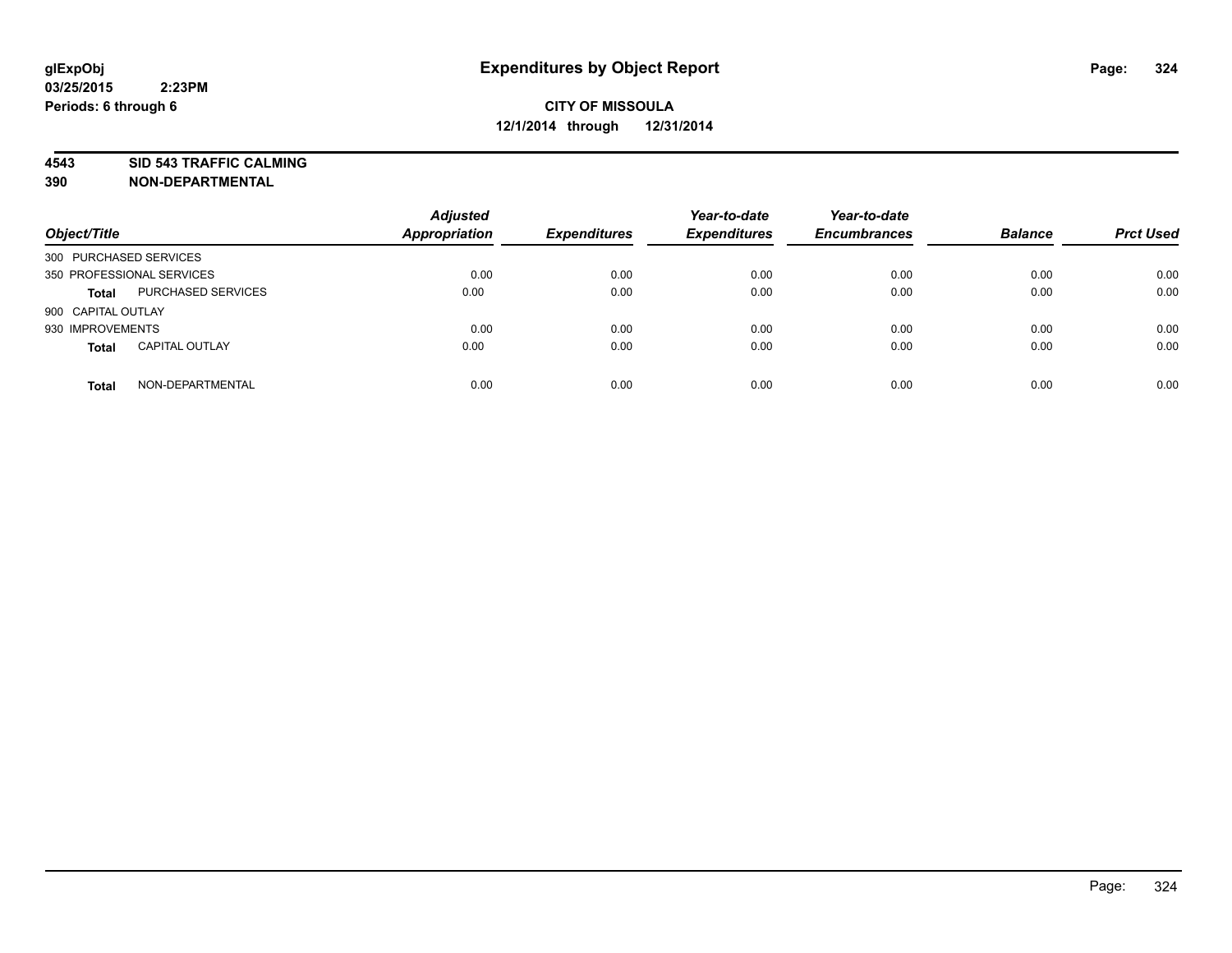#### **4543 SID 543 TRAFFIC CALMING**

| Object/Title           |                           | <b>Adjusted</b><br><b>Appropriation</b> | <b>Expenditures</b> | Year-to-date<br><b>Expenditures</b> | Year-to-date<br><b>Encumbrances</b> | <b>Balance</b> | <b>Prct Used</b> |
|------------------------|---------------------------|-----------------------------------------|---------------------|-------------------------------------|-------------------------------------|----------------|------------------|
| 300 PURCHASED SERVICES |                           |                                         |                     |                                     |                                     |                |                  |
|                        | 350 PROFESSIONAL SERVICES | 0.00                                    | 0.00                | 0.00                                | 0.00                                | 0.00           | 0.00             |
| <b>Total</b>           | PURCHASED SERVICES        | 0.00                                    | 0.00                | 0.00                                | 0.00                                | 0.00           | 0.00             |
| 900 CAPITAL OUTLAY     |                           |                                         |                     |                                     |                                     |                |                  |
| 930 IMPROVEMENTS       |                           | 0.00                                    | 0.00                | 0.00                                | 0.00                                | 0.00           | 0.00             |
| <b>Total</b>           | <b>CAPITAL OUTLAY</b>     | 0.00                                    | 0.00                | 0.00                                | 0.00                                | 0.00           | 0.00             |
| <b>Total</b>           | SID 543 TRAFFIC CALMING   | 0.00                                    | 0.00                | 0.00                                | 0.00                                | 0.00           | 0.00             |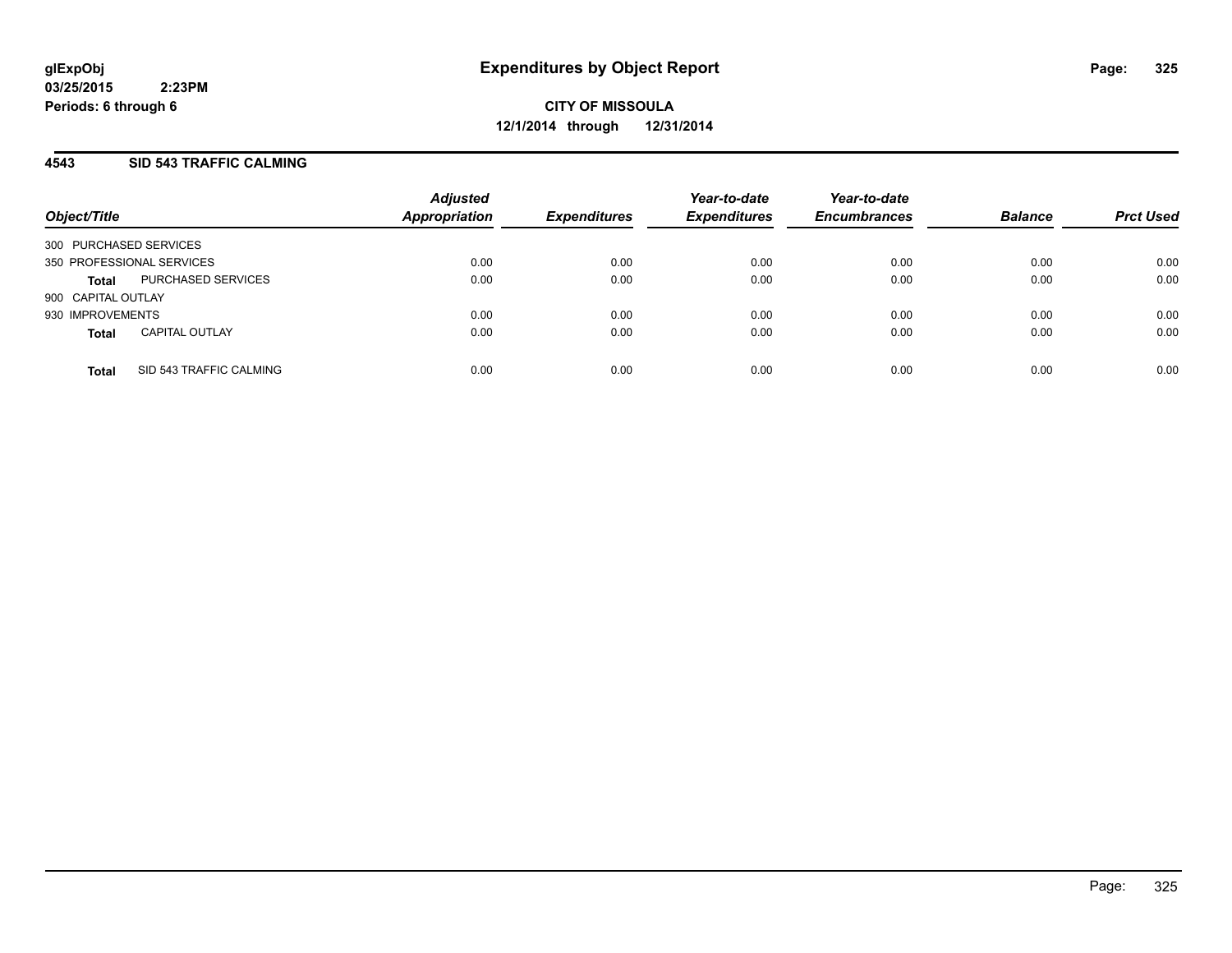#### **4544 MILLER CREEK MITIGATION FUND**

| Object/Title       |                       | <b>Adjusted</b><br>Appropriation | <b>Expenditures</b> | Year-to-date<br><b>Expenditures</b> | Year-to-date<br><b>Encumbrances</b> | <b>Balance</b> | <b>Prct Used</b> |
|--------------------|-----------------------|----------------------------------|---------------------|-------------------------------------|-------------------------------------|----------------|------------------|
| 900 CAPITAL OUTLAY |                       |                                  |                     |                                     |                                     |                |                  |
| 930 IMPROVEMENTS   |                       | 0.00                             | 0.00                | 0.00                                | 0.00                                | 0.00           | 0.00             |
| <b>Total</b>       | <b>CAPITAL OUTLAY</b> | 0.00                             | 0.00                | 0.00                                | 0.00                                | 0.00           | 0.00             |
| Total              | NON-DEPARTMENTAL      | 0.00                             | 0.00                | 0.00                                | 0.00                                | 0.00           | 0.00             |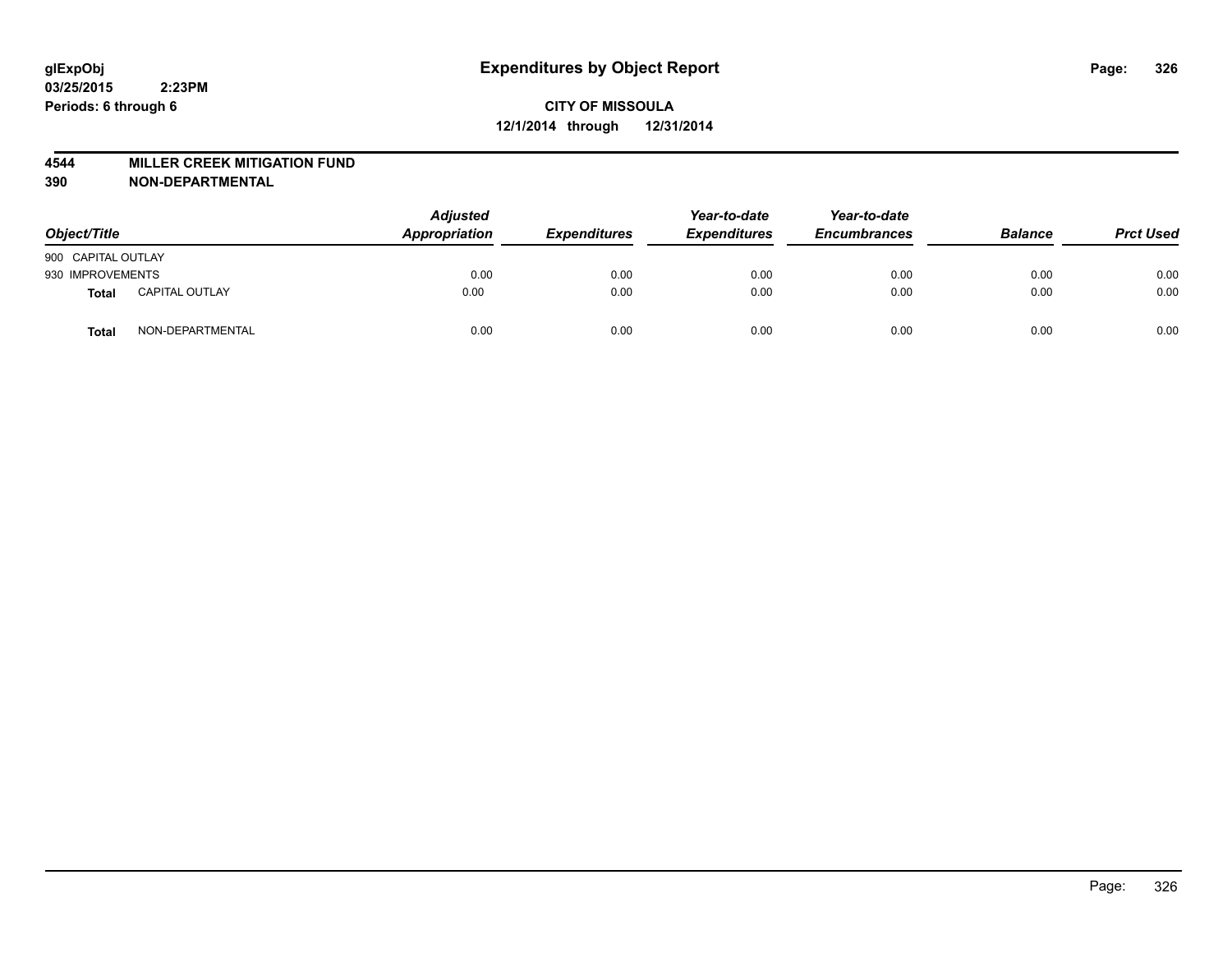**CITY OF MISSOULA 12/1/2014 through 12/31/2014**

#### **4544 MILLER CREEK MITIGATION FUND**

| Object/Title                          | <b>Adjusted</b><br>Appropriation | <b>Expenditures</b> | Year-to-date<br><b>Expenditures</b> | Year-to-date<br><b>Encumbrances</b> | <b>Balance</b> | <b>Prct Used</b> |
|---------------------------------------|----------------------------------|---------------------|-------------------------------------|-------------------------------------|----------------|------------------|
| 900 CAPITAL OUTLAY                    |                                  |                     |                                     |                                     |                |                  |
| 930 IMPROVEMENTS                      | 0.00                             | 0.00                | 0.00                                | 0.00                                | 0.00           | 0.00             |
| <b>CAPITAL OUTLAY</b><br><b>Total</b> | 0.00                             | 0.00                | 0.00                                | 0.00                                | 0.00           | 0.00             |
| MILLER CREEK MITIGATION FUND<br>Total | 0.00                             | 0.00                | 0.00                                | 0.00                                | 0.00           | 0.00             |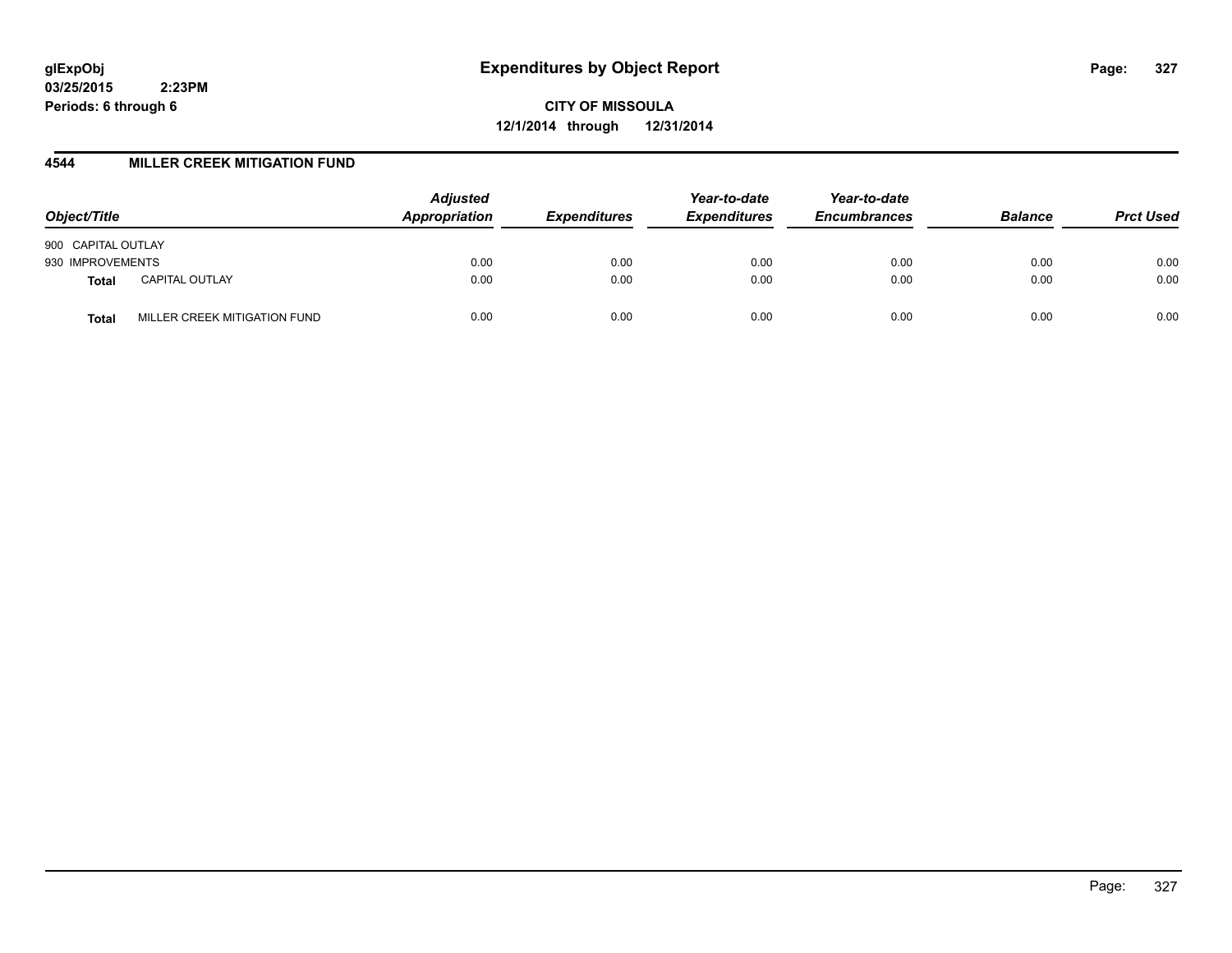#### **4545 MILLER CREEK TWITE CONSTRUCTION**

| Object/Title           |                           | <b>Adjusted</b><br><b>Appropriation</b> | <b>Expenditures</b> | Year-to-date<br><b>Expenditures</b> | Year-to-date<br><b>Encumbrances</b> | <b>Balance</b> | <b>Prct Used</b> |
|------------------------|---------------------------|-----------------------------------------|---------------------|-------------------------------------|-------------------------------------|----------------|------------------|
| 300 PURCHASED SERVICES |                           |                                         |                     |                                     |                                     |                |                  |
|                        | 350 PROFESSIONAL SERVICES | 0.00                                    | 0.00                | 0.00                                | 0.00                                | 0.00           | 0.00             |
| <b>Total</b>           | PURCHASED SERVICES        | 0.00                                    | 0.00                | 0.00                                | 0.00                                | 0.00           | 0.00             |
| 900 CAPITAL OUTLAY     |                           |                                         |                     |                                     |                                     |                |                  |
| 930 IMPROVEMENTS       |                           | 0.00                                    | 0.00                | 0.00                                | 0.00                                | 0.00           | 0.00             |
| <b>Total</b>           | <b>CAPITAL OUTLAY</b>     | 0.00                                    | 0.00                | 0.00                                | 0.00                                | 0.00           | 0.00             |
| <b>Total</b>           | NON-DEPARTMENTAL          | 0.00                                    | 0.00                | 0.00                                | 0.00                                | 0.00           | 0.00             |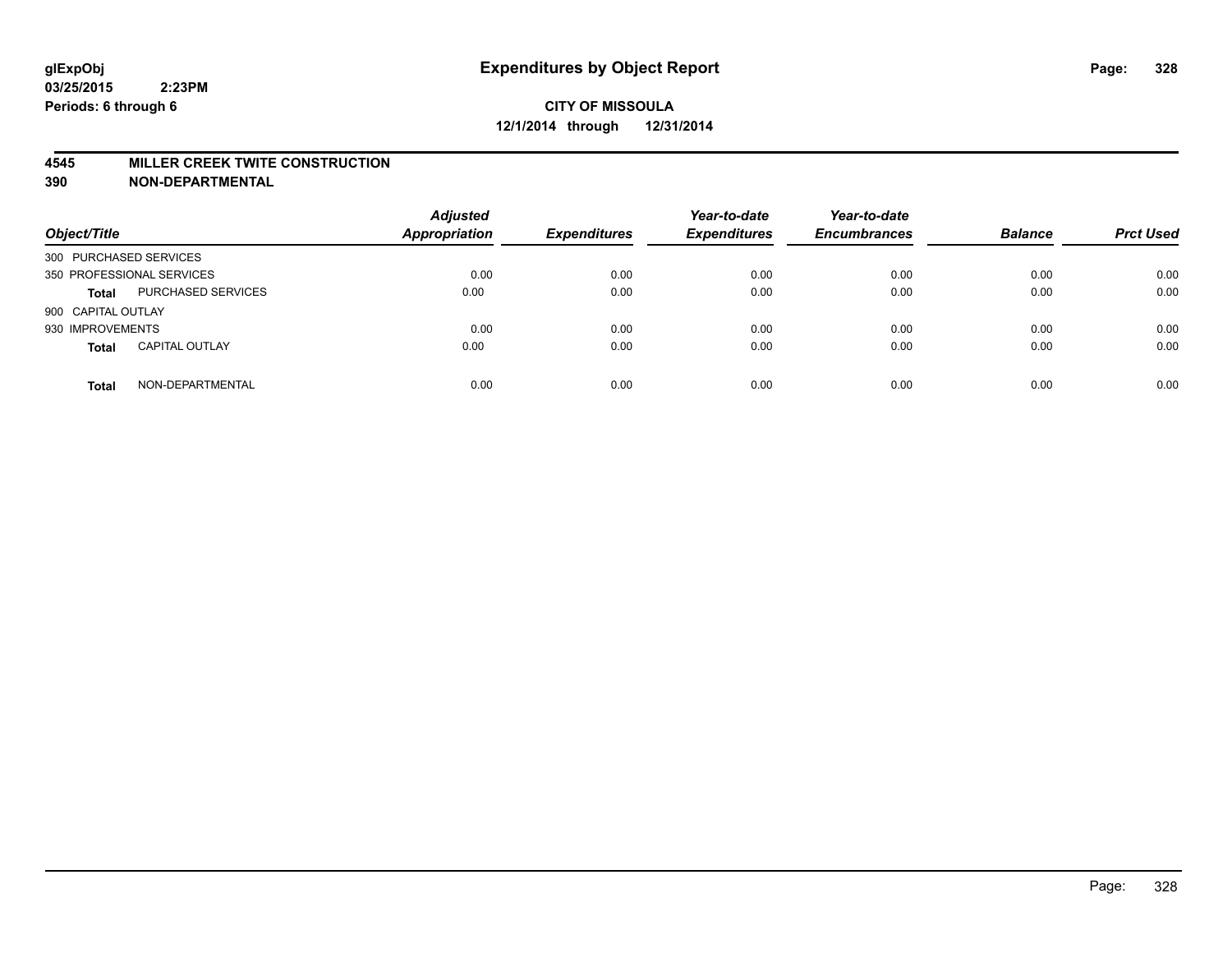**CITY OF MISSOULA 12/1/2014 through 12/31/2014**

## **4545 MILLER CREEK TWITE CONSTRUCTION**

| Object/Title           |                                 | <b>Adjusted</b><br><b>Appropriation</b> | <b>Expenditures</b> | Year-to-date<br><b>Expenditures</b> | Year-to-date<br><b>Encumbrances</b> | <b>Balance</b> | <b>Prct Used</b> |
|------------------------|---------------------------------|-----------------------------------------|---------------------|-------------------------------------|-------------------------------------|----------------|------------------|
| 300 PURCHASED SERVICES |                                 |                                         |                     |                                     |                                     |                |                  |
|                        | 350 PROFESSIONAL SERVICES       | 0.00                                    | 0.00                | 0.00                                | 0.00                                | 0.00           | 0.00             |
| <b>Total</b>           | PURCHASED SERVICES              | 0.00                                    | 0.00                | 0.00                                | 0.00                                | 0.00           | 0.00             |
| 900 CAPITAL OUTLAY     |                                 |                                         |                     |                                     |                                     |                |                  |
| 930 IMPROVEMENTS       |                                 | 0.00                                    | 0.00                | 0.00                                | 0.00                                | 0.00           | 0.00             |
| <b>Total</b>           | <b>CAPITAL OUTLAY</b>           | 0.00                                    | 0.00                | 0.00                                | 0.00                                | 0.00           | 0.00             |
| <b>Total</b>           | MILLER CREEK TWITE CONSTRUCTION | 0.00                                    | 0.00                | 0.00                                | 0.00                                | 0.00           | 0.00             |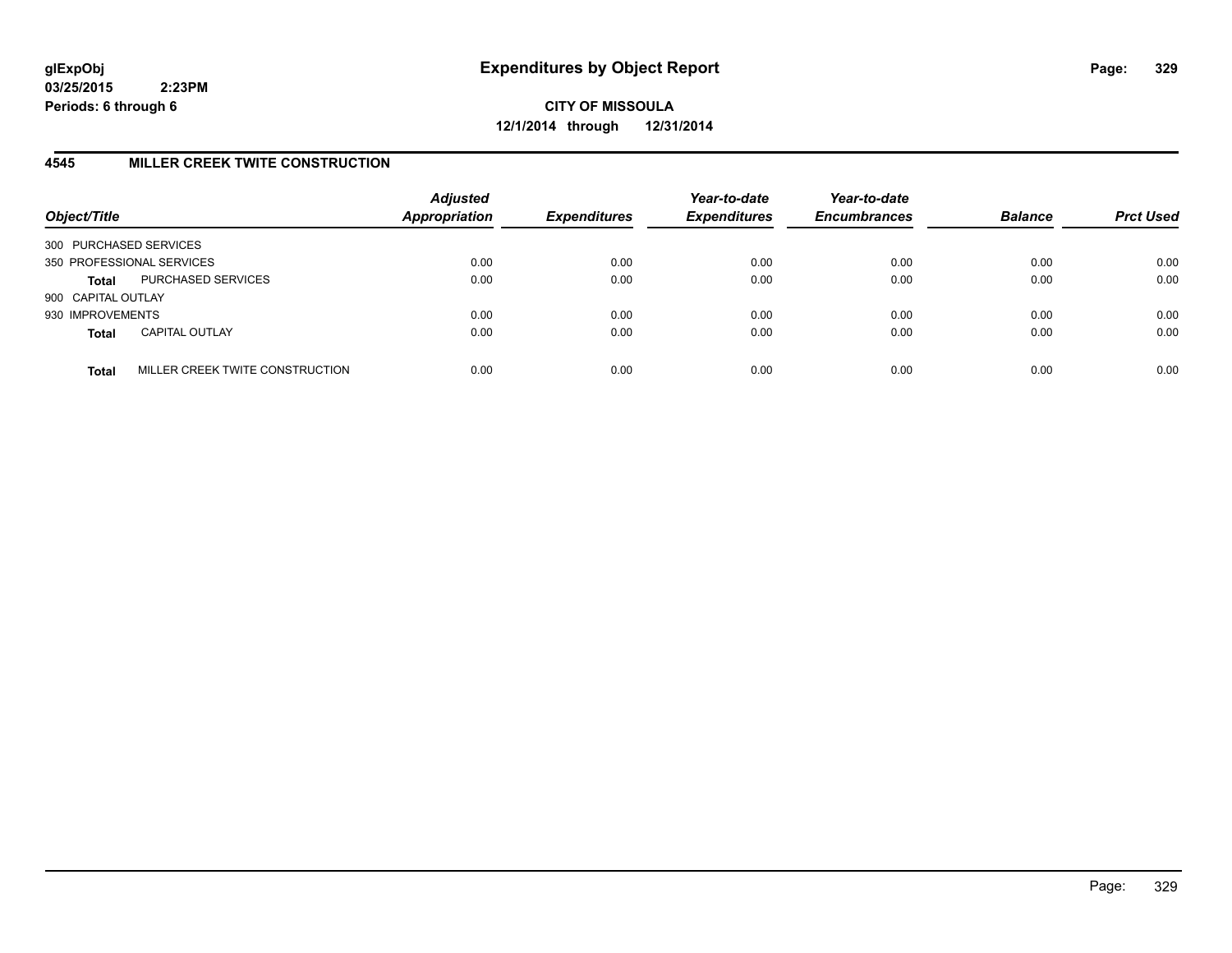#### **4546 MILLER CREEK MALOHNEY CONSTRUCTION**

| Object/Title           |                           | <b>Adjusted</b><br><b>Appropriation</b> | <b>Expenditures</b> | Year-to-date<br><b>Expenditures</b> | Year-to-date<br><b>Encumbrances</b> | <b>Balance</b> | <b>Prct Used</b> |
|------------------------|---------------------------|-----------------------------------------|---------------------|-------------------------------------|-------------------------------------|----------------|------------------|
| 300 PURCHASED SERVICES |                           |                                         |                     |                                     |                                     |                |                  |
|                        | 350 PROFESSIONAL SERVICES | 0.00                                    | 0.00                | 0.00                                | 0.00                                | 0.00           | 0.00             |
| <b>Total</b>           | <b>PURCHASED SERVICES</b> | 0.00                                    | 0.00                | 0.00                                | 0.00                                | 0.00           | 0.00             |
| 900 CAPITAL OUTLAY     |                           |                                         |                     |                                     |                                     |                |                  |
| 930 IMPROVEMENTS       |                           | 0.00                                    | 0.00                | 0.00                                | 0.00                                | 0.00           | 0.00             |
| <b>Total</b>           | <b>CAPITAL OUTLAY</b>     | 0.00                                    | 0.00                | 0.00                                | 0.00                                | 0.00           | 0.00             |
| <b>Total</b>           | NON-DEPARTMENTAL          | 0.00                                    | 0.00                | 0.00                                | 0.00                                | 0.00           | 0.00             |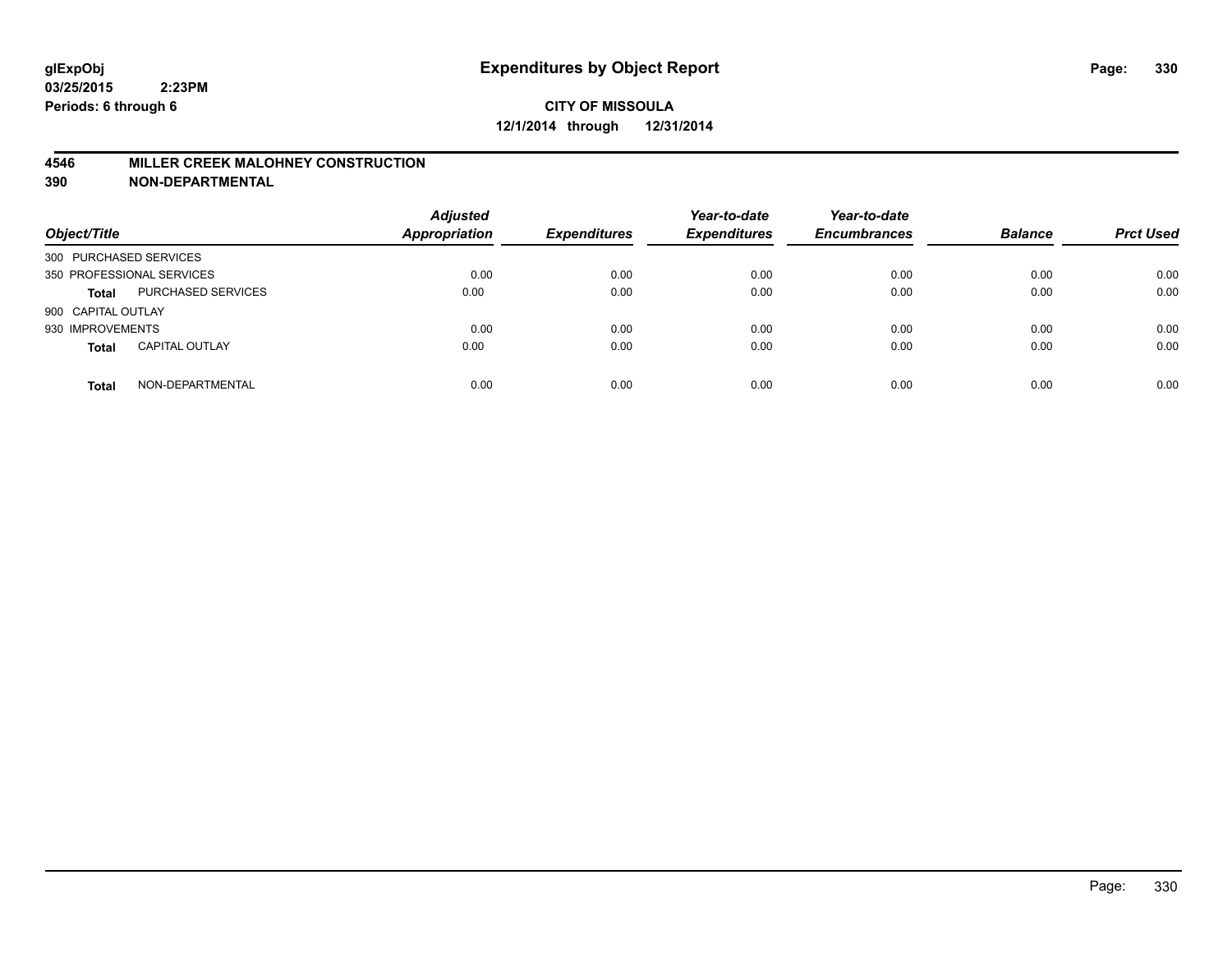**CITY OF MISSOULA 12/1/2014 through 12/31/2014**

## **4546 MILLER CREEK MALOHNEY CONSTRUCTION**

| Object/Title           |                                 | <b>Adjusted</b><br><b>Appropriation</b> | <b>Expenditures</b> | Year-to-date<br><b>Expenditures</b> | Year-to-date<br><b>Encumbrances</b> | <b>Balance</b> | <b>Prct Used</b> |
|------------------------|---------------------------------|-----------------------------------------|---------------------|-------------------------------------|-------------------------------------|----------------|------------------|
| 300 PURCHASED SERVICES |                                 |                                         |                     |                                     |                                     |                |                  |
|                        | 350 PROFESSIONAL SERVICES       | 0.00                                    | 0.00                | 0.00                                | 0.00                                | 0.00           | 0.00             |
| Total                  | PURCHASED SERVICES              | 0.00                                    | 0.00                | 0.00                                | 0.00                                | 0.00           | 0.00             |
| 900 CAPITAL OUTLAY     |                                 |                                         |                     |                                     |                                     |                |                  |
| 930 IMPROVEMENTS       |                                 | 0.00                                    | 0.00                | 0.00                                | 0.00                                | 0.00           | 0.00             |
| <b>Total</b>           | <b>CAPITAL OUTLAY</b>           | 0.00                                    | 0.00                | 0.00                                | 0.00                                | 0.00           | 0.00             |
| <b>Total</b>           | MILLER CREEK MALOHNEY CONSTRUCT | 0.00                                    | 0.00                | 0.00                                | 0.00                                | 0.00           | 0.00             |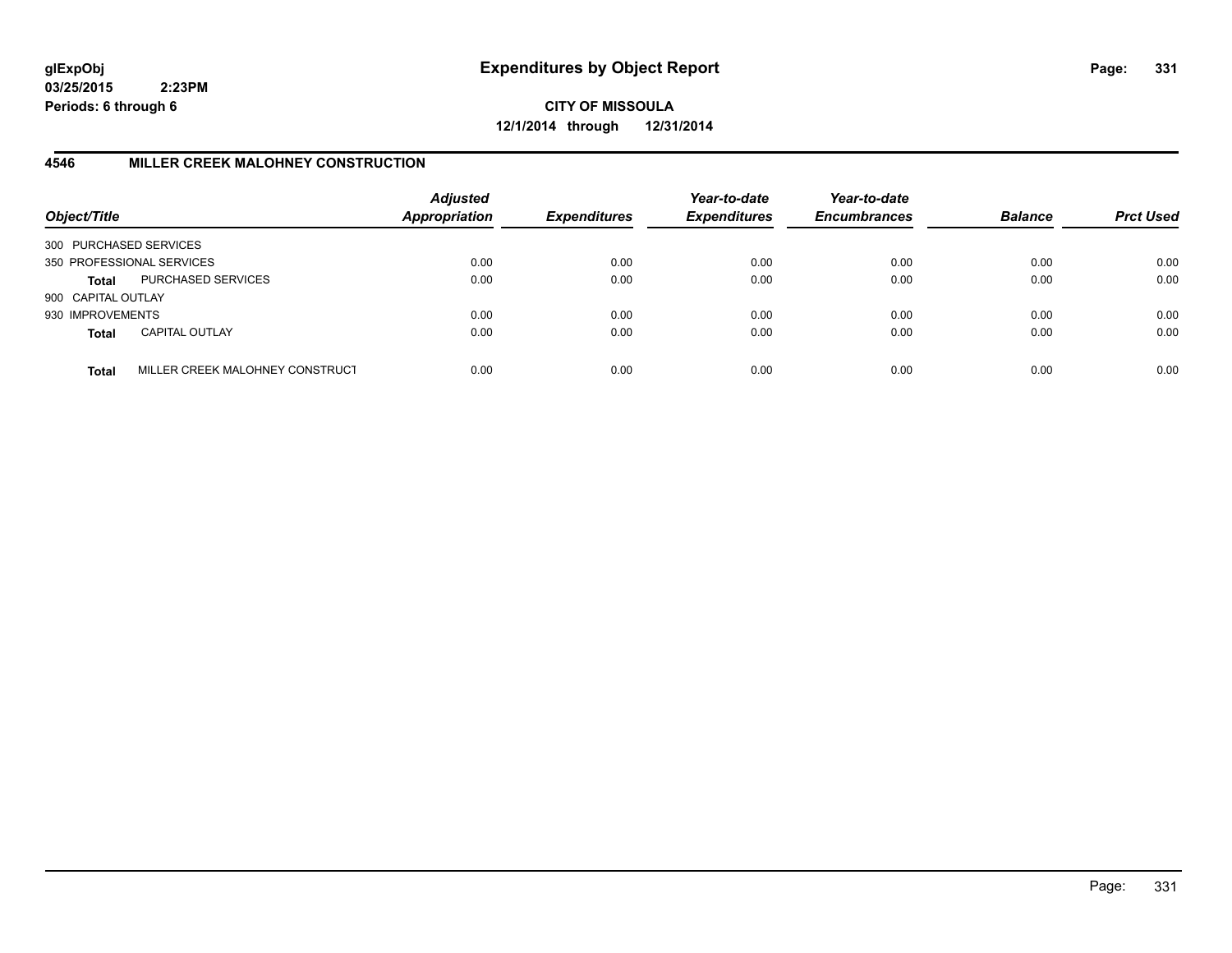#### **4547 MILLER CREEK MCCARTHY CONSTRUCTION**

| Object/Title           |                           | <b>Adjusted</b><br><b>Appropriation</b> | <b>Expenditures</b> | Year-to-date<br><b>Expenditures</b> | Year-to-date<br><b>Encumbrances</b> | <b>Balance</b> | <b>Prct Used</b> |
|------------------------|---------------------------|-----------------------------------------|---------------------|-------------------------------------|-------------------------------------|----------------|------------------|
| 300 PURCHASED SERVICES |                           |                                         |                     |                                     |                                     |                |                  |
|                        | 350 PROFESSIONAL SERVICES | 0.00                                    | 0.00                | 0.00                                | 0.00                                | 0.00           | 0.00             |
| <b>Total</b>           | PURCHASED SERVICES        | 0.00                                    | 0.00                | 0.00                                | 0.00                                | 0.00           | 0.00             |
| 900 CAPITAL OUTLAY     |                           |                                         |                     |                                     |                                     |                |                  |
| 930 IMPROVEMENTS       |                           | 0.00                                    | 0.00                | 0.00                                | 0.00                                | 0.00           | 0.00             |
| <b>Total</b>           | <b>CAPITAL OUTLAY</b>     | 0.00                                    | 0.00                | 0.00                                | 0.00                                | 0.00           | 0.00             |
| <b>Total</b>           | NON-DEPARTMENTAL          | 0.00                                    | 0.00                | 0.00                                | 0.00                                | 0.00           | 0.00             |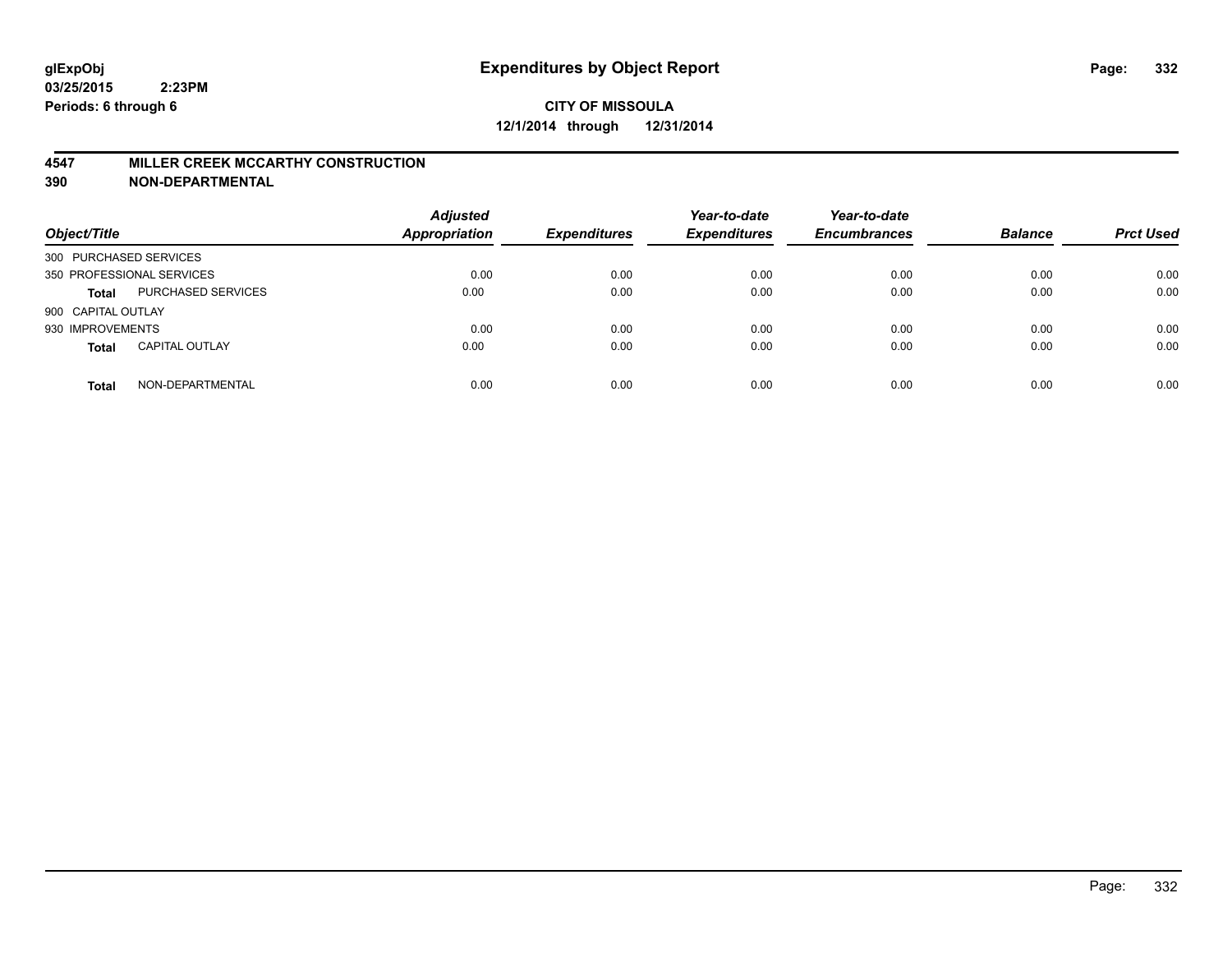**CITY OF MISSOULA 12/1/2014 through 12/31/2014**

## **4547 MILLER CREEK MCCARTHY CONSTRUCTION**

| Object/Title           |                                 | <b>Adjusted</b><br><b>Appropriation</b> | <b>Expenditures</b> | Year-to-date<br><b>Expenditures</b> | Year-to-date<br><b>Encumbrances</b> | <b>Balance</b> | <b>Prct Used</b> |
|------------------------|---------------------------------|-----------------------------------------|---------------------|-------------------------------------|-------------------------------------|----------------|------------------|
| 300 PURCHASED SERVICES |                                 |                                         |                     |                                     |                                     |                |                  |
|                        | 350 PROFESSIONAL SERVICES       | 0.00                                    | 0.00                | 0.00                                | 0.00                                | 0.00           | 0.00             |
| Total                  | PURCHASED SERVICES              | 0.00                                    | 0.00                | 0.00                                | 0.00                                | 0.00           | 0.00             |
| 900 CAPITAL OUTLAY     |                                 |                                         |                     |                                     |                                     |                |                  |
| 930 IMPROVEMENTS       |                                 | 0.00                                    | 0.00                | 0.00                                | 0.00                                | 0.00           | 0.00             |
| <b>Total</b>           | <b>CAPITAL OUTLAY</b>           | 0.00                                    | 0.00                | 0.00                                | 0.00                                | 0.00           | 0.00             |
| <b>Total</b>           | MILLER CREEK MCCARTHY CONSTRUCT | 0.00                                    | 0.00                | 0.00                                | 0.00                                | 0.00           | 0.00             |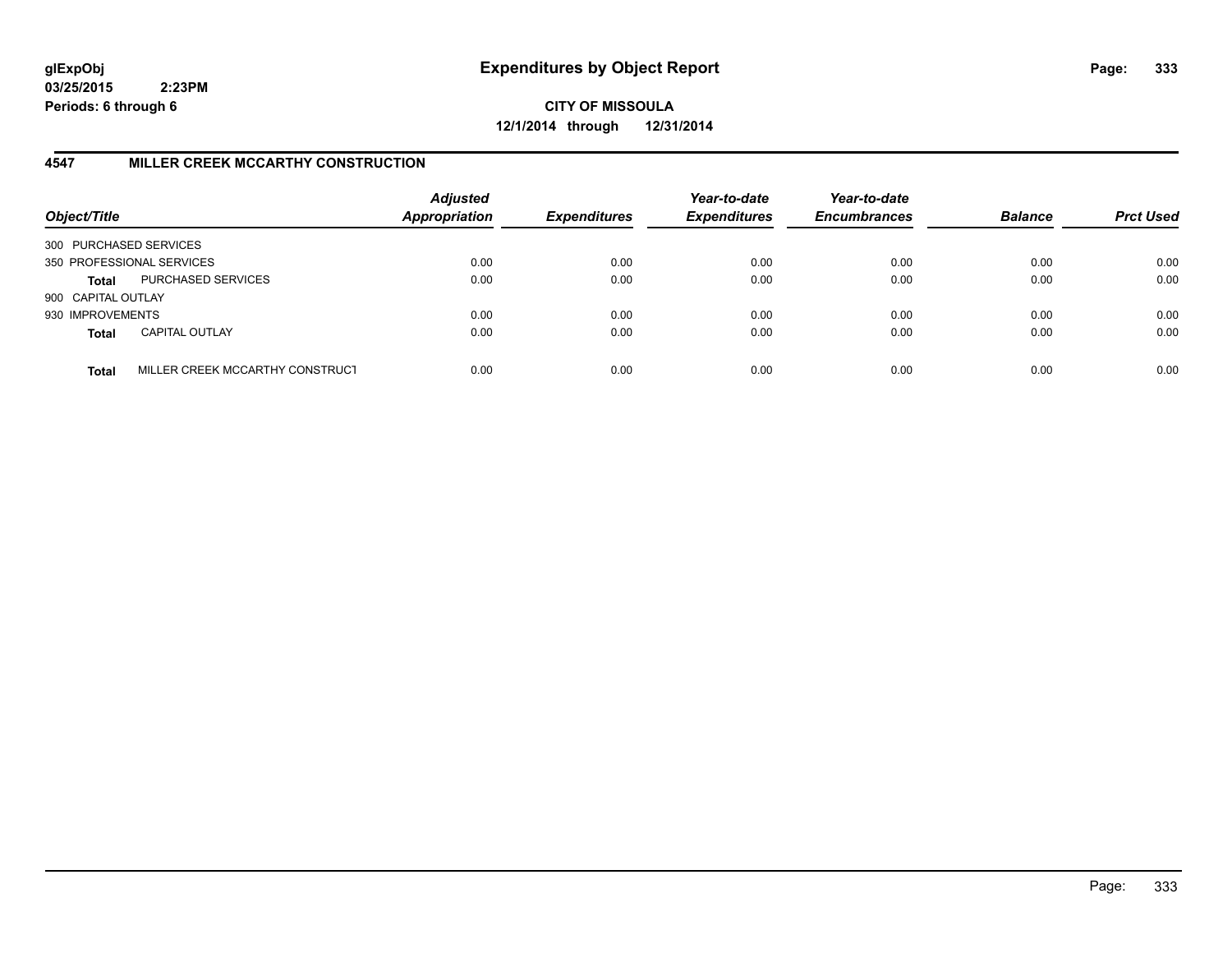#### **4548 5TH,6TH & ARTHUR ROAD IMPROVEMENTS**

| Object/Title           |                              | <b>Adjusted</b><br><b>Appropriation</b> | <b>Expenditures</b> | Year-to-date<br><b>Expenditures</b> | Year-to-date<br><b>Encumbrances</b> | <b>Balance</b> | <b>Prct Used</b> |
|------------------------|------------------------------|-----------------------------------------|---------------------|-------------------------------------|-------------------------------------|----------------|------------------|
| 300 PURCHASED SERVICES |                              |                                         |                     |                                     |                                     |                |                  |
|                        | 350 PROFESSIONAL SERVICES    | 0.00                                    | 0.00                | 0.00                                | 0.00                                | 0.00           | 0.00             |
| <b>Total</b>           | <b>PURCHASED SERVICES</b>    | 0.00                                    | 0.00                | 0.00                                | 0.00                                | 0.00           | 0.00             |
| 800 OTHER OBJECTS      |                              |                                         |                     |                                     |                                     |                |                  |
|                        | 820 TRANSFERS TO OTHER FUNDS | 0.00                                    | 0.00                | 0.00                                | 0.00                                | 0.00           | 0.00             |
| Total                  | OTHER OBJECTS                | 0.00                                    | 0.00                | 0.00                                | 0.00                                | 0.00           | 0.00             |
| 900 CAPITAL OUTLAY     |                              |                                         |                     |                                     |                                     |                |                  |
| 930 IMPROVEMENTS       |                              | 0.00                                    | 0.00                | 0.00                                | 0.00                                | 0.00           | 0.00             |
| Total                  | <b>CAPITAL OUTLAY</b>        | 0.00                                    | 0.00                | 0.00                                | 0.00                                | 0.00           | 0.00             |
| <b>Total</b>           | NON-DEPARTMENTAL             | 0.00                                    | 0.00                | 0.00                                | 0.00                                | 0.00           | 0.00             |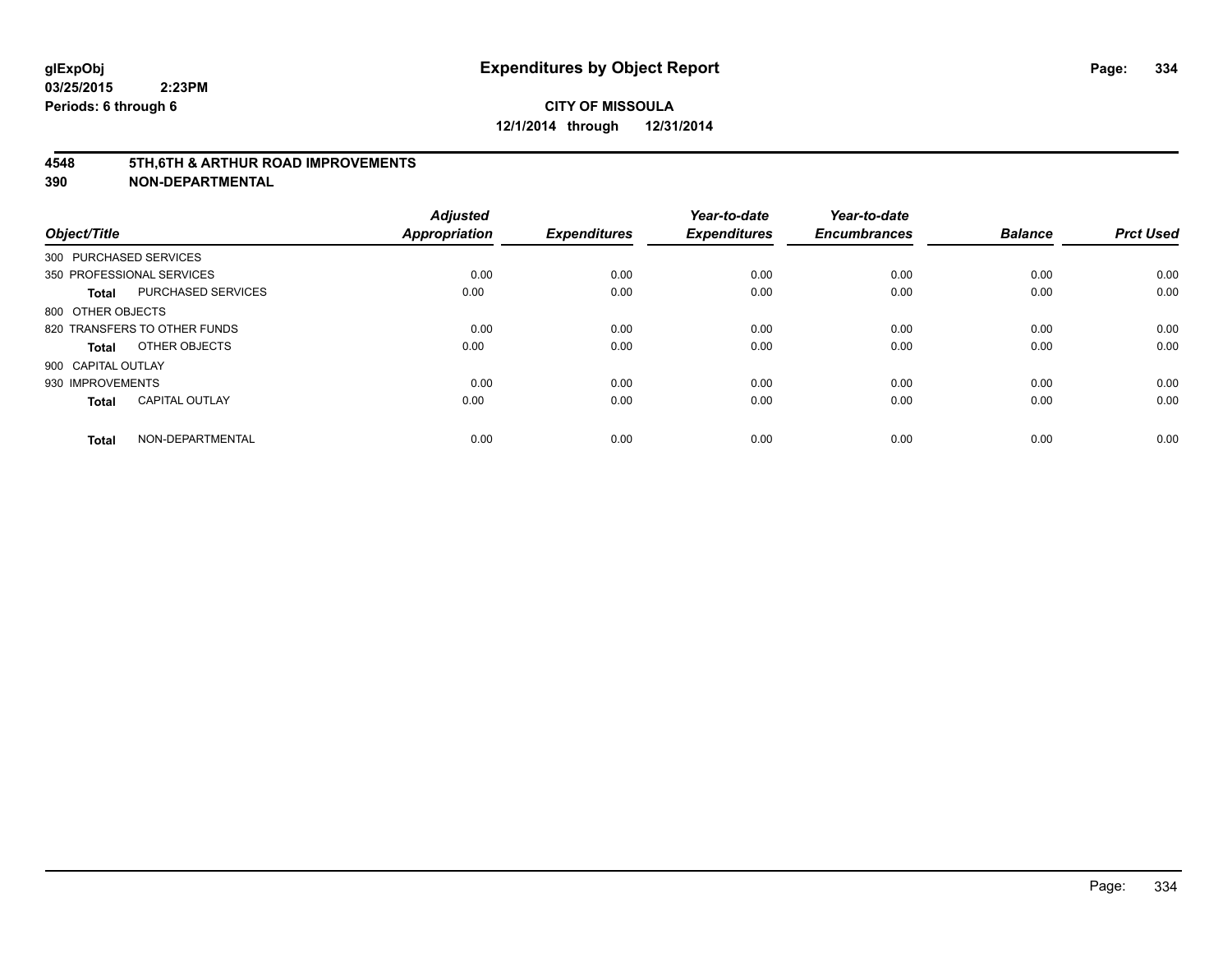**CITY OF MISSOULA 12/1/2014 through 12/31/2014**

## **4548 5TH,6TH & ARTHUR ROAD IMPROVEMENTS**

| Object/Title           |                                  | <b>Adjusted</b><br>Appropriation | <b>Expenditures</b> | Year-to-date<br><b>Expenditures</b> | Year-to-date<br><b>Encumbrances</b> | <b>Balance</b> | <b>Prct Used</b> |
|------------------------|----------------------------------|----------------------------------|---------------------|-------------------------------------|-------------------------------------|----------------|------------------|
| 300 PURCHASED SERVICES |                                  |                                  |                     |                                     |                                     |                |                  |
|                        | 350 PROFESSIONAL SERVICES        | 0.00                             | 0.00                | 0.00                                | 0.00                                | 0.00           | 0.00             |
| Total                  | PURCHASED SERVICES               | 0.00                             | 0.00                | 0.00                                | 0.00                                | 0.00           | 0.00             |
| 800 OTHER OBJECTS      |                                  |                                  |                     |                                     |                                     |                |                  |
|                        | 820 TRANSFERS TO OTHER FUNDS     | 0.00                             | 0.00                | 0.00                                | 0.00                                | 0.00           | 0.00             |
| Total                  | OTHER OBJECTS                    | 0.00                             | 0.00                | 0.00                                | 0.00                                | 0.00           | 0.00             |
| 900 CAPITAL OUTLAY     |                                  |                                  |                     |                                     |                                     |                |                  |
| 930 IMPROVEMENTS       |                                  | 0.00                             | 0.00                | 0.00                                | 0.00                                | 0.00           | 0.00             |
| <b>Total</b>           | <b>CAPITAL OUTLAY</b>            | 0.00                             | 0.00                | 0.00                                | 0.00                                | 0.00           | 0.00             |
| <b>Total</b>           | 5TH.6TH & ARTHUR ROAD IMPROVEMEN | 0.00                             | 0.00                | 0.00                                | 0.00                                | 0.00           | 0.00             |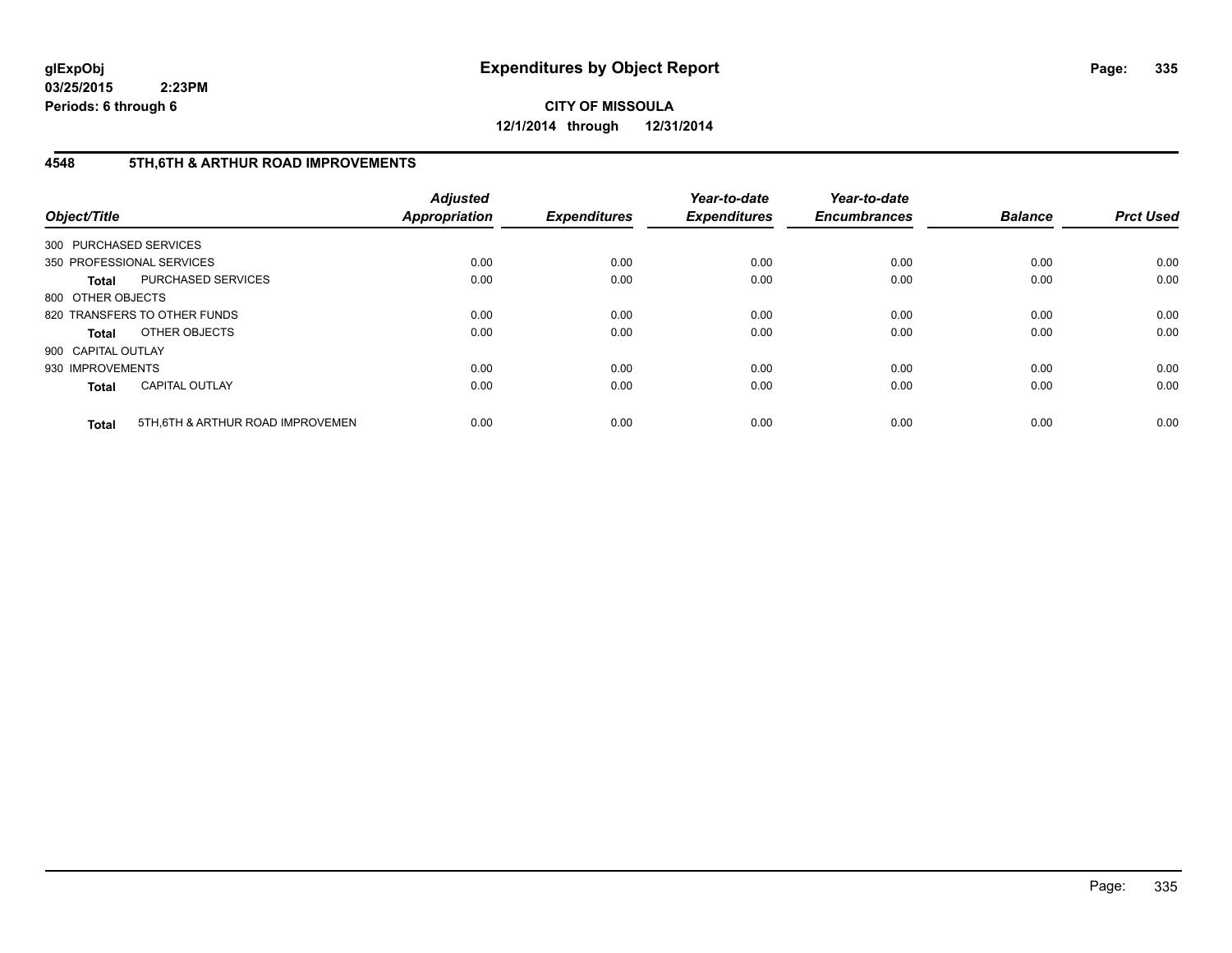#### **4745 MALONEY/TWITE MILLER CR \$1.2M CONTRIB**

| Object/Title           |                              | <b>Adjusted</b><br><b>Appropriation</b> | <b>Expenditures</b> | Year-to-date<br><b>Expenditures</b> | Year-to-date<br><b>Encumbrances</b> | <b>Balance</b> | <b>Prct Used</b> |
|------------------------|------------------------------|-----------------------------------------|---------------------|-------------------------------------|-------------------------------------|----------------|------------------|
| 300 PURCHASED SERVICES |                              |                                         |                     |                                     |                                     |                |                  |
|                        | 350 PROFESSIONAL SERVICES    | 0.00                                    | 0.00                | 0.00                                | 0.00                                | 0.00           | 0.00             |
| Total                  | <b>PURCHASED SERVICES</b>    | 0.00                                    | 0.00                | 0.00                                | 0.00                                | 0.00           | 0.00             |
| 800 OTHER OBJECTS      |                              |                                         |                     |                                     |                                     |                |                  |
|                        | 820 TRANSFERS TO OTHER FUNDS | 0.00                                    | 0.00                | 0.00                                | 0.00                                | 0.00           | 0.00             |
| Total                  | OTHER OBJECTS                | 0.00                                    | 0.00                | 0.00                                | 0.00                                | 0.00           | 0.00             |
| 900 CAPITAL OUTLAY     |                              |                                         |                     |                                     |                                     |                |                  |
| 930 IMPROVEMENTS       |                              | 0.00                                    | 0.00                | 0.00                                | 0.00                                | 0.00           | 0.00             |
| <b>Total</b>           | <b>CAPITAL OUTLAY</b>        | 0.00                                    | 0.00                | 0.00                                | 0.00                                | 0.00           | 0.00             |
| <b>Total</b>           | NON-DEPARTMENTAL             | 0.00                                    | 0.00                | 0.00                                | 0.00                                | 0.00           | 0.00             |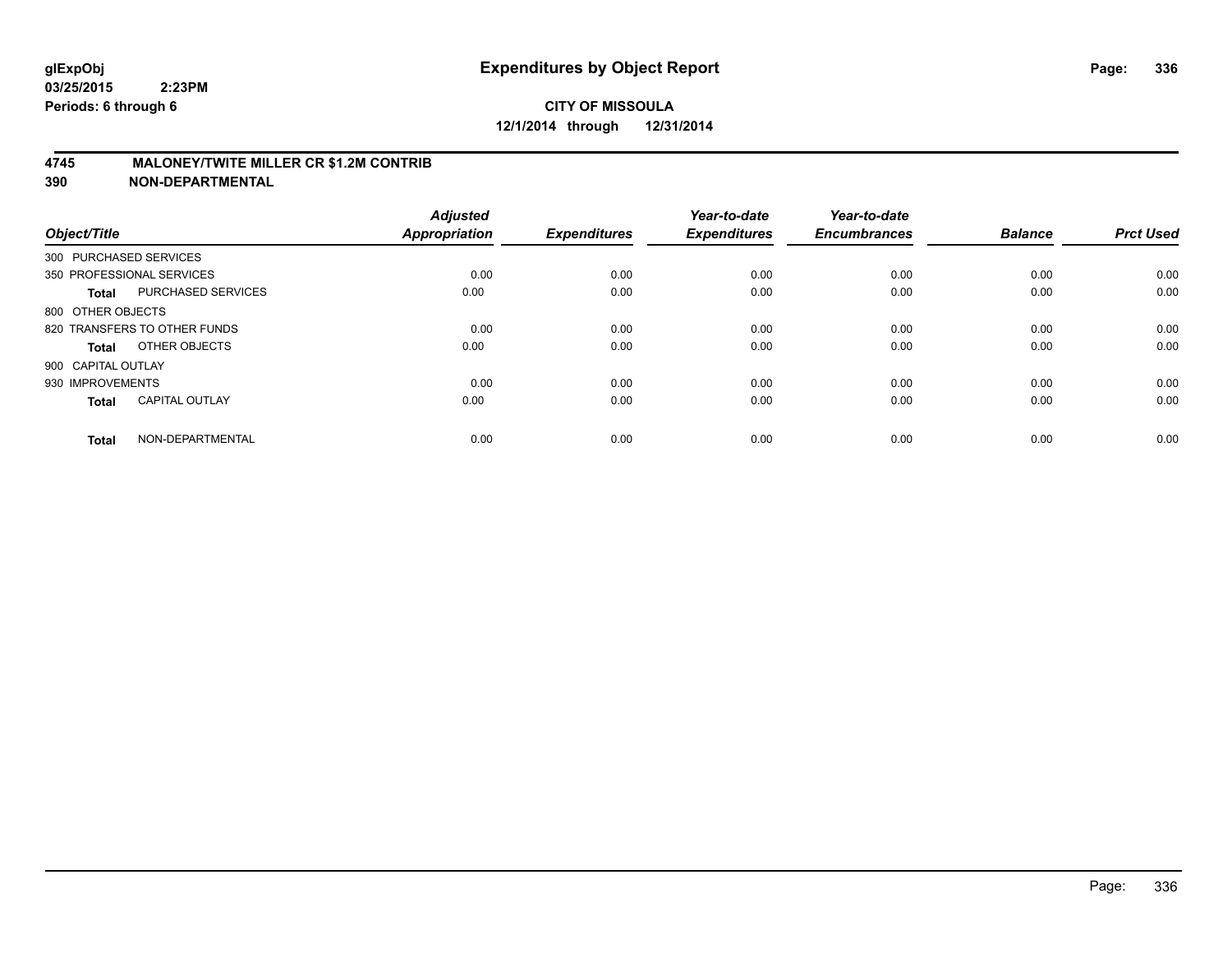**CITY OF MISSOULA 12/1/2014 through 12/31/2014**

## **4745 MALONEY/TWITE MILLER CR \$1.2M CONTRIB**

| Object/Title           |                                    | <b>Adjusted</b><br>Appropriation | <b>Expenditures</b> | Year-to-date<br><b>Expenditures</b> | Year-to-date<br><b>Encumbrances</b> | <b>Balance</b> | <b>Prct Used</b> |
|------------------------|------------------------------------|----------------------------------|---------------------|-------------------------------------|-------------------------------------|----------------|------------------|
| 300 PURCHASED SERVICES |                                    |                                  |                     |                                     |                                     |                |                  |
|                        | 350 PROFESSIONAL SERVICES          | 0.00                             | 0.00                | 0.00                                | 0.00                                | 0.00           | 0.00             |
| <b>Total</b>           | PURCHASED SERVICES                 | 0.00                             | 0.00                | 0.00                                | 0.00                                | 0.00           | 0.00             |
| 800 OTHER OBJECTS      |                                    |                                  |                     |                                     |                                     |                |                  |
|                        | 820 TRANSFERS TO OTHER FUNDS       | 0.00                             | 0.00                | 0.00                                | 0.00                                | 0.00           | 0.00             |
| <b>Total</b>           | OTHER OBJECTS                      | 0.00                             | 0.00                | 0.00                                | 0.00                                | 0.00           | 0.00             |
| 900 CAPITAL OUTLAY     |                                    |                                  |                     |                                     |                                     |                |                  |
| 930 IMPROVEMENTS       |                                    | 0.00                             | 0.00                | 0.00                                | 0.00                                | 0.00           | 0.00             |
| <b>Total</b>           | <b>CAPITAL OUTLAY</b>              | 0.00                             | 0.00                | 0.00                                | 0.00                                | 0.00           | 0.00             |
| <b>Total</b>           | MALONEY/TWITE MILLER CR \$1.2M CON | 0.00                             | 0.00                | 0.00                                | 0.00                                | 0.00           | 0.00             |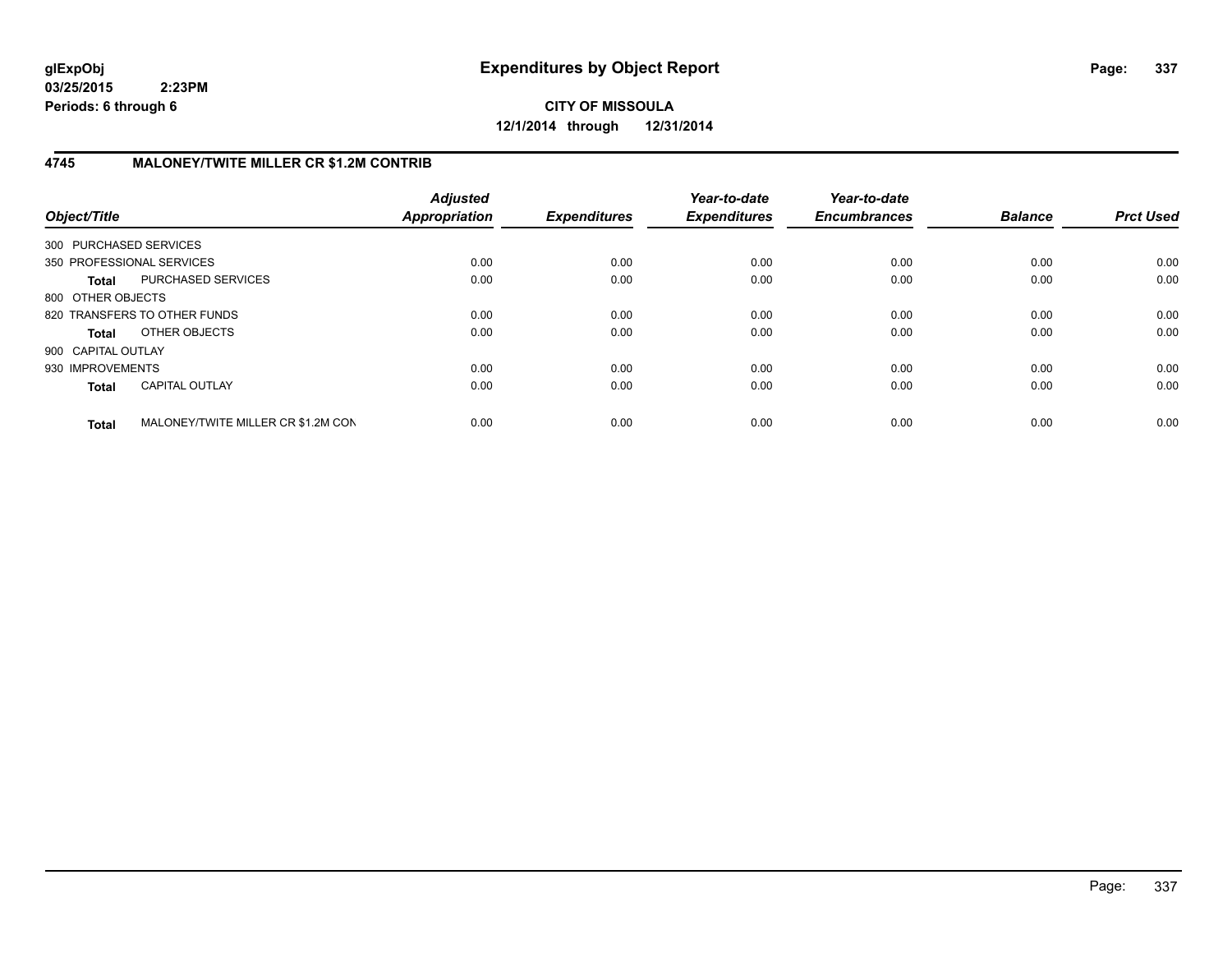**4941 HILLVIEW WAY CONSTRUCTION**

**280 PUBLIC WORKS ADMIN/ENGINEERING**

| Object/Title           |                                | <b>Adjusted</b><br><b>Appropriation</b> | <b>Expenditures</b> | Year-to-date<br><b>Expenditures</b> | Year-to-date<br><b>Encumbrances</b> | <b>Balance</b> | <b>Prct Used</b> |
|------------------------|--------------------------------|-----------------------------------------|---------------------|-------------------------------------|-------------------------------------|----------------|------------------|
| 200 SUPPLIES           |                                |                                         |                     |                                     |                                     |                |                  |
| 210 OFFICE SUPPLIES    |                                | 0.00                                    | 0.00                | 119.32                              | 0.00                                | $-119.32$      | 0.00             |
| Total                  | <b>SUPPLIES</b>                | 0.00                                    | 0.00                | 119.32                              | 0.00                                | $-119.32$      | 0.00             |
| 300 PURCHASED SERVICES |                                |                                         |                     |                                     |                                     |                |                  |
| 310 COMMUNICATIONS     |                                | 0.00                                    | 3,985.20            | 11,854.65                           | 0.00                                | $-11,854.65$   | 0.00             |
|                        | 320 PRINTING & DUPLICATING     | 0.00                                    | 0.00                | 370.73                              | 0.00                                | $-370.73$      | 0.00             |
|                        | 350 PROFESSIONAL SERVICES      | 0.00                                    | 14,830.02           | 14,911.27                           | 0.00                                | $-14,911.27$   | 0.00             |
| <b>Total</b>           | <b>PURCHASED SERVICES</b>      | 0.00                                    | 18,815.22           | 27,136.65                           | 0.00                                | $-27,136.65$   | 0.00             |
| 900 CAPITAL OUTLAY     |                                |                                         |                     |                                     |                                     |                |                  |
| 930 IMPROVEMENTS       |                                | 0.00                                    | 0.00                | 0.00                                | 0.00                                | 0.00           | 0.00             |
| <b>Total</b>           | <b>CAPITAL OUTLAY</b>          | 0.00                                    | 0.00                | 0.00                                | 0.00                                | 0.00           | 0.00             |
| <b>Total</b>           | PUBLIC WORKS ADMIN/ENGINEERING | 0.00                                    | 18,815.22           | 27,255.97                           | 0.00                                | $-27.255.97$   | 0.00             |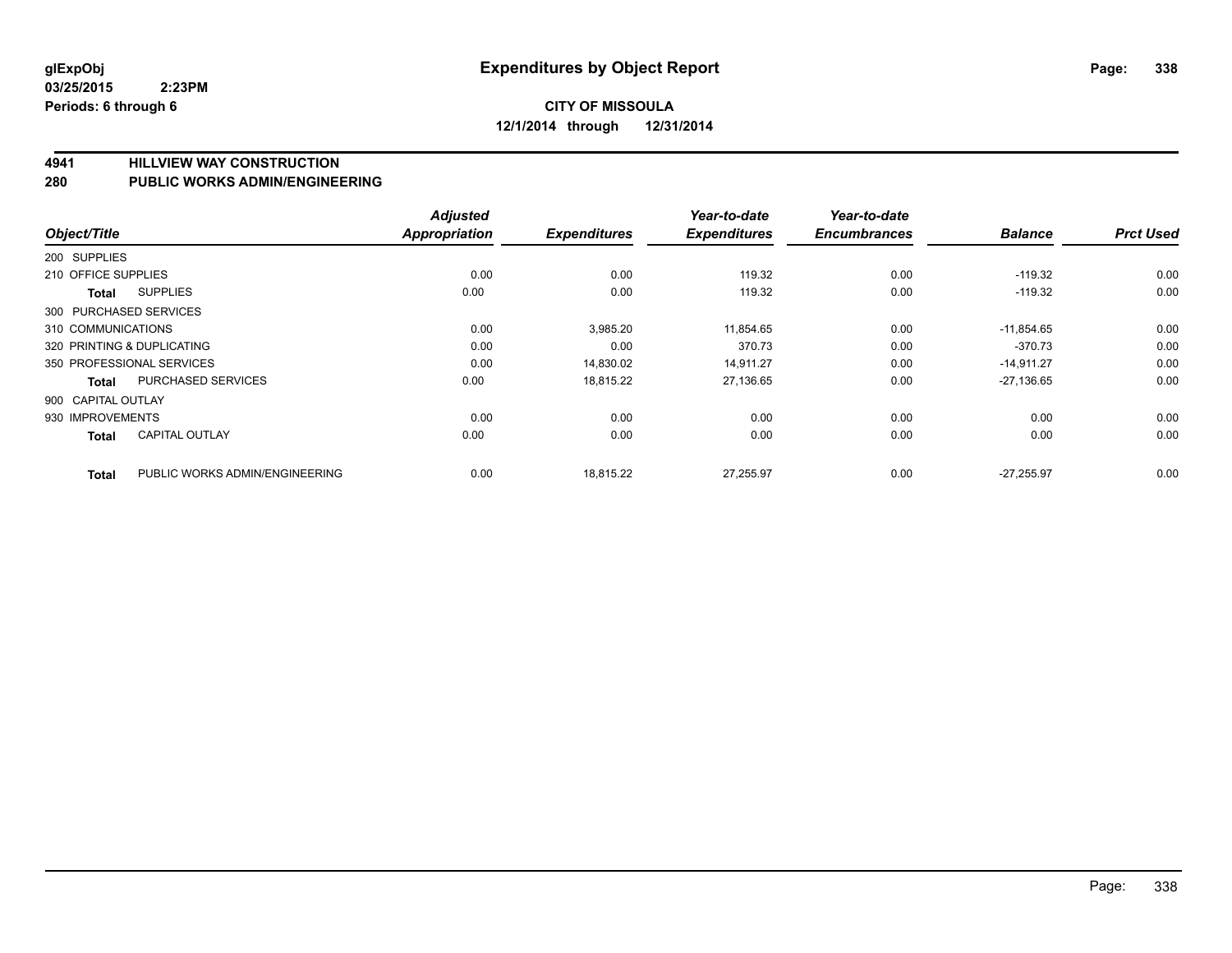# **CITY OF MISSOULA 12/1/2014 through 12/31/2014**

#### **4941 HILLVIEW WAY CONSTRUCTION**

|                                                  | <b>Adjusted</b> |                     | Year-to-date        | Year-to-date        |                |                  |
|--------------------------------------------------|-----------------|---------------------|---------------------|---------------------|----------------|------------------|
| Object/Title                                     | Appropriation   | <b>Expenditures</b> | <b>Expenditures</b> | <b>Encumbrances</b> | <b>Balance</b> | <b>Prct Used</b> |
| 200 SUPPLIES                                     |                 |                     |                     |                     |                |                  |
| 210 OFFICE SUPPLIES                              | 0.00            | 0.00                | 119.32              | 0.00                | $-119.32$      | 0.00             |
| <b>SUPPLIES</b><br>Total                         | 0.00            | 0.00                | 119.32              | 0.00                | $-119.32$      | 0.00             |
| 300 PURCHASED SERVICES                           |                 |                     |                     |                     |                |                  |
| 310 COMMUNICATIONS                               | 0.00            | 3,985.20            | 11,854.65           | 0.00                | $-11.854.65$   | 0.00             |
| 320 PRINTING & DUPLICATING                       | 0.00            | 0.00                | 370.73              | 0.00                | $-370.73$      | 0.00             |
| 350 PROFESSIONAL SERVICES                        | 0.00            | 14,830.02           | 14,911.27           | 0.00                | $-14,911.27$   | 0.00             |
| <b>PURCHASED SERVICES</b><br>Total               | 0.00            | 18,815.22           | 27,136.65           | 0.00                | $-27,136.65$   | 0.00             |
| 900 CAPITAL OUTLAY                               |                 |                     |                     |                     |                |                  |
| 930 IMPROVEMENTS                                 | 0.00            | 0.00                | 0.00                | 0.00                | 0.00           | 0.00             |
| <b>CAPITAL OUTLAY</b><br>Total                   | 0.00            | 0.00                | 0.00                | 0.00                | 0.00           | 0.00             |
| <b>HILLVIEW WAY CONSTRUCTION</b><br><b>Total</b> | 0.00            | 18.815.22           | 27,255.97           | 0.00                | $-27.255.97$   | 0.00             |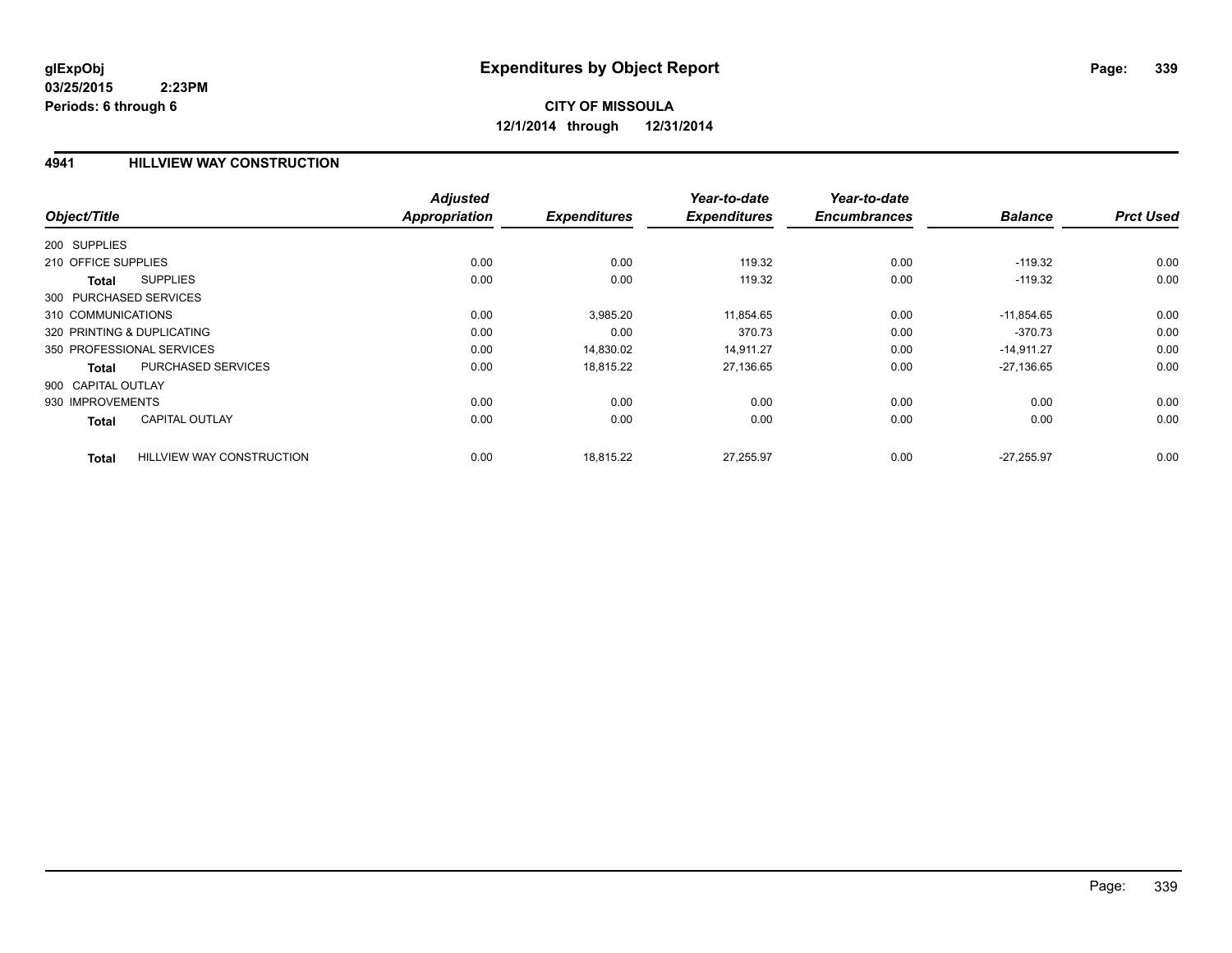#### **4944 RATTLESNAKE SEWER COLLECTION (544)**

| Object/Title           |                           | <b>Adjusted</b><br><b>Appropriation</b> | <b>Expenditures</b> | Year-to-date<br><b>Expenditures</b> | Year-to-date<br><b>Encumbrances</b> | <b>Balance</b> | <b>Prct Used</b> |
|------------------------|---------------------------|-----------------------------------------|---------------------|-------------------------------------|-------------------------------------|----------------|------------------|
| 300 PURCHASED SERVICES |                           |                                         |                     |                                     |                                     |                |                  |
|                        | 350 PROFESSIONAL SERVICES | 0.00                                    | 0.00                | 0.00                                | 0.00                                | 0.00           | 0.00             |
| <b>Total</b>           | <b>PURCHASED SERVICES</b> | 0.00                                    | 0.00                | 0.00                                | 0.00                                | 0.00           | 0.00             |
| 600 DEBT SERVICE       |                           |                                         |                     |                                     |                                     |                |                  |
| 610 PRINCIPAL          |                           | 0.00                                    | 0.00                | 0.00                                | 0.00                                | 0.00           | 0.00             |
| <b>Total</b>           | <b>DEBT SERVICE</b>       | 0.00                                    | 0.00                | 0.00                                | 0.00                                | 0.00           | 0.00             |
| 900 CAPITAL OUTLAY     |                           |                                         |                     |                                     |                                     |                |                  |
| 930 IMPROVEMENTS       |                           | 0.00                                    | 0.00                | 0.00                                | 0.00                                | 0.00           | 0.00             |
| <b>Total</b>           | <b>CAPITAL OUTLAY</b>     | 0.00                                    | 0.00                | 0.00                                | 0.00                                | 0.00           | 0.00             |
| <b>Total</b>           | NON-DEPARTMENTAL          | 0.00                                    | 0.00                | 0.00                                | 0.00                                | 0.00           | 0.00             |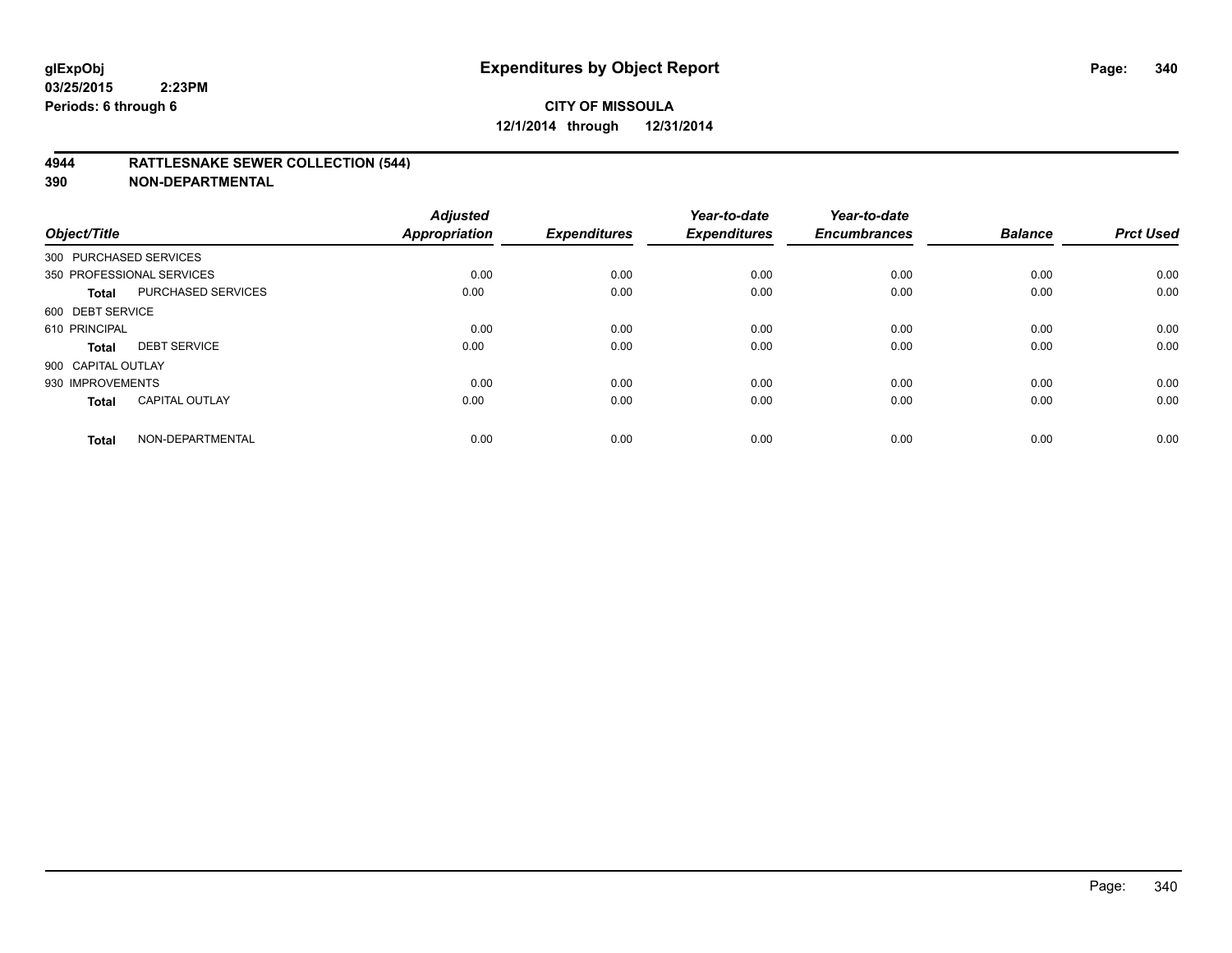# **CITY OF MISSOULA 12/1/2014 through 12/31/2014**

#### **4944 RATTLESNAKE SEWER COLLECTION (544)**

**550 SID 544 PROJECT**

| Object/Title                              | <b>Adjusted</b><br><b>Appropriation</b> | <b>Expenditures</b> | Year-to-date<br><b>Expenditures</b> | Year-to-date<br><b>Encumbrances</b> | <b>Balance</b> | <b>Prct Used</b> |
|-------------------------------------------|-----------------------------------------|---------------------|-------------------------------------|-------------------------------------|----------------|------------------|
| 300 PURCHASED SERVICES                    |                                         |                     |                                     |                                     |                |                  |
| 350 PROFESSIONAL SERVICES                 | 0.00                                    | 0.00                | 0.00                                | 0.00                                | 0.00           | 0.00             |
| <b>PURCHASED SERVICES</b><br><b>Total</b> | 0.00                                    | 0.00                | 0.00                                | 0.00                                | 0.00           | 0.00             |
| 900 CAPITAL OUTLAY                        |                                         |                     |                                     |                                     |                |                  |
| 915 EASEMENTS                             | 0.00                                    | 0.00                | 0.00                                | 0.00                                | 0.00           | 0.00             |
| 930 IMPROVEMENTS                          | 0.00                                    | 0.00                | 0.00                                | 0.00                                | 0.00           | 0.00             |
| 960 CAPITAL CONTINGENCY                   | 0.00                                    | 0.00                | 0.00                                | 0.00                                | 0.00           | 0.00             |
| <b>CAPITAL OUTLAY</b><br><b>Total</b>     | 0.00                                    | 0.00                | 0.00                                | 0.00                                | 0.00           | 0.00             |
| SID 544 PROJECT<br><b>Total</b>           | 0.00                                    | 0.00                | 0.00                                | 0.00                                | 0.00           | 0.00             |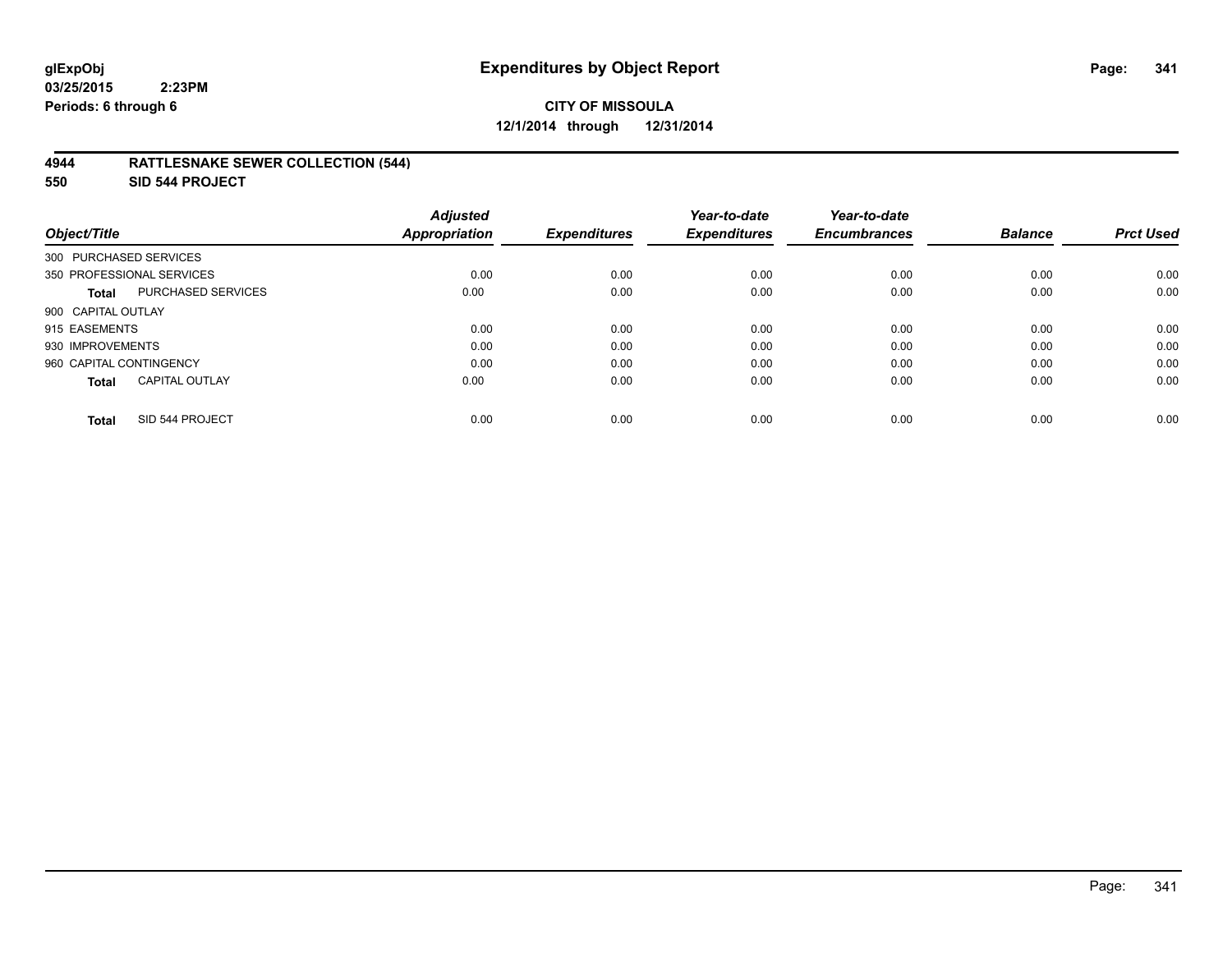#### **4944 RATTLESNAKE SEWER COLLECTION (544)**

**555 LOLO STREET PROJECT**

| Object/Title                               | <b>Adjusted</b><br><b>Appropriation</b> | <b>Expenditures</b> | Year-to-date<br><b>Expenditures</b> | Year-to-date<br><b>Encumbrances</b> | <b>Balance</b> | <b>Prct Used</b> |
|--------------------------------------------|-----------------------------------------|---------------------|-------------------------------------|-------------------------------------|----------------|------------------|
| 900 CAPITAL OUTLAY                         |                                         |                     |                                     |                                     |                |                  |
| 930 IMPROVEMENTS                           | 0.00                                    | 0.00                | 0.00                                | 0.00                                | 0.00           | 0.00             |
| 960 CAPITAL CONTINGENCY                    | 0.00                                    | 0.00                | 0.00                                | 0.00                                | 0.00           | 0.00             |
| <b>CAPITAL OUTLAY</b><br>Total             | 0.00                                    | 0.00                | 0.00                                | 0.00                                | 0.00           | 0.00             |
| <b>LOLO STREET PROJECT</b><br><b>Total</b> | 0.00                                    | 0.00                | 0.00                                | 0.00                                | 0.00           | 0.00             |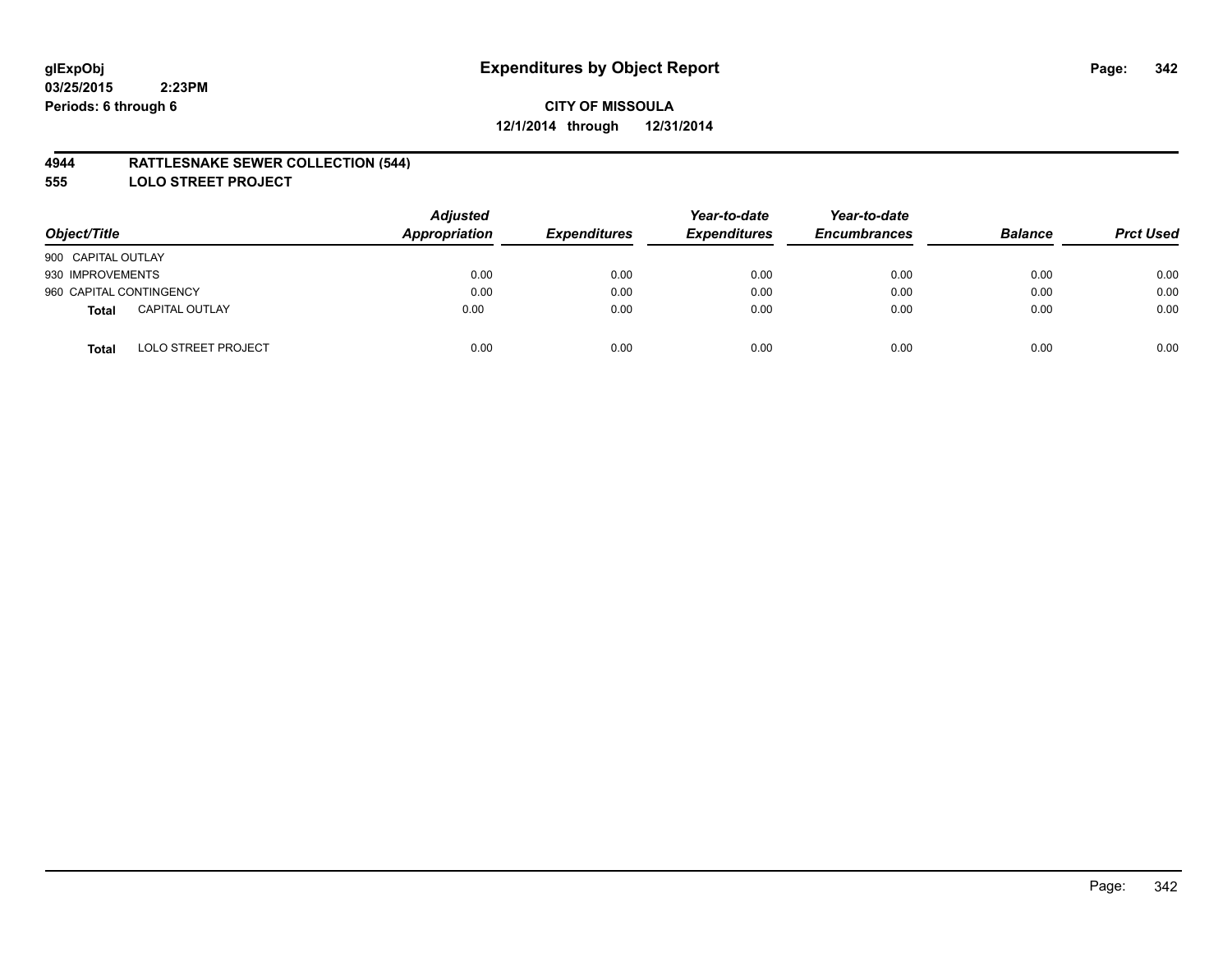**CITY OF MISSOULA 12/1/2014 through 12/31/2014**

## **4944 RATTLESNAKE SEWER COLLECTION (544)**

| Object/Title            |                                  | <b>Adjusted</b><br><b>Appropriation</b> | <b>Expenditures</b> | Year-to-date<br><b>Expenditures</b> | Year-to-date<br><b>Encumbrances</b> | <b>Balance</b> | <b>Prct Used</b> |
|-------------------------|----------------------------------|-----------------------------------------|---------------------|-------------------------------------|-------------------------------------|----------------|------------------|
| 300 PURCHASED SERVICES  |                                  |                                         |                     |                                     |                                     |                |                  |
|                         | 350 PROFESSIONAL SERVICES        | 0.00                                    | 0.00                | 0.00                                | 0.00                                | 0.00           | 0.00             |
| <b>Total</b>            | <b>PURCHASED SERVICES</b>        | 0.00                                    | 0.00                | 0.00                                | 0.00                                | 0.00           | 0.00             |
| 600 DEBT SERVICE        |                                  |                                         |                     |                                     |                                     |                |                  |
| 610 PRINCIPAL           |                                  | 0.00                                    | 0.00                | 0.00                                | 0.00                                | 0.00           | 0.00             |
| <b>Total</b>            | <b>DEBT SERVICE</b>              | 0.00                                    | 0.00                | 0.00                                | 0.00                                | 0.00           | 0.00             |
| 900 CAPITAL OUTLAY      |                                  |                                         |                     |                                     |                                     |                |                  |
| 915 EASEMENTS           |                                  | 0.00                                    | 0.00                | 0.00                                | 0.00                                | 0.00           | 0.00             |
| 930 IMPROVEMENTS        |                                  | 0.00                                    | 0.00                | 0.00                                | 0.00                                | 0.00           | 0.00             |
| 960 CAPITAL CONTINGENCY |                                  | 0.00                                    | 0.00                | 0.00                                | 0.00                                | 0.00           | 0.00             |
| <b>Total</b>            | <b>CAPITAL OUTLAY</b>            | 0.00                                    | 0.00                | 0.00                                | 0.00                                | 0.00           | 0.00             |
| <b>Total</b>            | RATTLESNAKE SEWER COLLECTION (54 | 0.00                                    | 0.00                | 0.00                                | 0.00                                | 0.00           | 0.00             |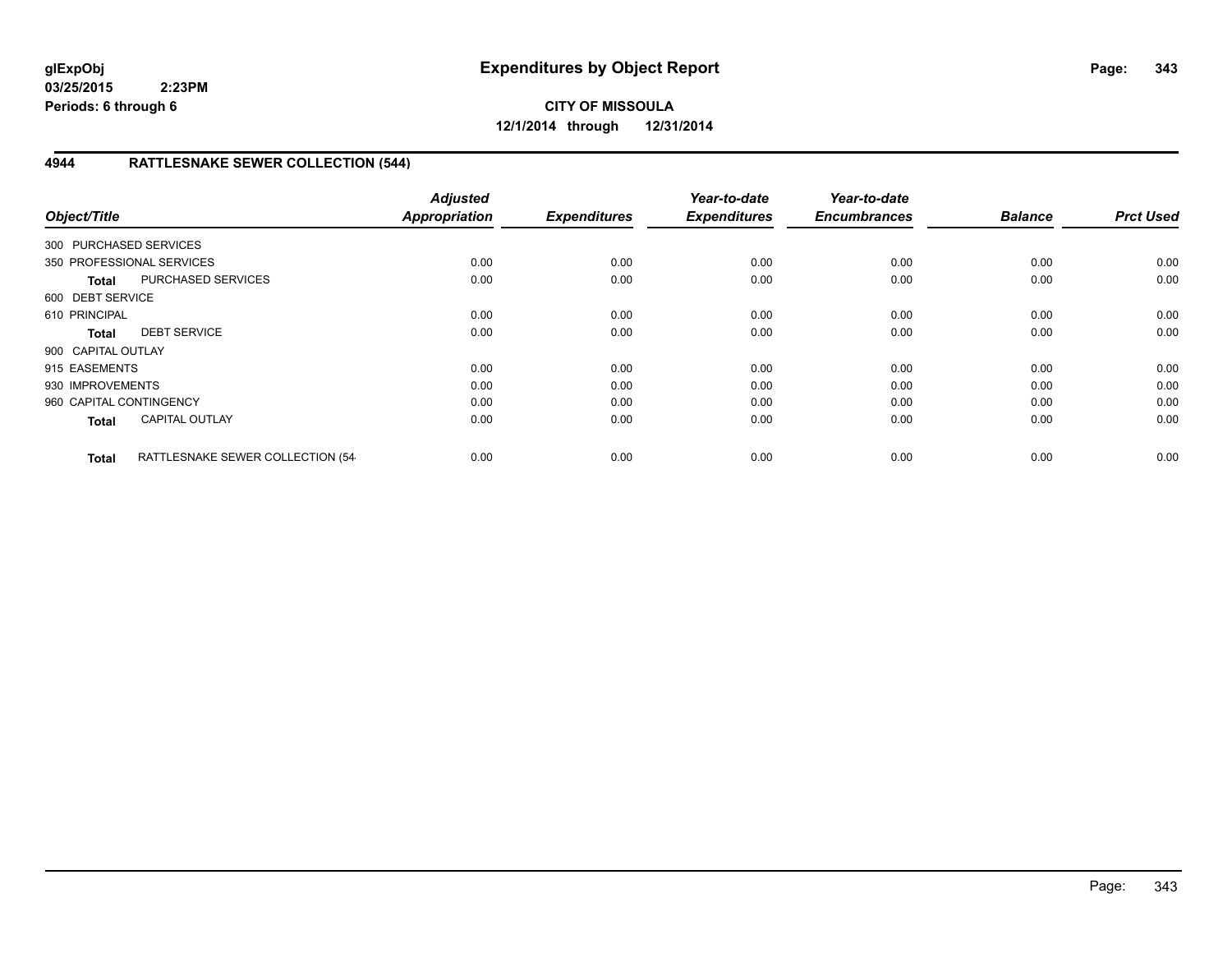#### **4946 PATTEE CREEK DR. TRAFFIC CALMING**

| Object/Title              |                       | <b>Adjusted</b><br>Appropriation | <b>Expenditures</b> | Year-to-date<br><b>Expenditures</b> | Year-to-date<br><b>Encumbrances</b> | <b>Balance</b> | <b>Prct Used</b> |
|---------------------------|-----------------------|----------------------------------|---------------------|-------------------------------------|-------------------------------------|----------------|------------------|
| 300 PURCHASED SERVICES    |                       |                                  |                     |                                     |                                     |                |                  |
| 350 PROFESSIONAL SERVICES |                       | 0.00                             | 0.00                | 0.00                                | 0.00                                | 0.00           | 0.00             |
| <b>Total</b>              | PURCHASED SERVICES    | 0.00                             | 0.00                | 0.00                                | 0.00                                | 0.00           | 0.00             |
| 900 CAPITAL OUTLAY        |                       |                                  |                     |                                     |                                     |                |                  |
| 930 IMPROVEMENTS          |                       | 0.00                             | 0.00                | 0.00                                | 0.00                                | 0.00           | 0.00             |
| <b>Total</b>              | <b>CAPITAL OUTLAY</b> | 0.00                             | 0.00                | 0.00                                | 0.00                                | 0.00           | 0.00             |
| <b>Total</b>              | NON-DEPARTMENTAL      | 0.00                             | 0.00                | 0.00                                | 0.00                                | 0.00           | 0.00             |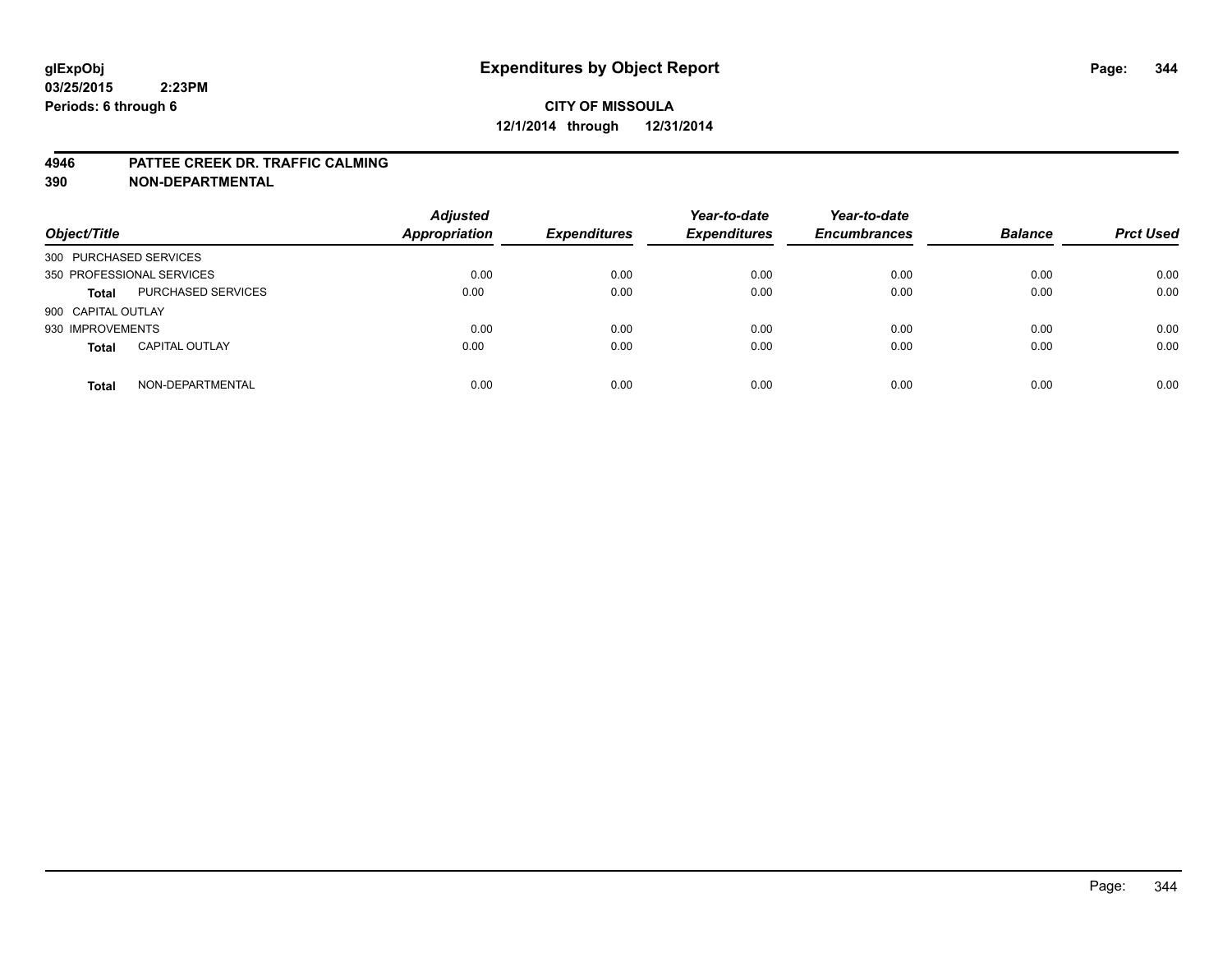**CITY OF MISSOULA 12/1/2014 through 12/31/2014**

## **4946 PATTEE CREEK DR. TRAFFIC CALMING**

| Object/Title           |                                  | <b>Adjusted</b><br><b>Appropriation</b> | <b>Expenditures</b> | Year-to-date<br><b>Expenditures</b> | Year-to-date<br><b>Encumbrances</b> | <b>Balance</b> | <b>Prct Used</b> |
|------------------------|----------------------------------|-----------------------------------------|---------------------|-------------------------------------|-------------------------------------|----------------|------------------|
| 300 PURCHASED SERVICES |                                  |                                         |                     |                                     |                                     |                |                  |
|                        | 350 PROFESSIONAL SERVICES        | 0.00                                    | 0.00                | 0.00                                | 0.00                                | 0.00           | 0.00             |
| <b>Total</b>           | PURCHASED SERVICES               | 0.00                                    | 0.00                | 0.00                                | 0.00                                | 0.00           | 0.00             |
| 900 CAPITAL OUTLAY     |                                  |                                         |                     |                                     |                                     |                |                  |
| 930 IMPROVEMENTS       |                                  | 0.00                                    | 0.00                | 0.00                                | 0.00                                | 0.00           | 0.00             |
| <b>Total</b>           | <b>CAPITAL OUTLAY</b>            | 0.00                                    | 0.00                | 0.00                                | 0.00                                | 0.00           | 0.00             |
| <b>Total</b>           | PATTEE CREEK DR. TRAFFIC CALMING | 0.00                                    | 0.00                | 0.00                                | 0.00                                | 0.00           | 0.00             |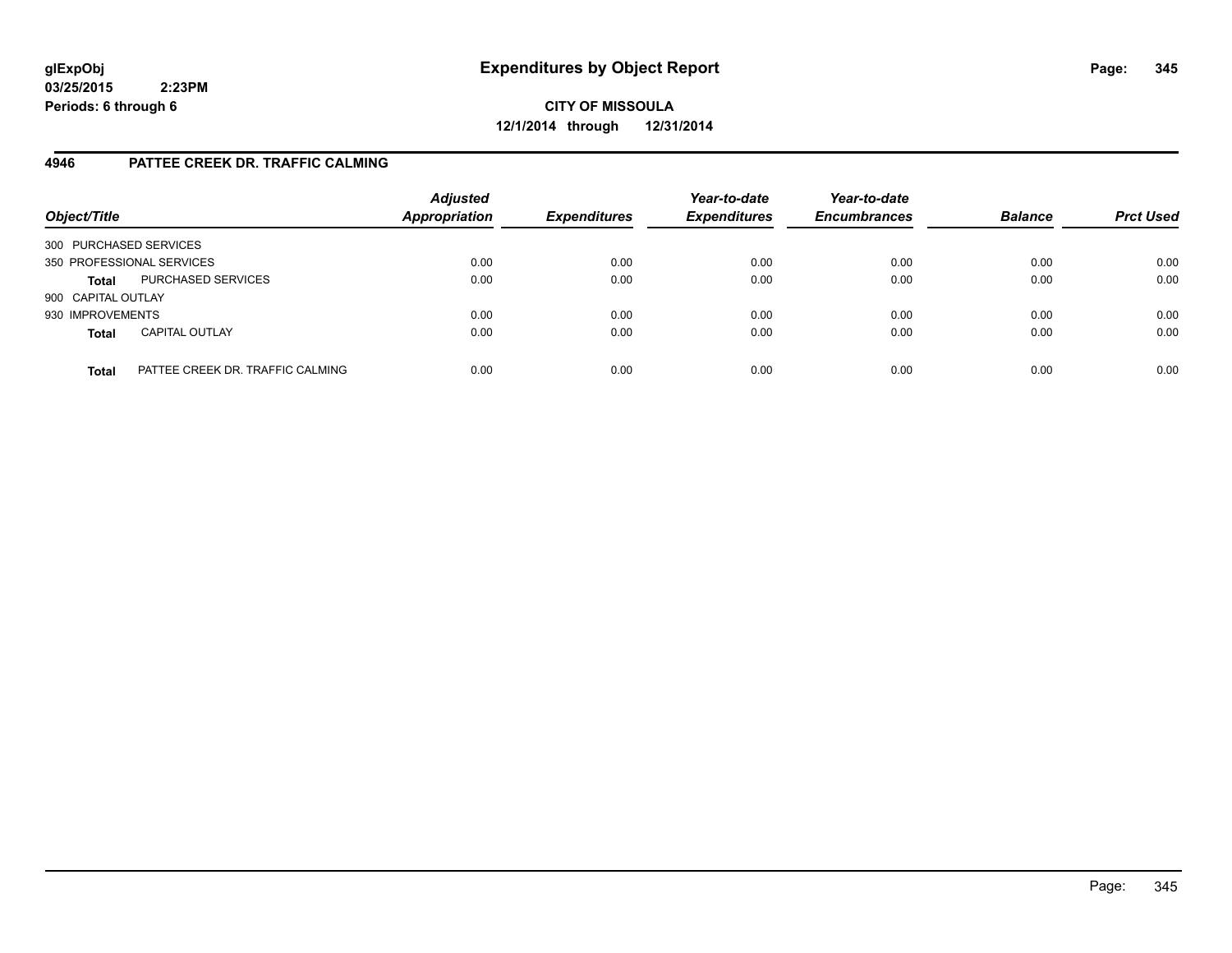#### **4948 STORMWATER OUTFALL RETROFITS**

| Object/Title              |                           | <b>Adjusted</b><br>Appropriation | <b>Expenditures</b> | Year-to-date<br><b>Expenditures</b> | Year-to-date<br><b>Encumbrances</b> | <b>Balance</b> | <b>Prct Used</b> |
|---------------------------|---------------------------|----------------------------------|---------------------|-------------------------------------|-------------------------------------|----------------|------------------|
| 300 PURCHASED SERVICES    |                           |                                  |                     |                                     |                                     |                |                  |
| 350 PROFESSIONAL SERVICES |                           | 0.00                             | 0.00                | 0.00                                | 0.00                                | 0.00           | 0.00             |
| <b>Total</b>              | <b>PURCHASED SERVICES</b> | 0.00                             | 0.00                | 0.00                                | 0.00                                | 0.00           | 0.00             |
| <b>Total</b>              | NON-DEPARTMENTAL          | 0.00                             | 0.00                | 0.00                                | 0.00                                | 0.00           | 0.00             |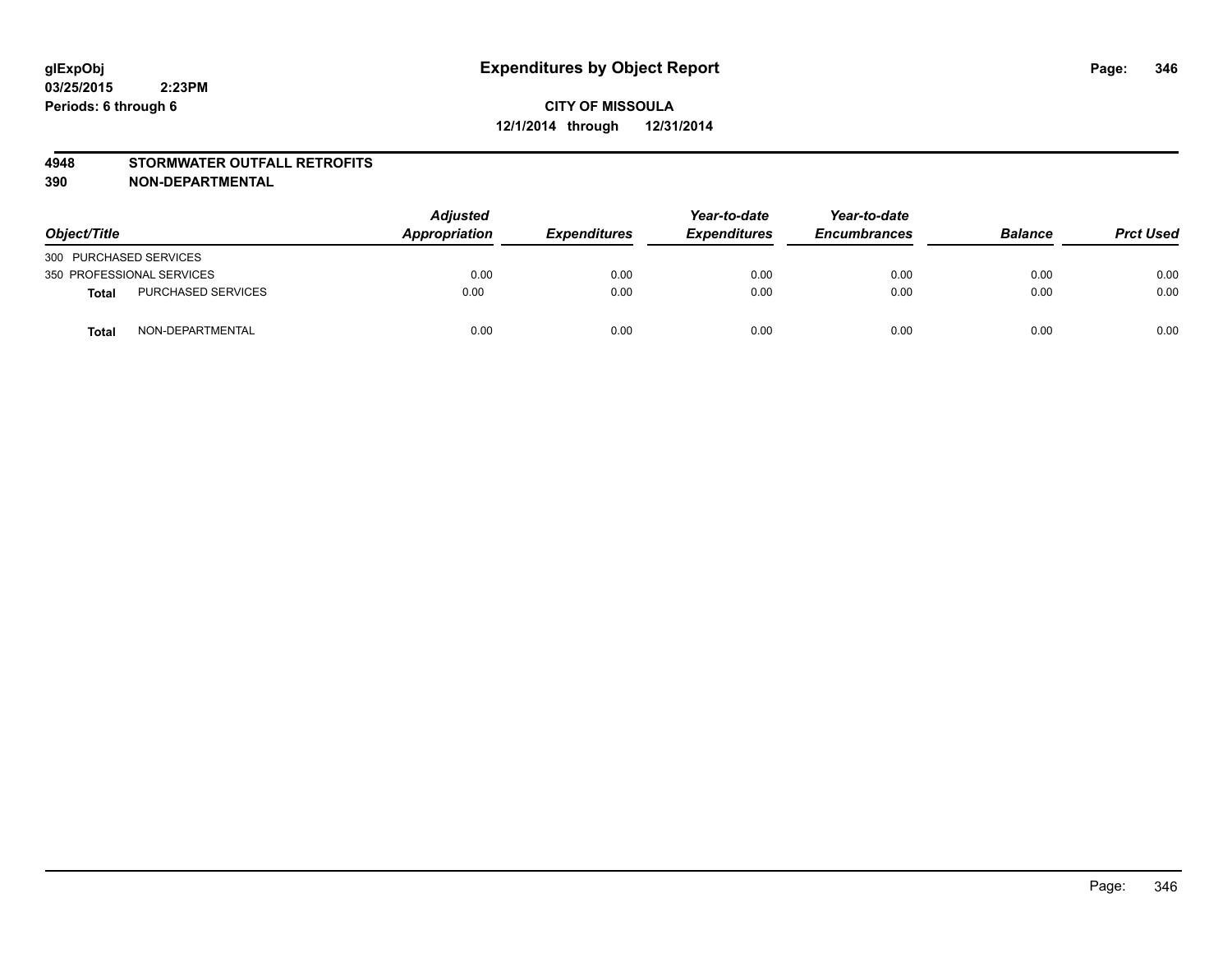**CITY OF MISSOULA 12/1/2014 through 12/31/2014**

## **4948 STORMWATER OUTFALL RETROFITS**

| Object/Title                          | <b>Adjusted</b><br>Appropriation | <b>Expenditures</b> | Year-to-date<br><b>Expenditures</b> | Year-to-date<br><b>Encumbrances</b> | <b>Balance</b> | <b>Prct Used</b> |
|---------------------------------------|----------------------------------|---------------------|-------------------------------------|-------------------------------------|----------------|------------------|
| 300 PURCHASED SERVICES                |                                  |                     |                                     |                                     |                |                  |
| 350 PROFESSIONAL SERVICES             | 0.00                             | 0.00                | 0.00                                | 0.00                                | 0.00           | 0.00             |
| PURCHASED SERVICES<br><b>Total</b>    | 0.00                             | 0.00                | 0.00                                | 0.00                                | 0.00           | 0.00             |
| STORMWATER OUTFALL RETROFITS<br>Total | 0.00                             | 0.00                | 0.00                                | 0.00                                | 0.00           | 0.00             |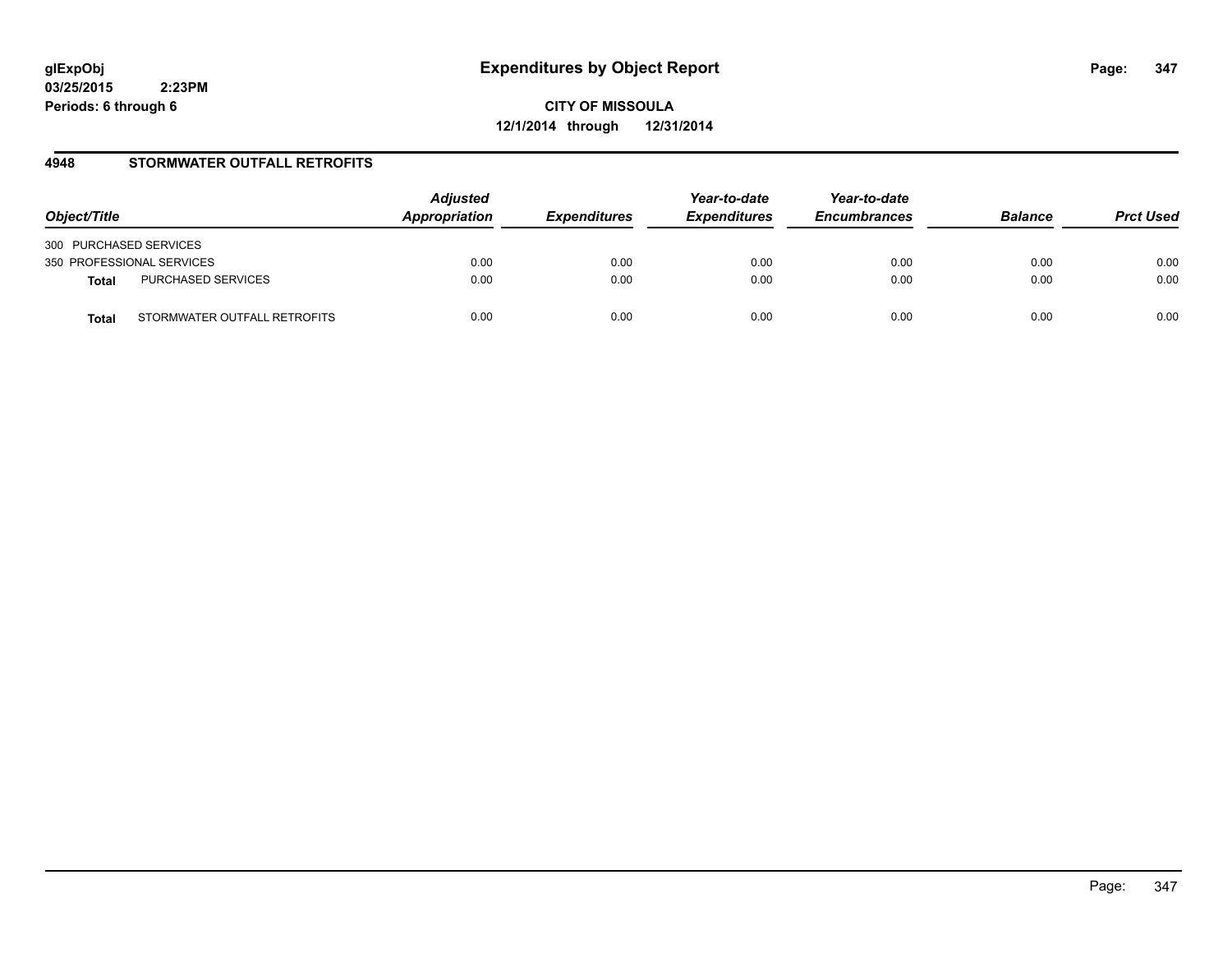#### **4990 ARRA ENHANCEMENTS**

**500 N HIGGINS STREETSCAPE**

| Object/Title       |                       | <b>Adjusted</b><br>Appropriation | <b>Expenditures</b> | Year-to-date<br><b>Expenditures</b> | Year-to-date<br><b>Encumbrances</b> | <b>Balance</b> | <b>Prct Used</b> |
|--------------------|-----------------------|----------------------------------|---------------------|-------------------------------------|-------------------------------------|----------------|------------------|
| 900 CAPITAL OUTLAY |                       |                                  |                     |                                     |                                     |                |                  |
| 930 IMPROVEMENTS   |                       | 0.00                             | 0.00                | 0.00                                | 0.00                                | 0.00           | 0.00             |
| Total              | <b>CAPITAL OUTLAY</b> | 0.00                             | 0.00                | 0.00                                | 0.00                                | 0.00           | 0.00             |
| <b>Total</b>       | N HIGGINS STREETSCAPE | 0.00                             | 0.00                | 0.00                                | 0.00                                | 0.00           | 0.00             |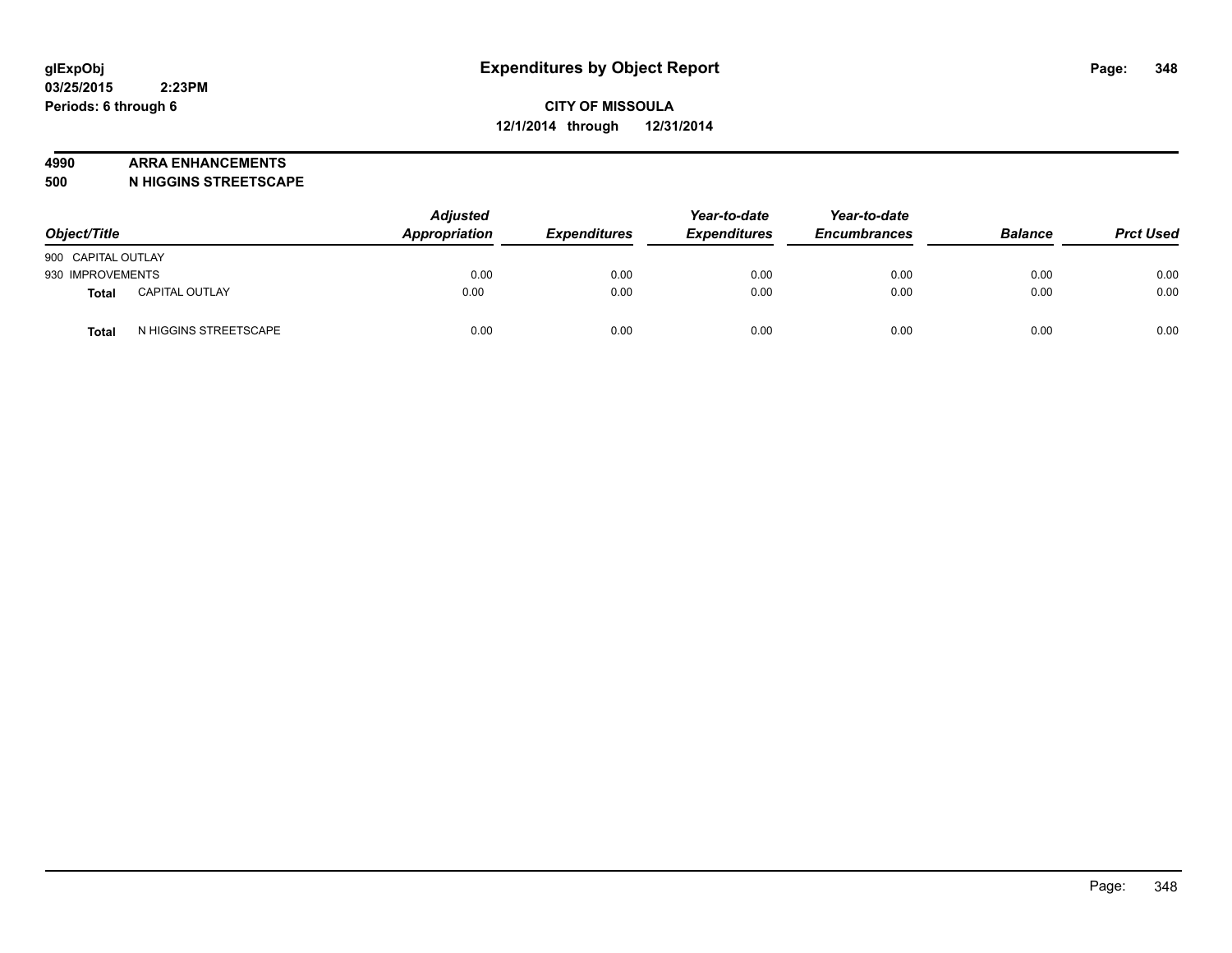# **CITY OF MISSOULA 12/1/2014 through 12/31/2014**

**4990 ARRA ENHANCEMENTS**

**510 CURB RAMPS**

| Object/Title       |                       | <b>Adjusted</b><br>Appropriation | <b>Expenditures</b> | Year-to-date<br><b>Expenditures</b> | Year-to-date<br><b>Encumbrances</b> | <b>Balance</b> | <b>Prct Used</b> |
|--------------------|-----------------------|----------------------------------|---------------------|-------------------------------------|-------------------------------------|----------------|------------------|
| 900 CAPITAL OUTLAY |                       |                                  |                     |                                     |                                     |                |                  |
| 930 IMPROVEMENTS   |                       | 0.00                             | 0.00                | 0.00                                | 0.00                                | 0.00           | 0.00             |
| <b>Total</b>       | <b>CAPITAL OUTLAY</b> | 0.00                             | 0.00                | 0.00                                | 0.00                                | 0.00           | 0.00             |
| Total              | <b>CURB RAMPS</b>     | 0.00                             | 0.00                | 0.00                                | 0.00                                | 0.00           | 0.00             |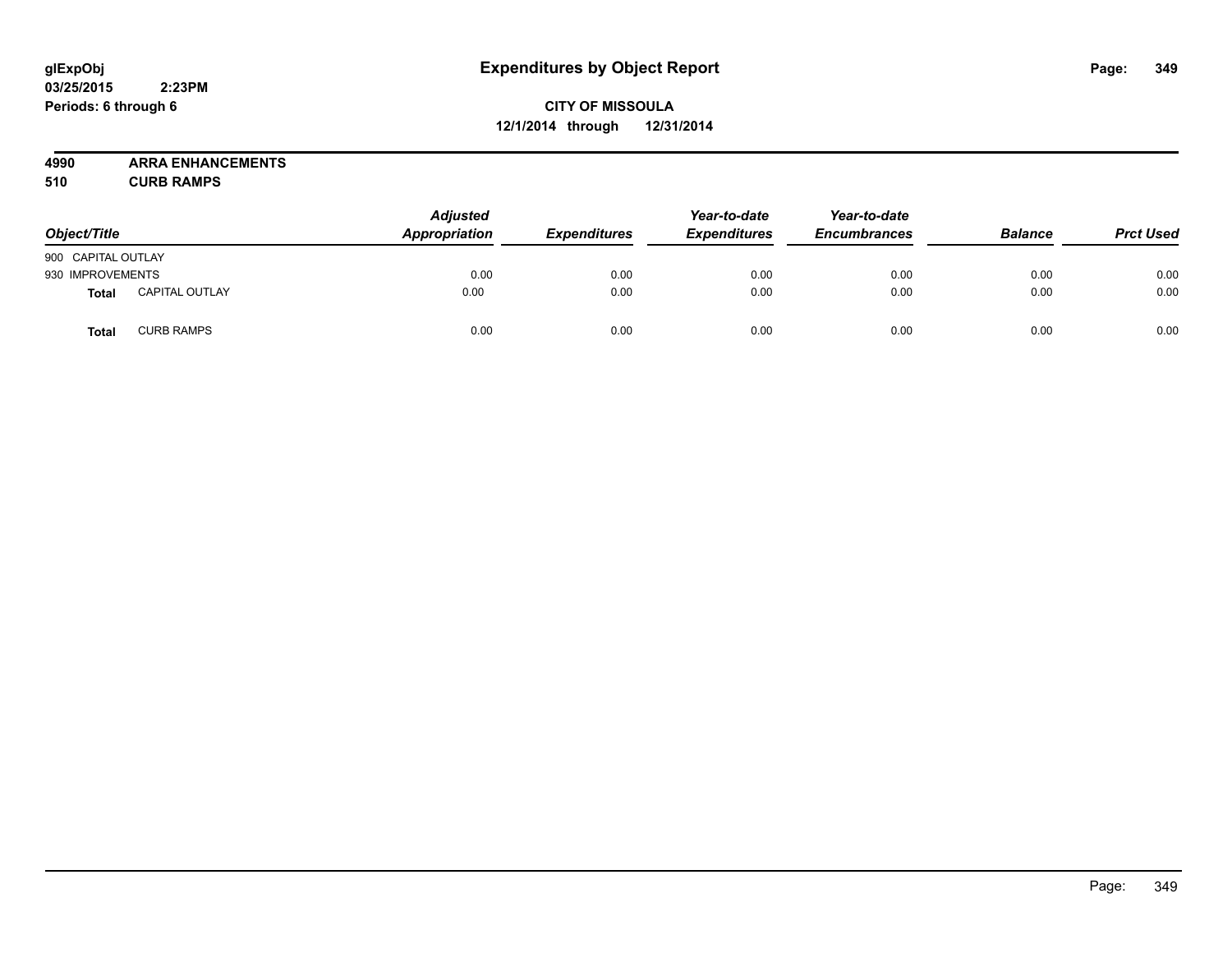#### **4990 ARRA ENHANCEMENTS**

**515 RSNAKE GATEWAY GREENOUGH DRIVE**

| Object/Title                                   | <b>Adjusted</b><br>Appropriation | <b>Expenditures</b> | Year-to-date<br><b>Expenditures</b> | Year-to-date<br><b>Encumbrances</b> | <b>Balance</b> | <b>Prct Used</b> |
|------------------------------------------------|----------------------------------|---------------------|-------------------------------------|-------------------------------------|----------------|------------------|
| 900 CAPITAL OUTLAY                             |                                  |                     |                                     |                                     |                |                  |
| 930 IMPROVEMENTS                               | 0.00                             | 0.00                | 0.00                                | 0.00                                | 0.00           | 0.00             |
| <b>CAPITAL OUTLAY</b><br><b>Total</b>          | 0.00                             | 0.00                | 0.00                                | 0.00                                | 0.00           | 0.00             |
| RSNAKE GATEWAY GREENOUGH DRIVE<br><b>Total</b> | 0.00                             | 0.00                | 0.00                                | 0.00                                | 0.00           | 0.00             |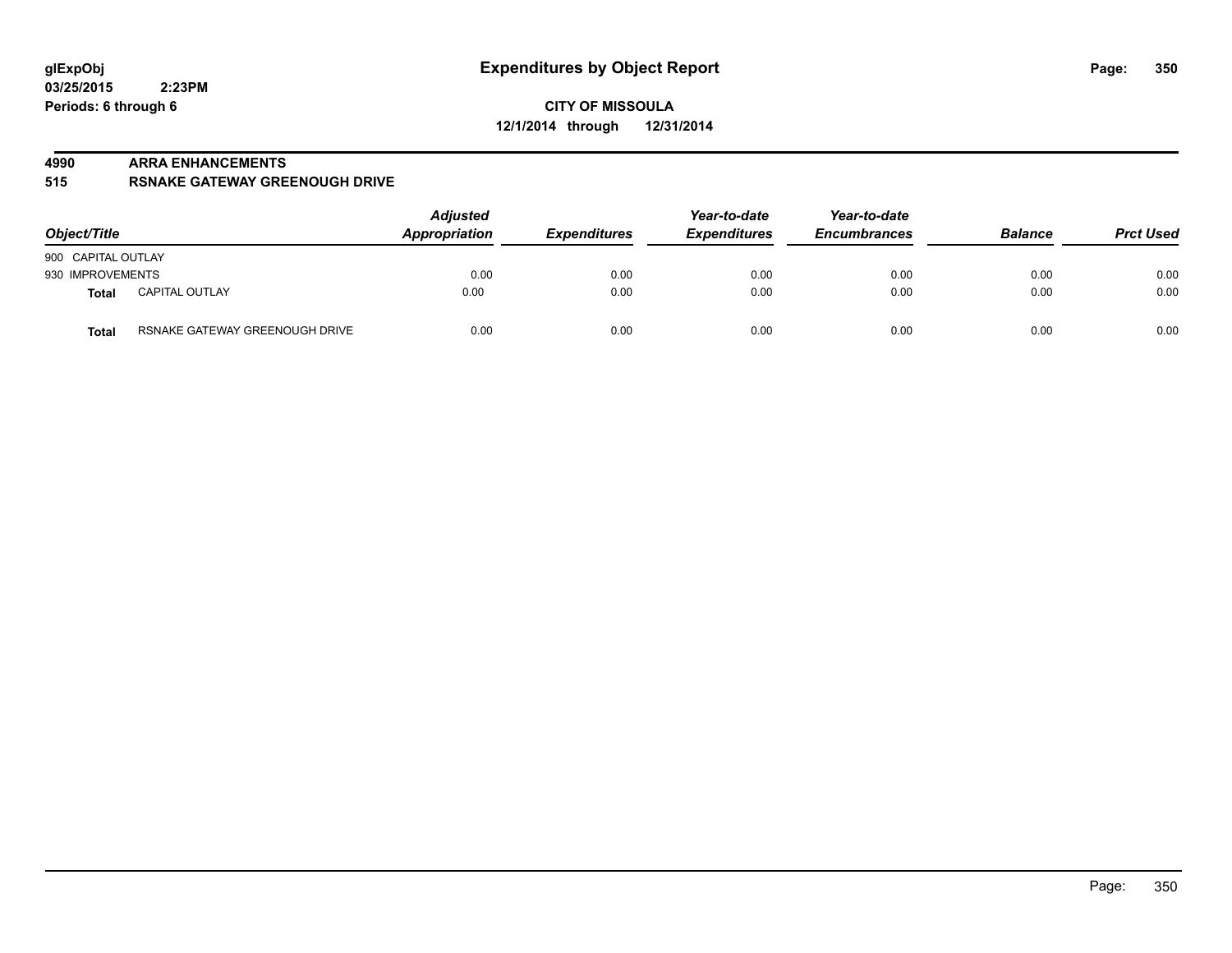**CITY OF MISSOULA 12/1/2014 through 12/31/2014**

#### **4990 ARRA ENHANCEMENTS**

| Object/Title       |                       | <b>Adjusted</b><br>Appropriation | <b>Expenditures</b> | Year-to-date<br><b>Expenditures</b> | Year-to-date<br><b>Encumbrances</b> | <b>Balance</b> | <b>Prct Used</b> |
|--------------------|-----------------------|----------------------------------|---------------------|-------------------------------------|-------------------------------------|----------------|------------------|
| 900 CAPITAL OUTLAY |                       |                                  |                     |                                     |                                     |                |                  |
| 930 IMPROVEMENTS   |                       | 0.00                             | 0.00                | 0.00                                | 0.00                                | 0.00           | 0.00             |
| Total              | <b>CAPITAL OUTLAY</b> | 0.00                             | 0.00                | 0.00                                | 0.00                                | 0.00           | 0.00             |
| Total              | ARRA ENHANCEMENTS     | 0.00                             | 0.00                | 0.00                                | 0.00                                | 0.00           | 0.00             |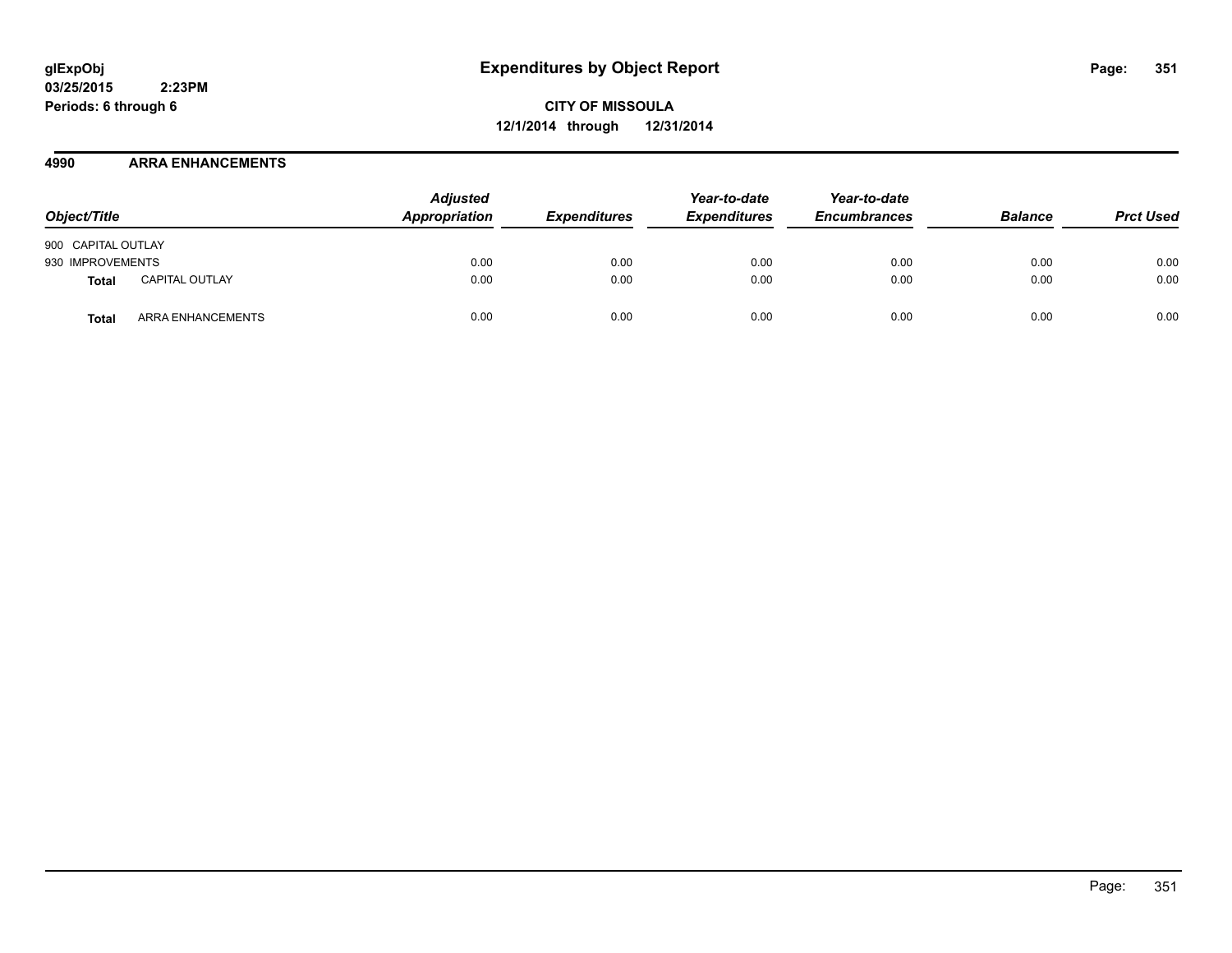#### **4991 ARRA HB645**

**500 N HIGGINS STREETSCAPE**

| Object/Title       |                       | <b>Adjusted</b><br>Appropriation | <b>Expenditures</b> | Year-to-date<br><b>Expenditures</b> | Year-to-date<br><b>Encumbrances</b> | <b>Balance</b> | <b>Prct Used</b> |
|--------------------|-----------------------|----------------------------------|---------------------|-------------------------------------|-------------------------------------|----------------|------------------|
| 900 CAPITAL OUTLAY |                       |                                  |                     |                                     |                                     |                |                  |
| 930 IMPROVEMENTS   |                       | 0.00                             | 0.00                | 0.00                                | 0.00                                | 0.00           | 0.00             |
| <b>Total</b>       | <b>CAPITAL OUTLAY</b> | 0.00                             | 0.00                | 0.00                                | 0.00                                | 0.00           | 0.00             |
| Total              | N HIGGINS STREETSCAPE | 0.00                             | 0.00                | 0.00                                | 0.00                                | 0.00           | 0.00             |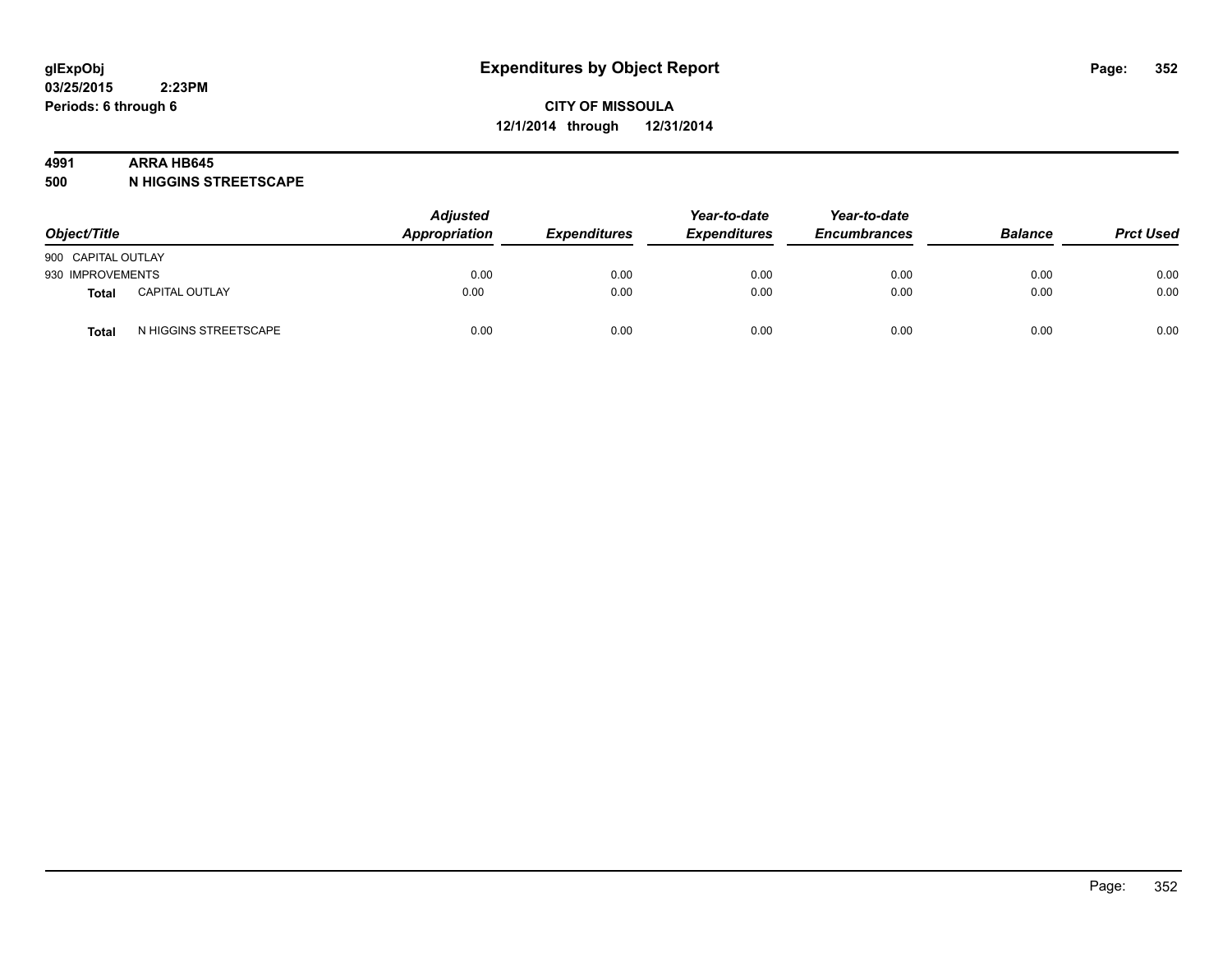# **4991 ARRA HB645**

**520 N HIGGINS PAVING**

| Object/Title       |                       | <b>Adjusted</b><br>Appropriation | <b>Expenditures</b> | Year-to-date<br><b>Expenditures</b> | Year-to-date<br><b>Encumbrances</b> | <b>Balance</b> | <b>Prct Used</b> |
|--------------------|-----------------------|----------------------------------|---------------------|-------------------------------------|-------------------------------------|----------------|------------------|
| 900 CAPITAL OUTLAY |                       |                                  |                     |                                     |                                     |                |                  |
| 930 IMPROVEMENTS   |                       | 0.00                             | 0.00                | 0.00                                | 0.00                                | 0.00           | 0.00             |
| <b>Total</b>       | <b>CAPITAL OUTLAY</b> | 0.00                             | 0.00                | 0.00                                | 0.00                                | 0.00           | 0.00             |
| Total              | N HIGGINS PAVING      | 0.00                             | 0.00                | 0.00                                | 0.00                                | 0.00           | 0.00             |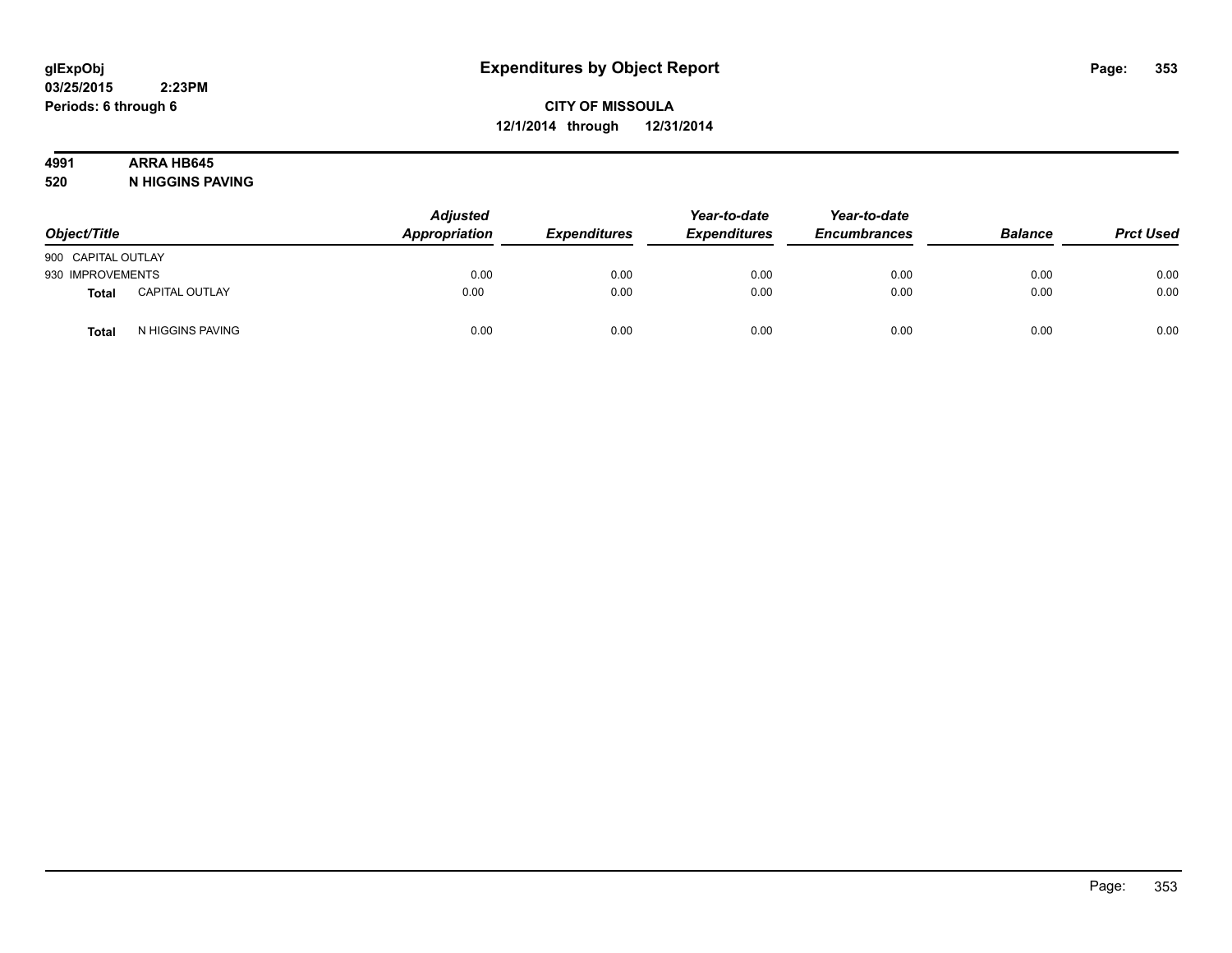**CITY OF MISSOULA 12/1/2014 through 12/31/2014**

#### **4991 ARRA HB645**

**525 BROOKS ST CURB & SW IMPROVEMENTS**

| Object/Title       |                                 | <b>Adjusted</b><br>Appropriation | <b>Expenditures</b> | Year-to-date<br><b>Expenditures</b> | Year-to-date<br><b>Encumbrances</b> | <b>Balance</b> | <b>Prct Used</b> |
|--------------------|---------------------------------|----------------------------------|---------------------|-------------------------------------|-------------------------------------|----------------|------------------|
| 900 CAPITAL OUTLAY |                                 |                                  |                     |                                     |                                     |                |                  |
| 930 IMPROVEMENTS   |                                 | 0.00                             | 0.00                | 0.00                                | 0.00                                | 0.00           | 0.00             |
| <b>Total</b>       | <b>CAPITAL OUTLAY</b>           | 0.00                             | 0.00                | 0.00                                | 0.00                                | 0.00           | 0.00             |
| <b>Total</b>       | BROOKS ST CURB & SW IMPROVEMENT | 0.00                             | 0.00                | 0.00                                | 0.00                                | 0.00           | 0.00             |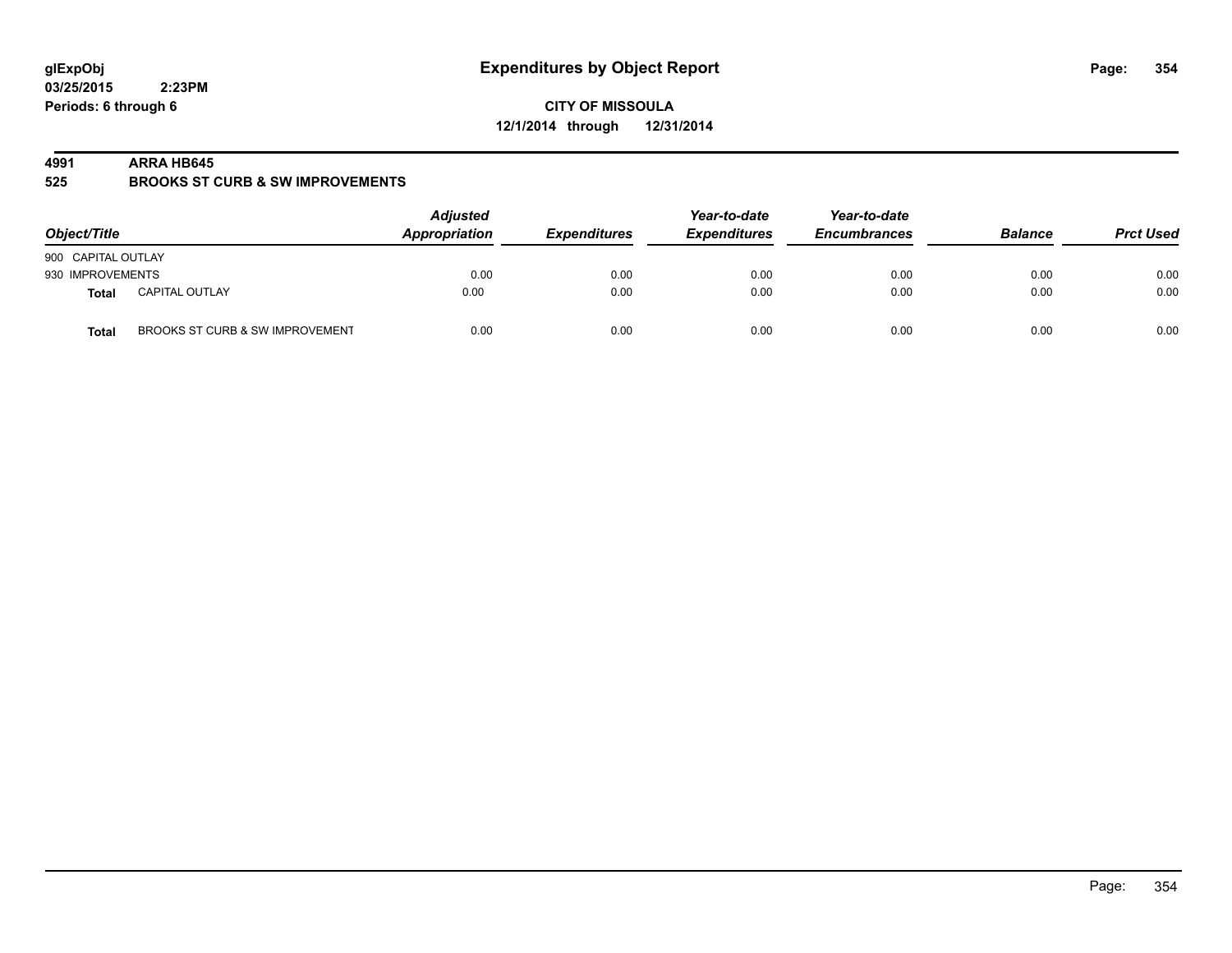# **4991 ARRA HB645**

**530 CURB RAMPS**

|                       |                            | <b>Adjusted</b>      |                     | Year-to-date        | Year-to-date        |                |                  |
|-----------------------|----------------------------|----------------------|---------------------|---------------------|---------------------|----------------|------------------|
| Object/Title          |                            | <b>Appropriation</b> | <b>Expenditures</b> | <b>Expenditures</b> | <b>Encumbrances</b> | <b>Balance</b> | <b>Prct Used</b> |
| 100 PERSONAL SERVICES |                            |                      |                     |                     |                     |                |                  |
|                       | 140 EMPLOYER CONTRIBUTIONS | 0.00                 | 0.00                | 0.00                | 0.00                | 0.00           | 0.00             |
| <b>Total</b>          | PERSONAL SERVICES          | 0.00                 | 0.00                | 0.00                | 0.00                | 0.00           | 0.00             |
| 900 CAPITAL OUTLAY    |                            |                      |                     |                     |                     |                |                  |
| 930 IMPROVEMENTS      |                            | 0.00                 | 0.00                | 0.00                | 0.00                | 0.00           | 0.00             |
| <b>Total</b>          | <b>CAPITAL OUTLAY</b>      | 0.00                 | 0.00                | 0.00                | 0.00                | 0.00           | 0.00             |
| <b>Total</b>          | <b>CURB RAMPS</b>          | 0.00                 | 0.00                | 0.00                | 0.00                | 0.00           | 0.00             |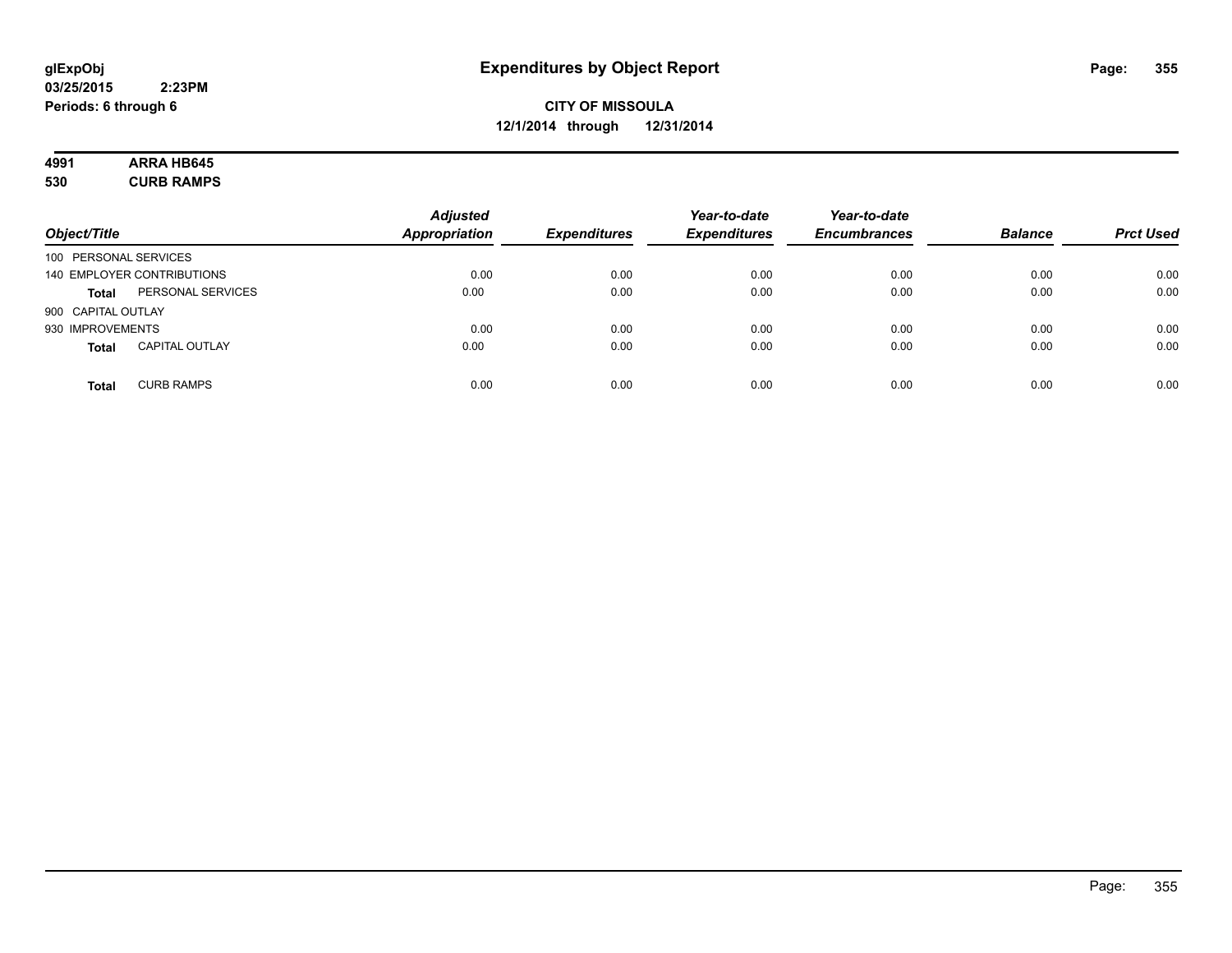#### **4991 ARRA HB645**

**535 PARKS PLAYGROUND INSTALLS**

|                          |                            | <b>Adjusted</b>      |                     | Year-to-date        | Year-to-date        |                |                  |
|--------------------------|----------------------------|----------------------|---------------------|---------------------|---------------------|----------------|------------------|
| Object/Title             |                            | <b>Appropriation</b> | <b>Expenditures</b> | <b>Expenditures</b> | <b>Encumbrances</b> | <b>Balance</b> | <b>Prct Used</b> |
| 100 PERSONAL SERVICES    |                            |                      |                     |                     |                     |                |                  |
| 110 SALARIES AND WAGES   |                            | 0.00                 | 0.00                | 0.00                | 0.00                | 0.00           | 0.00             |
| 120 OVERTIME/TERMINATION |                            | 0.00                 | 0.00                | 0.00                | 0.00                | 0.00           | 0.00             |
|                          | 140 EMPLOYER CONTRIBUTIONS | 0.00                 | 0.00                | 0.00                | 0.00                | 0.00           | 0.00             |
| <b>Total</b>             | PERSONAL SERVICES          | 0.00                 | 0.00                | 0.00                | 0.00                | 0.00           | 0.00             |
| 900 CAPITAL OUTLAY       |                            |                      |                     |                     |                     |                |                  |
| 930 IMPROVEMENTS         |                            | 0.00                 | 0.00                | 0.00                | 0.00                | 0.00           | 0.00             |
| <b>Total</b>             | <b>CAPITAL OUTLAY</b>      | 0.00                 | 0.00                | 0.00                | 0.00                | 0.00           | 0.00             |
| <b>Total</b>             | PARKS PLAYGROUND INSTALLS  | 0.00                 | 0.00                | 0.00                | 0.00                | 0.00           | 0.00             |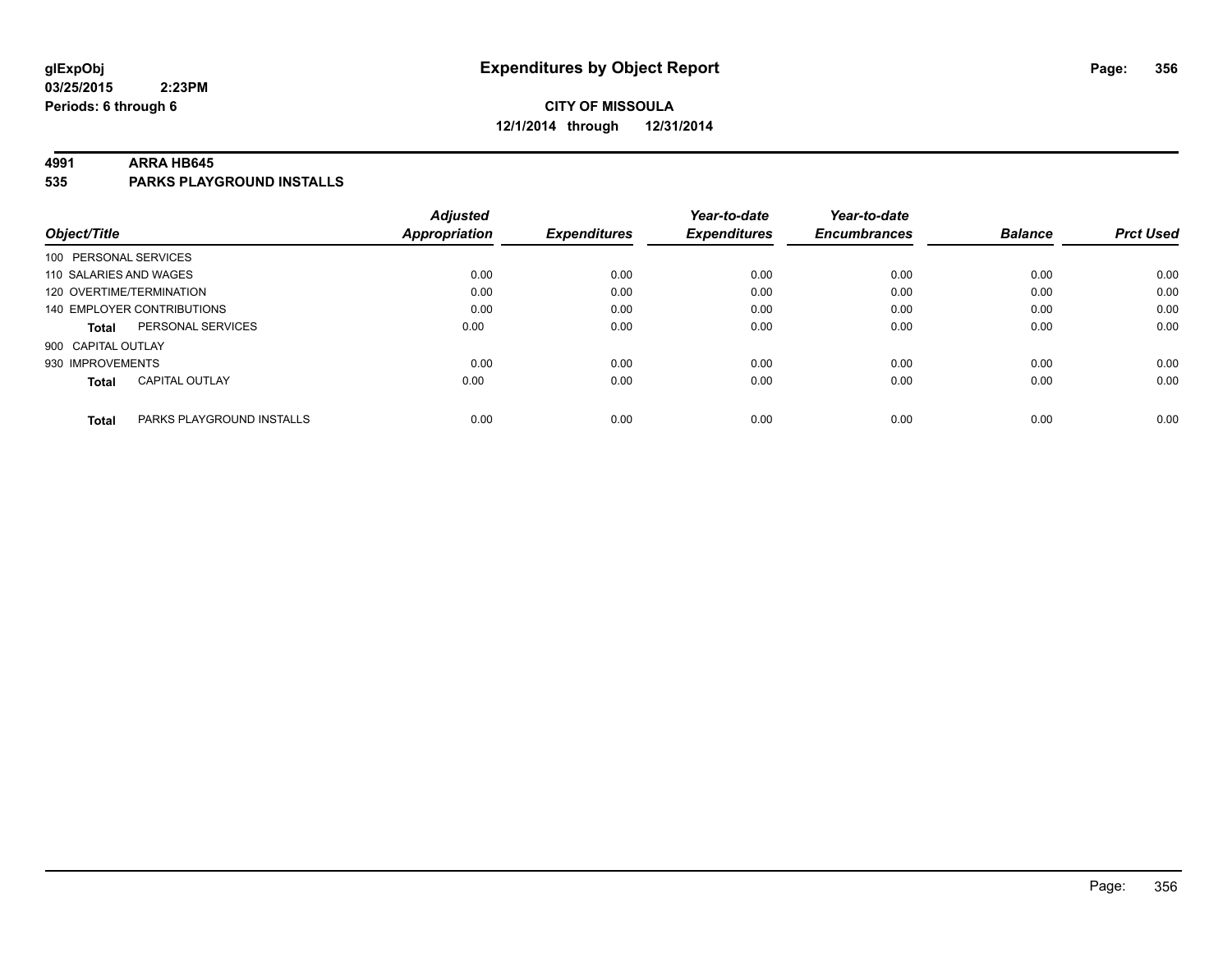#### **4991 ARRA HB645**

**540 GREENOUGH PARK BRIDGE**

|                                              | <b>Adjusted</b> |                     | Year-to-date        | Year-to-date        |                |                  |
|----------------------------------------------|-----------------|---------------------|---------------------|---------------------|----------------|------------------|
| Object/Title                                 | Appropriation   | <b>Expenditures</b> | <b>Expenditures</b> | <b>Encumbrances</b> | <b>Balance</b> | <b>Prct Used</b> |
| 100 PERSONAL SERVICES                        |                 |                     |                     |                     |                |                  |
| 120 OVERTIME/TERMINATION                     | 0.00            | 0.00                | 0.00                | 0.00                | 0.00           | 0.00             |
| 140 EMPLOYER CONTRIBUTIONS                   | 0.00            | 0.00                | 0.00                | 0.00                | 0.00           | 0.00             |
| PERSONAL SERVICES<br><b>Total</b>            | 0.00            | 0.00                | 0.00                | 0.00                | 0.00           | 0.00             |
| 900 CAPITAL OUTLAY                           |                 |                     |                     |                     |                |                  |
| 930 IMPROVEMENTS                             | 0.00            | 0.00                | 0.00                | 0.00                | 0.00           | 0.00             |
| <b>CAPITAL OUTLAY</b><br><b>Total</b>        | 0.00            | 0.00                | 0.00                | 0.00                | 0.00           | 0.00             |
| <b>GREENOUGH PARK BRIDGE</b><br><b>Total</b> | 0.00            | 0.00                | 0.00                | 0.00                | 0.00           | 0.00             |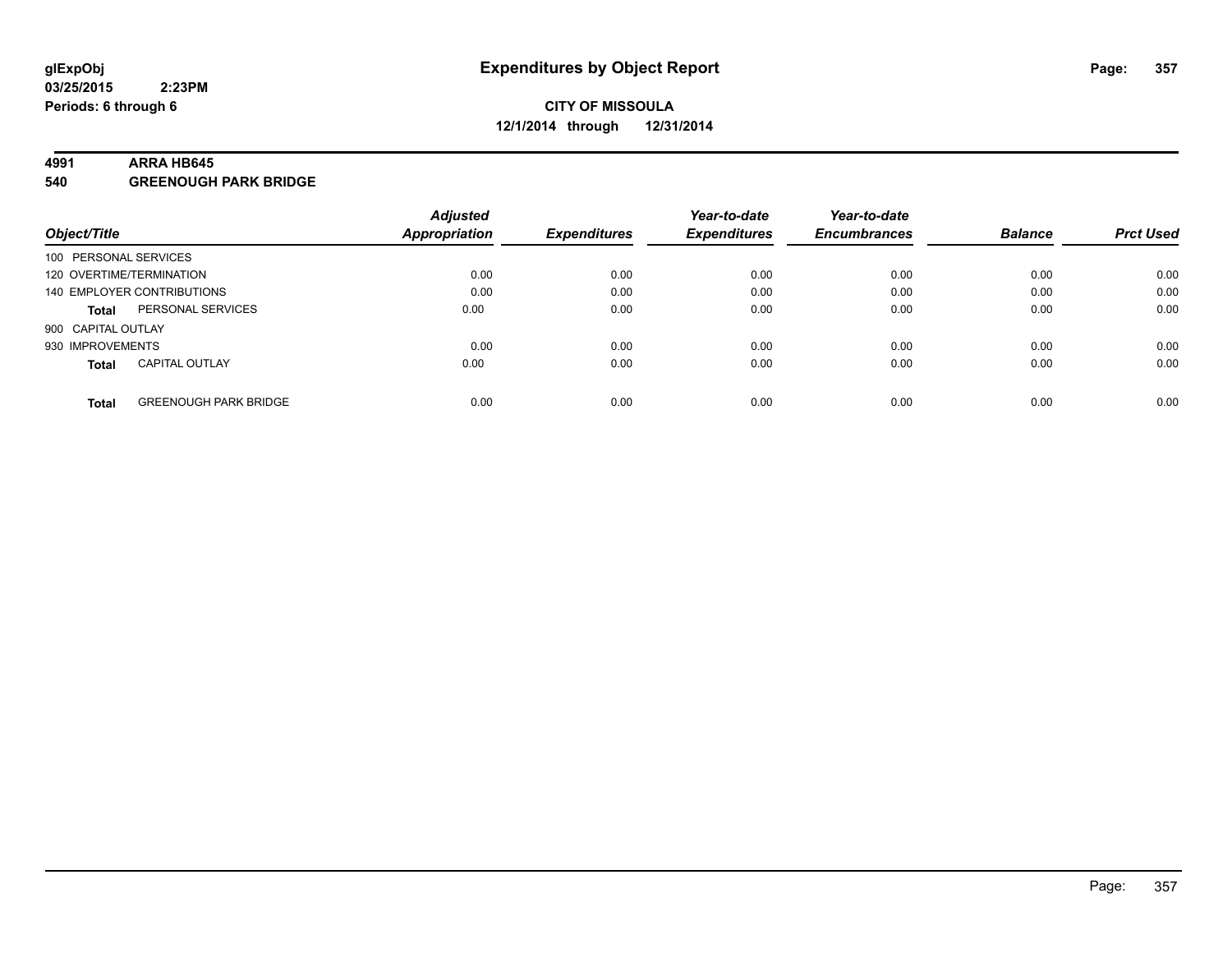**4991 ARRA HB645**

| Object/Title                          | <b>Adjusted</b><br><b>Appropriation</b> | <b>Expenditures</b> | Year-to-date<br><b>Expenditures</b> | Year-to-date<br><b>Encumbrances</b> | <b>Balance</b> | <b>Prct Used</b> |
|---------------------------------------|-----------------------------------------|---------------------|-------------------------------------|-------------------------------------|----------------|------------------|
| 100 PERSONAL SERVICES                 |                                         |                     |                                     |                                     |                |                  |
| 110 SALARIES AND WAGES                | 0.00                                    | 0.00                | 0.00                                | 0.00                                | 0.00           | 0.00             |
| 120 OVERTIME/TERMINATION              | 0.00                                    | 0.00                | 0.00                                | 0.00                                | 0.00           | 0.00             |
| 140 EMPLOYER CONTRIBUTIONS            | 0.00                                    | 0.00                | 0.00                                | 0.00                                | 0.00           | 0.00             |
| PERSONAL SERVICES<br><b>Total</b>     | 0.00                                    | 0.00                | 0.00                                | 0.00                                | 0.00           | 0.00             |
| 900 CAPITAL OUTLAY                    |                                         |                     |                                     |                                     |                |                  |
| 930 IMPROVEMENTS                      | 0.00                                    | 0.00                | 0.00                                | 0.00                                | 0.00           | 0.00             |
| <b>CAPITAL OUTLAY</b><br><b>Total</b> | 0.00                                    | 0.00                | 0.00                                | 0.00                                | 0.00           | 0.00             |
| ARRA HB645<br>Total                   | 0.00                                    | 0.00                | 0.00                                | 0.00                                | 0.00           | 0.00             |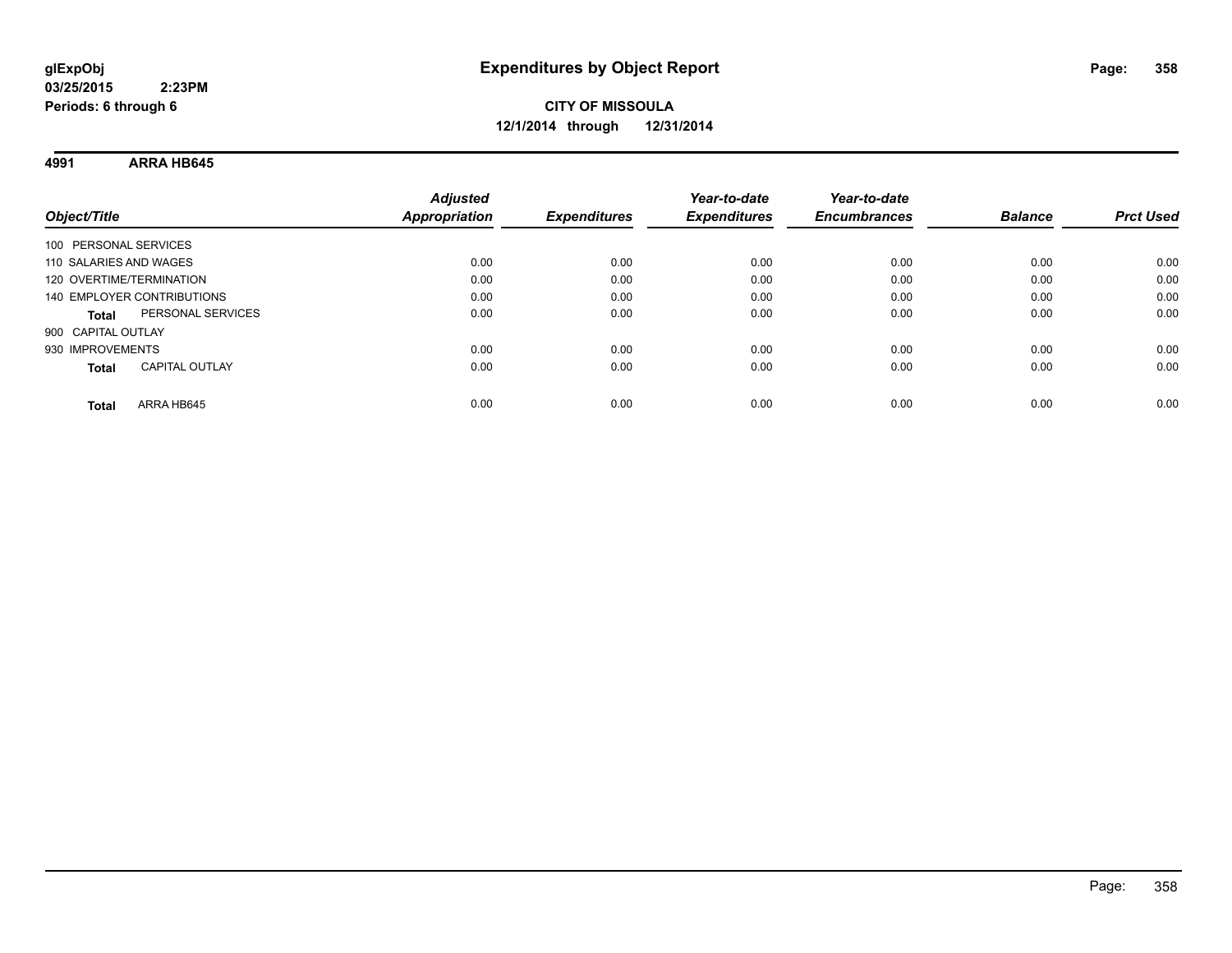**4992 WFL MILLER CREEK ROAD**

| Object/Title       |                       | <b>Adjusted</b><br>Appropriation | <b>Expenditures</b> | Year-to-date<br><b>Expenditures</b> | Year-to-date<br><b>Encumbrances</b> | <b>Balance</b> | <b>Prct Used</b> |
|--------------------|-----------------------|----------------------------------|---------------------|-------------------------------------|-------------------------------------|----------------|------------------|
| 900 CAPITAL OUTLAY |                       |                                  |                     |                                     |                                     |                |                  |
| 930 IMPROVEMENTS   |                       | 0.00                             | 0.00                | 0.00                                | 0.00                                | 0.00           | 0.00             |
| <b>Total</b>       | <b>CAPITAL OUTLAY</b> | 0.00                             | 0.00                | 0.00                                | 0.00                                | 0.00           | 0.00             |
| <b>Total</b>       | NON-DEPARTMENTAL      | 0.00                             | 0.00                | 0.00                                | 0.00                                | 0.00           | 0.00             |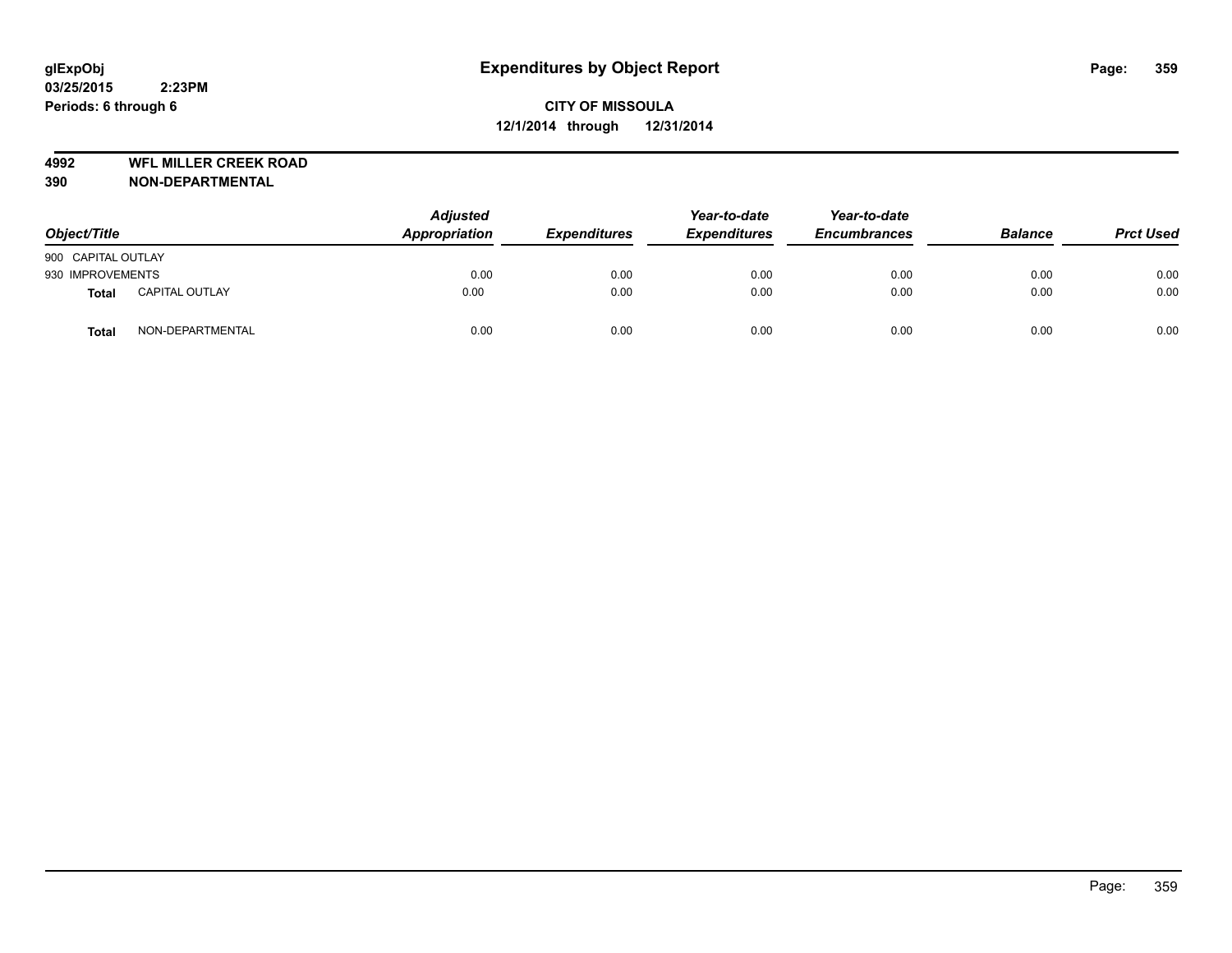**CITY OF MISSOULA 12/1/2014 through 12/31/2014**

#### **4992 WFL MILLER CREEK ROAD**

| Object/Title       |                       | <b>Adjusted</b><br>Appropriation | <b>Expenditures</b> | Year-to-date<br><b>Expenditures</b> | Year-to-date<br><b>Encumbrances</b> | <b>Balance</b> | <b>Prct Used</b> |
|--------------------|-----------------------|----------------------------------|---------------------|-------------------------------------|-------------------------------------|----------------|------------------|
| 900 CAPITAL OUTLAY |                       |                                  |                     |                                     |                                     |                |                  |
| 930 IMPROVEMENTS   |                       | 0.00                             | 0.00                | 0.00                                | 0.00                                | 0.00           | 0.00             |
| Total              | <b>CAPITAL OUTLAY</b> | 0.00                             | 0.00                | 0.00                                | 0.00                                | 0.00           | 0.00             |
| Total              | WFL MILLER CREEK ROAD | 0.00                             | 0.00                | 0.00                                | 0.00                                | 0.00           | 0.00             |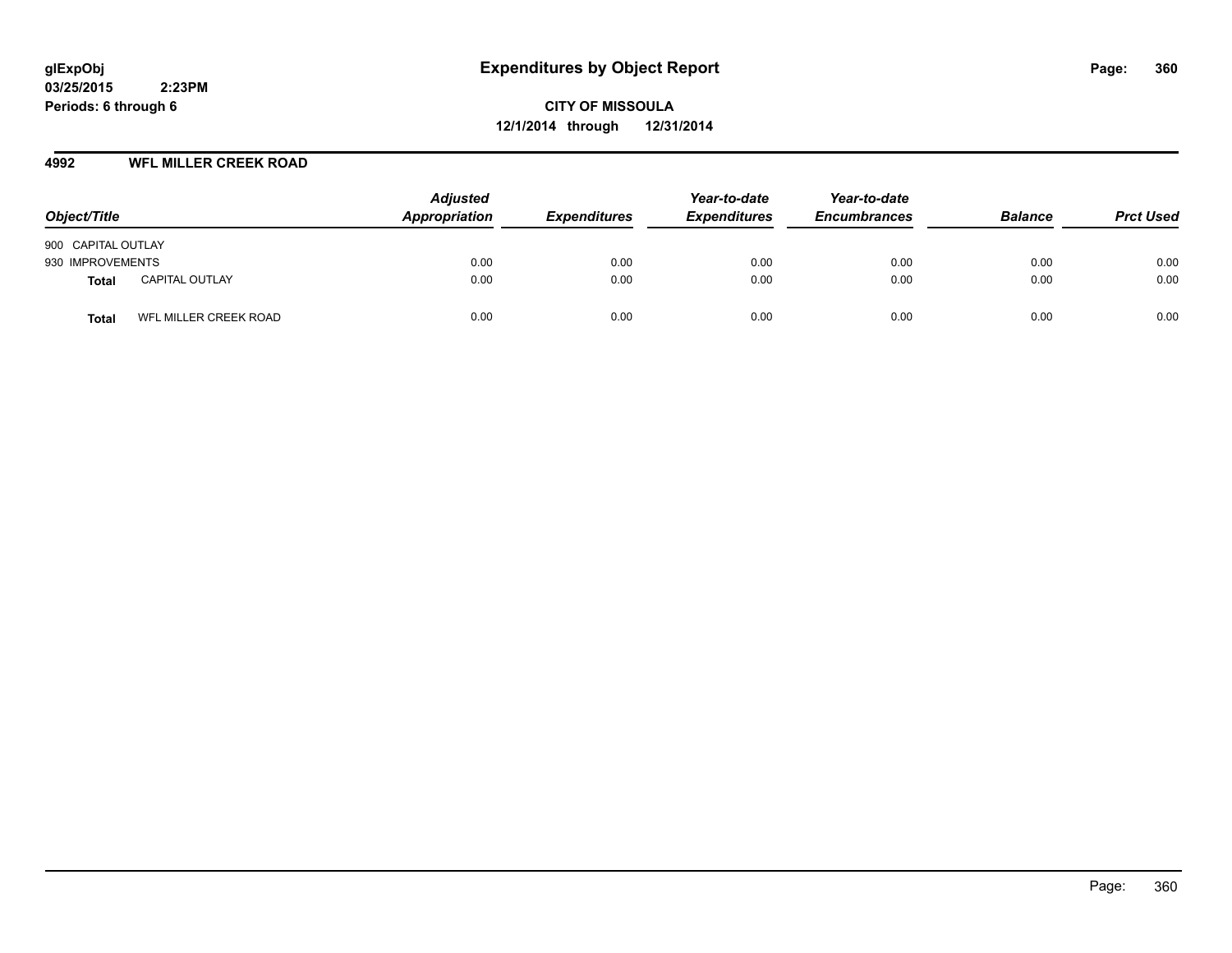#### **4993 WESTERN FEDERAL LANDS**

#### **280 PUBLIC WORKS ADMIN/ENGINEERING**

|                           |                                | <b>Adjusted</b> |                     | Year-to-date        | Year-to-date<br><b>Encumbrances</b> | <b>Balance</b> | <b>Prct Used</b> |
|---------------------------|--------------------------------|-----------------|---------------------|---------------------|-------------------------------------|----------------|------------------|
| Object/Title              |                                | Appropriation   | <b>Expenditures</b> | <b>Expenditures</b> |                                     |                |                  |
| 100 PERSONAL SERVICES     |                                |                 |                     |                     |                                     |                |                  |
| 110 SALARIES AND WAGES    |                                | 0.00            | 0.00                | 0.00                | 0.00                                | 0.00           | 0.00             |
|                           | 140 EMPLOYER CONTRIBUTIONS     | 0.00            | 0.00                | 0.00                | 0.00                                | 0.00           | 0.00             |
| <b>Total</b>              | PERSONAL SERVICES              | 0.00            | 0.00                | 0.00                | 0.00                                | 0.00           | 0.00             |
| 300 PURCHASED SERVICES    |                                |                 |                     |                     |                                     |                |                  |
| 350 PROFESSIONAL SERVICES |                                | 0.00            | 0.00                | 0.00                | 0.00                                | 0.00           | 0.00             |
| <b>Total</b>              | <b>PURCHASED SERVICES</b>      | 0.00            | 0.00                | 0.00                | 0.00                                | 0.00           | 0.00             |
| 900 CAPITAL OUTLAY        |                                |                 |                     |                     |                                     |                |                  |
| 930 IMPROVEMENTS          |                                | 0.00            | 0.00                | 60,691.21           | 0.00                                | $-60,691.21$   | 0.00             |
| <b>Total</b>              | <b>CAPITAL OUTLAY</b>          | 0.00            | 0.00                | 60,691.21           | 0.00                                | $-60,691.21$   | 0.00             |
|                           |                                |                 |                     |                     |                                     |                |                  |
| <b>Total</b>              | PUBLIC WORKS ADMIN/ENGINEERING | 0.00            | 0.00                | 60,691.21           | 0.00                                | $-60,691.21$   | 0.00             |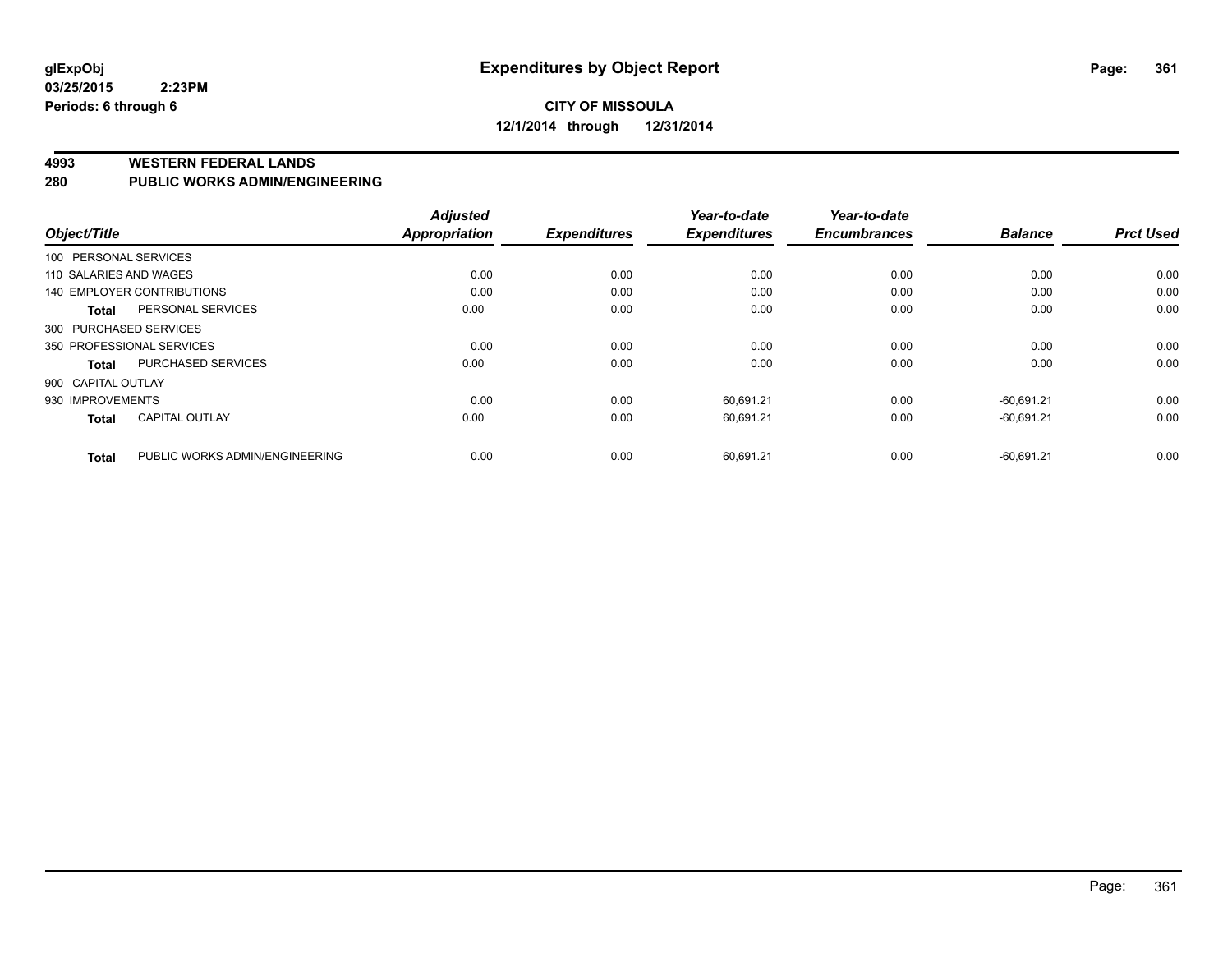#### **4993 WESTERN FEDERAL LANDS**

| Object/Title               |                              | <b>Adjusted</b><br>Appropriation | <b>Expenditures</b> | Year-to-date<br><b>Expenditures</b> | Year-to-date<br><b>Encumbrances</b> | <b>Balance</b> | <b>Prct Used</b> |
|----------------------------|------------------------------|----------------------------------|---------------------|-------------------------------------|-------------------------------------|----------------|------------------|
| 100 PERSONAL SERVICES      |                              |                                  |                     |                                     |                                     |                |                  |
| 110 SALARIES AND WAGES     |                              | 0.00                             | 0.00                | 0.00                                | 0.00                                | 0.00           | 0.00             |
| 140 EMPLOYER CONTRIBUTIONS |                              | 0.00                             | 0.00                | 0.00                                | 0.00                                | 0.00           | 0.00             |
| <b>Total</b>               | PERSONAL SERVICES            | 0.00                             | 0.00                | 0.00                                | 0.00                                | 0.00           | 0.00             |
| 300 PURCHASED SERVICES     |                              |                                  |                     |                                     |                                     |                |                  |
| 350 PROFESSIONAL SERVICES  |                              | 0.00                             | 0.00                | 0.00                                | 0.00                                | 0.00           | 0.00             |
| <b>Total</b>               | PURCHASED SERVICES           | 0.00                             | 0.00                | 0.00                                | 0.00                                | 0.00           | 0.00             |
| 900 CAPITAL OUTLAY         |                              |                                  |                     |                                     |                                     |                |                  |
| 930 IMPROVEMENTS           |                              | 0.00                             | 0.00                | 60.691.21                           | 0.00                                | $-60.691.21$   | 0.00             |
| <b>Total</b>               | <b>CAPITAL OUTLAY</b>        | 0.00                             | 0.00                | 60,691.21                           | 0.00                                | $-60,691.21$   | 0.00             |
| <b>Total</b>               | <b>WESTERN FEDERAL LANDS</b> | 0.00                             | 0.00                | 60,691.21                           | 0.00                                | $-60,691.21$   | 0.00             |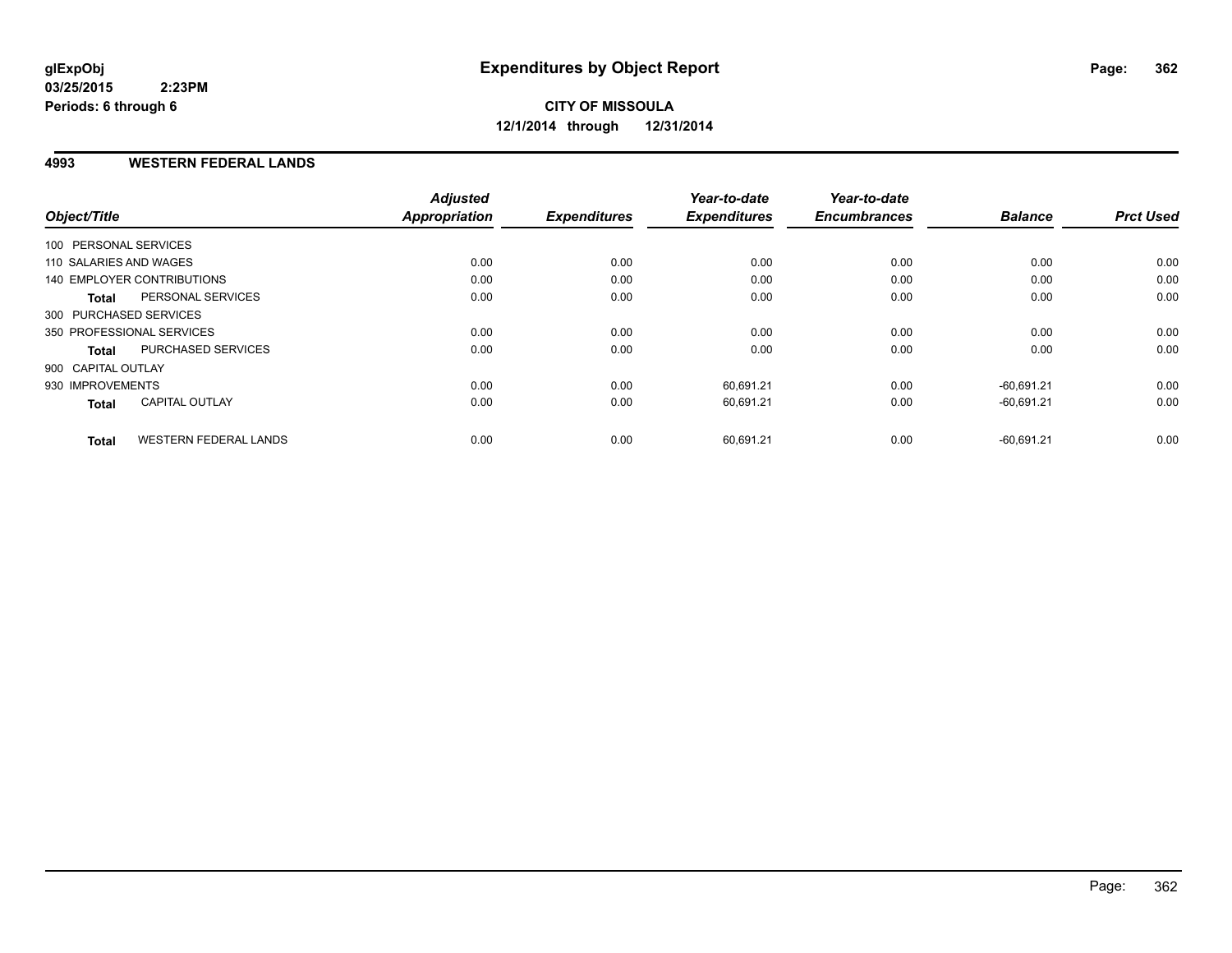# **5020 CIVIC STADIUM**

**395 PARKING COMMISSION**

| Object/Title      |                             | <b>Adjusted</b><br><b>Appropriation</b> | <b>Expenditures</b> | Year-to-date<br><b>Expenditures</b> | Year-to-date<br><b>Encumbrances</b> | <b>Balance</b> | <b>Prct Used</b> |
|-------------------|-----------------------------|-----------------------------------------|---------------------|-------------------------------------|-------------------------------------|----------------|------------------|
| 500 FIXED CHARGES |                             |                                         |                     |                                     |                                     |                |                  |
| 500 FIXED CHARGES |                             | 3,000.00                                | 0.00                | 0.00                                | 0.00                                | 3,000.00       | 0.00             |
| <b>Total</b>      | <b>FIXED CHARGES</b>        | 3,000.00                                | 0.00                | 0.00                                | 0.00                                | 3,000.00       | 0.00             |
| 600 DEBT SERVICE  |                             |                                         |                     |                                     |                                     |                |                  |
| 610 PRINCIPAL     |                             | 33,420.00                               | 0.00                | 0.00                                | 0.00                                | 33,420.00      | 0.00             |
|                   | 620 INTEREST / SERVICE FEES | 83,580.00                               | 0.00                | 0.00                                | 0.00                                | 83,580.00      | 0.00             |
| <b>Total</b>      | <b>DEBT SERVICE</b>         | 117.000.00                              | 0.00                | 0.00                                | 0.00                                | 117.000.00     | 0.00             |
| 800 OTHER OBJECTS |                             |                                         |                     |                                     |                                     |                |                  |
| 830 DEPRECIATION  |                             | 0.00                                    | 0.00                | 0.00                                | 0.00                                | 0.00           | 0.00             |
| <b>Total</b>      | OTHER OBJECTS               | 0.00                                    | 0.00                | 0.00                                | 0.00                                | 0.00           | 0.00             |
| <b>Total</b>      | PARKING COMMISSION          | 120,000.00                              | 0.00                | 0.00                                | 0.00                                | 120,000.00     | 0.00             |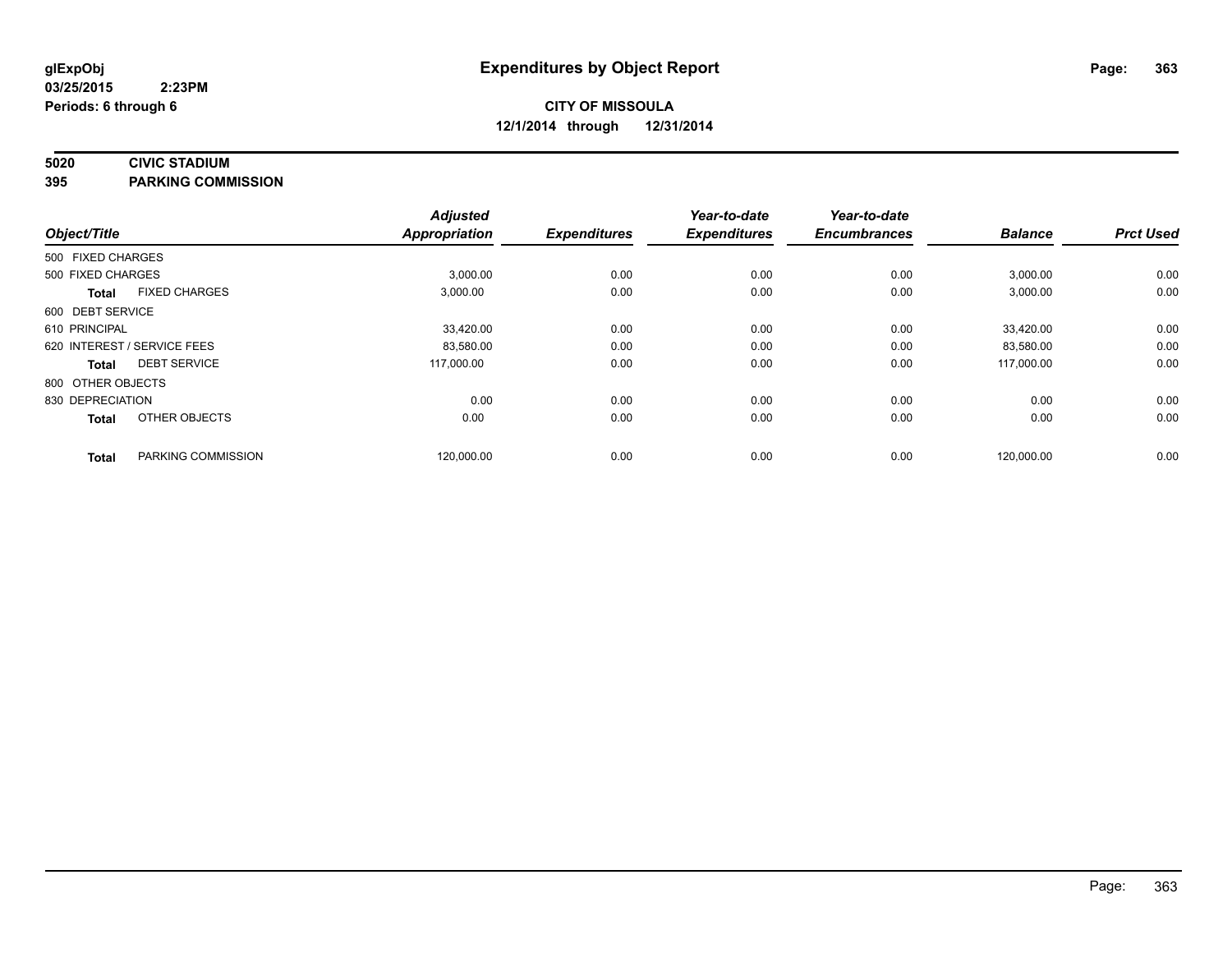**5020 CIVIC STADIUM**

|                             |                      | <b>Adjusted</b>      |                     | Year-to-date        | Year-to-date        |                |                  |
|-----------------------------|----------------------|----------------------|---------------------|---------------------|---------------------|----------------|------------------|
| Object/Title                |                      | <b>Appropriation</b> | <b>Expenditures</b> | <b>Expenditures</b> | <b>Encumbrances</b> | <b>Balance</b> | <b>Prct Used</b> |
| 500 FIXED CHARGES           |                      |                      |                     |                     |                     |                |                  |
| 500 FIXED CHARGES           |                      | 3,000.00             | 0.00                | 0.00                | 0.00                | 3,000.00       | 0.00             |
| <b>Total</b>                | <b>FIXED CHARGES</b> | 3,000.00             | 0.00                | 0.00                | 0.00                | 3,000.00       | 0.00             |
| 600 DEBT SERVICE            |                      |                      |                     |                     |                     |                |                  |
| 610 PRINCIPAL               |                      | 33,420.00            | 0.00                | 0.00                | 0.00                | 33,420.00      | 0.00             |
| 620 INTEREST / SERVICE FEES |                      | 83,580.00            | 0.00                | 0.00                | 0.00                | 83,580.00      | 0.00             |
| <b>Total</b>                | <b>DEBT SERVICE</b>  | 117,000.00           | 0.00                | 0.00                | 0.00                | 117,000.00     | 0.00             |
| 800 OTHER OBJECTS           |                      |                      |                     |                     |                     |                |                  |
| 830 DEPRECIATION            |                      | 0.00                 | 0.00                | 0.00                | 0.00                | 0.00           | 0.00             |
| Total                       | OTHER OBJECTS        | 0.00                 | 0.00                | 0.00                | 0.00                | 0.00           | 0.00             |
| <b>Total</b>                | <b>CIVIC STADIUM</b> | 120.000.00           | 0.00                | 0.00                | 0.00                | 120.000.00     | 0.00             |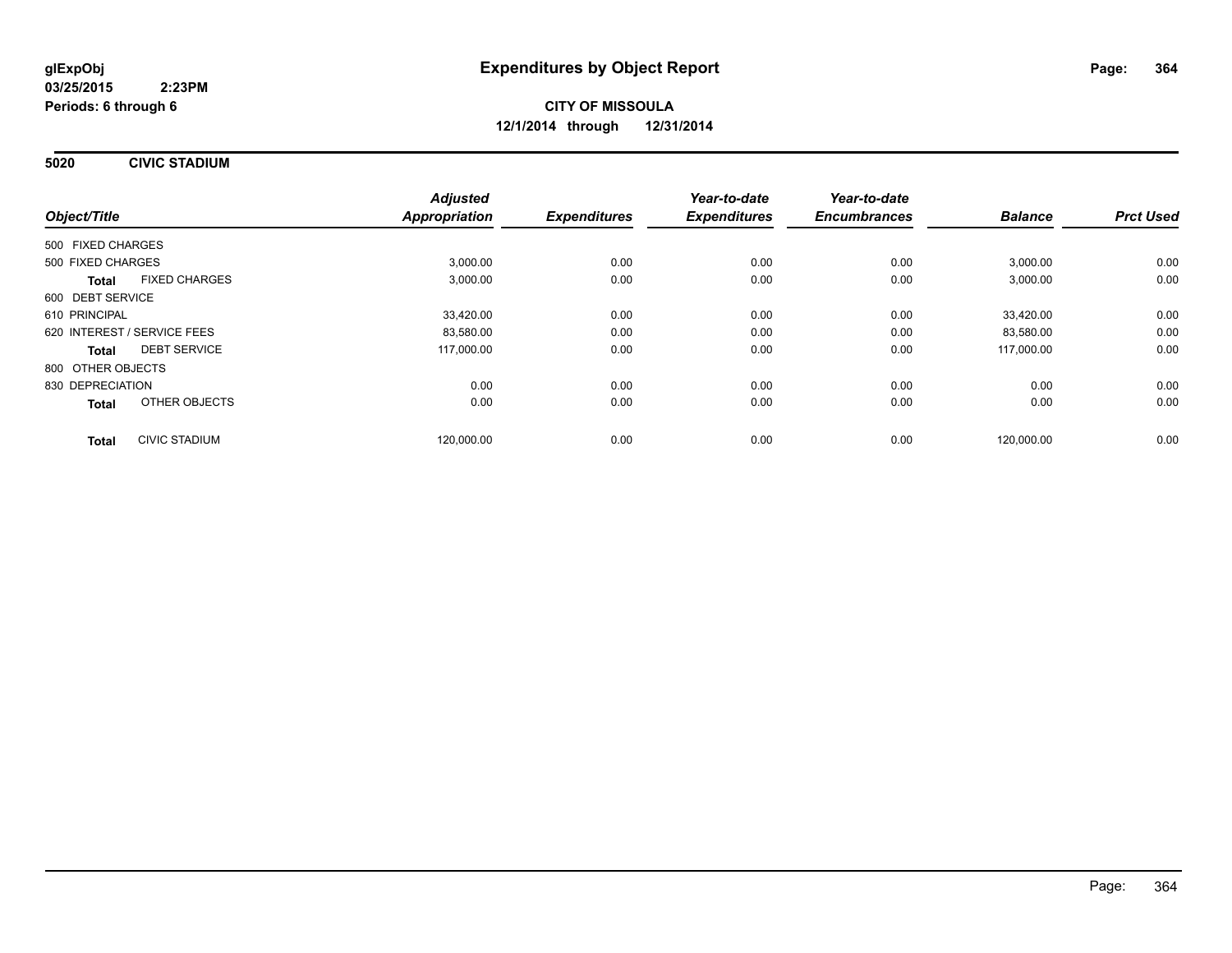# **5210 WATER**

**335 WATER**

|                           |                              | <b>Adjusted</b>      |                     | Year-to-date        | Year-to-date        |                |                  |
|---------------------------|------------------------------|----------------------|---------------------|---------------------|---------------------|----------------|------------------|
| Object/Title              |                              | <b>Appropriation</b> | <b>Expenditures</b> | <b>Expenditures</b> | <b>Encumbrances</b> | <b>Balance</b> | <b>Prct Used</b> |
| 300 PURCHASED SERVICES    |                              |                      |                     |                     |                     |                |                  |
| 350 PROFESSIONAL SERVICES |                              | 0.00                 | 416,090.46          | 904,955.56          | 0.00                | $-904,955.56$  | 0.00             |
|                           | 390 OTHER PURCHASED SERVICES | 0.00                 | 0.00                | 370.43              | 0.00                | $-370.43$      | 0.00             |
| <b>Total</b>              | <b>PURCHASED SERVICES</b>    | 0.00                 | 416,090.46          | 905,325.99          | 0.00                | $-905,325.99$  | 0.00             |
| 900 CAPITAL OUTLAY        |                              |                      |                     |                     |                     |                |                  |
| 910 LAND                  |                              | 0.00                 | 0.00                | 0.00                | 0.00                | 0.00           | 0.00             |
| 920 BUILDINGS             |                              | 0.00                 | 0.00                | 0.00                | 0.00                | 0.00           | 0.00             |
| 930 IMPROVEMENTS          |                              | 0.00                 | 0.00                | 0.00                | 0.00                | 0.00           | 0.00             |
| 940 MACHINERY & EQUIPMENT |                              | 0.00                 | 0.00                | 0.00                | 0.00                | 0.00           | 0.00             |
| <b>Total</b>              | <b>CAPITAL OUTLAY</b>        | 0.00                 | 0.00                | 0.00                | 0.00                | 0.00           | 0.00             |
| <b>Total</b>              | <b>WATER</b>                 | 0.00                 | 416.090.46          | 905.325.99          | 0.00                | -905.325.99    | 0.00             |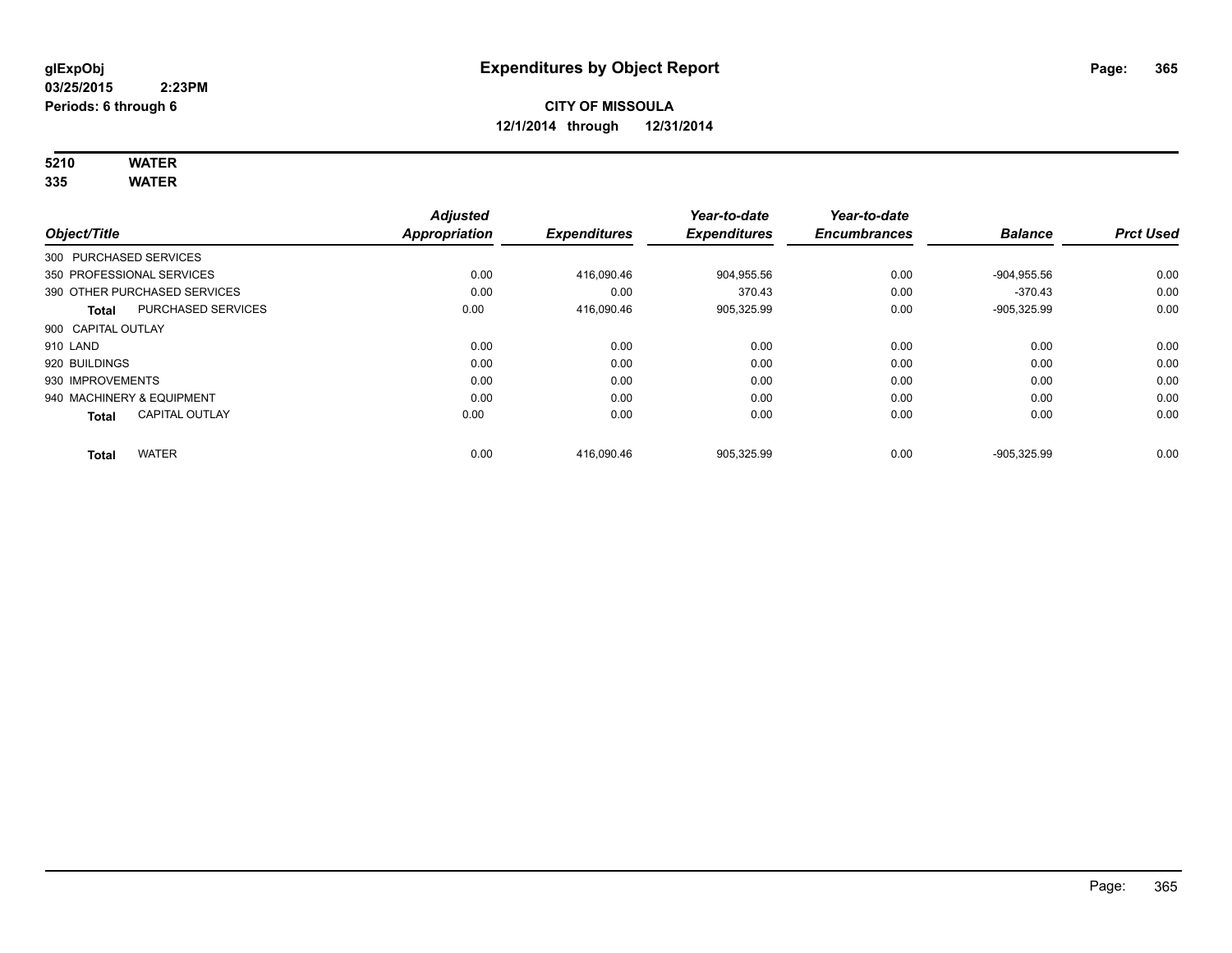**5210 WATER**

|                                           | <b>Adjusted</b>      |                     | Year-to-date        | Year-to-date        |                |                  |
|-------------------------------------------|----------------------|---------------------|---------------------|---------------------|----------------|------------------|
| Object/Title                              | <b>Appropriation</b> | <b>Expenditures</b> | <b>Expenditures</b> | <b>Encumbrances</b> | <b>Balance</b> | <b>Prct Used</b> |
| 300 PURCHASED SERVICES                    |                      |                     |                     |                     |                |                  |
| 350 PROFESSIONAL SERVICES                 | 0.00                 | 416,090.46          | 904,955.56          | 0.00                | $-904,955.56$  | 0.00             |
| 390 OTHER PURCHASED SERVICES              | 0.00                 | 0.00                | 370.43              | 0.00                | $-370.43$      | 0.00             |
| <b>PURCHASED SERVICES</b><br><b>Total</b> | 0.00                 | 416,090.46          | 905,325.99          | 0.00                | $-905,325.99$  | 0.00             |
| 900 CAPITAL OUTLAY                        |                      |                     |                     |                     |                |                  |
| 910 LAND                                  | 0.00                 | 0.00                | 0.00                | 0.00                | 0.00           | 0.00             |
| 920 BUILDINGS                             | 0.00                 | 0.00                | 0.00                | 0.00                | 0.00           | 0.00             |
| 930 IMPROVEMENTS                          | 0.00                 | 0.00                | 0.00                | 0.00                | 0.00           | 0.00             |
| 940 MACHINERY & EQUIPMENT                 | 0.00                 | 0.00                | 0.00                | 0.00                | 0.00           | 0.00             |
| <b>CAPITAL OUTLAY</b><br><b>Total</b>     | 0.00                 | 0.00                | 0.00                | 0.00                | 0.00           | 0.00             |
| <b>WATER</b><br><b>Total</b>              | 0.00                 | 416,090.46          | 905,325.99          | 0.00                | $-905,325.99$  | 0.00             |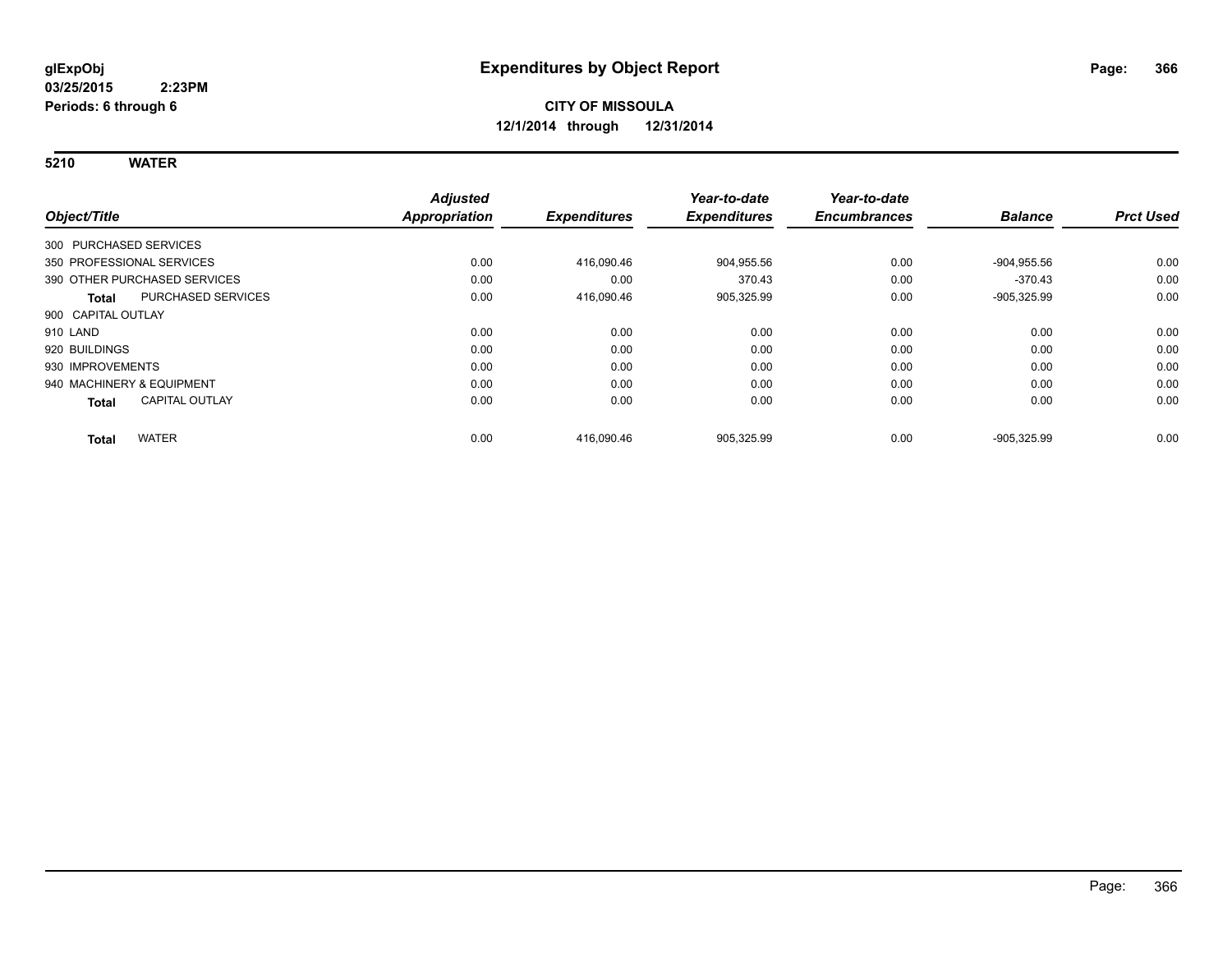#### **5310 SEWER OPERATING BUDGET FUND**

|                                           | <b>Adjusted</b> |                     | Year-to-date        | Year-to-date        |                |                  |
|-------------------------------------------|-----------------|---------------------|---------------------|---------------------|----------------|------------------|
| Object/Title                              | Appropriation   | <b>Expenditures</b> | <b>Expenditures</b> | <b>Encumbrances</b> | <b>Balance</b> | <b>Prct Used</b> |
| 100 PERSONAL SERVICES                     |                 |                     |                     |                     |                |                  |
| 110 SALARIES AND WAGES                    | 1,121,331.00    | 86,334.24           | 531,771.39          | 0.00                | 589,559.61     | 47.42            |
| 120 OVERTIME/TERMINATION                  | 19,000.00       | 1,851.76            | 9,618.99            | 0.00                | 9,381.01       | 50.63            |
| 130 OTHER                                 | 14,640.00       | 0.00                | 0.00                | 0.00                | 14,640.00      | 0.00             |
| 135 OPEB EXPENSE                          | 0.00            | 0.00                | 0.00                | 0.00                | 0.00           | 0.00             |
| <b>140 EMPLOYER CONTRIBUTIONS</b>         | 456,843.00      | 36,605.26           | 237,712.88          | 0.00                | 219,130.12     | 52.03            |
| <b>141 STATE RETIREMENT CONTRIBUTIONS</b> | 0.00            | 86.33               | 668.98              | 0.00                | $-668.98$      | 0.00             |
| 145 OPEB CONTRIBUTION                     | 0.00            | 0.00                | 0.00                | 0.00                | 0.00           | 0.00             |
| PERSONAL SERVICES<br>Total                | 1,611,814.00    | 124,877.59          | 779,772.24          | 0.00                | 832,041.76     | 48.38            |
| 200 SUPPLIES                              |                 |                     |                     |                     |                |                  |
| 210 OFFICE SUPPLIES                       | 3,400.00        | 381.05              | 1,149.17            | 0.00                | 2,250.83       | 33.80            |
| 220 OPERATING SUPPLIES                    | 214,170.00      | 18,782.07           | 76,766.47           | 0.00                | 137,403.53     | 35.84            |
| 230 REPAIR/MAINTENANCE                    | 152,050.00      | 22,572.08           | 98,760.99           | 0.00                | 53,289.01      | 64.95            |
| 231 GASOLINE                              | 60,000.00       | 2,887.38            | 19,352.20           | 0.00                | 40,647.80      | 32.25            |
| 240 OTHER SUPPLIES                        | 4,000.00        | 137.56              | 500.80              | 0.00                | 3,499.20       | 12.52            |
| <b>SUPPLIES</b><br><b>Total</b>           | 433,620.00      | 44,760.14           | 196,529.63          | 0.00                | 237,090.37     | 45.32            |
| 300 PURCHASED SERVICES                    |                 |                     |                     |                     |                |                  |
| 310 COMMUNICATIONS                        | 3,570.00        | 84.81               | 414.76              | 0.00                | 3,155.24       | 11.62            |
| 320 PRINTING & DUPLICATING                | 1,000.00        | 91.90               | 300.93              | 0.00                | 699.07         | 30.09            |
| 330 PUBLICITY, SUBSCRIPTIONS & DUES       | 1,836.00        | 282.23              | 5,857.74            | 0.00                | $-4,021.74$    | 319.05           |
| 341 ELECTRICITY & NATURAL GAS             | 500,580.00      | 99,124.53           | 254,413.20          | 0.00                | 246,166.80     | 50.82            |
| 343 WATER CHARGES                         | 10,248.00       | 1,169.26            | 3,544.25            | 0.00                | 6,703.75       | 34.58            |
| 344 TELEPHONE SERVICE                     | 16,337.00       | 1,351.84            | 11,443.13           | 0.00                | 4,893.87       | 70.04            |
| 345 GARBAGE                               | 20,804.00       | 4,136.00            | 11,684.60           | 0.00                | 9,119.40       | 56.17            |
| 350 PROFESSIONAL SERVICES                 | 70,000.00       | 13,674.87           | 46,529.51           | 0.00                | 23,470.49      | 66.47            |
| 360 REPAIR & MAINTENANCE                  | 171,154.00      | 16,103.19           | 125,240.24          | 0.00                | 45,913.76      | 73.17            |
| 370 TRAVEL                                | 14,000.00       | 2,092.72            | 6,247.42            | 0.00                | 7,752.58       | 44.62            |
| 380 TRAINING                              | 7,600.00        | 0.00                | 1,565.83            | 0.00                | 6,034.17       | 20.60            |
| 390 OTHER PURCHASED SERVICES              | 403,075.00      | 37,684.50           | 191,216.00          | 0.00                | 211,859.00     | 47.44            |
| PURCHASED SERVICES<br><b>Total</b>        | 1,220,204.00    | 175,795.85          | 658,457.61          | 0.00                | 561,746.39     | 53.96            |
| 500 FIXED CHARGES                         |                 |                     |                     |                     |                |                  |
| 500 FIXED CHARGES                         | 1,267,827.00    | 586,663.50          | 587,124.28          | 0.00                | 680,702.72     | 46.31            |
| <b>FIXED CHARGES</b><br><b>Total</b>      | 1,267,827.00    | 586,663.50          | 587,124.28          | 0.00                | 680,702.72     | 46.31            |
| 600 DEBT SERVICE                          |                 |                     |                     |                     |                |                  |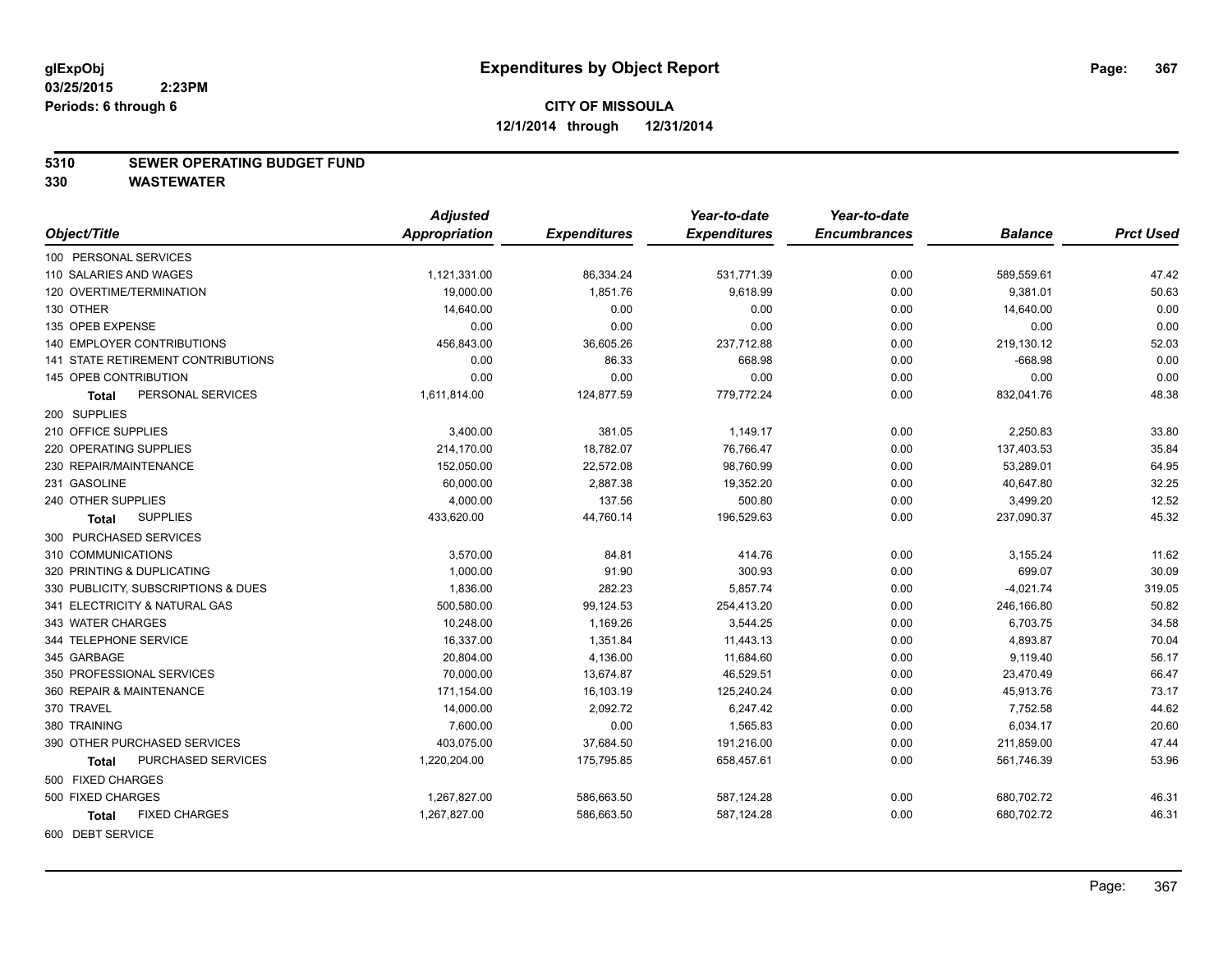#### **5310 SEWER OPERATING BUDGET FUND**

|                    |                                   | <b>Adjusted</b>      |                     | Year-to-date        | Year-to-date        |                |                  |
|--------------------|-----------------------------------|----------------------|---------------------|---------------------|---------------------|----------------|------------------|
| Object/Title       |                                   | <b>Appropriation</b> | <b>Expenditures</b> | <b>Expenditures</b> | <b>Encumbrances</b> | <b>Balance</b> | <b>Prct Used</b> |
| 610 PRINCIPAL      |                                   | 0.00                 | 7,788.03            | 7,788.03            | 0.00                | $-7,788.03$    | 0.00             |
|                    | 620 INTEREST / SERVICE FEES       | 0.00                 | 117.57              | 117.57              | 0.00                | $-117.57$      | 0.00             |
| <b>Total</b>       | <b>DEBT SERVICE</b>               | 0.00                 | 7,905.60            | 7,905.60            | 0.00                | $-7,905.60$    | 0.00             |
|                    | 700 GRANTS & CONTRIBUTIONS        |                      |                     |                     |                     |                |                  |
|                    | 700 GRANTS & CONTRIBUTIONS        | 1,500.00             | 0.00                | 0.00                | 0.00                | 1,500.00       | 0.00             |
| <b>Total</b>       | <b>GRANTS &amp; CONTRIBUTIONS</b> | 1,500.00             | 0.00                | 0.00                | 0.00                | 1,500.00       | 0.00             |
| 800 OTHER OBJECTS  |                                   |                      |                     |                     |                     |                |                  |
|                    | 820 TRANSFERS TO OTHER FUNDS      | 0.00                 | 0.00                | 0.00                | 0.00                | 0.00           | 0.00             |
| 830 DEPRECIATION   |                                   | 0.00                 | 0.00                | 0.00                | 0.00                | 0.00           | 0.00             |
| <b>Total</b>       | OTHER OBJECTS                     | 0.00                 | 0.00                | 0.00                | 0.00                | 0.00           | 0.00             |
| 900 CAPITAL OUTLAY |                                   |                      |                     |                     |                     |                |                  |
| 900 CAPITAL OUTLAY |                                   | 0.00                 | 0.00                | 0.00                | 0.00                | 0.00           | 0.00             |
| 930 IMPROVEMENTS   |                                   | 0.00                 | 0.00                | 0.00                | 0.00                | 0.00           | 0.00             |
|                    | 940 MACHINERY & EQUIPMENT         | 0.00                 | 0.00                | 0.00                | 0.00                | 0.00           | 0.00             |
| <b>Total</b>       | <b>CAPITAL OUTLAY</b>             | 0.00                 | 0.00                | 0.00                | 0.00                | 0.00           | 0.00             |
| <b>Total</b>       | <b>WASTEWATER</b>                 | 4,534,965.00         | 940,002.68          | 2,229,789.36        | 0.00                | 2,305,175.64   | 49.17            |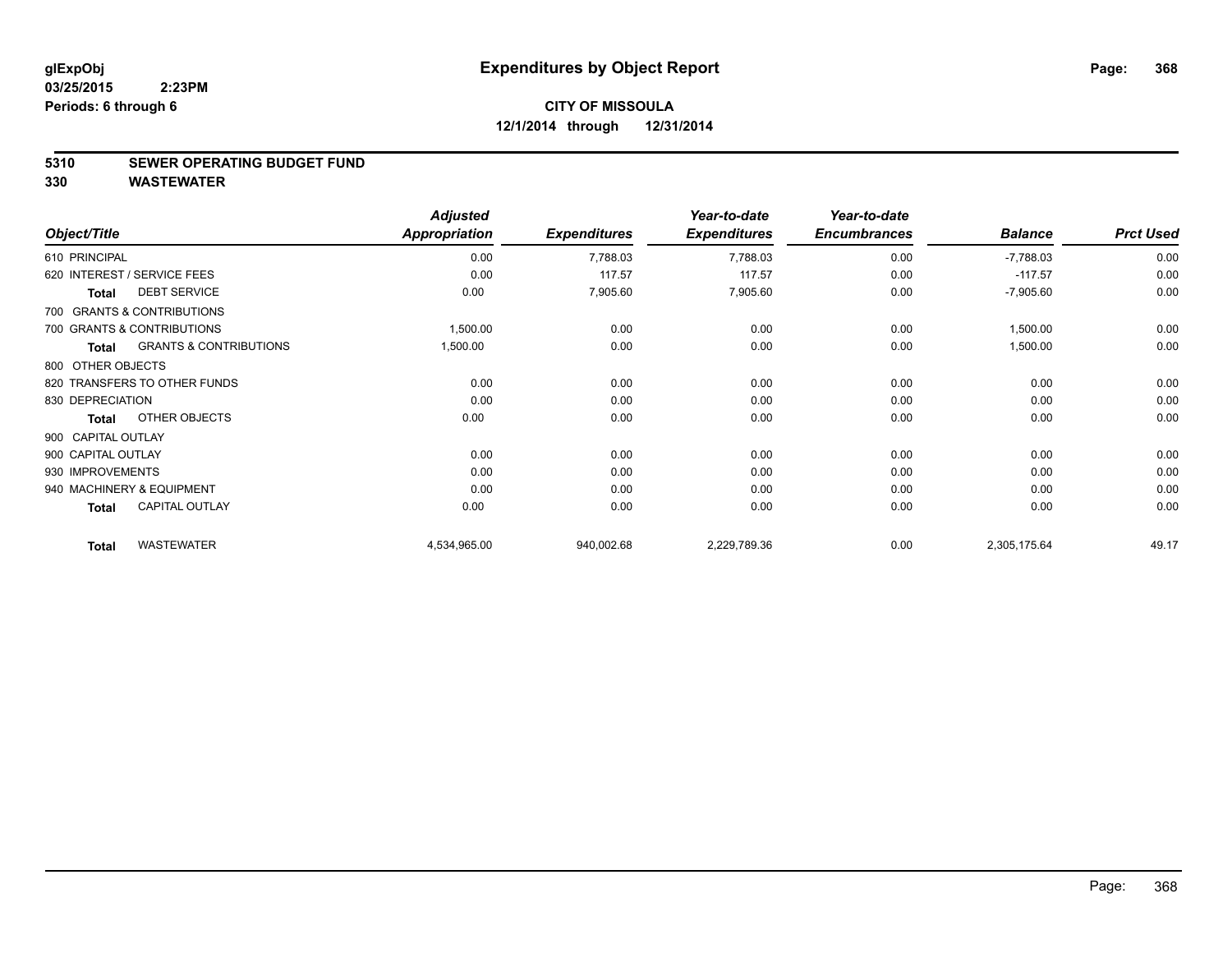# **CITY OF MISSOULA 12/1/2014 through 12/31/2014**

#### **5310 SEWER OPERATING BUDGET FUND**

**900 DEPRECIATION**

| Object/Title      |                     | <b>Adjusted</b><br>Appropriation | <b>Expenditures</b> | Year-to-date<br><b>Expenditures</b> | Year-to-date<br><b>Encumbrances</b> | <b>Balance</b> | <b>Prct Used</b> |
|-------------------|---------------------|----------------------------------|---------------------|-------------------------------------|-------------------------------------|----------------|------------------|
| 800 OTHER OBJECTS |                     |                                  |                     |                                     |                                     |                |                  |
| 830 DEPRECIATION  |                     | 0.00                             | 0.00                | 0.00                                | 0.00                                | 0.00           | 0.00             |
| Total             | OTHER OBJECTS       | 0.00                             | 0.00                | 0.00                                | 0.00                                | 0.00           | 0.00             |
| <b>Total</b>      | <b>DEPRECIATION</b> | 0.00                             | 0.00                | 0.00                                | 0.00                                | 0.00           | 0.00             |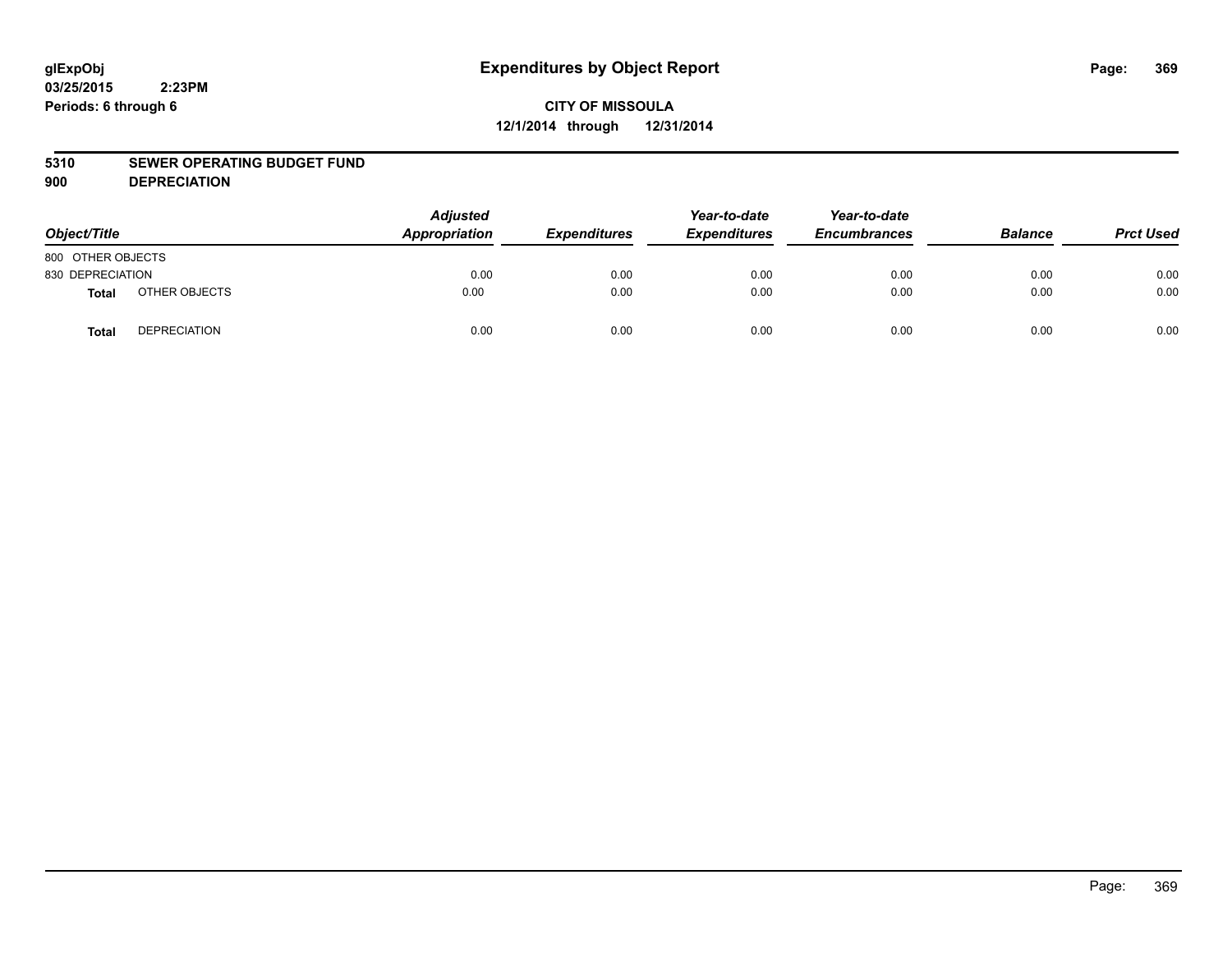#### **5310 SEWER OPERATING BUDGET FUND**

|                                      | <b>Adjusted</b> |                     | Year-to-date        | Year-to-date        |                |                  |
|--------------------------------------|-----------------|---------------------|---------------------|---------------------|----------------|------------------|
| Object/Title                         | Appropriation   | <b>Expenditures</b> | <b>Expenditures</b> | <b>Encumbrances</b> | <b>Balance</b> | <b>Prct Used</b> |
| 100 PERSONAL SERVICES                |                 |                     |                     |                     |                |                  |
| 110 SALARIES AND WAGES               | 1,121,331.00    | 86,334.24           | 531,771.39          | 0.00                | 589,559.61     | 47.42            |
| 120 OVERTIME/TERMINATION             | 19,000.00       | 1,851.76            | 9,618.99            | 0.00                | 9,381.01       | 50.63            |
| 130 OTHER                            | 14,640.00       | 0.00                | 0.00                | 0.00                | 14,640.00      | 0.00             |
| 135 OPEB EXPENSE                     | 0.00            | 0.00                | 0.00                | 0.00                | 0.00           | 0.00             |
| 140 EMPLOYER CONTRIBUTIONS           | 456,843.00      | 36,605.26           | 237,712.88          | 0.00                | 219,130.12     | 52.03            |
| 141 STATE RETIREMENT CONTRIBUTIONS   | 0.00            | 86.33               | 668.98              | 0.00                | $-668.98$      | 0.00             |
| 145 OPEB CONTRIBUTION                | 0.00            | 0.00                | 0.00                | 0.00                | 0.00           | 0.00             |
| PERSONAL SERVICES<br><b>Total</b>    | 1,611,814.00    | 124,877.59          | 779,772.24          | 0.00                | 832,041.76     | 48.38            |
| 200 SUPPLIES                         |                 |                     |                     |                     |                |                  |
| 210 OFFICE SUPPLIES                  | 3,400.00        | 381.05              | 1,149.17            | 0.00                | 2,250.83       | 33.80            |
| 220 OPERATING SUPPLIES               | 214,170.00      | 18,782.07           | 76,766.47           | 0.00                | 137,403.53     | 35.84            |
| 230 REPAIR/MAINTENANCE               | 152,050.00      | 22,572.08           | 98,760.99           | 0.00                | 53,289.01      | 64.95            |
| 231 GASOLINE                         | 60,000.00       | 2,887.38            | 19,352.20           | 0.00                | 40,647.80      | 32.25            |
| 240 OTHER SUPPLIES                   | 4,000.00        | 137.56              | 500.80              | 0.00                | 3,499.20       | 12.52            |
| <b>SUPPLIES</b><br><b>Total</b>      | 433,620.00      | 44,760.14           | 196,529.63          | 0.00                | 237,090.37     | 45.32            |
| 300 PURCHASED SERVICES               |                 |                     |                     |                     |                |                  |
| 310 COMMUNICATIONS                   | 3,570.00        | 84.81               | 414.76              | 0.00                | 3,155.24       | 11.62            |
| 320 PRINTING & DUPLICATING           | 1,000.00        | 91.90               | 300.93              | 0.00                | 699.07         | 30.09            |
| 330 PUBLICITY, SUBSCRIPTIONS & DUES  | 1,836.00        | 282.23              | 5,857.74            | 0.00                | $-4,021.74$    | 319.05           |
| 341 ELECTRICITY & NATURAL GAS        | 500,580.00      | 99,124.53           | 254,413.20          | 0.00                | 246,166.80     | 50.82            |
| 343 WATER CHARGES                    | 10,248.00       | 1,169.26            | 3,544.25            | 0.00                | 6,703.75       | 34.58            |
| 344 TELEPHONE SERVICE                | 16,337.00       | 1,351.84            | 11,443.13           | 0.00                | 4,893.87       | 70.04            |
| 345 GARBAGE                          | 20,804.00       | 4,136.00            | 11,684.60           | 0.00                | 9,119.40       | 56.17            |
| 350 PROFESSIONAL SERVICES            | 70,000.00       | 13,674.87           | 46,529.51           | 0.00                | 23,470.49      | 66.47            |
| 360 REPAIR & MAINTENANCE             | 171,154.00      | 16,103.19           | 125,240.24          | 0.00                | 45,913.76      | 73.17            |
| 370 TRAVEL                           | 14,000.00       | 2,092.72            | 6,247.42            | 0.00                | 7,752.58       | 44.62            |
| 380 TRAINING                         | 7,600.00        | 0.00                | 1,565.83            | 0.00                | 6,034.17       | 20.60            |
| 390 OTHER PURCHASED SERVICES         | 403,075.00      | 37,684.50           | 191,216.00          | 0.00                | 211,859.00     | 47.44            |
| PURCHASED SERVICES<br><b>Total</b>   | 1,220,204.00    | 175,795.85          | 658,457.61          | 0.00                | 561,746.39     | 53.96            |
| 500 FIXED CHARGES                    |                 |                     |                     |                     |                |                  |
| 500 FIXED CHARGES                    | 1,267,827.00    | 586,663.50          | 587,124.28          | 0.00                | 680,702.72     | 46.31            |
| <b>FIXED CHARGES</b><br><b>Total</b> | 1,267,827.00    | 586,663.50          | 587,124.28          | 0.00                | 680,702.72     | 46.31            |
| 600 DEBT SERVICE                     |                 |                     |                     |                     |                |                  |
| 610 PRINCIPAL                        | 0.00            | 7,788.03            | 7,788.03            | 0.00                | $-7,788.03$    | 0.00             |
|                                      |                 |                     |                     |                     |                |                  |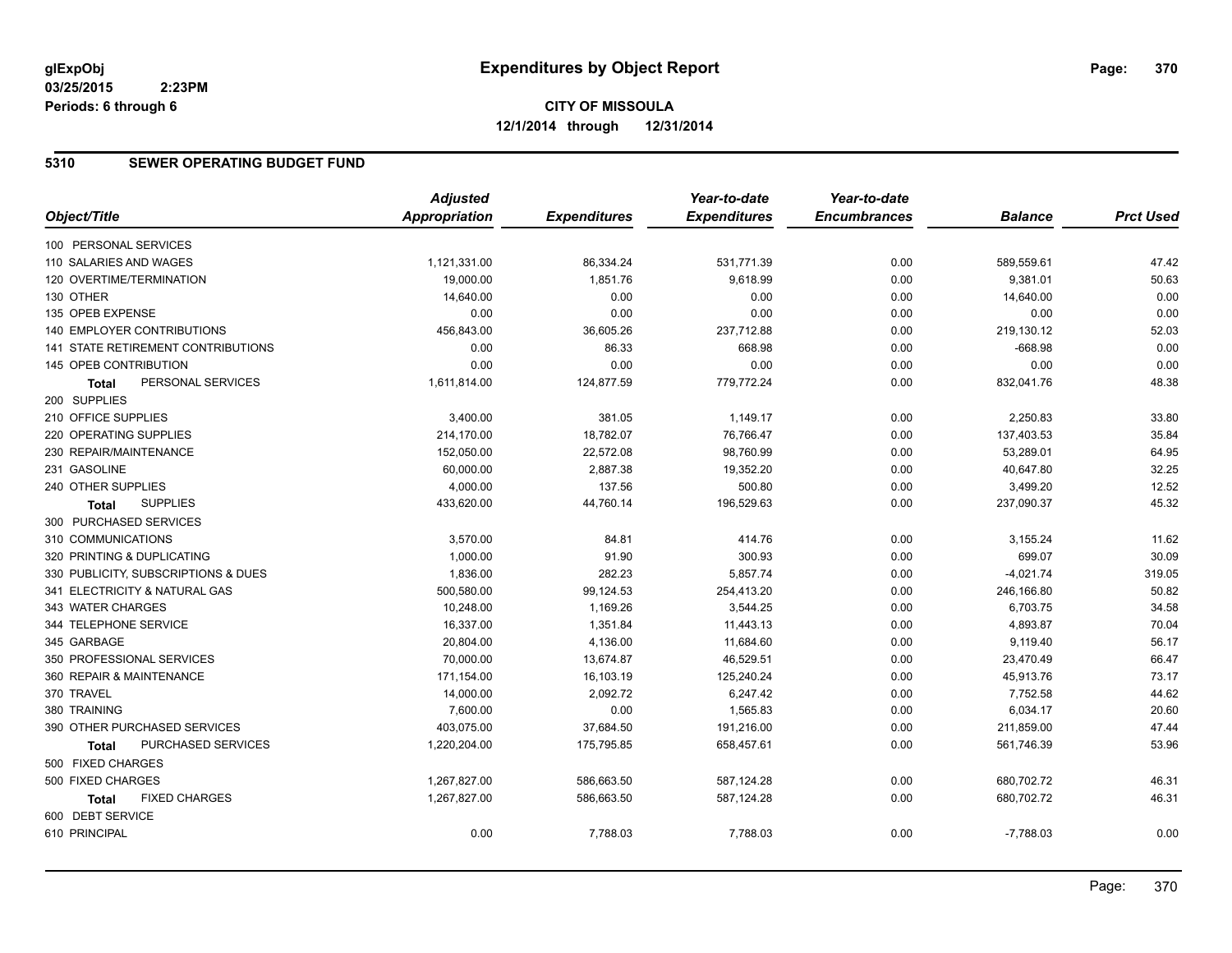# **CITY OF MISSOULA 12/1/2014 through 12/31/2014**

#### **5310 SEWER OPERATING BUDGET FUND**

| Object/Title       |                                   | <b>Adjusted</b><br><b>Appropriation</b> | <b>Expenditures</b> | Year-to-date<br><b>Expenditures</b> | Year-to-date<br><b>Encumbrances</b> | <b>Balance</b> | <b>Prct Used</b> |
|--------------------|-----------------------------------|-----------------------------------------|---------------------|-------------------------------------|-------------------------------------|----------------|------------------|
|                    | 620 INTEREST / SERVICE FEES       | 0.00                                    | 117.57              | 117.57                              | 0.00                                | $-117.57$      | 0.00             |
| <b>Total</b>       | <b>DEBT SERVICE</b>               | 0.00                                    | 7,905.60            | 7,905.60                            | 0.00                                | $-7,905.60$    | 0.00             |
|                    | 700 GRANTS & CONTRIBUTIONS        |                                         |                     |                                     |                                     |                |                  |
|                    | 700 GRANTS & CONTRIBUTIONS        | 1,500.00                                | 0.00                | 0.00                                | 0.00                                | 1,500.00       | 0.00             |
| <b>Total</b>       | <b>GRANTS &amp; CONTRIBUTIONS</b> | 1,500.00                                | 0.00                | 0.00                                | 0.00                                | 1,500.00       | 0.00             |
| 800 OTHER OBJECTS  |                                   |                                         |                     |                                     |                                     |                |                  |
|                    | 820 TRANSFERS TO OTHER FUNDS      | 0.00                                    | 0.00                | 0.00                                | 0.00                                | 0.00           | 0.00             |
| 830 DEPRECIATION   |                                   | 0.00                                    | 0.00                | 0.00                                | 0.00                                | 0.00           | 0.00             |
| Total              | OTHER OBJECTS                     | 0.00                                    | 0.00                | 0.00                                | 0.00                                | 0.00           | 0.00             |
| 900 CAPITAL OUTLAY |                                   |                                         |                     |                                     |                                     |                |                  |
| 900 CAPITAL OUTLAY |                                   | 0.00                                    | 0.00                | 0.00                                | 0.00                                | 0.00           | 0.00             |
| 930 IMPROVEMENTS   |                                   | 0.00                                    | 0.00                | 0.00                                | 0.00                                | 0.00           | 0.00             |
|                    | 940 MACHINERY & EQUIPMENT         | 0.00                                    | 0.00                | 0.00                                | 0.00                                | 0.00           | 0.00             |
| <b>Total</b>       | <b>CAPITAL OUTLAY</b>             | 0.00                                    | 0.00                | 0.00                                | 0.00                                | 0.00           | 0.00             |
| <b>Total</b>       | SEWER OPERATING BUDGET FUND       | 4,534,965.00                            | 940,002.68          | 2,229,789.36                        | 0.00                                | 2,305,175.64   | 49.17            |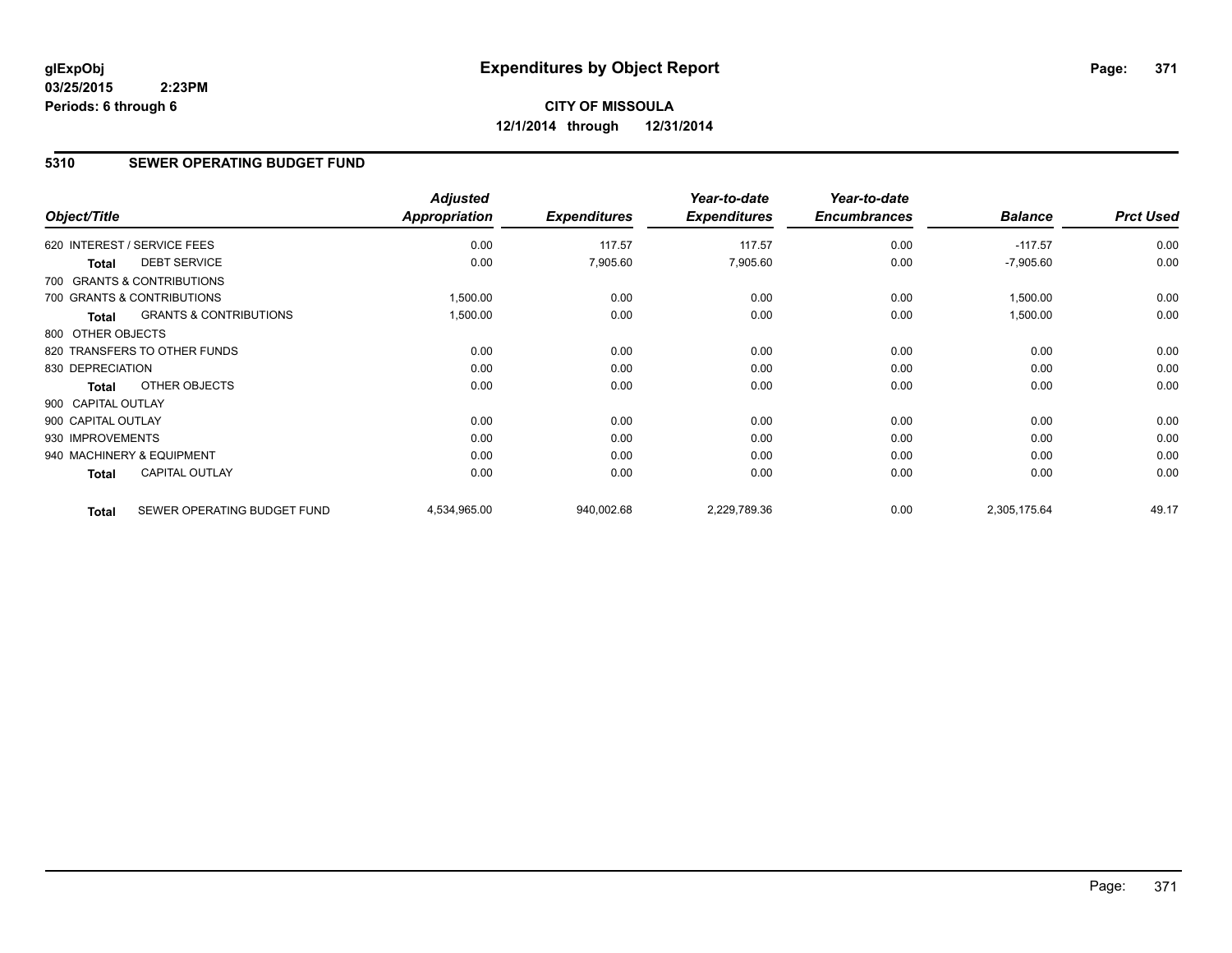# **CITY OF MISSOULA 12/1/2014 through 12/31/2014**

#### **5311 SEWER REVENUE COLLECTION & CLEARING FUND**

| Object/Title                         | <b>Adjusted</b><br><b>Appropriation</b> | <b>Expenditures</b> | Year-to-date<br><b>Expenditures</b> | Year-to-date<br><b>Encumbrances</b> | <b>Balance</b> | <b>Prct Used</b> |
|--------------------------------------|-----------------------------------------|---------------------|-------------------------------------|-------------------------------------|----------------|------------------|
|                                      |                                         |                     |                                     |                                     |                |                  |
| 500 FIXED CHARGES                    |                                         |                     |                                     |                                     |                |                  |
| 500 FIXED CHARGES                    | 0.00                                    | 0.00                | 0.00                                | 0.00                                | 0.00           | 0.00             |
| 550 MERCHANT SERVICE FEES            | 0.00                                    | 0.00                | 0.00                                | 0.00                                | 0.00           | 0.00             |
| <b>FIXED CHARGES</b><br><b>Total</b> | 0.00                                    | 0.00                | 0.00                                | 0.00                                | 0.00           | 0.00             |
| 600 DEBT SERVICE                     |                                         |                     |                                     |                                     |                |                  |
| 620 INTEREST / SERVICE FEES          | 0.00                                    | 0.00                | 0.00                                | 0.00                                | 0.00           | 0.00             |
| <b>DEBT SERVICE</b><br><b>Total</b>  | 0.00                                    | 0.00                | 0.00                                | 0.00                                | 0.00           | 0.00             |
| 800 OTHER OBJECTS                    |                                         |                     |                                     |                                     |                |                  |
| 800 OTHER OBJECTS                    | 0.00                                    | 0.00                | 0.00                                | 0.00                                | 0.00           | 0.00             |
| 820 TRANSFERS TO OTHER FUNDS         | 7,200,001.00                            | 0.00                | 0.00                                | 0.00                                | 7,200,001.00   | 0.00             |
| OTHER OBJECTS<br><b>Total</b>        | 7,200,001.00                            | 0.00                | 0.00                                | 0.00                                | 7,200,001.00   | 0.00             |
| <b>WASTEWATER</b><br><b>Total</b>    | 7,200,001.00                            | 0.00                | 0.00                                | 0.00                                | 7,200,001.00   | 0.00             |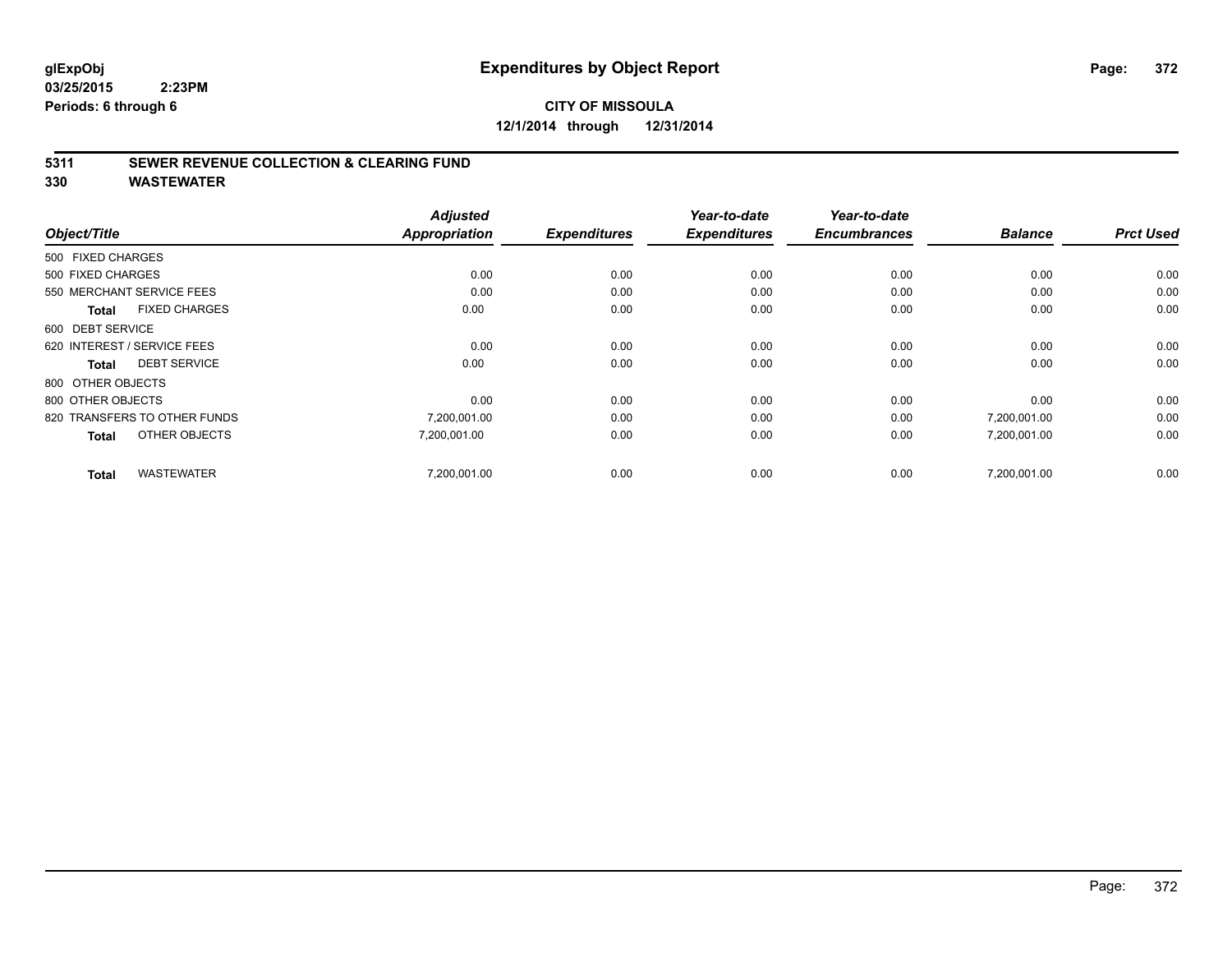# **CITY OF MISSOULA 12/1/2014 through 12/31/2014**

### **5311 SEWER REVENUE COLLECTION & CLEARING FUND**

|                   |                                  | <b>Adjusted</b>      |                     | Year-to-date        | Year-to-date<br><b>Encumbrances</b> |                | <b>Prct Used</b> |
|-------------------|----------------------------------|----------------------|---------------------|---------------------|-------------------------------------|----------------|------------------|
| Object/Title      |                                  | <b>Appropriation</b> | <b>Expenditures</b> | <b>Expenditures</b> |                                     | <b>Balance</b> |                  |
| 500 FIXED CHARGES |                                  |                      |                     |                     |                                     |                |                  |
| 500 FIXED CHARGES |                                  | 0.00                 | 0.00                | 0.00                | 0.00                                | 0.00           | 0.00             |
|                   | 550 MERCHANT SERVICE FEES        | 0.00                 | 0.00                | 0.00                | 0.00                                | 0.00           | 0.00             |
| <b>Total</b>      | <b>FIXED CHARGES</b>             | 0.00                 | 0.00                | 0.00                | 0.00                                | 0.00           | 0.00             |
| 600 DEBT SERVICE  |                                  |                      |                     |                     |                                     |                |                  |
|                   | 620 INTEREST / SERVICE FEES      | 0.00                 | 0.00                | 0.00                | 0.00                                | 0.00           | 0.00             |
| <b>Total</b>      | <b>DEBT SERVICE</b>              | 0.00                 | 0.00                | 0.00                | 0.00                                | 0.00           | 0.00             |
| 800 OTHER OBJECTS |                                  |                      |                     |                     |                                     |                |                  |
| 800 OTHER OBJECTS |                                  | 0.00                 | 0.00                | 0.00                | 0.00                                | 0.00           | 0.00             |
|                   | 820 TRANSFERS TO OTHER FUNDS     | 7,200,001.00         | 0.00                | 0.00                | 0.00                                | 7,200,001.00   | 0.00             |
| <b>Total</b>      | OTHER OBJECTS                    | 7,200,001.00         | 0.00                | 0.00                | 0.00                                | 7,200,001.00   | 0.00             |
| <b>Total</b>      | SEWER REVENUE COLLECTION & CLEAF | 7.200.001.00         | 0.00                | 0.00                | 0.00                                | 7.200.001.00   | 0.00             |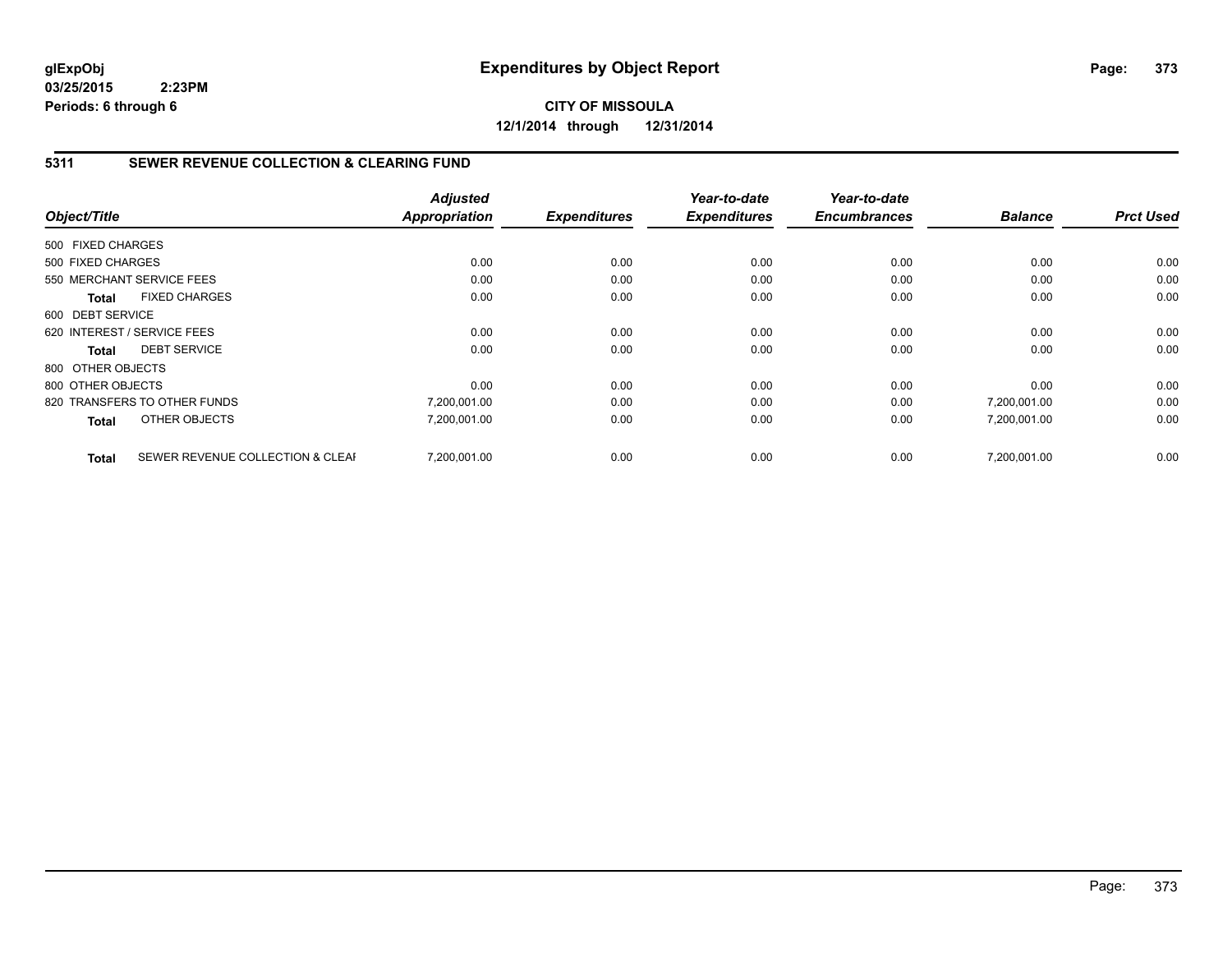# **5315 SEWER LOAN FUND**

| Object/Title      |                              | <b>Adjusted</b><br><b>Appropriation</b> | <b>Expenditures</b> | Year-to-date<br><b>Expenditures</b> | Year-to-date<br><b>Encumbrances</b> | <b>Balance</b> | <b>Prct Used</b> |
|-------------------|------------------------------|-----------------------------------------|---------------------|-------------------------------------|-------------------------------------|----------------|------------------|
|                   |                              |                                         |                     |                                     |                                     |                |                  |
|                   | 300 PURCHASED SERVICES       |                                         |                     |                                     |                                     |                |                  |
|                   | 390 OTHER PURCHASED SERVICES | 0.00                                    | 0.00                | 22.518.62                           | 0.00                                | $-22.518.62$   | 0.00             |
| <b>Total</b>      | <b>PURCHASED SERVICES</b>    | 0.00                                    | 0.00                | 22,518.62                           | 0.00                                | $-22.518.62$   | 0.00             |
| 600 DEBT SERVICE  |                              |                                         |                     |                                     |                                     |                |                  |
|                   | 620 INTEREST / SERVICE FEES  | 0.00                                    | 0.00                | 0.00                                | 0.00                                | 0.00           | 0.00             |
| Total             | <b>DEBT SERVICE</b>          | 0.00                                    | 0.00                | 0.00                                | 0.00                                | 0.00           | 0.00             |
| 800 OTHER OBJECTS |                              |                                         |                     |                                     |                                     |                |                  |
|                   | 820 TRANSFERS TO OTHER FUNDS | 20,000.00                               | 0.00                | 0.00                                | 0.00                                | 20,000.00      | 0.00             |
| 845 CONTINGENCY   |                              | 0.00                                    | 0.00                | 0.00                                | 0.00                                | 0.00           | 0.00             |
| <b>Total</b>      | OTHER OBJECTS                | 20,000.00                               | 0.00                | 0.00                                | 0.00                                | 20,000.00      | 0.00             |
| <b>Total</b>      | <b>WASTEWATER</b>            | 20,000.00                               | 0.00                | 22,518.62                           | 0.00                                | $-2,518.62$    | 112.59           |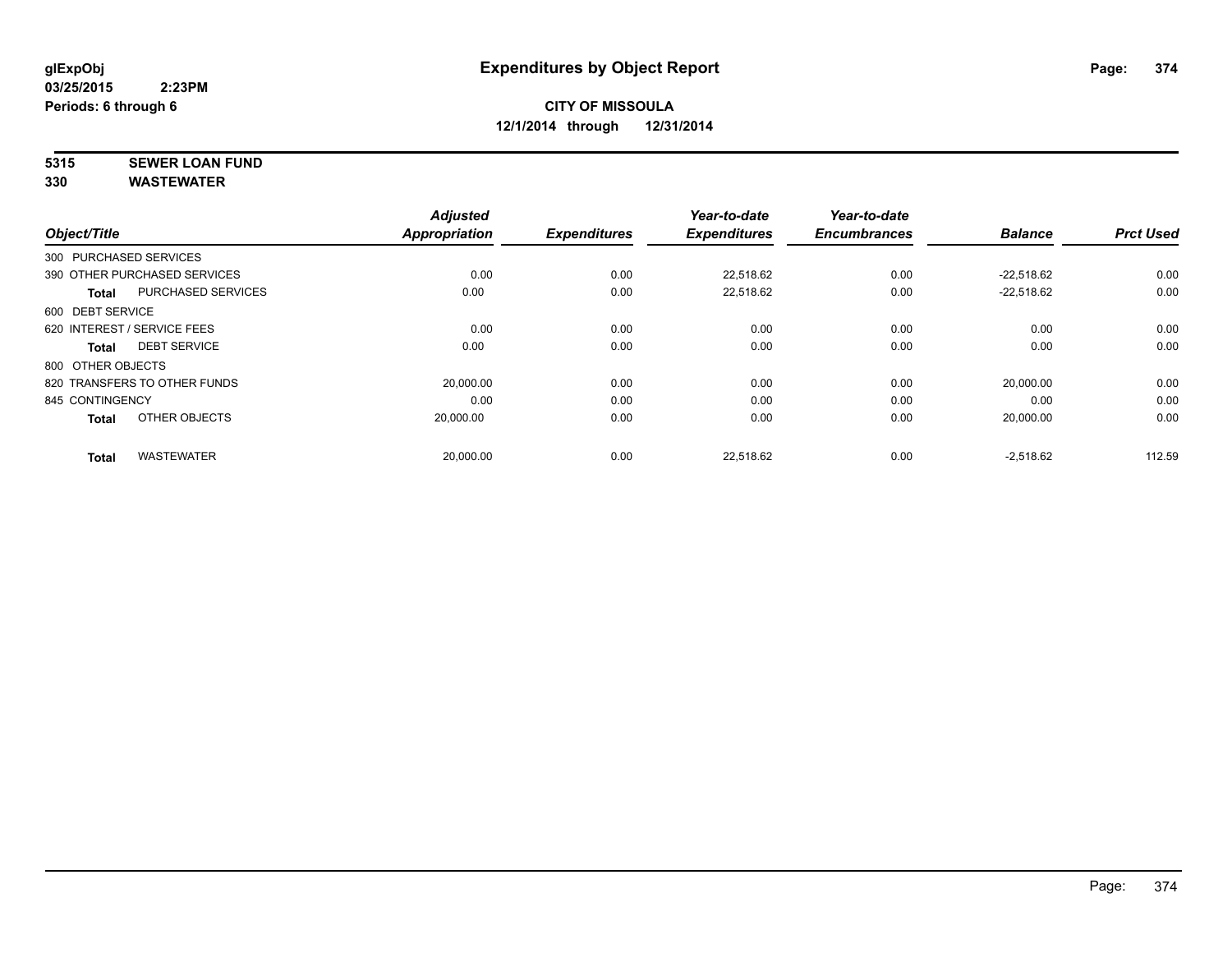#### **5315 SEWER LOAN FUND**

| Object/Title      |                              | <b>Adjusted</b><br><b>Appropriation</b> | <b>Expenditures</b> | Year-to-date<br><b>Expenditures</b> | Year-to-date<br><b>Encumbrances</b> | <b>Balance</b> | <b>Prct Used</b> |
|-------------------|------------------------------|-----------------------------------------|---------------------|-------------------------------------|-------------------------------------|----------------|------------------|
|                   | 300 PURCHASED SERVICES       |                                         |                     |                                     |                                     |                |                  |
|                   | 390 OTHER PURCHASED SERVICES | 0.00                                    | 0.00                | 22,518.62                           | 0.00                                | $-22.518.62$   | 0.00             |
| <b>Total</b>      | <b>PURCHASED SERVICES</b>    | 0.00                                    | 0.00                | 22,518.62                           | 0.00                                | $-22,518.62$   | 0.00             |
| 600 DEBT SERVICE  |                              |                                         |                     |                                     |                                     |                |                  |
|                   | 620 INTEREST / SERVICE FEES  | 0.00                                    | 0.00                | 0.00                                | 0.00                                | 0.00           | 0.00             |
| Total             | <b>DEBT SERVICE</b>          | 0.00                                    | 0.00                | 0.00                                | 0.00                                | 0.00           | 0.00             |
| 800 OTHER OBJECTS |                              |                                         |                     |                                     |                                     |                |                  |
|                   | 820 TRANSFERS TO OTHER FUNDS | 20,000.00                               | 0.00                | 0.00                                | 0.00                                | 20,000.00      | 0.00             |
| 845 CONTINGENCY   |                              | 0.00                                    | 0.00                | 0.00                                | 0.00                                | 0.00           | 0.00             |
| <b>Total</b>      | OTHER OBJECTS                | 20,000.00                               | 0.00                | 0.00                                | 0.00                                | 20,000.00      | 0.00             |
| <b>Total</b>      | <b>SEWER LOAN FUND</b>       | 20,000.00                               | 0.00                | 22,518.62                           | 0.00                                | $-2,518.62$    | 112.59           |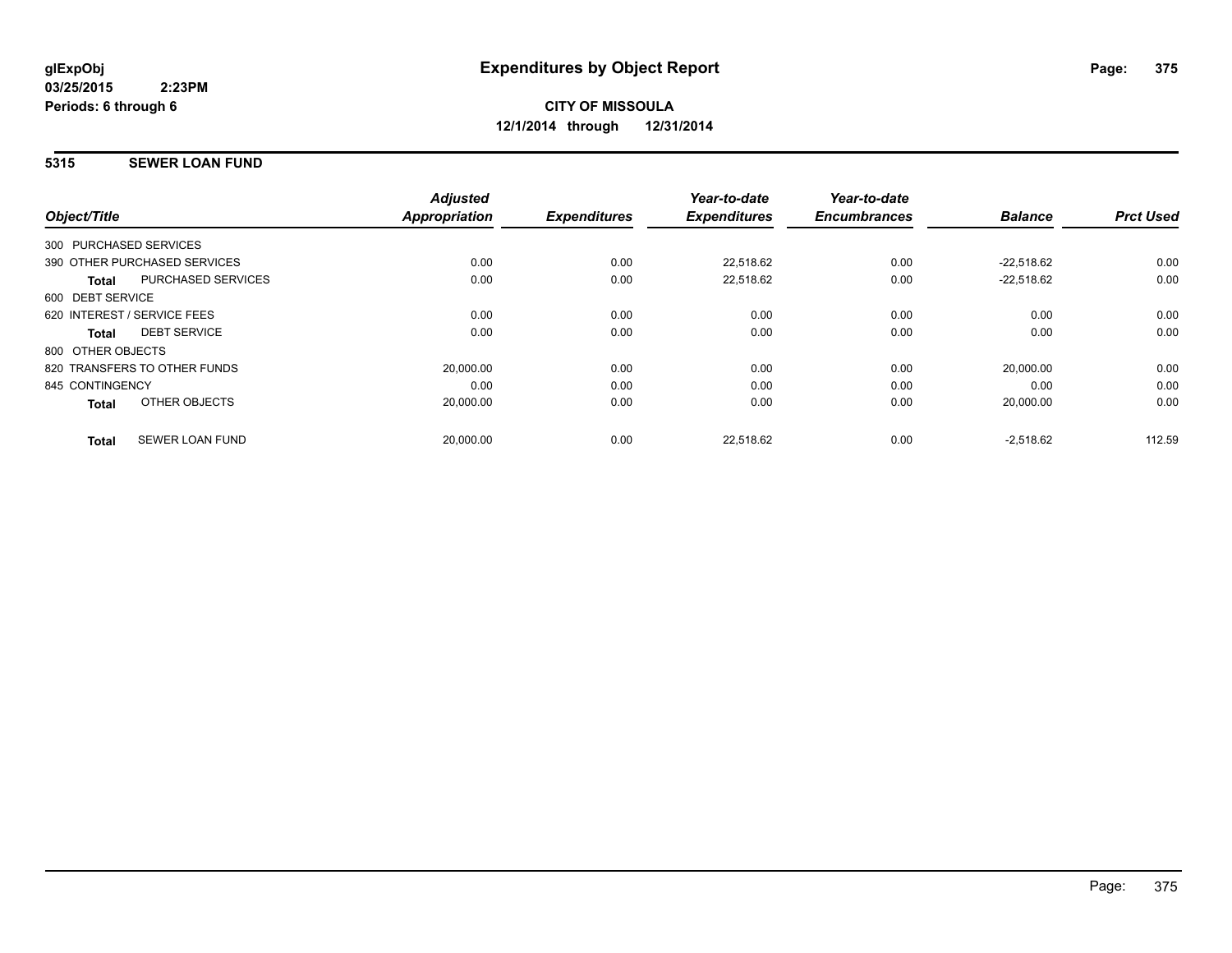#### **5320 SEWER REPLACEMENT & DEPRECIATION FUND**

|                                           | <b>Adjusted</b>      |                     | Year-to-date        | Year-to-date        |                |                  |
|-------------------------------------------|----------------------|---------------------|---------------------|---------------------|----------------|------------------|
| Object/Title                              | <b>Appropriation</b> | <b>Expenditures</b> | <b>Expenditures</b> | <b>Encumbrances</b> | <b>Balance</b> | <b>Prct Used</b> |
| 300 PURCHASED SERVICES                    |                      |                     |                     |                     |                |                  |
| 350 PROFESSIONAL SERVICES                 | 0.00                 | 9,235.82            | 13,659.79           | 0.00                | $-13,659.79$   | 0.00             |
| 360 REPAIR & MAINTENANCE                  | 200,000.00           | 32,413.51           | 67,140.37           | 0.00                | 132,859.63     | 33.57            |
| <b>PURCHASED SERVICES</b><br><b>Total</b> | 200,000.00           | 41,649.33           | 80,800.16           | 0.00                | 119,199.84     | 40.40            |
| 600 DEBT SERVICE                          |                      |                     |                     |                     |                |                  |
| 610 PRINCIPAL                             | 133,228.00           | 0.00                | 77,878.45           | 0.00                | 55,349.55      | 58.46            |
| 620 INTEREST / SERVICE FEES               | 6,363.00             | 0.00                | 9,117.85            | 0.00                | $-2,754.85$    | 143.29           |
| <b>DEBT SERVICE</b><br><b>Total</b>       | 139,591.00           | 0.00                | 86,996.30           | 0.00                | 52,594.70      | 62.32            |
| 800 OTHER OBJECTS                         |                      |                     |                     |                     |                |                  |
| 820 TRANSFERS TO OTHER FUNDS              | 0.00                 | 0.00                | 0.00                | 0.00                | 0.00           | 0.00             |
| 830 DEPRECIATION                          | 0.00                 | 0.00                | 0.00                | 0.00                | 0.00           | 0.00             |
| OTHER OBJECTS<br><b>Total</b>             | 0.00                 | 0.00                | 0.00                | 0.00                | 0.00           | 0.00             |
| 900 CAPITAL OUTLAY                        |                      |                     |                     |                     |                |                  |
| 900 CAPITAL OUTLAY                        | 0.00                 | 0.00                | 0.00                | 0.00                | 0.00           | 0.00             |
| 910 LAND                                  | 0.00                 | 0.00                | 0.00                | 0.00                | 0.00           | 0.00             |
| 930 IMPROVEMENTS                          | 210,000.00           | 7,008.04            | 158,554.23          | 0.00                | 51,445.77      | 75.50            |
| 940 MACHINERY & EQUIPMENT                 | 0.00                 | 0.00                | 0.00                | 0.00                | 0.00           | 0.00             |
| <b>CAPITAL OUTLAY</b><br><b>Total</b>     | 210,000.00           | 7,008.04            | 158,554.23          | 0.00                | 51,445.77      | 75.50            |
| <b>WASTEWATER</b><br><b>Total</b>         | 549,591.00           | 48,657.37           | 326,350.69          | 0.00                | 223,240.31     | 59.38            |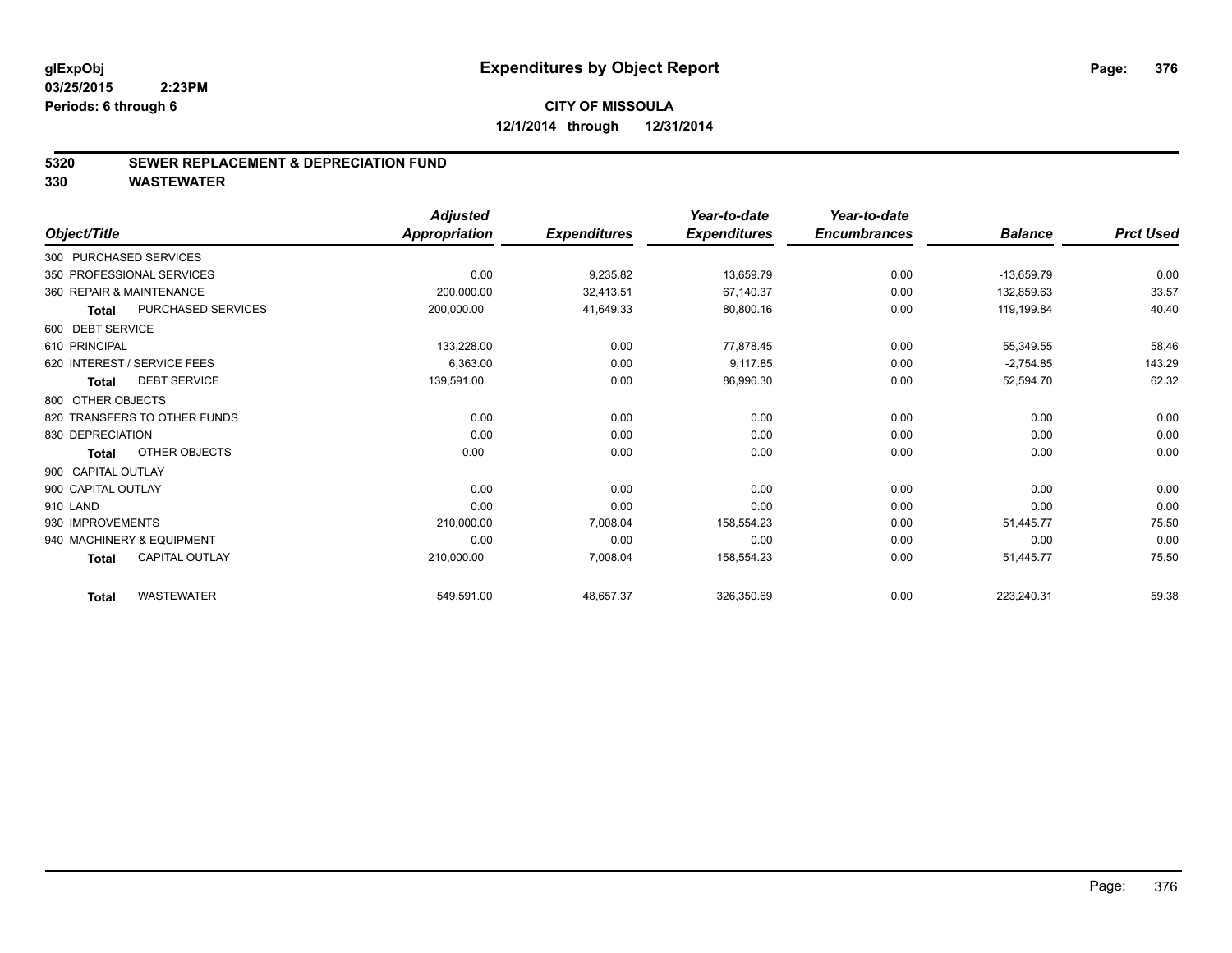# **CITY OF MISSOULA 12/1/2014 through 12/31/2014**

# **5320 SEWER REPLACEMENT & DEPRECIATION FUND**

| Object/Title           |                                  | <b>Adjusted</b><br><b>Appropriation</b> | <b>Expenditures</b> | Year-to-date<br><b>Expenditures</b> | Year-to-date<br><b>Encumbrances</b> | <b>Balance</b> | <b>Prct Used</b> |
|------------------------|----------------------------------|-----------------------------------------|---------------------|-------------------------------------|-------------------------------------|----------------|------------------|
|                        |                                  |                                         |                     |                                     |                                     |                |                  |
| 300 PURCHASED SERVICES |                                  |                                         |                     |                                     |                                     |                |                  |
|                        | 350 PROFESSIONAL SERVICES        | 0.00                                    | 9,235.82            | 13,659.79                           | 0.00                                | $-13,659.79$   | 0.00             |
|                        | 360 REPAIR & MAINTENANCE         | 200,000.00                              | 32,413.51           | 67,140.37                           | 0.00                                | 132,859.63     | 33.57            |
| <b>Total</b>           | PURCHASED SERVICES               | 200,000.00                              | 41,649.33           | 80,800.16                           | 0.00                                | 119,199.84     | 40.40            |
| 600 DEBT SERVICE       |                                  |                                         |                     |                                     |                                     |                |                  |
| 610 PRINCIPAL          |                                  | 133,228.00                              | 0.00                | 77,878.45                           | 0.00                                | 55,349.55      | 58.46            |
|                        | 620 INTEREST / SERVICE FEES      | 6,363.00                                | 0.00                | 9,117.85                            | 0.00                                | $-2,754.85$    | 143.29           |
| <b>Total</b>           | <b>DEBT SERVICE</b>              | 139,591.00                              | 0.00                | 86,996.30                           | 0.00                                | 52,594.70      | 62.32            |
| 800 OTHER OBJECTS      |                                  |                                         |                     |                                     |                                     |                |                  |
|                        | 820 TRANSFERS TO OTHER FUNDS     | 0.00                                    | 0.00                | 0.00                                | 0.00                                | 0.00           | 0.00             |
| 830 DEPRECIATION       |                                  | 0.00                                    | 0.00                | 0.00                                | 0.00                                | 0.00           | 0.00             |
| <b>Total</b>           | OTHER OBJECTS                    | 0.00                                    | 0.00                | 0.00                                | 0.00                                | 0.00           | 0.00             |
| 900 CAPITAL OUTLAY     |                                  |                                         |                     |                                     |                                     |                |                  |
| 900 CAPITAL OUTLAY     |                                  | 0.00                                    | 0.00                | 0.00                                | 0.00                                | 0.00           | 0.00             |
| 910 LAND               |                                  | 0.00                                    | 0.00                | 0.00                                | 0.00                                | 0.00           | 0.00             |
| 930 IMPROVEMENTS       |                                  | 210,000.00                              | 7,008.04            | 158,554.23                          | 0.00                                | 51.445.77      | 75.50            |
|                        | 940 MACHINERY & EQUIPMENT        | 0.00                                    | 0.00                | 0.00                                | 0.00                                | 0.00           | 0.00             |
| <b>Total</b>           | <b>CAPITAL OUTLAY</b>            | 210,000.00                              | 7,008.04            | 158,554.23                          | 0.00                                | 51,445.77      | 75.50            |
| <b>Total</b>           | SEWER REPLACEMENT & DEPRECIATION | 549,591.00                              | 48,657.37           | 326,350.69                          | 0.00                                | 223,240.31     | 59.38            |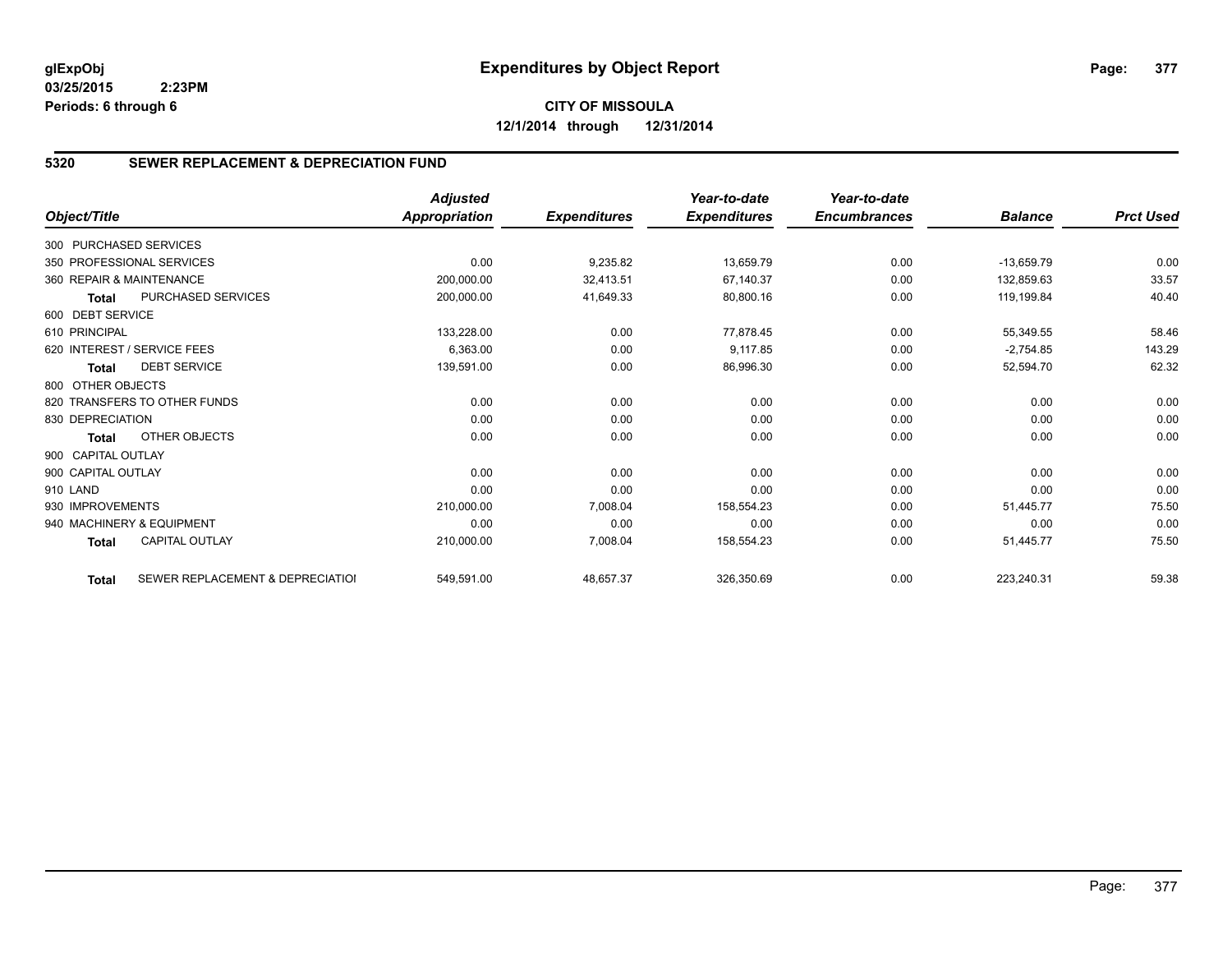#### **5325 SEWER DEVELOPMENT FEE FUND**

|                    |                              | <b>Adjusted</b>      |                     | Year-to-date        | Year-to-date        |                |                  |
|--------------------|------------------------------|----------------------|---------------------|---------------------|---------------------|----------------|------------------|
| Object/Title       |                              | <b>Appropriation</b> | <b>Expenditures</b> | <b>Expenditures</b> | <b>Encumbrances</b> | <b>Balance</b> | <b>Prct Used</b> |
|                    | 300 PURCHASED SERVICES       |                      |                     |                     |                     |                |                  |
|                    | 350 PROFESSIONAL SERVICES    | 0.00                 | 0.00                | 0.00                | 0.00                | 0.00           | 0.00             |
|                    | 360 REPAIR & MAINTENANCE     | 65,000.00            | 10,302.16           | 10,302.16           | 0.00                | 54,697.84      | 15.85            |
| <b>Total</b>       | PURCHASED SERVICES           | 65,000.00            | 10,302.16           | 10,302.16           | 0.00                | 54,697.84      | 15.85            |
| 600 DEBT SERVICE   |                              |                      |                     |                     |                     |                |                  |
| 610 PRINCIPAL      |                              | 247,185.00           | 61,563.64           | 120,869.69          | 0.00                | 126,315.31     | 48.90            |
|                    | 620 INTEREST / SERVICE FEES  | 12,162.00            | 3,823.12            | 9,353.83            | 0.00                | 2,808.17       | 76.91            |
| <b>Total</b>       | <b>DEBT SERVICE</b>          | 259,347.00           | 65,386.76           | 130,223.52          | 0.00                | 129,123.48     | 50.21            |
| 800 OTHER OBJECTS  |                              |                      |                     |                     |                     |                |                  |
|                    | 820 TRANSFERS TO OTHER FUNDS | 0.00                 | 0.00                | 0.00                | 0.00                | 0.00           | 0.00             |
| <b>Total</b>       | OTHER OBJECTS                | 0.00                 | 0.00                | 0.00                | 0.00                | 0.00           | 0.00             |
| 900 CAPITAL OUTLAY |                              |                      |                     |                     |                     |                |                  |
| 900 CAPITAL OUTLAY |                              | 0.00                 | 0.00                | 0.00                | 0.00                | 0.00           | 0.00             |
| 910 LAND           |                              | 0.00                 | 0.00                | 0.00                | 0.00                | 0.00           | 0.00             |
| 920 BUILDINGS      |                              | 242,000.00           | 0.00                | 252,618.30          | 0.00                | $-10,618.30$   | 104.39           |
| 930 IMPROVEMENTS   |                              | 108,559.00           | 0.00                | 0.00                | 0.00                | 108,559.00     | 0.00             |
| <b>Total</b>       | <b>CAPITAL OUTLAY</b>        | 350,559.00           | 0.00                | 252,618.30          | 0.00                | 97,940.70      | 72.06            |
| <b>Total</b>       | <b>WASTEWATER</b>            | 674,906.00           | 75,688.92           | 393,143.98          | 0.00                | 281,762.02     | 58.25            |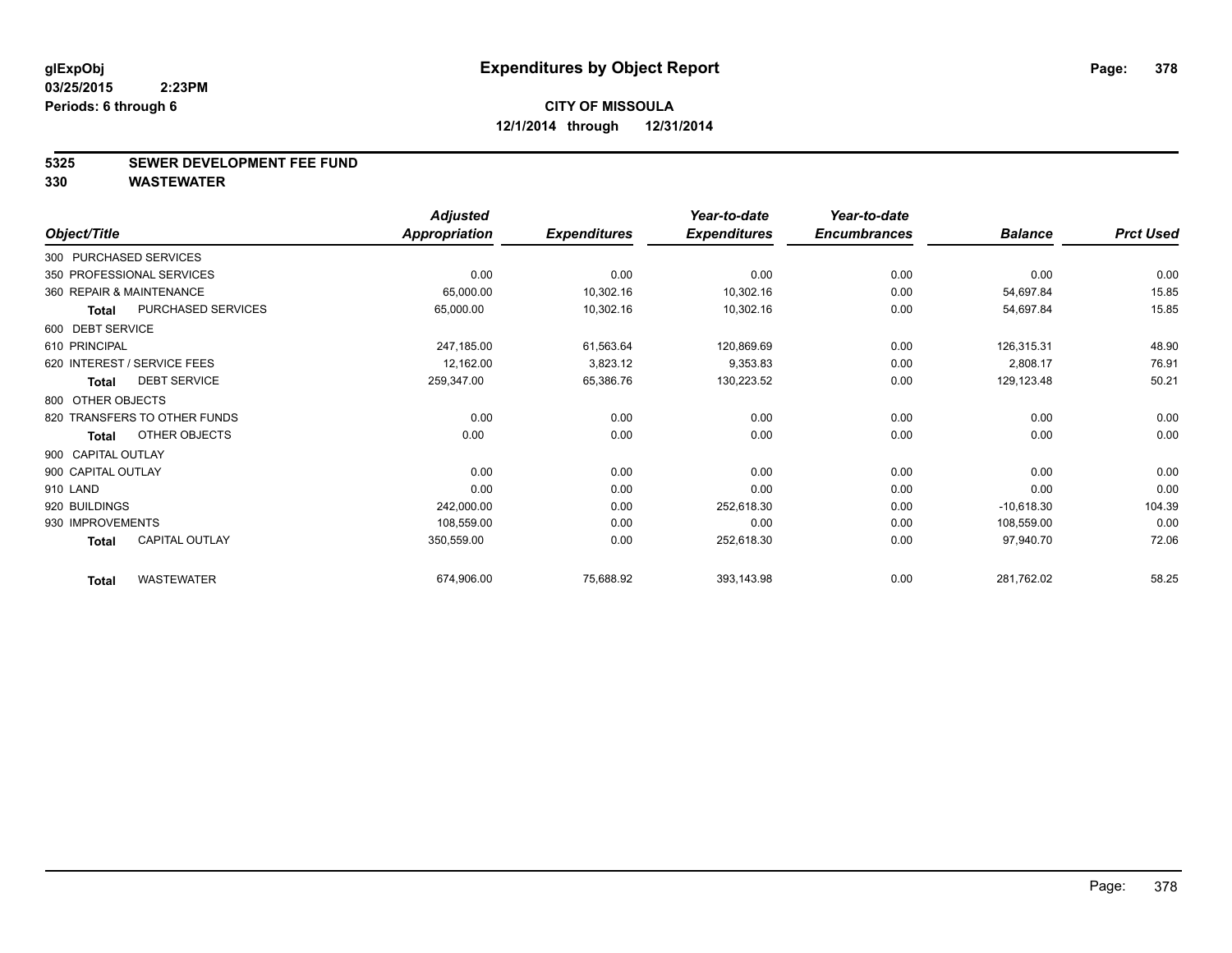# **CITY OF MISSOULA 12/1/2014 through 12/31/2014**

### **5325 SEWER DEVELOPMENT FEE FUND**

|                          |                              | <b>Adjusted</b> |                     | Year-to-date        | Year-to-date        |                |                  |
|--------------------------|------------------------------|-----------------|---------------------|---------------------|---------------------|----------------|------------------|
| Object/Title             |                              | Appropriation   | <b>Expenditures</b> | <b>Expenditures</b> | <b>Encumbrances</b> | <b>Balance</b> | <b>Prct Used</b> |
| 300 PURCHASED SERVICES   |                              |                 |                     |                     |                     |                |                  |
|                          | 350 PROFESSIONAL SERVICES    | 0.00            | 0.00                | 0.00                | 0.00                | 0.00           | 0.00             |
| 360 REPAIR & MAINTENANCE |                              | 65,000.00       | 10,302.16           | 10,302.16           | 0.00                | 54,697.84      | 15.85            |
| Total                    | PURCHASED SERVICES           | 65,000.00       | 10,302.16           | 10,302.16           | 0.00                | 54,697.84      | 15.85            |
| 600 DEBT SERVICE         |                              |                 |                     |                     |                     |                |                  |
| 610 PRINCIPAL            |                              | 247,185.00      | 61,563.64           | 120,869.69          | 0.00                | 126,315.31     | 48.90            |
|                          | 620 INTEREST / SERVICE FEES  | 12,162.00       | 3,823.12            | 9,353.83            | 0.00                | 2,808.17       | 76.91            |
| Total                    | <b>DEBT SERVICE</b>          | 259,347.00      | 65,386.76           | 130,223.52          | 0.00                | 129,123.48     | 50.21            |
| 800 OTHER OBJECTS        |                              |                 |                     |                     |                     |                |                  |
|                          | 820 TRANSFERS TO OTHER FUNDS | 0.00            | 0.00                | 0.00                | 0.00                | 0.00           | 0.00             |
| Total                    | OTHER OBJECTS                | 0.00            | 0.00                | 0.00                | 0.00                | 0.00           | 0.00             |
| 900 CAPITAL OUTLAY       |                              |                 |                     |                     |                     |                |                  |
| 900 CAPITAL OUTLAY       |                              | 0.00            | 0.00                | 0.00                | 0.00                | 0.00           | 0.00             |
| 910 LAND                 |                              | 0.00            | 0.00                | 0.00                | 0.00                | 0.00           | 0.00             |
| 920 BUILDINGS            |                              | 242,000.00      | 0.00                | 252,618.30          | 0.00                | $-10,618.30$   | 104.39           |
| 930 IMPROVEMENTS         |                              | 108,559.00      | 0.00                | 0.00                | 0.00                | 108,559.00     | 0.00             |
| Total                    | <b>CAPITAL OUTLAY</b>        | 350,559.00      | 0.00                | 252,618.30          | 0.00                | 97,940.70      | 72.06            |
| <b>Total</b>             | SEWER DEVELOPMENT FEE FUND   | 674,906.00      | 75,688.92           | 393,143.98          | 0.00                | 281,762.02     | 58.25            |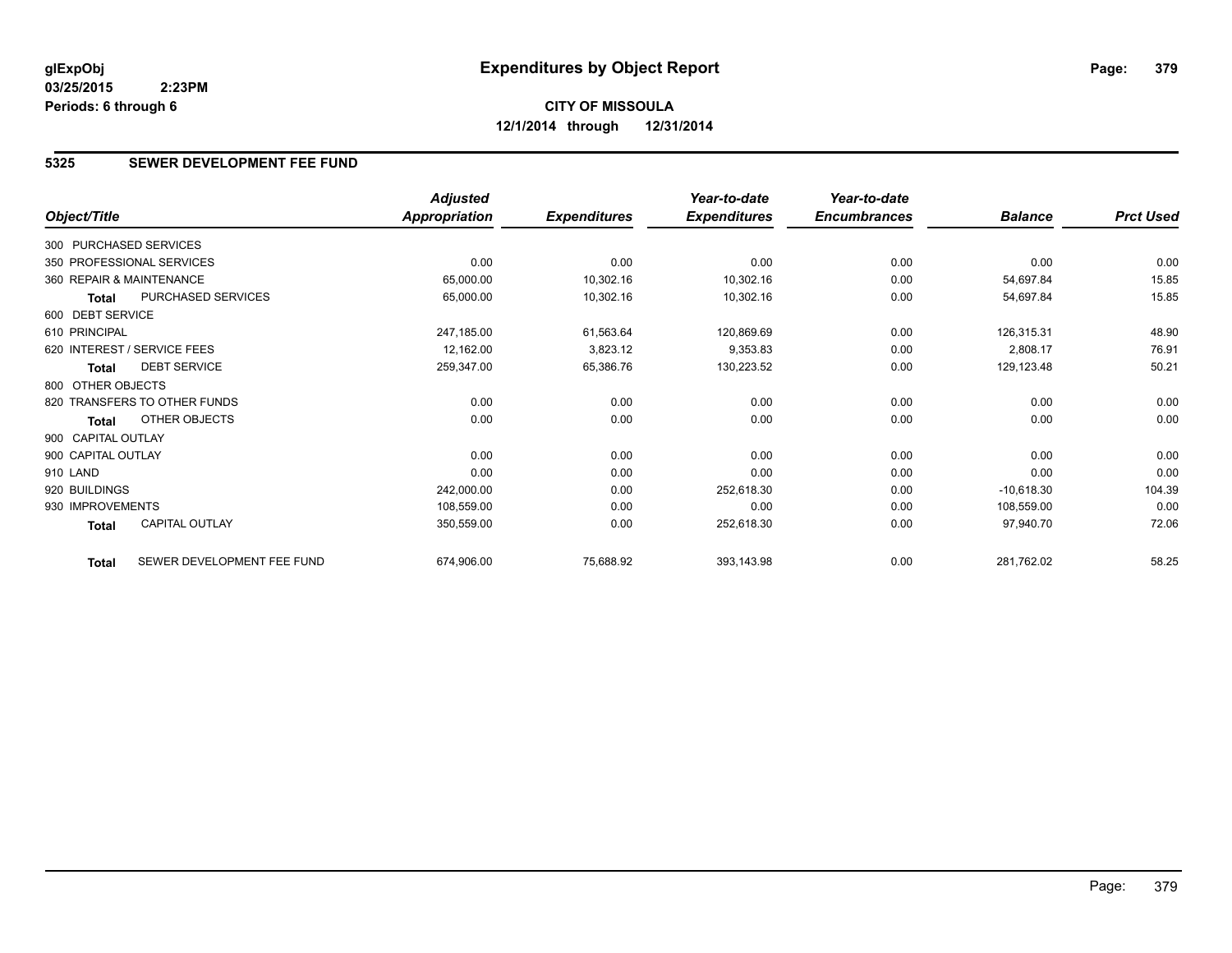**5340 SEWER CONSTRUCTION FUND**

| Object/Title              |                              | <b>Adjusted</b><br><b>Appropriation</b> | <b>Expenditures</b> | Year-to-date<br><b>Expenditures</b> | Year-to-date<br><b>Encumbrances</b> | <b>Balance</b> | <b>Prct Used</b> |
|---------------------------|------------------------------|-----------------------------------------|---------------------|-------------------------------------|-------------------------------------|----------------|------------------|
| 300 PURCHASED SERVICES    |                              |                                         |                     |                                     |                                     |                |                  |
| 350 PROFESSIONAL SERVICES |                              |                                         |                     |                                     |                                     |                |                  |
|                           |                              | 20,000.00                               | 0.00                | 0.00                                | 0.00                                | 20,000.00      | 0.00             |
| <b>Total</b>              | <b>PURCHASED SERVICES</b>    | 20,000.00                               | 0.00                | 0.00                                | 0.00                                | 20,000.00      | 0.00             |
| 800 OTHER OBJECTS         |                              |                                         |                     |                                     |                                     |                |                  |
|                           | 820 TRANSFERS TO OTHER FUNDS | 0.00                                    | 0.00                | 0.00                                | 0.00                                | 0.00           | 0.00             |
| Total                     | OTHER OBJECTS                | 0.00                                    | 0.00                | 0.00                                | 0.00                                | 0.00           | 0.00             |
| 900 CAPITAL OUTLAY        |                              |                                         |                     |                                     |                                     |                |                  |
| 930 IMPROVEMENTS          |                              | 900,000.00                              | 0.00                | 0.00                                | 0.00                                | 900.000.00     | 0.00             |
| 940 MACHINERY & EQUIPMENT |                              | 0.00                                    | 0.00                | 0.00                                | 0.00                                | 0.00           | 0.00             |
| <b>Total</b>              | <b>CAPITAL OUTLAY</b>        | 900,000.00                              | 0.00                | 0.00                                | 0.00                                | 900,000.00     | 0.00             |
|                           |                              |                                         |                     |                                     |                                     |                |                  |
| <b>Total</b>              | <b>WASTEWATER</b>            | 920,000.00                              | 0.00                | 0.00                                | 0.00                                | 920,000.00     | 0.00             |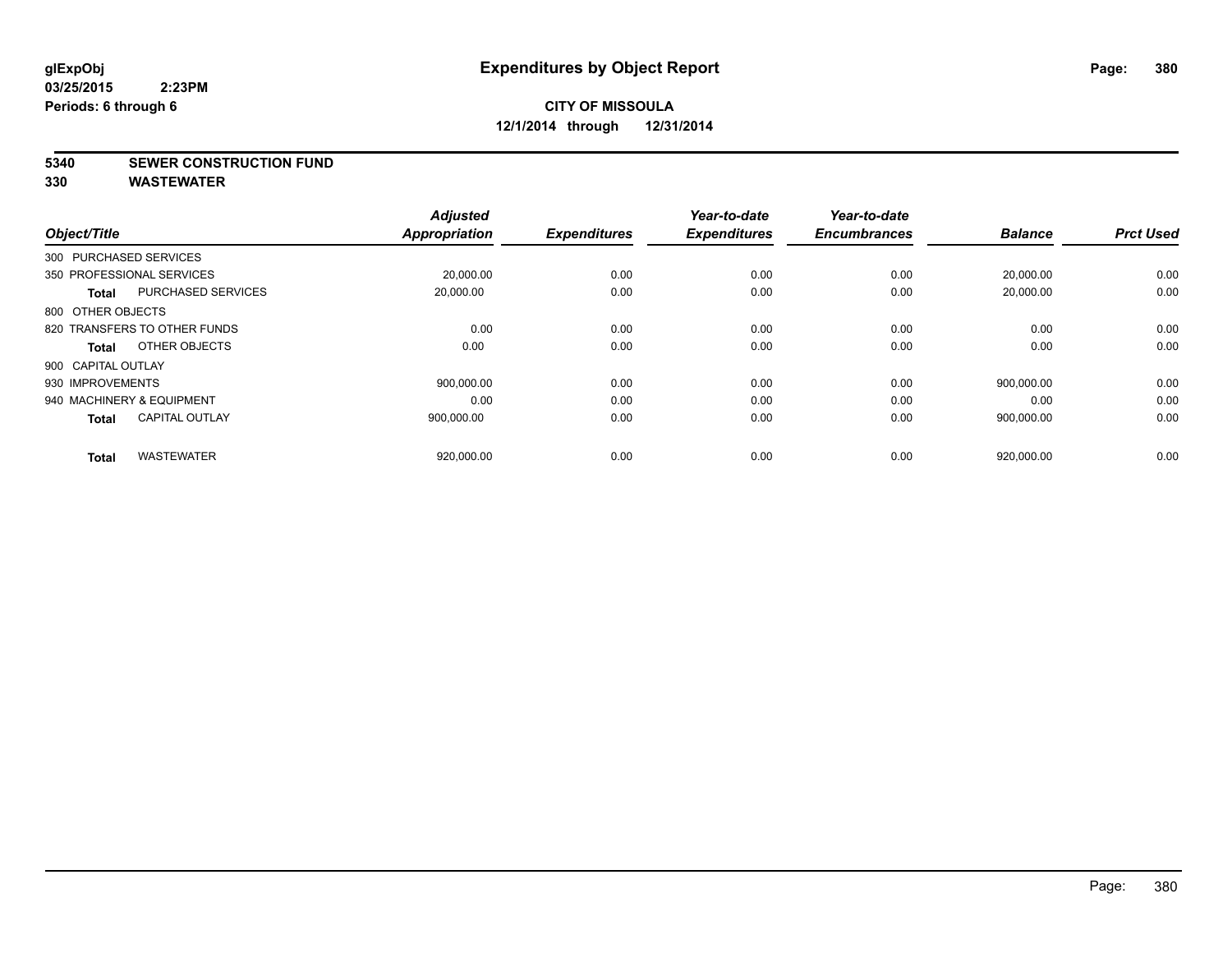#### **5340 SEWER CONSTRUCTION FUND**

**390 NON-DEPARTMENTAL**

| Object/Title       |                       | <b>Adjusted</b><br>Appropriation | <b>Expenditures</b> | Year-to-date<br><b>Expenditures</b> | Year-to-date<br><b>Encumbrances</b> | <b>Balance</b> | <b>Prct Used</b> |
|--------------------|-----------------------|----------------------------------|---------------------|-------------------------------------|-------------------------------------|----------------|------------------|
| 900 CAPITAL OUTLAY |                       |                                  |                     |                                     |                                     |                |                  |
| 930 IMPROVEMENTS   |                       | 0.00                             | 0.00                | 0.00                                | 0.00                                | 0.00           | 0.00             |
| Total              | <b>CAPITAL OUTLAY</b> | 0.00                             | 0.00                | 0.00                                | 0.00                                | 0.00           | 0.00             |
| Total              | NON-DEPARTMENTAL      | 0.00                             | 0.00                | 0.00                                | 0.00                                | 0.00           | 0.00             |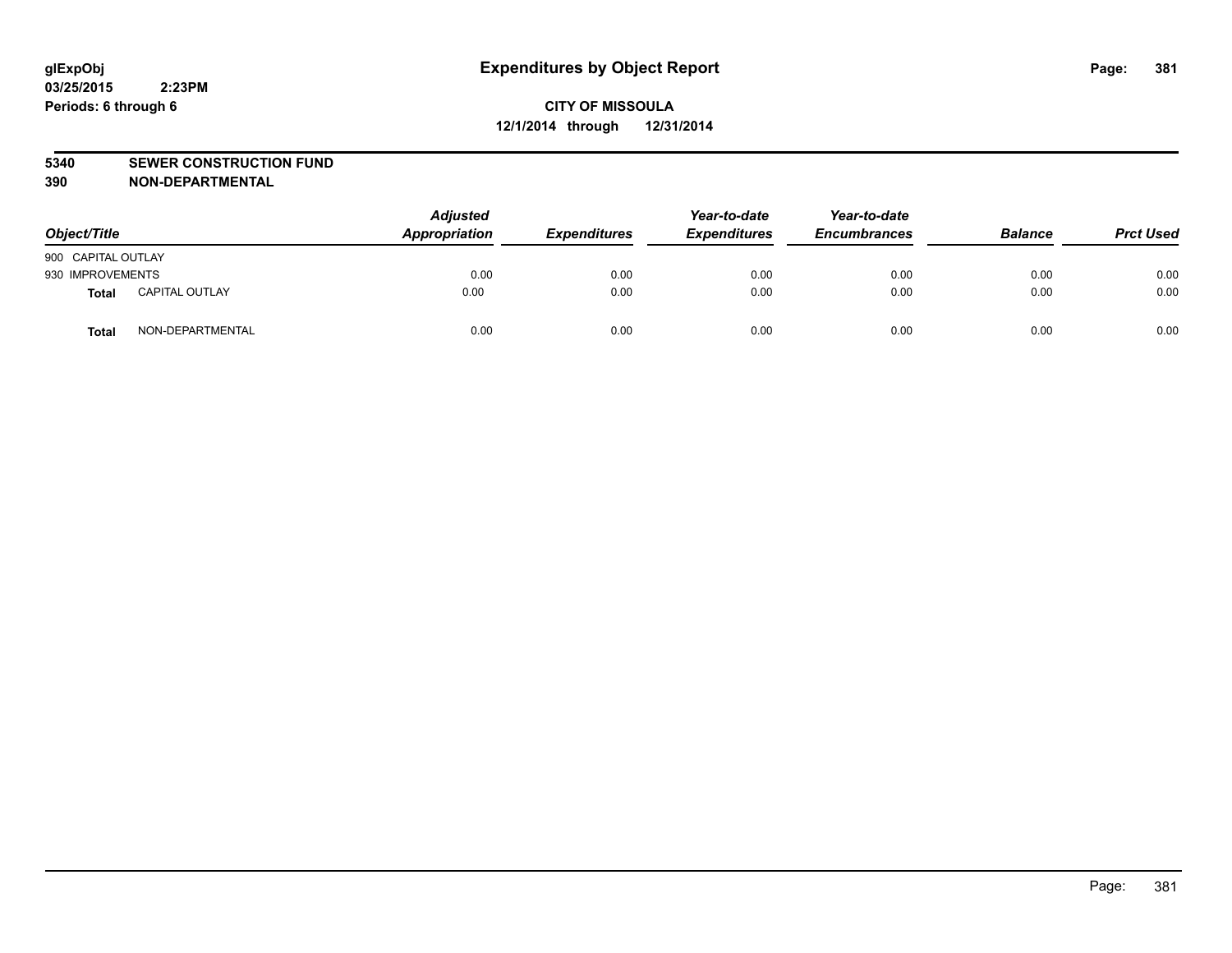#### **5340 SEWER CONSTRUCTION FUND**

| Object/Title              |                              | <b>Adjusted</b><br><b>Appropriation</b> | <b>Expenditures</b> | Year-to-date<br><b>Expenditures</b> | Year-to-date<br><b>Encumbrances</b> | <b>Balance</b> | <b>Prct Used</b> |
|---------------------------|------------------------------|-----------------------------------------|---------------------|-------------------------------------|-------------------------------------|----------------|------------------|
| 300 PURCHASED SERVICES    |                              |                                         |                     |                                     |                                     |                |                  |
| 350 PROFESSIONAL SERVICES |                              | 20,000.00                               | 0.00                | 0.00                                | 0.00                                | 20,000.00      | 0.00             |
| <b>Total</b>              | <b>PURCHASED SERVICES</b>    | 20,000.00                               | 0.00                | 0.00                                | 0.00                                | 20,000.00      | 0.00             |
| 800 OTHER OBJECTS         |                              |                                         |                     |                                     |                                     |                |                  |
|                           | 820 TRANSFERS TO OTHER FUNDS | 0.00                                    | 0.00                | 0.00                                | 0.00                                | 0.00           | 0.00             |
| Total                     | OTHER OBJECTS                | 0.00                                    | 0.00                | 0.00                                | 0.00                                | 0.00           | 0.00             |
| 900 CAPITAL OUTLAY        |                              |                                         |                     |                                     |                                     |                |                  |
| 930 IMPROVEMENTS          |                              | 900.000.00                              | 0.00                | 0.00                                | 0.00                                | 900.000.00     | 0.00             |
| 940 MACHINERY & EQUIPMENT |                              | 0.00                                    | 0.00                | 0.00                                | 0.00                                | 0.00           | 0.00             |
| <b>Total</b>              | <b>CAPITAL OUTLAY</b>        | 900,000.00                              | 0.00                | 0.00                                | 0.00                                | 900,000.00     | 0.00             |
| <b>Total</b>              | SEWER CONSTRUCTION FUND      | 920,000.00                              | 0.00                | 0.00                                | 0.00                                | 920,000.00     | 0.00             |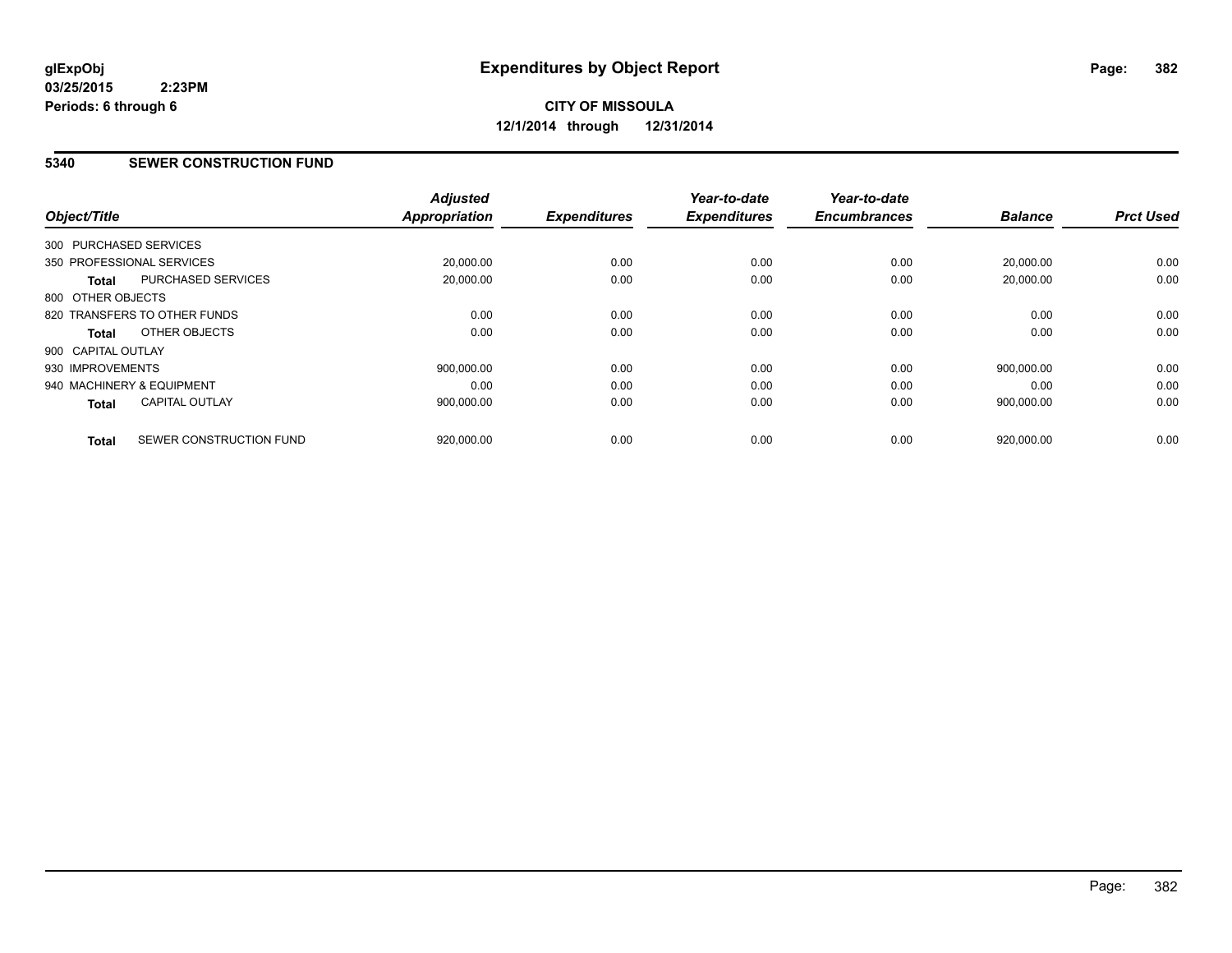#### **5361 2001 SEWER REVENUE BONDS-DEBT SERVICE**

| Object/Title                 | <b>Adjusted</b><br>Appropriation | <b>Expenditures</b> | Year-to-date<br><b>Expenditures</b> | Year-to-date<br><b>Encumbrances</b> | <b>Balance</b> | <b>Prct Used</b> |
|------------------------------|----------------------------------|---------------------|-------------------------------------|-------------------------------------|----------------|------------------|
|                              |                                  |                     |                                     |                                     |                |                  |
| 600 DEBT SERVICE             |                                  |                     |                                     |                                     |                |                  |
| 610 PRINCIPAL                | 27,000.00                        | 13,000.00           | 13,000.00                           | 0.00                                | 14,000.00      | 48.15            |
| 620 INTEREST / SERVICE FEES  | 3,590.00                         | 1,860.00            | 1.860.00                            | 0.00                                | 1.730.00       | 51.81            |
| <b>DEBT SERVICE</b><br>Total | 30,590.00                        | 14,860.00           | 14.860.00                           | 0.00                                | 15,730.00      | 48.58            |
| WASTEWATER<br>Total          | 30,590.00                        | 14,860.00           | 14,860.00                           | 0.00                                | 15,730.00      | 48.58            |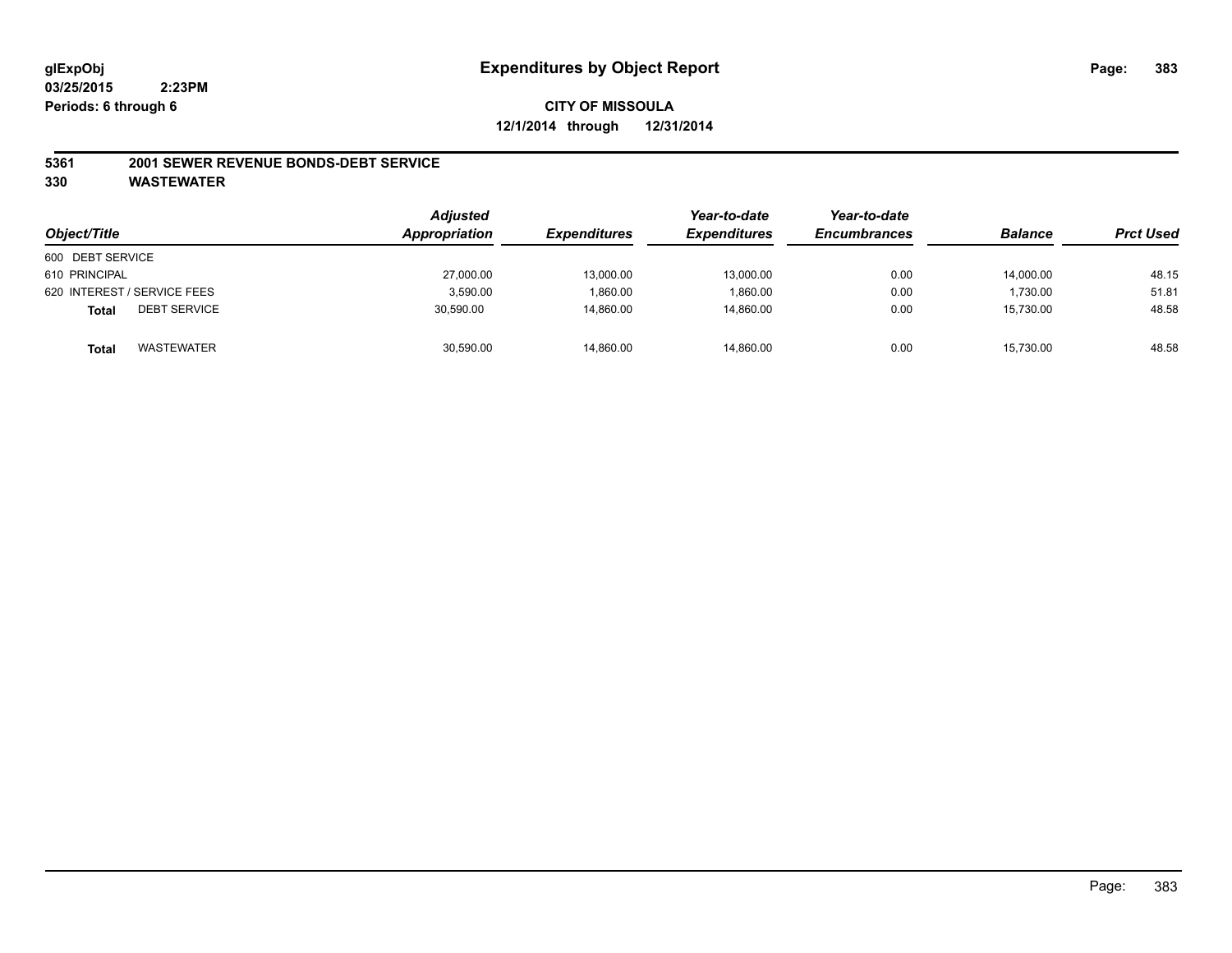**CITY OF MISSOULA 12/1/2014 through 12/31/2014**

#### **5361 2001 SEWER REVENUE BONDS-DEBT SERVICE**

| Object/Title                                     | <b>Adjusted</b><br>Appropriation | <b>Expenditures</b> | Year-to-date<br><b>Expenditures</b> | Year-to-date<br><b>Encumbrances</b> | <b>Balance</b> | <b>Prct Used</b> |
|--------------------------------------------------|----------------------------------|---------------------|-------------------------------------|-------------------------------------|----------------|------------------|
| 600 DEBT SERVICE                                 |                                  |                     |                                     |                                     |                |                  |
| 610 PRINCIPAL                                    | 27,000.00                        | 13,000.00           | 13,000.00                           | 0.00                                | 14,000.00      | 48.15            |
| 620 INTEREST / SERVICE FEES                      | 3,590.00                         | 1,860.00            | 1,860.00                            | 0.00                                | 1,730.00       | 51.81            |
| <b>DEBT SERVICE</b><br><b>Total</b>              | 30,590.00                        | 14,860.00           | 14.860.00                           | 0.00                                | 15.730.00      | 48.58            |
| 2001 SEWER REVENUE BONDS-DEBT SE<br><b>Total</b> | 30.590.00                        | 14.860.00           | 14.860.00                           | 0.00                                | 15.730.00      | 48.58            |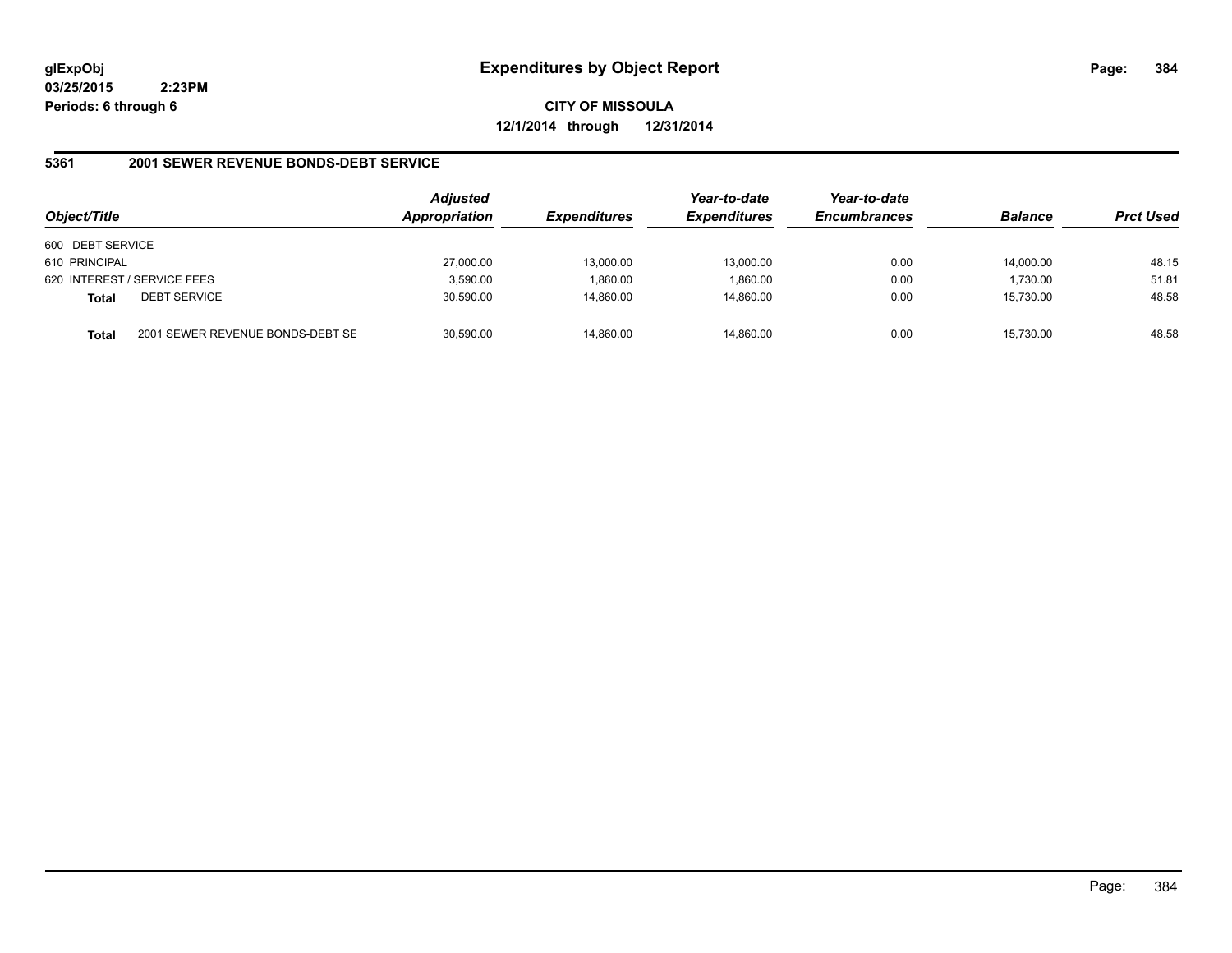#### **5362 00 SEWER REVENUE BOND - SERIES B DEBT SE**

|                                     | <b>Adjusted</b>      |                     | Year-to-date        | Year-to-date        |                |                  |
|-------------------------------------|----------------------|---------------------|---------------------|---------------------|----------------|------------------|
| Object/Title                        | <b>Appropriation</b> | <b>Expenditures</b> | <b>Expenditures</b> | <b>Encumbrances</b> | <b>Balance</b> | <b>Prct Used</b> |
| 600 DEBT SERVICE                    |                      |                     |                     |                     |                |                  |
| 610 PRINCIPAL                       | 44.000.00            | 22.000.00           | 22.000.00           | 0.00                | 22.000.00      | 50.00            |
| 620 INTEREST / SERVICE FEES         | 5.240.00             | 2,730.00            | 2,730.00            | 0.00                | 2,510.00       | 52.10            |
| <b>DEBT SERVICE</b><br><b>Total</b> | 49.240.00            | 24.730.00           | 24.730.00           | 0.00                | 24.510.00      | 50.22            |
| 800 OTHER OBJECTS                   |                      |                     |                     |                     |                |                  |
| 820 TRANSFERS TO OTHER FUNDS        | 0.00                 | 0.00                | 0.00                | 0.00                | 0.00           | 0.00             |
| OTHER OBJECTS<br><b>Total</b>       | 0.00                 | 0.00                | 0.00                | 0.00                | 0.00           | 0.00             |
| <b>WASTEWATER</b><br><b>Total</b>   | 49,240.00            | 24,730.00           | 24.730.00           | 0.00                | 24.510.00      | 50.22            |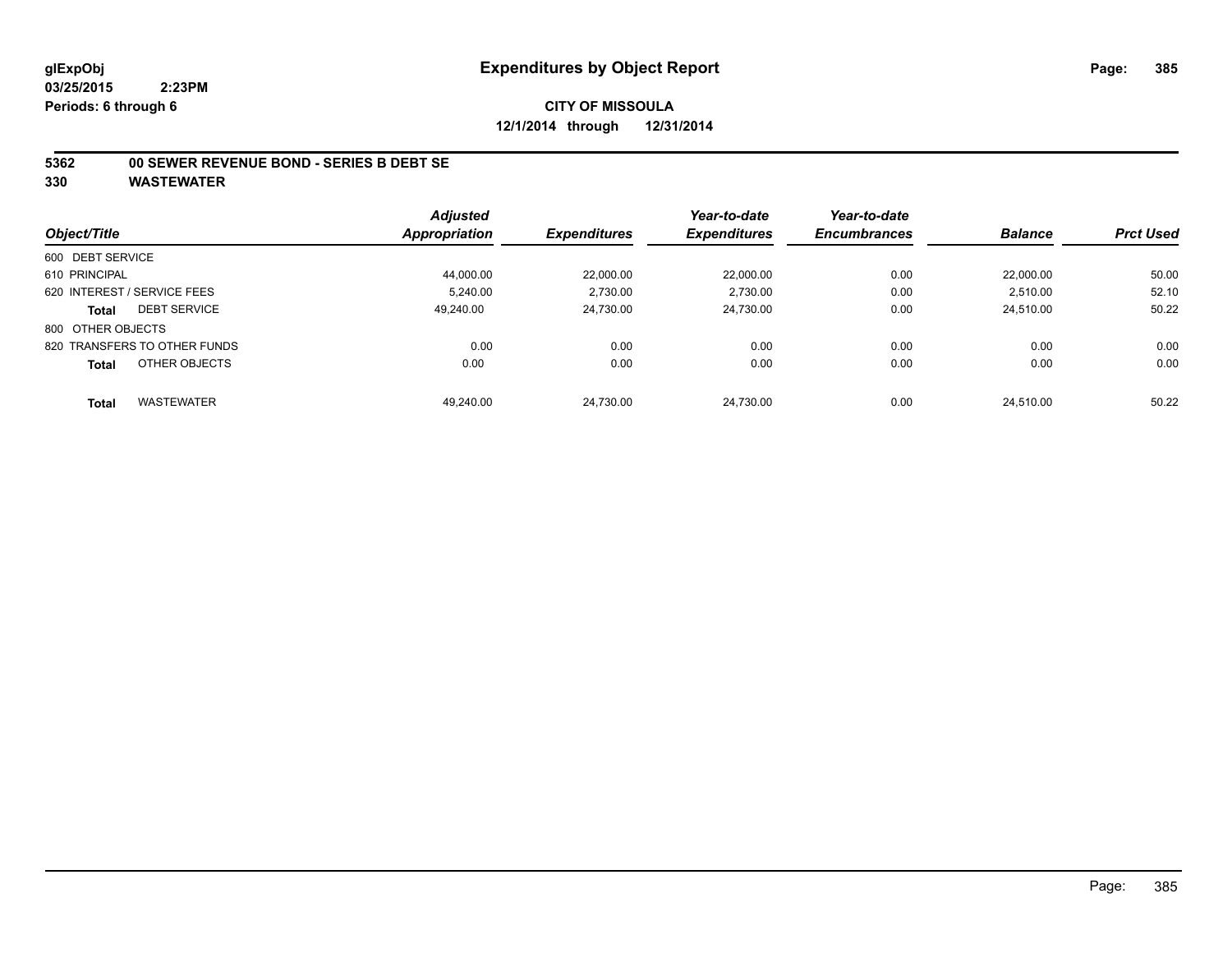**CITY OF MISSOULA 12/1/2014 through 12/31/2014**

#### **5362 00 SEWER REVENUE BOND - SERIES B DEBT SE**

|                   |                                    | <b>Adjusted</b> |                     | Year-to-date        | Year-to-date        |                |                  |
|-------------------|------------------------------------|-----------------|---------------------|---------------------|---------------------|----------------|------------------|
| Object/Title      |                                    | Appropriation   | <b>Expenditures</b> | <b>Expenditures</b> | <b>Encumbrances</b> | <b>Balance</b> | <b>Prct Used</b> |
| 600 DEBT SERVICE  |                                    |                 |                     |                     |                     |                |                  |
| 610 PRINCIPAL     |                                    | 44,000.00       | 22,000.00           | 22.000.00           | 0.00                | 22.000.00      | 50.00            |
|                   | 620 INTEREST / SERVICE FEES        | 5.240.00        | 2.730.00            | 2.730.00            | 0.00                | 2.510.00       | 52.10            |
| <b>Total</b>      | <b>DEBT SERVICE</b>                | 49.240.00       | 24,730.00           | 24.730.00           | 0.00                | 24.510.00      | 50.22            |
| 800 OTHER OBJECTS |                                    |                 |                     |                     |                     |                |                  |
|                   | 820 TRANSFERS TO OTHER FUNDS       | 0.00            | 0.00                | 0.00                | 0.00                | 0.00           | 0.00             |
| Total             | OTHER OBJECTS                      | 0.00            | 0.00                | 0.00                | 0.00                | 0.00           | 0.00             |
| <b>Total</b>      | 00 SEWER REVENUE BOND - SERIES B D | 49.240.00       | 24.730.00           | 24.730.00           | 0.00                | 24.510.00      | 50.22            |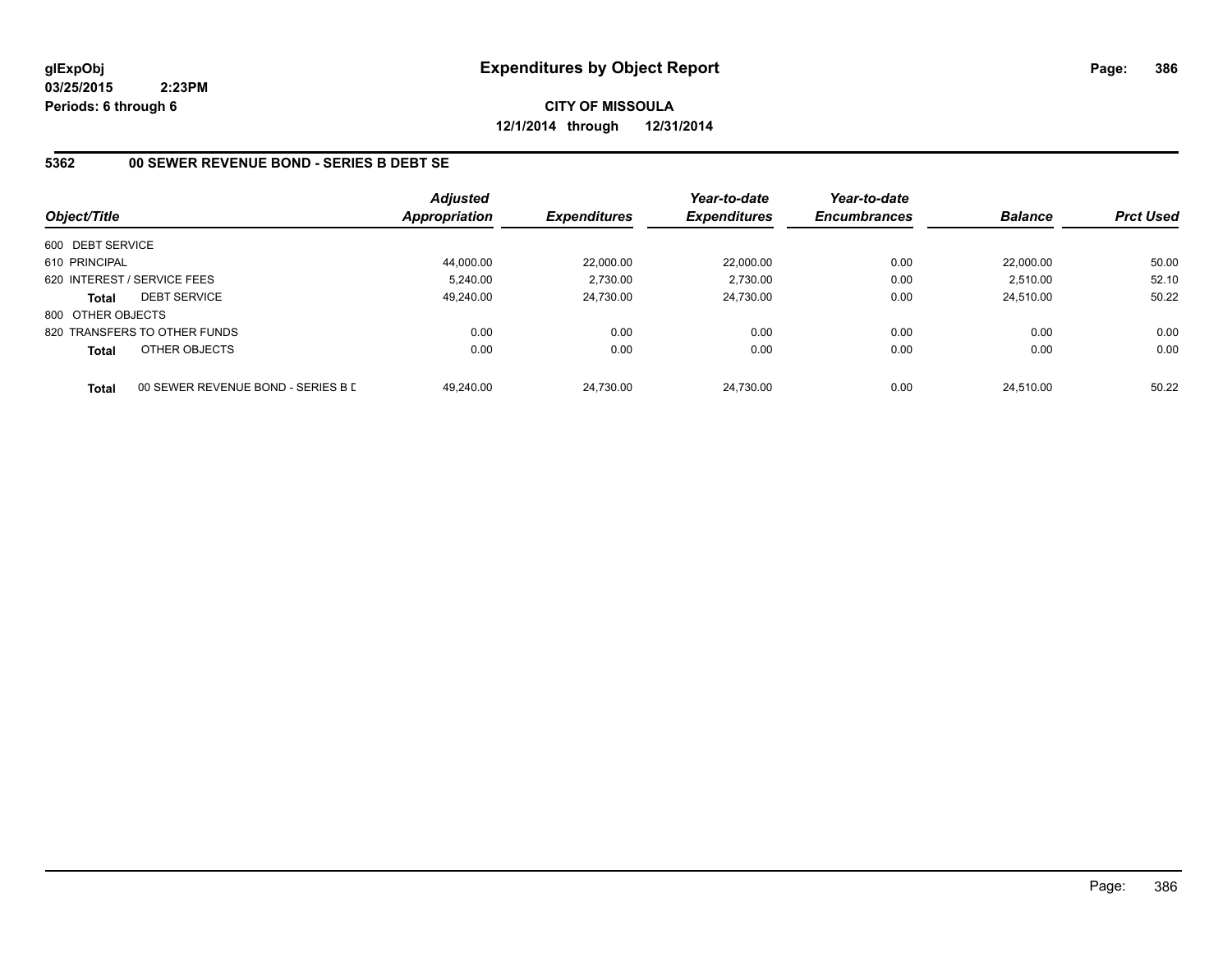# **CITY OF MISSOULA 12/1/2014 through 12/31/2014**

#### **5363 92 SEWER REVENUE BOND SERIES A DEBT SERV**

| Object/Title                        | <b>Adjusted</b><br>Appropriation | <b>Expenditures</b> | Year-to-date<br><b>Expenditures</b> | Year-to-date<br><b>Encumbrances</b> | <b>Balance</b> | <b>Prct Used</b> |
|-------------------------------------|----------------------------------|---------------------|-------------------------------------|-------------------------------------|----------------|------------------|
| 600 DEBT SERVICE                    |                                  |                     |                                     |                                     |                |                  |
| 610 PRINCIPAL                       | 0.00                             | 0.00                | 0.00                                | 0.00                                | 0.00           | 0.00             |
| 620 INTEREST / SERVICE FEES         | 0.00                             | 0.00                | 0.00                                | 0.00                                | 0.00           | 0.00             |
| <b>DEBT SERVICE</b><br><b>Total</b> | 0.00                             | 0.00                | 0.00                                | 0.00                                | 0.00           | 0.00             |
| <b>WASTEWATER</b><br><b>Total</b>   | 0.00                             | 0.00                | 0.00                                | 0.00                                | 0.00           | 0.00             |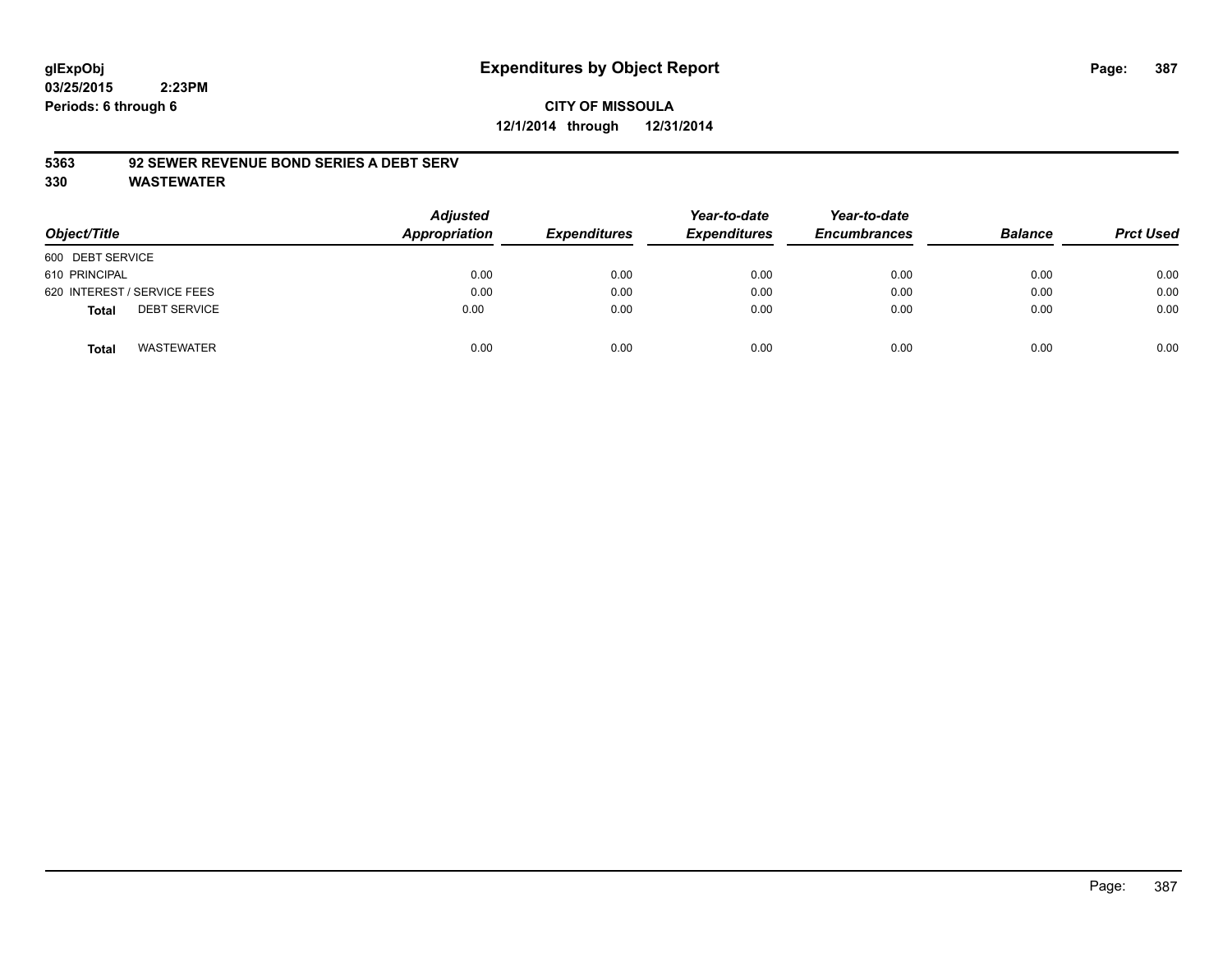# **glExpObj Expenditures by Object Report Page: 388**

**03/25/2015 2:23PM Periods: 6 through 6**

**CITY OF MISSOULA 12/1/2014 through 12/31/2014**

#### **5363 92 SEWER REVENUE BOND SERIES A DEBT SERV**

| Object/Title     |                                   | <b>Adjusted</b><br>Appropriation | <b>Expenditures</b> | Year-to-date<br><b>Expenditures</b> | Year-to-date<br><b>Encumbrances</b> | <b>Balance</b> | <b>Prct Used</b> |
|------------------|-----------------------------------|----------------------------------|---------------------|-------------------------------------|-------------------------------------|----------------|------------------|
| 600 DEBT SERVICE |                                   |                                  |                     |                                     |                                     |                |                  |
| 610 PRINCIPAL    |                                   | 0.00                             | 0.00                | 0.00                                | 0.00                                | 0.00           | 0.00             |
|                  | 620 INTEREST / SERVICE FEES       | 0.00                             | 0.00                | 0.00                                | 0.00                                | 0.00           | 0.00             |
| <b>Total</b>     | <b>DEBT SERVICE</b>               | 0.00                             | 0.00                | 0.00                                | 0.00                                | 0.00           | 0.00             |
| <b>Total</b>     | 92 SEWER REVENUE BOND SERIES A DE | 0.00                             | 0.00                | 0.00                                | 0.00                                | 0.00           | 0.00             |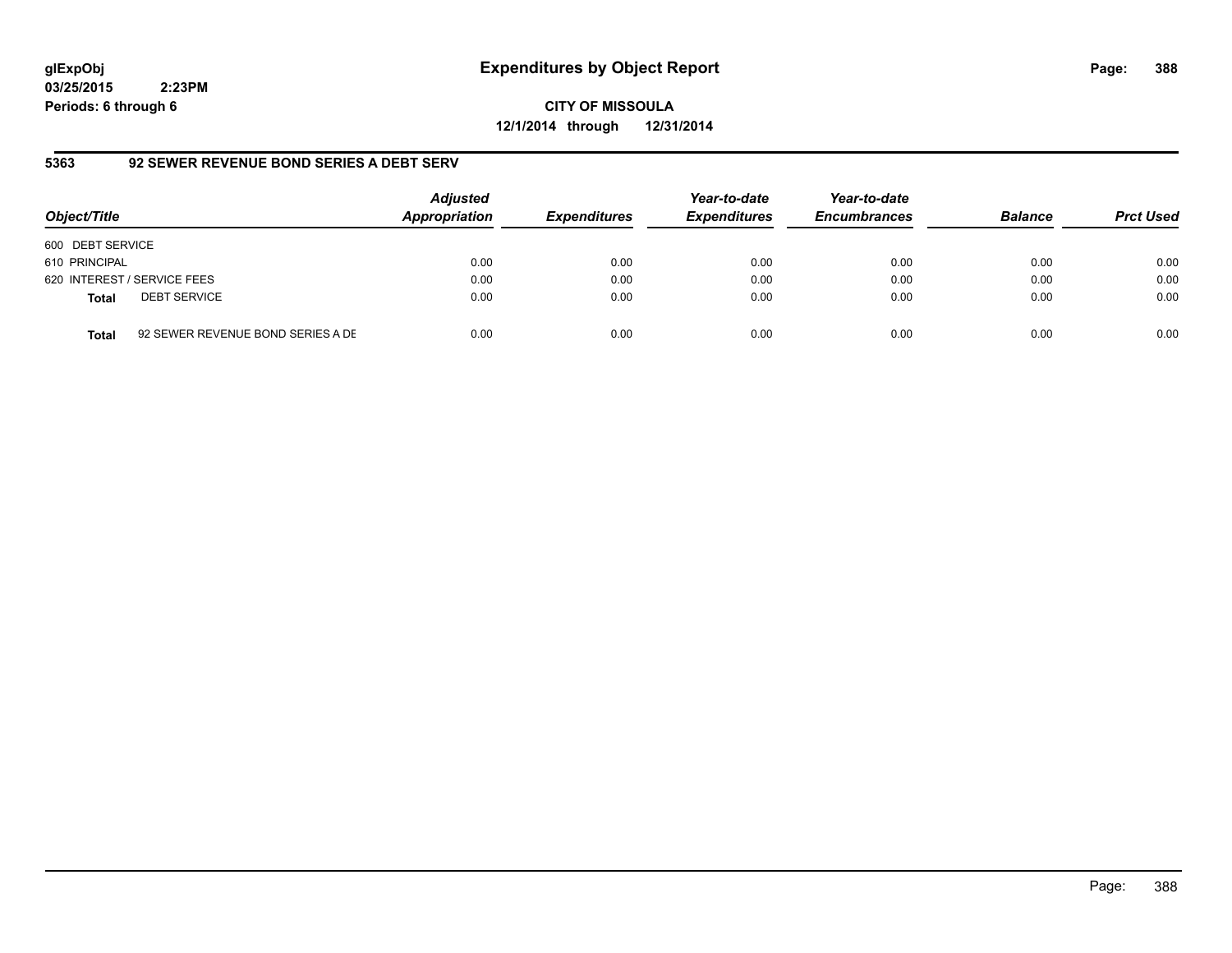# **CITY OF MISSOULA 12/1/2014 through 12/31/2014**

#### **5364 92 SEWER REVENUE BOND - SERIES B DEBT S**

| Object/Title                        | <b>Adjusted</b><br>Appropriation | <b>Expenditures</b> | Year-to-date<br><b>Expenditures</b> | Year-to-date<br><b>Encumbrances</b> | <b>Balance</b> | <b>Prct Used</b> |
|-------------------------------------|----------------------------------|---------------------|-------------------------------------|-------------------------------------|----------------|------------------|
| 600 DEBT SERVICE                    |                                  |                     |                                     |                                     |                |                  |
| 610 PRINCIPAL                       | 0.00                             | 0.00                | 0.00                                | 0.00                                | 0.00           | 0.00             |
| 620 INTEREST / SERVICE FEES         | 0.00                             | 0.00                | 0.00                                | 0.00                                | 0.00           | 0.00             |
| <b>DEBT SERVICE</b><br><b>Total</b> | 0.00                             | 0.00                | 0.00                                | 0.00                                | 0.00           | 0.00             |
| <b>WASTEWATER</b><br>Total          | 0.00                             | 0.00                | 0.00                                | 0.00                                | 0.00           | 0.00             |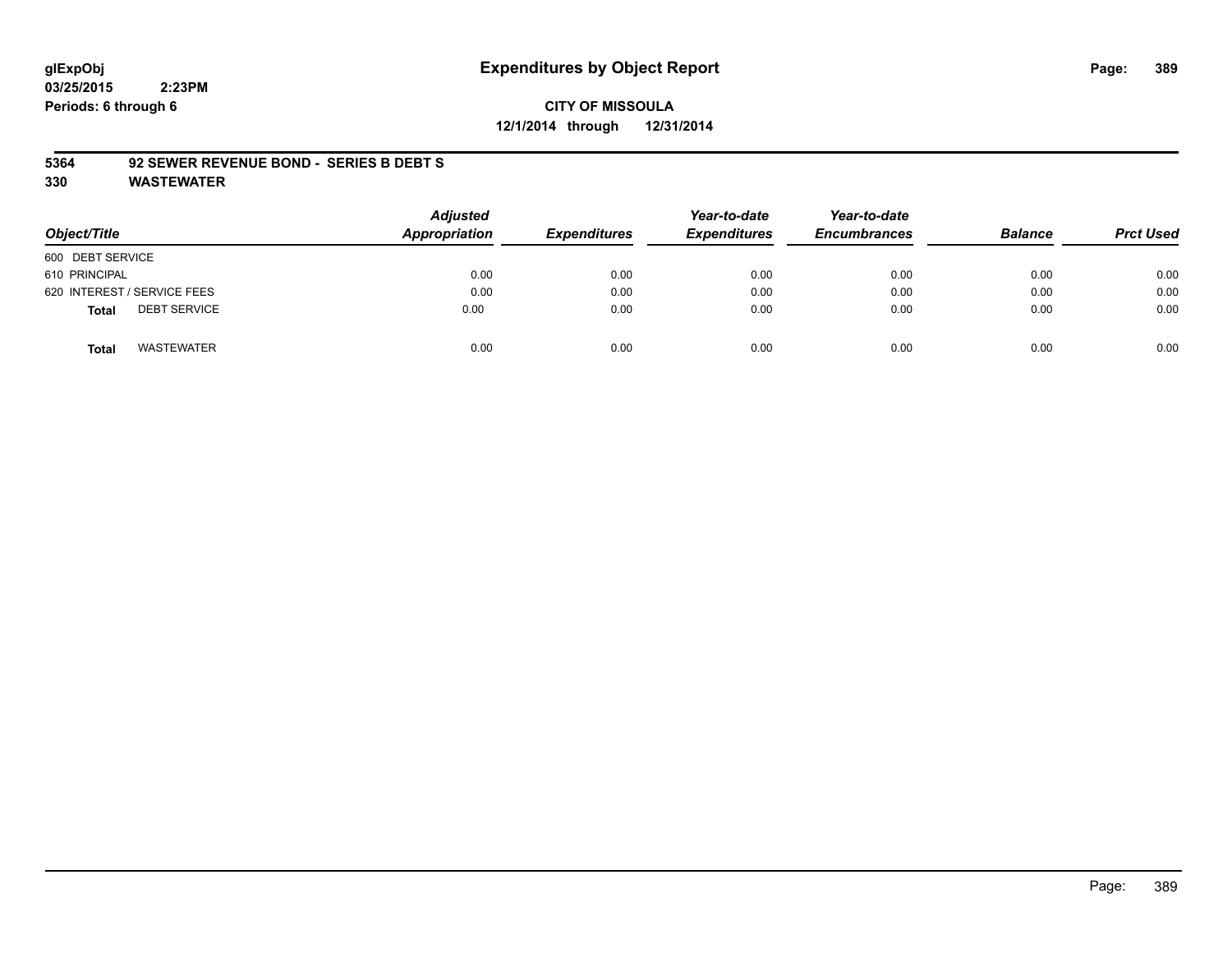# **glExpObj Expenditures by Object Report Page: 390**

**03/25/2015 2:23PM Periods: 6 through 6**

**CITY OF MISSOULA 12/1/2014 through 12/31/2014**

#### **5364 92 SEWER REVENUE BOND - SERIES B DEBT S**

| Object/Title                                       | <b>Adjusted</b><br>Appropriation | <b>Expenditures</b> | Year-to-date<br><b>Expenditures</b> | Year-to-date<br><b>Encumbrances</b> | <b>Balance</b> | <b>Prct Used</b> |
|----------------------------------------------------|----------------------------------|---------------------|-------------------------------------|-------------------------------------|----------------|------------------|
| 600 DEBT SERVICE                                   |                                  |                     |                                     |                                     |                |                  |
| 610 PRINCIPAL                                      | 0.00                             | 0.00                | 0.00                                | 0.00                                | 0.00           | 0.00             |
| 620 INTEREST / SERVICE FEES                        | 0.00                             | 0.00                | 0.00                                | 0.00                                | 0.00           | 0.00             |
| <b>DEBT SERVICE</b><br><b>Total</b>                | 0.00                             | 0.00                | 0.00                                | 0.00                                | 0.00           | 0.00             |
| 92 SEWER REVENUE BOND - SERIES B I<br><b>Total</b> | 0.00                             | 0.00                | 0.00                                | 0.00                                | 0.00           | 0.00             |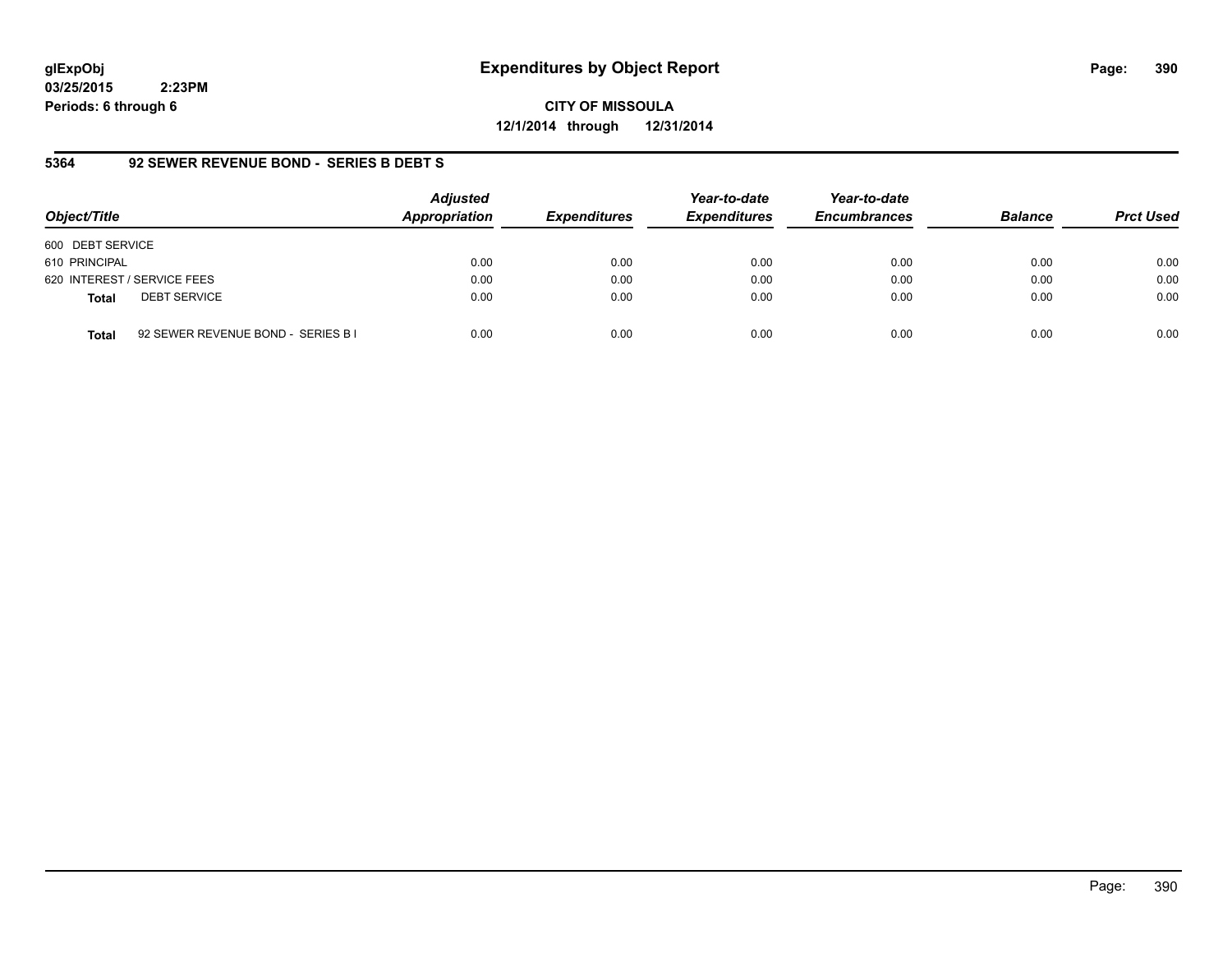#### **5365 99 SEWER REVENUE BONDS DEBT SERVICE FUND**

| Object/Title                        | <b>Adjusted</b><br>Appropriation | <b>Expenditures</b> | Year-to-date<br><b>Expenditures</b> | Year-to-date<br><b>Encumbrances</b> | <b>Balance</b> | <b>Prct Used</b> |
|-------------------------------------|----------------------------------|---------------------|-------------------------------------|-------------------------------------|----------------|------------------|
| 600 DEBT SERVICE                    |                                  |                     |                                     |                                     |                |                  |
| 610 PRINCIPAL                       | 113,000.00                       | 57,000.00           | 57,000.00                           | 0.00                                | 56,000.00      | 50.44            |
| 620 INTEREST / SERVICE FEES         | 11.180.00                        | 4.870.00            | 4.870.00                            | 0.00                                | 6.310.00       | 43.56            |
| <b>DEBT SERVICE</b><br><b>Total</b> | 124.180.00                       | 61.870.00           | 61,870.00                           | 0.00                                | 62.310.00      | 49.82            |
| WASTEWATER<br>Total                 | 124,180.00                       | 61,870.00           | 61,870.00                           | 0.00                                | 62,310.00      | 49.82            |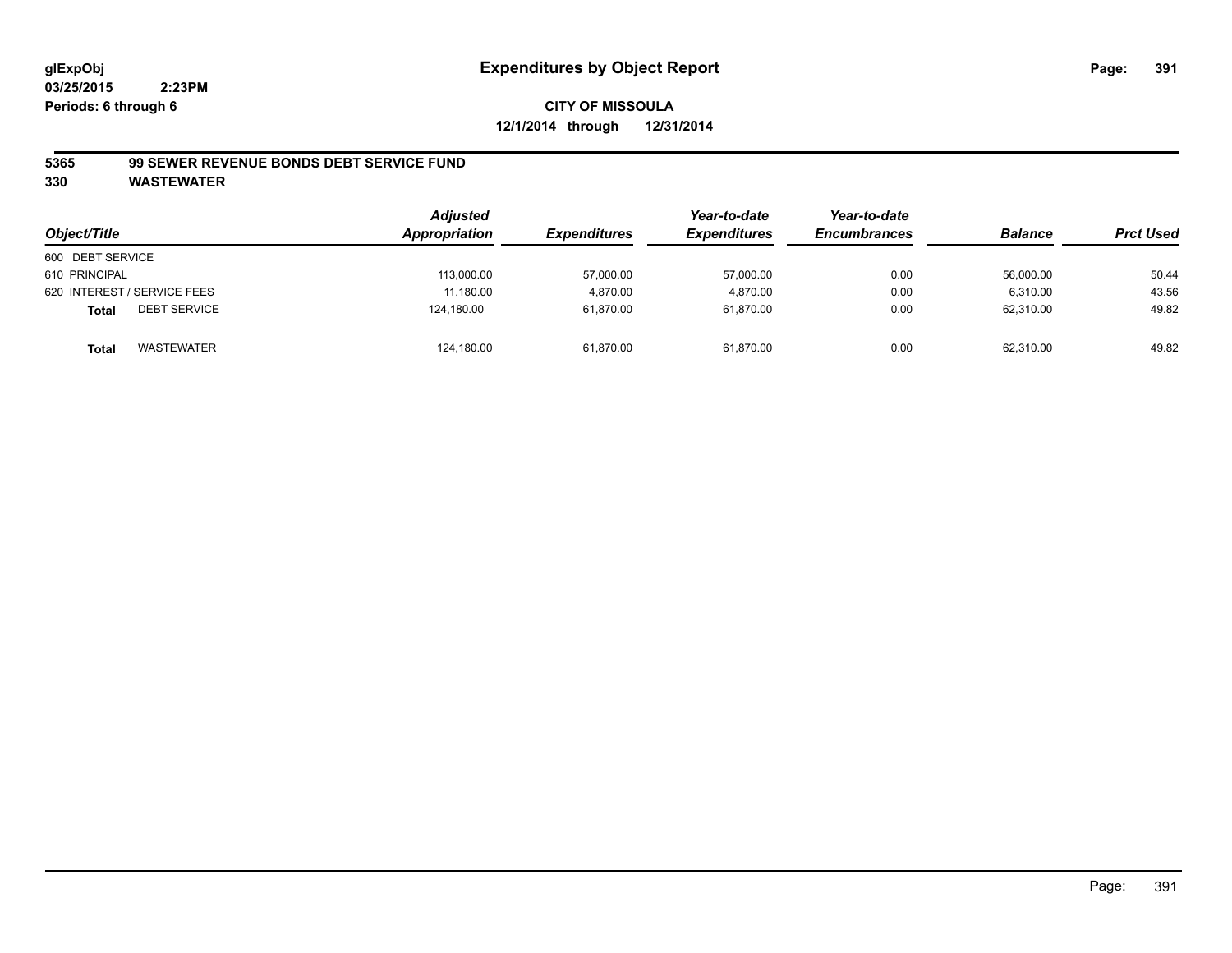**CITY OF MISSOULA 12/1/2014 through 12/31/2014**

# **5365 99 SEWER REVENUE BONDS DEBT SERVICE FUND**

| Object/Title     |                                  | <b>Adjusted</b><br>Appropriation | <b>Expenditures</b> | Year-to-date<br><b>Expenditures</b> | Year-to-date<br><b>Encumbrances</b> | <b>Balance</b> | <b>Prct Used</b> |
|------------------|----------------------------------|----------------------------------|---------------------|-------------------------------------|-------------------------------------|----------------|------------------|
| 600 DEBT SERVICE |                                  |                                  |                     |                                     |                                     |                |                  |
| 610 PRINCIPAL    |                                  | 113.000.00                       | 57,000.00           | 57,000.00                           | 0.00                                | 56.000.00      | 50.44            |
|                  | 620 INTEREST / SERVICE FEES      | 11,180.00                        | 4,870.00            | 4.870.00                            | 0.00                                | 6.310.00       | 43.56            |
| <b>Total</b>     | <b>DEBT SERVICE</b>              | 124,180.00                       | 61,870.00           | 61.870.00                           | 0.00                                | 62.310.00      | 49.82            |
| Total            | 99 SEWER REVENUE BONDS DEBT SERN | 124.180.00                       | 61,870.00           | 61.870.00                           | 0.00                                | 62.310.00      | 49.82            |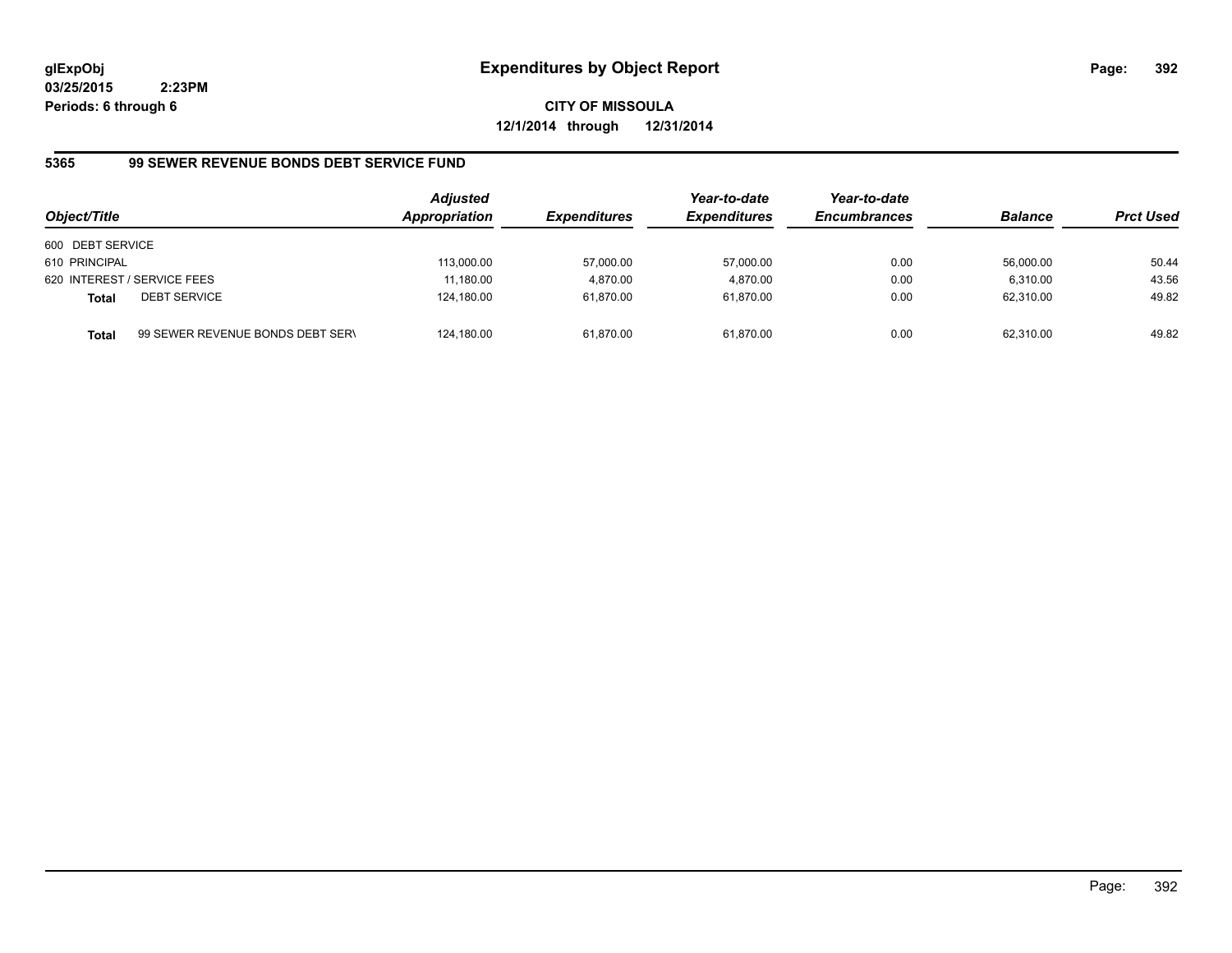# **CITY OF MISSOULA 12/1/2014 through 12/31/2014**

#### **5366 92 SEWER REVENUE BOND - SERIES A BOND RE**

| Object/Title                      | <b>Adjusted</b><br>Appropriation | <b>Expenditures</b> | Year-to-date<br><b>Expenditures</b> | Year-to-date<br><b>Encumbrances</b> | <b>Balance</b> | <b>Prct Used</b> |
|-----------------------------------|----------------------------------|---------------------|-------------------------------------|-------------------------------------|----------------|------------------|
| 800 OTHER OBJECTS                 |                                  |                     |                                     |                                     |                |                  |
| 820 TRANSFERS TO OTHER FUNDS      | 0.00                             | 0.00                | 0.00                                | 0.00                                | 0.00           | 0.00             |
| OTHER OBJECTS<br>Total            | 0.00                             | 0.00                | 0.00                                | 0.00                                | 0.00           | 0.00             |
| <b>WASTEWATER</b><br><b>Total</b> | 0.00                             | 0.00                | 0.00                                | 0.00                                | 0.00           | 0.00             |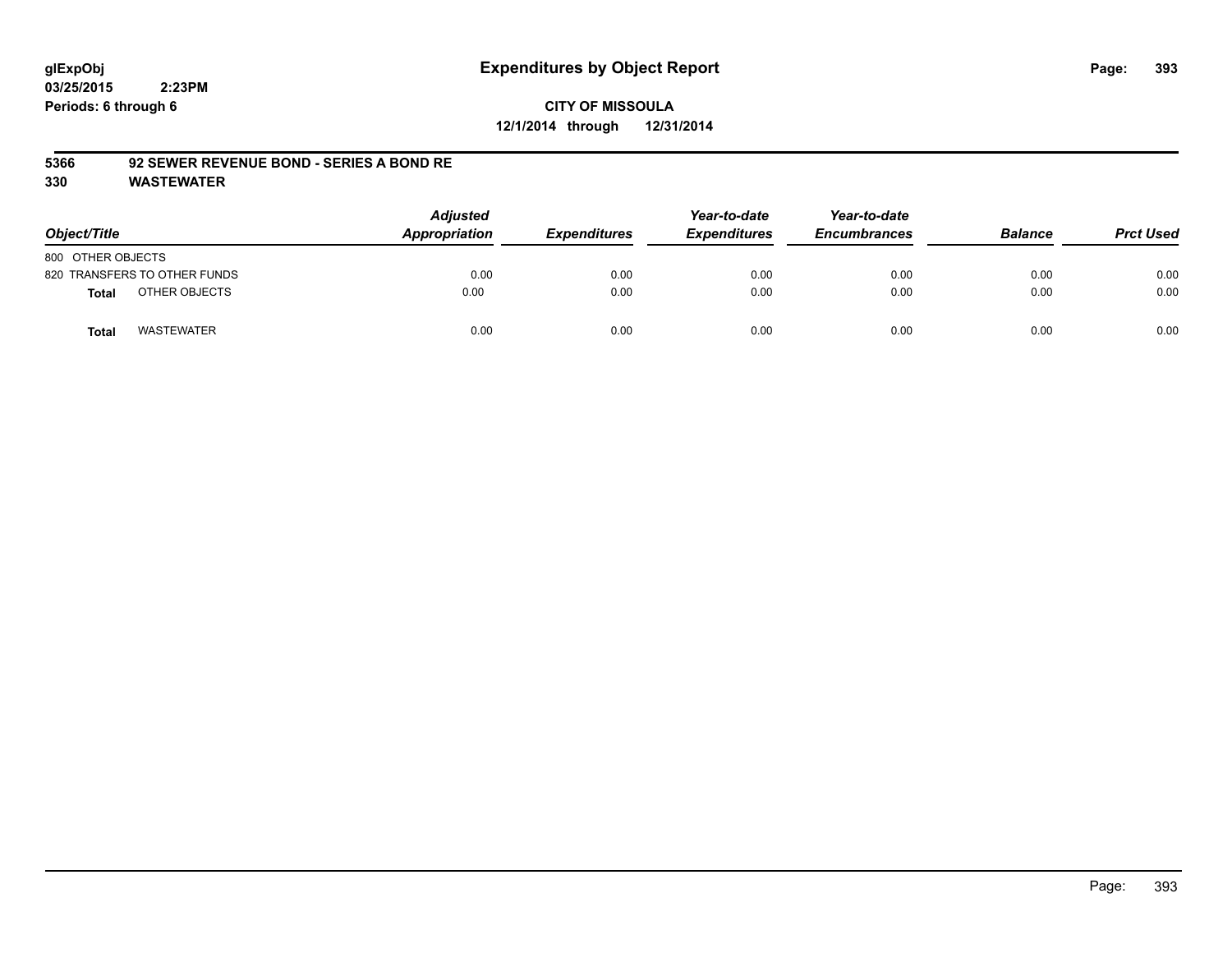# **glExpObj Expenditures by Object Report Page: 394**

**03/25/2015 2:23PM Periods: 6 through 6**

**CITY OF MISSOULA 12/1/2014 through 12/31/2014**

#### **5366 92 SEWER REVENUE BOND - SERIES A BOND RE**

| Object/Title                                       | <b>Adjusted</b><br>Appropriation | <b>Expenditures</b> | Year-to-date<br><b>Expenditures</b> | Year-to-date<br><b>Encumbrances</b> | <b>Balance</b> | <b>Prct Used</b> |
|----------------------------------------------------|----------------------------------|---------------------|-------------------------------------|-------------------------------------|----------------|------------------|
| 800 OTHER OBJECTS                                  |                                  |                     |                                     |                                     |                |                  |
| 820 TRANSFERS TO OTHER FUNDS                       | 0.00                             | 0.00                | 0.00                                | 0.00                                | 0.00           | 0.00             |
| OTHER OBJECTS<br><b>Total</b>                      | 0.00                             | 0.00                | 0.00                                | 0.00                                | 0.00           | 0.00             |
| 92 SEWER REVENUE BOND - SERIES A B<br><b>Total</b> | 0.00                             | 0.00                | 0.00                                | 0.00                                | 0.00           | 0.00             |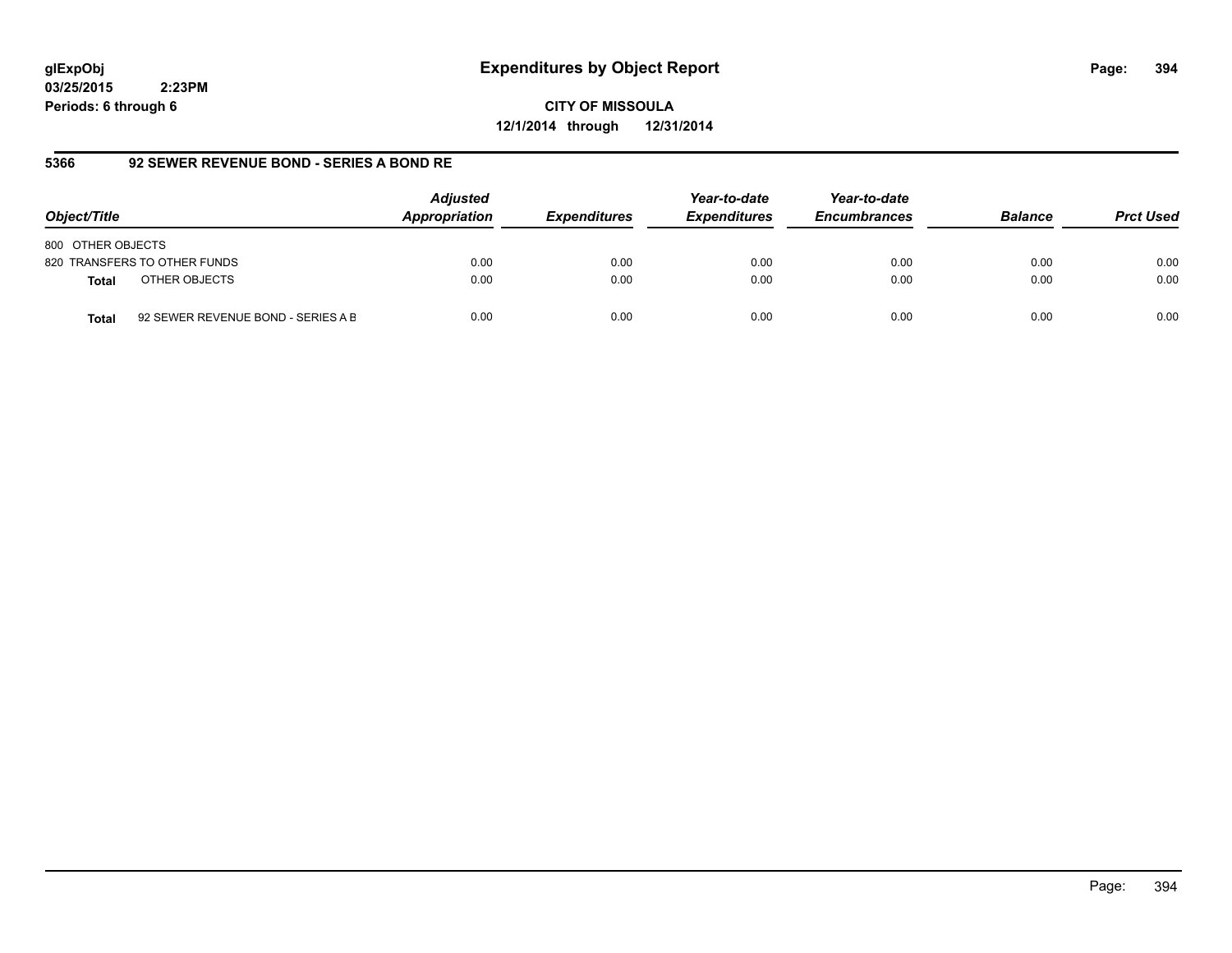# **CITY OF MISSOULA 12/1/2014 through 12/31/2014**

#### **5367 92 SEWER REVENUE BOND - SERIES B BOND RE**

| Object/Title                 | <b>Adjusted</b><br>Appropriation | <b>Expenditures</b> | Year-to-date<br><b>Expenditures</b> | Year-to-date<br><b>Encumbrances</b> | <b>Balance</b> | <b>Prct Used</b> |
|------------------------------|----------------------------------|---------------------|-------------------------------------|-------------------------------------|----------------|------------------|
| 800 OTHER OBJECTS            |                                  |                     |                                     |                                     |                |                  |
| 820 TRANSFERS TO OTHER FUNDS | 0.00                             | 0.00                | 0.00                                | 0.00                                | 0.00           | 0.00             |
| OTHER OBJECTS<br>Total       | 0.00                             | 0.00                | 0.00                                | 0.00                                | 0.00           | 0.00             |
| <b>WASTEWATER</b><br>Total   | 0.00                             | 0.00                | 0.00                                | 0.00                                | 0.00           | 0.00             |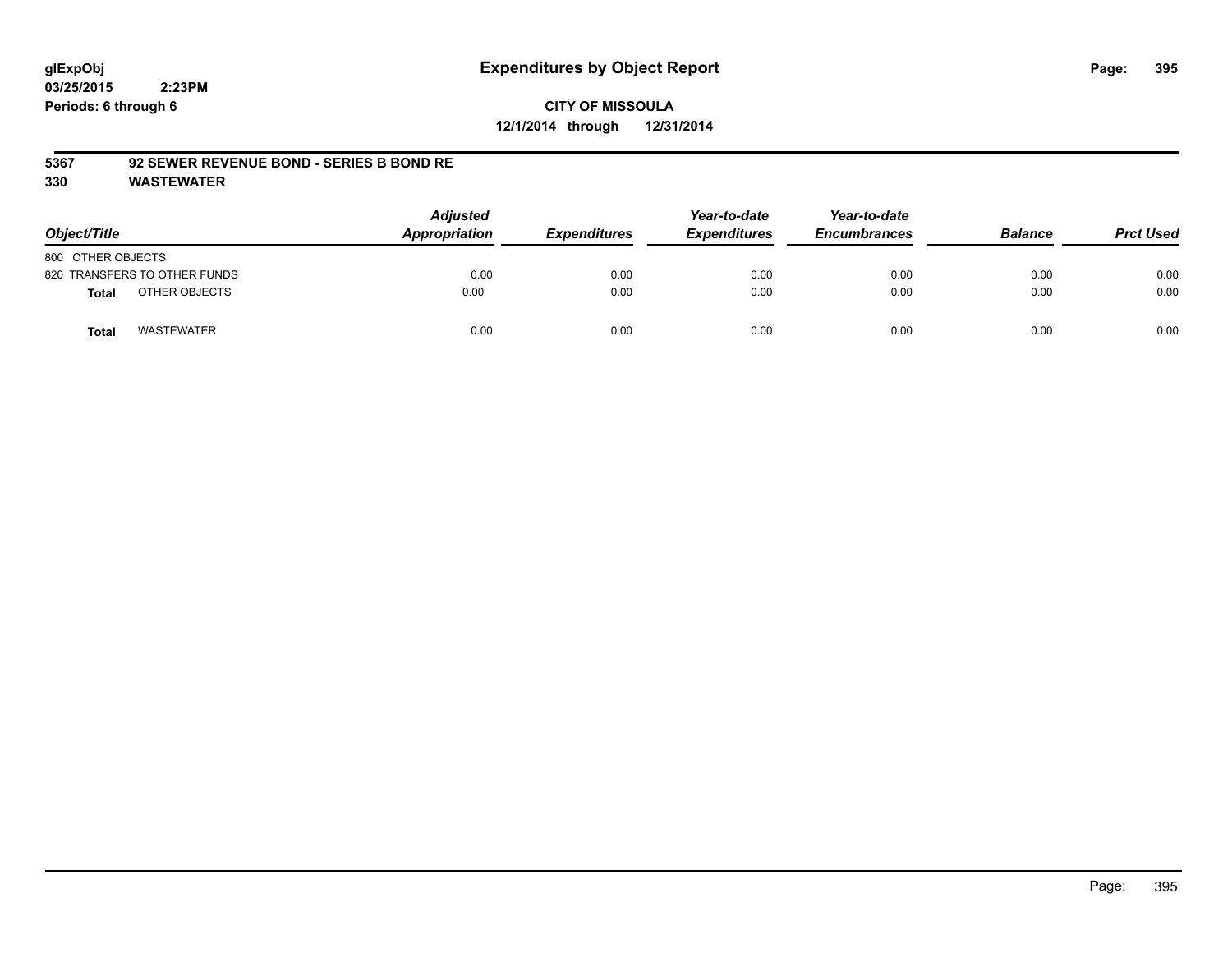# **glExpObj Expenditures by Object Report Page: 396**

**03/25/2015 2:23PM Periods: 6 through 6**

**CITY OF MISSOULA 12/1/2014 through 12/31/2014**

### **5367 92 SEWER REVENUE BOND - SERIES B BOND RE**

| Object/Title                                       | <b>Adjusted</b><br>Appropriation | <b>Expenditures</b> | Year-to-date<br><b>Expenditures</b> | Year-to-date<br><b>Encumbrances</b> | <b>Balance</b> | <b>Prct Used</b> |
|----------------------------------------------------|----------------------------------|---------------------|-------------------------------------|-------------------------------------|----------------|------------------|
| 800 OTHER OBJECTS                                  |                                  |                     |                                     |                                     |                |                  |
| 820 TRANSFERS TO OTHER FUNDS                       | 0.00                             | 0.00                | 0.00                                | 0.00                                | 0.00           | 0.00             |
| OTHER OBJECTS<br><b>Total</b>                      | 0.00                             | 0.00                | 0.00                                | 0.00                                | 0.00           | 0.00             |
| 92 SEWER REVENUE BOND - SERIES B E<br><b>Total</b> | 0.00                             | 0.00                | 0.00                                | 0.00                                | 0.00           | 0.00             |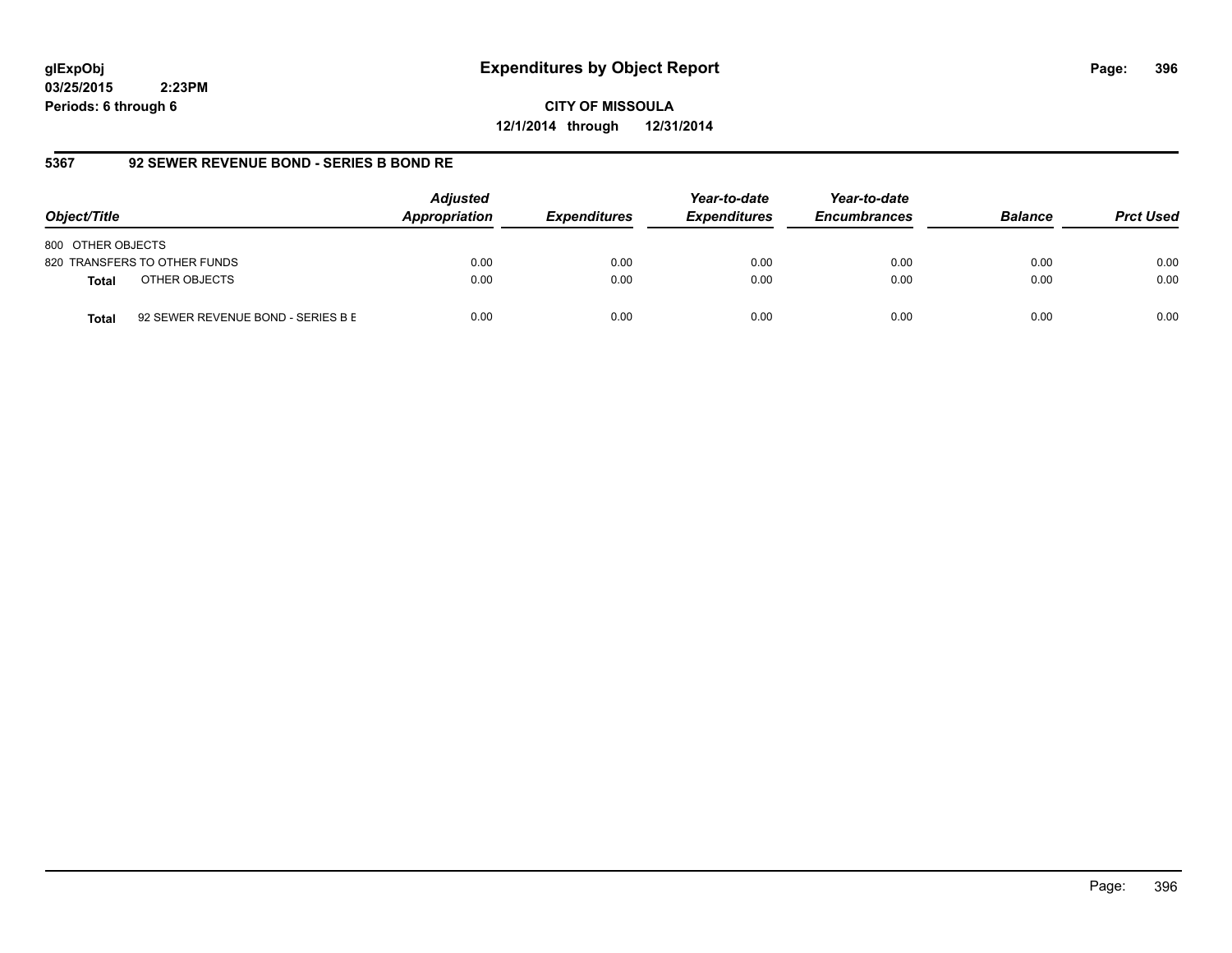#### **5368 00 SEWER REVENUE BOND RESERVE FUND**

| Object/Title                  | <b>Adjusted</b><br>Appropriation | <b>Expenditures</b> | Year-to-date<br><b>Expenditures</b> | Year-to-date<br><b>Encumbrances</b> | <b>Balance</b> | <b>Prct Used</b> |
|-------------------------------|----------------------------------|---------------------|-------------------------------------|-------------------------------------|----------------|------------------|
| 800 OTHER OBJECTS             |                                  |                     |                                     |                                     |                |                  |
| 820 TRANSFERS TO OTHER FUNDS  | 4.280.00                         | 0.00                | 0.00                                | 0.00                                | 4.280.00       | 0.00             |
| OTHER OBJECTS<br><b>Total</b> | 4,280.00                         | 0.00                | 0.00                                | 0.00                                | 4,280.00       | 0.00             |
| <b>WASTEWATER</b><br>Tota     | 4,280.00                         | 0.00                | 0.00                                | 0.00                                | 4,280.00       | 0.00             |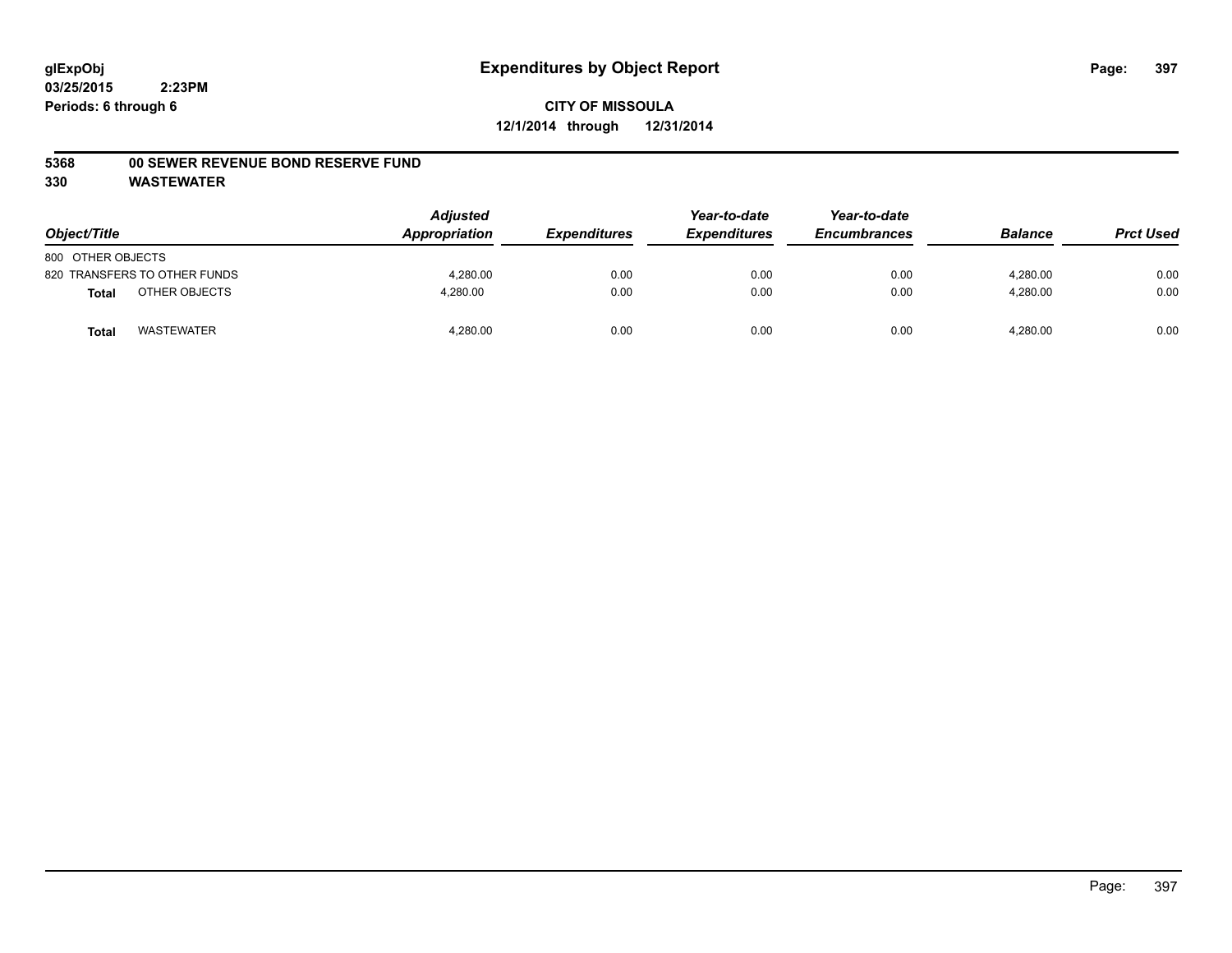**CITY OF MISSOULA 12/1/2014 through 12/31/2014**

# **5368 00 SEWER REVENUE BOND RESERVE FUND**

| Object/Title                  |                                  | <b>Adjusted</b><br>Appropriation | <b>Expenditures</b> | Year-to-date<br><b>Expenditures</b> | Year-to-date<br><b>Encumbrances</b> | <b>Balance</b> | <b>Prct Used</b> |
|-------------------------------|----------------------------------|----------------------------------|---------------------|-------------------------------------|-------------------------------------|----------------|------------------|
| 800 OTHER OBJECTS             |                                  |                                  |                     |                                     |                                     |                |                  |
| 820 TRANSFERS TO OTHER FUNDS  |                                  | 4.280.00                         | 0.00                | 0.00                                | 0.00                                | 4.280.00       | 0.00             |
| OTHER OBJECTS<br><b>Total</b> |                                  | 4.280.00                         | 0.00                | 0.00                                | 0.00                                | 4.280.00       | 0.00             |
| <b>Total</b>                  | 00 SEWER REVENUE BOND RESERVE FL | 4.280.00                         | 0.00                | 0.00                                | 0.00                                | 4.280.00       | 0.00             |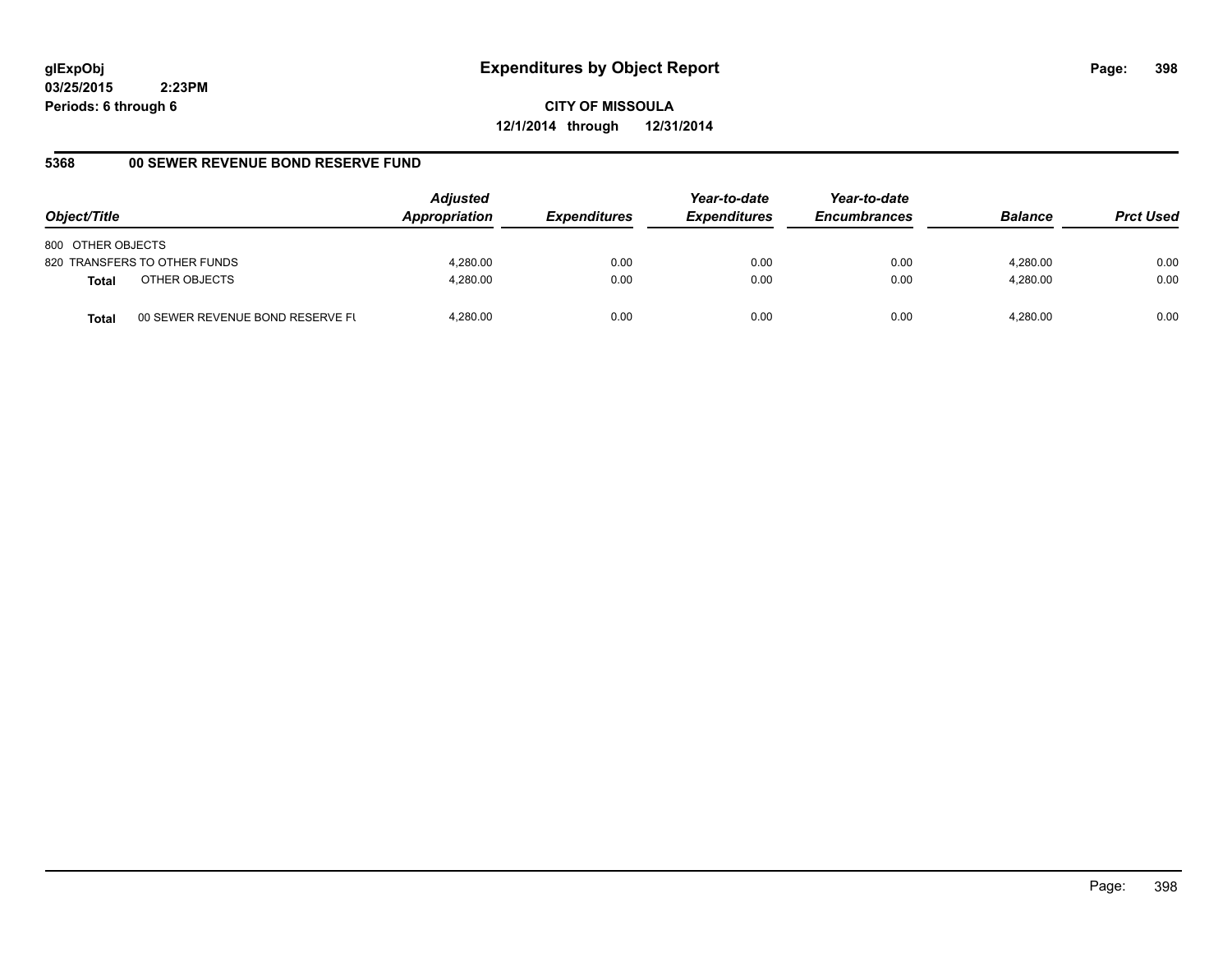#### **5369 2001 SEWER REVENUE BOND**

| Object/Title                 | <b>Adjusted</b><br>Appropriation | <b>Expenditures</b> | Year-to-date<br><b>Expenditures</b> | Year-to-date<br><b>Encumbrances</b> | <b>Balance</b> | <b>Prct Used</b> |
|------------------------------|----------------------------------|---------------------|-------------------------------------|-------------------------------------|----------------|------------------|
| 800 OTHER OBJECTS            |                                  |                     |                                     |                                     |                |                  |
| 820 TRANSFERS TO OTHER FUNDS | 2,290.00                         | 0.00                | 0.00                                | 0.00                                | 2,290.00       | 0.00             |
| OTHER OBJECTS<br>Total       | 2.290.00                         | 0.00                | 0.00                                | 0.00                                | 2,290.00       | 0.00             |
| <b>WASTEWATER</b><br>Total   | 2,290.00                         | 0.00                | 0.00                                | 0.00                                | 2,290.00       | 0.00             |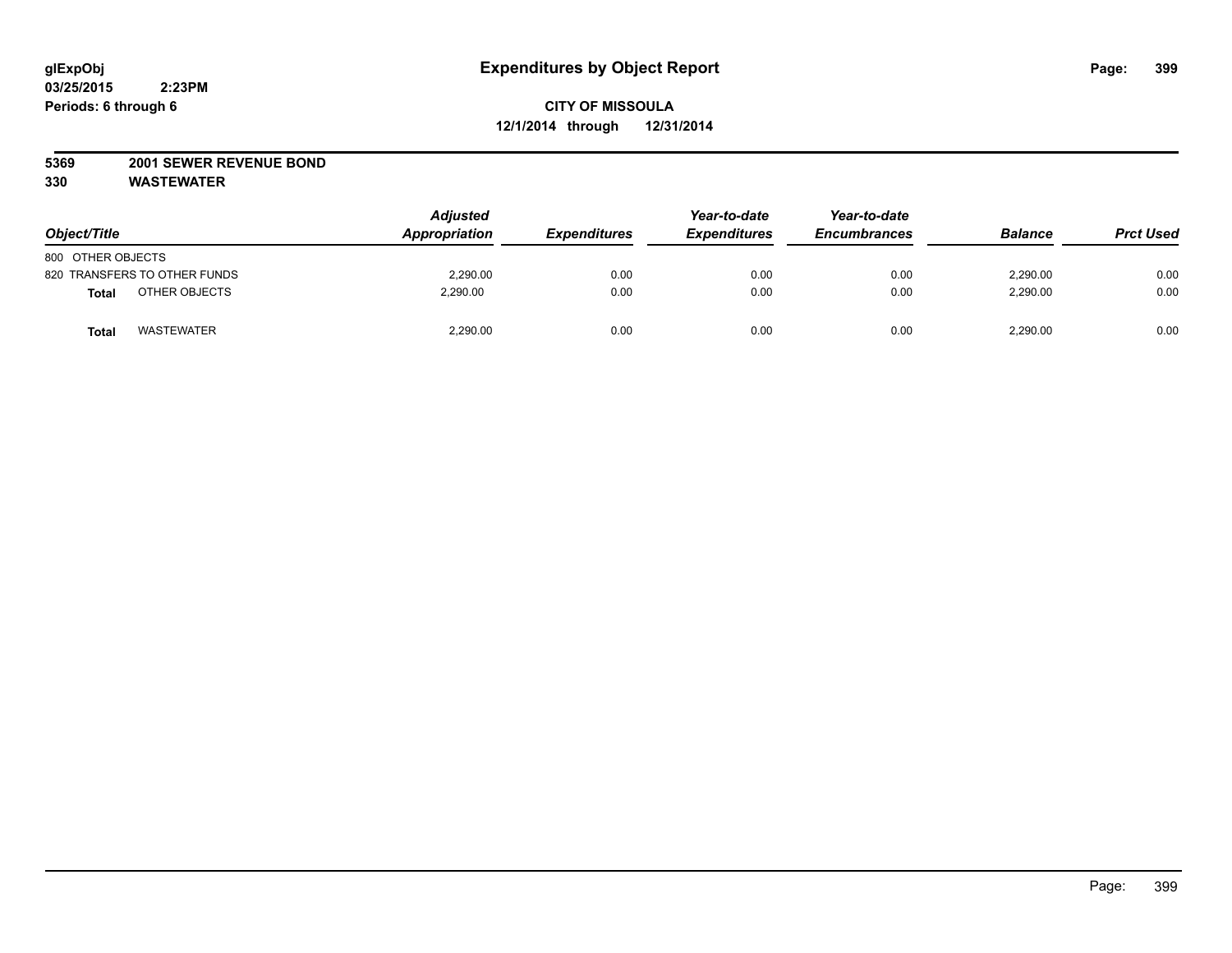#### **5369 2001 SEWER REVENUE BOND**

| Object/Title                            | <b>Adjusted</b><br><b>Appropriation</b> | <b>Expenditures</b> | Year-to-date<br><b>Expenditures</b> | Year-to-date<br><b>Encumbrances</b> | <b>Balance</b> | <b>Prct Used</b> |
|-----------------------------------------|-----------------------------------------|---------------------|-------------------------------------|-------------------------------------|----------------|------------------|
| 800 OTHER OBJECTS                       |                                         |                     |                                     |                                     |                |                  |
| 820 TRANSFERS TO OTHER FUNDS            | 2,290.00                                | 0.00                | 0.00                                | 0.00                                | 2.290.00       | 0.00             |
| OTHER OBJECTS<br><b>Total</b>           | 2,290.00                                | 0.00                | 0.00                                | 0.00                                | 2,290.00       | 0.00             |
| 2001 SEWER REVENUE BOND<br><b>Total</b> | 2,290.00                                | 0.00                | 0.00                                | 0.00                                | 2,290.00       | 0.00             |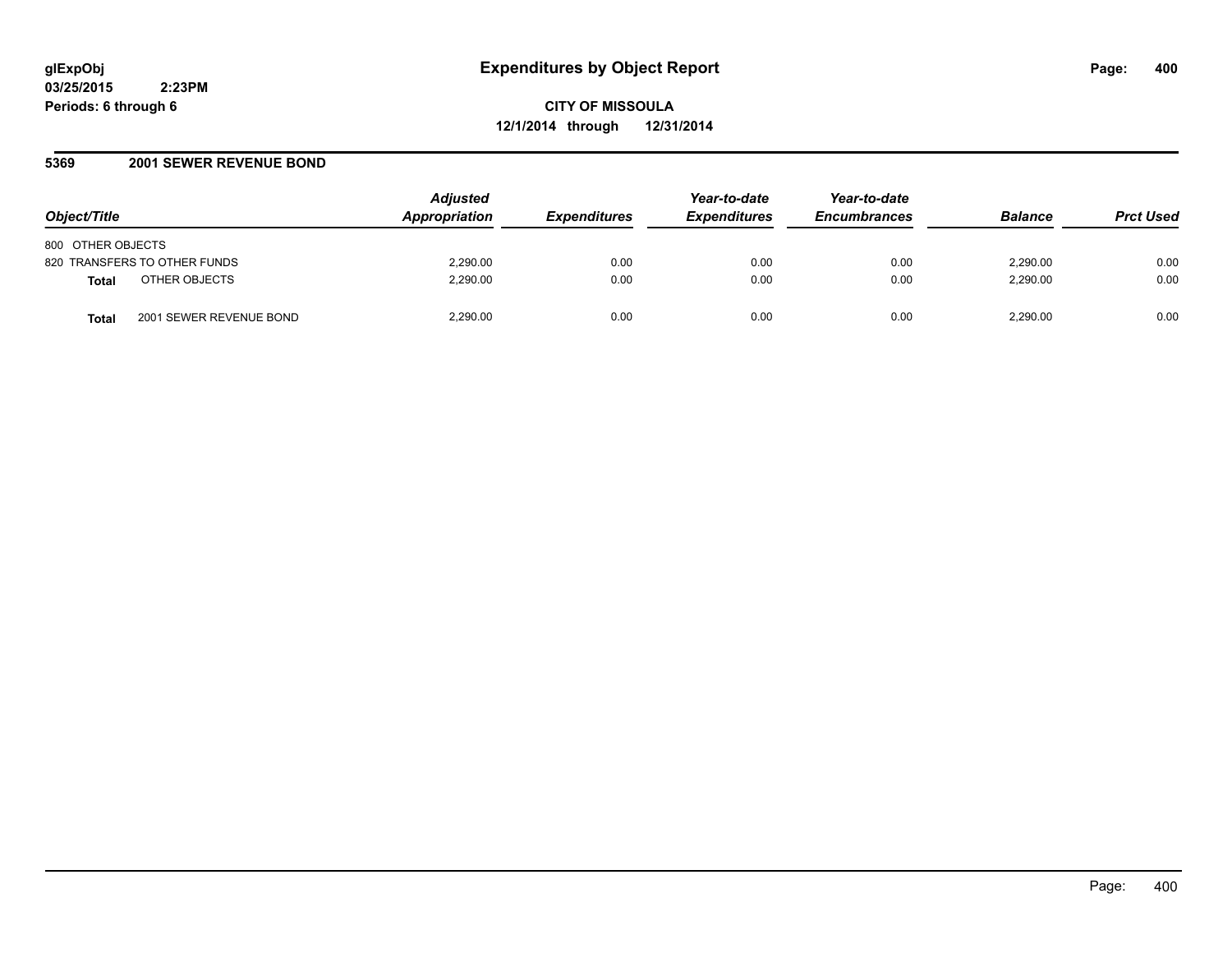#### **5370 99 SEWER REVENUE BOND RESERVE FUND**

| Object/Title      |                              | <b>Adjusted</b><br>Appropriation | <b>Expenditures</b> | Year-to-date<br><b>Expenditures</b> | Year-to-date<br><b>Encumbrances</b> | <b>Balance</b> | <b>Prct Used</b> |
|-------------------|------------------------------|----------------------------------|---------------------|-------------------------------------|-------------------------------------|----------------|------------------|
| 800 OTHER OBJECTS |                              |                                  |                     |                                     |                                     |                |                  |
|                   | 820 TRANSFERS TO OTHER FUNDS | 8,970.00                         | 0.00                | 0.00                                | 0.00                                | 8,970.00       | 0.00             |
| <b>Total</b>      | OTHER OBJECTS                | 8.970.00                         | 0.00                | 0.00                                | 0.00                                | 8,970.00       | 0.00             |
| <b>Total</b>      | <b>WASTEWATER</b>            | 8,970.00                         | 0.00                | 0.00                                | 0.00                                | 8,970.00       | 0.00             |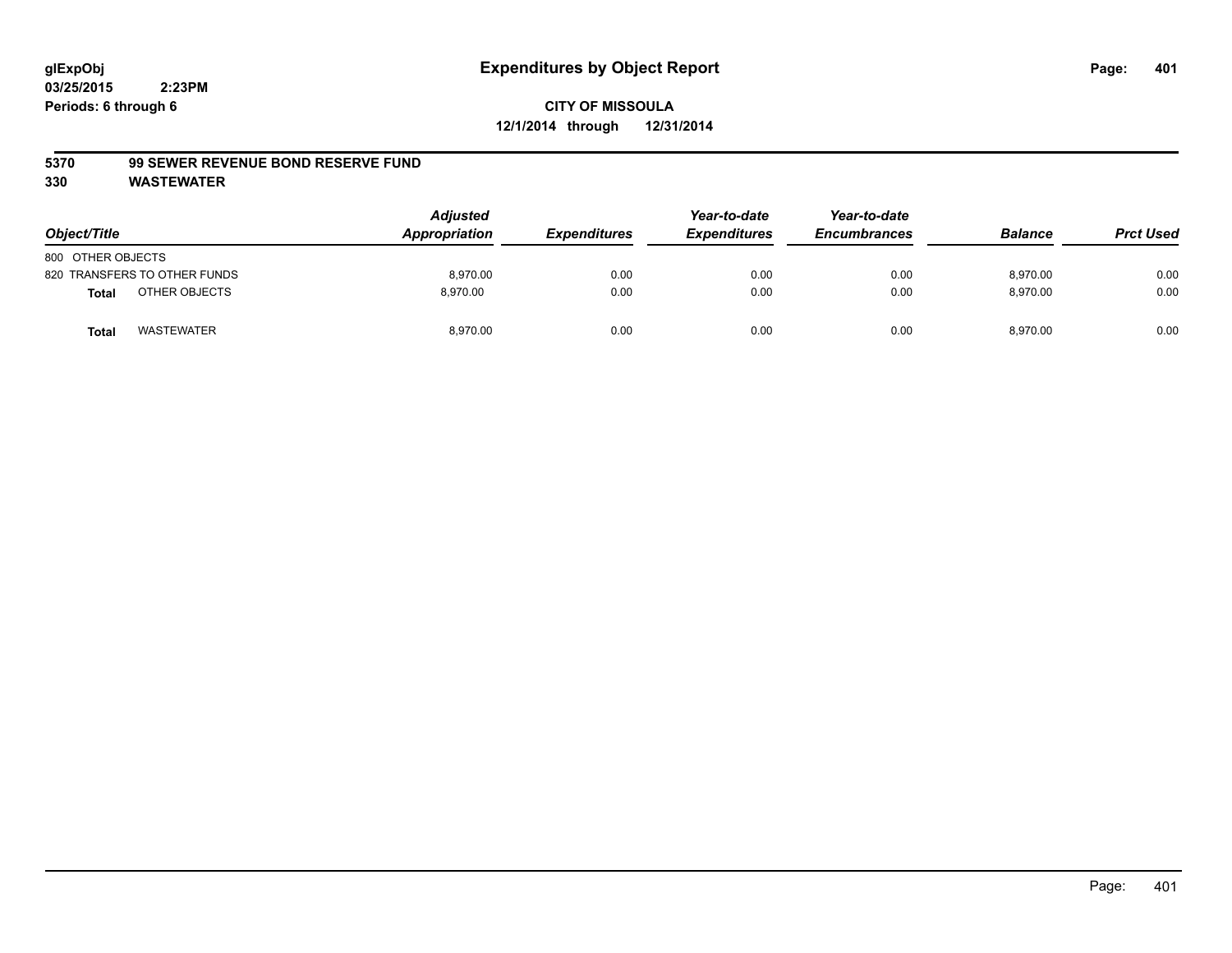**CITY OF MISSOULA 12/1/2014 through 12/31/2014**

# **5370 99 SEWER REVENUE BOND RESERVE FUND**

| Object/Title                  |                                  | <b>Adjusted</b><br>Appropriation | <b>Expenditures</b> | Year-to-date<br><b>Expenditures</b> | Year-to-date<br><b>Encumbrances</b> | <b>Balance</b> | <b>Prct Used</b> |
|-------------------------------|----------------------------------|----------------------------------|---------------------|-------------------------------------|-------------------------------------|----------------|------------------|
| 800 OTHER OBJECTS             |                                  |                                  |                     |                                     |                                     |                |                  |
| 820 TRANSFERS TO OTHER FUNDS  |                                  | 8.970.00                         | 0.00                | 0.00                                | 0.00                                | 8.970.00       | 0.00             |
| OTHER OBJECTS<br><b>Total</b> |                                  | 8.970.00                         | 0.00                | 0.00                                | 0.00                                | 8.970.00       | 0.00             |
| <b>Total</b>                  | 99 SEWER REVENUE BOND RESERVE FL | 8.970.00                         | 0.00                | 0.00                                | 0.00                                | 8.970.00       | 0.00             |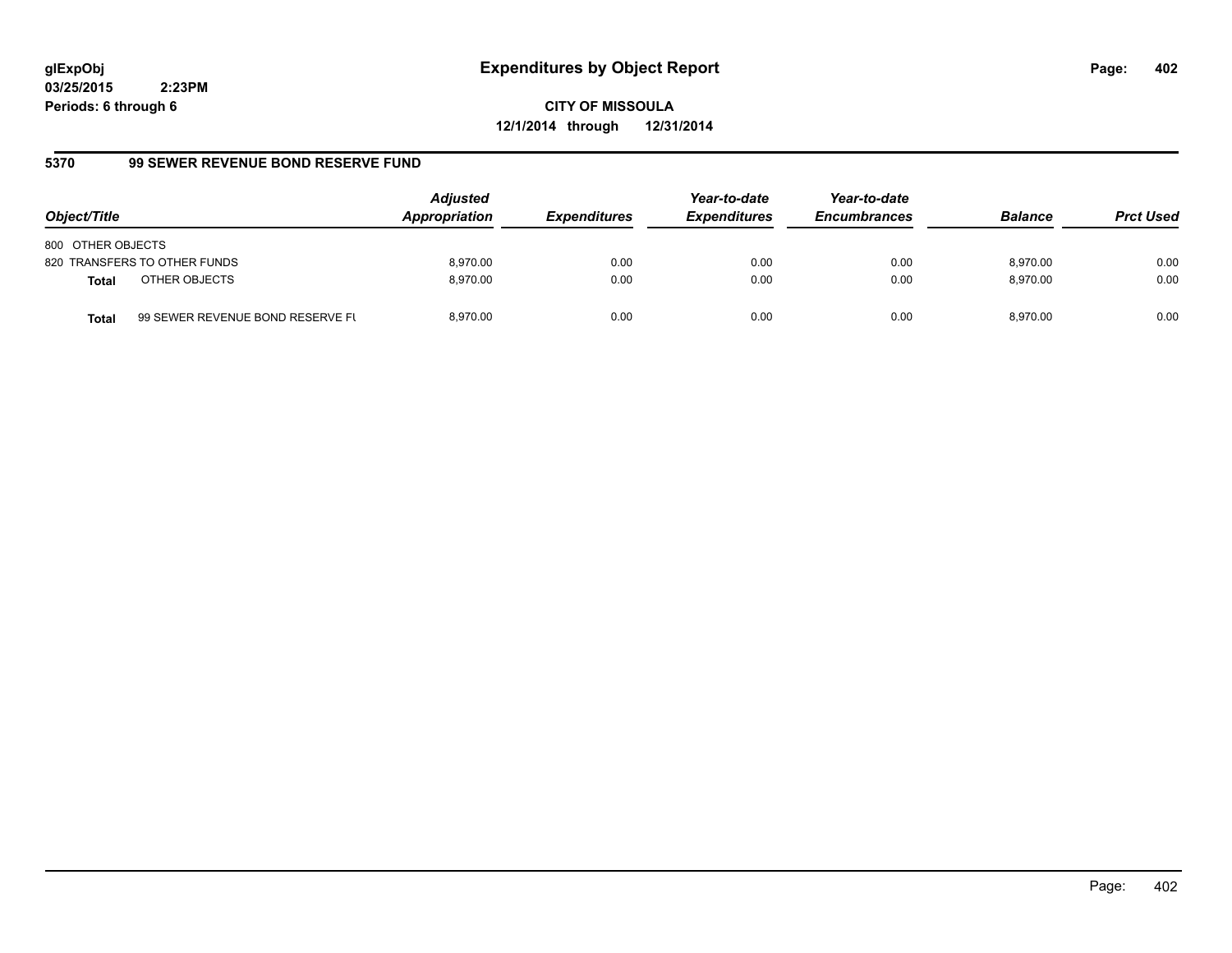# **5371 2002 SEWER BONDS**

|                                     | <b>Adjusted</b> |                     | Year-to-date        | Year-to-date        | <b>Balance</b> |                  |
|-------------------------------------|-----------------|---------------------|---------------------|---------------------|----------------|------------------|
| Object/Title                        | Appropriation   | <b>Expenditures</b> | <b>Expenditures</b> | <b>Encumbrances</b> |                | <b>Prct Used</b> |
| 600 DEBT SERVICE                    |                 |                     |                     |                     |                |                  |
| 610 PRINCIPAL                       | 74,000.00       | 37,000.00           | 37,000.00           | 0.00                | 37,000.00      | 50.00            |
| 620 INTEREST / SERVICE FEES         | 11,410.00       | 5,890.00            | 5,890.00            | 0.00                | 5.520.00       | 51.62            |
| <b>DEBT SERVICE</b><br><b>Total</b> | 85.410.00       | 42,890.00           | 42,890.00           | 0.00                | 42,520.00      | 50.22            |
| WASTEWATER<br><b>Total</b>          | 85.410.00       | 42,890.00           | 42,890.00           | 0.00                | 42,520.00      | 50.22            |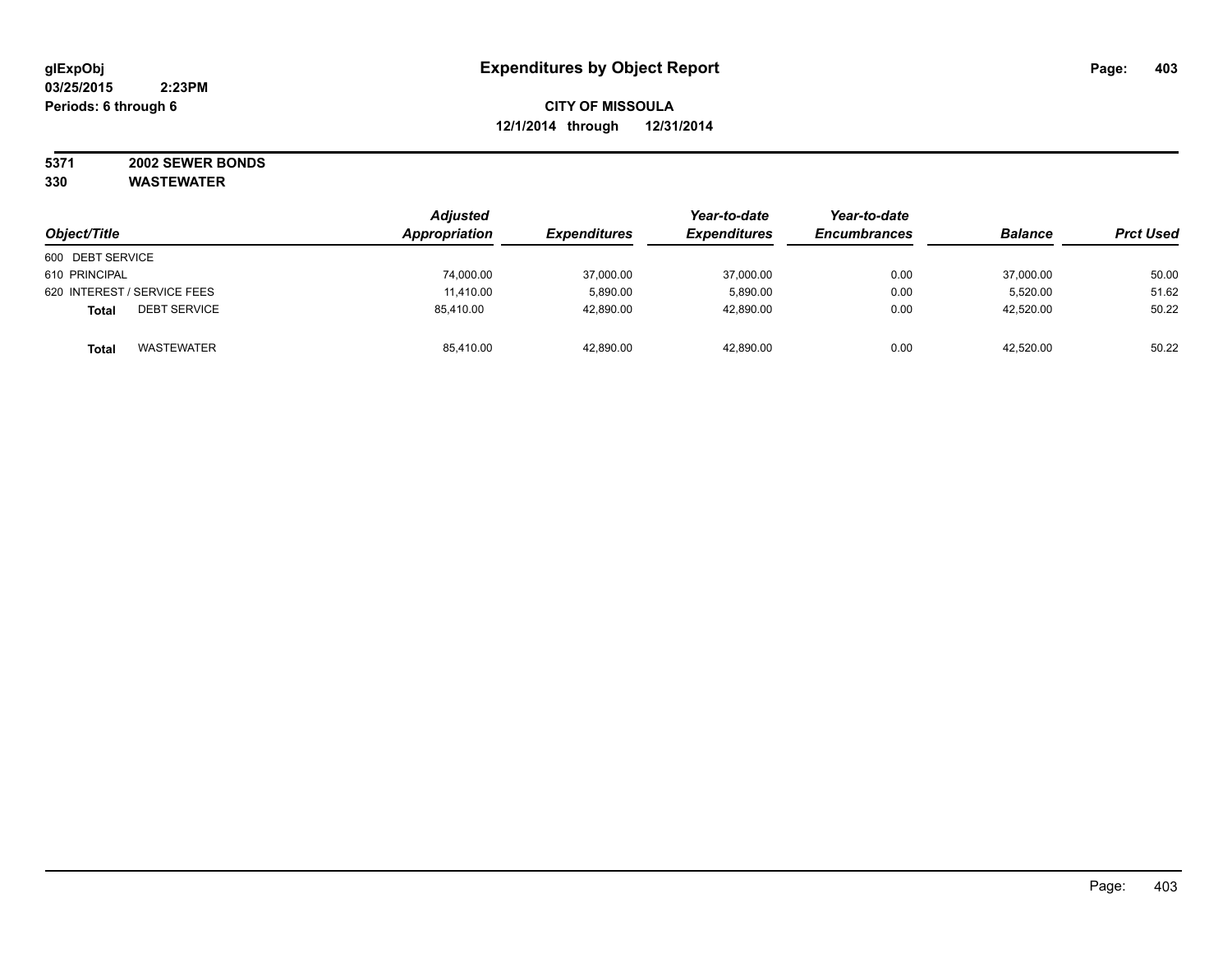**5371 2002 SEWER BONDS**

| Object/Title                 | Adjusted<br>Appropriation | <b>Expenditures</b> | Year-to-date<br><b>Expenditures</b> | Year-to-date<br><b>Encumbrances</b> | <b>Balance</b> | <b>Prct Used</b> |
|------------------------------|---------------------------|---------------------|-------------------------------------|-------------------------------------|----------------|------------------|
| 600 DEBT SERVICE             |                           |                     |                                     |                                     |                |                  |
| 610 PRINCIPAL                | 74,000.00                 | 37,000.00           | 37,000.00                           | 0.00                                | 37,000.00      | 50.00            |
| 620 INTEREST / SERVICE FEES  | 11,410.00                 | 5.890.00            | 5.890.00                            | 0.00                                | 5.520.00       | 51.62            |
| <b>DEBT SERVICE</b><br>Total | 85,410.00                 | 42,890.00           | 42,890.00                           | 0.00                                | 42.520.00      | 50.22            |
| 2002 SEWER BONDS<br>Total    | 85,410.00                 | 42,890.00           | 42.890.00                           | 0.00                                | 42.520.00      | 50.22            |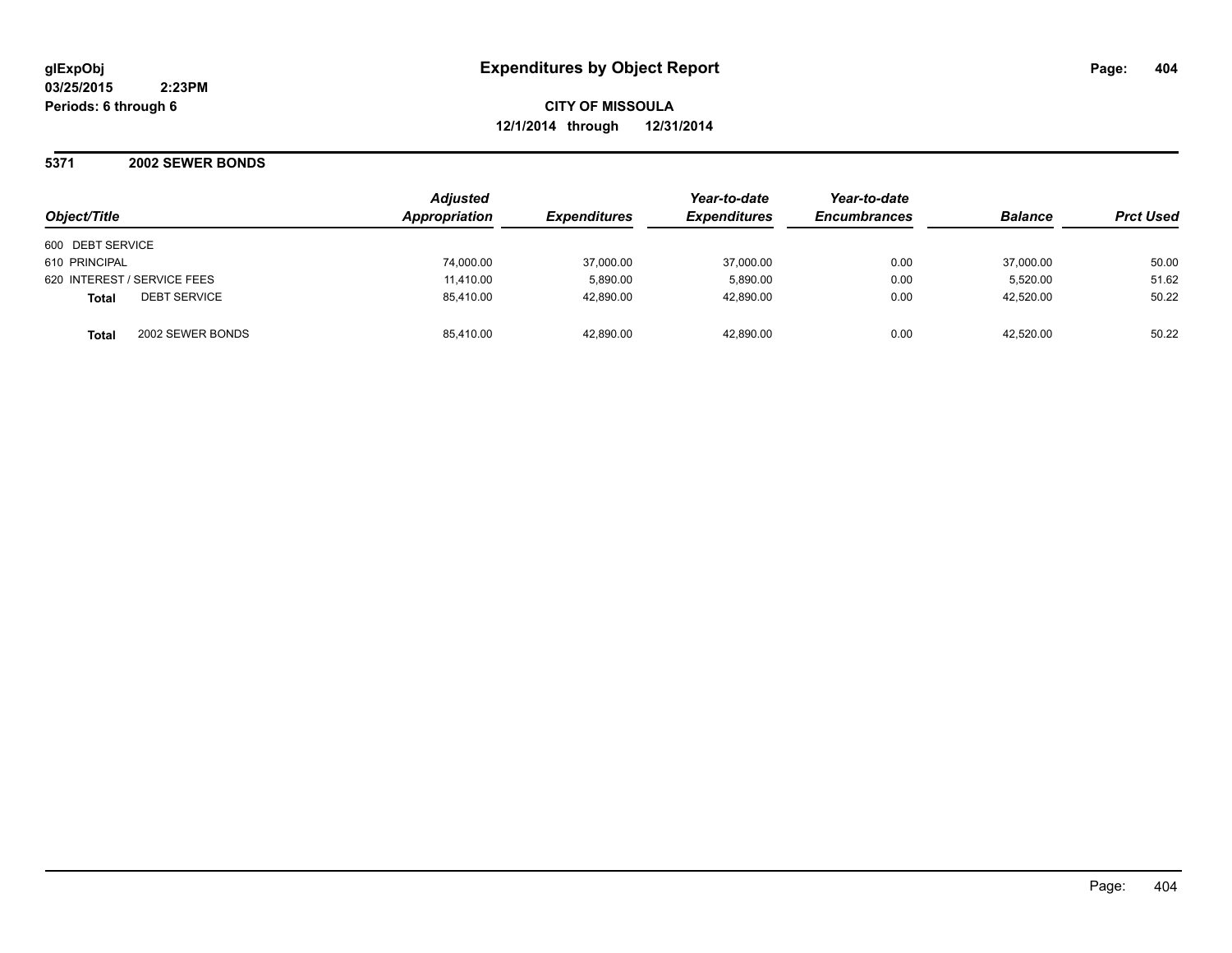#### **5372 2002 SEWER REVENUE BOND**

| Object/Title                      | <b>Adjusted</b><br>Appropriation | <b>Expenditures</b> | Year-to-date<br><b>Expenditures</b> | Year-to-date<br><b>Encumbrances</b> | <b>Balance</b> | <b>Prct Used</b> |
|-----------------------------------|----------------------------------|---------------------|-------------------------------------|-------------------------------------|----------------|------------------|
| 800 OTHER OBJECTS                 |                                  |                     |                                     |                                     |                |                  |
| 820 TRANSFERS TO OTHER FUNDS      | 8,840.00                         | 0.00                | 0.00                                | 0.00                                | 8,840.00       | 0.00             |
| OTHER OBJECTS<br><b>Total</b>     | 8.840.00                         | 0.00                | 0.00                                | 0.00                                | 8.840.00       | 0.00             |
| <b>WASTEWATER</b><br><b>Total</b> | 8,840.00                         | 0.00                | 0.00                                | 0.00                                | 8,840.00       | 0.00             |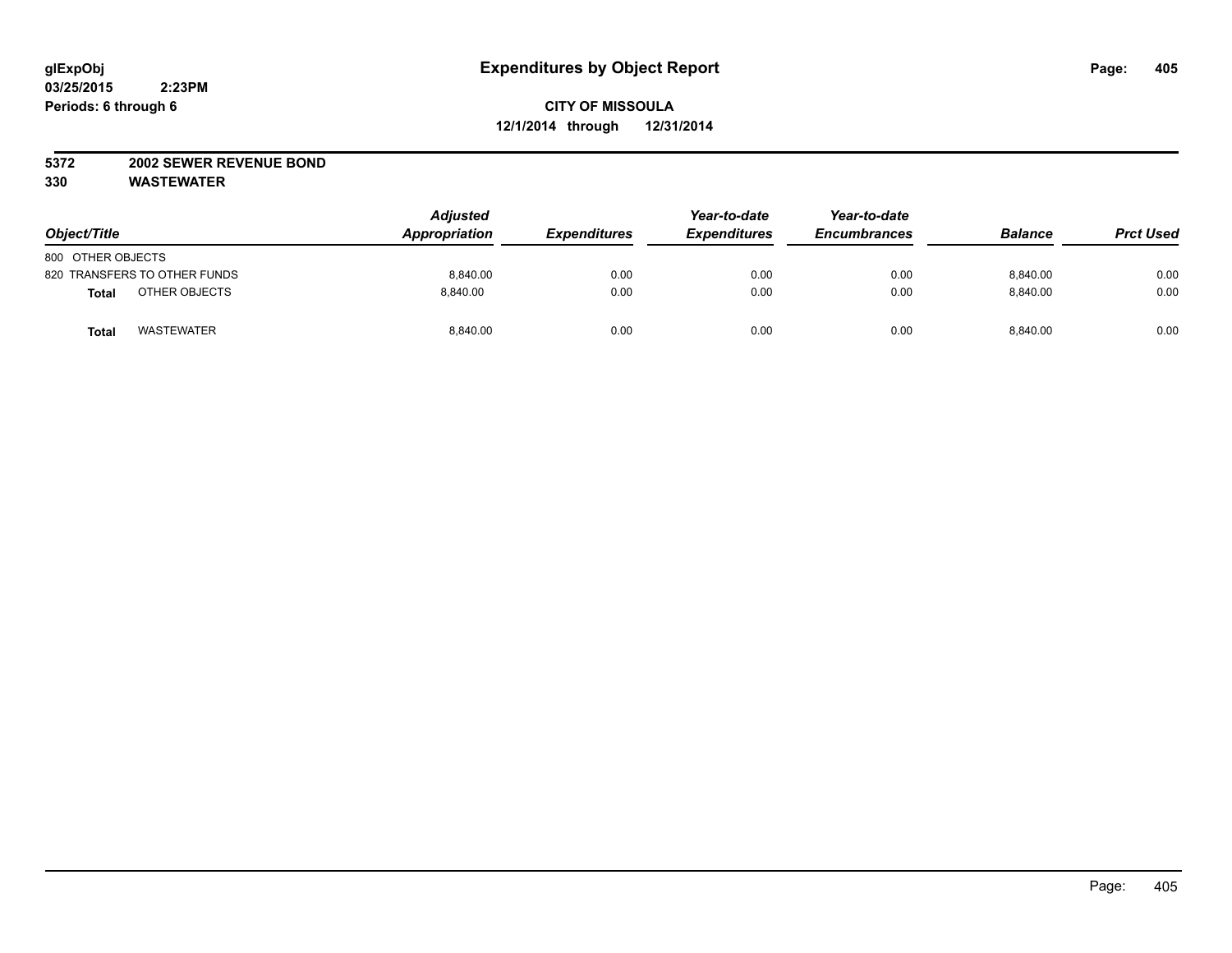#### **5372 2002 SEWER REVENUE BOND**

| Object/Title                            | <b>Adjusted</b><br>Appropriation | <i><b>Expenditures</b></i> | Year-to-date<br><b>Expenditures</b> | Year-to-date<br><b>Encumbrances</b> | <b>Balance</b> | <b>Prct Used</b> |
|-----------------------------------------|----------------------------------|----------------------------|-------------------------------------|-------------------------------------|----------------|------------------|
| 800 OTHER OBJECTS                       |                                  |                            |                                     |                                     |                |                  |
| 820 TRANSFERS TO OTHER FUNDS            | 8.840.00                         | 0.00                       | 0.00                                | 0.00                                | 8.840.00       | 0.00             |
| OTHER OBJECTS<br><b>Total</b>           | 8.840.00                         | 0.00                       | 0.00                                | 0.00                                | 8.840.00       | 0.00             |
| 2002 SEWER REVENUE BOND<br><b>Total</b> | 8.840.00                         | 0.00                       | 0.00                                | 0.00                                | 8.840.00       | 0.00             |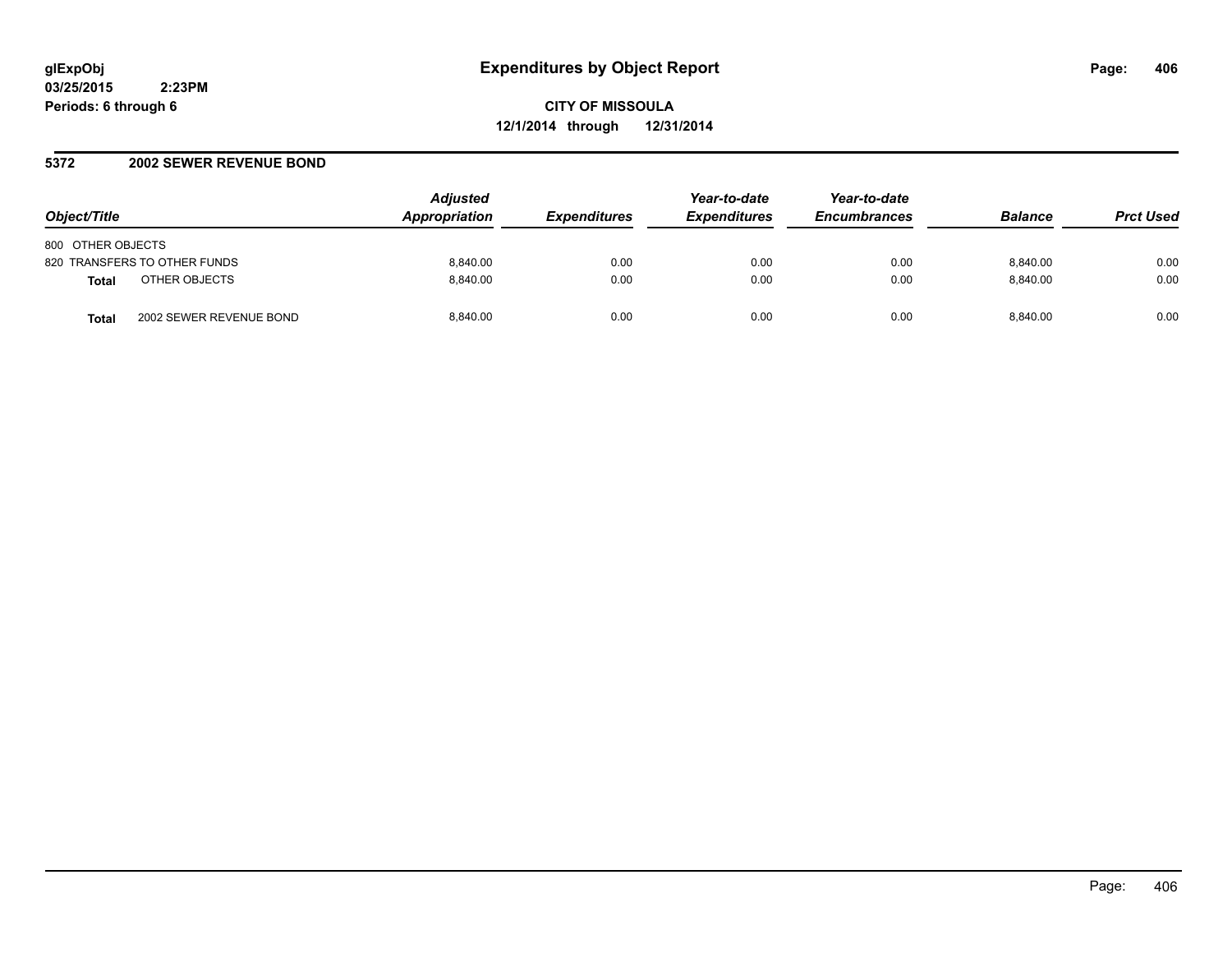#### **5373 2002 WWTP UPGRADE REVENUE BOND**

| Object/Title                        | <b>Adjusted</b><br>Appropriation | <i><b>Expenditures</b></i> | Year-to-date<br><b>Expenditures</b> | Year-to-date<br><b>Encumbrances</b> | <b>Balance</b> | <b>Prct Used</b> |
|-------------------------------------|----------------------------------|----------------------------|-------------------------------------|-------------------------------------|----------------|------------------|
| 600 DEBT SERVICE                    |                                  |                            |                                     |                                     |                |                  |
| 610 PRINCIPAL                       | 284,000.00                       | 141,000.00                 | 141,000.00                          | 0.00                                | 143.000.00     | 49.65            |
| 620 INTEREST / SERVICE FEES         | 47,350.00                        | 24,380.00                  | 24,380.00                           | 0.00                                | 22.970.00      | 51.49            |
| <b>DEBT SERVICE</b><br><b>Total</b> | 331,350.00                       | 165,380.00                 | 165,380.00                          | 0.00                                | 165,970.00     | 49.91            |
| <b>WASTEWATER</b><br><b>Total</b>   | 331,350.00                       | 165.380.00                 | 165,380.00                          | 0.00                                | 165,970.00     | 49.91            |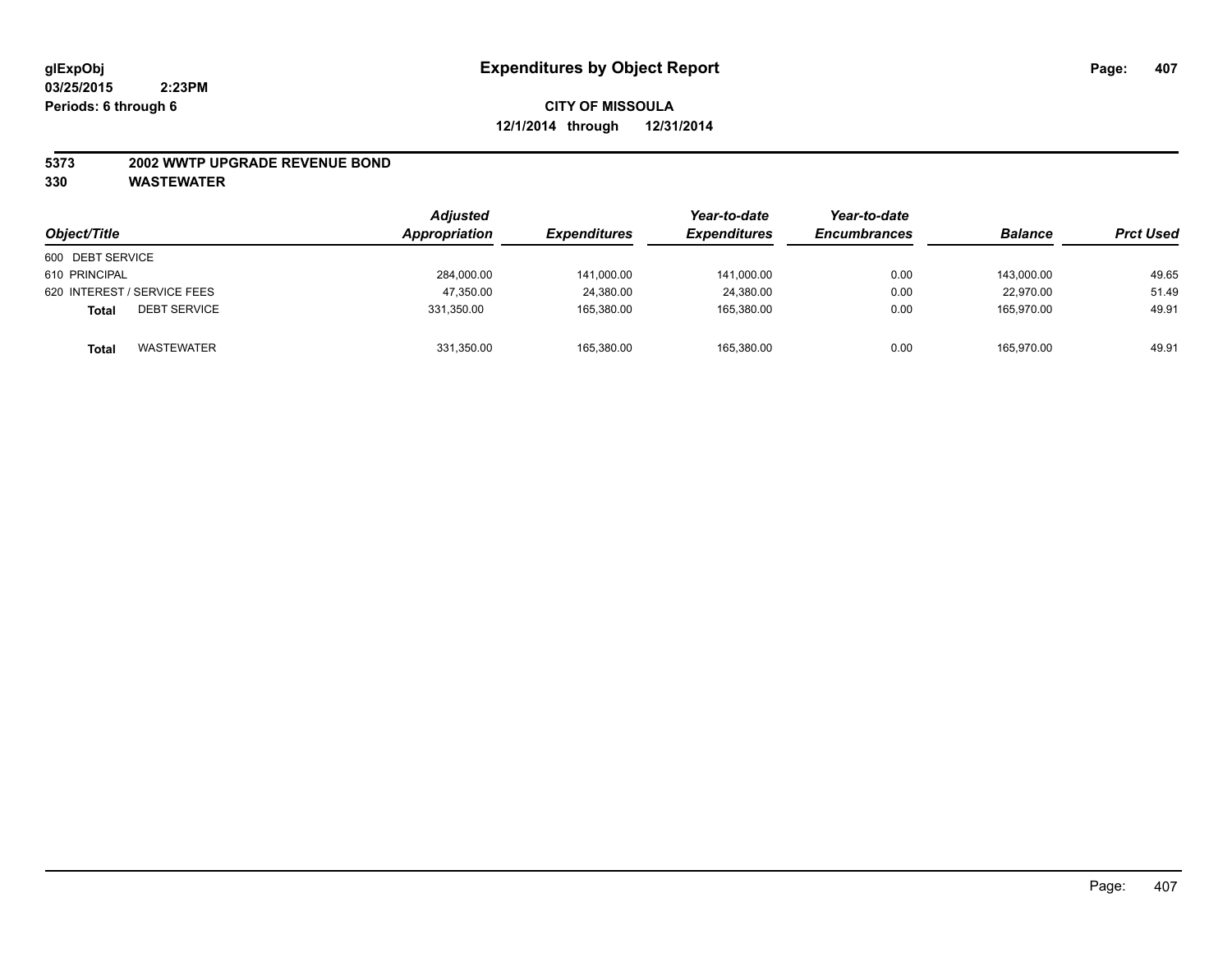**CITY OF MISSOULA 12/1/2014 through 12/31/2014**

# **5373 2002 WWTP UPGRADE REVENUE BOND**

| Object/Title     |                                | <b>Adjusted</b><br>Appropriation | <b>Expenditures</b> | Year-to-date<br><b>Expenditures</b> | Year-to-date<br><b>Encumbrances</b> | <b>Balance</b> | <b>Prct Used</b> |
|------------------|--------------------------------|----------------------------------|---------------------|-------------------------------------|-------------------------------------|----------------|------------------|
| 600 DEBT SERVICE |                                |                                  |                     |                                     |                                     |                |                  |
| 610 PRINCIPAL    |                                | 284,000.00                       | 141,000.00          | 141,000.00                          | 0.00                                | 143.000.00     | 49.65            |
|                  | 620 INTEREST / SERVICE FEES    | 47,350.00                        | 24,380.00           | 24,380.00                           | 0.00                                | 22.970.00      | 51.49            |
| <b>Total</b>     | <b>DEBT SERVICE</b>            | 331.350.00                       | 165.380.00          | 165.380.00                          | 0.00                                | 165.970.00     | 49.91            |
| <b>Total</b>     | 2002 WWTP UPGRADE REVENUE BOND | 331.350.00                       | 165.380.00          | 165.380.00                          | 0.00                                | 165.970.00     | 49.91            |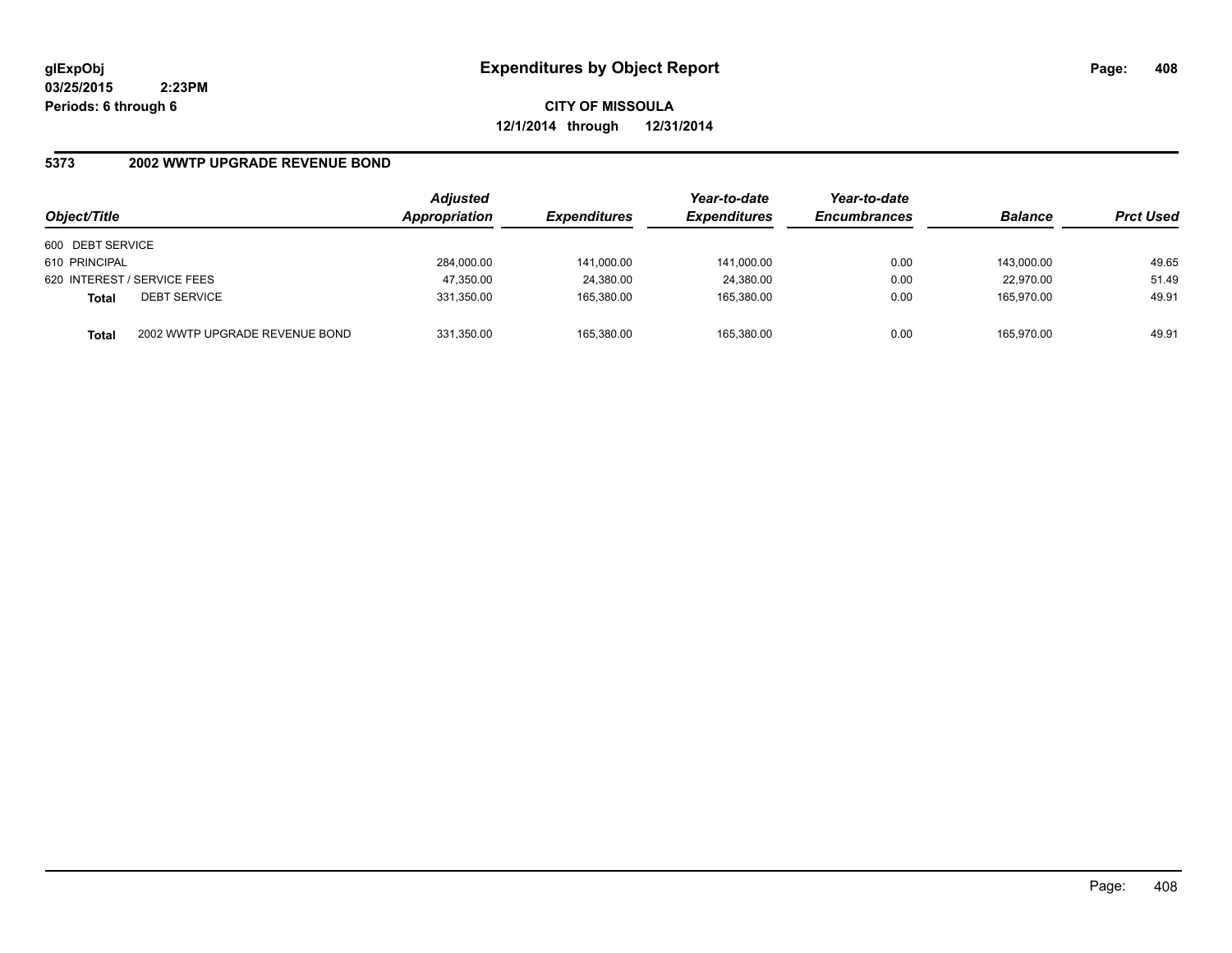#### **5374 2002 WWTP UPGRADE RESERVE**

|                                     | <b>Adjusted</b>      |                     | Year-to-date        | Year-to-date        |                |                  |
|-------------------------------------|----------------------|---------------------|---------------------|---------------------|----------------|------------------|
| Object/Title                        | <b>Appropriation</b> | <b>Expenditures</b> | <b>Expenditures</b> | <b>Encumbrances</b> | <b>Balance</b> | <b>Prct Used</b> |
| 600 DEBT SERVICE                    |                      |                     |                     |                     |                |                  |
| 610 PRINCIPAL                       | 0.00                 | 0.00                | 0.00                | 0.00                | 0.00           | 0.00             |
| 620 INTEREST / SERVICE FEES         | 0.00                 | 0.00                | 0.00                | 0.00                | 0.00           | 0.00             |
| <b>DEBT SERVICE</b><br><b>Total</b> | 0.00                 | 0.00                | 0.00                | 0.00                | 0.00           | 0.00             |
| 800 OTHER OBJECTS                   |                      |                     |                     |                     |                |                  |
| 820 TRANSFERS TO OTHER FUNDS        | 30.132.00            | 0.00                | 0.00                | 0.00                | 30.132.00      | 0.00             |
| OTHER OBJECTS<br><b>Total</b>       | 30.132.00            | 0.00                | 0.00                | 0.00                | 30.132.00      | 0.00             |
| <b>WASTEWATER</b><br><b>Total</b>   | 30,132.00            | 0.00                | 0.00                | 0.00                | 30.132.00      | 0.00             |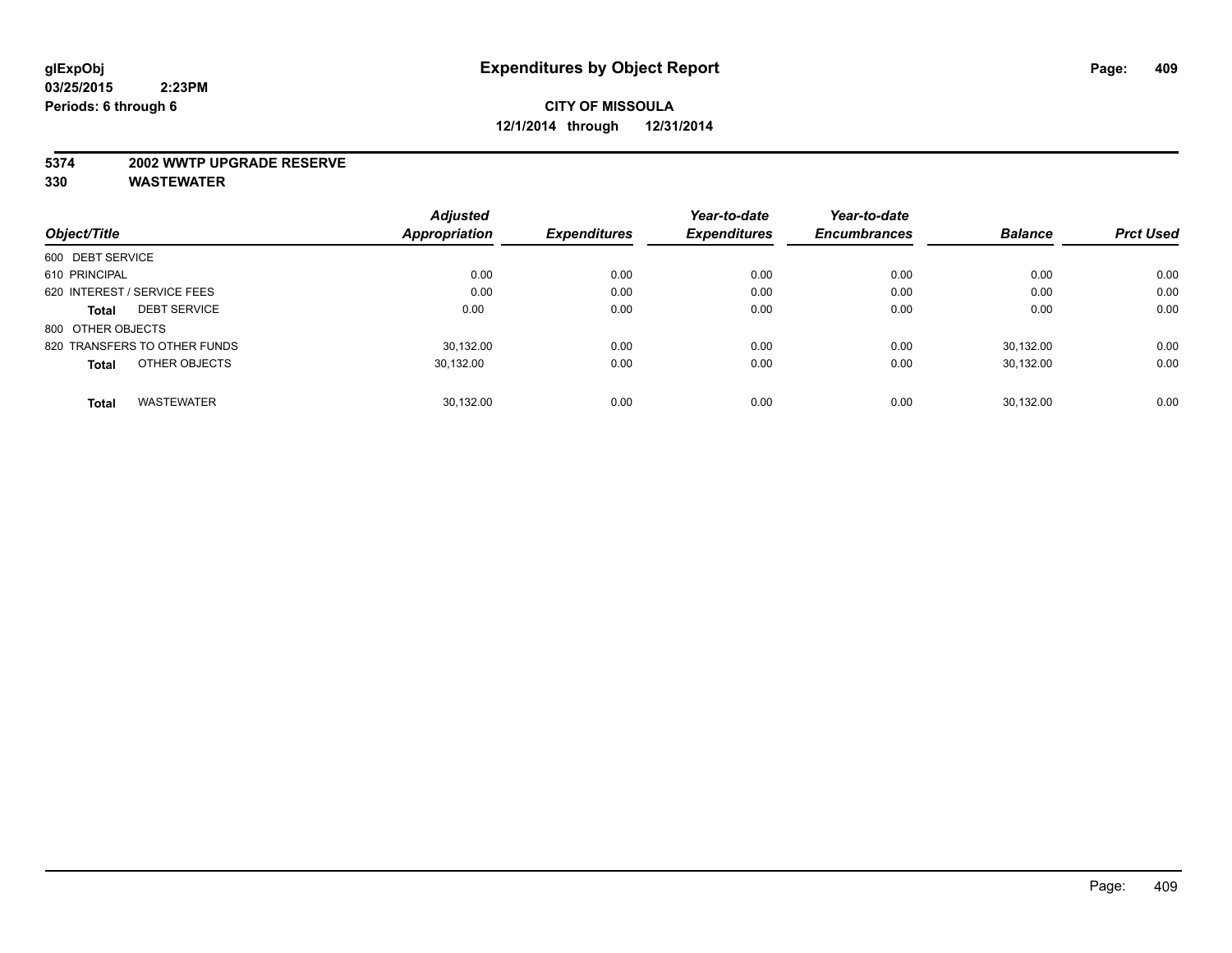**CITY OF MISSOULA 12/1/2014 through 12/31/2014**

#### **5374 2002 WWTP UPGRADE RESERVE**

| Object/Title      |                              | <b>Adjusted</b><br>Appropriation | <b>Expenditures</b> | Year-to-date<br><b>Expenditures</b> | Year-to-date<br><b>Encumbrances</b> | <b>Balance</b> | <b>Prct Used</b> |
|-------------------|------------------------------|----------------------------------|---------------------|-------------------------------------|-------------------------------------|----------------|------------------|
|                   |                              |                                  |                     |                                     |                                     |                |                  |
| 600 DEBT SERVICE  |                              |                                  |                     |                                     |                                     |                |                  |
| 610 PRINCIPAL     |                              | 0.00                             | 0.00                | 0.00                                | 0.00                                | 0.00           | 0.00             |
|                   | 620 INTEREST / SERVICE FEES  | 0.00                             | 0.00                | 0.00                                | 0.00                                | 0.00           | 0.00             |
| <b>Total</b>      | <b>DEBT SERVICE</b>          | 0.00                             | 0.00                | 0.00                                | 0.00                                | 0.00           | 0.00             |
| 800 OTHER OBJECTS |                              |                                  |                     |                                     |                                     |                |                  |
|                   | 820 TRANSFERS TO OTHER FUNDS | 30.132.00                        | 0.00                | 0.00                                | 0.00                                | 30.132.00      | 0.00             |
| <b>Total</b>      | OTHER OBJECTS                | 30.132.00                        | 0.00                | 0.00                                | 0.00                                | 30.132.00      | 0.00             |
| <b>Total</b>      | 2002 WWTP UPGRADE RESERVE    | 30.132.00                        | 0.00                | 0.00                                | 0.00                                | 30.132.00      | 0.00             |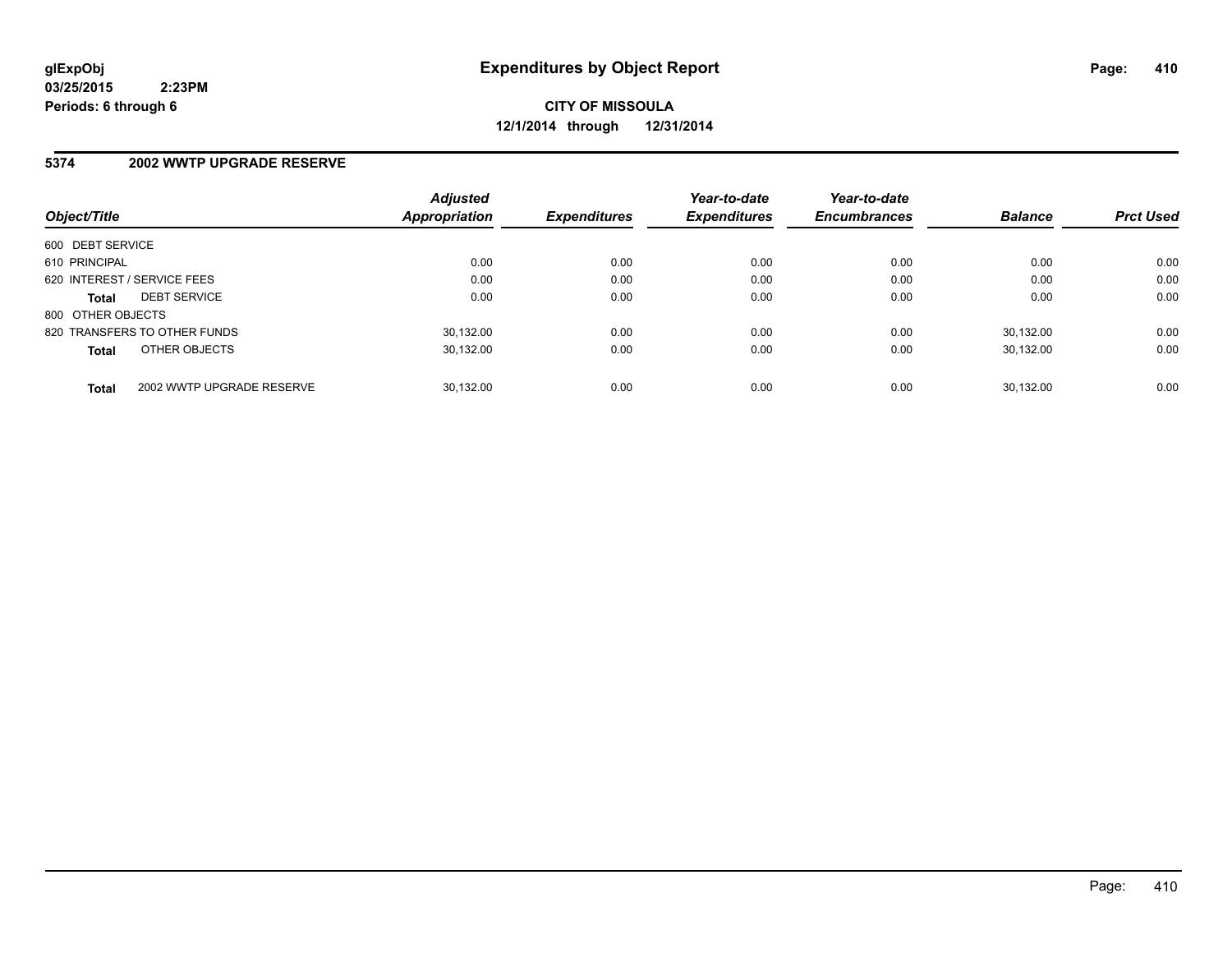#### **5375 2003 WWTP SRF \$3.8M EPA DEBT**

| Object/Title                        | <b>Adjusted</b><br>Appropriation | <b>Expenditures</b> | Year-to-date<br><i><b>Expenditures</b></i> | Year-to-date<br><b>Encumbrances</b> | <b>Balance</b> | <b>Prct Used</b> |
|-------------------------------------|----------------------------------|---------------------|--------------------------------------------|-------------------------------------|----------------|------------------|
| 600 DEBT SERVICE                    |                                  |                     |                                            |                                     |                |                  |
| 610 PRINCIPAL                       | 206,000.00                       | 102,000.00          | 102,000.00                                 | 0.00                                | 104.000.00     | 49.51            |
| 620 INTEREST / SERVICE FEES         | 44,595.00                        | 22,871.25           | 22,871.25                                  | 0.00                                | 21,723.75      | 51.29            |
| <b>DEBT SERVICE</b><br><b>Total</b> | 250.595.00                       | 124.871.25          | 124.871.25                                 | 0.00                                | 125.723.75     | 49.83            |
| <b>WASTEWATER</b><br><b>Total</b>   | 250,595.00                       | 124,871.25          | 124,871.25                                 | 0.00                                | 125,723.75     | 49.83            |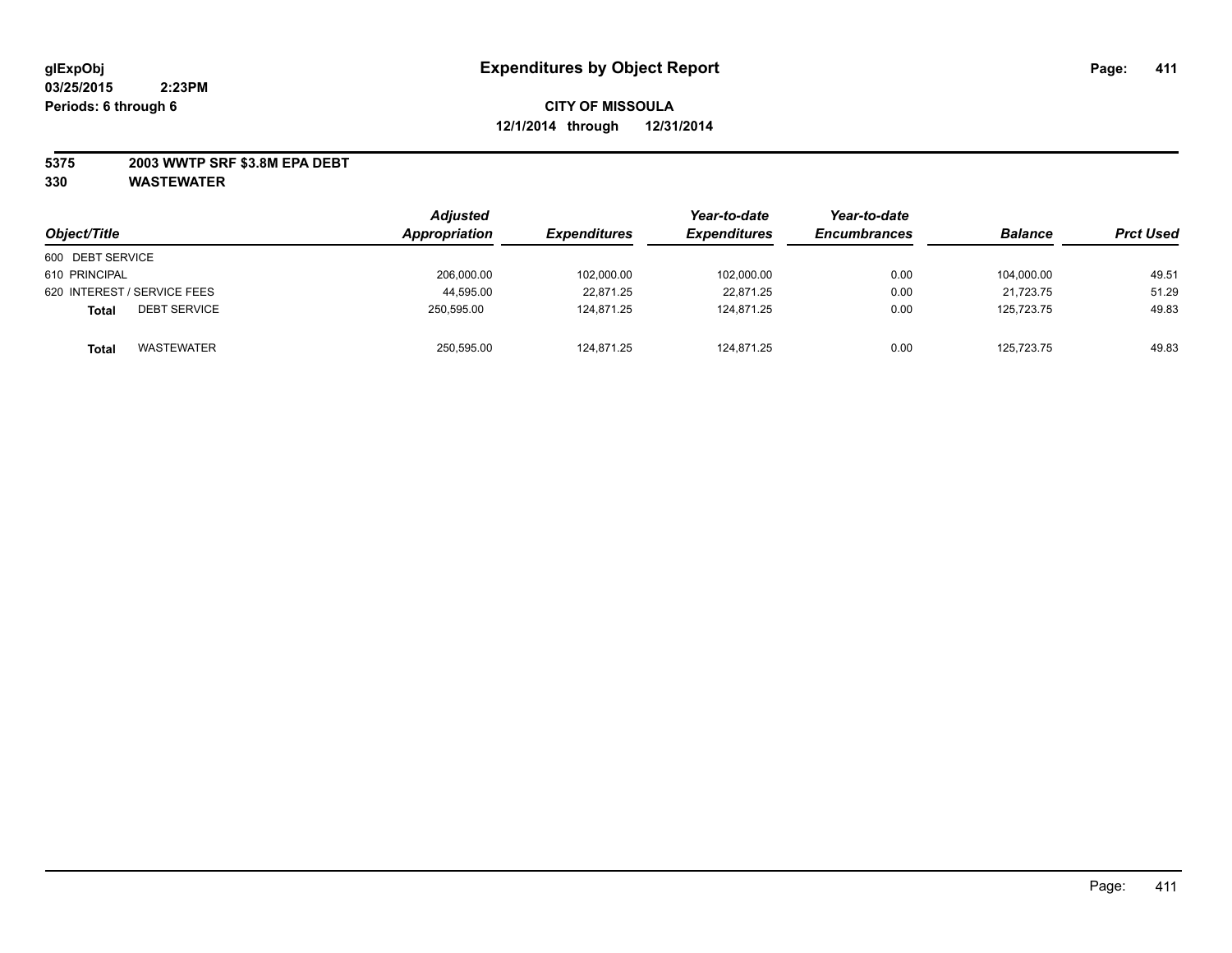**CITY OF MISSOULA 12/1/2014 through 12/31/2014**

#### **5375 2003 WWTP SRF \$3.8M EPA DEBT**

| Object/Title                                  | <b>Adjusted</b><br>Appropriation | <b>Expenditures</b> | Year-to-date<br><b>Expenditures</b> | Year-to-date<br><b>Encumbrances</b> | <b>Balance</b> | <b>Prct Used</b> |
|-----------------------------------------------|----------------------------------|---------------------|-------------------------------------|-------------------------------------|----------------|------------------|
|                                               |                                  |                     |                                     |                                     |                |                  |
| 600 DEBT SERVICE                              |                                  |                     |                                     |                                     |                |                  |
| 610 PRINCIPAL                                 | 206,000.00                       | 102,000.00          | 102,000.00                          | 0.00                                | 104.000.00     | 49.51            |
| 620 INTEREST / SERVICE FEES                   | 44,595.00                        | 22.871.25           | 22.871.25                           | 0.00                                | 21.723.75      | 51.29            |
| <b>DEBT SERVICE</b><br><b>Total</b>           | 250,595.00                       | 124.871.25          | 124,871.25                          | 0.00                                | 125.723.75     | 49.83            |
| 2003 WWTP SRF \$3.8M EPA DEBT<br><b>Total</b> | 250,595.00                       | 124.871.25          | 124,871.25                          | 0.00                                | 125.723.75     | 49.83            |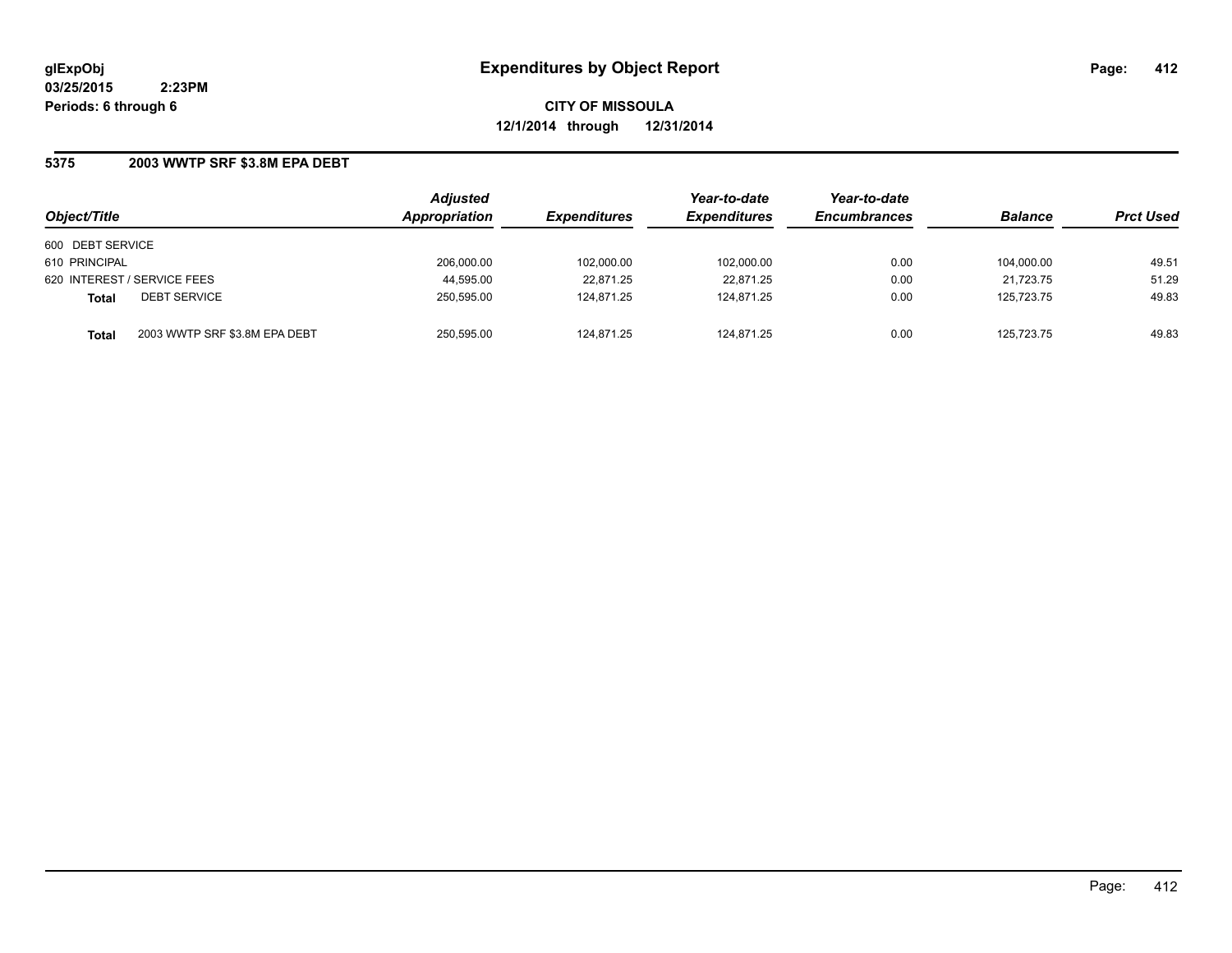#### **5376 2003 WWTP SRF \$3.8M EPA RESERVE**

| Object/Title                      | <b>Adjusted</b><br>Appropriation | <b>Expenditures</b> | Year-to-date<br><b>Expenditures</b> | Year-to-date<br><b>Encumbrances</b> | <b>Balance</b> | <b>Prct Used</b> |
|-----------------------------------|----------------------------------|---------------------|-------------------------------------|-------------------------------------|----------------|------------------|
| 800 OTHER OBJECTS                 |                                  |                     |                                     |                                     |                |                  |
| 820 TRANSFERS TO OTHER FUNDS      | 21,190.00                        | 0.00                | 0.00                                | 0.00                                | 21.190.00      | 0.00             |
| OTHER OBJECTS<br><b>Total</b>     | 21.190.00                        | 0.00                | 0.00                                | 0.00                                | 21.190.00      | 0.00             |
| <b>WASTEWATER</b><br><b>Total</b> | 21,190.00                        | 0.00                | 0.00                                | 0.00                                | 21,190.00      | 0.00             |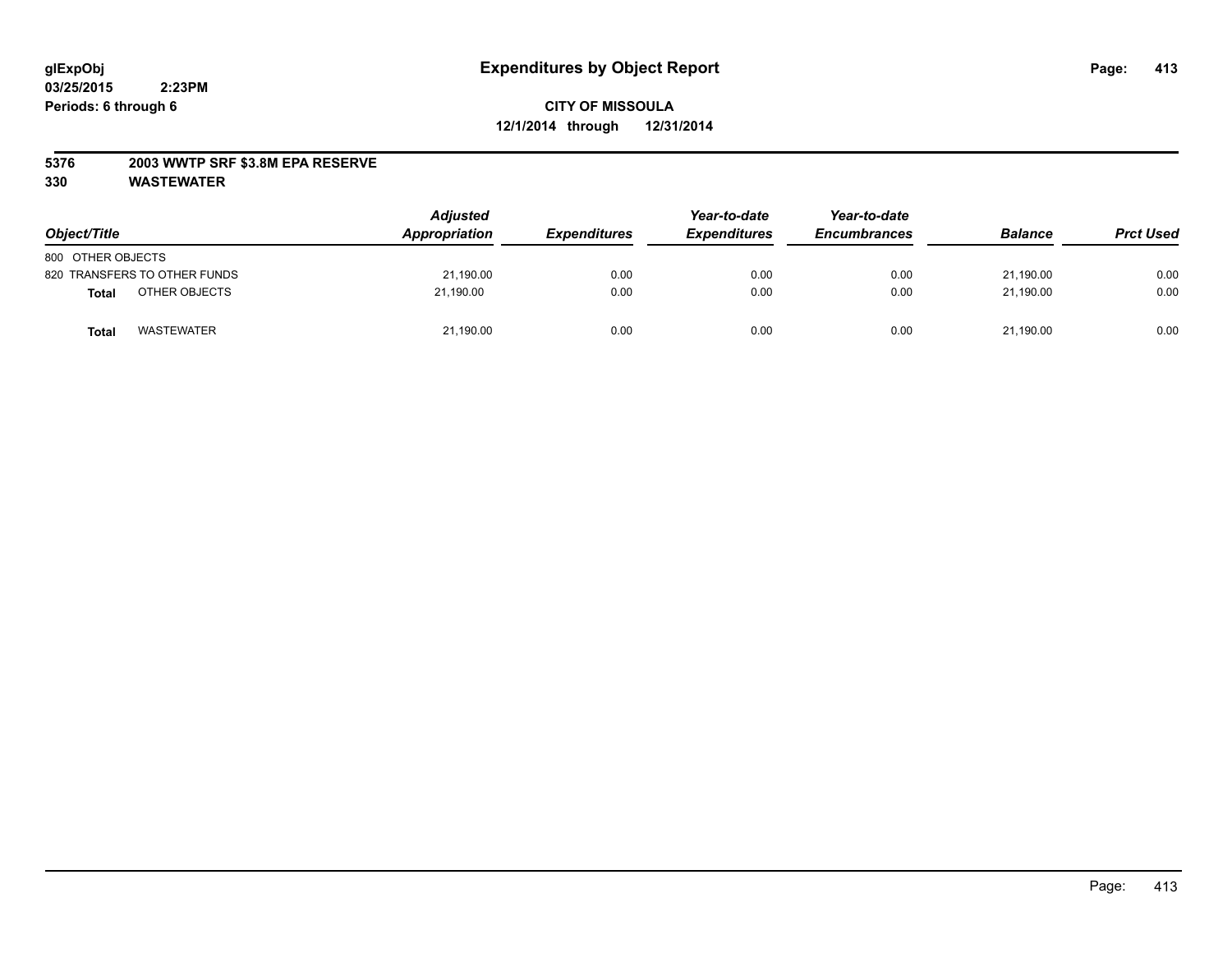**CITY OF MISSOULA 12/1/2014 through 12/31/2014**

# **5376 2003 WWTP SRF \$3.8M EPA RESERVE**

| Object/Title                              | <b>Adjusted</b><br>Appropriation | <b>Expenditures</b> | Year-to-date<br><b>Expenditures</b> | Year-to-date<br><b>Encumbrances</b> | <b>Balance</b> | <b>Prct Used</b> |
|-------------------------------------------|----------------------------------|---------------------|-------------------------------------|-------------------------------------|----------------|------------------|
| 800 OTHER OBJECTS                         |                                  |                     |                                     |                                     |                |                  |
| 820 TRANSFERS TO OTHER FUNDS              | 21,190.00                        | 0.00                | 0.00                                | 0.00                                | 21.190.00      | 0.00             |
| OTHER OBJECTS<br><b>Total</b>             | 21,190.00                        | 0.00                | 0.00                                | 0.00                                | 21.190.00      | 0.00             |
| 2003 WWTP SRF \$3.8M EPA RESERVE<br>Total | 21,190.00                        | 0.00                | 0.00                                | 0.00                                | 21.190.00      | 0.00             |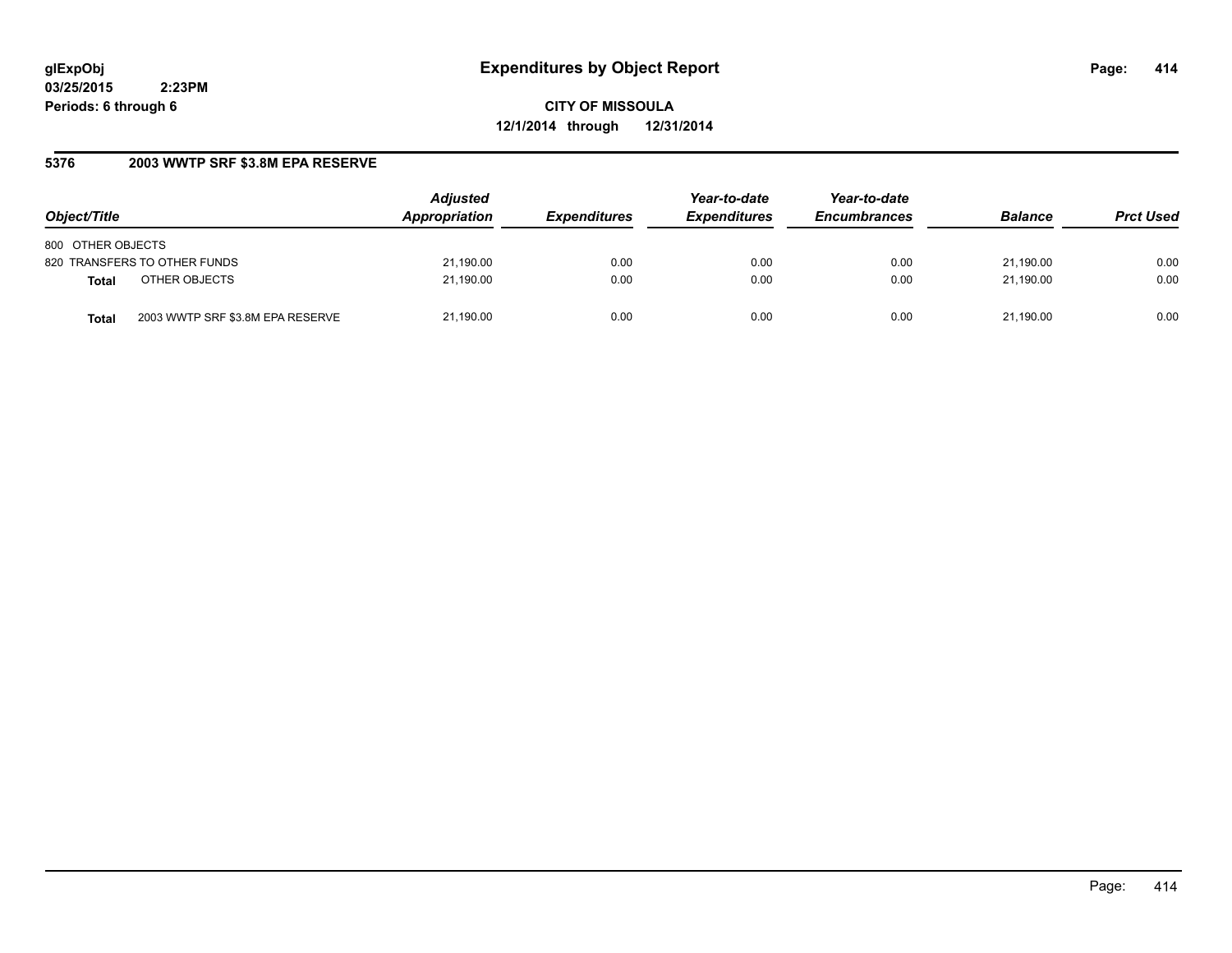#### **5377 2004 WWTP \$3.023 LOAN DEBT SERVICE**

| Object/Title                        | <b>Adjusted</b><br>Appropriation | <i><b>Expenditures</b></i> | Year-to-date<br><b>Expenditures</b> | Year-to-date<br><b>Encumbrances</b> | <b>Balance</b> | <b>Prct Used</b> |
|-------------------------------------|----------------------------------|----------------------------|-------------------------------------|-------------------------------------|----------------|------------------|
| 600 DEBT SERVICE                    |                                  |                            |                                     |                                     |                |                  |
| 610 PRINCIPAL                       | 197,000.00                       | 98,000.00                  | 98,000.00                           | 0.00                                | 99,000.00      | 49.75            |
| 620 INTEREST / SERVICE FEES         | 45,473.00                        | 23,287.50                  | 23,287.50                           | 0.00                                | 22.185.50      | 51.21            |
| <b>DEBT SERVICE</b><br><b>Total</b> | 242.473.00                       | 121.287.50                 | 121.287.50                          | 0.00                                | 121.185.50     | 50.02            |
| WASTEWATER<br><b>Total</b>          | 242,473.00                       | 121,287.50                 | 121,287.50                          | 0.00                                | 121,185.50     | 50.02            |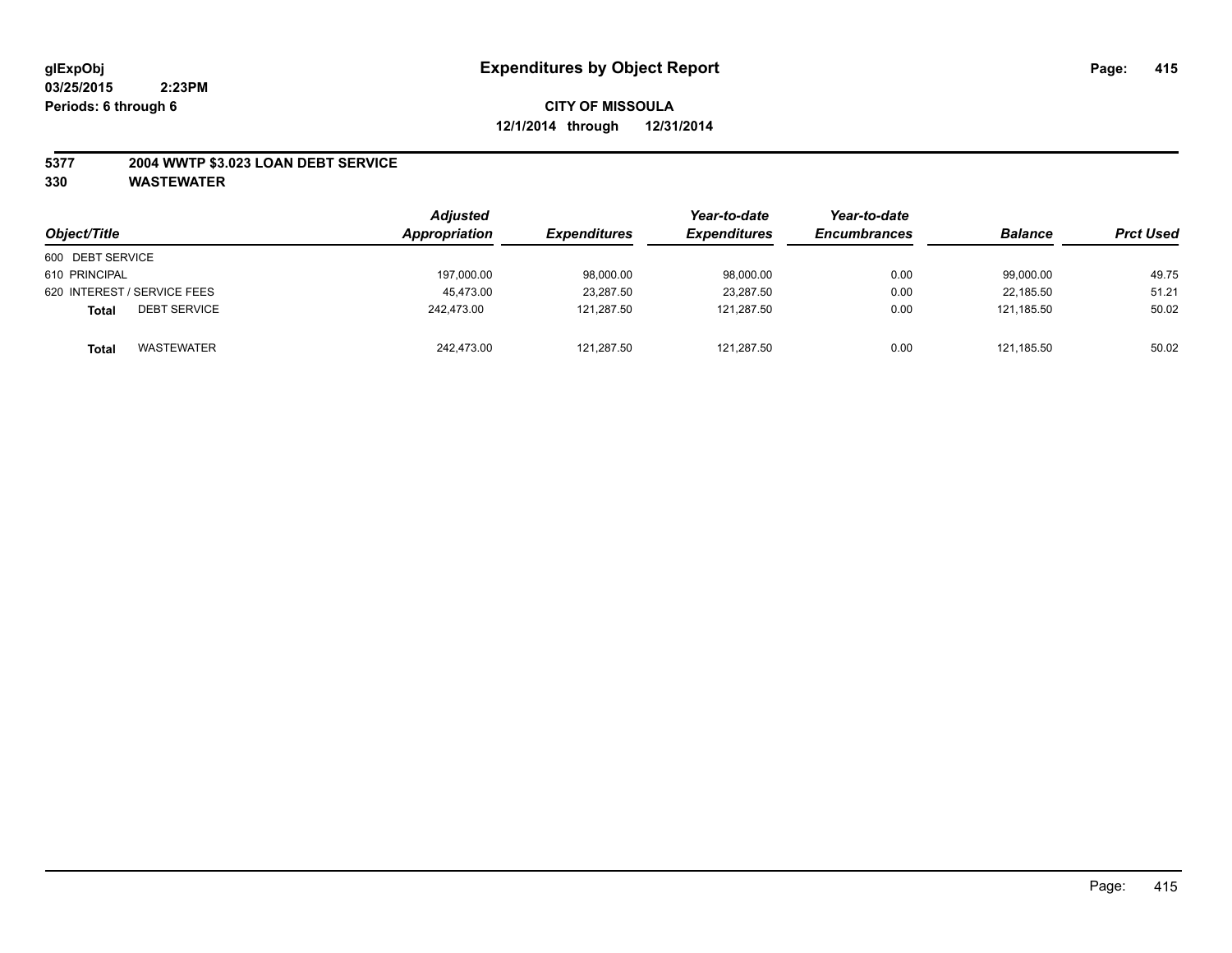**CITY OF MISSOULA 12/1/2014 through 12/31/2014**

# **5377 2004 WWTP \$3.023 LOAN DEBT SERVICE**

| Object/Title     |                                     | <b>Adjusted</b><br>Appropriation | <b>Expenditures</b> | Year-to-date<br><b>Expenditures</b> | Year-to-date<br><b>Encumbrances</b> | <b>Balance</b> | <b>Prct Used</b> |
|------------------|-------------------------------------|----------------------------------|---------------------|-------------------------------------|-------------------------------------|----------------|------------------|
| 600 DEBT SERVICE |                                     |                                  |                     |                                     |                                     |                |                  |
| 610 PRINCIPAL    |                                     | 197.000.00                       | 98,000.00           | 98,000.00                           | 0.00                                | 99.000.00      | 49.75            |
|                  | 620 INTEREST / SERVICE FEES         | 45.473.00                        | 23,287.50           | 23,287.50                           | 0.00                                | 22.185.50      | 51.21            |
| <b>Total</b>     | <b>DEBT SERVICE</b>                 | 242.473.00                       | 121.287.50          | 121.287.50                          | 0.00                                | 121.185.50     | 50.02            |
| Total            | 2004 WWTP \$3.023 LOAN DEBT SERVICE | 242.473.00                       | 121.287.50          | 121.287.50                          | 0.00                                | 121.185.50     | 50.02            |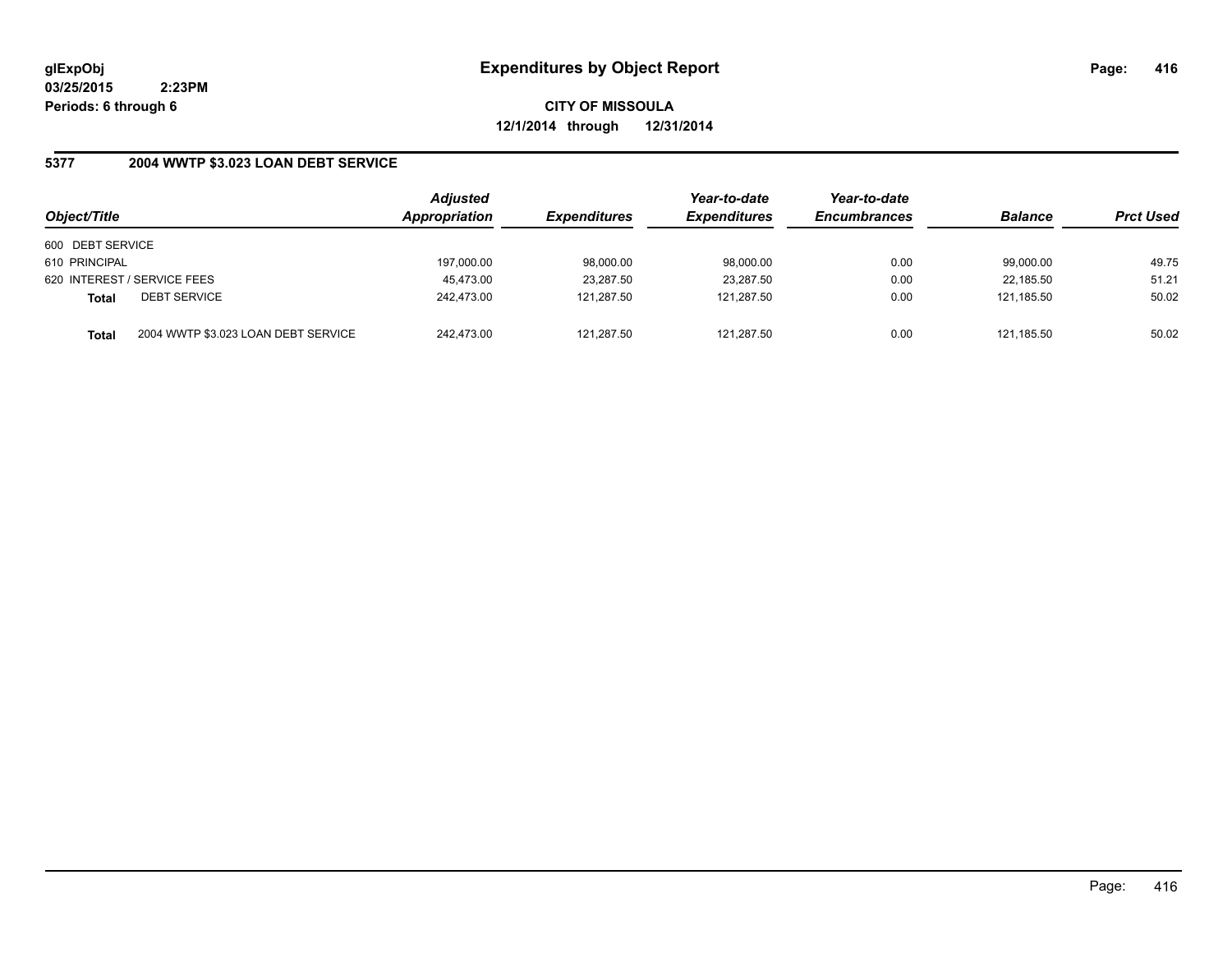#### **5378 2004 WWTP \$3.023 LOAN RESERVE**

|                                     | <b>Adjusted</b>      |                     | Year-to-date        | Year-to-date        |                |                  |
|-------------------------------------|----------------------|---------------------|---------------------|---------------------|----------------|------------------|
| Object/Title                        | <b>Appropriation</b> | <b>Expenditures</b> | <b>Expenditures</b> | <b>Encumbrances</b> | <b>Balance</b> | <b>Prct Used</b> |
| 600 DEBT SERVICE                    |                      |                     |                     |                     |                |                  |
| 610 PRINCIPAL                       | 0.00                 | 0.00                | 0.00                | 0.00                | 0.00           | 0.00             |
| 620 INTEREST / SERVICE FEES         | 0.00                 | 0.00                | 0.00                | 0.00                | 0.00           | 0.00             |
| <b>DEBT SERVICE</b><br><b>Total</b> | 0.00                 | 0.00                | 0.00                | 0.00                | 0.00           | 0.00             |
| 800 OTHER OBJECTS                   |                      |                     |                     |                     |                |                  |
| 820 TRANSFERS TO OTHER FUNDS        | 21.200.00            | 0.00                | 0.00                | 0.00                | 21.200.00      | 0.00             |
| OTHER OBJECTS<br><b>Total</b>       | 21.200.00            | 0.00                | 0.00                | 0.00                | 21.200.00      | 0.00             |
| <b>WASTEWATER</b><br><b>Total</b>   | 21,200.00            | 0.00                | 0.00                | 0.00                | 21.200.00      | 0.00             |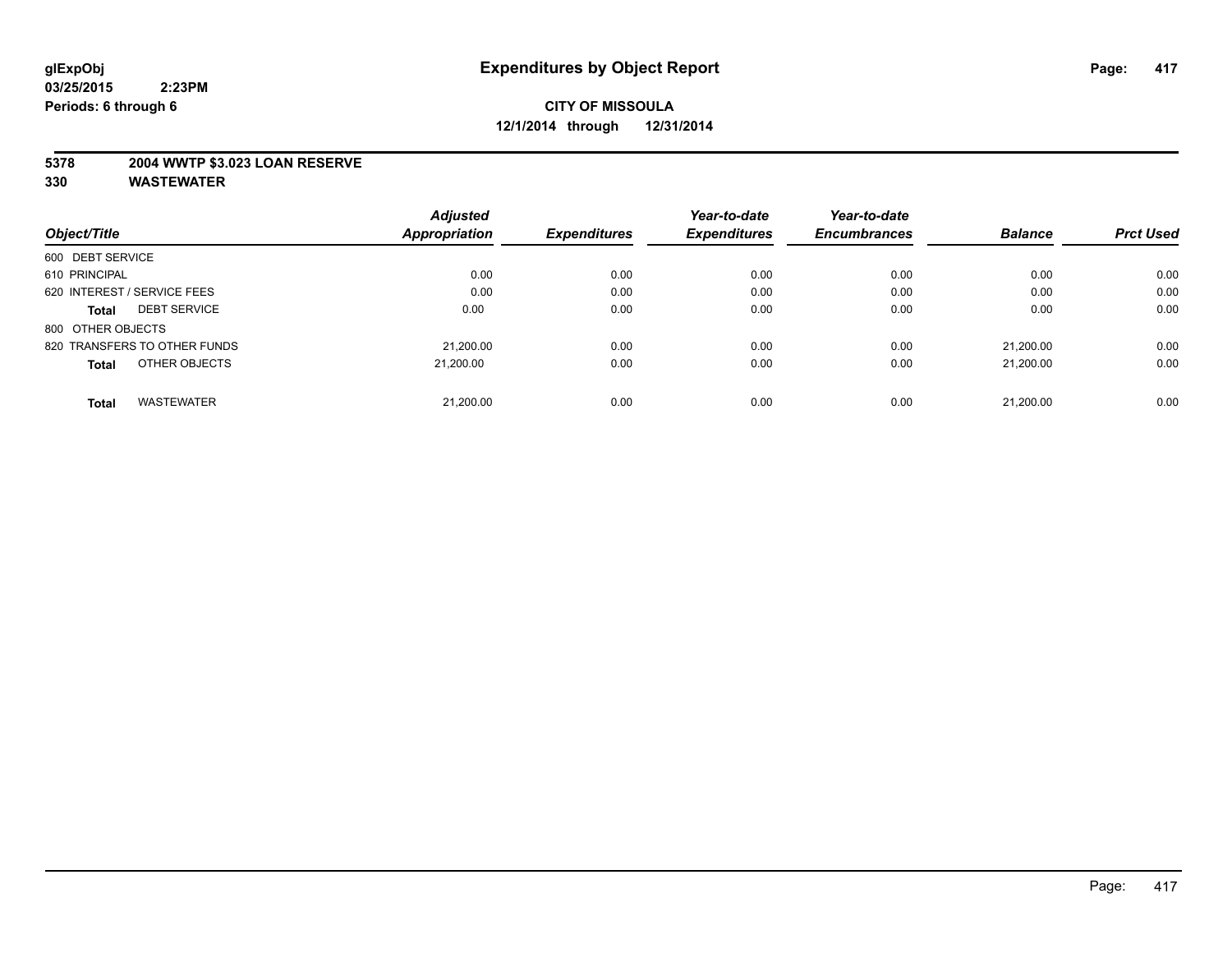**CITY OF MISSOULA 12/1/2014 through 12/31/2014**

#### **5378 2004 WWTP \$3.023 LOAN RESERVE**

| Object/Title      |                                | <b>Adjusted</b><br>Appropriation | <b>Expenditures</b> | Year-to-date<br><b>Expenditures</b> | Year-to-date<br><b>Encumbrances</b> | <b>Balance</b> | <b>Prct Used</b> |
|-------------------|--------------------------------|----------------------------------|---------------------|-------------------------------------|-------------------------------------|----------------|------------------|
| 600 DEBT SERVICE  |                                |                                  |                     |                                     |                                     |                |                  |
| 610 PRINCIPAL     |                                | 0.00                             | 0.00                | 0.00                                | 0.00                                | 0.00           | 0.00             |
|                   | 620 INTEREST / SERVICE FEES    | 0.00                             | 0.00                | 0.00                                | 0.00                                | 0.00           | 0.00             |
| <b>Total</b>      | <b>DEBT SERVICE</b>            | 0.00                             | 0.00                | 0.00                                | 0.00                                | 0.00           | 0.00             |
| 800 OTHER OBJECTS |                                |                                  |                     |                                     |                                     |                |                  |
|                   | 820 TRANSFERS TO OTHER FUNDS   | 21.200.00                        | 0.00                | 0.00                                | 0.00                                | 21.200.00      | 0.00             |
| <b>Total</b>      | OTHER OBJECTS                  | 21.200.00                        | 0.00                | 0.00                                | 0.00                                | 21.200.00      | 0.00             |
| <b>Total</b>      | 2004 WWTP \$3.023 LOAN RESERVE | 21.200.00                        | 0.00                | 0.00                                | 0.00                                | 21.200.00      | 0.00             |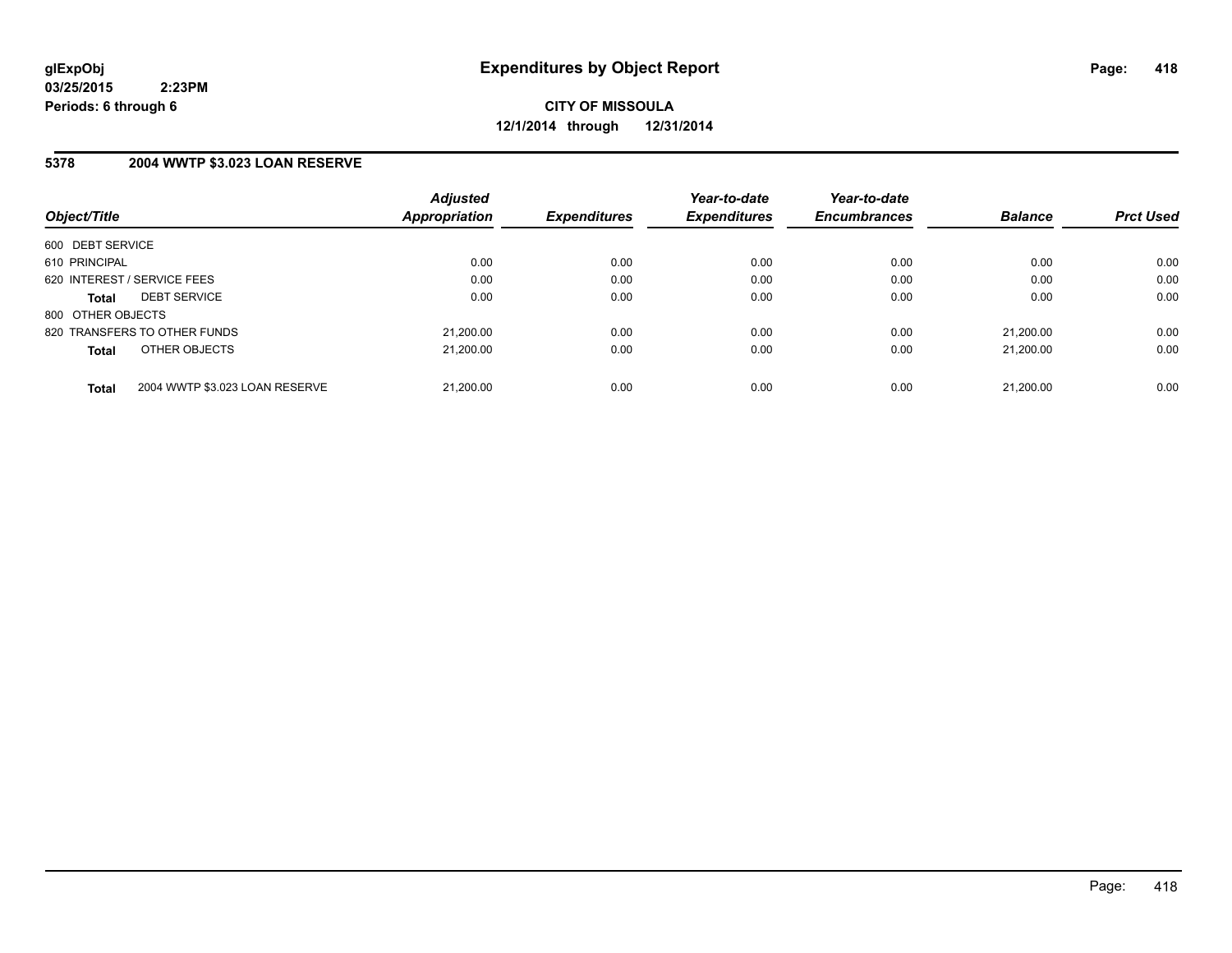#### **5379 2005 BRICH/BRDY/LIN/GIL SRF DEBT**

|                                   | <b>Adjusted</b>      |                     | Year-to-date        | Year-to-date        |                |                  |
|-----------------------------------|----------------------|---------------------|---------------------|---------------------|----------------|------------------|
| Object/Title                      | <b>Appropriation</b> | <b>Expenditures</b> | <b>Expenditures</b> | <b>Encumbrances</b> | <b>Balance</b> | <b>Prct Used</b> |
| 600 DEBT SERVICE                  |                      |                     |                     |                     |                |                  |
| 610 PRINCIPAL                     | 86.000.00            | 43.000.00           | 43.000.00           | 0.00                | 43.000.00      | 50.00            |
| 620 INTEREST / SERVICE FEES       | 23.389.00            | 11.936.25           | 11.936.25           | 0.00                | 11.452.75      | 51.03            |
| <b>DEBT SERVICE</b><br>Total      | 109.389.00           | 54,936.25           | 54,936.25           | 0.00                | 54,452.75      | 50.22            |
| 800 OTHER OBJECTS                 |                      |                     |                     |                     |                |                  |
| 820 TRANSFERS TO OTHER FUNDS      | 0.00                 | 0.00                | 0.00                | 0.00                | 0.00           | 0.00             |
| OTHER OBJECTS<br><b>Total</b>     | 0.00                 | 0.00                | 0.00                | 0.00                | 0.00           | 0.00             |
| <b>WASTEWATER</b><br><b>Total</b> | 109.389.00           | 54.936.25           | 54.936.25           | 0.00                | 54.452.75      | 50.22            |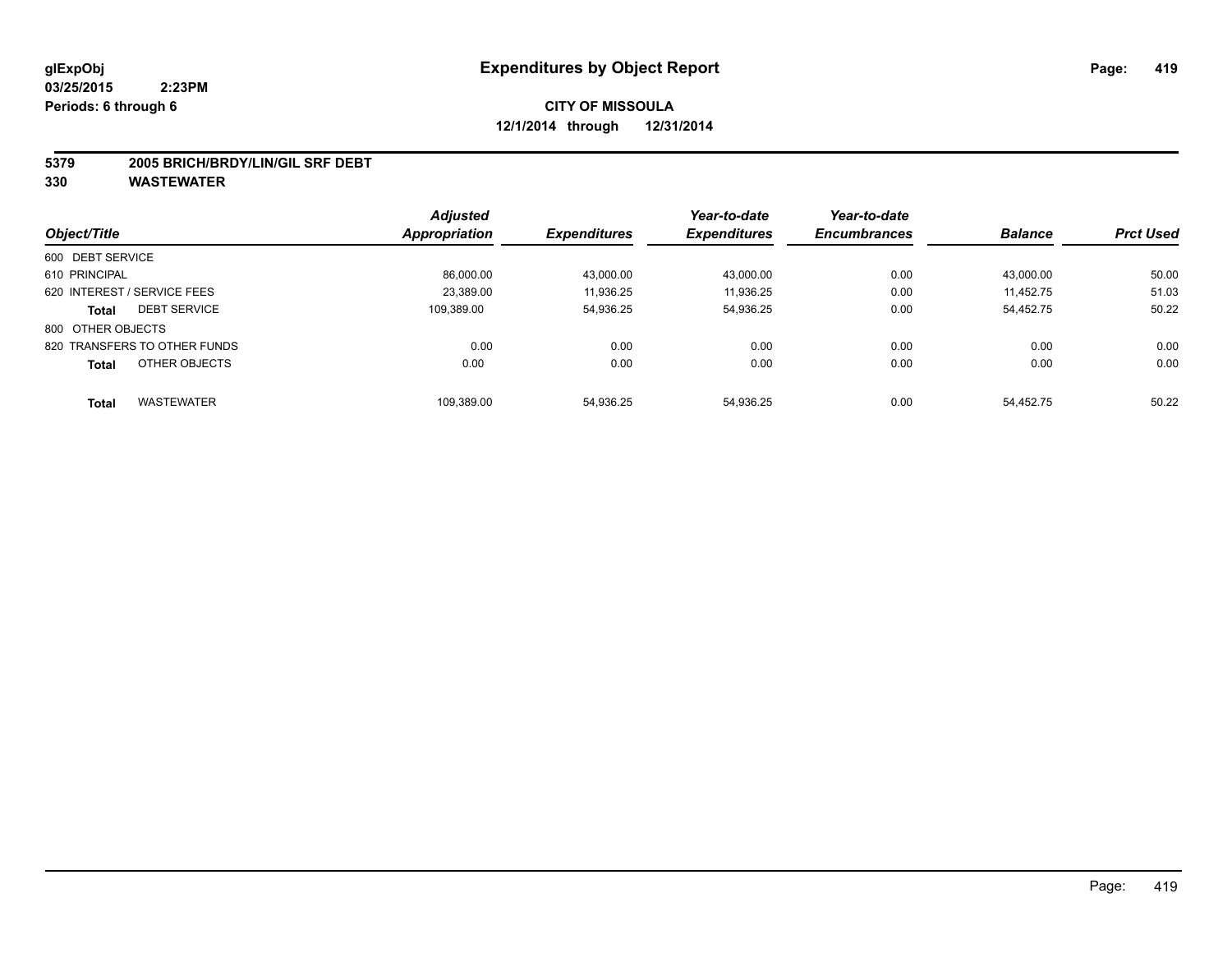**CITY OF MISSOULA 12/1/2014 through 12/31/2014**

#### **5379 2005 BRICH/BRDY/LIN/GIL SRF DEBT**

| Object/Title      |                                  | <b>Adjusted</b><br>Appropriation | <b>Expenditures</b> | Year-to-date<br><b>Expenditures</b> | Year-to-date<br><b>Encumbrances</b> | <b>Balance</b> | <b>Prct Used</b> |
|-------------------|----------------------------------|----------------------------------|---------------------|-------------------------------------|-------------------------------------|----------------|------------------|
| 600 DEBT SERVICE  |                                  |                                  |                     |                                     |                                     |                |                  |
| 610 PRINCIPAL     |                                  | 86.000.00                        | 43,000.00           | 43,000.00                           | 0.00                                | 43.000.00      | 50.00            |
|                   | 620 INTEREST / SERVICE FEES      | 23.389.00                        | 11,936.25           | 11,936.25                           | 0.00                                | 11.452.75      | 51.03            |
| <b>Total</b>      | <b>DEBT SERVICE</b>              | 109.389.00                       | 54.936.25           | 54,936.25                           | 0.00                                | 54.452.75      | 50.22            |
| 800 OTHER OBJECTS |                                  |                                  |                     |                                     |                                     |                |                  |
|                   | 820 TRANSFERS TO OTHER FUNDS     | 0.00                             | 0.00                | 0.00                                | 0.00                                | 0.00           | 0.00             |
| <b>Total</b>      | OTHER OBJECTS                    | 0.00                             | 0.00                | 0.00                                | 0.00                                | 0.00           | 0.00             |
| <b>Total</b>      | 2005 BRICH/BRDY/LIN/GIL SRF DEBT | 109.389.00                       | 54.936.25           | 54.936.25                           | 0.00                                | 54.452.75      | 50.22            |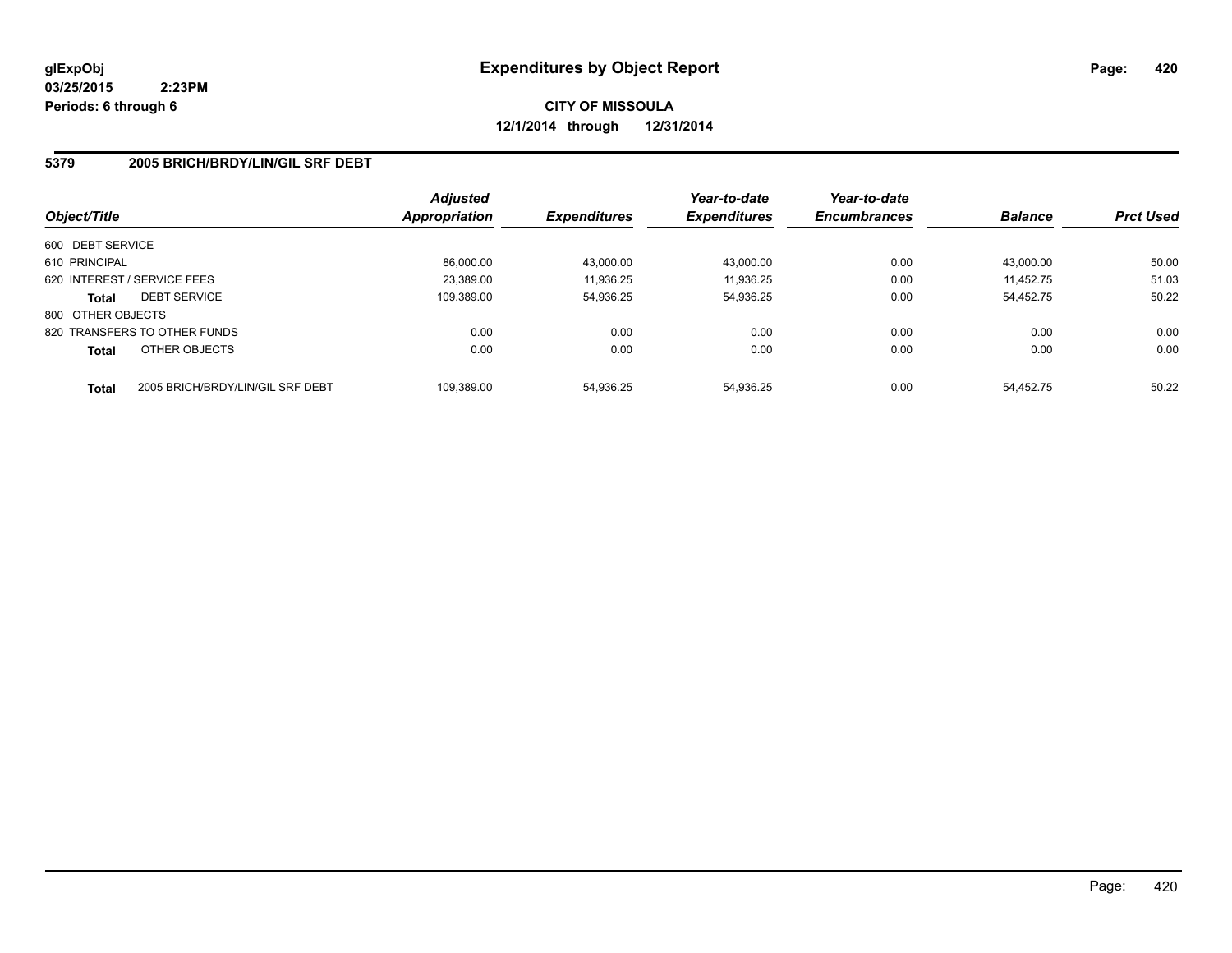#### **5380 BRDWY/BIRCH/GILBERT/LINCOLNWOOD**

|                                   | <b>Adjusted</b> | <b>Expenditures</b> | Year-to-date<br><b>Expenditures</b> | Year-to-date        | <b>Balance</b> | <b>Prct Used</b> |
|-----------------------------------|-----------------|---------------------|-------------------------------------|---------------------|----------------|------------------|
| Object/Title                      | Appropriation   |                     |                                     | <b>Encumbrances</b> |                |                  |
| 600 DEBT SERVICE                  |                 |                     |                                     |                     |                |                  |
| 610 PRINCIPAL                     | 0.00            | 0.00                | 0.00                                | 0.00                | 0.00           | 0.00             |
| 620 INTEREST / SERVICE FEES       | 0.00            | 0.00                | 0.00                                | 0.00                | 0.00           | 0.00             |
| <b>DEBT SERVICE</b><br>Total      | 0.00            | 0.00                | 0.00                                | 0.00                | 0.00           | 0.00             |
| 800 OTHER OBJECTS                 |                 |                     |                                     |                     |                |                  |
| 820 TRANSFERS TO OTHER FUNDS      | 10.840.00       | 0.00                | 0.00                                | 0.00                | 10.840.00      | 0.00             |
| OTHER OBJECTS<br><b>Total</b>     | 10.840.00       | 0.00                | 0.00                                | 0.00                | 10.840.00      | 0.00             |
| <b>WASTEWATER</b><br><b>Total</b> | 10.840.00       | 0.00                | 0.00                                | 0.00                | 10.840.00      | 0.00             |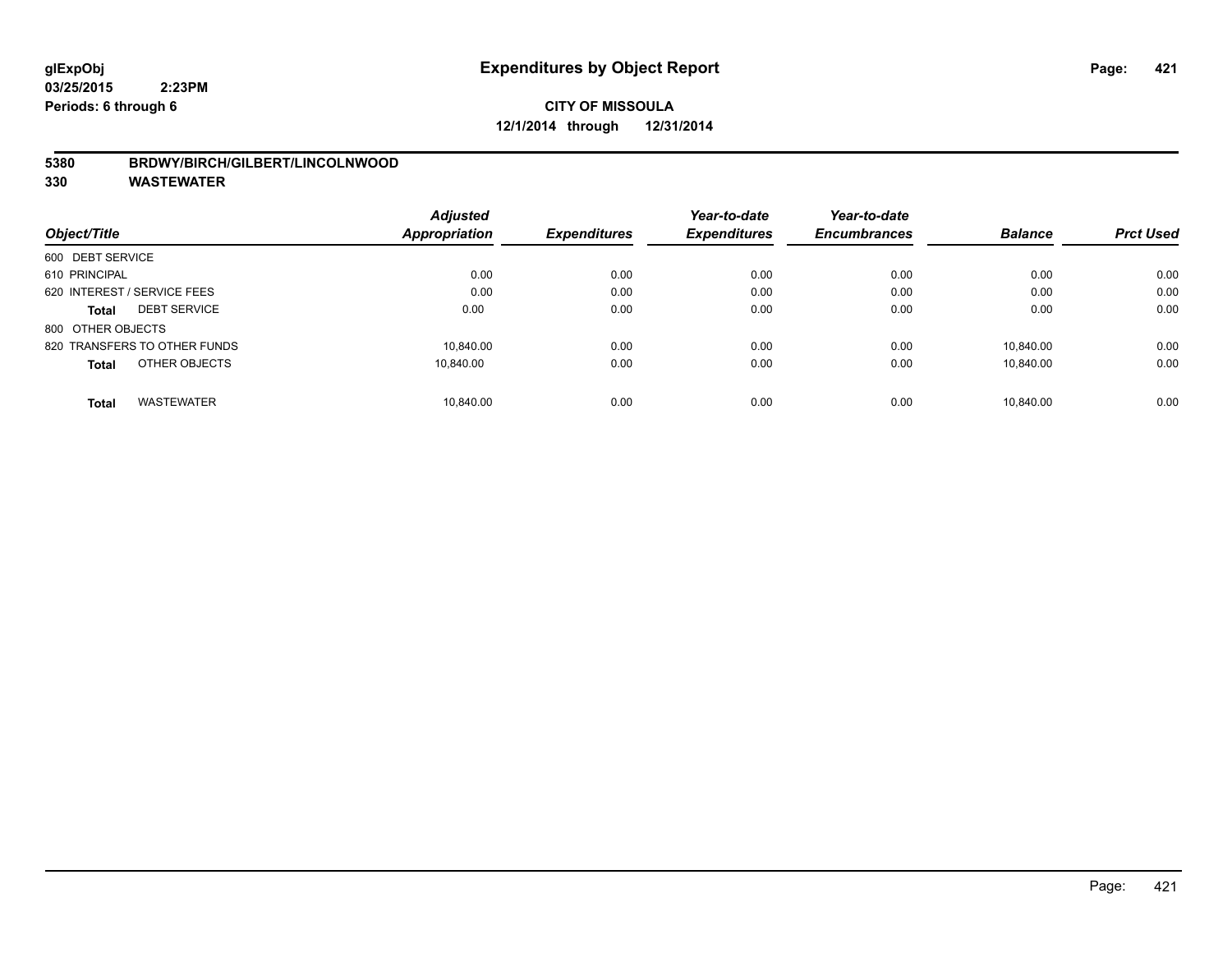**CITY OF MISSOULA 12/1/2014 through 12/31/2014**

#### **5380 BRDWY/BIRCH/GILBERT/LINCOLNWOOD**

| Object/Title      |                                 | <b>Adjusted</b><br><b>Appropriation</b> | <b>Expenditures</b> | Year-to-date<br><b>Expenditures</b> | Year-to-date<br><b>Encumbrances</b> | <b>Balance</b> | <b>Prct Used</b> |
|-------------------|---------------------------------|-----------------------------------------|---------------------|-------------------------------------|-------------------------------------|----------------|------------------|
| 600 DEBT SERVICE  |                                 |                                         |                     |                                     |                                     |                |                  |
| 610 PRINCIPAL     |                                 | 0.00                                    | 0.00                | 0.00                                | 0.00                                | 0.00           | 0.00             |
|                   | 620 INTEREST / SERVICE FEES     | 0.00                                    | 0.00                | 0.00                                | 0.00                                | 0.00           | 0.00             |
| <b>Total</b>      | <b>DEBT SERVICE</b>             | 0.00                                    | 0.00                | 0.00                                | 0.00                                | 0.00           | 0.00             |
| 800 OTHER OBJECTS |                                 |                                         |                     |                                     |                                     |                |                  |
|                   | 820 TRANSFERS TO OTHER FUNDS    | 10.840.00                               | 0.00                | 0.00                                | 0.00                                | 10.840.00      | 0.00             |
| <b>Total</b>      | OTHER OBJECTS                   | 10.840.00                               | 0.00                | 0.00                                | 0.00                                | 10.840.00      | 0.00             |
| <b>Total</b>      | BRDWY/BIRCH/GILBERT/LINCOLNWOOD | 10.840.00                               | 0.00                | 0.00                                | 0.00                                | 10.840.00      | 0.00             |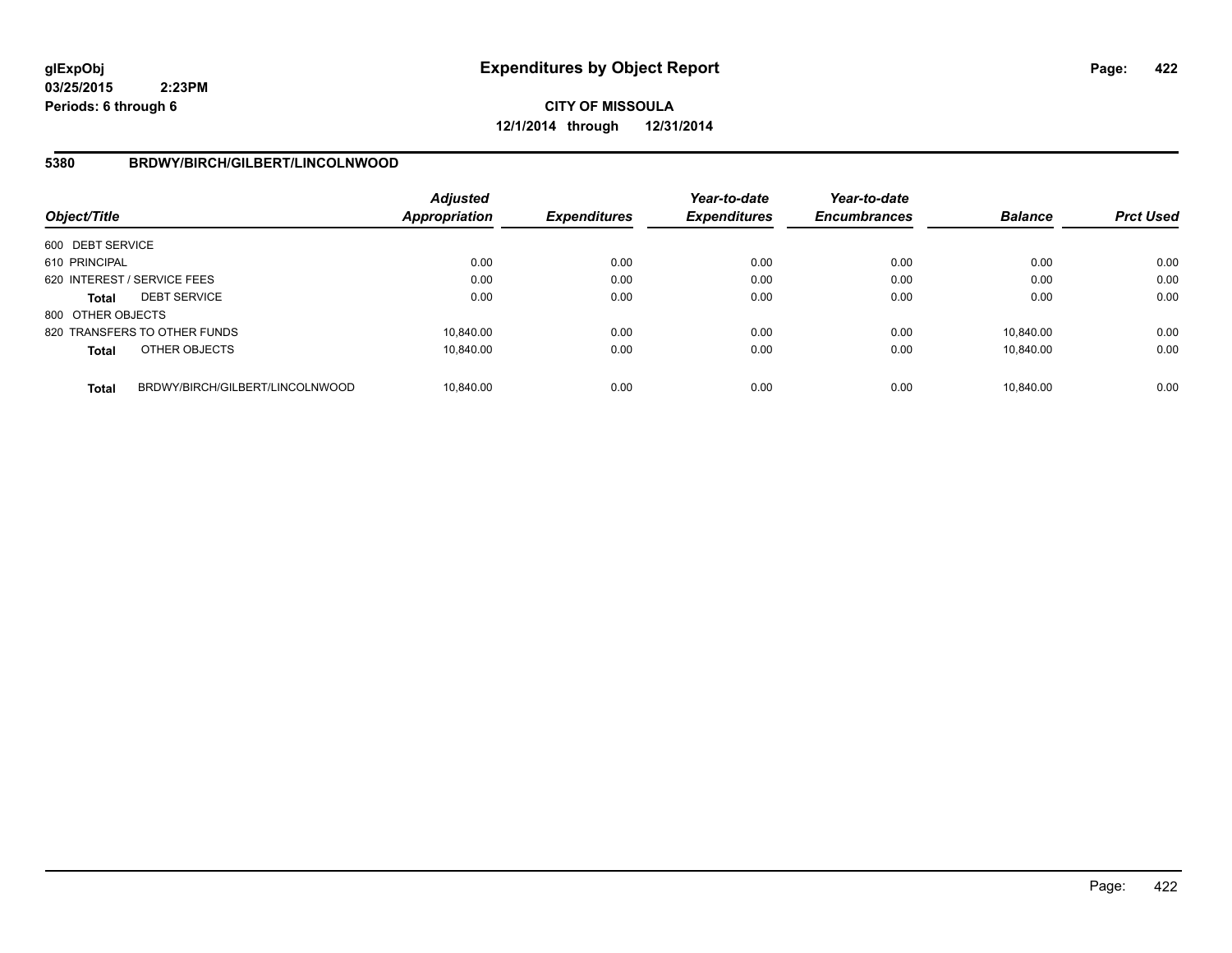# **CITY OF MISSOULA 12/1/2014 through 12/31/2014**

#### **5381 LINCOLNWOOD PH2 DEBT SERVICE**

|                                     | <b>Adjusted</b>      |                     | Year-to-date        | Year-to-date        |                |                  |
|-------------------------------------|----------------------|---------------------|---------------------|---------------------|----------------|------------------|
| Object/Title                        | <b>Appropriation</b> | <b>Expenditures</b> | <b>Expenditures</b> | <b>Encumbrances</b> | <b>Balance</b> | <b>Prct Used</b> |
| 600 DEBT SERVICE                    |                      |                     |                     |                     |                |                  |
| 610 PRINCIPAL                       | 0.00                 | 0.00                | 0.00                | 0.00                | 0.00           | 0.00             |
| 620 INTEREST / SERVICE FEES         | 0.00                 | 0.00                | 0.00                | 0.00                | 0.00           | 0.00             |
| <b>DEBT SERVICE</b><br><b>Total</b> | 0.00                 | 0.00                | 0.00                | 0.00                | 0.00           | 0.00             |
| 800 OTHER OBJECTS                   |                      |                     |                     |                     |                |                  |
| 820 TRANSFERS TO OTHER FUNDS        | 0.00                 | 0.00                | 0.00                | 0.00                | 0.00           | 0.00             |
| OTHER OBJECTS<br><b>Total</b>       | 0.00                 | 0.00                | 0.00                | 0.00                | 0.00           | 0.00             |
| <b>WASTEWATER</b><br>Total          | 0.00                 | 0.00                | 0.00                | 0.00                | 0.00           | 0.00             |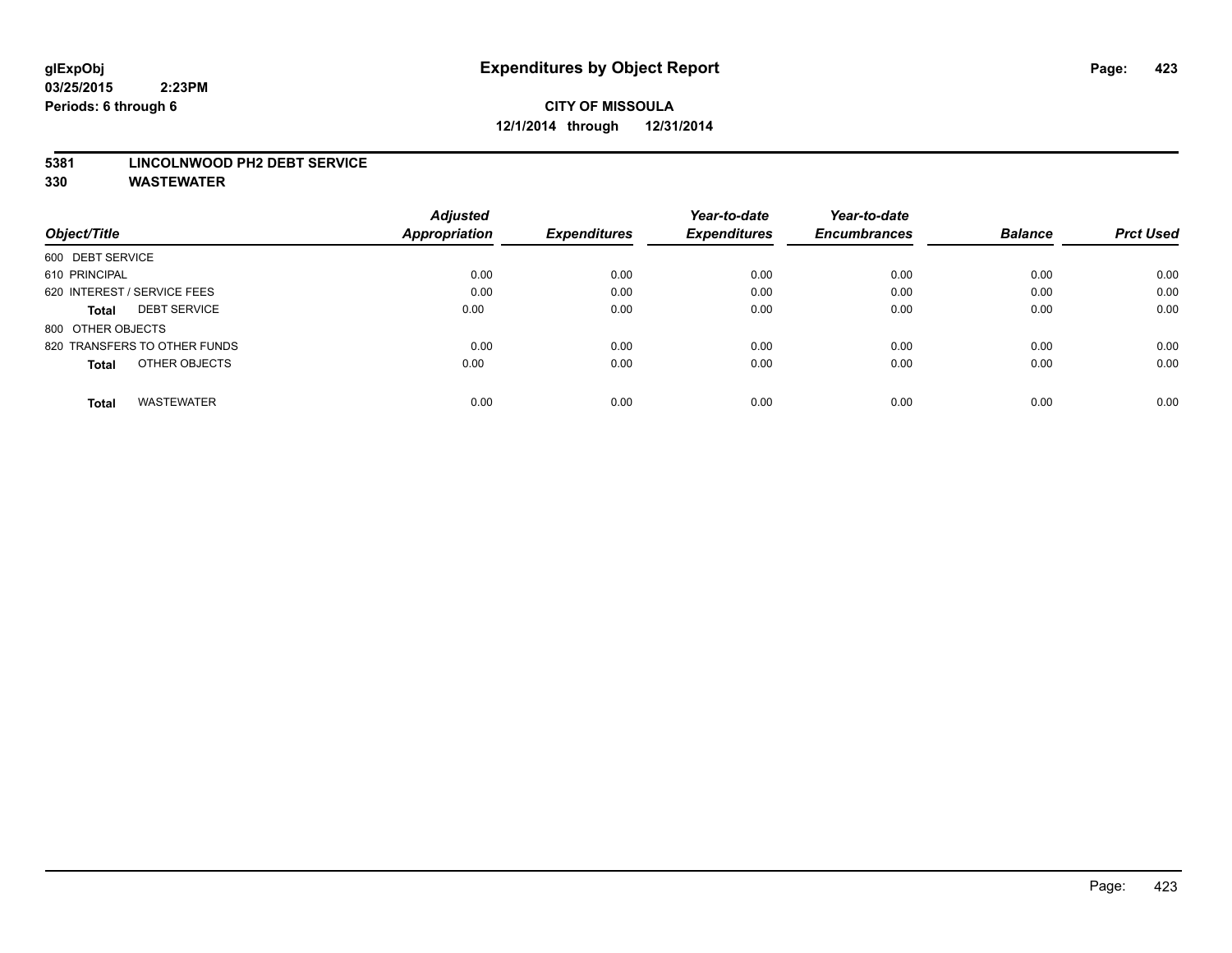**CITY OF MISSOULA 12/1/2014 through 12/31/2014**

#### **5381 LINCOLNWOOD PH2 DEBT SERVICE**

| Object/Title                |                              | <b>Adjusted</b><br>Appropriation | <b>Expenditures</b> | Year-to-date<br><b>Expenditures</b> | Year-to-date<br><b>Encumbrances</b> | <b>Balance</b> | <b>Prct Used</b> |
|-----------------------------|------------------------------|----------------------------------|---------------------|-------------------------------------|-------------------------------------|----------------|------------------|
| 600 DEBT SERVICE            |                              |                                  |                     |                                     |                                     |                |                  |
| 610 PRINCIPAL               |                              | 0.00                             | 0.00                | 0.00                                | 0.00                                | 0.00           | 0.00             |
| 620 INTEREST / SERVICE FEES |                              | 0.00                             | 0.00                | 0.00                                | 0.00                                | 0.00           | 0.00             |
| <b>Total</b>                | <b>DEBT SERVICE</b>          | 0.00                             | 0.00                | 0.00                                | 0.00                                | 0.00           | 0.00             |
| 800 OTHER OBJECTS           |                              |                                  |                     |                                     |                                     |                |                  |
|                             | 820 TRANSFERS TO OTHER FUNDS | 0.00                             | 0.00                | 0.00                                | 0.00                                | 0.00           | 0.00             |
| <b>Total</b>                | OTHER OBJECTS                | 0.00                             | 0.00                | 0.00                                | 0.00                                | 0.00           | 0.00             |
| <b>Total</b>                | LINCOLNWOOD PH2 DEBT SERVICE | 0.00                             | 0.00                | 0.00                                | 0.00                                | 0.00           | 0.00             |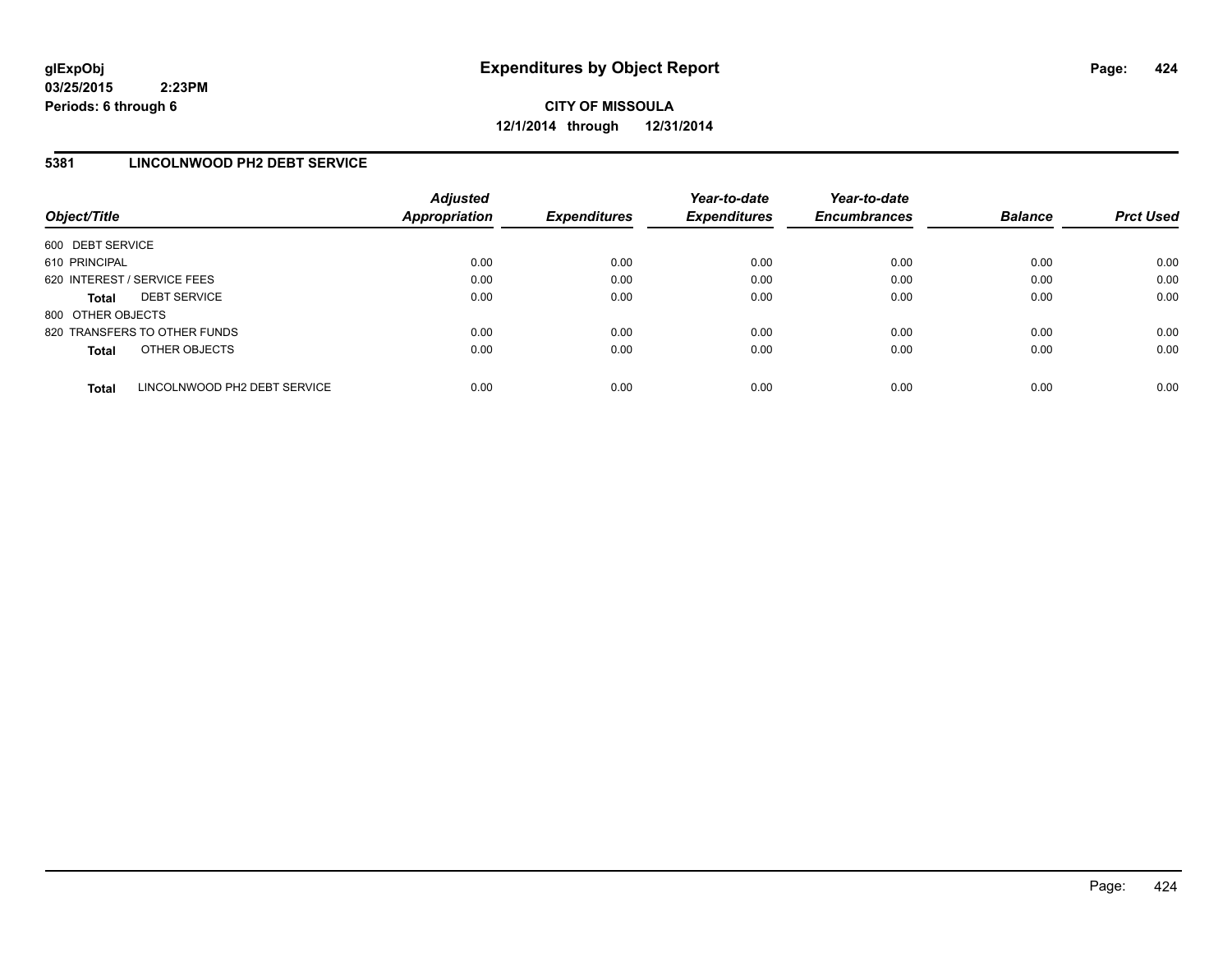#### **5382 LINCOLNWOOD PH2 RESERVE FUND**

|                                   | <b>Adjusted</b> | <b>Expenditures</b> | Year-to-date        | Year-to-date        | <b>Balance</b> | <b>Prct Used</b> |
|-----------------------------------|-----------------|---------------------|---------------------|---------------------|----------------|------------------|
| Object/Title                      | Appropriation   |                     | <b>Expenditures</b> | <b>Encumbrances</b> |                |                  |
| 600 DEBT SERVICE                  |                 |                     |                     |                     |                |                  |
| 610 PRINCIPAL                     | 0.00            | 0.00                | 0.00                | 0.00                | 0.00           | 0.00             |
| 620 INTEREST / SERVICE FEES       | 0.00            | 0.00                | 0.00                | 0.00                | 0.00           | 0.00             |
| <b>DEBT SERVICE</b><br>Total      | 0.00            | 0.00                | 0.00                | 0.00                | 0.00           | 0.00             |
| 800 OTHER OBJECTS                 |                 |                     |                     |                     |                |                  |
| 820 TRANSFERS TO OTHER FUNDS      | 21,850.00       | 0.00                | 0.00                | 0.00                | 21.850.00      | 0.00             |
| OTHER OBJECTS<br><b>Total</b>     | 21.850.00       | 0.00                | 0.00                | 0.00                | 21.850.00      | 0.00             |
| <b>WASTEWATER</b><br><b>Total</b> | 21,850.00       | 0.00                | 0.00                | 0.00                | 21.850.00      | 0.00             |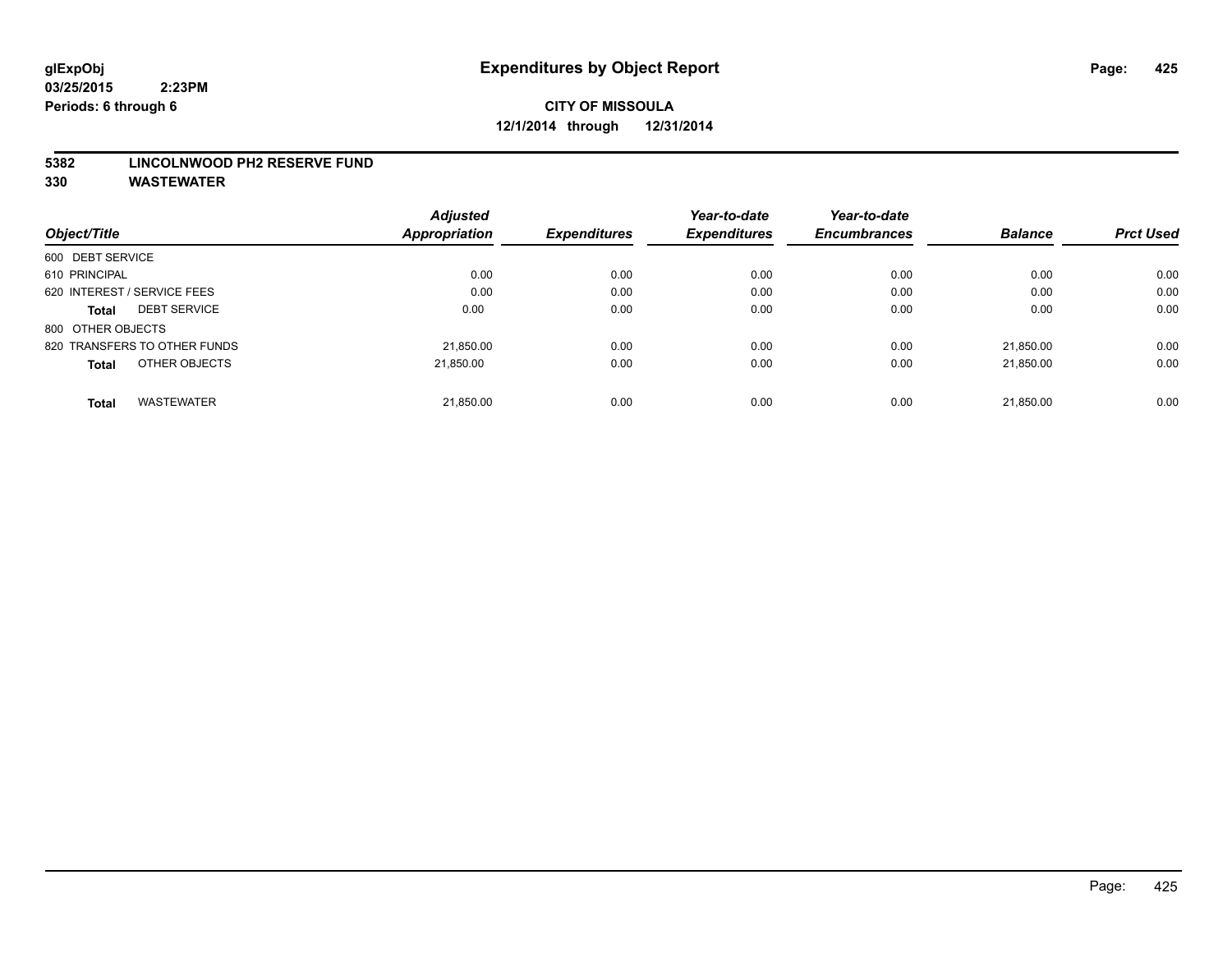**CITY OF MISSOULA 12/1/2014 through 12/31/2014**

#### **5382 LINCOLNWOOD PH2 RESERVE FUND**

| Object/Title                |                              | <b>Adjusted</b><br>Appropriation | <b>Expenditures</b> | Year-to-date<br><b>Expenditures</b> | Year-to-date<br><b>Encumbrances</b> | <b>Balance</b> | <b>Prct Used</b> |
|-----------------------------|------------------------------|----------------------------------|---------------------|-------------------------------------|-------------------------------------|----------------|------------------|
| 600 DEBT SERVICE            |                              |                                  |                     |                                     |                                     |                |                  |
| 610 PRINCIPAL               |                              | 0.00                             | 0.00                | 0.00                                | 0.00                                | 0.00           | 0.00             |
| 620 INTEREST / SERVICE FEES |                              | 0.00                             | 0.00                | 0.00                                | 0.00                                | 0.00           | 0.00             |
| <b>Total</b>                | <b>DEBT SERVICE</b>          | 0.00                             | 0.00                | 0.00                                | 0.00                                | 0.00           | 0.00             |
| 800 OTHER OBJECTS           |                              |                                  |                     |                                     |                                     |                |                  |
|                             | 820 TRANSFERS TO OTHER FUNDS | 21.850.00                        | 0.00                | 0.00                                | 0.00                                | 21.850.00      | 0.00             |
| <b>Total</b>                | OTHER OBJECTS                | 21,850.00                        | 0.00                | 0.00                                | 0.00                                | 21.850.00      | 0.00             |
| <b>Total</b>                | LINCOLNWOOD PH2 RESERVE FUND | 21.850.00                        | 0.00                | 0.00                                | 0.00                                | 21.850.00      | 0.00             |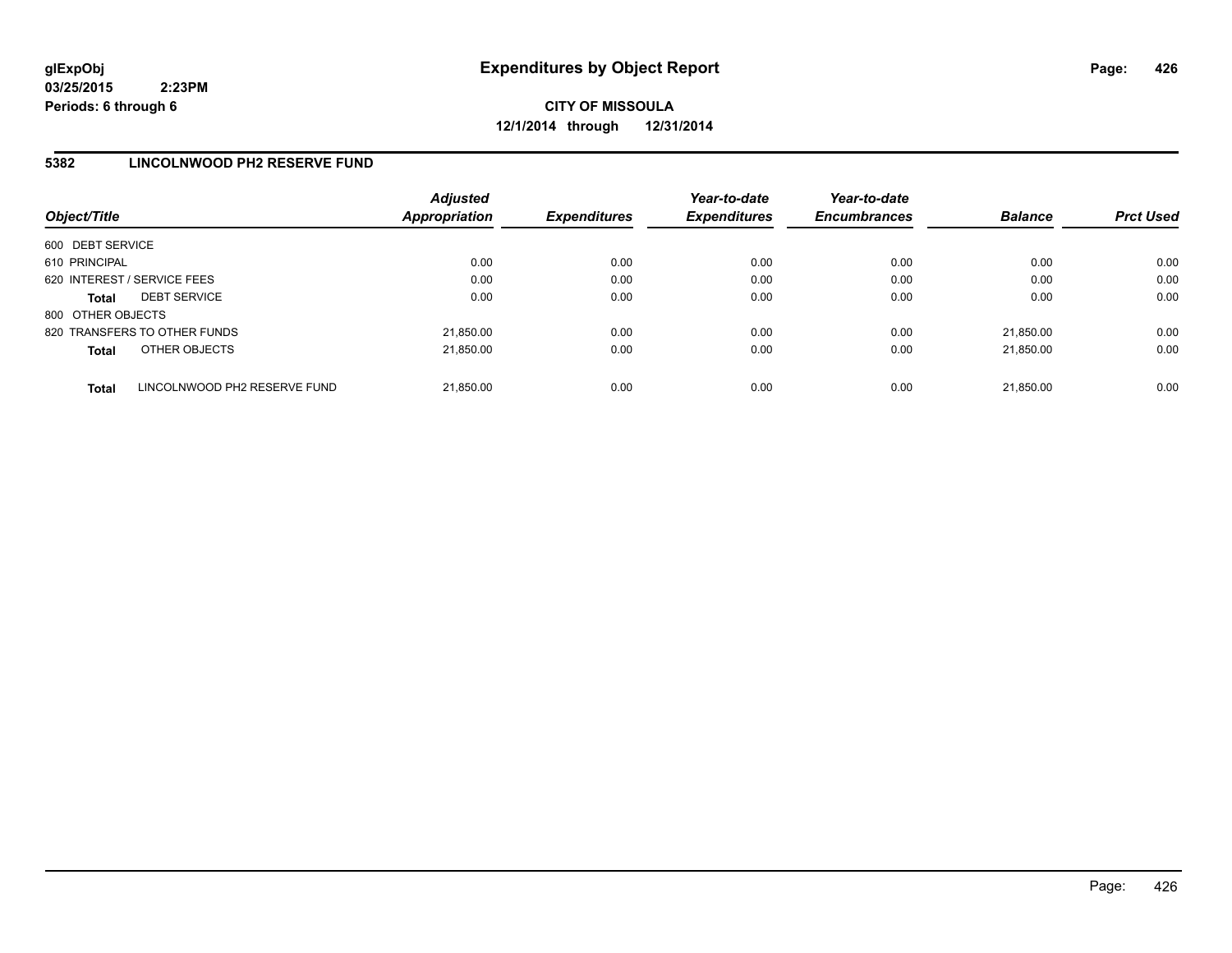#### **5383 FY09 RATTLESNAKE SEWER DEBT SVS**

|                                     | <b>Adjusted</b> |                     | Year-to-date        | Year-to-date        |                |                  |
|-------------------------------------|-----------------|---------------------|---------------------|---------------------|----------------|------------------|
| Object/Title                        | Appropriation   | <b>Expenditures</b> | <b>Expenditures</b> | <b>Encumbrances</b> | <b>Balance</b> | <b>Prct Used</b> |
| 600 DEBT SERVICE                    |                 |                     |                     |                     |                |                  |
| 610 PRINCIPAL                       | 0.00            | 0.00                | 0.00                | 0.00                | 0.00           | 0.00             |
| 620 INTEREST / SERVICE FEES         | 0.00            | 0.00                | 0.00                | 0.00                | 0.00           | 0.00             |
| <b>DEBT SERVICE</b><br><b>Total</b> | 0.00            | 0.00                | 0.00                | 0.00                | 0.00           | 0.00             |
| 800 OTHER OBJECTS                   |                 |                     |                     |                     |                |                  |
| 820 TRANSFERS TO OTHER FUNDS        | 0.00            | 0.00                | 0.00                | 0.00                | 0.00           | 0.00             |
| OTHER OBJECTS<br><b>Total</b>       | 0.00            | 0.00                | 0.00                | 0.00                | 0.00           | 0.00             |
| <b>WASTEWATER</b><br><b>Total</b>   | 0.00            | 0.00                | 0.00                | 0.00                | 0.00           | 0.00             |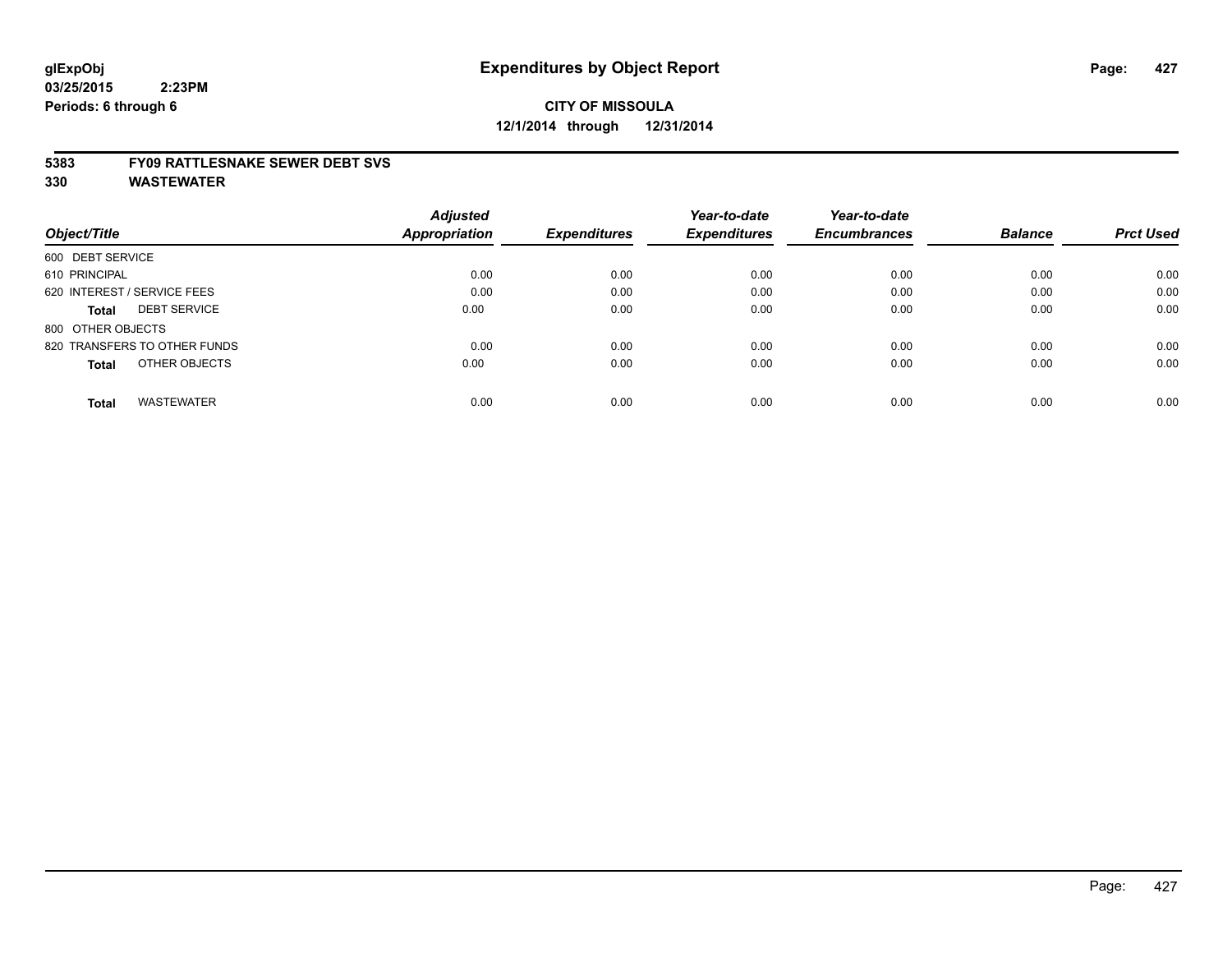#### **5383 FY09 RATTLESNAKE SEWER DEBT SVS**

**550 SID 544 PROJECT**

| Object/Title                 | <b>Adjusted</b><br>Appropriation | <b>Expenditures</b> | Year-to-date<br><b>Expenditures</b> | Year-to-date<br><b>Encumbrances</b> | <b>Balance</b> | <b>Prct Used</b> |
|------------------------------|----------------------------------|---------------------|-------------------------------------|-------------------------------------|----------------|------------------|
| 600 DEBT SERVICE             |                                  |                     |                                     |                                     |                |                  |
| 610 PRINCIPAL                | 20,000.00                        | 10,000.00           | 10,000.00                           | 0.00                                | 10,000.00      | 50.00            |
| 620 INTEREST / SERVICE FEES  | 11,550.00                        | 5,850.00            | 5.850.00                            | 0.00                                | 5,700.00       | 50.65            |
| <b>DEBT SERVICE</b><br>Total | 31,550.00                        | 15,850.00           | 15,850.00                           | 0.00                                | 15,700.00      | 50.24            |
| SID 544 PROJECT<br>Total     | 31,550.00                        | 15,850.00           | 15.850.00                           | 0.00                                | 15,700.00      | 50.24            |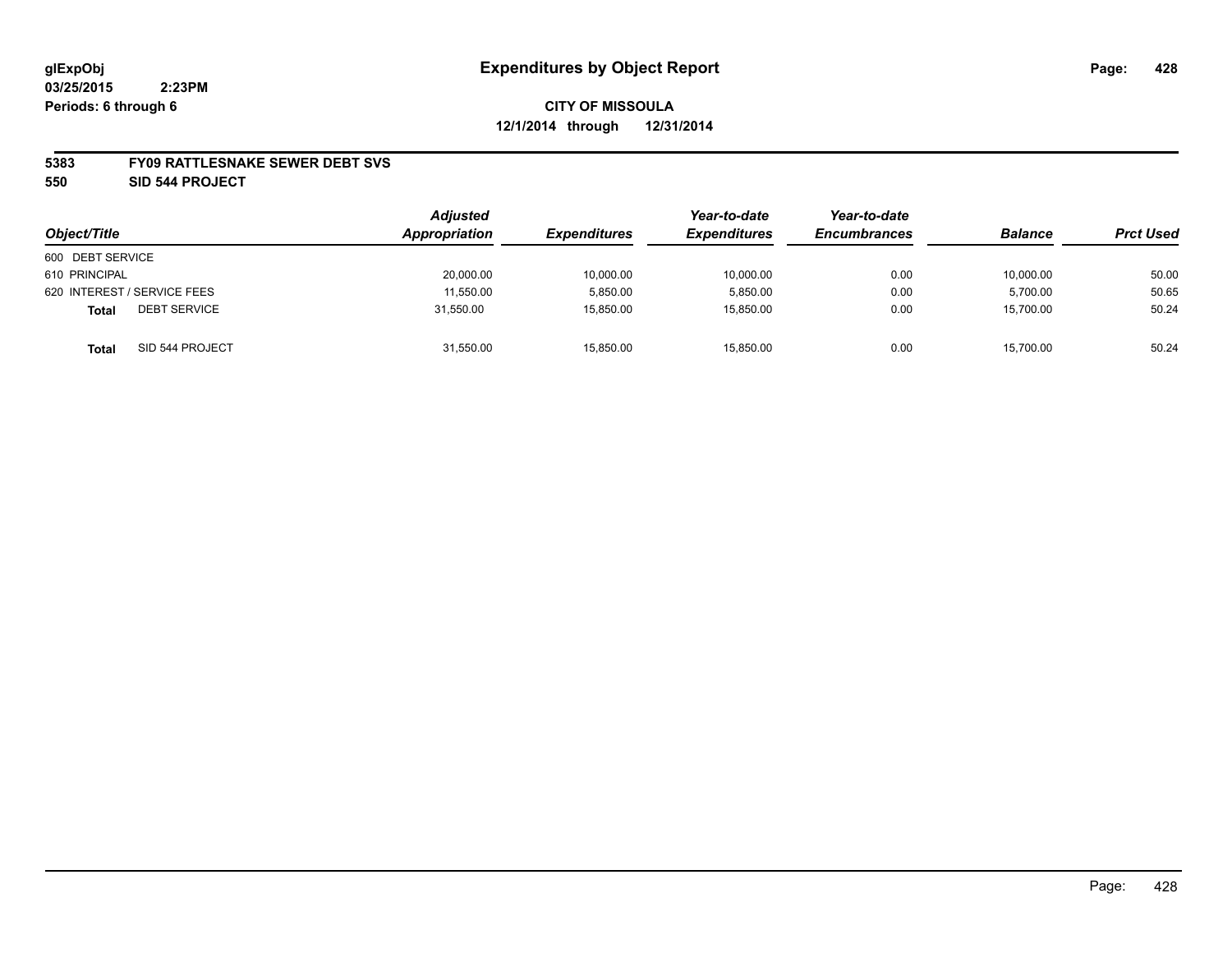**CITY OF MISSOULA 12/1/2014 through 12/31/2014**

# **5383 FY09 RATTLESNAKE SEWER DEBT SVS**

| Object/Title      |                                 | <b>Adjusted</b><br><b>Appropriation</b> | <b>Expenditures</b> | Year-to-date<br><b>Expenditures</b> | Year-to-date<br><b>Encumbrances</b> | <b>Balance</b> | <b>Prct Used</b> |
|-------------------|---------------------------------|-----------------------------------------|---------------------|-------------------------------------|-------------------------------------|----------------|------------------|
| 600 DEBT SERVICE  |                                 |                                         |                     |                                     |                                     |                |                  |
| 610 PRINCIPAL     |                                 | 20,000.00                               | 10,000.00           | 10,000.00                           | 0.00                                | 10.000.00      | 50.00            |
|                   | 620 INTEREST / SERVICE FEES     | 11,550.00                               | 5,850.00            | 5,850.00                            | 0.00                                | 5,700.00       | 50.65            |
| <b>Total</b>      | <b>DEBT SERVICE</b>             | 31.550.00                               | 15.850.00           | 15.850.00                           | 0.00                                | 15.700.00      | 50.24            |
| 800 OTHER OBJECTS |                                 |                                         |                     |                                     |                                     |                |                  |
|                   | 820 TRANSFERS TO OTHER FUNDS    | 0.00                                    | 0.00                | 0.00                                | 0.00                                | 0.00           | 0.00             |
| <b>Total</b>      | OTHER OBJECTS                   | 0.00                                    | 0.00                | 0.00                                | 0.00                                | 0.00           | 0.00             |
| <b>Total</b>      | FY09 RATTLESNAKE SEWER DEBT SVS | 31.550.00                               | 15.850.00           | 15.850.00                           | 0.00                                | 15.700.00      | 50.24            |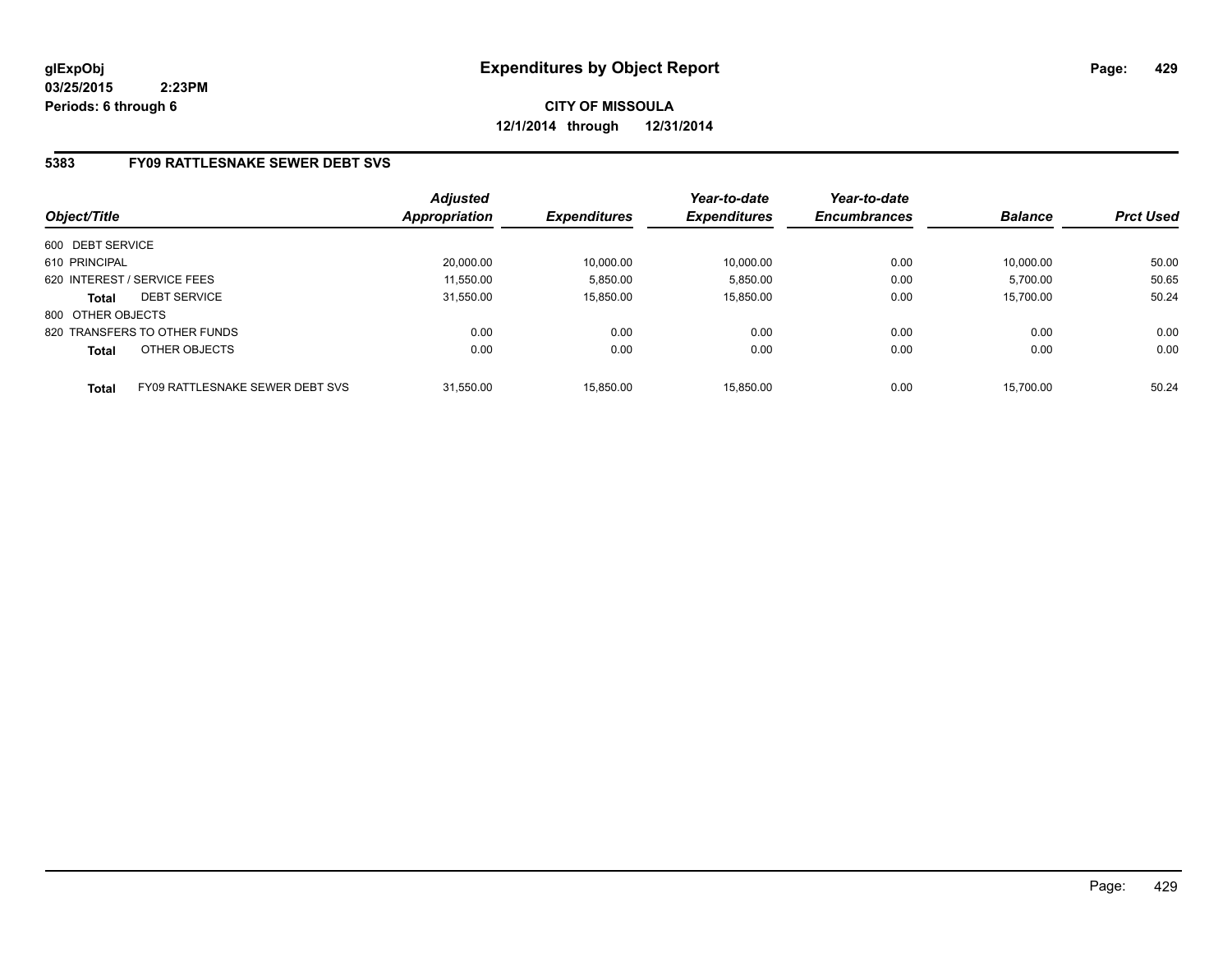# **5384 09 LOLO BOND RESERVE**

| Object/Title                 | <b>Adjusted</b><br>Appropriation | <b>Expenditures</b> | Year-to-date<br><b>Expenditures</b> | Year-to-date<br><b>Encumbrances</b> | <b>Balance</b> | <b>Prct Used</b> |
|------------------------------|----------------------------------|---------------------|-------------------------------------|-------------------------------------|----------------|------------------|
| 800 OTHER OBJECTS            |                                  |                     |                                     |                                     |                |                  |
| 820 TRANSFERS TO OTHER FUNDS | 4.644.00                         | 0.00                | 0.00                                | 0.00                                | 4,644.00       | 0.00             |
| OTHER OBJECTS<br>Total       | 4.644.00                         | 0.00                | 0.00                                | 0.00                                | 4.644.00       | 0.00             |
| <b>WASTEWATER</b><br>Total   | 4.644.00                         | 0.00                | 0.00                                | 0.00                                | 4,644.00       | 0.00             |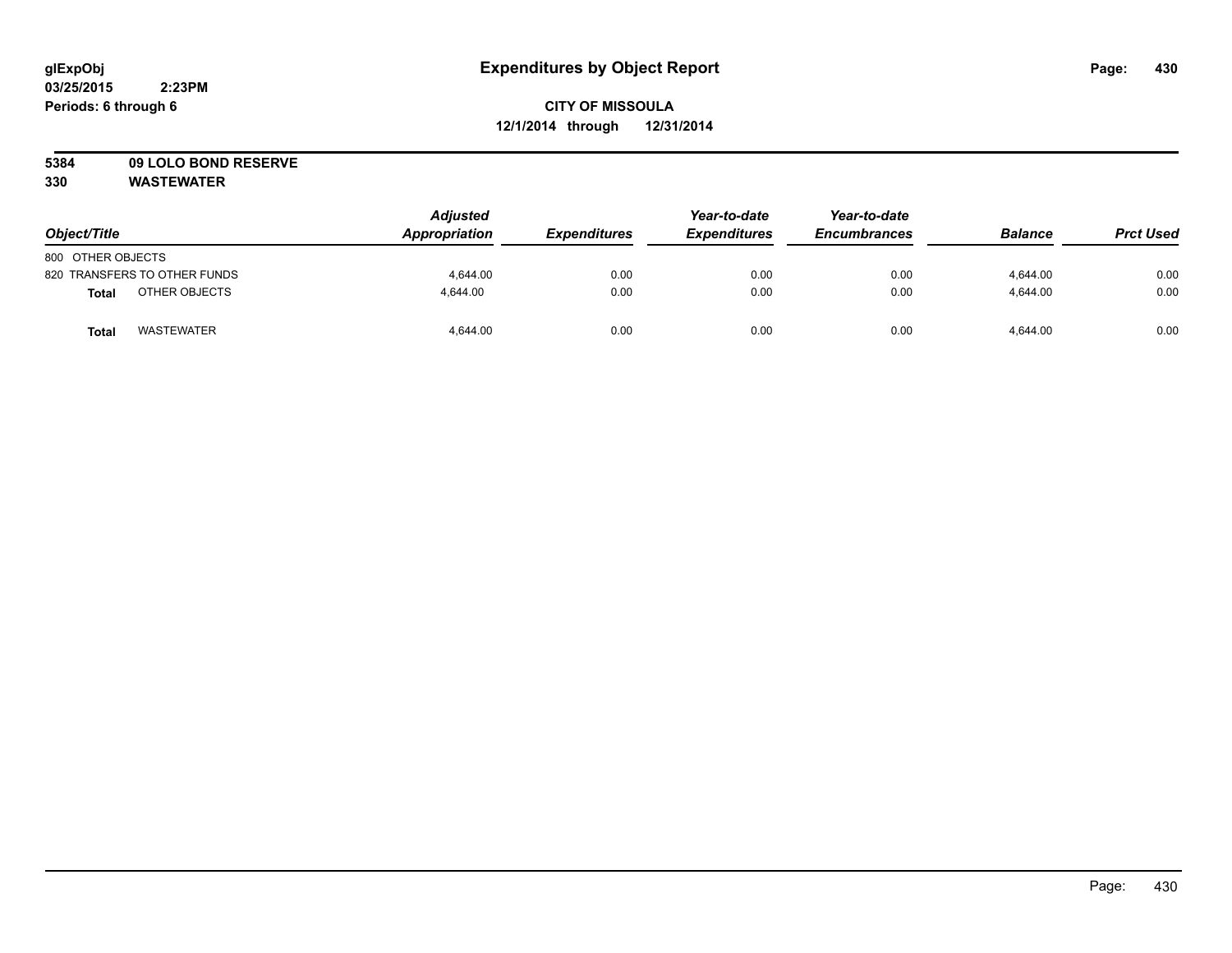#### **5384 09 LOLO BOND RESERVE**

| Object/Title      |                              | <b>Adjusted</b><br><b>Appropriation</b> | <i><b>Expenditures</b></i> | Year-to-date<br><b>Expenditures</b> | Year-to-date<br><b>Encumbrances</b> | <b>Balance</b> | <b>Prct Used</b> |
|-------------------|------------------------------|-----------------------------------------|----------------------------|-------------------------------------|-------------------------------------|----------------|------------------|
| 800 OTHER OBJECTS |                              |                                         |                            |                                     |                                     |                |                  |
|                   | 820 TRANSFERS TO OTHER FUNDS | 4.644.00                                | 0.00                       | 0.00                                | 0.00                                | 4.644.00       | 0.00             |
| <b>Total</b>      | OTHER OBJECTS                | 4.644.00                                | 0.00                       | 0.00                                | 0.00                                | 4.644.00       | 0.00             |
| <b>Total</b>      | 09 LOLO BOND RESERVE         | 4.644.00                                | 0.00                       | 0.00                                | 0.00                                | 4.644.00       | 0.00             |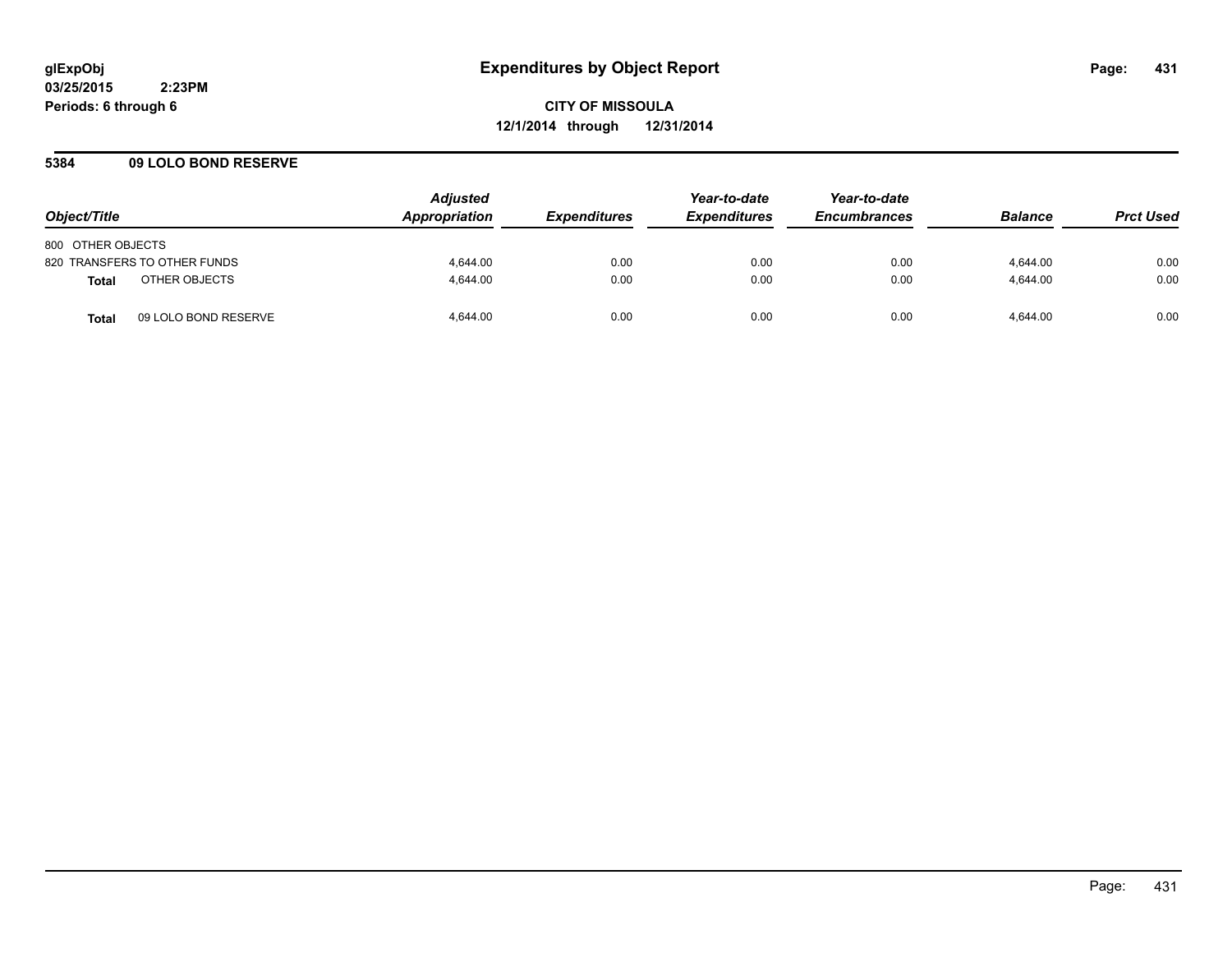#### **5386 FY10 HEADWORKS DEBT SERVICE**

| Object/Title                 | <b>Adjusted</b><br>Appropriation | <b>Expenditures</b> | Year-to-date<br><b>Expenditures</b> | Year-to-date<br><b>Encumbrances</b> | <b>Balance</b> | <b>Prct Used</b> |
|------------------------------|----------------------------------|---------------------|-------------------------------------|-------------------------------------|----------------|------------------|
| 600 DEBT SERVICE             |                                  |                     |                                     |                                     |                |                  |
| 610 PRINCIPAL                | 130,000.00                       | 0.00                | 0.00                                | 0.00                                | 130.000.00     | 0.00             |
| 620 INTEREST / SERVICE FEES  | 566,949.00                       | 283,874.34          | 283,874.34                          | 0.00                                | 283,074.66     | 50.07            |
| <b>DEBT SERVICE</b><br>Total | 696.949.00                       | 283.874.34          | 283.874.34                          | 0.00                                | 413.074.66     | 40.73            |
| WASTEWATER<br>Total          | 696,949.00                       | 283.874.34          | 283,874.34                          | 0.00                                | 413,074.66     | 40.73            |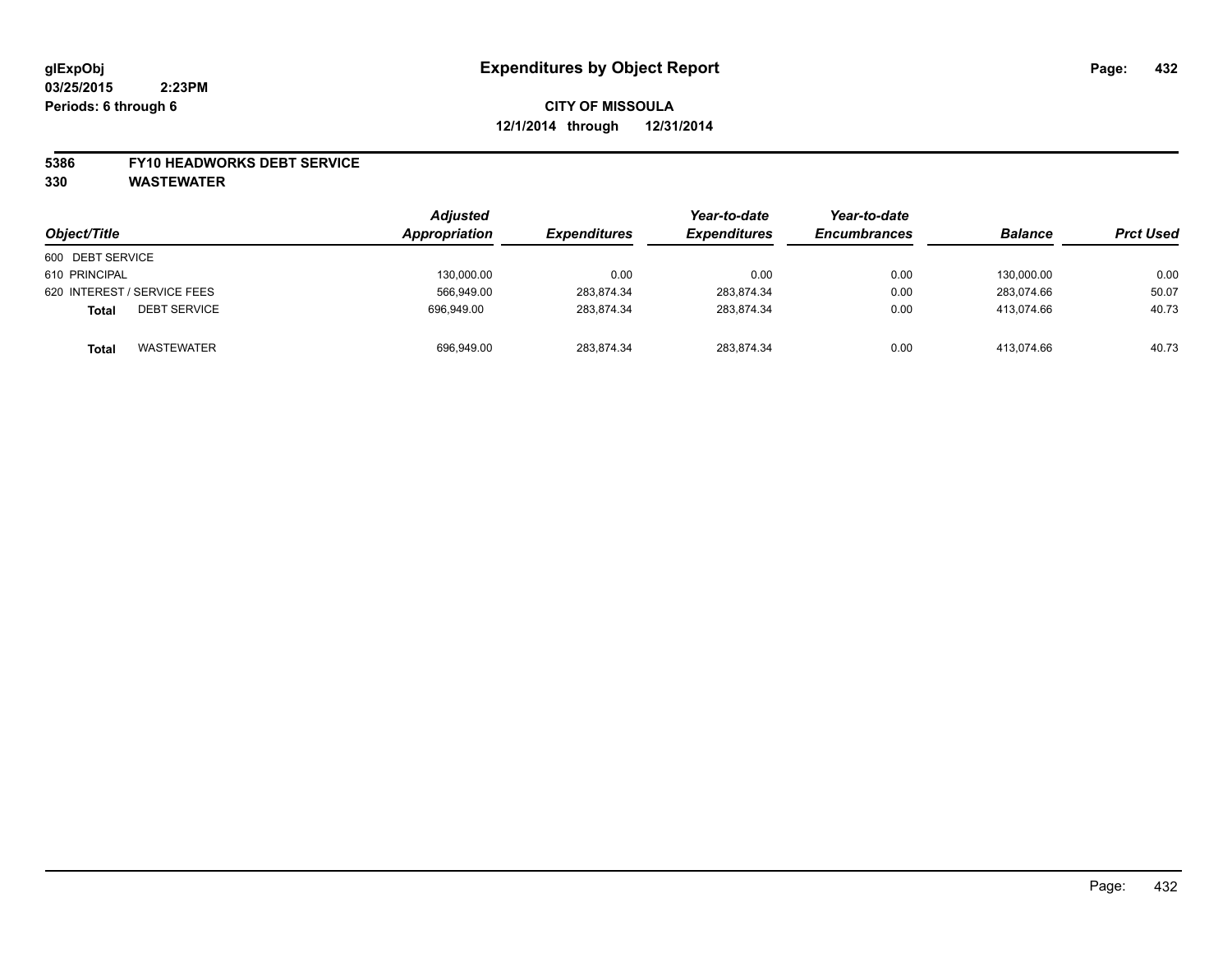**CITY OF MISSOULA 12/1/2014 through 12/31/2014**

### **5386 FY10 HEADWORKS DEBT SERVICE**

| Object/Title     |                                    | <b>Adjusted</b><br>Appropriation | <b>Expenditures</b> | Year-to-date<br><b>Expenditures</b> | Year-to-date<br><b>Encumbrances</b> | <b>Balance</b> | <b>Prct Used</b> |
|------------------|------------------------------------|----------------------------------|---------------------|-------------------------------------|-------------------------------------|----------------|------------------|
| 600 DEBT SERVICE |                                    |                                  |                     |                                     |                                     |                |                  |
| 610 PRINCIPAL    |                                    | 130,000.00                       | 0.00                | 0.00                                | 0.00                                | 130.000.00     | 0.00             |
|                  | 620 INTEREST / SERVICE FEES        | 566,949.00                       | 283,874.34          | 283,874.34                          | 0.00                                | 283.074.66     | 50.07            |
| <b>Total</b>     | <b>DEBT SERVICE</b>                | 696,949.00                       | 283.874.34          | 283,874.34                          | 0.00                                | 413.074.66     | 40.73            |
| <b>Total</b>     | <b>FY10 HEADWORKS DEBT SERVICE</b> | 696,949.00                       | 283,874.34          | 283,874.34                          | 0.00                                | 413.074.66     | 40.73            |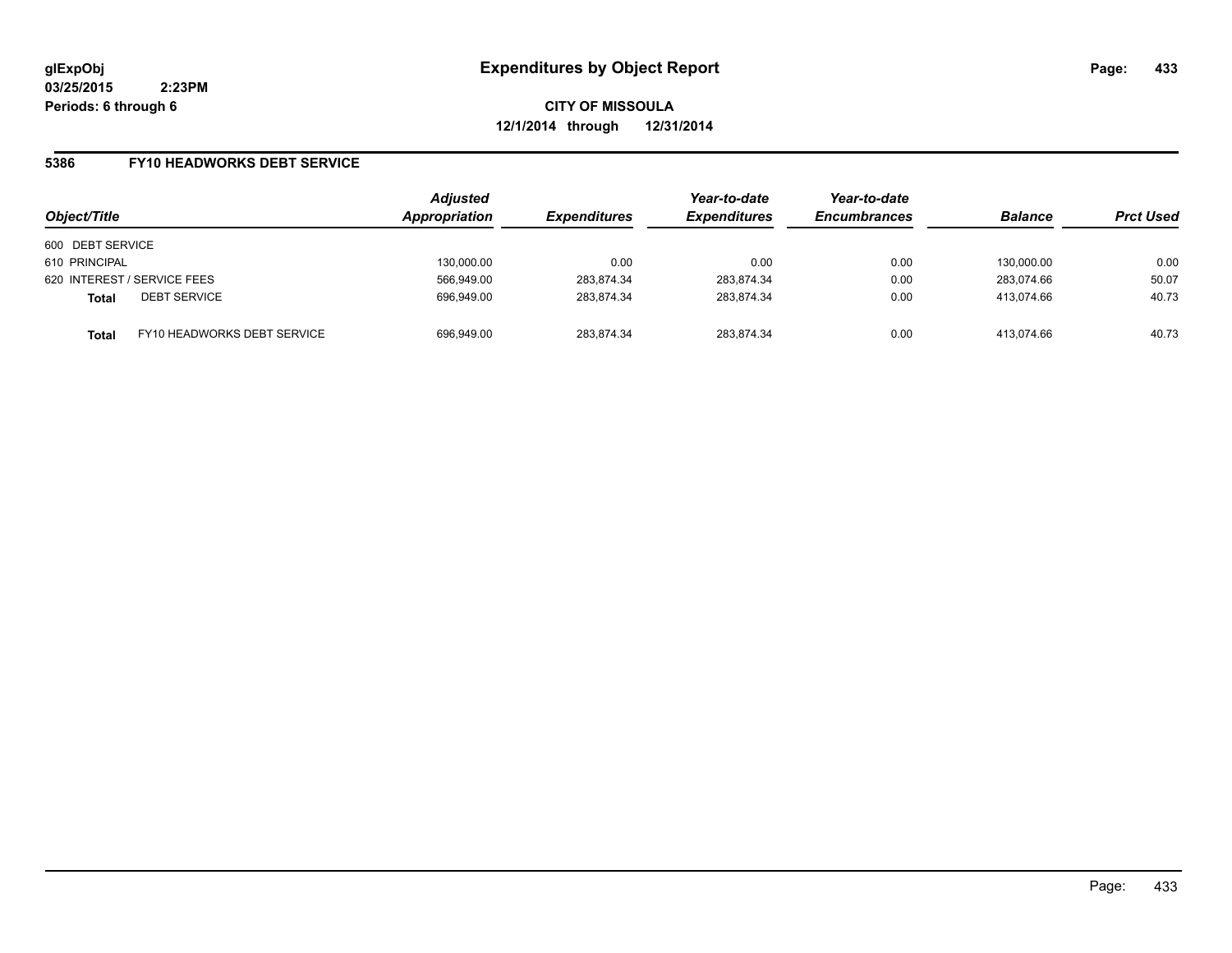### **5387 FY11 SEWER \$1.29M BOND DEBT SERVICE**

**330 WASTEWATER**

| Object/Title                        | <b>Adjusted</b><br>Appropriation | <b>Expenditures</b> | Year-to-date<br><b>Expenditures</b> | Year-to-date<br><b>Encumbrances</b> | <b>Balance</b> | <b>Prct Used</b> |
|-------------------------------------|----------------------------------|---------------------|-------------------------------------|-------------------------------------|----------------|------------------|
| 600 DEBT SERVICE                    |                                  |                     |                                     |                                     |                |                  |
|                                     |                                  |                     |                                     |                                     |                |                  |
| 610 PRINCIPAL                       | 45,000.00                        | 0.00                | 0.00                                | 0.00                                | 45.000.00      | 0.00             |
| 620 INTEREST / SERVICE FEES         | 58,430.00                        | 29,040.00           | 29,040.00                           | 0.00                                | 29,390.00      | 49.70            |
| <b>DEBT SERVICE</b><br><b>Total</b> | 103,430.00                       | 29,040.00           | 29,040.00                           | 0.00                                | 74,390.00      | 28.08            |
| WASTEWATER<br><b>Total</b>          | 103,430.00                       | 29,040.00           | 29,040.00                           | 0.00                                | 74,390.00      | 28.08            |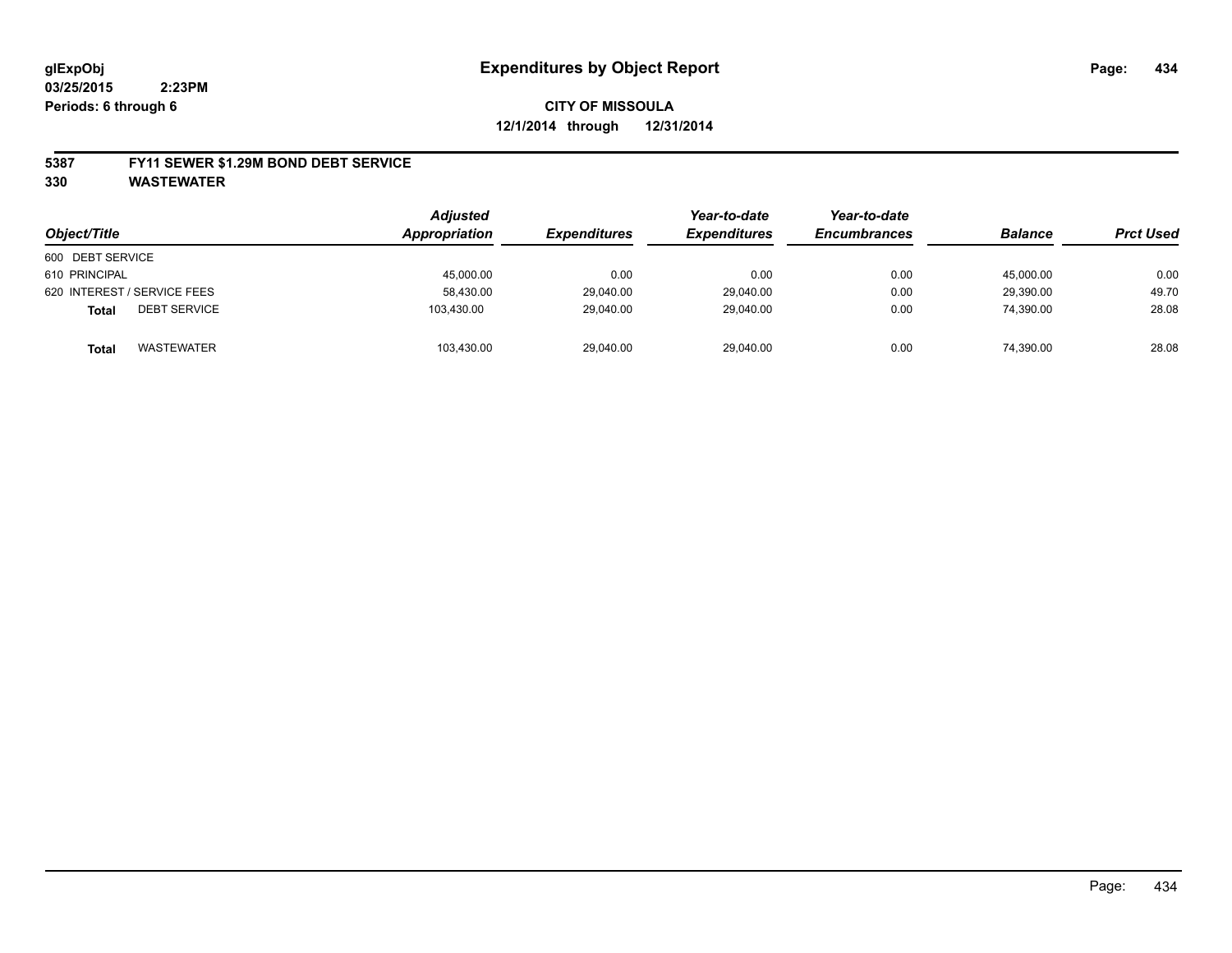**CITY OF MISSOULA 12/1/2014 through 12/31/2014**

### **5387 FY11 SEWER \$1.29M BOND DEBT SERVICE**

| Object/Title     |                                     | <b>Adjusted</b><br>Appropriation | <b>Expenditures</b> | Year-to-date<br><b>Expenditures</b> | Year-to-date<br><b>Encumbrances</b> | <b>Balance</b> | <b>Prct Used</b> |
|------------------|-------------------------------------|----------------------------------|---------------------|-------------------------------------|-------------------------------------|----------------|------------------|
| 600 DEBT SERVICE |                                     |                                  |                     |                                     |                                     |                |                  |
| 610 PRINCIPAL    |                                     | 45,000.00                        | 0.00                | 0.00                                | 0.00                                | 45.000.00      | 0.00             |
|                  | 620 INTEREST / SERVICE FEES         | 58,430.00                        | 29,040.00           | 29,040.00                           | 0.00                                | 29,390.00      | 49.70            |
| <b>Total</b>     | <b>DEBT SERVICE</b>                 | 103,430.00                       | 29,040.00           | 29.040.00                           | 0.00                                | 74,390.00      | 28.08            |
| Total            | FY11 SEWER \$1.29M BOND DEBT SERVIC | 103.430.00                       | 29,040.00           | 29.040.00                           | 0.00                                | 74,390.00      | 28.08            |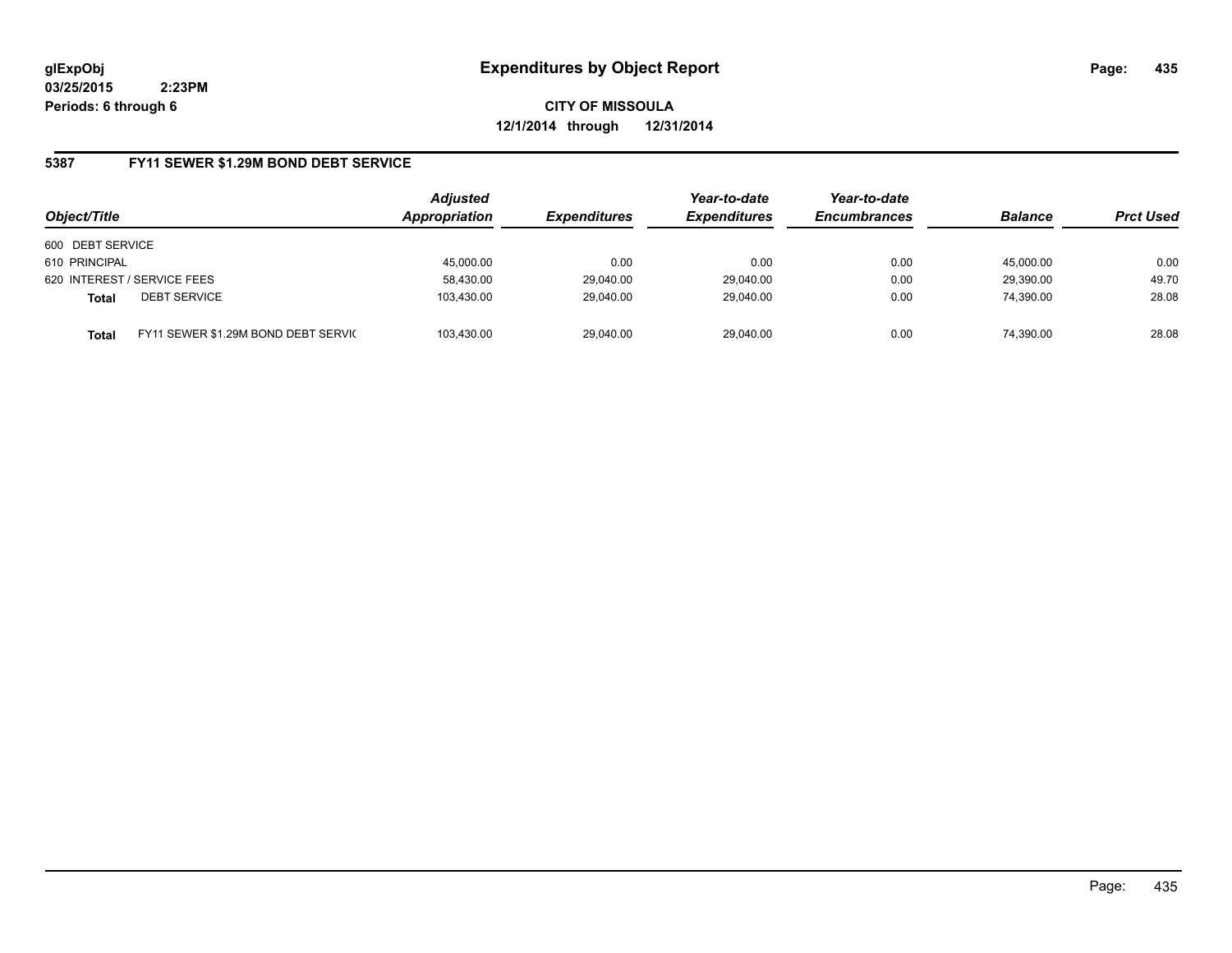## **CITY OF MISSOULA 12/1/2014 through 12/31/2014**

### **5388 FY11 \$1.29M SEWER BOND RESERVE**

**330 WASTEWATER**

| Object/Title                 | <b>Adjusted</b><br>Appropriation | <b>Expenditures</b> | Year-to-date<br><b>Expenditures</b> | Year-to-date<br><b>Encumbrances</b> | <b>Balance</b> | <b>Prct Used</b> |
|------------------------------|----------------------------------|---------------------|-------------------------------------|-------------------------------------|----------------|------------------|
| 800 OTHER OBJECTS            |                                  |                     |                                     |                                     |                |                  |
| 820 TRANSFERS TO OTHER FUNDS | 0.00                             | 0.00                | 0.00                                | 0.00                                | 0.00           | 0.00             |
| OTHER OBJECTS<br>Total       | 0.00                             | 0.00                | 0.00                                | 0.00                                | 0.00           | 0.00             |
| <b>WASTEWATER</b><br>Total   | 0.00                             | 0.00                | 0.00                                | 0.00                                | 0.00           | 0.00             |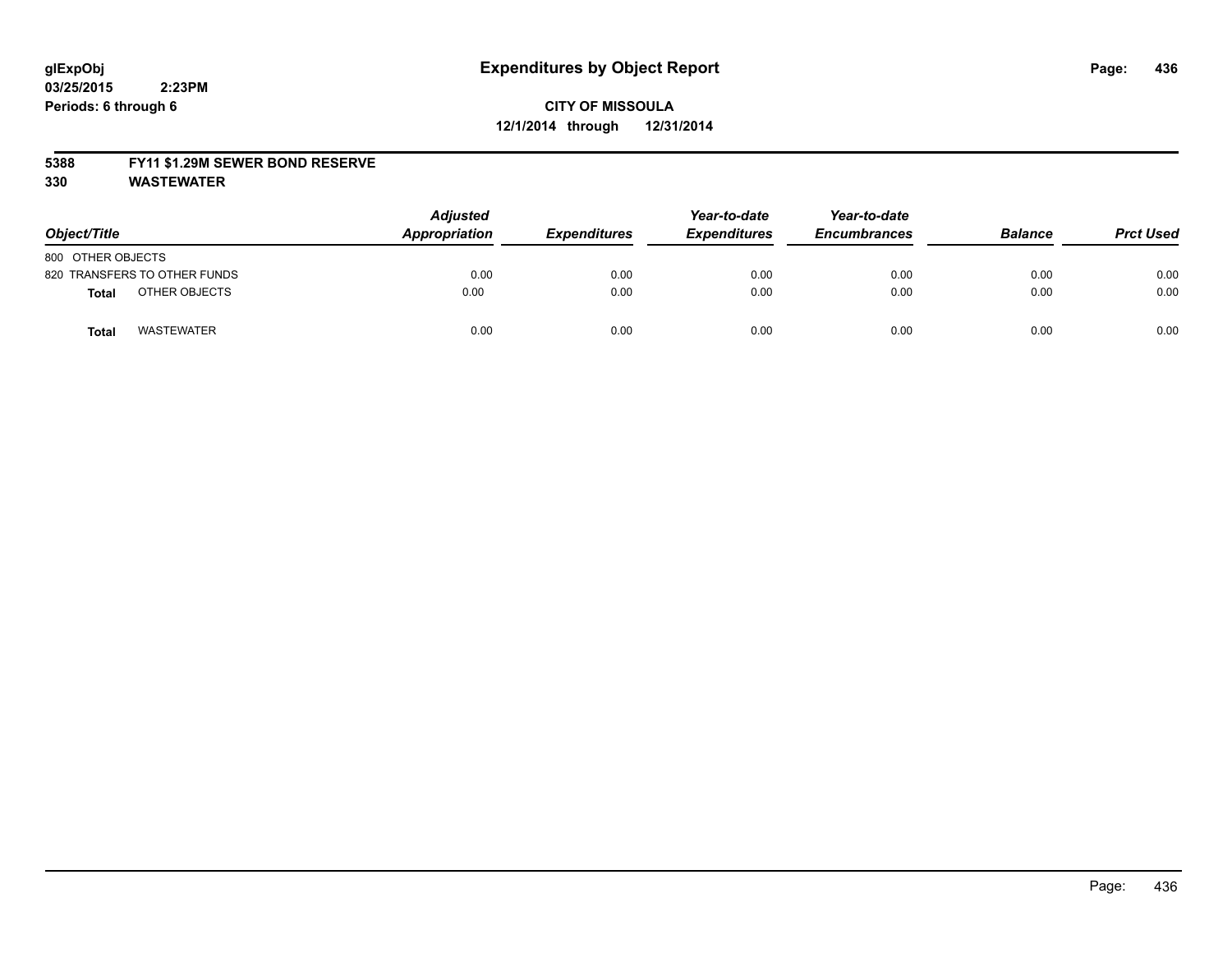**CITY OF MISSOULA 12/1/2014 through 12/31/2014**

## **5388 FY11 \$1.29M SEWER BOND RESERVE**

| Object/Title                                    | <b>Adjusted</b><br>Appropriation | <i><b>Expenditures</b></i> | Year-to-date<br><b>Expenditures</b> | Year-to-date<br><b>Encumbrances</b> | <b>Balance</b> | <b>Prct Used</b> |
|-------------------------------------------------|----------------------------------|----------------------------|-------------------------------------|-------------------------------------|----------------|------------------|
| 800 OTHER OBJECTS                               |                                  |                            |                                     |                                     |                |                  |
| 820 TRANSFERS TO OTHER FUNDS                    | 0.00                             | 0.00                       | 0.00                                | 0.00                                | 0.00           | 0.00             |
| OTHER OBJECTS<br><b>Total</b>                   | 0.00                             | 0.00                       | 0.00                                | 0.00                                | 0.00           | 0.00             |
| FY11 \$1.29M SEWER BOND RESERVE<br><b>Total</b> | 0.00                             | 0.00                       | 0.00                                | 0.00                                | 0.00           | 0.00             |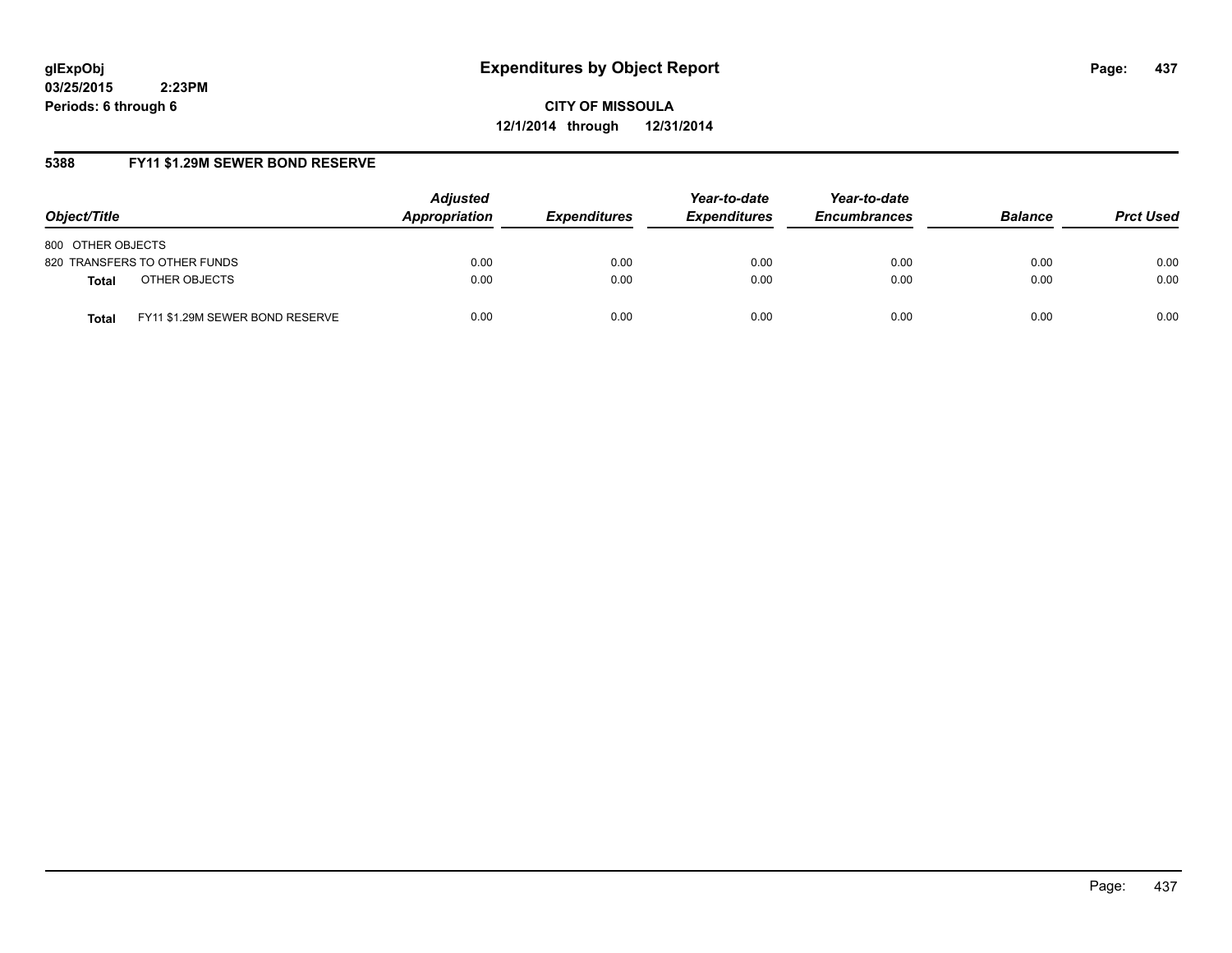### **5711 AQUATICS**

**370 PARKS & RECREATION**

|                                     | <b>Adjusted</b>      |                     | Year-to-date        | Year-to-date        |                |                  |
|-------------------------------------|----------------------|---------------------|---------------------|---------------------|----------------|------------------|
| Object/Title                        | <b>Appropriation</b> | <b>Expenditures</b> | <b>Expenditures</b> | <b>Encumbrances</b> | <b>Balance</b> | <b>Prct Used</b> |
| 100 PERSONAL SERVICES               |                      |                     |                     |                     |                |                  |
| 110 SALARIES AND WAGES              | 528,564.00           | 27,025.76           | 291,208.80          | 0.00                | 237,355.20     | 55.09            |
| 120 OVERTIME/TERMINATION            | 1,000.00             | 0.00                | 187.46              | 0.00                | 812.54         | 18.75            |
| 135 OPEB EXPENSE                    | 0.00                 | 0.00                | 0.00                | 0.00                | 0.00           | 0.00             |
| 140 EMPLOYER CONTRIBUTIONS          | 132,782.00           | 8,077.11            | 72,303.72           | 0.00                | 60,478.28      | 54.45            |
| 141 STATE RETIREMENT CONTRIBUTIONS  | 0.00                 | 27.03               | 426.78              | 0.00                | $-426.78$      | 0.00             |
| 145 OPEB CONTRIBUTION               | 0.00                 | 0.00                | 0.00                | 0.00                | 0.00           | 0.00             |
| PERSONAL SERVICES<br><b>Total</b>   | 662,346.00           | 35,129.90           | 364,126.76          | 0.00                | 298,219.24     | 54.98            |
| 200 SUPPLIES                        |                      |                     |                     |                     |                |                  |
| 210 OFFICE SUPPLIES                 | 4,500.00             | 8.82                | 132.21              | 0.00                | 4,367.79       | 2.94             |
| 220 OPERATING SUPPLIES              | 45,000.00            | 76.12               | 3,303.05            | 0.00                | 41,696.95      | 7.34             |
| 230 REPAIR/MAINTENANCE              | 68,000.00            | 3,803.99            | 47,790.87           | 0.00                | 20,209.13      | 70.28            |
| 231 GASOLINE                        | 0.00                 | 0.00                | 0.00                | 0.00                | 0.00           | 0.00             |
| 240 OTHER SUPPLIES                  | 121,000.00           | 1,155.43            | 54,948.73           | 0.00                | 66,051.27      | 45.41            |
| 250 SUPPLIES FOR RESALE             | 0.00                 | 0.00                | 0.00                | 0.00                | 0.00           | 0.00             |
| <b>SUPPLIES</b><br>Total            | 238,500.00           | 5,044.36            | 106,174.86          | 0.00                | 132,325.14     | 44.52            |
| 300 PURCHASED SERVICES              |                      |                     |                     |                     |                |                  |
| 310 COMMUNICATIONS                  | 500.00               | 0.00                | 0.00                | 0.00                | 500.00         | 0.00             |
| 320 PRINTING & DUPLICATING          | 10,500.00            | 590.00              | 1,570.00            | 0.00                | 8,930.00       | 14.95            |
| 330 PUBLICITY, SUBSCRIPTIONS & DUES | 17,200.00            | 2,825.00            | 11,956.00           | 0.00                | 5,244.00       | 69.51            |
| 340 SEWER                           | 10,275.00            | 0.00                | 2,265.23            | 0.00                | 8,009.77       | 22.05            |
| 341 ELECTRICITY & NATURAL GAS       | 191,000.00           | 9,408.14            | 87,583.80           | 0.00                | 103,416.20     | 45.86            |
| 343 WATER CHARGES                   | 13,644.00            | 2,035.22            | 12,879.66           | 0.00                | 764.34         | 94.40            |
| 344 TELEPHONE SERVICE               | 7,539.00             | 1,233.61            | 4,468.10            | 0.00                | 3,070.90       | 59.27            |
| 345 GARBAGE                         | 4,651.00             | 183.60              | 1,165.15            | 0.00                | 3,485.85       | 25.05            |
| 350 PROFESSIONAL SERVICES           | 40,000.00            | 478.25              | 11,058.60           | 0.00                | 28,941.40      | 27.65            |
| 360 REPAIR & MAINTENANCE            | 20,500.00            | 1,266.48            | 8,485.78            | 0.00                | 12,014.22      | 41.39            |
| 370 TRAVEL                          | 2,000.00             | 0.00                | 0.00                | 0.00                | 2,000.00       | 0.00             |
| 380 TRAINING                        | 5,000.00             | 249.00              | 1,270.00            | 0.00                | 3,730.00       | 25.40            |
| 390 OTHER PURCHASED SERVICES        | 19,300.00            | 273.37              | 2,013.74            | 0.00                | 17,286.26      | 10.43            |
| PURCHASED SERVICES<br><b>Total</b>  | 342,109.00           | 18,542.67           | 144,716.06          | 0.00                | 197,392.94     | 42.30            |
| 500 FIXED CHARGES                   |                      |                     |                     |                     |                |                  |
| 500 FIXED CHARGES                   | 381.00               | 0.00                | 0.00                | 0.00                | 381.00         | 0.00             |
| 550 MERCHANT SERVICE FEES           | 14,000.00            | 0.00                | 0.00                | 0.00                | 14,000.00      | 0.00             |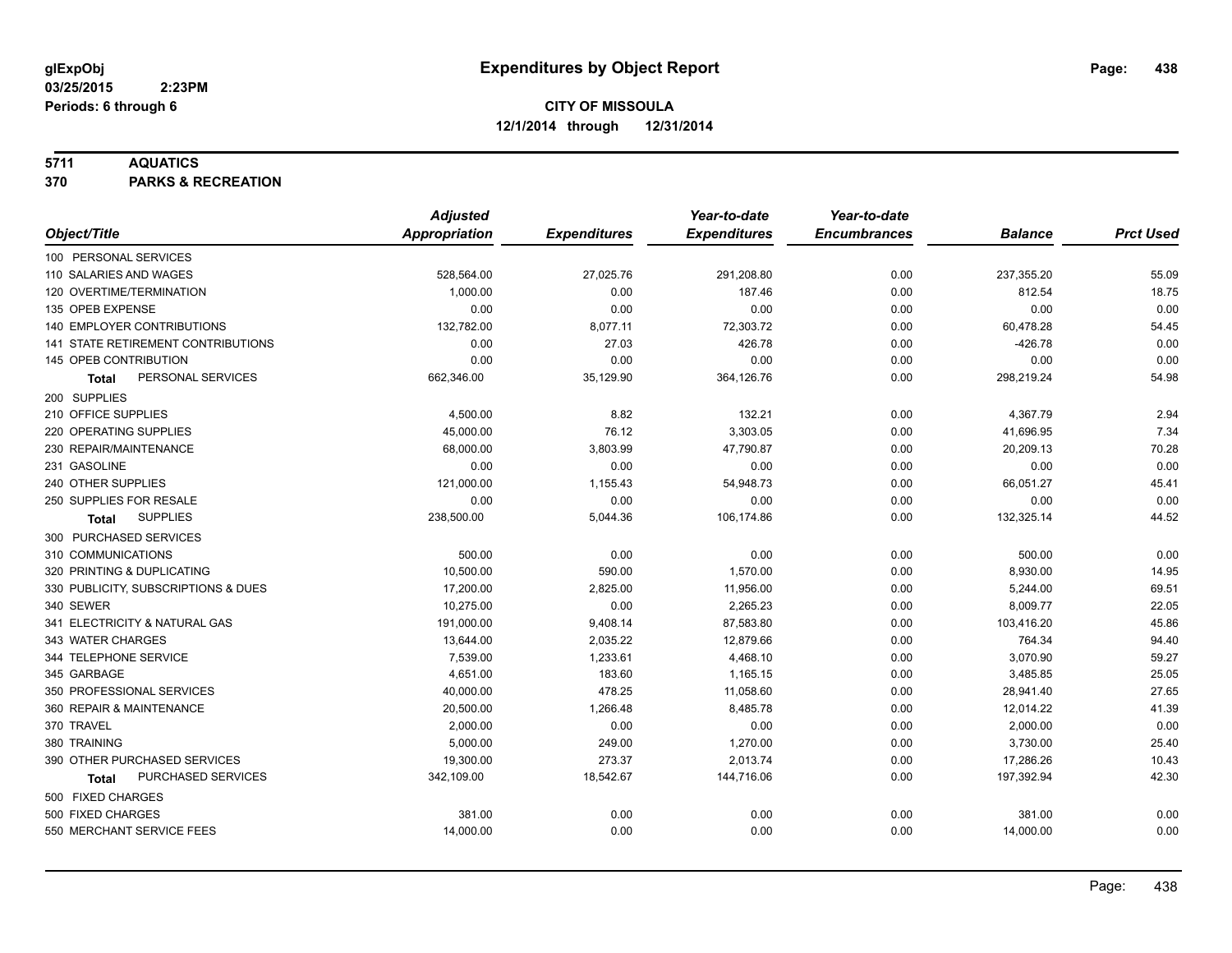### **5711 AQUATICS**

**370 PARKS & RECREATION**

|                    |                              | <b>Adjusted</b> |                     | Year-to-date        | Year-to-date        |                |                  |
|--------------------|------------------------------|-----------------|---------------------|---------------------|---------------------|----------------|------------------|
| Object/Title       |                              | Appropriation   | <b>Expenditures</b> | <b>Expenditures</b> | <b>Encumbrances</b> | <b>Balance</b> | <b>Prct Used</b> |
| <b>Total</b>       | <b>FIXED CHARGES</b>         | 14,381.00       | 0.00                | 0.00                | 0.00                | 14,381.00      | 0.00             |
| 600 DEBT SERVICE   |                              |                 |                     |                     |                     |                |                  |
| 610 PRINCIPAL      |                              | 12,377.00       | 0.00                | 0.00                | 0.00                | 12,377.00      | 0.00             |
|                    | 620 INTEREST / SERVICE FEES  | 0.00            | 0.00                | 0.00                | 0.00                | 0.00           | 0.00             |
| <b>Total</b>       | <b>DEBT SERVICE</b>          | 12,377.00       | 0.00                | 0.00                | 0.00                | 12,377.00      | 0.00             |
| 800 OTHER OBJECTS  |                              |                 |                     |                     |                     |                |                  |
|                    | 820 TRANSFERS TO OTHER FUNDS | 0.00            | 0.00                | 0.00                | 0.00                | 0.00           | 0.00             |
| <b>Total</b>       | OTHER OBJECTS                | 0.00            | 0.00                | 0.00                | 0.00                | 0.00           | 0.00             |
| 900 CAPITAL OUTLAY |                              |                 |                     |                     |                     |                |                  |
| 920 BUILDINGS      |                              | 45,000.00       | 0.00                | 0.00                | 0.00                | 45,000.00      | 0.00             |
| 930 IMPROVEMENTS   |                              | 70,000.00       | 0.00                | 26,569.40           | 0.00                | 43,430.60      | 37.96            |
|                    | 940 MACHINERY & EQUIPMENT    | 20,000.00       | 0.00                | 0.00                | 0.00                | 20,000.00      | 0.00             |
| <b>Total</b>       | <b>CAPITAL OUTLAY</b>        | 135,000.00      | 0.00                | 26,569.40           | 0.00                | 108,430.60     | 19.68            |
| <b>Total</b>       | PARKS & RECREATION           | 1,404,713.00    | 58,716.93           | 641,587.08          | 0.00                | 763,125.92     | 45.67            |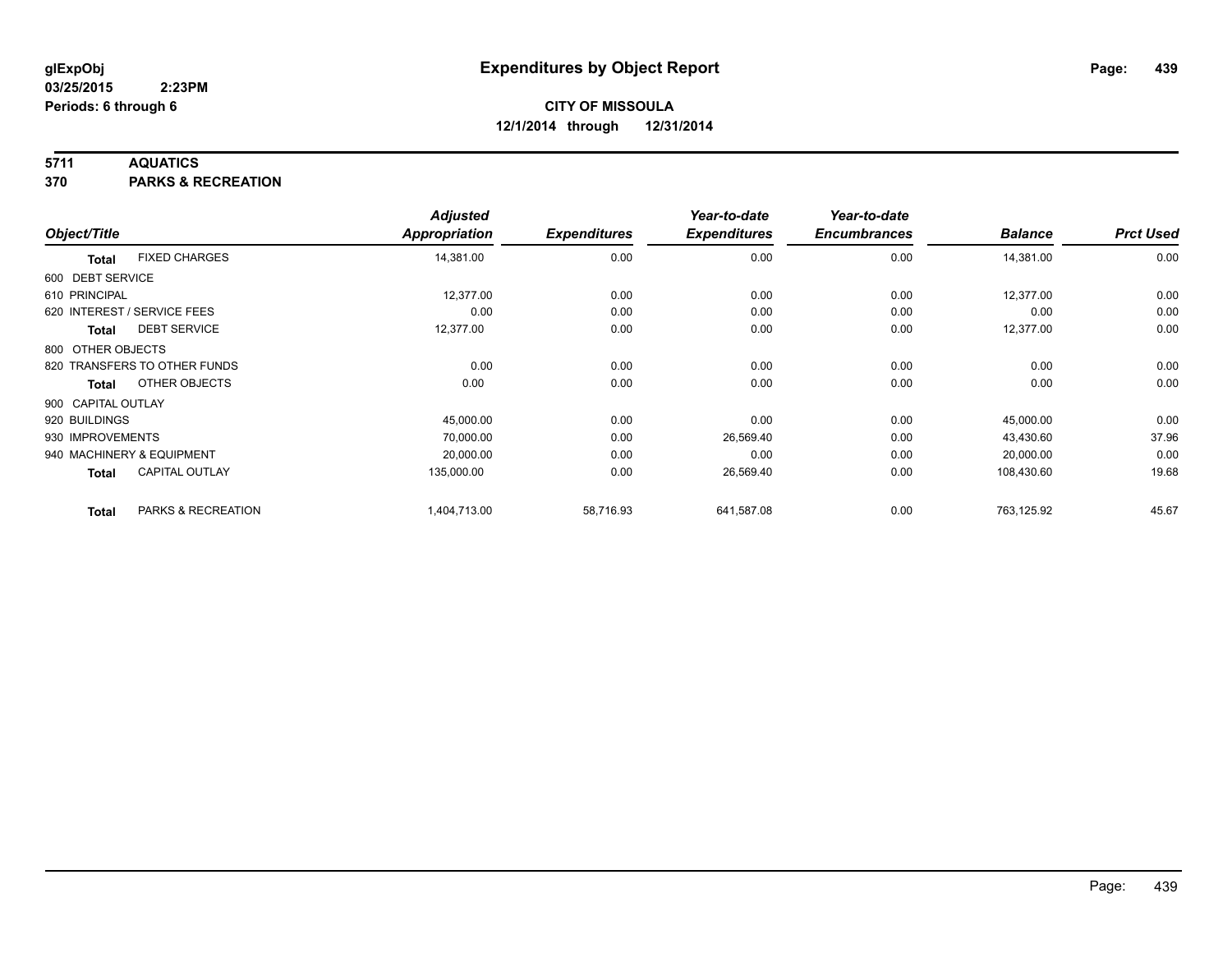# **5711 AQUATICS**

**371 AQUATICS SALARIES**

| Object/Title                             | <b>Adjusted</b><br>Appropriation | <b>Expenditures</b> | Year-to-date<br><b>Expenditures</b> | Year-to-date<br><b>Encumbrances</b> | <b>Balance</b> | <b>Prct Used</b> |
|------------------------------------------|----------------------------------|---------------------|-------------------------------------|-------------------------------------|----------------|------------------|
| 100 PERSONAL SERVICES                    |                                  |                     |                                     |                                     |                |                  |
| 110 SALARIES AND WAGES                   | 0.00                             | 0.00                | 0.00                                | 0.00                                | 0.00           | 0.00             |
| 120 OVERTIME/TERMINATION                 | 0.00                             | 0.00                | 0.00                                | 0.00                                | 0.00           | 0.00             |
| 135 OPEB EXPENSE                         | 0.00                             | 0.00                | 0.00                                | 0.00                                | 0.00           | 0.00             |
| 140 EMPLOYER CONTRIBUTIONS               | 0.00                             | 0.00                | 0.00                                | 0.00                                | 0.00           | 0.00             |
| 141 STATE RETIREMENT CONTRIBUTIONS       | 0.00                             | 0.00                | 0.00                                | 0.00                                | 0.00           | 0.00             |
| 145 OPEB CONTRIBUTION                    | 0.00                             | 0.00                | 0.00                                | 0.00                                | 0.00           | 0.00             |
| PERSONAL SERVICES<br><b>Total</b>        | 0.00                             | 0.00                | 0.00                                | 0.00                                | 0.00           | 0.00             |
| <b>AQUATICS SALARIES</b><br><b>Total</b> | 0.00                             | 0.00                | 0.00                                | 0.00                                | 0.00           | 0.00             |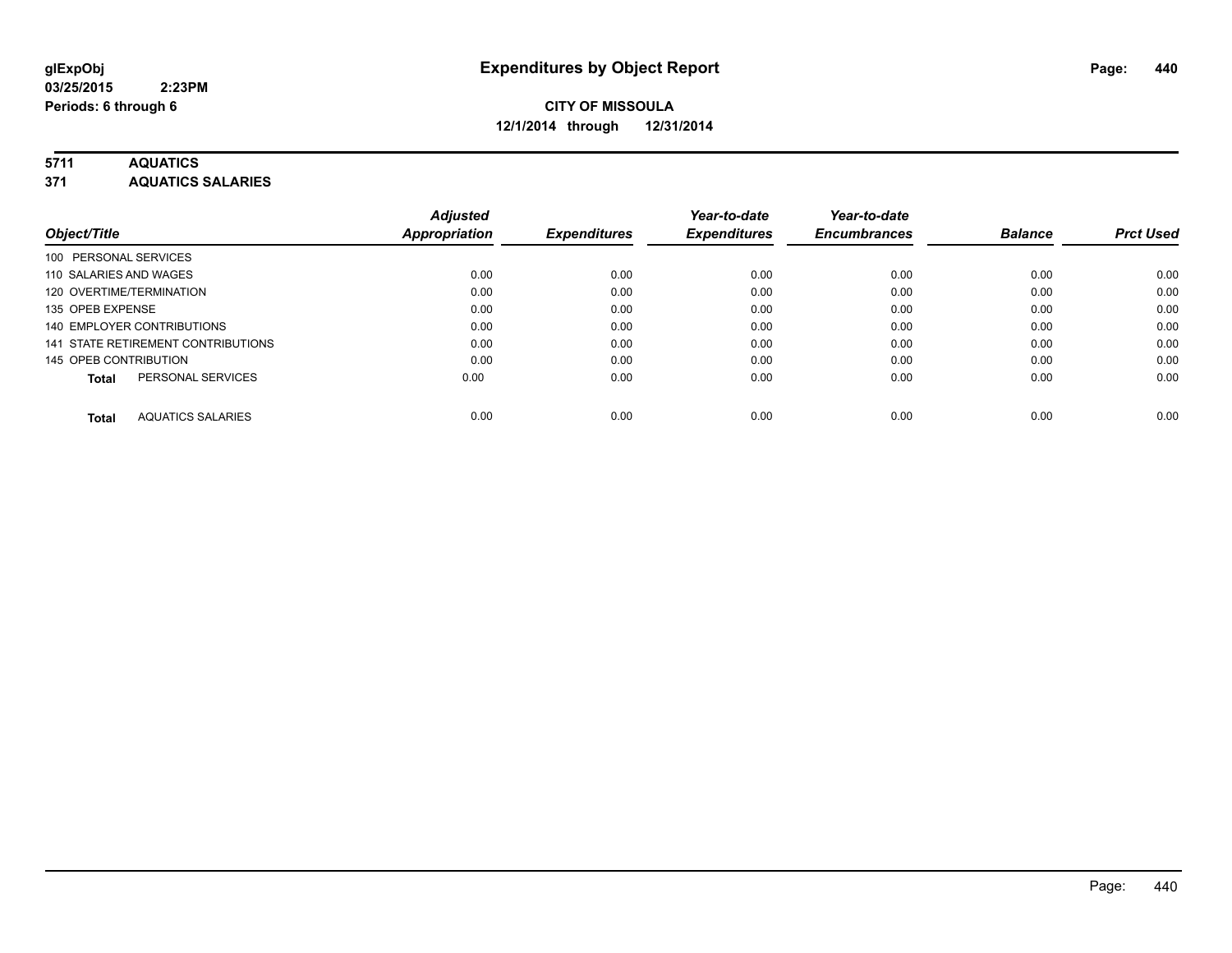### **5711 AQUATICS**

**390 NON-DEPARTMENTAL**

| Object/Title                          | <b>Adjusted</b><br>Appropriation | <b>Expenditures</b> | Year-to-date<br><b>Expenditures</b> | Year-to-date<br><b>Encumbrances</b> | <b>Balance</b> | <b>Prct Used</b> |
|---------------------------------------|----------------------------------|---------------------|-------------------------------------|-------------------------------------|----------------|------------------|
| 800 OTHER OBJECTS                     |                                  |                     |                                     |                                     |                |                  |
| 830 DEPRECIATION                      | 0.00                             | 0.00                | 0.00                                | 0.00                                | 0.00           | 0.00             |
| OTHER OBJECTS<br><b>Total</b>         | 0.00                             | 0.00                | 0.00                                | 0.00                                | 0.00           | 0.00             |
| 900 CAPITAL OUTLAY                    |                                  |                     |                                     |                                     |                |                  |
| 900 CAPITAL OUTLAY                    | 0.00                             | 0.00                | 0.00                                | 0.00                                | 0.00           | 0.00             |
| <b>CAPITAL OUTLAY</b><br><b>Total</b> | 0.00                             | 0.00                | 0.00                                | 0.00                                | 0.00           | 0.00             |
| NON-DEPARTMENTAL<br><b>Total</b>      | 0.00                             | 0.00                | 0.00                                | 0.00                                | 0.00           | 0.00             |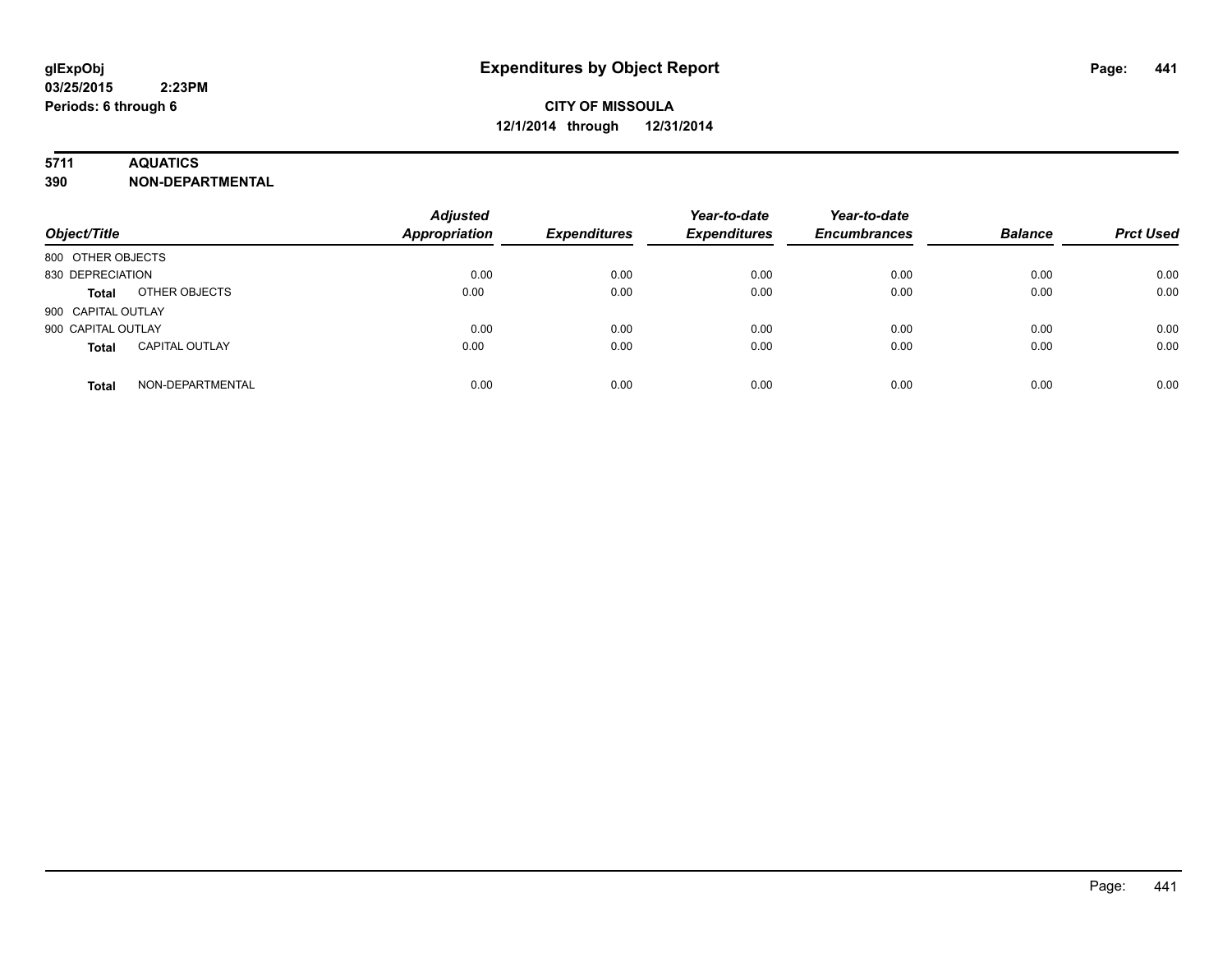**5711 AQUATICS**

|                                     | <b>Adjusted</b>      |                     | Year-to-date        | Year-to-date        |                |                  |
|-------------------------------------|----------------------|---------------------|---------------------|---------------------|----------------|------------------|
| Object/Title                        | <b>Appropriation</b> | <b>Expenditures</b> | <b>Expenditures</b> | <b>Encumbrances</b> | <b>Balance</b> | <b>Prct Used</b> |
| 100 PERSONAL SERVICES               |                      |                     |                     |                     |                |                  |
| 110 SALARIES AND WAGES              | 528,564.00           | 27,025.76           | 291,208.80          | 0.00                | 237,355.20     | 55.09            |
| 120 OVERTIME/TERMINATION            | 1,000.00             | 0.00                | 187.46              | 0.00                | 812.54         | 18.75            |
| 135 OPEB EXPENSE                    | 0.00                 | 0.00                | 0.00                | 0.00                | 0.00           | 0.00             |
| 140 EMPLOYER CONTRIBUTIONS          | 132,782.00           | 8,077.11            | 72,303.72           | 0.00                | 60,478.28      | 54.45            |
| 141 STATE RETIREMENT CONTRIBUTIONS  | 0.00                 | 27.03               | 426.78              | 0.00                | $-426.78$      | 0.00             |
| 145 OPEB CONTRIBUTION               | 0.00                 | 0.00                | 0.00                | 0.00                | 0.00           | 0.00             |
| PERSONAL SERVICES<br>Total          | 662,346.00           | 35,129.90           | 364,126.76          | 0.00                | 298,219.24     | 54.98            |
| 200 SUPPLIES                        |                      |                     |                     |                     |                |                  |
| 210 OFFICE SUPPLIES                 | 4,500.00             | 8.82                | 132.21              | 0.00                | 4,367.79       | 2.94             |
| 220 OPERATING SUPPLIES              | 45,000.00            | 76.12               | 3,303.05            | 0.00                | 41,696.95      | 7.34             |
| 230 REPAIR/MAINTENANCE              | 68,000.00            | 3,803.99            | 47,790.87           | 0.00                | 20,209.13      | 70.28            |
| 231 GASOLINE                        | 0.00                 | 0.00                | 0.00                | 0.00                | 0.00           | 0.00             |
| 240 OTHER SUPPLIES                  | 121,000.00           | 1,155.43            | 54,948.73           | 0.00                | 66,051.27      | 45.41            |
| 250 SUPPLIES FOR RESALE             | 0.00                 | 0.00                | 0.00                | 0.00                | 0.00           | 0.00             |
| <b>SUPPLIES</b><br>Total            | 238,500.00           | 5,044.36            | 106,174.86          | 0.00                | 132,325.14     | 44.52            |
| 300 PURCHASED SERVICES              |                      |                     |                     |                     |                |                  |
| 310 COMMUNICATIONS                  | 500.00               | 0.00                | 0.00                | 0.00                | 500.00         | 0.00             |
| 320 PRINTING & DUPLICATING          | 10,500.00            | 590.00              | 1,570.00            | 0.00                | 8,930.00       | 14.95            |
| 330 PUBLICITY, SUBSCRIPTIONS & DUES | 17,200.00            | 2,825.00            | 11,956.00           | 0.00                | 5,244.00       | 69.51            |
| 340 SEWER                           | 10,275.00            | 0.00                | 2,265.23            | 0.00                | 8,009.77       | 22.05            |
| 341 ELECTRICITY & NATURAL GAS       | 191,000.00           | 9,408.14            | 87,583.80           | 0.00                | 103,416.20     | 45.86            |
| 343 WATER CHARGES                   | 13,644.00            | 2,035.22            | 12,879.66           | 0.00                | 764.34         | 94.40            |
| 344 TELEPHONE SERVICE               | 7,539.00             | 1,233.61            | 4,468.10            | 0.00                | 3,070.90       | 59.27            |
| 345 GARBAGE                         | 4,651.00             | 183.60              | 1,165.15            | 0.00                | 3,485.85       | 25.05            |
| 350 PROFESSIONAL SERVICES           | 40,000.00            | 478.25              | 11,058.60           | 0.00                | 28,941.40      | 27.65            |
| 360 REPAIR & MAINTENANCE            | 20,500.00            | 1,266.48            | 8,485.78            | 0.00                | 12,014.22      | 41.39            |
| 370 TRAVEL                          | 2,000.00             | 0.00                | 0.00                | 0.00                | 2,000.00       | 0.00             |
| 380 TRAINING                        | 5,000.00             | 249.00              | 1,270.00            | 0.00                | 3,730.00       | 25.40            |
| 390 OTHER PURCHASED SERVICES        | 19,300.00            | 273.37              | 2,013.74            | 0.00                | 17,286.26      | 10.43            |
| PURCHASED SERVICES<br>Total         | 342,109.00           | 18,542.67           | 144,716.06          | 0.00                | 197,392.94     | 42.30            |
| 500 FIXED CHARGES                   |                      |                     |                     |                     |                |                  |
| 500 FIXED CHARGES                   | 381.00               | 0.00                | 0.00                | 0.00                | 381.00         | 0.00             |
| 550 MERCHANT SERVICE FEES           | 14,000.00            | 0.00                | 0.00                | 0.00                | 14,000.00      | 0.00             |
| <b>FIXED CHARGES</b><br>Total       | 14,381.00            | 0.00                | 0.00                | 0.00                | 14,381.00      | 0.00             |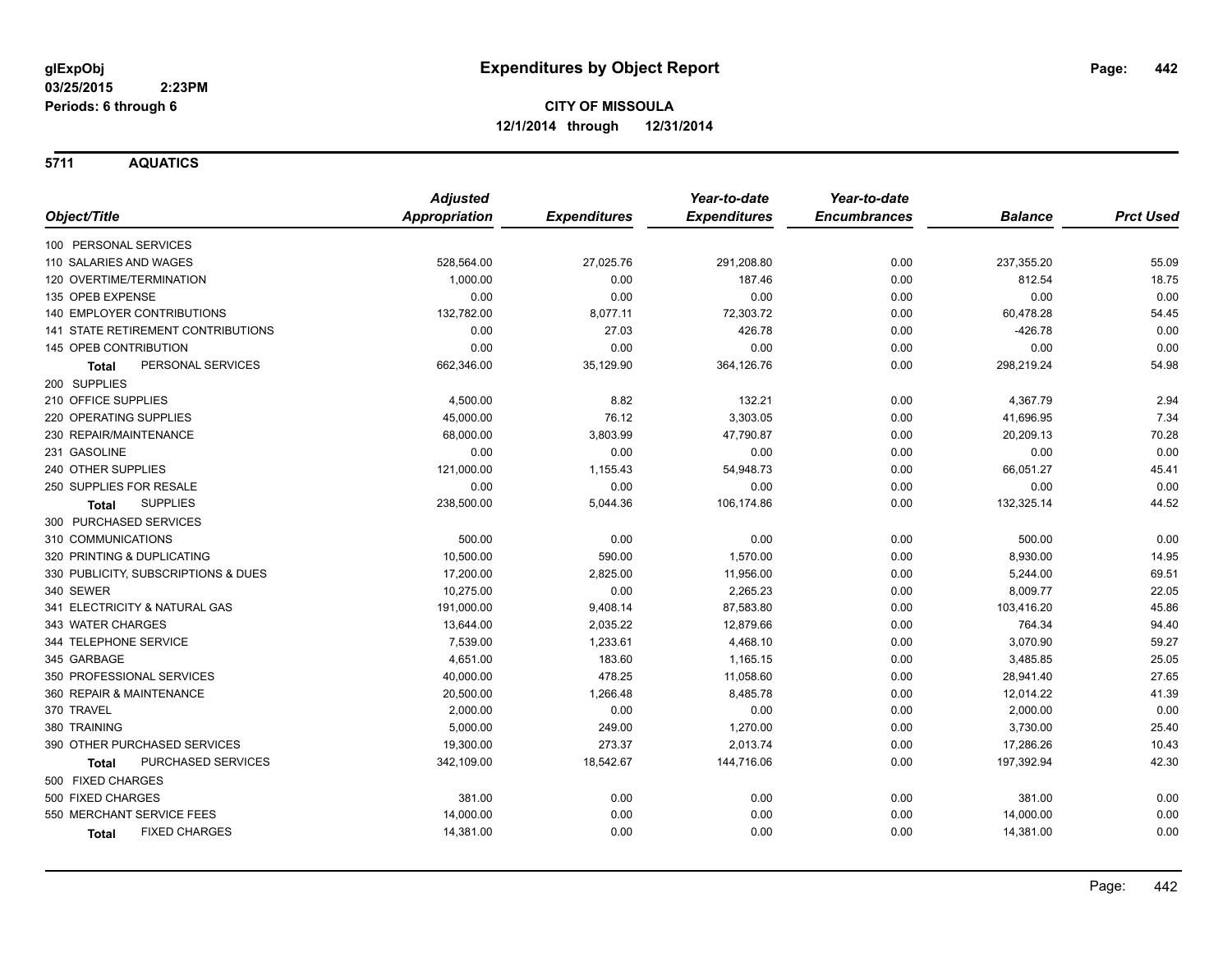**5711 AQUATICS**

|                                       | <b>Adjusted</b>      |                     | Year-to-date        | Year-to-date        |                |                  |
|---------------------------------------|----------------------|---------------------|---------------------|---------------------|----------------|------------------|
| Object/Title                          | <b>Appropriation</b> | <b>Expenditures</b> | <b>Expenditures</b> | <b>Encumbrances</b> | <b>Balance</b> | <b>Prct Used</b> |
| 600 DEBT SERVICE                      |                      |                     |                     |                     |                |                  |
| 610 PRINCIPAL                         | 12,377.00            | 0.00                | 0.00                | 0.00                | 12,377.00      | 0.00             |
| 620 INTEREST / SERVICE FEES           | 0.00                 | 0.00                | 0.00                | 0.00                | 0.00           | 0.00             |
| <b>DEBT SERVICE</b><br><b>Total</b>   | 12,377.00            | 0.00                | 0.00                | 0.00                | 12,377.00      | 0.00             |
| 800 OTHER OBJECTS                     |                      |                     |                     |                     |                |                  |
| 820 TRANSFERS TO OTHER FUNDS          | 0.00                 | 0.00                | 0.00                | 0.00                | 0.00           | 0.00             |
| 830 DEPRECIATION                      | 0.00                 | 0.00                | 0.00                | 0.00                | 0.00           | 0.00             |
| OTHER OBJECTS<br><b>Total</b>         | 0.00                 | 0.00                | 0.00                | 0.00                | 0.00           | 0.00             |
| 900 CAPITAL OUTLAY                    |                      |                     |                     |                     |                |                  |
| 900 CAPITAL OUTLAY                    | 0.00                 | 0.00                | 0.00                | 0.00                | 0.00           | 0.00             |
| 920 BUILDINGS                         | 45,000.00            | 0.00                | 0.00                | 0.00                | 45,000.00      | 0.00             |
| 930 IMPROVEMENTS                      | 70,000.00            | 0.00                | 26,569.40           | 0.00                | 43,430.60      | 37.96            |
| 940 MACHINERY & EQUIPMENT             | 20,000.00            | 0.00                | 0.00                | 0.00                | 20,000.00      | 0.00             |
| <b>CAPITAL OUTLAY</b><br><b>Total</b> | 135,000.00           | 0.00                | 26,569.40           | 0.00                | 108,430.60     | 19.68            |
| <b>AQUATICS</b><br><b>Total</b>       | 1,404,713.00         | 58,716.93           | 641,587.08          | 0.00                | 763,125.92     | 45.67            |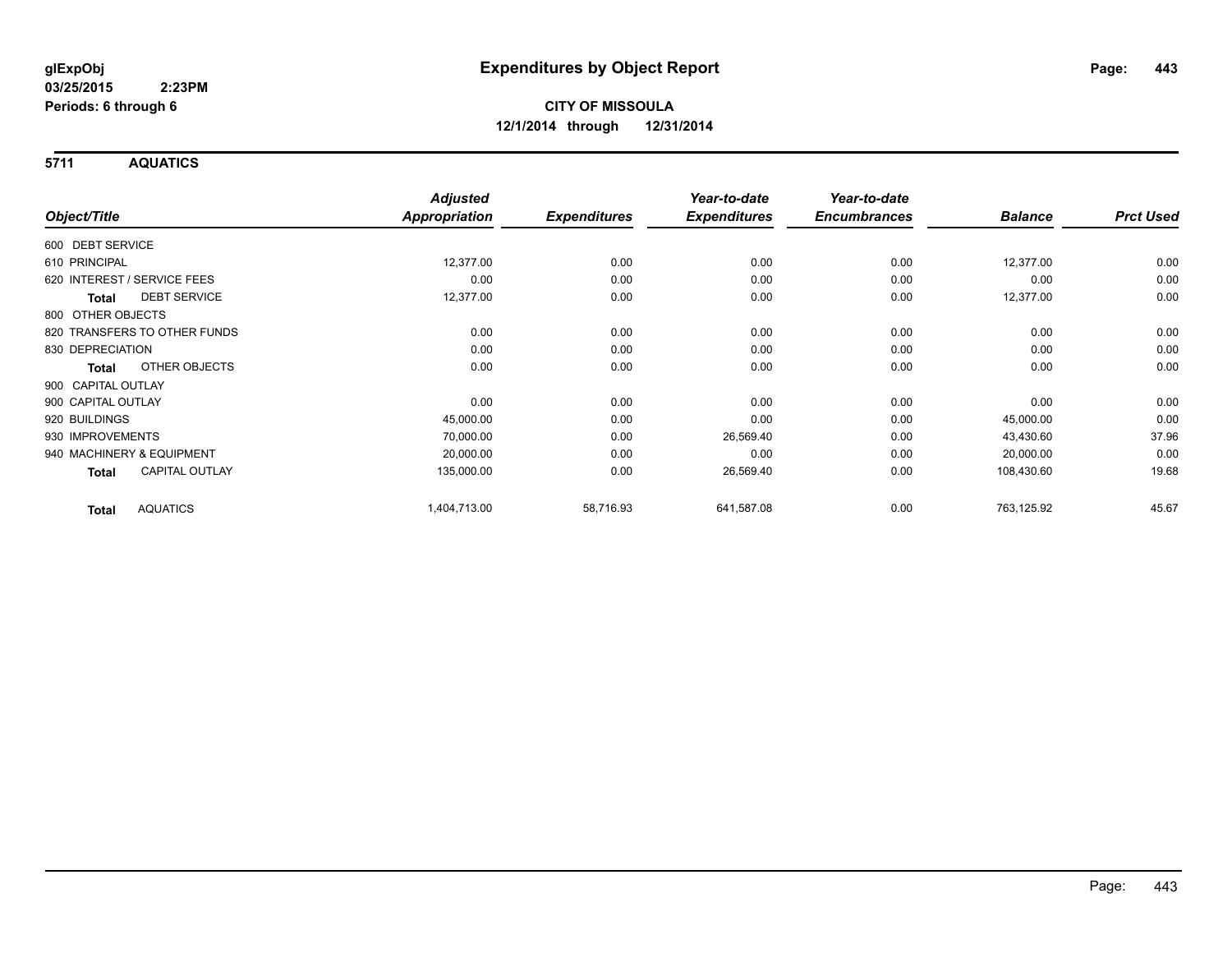#### **6050 EMPLOYEE BENEFIT PLAN FUND**

**390 NON-DEPARTMENTAL**

|                                           | <b>Adjusted</b> | <b>Expenditures</b> | Year-to-date        | Year-to-date<br><b>Encumbrances</b> | <b>Balance</b> | <b>Prct Used</b> |
|-------------------------------------------|-----------------|---------------------|---------------------|-------------------------------------|----------------|------------------|
| Object/Title                              | Appropriation   |                     | <b>Expenditures</b> |                                     |                |                  |
| 300 PURCHASED SERVICES                    |                 |                     |                     |                                     |                |                  |
| 350 PROFESSIONAL SERVICES                 | 51.840.00       | 0.00                | 0.00                | 0.00                                | 51.840.00      | 0.00             |
| 351 INSURANCE CLAIMS                      | 5.091.229.00    | 475.798.59          | 1.812.810.13        | 0.00                                | 3.278.418.87   | 35.61            |
| 352 HEALTH PROGRAMS                       | 80.000.00       | 25.975.38           | 32.915.85           | 0.00                                | 47.084.15      | 41.14            |
| 353 ADMINISTRATION EXPENDITURES           | 582.161.00      | 109.392.19          | 382.604.88          | 0.00                                | 199.556.12     | 65.72            |
| 354 TRANSITIONAL REINSURANCE PROGRAM      | 0.00            | 0.00                | 0.00                | 0.00                                | 0.00           | 0.00             |
| <b>PURCHASED SERVICES</b><br><b>Total</b> | 5.805.230.00    | 611.166.16          | 2.228.330.86        | 0.00                                | 3.576.899.14   | 38.38            |
| NON-DEPARTMENTAL<br><b>Total</b>          | 5.805.230.00    | 611.166.16          | 2.228.330.86        | 0.00                                | 3.576.899.14   | 38.38            |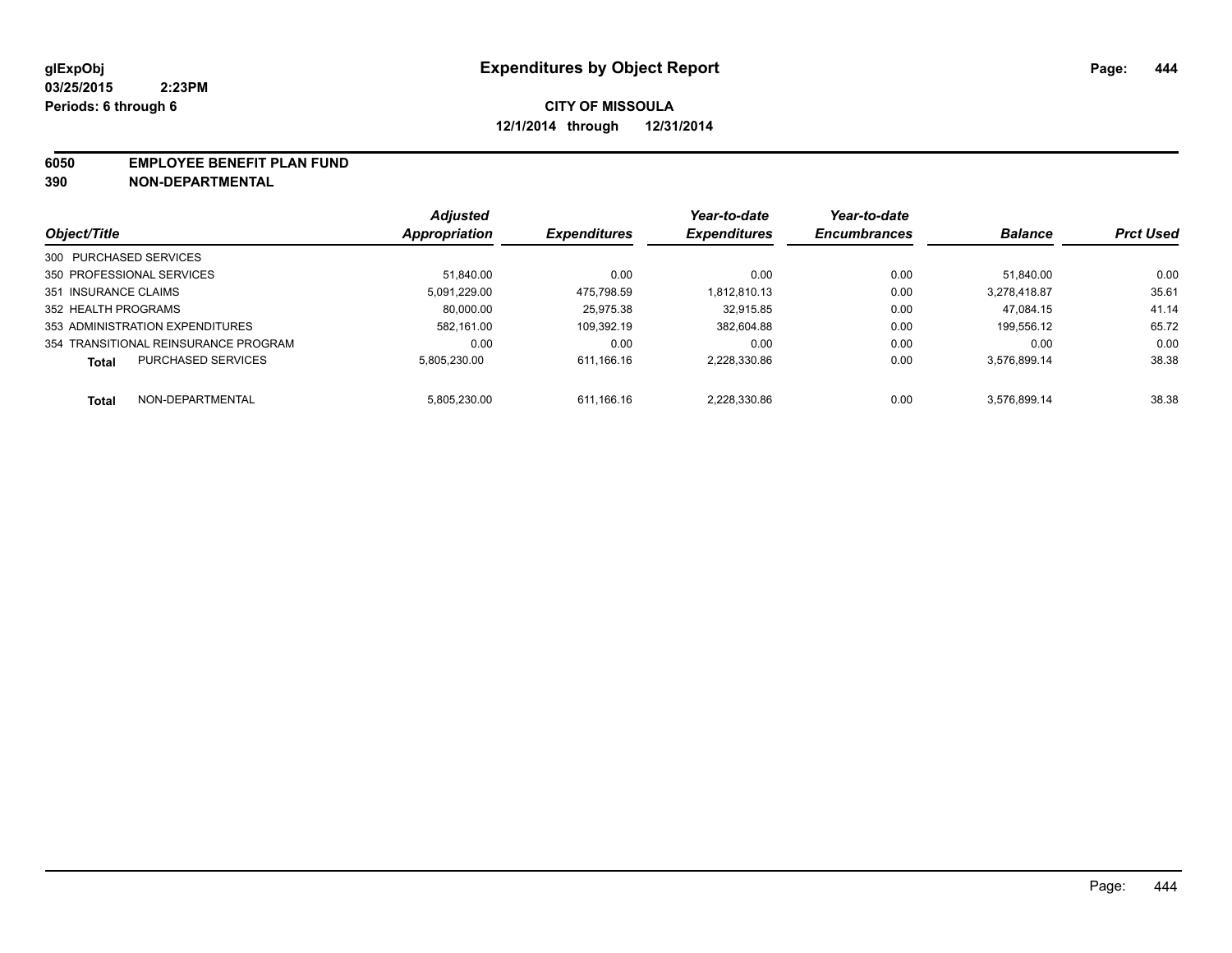# **CITY OF MISSOULA 12/1/2014 through 12/31/2014**

### **6050 EMPLOYEE BENEFIT PLAN FUND**

| Object/Title                               | <b>Adjusted</b><br>Appropriation | <b>Expenditures</b> | Year-to-date<br><b>Expenditures</b> | Year-to-date<br><b>Encumbrances</b> | <b>Balance</b> | <b>Prct Used</b> |
|--------------------------------------------|----------------------------------|---------------------|-------------------------------------|-------------------------------------|----------------|------------------|
| 300 PURCHASED SERVICES                     |                                  |                     |                                     |                                     |                |                  |
| 350 PROFESSIONAL SERVICES                  | 51.840.00                        | 0.00                | 0.00                                | 0.00                                | 51.840.00      | 0.00             |
| 351 INSURANCE CLAIMS                       | 5.091.229.00                     | 475.798.59          | 1,812,810.13                        | 0.00                                | 3.278.418.87   | 35.61            |
| 352 HEALTH PROGRAMS                        | 80.000.00                        | 25.975.38           | 32.915.85                           | 0.00                                | 47.084.15      | 41.14            |
| 353 ADMINISTRATION EXPENDITURES            | 582.161.00                       | 109.392.19          | 382.604.88                          | 0.00                                | 199.556.12     | 65.72            |
| 354 TRANSITIONAL REINSURANCE PROGRAM       | 0.00                             | 0.00                | 0.00                                | 0.00                                | 0.00           | 0.00             |
| <b>PURCHASED SERVICES</b><br>Total         | 5.805.230.00                     | 611.166.16          | 2.228.330.86                        | 0.00                                | 3,576,899.14   | 38.38            |
| EMPLOYEE BENEFIT PLAN FUND<br><b>Total</b> | 5.805.230.00                     | 611.166.16          | 2.228.330.86                        | 0.00                                | 3.576.899.14   | 38.38            |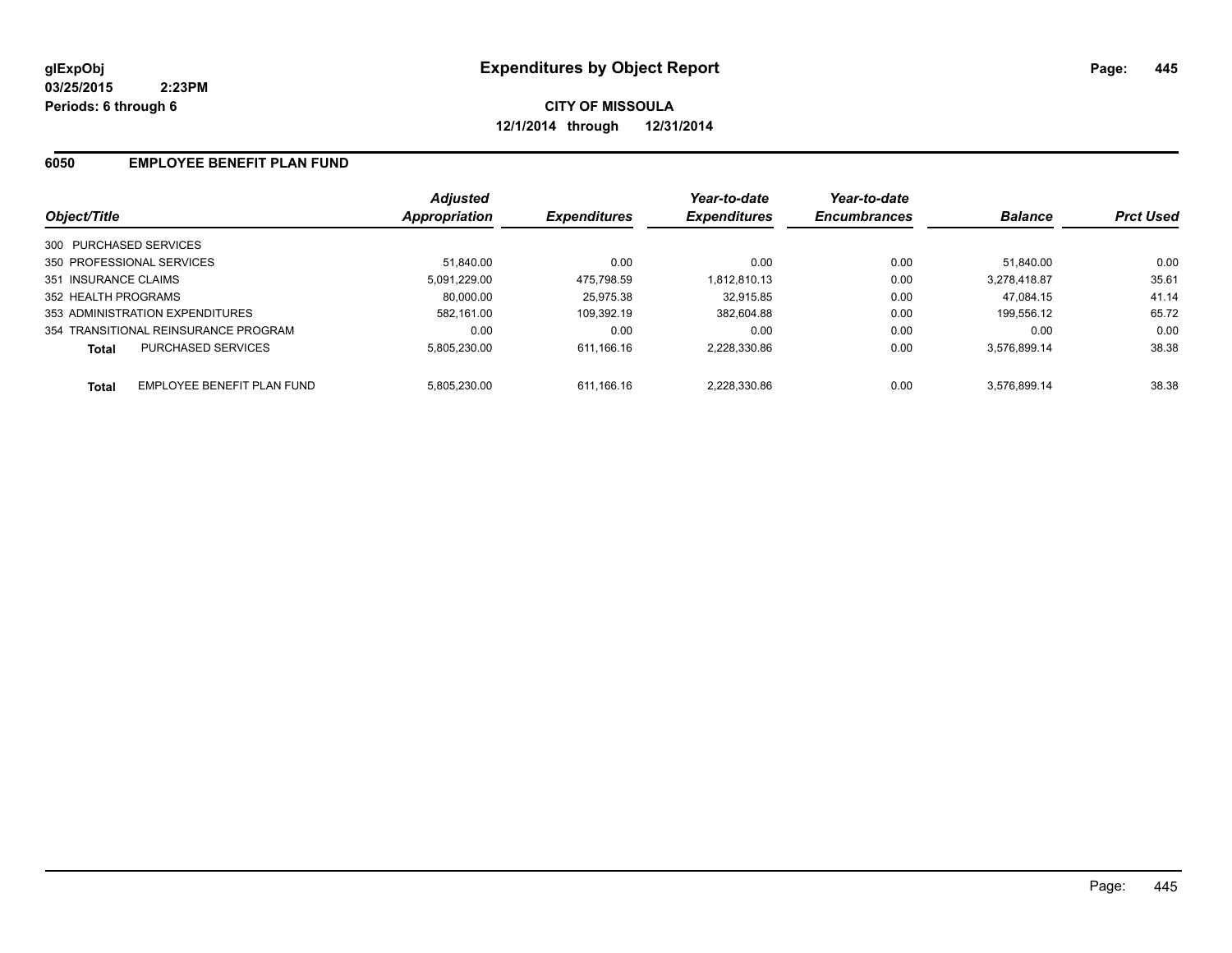### **7370 PARKING COMMISSION FUND**

|                                           | <b>Adjusted</b>      |                     | Year-to-date        | Year-to-date        |                |                  |
|-------------------------------------------|----------------------|---------------------|---------------------|---------------------|----------------|------------------|
| Object/Title                              | <b>Appropriation</b> | <b>Expenditures</b> | <b>Expenditures</b> | <b>Encumbrances</b> | <b>Balance</b> | <b>Prct Used</b> |
| 100 PERSONAL SERVICES                     |                      |                     |                     |                     |                |                  |
| 110 SALARIES AND WAGES                    | 417,868.00           | 33,104.17           | 204,680.99          | 0.00                | 213,187.01     | 48.98            |
| 120 OVERTIME/TERMINATION                  | 7,234.00             | 110.50              | 131.85              | 0.00                | 7,102.15       | 1.82             |
| 130 OTHER                                 | 0.00                 | 0.00                | 0.00                | 0.00                | 0.00           | 0.00             |
| 135 OPEB EXPENSE                          | 0.00                 | 0.00                | 0.00                | 0.00                | 0.00           | 0.00             |
| 140 EMPLOYER CONTRIBUTIONS                | 198,517.00           | 14,150.12           | 97,092.60           | 0.00                | 101,424.40     | 48.91            |
| 141 STATE RETIREMENT CONTRIBUTIONS        | 0.00                 | 33.10               | 265.56              | 0.00                | $-265.56$      | 0.00             |
| 145 OPEB CONTRIBUTION                     | 0.00                 | 0.00                | 0.00                | 0.00                | 0.00           | 0.00             |
| PERSONAL SERVICES<br><b>Total</b>         | 623,619.00           | 47,397.89           | 302,171.00          | 0.00                | 321,448.00     | 48.45            |
| 200 SUPPLIES                              |                      |                     |                     |                     |                |                  |
| 210 OFFICE SUPPLIES                       | 5,400.00             | 362.35              | 3,846.65            | 0.00                | 1,553.35       | 71.23            |
| 220 OPERATING SUPPLIES                    | 15,000.00            | 424.32              | 5,091.09            | 0.00                | 9,908.91       | 33.94            |
| 230 REPAIR/MAINTENANCE                    | 18,000.00            | 72.30               | 389.24              | 0.00                | 17,610.76      | 2.16             |
| 231 GASOLINE                              | 8,000.00             | 358.57              | 2,013.66            | 0.00                | 5,986.34       | 25.17            |
| <b>SUPPLIES</b><br>Total                  | 46,400.00            | 1,217.54            | 11,340.64           | 0.00                | 35,059.36      | 24.44            |
| 300 PURCHASED SERVICES                    |                      |                     |                     |                     |                |                  |
| 310 COMMUNICATIONS                        | 17,338.00            | 1,091.43            | 4,352.42            | 0.00                | 12,985.58      | 25.10            |
| 320 PRINTING & DUPLICATING                | 10,000.00            | 1,127.91            | 6,410.13            | 0.00                | 3,589.87       | 64.10            |
| 330 PUBLICITY, SUBSCRIPTIONS & DUES       | 5,000.00             | 200.00              | 486.22              | 0.00                | 4,513.78       | 9.72             |
| 340 SEWER                                 | 137.00               | 0.00                | 70.25               | 0.00                | 66.75          | 51.28            |
| 341 ELECTRICITY & NATURAL GAS             | 36,440.00            | 5,690.35            | 18,707.70           | 0.00                | 17,732.30      | 51.34            |
| 343 WATER CHARGES                         | 4,000.00             | 800.53              | 3,985.97            | 0.00                | 14.03          | 99.65            |
| 344 TELEPHONE SERVICE                     | 5,200.00             | 721.52              | 1,827.34            | 0.00                | 3,372.66       | 35.14            |
| 345 GARBAGE                               | 3,000.00             | 0.00                | 1,843.74            | 0.00                | 1,156.26       | 61.46            |
| 350 PROFESSIONAL SERVICES                 | 61,250.00            | 7,978.25            | 14,459.23           | 0.00                | 46,790.77      | 23.61            |
| 360 REPAIR & MAINTENANCE                  | 72,500.00            | 12,401.13           | 54,206.50           | 0.00                | 18,293.50      | 74.77            |
| 370 TRAVEL                                | 1,600.00             | 0.00                | 3,025.32            | 0.00                | $-1,425.32$    | 189.08           |
| 380 TRAINING                              | 1,900.00             | 0.00                | 210.43              | 0.00                | 1,689.57       | 11.08            |
| 390 OTHER PURCHASED SERVICES              | 161,059.00           | 89,918.86           | 95,513.99           | 0.00                | 65,545.01      | 59.30            |
| PURCHASED SERVICES<br><b>Total</b>        | 379,424.00           | 119,929.98          | 205,099.24          | 0.00                | 174,324.76     | 54.06            |
| 400 BUILDING MATERIALS                    |                      |                     |                     |                     |                |                  |
| <b>400 BUILDING MATERIALS</b>             | 0.00                 | 0.00                | 0.00                | 0.00                | 0.00           | 0.00             |
| <b>BUILDING MATERIALS</b><br><b>Total</b> | 0.00                 | 0.00                | 0.00                | 0.00                | 0.00           | 0.00             |
| 500 FIXED CHARGES                         |                      |                     |                     |                     |                |                  |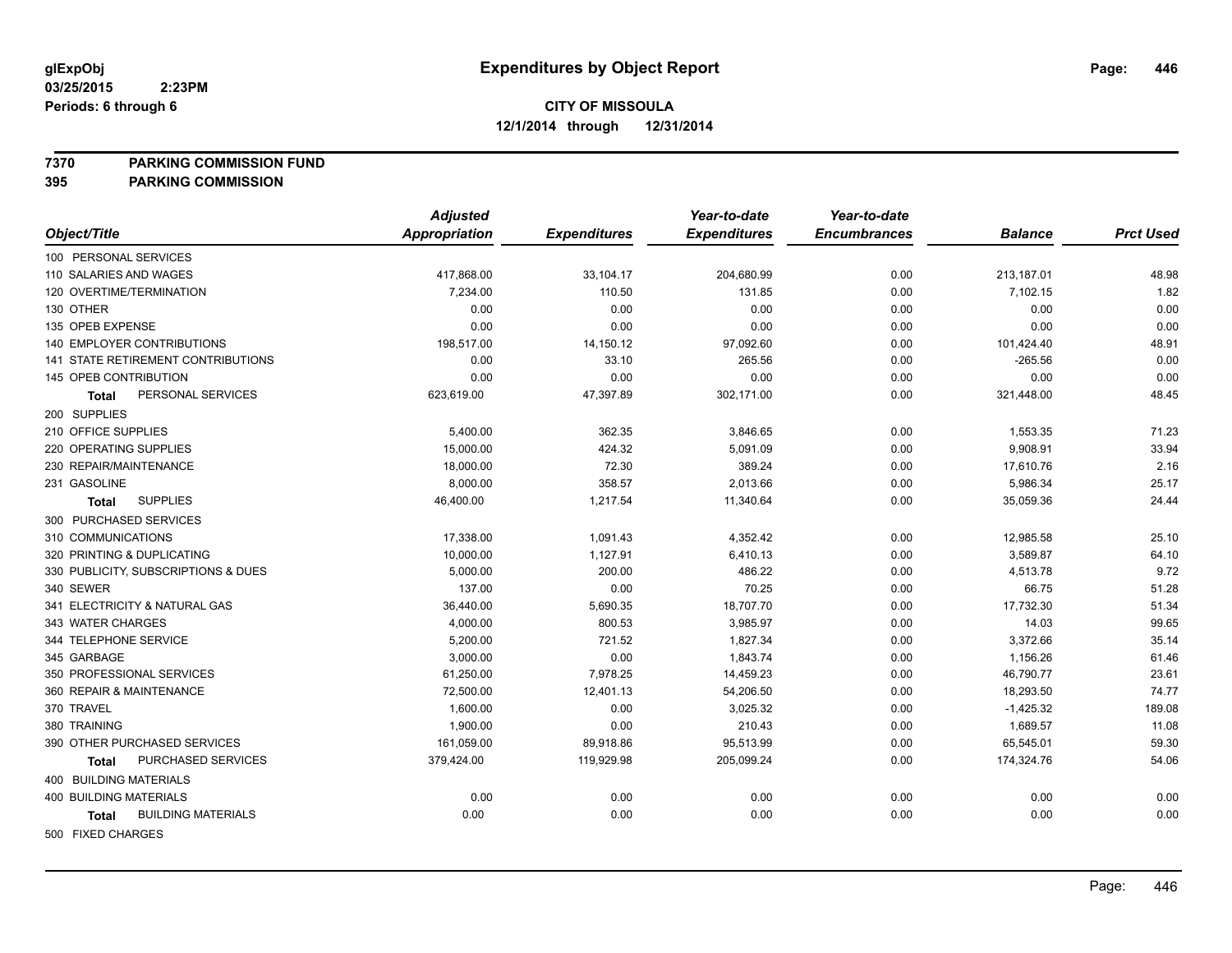**7370 PARKING COMMISSION FUND**

|                              |                                   | <b>Adjusted</b> |                     | Year-to-date        | Year-to-date        |                |                  |
|------------------------------|-----------------------------------|-----------------|---------------------|---------------------|---------------------|----------------|------------------|
| Object/Title                 |                                   | Appropriation   | <b>Expenditures</b> | <b>Expenditures</b> | <b>Encumbrances</b> | <b>Balance</b> | <b>Prct Used</b> |
| 500 FIXED CHARGES            |                                   | 190,121.00      | 1,650.00            | 13,348.39           | 0.00                | 176.772.61     | 7.02             |
| 550 MERCHANT SERVICE FEES    |                                   | 0.00            | 0.00                | 0.00                | 0.00                | 0.00           | 0.00             |
| <b>Total</b>                 | <b>FIXED CHARGES</b>              | 190,121.00      | 1,650.00            | 13,348.39           | 0.00                | 176,772.61     | 7.02             |
| 600 DEBT SERVICE             |                                   |                 |                     |                     |                     |                |                  |
| 610 PRINCIPAL                |                                   | 0.00            | 0.00                | 0.00                | 0.00                | 0.00           | 0.00             |
| 620 INTEREST / SERVICE FEES  |                                   | 0.00            | 0.00                | 0.00                | 0.00                | 0.00           | 0.00             |
| <b>Total</b>                 | <b>DEBT SERVICE</b>               | 0.00            | 0.00                | 0.00                | 0.00                | 0.00           | 0.00             |
| 700 GRANTS & CONTRIBUTIONS   |                                   |                 |                     |                     |                     |                |                  |
| 700 GRANTS & CONTRIBUTIONS   |                                   | 74,000.00       | 6,481.75            | 31,988.50           | 0.00                | 42.011.50      | 43.23            |
| <b>Total</b>                 | <b>GRANTS &amp; CONTRIBUTIONS</b> | 74,000.00       | 6,481.75            | 31,988.50           | 0.00                | 42,011.50      | 43.23            |
| 800 OTHER OBJECTS            |                                   |                 |                     |                     |                     |                |                  |
| 820 TRANSFERS TO OTHER FUNDS |                                   | 162,328.00      | 0.00                | 0.00                | 0.00                | 162,328.00     | 0.00             |
| 845 CONTINGENCY              |                                   | 48,965.00       | 0.00                | 0.00                | 0.00                | 48,965.00      | 0.00             |
| <b>Total</b>                 | OTHER OBJECTS                     | 211,293.00      | 0.00                | 0.00                | 0.00                | 211,293.00     | 0.00             |
| 900 CAPITAL OUTLAY           |                                   |                 |                     |                     |                     |                |                  |
| 920 BUILDINGS                |                                   | 0.00            | 0.00                | 0.00                | 0.00                | 0.00           | 0.00             |
| 930 IMPROVEMENTS             |                                   | 0.00            | 0.00                | 0.00                | 0.00                | 0.00           | 0.00             |
| 940 MACHINERY & EQUIPMENT    |                                   | 1,000,000.00    | 3,019.80            | 24,661.70           | 0.00                | 975,338.30     | 2.47             |
| <b>Total</b>                 | <b>CAPITAL OUTLAY</b>             | 1,000,000.00    | 3,019.80            | 24,661.70           | 0.00                | 975.338.30     | 2.47             |
| <b>Total</b>                 | PARKING COMMISSION                | 2,524,857.00    | 179,696.96          | 588,609.47          | 0.00                | 1,936,247.53   | 23.31            |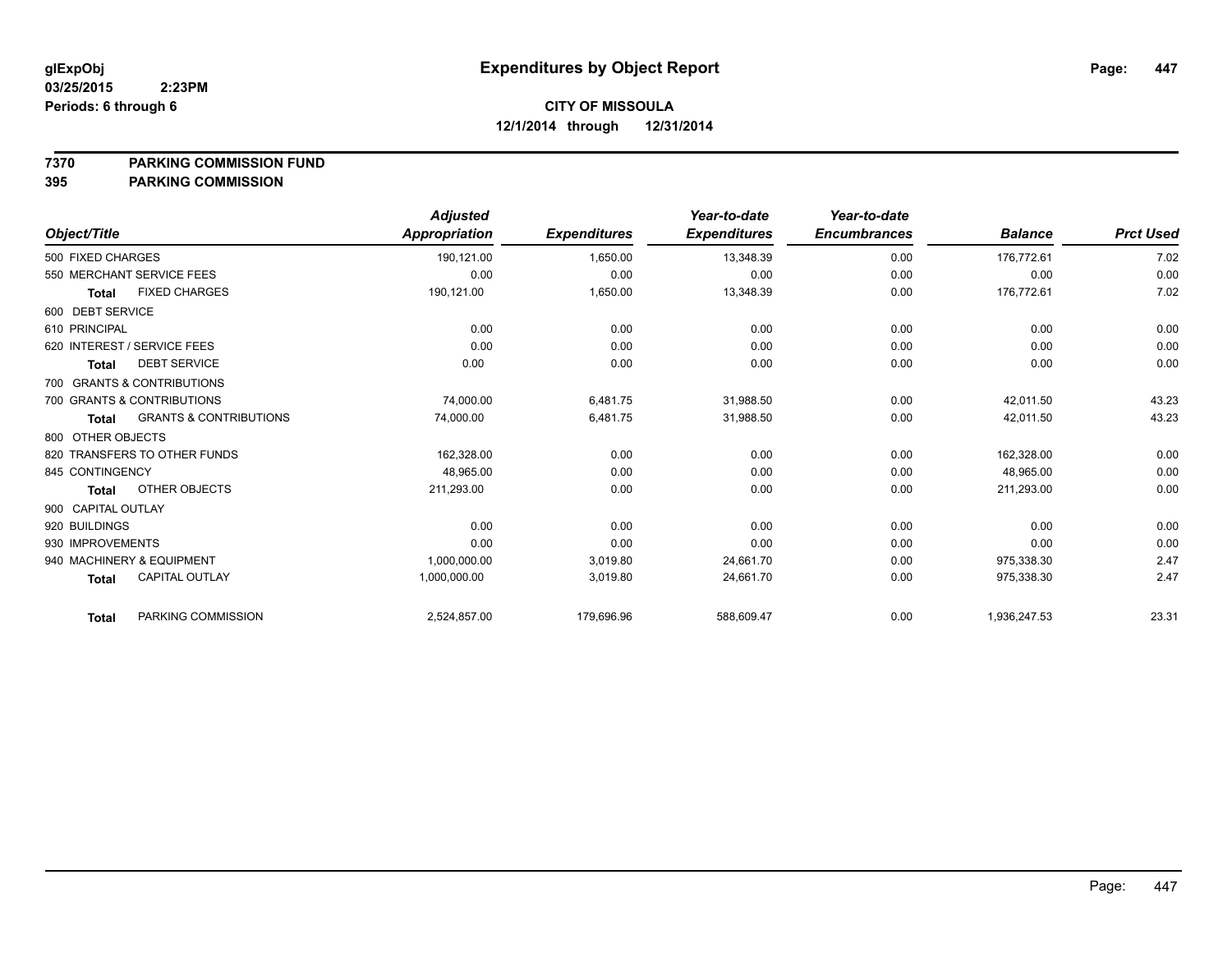### **7370 PARKING COMMISSION FUND**

**900 DEPRECIATION**

| Object/Title                          | <b>Adjusted</b><br><b>Appropriation</b> | <b>Expenditures</b> | Year-to-date<br><b>Expenditures</b> | Year-to-date<br><b>Encumbrances</b> | <b>Balance</b> | <b>Prct Used</b> |
|---------------------------------------|-----------------------------------------|---------------------|-------------------------------------|-------------------------------------|----------------|------------------|
| 800 OTHER OBJECTS                     |                                         |                     |                                     |                                     |                |                  |
| 830 DEPRECIATION                      | 0.00                                    | 0.00                | 0.00                                | 0.00                                | 0.00           | 0.00             |
| OTHER OBJECTS<br><b>Total</b>         | 0.00                                    | 0.00                | 0.00                                | 0.00                                | 0.00           | 0.00             |
| 900 CAPITAL OUTLAY                    |                                         |                     |                                     |                                     |                |                  |
| 940 MACHINERY & EQUIPMENT             | 0.00                                    | 0.00                | 0.00                                | 0.00                                | 0.00           | 0.00             |
| <b>CAPITAL OUTLAY</b><br><b>Total</b> | 0.00                                    | 0.00                | 0.00                                | 0.00                                | 0.00           | 0.00             |
| <b>DEPRECIATION</b><br><b>Total</b>   | 0.00                                    | 0.00                | 0.00                                | 0.00                                | 0.00           | 0.00             |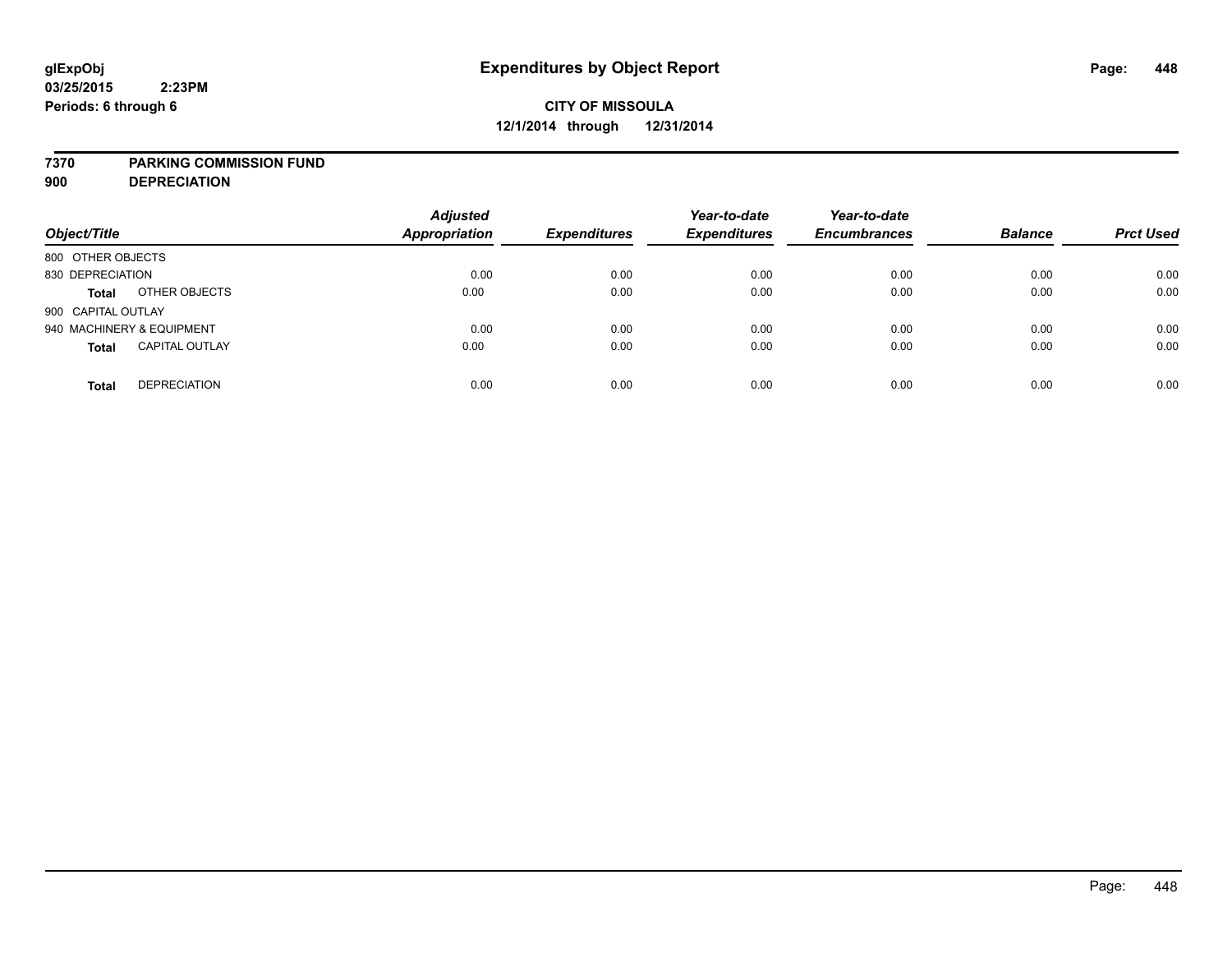### **7370 PARKING COMMISSION FUND**

|                                           | <b>Adjusted</b>      |                     | Year-to-date        | Year-to-date        |                |                  |
|-------------------------------------------|----------------------|---------------------|---------------------|---------------------|----------------|------------------|
| Object/Title                              | <b>Appropriation</b> | <b>Expenditures</b> | <b>Expenditures</b> | <b>Encumbrances</b> | <b>Balance</b> | <b>Prct Used</b> |
| 100 PERSONAL SERVICES                     |                      |                     |                     |                     |                |                  |
| 110 SALARIES AND WAGES                    | 417,868.00           | 33,104.17           | 204,680.99          | 0.00                | 213,187.01     | 48.98            |
| 120 OVERTIME/TERMINATION                  | 7,234.00             | 110.50              | 131.85              | 0.00                | 7,102.15       | 1.82             |
| 130 OTHER                                 | 0.00                 | 0.00                | 0.00                | 0.00                | 0.00           | 0.00             |
| 135 OPEB EXPENSE                          | 0.00                 | 0.00                | 0.00                | 0.00                | 0.00           | 0.00             |
| 140 EMPLOYER CONTRIBUTIONS                | 198,517.00           | 14,150.12           | 97,092.60           | 0.00                | 101,424.40     | 48.91            |
| <b>141 STATE RETIREMENT CONTRIBUTIONS</b> | 0.00                 | 33.10               | 265.56              | 0.00                | $-265.56$      | 0.00             |
| 145 OPEB CONTRIBUTION                     | 0.00                 | 0.00                | 0.00                | 0.00                | 0.00           | 0.00             |
| PERSONAL SERVICES<br>Total                | 623,619.00           | 47,397.89           | 302,171.00          | 0.00                | 321,448.00     | 48.45            |
| 200 SUPPLIES                              |                      |                     |                     |                     |                |                  |
| 210 OFFICE SUPPLIES                       | 5,400.00             | 362.35              | 3,846.65            | 0.00                | 1,553.35       | 71.23            |
| 220 OPERATING SUPPLIES                    | 15,000.00            | 424.32              | 5,091.09            | 0.00                | 9,908.91       | 33.94            |
| 230 REPAIR/MAINTENANCE                    | 18,000.00            | 72.30               | 389.24              | 0.00                | 17,610.76      | 2.16             |
| 231 GASOLINE                              | 8,000.00             | 358.57              | 2,013.66            | 0.00                | 5,986.34       | 25.17            |
| <b>SUPPLIES</b><br>Total                  | 46,400.00            | 1,217.54            | 11,340.64           | 0.00                | 35,059.36      | 24.44            |
| 300 PURCHASED SERVICES                    |                      |                     |                     |                     |                |                  |
| 310 COMMUNICATIONS                        | 17,338.00            | 1,091.43            | 4,352.42            | 0.00                | 12,985.58      | 25.10            |
| 320 PRINTING & DUPLICATING                | 10,000.00            | 1,127.91            | 6,410.13            | 0.00                | 3,589.87       | 64.10            |
| 330 PUBLICITY, SUBSCRIPTIONS & DUES       | 5,000.00             | 200.00              | 486.22              | 0.00                | 4,513.78       | 9.72             |
| 340 SEWER                                 | 137.00               | 0.00                | 70.25               | 0.00                | 66.75          | 51.28            |
| 341 ELECTRICITY & NATURAL GAS             | 36,440.00            | 5,690.35            | 18,707.70           | 0.00                | 17,732.30      | 51.34            |
| 343 WATER CHARGES                         | 4,000.00             | 800.53              | 3,985.97            | 0.00                | 14.03          | 99.65            |
| 344 TELEPHONE SERVICE                     | 5,200.00             | 721.52              | 1,827.34            | 0.00                | 3,372.66       | 35.14            |
| 345 GARBAGE                               | 3,000.00             | 0.00                | 1,843.74            | 0.00                | 1,156.26       | 61.46            |
| 350 PROFESSIONAL SERVICES                 | 61,250.00            | 7,978.25            | 14,459.23           | 0.00                | 46,790.77      | 23.61            |
| 360 REPAIR & MAINTENANCE                  | 72,500.00            | 12,401.13           | 54,206.50           | 0.00                | 18,293.50      | 74.77            |
| 370 TRAVEL                                | 1,600.00             | 0.00                | 3,025.32            | 0.00                | $-1,425.32$    | 189.08           |
| 380 TRAINING                              | 1,900.00             | 0.00                | 210.43              | 0.00                | 1,689.57       | 11.08            |
| 390 OTHER PURCHASED SERVICES              | 161,059.00           | 89,918.86           | 95,513.99           | 0.00                | 65,545.01      | 59.30            |
| <b>PURCHASED SERVICES</b><br><b>Total</b> | 379,424.00           | 119,929.98          | 205,099.24          | 0.00                | 174,324.76     | 54.06            |
| 400 BUILDING MATERIALS                    |                      |                     |                     |                     |                |                  |
| <b>400 BUILDING MATERIALS</b>             | 0.00                 | 0.00                | 0.00                | 0.00                | 0.00           | 0.00             |
| <b>BUILDING MATERIALS</b><br><b>Total</b> | 0.00                 | 0.00                | 0.00                | 0.00                | 0.00           | 0.00             |
| 500 FIXED CHARGES                         |                      |                     |                     |                     |                |                  |
| 500 FIXED CHARGES                         | 190,121.00           | 1,650.00            | 13,348.39           | 0.00                | 176,772.61     | 7.02             |
|                                           |                      |                     |                     |                     |                |                  |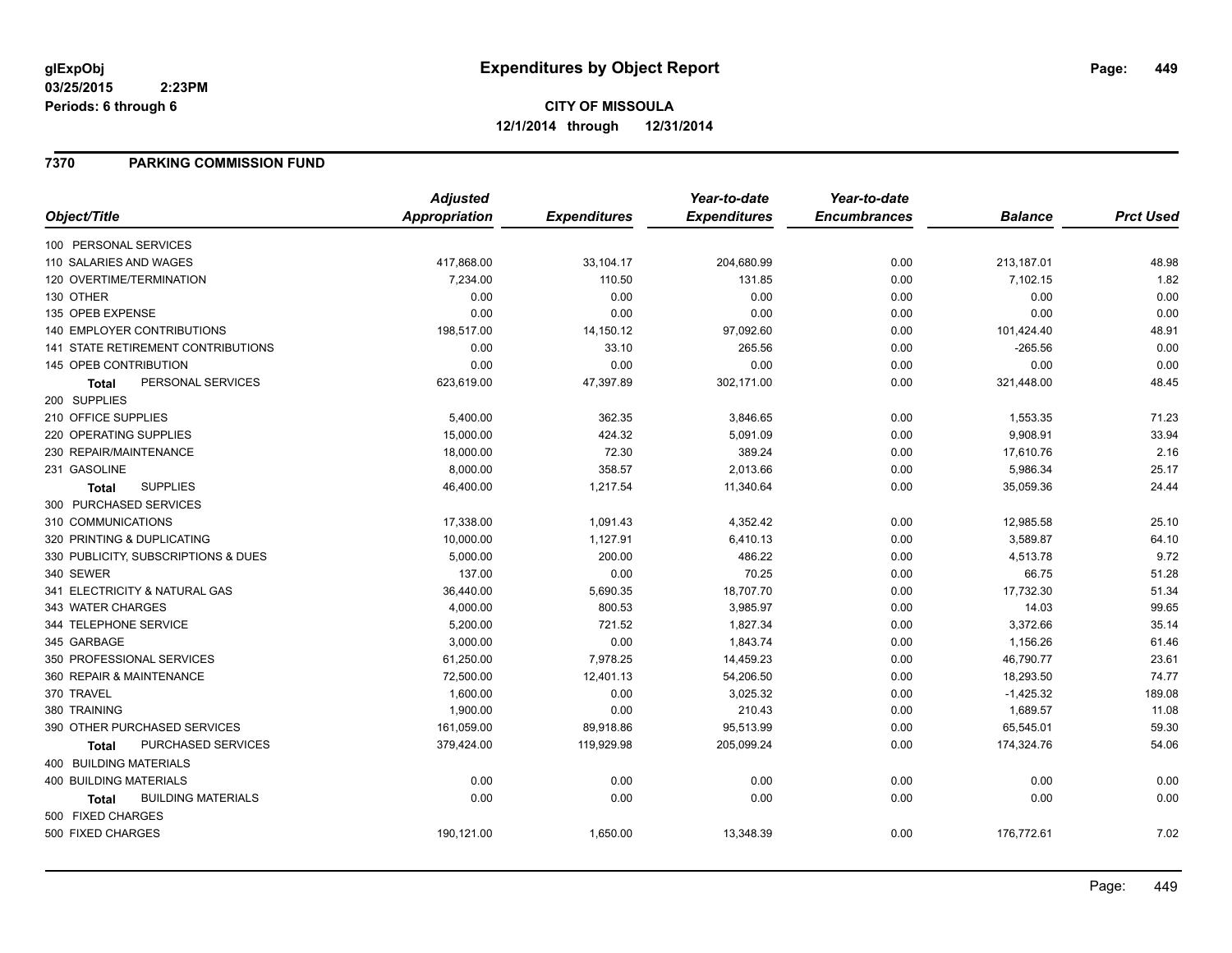# **7370 PARKING COMMISSION FUND**

|                    |                                   | <b>Adjusted</b>      |                     | Year-to-date        | Year-to-date        |                |                  |
|--------------------|-----------------------------------|----------------------|---------------------|---------------------|---------------------|----------------|------------------|
| Object/Title       |                                   | <b>Appropriation</b> | <b>Expenditures</b> | <b>Expenditures</b> | <b>Encumbrances</b> | <b>Balance</b> | <b>Prct Used</b> |
|                    | 550 MERCHANT SERVICE FEES         | 0.00                 | 0.00                | 0.00                | 0.00                | 0.00           | 0.00             |
| <b>Total</b>       | <b>FIXED CHARGES</b>              | 190,121.00           | 1,650.00            | 13,348.39           | 0.00                | 176,772.61     | 7.02             |
| 600 DEBT SERVICE   |                                   |                      |                     |                     |                     |                |                  |
| 610 PRINCIPAL      |                                   | 0.00                 | 0.00                | 0.00                | 0.00                | 0.00           | 0.00             |
|                    | 620 INTEREST / SERVICE FEES       | 0.00                 | 0.00                | 0.00                | 0.00                | 0.00           | 0.00             |
| <b>Total</b>       | <b>DEBT SERVICE</b>               | 0.00                 | 0.00                | 0.00                | 0.00                | 0.00           | 0.00             |
|                    | 700 GRANTS & CONTRIBUTIONS        |                      |                     |                     |                     |                |                  |
|                    | 700 GRANTS & CONTRIBUTIONS        | 74,000.00            | 6,481.75            | 31,988.50           | 0.00                | 42,011.50      | 43.23            |
| <b>Total</b>       | <b>GRANTS &amp; CONTRIBUTIONS</b> | 74,000.00            | 6,481.75            | 31,988.50           | 0.00                | 42,011.50      | 43.23            |
| 800 OTHER OBJECTS  |                                   |                      |                     |                     |                     |                |                  |
|                    | 820 TRANSFERS TO OTHER FUNDS      | 162,328.00           | 0.00                | 0.00                | 0.00                | 162,328.00     | 0.00             |
| 830 DEPRECIATION   |                                   | 0.00                 | 0.00                | 0.00                | 0.00                | 0.00           | 0.00             |
| 845 CONTINGENCY    |                                   | 48,965.00            | 0.00                | 0.00                | 0.00                | 48,965.00      | 0.00             |
| Total              | OTHER OBJECTS                     | 211,293.00           | 0.00                | 0.00                | 0.00                | 211,293.00     | 0.00             |
| 900 CAPITAL OUTLAY |                                   |                      |                     |                     |                     |                |                  |
| 920 BUILDINGS      |                                   | 0.00                 | 0.00                | 0.00                | 0.00                | 0.00           | 0.00             |
| 930 IMPROVEMENTS   |                                   | 0.00                 | 0.00                | 0.00                | 0.00                | 0.00           | 0.00             |
|                    | 940 MACHINERY & EQUIPMENT         | 1,000,000.00         | 3,019.80            | 24,661.70           | 0.00                | 975,338.30     | 2.47             |
| <b>Total</b>       | <b>CAPITAL OUTLAY</b>             | 1,000,000.00         | 3,019.80            | 24,661.70           | 0.00                | 975,338.30     | 2.47             |
| Total              | PARKING COMMISSION FUND           | 2,524,857.00         | 179,696.96          | 588,609.47          | 0.00                | 1,936,247.53   | 23.31            |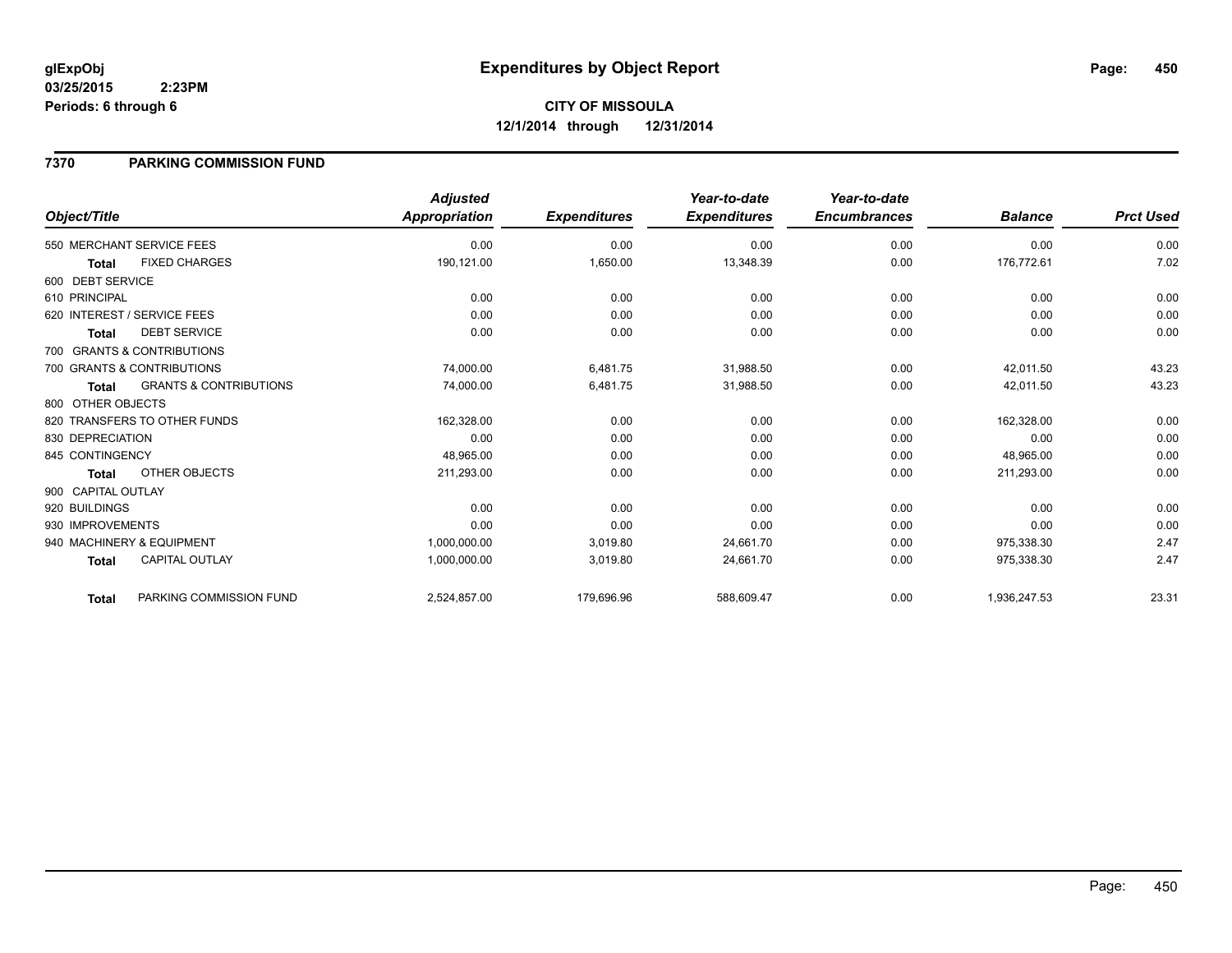#### **7371 FRONT STREET PARKING BONDS**

| Object/Title                        | <b>Adjusted</b><br>Appropriation | <b>Expenditures</b> | Year-to-date<br><b>Expenditures</b> | Year-to-date<br><b>Encumbrances</b> | <b>Balance</b> | <b>Prct Used</b> |
|-------------------------------------|----------------------------------|---------------------|-------------------------------------|-------------------------------------|----------------|------------------|
| 600 DEBT SERVICE                    |                                  |                     |                                     |                                     |                |                  |
| 620 INTEREST / SERVICE FEES         | 269,059.00                       | 0.00                | 69,880.94                           | 0.00                                | 199.178.06     | 25.97            |
| <b>DEBT SERVICE</b><br><b>Total</b> | 269.059.00                       | 0.00                | 69.880.94                           | 0.00                                | 199.178.06     | 25.97            |
| 800 OTHER OBJECTS                   |                                  |                     |                                     |                                     |                |                  |
| 820 TRANSFERS TO OTHER FUNDS        | 0.00                             | 0.00                | 0.00                                | 0.00                                | 0.00           | 0.00             |
| OTHER OBJECTS<br><b>Total</b>       | 0.00                             | 0.00                | 0.00                                | 0.00                                | 0.00           | 0.00             |
| PARKING COMMISSION<br>Total         | 269,059.00                       | 0.00                | 69.880.94                           | 0.00                                | 199.178.06     | 25.97            |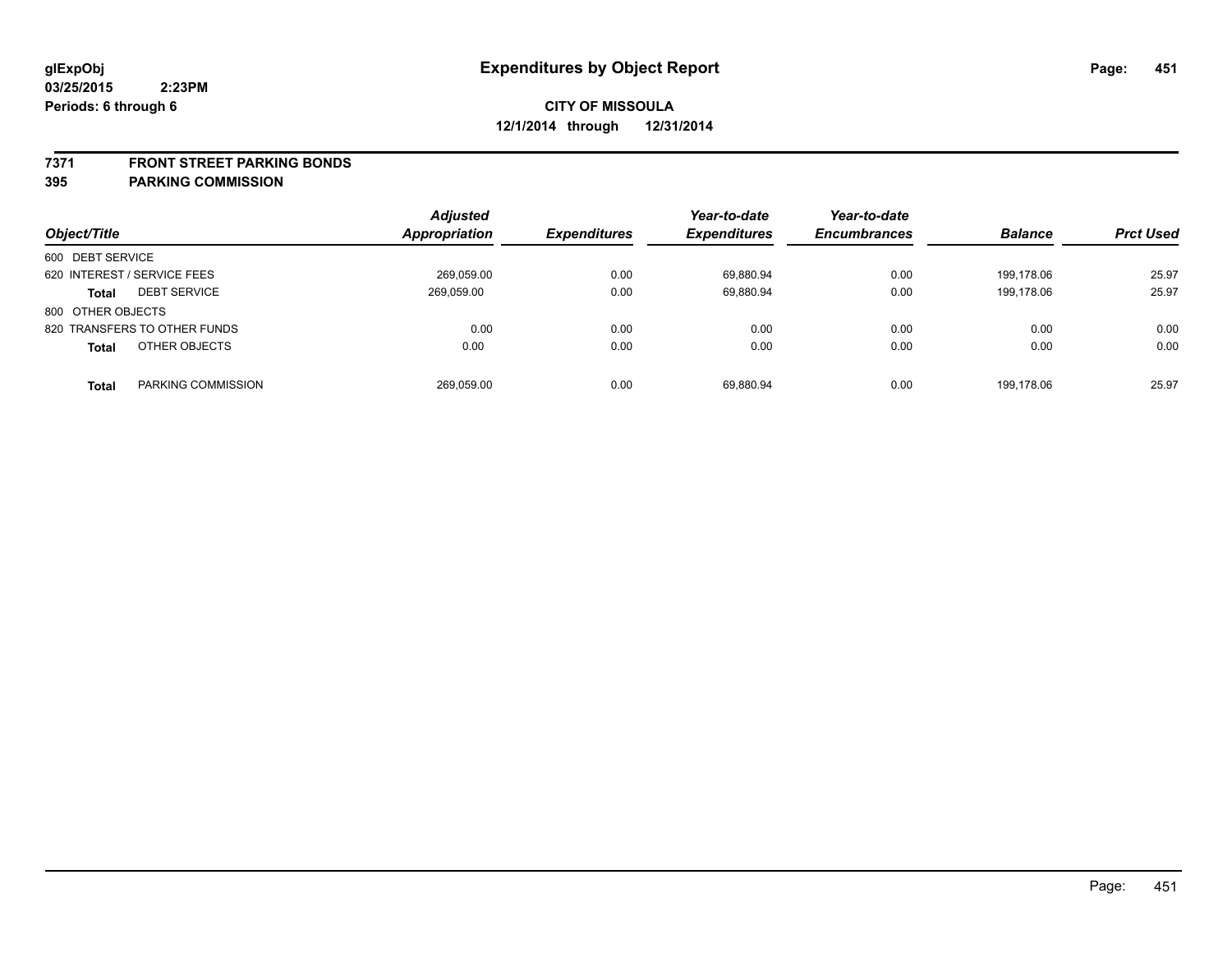### **7371 FRONT STREET PARKING BONDS**

| Object/Title                |                                   | <b>Adjusted</b><br><b>Appropriation</b> | <b>Expenditures</b> | Year-to-date<br><b>Expenditures</b> | Year-to-date<br><b>Encumbrances</b> | <b>Balance</b> | <b>Prct Used</b> |
|-----------------------------|-----------------------------------|-----------------------------------------|---------------------|-------------------------------------|-------------------------------------|----------------|------------------|
| 600 DEBT SERVICE            |                                   |                                         |                     |                                     |                                     |                |                  |
| 620 INTEREST / SERVICE FEES |                                   | 269,059.00                              | 0.00                | 69.880.94                           | 0.00                                | 199.178.06     | 25.97            |
| <b>Total</b>                | <b>DEBT SERVICE</b>               | 269,059.00                              | 0.00                | 69.880.94                           | 0.00                                | 199.178.06     | 25.97            |
| 800 OTHER OBJECTS           |                                   |                                         |                     |                                     |                                     |                |                  |
|                             | 820 TRANSFERS TO OTHER FUNDS      | 0.00                                    | 0.00                | 0.00                                | 0.00                                | 0.00           | 0.00             |
| <b>Total</b>                | OTHER OBJECTS                     | 0.00                                    | 0.00                | 0.00                                | 0.00                                | 0.00           | 0.00             |
| <b>Total</b>                | <b>FRONT STREET PARKING BONDS</b> | 269.059.00                              | 0.00                | 69.880.94                           | 0.00                                | 199.178.06     | 25.97            |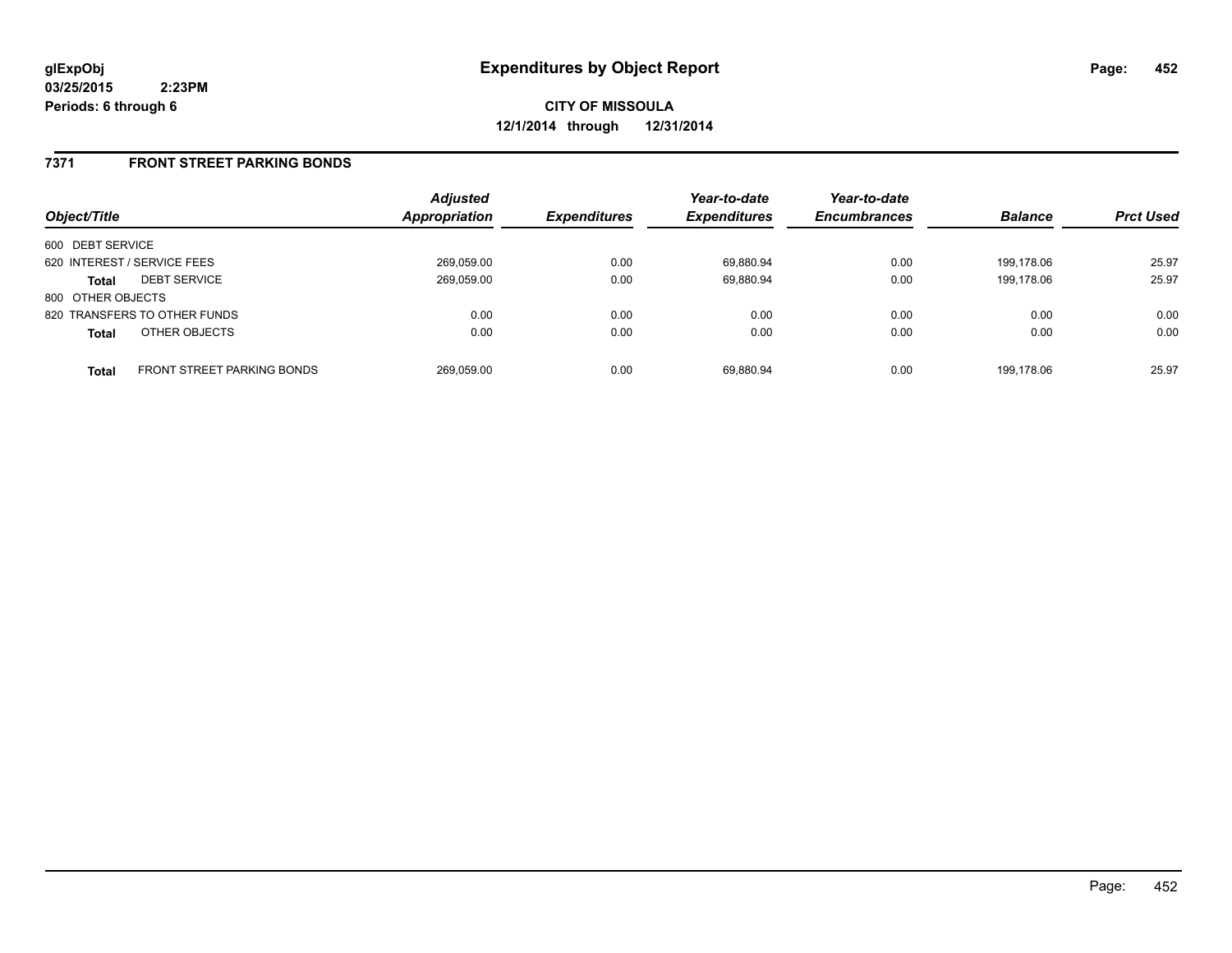### **7372 SINKING FUND/FRONT ST PARKING BONDS**

| Object/Title                       | <b>Adjusted</b><br>Appropriation | <b>Expenditures</b> | Year-to-date<br><b>Expenditures</b> | Year-to-date<br><b>Encumbrances</b> | <b>Balance</b> | <b>Prct Used</b> |
|------------------------------------|----------------------------------|---------------------|-------------------------------------|-------------------------------------|----------------|------------------|
|                                    |                                  |                     |                                     |                                     |                |                  |
| 600 DEBT SERVICE                   |                                  |                     |                                     |                                     |                |                  |
| 610 PRINCIPAL                      | 40.000.00                        | 0.00                | 40.000.00                           | 0.00                                | 0.00           | 100.00           |
| 620 INTEREST / SERVICE FEES        | 0.00                             | 0.00                | 0.00                                | 0.00                                | 0.00           | 0.00             |
| <b>DEBT SERVICE</b><br>Total       | 40.000.00                        | 0.00                | 40,000.00                           | 0.00                                | 0.00           | 100.00           |
| 800 OTHER OBJECTS                  |                                  |                     |                                     |                                     |                |                  |
| 820 TRANSFERS TO OTHER FUNDS       | 0.00                             | 0.00                | 0.00                                | 0.00                                | 0.00           | 0.00             |
| OTHER OBJECTS<br><b>Total</b>      | 0.00                             | 0.00                | 0.00                                | 0.00                                | 0.00           | 0.00             |
| PARKING COMMISSION<br><b>Total</b> | 40.000.00                        | 0.00                | 40.000.00                           | 0.00                                | 0.00           | 100.00           |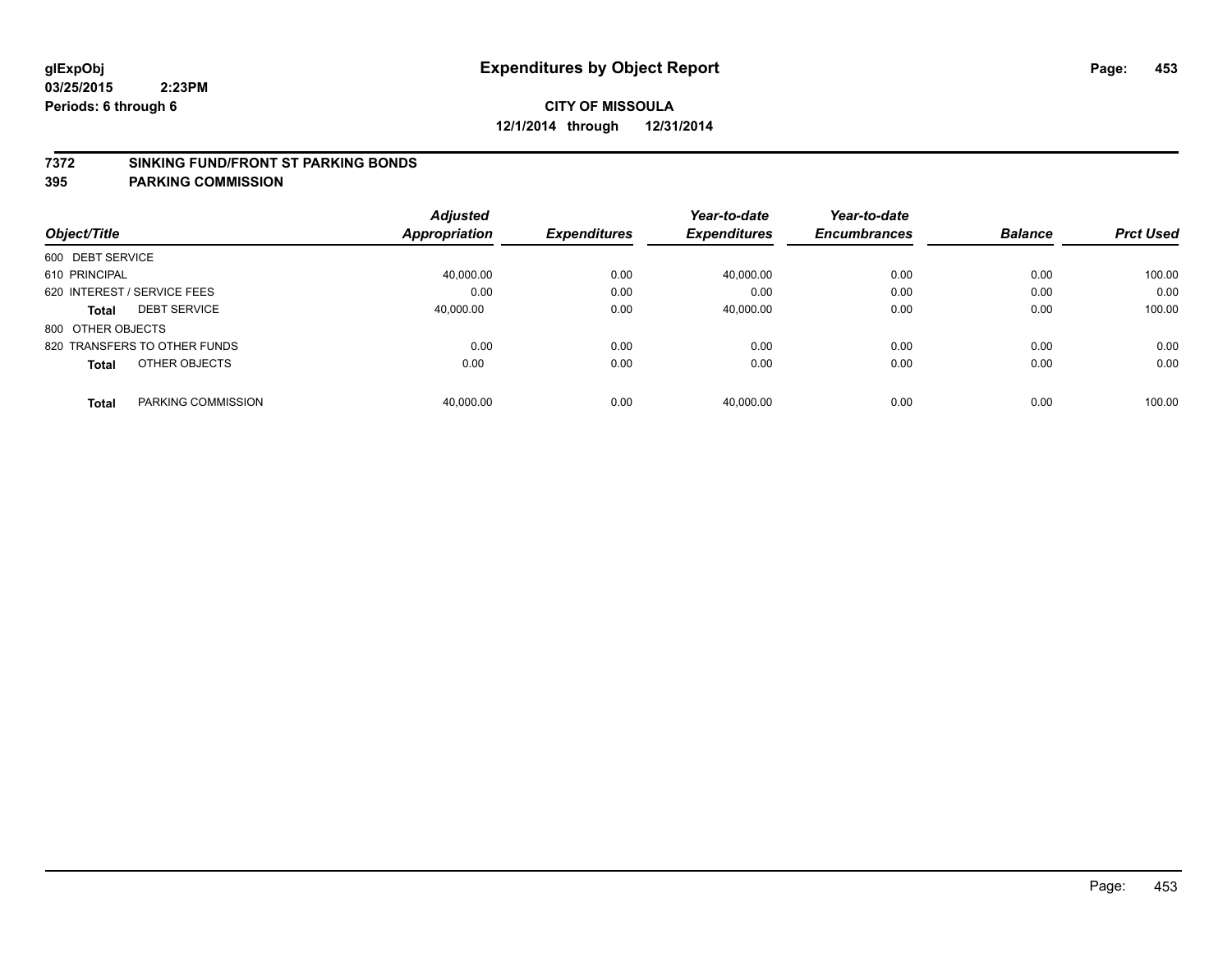**CITY OF MISSOULA 12/1/2014 through 12/31/2014**

### **7372 SINKING FUND/FRONT ST PARKING BONDS**

| Object/Title      |                                   | <b>Adjusted</b><br><b>Appropriation</b> | <b>Expenditures</b> | Year-to-date<br><b>Expenditures</b> | Year-to-date<br><b>Encumbrances</b> | <b>Balance</b> | <b>Prct Used</b> |
|-------------------|-----------------------------------|-----------------------------------------|---------------------|-------------------------------------|-------------------------------------|----------------|------------------|
| 600 DEBT SERVICE  |                                   |                                         |                     |                                     |                                     |                |                  |
| 610 PRINCIPAL     |                                   | 40,000.00                               | 0.00                | 40,000.00                           | 0.00                                | 0.00           | 100.00           |
|                   | 620 INTEREST / SERVICE FEES       | 0.00                                    | 0.00                | 0.00                                | 0.00                                | 0.00           | 0.00             |
| <b>Total</b>      | <b>DEBT SERVICE</b>               | 40,000.00                               | 0.00                | 40,000.00                           | 0.00                                | 0.00           | 100.00           |
| 800 OTHER OBJECTS |                                   |                                         |                     |                                     |                                     |                |                  |
|                   | 820 TRANSFERS TO OTHER FUNDS      | 0.00                                    | 0.00                | 0.00                                | 0.00                                | 0.00           | 0.00             |
| <b>Total</b>      | OTHER OBJECTS                     | 0.00                                    | 0.00                | 0.00                                | 0.00                                | 0.00           | 0.00             |
| <b>Total</b>      | SINKING FUND/FRONT ST PARKING BON | 40.000.00                               | 0.00                | 40.000.00                           | 0.00                                | 0.00           | 100.00           |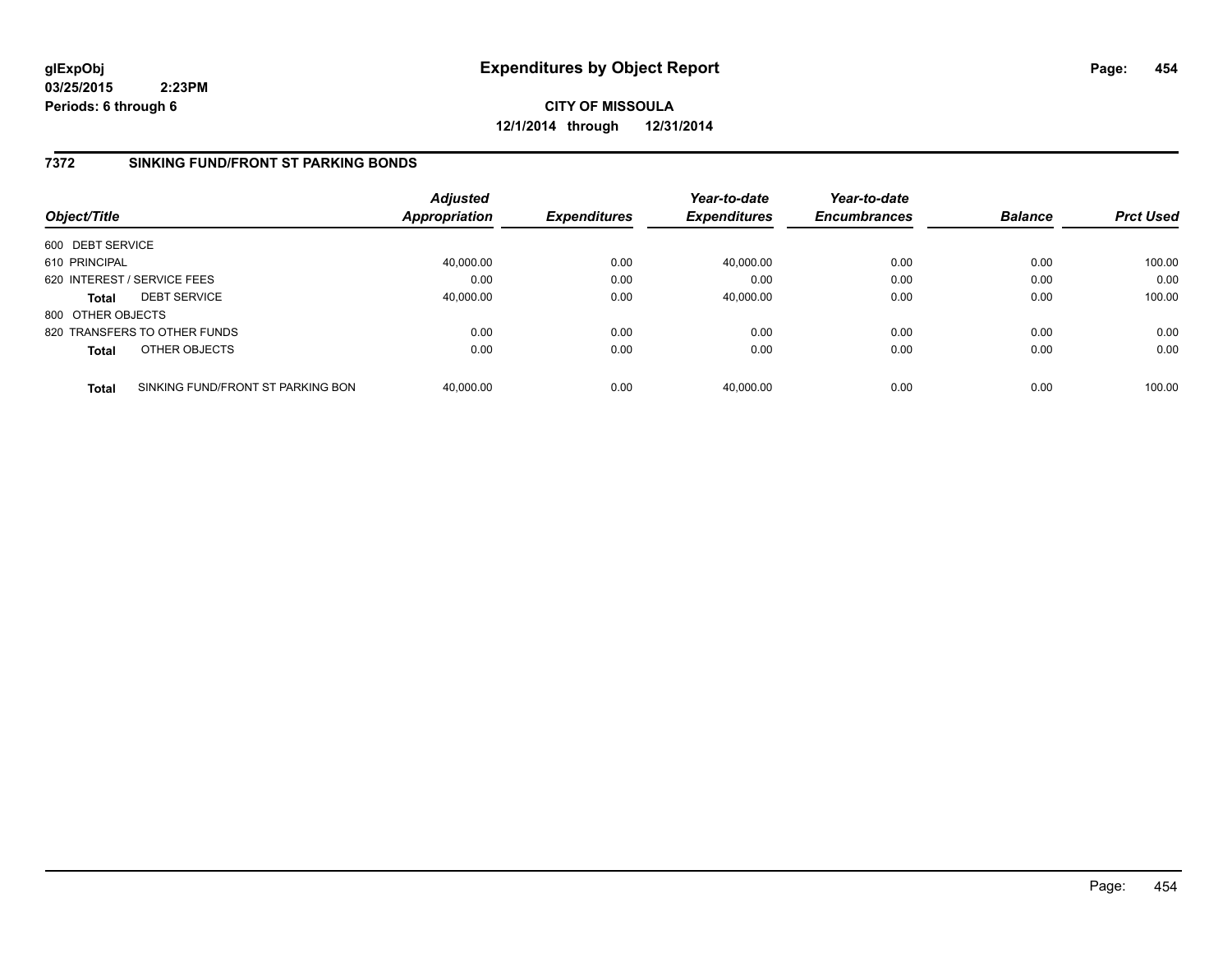#### **7373 MPC SERIES 2010B CONSTRUCTION**

|                    |                              | <b>Adjusted</b>      |                     | Year-to-date        | Year-to-date        |                |                  |
|--------------------|------------------------------|----------------------|---------------------|---------------------|---------------------|----------------|------------------|
| Object/Title       |                              | <b>Appropriation</b> | <b>Expenditures</b> | <b>Expenditures</b> | <b>Encumbrances</b> | <b>Balance</b> | <b>Prct Used</b> |
|                    | 300 PURCHASED SERVICES       |                      |                     |                     |                     |                |                  |
|                    | 350 PROFESSIONAL SERVICES    | 0.00                 | 0.00                | 0.00                | 0.00                | 0.00           | 0.00             |
|                    | 390 OTHER PURCHASED SERVICES | 0.00                 | 0.00                | 0.00                | 0.00                | 0.00           | 0.00             |
| <b>Total</b>       | PURCHASED SERVICES           | 0.00                 | 0.00                | 0.00                | 0.00                | 0.00           | 0.00             |
| 600 DEBT SERVICE   |                              |                      |                     |                     |                     |                |                  |
| 600 DEBT SERVICE   |                              | 0.00                 | 0.00                | 0.00                | 0.00                | 0.00           | 0.00             |
| 610 PRINCIPAL      |                              | 0.00                 | 0.00                | 0.00                | 0.00                | 0.00           | 0.00             |
|                    | 620 INTEREST / SERVICE FEES  | 0.00                 | 0.00                | 0.00                | 0.00                | 0.00           | 0.00             |
| <b>Total</b>       | <b>DEBT SERVICE</b>          | 0.00                 | 0.00                | 0.00                | 0.00                | 0.00           | 0.00             |
| 800 OTHER OBJECTS  |                              |                      |                     |                     |                     |                |                  |
|                    | 820 TRANSFERS TO OTHER FUNDS | 0.00                 | 0.00                | 0.00                | 0.00                | 0.00           | 0.00             |
| <b>Total</b>       | OTHER OBJECTS                | 0.00                 | 0.00                | 0.00                | 0.00                | 0.00           | 0.00             |
| 900 CAPITAL OUTLAY |                              |                      |                     |                     |                     |                |                  |
| 900 CAPITAL OUTLAY |                              | 0.00                 | 0.00                | 0.00                | 0.00                | 0.00           | 0.00             |
| 920 BUILDINGS      |                              | 0.00                 | 0.00                | 0.00                | 0.00                | 0.00           | 0.00             |
| 930 IMPROVEMENTS   |                              | 0.00                 | 0.00                | 0.00                | 0.00                | 0.00           | 0.00             |
| <b>Total</b>       | <b>CAPITAL OUTLAY</b>        | 0.00                 | 0.00                | 0.00                | 0.00                | 0.00           | 0.00             |
| <b>Total</b>       | PARKING COMMISSION           | 0.00                 | 0.00                | 0.00                | 0.00                | 0.00           | 0.00             |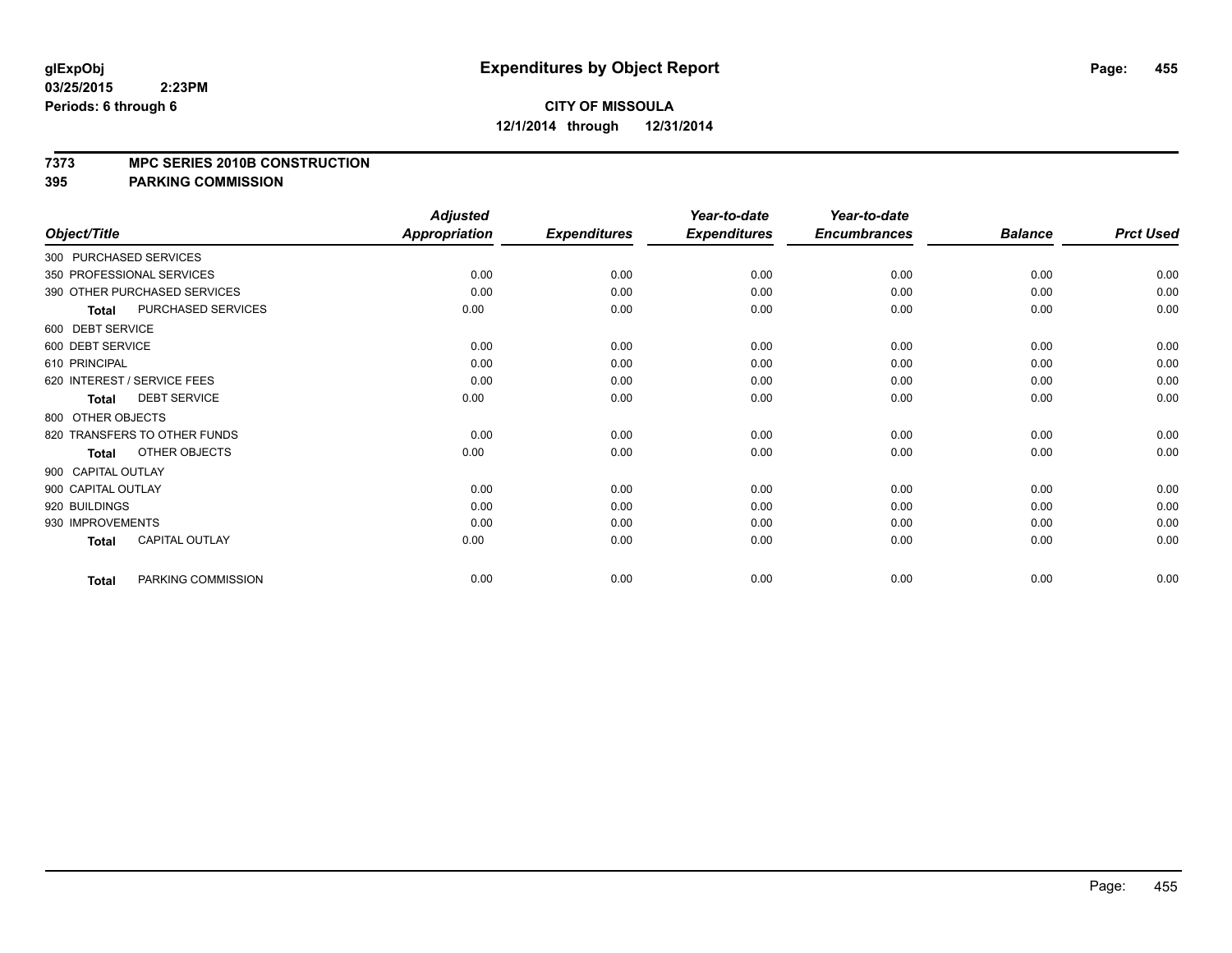## **CITY OF MISSOULA 12/1/2014 through 12/31/2014**

### **7373 MPC SERIES 2010B CONSTRUCTION**

**900 DEPRECIATION**

| Object/Title      |                     | Adjusted<br>Appropriation | <b>Expenditures</b> | Year-to-date<br><b>Expenditures</b> | Year-to-date<br><b>Encumbrances</b> | <b>Balance</b> | <b>Prct Used</b> |
|-------------------|---------------------|---------------------------|---------------------|-------------------------------------|-------------------------------------|----------------|------------------|
| 800 OTHER OBJECTS |                     |                           |                     |                                     |                                     |                |                  |
| 830 DEPRECIATION  |                     | 0.00                      | 0.00                | 0.00                                | 0.00                                | 0.00           | 0.00             |
| <b>Total</b>      | OTHER OBJECTS       | 0.00                      | 0.00                | 0.00                                | 0.00                                | 0.00           | 0.00             |
| <b>Total</b>      | <b>DEPRECIATION</b> | 0.00                      | 0.00                | 0.00                                | 0.00                                | 0.00           | 0.00             |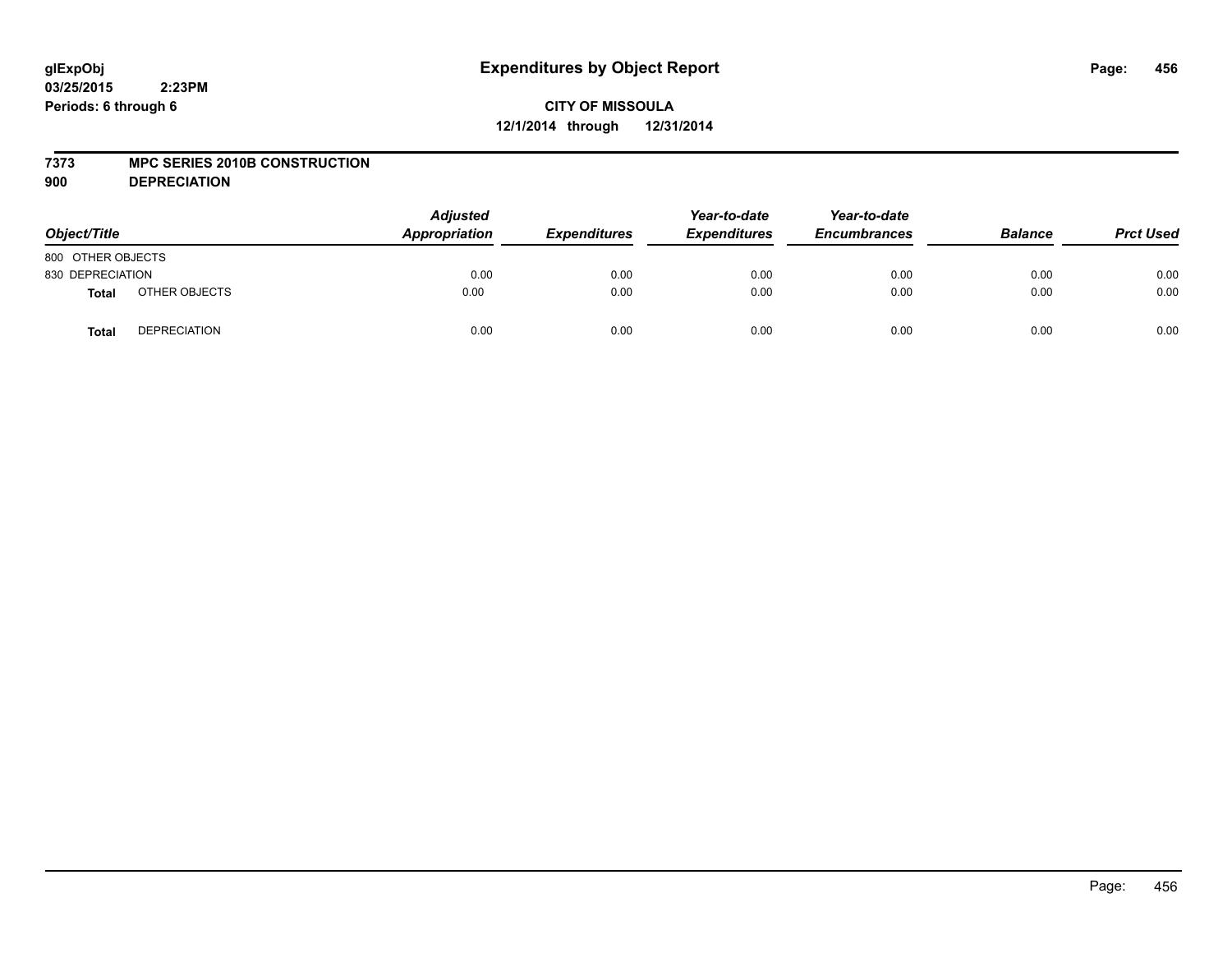**CITY OF MISSOULA 12/1/2014 through 12/31/2014**

### **7373 MPC SERIES 2010B CONSTRUCTION**

|                        |                               | <b>Adjusted</b>      |                     | Year-to-date        | Year-to-date        |                |                  |
|------------------------|-------------------------------|----------------------|---------------------|---------------------|---------------------|----------------|------------------|
| Object/Title           |                               | <b>Appropriation</b> | <b>Expenditures</b> | <b>Expenditures</b> | <b>Encumbrances</b> | <b>Balance</b> | <b>Prct Used</b> |
| 300 PURCHASED SERVICES |                               |                      |                     |                     |                     |                |                  |
|                        | 350 PROFESSIONAL SERVICES     | 0.00                 | 0.00                | 0.00                | 0.00                | 0.00           | 0.00             |
|                        | 390 OTHER PURCHASED SERVICES  | 0.00                 | 0.00                | 0.00                | 0.00                | 0.00           | 0.00             |
| <b>Total</b>           | PURCHASED SERVICES            | 0.00                 | 0.00                | 0.00                | 0.00                | 0.00           | 0.00             |
| 600 DEBT SERVICE       |                               |                      |                     |                     |                     |                |                  |
| 600 DEBT SERVICE       |                               | 0.00                 | 0.00                | 0.00                | 0.00                | 0.00           | 0.00             |
| 610 PRINCIPAL          |                               | 0.00                 | 0.00                | 0.00                | 0.00                | 0.00           | 0.00             |
|                        | 620 INTEREST / SERVICE FEES   | 0.00                 | 0.00                | 0.00                | 0.00                | 0.00           | 0.00             |
| <b>Total</b>           | <b>DEBT SERVICE</b>           | 0.00                 | 0.00                | 0.00                | 0.00                | 0.00           | 0.00             |
| 800 OTHER OBJECTS      |                               |                      |                     |                     |                     |                |                  |
|                        | 820 TRANSFERS TO OTHER FUNDS  | 0.00                 | 0.00                | 0.00                | 0.00                | 0.00           | 0.00             |
| 830 DEPRECIATION       |                               | 0.00                 | 0.00                | 0.00                | 0.00                | 0.00           | 0.00             |
| <b>Total</b>           | OTHER OBJECTS                 | 0.00                 | 0.00                | 0.00                | 0.00                | 0.00           | 0.00             |
| 900 CAPITAL OUTLAY     |                               |                      |                     |                     |                     |                |                  |
| 900 CAPITAL OUTLAY     |                               | 0.00                 | 0.00                | 0.00                | 0.00                | 0.00           | 0.00             |
| 920 BUILDINGS          |                               | 0.00                 | 0.00                | 0.00                | 0.00                | 0.00           | 0.00             |
| 930 IMPROVEMENTS       |                               | 0.00                 | 0.00                | 0.00                | 0.00                | 0.00           | 0.00             |
| <b>Total</b>           | <b>CAPITAL OUTLAY</b>         | 0.00                 | 0.00                | 0.00                | 0.00                | 0.00           | 0.00             |
| <b>Total</b>           | MPC SERIES 2010B CONSTRUCTION | 0.00                 | 0.00                | 0.00                | 0.00                | 0.00           | 0.00             |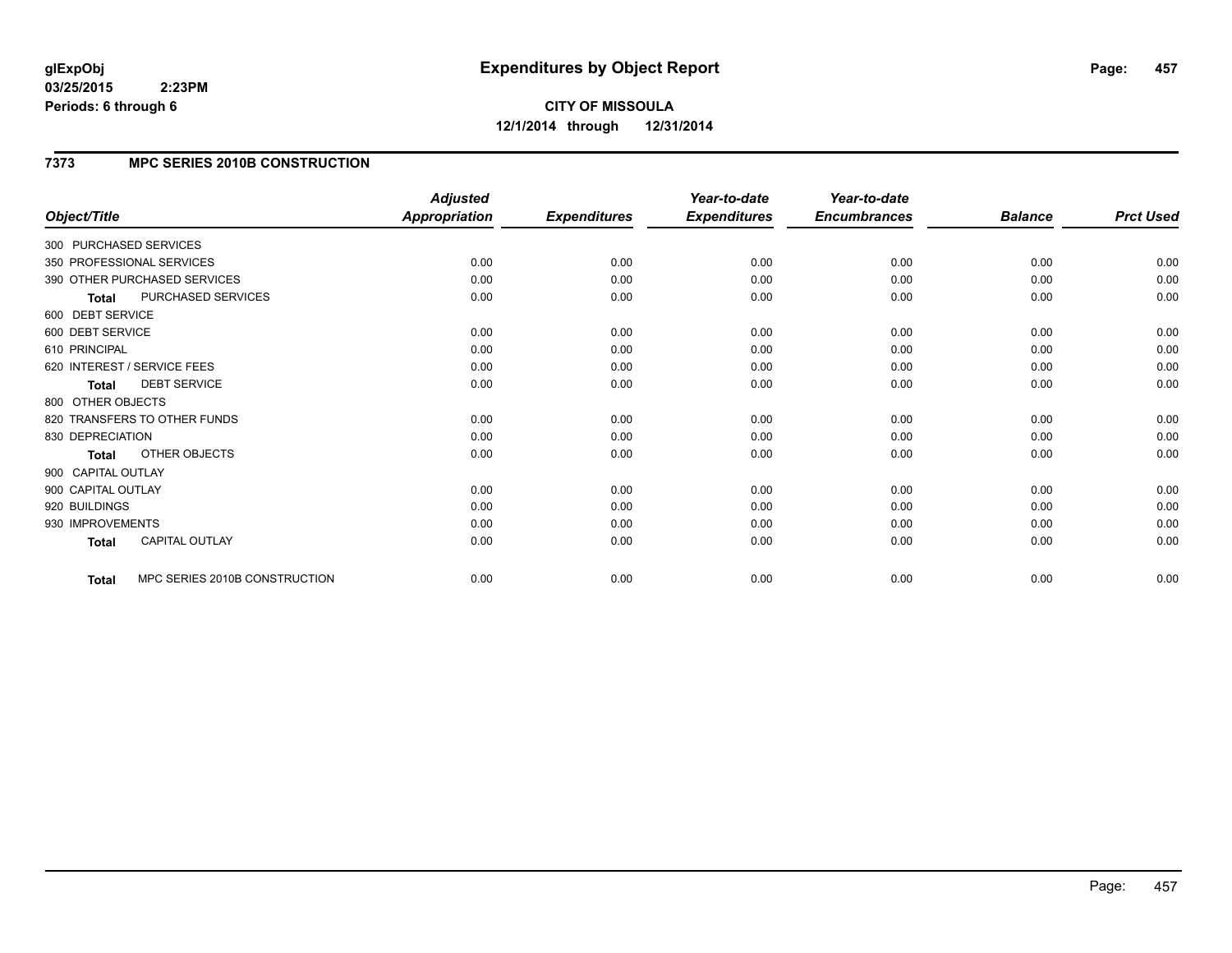### **7374 RESERVE FUND-PARKING BONDS**

| Object/Title       |                       | <b>Adjusted</b><br><b>Appropriation</b> | <b>Expenditures</b> | Year-to-date<br><b>Expenditures</b> | Year-to-date<br><b>Encumbrances</b> | <b>Balance</b> | <b>Prct Used</b> |
|--------------------|-----------------------|-----------------------------------------|---------------------|-------------------------------------|-------------------------------------|----------------|------------------|
| 900 CAPITAL OUTLAY |                       |                                         |                     |                                     |                                     |                |                  |
| 920 BUILDINGS      |                       | 0.00                                    | 0.00                | 0.00                                | 0.00                                | 0.00           | 0.00             |
| 930 IMPROVEMENTS   |                       | 0.00                                    | 0.00                | 0.00                                | 0.00                                | 0.00           | 0.00             |
| <b>Total</b>       | <b>CAPITAL OUTLAY</b> | 0.00                                    | 0.00                | 0.00                                | 0.00                                | 0.00           | 0.00             |
| <b>Total</b>       | PARKING COMMISSION    | 0.00                                    | 0.00                | 0.00                                | 0.00                                | 0.00           | 0.00             |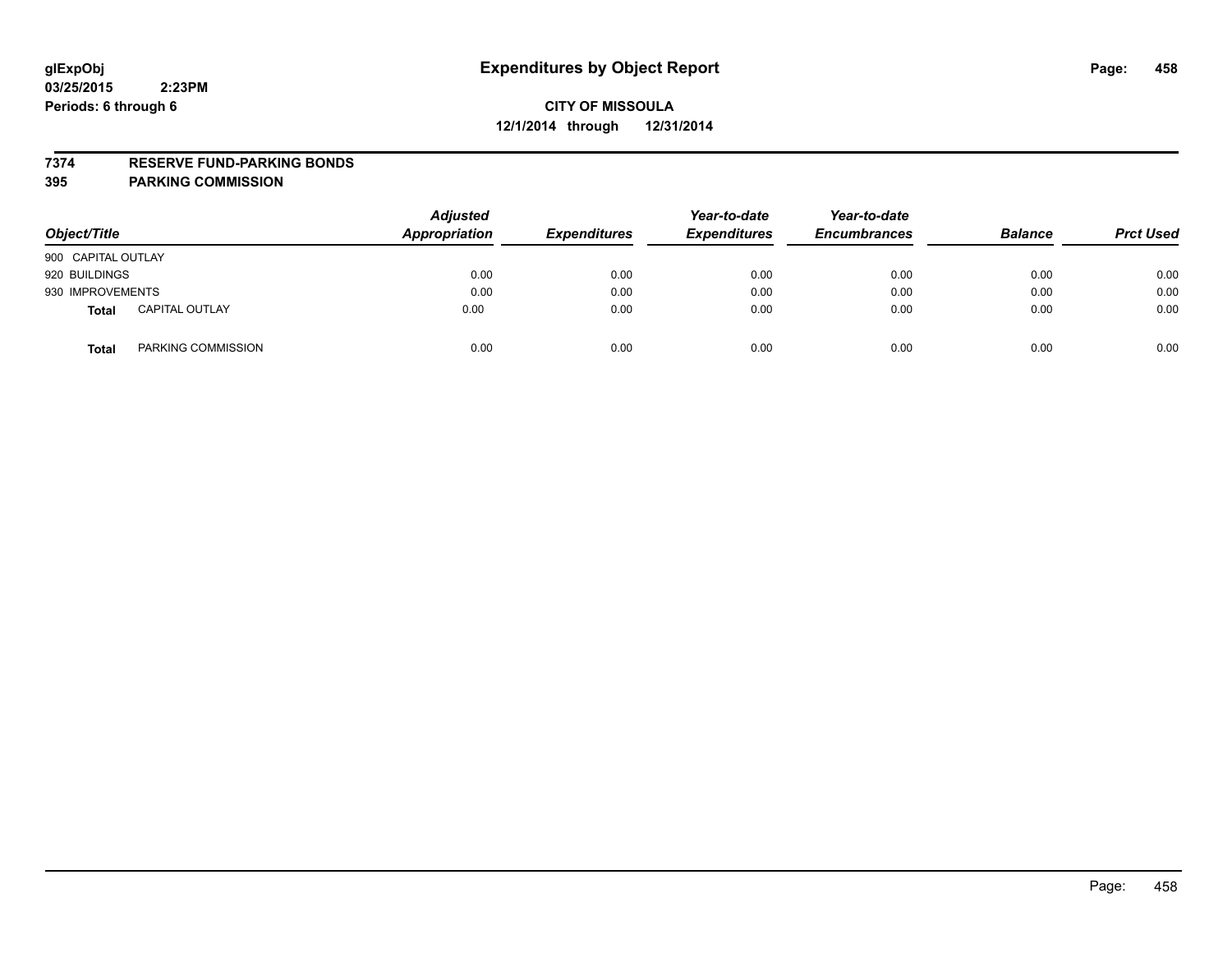# **glExpObj Expenditures by Object Report Page: 459**

**03/25/2015 2:23PM Periods: 6 through 6**

**CITY OF MISSOULA 12/1/2014 through 12/31/2014**

### **7374 RESERVE FUND-PARKING BONDS**

| Object/Title                          | <b>Adjusted</b><br>Appropriation | <b>Expenditures</b> | Year-to-date<br><b>Expenditures</b> | Year-to-date<br><b>Encumbrances</b> | <b>Balance</b> | <b>Prct Used</b> |
|---------------------------------------|----------------------------------|---------------------|-------------------------------------|-------------------------------------|----------------|------------------|
| 900 CAPITAL OUTLAY                    |                                  |                     |                                     |                                     |                |                  |
| 920 BUILDINGS                         | 0.00                             | 0.00                | 0.00                                | 0.00                                | 0.00           | 0.00             |
| 930 IMPROVEMENTS                      | 0.00                             | 0.00                | 0.00                                | 0.00                                | 0.00           | 0.00             |
| <b>CAPITAL OUTLAY</b><br><b>Total</b> | 0.00                             | 0.00                | 0.00                                | 0.00                                | 0.00           | 0.00             |
| RESERVE FUND-PARKING BONDS<br>Total   | 0.00                             | 0.00                | 0.00                                | 0.00                                | 0.00           | 0.00             |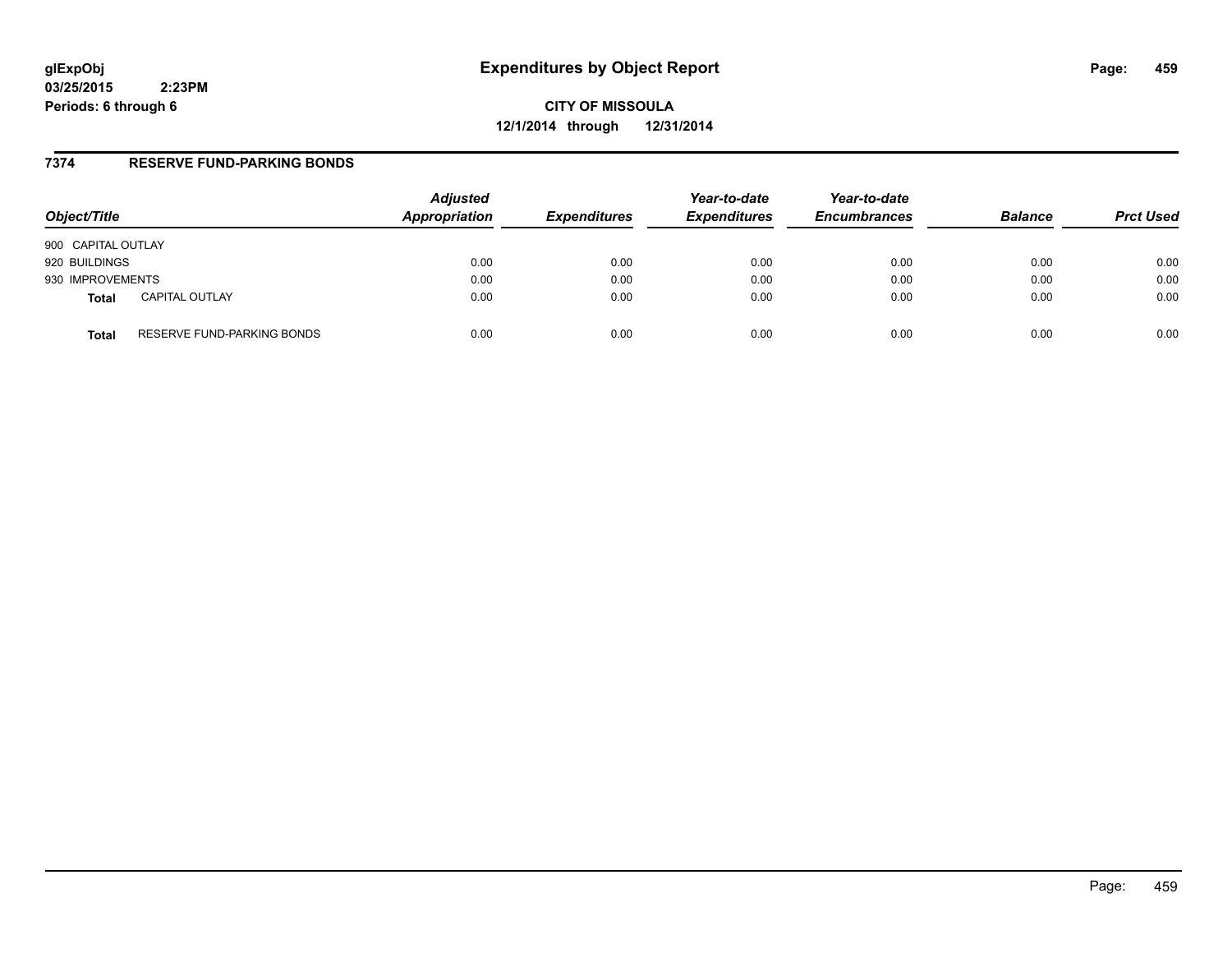### **7375 PLEDGED TAX INCREMENT-2010B BOND**

| Object/Title                              | <b>Adjusted</b><br><b>Appropriation</b> | <b>Expenditures</b> | Year-to-date<br><b>Expenditures</b> | Year-to-date<br><b>Encumbrances</b> | <b>Balance</b> | <b>Prct Used</b> |
|-------------------------------------------|-----------------------------------------|---------------------|-------------------------------------|-------------------------------------|----------------|------------------|
| 300 PURCHASED SERVICES                    |                                         |                     |                                     |                                     |                |                  |
| 390 OTHER PURCHASED SERVICES              | 121.431.00                              | 0.00                | 64.826.73                           | 0.00                                | 56.604.27      | 53.39            |
| <b>PURCHASED SERVICES</b><br><b>Total</b> | 121,431.00                              | 0.00                | 64,826.73                           | 0.00                                | 56,604.27      | 53.39            |
| 800 OTHER OBJECTS                         |                                         |                     |                                     |                                     |                |                  |
| 820 TRANSFERS TO OTHER FUNDS              | 146.731.00                              | 0.00                | 0.00                                | 0.00                                | 146.731.00     | 0.00             |
| OTHER OBJECTS<br><b>Total</b>             | 146.731.00                              | 0.00                | 0.00                                | 0.00                                | 146.731.00     | 0.00             |
| PARKING COMMISSION<br><b>Total</b>        | 268.162.00                              | 0.00                | 64.826.73                           | 0.00                                | 203.335.27     | 24.17            |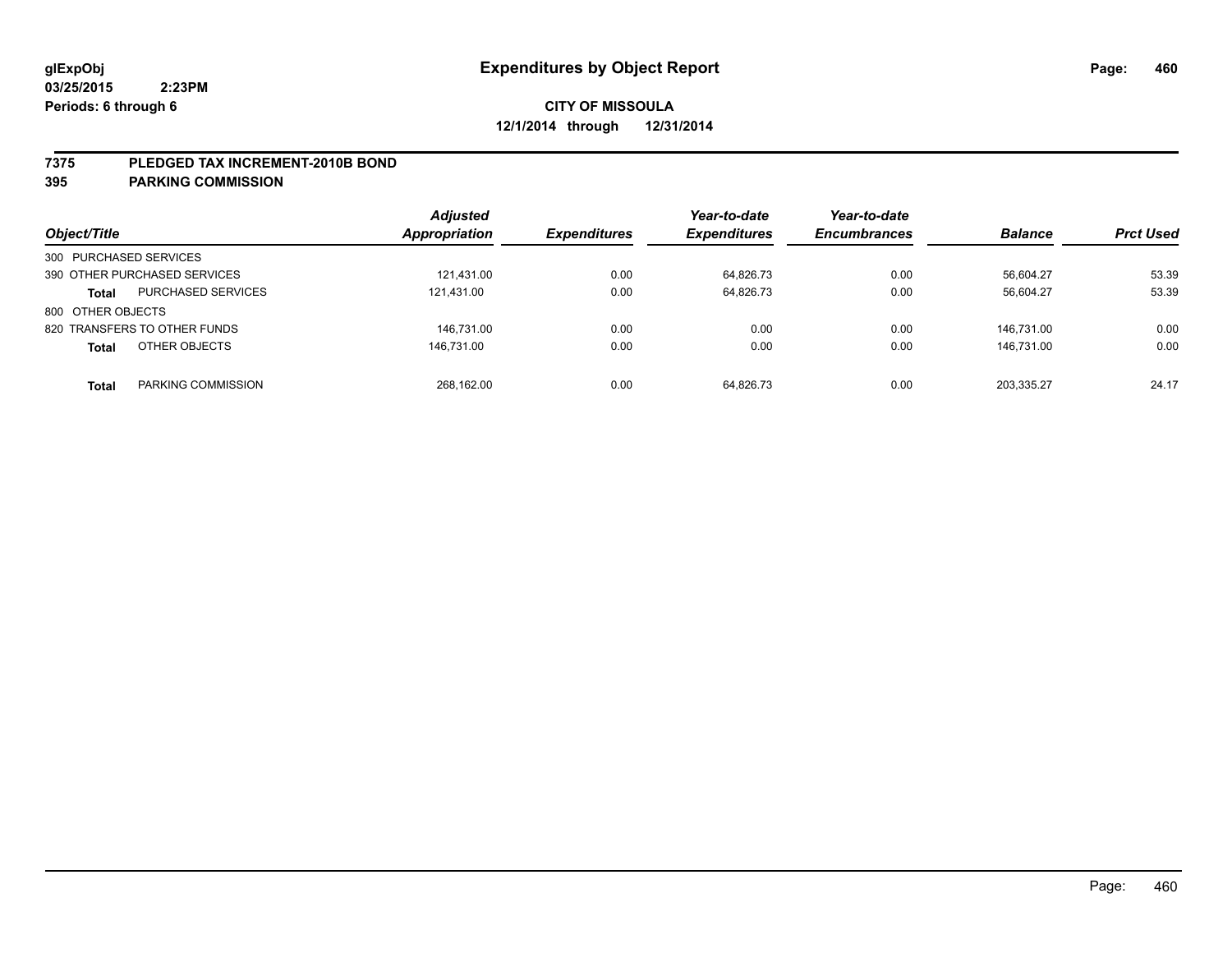# **CITY OF MISSOULA 12/1/2014 through 12/31/2014**

### **7375 PLEDGED TAX INCREMENT-2010B BOND**

| Object/Title           |                                  | <b>Adjusted</b><br><b>Appropriation</b> | <b>Expenditures</b> | Year-to-date<br><b>Expenditures</b> | Year-to-date<br><b>Encumbrances</b> | <b>Balance</b> | <b>Prct Used</b> |
|------------------------|----------------------------------|-----------------------------------------|---------------------|-------------------------------------|-------------------------------------|----------------|------------------|
| 300 PURCHASED SERVICES |                                  |                                         |                     |                                     |                                     |                |                  |
|                        | 390 OTHER PURCHASED SERVICES     | 121.431.00                              | 0.00                | 64.826.73                           | 0.00                                | 56,604.27      | 53.39            |
| <b>Total</b>           | <b>PURCHASED SERVICES</b>        | 121.431.00                              | 0.00                | 64.826.73                           | 0.00                                | 56.604.27      | 53.39            |
| 800 OTHER OBJECTS      |                                  |                                         |                     |                                     |                                     |                |                  |
|                        | 820 TRANSFERS TO OTHER FUNDS     | 146.731.00                              | 0.00                | 0.00                                | 0.00                                | 146.731.00     | 0.00             |
| <b>Total</b>           | OTHER OBJECTS                    | 146.731.00                              | 0.00                | 0.00                                | 0.00                                | 146.731.00     | 0.00             |
| <b>Total</b>           | PLEDGED TAX INCREMENT-2010B BOND | 268.162.00                              | 0.00                | 64.826.73                           | 0.00                                | 203.335.27     | 24.17            |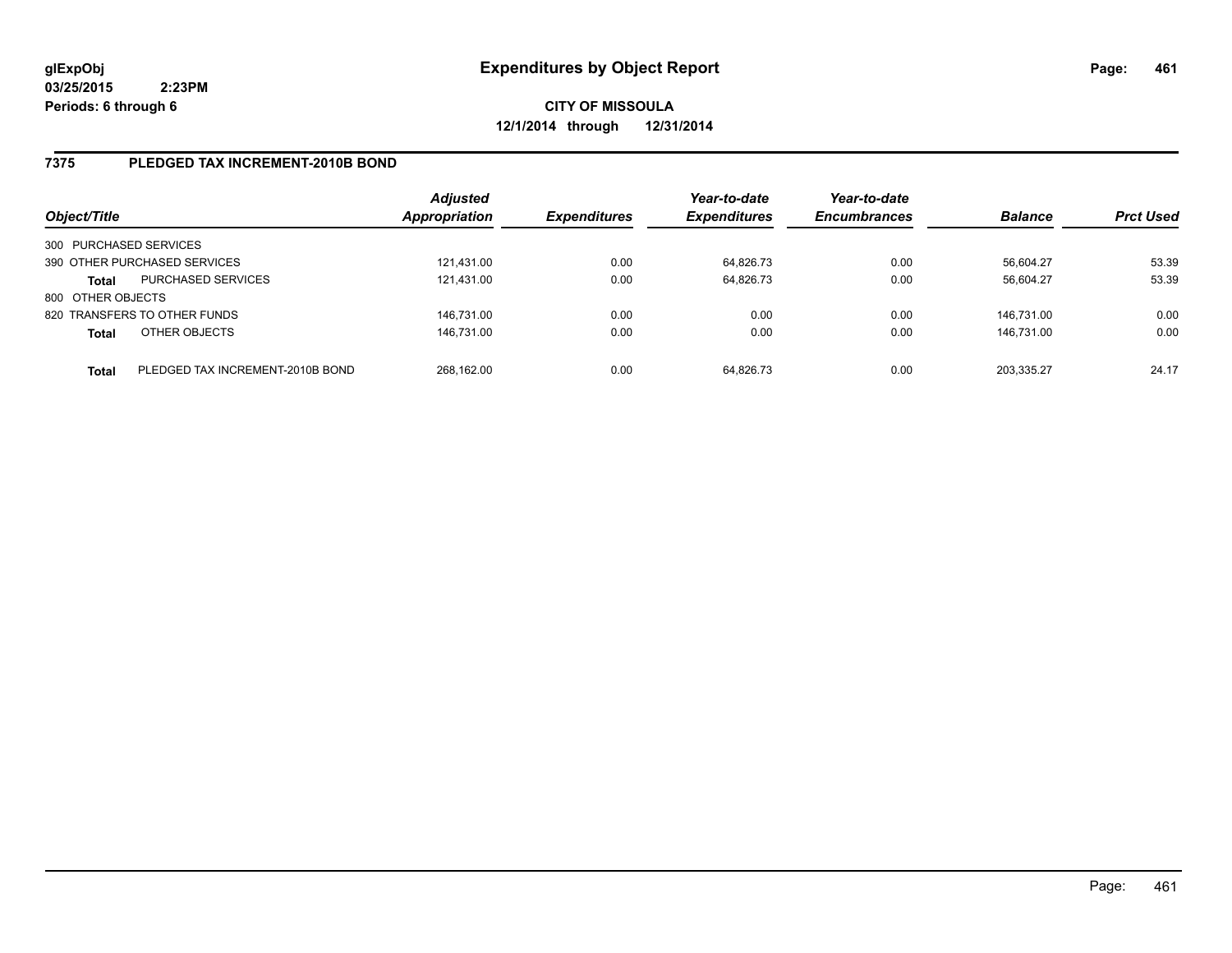#### **7376 MPC 2010A BONDS DEBT INTEREST**

| Object/Title                        | <b>Adjusted</b><br><b>Appropriation</b> | <b>Expenditures</b> | Year-to-date<br><b>Expenditures</b> | Year-to-date<br><b>Encumbrances</b> | <b>Balance</b> | <b>Prct Used</b> |
|-------------------------------------|-----------------------------------------|---------------------|-------------------------------------|-------------------------------------|----------------|------------------|
| 600 DEBT SERVICE                    |                                         |                     |                                     |                                     |                |                  |
| 620 INTEREST / SERVICE FEES         | 0.00                                    | 0.00                | 0.00                                | 0.00                                | 0.00           | 0.00             |
| <b>DEBT SERVICE</b><br><b>Total</b> | 0.00                                    | 0.00                | 0.00                                | 0.00                                | 0.00           | 0.00             |
| 800 OTHER OBJECTS                   |                                         |                     |                                     |                                     |                |                  |
| 820 TRANSFERS TO OTHER FUNDS        | 0.00                                    | 0.00                | 0.00                                | 0.00                                | 0.00           | 0.00             |
| OTHER OBJECTS<br><b>Total</b>       | 0.00                                    | 0.00                | 0.00                                | 0.00                                | 0.00           | 0.00             |
| PARKING COMMISSION<br><b>Total</b>  | 0.00                                    | 0.00                | 0.00                                | 0.00                                | 0.00           | 0.00             |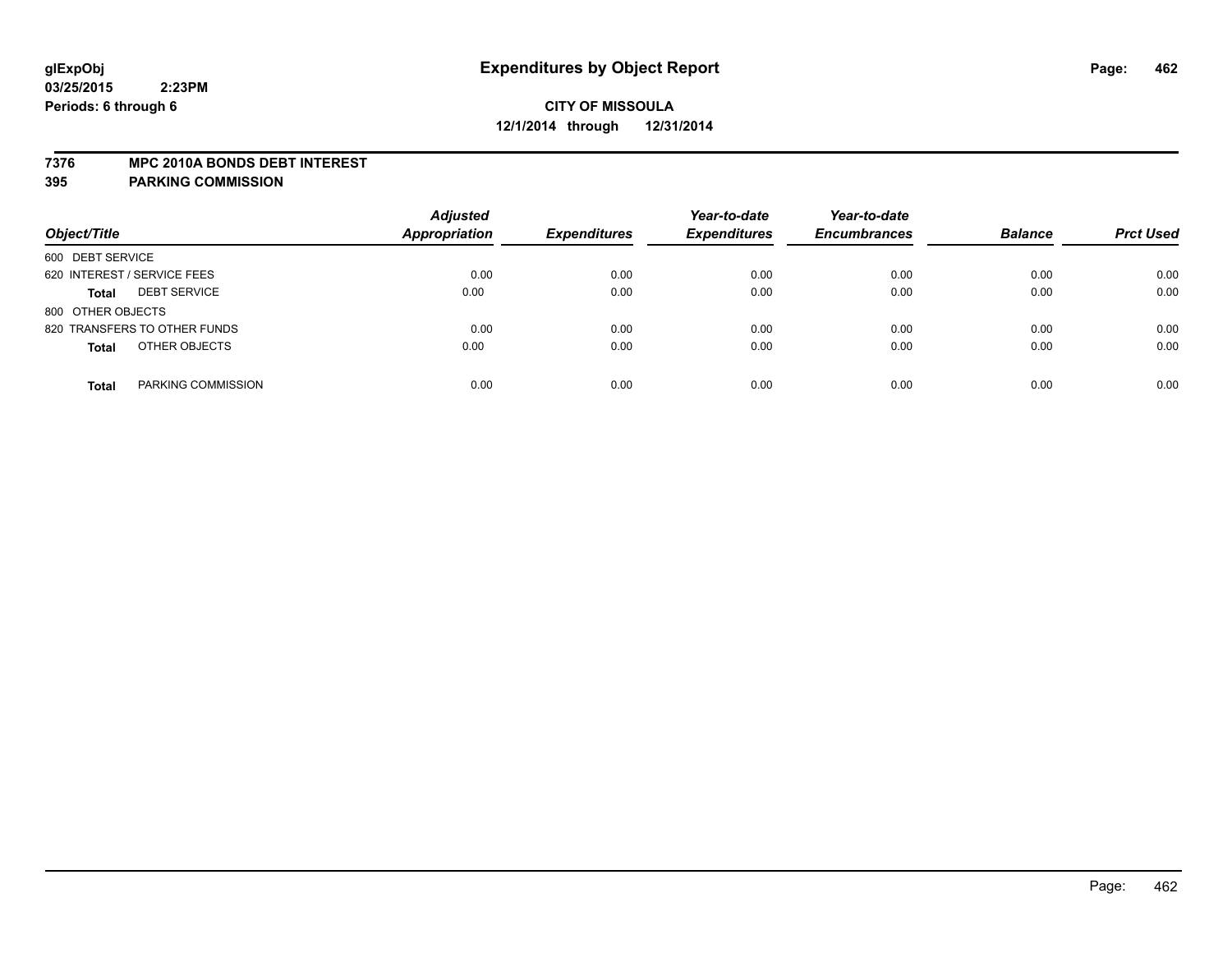**CITY OF MISSOULA 12/1/2014 through 12/31/2014**

### **7376 MPC 2010A BONDS DEBT INTEREST**

| Object/Title                |                               | <b>Adjusted</b><br>Appropriation | <b>Expenditures</b> | Year-to-date<br><b>Expenditures</b> | Year-to-date<br><b>Encumbrances</b> | <b>Balance</b> | <b>Prct Used</b> |
|-----------------------------|-------------------------------|----------------------------------|---------------------|-------------------------------------|-------------------------------------|----------------|------------------|
| 600 DEBT SERVICE            |                               |                                  |                     |                                     |                                     |                |                  |
| 620 INTEREST / SERVICE FEES |                               | 0.00                             | 0.00                | 0.00                                | 0.00                                | 0.00           | 0.00             |
| Total                       | <b>DEBT SERVICE</b>           | 0.00                             | 0.00                | 0.00                                | 0.00                                | 0.00           | 0.00             |
| 800 OTHER OBJECTS           |                               |                                  |                     |                                     |                                     |                |                  |
|                             | 820 TRANSFERS TO OTHER FUNDS  | 0.00                             | 0.00                | 0.00                                | 0.00                                | 0.00           | 0.00             |
| <b>Total</b>                | OTHER OBJECTS                 | 0.00                             | 0.00                | 0.00                                | 0.00                                | 0.00           | 0.00             |
| <b>Total</b>                | MPC 2010A BONDS DEBT INTEREST | 0.00                             | 0.00                | 0.00                                | 0.00                                | 0.00           | 0.00             |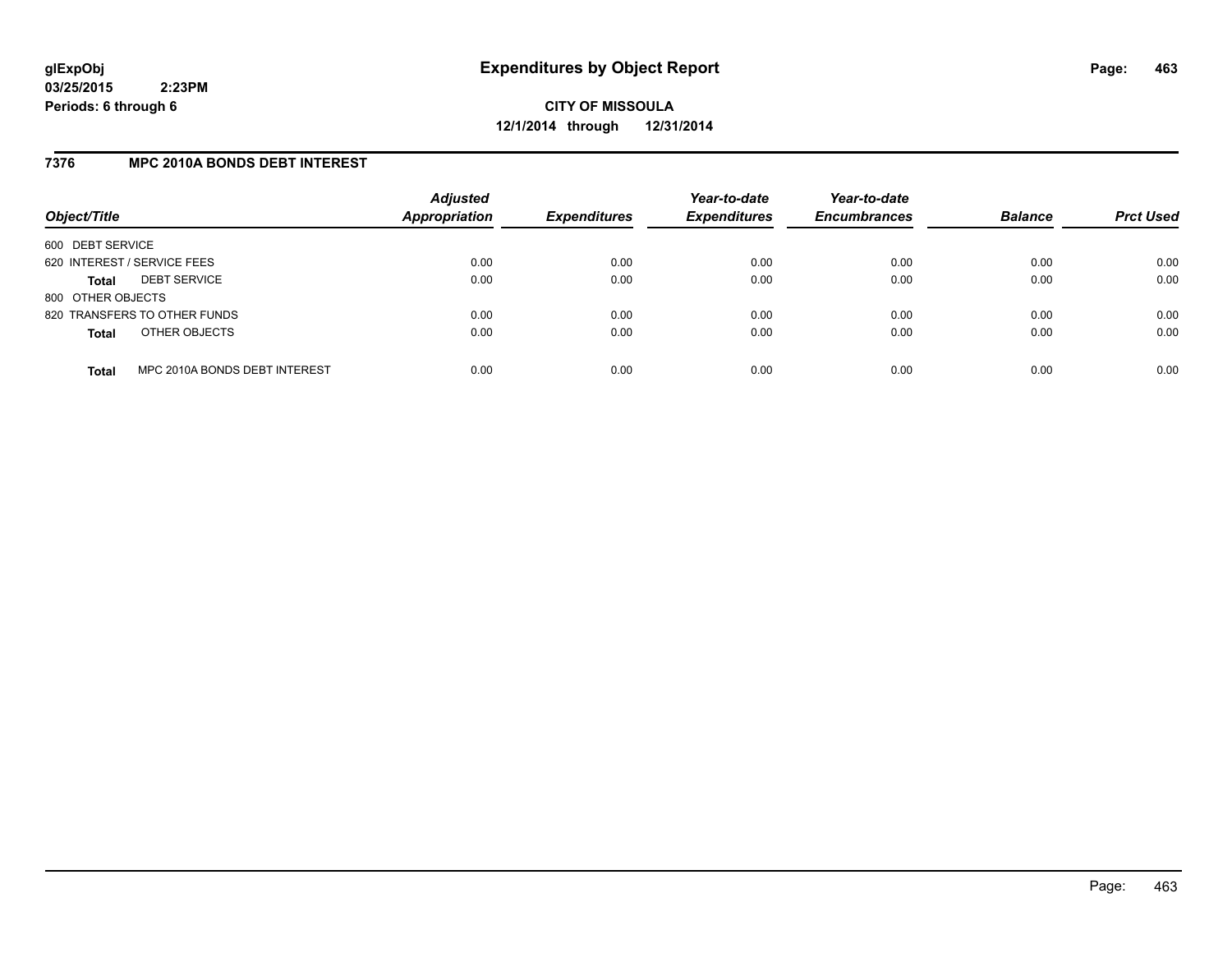### **7377 MPC 2010A BONDS SINKING FUND**

|                                     | <b>Adjusted</b> |                     | Year-to-date        | Year-to-date        |                |                  |
|-------------------------------------|-----------------|---------------------|---------------------|---------------------|----------------|------------------|
| Object/Title                        | Appropriation   | <b>Expenditures</b> | <b>Expenditures</b> | <b>Encumbrances</b> | <b>Balance</b> | <b>Prct Used</b> |
| 600 DEBT SERVICE                    |                 |                     |                     |                     |                |                  |
| 610 PRINCIPAL                       | 0.00            | 0.00                | 0.00                | 0.00                | 0.00           | 0.00             |
| 620 INTEREST / SERVICE FEES         | 0.00            | 0.00                | 0.00                | 0.00                | 0.00           | 0.00             |
| <b>DEBT SERVICE</b><br><b>Total</b> | 0.00            | 0.00                | 0.00                | 0.00                | 0.00           | 0.00             |
| 800 OTHER OBJECTS                   |                 |                     |                     |                     |                |                  |
| 820 TRANSFERS TO OTHER FUNDS        | 0.00            | 0.00                | 0.00                | 0.00                | 0.00           | 0.00             |
| OTHER OBJECTS<br><b>Total</b>       | 0.00            | 0.00                | 0.00                | 0.00                | 0.00           | 0.00             |
| PARKING COMMISSION<br><b>Total</b>  | 0.00            | 0.00                | 0.00                | 0.00                | 0.00           | 0.00             |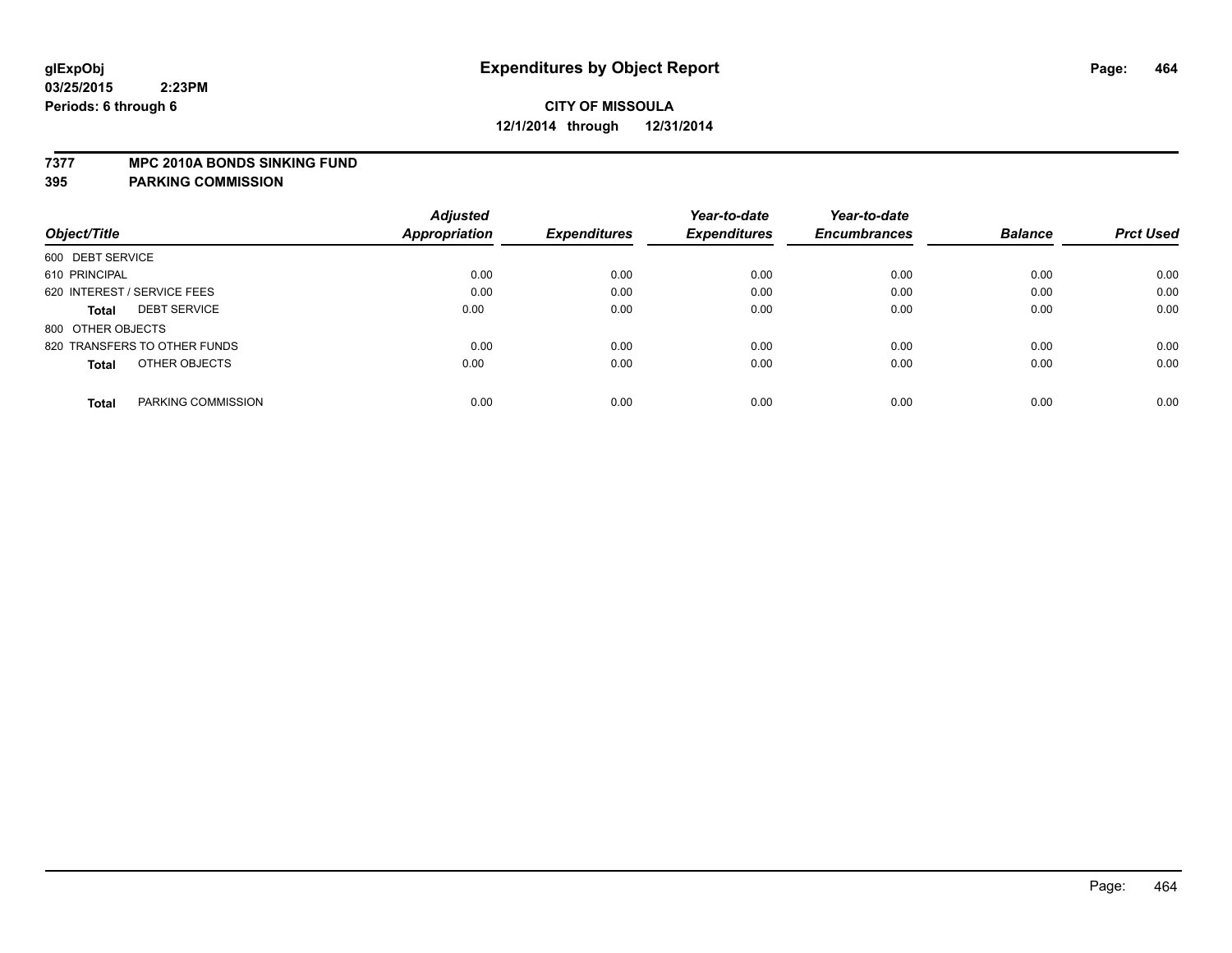**CITY OF MISSOULA 12/1/2014 through 12/31/2014**

### **7377 MPC 2010A BONDS SINKING FUND**

| Object/Title                |                              | <b>Adjusted</b><br><b>Appropriation</b> | <b>Expenditures</b> | Year-to-date<br><b>Expenditures</b> | Year-to-date<br><b>Encumbrances</b> | <b>Balance</b> | <b>Prct Used</b> |
|-----------------------------|------------------------------|-----------------------------------------|---------------------|-------------------------------------|-------------------------------------|----------------|------------------|
| 600 DEBT SERVICE            |                              |                                         |                     |                                     |                                     |                |                  |
| 610 PRINCIPAL               |                              | 0.00                                    | 0.00                | 0.00                                | 0.00                                | 0.00           | 0.00             |
| 620 INTEREST / SERVICE FEES |                              | 0.00                                    | 0.00                | 0.00                                | 0.00                                | 0.00           | 0.00             |
| <b>Total</b>                | <b>DEBT SERVICE</b>          | 0.00                                    | 0.00                | 0.00                                | 0.00                                | 0.00           | 0.00             |
| 800 OTHER OBJECTS           |                              |                                         |                     |                                     |                                     |                |                  |
|                             | 820 TRANSFERS TO OTHER FUNDS | 0.00                                    | 0.00                | 0.00                                | 0.00                                | 0.00           | 0.00             |
| <b>Total</b>                | OTHER OBJECTS                | 0.00                                    | 0.00                | 0.00                                | 0.00                                | 0.00           | 0.00             |
| <b>Total</b>                | MPC 2010A BONDS SINKING FUND | 0.00                                    | 0.00                | 0.00                                | 0.00                                | 0.00           | 0.00             |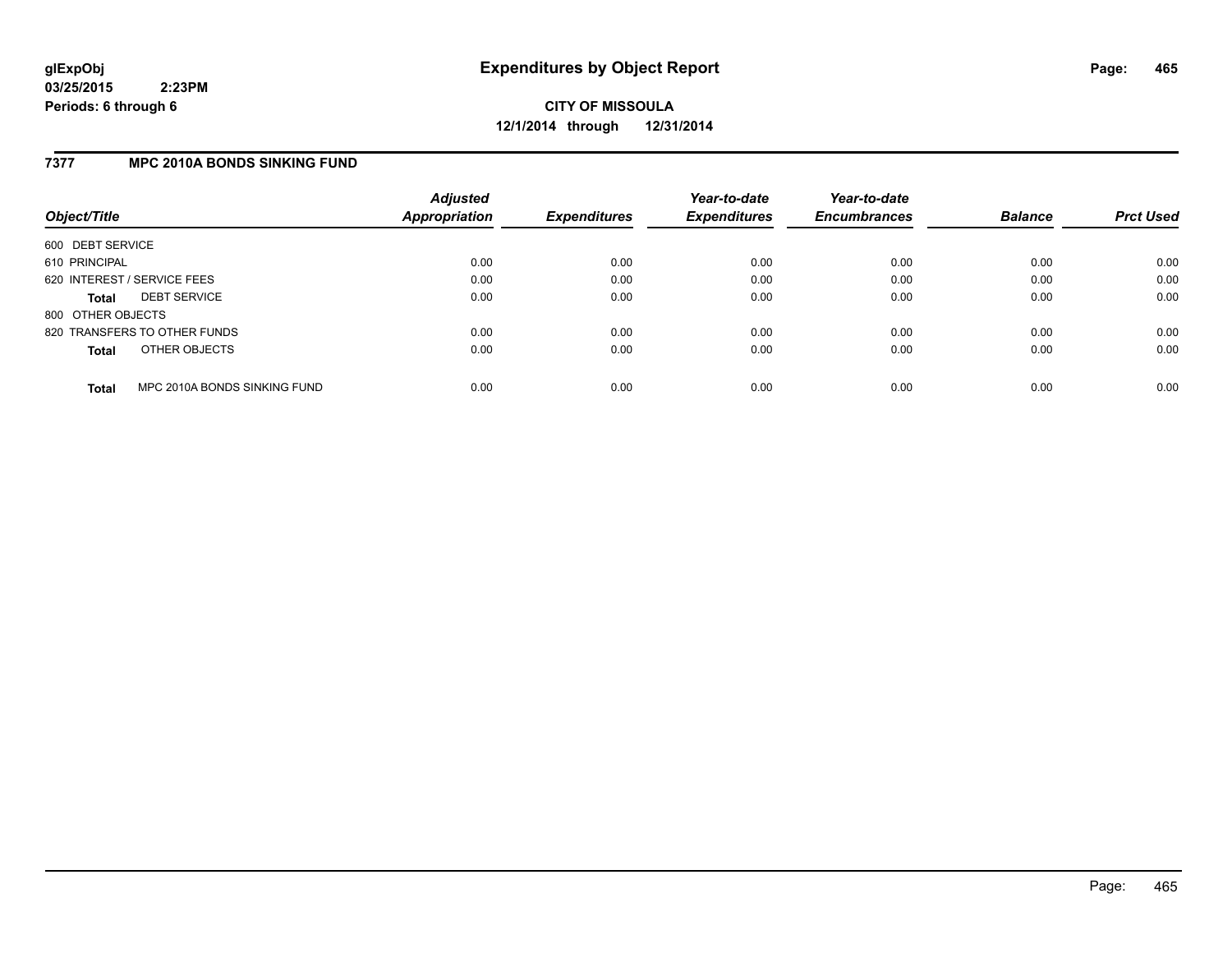**7378 MPC 2010A BOND RESERVE 395 PARKING COMMISSION**

| Object/Title                          | <b>Adjusted</b><br><b>Appropriation</b> | <b>Expenditures</b> | Year-to-date<br><b>Expenditures</b> | Year-to-date<br><b>Encumbrances</b> | <b>Balance</b> | <b>Prct Used</b> |
|---------------------------------------|-----------------------------------------|---------------------|-------------------------------------|-------------------------------------|----------------|------------------|
| 800 OTHER OBJECTS                     |                                         |                     |                                     |                                     |                |                  |
| 820 TRANSFERS TO OTHER FUNDS          | 0.00                                    | 0.00                | 0.00                                | 0.00                                | 0.00           | 0.00             |
| OTHER OBJECTS<br><b>Total</b>         | 0.00                                    | 0.00                | 0.00                                | 0.00                                | 0.00           | 0.00             |
| 900 CAPITAL OUTLAY                    |                                         |                     |                                     |                                     |                |                  |
| 930 IMPROVEMENTS                      | 0.00                                    | 0.00                | 0.00                                | 0.00                                | 0.00           | 0.00             |
| <b>CAPITAL OUTLAY</b><br><b>Total</b> | 0.00                                    | 0.00                | 0.00                                | 0.00                                | 0.00           | 0.00             |
| PARKING COMMISSION<br><b>Total</b>    | 0.00                                    | 0.00                | 0.00                                | 0.00                                | 0.00           | 0.00             |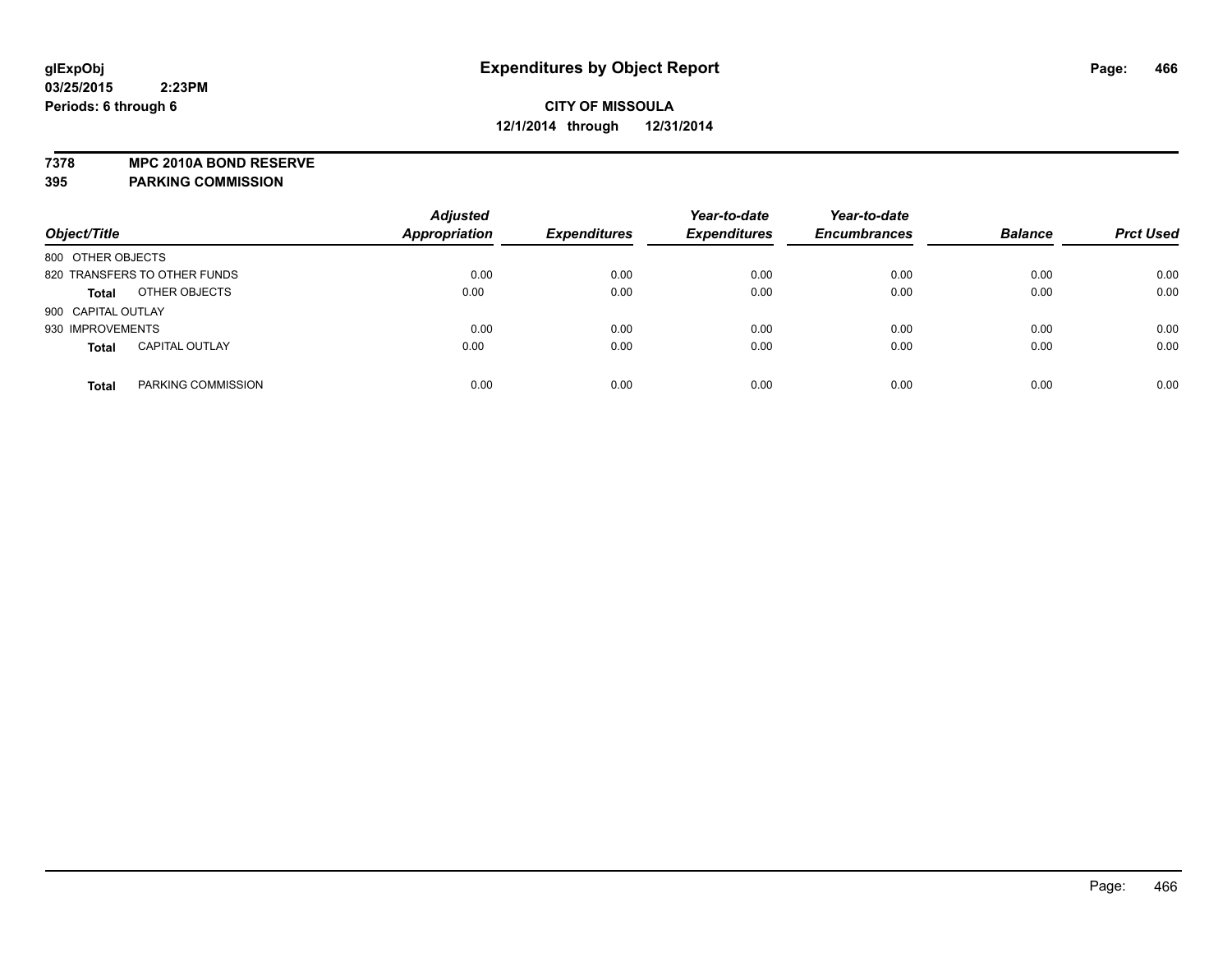### **7378 MPC 2010A BOND RESERVE**

| Object/Title       |                              | <b>Adjusted</b><br>Appropriation | <b>Expenditures</b> | Year-to-date<br><b>Expenditures</b> | Year-to-date<br><b>Encumbrances</b> | <b>Balance</b> | <b>Prct Used</b> |
|--------------------|------------------------------|----------------------------------|---------------------|-------------------------------------|-------------------------------------|----------------|------------------|
| 800 OTHER OBJECTS  |                              |                                  |                     |                                     |                                     |                |                  |
|                    | 820 TRANSFERS TO OTHER FUNDS | 0.00                             | 0.00                | 0.00                                | 0.00                                | 0.00           | 0.00             |
| <b>Total</b>       | OTHER OBJECTS                | 0.00                             | 0.00                | 0.00                                | 0.00                                | 0.00           | 0.00             |
| 900 CAPITAL OUTLAY |                              |                                  |                     |                                     |                                     |                |                  |
| 930 IMPROVEMENTS   |                              | 0.00                             | 0.00                | 0.00                                | 0.00                                | 0.00           | 0.00             |
| <b>Total</b>       | <b>CAPITAL OUTLAY</b>        | 0.00                             | 0.00                | 0.00                                | 0.00                                | 0.00           | 0.00             |
| <b>Total</b>       | MPC 2010A BOND RESERVE       | 0.00                             | 0.00                | 0.00                                | 0.00                                | 0.00           | 0.00             |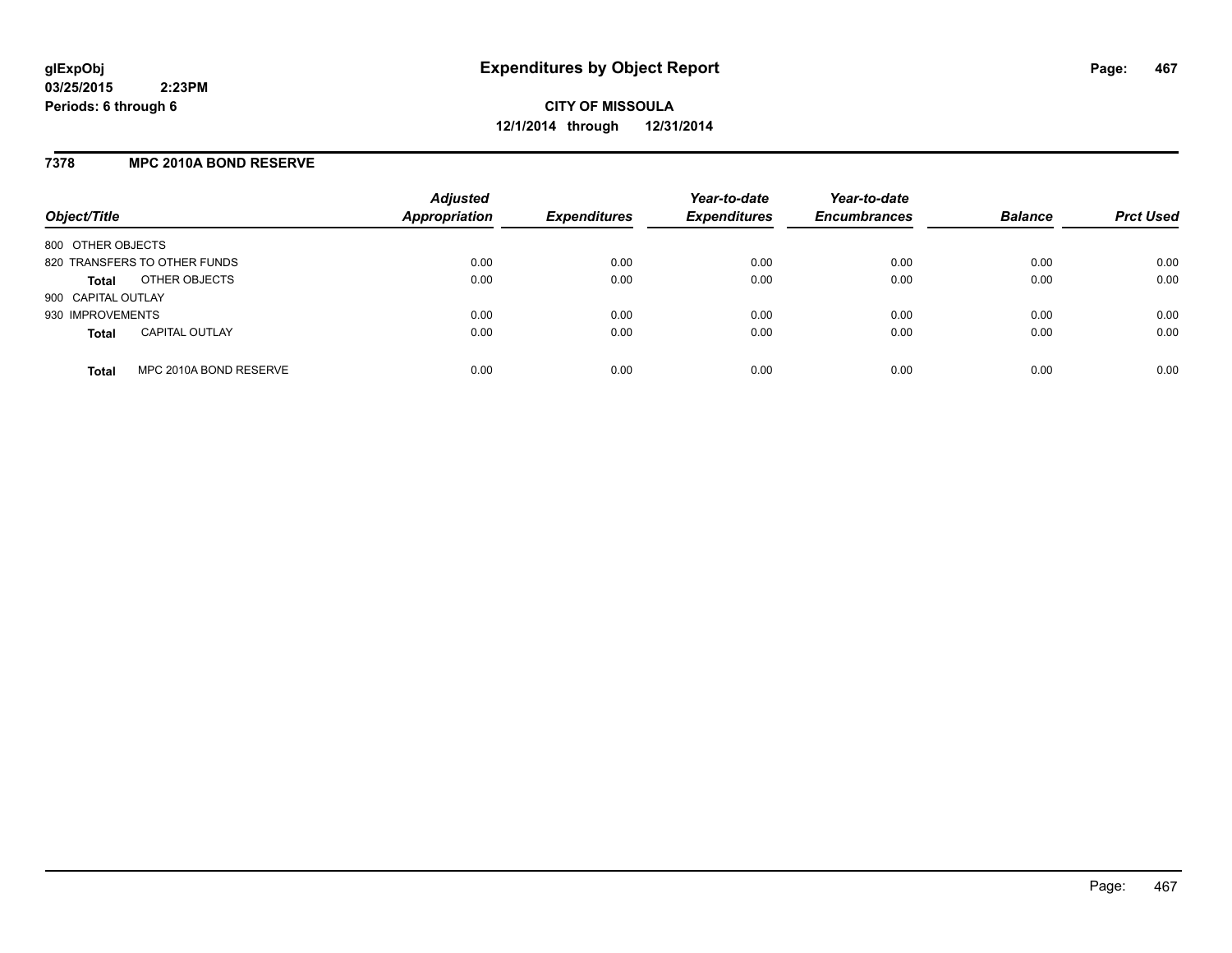#### **7379 MPC 2010A BOND CONSTRUCTION**

| Object/Title                          | <b>Adjusted</b><br><b>Appropriation</b> | <b>Expenditures</b> | Year-to-date<br><b>Expenditures</b> | Year-to-date<br><b>Encumbrances</b> | <b>Balance</b> | <b>Prct Used</b> |
|---------------------------------------|-----------------------------------------|---------------------|-------------------------------------|-------------------------------------|----------------|------------------|
|                                       |                                         |                     |                                     |                                     |                |                  |
| 600 DEBT SERVICE                      |                                         |                     |                                     |                                     |                |                  |
| 610 PRINCIPAL                         | 0.00                                    | 0.00                | 0.00                                | 0.00                                | 0.00           | 0.00             |
| 620 INTEREST / SERVICE FEES           | 0.00                                    | 0.00                | 0.00                                | 0.00                                | 0.00           | 0.00             |
| <b>DEBT SERVICE</b><br><b>Total</b>   | 0.00                                    | 0.00                | 0.00                                | 0.00                                | 0.00           | 0.00             |
| 800 OTHER OBJECTS                     |                                         |                     |                                     |                                     |                |                  |
| 820 TRANSFERS TO OTHER FUNDS          | 0.00                                    | 0.00                | 0.00                                | 0.00                                | 0.00           | 0.00             |
| OTHER OBJECTS<br><b>Total</b>         | 0.00                                    | 0.00                | 0.00                                | 0.00                                | 0.00           | 0.00             |
| 900 CAPITAL OUTLAY                    |                                         |                     |                                     |                                     |                |                  |
| 930 IMPROVEMENTS                      | 0.00                                    | 0.00                | 0.00                                | 0.00                                | 0.00           | 0.00             |
| <b>CAPITAL OUTLAY</b><br><b>Total</b> | 0.00                                    | 0.00                | 0.00                                | 0.00                                | 0.00           | 0.00             |
|                                       |                                         |                     |                                     |                                     |                |                  |
| PARKING COMMISSION<br><b>Total</b>    | 0.00                                    | 0.00                | 0.00                                | 0.00                                | 0.00           | 0.00             |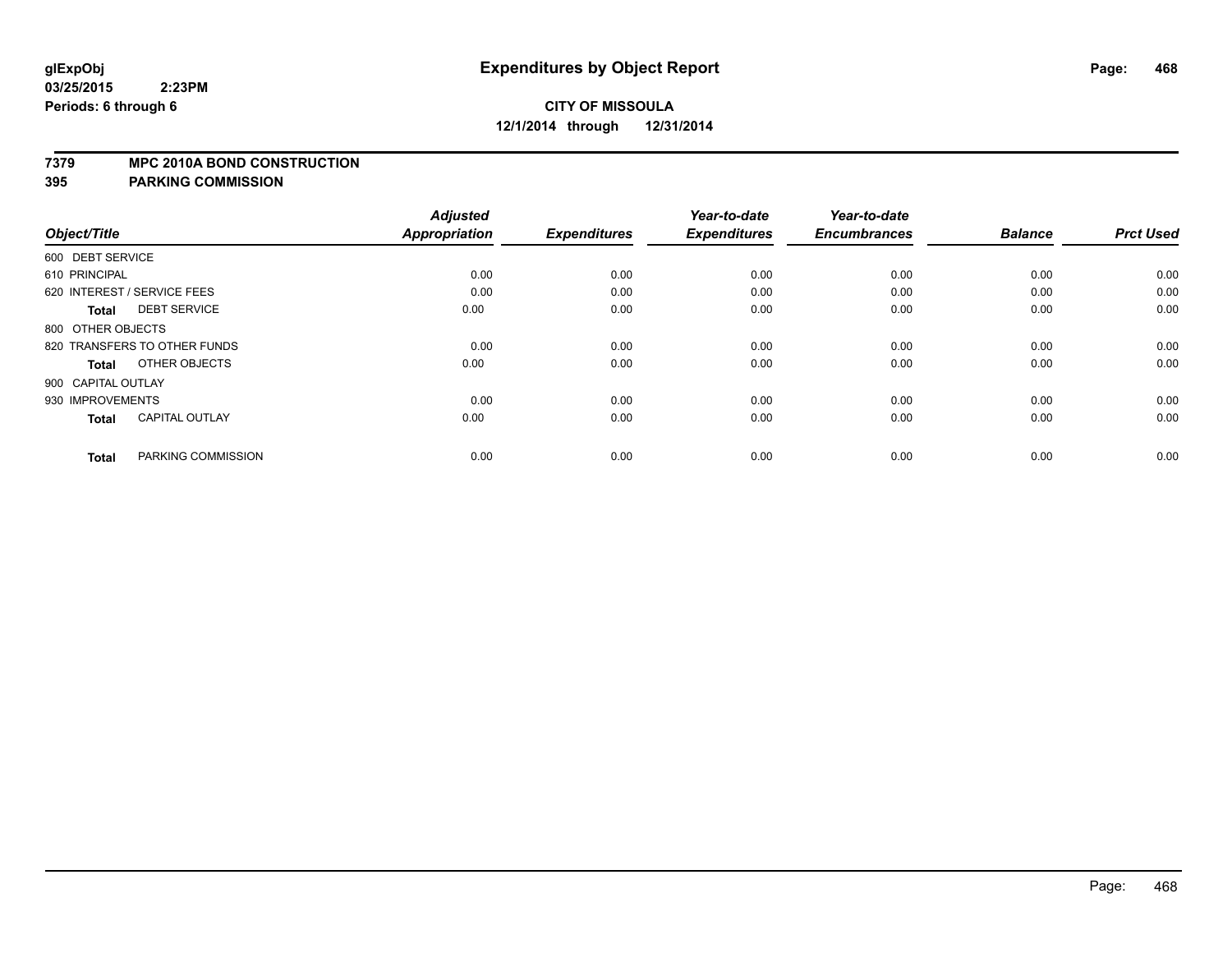# **CITY OF MISSOULA 12/1/2014 through 12/31/2014**

### **7379 MPC 2010A BOND CONSTRUCTION**

| Object/Title       |                              | <b>Adjusted</b><br>Appropriation | <b>Expenditures</b> | Year-to-date<br><b>Expenditures</b> | Year-to-date<br><b>Encumbrances</b> | <b>Balance</b> | <b>Prct Used</b> |
|--------------------|------------------------------|----------------------------------|---------------------|-------------------------------------|-------------------------------------|----------------|------------------|
| 600 DEBT SERVICE   |                              |                                  |                     |                                     |                                     |                |                  |
| 610 PRINCIPAL      |                              | 0.00                             | 0.00                | 0.00                                | 0.00                                | 0.00           | 0.00             |
|                    | 620 INTEREST / SERVICE FEES  | 0.00                             | 0.00                | 0.00                                | 0.00                                | 0.00           | 0.00             |
| Total              | <b>DEBT SERVICE</b>          | 0.00                             | 0.00                | 0.00                                | 0.00                                | 0.00           | 0.00             |
| 800 OTHER OBJECTS  |                              |                                  |                     |                                     |                                     |                |                  |
|                    | 820 TRANSFERS TO OTHER FUNDS | 0.00                             | 0.00                | 0.00                                | 0.00                                | 0.00           | 0.00             |
| Total              | OTHER OBJECTS                | 0.00                             | 0.00                | 0.00                                | 0.00                                | 0.00           | 0.00             |
| 900 CAPITAL OUTLAY |                              |                                  |                     |                                     |                                     |                |                  |
| 930 IMPROVEMENTS   |                              | 0.00                             | 0.00                | 0.00                                | 0.00                                | 0.00           | 0.00             |
| <b>Total</b>       | <b>CAPITAL OUTLAY</b>        | 0.00                             | 0.00                | 0.00                                | 0.00                                | 0.00           | 0.00             |
| <b>Total</b>       | MPC 2010A BOND CONSTRUCTION  | 0.00                             | 0.00                | 0.00                                | 0.00                                | 0.00           | 0.00             |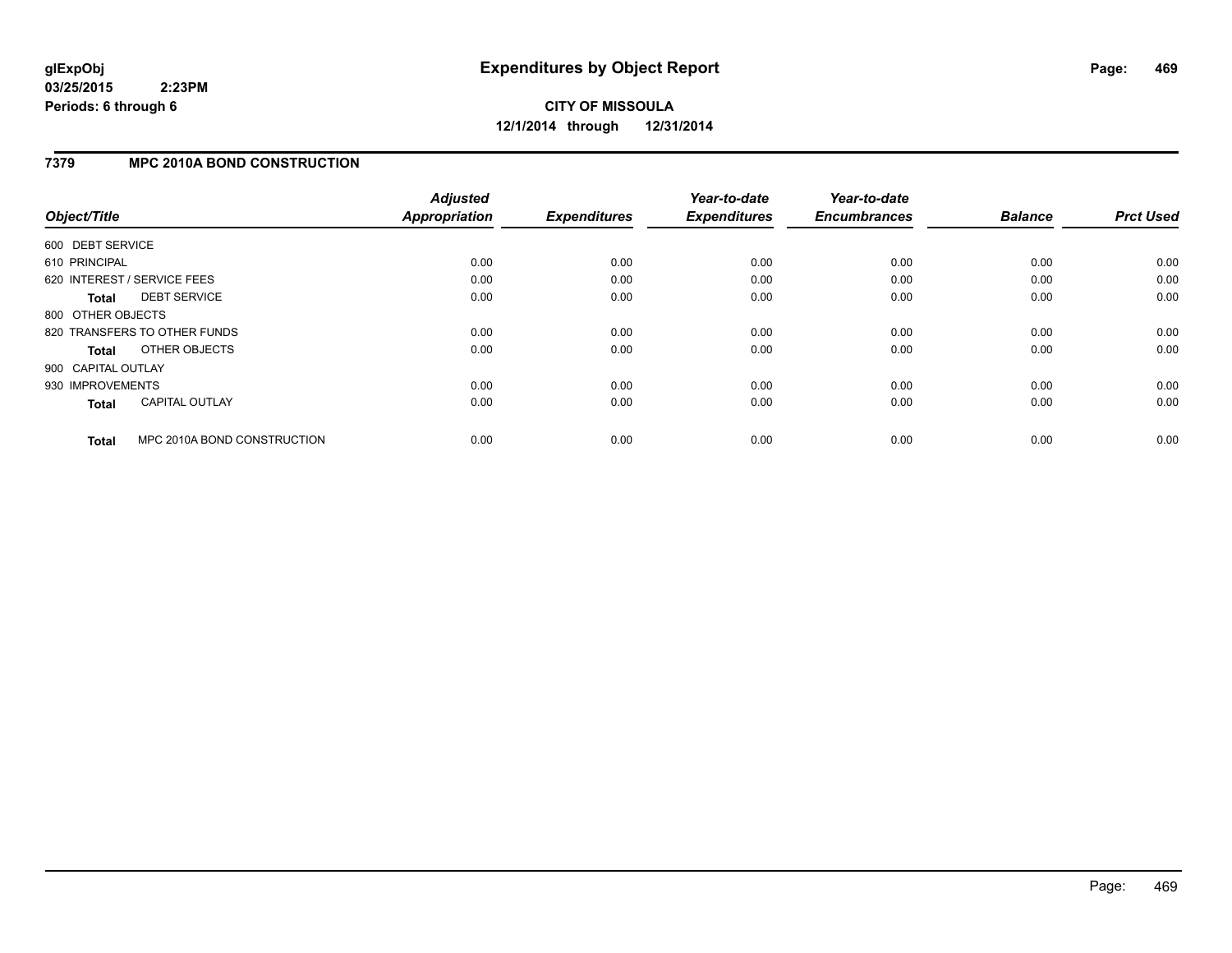#### **7380 BUSINESS IMPROVEMENT DISTRICT**

**375 BUSINESS IMPROVEMENT DISTRICT**

| Object/Title           |                                      | <b>Adjusted</b><br><b>Appropriation</b> | <b>Expenditures</b> | Year-to-date<br><b>Expenditures</b> | Year-to-date<br><b>Encumbrances</b> | <b>Balance</b> | <b>Prct Used</b> |
|------------------------|--------------------------------------|-----------------------------------------|---------------------|-------------------------------------|-------------------------------------|----------------|------------------|
| 300 PURCHASED SERVICES |                                      |                                         |                     |                                     |                                     |                |                  |
|                        | 350 PROFESSIONAL SERVICES            | 416.004.00                              | 60.000.00           | 160.000.00                          | 0.00                                | 256.004.00     | 38.46            |
| <b>Total</b>           | <b>PURCHASED SERVICES</b>            | 416.004.00                              | 60,000.00           | 160,000.00                          | 0.00                                | 256.004.00     | 38.46            |
| 800 OTHER OBJECTS      |                                      |                                         |                     |                                     |                                     |                |                  |
| 845 CONTINGENCY        |                                      | 5.000.00                                | 0.00                | 0.00                                | 0.00                                | 5.000.00       | 0.00             |
| <b>Total</b>           | OTHER OBJECTS                        | 5.000.00                                | 0.00                | 0.00                                | 0.00                                | 5,000.00       | 0.00             |
| <b>Total</b>           | <b>BUSINESS IMPROVEMENT DISTRICT</b> | 421.004.00                              | 60,000.00           | 160,000.00                          | 0.00                                | 261.004.00     | 38.00            |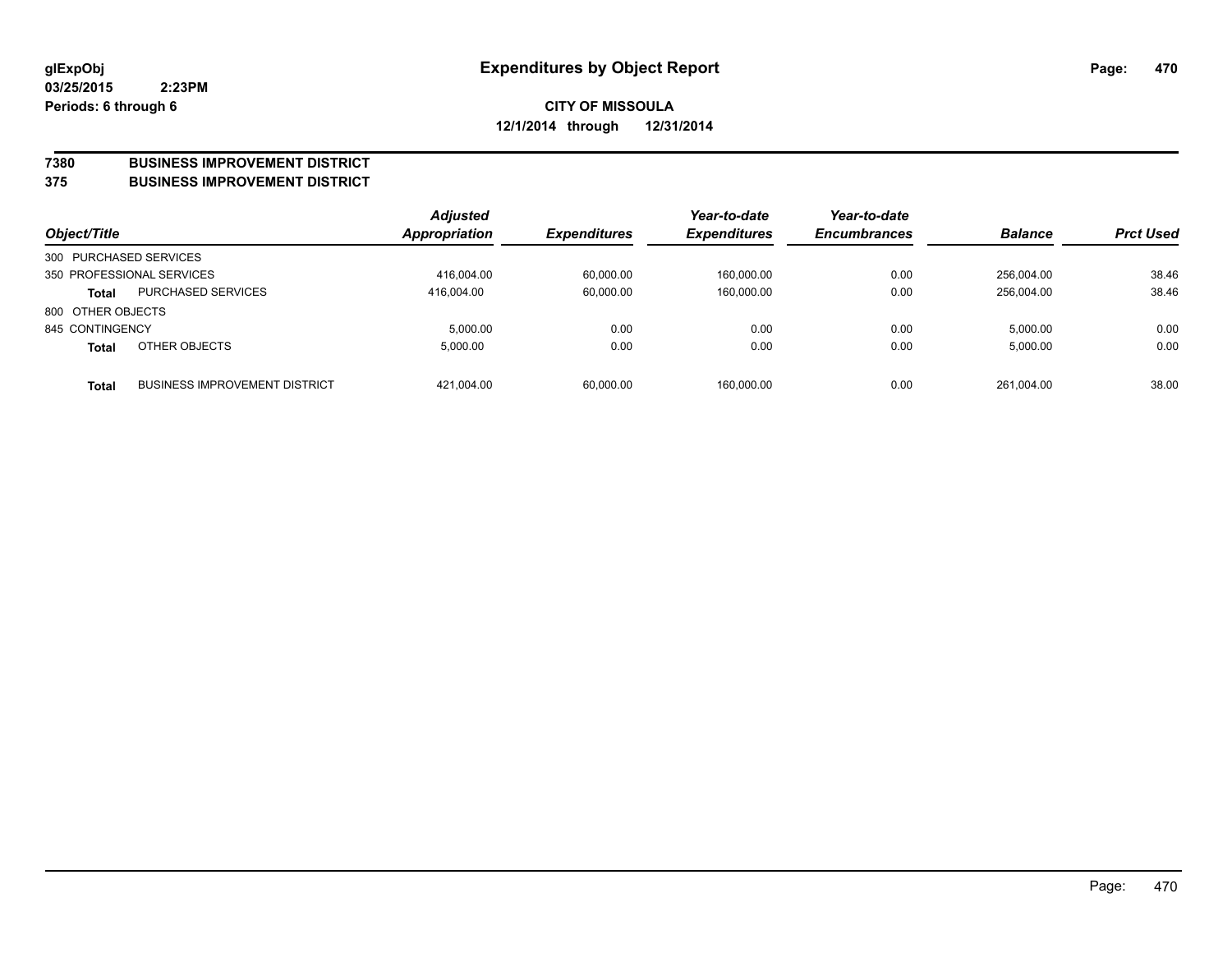**CITY OF MISSOULA 12/1/2014 through 12/31/2014**

### **7380 BUSINESS IMPROVEMENT DISTRICT**

| Object/Title           |                                      | <b>Adjusted</b><br>Appropriation | <b>Expenditures</b> | Year-to-date<br><b>Expenditures</b> | Year-to-date<br><b>Encumbrances</b> | <b>Balance</b> | <b>Prct Used</b> |
|------------------------|--------------------------------------|----------------------------------|---------------------|-------------------------------------|-------------------------------------|----------------|------------------|
| 300 PURCHASED SERVICES |                                      |                                  |                     |                                     |                                     |                |                  |
|                        | 350 PROFESSIONAL SERVICES            | 416,004.00                       | 60,000.00           | 160,000.00                          | 0.00                                | 256.004.00     | 38.46            |
| <b>Total</b>           | <b>PURCHASED SERVICES</b>            | 416.004.00                       | 60,000.00           | 160,000.00                          | 0.00                                | 256.004.00     | 38.46            |
| 800 OTHER OBJECTS      |                                      |                                  |                     |                                     |                                     |                |                  |
| 845 CONTINGENCY        |                                      | 5.000.00                         | 0.00                | 0.00                                | 0.00                                | 5.000.00       | 0.00             |
| <b>Total</b>           | OTHER OBJECTS                        | 5.000.00                         | 0.00                | 0.00                                | 0.00                                | 5,000.00       | 0.00             |
| <b>Total</b>           | <b>BUSINESS IMPROVEMENT DISTRICT</b> | 421.004.00                       | 60,000.00           | 160,000.00                          | 0.00                                | 261.004.00     | 38.00            |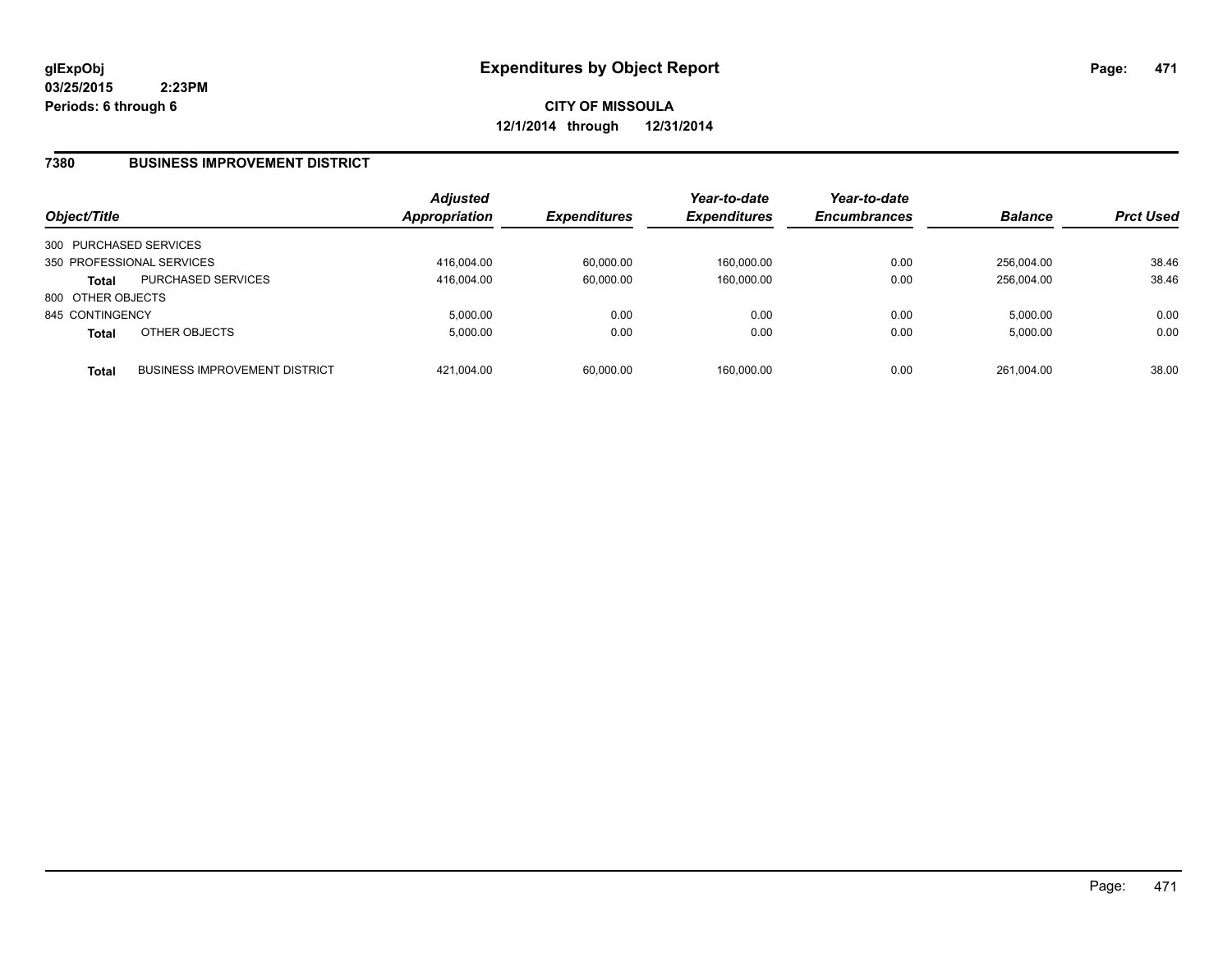#### **7381 TOURISM BUSINESS IMPROVEMENT DISTRICT**

#### **375 BUSINESS IMPROVEMENT DISTRICT**

| Object/Title                                  | <b>Adjusted</b><br>Appropriation | Year-to-date<br><b>Expenditures</b><br><i><b>Expenditures</b></i> | Year-to-date<br><b>Encumbrances</b> | <b>Balance</b> | <b>Prct Used</b> |      |
|-----------------------------------------------|----------------------------------|-------------------------------------------------------------------|-------------------------------------|----------------|------------------|------|
| 300 PURCHASED SERVICES                        |                                  |                                                                   |                                     |                |                  |      |
| 390 OTHER PURCHASED SERVICES                  | 620.494.00                       | 0.00                                                              | 0.00                                | 0.00           | 620.494.00       | 0.00 |
| PURCHASED SERVICES<br><b>Total</b>            | 620.494.00                       | 0.00                                                              | 0.00                                | 0.00           | 620.494.00       | 0.00 |
| <b>BUSINESS IMPROVEMENT DISTRICT</b><br>Total | 620,494.00                       | 0.00                                                              | 0.00                                | 0.00           | 620,494.00       | 0.00 |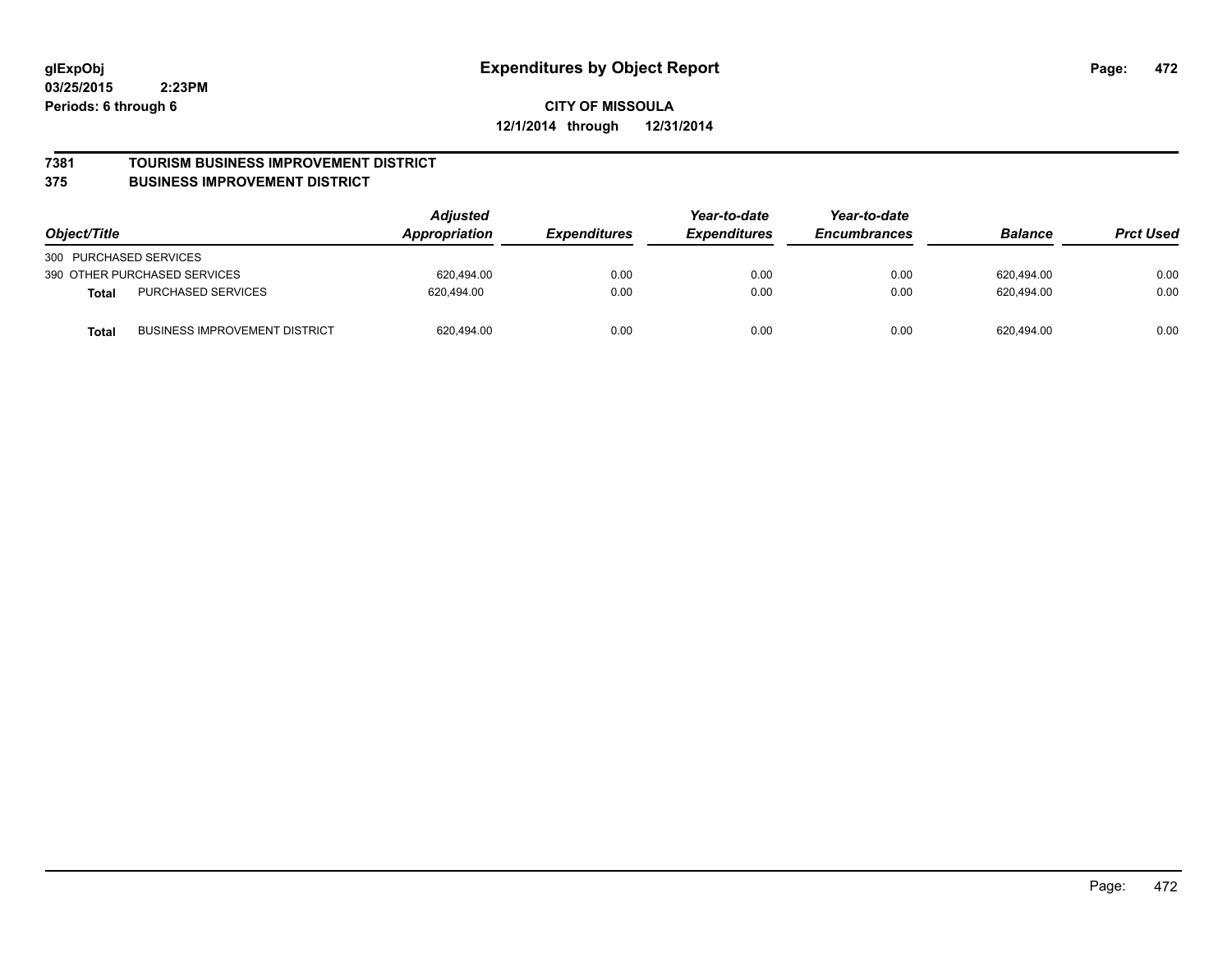**CITY OF MISSOULA 12/1/2014 through 12/31/2014**

### **7381 TOURISM BUSINESS IMPROVEMENT DISTRICT**

| Object/Title                                     | <b>Adjusted</b><br>Appropriation<br><i><b>Expenditures</b></i> | Year-to-date<br><b>Expenditures</b> | Year-to-date<br><b>Encumbrances</b> | <b>Balance</b> | <b>Prct Used</b> |      |
|--------------------------------------------------|----------------------------------------------------------------|-------------------------------------|-------------------------------------|----------------|------------------|------|
| 300 PURCHASED SERVICES                           |                                                                |                                     |                                     |                |                  |      |
| 390 OTHER PURCHASED SERVICES                     | 620.494.00                                                     | 0.00                                | 0.00                                | 0.00           | 620.494.00       | 0.00 |
| PURCHASED SERVICES<br><b>Total</b>               | 620.494.00                                                     | 0.00                                | 0.00                                | 0.00           | 620.494.00       | 0.00 |
| TOURISM BUSINESS IMPROVEMENT DIS<br><b>Total</b> | 620,494.00                                                     | 0.00                                | 0.00                                | 0.00           | 620.494.00       | 0.00 |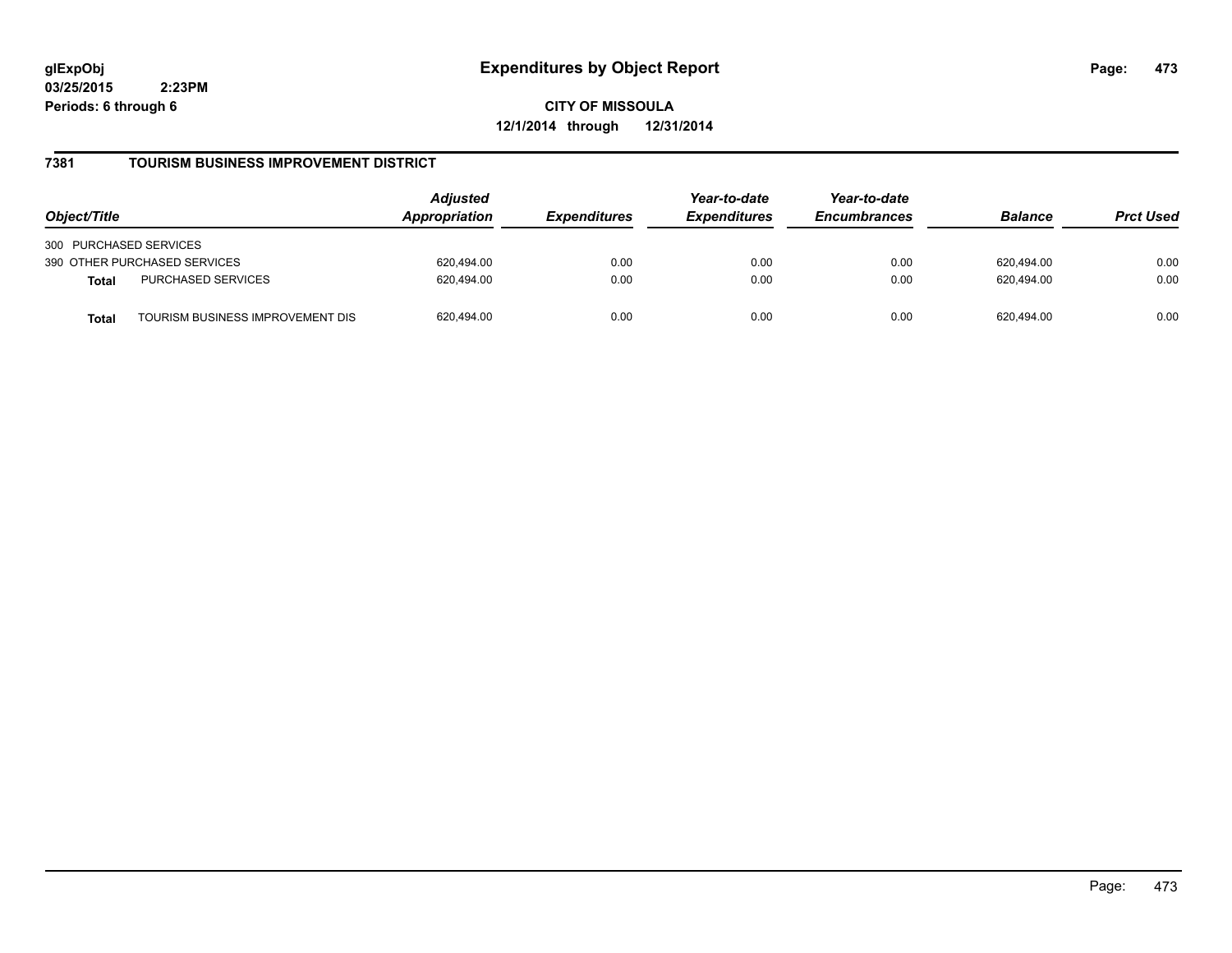# **7382 5.75M TIF RESERVE**

| Object/Title                  | <b>Adjusted</b><br><b>Appropriation</b> | <b>Expenditures</b> | Year-to-date<br><b>Expenditures</b> | Year-to-date<br><b>Encumbrances</b> | <b>Balance</b> | <b>Prct Used</b> |
|-------------------------------|-----------------------------------------|---------------------|-------------------------------------|-------------------------------------|----------------|------------------|
| 800 OTHER OBJECTS             |                                         |                     |                                     |                                     |                |                  |
| 820 TRANSFERS TO OTHER FUNDS  | 0.00                                    | 0.00                | 0.00                                | 0.00                                | 0.00           | 0.00             |
| OTHER OBJECTS<br><b>Total</b> | 0.00                                    | 0.00                | 0.00                                | 0.00                                | 0.00           | 0.00             |
| NON-DEPARTMENTAL<br>Total     | 0.00                                    | 0.00                | 0.00                                | 0.00                                | 0.00           | 0.00             |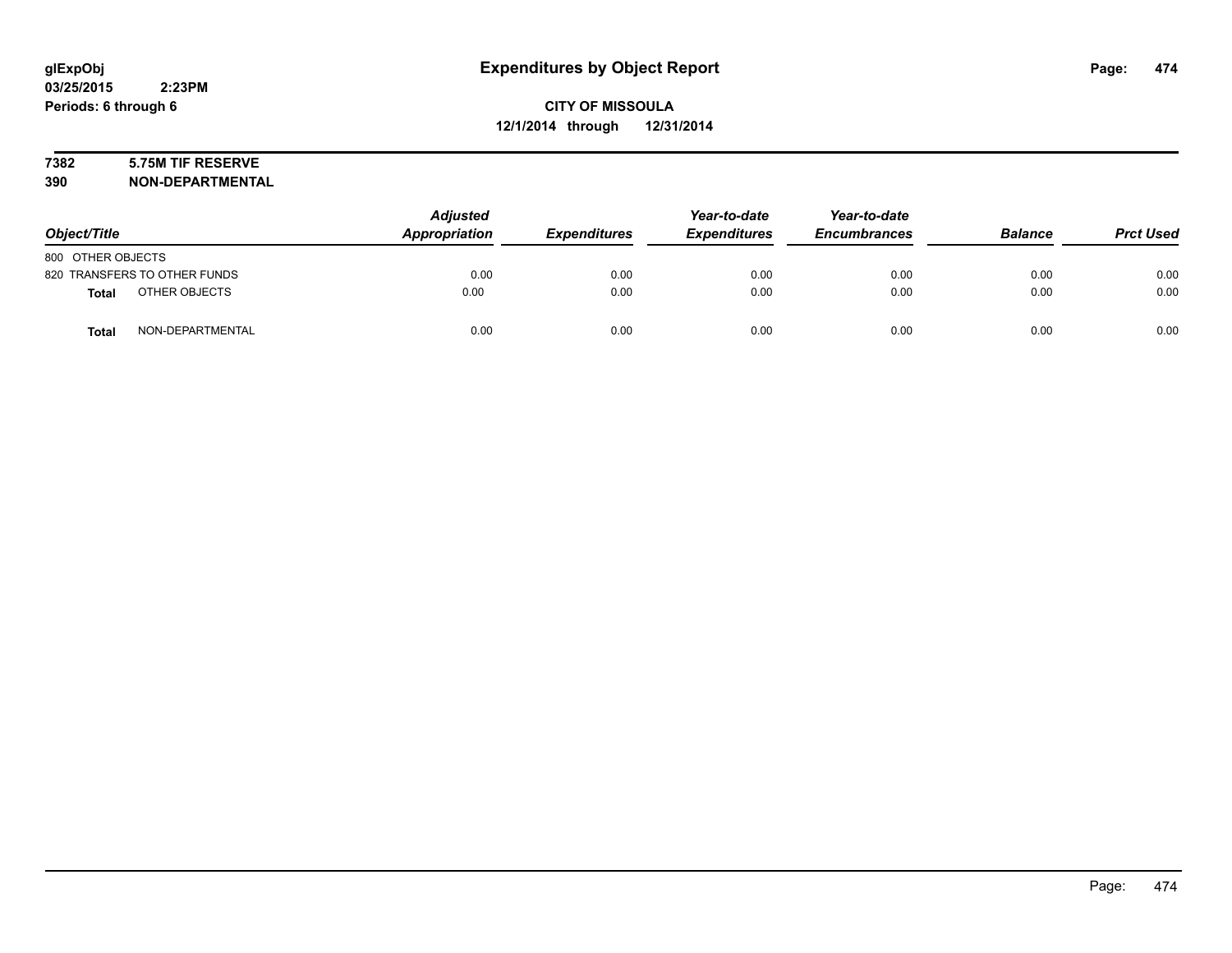**CITY OF MISSOULA 12/1/2014 through 12/31/2014**

### **7382 5.75M TIF RESERVE**

| Object/Title                      | <b>Adjusted</b><br>Appropriation | <b>Expenditures</b> | Year-to-date<br><b>Expenditures</b> | Year-to-date<br><b>Encumbrances</b> | <b>Balance</b> | <b>Prct Used</b> |
|-----------------------------------|----------------------------------|---------------------|-------------------------------------|-------------------------------------|----------------|------------------|
| 800 OTHER OBJECTS                 |                                  |                     |                                     |                                     |                |                  |
| 820 TRANSFERS TO OTHER FUNDS      | 0.00                             | 0.00                | 0.00                                | 0.00                                | 0.00           | 0.00             |
| OTHER OBJECTS<br><b>Total</b>     | 0.00                             | 0.00                | 0.00                                | 0.00                                | 0.00           | 0.00             |
| 5.75M TIF RESERVE<br><b>Total</b> | 0.00                             | 0.00                | 0.00                                | 0.00                                | 0.00           | 0.00             |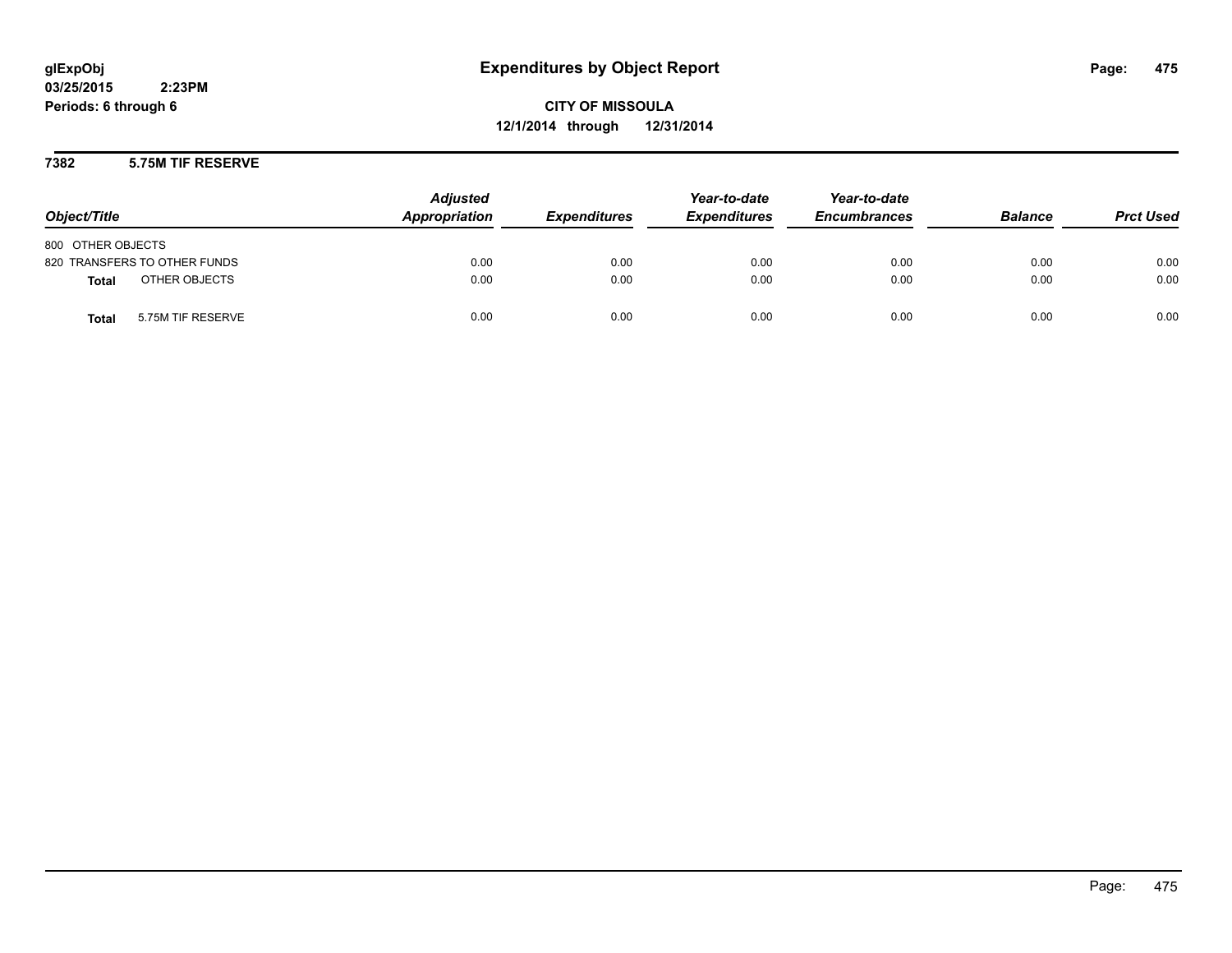#### **7383 RIVERFRONT TRIANGLE URD**

| Object/Title      |                                   | <b>Adjusted</b><br><b>Appropriation</b> | <b>Expenditures</b> | Year-to-date<br><b>Expenditures</b> | Year-to-date<br><b>Encumbrances</b> | <b>Balance</b> | <b>Prct Used</b> |
|-------------------|-----------------------------------|-----------------------------------------|---------------------|-------------------------------------|-------------------------------------|----------------|------------------|
|                   | 300 PURCHASED SERVICES            |                                         |                     |                                     |                                     |                |                  |
|                   | 350 PROFESSIONAL SERVICES         | 0.00                                    | 0.00                | 0.00                                | 0.00                                | 0.00           | 0.00             |
| <b>Total</b>      | PURCHASED SERVICES                | 0.00                                    | 0.00                | 0.00                                | 0.00                                | 0.00           | 0.00             |
|                   | 700 GRANTS & CONTRIBUTIONS        |                                         |                     |                                     |                                     |                |                  |
|                   | 700 GRANTS & CONTRIBUTIONS        | 15.000.00                               | 0.00                | 2,333.00                            | 0.00                                | 12,667.00      | 15.55            |
| <b>Total</b>      | <b>GRANTS &amp; CONTRIBUTIONS</b> | 15,000.00                               | 0.00                | 2,333.00                            | 0.00                                | 12,667.00      | 15.55            |
| 800 OTHER OBJECTS |                                   |                                         |                     |                                     |                                     |                |                  |
|                   | 820 TRANSFERS TO OTHER FUNDS      | 0.00                                    | 0.00                | 0.00                                | 0.00                                | 0.00           | 0.00             |
| 845 CONTINGENCY   |                                   | 11,862.00                               | 0.00                | 0.00                                | 0.00                                | 11,862.00      | 0.00             |
| <b>Total</b>      | OTHER OBJECTS                     | 11.862.00                               | 0.00                | 0.00                                | 0.00                                | 11,862.00      | 0.00             |
| <b>Total</b>      | <b>MRA</b>                        | 26,862.00                               | 0.00                | 2,333.00                            | 0.00                                | 24,529.00      | 8.69             |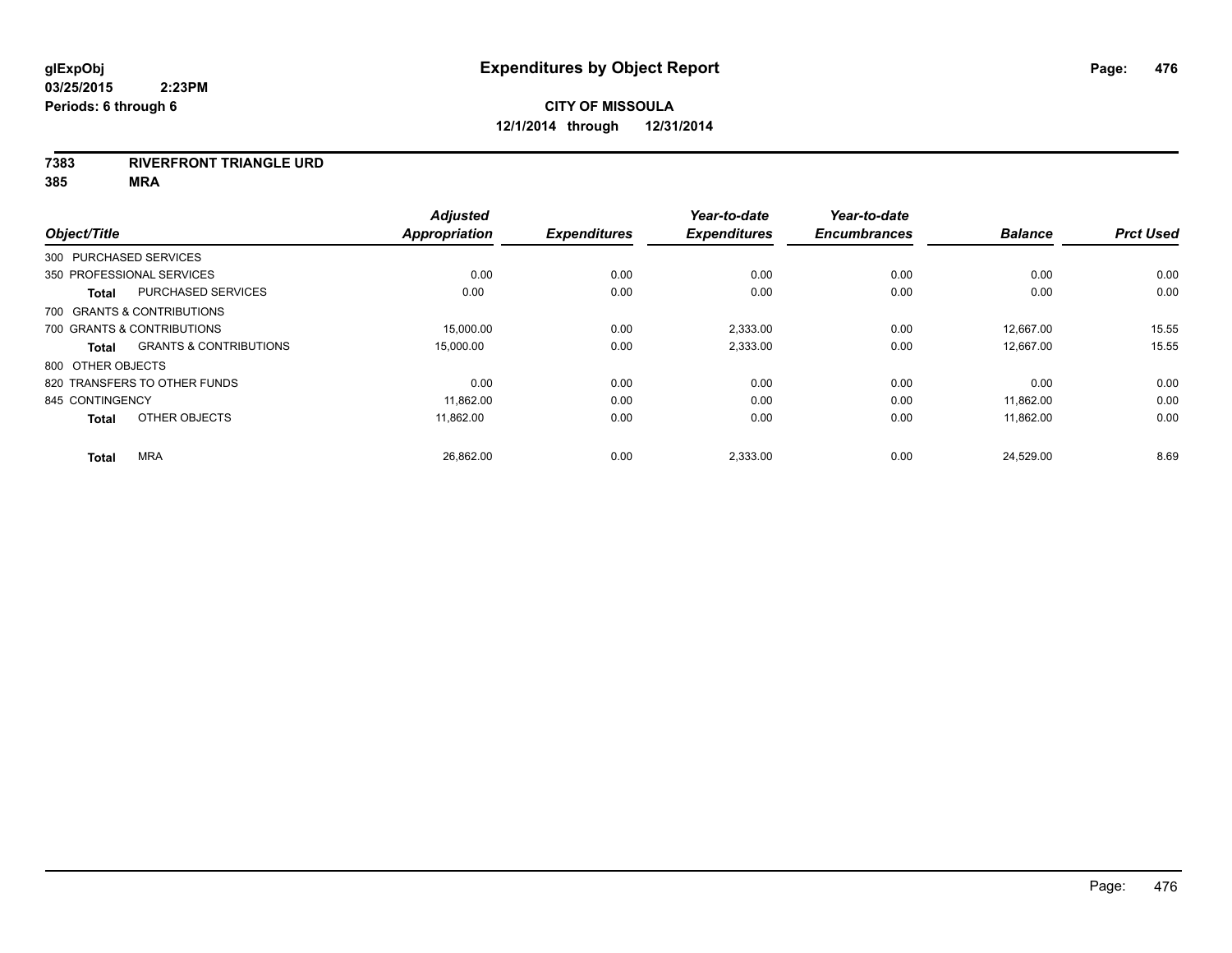# **CITY OF MISSOULA 12/1/2014 through 12/31/2014**

### **7383 RIVERFRONT TRIANGLE URD**

|                   |                                   | <b>Adjusted</b>      |                     | Year-to-date        | Year-to-date        |                |                  |
|-------------------|-----------------------------------|----------------------|---------------------|---------------------|---------------------|----------------|------------------|
| Object/Title      |                                   | <b>Appropriation</b> | <b>Expenditures</b> | <b>Expenditures</b> | <b>Encumbrances</b> | <b>Balance</b> | <b>Prct Used</b> |
|                   | 300 PURCHASED SERVICES            |                      |                     |                     |                     |                |                  |
|                   | 350 PROFESSIONAL SERVICES         | 0.00                 | 0.00                | 0.00                | 0.00                | 0.00           | 0.00             |
| Total             | PURCHASED SERVICES                | 0.00                 | 0.00                | 0.00                | 0.00                | 0.00           | 0.00             |
|                   | 700 GRANTS & CONTRIBUTIONS        |                      |                     |                     |                     |                |                  |
|                   | 700 GRANTS & CONTRIBUTIONS        | 15,000.00            | 0.00                | 2,333.00            | 0.00                | 12.667.00      | 15.55            |
| Total             | <b>GRANTS &amp; CONTRIBUTIONS</b> | 15,000.00            | 0.00                | 2,333.00            | 0.00                | 12.667.00      | 15.55            |
| 800 OTHER OBJECTS |                                   |                      |                     |                     |                     |                |                  |
|                   | 820 TRANSFERS TO OTHER FUNDS      | 0.00                 | 0.00                | 0.00                | 0.00                | 0.00           | 0.00             |
| 845 CONTINGENCY   |                                   | 11,862.00            | 0.00                | 0.00                | 0.00                | 11.862.00      | 0.00             |
| <b>Total</b>      | OTHER OBJECTS                     | 11,862.00            | 0.00                | 0.00                | 0.00                | 11,862.00      | 0.00             |
| <b>Total</b>      | <b>RIVERFRONT TRIANGLE URD</b>    | 26,862.00            | 0.00                | 2,333.00            | 0.00                | 24,529.00      | 8.69             |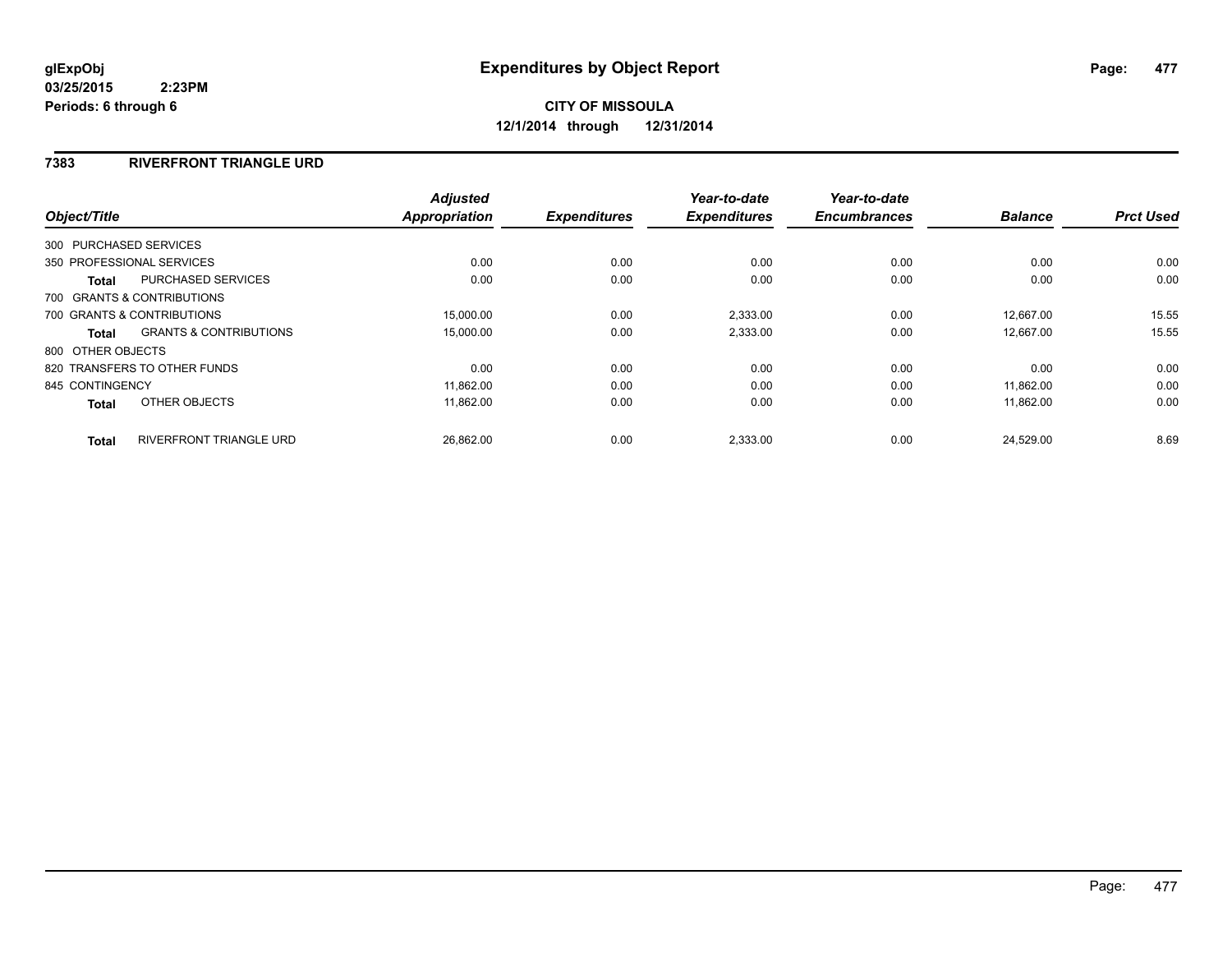### **7384 MILLSITE TAX INCREMENT FUND**

|                                     | <b>Adjusted</b> |                     | Year-to-date        | Year-to-date        |                |                  |
|-------------------------------------|-----------------|---------------------|---------------------|---------------------|----------------|------------------|
| Object/Title                        | Appropriation   | <b>Expenditures</b> | <b>Expenditures</b> | <b>Encumbrances</b> | <b>Balance</b> | <b>Prct Used</b> |
| 600 DEBT SERVICE                    |                 |                     |                     |                     |                |                  |
| 610 PRINCIPAL                       | 0.00            | 0.00                | 0.00                | 0.00                | 0.00           | 0.00             |
| 620 INTEREST / SERVICE FEES         | 0.00            | 0.00                | 0.00                | 0.00                | 0.00           | 0.00             |
| <b>DEBT SERVICE</b><br><b>Total</b> | 0.00            | 0.00                | 0.00                | 0.00                | 0.00           | 0.00             |
| 800 OTHER OBJECTS                   |                 |                     |                     |                     |                |                  |
| 820 TRANSFERS TO OTHER FUNDS        | 0.00            | 0.00                | 0.00                | 0.00                | 0.00           | 0.00             |
| OTHER OBJECTS<br><b>Total</b>       | 0.00            | 0.00                | 0.00                | 0.00                | 0.00           | 0.00             |
| <b>MRA</b><br><b>Total</b>          | 0.00            | 0.00                | 0.00                | 0.00                | 0.00           | 0.00             |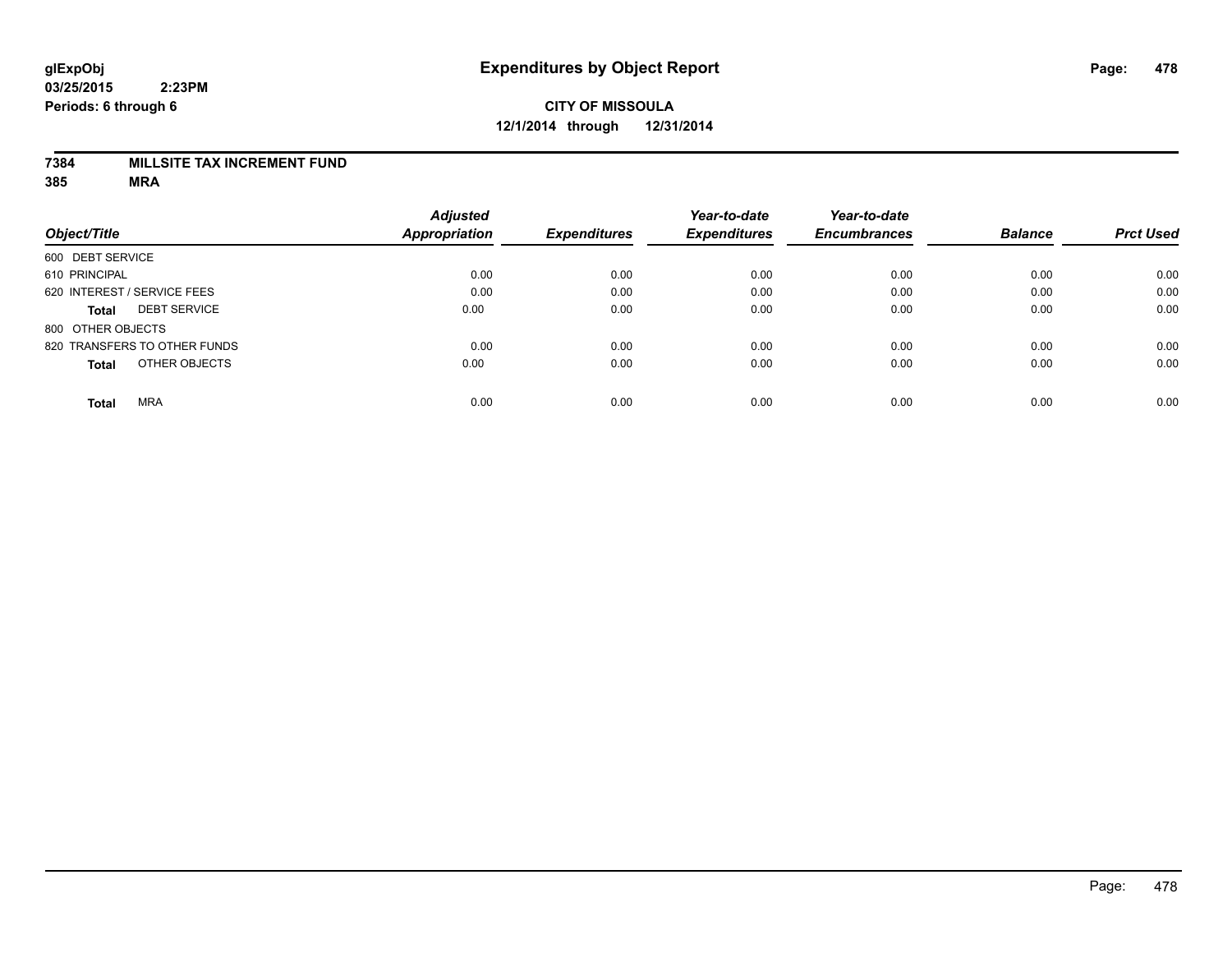### **7384 MILLSITE TAX INCREMENT FUND**

| Object/Title      |                              | <b>Adjusted</b><br>Appropriation | <b>Expenditures</b> | Year-to-date<br><b>Expenditures</b> | Year-to-date<br><b>Encumbrances</b> | <b>Balance</b> | <b>Prct Used</b> |
|-------------------|------------------------------|----------------------------------|---------------------|-------------------------------------|-------------------------------------|----------------|------------------|
| 600 DEBT SERVICE  |                              |                                  |                     |                                     |                                     |                |                  |
| 610 PRINCIPAL     |                              | 0.00                             | 0.00                | 0.00                                | 0.00                                | 0.00           | 0.00             |
|                   | 620 INTEREST / SERVICE FEES  | 0.00                             | 0.00                | 0.00                                | 0.00                                | 0.00           | 0.00             |
| Total             | <b>DEBT SERVICE</b>          | 0.00                             | 0.00                | 0.00                                | 0.00                                | 0.00           | 0.00             |
| 800 OTHER OBJECTS |                              |                                  |                     |                                     |                                     |                |                  |
|                   | 820 TRANSFERS TO OTHER FUNDS | 0.00                             | 0.00                | 0.00                                | 0.00                                | 0.00           | 0.00             |
| <b>Total</b>      | OTHER OBJECTS                | 0.00                             | 0.00                | 0.00                                | 0.00                                | 0.00           | 0.00             |
| <b>Total</b>      | MILLSITE TAX INCREMENT FUND  | 0.00                             | 0.00                | 0.00                                | 0.00                                | 0.00           | 0.00             |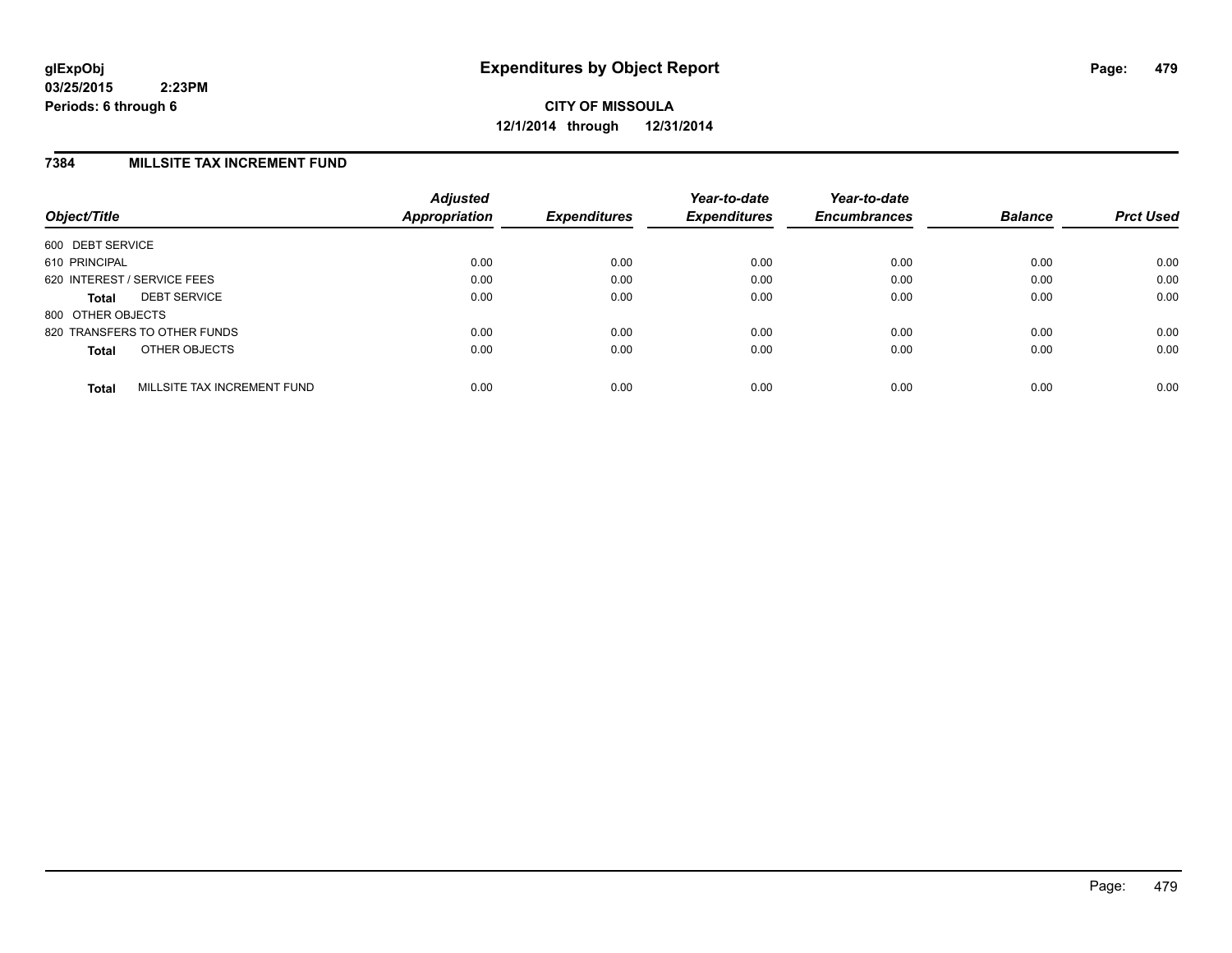# **7385 FRONT STREET URD**

| Object/Title           |                                   | <b>Adjusted</b><br>Appropriation | <b>Expenditures</b> | Year-to-date<br><b>Expenditures</b> | Year-to-date<br><b>Encumbrances</b> | <b>Balance</b> | <b>Prct Used</b> |
|------------------------|-----------------------------------|----------------------------------|---------------------|-------------------------------------|-------------------------------------|----------------|------------------|
| 300 PURCHASED SERVICES |                                   |                                  |                     |                                     |                                     |                |                  |
|                        | 350 PROFESSIONAL SERVICES         | 2,168.00                         | 10,948.64           | 39,128.73                           | 0.00                                | $-36,960.73$   | 1,804.83         |
| <b>Total</b>           | PURCHASED SERVICES                | 2,168.00                         | 10,948.64           | 39,128.73                           | 0.00                                | $-36,960.73$   | 1,804.83         |
|                        | 700 GRANTS & CONTRIBUTIONS        |                                  |                     |                                     |                                     |                |                  |
|                        | 700 GRANTS & CONTRIBUTIONS        | 174,560.00                       | 0.00                | 0.00                                | 0.00                                | 174,560.00     | 0.00             |
| <b>Total</b>           | <b>GRANTS &amp; CONTRIBUTIONS</b> | 174,560.00                       | 0.00                | 0.00                                | 0.00                                | 174,560.00     | 0.00             |
| 800 OTHER OBJECTS      |                                   |                                  |                     |                                     |                                     |                |                  |
| 845 CONTINGENCY        |                                   | 353,524.00                       | 0.00                | 0.00                                | 0.00                                | 353,524.00     | 0.00             |
| <b>Total</b>           | OTHER OBJECTS                     | 353,524.00                       | 0.00                | 0.00                                | 0.00                                | 353,524.00     | 0.00             |
| 900 CAPITAL OUTLAY     |                                   |                                  |                     |                                     |                                     |                |                  |
| 930 IMPROVEMENTS       |                                   | 0.00                             | 0.00                | 0.00                                | 0.00                                | 0.00           | 0.00             |
| <b>Total</b>           | <b>CAPITAL OUTLAY</b>             | 0.00                             | 0.00                | 0.00                                | 0.00                                | 0.00           | 0.00             |
| <b>Total</b>           | <b>MRA</b>                        | 530,252.00                       | 10,948.64           | 39,128.73                           | 0.00                                | 491,123.27     | 7.38             |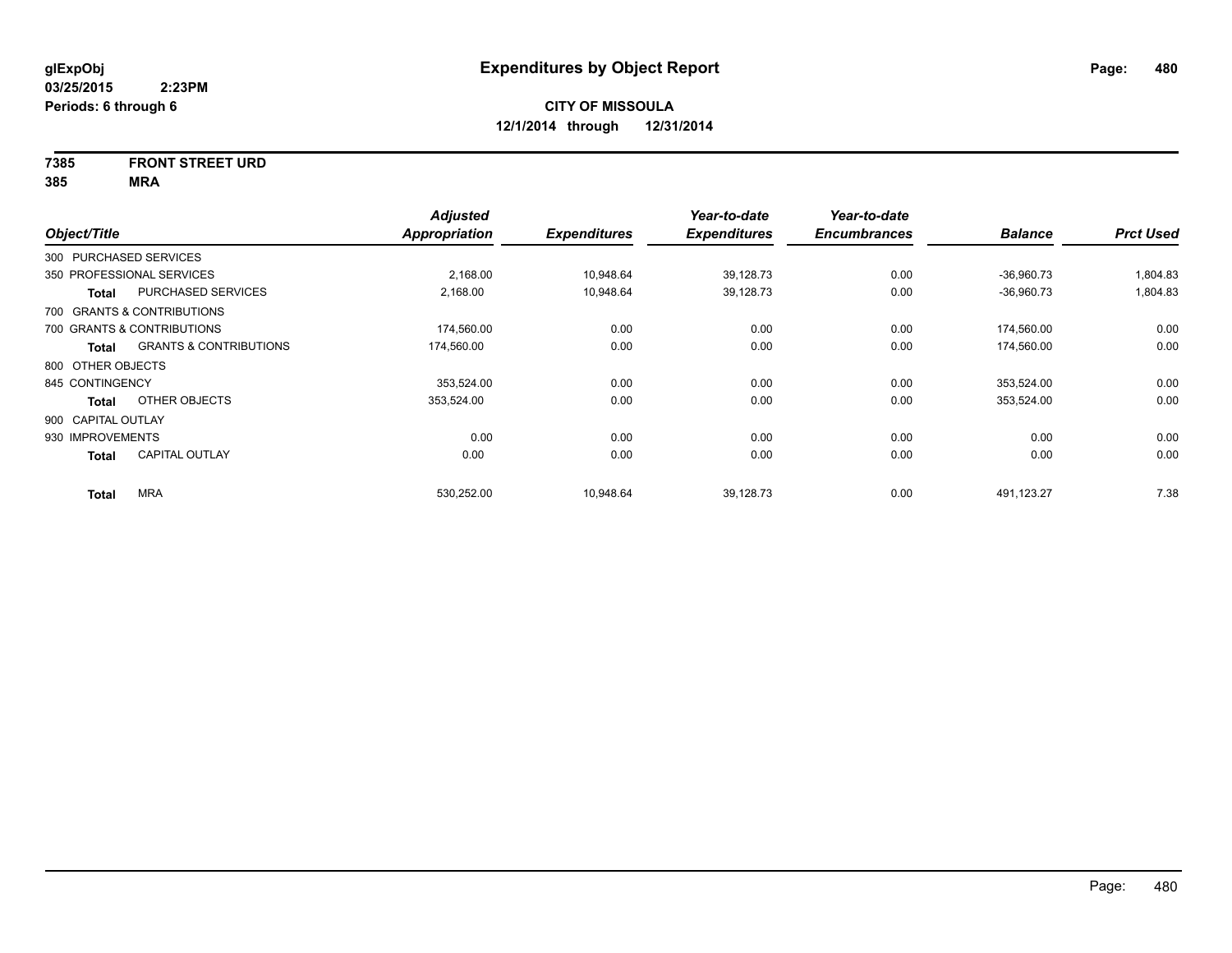### **7385 FRONT STREET URD**

|                    |                                   | <b>Adjusted</b> |                     | Year-to-date        | Year-to-date        |                |                  |
|--------------------|-----------------------------------|-----------------|---------------------|---------------------|---------------------|----------------|------------------|
| Object/Title       |                                   | Appropriation   | <b>Expenditures</b> | <b>Expenditures</b> | <b>Encumbrances</b> | <b>Balance</b> | <b>Prct Used</b> |
|                    | 300 PURCHASED SERVICES            |                 |                     |                     |                     |                |                  |
|                    | 350 PROFESSIONAL SERVICES         | 2,168.00        | 10,948.64           | 39,128.73           | 0.00                | $-36,960.73$   | 1,804.83         |
| <b>Total</b>       | PURCHASED SERVICES                | 2,168.00        | 10,948.64           | 39,128.73           | 0.00                | $-36,960.73$   | 1,804.83         |
|                    | 700 GRANTS & CONTRIBUTIONS        |                 |                     |                     |                     |                |                  |
|                    | 700 GRANTS & CONTRIBUTIONS        | 174,560.00      | 0.00                | 0.00                | 0.00                | 174,560.00     | 0.00             |
| Total              | <b>GRANTS &amp; CONTRIBUTIONS</b> | 174,560.00      | 0.00                | 0.00                | 0.00                | 174,560.00     | 0.00             |
| 800 OTHER OBJECTS  |                                   |                 |                     |                     |                     |                |                  |
| 845 CONTINGENCY    |                                   | 353,524.00      | 0.00                | 0.00                | 0.00                | 353,524.00     | 0.00             |
| Total              | OTHER OBJECTS                     | 353,524.00      | 0.00                | 0.00                | 0.00                | 353,524.00     | 0.00             |
| 900 CAPITAL OUTLAY |                                   |                 |                     |                     |                     |                |                  |
| 930 IMPROVEMENTS   |                                   | 0.00            | 0.00                | 0.00                | 0.00                | 0.00           | 0.00             |
| Total              | <b>CAPITAL OUTLAY</b>             | 0.00            | 0.00                | 0.00                | 0.00                | 0.00           | 0.00             |
| <b>Total</b>       | <b>FRONT STREET URD</b>           | 530,252.00      | 10,948.64           | 39,128.73           | 0.00                | 491,123.27     | 7.38             |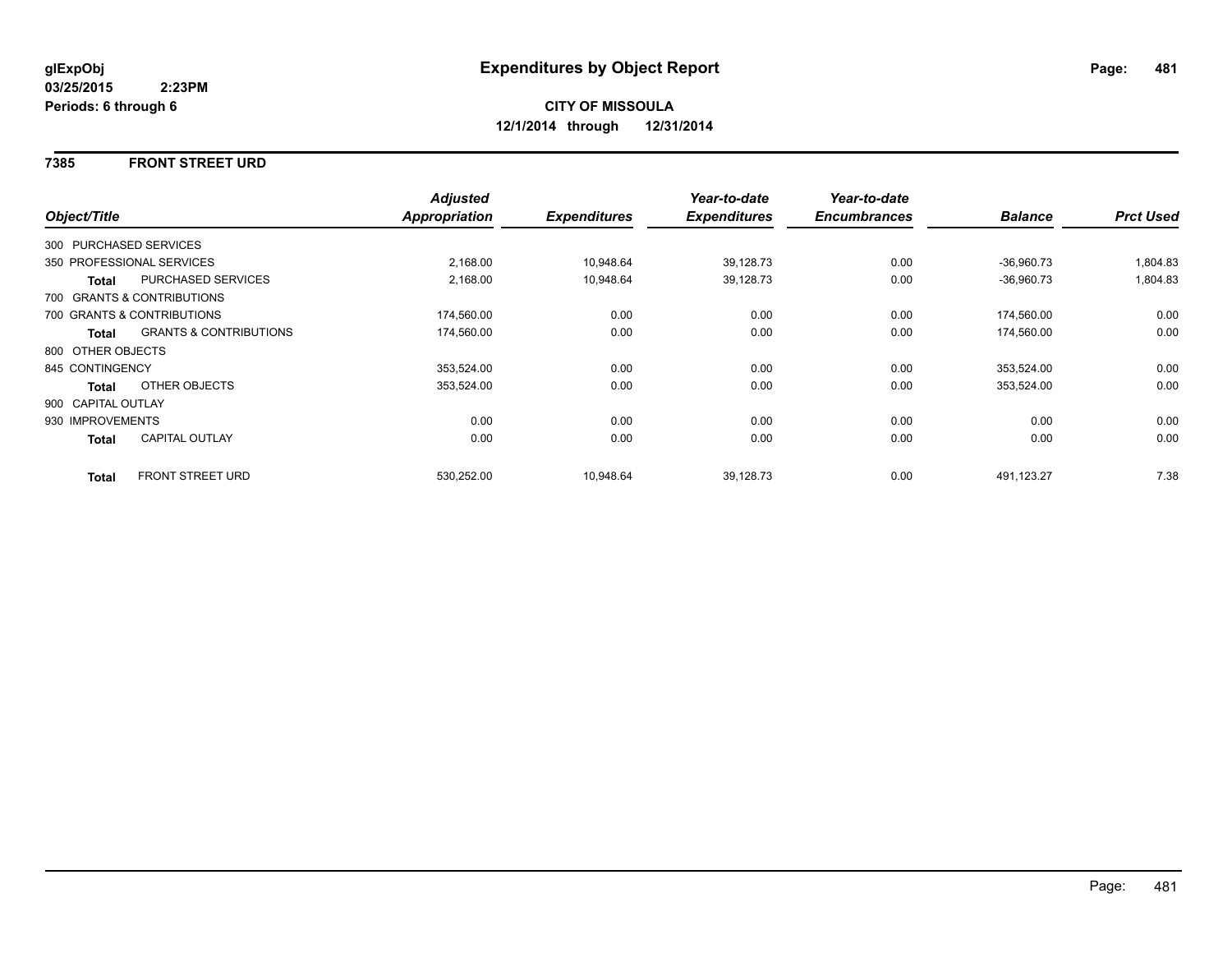### **CITY OF MISSOULA 12/1/2014 through 12/31/2014**

### **7386 DEBT SERVICE-SAFEWAY/ST PAT 1.5M**

| Object/Title       |                       | <b>Adjusted</b><br>Appropriation | <b>Expenditures</b> | Year-to-date<br><b>Expenditures</b> | Year-to-date<br><b>Encumbrances</b> | <b>Balance</b> | <b>Prct Used</b> |
|--------------------|-----------------------|----------------------------------|---------------------|-------------------------------------|-------------------------------------|----------------|------------------|
| 900 CAPITAL OUTLAY |                       |                                  |                     |                                     |                                     |                |                  |
| 930 IMPROVEMENTS   |                       | 0.00                             | 0.00                | 0.00                                | 0.00                                | 0.00           | 0.00             |
| <b>Total</b>       | <b>CAPITAL OUTLAY</b> | 0.00                             | 0.00                | 0.00                                | 0.00                                | 0.00           | 0.00             |
| Total              | <b>MRA</b>            | 0.00                             | 0.00                | 0.00                                | 0.00                                | 0.00           | 0.00             |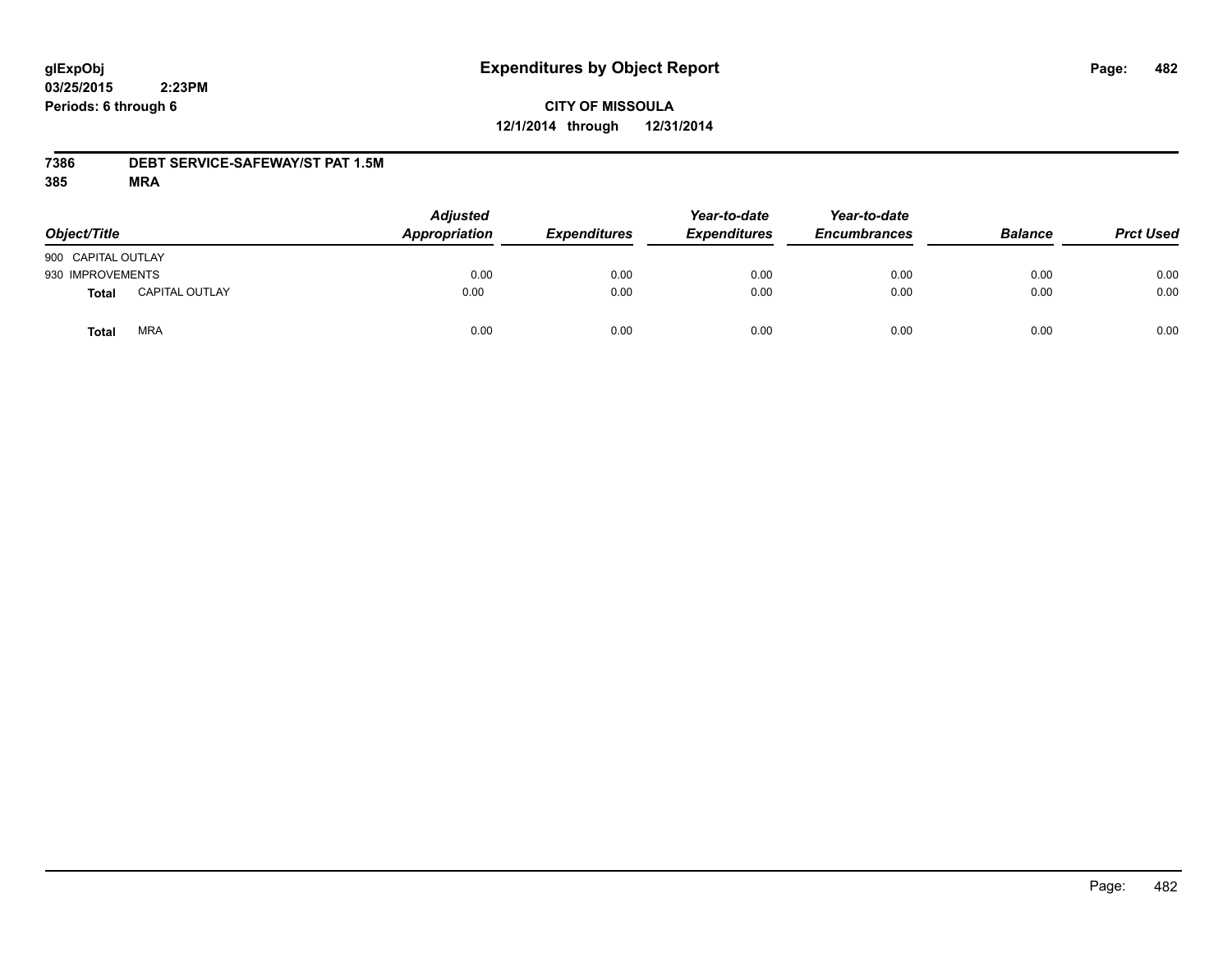#### **7386 DEBT SERVICE-SAFEWAY/ST PAT 1.5M**

| Object/Title                        | <b>Adjusted</b><br>Appropriation | <b>Expenditures</b> | Year-to-date<br><b>Expenditures</b> | Year-to-date<br><b>Encumbrances</b> | <b>Balance</b> | <b>Prct Used</b> |
|-------------------------------------|----------------------------------|---------------------|-------------------------------------|-------------------------------------|----------------|------------------|
| 600 DEBT SERVICE                    |                                  |                     |                                     |                                     |                |                  |
| 610 PRINCIPAL                       | 61,147.00                        | 0.00                | 29,601.00                           | 0.00                                | 31,546.00      | 48.41            |
| 620 INTEREST / SERVICE FEES         | 94,728.00                        | 0.00                | 48.336.25                           | 0.00                                | 46,391.75      | 51.03            |
| <b>DEBT SERVICE</b><br><b>Total</b> | 155,875.00                       | 0.00                | 77.937.25                           | 0.00                                | 77,937.75      | 50.00            |
| NON-DEPARTMENTAL<br><b>Total</b>    | 155,875.00                       | 0.00                | 77.937.25                           | 0.00                                | 77.937.75      | 50.00            |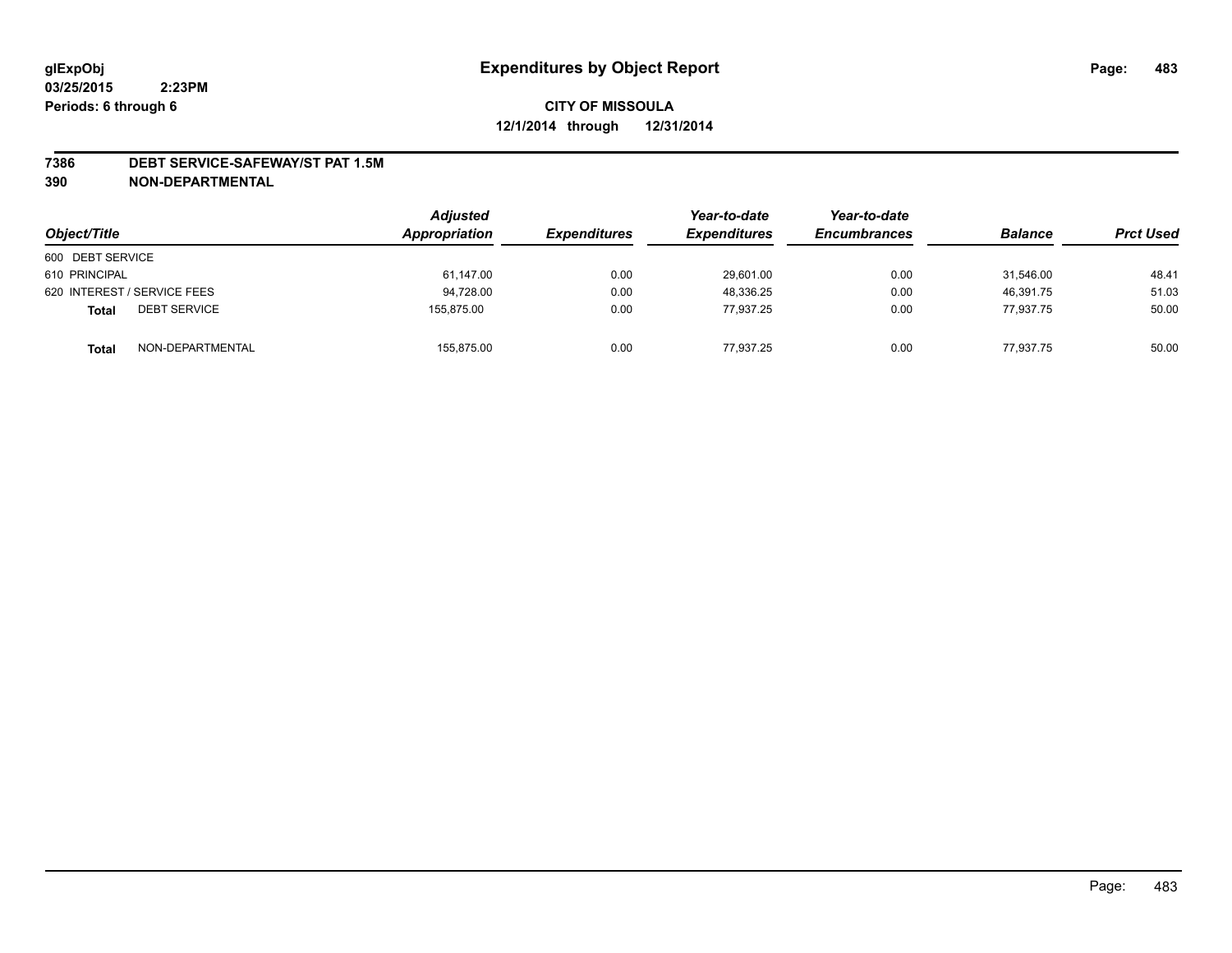**CITY OF MISSOULA 12/1/2014 through 12/31/2014**

### **7386 DEBT SERVICE-SAFEWAY/ST PAT 1.5M**

| Object/Title       |                                  | <b>Adjusted</b><br>Appropriation | <b>Expenditures</b> | Year-to-date<br><b>Expenditures</b> | Year-to-date<br><b>Encumbrances</b> | <b>Balance</b> | <b>Prct Used</b> |
|--------------------|----------------------------------|----------------------------------|---------------------|-------------------------------------|-------------------------------------|----------------|------------------|
| 600 DEBT SERVICE   |                                  |                                  |                     |                                     |                                     |                |                  |
| 610 PRINCIPAL      |                                  | 61,147.00                        | 0.00                | 29,601.00                           | 0.00                                | 31.546.00      | 48.41            |
|                    | 620 INTEREST / SERVICE FEES      | 94,728.00                        | 0.00                | 48,336.25                           | 0.00                                | 46,391.75      | 51.03            |
| <b>Total</b>       | <b>DEBT SERVICE</b>              | 155.875.00                       | 0.00                | 77.937.25                           | 0.00                                | 77.937.75      | 50.00            |
| 900 CAPITAL OUTLAY |                                  |                                  |                     |                                     |                                     |                |                  |
| 930 IMPROVEMENTS   |                                  | 0.00                             | 0.00                | 0.00                                | 0.00                                | 0.00           | 0.00             |
| <b>Total</b>       | <b>CAPITAL OUTLAY</b>            | 0.00                             | 0.00                | 0.00                                | 0.00                                | 0.00           | 0.00             |
| <b>Total</b>       | DEBT SERVICE-SAFEWAY/ST PAT 1.5M | 155.875.00                       | 0.00                | 77.937.25                           | 0.00                                | 77.937.75      | 50.00            |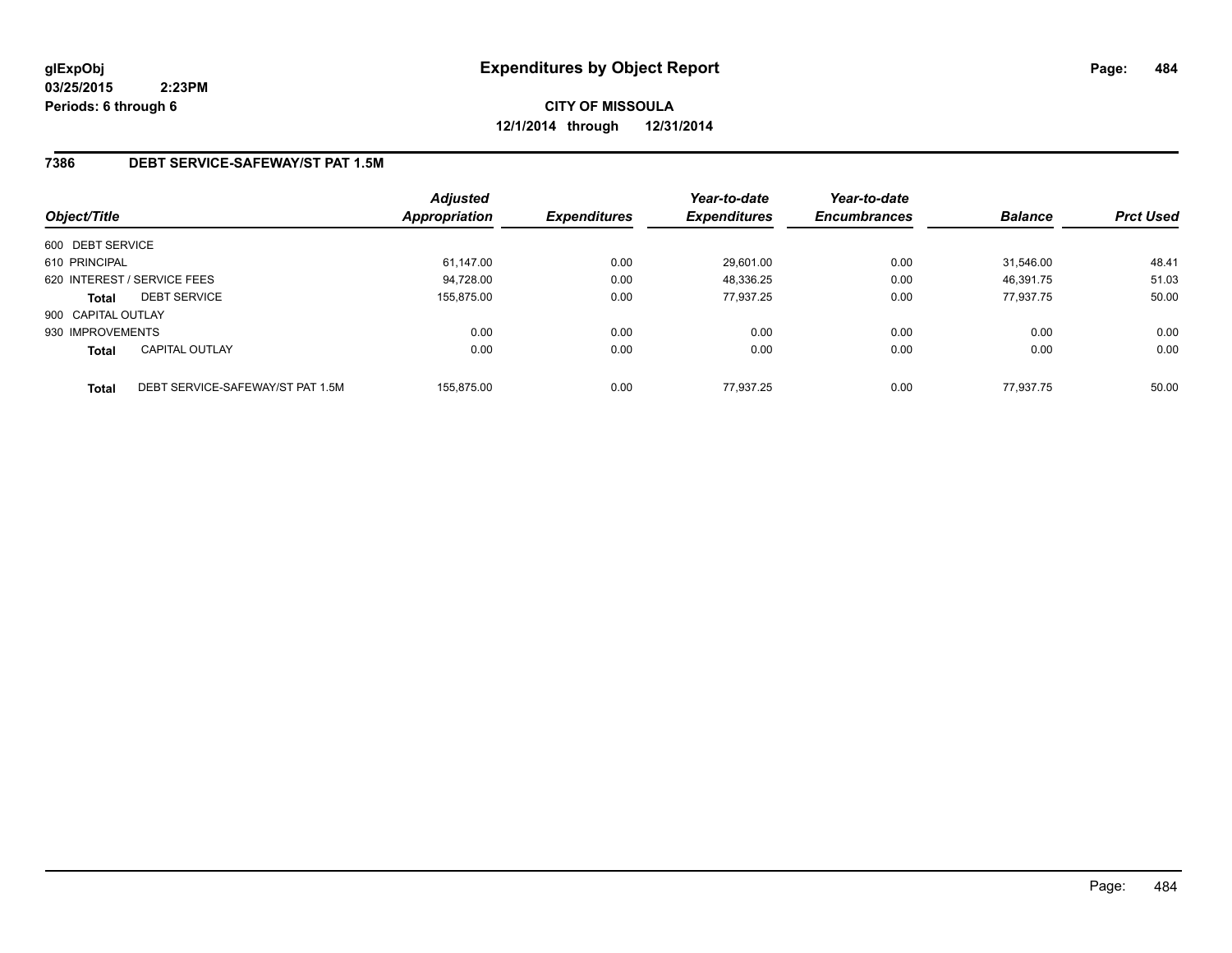#### **7387 DEBT SERVICE-BROWNFIELD RLF 1.125M**

| Object/Title                        | Adjusted<br>Appropriation | <b>Expenditures</b> | Year-to-date<br><b>Expenditures</b> | Year-to-date<br><b>Encumbrances</b> | <b>Balance</b> | <b>Prct Used</b> |
|-------------------------------------|---------------------------|---------------------|-------------------------------------|-------------------------------------|----------------|------------------|
| 600 DEBT SERVICE                    |                           |                     |                                     |                                     |                |                  |
| 610 PRINCIPAL                       | 26,625.00                 | 0.00                | 0.00                                | 0.00                                | 26,625.00      | 0.00             |
| 620 INTEREST / SERVICE FEES         | 5,316.00                  | 12,558.00           | 12,558.00                           | 0.00                                | $-7.242.00$    | 236.23           |
| <b>DEBT SERVICE</b><br><b>Total</b> | 31.941.00                 | 12,558.00           | 12.558.00                           | 0.00                                | 19,383.00      | 39.32            |
| NON-DEPARTMENTAL<br><b>Total</b>    | 31,941.00                 | 12,558.00           | 12,558.00                           | 0.00                                | 19,383.00      | 39.32            |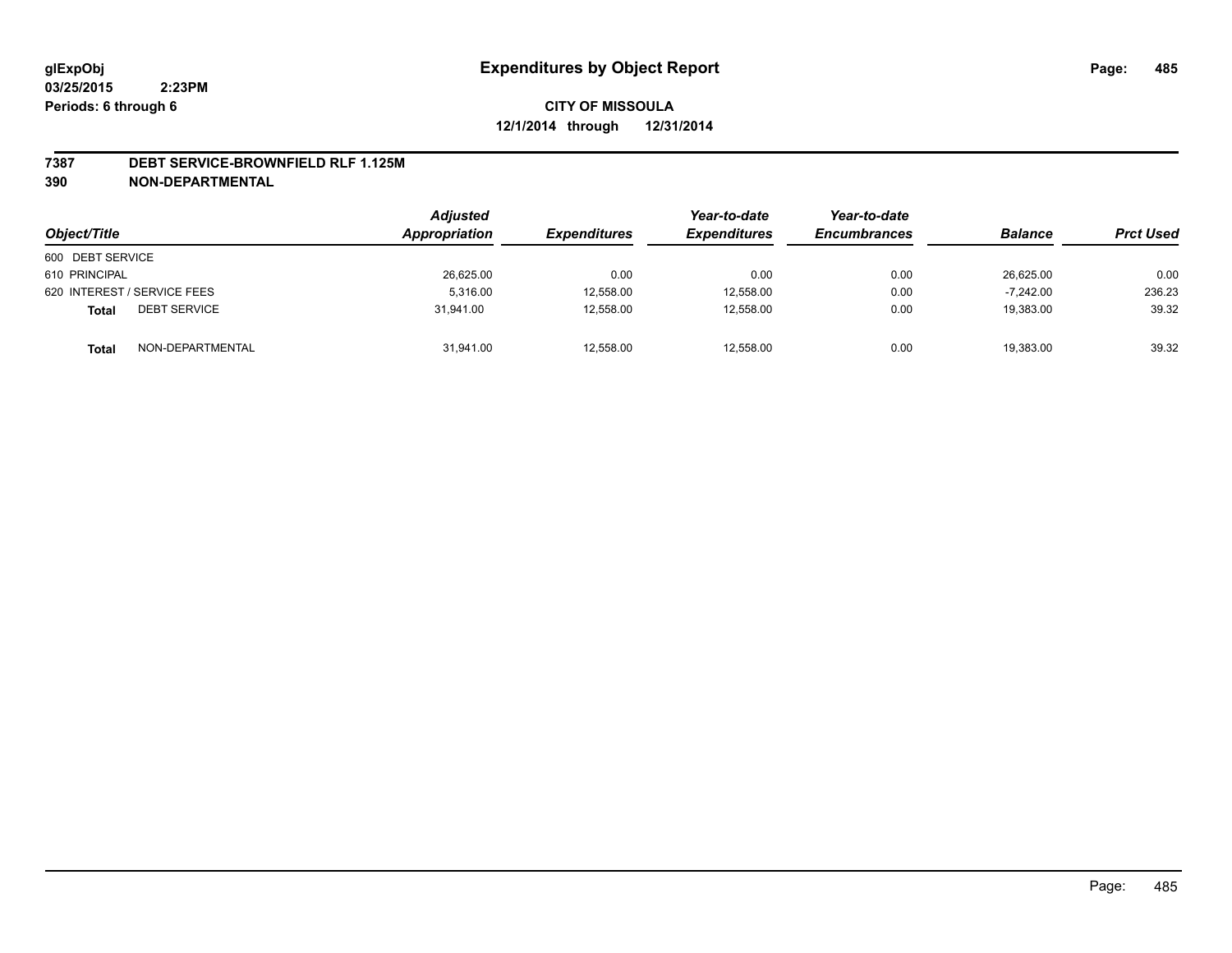**CITY OF MISSOULA 12/1/2014 through 12/31/2014**

### **7387 DEBT SERVICE-BROWNFIELD RLF 1.125M**

| Object/Title     |                                    | <b>Adjusted</b><br>Appropriation | <b>Expenditures</b> | Year-to-date<br><b>Expenditures</b> | Year-to-date<br><b>Encumbrances</b> | <b>Balance</b> | <b>Prct Used</b> |
|------------------|------------------------------------|----------------------------------|---------------------|-------------------------------------|-------------------------------------|----------------|------------------|
|                  |                                    |                                  |                     |                                     |                                     |                |                  |
| 600 DEBT SERVICE |                                    |                                  |                     |                                     |                                     |                |                  |
| 610 PRINCIPAL    |                                    | 26,625.00                        | 0.00                | 0.00                                | 0.00                                | 26.625.00      | 0.00             |
|                  | 620 INTEREST / SERVICE FEES        | 5,316.00                         | 12,558.00           | 12,558.00                           | 0.00                                | $-7.242.00$    | 236.23           |
| <b>Total</b>     | <b>DEBT SERVICE</b>                | 31.941.00                        | 12,558.00           | 12.558.00                           | 0.00                                | 19,383.00      | 39.32            |
| <b>Total</b>     | DEBT SERVICE-BROWNFIELD RLF 1.125M | 31.941.00                        | 12,558.00           | 12,558.00                           | 0.00                                | 19,383.00      | 39.32            |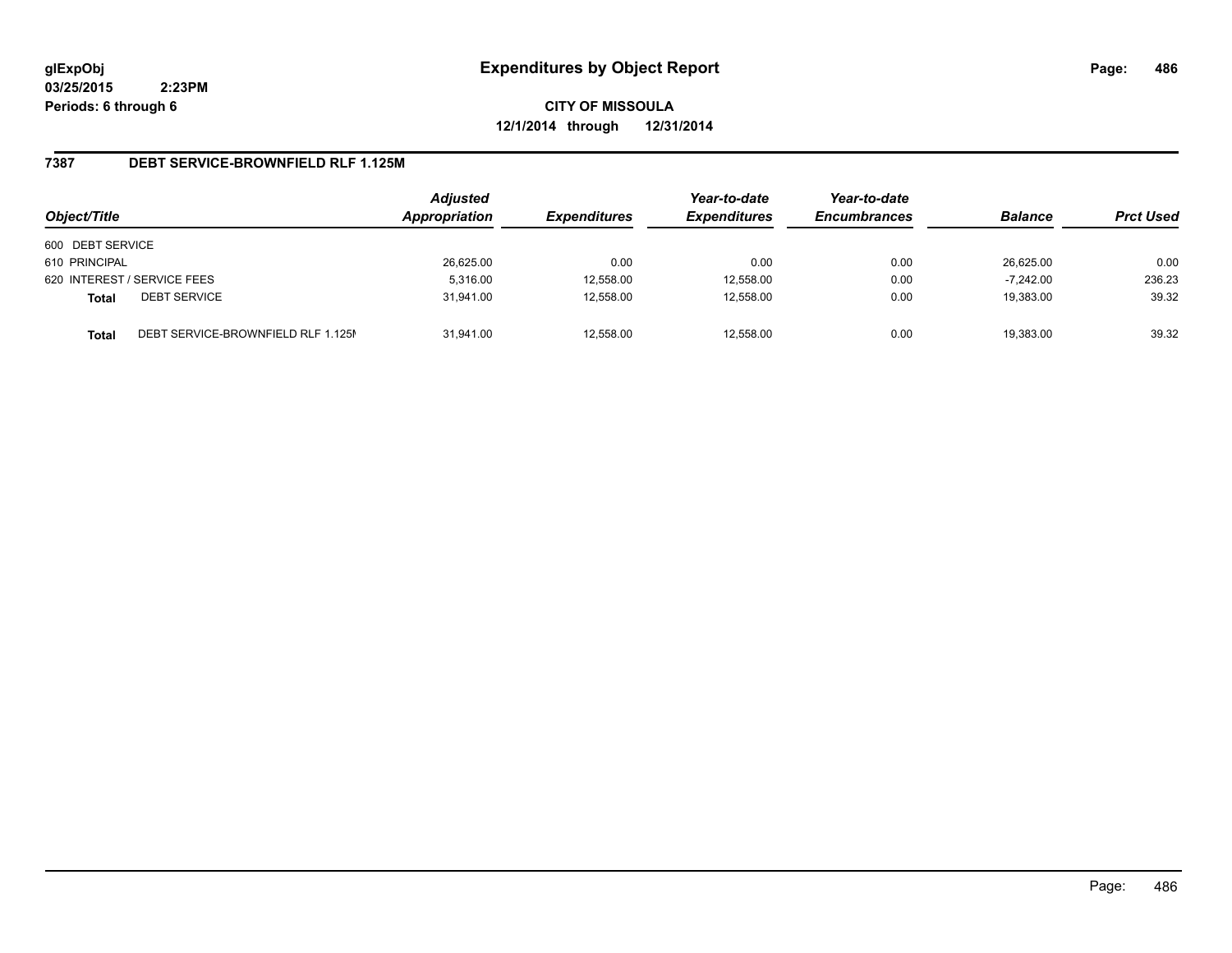# **7388 RESERVE-3.6m TIF**

| Object/Title                     | <b>Adjusted</b><br>Appropriation | <b>Expenditures</b> | Year-to-date<br><b>Expenditures</b> | Year-to-date<br><b>Encumbrances</b> | <b>Balance</b> | <b>Prct Used</b> |
|----------------------------------|----------------------------------|---------------------|-------------------------------------|-------------------------------------|----------------|------------------|
| 800 OTHER OBJECTS                |                                  |                     |                                     |                                     |                |                  |
| 820 TRANSFERS TO OTHER FUNDS     | 0.00                             | 0.00                | 0.00                                | 0.00                                | 0.00           | 0.00             |
| OTHER OBJECTS<br><b>Total</b>    | 0.00                             | 0.00                | 0.00                                | 0.00                                | 0.00           | 0.00             |
| NON-DEPARTMENTAL<br><b>Total</b> | 0.00                             | 0.00                | 0.00                                | 0.00                                | 0.00           | 0.00             |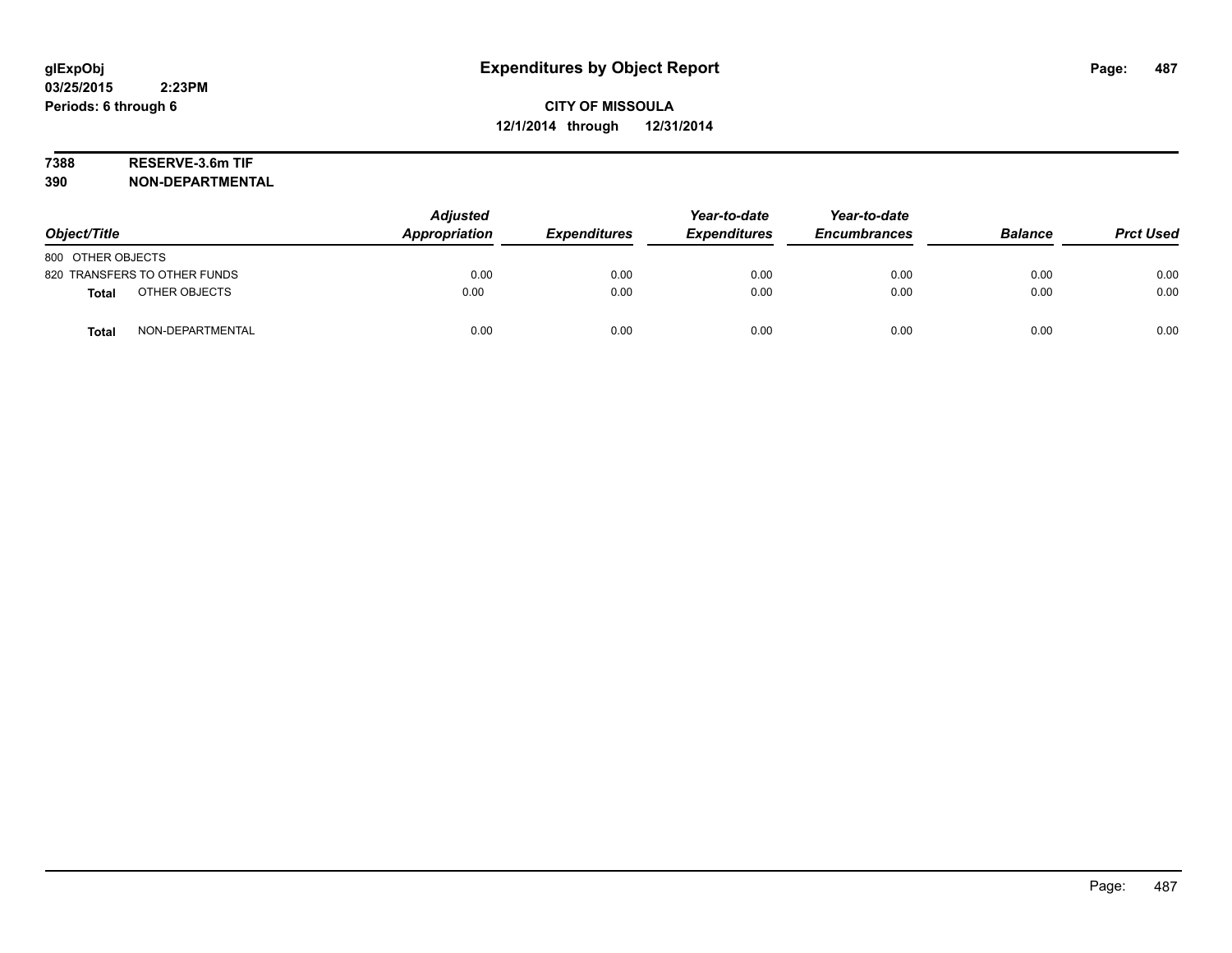**CITY OF MISSOULA 12/1/2014 through 12/31/2014**

**7388 RESERVE-3.6m TIF**

| Object/Title                     | <b>Adjusted</b><br>Appropriation | <b>Expenditures</b> | Year-to-date<br><b>Expenditures</b> | Year-to-date<br><b>Encumbrances</b> | <b>Balance</b> | <b>Prct Used</b> |
|----------------------------------|----------------------------------|---------------------|-------------------------------------|-------------------------------------|----------------|------------------|
| 800 OTHER OBJECTS                |                                  |                     |                                     |                                     |                |                  |
| 820 TRANSFERS TO OTHER FUNDS     | 0.00                             | 0.00                | 0.00                                | 0.00                                | 0.00           | 0.00             |
| OTHER OBJECTS<br><b>Total</b>    | 0.00                             | 0.00                | 0.00                                | 0.00                                | 0.00           | 0.00             |
| RESERVE-3.6m TIF<br><b>Total</b> | 0.00                             | 0.00                | 0.00                                | 0.00                                | 0.00           | 0.00             |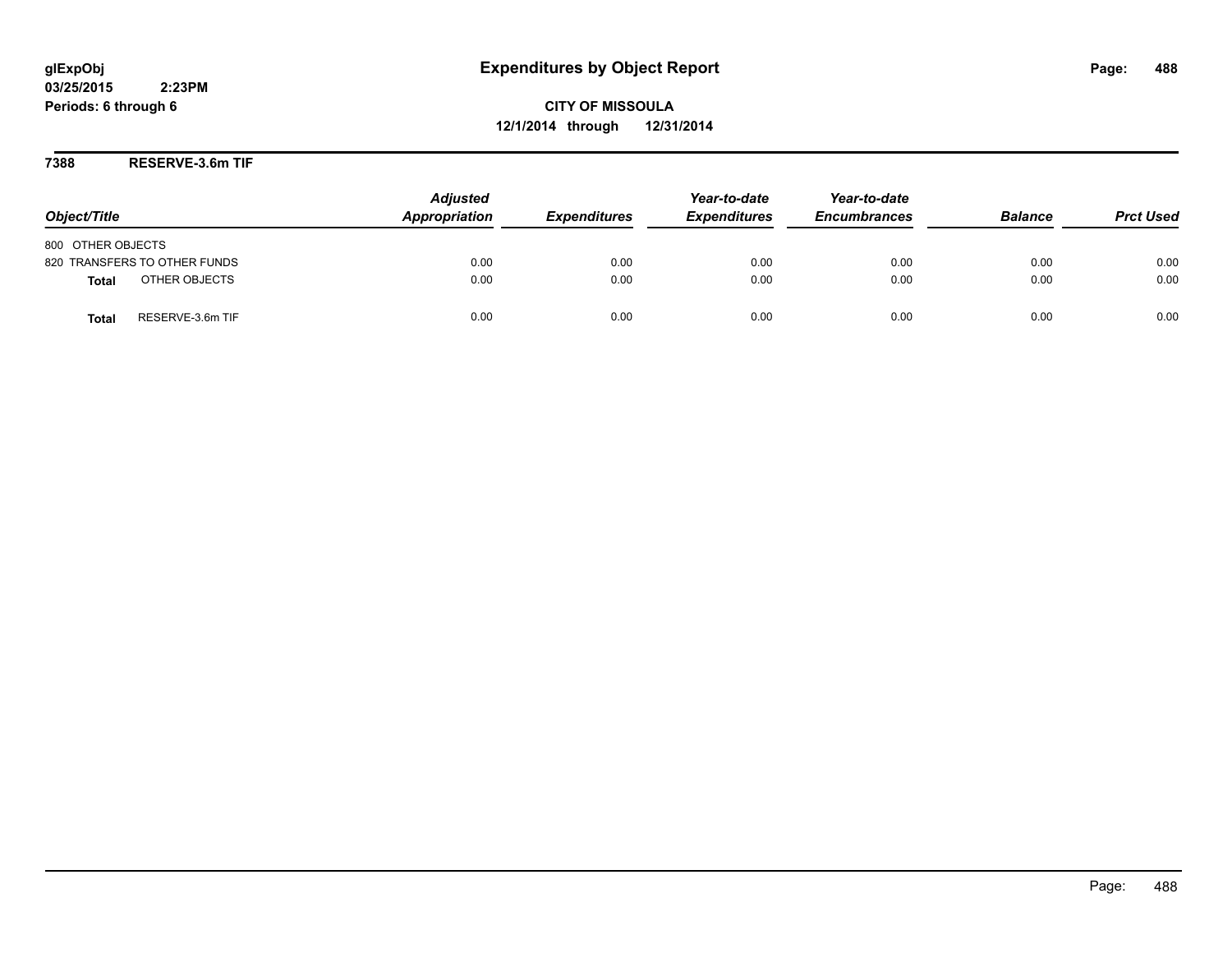### **CITY OF MISSOULA 12/1/2014 through 12/31/2014**

**7389 DEBT SERVICE - 3.6M/5.75M**

| Object/Title                        | <b>Adjusted</b><br>Appropriation | <b>Expenditures</b> | Year-to-date<br><b>Expenditures</b> | Year-to-date<br><b>Encumbrances</b> | <b>Balance</b> | <b>Prct Used</b> |
|-------------------------------------|----------------------------------|---------------------|-------------------------------------|-------------------------------------|----------------|------------------|
| 600 DEBT SERVICE                    |                                  |                     |                                     |                                     |                |                  |
| 610 PRINCIPAL                       | 500,000.00                       | 0.00                | 250,000.00                          | 0.00                                | 250.000.00     | 50.00            |
| 620 INTEREST / SERVICE FEES         | 0.00                             | 0.00                | 0.00                                | 0.00                                | 0.00           | 0.00             |
| <b>DEBT SERVICE</b><br><b>Total</b> | 500,000.00                       | 0.00                | 250,000.00                          | 0.00                                | 250,000.00     | 50.00            |
| <b>MRA</b><br>Total                 | 500,000.00                       | 0.00                | 250,000.00                          | 0.00                                | 250.000.00     | 50.00            |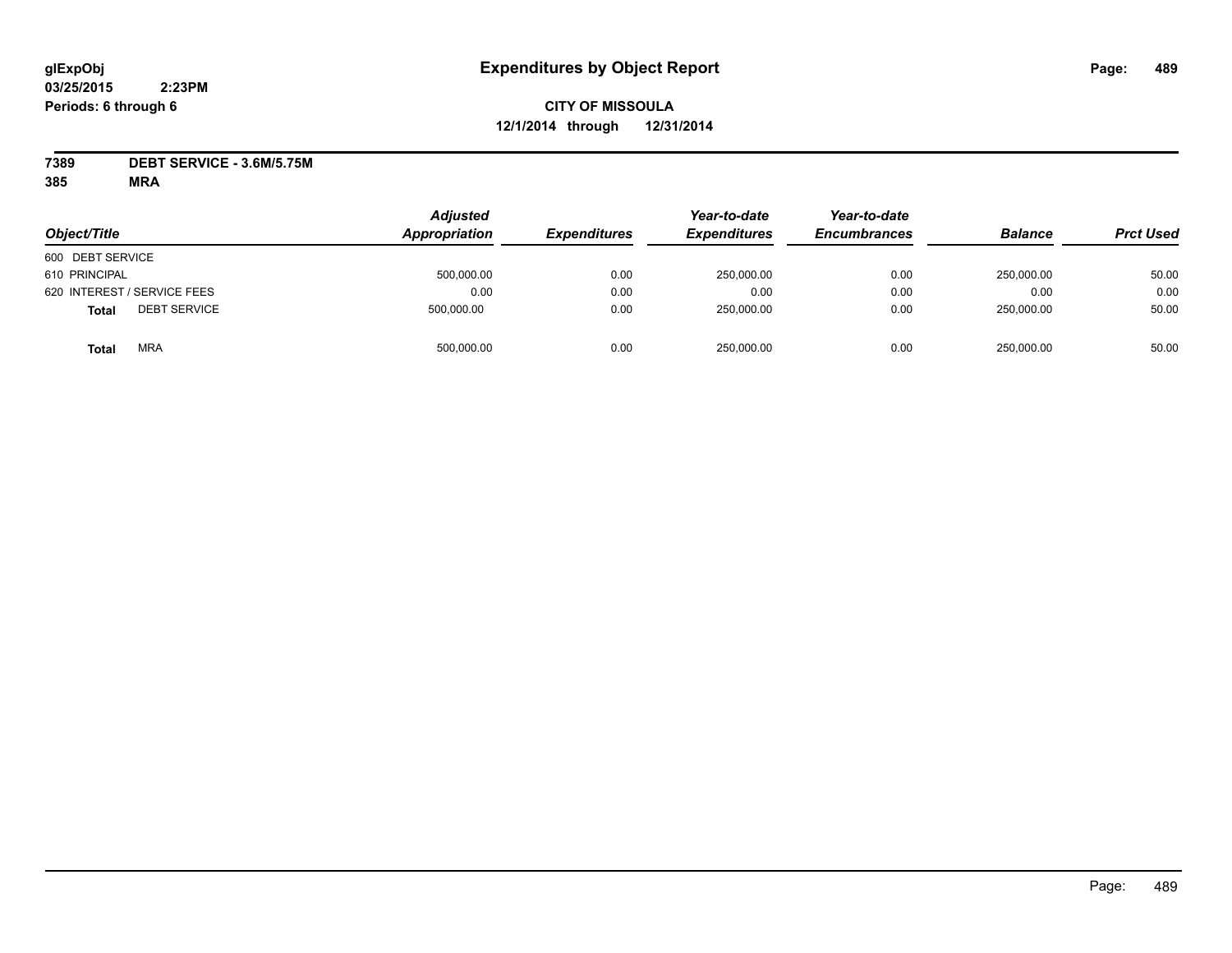**7389 DEBT SERVICE - 3.6M/5.75M**

| Object/Title                        | <b>Adjusted</b><br><b>Appropriation</b> | <i><b>Expenditures</b></i> | Year-to-date<br><b>Expenditures</b> | Year-to-date<br><b>Encumbrances</b> | <b>Balance</b> | <b>Prct Used</b> |
|-------------------------------------|-----------------------------------------|----------------------------|-------------------------------------|-------------------------------------|----------------|------------------|
| 600 DEBT SERVICE                    |                                         |                            |                                     |                                     |                |                  |
| 610 PRINCIPAL                       | 362,000.00                              | 125,000.00                 | 125,000.00                          | 0.00                                | 237.000.00     | 34.53            |
| 620 INTEREST / SERVICE FEES         | 309.916.00                              | 155.292.25                 | 155.642.25                          | 0.00                                | 154.273.75     | 50.22            |
| <b>DEBT SERVICE</b><br><b>Total</b> | 671.916.00                              | 280,292.25                 | 280.642.25                          | 0.00                                | 391.273.75     | 41.77            |
| NON-DEPARTMENTAL<br><b>Total</b>    | 671,916.00                              | 280.292.25                 | 280.642.25                          | 0.00                                | 391.273.75     | 41.77            |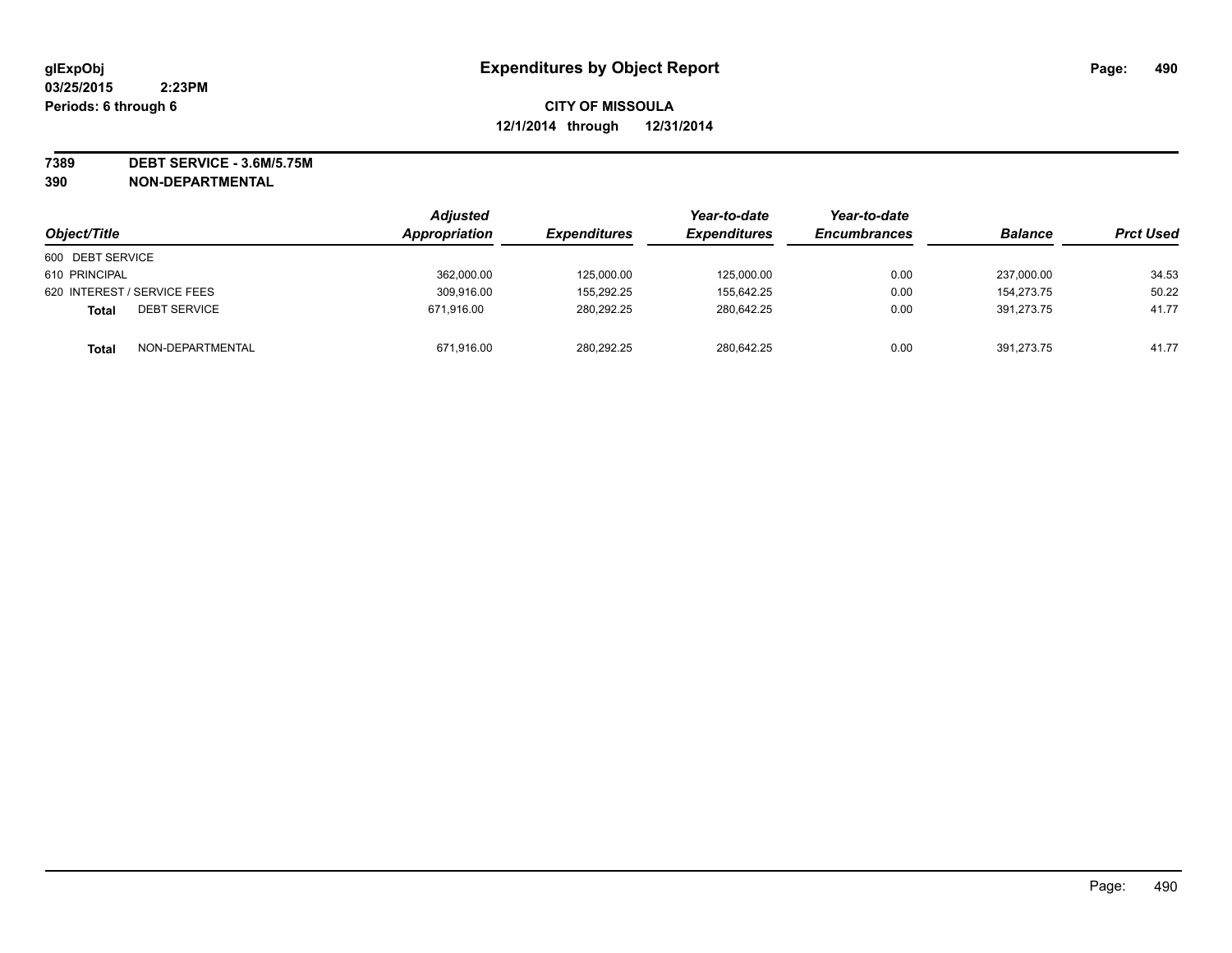**CITY OF MISSOULA 12/1/2014 through 12/31/2014**

**7389 DEBT SERVICE - 3.6M/5.75M**

| Object/Title                              | <b>Adjusted</b><br>Appropriation | <b>Expenditures</b> | Year-to-date<br><b>Expenditures</b> | Year-to-date<br><b>Encumbrances</b> | <b>Balance</b> | <b>Prct Used</b> |
|-------------------------------------------|----------------------------------|---------------------|-------------------------------------|-------------------------------------|----------------|------------------|
| 600 DEBT SERVICE                          |                                  |                     |                                     |                                     |                |                  |
| 610 PRINCIPAL                             | 862.000.00                       | 125.000.00          | 375,000.00                          | 0.00                                | 487,000.00     | 43.50            |
| 620 INTEREST / SERVICE FEES               | 309,916.00                       | 155.292.25          | 155,642.25                          | 0.00                                | 154.273.75     | 50.22            |
| <b>DEBT SERVICE</b><br><b>Total</b>       | 1,171,916.00                     | 280.292.25          | 530.642.25                          | 0.00                                | 641.273.75     | 45.28            |
| DEBT SERVICE - 3.6M/5.75M<br><b>Total</b> | 1,171,916.00                     | 280,292.25          | 530.642.25                          | 0.00                                | 641.273.75     | 45.28            |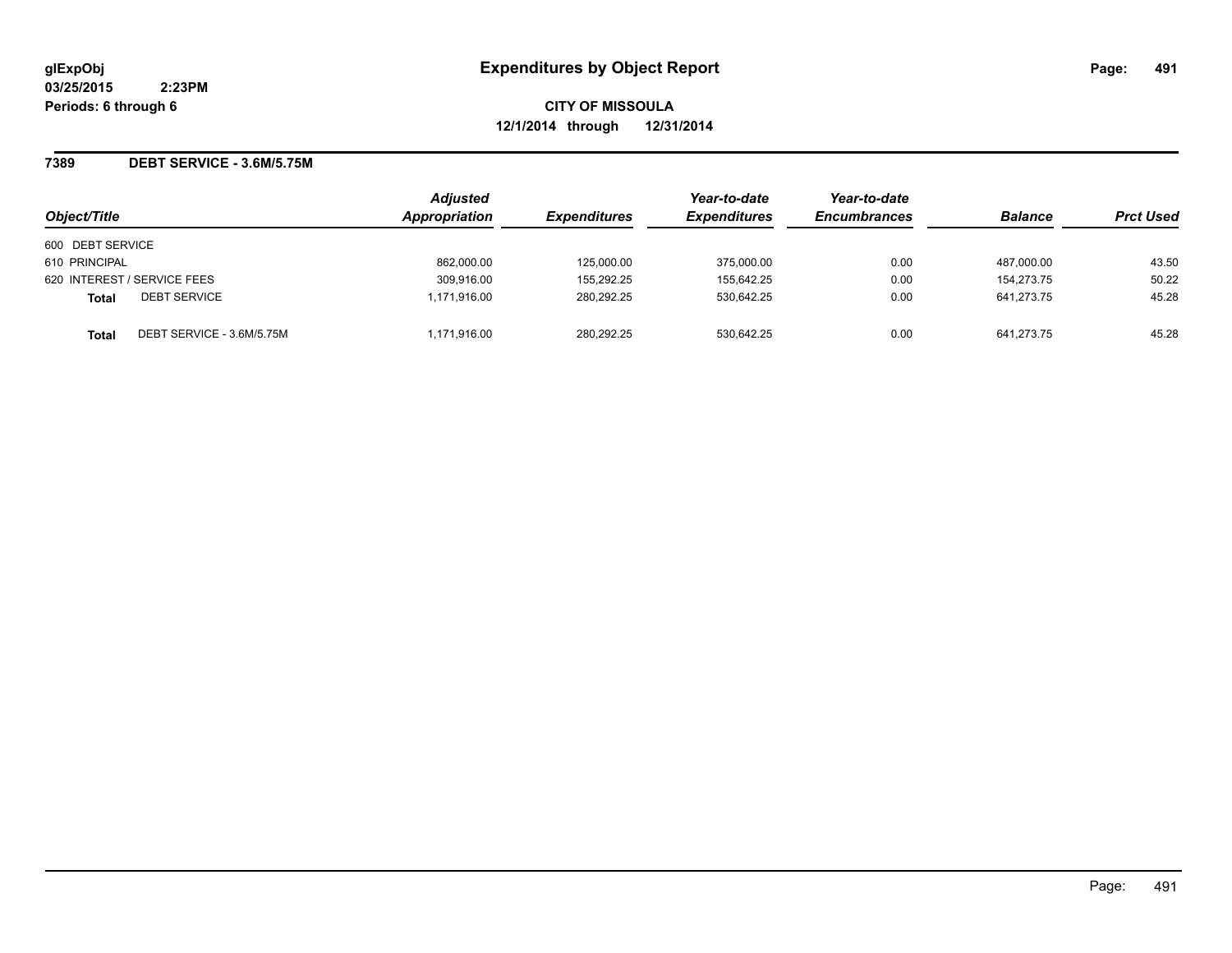# **CITY OF MISSOULA 12/1/2014 through 12/31/2014**

# **7390 URDII CLEARING - 3.6M TIF**

| Object/Title                  | <b>Adjusted</b><br><b>Appropriation</b> | <b>Expenditures</b> | Year-to-date<br><b>Expenditures</b> | Year-to-date<br><b>Encumbrances</b> | <b>Balance</b> | <b>Prct Used</b> |
|-------------------------------|-----------------------------------------|---------------------|-------------------------------------|-------------------------------------|----------------|------------------|
| 800 OTHER OBJECTS             |                                         |                     |                                     |                                     |                |                  |
| 820 TRANSFERS TO OTHER FUNDS  | 0.00                                    | 0.00                | 0.00                                | 0.00                                | 0.00           | 0.00             |
| OTHER OBJECTS<br><b>Total</b> | 0.00                                    | 0.00                | 0.00                                | 0.00                                | 0.00           | 0.00             |
| <b>MRA</b><br><b>Total</b>    | 0.00                                    | 0.00                | 0.00                                | 0.00                                | 0.00           | 0.00             |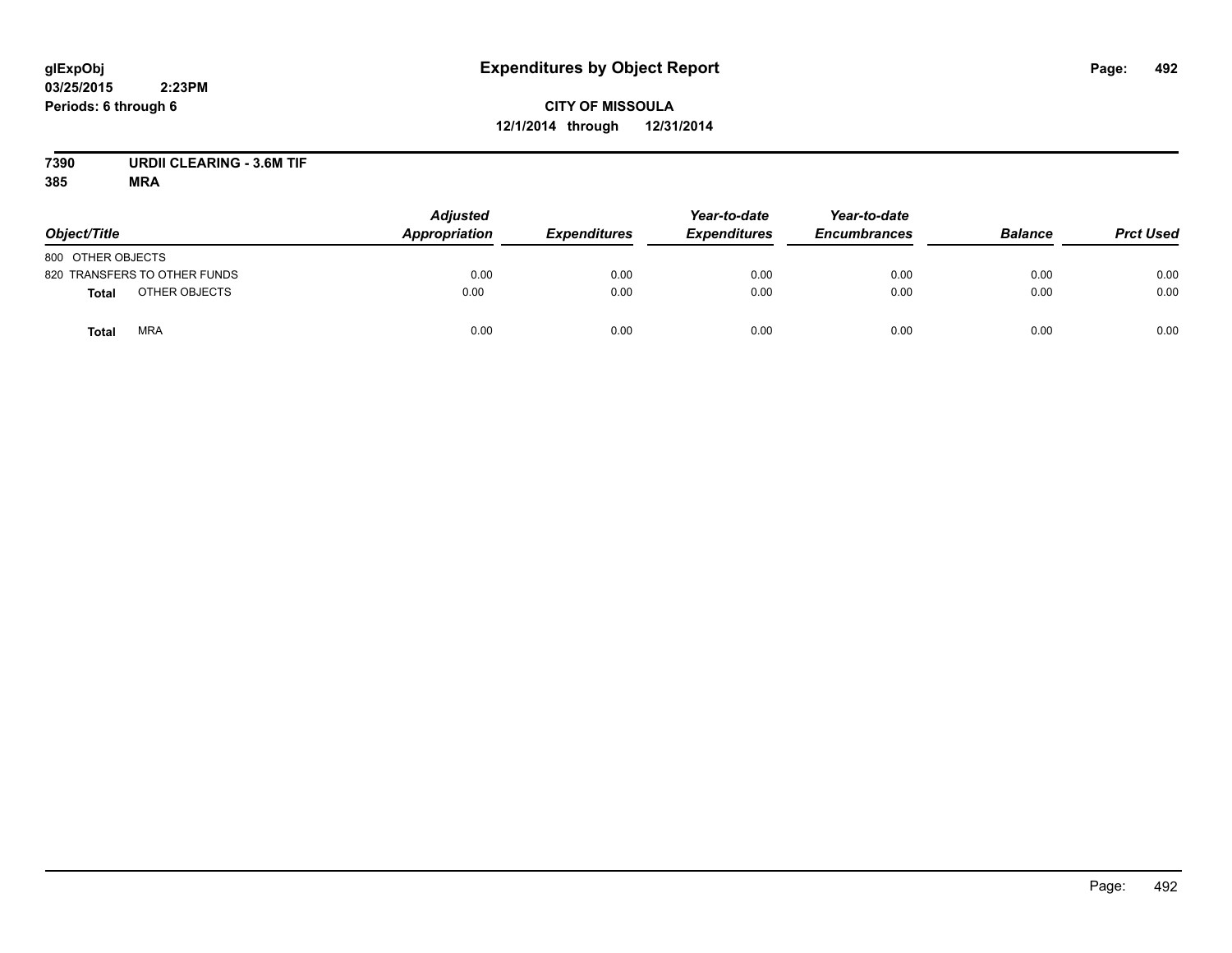**7390 URDII CLEARING - 3.6M TIF**

| Object/Title      |                              | <b>Adjusted</b><br>Appropriation | <b>Expenditures</b> | Year-to-date<br><b>Expenditures</b> | Year-to-date<br><b>Encumbrances</b> | <b>Balance</b> | <b>Prct Used</b> |
|-------------------|------------------------------|----------------------------------|---------------------|-------------------------------------|-------------------------------------|----------------|------------------|
| 800 OTHER OBJECTS |                              |                                  |                     |                                     |                                     |                |                  |
|                   | 820 TRANSFERS TO OTHER FUNDS | 1.872.885.00                     | 0.00                | 0.00                                | 0.00                                | 1,872,885.00   | 0.00             |
| <b>Total</b>      | OTHER OBJECTS                | 1.872.885.00                     | 0.00                | 0.00                                | 0.00                                | 1.872.885.00   | 0.00             |
| <b>Total</b>      | NON-DEPARTMENTAL             | 1,872,885.00                     | 0.00                | 0.00                                | 0.00                                | 1,872,885.00   | 0.00             |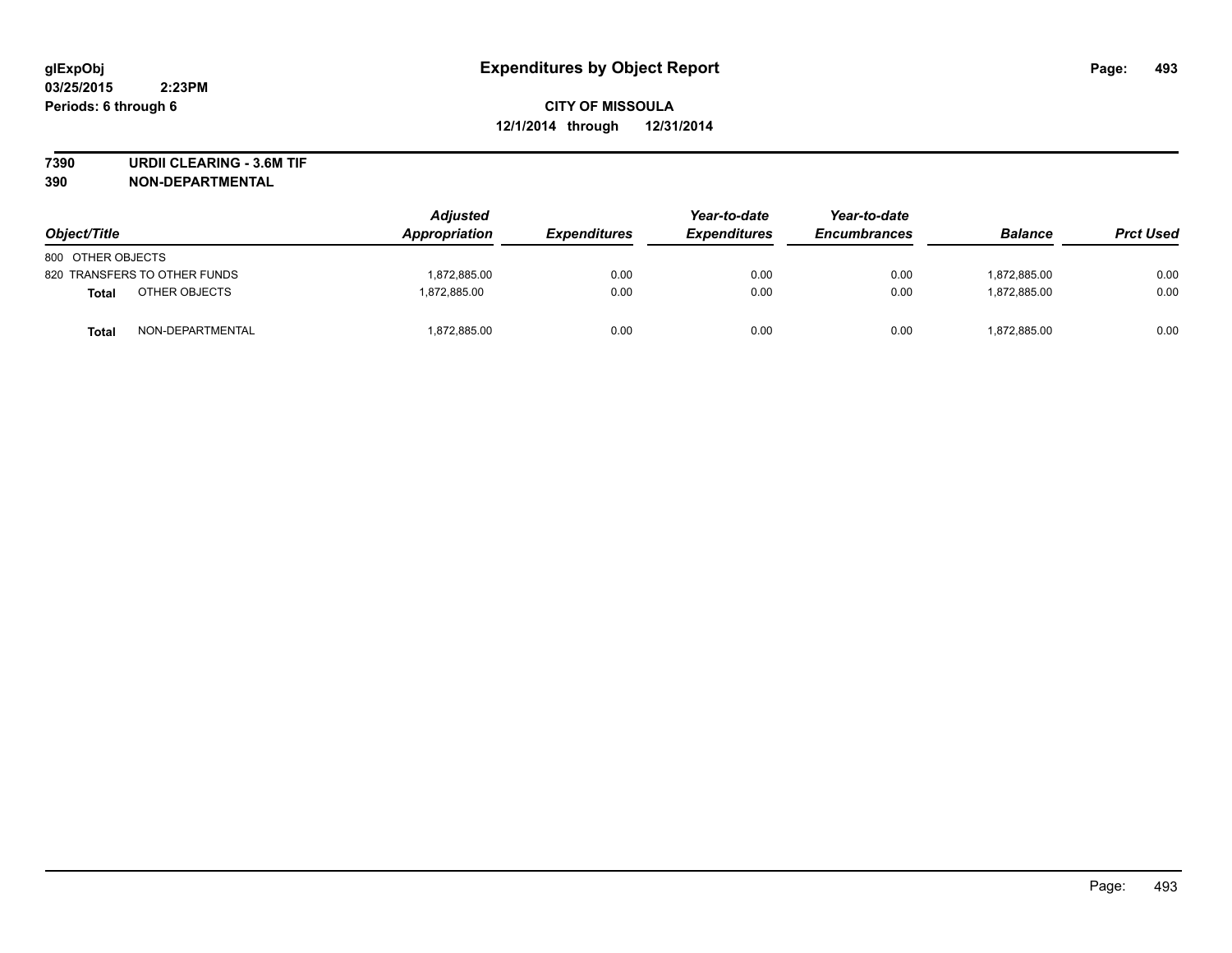**CITY OF MISSOULA 12/1/2014 through 12/31/2014**

### **7390 URDII CLEARING - 3.6M TIF**

| Object/Title                       | <b>Adjusted</b><br><b>Appropriation</b> | <i><b>Expenditures</b></i> | Year-to-date<br><b>Expenditures</b> | Year-to-date<br><b>Encumbrances</b> | <b>Balance</b> | <b>Prct Used</b> |
|------------------------------------|-----------------------------------------|----------------------------|-------------------------------------|-------------------------------------|----------------|------------------|
| 800 OTHER OBJECTS                  |                                         |                            |                                     |                                     |                |                  |
| 820 TRANSFERS TO OTHER FUNDS       | 1.872.885.00                            | 0.00                       | 0.00                                | 0.00                                | 1.872.885.00   | 0.00             |
| OTHER OBJECTS<br><b>Total</b>      | 1.872.885.00                            | 0.00                       | 0.00                                | 0.00                                | 1.872.885.00   | 0.00             |
| URDII CLEARING - 3.6M TIF<br>Total | 1,872,885.00                            | 0.00                       | 0.00                                | 0.00                                | 1,872,885.00   | 0.00             |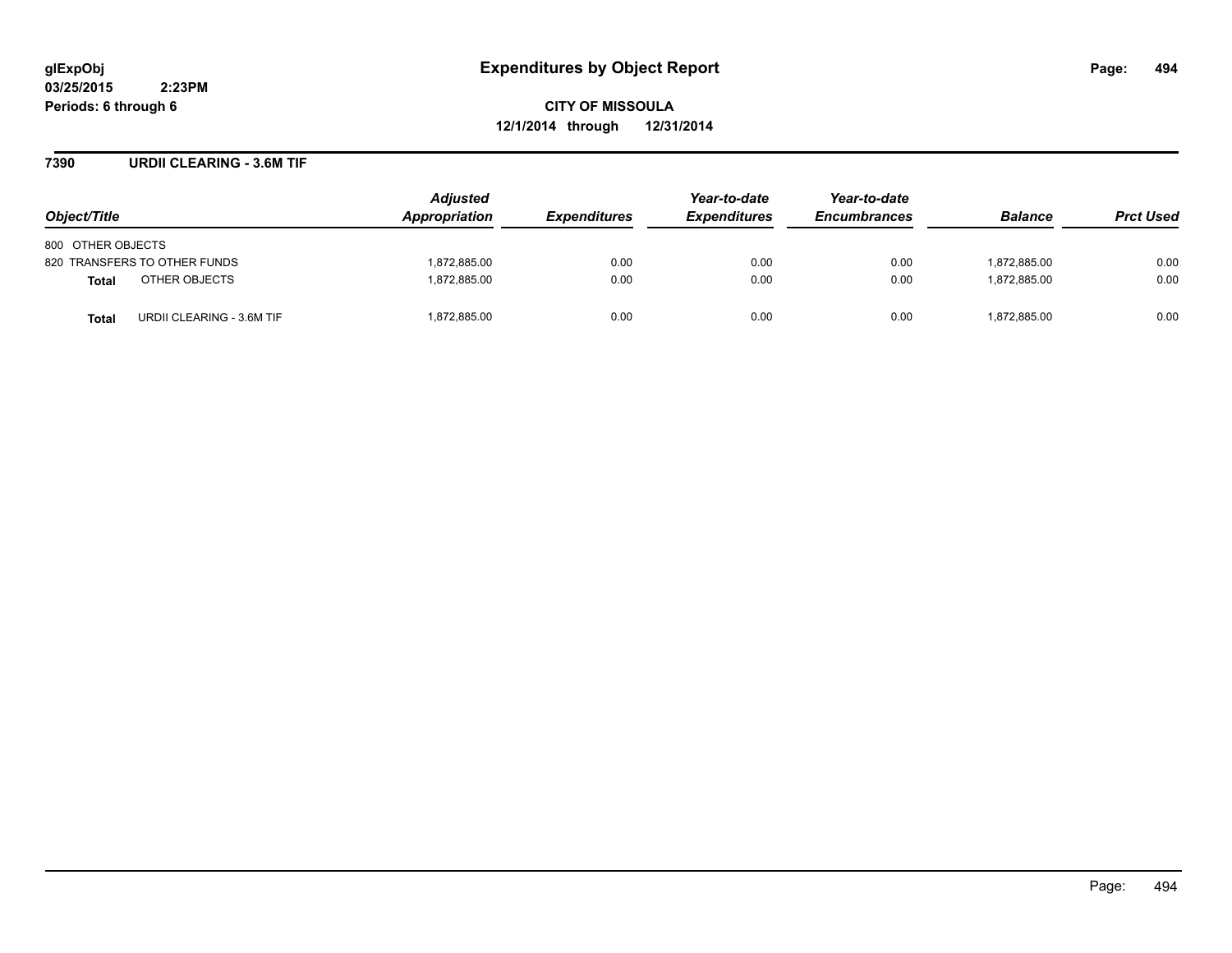**7392 MRA - URD II FUND**

|                                            | <b>Adjusted</b> |                     | Year-to-date        | Year-to-date        |                |                  |
|--------------------------------------------|-----------------|---------------------|---------------------|---------------------|----------------|------------------|
| Object/Title                               | Appropriation   | <b>Expenditures</b> | <b>Expenditures</b> | <b>Encumbrances</b> | <b>Balance</b> | <b>Prct Used</b> |
| 300 PURCHASED SERVICES                     |                 |                     |                     |                     |                |                  |
| 344 TELEPHONE SERVICE                      | 0.00            | 0.00                | 0.00                | 0.00                | 0.00           | 0.00             |
| 350 PROFESSIONAL SERVICES                  | 169,272.00      | 8,071.50            | 51,313.60           | 0.00                | 117,958.40     | 30.31            |
| PURCHASED SERVICES<br><b>Total</b>         | 169,272.00      | 8,071.50            | 51,313.60           | 0.00                | 117,958.40     | 30.31            |
| 700 GRANTS & CONTRIBUTIONS                 |                 |                     |                     |                     |                |                  |
| 700 GRANTS & CONTRIBUTIONS                 | 98,607.00       | 17,974.67           | 17,974.67           | 0.00                | 80,632.33      | 18.23            |
| <b>GRANTS &amp; CONTRIBUTIONS</b><br>Total | 98,607.00       | 17,974.67           | 17,974.67           | 0.00                | 80,632.33      | 18.23            |
| 800 OTHER OBJECTS                          |                 |                     |                     |                     |                |                  |
| 820 TRANSFERS TO OTHER FUNDS               | 250,000.00      | 0.00                | 0.00                | 0.00                | 250,000.00     | 0.00             |
| 845 CONTINGENCY                            | 611,369.00      | 0.00                | 0.00                | 0.00                | 611,369.00     | 0.00             |
| OTHER OBJECTS<br>Total                     | 861,369.00      | 0.00                | 0.00                | 0.00                | 861,369.00     | 0.00             |
| 900 CAPITAL OUTLAY                         |                 |                     |                     |                     |                |                  |
| 910 LAND                                   | 0.00            | 0.00                | 115,264.00          | 0.00                | $-115,264.00$  | 0.00             |
| 920 BUILDINGS                              | 0.00            | 0.00                | 0.00                | 0.00                | 0.00           | 0.00             |
| 930 IMPROVEMENTS                           | 680,000.00      | 63,903.40           | 467,015.22          | 0.00                | 212,984.78     | 68.68            |
| CAPITAL OUTLAY<br><b>Total</b>             | 680,000.00      | 63,903.40           | 582,279.22          | 0.00                | 97,720.78      | 85.63            |
| <b>MRA</b><br><b>Total</b>                 | 1,809,248.00    | 89,949.57           | 651,567.49          | 0.00                | 1,157,680.51   | 36.01            |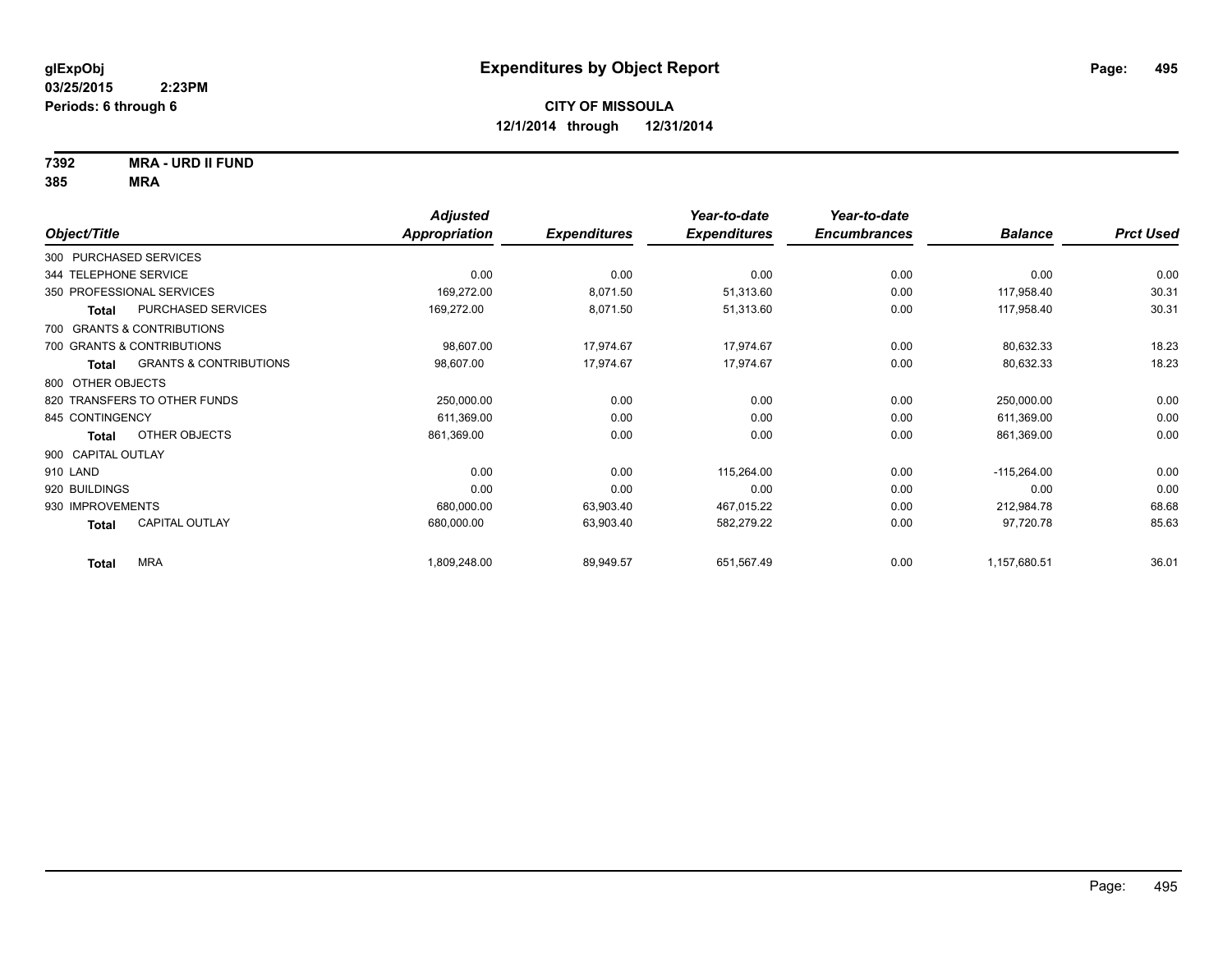### **7392 MRA - URD II FUND**

|                              |                                   | <b>Adjusted</b>      |                     | Year-to-date        | Year-to-date        |                |                  |
|------------------------------|-----------------------------------|----------------------|---------------------|---------------------|---------------------|----------------|------------------|
| Object/Title                 |                                   | <b>Appropriation</b> | <b>Expenditures</b> | <b>Expenditures</b> | <b>Encumbrances</b> | <b>Balance</b> | <b>Prct Used</b> |
| 300 PURCHASED SERVICES       |                                   |                      |                     |                     |                     |                |                  |
| 344 TELEPHONE SERVICE        |                                   | 0.00                 | 0.00                | 0.00                | 0.00                | 0.00           | 0.00             |
| 350 PROFESSIONAL SERVICES    |                                   | 169,272.00           | 8,071.50            | 51,313.60           | 0.00                | 117,958.40     | 30.31            |
| <b>Total</b>                 | <b>PURCHASED SERVICES</b>         | 169,272.00           | 8,071.50            | 51,313.60           | 0.00                | 117,958.40     | 30.31            |
| 700 GRANTS & CONTRIBUTIONS   |                                   |                      |                     |                     |                     |                |                  |
| 700 GRANTS & CONTRIBUTIONS   |                                   | 98,607.00            | 17,974.67           | 17,974.67           | 0.00                | 80,632.33      | 18.23            |
| Total                        | <b>GRANTS &amp; CONTRIBUTIONS</b> | 98,607.00            | 17,974.67           | 17,974.67           | 0.00                | 80,632.33      | 18.23            |
| 800 OTHER OBJECTS            |                                   |                      |                     |                     |                     |                |                  |
| 820 TRANSFERS TO OTHER FUNDS |                                   | 250,000.00           | 0.00                | 0.00                | 0.00                | 250,000.00     | 0.00             |
| 845 CONTINGENCY              |                                   | 611,369.00           | 0.00                | 0.00                | 0.00                | 611,369.00     | 0.00             |
| Total                        | <b>OTHER OBJECTS</b>              | 861,369.00           | 0.00                | 0.00                | 0.00                | 861,369.00     | 0.00             |
| 900 CAPITAL OUTLAY           |                                   |                      |                     |                     |                     |                |                  |
| 910 LAND                     |                                   | 0.00                 | 0.00                | 115,264.00          | 0.00                | $-115,264.00$  | 0.00             |
| 920 BUILDINGS                |                                   | 0.00                 | 0.00                | 0.00                | 0.00                | 0.00           | 0.00             |
| 930 IMPROVEMENTS             |                                   | 680,000.00           | 63,903.40           | 467,015.22          | 0.00                | 212,984.78     | 68.68            |
| Total                        | <b>CAPITAL OUTLAY</b>             | 680,000.00           | 63,903.40           | 582,279.22          | 0.00                | 97,720.78      | 85.63            |
| <b>Total</b>                 | <b>MRA - URD II FUND</b>          | 1,809,248.00         | 89,949.57           | 651,567.49          | 0.00                | 1,157,680.51   | 36.01            |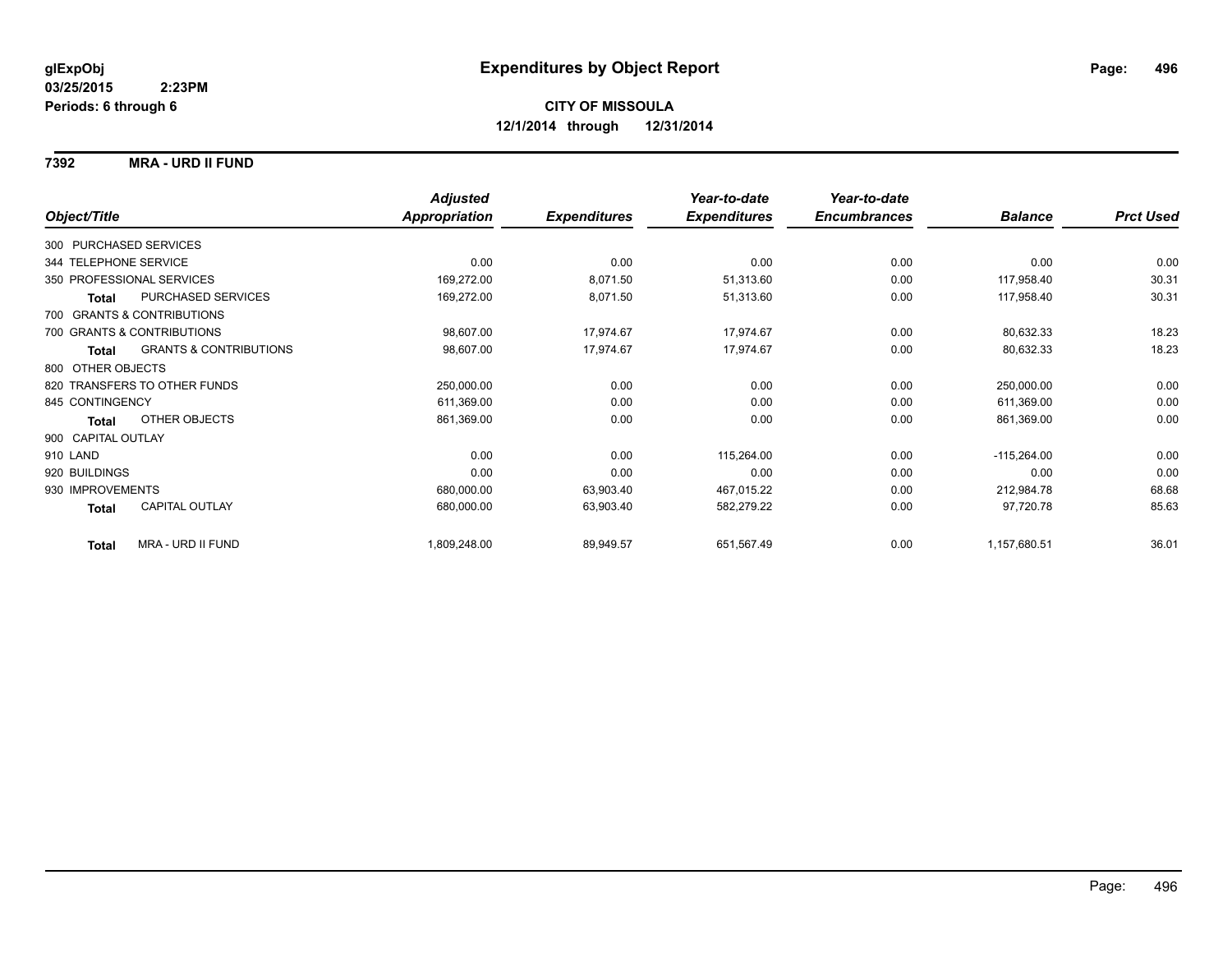**7393 MRA - URD III FUND**

| Object/Title                                      | <b>Adjusted</b><br><b>Appropriation</b> | <b>Expenditures</b> | Year-to-date<br><b>Expenditures</b> | Year-to-date<br><b>Encumbrances</b> | <b>Balance</b> | <b>Prct Used</b> |
|---------------------------------------------------|-----------------------------------------|---------------------|-------------------------------------|-------------------------------------|----------------|------------------|
|                                                   |                                         |                     |                                     |                                     |                |                  |
| 100 PERSONAL SERVICES                             |                                         |                     |                                     |                                     |                |                  |
| 110 SALARIES AND WAGES                            | 331,208.00                              | 22,983.30           | 136,704.83                          | 0.00                                | 194,503.17     | 41.27            |
| 120 OVERTIME/TERMINATION                          | 5.000.00                                | 0.00                | 0.00                                | 0.00                                | 5,000.00       | 0.00             |
| <b>140 EMPLOYER CONTRIBUTIONS</b>                 | 111,443.00                              | 7,834.67            | 50,270.99                           | 0.00                                | 61,172.01      | 45.11            |
| 141 STATE RETIREMENT CONTRIBUTIONS                | 319.00                                  | 22.98               | 171.42                              | 0.00                                | 147.58         | 53.74            |
| PERSONAL SERVICES<br>Total                        | 447,970.00                              | 30,840.95           | 187, 147.24                         | 0.00                                | 260,822.76     | 41.78            |
| 200 SUPPLIES                                      |                                         |                     |                                     |                                     |                |                  |
| 210 OFFICE SUPPLIES                               | 4,000.00                                | 27.79               | 630.81                              | 0.00                                | 3,369.19       | 15.77            |
| 220 OPERATING SUPPLIES                            | 500.00                                  | 0.00                | 0.00                                | 0.00                                | 500.00         | 0.00             |
| 230 REPAIR/MAINTENANCE                            | 828.00                                  | 0.00                | 0.00                                | 0.00                                | 828.00         | 0.00             |
| 231 GASOLINE                                      | 400.00                                  | 0.00                | 97.75                               | 0.00                                | 302.25         | 24.44            |
| 240 OTHER SUPPLIES                                | 3,398.00                                | 0.00                | 0.00                                | 0.00                                | 3,398.00       | 0.00             |
| <b>SUPPLIES</b><br><b>Total</b>                   | 9,126.00                                | 27.79               | 728.56                              | 0.00                                | 8,397.44       | 7.98             |
| 300 PURCHASED SERVICES                            |                                         |                     |                                     |                                     |                |                  |
| 310 COMMUNICATIONS                                | 800.00                                  | 63.39               | 857.93                              | 0.00                                | $-57.93$       | 107.24           |
| 320 PRINTING & DUPLICATING                        | 3,000.00                                | 0.00                | 703.23                              | 0.00                                | 2,296.77       | 23.44            |
| 330 PUBLICITY, SUBSCRIPTIONS & DUES               | 3,000.00                                | 383.00              | 1,552.00                            | 0.00                                | 1,448.00       | 51.73            |
| 344 TELEPHONE SERVICE                             | 1,300.00                                | 58.82               | 473.51                              | 0.00                                | 826.49         | 36.42            |
| 345 GARBAGE                                       | 565.00                                  | 43.91               | 264.74                              | 0.00                                | 300.26         | 46.86            |
| 350 PROFESSIONAL SERVICES                         | 498,807.00                              | 101,868.56          | 254,112.23                          | 0.00                                | 244,694.77     | 50.94            |
| 360 REPAIR & MAINTENANCE                          | 6,990.00                                | 316.81              | 1,593.07                            | 0.00                                | 5,396.93       | 22.79            |
| 370 TRAVEL                                        | 3,500.00                                | 0.00                | 503.90                              | 0.00                                | 2,996.10       | 14.40            |
| 380 TRAINING                                      | 4,500.00                                | 3.50                | 232.45                              | 0.00                                | 4,267.55       | 5.17             |
| 390 OTHER PURCHASED SERVICES                      | 500.00                                  | 0.00                | 0.00                                | 0.00                                | 500.00         | 0.00             |
| PURCHASED SERVICES<br>Total                       | 522,962.00                              | 102,737.99          | 260,293.06                          | 0.00                                | 262,668.94     | 49.77            |
| 700 GRANTS & CONTRIBUTIONS                        |                                         |                     |                                     |                                     |                |                  |
| 700 GRANTS & CONTRIBUTIONS                        | 2,198,424.00                            | 0.00                | 1,017,712.15                        | 0.00                                | 1,180,711.85   | 46.29            |
| <b>GRANTS &amp; CONTRIBUTIONS</b><br><b>Total</b> | 2,198,424.00                            | 0.00                | 1,017,712.15                        | 0.00                                | 1,180,711.85   | 46.29            |
| 800 OTHER OBJECTS                                 |                                         |                     |                                     |                                     |                |                  |
| 820 TRANSFERS TO OTHER FUNDS                      | 0.00                                    | 0.00                | 0.00                                | 0.00                                | 0.00           | 0.00             |
| 845 CONTINGENCY                                   | 784,332.00                              | 0.00                | 0.00                                | 0.00                                | 784,332.00     | 0.00             |
| OTHER OBJECTS<br>Total                            | 784,332.00                              | 0.00                | 0.00                                | 0.00                                | 784,332.00     | 0.00             |
|                                                   |                                         |                     |                                     |                                     |                |                  |
| 900 CAPITAL OUTLAY                                |                                         |                     |                                     |                                     |                |                  |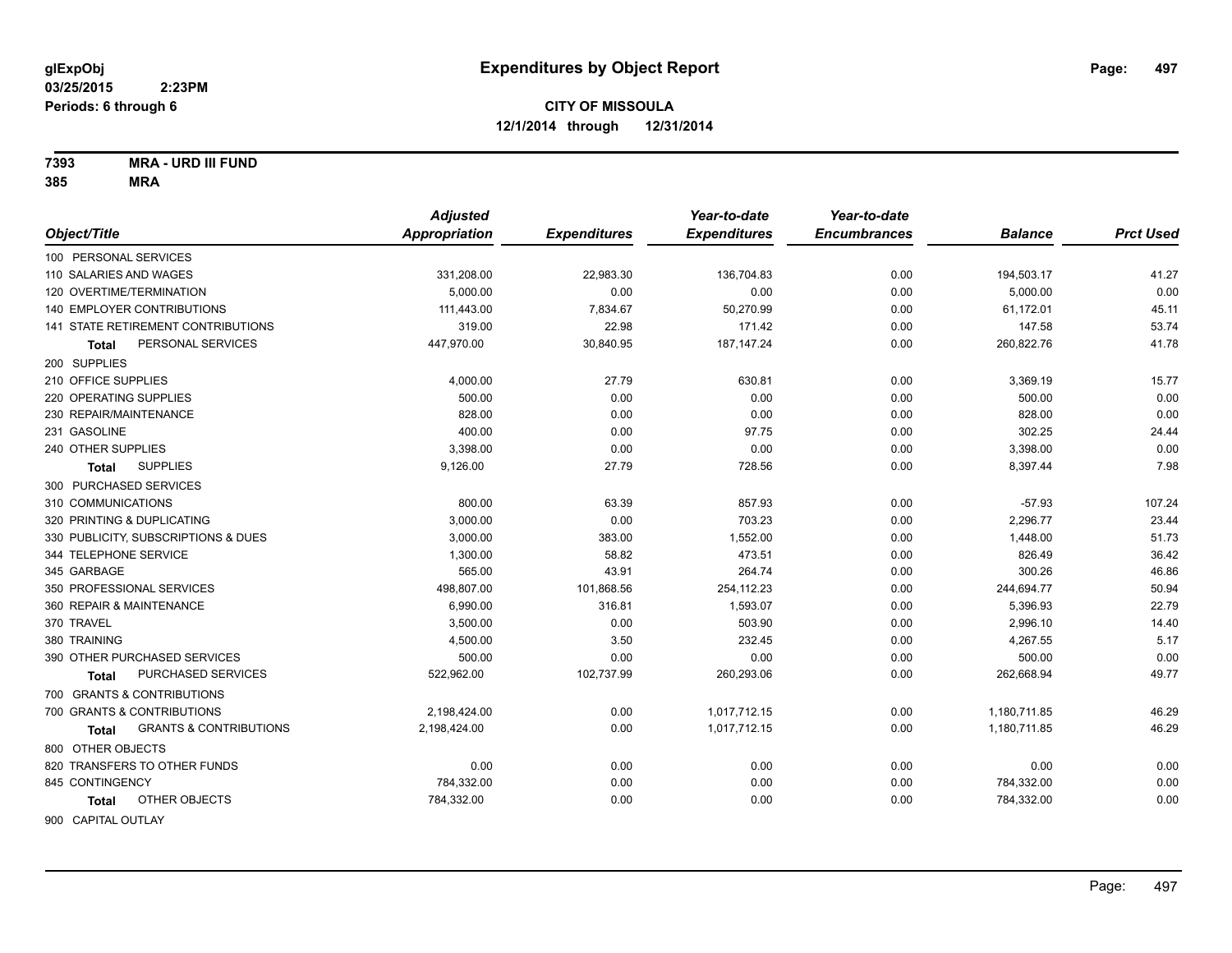# **CITY OF MISSOULA 12/1/2014 through 12/31/2014**

**7393 MRA - URD III FUND**

| Object/Title              |                       | <b>Adjusted</b><br>Appropriation | <i><b>Expenditures</b></i> | Year-to-date<br><b>Expenditures</b> | Year-to-date<br><b>Encumbrances</b> | <b>Balance</b> | <b>Prct Used</b> |
|---------------------------|-----------------------|----------------------------------|----------------------------|-------------------------------------|-------------------------------------|----------------|------------------|
| 930 IMPROVEMENTS          |                       | 2,115,956.00                     | 8.584.75                   | 398,500.82                          | 0.00                                | 1,717,455.18   | 18.83            |
| 940 MACHINERY & EQUIPMENT |                       | 30,000.00                        | 0.00                       | 0.00                                | 0.00                                | 30,000.00      | 0.00             |
| <b>Total</b>              | <b>CAPITAL OUTLAY</b> | 2,145,956.00                     | 8.584.75                   | 398,500.82                          | 0.00                                | 1.747.455.18   | 18.57            |
| <b>Total</b>              | <b>MRA</b>            | 6.108.770.00                     | 142.191.48                 | 1,864,381.83                        | 0.00                                | 4,244,388.17   | 30.52            |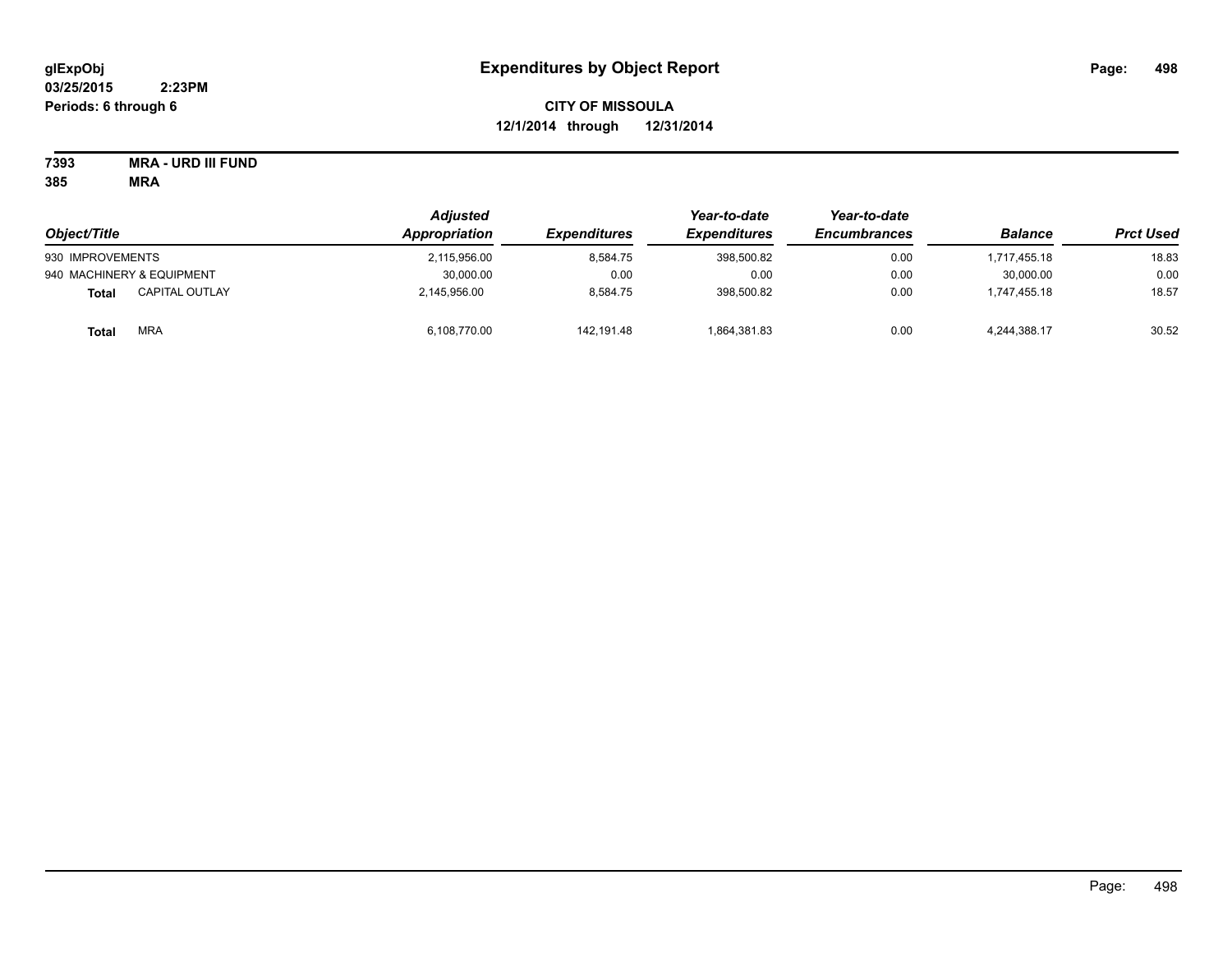# **7393 MRA - URD III FUND**

**900 DEPRECIATION**

| Object/Title      |                     | <b>Adjusted</b><br>Appropriation | <b>Expenditures</b> | Year-to-date<br><b>Expenditures</b> | Year-to-date<br><b>Encumbrances</b> | <b>Balance</b> | <b>Prct Used</b> |
|-------------------|---------------------|----------------------------------|---------------------|-------------------------------------|-------------------------------------|----------------|------------------|
| 800 OTHER OBJECTS |                     |                                  |                     |                                     |                                     |                |                  |
| 830 DEPRECIATION  |                     | 0.00                             | 0.00                | 0.00                                | 0.00                                | 0.00           | 0.00             |
| Total             | OTHER OBJECTS       | 0.00                             | 0.00                | 0.00                                | 0.00                                | 0.00           | 0.00             |
| Tota              | <b>DEPRECIATION</b> | 0.00                             | 0.00                | 0.00                                | 0.00                                | 0.00           | 0.00             |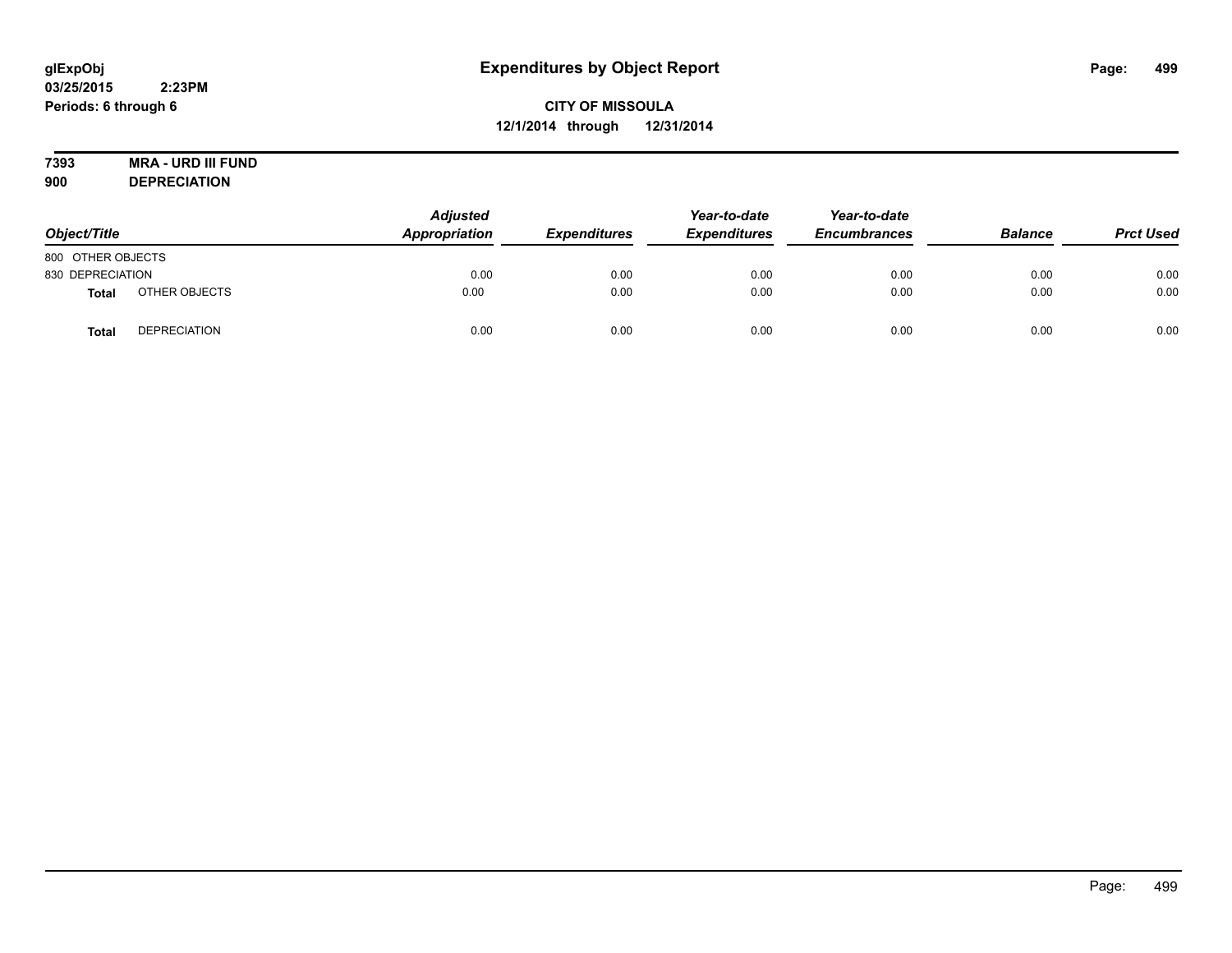**7393 MRA - URD III FUND**

|                                            | <b>Adjusted</b>      |                     | Year-to-date        | Year-to-date        |                |                  |
|--------------------------------------------|----------------------|---------------------|---------------------|---------------------|----------------|------------------|
| Object/Title                               | <b>Appropriation</b> | <b>Expenditures</b> | <b>Expenditures</b> | <b>Encumbrances</b> | <b>Balance</b> | <b>Prct Used</b> |
| 100 PERSONAL SERVICES                      |                      |                     |                     |                     |                |                  |
| 110 SALARIES AND WAGES                     | 331,208.00           | 22,983.30           | 136,704.83          | 0.00                | 194,503.17     | 41.27            |
| 120 OVERTIME/TERMINATION                   | 5,000.00             | 0.00                | 0.00                | 0.00                | 5,000.00       | 0.00             |
| 140 EMPLOYER CONTRIBUTIONS                 | 111,443.00           | 7,834.67            | 50,270.99           | 0.00                | 61,172.01      | 45.11            |
| 141 STATE RETIREMENT CONTRIBUTIONS         | 319.00               | 22.98               | 171.42              | 0.00                | 147.58         | 53.74            |
| PERSONAL SERVICES<br>Total                 | 447,970.00           | 30,840.95           | 187, 147.24         | 0.00                | 260,822.76     | 41.78            |
| 200 SUPPLIES                               |                      |                     |                     |                     |                |                  |
| 210 OFFICE SUPPLIES                        | 4,000.00             | 27.79               | 630.81              | 0.00                | 3,369.19       | 15.77            |
| 220 OPERATING SUPPLIES                     | 500.00               | 0.00                | 0.00                | 0.00                | 500.00         | 0.00             |
| 230 REPAIR/MAINTENANCE                     | 828.00               | 0.00                | 0.00                | 0.00                | 828.00         | 0.00             |
| 231 GASOLINE                               | 400.00               | 0.00                | 97.75               | 0.00                | 302.25         | 24.44            |
| 240 OTHER SUPPLIES                         | 3,398.00             | 0.00                | 0.00                | 0.00                | 3,398.00       | 0.00             |
| <b>SUPPLIES</b><br>Total                   | 9,126.00             | 27.79               | 728.56              | 0.00                | 8,397.44       | 7.98             |
| 300 PURCHASED SERVICES                     |                      |                     |                     |                     |                |                  |
| 310 COMMUNICATIONS                         | 800.00               | 63.39               | 857.93              | 0.00                | $-57.93$       | 107.24           |
| 320 PRINTING & DUPLICATING                 | 3,000.00             | 0.00                | 703.23              | 0.00                | 2,296.77       | 23.44            |
| 330 PUBLICITY, SUBSCRIPTIONS & DUES        | 3,000.00             | 383.00              | 1,552.00            | 0.00                | 1,448.00       | 51.73            |
| 344 TELEPHONE SERVICE                      | 1,300.00             | 58.82               | 473.51              | 0.00                | 826.49         | 36.42            |
| 345 GARBAGE                                | 565.00               | 43.91               | 264.74              | 0.00                | 300.26         | 46.86            |
| 350 PROFESSIONAL SERVICES                  | 498,807.00           | 101,868.56          | 254,112.23          | 0.00                | 244,694.77     | 50.94            |
| 360 REPAIR & MAINTENANCE                   | 6,990.00             | 316.81              | 1,593.07            | 0.00                | 5,396.93       | 22.79            |
| 370 TRAVEL                                 | 3,500.00             | 0.00                | 503.90              | 0.00                | 2,996.10       | 14.40            |
| 380 TRAINING                               | 4,500.00             | 3.50                | 232.45              | 0.00                | 4,267.55       | 5.17             |
| 390 OTHER PURCHASED SERVICES               | 500.00               | 0.00                | 0.00                | 0.00                | 500.00         | 0.00             |
| PURCHASED SERVICES<br><b>Total</b>         | 522,962.00           | 102,737.99          | 260,293.06          | 0.00                | 262,668.94     | 49.77            |
| 700 GRANTS & CONTRIBUTIONS                 |                      |                     |                     |                     |                |                  |
| 700 GRANTS & CONTRIBUTIONS                 | 2,198,424.00         | 0.00                | 1,017,712.15        | 0.00                | 1,180,711.85   | 46.29            |
| <b>GRANTS &amp; CONTRIBUTIONS</b><br>Total | 2,198,424.00         | 0.00                | 1,017,712.15        | 0.00                | 1,180,711.85   | 46.29            |
| 800 OTHER OBJECTS                          |                      |                     |                     |                     |                |                  |
| 820 TRANSFERS TO OTHER FUNDS               | 0.00                 | 0.00                | 0.00                | 0.00                | 0.00           | 0.00             |
| 830 DEPRECIATION                           | 0.00                 | 0.00                | 0.00                | 0.00                | 0.00           | 0.00             |
| 845 CONTINGENCY                            | 784,332.00           | 0.00                | 0.00                | 0.00                | 784,332.00     | 0.00             |
| OTHER OBJECTS<br>Total                     | 784,332.00           | 0.00                | 0.00                | 0.00                | 784,332.00     | 0.00             |
| 900 CAPITAL OUTLAY                         |                      |                     |                     |                     |                |                  |
| 930 IMPROVEMENTS                           | 2,115,956.00         | 8,584.75            | 398,500.82          | 0.00                | 1,717,455.18   | 18.83            |
|                                            |                      |                     |                     |                     |                |                  |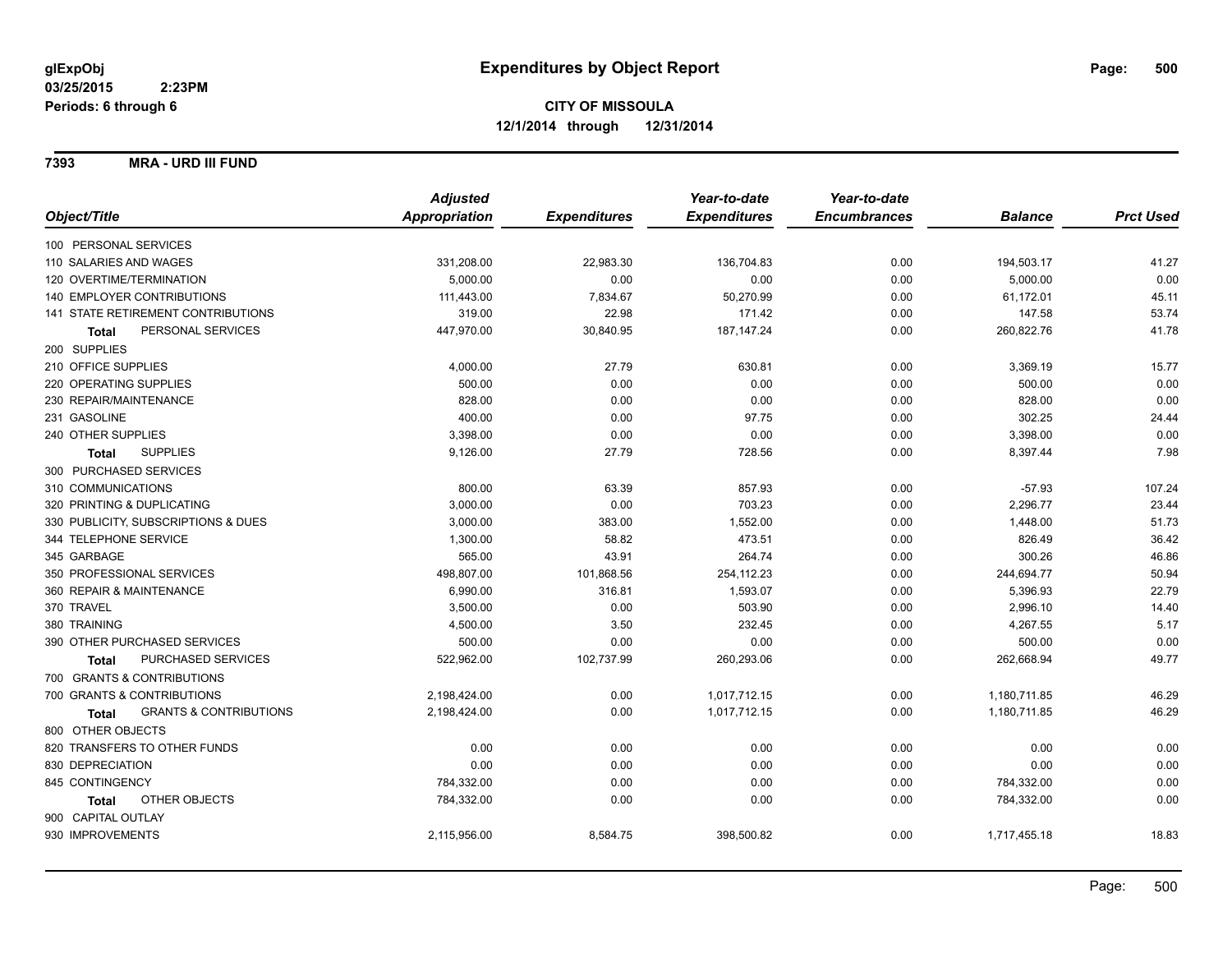**7393 MRA - URD III FUND**

|                                       | <b>Adjusted</b> |                     | Year-to-date<br><b>Expenditures</b> | Year-to-date<br><b>Encumbrances</b> | <b>Balance</b> | <b>Prct Used</b> |
|---------------------------------------|-----------------|---------------------|-------------------------------------|-------------------------------------|----------------|------------------|
| Object/Title                          | Appropriation   | <b>Expenditures</b> |                                     |                                     |                |                  |
| 940 MACHINERY & EQUIPMENT             | 30,000.00       | 0.00                | 0.00                                | 0.00                                | 30,000.00      | 0.00             |
| <b>CAPITAL OUTLAY</b><br><b>Total</b> | 2,145,956.00    | 8,584.75            | 398,500.82                          | 0.00                                | 1.747.455.18   | 18.57            |
| MRA - URD III FUND<br><b>Total</b>    | 6,108,770.00    | 142.191.48          | 1,864,381.83                        | 0.00                                | 4,244,388.17   | 30.52            |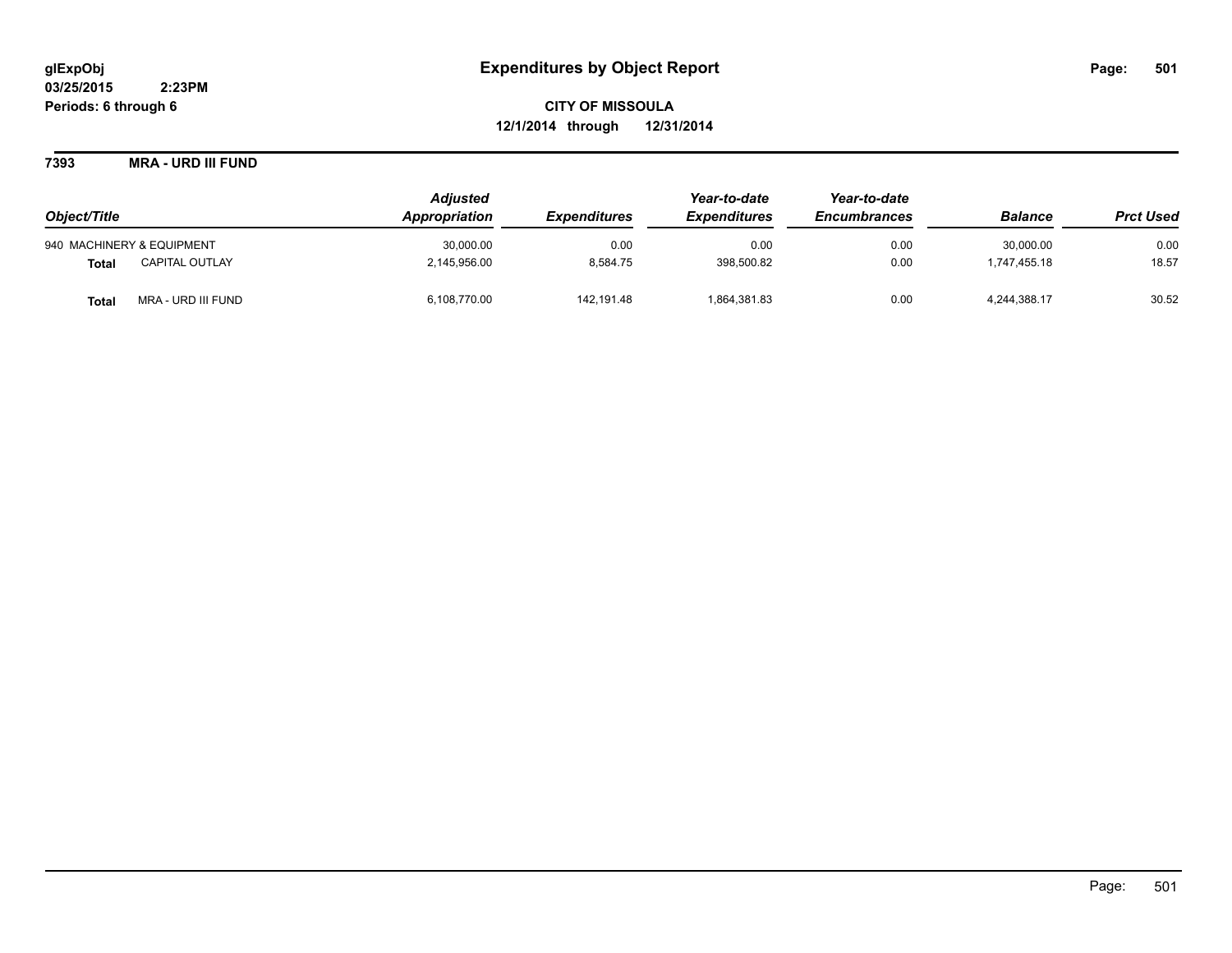#### **7394 MRA TAX INCREMENT DEBT CLEARING FUND**

| Object/Title      |                              | <b>Adjusted</b><br><b>Appropriation</b> | <b>Expenditures</b> | Year-to-date<br><b>Expenditures</b> | Year-to-date<br><b>Encumbrances</b> | <b>Balance</b> | <b>Prct Used</b> |
|-------------------|------------------------------|-----------------------------------------|---------------------|-------------------------------------|-------------------------------------|----------------|------------------|
| 800 OTHER OBJECTS |                              |                                         |                     |                                     |                                     |                |                  |
|                   | 820 TRANSFERS TO OTHER FUNDS | 0.00                                    | 0.00                | 0.00                                | 0.00                                | 0.00           | 0.00             |
| <b>Total</b>      | OTHER OBJECTS                | 0.00                                    | 0.00                | 0.00                                | 0.00                                | 0.00           | 0.00             |
| <b>Total</b>      | NON-DEPARTMENTAL             | 0.00                                    | 0.00                | 0.00                                | 0.00                                | 0.00           | 0.00             |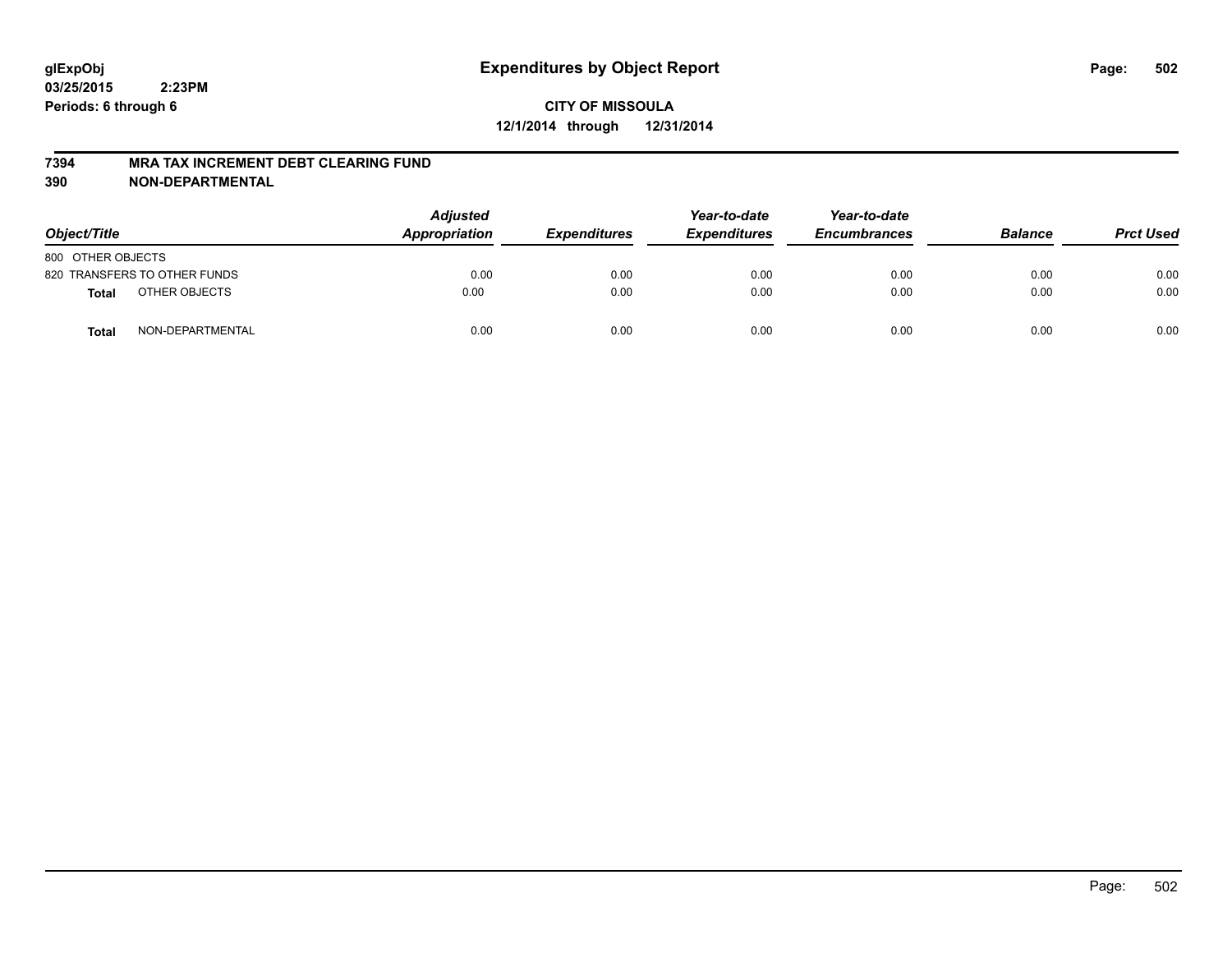# **glExpObj Expenditures by Object Report Page: 503**

**03/25/2015 2:23PM Periods: 6 through 6**

**CITY OF MISSOULA 12/1/2014 through 12/31/2014**

### **7394 MRA TAX INCREMENT DEBT CLEARING FUND**

| Object/Title                               | <b>Adjusted</b><br>Appropriation | <b>Expenditures</b> | Year-to-date<br><b>Expenditures</b> | Year-to-date<br><b>Encumbrances</b> | <b>Balance</b> | <b>Prct Used</b> |
|--------------------------------------------|----------------------------------|---------------------|-------------------------------------|-------------------------------------|----------------|------------------|
| 800 OTHER OBJECTS                          |                                  |                     |                                     |                                     |                |                  |
| 820 TRANSFERS TO OTHER FUNDS               | 0.00                             | 0.00                | 0.00                                | 0.00                                | 0.00           | 0.00             |
| OTHER OBJECTS<br><b>Total</b>              | 0.00                             | 0.00                | 0.00                                | 0.00                                | 0.00           | 0.00             |
| MRA TAX INCREMENT DEBT CLEARING F<br>Total | 0.00                             | 0.00                | 0.00                                | 0.00                                | 0.00           | 0.00             |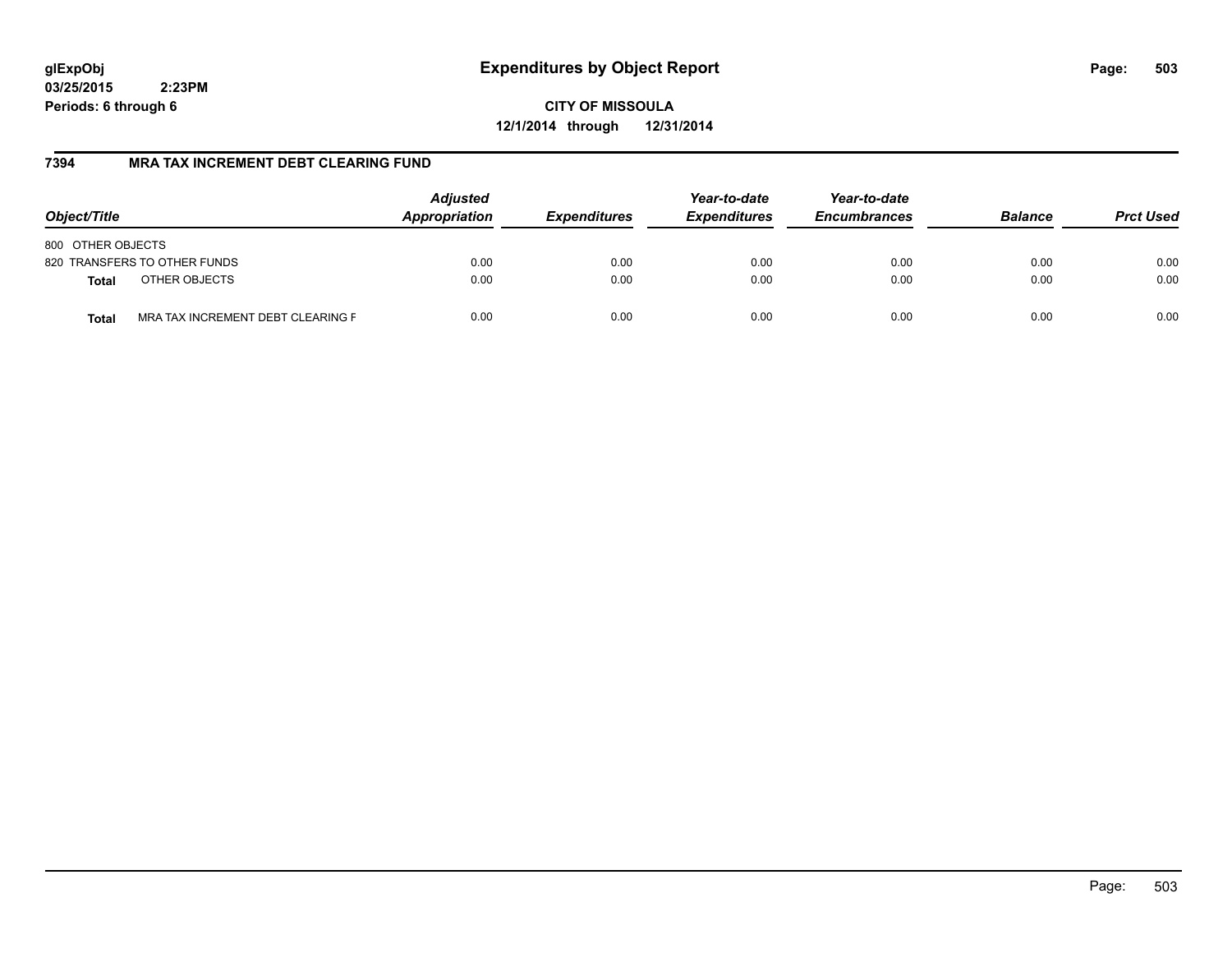#### **7395 MRA TAX INCREMENT DEBT SERVICE INTEREST**

| Object/Title                        | <b>Adjusted</b><br><b>Appropriation</b> | <b>Expenditures</b> | Year-to-date<br><b>Expenditures</b> | Year-to-date<br><b>Encumbrances</b> | <b>Balance</b> | <b>Prct Used</b> |
|-------------------------------------|-----------------------------------------|---------------------|-------------------------------------|-------------------------------------|----------------|------------------|
| 600 DEBT SERVICE                    |                                         |                     |                                     |                                     |                |                  |
| 610 PRINCIPAL                       | 0.00                                    | 0.00                | 0.00                                | 0.00                                | 0.00           | 0.00             |
| 620 INTEREST / SERVICE FEES         | 0.00                                    | 0.00                | 0.00                                | 0.00                                | 0.00           | 0.00             |
| <b>DEBT SERVICE</b><br><b>Total</b> | 0.00                                    | 0.00                | 0.00                                | 0.00                                | 0.00           | 0.00             |
| 800 OTHER OBJECTS                   |                                         |                     |                                     |                                     |                |                  |
| 820 TRANSFERS TO OTHER FUNDS        | 0.00                                    | 0.00                | 0.00                                | 0.00                                | 0.00           | 0.00             |
| OTHER OBJECTS<br><b>Total</b>       | 0.00                                    | 0.00                | 0.00                                | 0.00                                | 0.00           | 0.00             |
| NON-DEPARTMENTAL<br>Total           | 0.00                                    | 0.00                | 0.00                                | 0.00                                | 0.00           | 0.00             |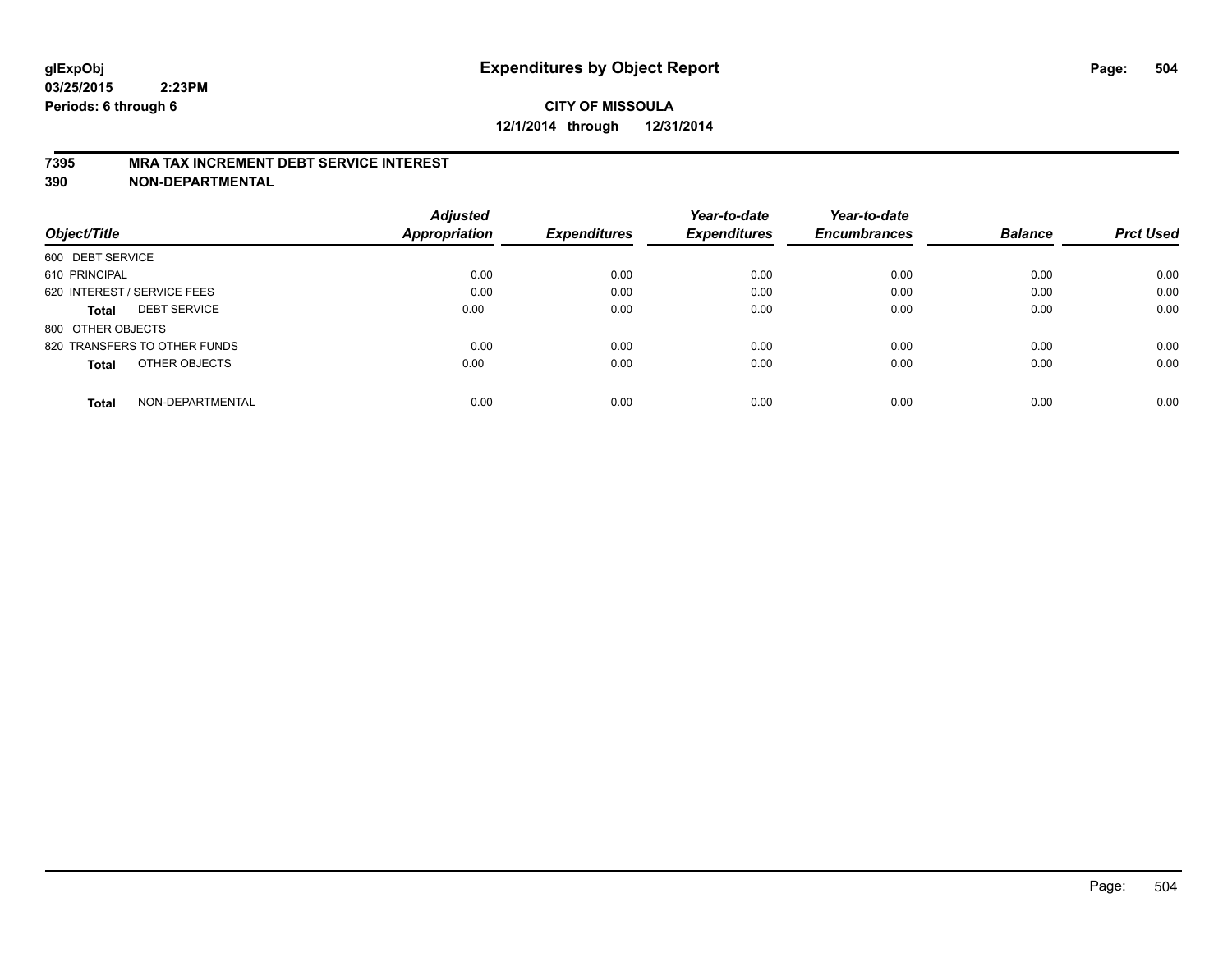**CITY OF MISSOULA 12/1/2014 through 12/31/2014**

### **7395 MRA TAX INCREMENT DEBT SERVICE INTEREST**

| Object/Title      |                                   | <b>Adjusted</b><br>Appropriation | <b>Expenditures</b> | Year-to-date<br><b>Expenditures</b> | Year-to-date<br><b>Encumbrances</b> | <b>Balance</b> | <b>Prct Used</b> |
|-------------------|-----------------------------------|----------------------------------|---------------------|-------------------------------------|-------------------------------------|----------------|------------------|
| 600 DEBT SERVICE  |                                   |                                  |                     |                                     |                                     |                |                  |
| 610 PRINCIPAL     |                                   | 0.00                             | 0.00                | 0.00                                | 0.00                                | 0.00           | 0.00             |
|                   | 620 INTEREST / SERVICE FEES       | 0.00                             | 0.00                | 0.00                                | 0.00                                | 0.00           | 0.00             |
| <b>Total</b>      | <b>DEBT SERVICE</b>               | 0.00                             | 0.00                | 0.00                                | 0.00                                | 0.00           | 0.00             |
| 800 OTHER OBJECTS |                                   |                                  |                     |                                     |                                     |                |                  |
|                   | 820 TRANSFERS TO OTHER FUNDS      | 0.00                             | 0.00                | 0.00                                | 0.00                                | 0.00           | 0.00             |
| <b>Total</b>      | OTHER OBJECTS                     | 0.00                             | 0.00                | 0.00                                | 0.00                                | 0.00           | 0.00             |
| <b>Total</b>      | MRA TAX INCREMENT DEBT SERVICE IN | 0.00                             | 0.00                | 0.00                                | 0.00                                | 0.00           | 0.00             |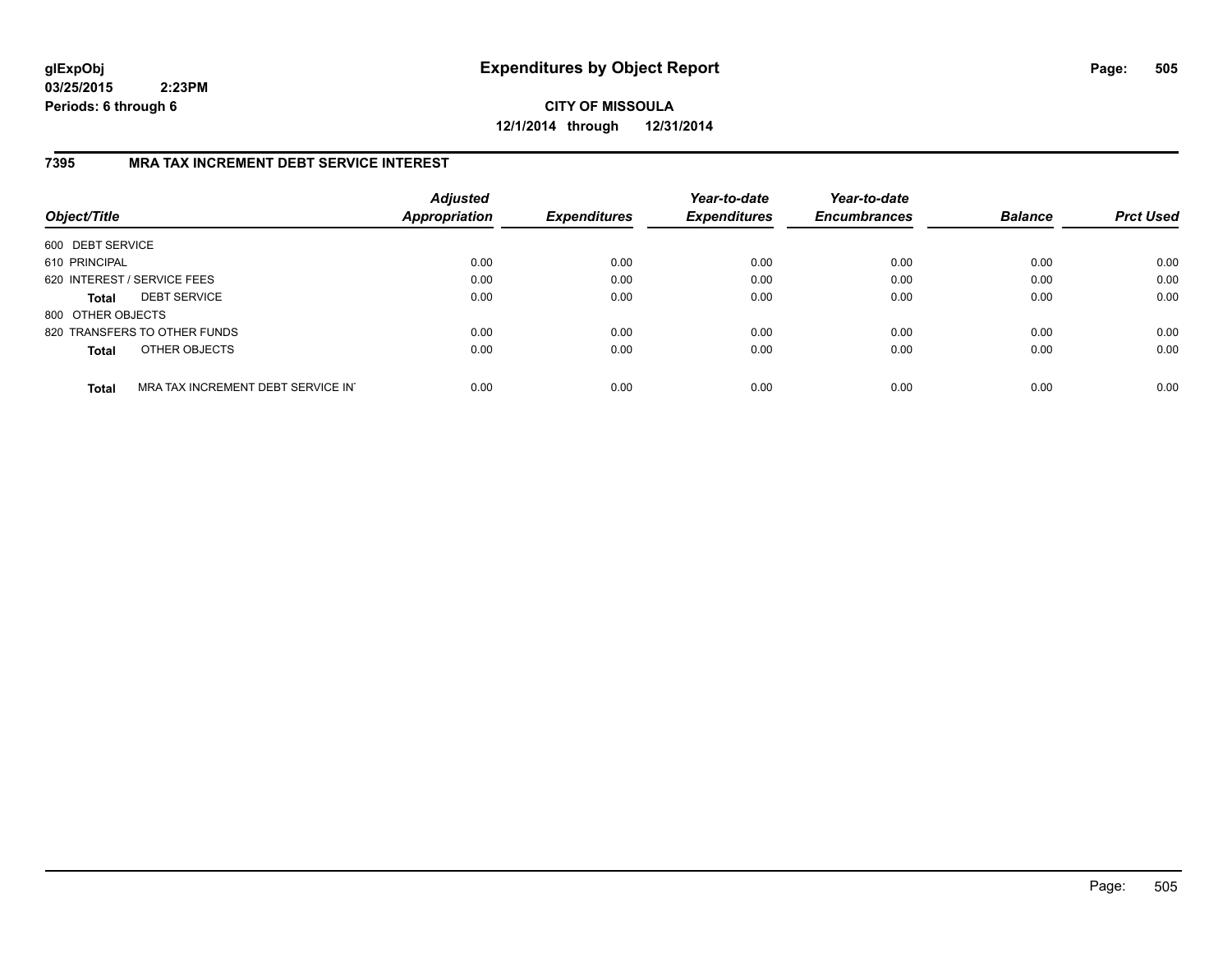## **CITY OF MISSOULA 12/1/2014 through 12/31/2014**

#### **7396 MRA TAX INCREMENT DEBT SERVICE SINKING F**

**390 NON-DEPARTMENTAL**

| Object/Title      |                              | <b>Adjusted</b><br><b>Appropriation</b> | <b>Expenditures</b> | Year-to-date<br><b>Expenditures</b> | Year-to-date<br><b>Encumbrances</b> | <b>Balance</b> | <b>Prct Used</b> |
|-------------------|------------------------------|-----------------------------------------|---------------------|-------------------------------------|-------------------------------------|----------------|------------------|
| 600 DEBT SERVICE  |                              |                                         |                     |                                     |                                     |                |                  |
| 610 PRINCIPAL     |                              | 0.00                                    | 0.00                | 0.00                                | 0.00                                | 0.00           | 0.00             |
| <b>Total</b>      | <b>DEBT SERVICE</b>          | 0.00                                    | 0.00                | 0.00                                | 0.00                                | 0.00           | 0.00             |
| 800 OTHER OBJECTS |                              |                                         |                     |                                     |                                     |                |                  |
|                   | 820 TRANSFERS TO OTHER FUNDS | 0.00                                    | 0.00                | 0.00                                | 0.00                                | 0.00           | 0.00             |
| <b>Total</b>      | OTHER OBJECTS                | 0.00                                    | 0.00                | 0.00                                | 0.00                                | 0.00           | 0.00             |
| <b>Total</b>      | NON-DEPARTMENTAL             | 0.00                                    | 0.00                | 0.00                                | 0.00                                | 0.00           | 0.00             |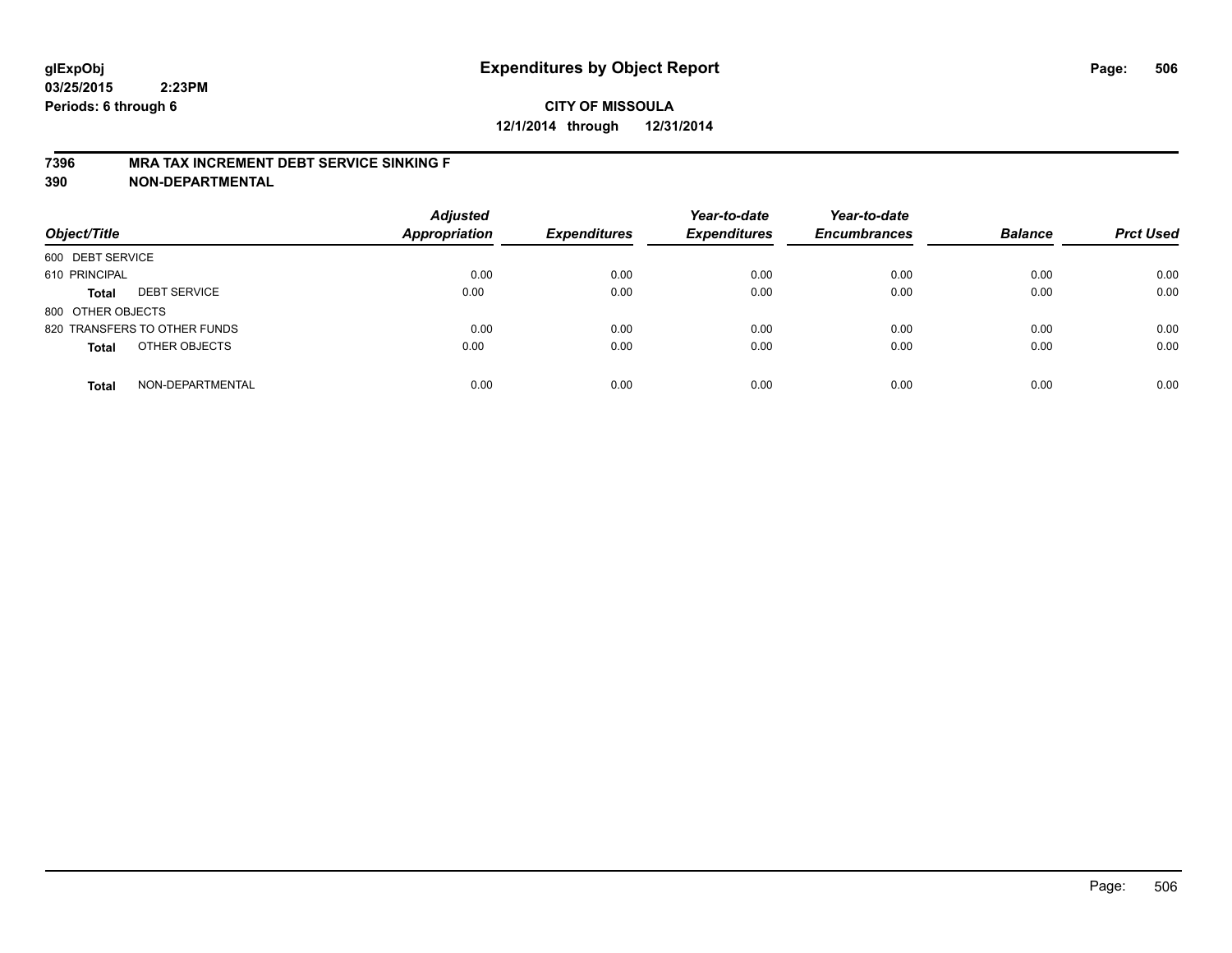**CITY OF MISSOULA 12/1/2014 through 12/31/2014**

### **7396 MRA TAX INCREMENT DEBT SERVICE SINKING F**

| Object/Title      |                                    | <b>Adjusted</b><br><b>Appropriation</b> | <b>Expenditures</b> | Year-to-date<br><b>Expenditures</b> | Year-to-date<br><b>Encumbrances</b> | <b>Balance</b> | <b>Prct Used</b> |
|-------------------|------------------------------------|-----------------------------------------|---------------------|-------------------------------------|-------------------------------------|----------------|------------------|
| 600 DEBT SERVICE  |                                    |                                         |                     |                                     |                                     |                |                  |
| 610 PRINCIPAL     |                                    | 0.00                                    | 0.00                | 0.00                                | 0.00                                | 0.00           | 0.00             |
| <b>Total</b>      | <b>DEBT SERVICE</b>                | 0.00                                    | 0.00                | 0.00                                | 0.00                                | 0.00           | 0.00             |
| 800 OTHER OBJECTS |                                    |                                         |                     |                                     |                                     |                |                  |
|                   | 820 TRANSFERS TO OTHER FUNDS       | 0.00                                    | 0.00                | 0.00                                | 0.00                                | 0.00           | 0.00             |
| <b>Total</b>      | OTHER OBJECTS                      | 0.00                                    | 0.00                | 0.00                                | 0.00                                | 0.00           | 0.00             |
| <b>Total</b>      | MRA TAX INCREMENT DEBT SERVICE SII | 0.00                                    | 0.00                | 0.00                                | 0.00                                | 0.00           | 0.00             |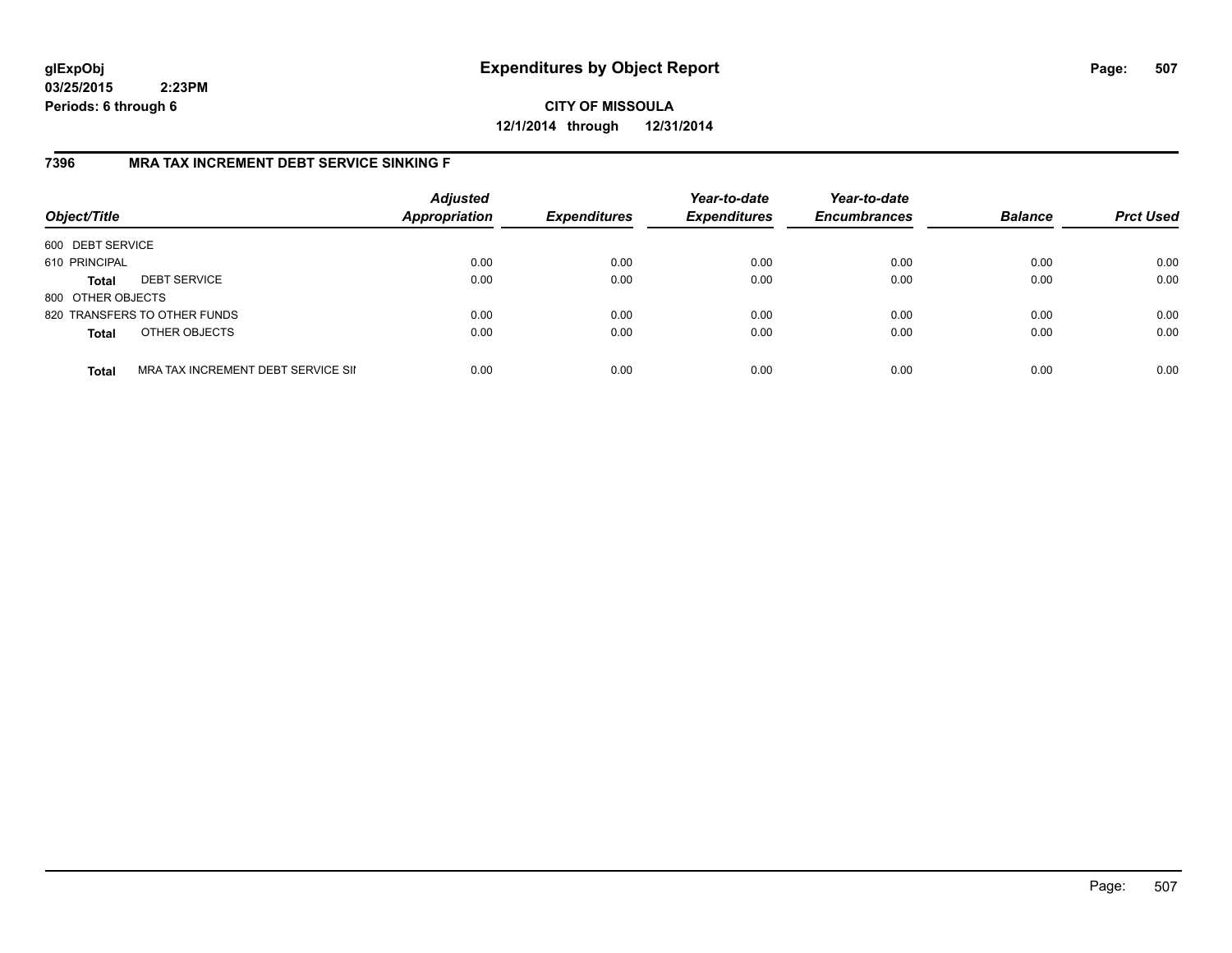#### **7397 MRA TAX INCREMENT BOND RESERVE FUND**

**390 NON-DEPARTMENTAL**

| Object/Title      |                              | <b>Adjusted</b><br>Appropriation | <b>Expenditures</b> | Year-to-date<br><b>Expenditures</b> | Year-to-date<br><b>Encumbrances</b> | <b>Balance</b> | <b>Prct Used</b> |
|-------------------|------------------------------|----------------------------------|---------------------|-------------------------------------|-------------------------------------|----------------|------------------|
| 800 OTHER OBJECTS |                              |                                  |                     |                                     |                                     |                |                  |
|                   | 820 TRANSFERS TO OTHER FUNDS | 0.00                             | 0.00                | 0.00                                | 0.00                                | 0.00           | 0.00             |
| Total             | OTHER OBJECTS                | 0.00                             | 0.00                | 0.00                                | 0.00                                | 0.00           | 0.00             |
| <b>Total</b>      | NON-DEPARTMENTAL             | 0.00                             | 0.00                | 0.00                                | 0.00                                | 0.00           | 0.00             |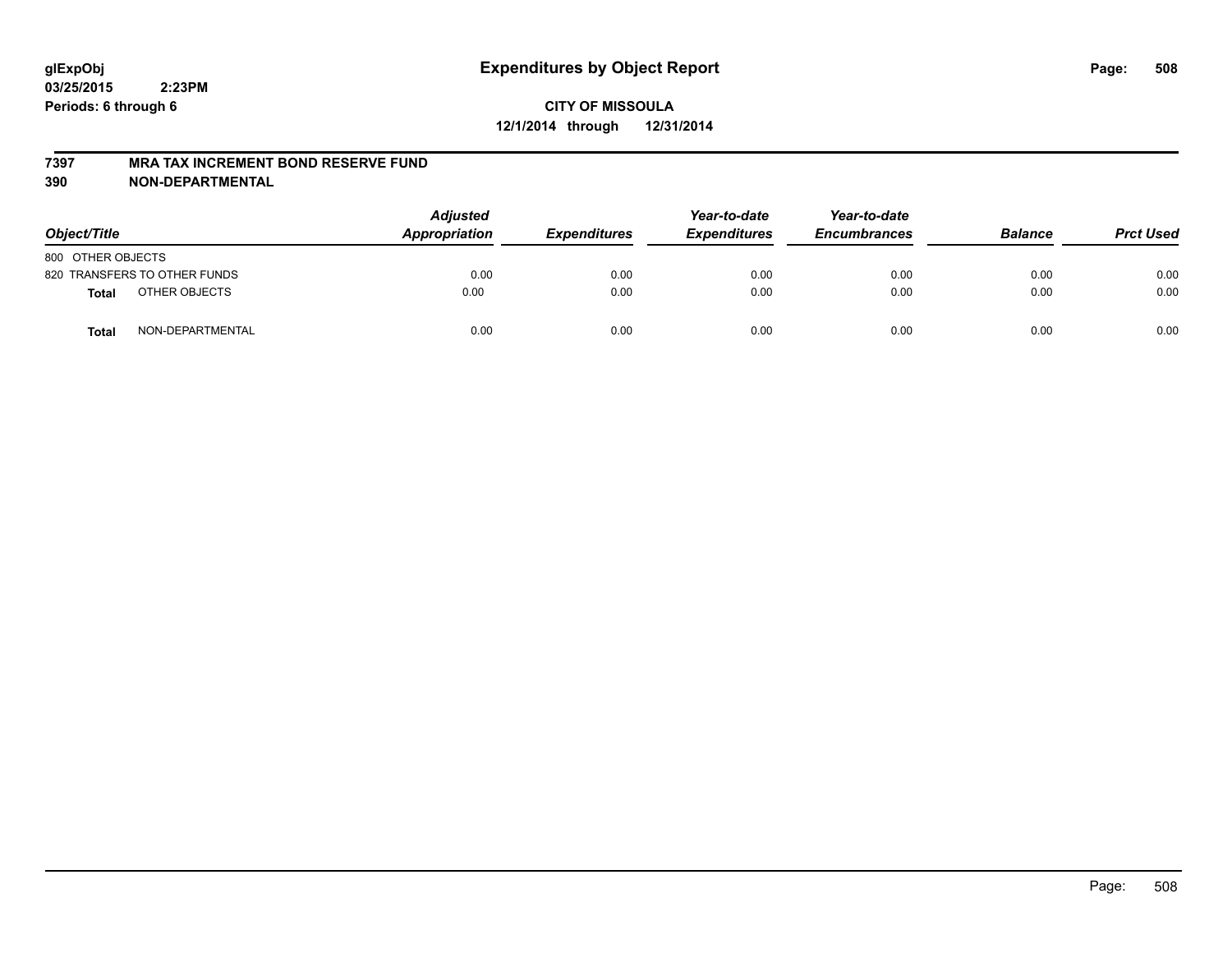# **glExpObj Expenditures by Object Report Page: 509**

**03/25/2015 2:23PM Periods: 6 through 6**

**CITY OF MISSOULA 12/1/2014 through 12/31/2014**

### **7397 MRA TAX INCREMENT BOND RESERVE FUND**

| Object/Title                                     | <b>Adjusted</b><br>Appropriation | <b>Expenditures</b> | Year-to-date<br><b>Expenditures</b> | Year-to-date<br><b>Encumbrances</b> | <b>Balance</b> | <b>Prct Used</b> |
|--------------------------------------------------|----------------------------------|---------------------|-------------------------------------|-------------------------------------|----------------|------------------|
| 800 OTHER OBJECTS                                |                                  |                     |                                     |                                     |                |                  |
| 820 TRANSFERS TO OTHER FUNDS                     | 0.00                             | 0.00                | 0.00                                | 0.00                                | 0.00           | 0.00             |
| OTHER OBJECTS<br><b>Total</b>                    | 0.00                             | 0.00                | 0.00                                | 0.00                                | 0.00           | 0.00             |
| MRA TAX INCREMENT BOND RESERVE F<br><b>Total</b> | 0.00                             | 0.00                | 0.00                                | 0.00                                | 0.00           | 0.00             |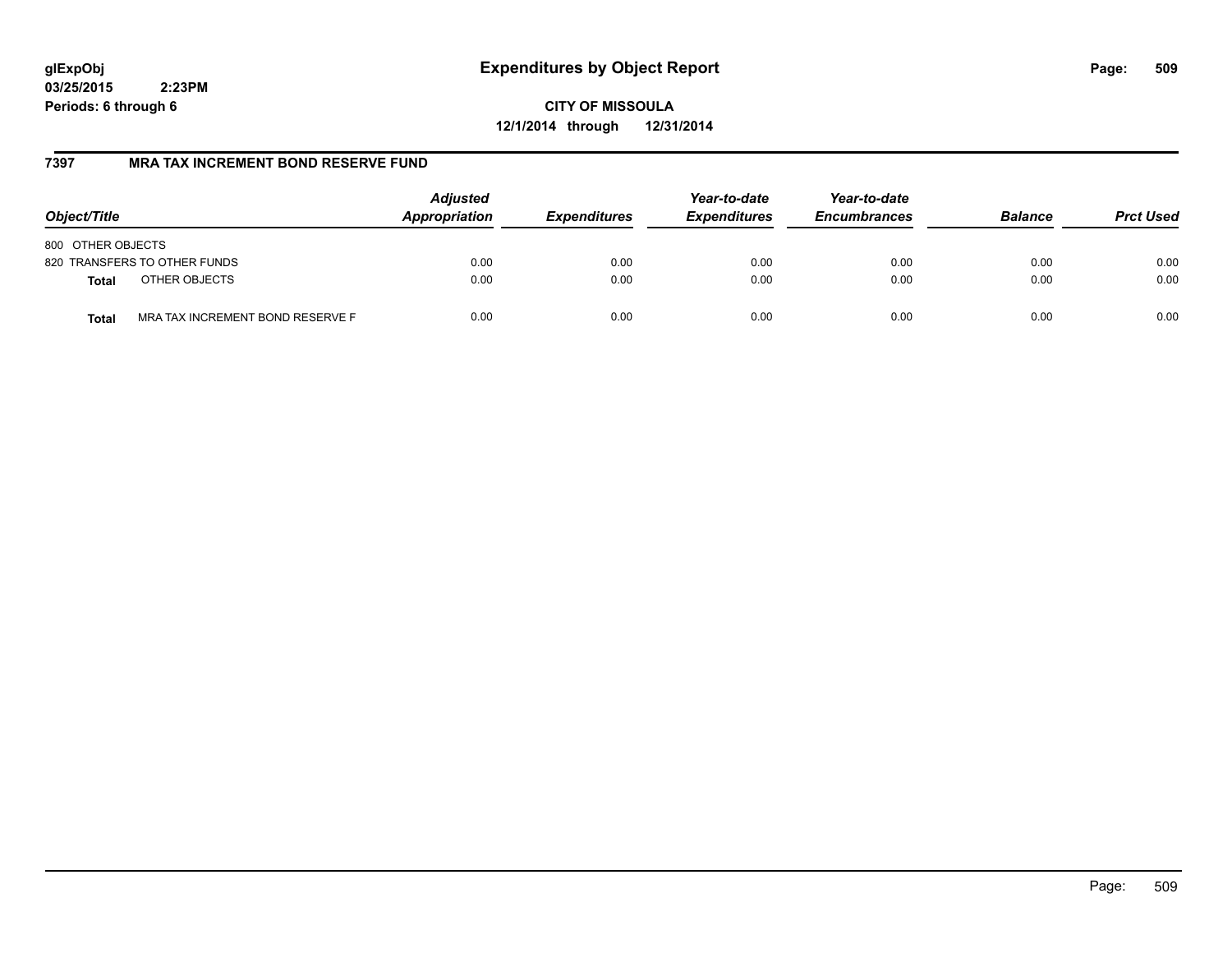### **7399 INTERMOUNTAIN BOND DEBT SERVICE**

**385 MRA**

| Object/Title                        | <b>Adjusted</b><br>Appropriation | <b>Expenditures</b> | Year-to-date<br><b>Expenditures</b> | Year-to-date<br><b>Encumbrances</b> | <b>Balance</b> | <b>Prct Used</b> |
|-------------------------------------|----------------------------------|---------------------|-------------------------------------|-------------------------------------|----------------|------------------|
| 600 DEBT SERVICE                    |                                  |                     |                                     |                                     |                |                  |
| 610 PRINCIPAL                       | 72,000.00                        | 35,500.00           | 35,500.00                           | 0.00                                | 36,500.00      | 49.31            |
| 620 INTEREST / SERVICE FEES         | 73.769.00                        | 37,261.88           | 37,861.88                           | 0.00                                | 35.907.12      | 51.32            |
| <b>DEBT SERVICE</b><br><b>Total</b> | 145.769.00                       | 72,761.88           | 73.361.88                           | 0.00                                | 72,407.12      | 50.33            |
| <b>MRA</b><br>Total                 | 145,769.00                       | 72,761.88           | 73,361.88                           | 0.00                                | 72,407.12      | 50.33            |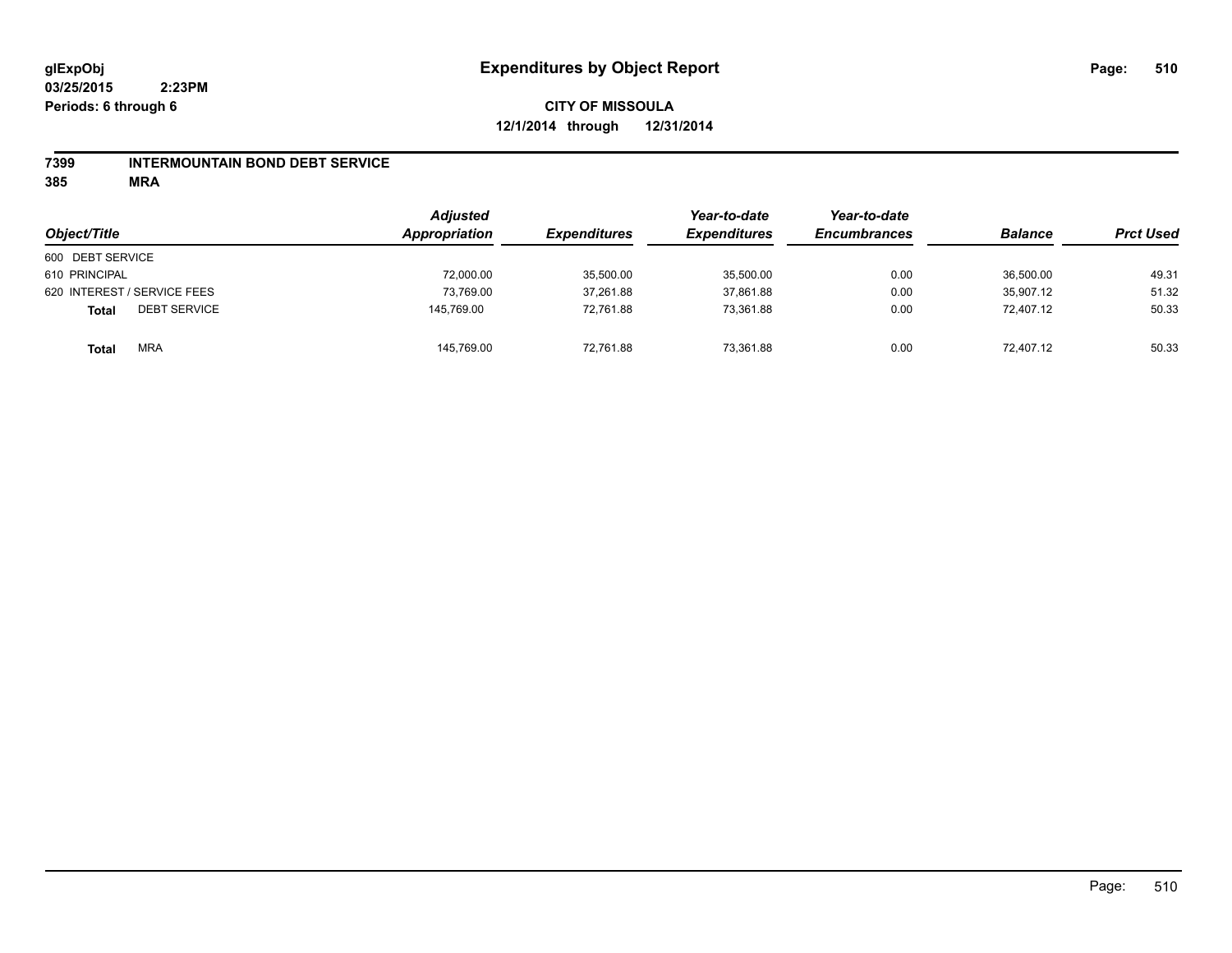#### **7399 INTERMOUNTAIN BOND DEBT SERVICE**

**390 NON-DEPARTMENTAL**

| Object/Title      |                              | <b>Adjusted</b><br>Appropriation | <b>Expenditures</b> | Year-to-date<br><b>Expenditures</b> | Year-to-date<br><b>Encumbrances</b> | <b>Balance</b> | <b>Prct Used</b> |
|-------------------|------------------------------|----------------------------------|---------------------|-------------------------------------|-------------------------------------|----------------|------------------|
| 800 OTHER OBJECTS |                              |                                  |                     |                                     |                                     |                |                  |
|                   | 820 TRANSFERS TO OTHER FUNDS | 0.00                             | 0.00                | 0.00                                | 0.00                                | 0.00           | 0.00             |
| Total             | OTHER OBJECTS                | 0.00                             | 0.00                | 0.00                                | 0.00                                | 0.00           | 0.00             |
| <b>Total</b>      | NON-DEPARTMENTAL             | 0.00                             | 0.00                | 0.00                                | 0.00                                | 0.00           | 0.00             |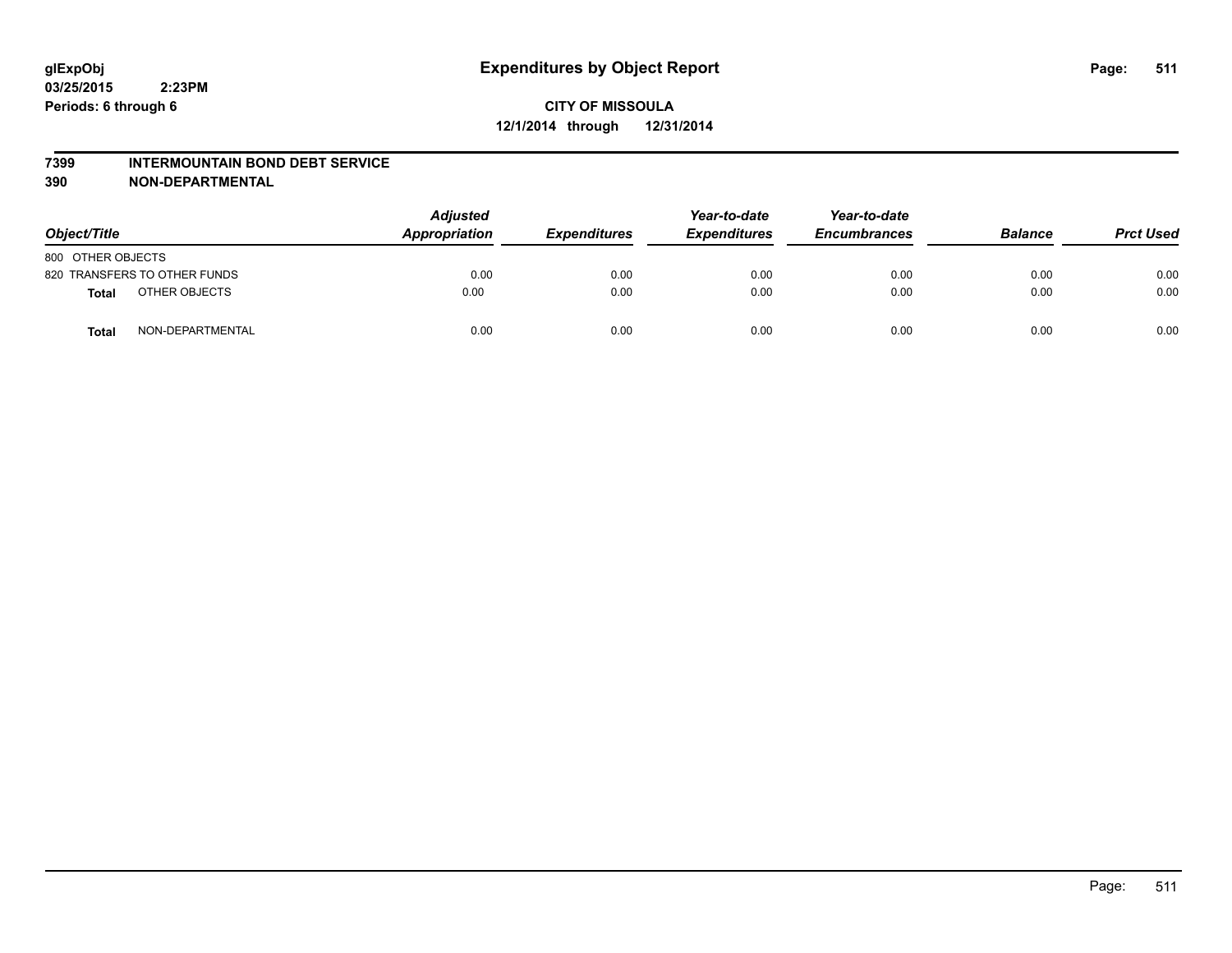**CITY OF MISSOULA 12/1/2014 through 12/31/2014**

### **7399 INTERMOUNTAIN BOND DEBT SERVICE**

| Object/Title      |                                 | <b>Adjusted</b><br><b>Appropriation</b> | <b>Expenditures</b> | Year-to-date<br><b>Expenditures</b> | Year-to-date<br><b>Encumbrances</b> | <b>Balance</b> | <b>Prct Used</b> |
|-------------------|---------------------------------|-----------------------------------------|---------------------|-------------------------------------|-------------------------------------|----------------|------------------|
| 600 DEBT SERVICE  |                                 |                                         |                     |                                     |                                     |                |                  |
| 610 PRINCIPAL     |                                 | 72.000.00                               | 35,500.00           | 35,500.00                           | 0.00                                | 36.500.00      | 49.31            |
|                   | 620 INTEREST / SERVICE FEES     | 73.769.00                               | 37,261.88           | 37,861.88                           | 0.00                                | 35.907.12      | 51.32            |
| <b>Total</b>      | <b>DEBT SERVICE</b>             | 145.769.00                              | 72.761.88           | 73.361.88                           | 0.00                                | 72.407.12      | 50.33            |
| 800 OTHER OBJECTS |                                 |                                         |                     |                                     |                                     |                |                  |
|                   | 820 TRANSFERS TO OTHER FUNDS    | 0.00                                    | 0.00                | 0.00                                | 0.00                                | 0.00           | 0.00             |
| <b>Total</b>      | OTHER OBJECTS                   | 0.00                                    | 0.00                | 0.00                                | 0.00                                | 0.00           | 0.00             |
| <b>Total</b>      | INTERMOUNTAIN BOND DEBT SERVICE | 145.769.00                              | 72.761.88           | 73.361.88                           | 0.00                                | 72.407.12      | 50.33            |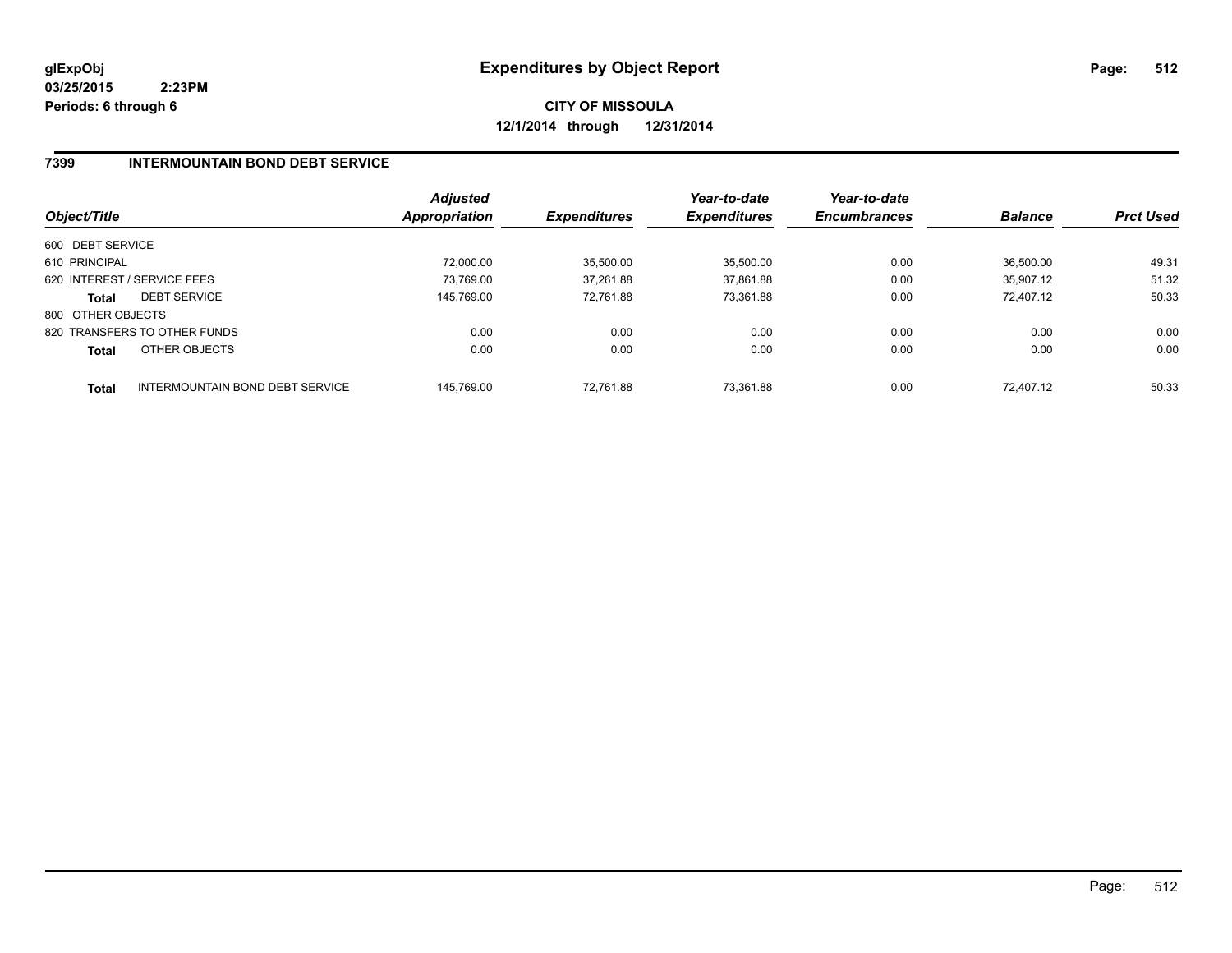#### **7400 FRONT ST BOND CLEARING**

**385 MRA**

| Object/Title      |                                   | <b>Adjusted</b><br><b>Appropriation</b> | <b>Expenditures</b> | Year-to-date<br><b>Expenditures</b> | Year-to-date<br><b>Encumbrances</b> | <b>Balance</b> | <b>Prct Used</b> |
|-------------------|-----------------------------------|-----------------------------------------|---------------------|-------------------------------------|-------------------------------------|----------------|------------------|
|                   | 700 GRANTS & CONTRIBUTIONS        |                                         |                     |                                     |                                     |                |                  |
|                   | 700 GRANTS & CONTRIBUTIONS        | 0.00                                    | 0.00                | 0.00                                | 0.00                                | 0.00           | 0.00             |
| <b>Total</b>      | <b>GRANTS &amp; CONTRIBUTIONS</b> | 0.00                                    | 0.00                | 0.00                                | 0.00                                | 0.00           | 0.00             |
| 800 OTHER OBJECTS |                                   |                                         |                     |                                     |                                     |                |                  |
|                   | 820 TRANSFERS TO OTHER FUNDS      | 453.262.00                              | 0.00                | 0.00                                | 0.00                                | 453.262.00     | 0.00             |
| <b>Total</b>      | OTHER OBJECTS                     | 453.262.00                              | 0.00                | 0.00                                | 0.00                                | 453.262.00     | 0.00             |
| <b>Total</b>      | <b>MRA</b>                        | 453.262.00                              | 0.00                | 0.00                                | 0.00                                | 453.262.00     | 0.00             |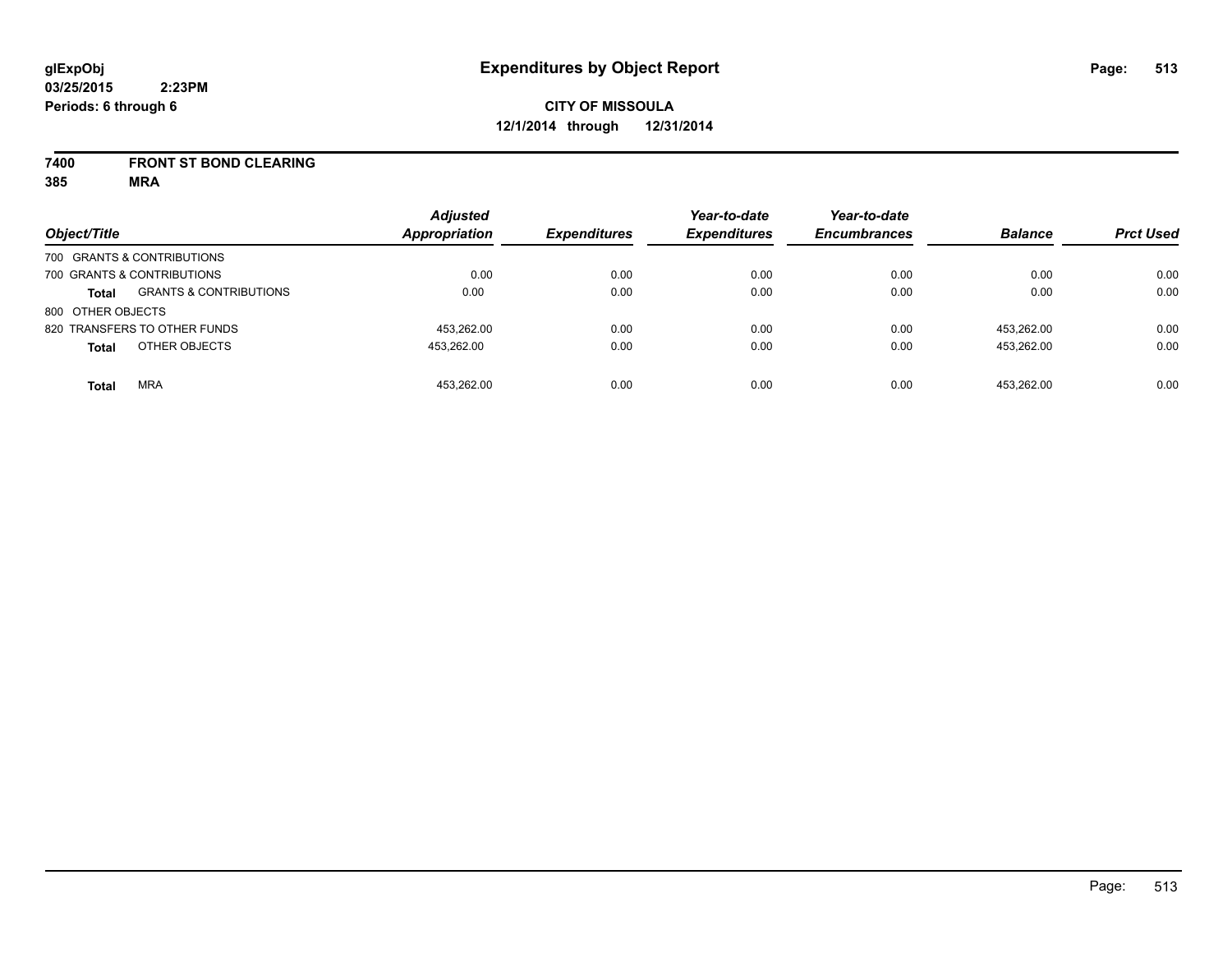### **7400 FRONT ST BOND CLEARING**

| Object/Title      |                                   | <b>Adjusted</b><br>Appropriation | <b>Expenditures</b> | Year-to-date<br><b>Expenditures</b> | Year-to-date<br><b>Encumbrances</b> | <b>Balance</b> | <b>Prct Used</b> |
|-------------------|-----------------------------------|----------------------------------|---------------------|-------------------------------------|-------------------------------------|----------------|------------------|
|                   | 700 GRANTS & CONTRIBUTIONS        |                                  |                     |                                     |                                     |                |                  |
|                   | 700 GRANTS & CONTRIBUTIONS        | 0.00                             | 0.00                | 0.00                                | 0.00                                | 0.00           | 0.00             |
| <b>Total</b>      | <b>GRANTS &amp; CONTRIBUTIONS</b> | 0.00                             | 0.00                | 0.00                                | 0.00                                | 0.00           | 0.00             |
| 800 OTHER OBJECTS |                                   |                                  |                     |                                     |                                     |                |                  |
|                   | 820 TRANSFERS TO OTHER FUNDS      | 453.262.00                       | 0.00                | 0.00                                | 0.00                                | 453.262.00     | 0.00             |
| <b>Total</b>      | OTHER OBJECTS                     | 453.262.00                       | 0.00                | 0.00                                | 0.00                                | 453.262.00     | 0.00             |
| <b>Total</b>      | <b>FRONT ST BOND CLEARING</b>     | 453.262.00                       | 0.00                | 0.00                                | 0.00                                | 453.262.00     | 0.00             |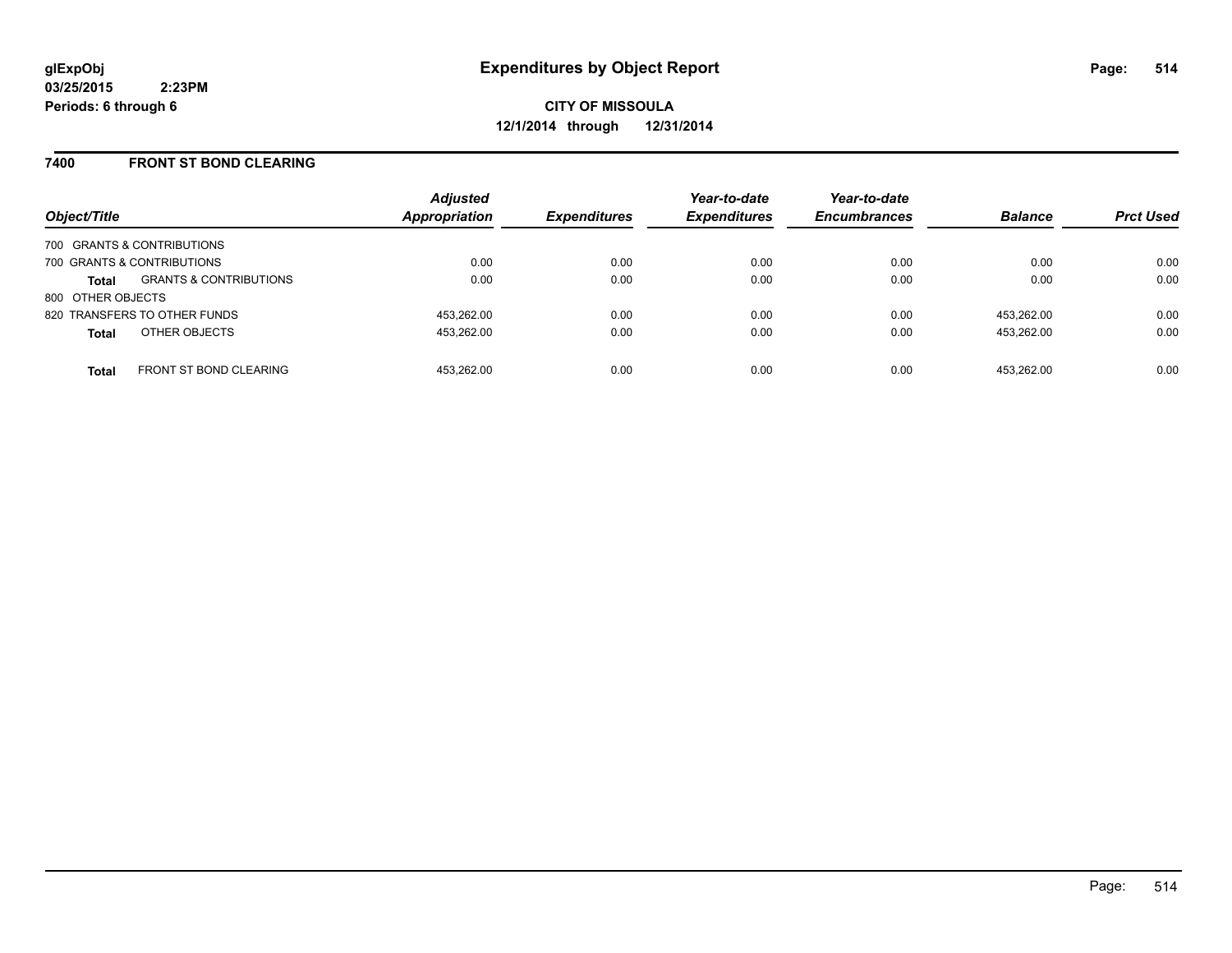#### **7401 FRONT ST PARKING STRUCTURE**

**385 MRA**

| Object/Title      |                              | <b>Adjusted</b><br><b>Appropriation</b> | <b>Expenditures</b> | Year-to-date<br><b>Expenditures</b> | Year-to-date<br><b>Encumbrances</b> | <b>Balance</b> | <b>Prct Used</b> |
|-------------------|------------------------------|-----------------------------------------|---------------------|-------------------------------------|-------------------------------------|----------------|------------------|
|                   |                              |                                         |                     |                                     |                                     |                |                  |
|                   | 300 PURCHASED SERVICES       |                                         |                     |                                     |                                     |                |                  |
|                   | 390 OTHER PURCHASED SERVICES | 0.00                                    | 0.00                | 0.00                                | 0.00                                | 0.00           | 0.00             |
| <b>Total</b>      | <b>PURCHASED SERVICES</b>    | 0.00                                    | 0.00                | 0.00                                | 0.00                                | 0.00           | 0.00             |
| 600 DEBT SERVICE  |                              |                                         |                     |                                     |                                     |                |                  |
| 610 PRINCIPAL     |                              | 30,000.00                               | 0.00                | 16,000.00                           | 0.00                                | 14,000.00      | 53.33            |
|                   | 620 INTEREST / SERVICE FEES  | 116.134.00                              | 0.00                | 48.385.09                           | 0.00                                | 67.748.91      | 41.66            |
| <b>Total</b>      | <b>DEBT SERVICE</b>          | 146.134.00                              | 0.00                | 64,385.09                           | 0.00                                | 81,748.91      | 44.06            |
| 800 OTHER OBJECTS |                              |                                         |                     |                                     |                                     |                |                  |
|                   | 820 TRANSFERS TO OTHER FUNDS | 0.00                                    | 0.00                | 0.00                                | 0.00                                | 0.00           | 0.00             |
| <b>Total</b>      | OTHER OBJECTS                | 0.00                                    | 0.00                | 0.00                                | 0.00                                | 0.00           | 0.00             |
| <b>Total</b>      | <b>MRA</b>                   | 146,134.00                              | 0.00                | 64,385.09                           | 0.00                                | 81,748.91      | 44.06            |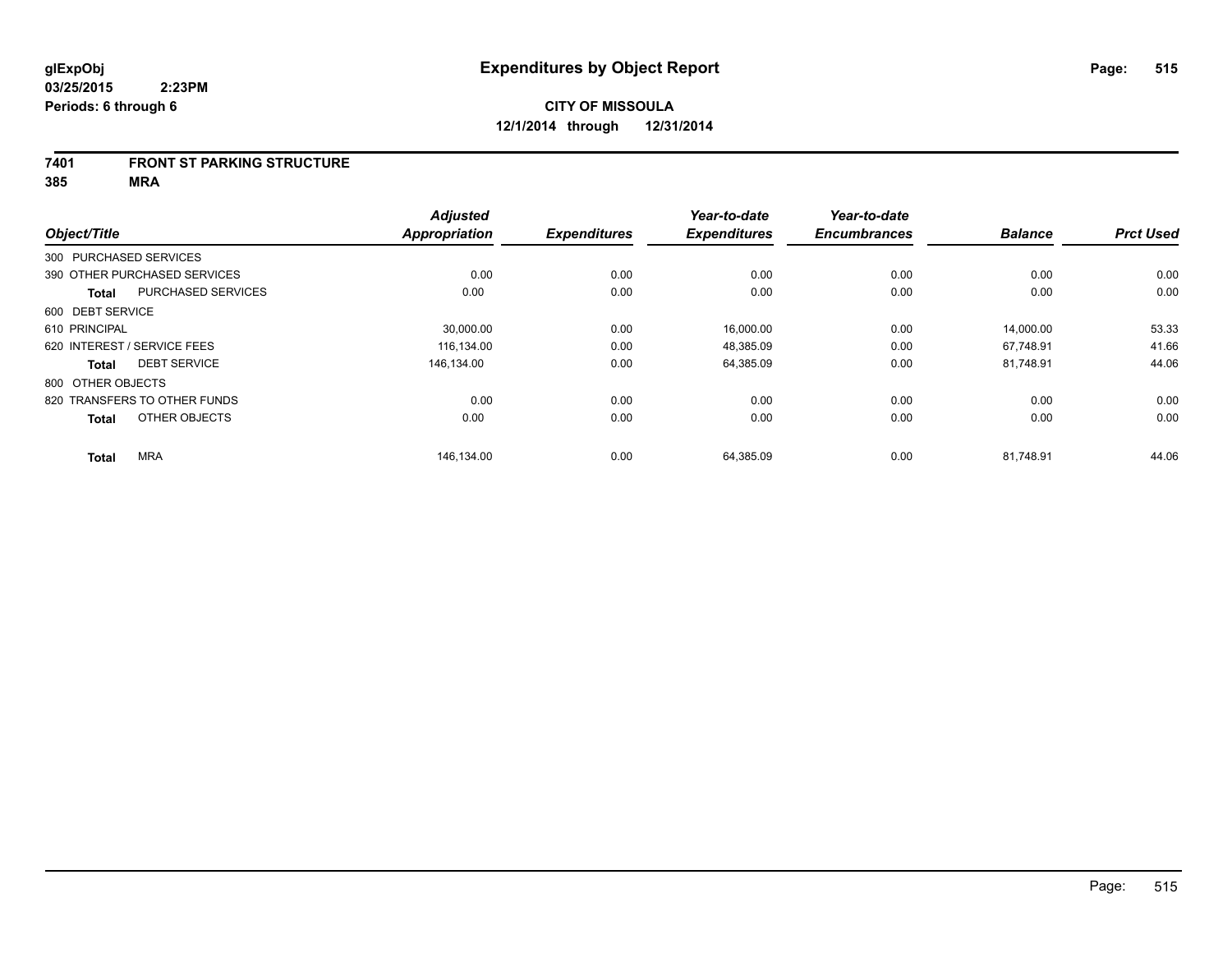### **7401 FRONT ST PARKING STRUCTURE**

| Object/Title                                      | <b>Adjusted</b><br><b>Appropriation</b> | <b>Expenditures</b> | Year-to-date<br><b>Expenditures</b> | Year-to-date<br><b>Encumbrances</b> | <b>Balance</b> | <b>Prct Used</b> |
|---------------------------------------------------|-----------------------------------------|---------------------|-------------------------------------|-------------------------------------|----------------|------------------|
| 300 PURCHASED SERVICES                            |                                         |                     |                                     |                                     |                |                  |
| 390 OTHER PURCHASED SERVICES                      | 0.00                                    | 0.00                | 0.00                                | 0.00                                | 0.00           | 0.00             |
| <b>PURCHASED SERVICES</b><br>Total                | 0.00                                    | 0.00                | 0.00                                | 0.00                                | 0.00           | 0.00             |
| 600 DEBT SERVICE                                  |                                         |                     |                                     |                                     |                |                  |
| 610 PRINCIPAL                                     | 30,000.00                               | 0.00                | 16,000.00                           | 0.00                                | 14,000.00      | 53.33            |
| 620 INTEREST / SERVICE FEES                       | 116.134.00                              | 0.00                | 48,385.09                           | 0.00                                | 67.748.91      | 41.66            |
| <b>DEBT SERVICE</b><br>Total                      | 146.134.00                              | 0.00                | 64,385.09                           | 0.00                                | 81.748.91      | 44.06            |
| 800 OTHER OBJECTS                                 |                                         |                     |                                     |                                     |                |                  |
| 820 TRANSFERS TO OTHER FUNDS                      | 0.00                                    | 0.00                | 0.00                                | 0.00                                | 0.00           | 0.00             |
| OTHER OBJECTS<br><b>Total</b>                     | 0.00                                    | 0.00                | 0.00                                | 0.00                                | 0.00           | 0.00             |
| <b>FRONT ST PARKING STRUCTURE</b><br><b>Total</b> | 146,134.00                              | 0.00                | 64,385.09                           | 0.00                                | 81,748.91      | 44.06            |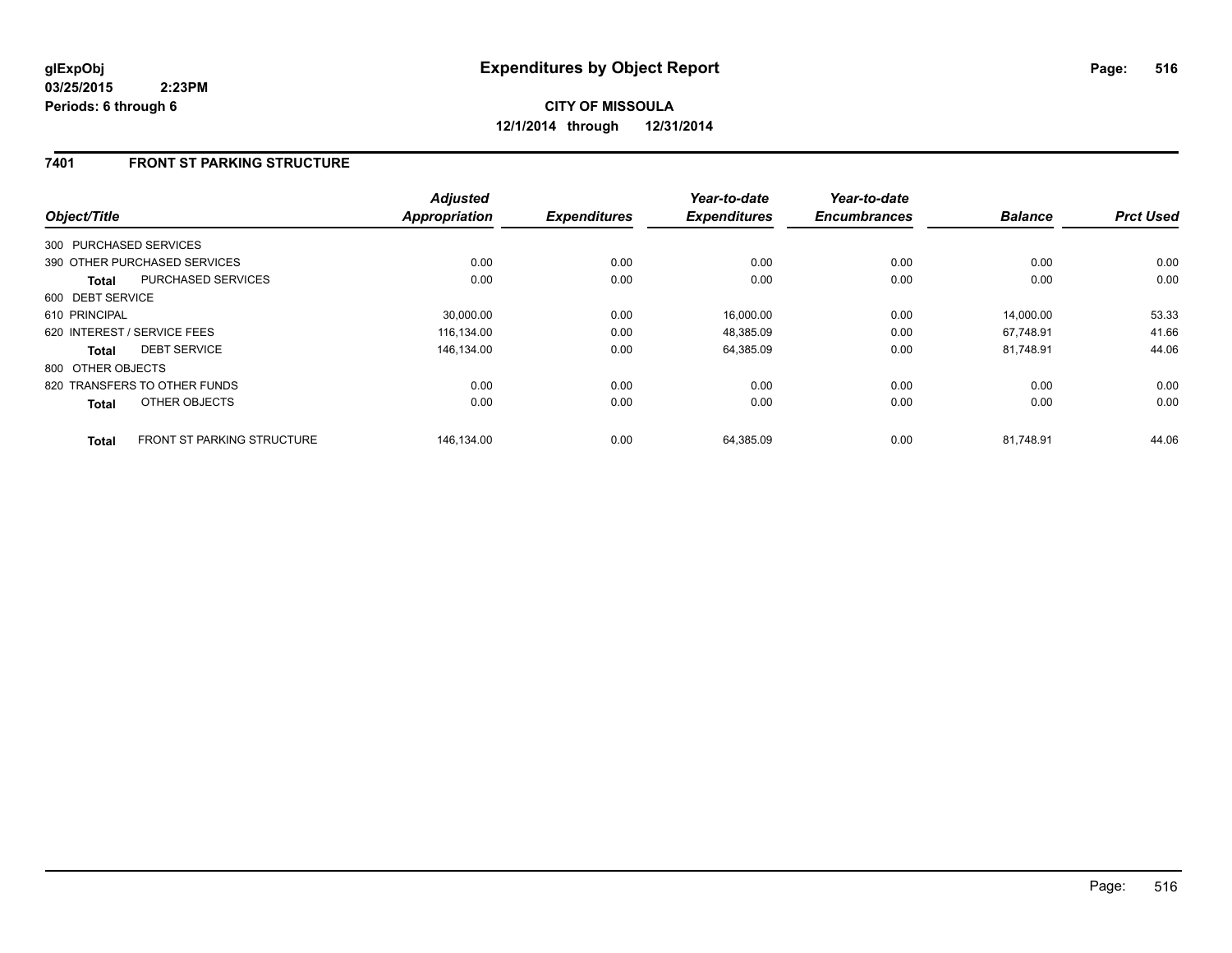### **7402 FRONT ST SUBORDINATE LIEN NOTE**

**385 MRA**

|                              |                                   | <b>Adjusted</b>      |                     | Year-to-date        | Year-to-date        |                |                  |
|------------------------------|-----------------------------------|----------------------|---------------------|---------------------|---------------------|----------------|------------------|
| Object/Title                 |                                   | <b>Appropriation</b> | <b>Expenditures</b> | <b>Expenditures</b> | <b>Encumbrances</b> | <b>Balance</b> | <b>Prct Used</b> |
| 600 DEBT SERVICE             |                                   |                      |                     |                     |                     |                |                  |
| 610 PRINCIPAL                |                                   | 67,309.00            | 34,526.26           | 67,308.88           | 0.00                | 0.12           | 100.00           |
| 620 INTEREST / SERVICE FEES  |                                   | 99.248.00            | 561.05              | 50,359.32           | 0.00                | 48,888.68      | 50.74            |
| <b>Total</b>                 | <b>DEBT SERVICE</b>               | 166,557.00           | 35,087.31           | 117,668.20          | 0.00                | 48,888.80      | 70.65            |
| 700 GRANTS & CONTRIBUTIONS   |                                   |                      |                     |                     |                     |                |                  |
| 700 GRANTS & CONTRIBUTIONS   |                                   | 0.00                 | 0.00                | 0.00                | 0.00                | 0.00           | 0.00             |
| Total                        | <b>GRANTS &amp; CONTRIBUTIONS</b> | 0.00                 | 0.00                | 0.00                | 0.00                | 0.00           | 0.00             |
| 800 OTHER OBJECTS            |                                   |                      |                     |                     |                     |                |                  |
| 820 TRANSFERS TO OTHER FUNDS |                                   | 0.00                 | 0.00                | 0.00                | 0.00                | 0.00           | 0.00             |
| <b>Total</b>                 | OTHER OBJECTS                     | 0.00                 | 0.00                | 0.00                | 0.00                | 0.00           | 0.00             |
| <b>MRA</b><br><b>Total</b>   |                                   | 166,557.00           | 35,087.31           | 117,668.20          | 0.00                | 48,888.80      | 70.65            |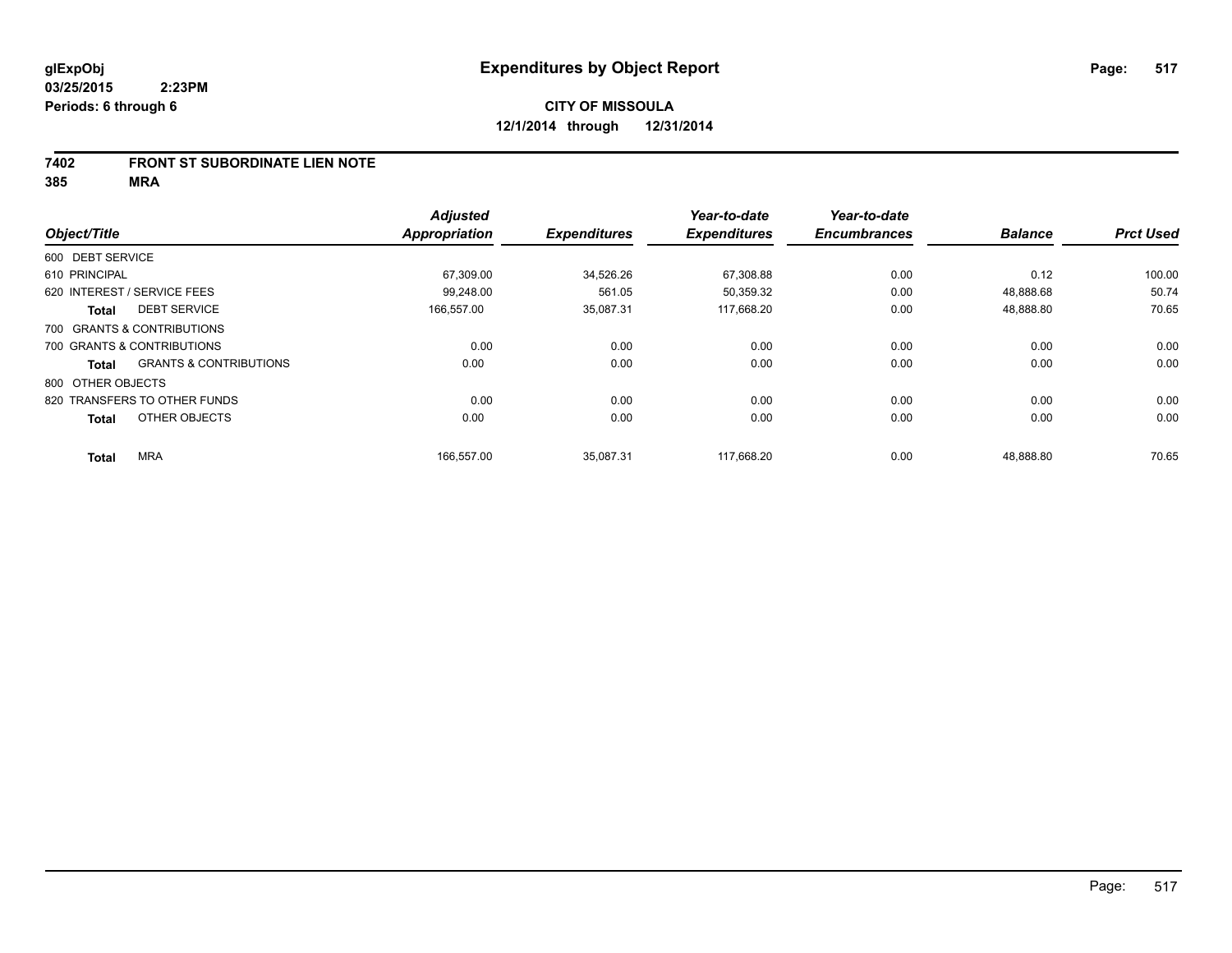### **7402 FRONT ST SUBORDINATE LIEN NOTE**

| Object/Title      |                                   | <b>Adjusted</b><br>Appropriation | <b>Expenditures</b> | Year-to-date<br><b>Expenditures</b> | Year-to-date<br><b>Encumbrances</b> | <b>Balance</b> | <b>Prct Used</b> |
|-------------------|-----------------------------------|----------------------------------|---------------------|-------------------------------------|-------------------------------------|----------------|------------------|
| 600 DEBT SERVICE  |                                   |                                  |                     |                                     |                                     |                |                  |
| 610 PRINCIPAL     |                                   | 67,309.00                        | 34,526.26           | 67,308.88                           | 0.00                                | 0.12           | 100.00           |
|                   | 620 INTEREST / SERVICE FEES       | 99.248.00                        | 561.05              | 50.359.32                           | 0.00                                | 48.888.68      | 50.74            |
| Total             | <b>DEBT SERVICE</b>               | 166,557.00                       | 35,087.31           | 117,668.20                          | 0.00                                | 48,888.80      | 70.65            |
|                   | 700 GRANTS & CONTRIBUTIONS        |                                  |                     |                                     |                                     |                |                  |
|                   | 700 GRANTS & CONTRIBUTIONS        | 0.00                             | 0.00                | 0.00                                | 0.00                                | 0.00           | 0.00             |
| <b>Total</b>      | <b>GRANTS &amp; CONTRIBUTIONS</b> | 0.00                             | 0.00                | 0.00                                | 0.00                                | 0.00           | 0.00             |
| 800 OTHER OBJECTS |                                   |                                  |                     |                                     |                                     |                |                  |
|                   | 820 TRANSFERS TO OTHER FUNDS      | 0.00                             | 0.00                | 0.00                                | 0.00                                | 0.00           | 0.00             |
| <b>Total</b>      | OTHER OBJECTS                     | 0.00                             | 0.00                | 0.00                                | 0.00                                | 0.00           | 0.00             |
| <b>Total</b>      | FRONT ST SUBORDINATE LIEN NOTE    | 166.557.00                       | 35.087.31           | 117.668.20                          | 0.00                                | 48.888.80      | 70.65            |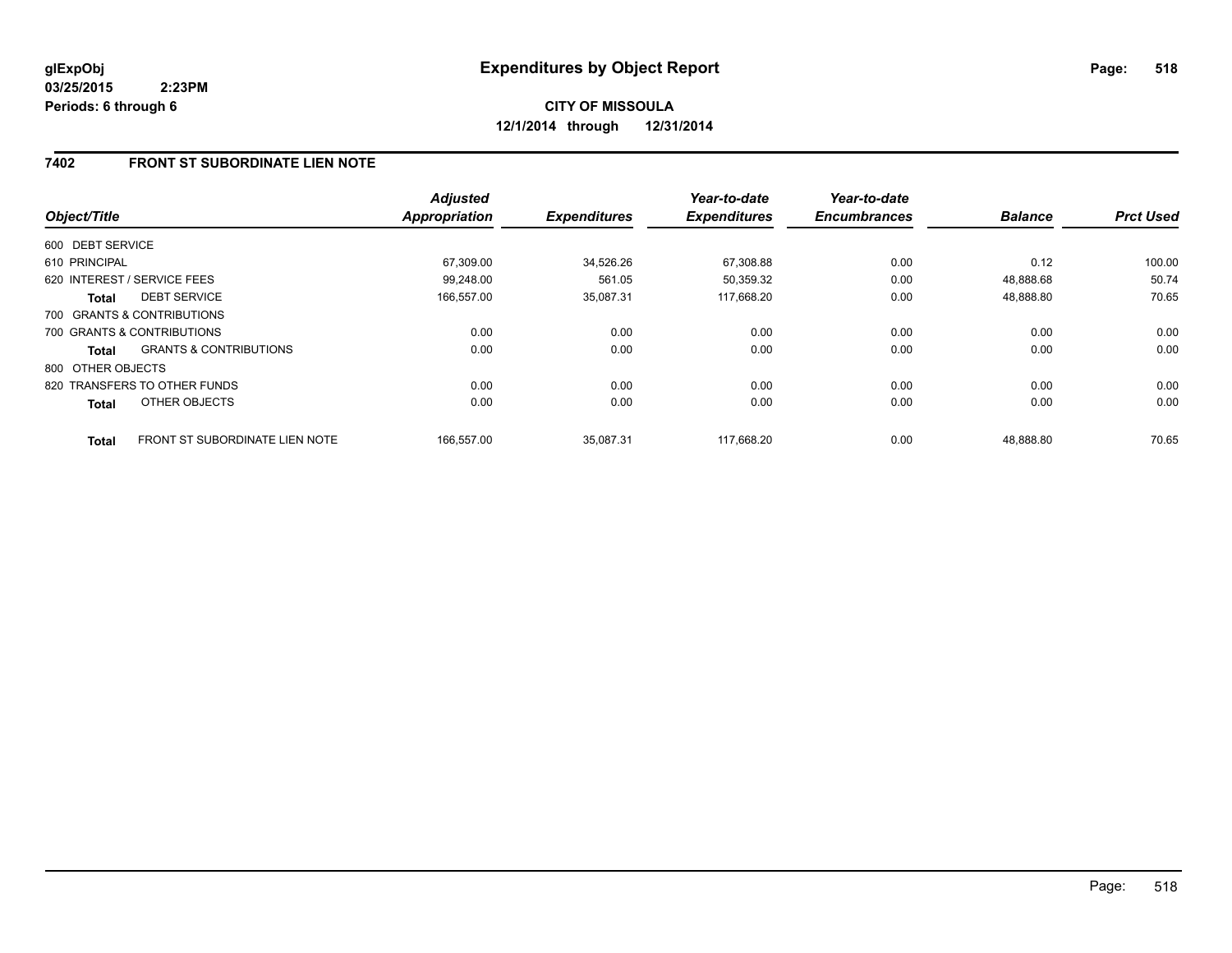#### **7447 COURT COLLECTED PARKING FINES**

**230 MUNICIPAL COURT**

| Object/Title      |                        | <b>Adjusted</b><br>Appropriation | <b>Expenditures</b> | Year-to-date<br><b>Expenditures</b> | Year-to-date<br><b>Encumbrances</b> | <b>Balance</b> | <b>Prct Used</b> |
|-------------------|------------------------|----------------------------------|---------------------|-------------------------------------|-------------------------------------|----------------|------------------|
| 500 FIXED CHARGES |                        |                                  |                     |                                     |                                     |                |                  |
| 500 FIXED CHARGES |                        | 0.00                             | 0.00                | 0.00                                | 0.00                                | 0.00           | 0.00             |
| <b>Total</b>      | <b>FIXED CHARGES</b>   | 0.00                             | 0.00                | 0.00                                | 0.00                                | 0.00           | 0.00             |
| Total             | <b>MUNICIPAL COURT</b> | 0.00                             | 0.00                | 0.00                                | 0.00                                | 0.00           | 0.00             |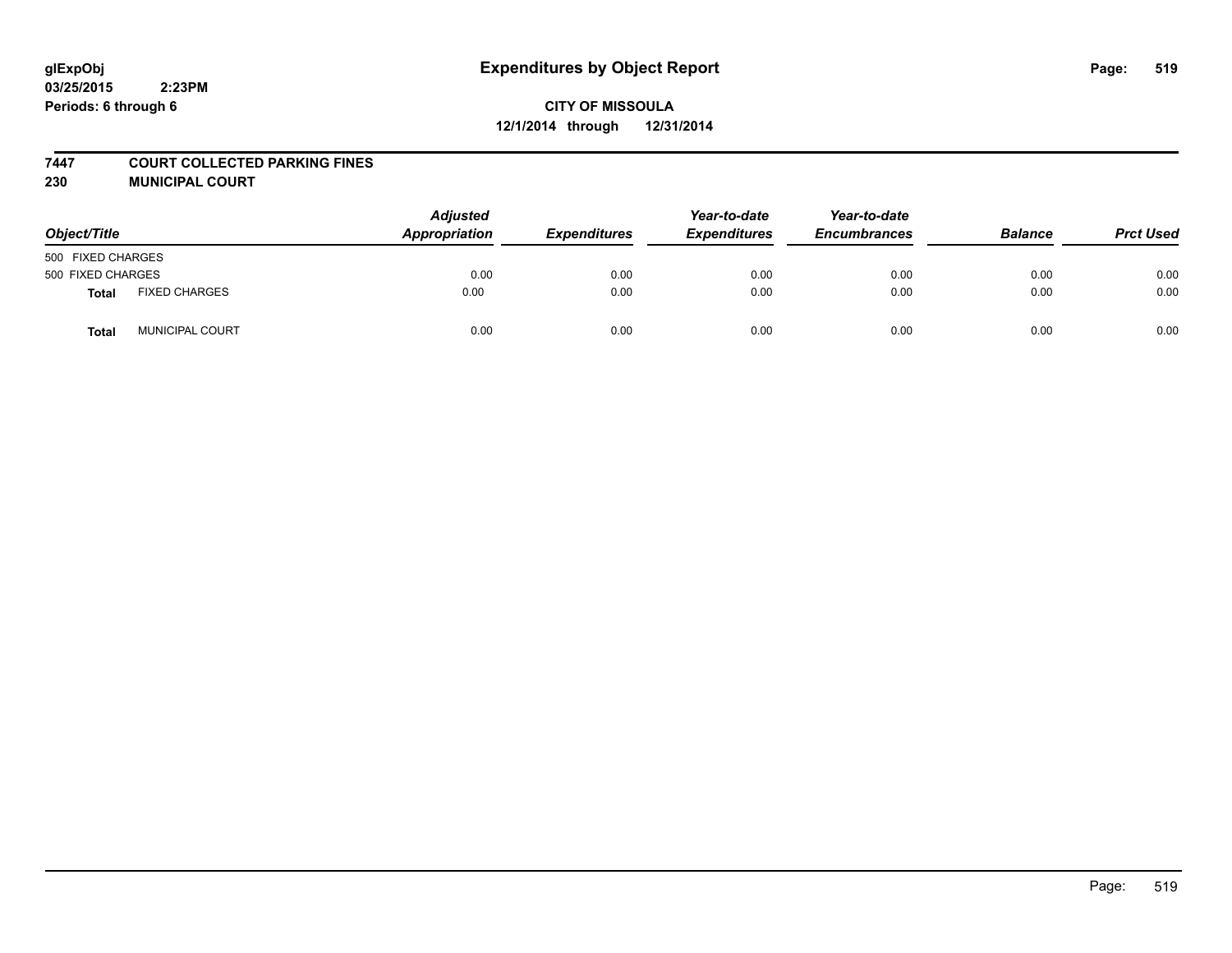# **glExpObj Expenditures by Object Report Page: 520**

**03/25/2015 2:23PM Periods: 6 through 6**

**CITY OF MISSOULA 12/1/2014 through 12/31/2014**

### **7447 COURT COLLECTED PARKING FINES**

| Object/Title                                         | <b>Adjusted</b><br><b>Appropriation</b> | <i><b>Expenditures</b></i> | Year-to-date<br><b>Expenditures</b> | Year-to-date<br><b>Encumbrances</b> | <b>Balance</b> | <b>Prct Used</b> |
|------------------------------------------------------|-----------------------------------------|----------------------------|-------------------------------------|-------------------------------------|----------------|------------------|
| 500 FIXED CHARGES                                    |                                         |                            |                                     |                                     |                |                  |
| 500 FIXED CHARGES                                    | 0.00                                    | 0.00                       | 0.00                                | 0.00                                | 0.00           | 0.00             |
| <b>FIXED CHARGES</b><br><b>Total</b>                 | 0.00                                    | 0.00                       | 0.00                                | 0.00                                | 0.00           | 0.00             |
| <b>COURT COLLECTED PARKING FINES</b><br><b>Total</b> | 0.00                                    | 0.00                       | 0.00                                | 0.00                                | 0.00           | 0.00             |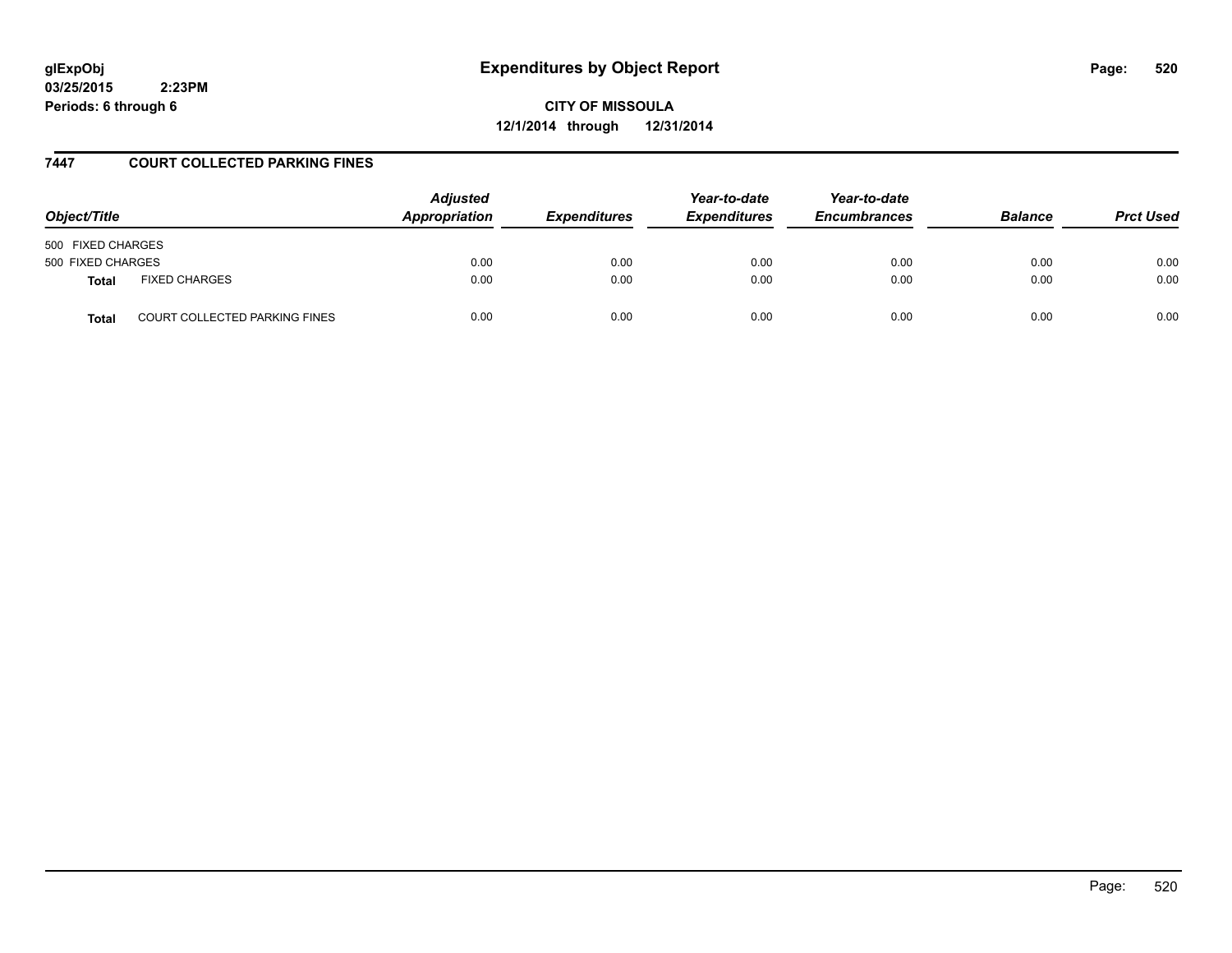## **7458 COURT SURCHARGE**

**230 MUNICIPAL COURT**

| Object/Title      |                      | Adjusted<br>Appropriation | <b>Expenditures</b> | Year-to-date<br><b>Expenditures</b> | Year-to-date<br><b>Encumbrances</b> | <b>Balance</b> | <b>Prct Used</b> |
|-------------------|----------------------|---------------------------|---------------------|-------------------------------------|-------------------------------------|----------------|------------------|
| 500 FIXED CHARGES |                      |                           |                     |                                     |                                     |                |                  |
| 500 FIXED CHARGES |                      | 0.00                      | 0.00                | 0.00                                | 0.00                                | 0.00           | 0.00             |
| <b>Total</b>      | <b>FIXED CHARGES</b> | 0.00                      | 0.00                | 0.00                                | 0.00                                | 0.00           | 0.00             |
| Total             | MUNICIPAL COURT      | 0.00                      | 0.00                | 0.00                                | 0.00                                | 0.00           | 0.00             |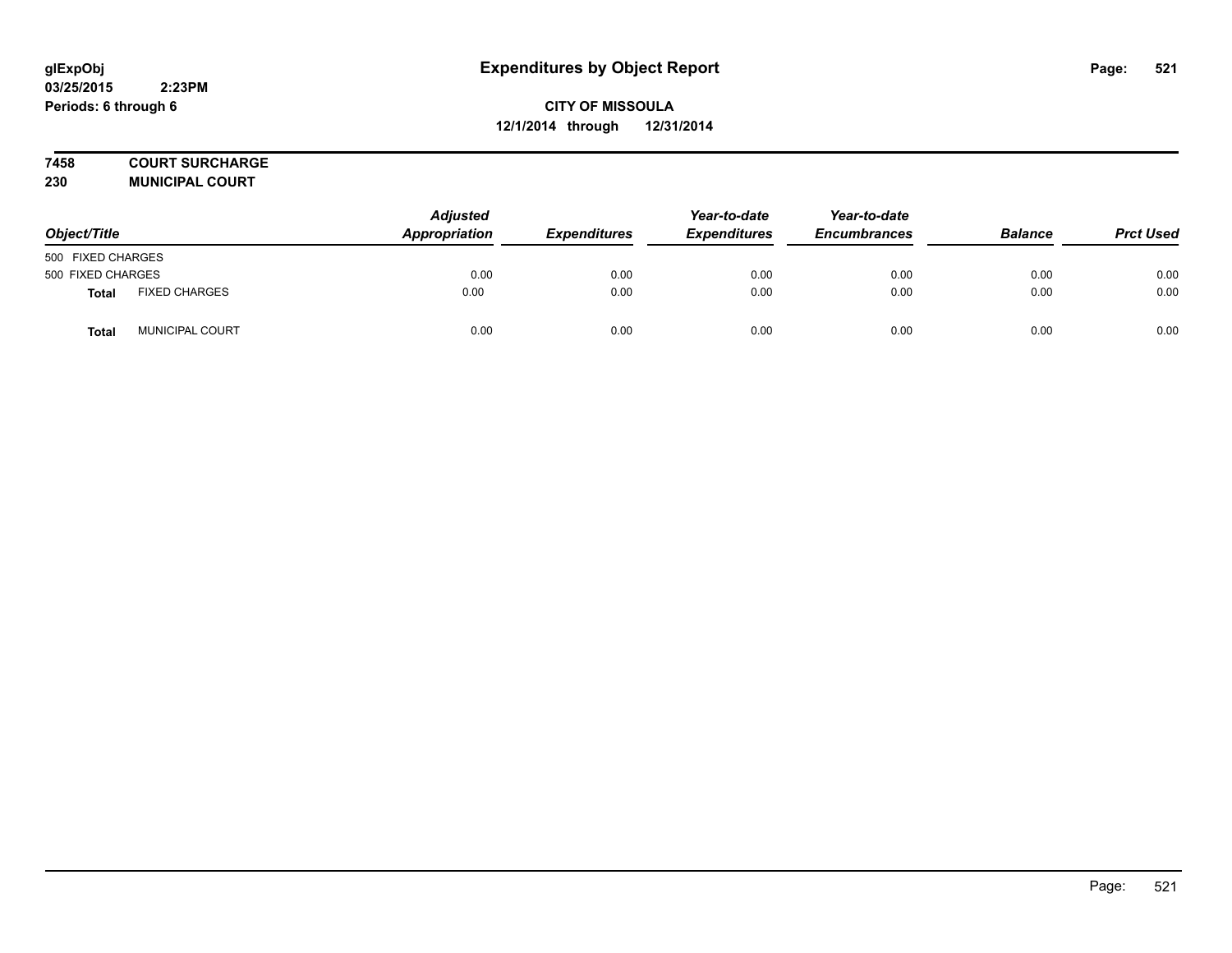**CITY OF MISSOULA 12/1/2014 through 12/31/2014**

### **7458 COURT SURCHARGE**

| Object/Title      |                        | <b>Adjusted</b><br>Appropriation | <b>Expenditures</b> | Year-to-date<br><b>Expenditures</b> | Year-to-date<br><b>Encumbrances</b> | <b>Balance</b> | <b>Prct Used</b> |
|-------------------|------------------------|----------------------------------|---------------------|-------------------------------------|-------------------------------------|----------------|------------------|
| 500 FIXED CHARGES |                        |                                  |                     |                                     |                                     |                |                  |
| 500 FIXED CHARGES |                        | 0.00                             | 0.00                | 0.00                                | 0.00                                | 0.00           | 0.00             |
| Total             | <b>FIXED CHARGES</b>   | 0.00                             | 0.00                | 0.00                                | 0.00                                | 0.00           | 0.00             |
| <b>Total</b>      | <b>COURT SURCHARGE</b> | 0.00                             | 0.00                | 0.00                                | 0.00                                | 0.00           | 0.00             |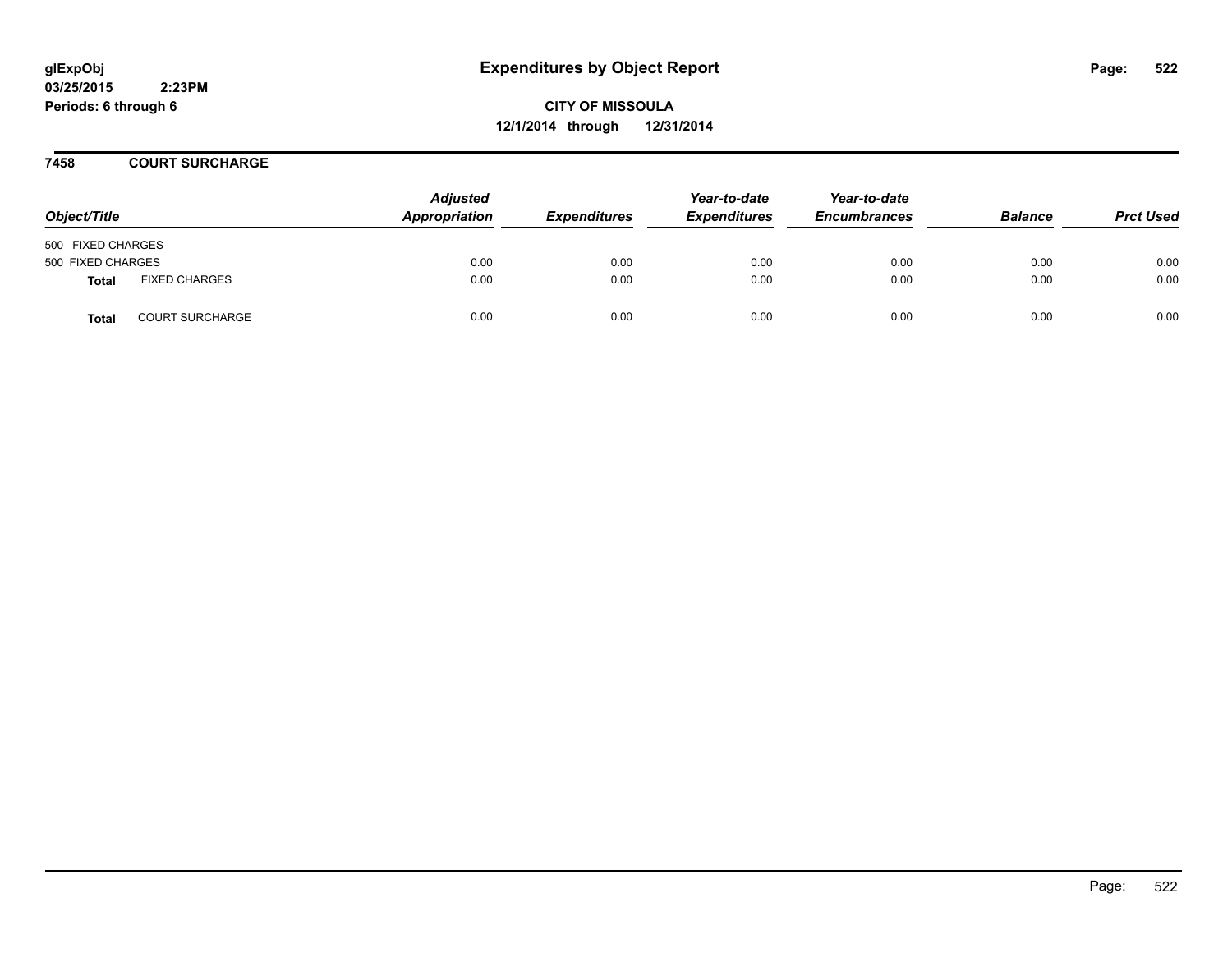## **CITY OF MISSOULA 12/1/2014 through 12/31/2014**

**7469 PUBLIC DEFENDER FEES 230 MUNICIPAL COURT**

| Object/Title      |                        | <b>Adjusted</b><br>Appropriation | <b>Expenditures</b> | Year-to-date<br><b>Expenditures</b> | Year-to-date<br><b>Encumbrances</b> | <b>Balance</b> | <b>Prct Used</b> |
|-------------------|------------------------|----------------------------------|---------------------|-------------------------------------|-------------------------------------|----------------|------------------|
| 500 FIXED CHARGES |                        |                                  |                     |                                     |                                     |                |                  |
| 500 FIXED CHARGES |                        | 0.00                             | 0.00                | 0.00                                | 0.00                                | 0.00           | 0.00             |
| <b>Total</b>      | <b>FIXED CHARGES</b>   | 0.00                             | 0.00                | 0.00                                | 0.00                                | 0.00           | 0.00             |
| <b>Total</b>      | <b>MUNICIPAL COURT</b> | 0.00                             | 0.00                | 0.00                                | 0.00                                | 0.00           | 0.00             |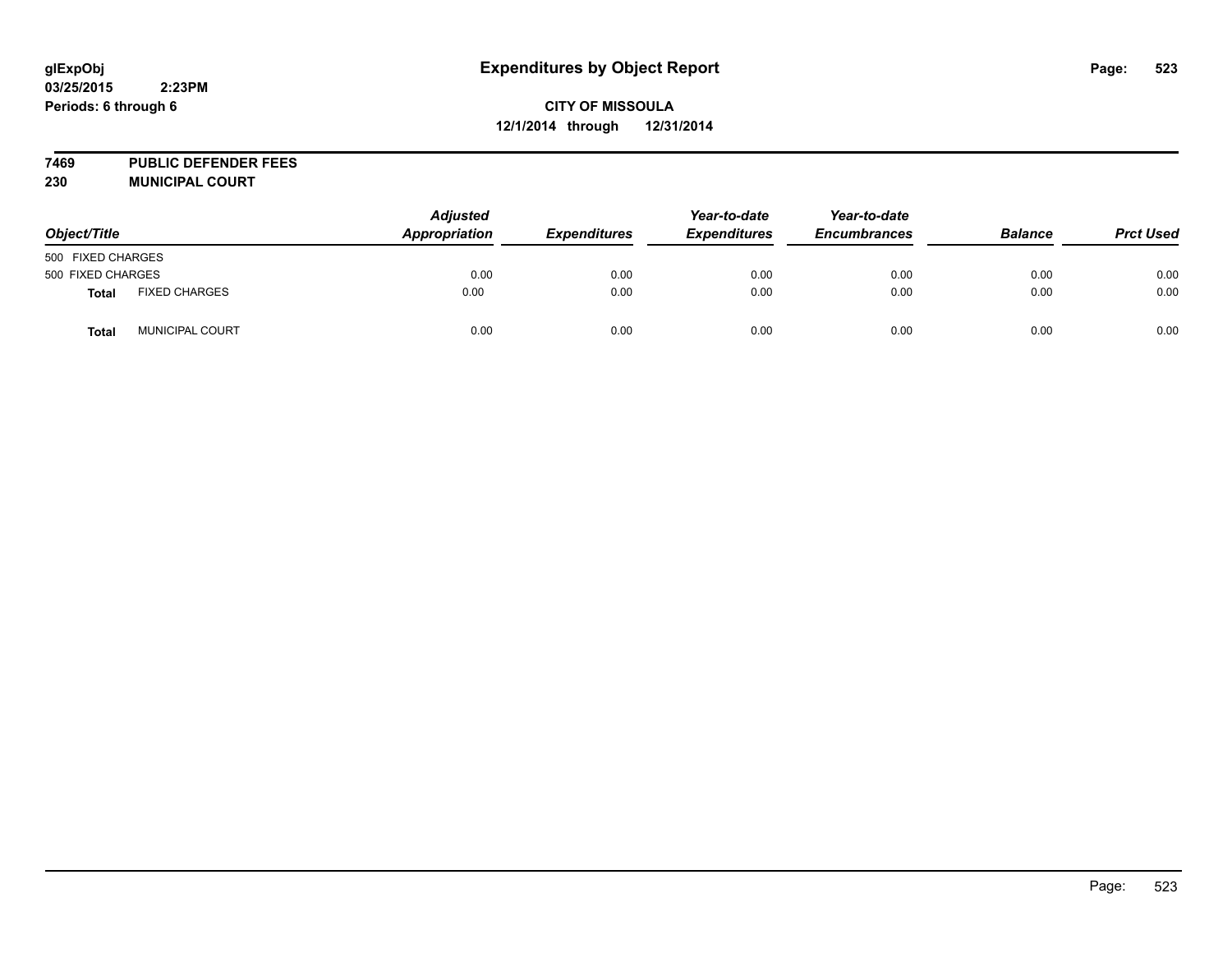**CITY OF MISSOULA 12/1/2014 through 12/31/2014**

#### **7469 PUBLIC DEFENDER FEES**

| Object/Title      |                      | <b>Adjusted</b><br>Appropriation | <b>Expenditures</b> | Year-to-date<br><b>Expenditures</b> | Year-to-date<br><b>Encumbrances</b> | <b>Balance</b> | <b>Prct Used</b> |
|-------------------|----------------------|----------------------------------|---------------------|-------------------------------------|-------------------------------------|----------------|------------------|
| 500 FIXED CHARGES |                      |                                  |                     |                                     |                                     |                |                  |
| 500 FIXED CHARGES |                      | 0.00                             | 0.00                | 0.00                                | 0.00                                | 0.00           | 0.00             |
| Total             | <b>FIXED CHARGES</b> | 0.00                             | 0.00                | 0.00                                | 0.00                                | 0.00           | 0.00             |
| Total             | PUBLIC DEFENDER FEES | 0.00                             | 0.00                | 0.00                                | 0.00                                | 0.00           | 0.00             |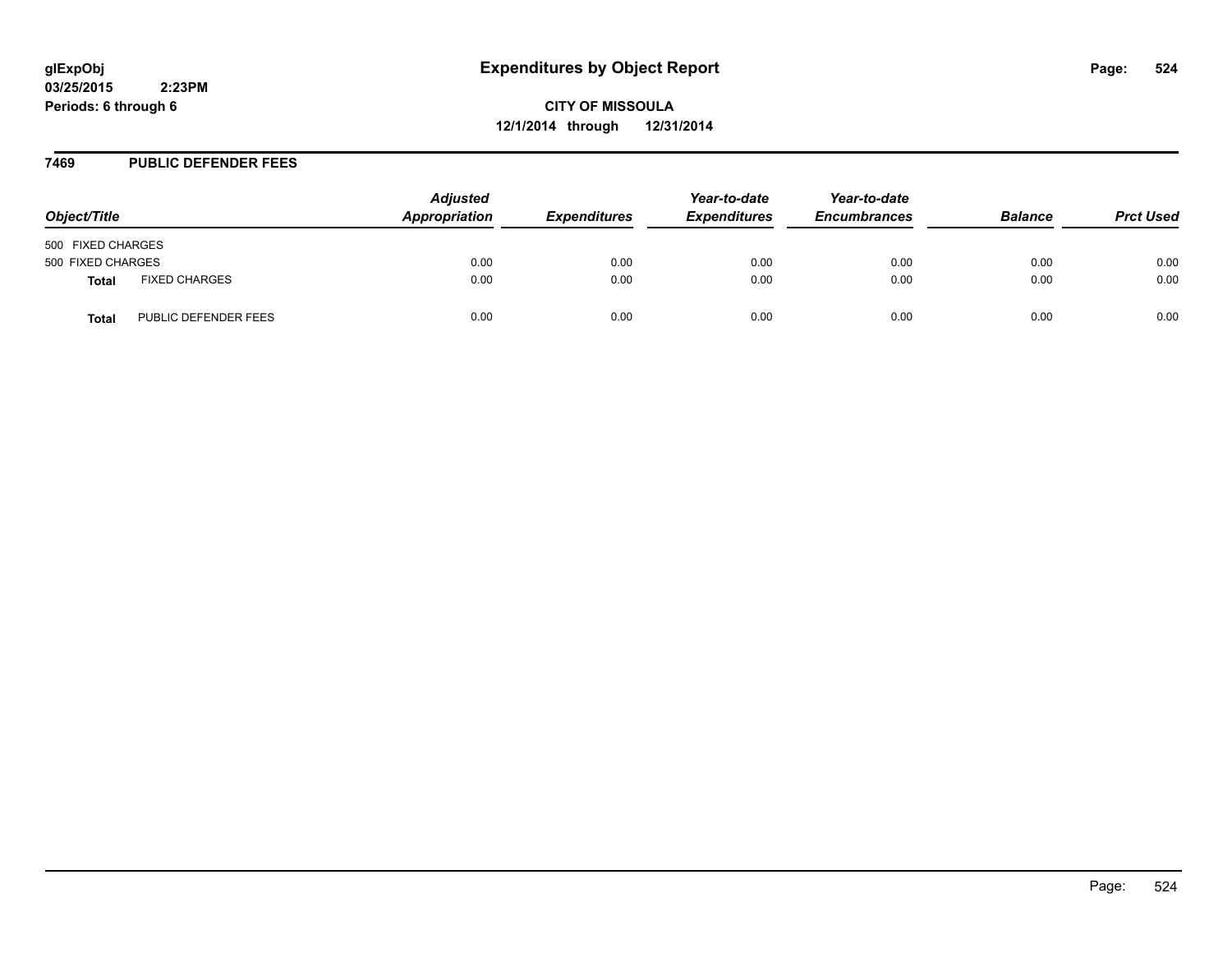## **7903 COUNTY CLEARING**

**390 NON-DEPARTMENTAL**

| Object/Title      |                  | <b>Adjusted</b><br>Appropriation | <b>Expenditures</b> | Year-to-date<br><b>Expenditures</b> | Year-to-date<br><b>Encumbrances</b> | <b>Balance</b> | <b>Prct Used</b> |
|-------------------|------------------|----------------------------------|---------------------|-------------------------------------|-------------------------------------|----------------|------------------|
| 800 OTHER OBJECTS |                  |                                  |                     |                                     |                                     |                |                  |
| 845 CONTINGENCY   |                  | 0.00                             | 2,294.25            | 4,177.00                            | 0.00                                | $-4,177.00$    | 0.00             |
| Total             | OTHER OBJECTS    | 0.00                             | 2,294.25            | 4.177.00                            | 0.00                                | $-4,177.00$    | 0.00             |
| Total             | NON-DEPARTMENTAL | 0.00                             | 2,294.25            | 4,177.00                            | 0.00                                | $-4,177.00$    | 0.00             |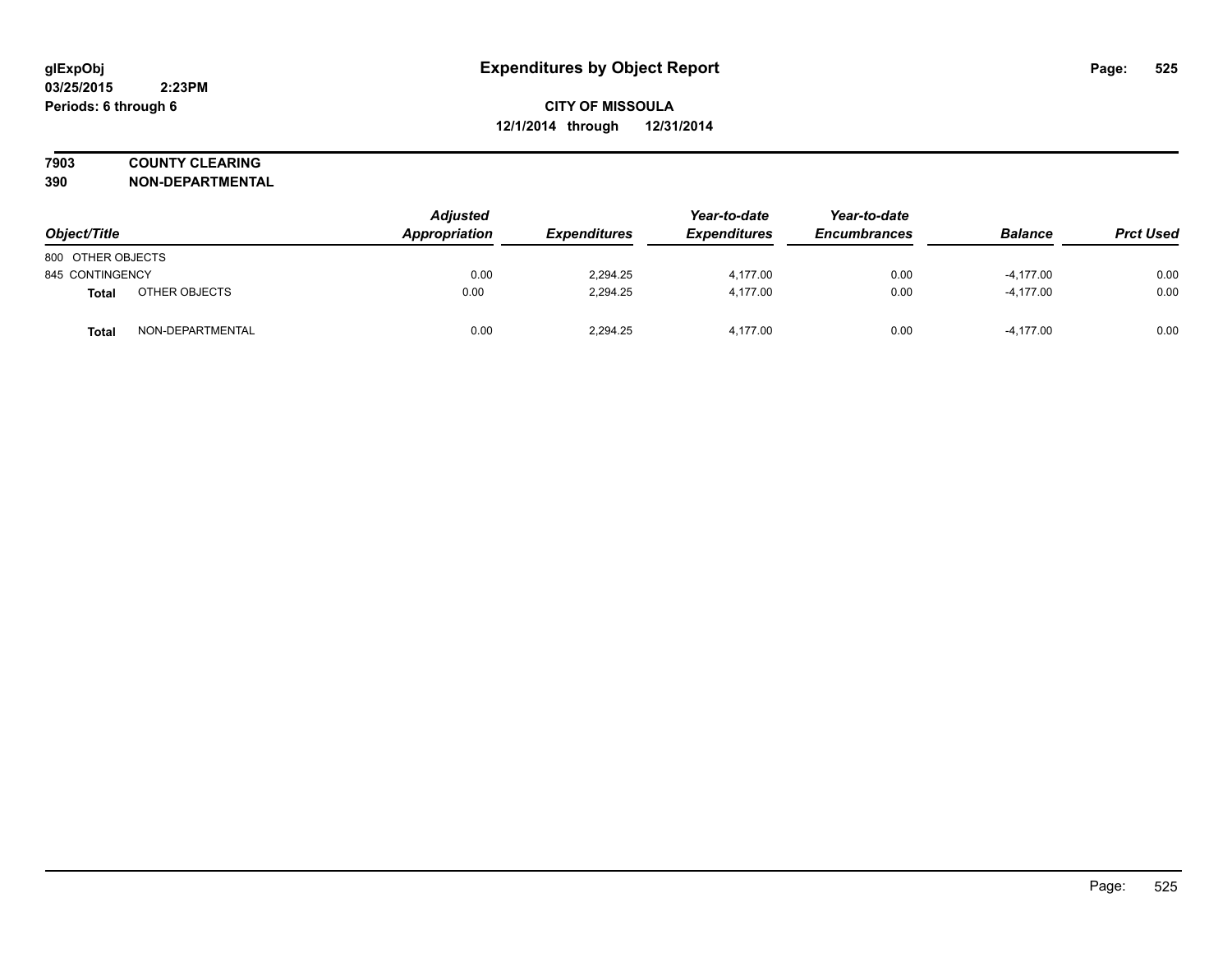**CITY OF MISSOULA 12/1/2014 through 12/31/2014**

**7903 COUNTY CLEARING**

| Object/Title      |                        | <b>Adjusted</b><br>Appropriation | <b>Expenditures</b> | Year-to-date<br><b>Expenditures</b> | Year-to-date<br><b>Encumbrances</b> | <b>Balance</b> | <b>Prct Used</b> |
|-------------------|------------------------|----------------------------------|---------------------|-------------------------------------|-------------------------------------|----------------|------------------|
| 800 OTHER OBJECTS |                        |                                  |                     |                                     |                                     |                |                  |
| 845 CONTINGENCY   |                        | 0.00                             | 2.294.25            | 4.177.00                            | 0.00                                | $-4,177.00$    | 0.00             |
| Total             | OTHER OBJECTS          | 0.00                             | 2.294.25            | 4.177.00                            | 0.00                                | $-4.177.00$    | 0.00             |
| <b>Total</b>      | <b>COUNTY CLEARING</b> | 0.00                             | 2.294.25            | 4.177.00                            | 0.00                                | $-4.177.00$    | 0.00             |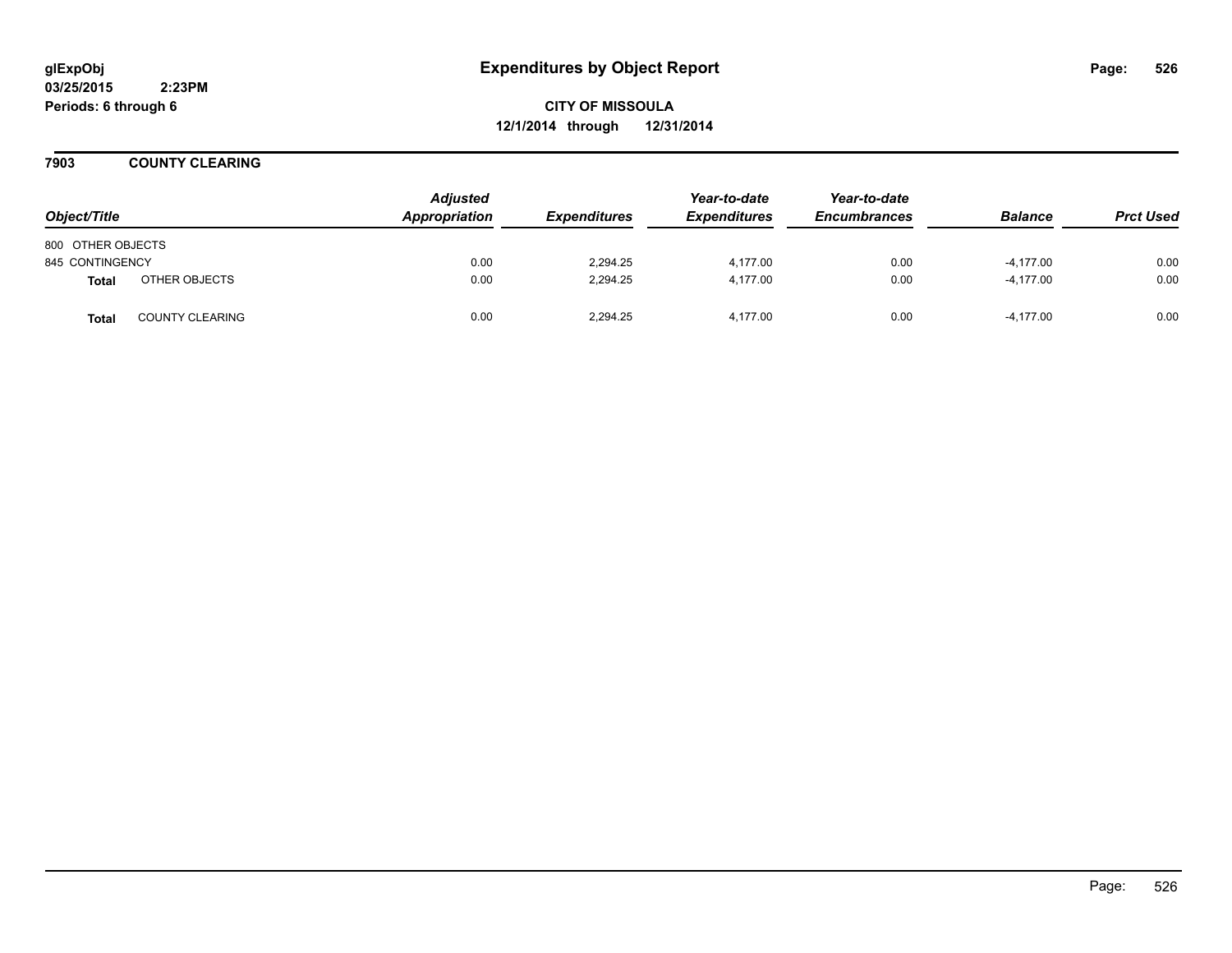### **CITY OF MISSOULA 12/1/2014 through 12/31/2014**

#### **7904 SEWER REBATE**

**280 PUBLIC WORKS ADMIN/ENGINEERING**

| Object/Title      |                                | <b>Adjusted</b><br>Appropriation | <b>Expenditures</b> | Year-to-date<br><b>Expenditures</b> | Year-to-date<br><b>Encumbrances</b> | <b>Balance</b> | <b>Prct Used</b> |
|-------------------|--------------------------------|----------------------------------|---------------------|-------------------------------------|-------------------------------------|----------------|------------------|
| 500 FIXED CHARGES |                                |                                  |                     |                                     |                                     |                |                  |
| 500 FIXED CHARGES |                                | 0.00                             | 0.00                | 0.00                                | 0.00                                | 0.00           | 0.00             |
| <b>Total</b>      | <b>FIXED CHARGES</b>           | 0.00                             | 0.00                | 0.00                                | 0.00                                | 0.00           | 0.00             |
| 800 OTHER OBJECTS |                                |                                  |                     |                                     |                                     |                |                  |
|                   | 820 TRANSFERS TO OTHER FUNDS   | 0.00                             | 0.00                | 0.00                                | 0.00                                | 0.00           | 0.00             |
| <b>Total</b>      | OTHER OBJECTS                  | 0.00                             | 0.00                | 0.00                                | 0.00                                | 0.00           | 0.00             |
| <b>Total</b>      | PUBLIC WORKS ADMIN/ENGINEERING | 0.00                             | 0.00                | 0.00                                | 0.00                                | 0.00           | 0.00             |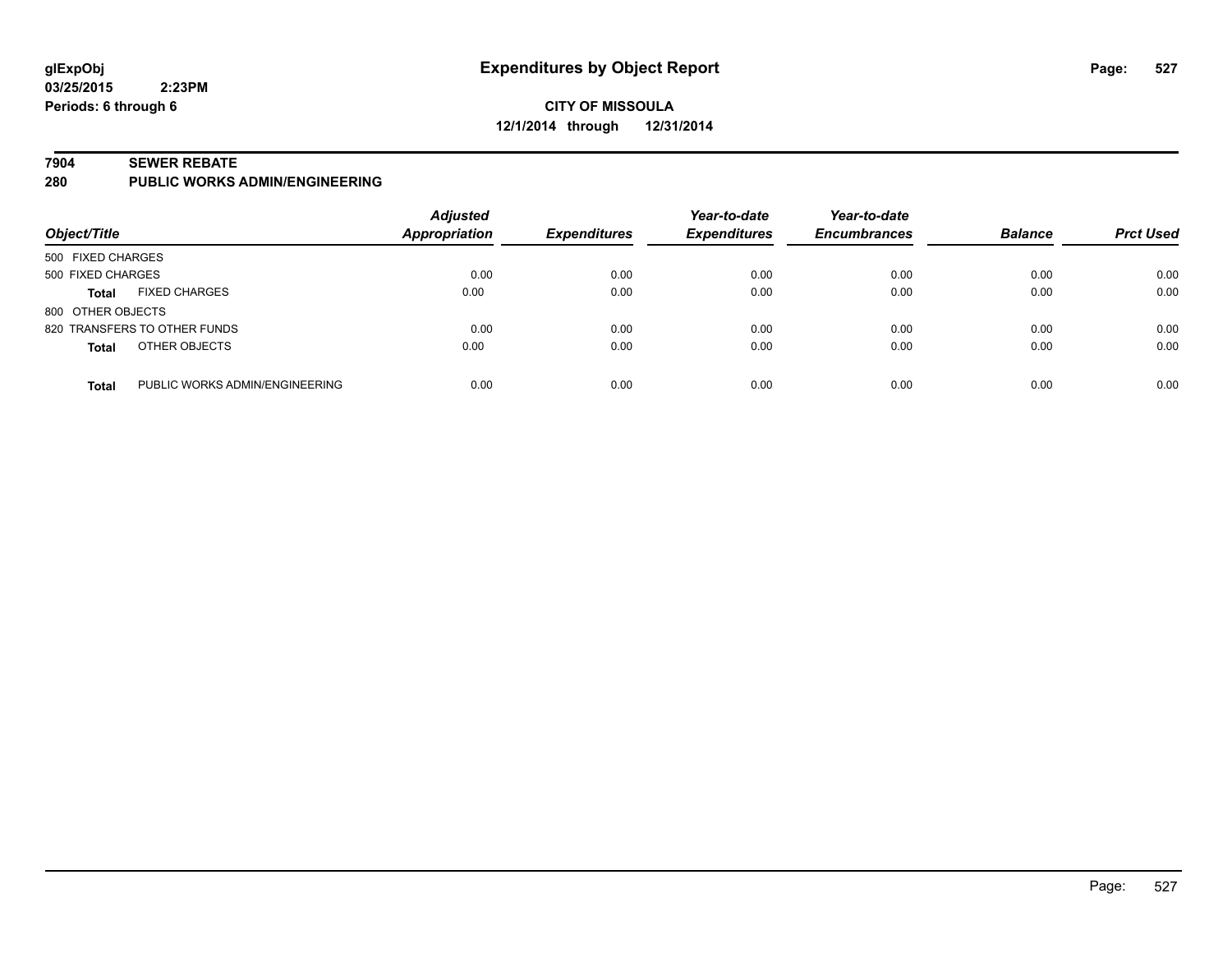### **7904 SEWER REBATE**

| Object/Title                         | <b>Adjusted</b><br><b>Appropriation</b> | <b>Expenditures</b> | Year-to-date<br><b>Expenditures</b> | Year-to-date<br><b>Encumbrances</b> | <b>Balance</b> | <b>Prct Used</b> |
|--------------------------------------|-----------------------------------------|---------------------|-------------------------------------|-------------------------------------|----------------|------------------|
| 500 FIXED CHARGES                    |                                         |                     |                                     |                                     |                |                  |
| 500 FIXED CHARGES                    | 0.00                                    | 0.00                | 0.00                                | 0.00                                | 0.00           | 0.00             |
| <b>FIXED CHARGES</b><br><b>Total</b> | 0.00                                    | 0.00                | 0.00                                | 0.00                                | 0.00           | 0.00             |
| 800 OTHER OBJECTS                    |                                         |                     |                                     |                                     |                |                  |
| 820 TRANSFERS TO OTHER FUNDS         | 0.00                                    | 0.00                | 0.00                                | 0.00                                | 0.00           | 0.00             |
| OTHER OBJECTS<br><b>Total</b>        | 0.00                                    | 0.00                | 0.00                                | 0.00                                | 0.00           | 0.00             |
|                                      |                                         |                     |                                     |                                     |                |                  |
| <b>SEWER REBATE</b><br><b>Total</b>  | 0.00                                    | 0.00                | 0.00                                | 0.00                                | 0.00           | 0.00             |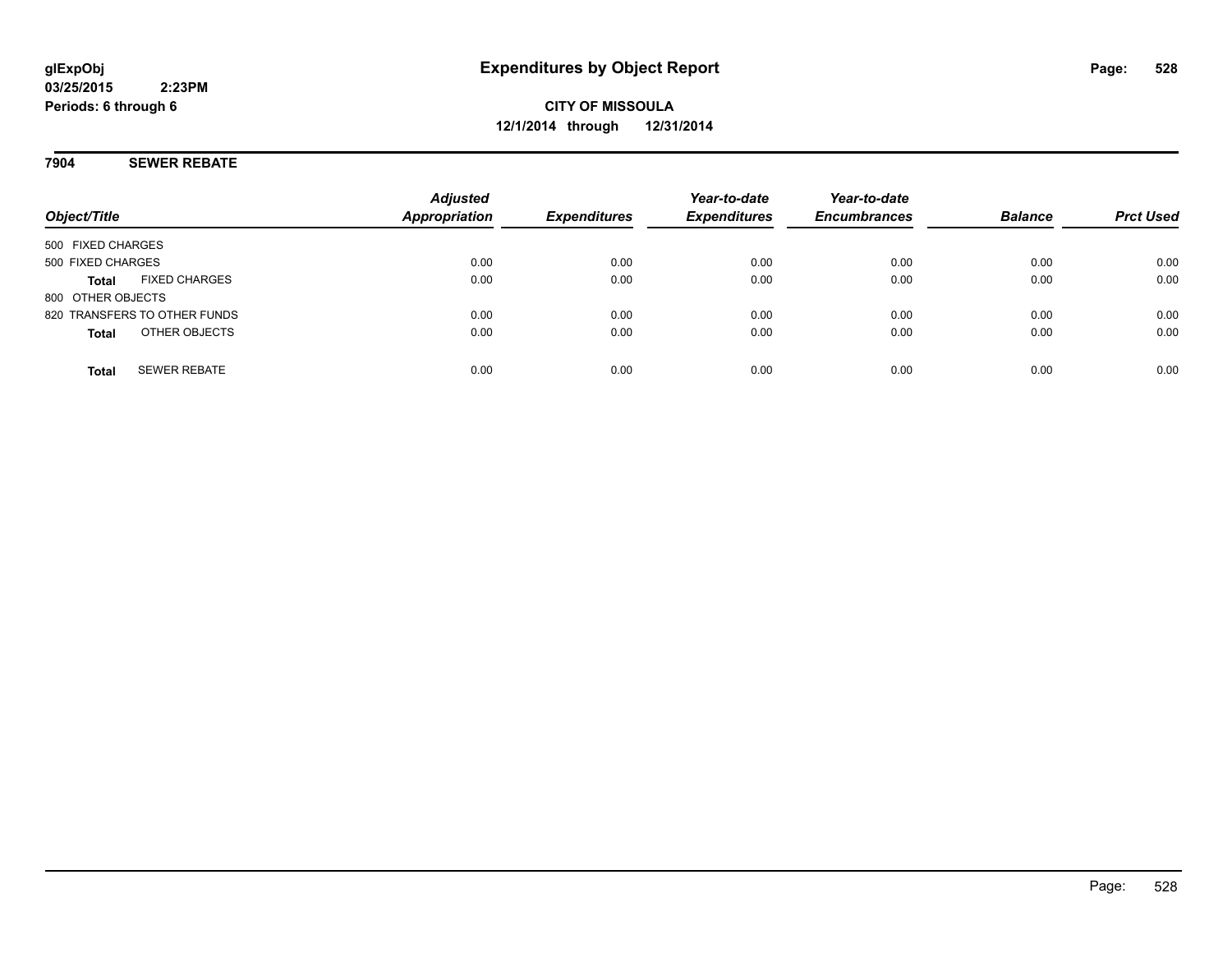#### **7905 WYE SEWER RSID 8489**

**280 PUBLIC WORKS ADMIN/ENGINEERING**

| Object/Title                            | <b>Adjusted</b><br>Appropriation | <b>Expenditures</b> | Year-to-date<br><b>Expenditures</b> | Year-to-date<br><b>Encumbrances</b> | <b>Balance</b> | <b>Prct Used</b> |
|-----------------------------------------|----------------------------------|---------------------|-------------------------------------|-------------------------------------|----------------|------------------|
| 500 FIXED CHARGES                       |                                  |                     |                                     |                                     |                |                  |
| 500 FIXED CHARGES                       | 0.00                             | 0.00                | 0.00                                | 0.00                                | 0.00           | 0.00             |
| <b>FIXED CHARGES</b><br>Total           | 0.00                             | 0.00                | 0.00                                | 0.00                                | 0.00           | 0.00             |
| PUBLIC WORKS ADMIN/ENGINEERING<br>Total | 0.00                             | 0.00                | 0.00                                | 0.00                                | 0.00           | 0.00             |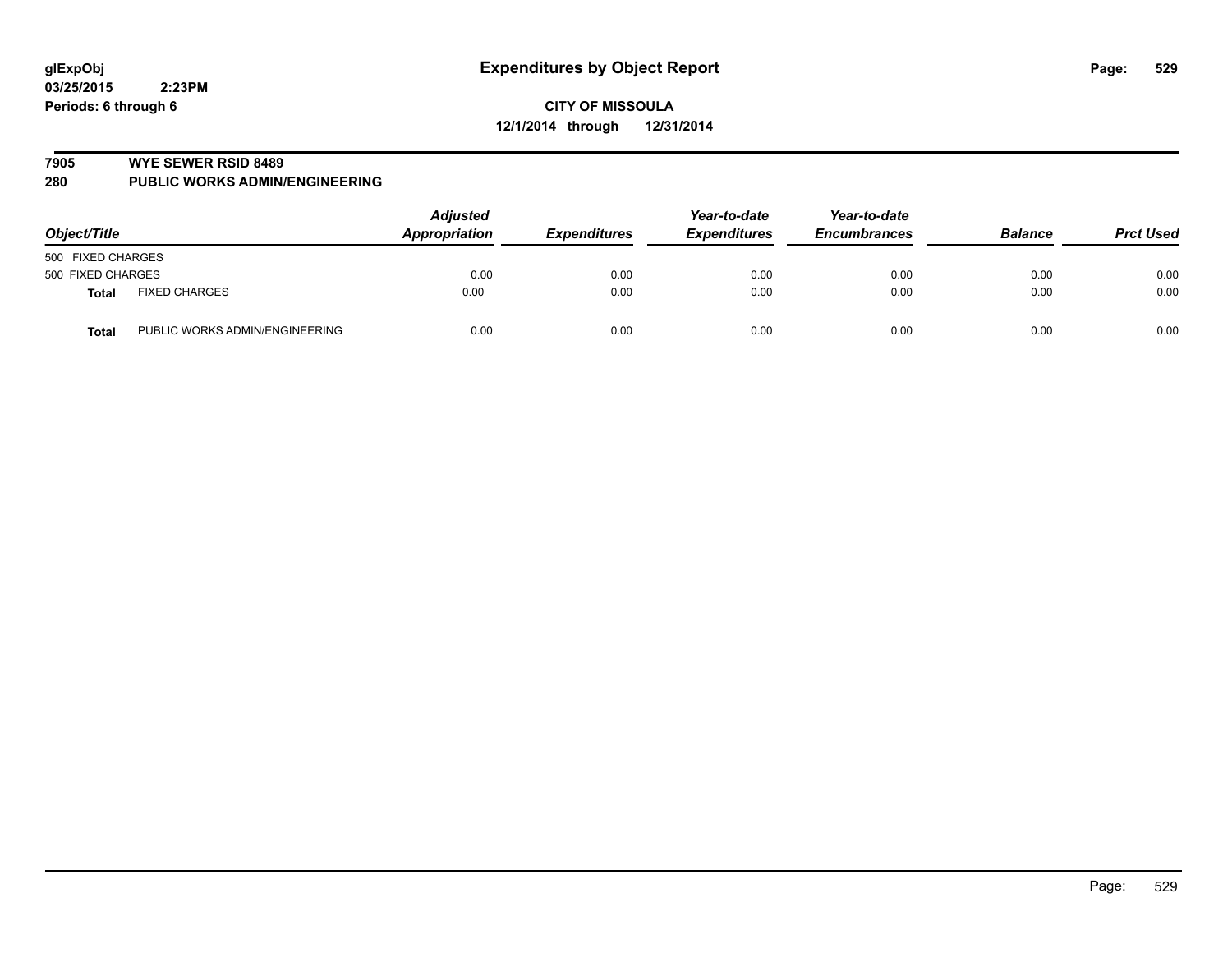**CITY OF MISSOULA 12/1/2014 through 12/31/2014**

### **7905 WYE SEWER RSID 8489**

| Object/Title      |                      | <b>Adjusted</b><br>Appropriation | <b>Expenditures</b> | Year-to-date<br><b>Expenditures</b> | Year-to-date<br><b>Encumbrances</b> | <b>Balance</b> | <b>Prct Used</b> |
|-------------------|----------------------|----------------------------------|---------------------|-------------------------------------|-------------------------------------|----------------|------------------|
| 500 FIXED CHARGES |                      |                                  |                     |                                     |                                     |                |                  |
| 500 FIXED CHARGES |                      | 0.00                             | 0.00                | 0.00                                | 0.00                                | 0.00           | 0.00             |
| <b>Total</b>      | <b>FIXED CHARGES</b> | 0.00                             | 0.00                | 0.00                                | 0.00                                | 0.00           | 0.00             |
| Total             | WYE SEWER RSID 8489  | 0.00                             | 0.00                | 0.00                                | 0.00                                | 0.00           | 0.00             |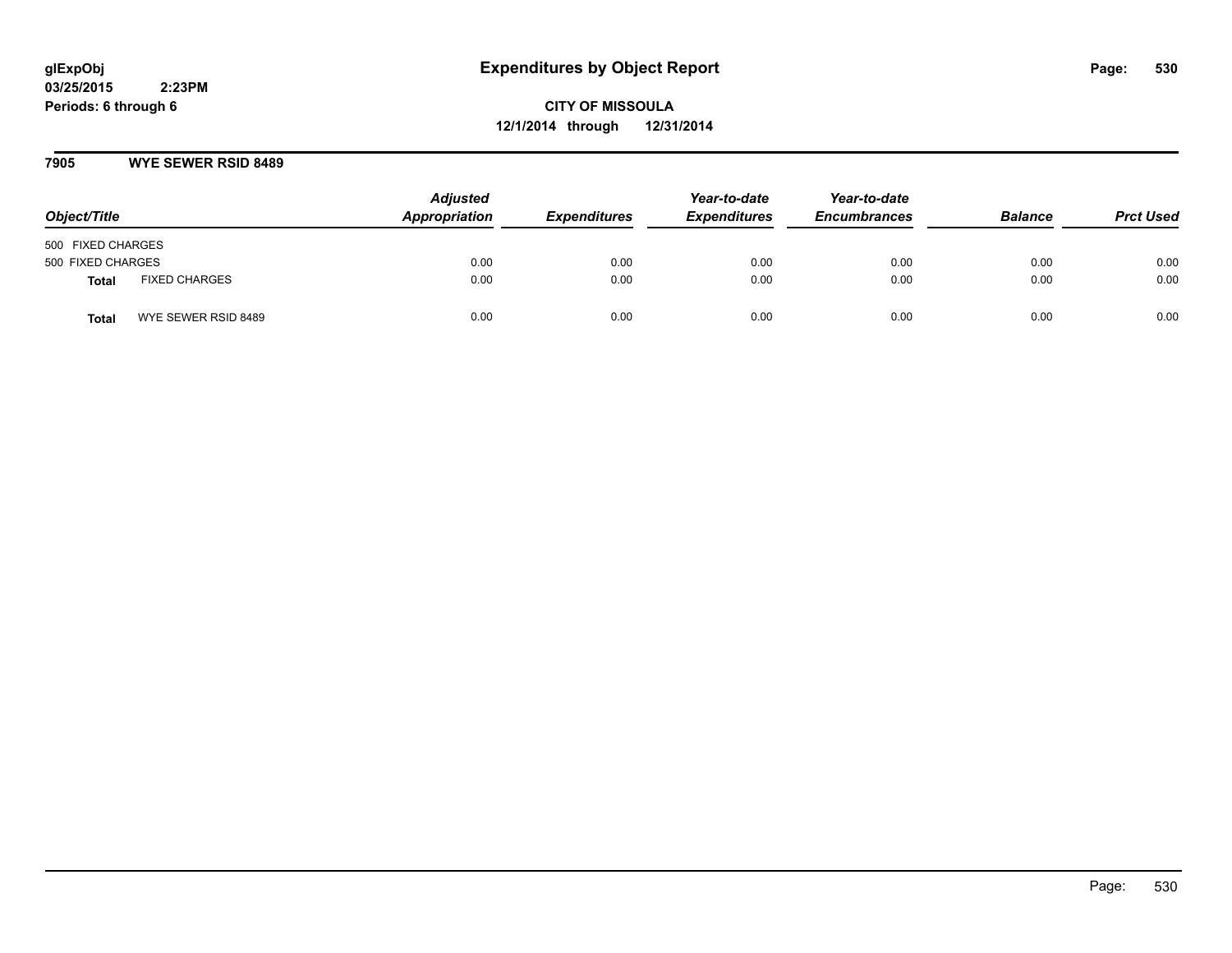#### **7911 RESIDENTIAL INSPECTION FUND**

**310 BUILDING INSPECTION**

|                                            | <b>Adjusted</b>      |                     | Year-to-date        | Year-to-date        |                | <b>Prct Used</b> |
|--------------------------------------------|----------------------|---------------------|---------------------|---------------------|----------------|------------------|
| Object/Title                               | <b>Appropriation</b> | <b>Expenditures</b> | <b>Expenditures</b> | <b>Encumbrances</b> | <b>Balance</b> |                  |
| 200 SUPPLIES                               |                      |                     |                     |                     |                |                  |
| 220 OPERATING SUPPLIES                     | 0.00                 | 0.00                | 0.00                | 0.00                | 0.00           | 0.00             |
| 240 OTHER SUPPLIES                         | 0.00                 | 0.00                | 0.00                | 0.00                | 0.00           | 0.00             |
| <b>SUPPLIES</b><br>Total                   | 0.00                 | 0.00                | 0.00                | 0.00                | 0.00           | 0.00             |
| 300 PURCHASED SERVICES                     |                      |                     |                     |                     |                |                  |
| 310 COMMUNICATIONS                         | 0.00                 | 0.00                | 45.00               | 0.00                | $-45.00$       | 0.00             |
| 320 PRINTING & DUPLICATING                 | 0.00                 | 0.00                | 0.00                | 0.00                | 0.00           | 0.00             |
| 330 PUBLICITY, SUBSCRIPTIONS & DUES        | 0.00                 | 0.00                | 0.00                | 0.00                | 0.00           | 0.00             |
| <b>PURCHASED SERVICES</b><br>Total         | 0.00                 | 0.00                | 45.00               | 0.00                | $-45.00$       | 0.00             |
| <b>BUILDING INSPECTION</b><br><b>Total</b> | 0.00                 | 0.00                | 45.00               | 0.00                | $-45.00$       | 0.00             |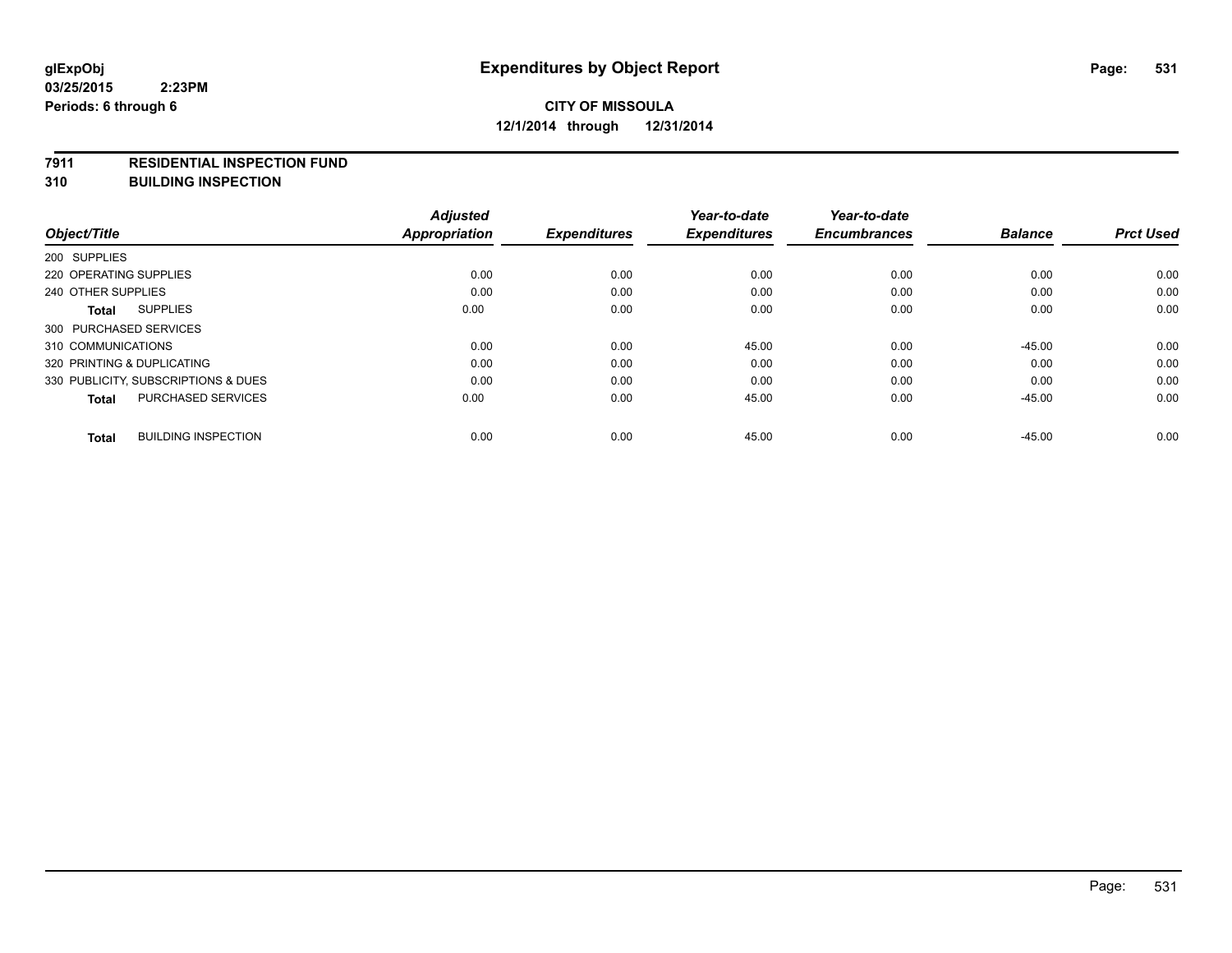**CITY OF MISSOULA 12/1/2014 through 12/31/2014**

### **7911 RESIDENTIAL INSPECTION FUND**

| Object/Title                                       | <b>Adjusted</b><br><b>Appropriation</b> | <b>Expenditures</b> | Year-to-date<br><b>Expenditures</b> | Year-to-date<br><b>Encumbrances</b> | <b>Balance</b> | <b>Prct Used</b> |
|----------------------------------------------------|-----------------------------------------|---------------------|-------------------------------------|-------------------------------------|----------------|------------------|
| 200 SUPPLIES                                       |                                         |                     |                                     |                                     |                |                  |
|                                                    |                                         |                     |                                     |                                     |                |                  |
| 220 OPERATING SUPPLIES                             | 0.00                                    | 0.00                | 0.00                                | 0.00                                | 0.00           | 0.00             |
| 240 OTHER SUPPLIES                                 | 0.00                                    | 0.00                | 0.00                                | 0.00                                | 0.00           | 0.00             |
| <b>SUPPLIES</b><br>Total                           | 0.00                                    | 0.00                | 0.00                                | 0.00                                | 0.00           | 0.00             |
| 300 PURCHASED SERVICES                             |                                         |                     |                                     |                                     |                |                  |
| 310 COMMUNICATIONS                                 | 0.00                                    | 0.00                | 45.00                               | 0.00                                | $-45.00$       | 0.00             |
| 320 PRINTING & DUPLICATING                         | 0.00                                    | 0.00                | 0.00                                | 0.00                                | 0.00           | 0.00             |
| 330 PUBLICITY, SUBSCRIPTIONS & DUES                | 0.00                                    | 0.00                | 0.00                                | 0.00                                | 0.00           | 0.00             |
| <b>PURCHASED SERVICES</b><br><b>Total</b>          | 0.00                                    | 0.00                | 45.00                               | 0.00                                | $-45.00$       | 0.00             |
| <b>RESIDENTIAL INSPECTION FUND</b><br><b>Total</b> | 0.00                                    | 0.00                | 45.00                               | 0.00                                | $-45.00$       | 0.00             |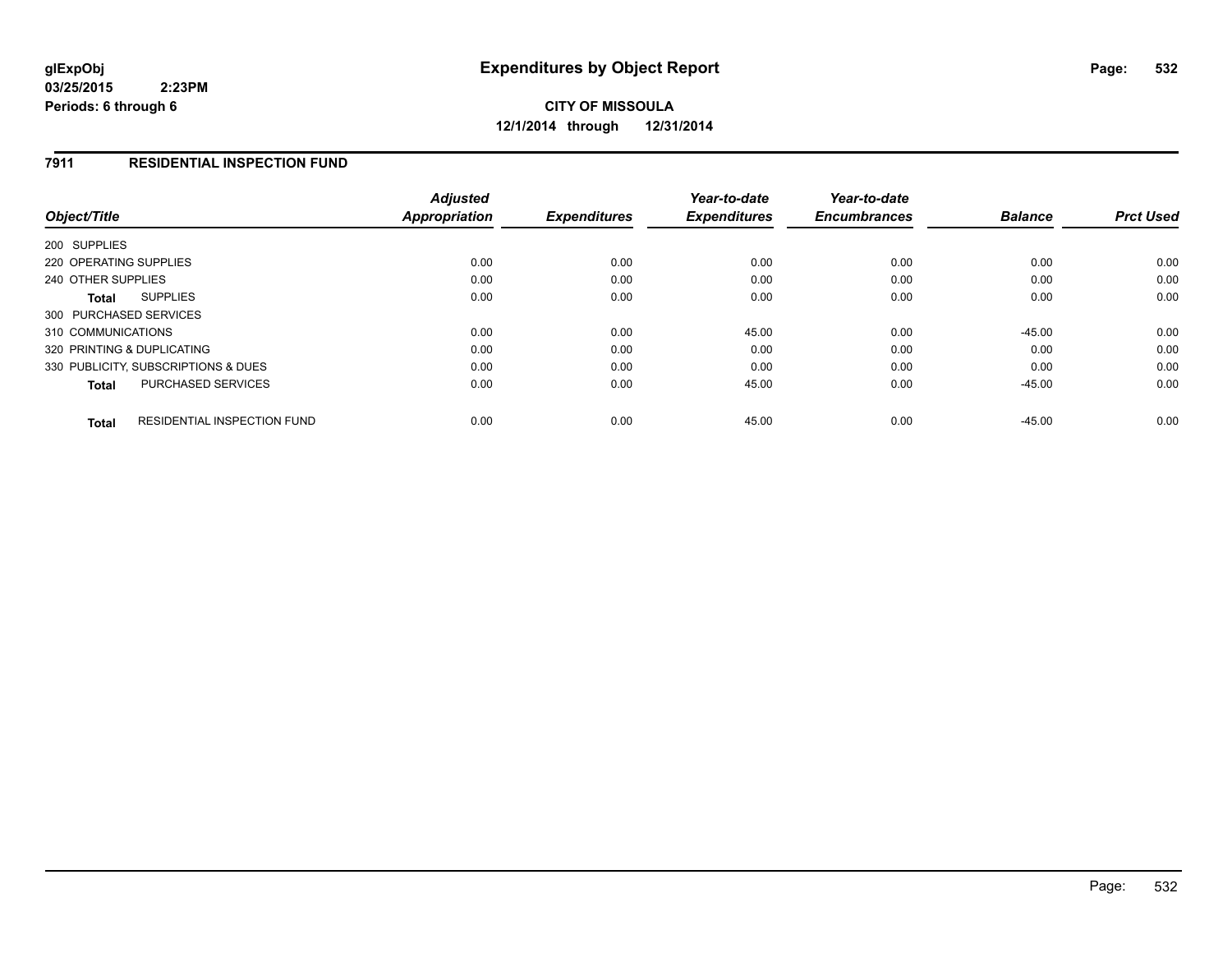# **glExpObj Expenditures by Object Report Page: 533**

#### **03/25/2015 2:23PM Periods: 6 through 6**

## **CITY OF MISSOULA 12/1/2014 through 12/31/2014**

### **9000 GENERAL FIXED ASSETS ACCOUNT GROUP**

**900 DEPRECIATION**

| Object/Title                          | <b>Adjusted</b><br><b>Appropriation</b> | <b>Expenditures</b> | Year-to-date<br><b>Expenditures</b> | Year-to-date<br><b>Encumbrances</b> | <b>Balance</b> | <b>Prct Used</b> |
|---------------------------------------|-----------------------------------------|---------------------|-------------------------------------|-------------------------------------|----------------|------------------|
| 800 OTHER OBJECTS                     |                                         |                     |                                     |                                     |                |                  |
| 830 DEPRECIATION                      | 0.00                                    | 0.00                | 0.00                                | 0.00                                | 0.00           | 0.00             |
| OTHER OBJECTS<br><b>Total</b>         | 0.00                                    | 0.00                | 0.00                                | 0.00                                | 0.00           | 0.00             |
| 900 CAPITAL OUTLAY                    |                                         |                     |                                     |                                     |                |                  |
| 900 CAPITAL OUTLAY                    | 0.00                                    | 0.00                | 0.00                                | 0.00                                | 0.00           | 0.00             |
| <b>CAPITAL OUTLAY</b><br><b>Total</b> | 0.00                                    | 0.00                | 0.00                                | 0.00                                | 0.00           | 0.00             |
| <b>DEPRECIATION</b><br><b>Total</b>   | 0.00                                    | 0.00                | 0.00                                | 0.00                                | 0.00           | 0.00             |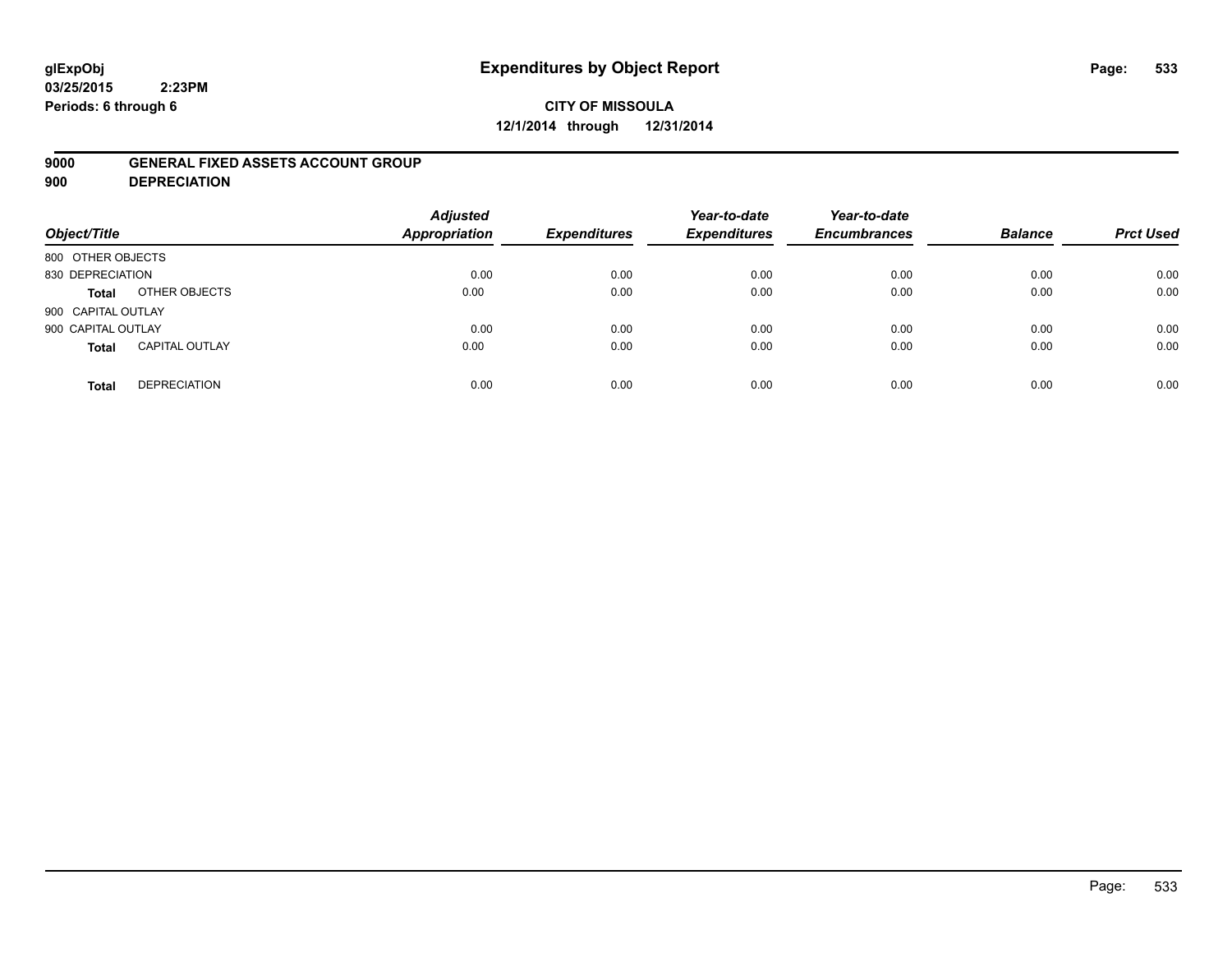**CITY OF MISSOULA 12/1/2014 through 12/31/2014**

### **9000 GENERAL FIXED ASSETS ACCOUNT GROUP**

| Object/Title       |                                         | <b>Adjusted</b><br><b>Appropriation</b> | <b>Expenditures</b> | Year-to-date<br><b>Expenditures</b> | Year-to-date<br><b>Encumbrances</b> | <b>Balance</b> | <b>Prct Used</b> |
|--------------------|-----------------------------------------|-----------------------------------------|---------------------|-------------------------------------|-------------------------------------|----------------|------------------|
| 800 OTHER OBJECTS  |                                         |                                         |                     |                                     |                                     |                |                  |
| 830 DEPRECIATION   |                                         | 0.00                                    | 0.00                | 0.00                                | 0.00                                | 0.00           | 0.00             |
| <b>Total</b>       | OTHER OBJECTS                           | 0.00                                    | 0.00                | 0.00                                | 0.00                                | 0.00           | 0.00             |
| 900 CAPITAL OUTLAY |                                         |                                         |                     |                                     |                                     |                |                  |
| 900 CAPITAL OUTLAY |                                         | 0.00                                    | 0.00                | 0.00                                | 0.00                                | 0.00           | 0.00             |
| <b>Total</b>       | <b>CAPITAL OUTLAY</b>                   | 0.00                                    | 0.00                | 0.00                                | 0.00                                | 0.00           | 0.00             |
| <b>Total</b>       | <b>GENERAL FIXED ASSETS ACCOUNT GRC</b> | 0.00                                    | 0.00                | 0.00                                | 0.00                                | 0.00           | 0.00             |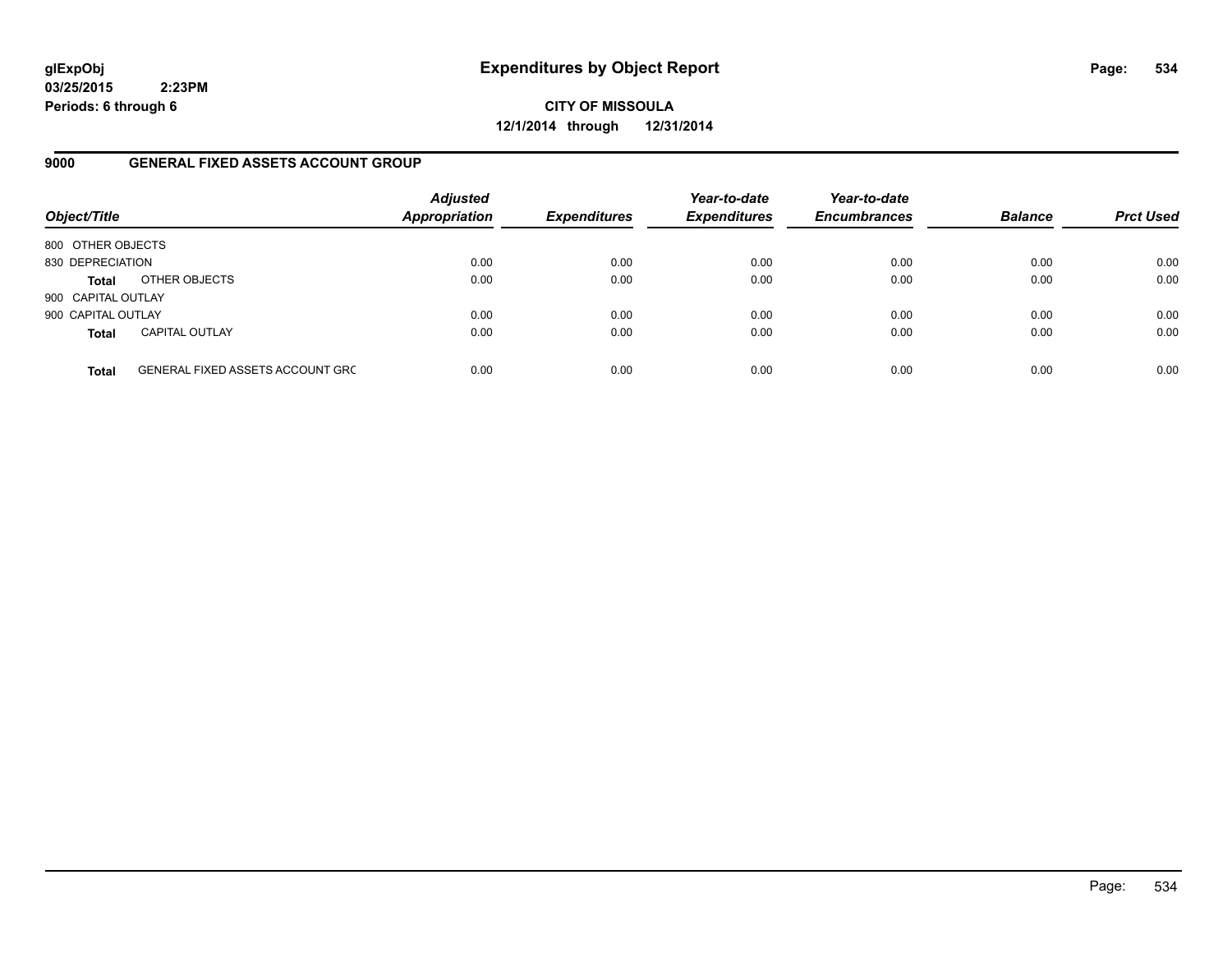#### *Grand Totals*

|                                       | <b>Adjusted</b>      |                     | Year-to-date        | Year-to-date        |                |                  |
|---------------------------------------|----------------------|---------------------|---------------------|---------------------|----------------|------------------|
| Object/Title                          | <b>Appropriation</b> | <b>Expenditures</b> | <b>Expenditures</b> | <b>Encumbrances</b> | <b>Balance</b> | <b>Prct User</b> |
| 100 PERSONAL SERVICES                 |                      |                     |                     |                     |                |                  |
| 110 SALARIES AND WAGES                | 28,763,417.00        | 2,095,180.34        | 12,664,232.90       | 0.00                | 16,099,184.10  | 44.0             |
| 115 SALARIES/HEALTH INSURANCE BENEFIT | 629.280.00           | 108,870.00          | 603.772.50          | 0.00                | 25,507.50      | 95.9             |
| 120 OVERTIME/TERMINATION              | 1,136,021.00         | 53,305.93           | 650,589.89          | 0.00                | 485,431.11     | 57.2             |
| 121 OUTSIDE HIRE OVERTIME             | 75,000.00            | 3,331.21            | 65,628.05           | 0.00                | 9,371.95       | 87.5             |
| 122 COURT OVERTIME                    | 0.00                 | 834.01              | 5,966.24            | 0.00                | $-5,966.24$    | 0.0              |
| 130 OTHER                             | 285,339.00           | 247.07              | 121,145.94          | 0.00                | 164,193.06     | 42.4             |
| 135 OPEB EXPENSE                      | 0.00                 | 0.00                | 0.00                | 0.00                | 0.00           | 0.0              |
| 140 EMPLOYER CONTRIBUTIONS            | 11,679,264.00        | 715,156.94          | 4,547,197.91        | 0.00                | 7,132,066.09   | 38.9             |
| 141 STATE RETIREMENT CONTRIBUTIONS    | 2,265,089.00         | 355,942.70          | 2,067,926.48        | 0.00                | 197,162.52     | 91.3             |
| 145 OPEB CONTRIBUTION                 | 0.00                 | 0.00                | 0.00                | 0.00                | 0.00           | 0.0              |
| PERSONAL SERVICES<br><b>Total</b>     | 44,833,410.00        | 3,332,868.20        | 20,726,459.91       | 0.00                | 24,106,950.09  | 46.2             |
| 200 SUPPLIES                          |                      |                     |                     |                     |                |                  |
| 210 OFFICE SUPPLIES                   | 151,744.00           | 9,501.13            | 44,720.05           | 0.00                | 107,023.95     | 29.4             |
| 220 OPERATING SUPPLIES                | 1,320,489.00         | 148,448.09          | 456,824.51          | 0.00                | 863,664.49     | 34.6             |
| 230 REPAIR/MAINTENANCE                | 932,701.00           | 74,867.32           | 405,976.20          | 0.00                | 526,724.80     | 43.5             |
| 231 GASOLINE                          | 679,390.00           | 68,742.74           | 293,177.38          | 0.00                | 386,212.62     | 43.1             |
| 240 OTHER SUPPLIES                    | 223,197.30           | 17,708.41           | 80,453.99           | 0.00                | 142,743.31     | 36.0             |
| 250 SUPPLIES FOR RESALE               | 500.00               | 0.00                | 0.00                | 0.00                | 500.00         | 0.0              |
| <b>SUPPLIES</b><br><b>Total</b>       | 3,308,021.30         | 319,267.69          | 1,281,152.13        | 0.00                | 2,026,869.17   | 38.7             |
| 300 PURCHASED SERVICES                |                      |                     |                     |                     |                |                  |
| 310 COMMUNICATIONS                    | 142,297.00           | 11,523.88           | 60,338.71           | 0.00                | 81,958.29      | 42.4             |
| 320 PRINTING & DUPLICATING            | 106,127.00           | 7,058.71            | 25,500.43           | 0.00                | 80,626.57      | 24.0             |
| 330 PUBLICITY, SUBSCRIPTIONS & DUES   | 359,040.00           | $-11,688.78$        | 256,087.71          | 0.00                | 102,952.29     | 71.3             |
| 340 SEWER                             | 16,540.00            | 0.00                | 4,742.94            | 0.00                | 11,797.06      | 28.6             |
| 341 ELECTRICITY & NATURAL GAS         | 1,571,479.00         | 193,368.88          | 711,062.77          | 0.00                | 860,416.23     | 45.2             |
| 343 WATER CHARGES                     | 226,493.00           | 8,547.88            | 172,553.46          | 0.00                | 53,939.54      | 76.1             |
| 344 TELEPHONE SERVICE                 | 306,192.00           | 32,839.05           | 128,626.12          | 0.00                | 177,565.88     | 42.0             |
| 345 GARBAGE                           | 116,491.00           | 9,323.02            | 49,112.19           | 0.00                | 67,378.81      | 42.1             |
| 350 PROFESSIONAL SERVICES             | 4,080,888.00         | 791,763.55          | 2,221,079.33        | 0.00                | 1,859,808.67   | 54.4             |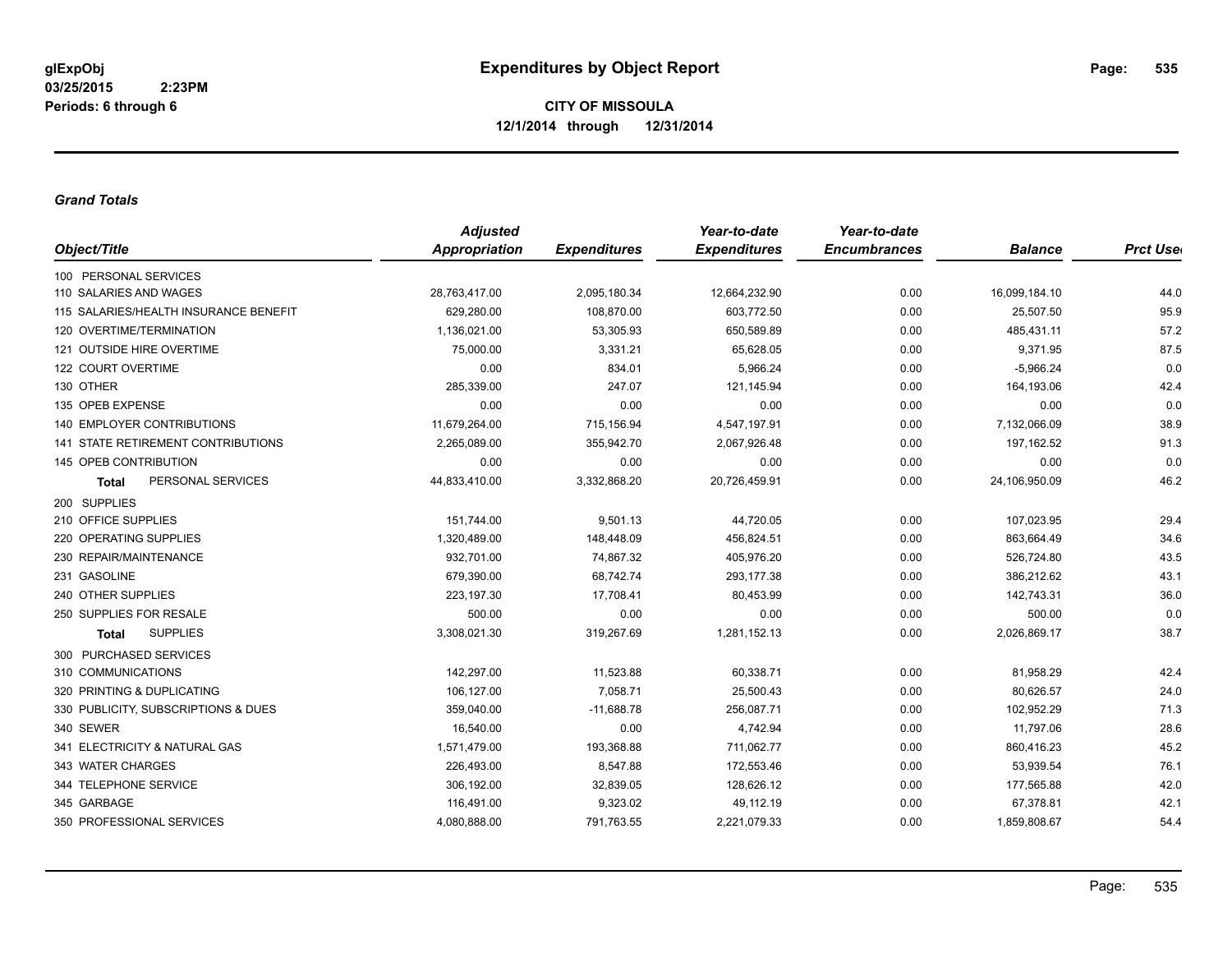*Grand Totals [Continued]*

|                                                   | <b>Adjusted</b> |                     | Year-to-date        | Year-to-date        |                |                  |
|---------------------------------------------------|-----------------|---------------------|---------------------|---------------------|----------------|------------------|
| Object/Title                                      | Appropriation   | <b>Expenditures</b> | <b>Expenditures</b> | <b>Encumbrances</b> | <b>Balance</b> | <b>Prct Uset</b> |
| 351 INSURANCE CLAIMS                              | 5,091,229.00    | 475,798.59          | 1,812,810.13        | 0.00                | 3,278,418.87   | 35.6             |
| 352 HEALTH PROGRAMS                               | 80,000.00       | 25,975.38           | 32,915.85           | 0.00                | 47,084.15      | 41.1             |
| 353 ADMINISTRATION EXPENDITURES                   | 582.161.00      | 109,392.19          | 382.604.88          | 0.00                | 199,556.12     | 65.7             |
| 354 TRANSITIONAL REINSURANCE PROGRAM              | 0.00            | 0.00                | 0.00                | 0.00                | 0.00           | 0.0              |
| 360 REPAIR & MAINTENANCE                          | 1,342,787.00    | 161,449.33          | 660,008.32          | 0.00                | 682,778.68     | 49.1             |
| 370 TRAVEL                                        | 189,791.00      | 4,837.24            | 52,231.77           | 0.00                | 137,559.23     | 27.5             |
| 380 TRAINING                                      | 163,524.00      | 4,775.57            | 49,537.85           | 0.00                | 113,986.15     | 30.2             |
| 390 OTHER PURCHASED SERVICES                      | 1,972,751.00    | 188.137.58          | 487,219.21          | 0.00                | 1,485,531.79   | 24.7             |
| PURCHASED SERVICES<br><b>Total</b>                | 16,347,790.00   | 2,013,102.07        | 7,106,431.67        | 0.00                | 9,241,358.33   | 43.4             |
| 400 BUILDING MATERIALS                            |                 |                     |                     |                     |                |                  |
| <b>400 BUILDING MATERIALS</b>                     | 247,164.00      | 4,134.93            | 66,299.71           | 0.00                | 180,864.29     | 26.8             |
| <b>BUILDING MATERIALS</b><br><b>Total</b>         | 247,164.00      | 4,134.93            | 66.299.71           | 0.00                | 180,864.29     | 26.8             |
| 500 FIXED CHARGES                                 |                 |                     |                     |                     |                |                  |
| 500 FIXED CHARGES                                 | 3,103,827.00    | 737,562.96          | 1,549,453.63        | 0.00                | 1,554,373.37   | 49.9             |
| 530 EQUIPMENT RENTAL                              | 500.00          | 10.50               | 287.50              | 0.00                | 212.50         | 57.5             |
| 550 MERCHANT SERVICE FEES                         | 43,700.00       | 4,299.90            | 10,735.47           | 0.00                | 32,964.53      | 24.5             |
| <b>FIXED CHARGES</b><br>Total                     | 3,148,027.00    | 741,873.36          | 1,560,476.60        | 0.00                | 1,587,550.40   | 49.5             |
| 600 DEBT SERVICE                                  |                 |                     |                     |                     |                |                  |
| 600 DEBT SERVICE                                  | 0.00            | 0.00                | 0.00                | 0.00                | 0.00           | 0.0              |
| 610 PRINCIPAL                                     | 6,524,338.00    | 1,772,088.34        | 2,922,537.94        | 0.00                | 3,601,800.06   | 44.7             |
| 615 JUDGMENT LEVY DEBT PAYMENT                    | 0.00            | 0.00                | 0.00                | 0.00                | 0.00           | 0.0              |
| 620 INTEREST / SERVICE FEES                       | 2,907,349.00    | 1,107,604.90        | 1,410,846.57        | 0.00                | 1,496,502.43   | 48.5             |
| <b>DEBT SERVICE</b><br><b>Total</b>               | 9,431,687.00    | 2,879,693.24        | 4,333,384.51        | 0.00                | 5,098,302.49   | 45.9             |
| 700 GRANTS & CONTRIBUTIONS                        |                 |                     |                     |                     |                |                  |
| 700 GRANTS & CONTRIBUTIONS                        | 6,668,761.00    | 1,067,817.24        | 3,069,311.45        | 0.00                | 3,599,449.55   | 46.0             |
| 751 RECREATION SCHOLARSHIPS                       | 0.00            | 0.00                | 0.00                | 0.00                | 0.00           | 0.0              |
| 780 INTERGOVERNMENTAL TRANSFER                    | 0.00            | 0.00                | 0.00                | 0.00                | 0.00           | 0.0              |
| <b>GRANTS &amp; CONTRIBUTIONS</b><br><b>Total</b> | 6,668,761.00    | 1,067,817.24        | 3,069,311.45        | 0.00                | 3,599,449.55   | 46.0             |
| 800 OTHER OBJECTS                                 |                 |                     |                     |                     |                |                  |
| 800 OTHER OBJECTS                                 | 0.00            | 0.00                | 0.00                | 0.00                | 0.00           | 0.0              |
| 820 TRANSFERS TO OTHER FUNDS                      | 17,508,471.00   | 2,582,572.70        | 2,636,077.21        | 0.00                | 14,872,393.79  | 15.0             |